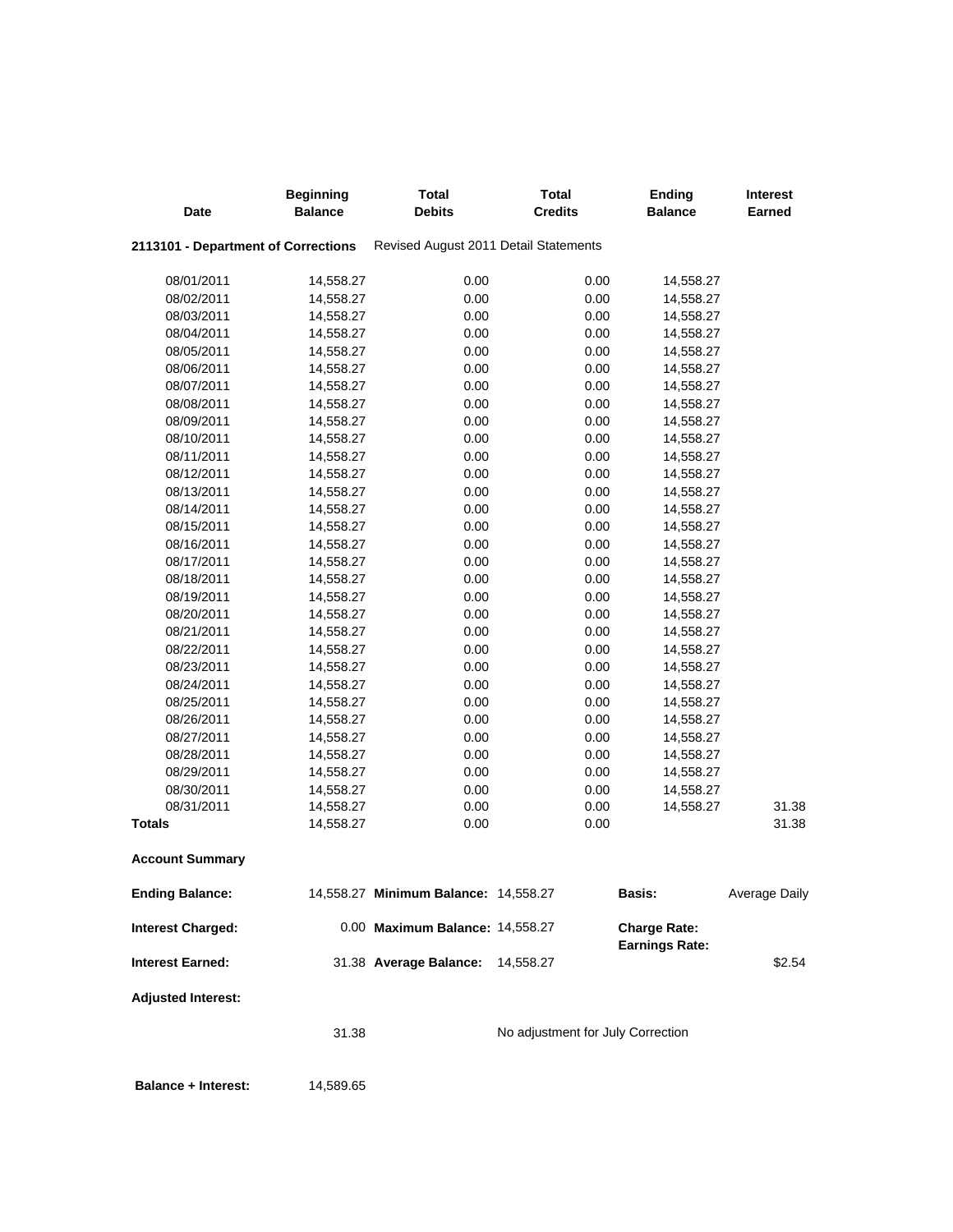| 08/01/2011                 | 2,267.71 | 0.00                               | 0.00                              | 2,267.71                                     |               |
|----------------------------|----------|------------------------------------|-----------------------------------|----------------------------------------------|---------------|
| 08/02/2011                 | 2,267.71 | 0.00                               | 0.00                              | 2,267.71                                     |               |
| 08/03/2011                 | 2,267.71 | 0.00                               | 0.00                              | 2,267.71                                     |               |
| 08/04/2011                 | 2,267.71 | 0.00                               | 0.00                              | 2,267.71                                     |               |
| 08/05/2011                 | 2,267.71 | 0.00                               | 0.00                              | 2,267.71                                     |               |
| 08/06/2011                 | 2,267.71 | 0.00                               | 0.00                              | 2,267.71                                     |               |
| 08/07/2011                 | 2,267.71 | 0.00                               | 0.00                              | 2,267.71                                     |               |
| 08/08/2011                 | 2,267.71 | 0.00                               | 0.00                              | 2,267.71                                     |               |
| 08/09/2011                 | 2,267.71 | 0.00                               | 0.00                              | 2,267.71                                     |               |
| 08/10/2011                 | 2,267.71 | 0.00                               | 0.00                              | 2,267.71                                     |               |
| 08/11/2011                 | 2,267.71 | 0.00                               | 0.00                              | 2,267.71                                     |               |
| 08/12/2011                 | 2,267.71 | 0.00                               | 0.00                              | 2,267.71                                     |               |
| 08/13/2011                 | 2,267.71 | 0.00                               | 0.00                              | 2,267.71                                     |               |
| 08/14/2011                 | 2,267.71 | 0.00                               | 0.00                              | 2,267.71                                     |               |
| 08/15/2011                 | 2,267.71 | 0.00                               | 0.00                              | 2,267.71                                     |               |
| 08/16/2011                 | 2,267.71 | 0.00                               | 0.00                              | 2,267.71                                     |               |
| 08/17/2011                 | 2,267.71 | 0.00                               | 0.00                              | 2,267.71                                     |               |
| 08/18/2011                 | 2,267.71 | 0.00                               | 0.00                              | 2,267.71                                     |               |
| 08/19/2011                 | 2,267.71 | 0.00                               | 0.00                              | 2,267.71                                     |               |
| 08/20/2011                 | 2,267.71 | 0.00                               | 0.00                              | 2,267.71                                     |               |
| 08/21/2011                 | 2,267.71 | 0.00                               | 0.00                              | 2,267.71                                     |               |
| 08/22/2011                 | 2,267.71 | 0.00                               | 0.00                              | 2,267.71                                     |               |
| 08/23/2011                 | 2,267.71 | 0.00                               | 0.00                              | 2,267.71                                     |               |
| 08/24/2011                 | 2,267.71 | 0.00                               | 0.00                              | 2,267.71                                     |               |
| 08/25/2011                 | 2,267.71 | 0.00                               | 0.00                              | 2,267.71                                     |               |
| 08/26/2011                 | 2,267.71 | 0.00                               | 0.00                              | 2,267.71                                     |               |
| 08/27/2011                 | 2,267.71 | 0.00                               | 0.00                              | 2,267.71                                     |               |
| 08/28/2011                 | 2,267.71 | 0.00                               | 0.00                              | 2,267.71                                     |               |
| 08/29/2011                 | 2,267.71 | 0.00                               | 0.00                              | 2,267.71                                     |               |
| 08/30/2011                 | 2,267.71 | 0.00                               | 0.00                              | 2,267.71                                     |               |
| 08/31/2011                 | 2,267.71 | 0.00                               | 0.00                              | 2,267.71                                     | 4.89          |
|                            |          |                                    |                                   |                                              |               |
| <b>Totals</b>              | 2,267.71 | 0.00                               | 0.00                              |                                              | 4.89          |
| <b>Account Summary</b>     |          |                                    |                                   |                                              |               |
| <b>Ending Balance:</b>     |          | 2,267.71 Minimum Balance: 2,267.71 |                                   | Basis:                                       | Average Daily |
| <b>Interest Charged:</b>   |          | 0.00 Maximum Balance: 2,267.71     |                                   | <b>Charge Rate:</b><br><b>Earnings Rate:</b> |               |
| <b>Interest Earned:</b>    |          | 4.89 Average Balance: 2,267.71     |                                   |                                              | \$2.54        |
| <b>Adjusted Interest:</b>  |          |                                    |                                   |                                              |               |
|                            | 4.89     |                                    | No adjustment for July Correction |                                              |               |
| <b>Balance + Interest:</b> | 2,272.60 |                                    |                                   |                                              |               |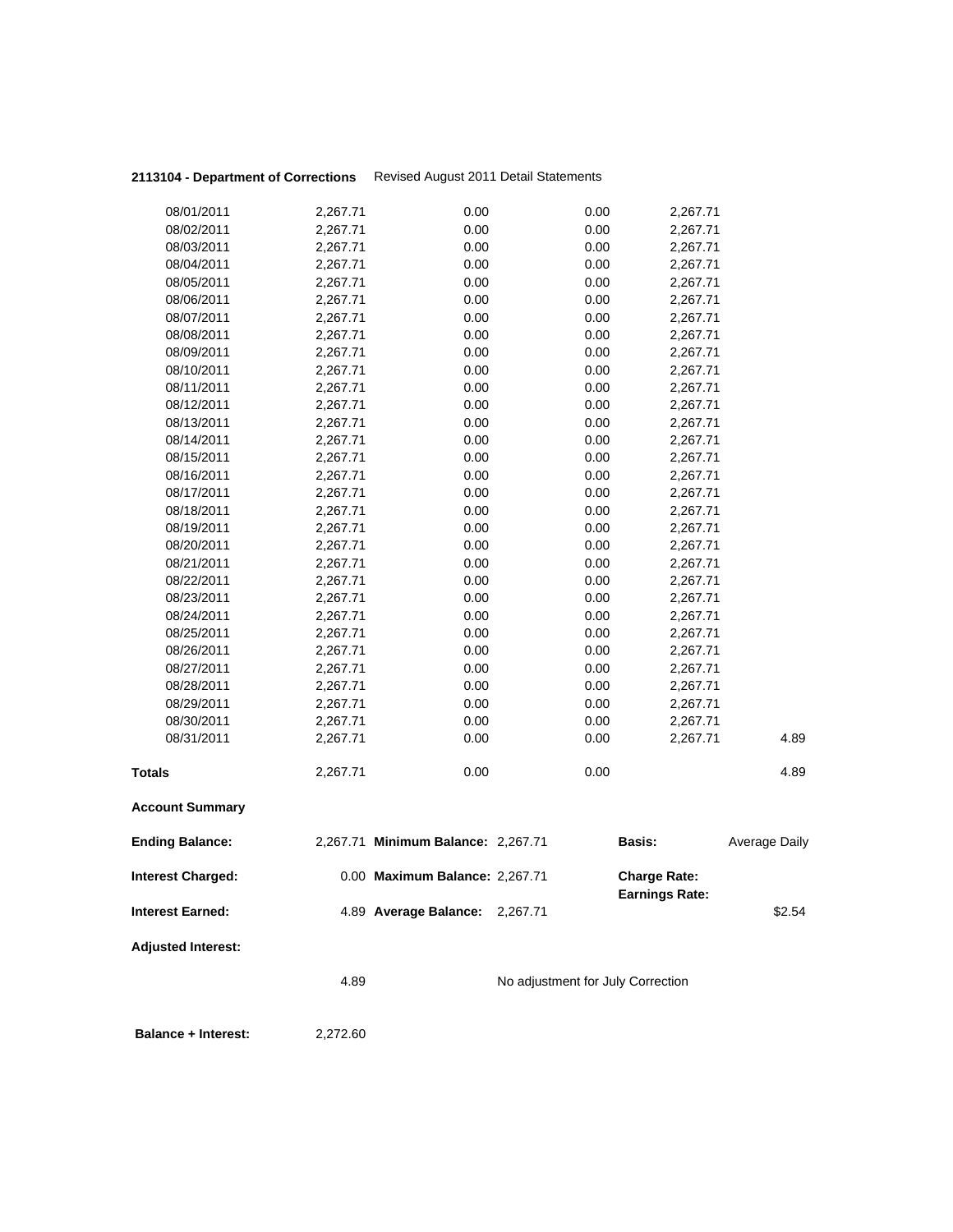|                           | 15.27                |                                    | No adjustment for July Correction |                       |               |
|---------------------------|----------------------|------------------------------------|-----------------------------------|-----------------------|---------------|
| <b>Adjusted Interest:</b> |                      |                                    |                                   |                       |               |
| <b>Interest Earned:</b>   |                      | 15.27 Average Balance: 7,086.97    |                                   | <b>Earnings Rate:</b> | \$2.54        |
| <b>Interest Charged:</b>  |                      | 0.00 Maximum Balance: 7,086.97     |                                   | <b>Charge Rate:</b>   |               |
| <b>Ending Balance:</b>    |                      | 7,086.97 Minimum Balance: 7,086.97 |                                   | Basis:                | Average Daily |
| <b>Account Summary</b>    |                      |                                    |                                   |                       |               |
| <b>Totals</b>             | 7,086.97             | 0.00                               | 0.00                              |                       | 15.27         |
| 08/31/2011                | 7,086.97             | 0.00                               | 0.00                              | 7,086.97              | 15.27         |
| 08/30/2011                | 7,086.97             | 0.00                               | 0.00                              | 7,086.97              |               |
| 08/29/2011                | 7,086.97             | 0.00                               | 0.00                              | 7,086.97              |               |
| 08/28/2011                | 7,086.97             | 0.00                               | 0.00                              | 7,086.97              |               |
| 08/26/2011<br>08/27/2011  | 7,086.97<br>7,086.97 | 0.00<br>0.00                       | 0.00<br>0.00                      | 7,086.97<br>7,086.97  |               |
| 08/25/2011                | 7,086.97             | 0.00                               | 0.00                              | 7,086.97              |               |
| 08/24/2011                | 7,086.97             | 0.00                               | 0.00                              | 7,086.97              |               |
| 08/23/2011                | 7,086.97             | 0.00                               | 0.00                              | 7,086.97              |               |
| 08/22/2011                | 7,086.97             | 0.00                               | 0.00                              | 7,086.97              |               |
| 08/21/2011                | 7,086.97             | 0.00                               | 0.00                              | 7,086.97              |               |
| 08/20/2011                | 7,086.97             | 0.00                               | 0.00                              | 7,086.97              |               |
| 08/19/2011                | 7,086.97             | 0.00                               | 0.00                              | 7,086.97              |               |
| 08/18/2011                | 7,086.97             | 0.00                               | 0.00                              | 7,086.97              |               |
| 08/17/2011                | 7,086.97             | 0.00                               | 0.00                              | 7,086.97              |               |
| 08/16/2011                | 7,086.97             | 0.00                               | 0.00                              | 7,086.97              |               |
| 08/14/2011<br>08/15/2011  | 7,086.97<br>7,086.97 | 0.00<br>0.00                       | 0.00<br>0.00                      | 7,086.97<br>7,086.97  |               |
| 08/13/2011                | 7,086.97             | 0.00                               | 0.00                              | 7,086.97              |               |
| 08/12/2011                | 7,086.97             | 0.00                               | 0.00                              | 7,086.97              |               |
| 08/11/2011                | 7,086.97             | 0.00                               | 0.00                              | 7,086.97              |               |
| 08/10/2011                | 7,086.97             | 0.00                               | 0.00                              | 7,086.97              |               |
| 08/09/2011                | 7,086.97             | 0.00                               | 0.00                              | 7,086.97              |               |
| 08/08/2011                | 7,086.97             | 0.00                               | 0.00                              | 7,086.97              |               |
| 08/07/2011                | 7,086.97             | 0.00                               | 0.00                              | 7,086.97              |               |
| 08/06/2011                | 7,086.97             | 0.00                               | 0.00                              | 7,086.97              |               |
| 08/05/2011                | 7,086.97             | 0.00                               | 0.00                              | 7,086.97              |               |
| 08/04/2011                | 7,086.97             | 0.00                               | 0.00                              | 7,086.97              |               |
| 08/03/2011                | 7,086.97             | 0.00                               | 0.00                              | 7,086.97              |               |
| 08/02/2011                | 7,086.97             | 0.00                               | 0.00                              | 7,086.97              |               |
| 08/01/2011                | 7,086.97             | 0.00                               | 0.00                              | 7,086.97              |               |

**Balance + Interest:** 7,102.24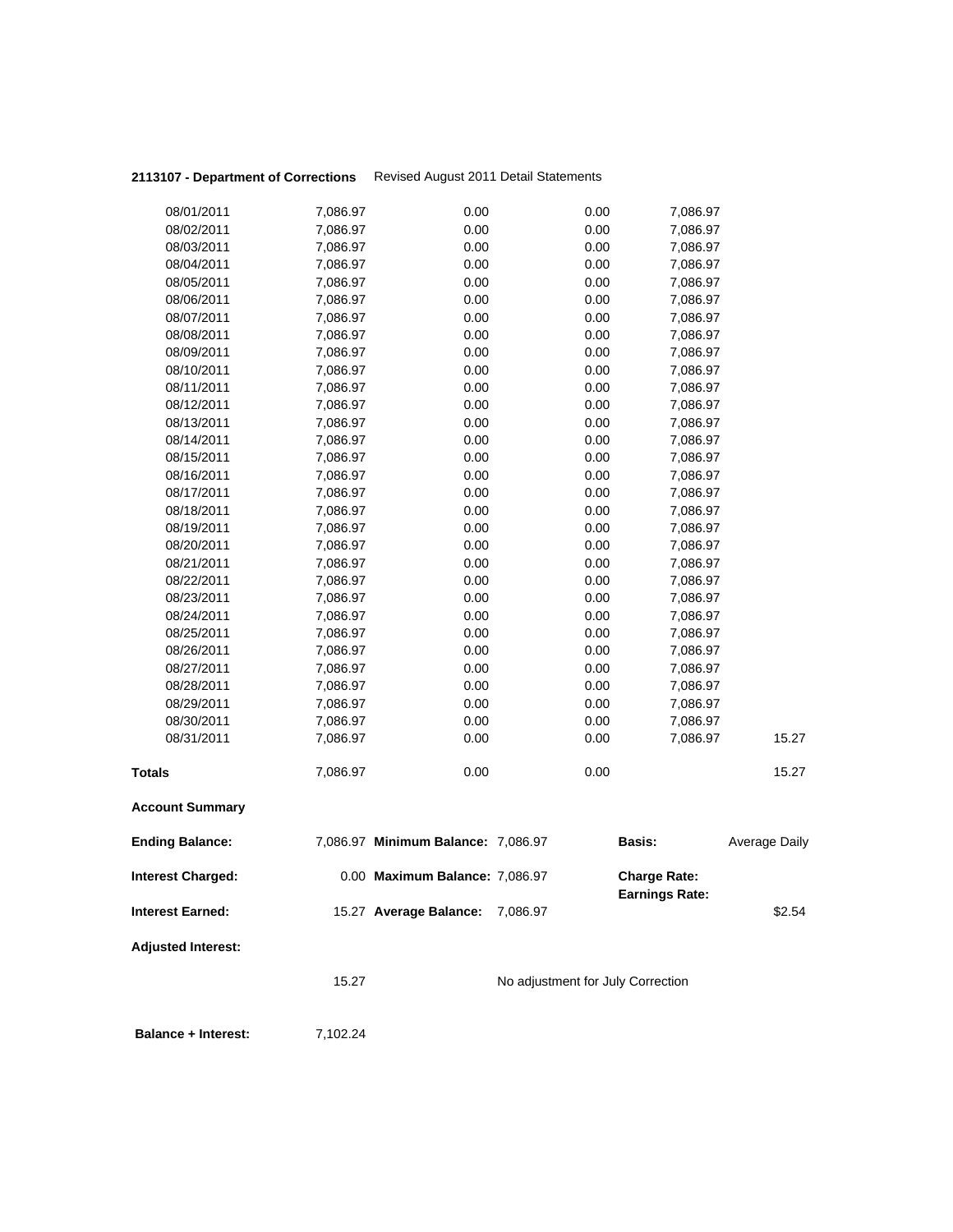| 08/01/2011                 | 425.91 | 0.00                           | 0.00                              | 425.91                                       |                      |
|----------------------------|--------|--------------------------------|-----------------------------------|----------------------------------------------|----------------------|
| 08/02/2011                 | 425.91 | 0.00                           | 0.00                              | 425.91                                       |                      |
| 08/03/2011                 | 425.91 | 0.00                           | 0.00                              | 425.91                                       |                      |
| 08/04/2011                 | 425.91 | 0.00                           | 0.00                              | 425.91                                       |                      |
| 08/05/2011                 | 425.91 | 0.00                           | 0.00                              | 425.91                                       |                      |
| 08/06/2011                 | 425.91 | 0.00                           | 0.00                              | 425.91                                       |                      |
| 08/07/2011                 | 425.91 | 0.00                           | 0.00                              | 425.91                                       |                      |
| 08/08/2011                 | 425.91 | 0.00                           | 0.00                              | 425.91                                       |                      |
| 08/09/2011                 | 425.91 | 0.00                           | 0.00                              | 425.91                                       |                      |
| 08/10/2011                 | 425.91 | 0.00                           | 0.00                              | 425.91                                       |                      |
| 08/11/2011                 | 425.91 | 0.00                           | 0.00                              | 425.91                                       |                      |
| 08/12/2011                 |        |                                |                                   |                                              |                      |
|                            | 425.91 | 0.00                           | 0.00                              | 425.91                                       |                      |
| 08/13/2011                 | 425.91 | 0.00                           | 0.00                              | 425.91                                       |                      |
| 08/14/2011                 | 425.91 | 0.00                           | 0.00                              | 425.91                                       |                      |
| 08/15/2011                 | 425.91 | 0.00                           | 0.00                              | 425.91                                       |                      |
| 08/16/2011                 | 425.91 | 0.00                           | 0.00                              | 425.91                                       |                      |
| 08/17/2011                 | 425.91 | 0.00                           | 0.00                              | 425.91                                       |                      |
| 08/18/2011                 | 425.91 | 0.00                           | 0.00                              | 425.91                                       |                      |
| 08/19/2011                 | 425.91 | 0.00                           | 0.00                              | 425.91                                       |                      |
| 08/20/2011                 | 425.91 | 0.00                           | 0.00                              | 425.91                                       |                      |
| 08/21/2011                 | 425.91 | 0.00                           | 0.00                              | 425.91                                       |                      |
| 08/22/2011                 | 425.91 | 0.00                           | 0.00                              | 425.91                                       |                      |
| 08/23/2011                 | 425.91 | 0.00                           | 0.00                              | 425.91                                       |                      |
| 08/24/2011                 | 425.91 | 0.00                           | 0.00                              | 425.91                                       |                      |
| 08/25/2011                 | 425.91 | 0.00                           | 0.00                              | 425.91                                       |                      |
| 08/26/2011                 | 425.91 | 0.00                           | 0.00                              | 425.91                                       |                      |
| 08/27/2011                 | 425.91 | 0.00                           | 0.00                              | 425.91                                       |                      |
| 08/28/2011                 | 425.91 | 0.00                           | 0.00                              | 425.91                                       |                      |
| 08/29/2011                 | 425.91 | 0.00                           | 0.00                              | 425.91                                       |                      |
| 08/30/2011                 | 425.91 | 0.00                           | 0.00                              | 425.91                                       |                      |
| 08/31/2011                 | 425.91 | 0.00                           | 0.00                              | 425.91                                       | 0.92                 |
| <b>Totals</b>              | 425.91 | 0.00                           | 0.00                              |                                              | 0.92                 |
| <b>Account Summary</b>     |        |                                |                                   |                                              |                      |
| <b>Ending Balance:</b>     |        | 425.91 Minimum Balance: 425.91 |                                   | <b>Basis:</b>                                | <b>Average Daily</b> |
| <b>Interest Charged:</b>   |        | 0.00 Maximum Balance: 425.91   |                                   | <b>Charge Rate:</b><br><b>Earnings Rate:</b> |                      |
| <b>Interest Earned:</b>    |        | 0.92 Average Balance:          | 425.91                            |                                              | \$2.54               |
| <b>Adjusted Interest:</b>  |        |                                |                                   |                                              |                      |
|                            | 0.92   |                                | No adjustment for July Correction |                                              |                      |
| <b>Balance + Interest:</b> | 426.83 |                                |                                   |                                              |                      |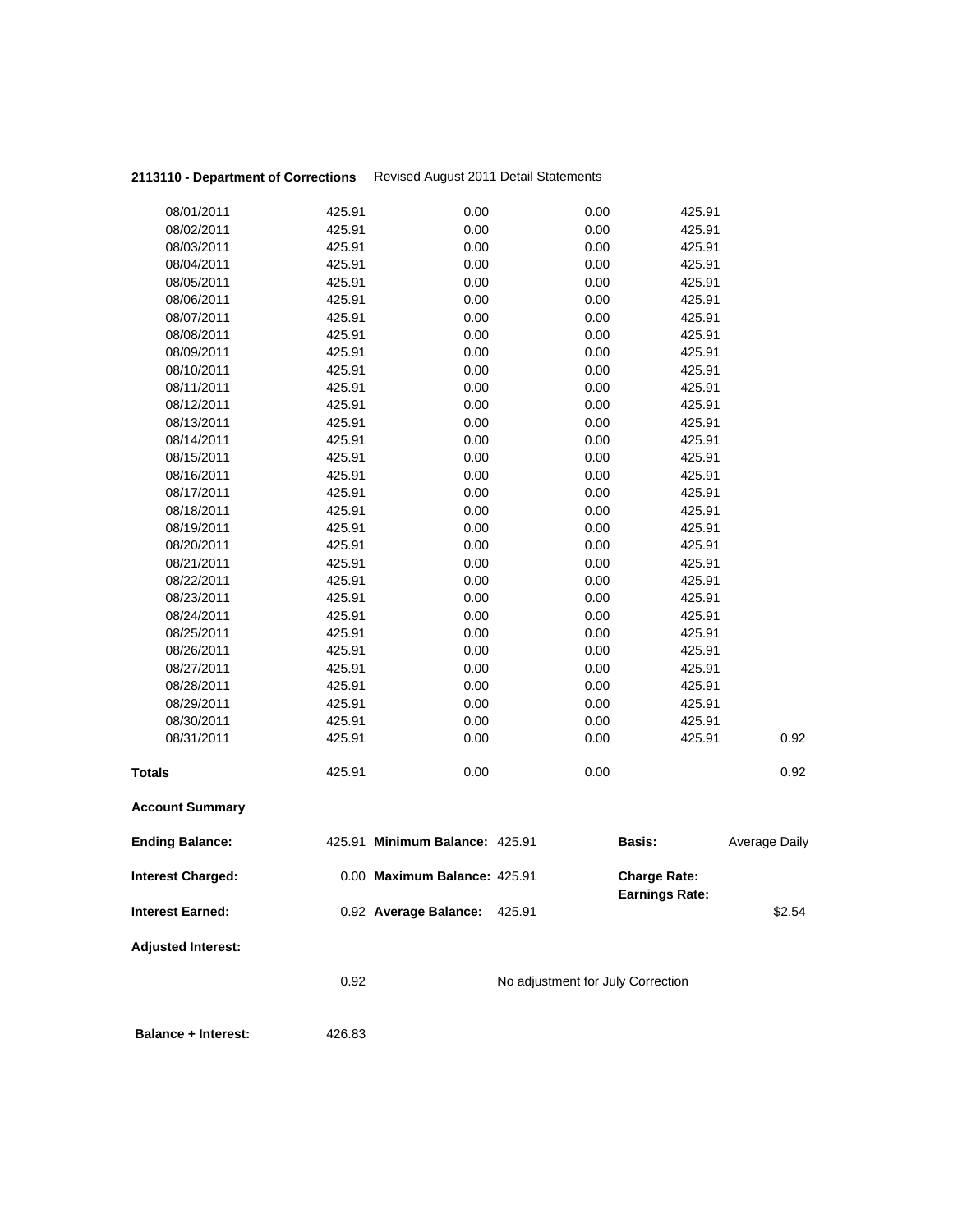## 2113112 - DEPT OF CORRECTIONS Revised August 2011 Detail Statements

| 08/01/2011                | 1,052.60 | 0.00                               | 0.00                              | 1,052.60              |                      |
|---------------------------|----------|------------------------------------|-----------------------------------|-----------------------|----------------------|
| 08/02/2011                | 1,052.60 | 0.00                               | 0.00                              | 1,052.60              |                      |
| 08/03/2011                | 1,052.60 | 0.00                               | 0.00                              | 1,052.60              |                      |
| 08/04/2011                | 1,052.60 | 0.00                               | 0.00                              | 1,052.60              |                      |
| 08/05/2011                | 1,052.60 | 0.00                               | 0.00                              | 1,052.60              |                      |
| 08/06/2011                | 1,052.60 | 0.00                               | 0.00                              | 1,052.60              |                      |
| 08/07/2011                | 1,052.60 | 0.00                               | 0.00                              | 1,052.60              |                      |
| 08/08/2011                | 1,052.60 | 0.00                               | 0.00                              | 1,052.60              |                      |
| 08/09/2011                | 1,052.60 | 0.00                               | 0.00                              | 1,052.60              |                      |
| 08/10/2011                | 1,052.60 | 0.00                               | 0.00                              | 1,052.60              |                      |
| 08/11/2011                | 1,052.60 | 0.00                               | 0.00                              | 1,052.60              |                      |
| 08/12/2011                | 1,052.60 | 0.00                               | 0.00                              | 1,052.60              |                      |
| 08/13/2011                | 1,052.60 | 0.00                               | 0.00                              | 1,052.60              |                      |
| 08/14/2011                | 1,052.60 | 0.00                               | 0.00                              | 1,052.60              |                      |
| 08/15/2011                | 1,052.60 | 0.00                               | 0.00                              | 1,052.60              |                      |
| 08/16/2011                | 1,052.60 | 0.00                               | 0.00                              | 1,052.60              |                      |
| 08/17/2011                | 1,052.60 | 0.00                               | 0.00                              | 1,052.60              |                      |
| 08/18/2011                | 1,052.60 | 0.00                               | 0.00                              | 1,052.60              |                      |
| 08/19/2011                | 1,052.60 | 0.00                               | 0.00                              | 1,052.60              |                      |
| 08/20/2011                | 1,052.60 | 0.00                               | 0.00                              | 1,052.60              |                      |
| 08/21/2011                | 1,052.60 | 0.00                               | 0.00                              | 1,052.60              |                      |
| 08/22/2011                | 1,052.60 | 0.00                               | 0.00                              | 1,052.60              |                      |
| 08/23/2011                | 1,052.60 | 0.00                               | 0.00                              | 1,052.60              |                      |
| 08/24/2011                | 1,052.60 | 0.00                               | 0.00                              | 1,052.60              |                      |
| 08/25/2011                | 1,052.60 | 0.00                               | 0.00                              | 1,052.60              |                      |
| 08/26/2011                | 1,052.60 | 0.00                               | 0.00                              | 1,052.60              |                      |
| 08/27/2011                | 1,052.60 | 0.00                               | 0.00                              | 1,052.60              |                      |
| 08/28/2011                | 1,052.60 | 0.00                               | 0.00                              | 1,052.60              |                      |
| 08/29/2011                | 1,052.60 | 0.00                               | 0.00                              | 1,052.60              |                      |
| 08/30/2011                | 1,052.60 | 0.00                               | 0.00                              | 1,052.60              |                      |
| 08/31/2011                | 1,052.60 | 0.00                               | 0.00                              | 1,052.60              | 2.27                 |
| Totals                    | 1,052.60 | 0.00                               | 0.00                              |                       | 2.27                 |
| <b>Account Summary</b>    |          |                                    |                                   |                       |                      |
| <b>Ending Balance:</b>    |          | 1,052.60 Minimum Balance: 1,052.60 |                                   | <b>Basis:</b>         | <b>Average Daily</b> |
| <b>Interest Charged:</b>  |          | 0.00 Maximum Balance: 1,052.60     |                                   | <b>Charge Rate:</b>   |                      |
| Interest Earned:          |          | 2.27 Average Balance:              | 1,052.60                          | <b>Earnings Rate:</b> | \$2.54               |
| <b>Adjusted Interest:</b> |          |                                    |                                   |                       |                      |
|                           | 2.27     |                                    | No adjustment for July Correction |                       |                      |
|                           |          |                                    |                                   |                       |                      |

**Balance + Interest:** 1,054.87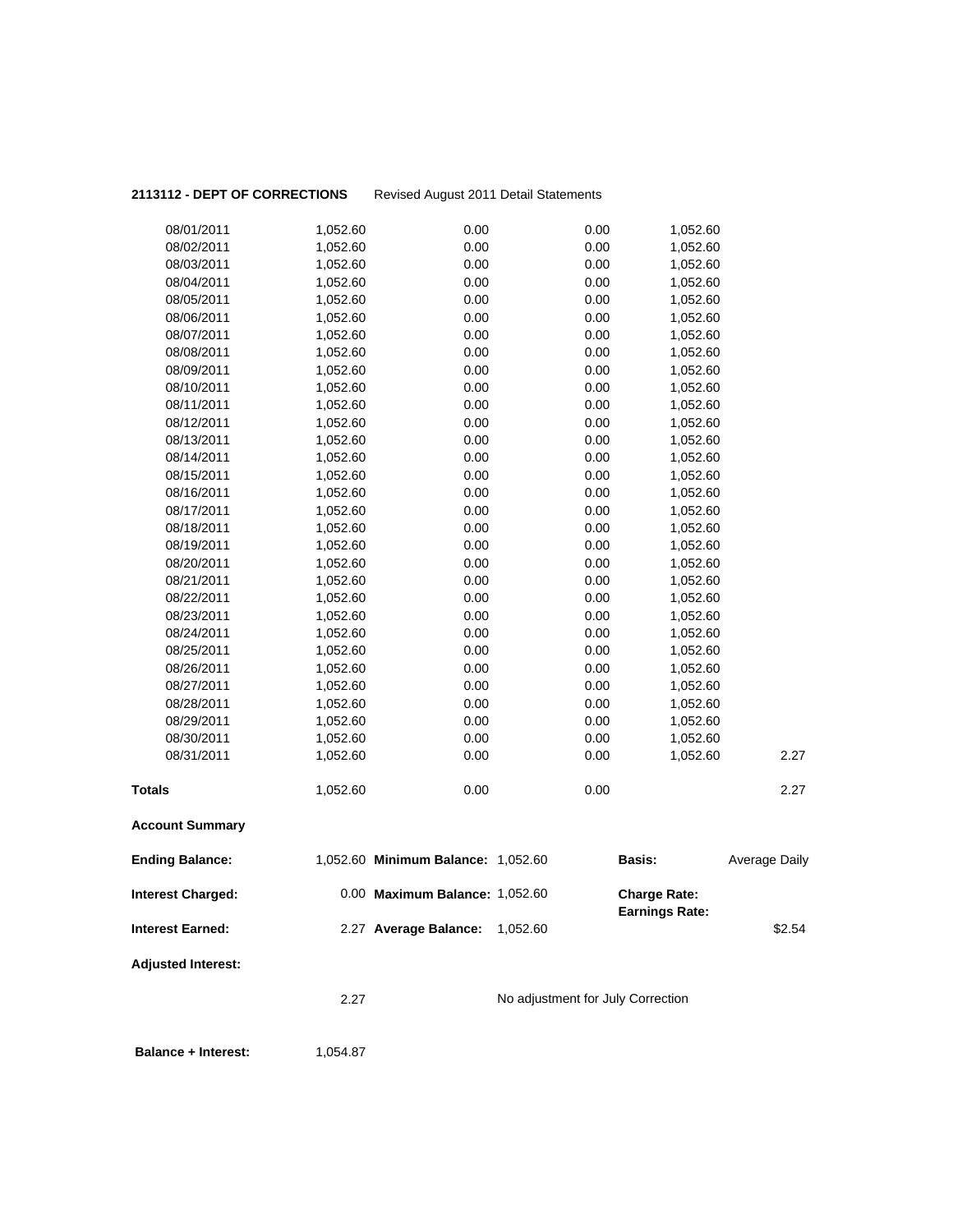| <b>Interest Charged:</b><br><b>Interest Earned:</b> |         | (0.02) Maximum Balance: (10.00)<br>0.00 Average Balance:<br>(10.00) |               | <b>Charge Rate:</b><br><b>Earnings Rate:</b><br>\$2.54 |
|-----------------------------------------------------|---------|---------------------------------------------------------------------|---------------|--------------------------------------------------------|
| <b>Ending Balance:</b>                              |         | (10.00) Minimum Balance: (10.00)                                    | <b>Basis:</b> | <b>Average Daily</b>                                   |
| <b>Account Summary</b>                              |         |                                                                     |               |                                                        |
| <b>Totals</b>                                       | (10.00) | 0.00                                                                | 0.00          | 0.00                                                   |
| 08/31/2011                                          | (10.00) | 0.00                                                                | 0.00          | (10.00)                                                |
| 08/30/2011                                          | (10.00) | 0.00                                                                | 0.00          | (10.00)                                                |
| 08/29/2011                                          | (10.00) | 0.00                                                                | 0.00          | (10.00)                                                |
| 08/28/2011                                          | (10.00) | 0.00                                                                | 0.00          | (10.00)                                                |
| 08/27/2011                                          | (10.00) | 0.00                                                                | 0.00          | (10.00)                                                |
| 08/26/2011                                          | (10.00) | 0.00                                                                | 0.00          | (10.00)                                                |
| 08/25/2011                                          | (10.00) | 0.00                                                                | 0.00          | (10.00)                                                |
| 08/24/2011                                          | (10.00) | 0.00                                                                | 0.00          | (10.00)                                                |
| 08/23/2011                                          | (10.00) | 0.00                                                                | 0.00          | (10.00)                                                |
| 08/22/2011                                          | (10.00) | 0.00                                                                | 0.00          | (10.00)                                                |
| 08/21/2011                                          | (10.00) | 0.00                                                                | 0.00          | (10.00)                                                |
| 08/20/2011                                          | (10.00) | 0.00                                                                | 0.00          | (10.00)                                                |
| 08/19/2011                                          | (10.00) | 0.00                                                                | 0.00          | (10.00)                                                |
| 08/18/2011                                          | (10.00) | 0.00                                                                | 0.00          | (10.00)                                                |
| 08/17/2011                                          | (10.00) | 0.00                                                                | 0.00          | (10.00)                                                |
| 08/16/2011                                          | (10.00) | 0.00                                                                | 0.00          | (10.00)                                                |
| 08/15/2011                                          | (10.00) | 0.00                                                                | 0.00          | (10.00)                                                |
| 08/14/2011                                          | (10.00) | 0.00                                                                | 0.00          | (10.00)                                                |
| 08/13/2011                                          | (10.00) | 0.00                                                                | 0.00          | (10.00)                                                |
| 08/12/2011                                          | (10.00) | 0.00                                                                | 0.00          | (10.00)                                                |
| 08/11/2011                                          | (10.00) | 0.00                                                                | 0.00          | (10.00)                                                |
| 08/10/2011                                          | (10.00) | 0.00                                                                | 0.00          | (10.00)                                                |
| 08/09/2011                                          | (10.00) | 0.00                                                                | 0.00          | (10.00)                                                |
| 08/08/2011                                          | (10.00) | 0.00                                                                | 0.00          | (10.00)                                                |
| 08/07/2011                                          | (10.00) | 0.00                                                                | 0.00          | (10.00)                                                |
| 08/06/2011                                          | (10.00) | 0.00                                                                | 0.00          | (10.00)                                                |
| 08/05/2011                                          | (10.00) | 0.00                                                                | 0.00          | (10.00)                                                |
| 08/04/2011                                          | (10.00) | 0.00                                                                | 0.00          | (10.00)                                                |
| 08/03/2011                                          | (10.00) | 0.00                                                                | 0.00          | (10.00)                                                |
| 08/02/2011                                          | (10.00) | 0.00                                                                | 0.00          | (10.00)                                                |
| 08/01/2011                                          | (10.00) | 0.00                                                                | 0.00          | (10.00)                                                |

 **Balance + Interest:** (10.02)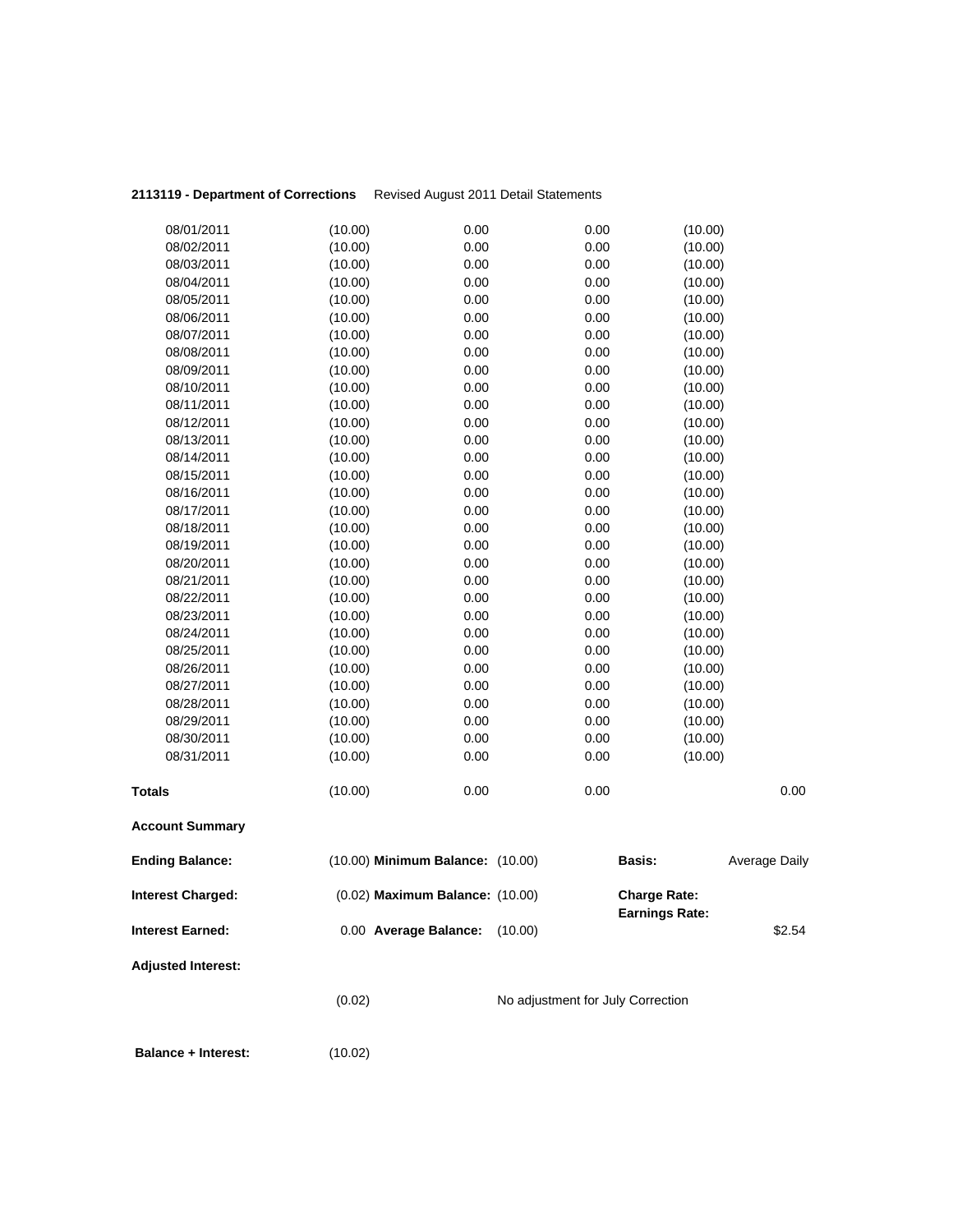| 08/01/2011                | 3,159.39             | 0.00                               | 0.00                              | 3,159.39              |               |
|---------------------------|----------------------|------------------------------------|-----------------------------------|-----------------------|---------------|
| 08/02/2011                | 3,159.39             | 0.00                               | 0.00                              | 3,159.39              |               |
| 08/03/2011                | 3,159.39             | 0.00                               | 0.00                              | 3,159.39              |               |
| 08/04/2011                | 3,159.39             | 0.00                               | 0.00                              | 3,159.39              |               |
| 08/05/2011                | 3,159.39             | 0.00                               | 0.00                              | 3,159.39              |               |
| 08/06/2011                | 3,159.39             | 0.00                               | 0.00                              | 3,159.39              |               |
| 08/07/2011                | 3,159.39             | 0.00                               | 0.00                              | 3,159.39              |               |
| 08/08/2011                | 3,159.39             | 0.00                               | 0.00                              | 3,159.39              |               |
| 08/09/2011                | 3,159.39             | 0.00                               | 0.00                              | 3,159.39              |               |
| 08/10/2011                | 3,159.39             | 0.00                               | 0.00                              | 3,159.39              |               |
| 08/11/2011                | 3,159.39             | 0.00                               | 0.00                              | 3,159.39              |               |
| 08/12/2011                | 3,159.39             | 0.00                               | 0.00                              | 3,159.39              |               |
| 08/13/2011                | 3,159.39             | 0.00                               | 0.00                              | 3,159.39              |               |
| 08/14/2011                | 3,159.39             | 0.00                               | 0.00                              | 3,159.39              |               |
| 08/15/2011                | 3,159.39             | 0.00                               | 0.00                              | 3,159.39              |               |
| 08/16/2011                | 3,159.39             | 0.00                               | 0.00                              | 3,159.39              |               |
| 08/17/2011                | 3,159.39             | 0.00                               | 0.00                              | 3,159.39              |               |
| 08/18/2011<br>08/19/2011  | 3,159.39             | 0.00<br>0.00                       | 0.00<br>0.00                      | 3,159.39              |               |
| 08/20/2011                | 3,159.39             | 0.00                               | 0.00                              | 3,159.39              |               |
| 08/21/2011                | 3,159.39             | 0.00                               | 0.00                              | 3,159.39<br>3,159.39  |               |
| 08/22/2011                | 3,159.39<br>3,159.39 | 0.00                               | 0.00                              | 3,159.39              |               |
| 08/23/2011                | 3,159.39             | 0.00                               | 0.00                              | 3,159.39              |               |
| 08/24/2011                | 3,159.39             | 0.00                               | 0.00                              | 3,159.39              |               |
| 08/25/2011                | 3,159.39             | 0.00                               | 0.00                              | 3,159.39              |               |
| 08/26/2011                | 3,159.39             | 0.00                               | 0.00                              | 3,159.39              |               |
| 08/27/2011                | 3,159.39             | 0.00                               | 0.00                              | 3,159.39              |               |
| 08/28/2011                | 3,159.39             | 0.00                               | 0.00                              | 3,159.39              |               |
| 08/29/2011                | 3,159.39             | 0.00                               | 0.00                              | 3,159.39              |               |
| 08/30/2011                | 3,159.39             | 0.00                               | 0.00                              | 3,159.39              |               |
| 08/31/2011                | 3,159.39             | 0.00                               | 0.00                              | 3,159.39              | 6.81          |
|                           |                      |                                    |                                   |                       |               |
| <b>Totals</b>             | 3,159.39             | 0.00                               | 0.00                              |                       | 6.81          |
| <b>Account Summary</b>    |                      |                                    |                                   |                       |               |
| <b>Ending Balance:</b>    |                      | 3,159.39 Minimum Balance: 3,159.39 |                                   | <b>Basis:</b>         | Average Daily |
| <b>Interest Charged:</b>  |                      | 0.00 Maximum Balance: 3,159.39     |                                   | <b>Charge Rate:</b>   |               |
| <b>Interest Earned:</b>   |                      | 6.81 Average Balance:              | 3,159.39                          | <b>Earnings Rate:</b> | \$2.54        |
| <b>Adjusted Interest:</b> |                      |                                    |                                   |                       |               |
|                           | 6.81                 |                                    | No adjustment for July Correction |                       |               |
|                           |                      |                                    |                                   |                       |               |

**Balance + Interest:** 3,166.20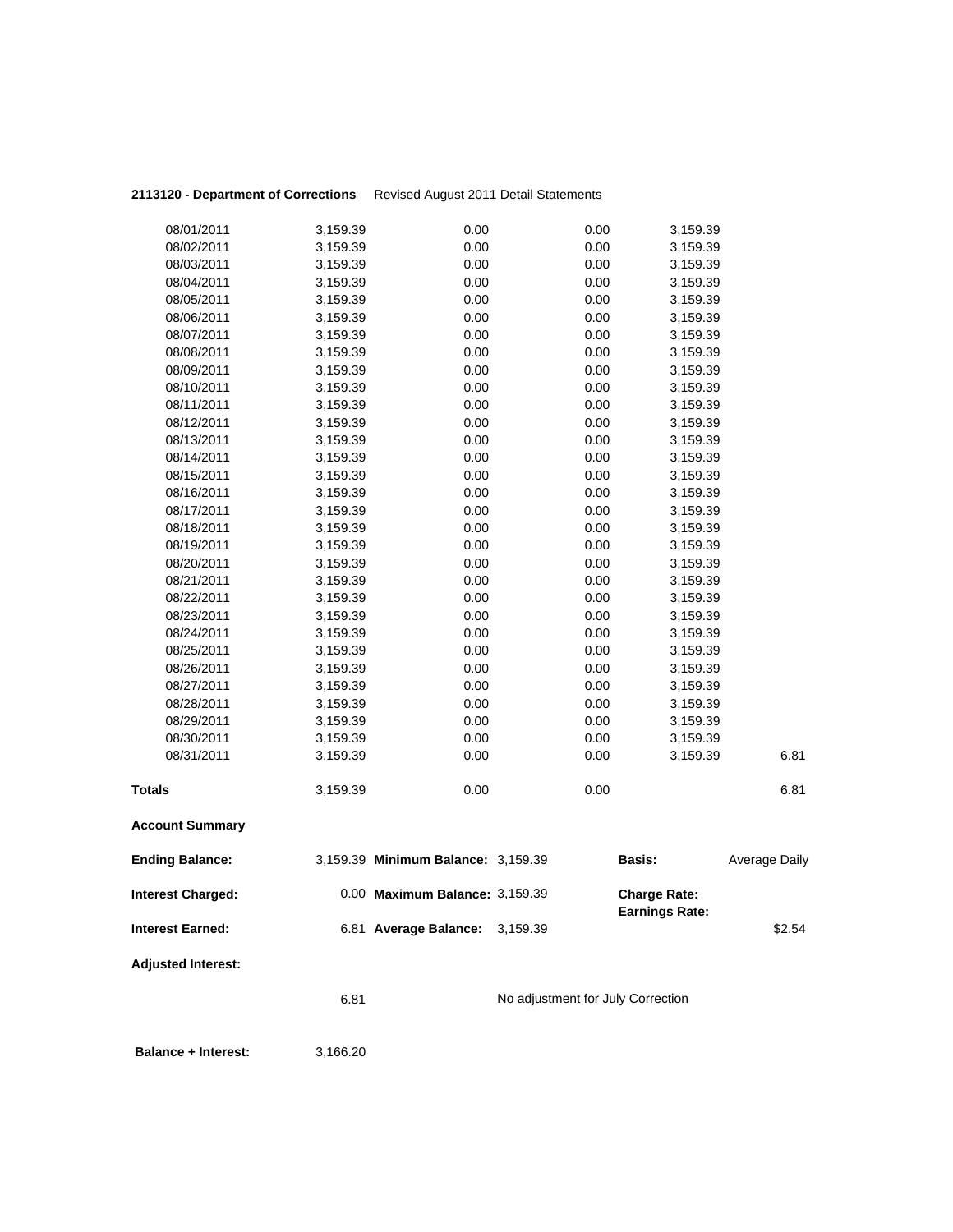|               | <b>Ending Balance:</b> |          |                                    |                  |          |                      |
|---------------|------------------------|----------|------------------------------------|------------------|----------|----------------------|
|               |                        |          | 8,068.77 Minimum Balance: 8,068.77 |                  | Basis:   | <b>Average Daily</b> |
|               | <b>Account Summary</b> |          |                                    |                  |          |                      |
| <b>Totals</b> |                        | 8,068.77 | 0.00                               | 0.00<br>8,068.77 |          | 17.39                |
|               | 08/31/2011             | 8,068.77 | 0.00                               | 0.00             | 8,068.77 | 17.39                |
|               | 08/30/2011             | 8,068.77 | 0.00                               | 0.00             | 8,068.77 |                      |
|               | 08/29/2011             | 8,068.77 | 0.00                               | 0.00             | 8,068.77 |                      |
|               | 08/28/2011             | 8,068.77 | 0.00                               | 0.00             | 8,068.77 |                      |
|               | 08/27/2011             | 8,068.77 | 0.00                               | 0.00             | 8,068.77 |                      |
|               | 08/26/2011             | 8,068.77 | 0.00                               | 0.00             | 8,068.77 |                      |
|               | 08/25/2011             | 8,068.77 | 0.00                               | 0.00             | 8,068.77 |                      |
|               | 08/24/2011             | 8,068.77 | 0.00                               | 0.00             | 8,068.77 |                      |
|               | 08/23/2011             | 8,068.77 | 0.00                               | 0.00             | 8,068.77 |                      |
|               | 08/22/2011             | 8,068.77 | 0.00                               | 0.00             | 8,068.77 |                      |
|               | 08/21/2011             | 8,068.77 | 0.00                               | 0.00             | 8,068.77 |                      |
|               | 08/20/2011             | 8,068.77 | 0.00                               | 0.00             | 8,068.77 |                      |
|               | 08/19/2011             | 8,068.77 | 0.00                               | 0.00             | 8,068.77 |                      |
|               | 08/18/2011             | 8,068.77 | 0.00                               | 0.00             | 8,068.77 |                      |
|               | 08/17/2011             | 8,068.77 | 0.00                               | 0.00             | 8,068.77 |                      |
|               | 08/16/2011             | 8,068.77 | 0.00                               | 0.00             | 8,068.77 |                      |
|               | 08/15/2011             | 8,068.77 | 0.00                               | 0.00             | 8,068.77 |                      |
|               | 08/14/2011             | 8,068.77 | 0.00                               | 0.00             | 8,068.77 |                      |
|               | 08/13/2011             | 8,068.77 | 0.00                               | 0.00             | 8,068.77 |                      |
|               | 08/12/2011             | 8,068.77 | 0.00                               | 0.00             | 8,068.77 |                      |
|               | 08/11/2011             | 8,068.77 | 0.00                               | 0.00             | 8,068.77 |                      |
|               | 08/10/2011             | 8,068.77 | 0.00                               | 0.00             | 8,068.77 |                      |
|               | 08/09/2011             | 8,068.77 | 0.00                               | 0.00             | 8,068.77 |                      |
|               | 08/08/2011             | 8,068.77 | 0.00                               | 0.00             | 8,068.77 |                      |
|               | 08/07/2011             | 8,068.77 | 0.00                               | 0.00             | 8,068.77 |                      |
|               | 08/06/2011             | 8,068.77 | 0.00                               | 0.00             | 8,068.77 |                      |
|               | 08/05/2011             | 8,068.77 | 0.00                               | 0.00             | 8,068.77 |                      |
|               | 08/04/2011             | 8,068.77 | 0.00                               | 0.00             | 8,068.77 |                      |
|               | 08/03/2011             | 8,068.77 | 0.00                               | 0.00             | 8,068.77 |                      |
|               | 08/02/2011             | 8,068.77 | 0.00                               | 0.00             | 8,068.77 |                      |
|               | 08/01/2011             | 8,068.77 | 0.00                               | 0.00             | 8,068.77 |                      |

**Interest Earned:** 17.39 **Average Balance:** 8,068.77 \$2.54

**Adjusted Interest:** 

17.39 No adjustment for July Correction

**Balance + Interest:** 8,086.16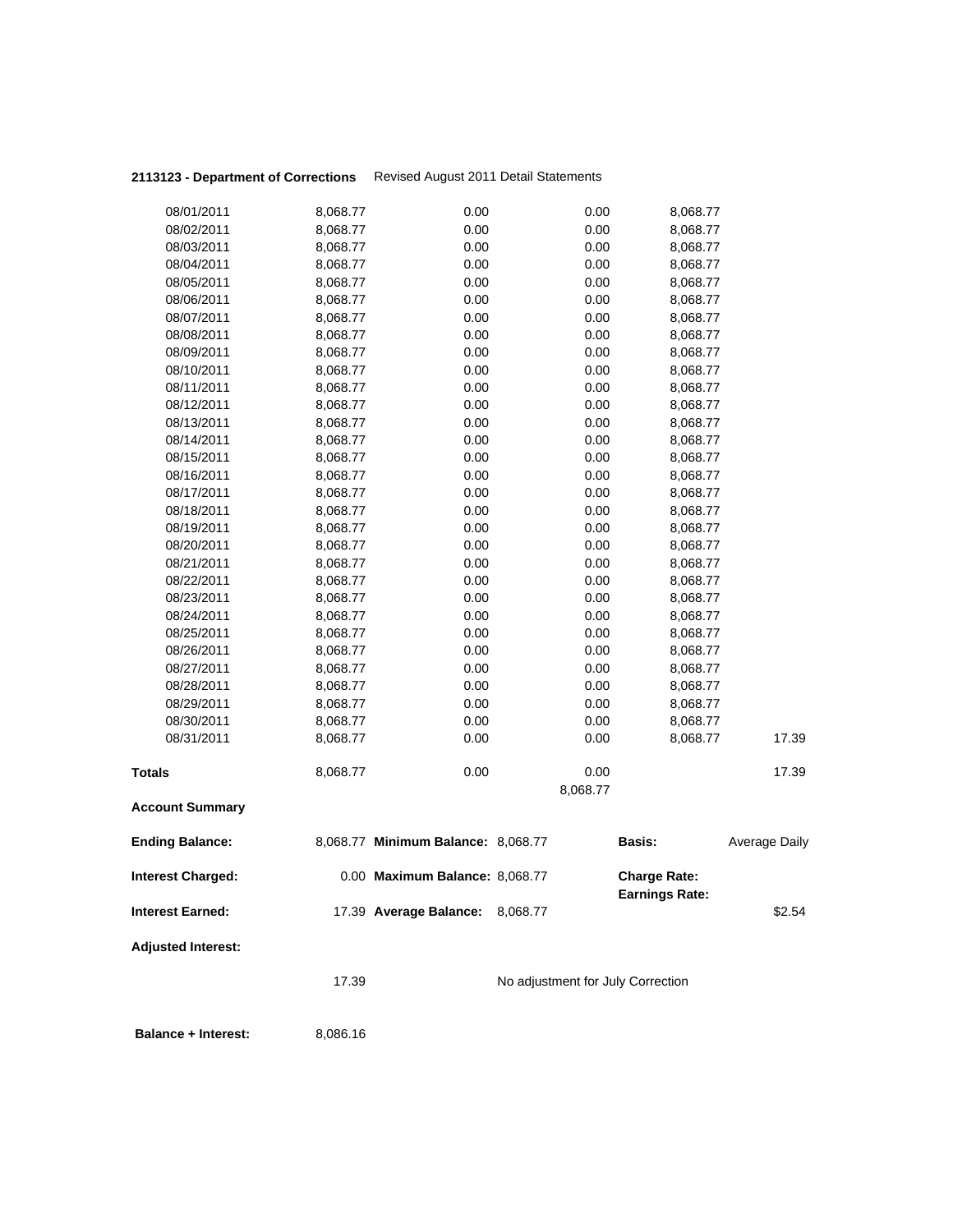|                          |                      | 9.28 Average Balance: 4,306.14     |              | <b>Earnings Rate:</b> | \$2.54               |
|--------------------------|----------------------|------------------------------------|--------------|-----------------------|----------------------|
| Interest Charged:        |                      | 0.00 Maximum Balance: 4,306.14     |              | <b>Charge Rate:</b>   |                      |
| <b>Ending Balance:</b>   |                      | 4,306.14 Minimum Balance: 4,306.14 |              | Basis:                | <b>Average Daily</b> |
| <b>Account Summary</b>   |                      |                                    |              |                       |                      |
| <b>Totals</b>            | 4,306.14             | 0.00                               | 0.00         |                       | 9.28                 |
| 08/31/2011               | 4,306.14             | 0.00                               | 0.00         | 4,306.14              | 9.28                 |
| 08/30/2011               | 4,306.14             | 0.00                               | 0.00         | 4,306.14              |                      |
| 08/29/2011               | 4,306.14             | 0.00                               | 0.00         | 4,306.14              |                      |
| 08/28/2011               | 4,306.14             | 0.00                               | 0.00         | 4,306.14              |                      |
| 08/27/2011               | 4,306.14             | 0.00                               | 0.00         | 4,306.14              |                      |
| 08/26/2011               | 4,306.14             | 0.00                               | 0.00         | 4,306.14              |                      |
| 08/25/2011               | 4,306.14             | 0.00                               | 0.00         | 4,306.14              |                      |
| 08/24/2011               | 4,306.14             | 0.00                               | 0.00         | 4,306.14              |                      |
| 08/23/2011               | 4,306.14             | 0.00                               | 0.00         | 4,306.14              |                      |
| 08/22/2011               | 4,306.14             | 0.00                               | 0.00         | 4,306.14<br>4,306.14  |                      |
| 08/20/2011<br>08/21/2011 | 4,306.14<br>4,306.14 | 0.00<br>0.00                       | 0.00<br>0.00 | 4,306.14              |                      |
| 08/19/2011               | 4,306.14             | 0.00                               | 0.00         | 4,306.14              |                      |
| 08/18/2011               | 4,306.14             | 0.00                               | 0.00         | 4,306.14              |                      |
| 08/17/2011               | 4,306.14             | 0.00                               | 0.00         | 4,306.14              |                      |
| 08/16/2011               | 4,306.14             | 0.00                               | 0.00         | 4,306.14              |                      |
| 08/15/2011               | 4,306.14             | 0.00                               | 0.00         | 4,306.14              |                      |
| 08/14/2011               | 4,306.14             | 0.00                               | 0.00         | 4,306.14              |                      |
| 08/13/2011               | 4,306.14             | 0.00                               | 0.00         | 4,306.14              |                      |
| 08/12/2011               | 4,306.14             | 0.00                               | 0.00         | 4,306.14              |                      |
| 08/11/2011               | 4,306.14             | 0.00                               | 0.00         | 4,306.14              |                      |
| 08/10/2011               | 4,306.14             | 0.00                               | 0.00         | 4,306.14              |                      |
| 08/09/2011               | 4,306.14             | 0.00                               | 0.00         | 4,306.14              |                      |
| 08/08/2011               | 4,306.14             | 0.00                               | 0.00         | 4,306.14              |                      |
| 08/07/2011               | 4,306.14             | 0.00                               | 0.00         | 4,306.14              |                      |
| 08/06/2011               | 4,306.14             | 0.00                               | 0.00         | 4,306.14              |                      |
| 08/05/2011               | 4,306.14             | 0.00                               | 0.00         | 4,306.14              |                      |
| 08/04/2011               | 4,306.14             | 0.00                               | 0.00         | 4,306.14              |                      |
| 08/03/2011               | 4,306.14             | 0.00                               | 0.00         | 4,306.14              |                      |
| 08/02/2011               | 4,306.14             | 0.00                               | 0.00         | 4,306.14              |                      |
| 08/01/2011               | 4,306.14             | 0.00                               | 0.00         | 4,306.14              |                      |

**Balance + Interest:** 4,315.42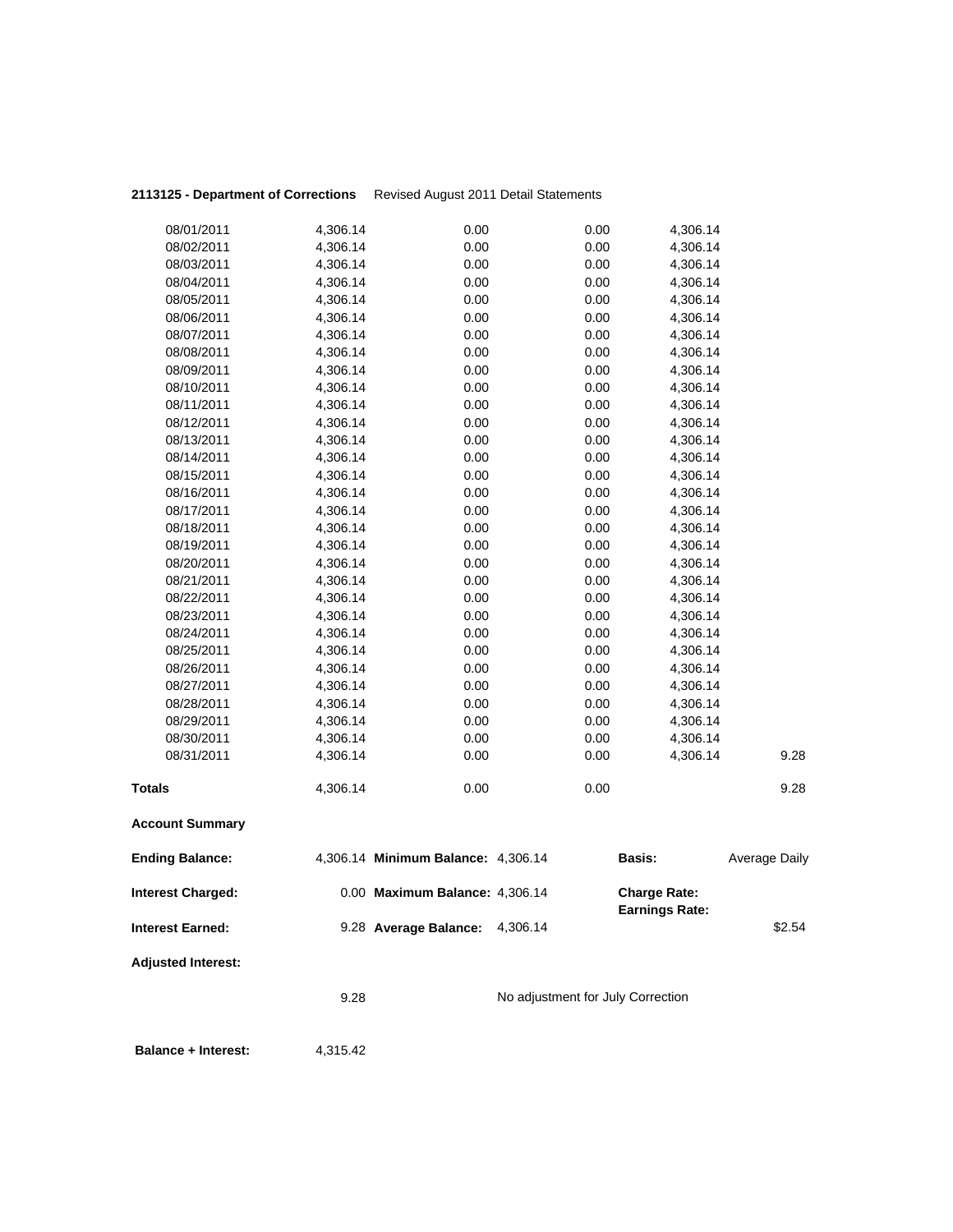| 08/01/2011                 | 5,465.49 | 0.00                               | 0.00                              | 5,465.49              |                      |
|----------------------------|----------|------------------------------------|-----------------------------------|-----------------------|----------------------|
| 08/02/2011                 | 5,465.49 | 0.00                               | 0.00                              | 5,465.49              |                      |
| 08/03/2011                 | 5,465.49 | 0.00                               | 0.00                              | 5,465.49              |                      |
| 08/04/2011                 | 5,465.49 | 0.00                               | 0.00                              | 5,465.49              |                      |
| 08/05/2011                 | 5,465.49 | 0.00                               | 0.00                              | 5,465.49              |                      |
| 08/06/2011                 | 5,465.49 | 0.00                               | 0.00                              | 5,465.49              |                      |
| 08/07/2011                 | 5,465.49 | 0.00                               | 0.00                              | 5,465.49              |                      |
| 08/08/2011                 | 5,465.49 | 0.00                               | 0.00                              | 5,465.49              |                      |
| 08/09/2011                 | 5,465.49 | 0.00                               | 0.00                              | 5,465.49              |                      |
| 08/10/2011                 | 5,465.49 | 0.00                               | 0.00                              | 5,465.49              |                      |
| 08/11/2011                 | 5,465.49 | 0.00                               | 0.00                              | 5,465.49              |                      |
| 08/12/2011                 | 5,465.49 | 0.00                               | 0.00                              | 5,465.49              |                      |
| 08/13/2011                 | 5,465.49 | 0.00                               | 0.00                              | 5,465.49              |                      |
| 08/14/2011                 | 5,465.49 | 0.00                               | 0.00                              | 5,465.49              |                      |
| 08/15/2011                 | 5,465.49 | 0.00                               | 0.00                              | 5,465.49              |                      |
| 08/16/2011                 | 5,465.49 | 0.00                               | 0.00                              | 5,465.49              |                      |
| 08/17/2011                 | 5,465.49 | 0.00                               | 0.00                              | 5,465.49              |                      |
| 08/18/2011                 | 5,465.49 | 0.00                               | 0.00                              | 5,465.49              |                      |
| 08/19/2011                 | 5,465.49 | 0.00                               | 0.00                              | 5,465.49              |                      |
| 08/20/2011                 | 5,465.49 | 0.00                               | 0.00                              | 5,465.49              |                      |
| 08/21/2011                 | 5,465.49 | 0.00                               | 0.00                              | 5,465.49              |                      |
| 08/22/2011                 | 5,465.49 | 0.00                               | 0.00                              | 5,465.49              |                      |
| 08/23/2011                 | 5,465.49 | 0.00                               | 0.00                              | 5,465.49              |                      |
| 08/24/2011                 | 5,465.49 | 0.00                               | 0.00                              | 5,465.49              |                      |
| 08/25/2011                 | 5,465.49 | 0.00                               | 0.00                              | 5,465.49              |                      |
| 08/26/2011                 | 5,465.49 | 0.00                               | 0.00                              | 5,465.49              |                      |
| 08/27/2011                 | 5,465.49 | 0.00                               | 0.00                              | 5,465.49              |                      |
| 08/28/2011                 | 5,465.49 | 0.00                               | 0.00                              | 5,465.49              |                      |
| 08/29/2011                 | 5,465.49 | 0.00                               | 0.00                              | 5,465.49              |                      |
| 08/30/2011                 | 5,465.49 | 0.00                               | 0.00                              | 5,465.49              |                      |
| 08/31/2011                 | 5,465.49 | 0.00                               | 0.00                              | 5,465.49              | 11.78                |
| <b>Totals</b>              | 5,465.49 | 0.00                               | 0.00                              |                       | 11.78                |
| <b>Account Summary</b>     |          |                                    |                                   |                       |                      |
| <b>Ending Balance:</b>     |          | 5,465.49 Minimum Balance: 5,465.49 |                                   | <b>Basis:</b>         | <b>Average Daily</b> |
| <b>Interest Charged:</b>   |          | 0.00 Maximum Balance: 5,465.49     |                                   | <b>Charge Rate:</b>   |                      |
| <b>Interest Earned:</b>    |          | 11.78 Average Balance:             | 5,465.49                          | <b>Earnings Rate:</b> | \$2.54               |
| <b>Adjusted Interest:</b>  |          |                                    |                                   |                       |                      |
|                            | 11.78    |                                    | No adjustment for July Correction |                       |                      |
| <b>Balance + Interest:</b> | 5,477.27 |                                    |                                   |                       |                      |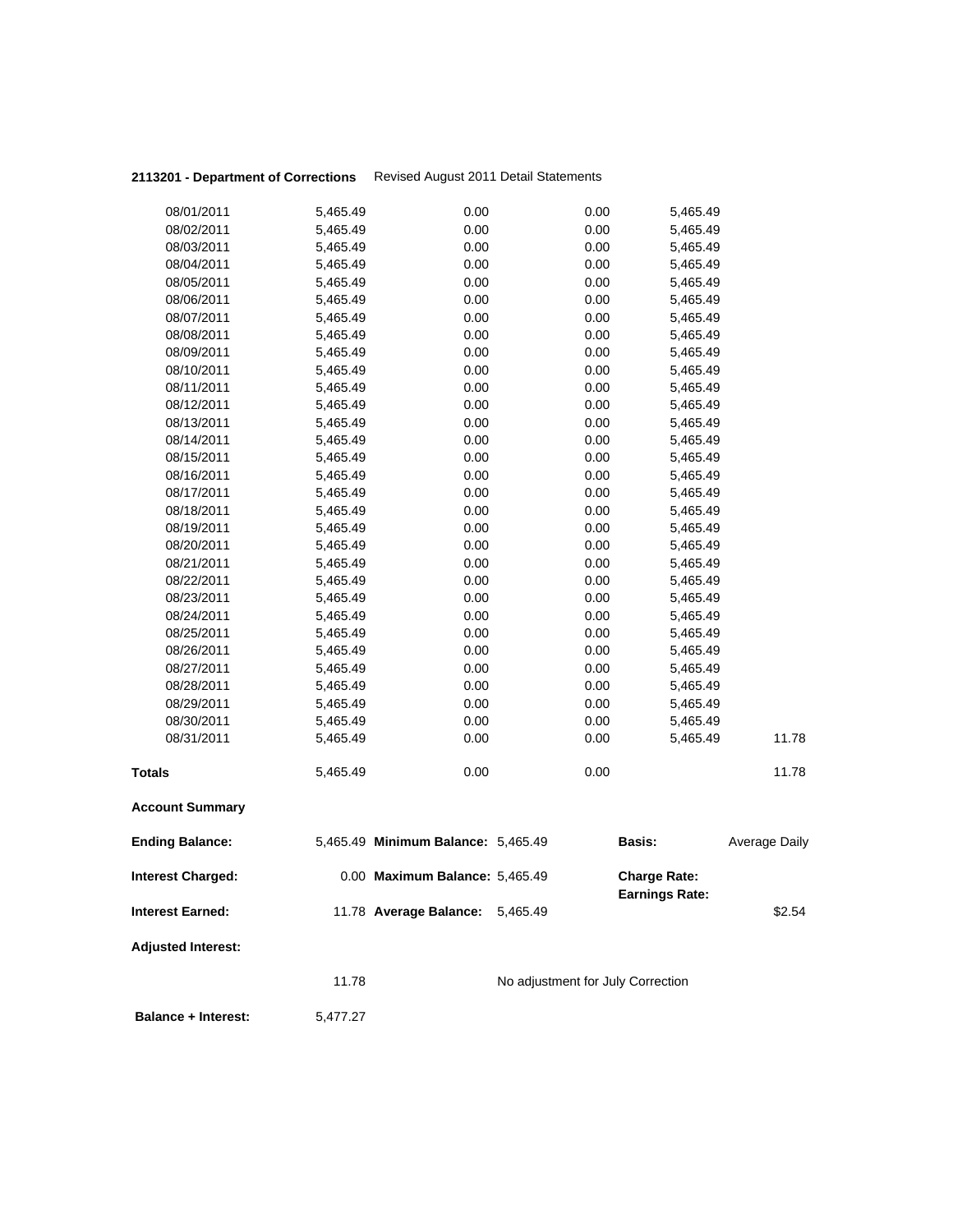|                           | 0.16           |                              |              |                                              |               |
|---------------------------|----------------|------------------------------|--------------|----------------------------------------------|---------------|
| <b>Adjusted Interest:</b> |                |                              |              |                                              |               |
| Interest Earned:          |                | 0.16 Average Balance:        | 73.60        |                                              | \$2.54        |
| <b>Interest Charged:</b>  |                | 0.00 Maximum Balance: 73.60  |              | <b>Charge Rate:</b><br><b>Earnings Rate:</b> |               |
| <b>Ending Balance:</b>    |                | 73.60 Minimum Balance: 73.60 |              | <b>Basis:</b>                                | Average Daily |
| <b>Account Summary</b>    |                |                              |              |                                              |               |
| Totals                    | 73.60          | 0.00                         | 0.00         |                                              | 0.16          |
|                           |                |                              |              |                                              |               |
| 08/31/2011                | 73.60          | 0.00                         | 0.00         | 73.60                                        | 0.16          |
| 08/30/2011                | 73.60          | 0.00                         | 0.00         | 73.60                                        |               |
| 08/29/2011                | 73.60          | 0.00                         | 0.00         | 73.60                                        |               |
| 08/28/2011                | 73.60          | 0.00                         | 0.00         | 73.60                                        |               |
| 08/27/2011                | 73.60          | 0.00                         | 0.00         | 73.60                                        |               |
| 08/26/2011                | 73.60          | 0.00                         | 0.00         | 73.60                                        |               |
| 08/25/2011                | 73.60          | 0.00                         | 0.00         | 73.60                                        |               |
| 08/24/2011                | 73.60          | 0.00                         | 0.00         | 73.60                                        |               |
| 08/23/2011                | 73.60          | 0.00                         | 0.00         | 73.60                                        |               |
| 08/22/2011                | 73.60          | 0.00                         | 0.00         | 73.60                                        |               |
| 08/21/2011                | 73.60          | 0.00                         | 0.00         | 73.60                                        |               |
| 08/20/2011                | 73.60          | 0.00                         | 0.00         | 73.60                                        |               |
| 08/19/2011                | 73.60          | 0.00                         | 0.00         | 73.60                                        |               |
| 08/18/2011                | 73.60          | 0.00                         | 0.00         | 73.60                                        |               |
| 08/17/2011                | 73.60          | 0.00                         | 0.00         | 73.60                                        |               |
| 08/16/2011                | 73.60          | 0.00                         | 0.00         | 73.60                                        |               |
| 08/15/2011                | 73.60          | 0.00                         | 0.00         | 73.60                                        |               |
| 08/14/2011                | 73.60          | 0.00                         | 0.00         | 73.60                                        |               |
| 08/12/2011<br>08/13/2011  | 73.60<br>73.60 | 0.00<br>0.00                 | 0.00<br>0.00 | 73.60<br>73.60                               |               |
| 08/11/2011                | 73.60          | 0.00                         | 0.00         | 73.60                                        |               |
| 08/10/2011                | 73.60          | 0.00                         | 0.00         | 73.60                                        |               |
| 08/09/2011                | 73.60          | 0.00                         | 0.00         | 73.60                                        |               |
| 08/08/2011                | 73.60          | 0.00                         | 0.00         | 73.60                                        |               |
| 08/07/2011                | 73.60          | 0.00                         | 0.00         | 73.60                                        |               |
| 08/06/2011                | 73.60          | 0.00                         | 0.00         | 73.60                                        |               |
| 08/05/2011                | 73.60          | 0.00                         | 0.00         | 73.60                                        |               |
| 08/04/2011                | 73.60          | 0.00                         | 0.00         | 73.60                                        |               |
| 08/03/2011                | 73.60          | 0.00                         | 0.00         | 73.60                                        |               |
| 08/02/2011                | 73.60          | 0.00                         | 0.00         | 73.60                                        |               |
| 08/01/2011                | 73.60          | 0.00                         | 0.00         | 73.60                                        |               |
|                           |                |                              |              |                                              |               |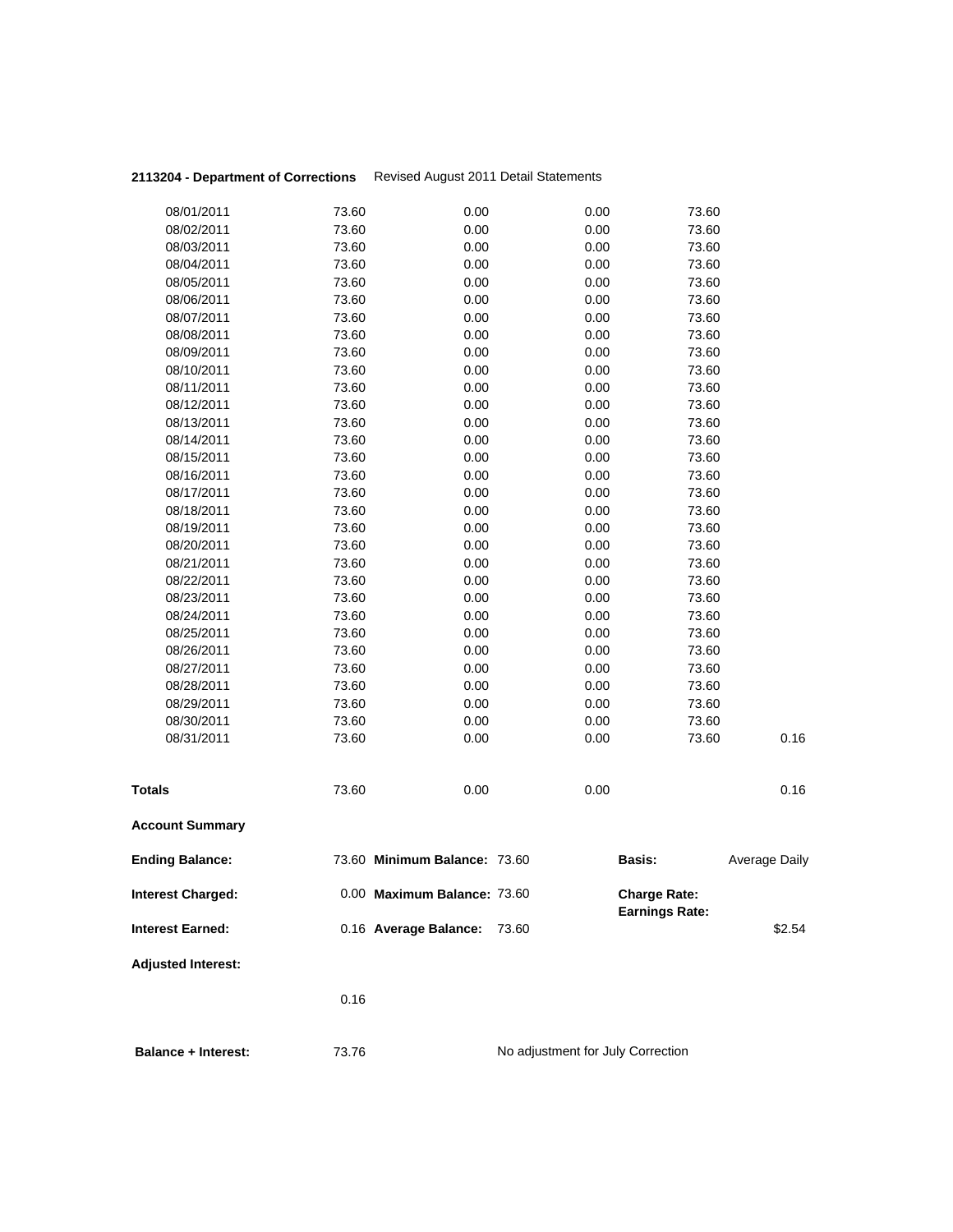| 08/01/2011                 | 338.75 | 0.00                           | 0.00                              | 338.75                |                      |
|----------------------------|--------|--------------------------------|-----------------------------------|-----------------------|----------------------|
| 08/02/2011                 | 338.75 | 0.00                           | 0.00                              | 338.75                |                      |
| 08/03/2011                 | 338.75 | 0.00                           | 0.00                              | 338.75                |                      |
| 08/04/2011                 | 338.75 | 0.00                           | 0.00                              | 338.75                |                      |
| 08/05/2011                 | 338.75 | 0.00                           | 0.00                              | 338.75                |                      |
| 08/06/2011                 | 338.75 | 0.00                           | 0.00                              | 338.75                |                      |
| 08/07/2011                 | 338.75 | 0.00                           | 0.00                              | 338.75                |                      |
| 08/08/2011                 | 338.75 | 0.00                           | 0.00                              | 338.75                |                      |
| 08/09/2011                 | 338.75 | 0.00                           | 0.00                              | 338.75                |                      |
| 08/10/2011                 | 338.75 | 0.00                           | 0.00                              | 338.75                |                      |
| 08/11/2011                 | 338.75 | 0.00                           | 0.00                              | 338.75                |                      |
| 08/12/2011                 | 338.75 | 0.00                           | 0.00                              | 338.75                |                      |
| 08/13/2011                 | 338.75 | 0.00                           | 0.00                              | 338.75                |                      |
| 08/14/2011                 | 338.75 | 0.00                           | 0.00                              | 338.75                |                      |
| 08/15/2011                 | 338.75 | 0.00                           | 0.00                              | 338.75                |                      |
| 08/16/2011                 | 338.75 | 0.00                           | 0.00                              | 338.75                |                      |
| 08/17/2011                 | 338.75 | 0.00                           | 0.00                              | 338.75                |                      |
| 08/18/2011                 | 338.75 | 0.00                           | 0.00                              | 338.75                |                      |
| 08/19/2011                 | 338.75 | 0.00                           | 0.00                              | 338.75                |                      |
| 08/20/2011                 | 338.75 | 0.00                           | 0.00                              | 338.75                |                      |
| 08/21/2011                 | 338.75 | 0.00                           | 0.00                              | 338.75                |                      |
| 08/22/2011                 | 338.75 | 0.00                           | 0.00                              | 338.75                |                      |
| 08/23/2011                 | 338.75 | 0.00                           | 0.00                              | 338.75                |                      |
| 08/24/2011                 | 338.75 | 0.00                           | 0.00                              | 338.75                |                      |
| 08/25/2011                 | 338.75 | 0.00                           | 0.00                              | 338.75                |                      |
| 08/26/2011                 | 338.75 | 0.00                           | 0.00                              | 338.75                |                      |
| 08/27/2011                 | 338.75 | 0.00                           | 0.00                              | 338.75                |                      |
| 08/28/2011                 | 338.75 | 0.00                           | 0.00                              | 338.75                |                      |
| 08/29/2011                 | 338.75 | 0.00                           | 0.00                              | 338.75                |                      |
| 08/30/2011                 | 338.75 | 0.00                           | 0.00                              | 338.75                |                      |
| 08/31/2011                 | 338.75 | 0.00                           | 0.00                              | 338.75                | 0.73                 |
|                            |        |                                |                                   |                       |                      |
| <b>Totals</b>              | 338.75 | 0.00                           | 0.00                              |                       | 0.73                 |
| <b>Account Summary</b>     |        |                                |                                   |                       |                      |
| <b>Ending Balance:</b>     |        | 338.75 Minimum Balance: 338.75 |                                   | <b>Basis:</b>         | <b>Average Daily</b> |
| <b>Interest Charged:</b>   |        | 0.00 Maximum Balance: 338.75   |                                   | <b>Charge Rate:</b>   |                      |
|                            |        |                                |                                   | <b>Earnings Rate:</b> |                      |
| <b>Interest Earned:</b>    |        | 0.73 Average Balance:          | 338.75                            |                       | \$2.54               |
| <b>Adjusted Interest:</b>  |        |                                |                                   |                       |                      |
|                            | 0.73   |                                | No adjustment for July Correction |                       |                      |
| <b>Balance + Interest:</b> | 339.48 |                                |                                   |                       |                      |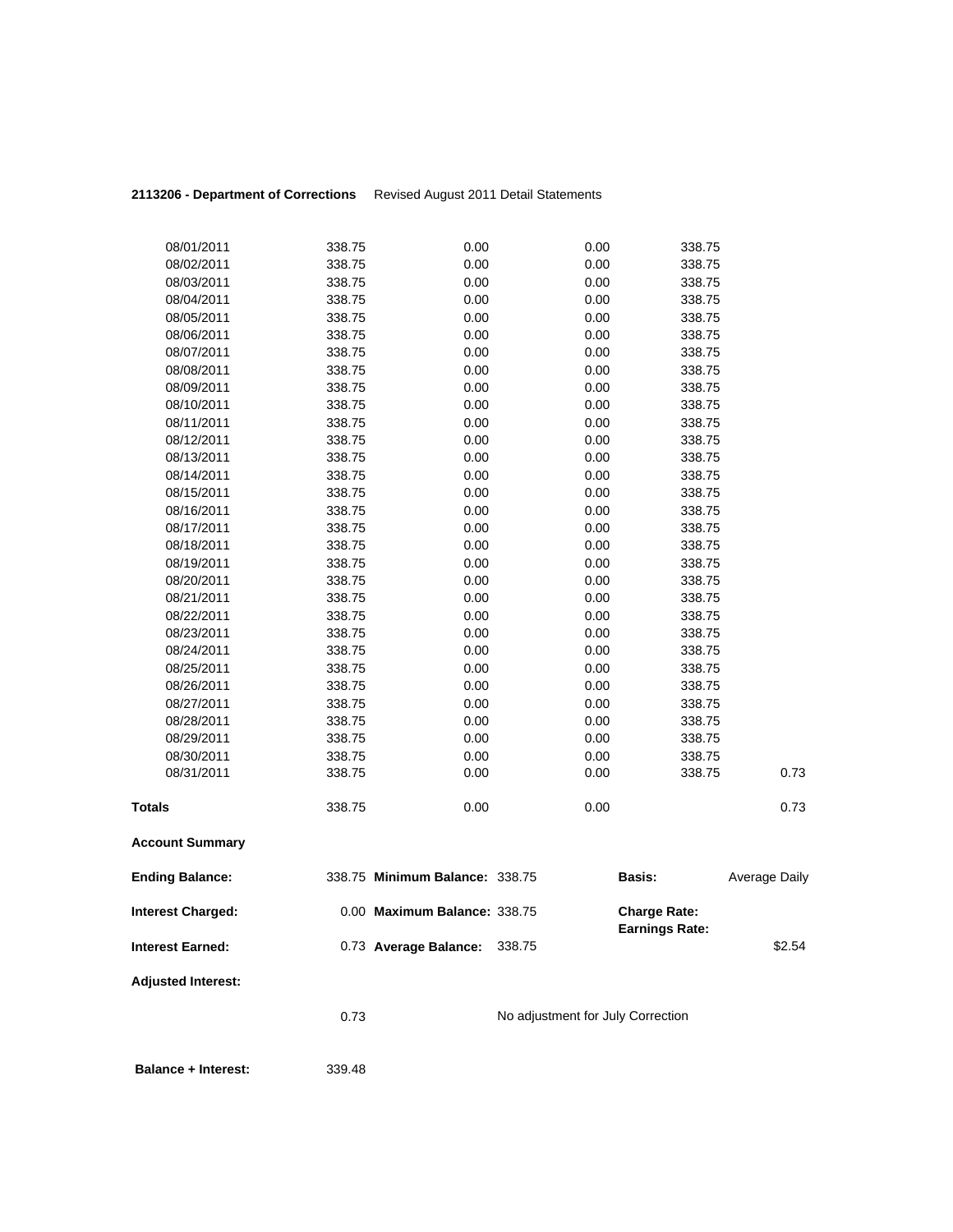| 08/02/2011<br>08/03/2011 | 23.00<br>23.00 | 0.00<br>0.00                 | 0.00<br>0.00 | 23.00<br>23.00        |               |
|--------------------------|----------------|------------------------------|--------------|-----------------------|---------------|
| 08/04/2011               | 23.00          | 0.00                         | 0.00         | 23.00                 |               |
| 08/05/2011               | 23.00          | 0.00                         | 0.00         | 23.00                 |               |
| 08/06/2011               | 23.00          | 0.00                         | 0.00         | 23.00                 |               |
| 08/07/2011               | 23.00          | 0.00                         | 0.00         | 23.00                 |               |
| 08/08/2011               | 23.00          | 0.00                         | 0.00         | 23.00                 |               |
| 08/09/2011               | 23.00          | 0.00                         | 0.00         | 23.00                 |               |
| 08/10/2011               | 23.00          | 0.00                         | 0.00         | 23.00                 |               |
| 08/11/2011               | 23.00          | 0.00                         | 0.00         | 23.00                 |               |
| 08/12/2011               | 23.00          | 0.00                         | 0.00         | 23.00                 |               |
| 08/13/2011               | 23.00          | 0.00                         | 0.00         | 23.00                 |               |
| 08/14/2011               | 23.00          | 0.00                         | 0.00         | 23.00                 |               |
| 08/15/2011               | 23.00          | 0.00                         | 0.00         | 23.00                 |               |
| 08/16/2011               | 23.00          | 0.00                         | 0.00         | 23.00                 |               |
| 08/17/2011               | 23.00          | 0.00                         | 0.00         | 23.00                 |               |
| 08/18/2011               | 23.00          | 0.00                         | 0.00         | 23.00                 |               |
| 08/19/2011               | 23.00          | 0.00                         | 0.00         | 23.00                 |               |
| 08/20/2011               | 23.00          | 0.00                         | 0.00         | 23.00                 |               |
| 08/21/2011               | 23.00          | 0.00                         | 0.00         | 23.00                 |               |
| 08/22/2011               | 23.00          | 0.00                         | 0.00         | 23.00                 |               |
| 08/23/2011               | 23.00          | 0.00                         | 0.00         | 23.00                 |               |
| 08/24/2011               | 23.00          | 0.00                         | 0.00         | 23.00                 |               |
| 08/25/2011               | 23.00          | 0.00                         | 0.00         | 23.00                 |               |
| 08/26/2011               | 23.00          | 0.00                         | 0.00         | 23.00                 |               |
| 08/27/2011               | 23.00          | 0.00                         | 0.00         | 23.00                 |               |
| 08/28/2011               | 23.00          | 0.00                         | 0.00         | 23.00                 |               |
| 08/29/2011               | 23.00          | 0.00                         | 0.00         | 23.00                 |               |
| 08/30/2011               | 23.00          | 0.00                         | 0.00         | 23.00                 |               |
| 08/31/2011               | 23.00          | 0.00                         | 0.00         | 23.00                 | 0.05          |
| <b>Totals</b>            | 23.00          | 0.00                         | 0.00         |                       | 0.05          |
| <b>Account Summary</b>   |                |                              |              |                       |               |
| <b>Ending Balance:</b>   |                | 23.00 Minimum Balance: 23.00 |              | <b>Basis:</b>         | Average Daily |
| <b>Interest Charged:</b> |                | 0.00 Maximum Balance: 23.00  |              | <b>Charge Rate:</b>   |               |
| <b>Interest Earned:</b>  |                | 0.05 Average Balance:        | 23.00        | <b>Earnings Rate:</b> | \$2.54        |
|                          |                |                              |              |                       |               |

**Adjusted Interest:** 

0.05 No adjustment for July Correction

 **Balance + Interest:** 23.05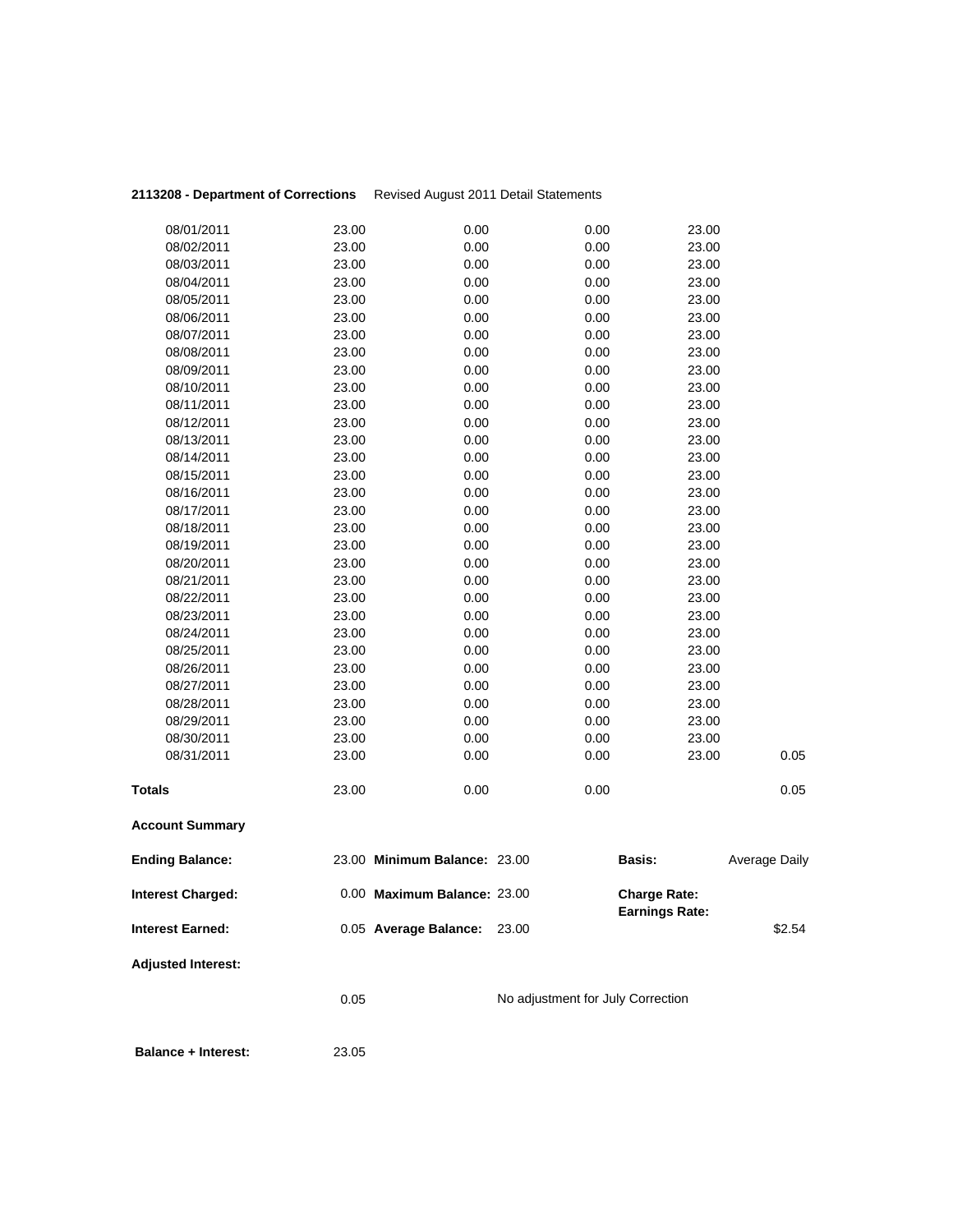| 08/26/2011<br>08/27/2011<br>08/28/2011<br>08/29/2011<br>08/30/2011 | 1,473.19<br>1,473.19<br>1,473.19<br>1,473.19<br>1,473.19 | 0.00<br>0.00<br>0.00<br>0.00<br>0.00 | 0.00<br>0.00<br>0.00<br>0.00<br>0.00 | 1,473.19<br>1,473.19<br>1,473.19<br>1,473.19<br>1,473.19 |  |
|--------------------------------------------------------------------|----------------------------------------------------------|--------------------------------------|--------------------------------------|----------------------------------------------------------|--|
|                                                                    |                                                          |                                      |                                      |                                                          |  |
|                                                                    |                                                          |                                      |                                      |                                                          |  |
|                                                                    |                                                          |                                      |                                      |                                                          |  |
|                                                                    |                                                          |                                      |                                      |                                                          |  |
|                                                                    |                                                          |                                      |                                      |                                                          |  |
| 08/25/2011                                                         | 1,473.19                                                 | 0.00                                 | 0.00                                 | 1,473.19                                                 |  |
| 08/24/2011                                                         | 1,473.19                                                 | 0.00                                 | 0.00                                 | 1,473.19                                                 |  |
| 08/23/2011                                                         | 1,473.19                                                 | 0.00                                 | 0.00                                 | 1,473.19                                                 |  |
|                                                                    |                                                          |                                      |                                      | 1,473.19                                                 |  |
| 08/22/2011                                                         | 1,473.19                                                 | 0.00                                 | 0.00                                 |                                                          |  |
| 08/21/2011                                                         | 1,473.19                                                 | 0.00                                 | 0.00                                 | 1,473.19                                                 |  |
| 08/20/2011                                                         | 1,473.19                                                 | 0.00                                 | 0.00                                 | 1,473.19                                                 |  |
| 08/19/2011                                                         | 1,473.19                                                 | 0.00                                 | 0.00                                 | 1,473.19                                                 |  |
| 08/18/2011                                                         | 1,473.19                                                 | 0.00                                 | 0.00                                 | 1,473.19                                                 |  |
| 08/17/2011                                                         | 1,473.19                                                 | 0.00                                 | 0.00                                 | 1,473.19                                                 |  |
| 08/16/2011                                                         | 1,473.19                                                 | 0.00                                 | 0.00                                 | 1,473.19                                                 |  |
| 08/15/2011                                                         | 1,473.19                                                 | 0.00                                 | 0.00                                 | 1,473.19                                                 |  |
| 08/14/2011                                                         | 1,473.19                                                 | 0.00                                 | 0.00                                 | 1,473.19                                                 |  |
| 08/13/2011                                                         | 1,473.19                                                 | 0.00                                 | 0.00                                 | 1,473.19                                                 |  |
| 08/12/2011                                                         | 1,473.19                                                 | 0.00                                 | 0.00                                 | 1,473.19                                                 |  |
| 08/11/2011                                                         | 1,473.19                                                 | 0.00                                 | 0.00                                 | 1,473.19                                                 |  |
| 08/10/2011                                                         | 1,473.19                                                 | 0.00                                 | 0.00                                 | 1,473.19                                                 |  |
| 08/09/2011                                                         | 1,473.19                                                 | 0.00                                 | 0.00                                 | 1,473.19                                                 |  |
| 08/08/2011                                                         | 1,473.19                                                 | 0.00                                 | 0.00                                 | 1,473.19                                                 |  |
| 08/07/2011                                                         | 1,473.19                                                 | 0.00                                 | 0.00                                 | 1,473.19                                                 |  |
| 08/06/2011                                                         | 1,473.19                                                 | 0.00                                 | 0.00                                 | 1,473.19                                                 |  |
| 08/05/2011                                                         | 1,473.19                                                 | 0.00                                 | 0.00                                 | 1,473.19                                                 |  |
| 08/04/2011                                                         | 1,473.19                                                 | 0.00                                 | 0.00                                 | 1,473.19                                                 |  |
|                                                                    |                                                          |                                      |                                      |                                                          |  |
| 08/03/2011                                                         | 1,473.19                                                 | 0.00                                 | 0.00                                 | 1,473.19                                                 |  |
| 08/01/2011<br>08/02/2011                                           | 1,473.19                                                 | 0.00                                 | 0.00                                 | 1,473.19                                                 |  |
|                                                                    | 1,473.19                                                 | 0.00                                 | 0.00                                 | 1,473.19                                                 |  |

**Balance + Interest:** 1,476.36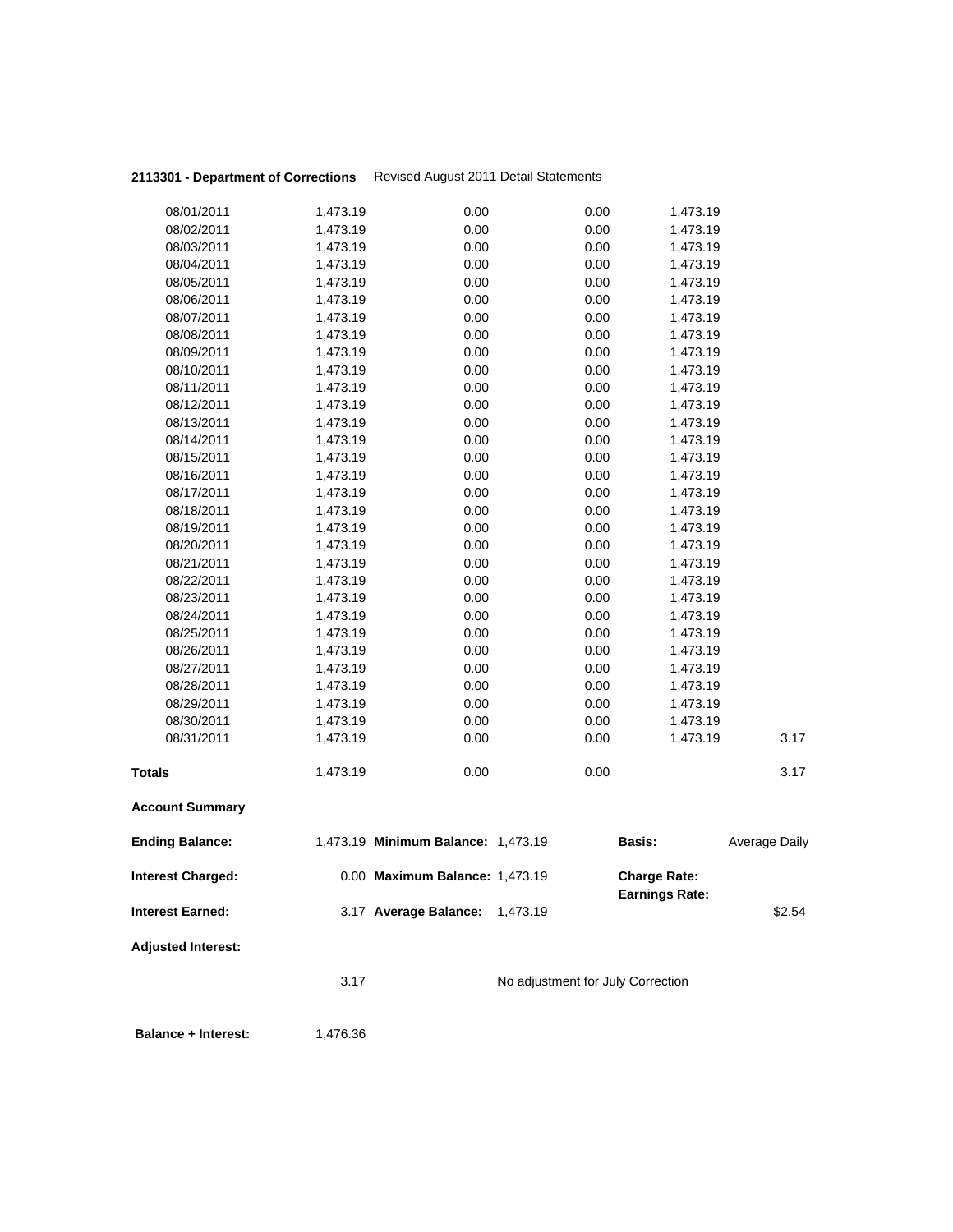|                           | 10.71    |                                    | No adjustment for July Correction |                                              |                      |
|---------------------------|----------|------------------------------------|-----------------------------------|----------------------------------------------|----------------------|
| <b>Adjusted Interest:</b> |          |                                    |                                   |                                              |                      |
| <b>Interest Earned:</b>   |          | 10.71 Average Balance:             | 4,968.69                          |                                              | \$2.54               |
| <b>Interest Charged:</b>  |          | 0.00 Maximum Balance: 4,968.69     |                                   | <b>Charge Rate:</b><br><b>Earnings Rate:</b> |                      |
| <b>Ending Balance:</b>    |          | 4,968.69 Minimum Balance: 4,968.69 |                                   | <b>Basis:</b>                                | <b>Average Daily</b> |
| <b>Account Summary</b>    |          |                                    |                                   |                                              |                      |
| <b>Totals</b>             | 4,968.69 | 0.00                               | 0.00                              |                                              | 10.71                |
| 08/31/2011                | 4,968.69 | 0.00                               | 0.00                              | 4,968.69                                     | 10.71                |
| 08/30/2011                | 4,968.69 | 0.00                               | 0.00                              | 4,968.69                                     |                      |
| 08/29/2011                | 4,968.69 | 0.00                               | 0.00                              | 4,968.69                                     |                      |
| 08/28/2011                | 4,968.69 | 0.00                               | 0.00                              | 4,968.69                                     |                      |
| 08/27/2011                | 4,968.69 | 0.00                               | 0.00                              | 4,968.69                                     |                      |
| 08/26/2011                | 4,968.69 | 0.00                               | 0.00                              | 4,968.69                                     |                      |
| 08/25/2011                | 4,968.69 | 0.00                               | 0.00                              | 4,968.69                                     |                      |
| 08/24/2011                | 4,968.69 | 0.00                               | 0.00                              | 4,968.69                                     |                      |
| 08/23/2011                | 4,968.69 | 0.00                               | 0.00                              | 4,968.69                                     |                      |
| 08/22/2011                | 4,968.69 | 0.00                               | 0.00                              | 4,968.69                                     |                      |
| 08/21/2011                | 4,968.69 | 0.00                               | 0.00                              | 4,968.69                                     |                      |
| 08/20/2011                | 4,968.69 | 0.00                               | 0.00                              | 4,968.69                                     |                      |
| 08/19/2011                | 4,968.69 | 0.00                               | 0.00                              | 4,968.69                                     |                      |
| 08/18/2011                | 4,968.69 | 0.00                               | 0.00                              | 4,968.69                                     |                      |
| 08/17/2011                | 4,968.69 | 0.00                               | 0.00                              | 4,968.69                                     |                      |
| 08/16/2011                | 4,968.69 | 0.00                               | 0.00                              | 4,968.69                                     |                      |
| 08/15/2011                | 4,968.69 | 0.00                               | 0.00                              | 4,968.69                                     |                      |
| 08/14/2011                | 4,968.69 | 0.00                               | 0.00                              | 4,968.69                                     |                      |
| 08/13/2011                | 4,968.69 | 0.00                               | 0.00                              | 4,968.69                                     |                      |
| 08/12/2011                | 4,968.69 | 0.00                               | 0.00                              | 4,968.69                                     |                      |
| 08/11/2011                | 4,968.69 | 0.00                               | 0.00                              | 4,968.69                                     |                      |
| 08/10/2011                | 4,968.69 | 0.00                               | 0.00                              | 4,968.69                                     |                      |
| 08/09/2011                | 4,968.69 | 0.00                               | 0.00                              | 4,968.69                                     |                      |
| 08/08/2011                | 4,968.69 | 0.00                               | 0.00                              | 4,968.69                                     |                      |
| 08/07/2011                | 4,968.69 | 0.00                               | 0.00                              | 4,968.69                                     |                      |
| 08/06/2011                | 4,968.69 | 0.00                               | 0.00                              | 4,968.69                                     |                      |
| 08/05/2011                | 4,968.69 | 0.00                               | 0.00                              | 4,968.69                                     |                      |
| 08/04/2011                | 4,968.69 | 0.00                               | 0.00                              | 4,968.69                                     |                      |
| 08/03/2011                | 4,968.69 | 0.00                               | 0.00                              | 4,968.69                                     |                      |
| 08/02/2011                | 4,968.69 | 0.00                               | 0.00                              | 4,968.69                                     |                      |
| 08/01/2011                | 4,968.69 | 0.00                               | 0.00                              | 4,968.69                                     |                      |

**Balance + Interest:** 4,979.40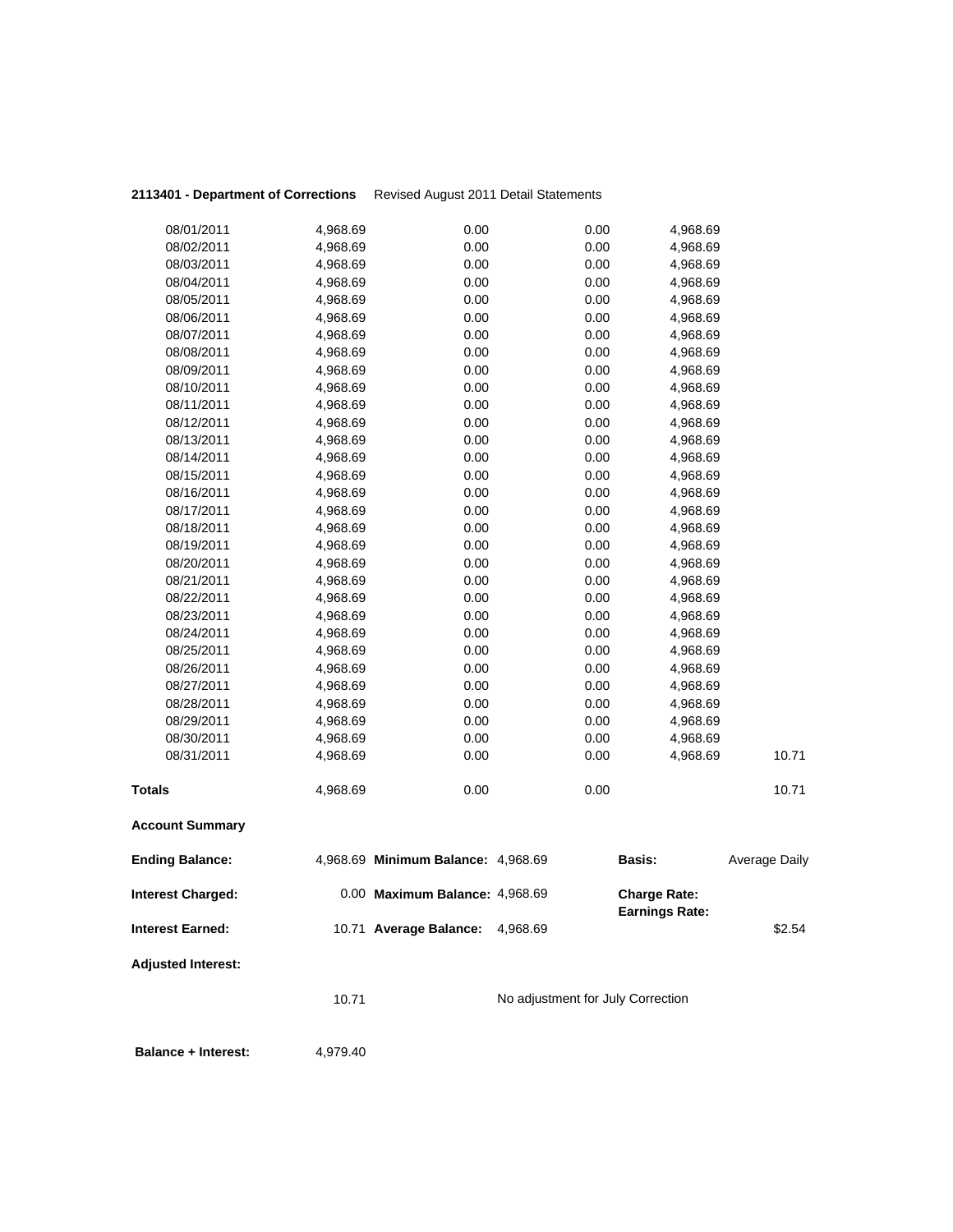| 08/01/2011                 | 12.00 | 0.00                         | 0.00                              | 12.00               |               |
|----------------------------|-------|------------------------------|-----------------------------------|---------------------|---------------|
| 08/02/2011                 | 12.00 | 0.00                         | 0.00                              | 12.00               |               |
| 08/03/2011                 | 12.00 | 0.00                         | 0.00                              | 12.00               |               |
| 08/04/2011                 | 12.00 | 0.00                         | 0.00                              | 12.00               |               |
| 08/05/2011                 | 12.00 | 0.00                         | 0.00                              | 12.00               |               |
| 08/06/2011                 | 12.00 | 0.00                         | 0.00                              | 12.00               |               |
| 08/07/2011                 | 12.00 | 0.00                         | 0.00                              | 12.00               |               |
| 08/08/2011                 | 12.00 | 0.00                         | 0.00                              | 12.00               |               |
| 08/09/2011                 | 12.00 | 0.00                         | 0.00                              | 12.00               |               |
| 08/10/2011                 | 12.00 | 0.00                         | 0.00                              | 12.00               |               |
| 08/11/2011                 | 12.00 | 0.00                         | 0.00                              | 12.00               |               |
| 08/12/2011                 | 12.00 | 0.00                         | 0.00                              | 12.00               |               |
| 08/13/2011                 | 12.00 | 0.00                         | 0.00                              | 12.00               |               |
| 08/14/2011                 | 12.00 | 0.00                         | 0.00                              | 12.00               |               |
| 08/15/2011                 | 12.00 | 0.00                         | 0.00                              | 12.00               |               |
| 08/16/2011                 | 12.00 | 0.00                         | 0.00                              | 12.00               |               |
| 08/17/2011                 | 12.00 | 0.00                         | 0.00                              | 12.00               |               |
| 08/18/2011                 | 12.00 | 0.00                         | 0.00                              | 12.00               |               |
| 08/19/2011                 | 12.00 | 0.00                         | 0.00                              | 12.00               |               |
| 08/20/2011                 | 12.00 | 0.00                         | 0.00                              | 12.00               |               |
| 08/21/2011                 | 12.00 | 0.00                         | 0.00                              | 12.00               |               |
| 08/22/2011                 | 12.00 | 0.00                         | 0.00                              | 12.00               |               |
| 08/23/2011                 | 12.00 | 0.00                         | 0.00                              | 12.00               |               |
| 08/24/2011                 | 12.00 | 0.00                         | 0.00                              | 12.00               |               |
| 08/25/2011                 | 12.00 | 0.00                         | 0.00                              | 12.00               |               |
| 08/26/2011                 | 12.00 | 0.00                         | 0.00                              | 12.00               |               |
| 08/27/2011                 | 12.00 | 0.00                         | 0.00                              | 12.00               |               |
| 08/28/2011                 | 12.00 | 0.00                         | 0.00                              | 12.00               |               |
| 08/29/2011                 | 12.00 | 0.00                         | 0.00                              | 12.00               |               |
| 08/30/2011                 | 12.00 | 0.00                         | 0.00                              | 12.00               |               |
| 08/31/2011                 | 12.00 | 0.00                         | 0.00                              | 12.00               | 0.03          |
| <b>Totals</b>              | 12.00 | 0.00                         | 0.00                              |                     | 0.03          |
|                            |       |                              |                                   |                     |               |
| <b>Account Summary</b>     |       |                              |                                   |                     |               |
| <b>Ending Balance:</b>     |       | 12.00 Minimum Balance: 12.00 |                                   | <b>Basis:</b>       | Average Daily |
| <b>Interest Charged:</b>   |       | 0.00 Maximum Balance: 12.00  |                                   | <b>Charge Rate:</b> |               |
| <b>Interest Earned:</b>    |       | 0.03 Average Balance:        | 12.00                             | Earnings Rate:      | \$2.54        |
| <b>Adjusted Interest:</b>  |       |                              |                                   |                     |               |
|                            | 0.03  |                              | No adjustment for July Correction |                     |               |
|                            |       |                              |                                   |                     |               |
| <b>Balance + Interest:</b> | 12.03 |                              |                                   |                     |               |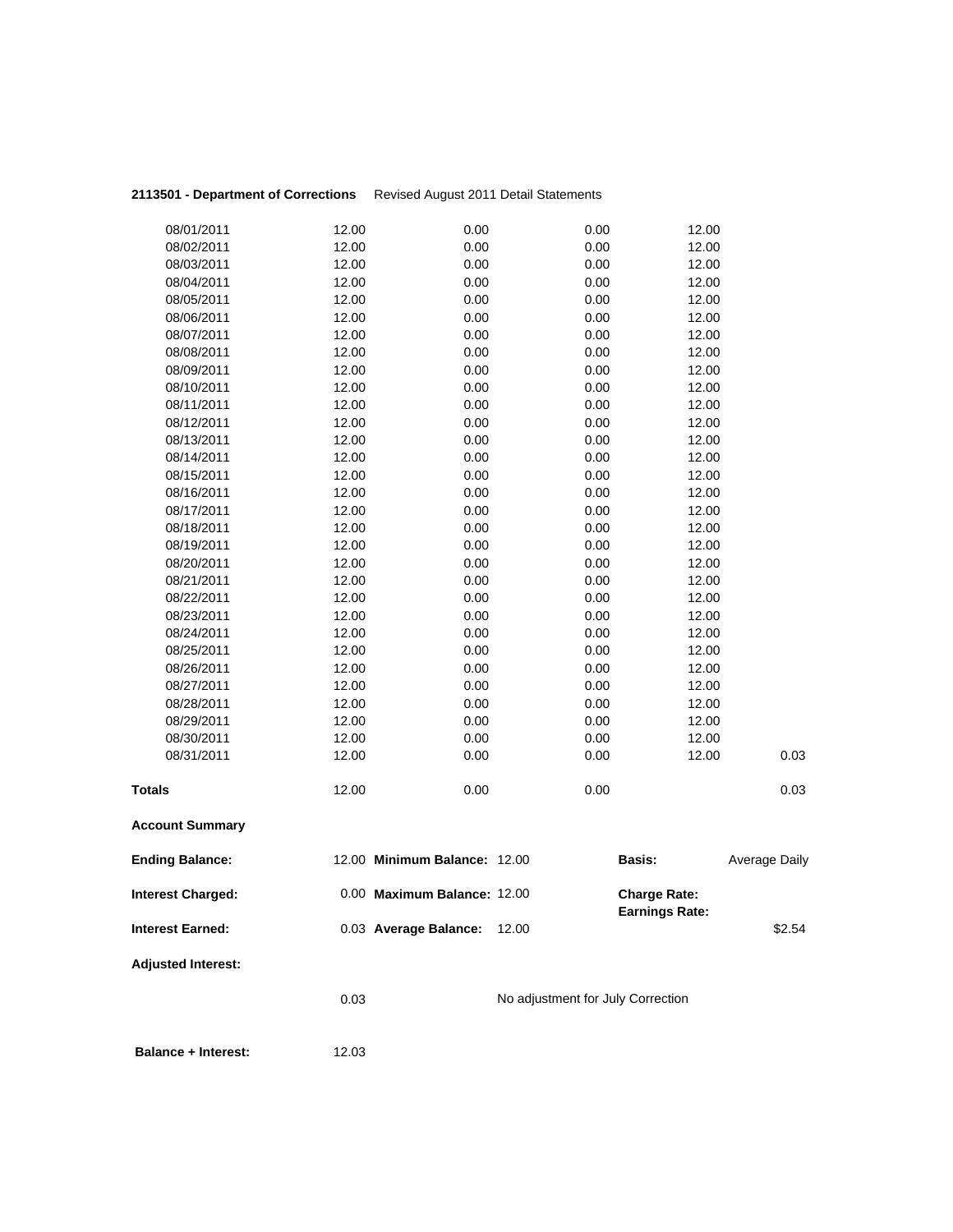| 08/01/2011                 | 5,161.93 | 0.00                               | 0.00                              | 5,161.93                                     |               |
|----------------------------|----------|------------------------------------|-----------------------------------|----------------------------------------------|---------------|
| 08/02/2011                 | 5,161.93 | 0.00                               | 0.00                              | 5,161.93                                     |               |
| 08/03/2011                 | 5,161.93 | 0.00                               | 0.00                              | 5,161.93                                     |               |
| 08/04/2011                 | 5,161.93 | 0.00                               | 0.00                              | 5,161.93                                     |               |
| 08/05/2011                 | 5,161.93 | 0.00                               | 0.00                              | 5,161.93                                     |               |
| 08/06/2011                 | 5,161.93 | 0.00                               | 0.00                              | 5,161.93                                     |               |
| 08/07/2011                 | 5,161.93 | 0.00                               | 0.00                              | 5,161.93                                     |               |
| 08/08/2011                 | 5,161.93 | 0.00                               | 0.00                              | 5,161.93                                     |               |
| 08/09/2011                 | 5,161.93 | 0.00                               | 0.00                              | 5,161.93                                     |               |
| 08/10/2011                 | 5,161.93 | 0.00                               | 0.00                              | 5,161.93                                     |               |
| 08/11/2011                 | 5,161.93 | 0.00                               | 0.00                              | 5,161.93                                     |               |
| 08/12/2011                 | 5,161.93 | 0.00                               | 0.00                              | 5,161.93                                     |               |
| 08/13/2011                 | 5,161.93 | 0.00                               | 0.00                              | 5,161.93                                     |               |
| 08/14/2011                 | 5,161.93 | 0.00                               | 0.00                              | 5,161.93                                     |               |
| 08/15/2011                 | 5,161.93 | 0.00                               | 0.00                              | 5,161.93                                     |               |
| 08/16/2011                 | 5,161.93 | 0.00                               | 0.00                              | 5,161.93                                     |               |
| 08/17/2011                 | 5,161.93 | 0.00                               | 0.00                              | 5,161.93                                     |               |
| 08/18/2011                 | 5,161.93 | 0.00                               | 0.00                              | 5,161.93                                     |               |
| 08/19/2011                 | 5,161.93 | 0.00                               | 0.00                              | 5,161.93                                     |               |
| 08/20/2011                 | 5,161.93 | 0.00                               | 0.00                              | 5,161.93                                     |               |
| 08/21/2011                 | 5,161.93 | 0.00                               | 0.00                              | 5,161.93                                     |               |
| 08/22/2011                 | 5,161.93 | 0.00                               | 0.00                              | 5,161.93                                     |               |
| 08/23/2011                 | 5,161.93 | 0.00                               | 0.00                              | 5,161.93                                     |               |
| 08/24/2011                 | 5,161.93 | 0.00                               | 0.00                              | 5,161.93                                     |               |
| 08/25/2011                 | 5,161.93 | 0.00                               | 0.00                              | 5,161.93                                     |               |
| 08/26/2011                 | 5,161.93 | 0.00                               | 0.00                              | 5,161.93                                     |               |
| 08/27/2011                 | 5,161.93 | 0.00                               | 0.00                              | 5,161.93                                     |               |
| 08/28/2011                 | 5,161.93 | 0.00                               | 0.00                              | 5,161.93                                     |               |
| 08/29/2011                 | 5,161.93 | 0.00                               | 0.00                              | 5,161.93                                     |               |
| 08/30/2011                 | 5,161.93 | 0.00                               | 0.00                              | 5,161.93                                     |               |
| 08/31/2011                 | 5,161.93 | 0.00                               | 0.00                              | 5,161.93                                     | 11.12         |
| <b>Totals</b>              | 5,161.93 | 0.00                               | 0.00                              |                                              | 11.12         |
| <b>Account Summary</b>     |          |                                    |                                   |                                              |               |
| <b>Ending Balance:</b>     |          | 5,161.93 Minimum Balance: 5,161.93 |                                   | <b>Basis:</b>                                | Average Daily |
| Interest Charged:          |          | 0.00 Maximum Balance: 5,161.93     |                                   | <b>Charge Rate:</b><br><b>Earnings Rate:</b> |               |
| <b>Interest Earned:</b>    |          | 11.12 Average Balance: 5,161.93    |                                   |                                              | \$2.54        |
| <b>Adjusted Interest:</b>  |          |                                    |                                   |                                              |               |
|                            | 11.12    |                                    | No adjustment for July Correction |                                              |               |
| <b>Balance + Interest:</b> | 5,173.05 |                                    |                                   |                                              |               |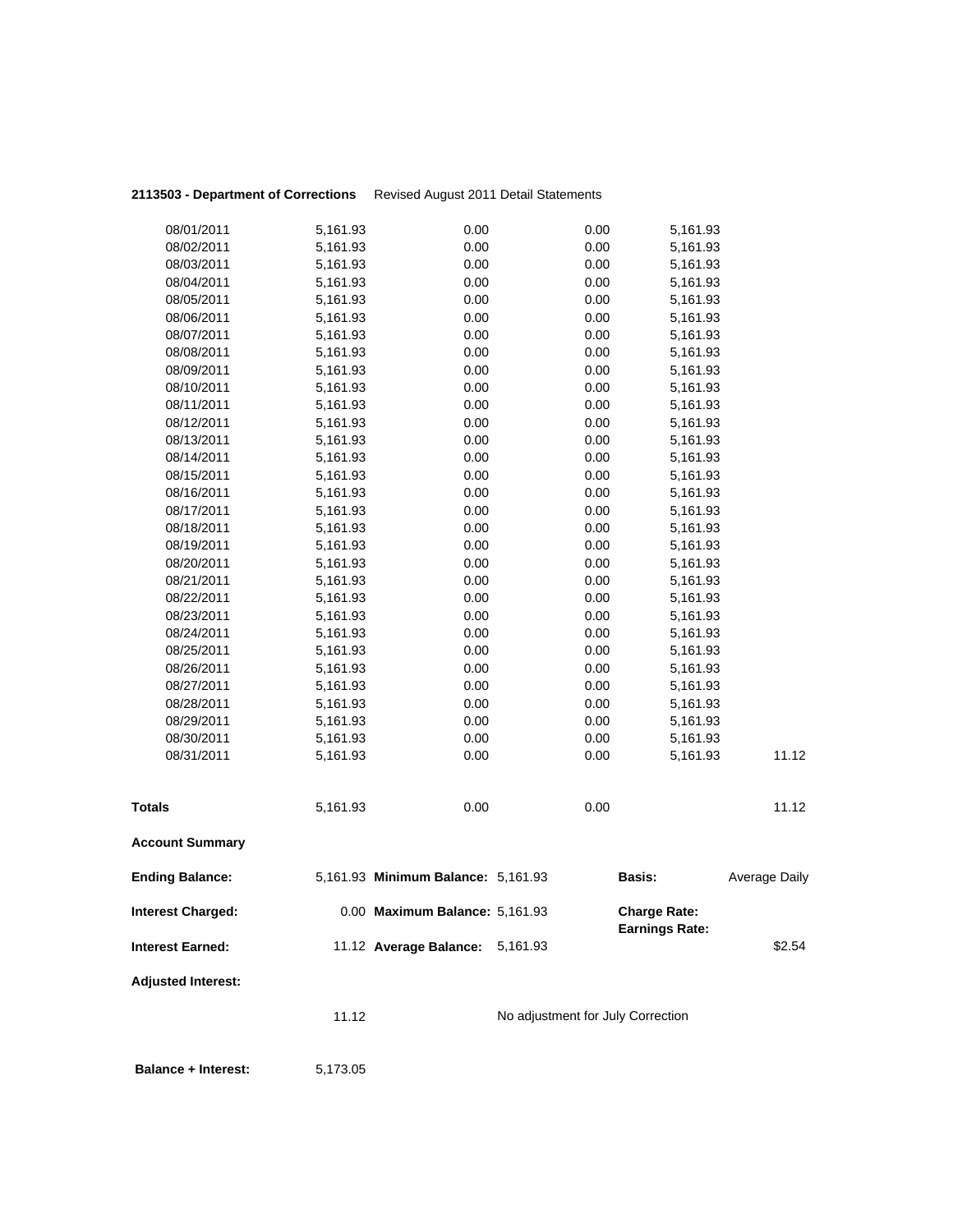|                           | 7.93     |                                    | No adjustment for July Correction |                     |                       |               |
|---------------------------|----------|------------------------------------|-----------------------------------|---------------------|-----------------------|---------------|
| <b>Adjusted Interest:</b> |          |                                    |                                   |                     |                       |               |
| Interest Earned:          |          | 7.93 Average Balance:              | 3,681.63                          |                     |                       | \$2.54        |
| <b>Interest Charged:</b>  |          | 0.00 Maximum Balance: 3,681.63     |                                   | <b>Charge Rate:</b> | <b>Earnings Rate:</b> |               |
| <b>Ending Balance:</b>    |          | 3,681.63 Minimum Balance: 3,681.63 |                                   | <b>Basis:</b>       |                       | Average Daily |
| Totals                    | 3,681.63 | 0.00                               |                                   | 0.00                |                       | 7.93          |
| 08/31/2011                | 3,681.63 | 0.00                               |                                   | 0.00                | 3,681.63              | 7.93          |
| 08/30/2011                | 3,681.63 | 0.00                               |                                   | 0.00                | 3,681.63              |               |
| 08/29/2011                | 3,681.63 | 0.00                               |                                   | 0.00                | 3,681.63              |               |
| 08/28/2011                | 3,681.63 | 0.00                               |                                   | 0.00                | 3,681.63              |               |
| 08/27/2011                | 3,681.63 | 0.00                               |                                   | 0.00                | 3,681.63              |               |
| 08/26/2011                | 3,681.63 | 0.00                               |                                   | 0.00                | 3,681.63              |               |
| 08/25/2011                | 3,681.63 | 0.00                               |                                   | 0.00                | 3,681.63              |               |
| 08/24/2011                | 3,681.63 | 0.00                               |                                   | 0.00                | 3,681.63              |               |
| 08/23/2011                | 3,681.63 | 0.00                               |                                   | 0.00                | 3,681.63              |               |
| 08/22/2011                | 3,681.63 | 0.00                               |                                   | 0.00                | 3,681.63              |               |
| 08/21/2011                | 3,681.63 | 0.00                               |                                   | 0.00                | 3,681.63              |               |
| 08/20/2011                | 3,681.63 | 0.00                               |                                   | 0.00                | 3,681.63              |               |
| 08/19/2011                | 3,681.63 | 0.00                               |                                   | 0.00                | 3,681.63              |               |
| 08/18/2011                | 3,681.63 | 0.00                               |                                   | 0.00                | 3,681.63              |               |
| 08/17/2011                | 3,681.63 | 0.00                               |                                   | 0.00                | 3,681.63              |               |
| 08/16/2011                | 3,681.63 | 0.00                               |                                   | 0.00                | 3,681.63              |               |
| 08/15/2011                | 3,681.63 | 0.00                               |                                   | 0.00                | 3,681.63              |               |
| 08/14/2011                | 3,681.63 | 0.00                               |                                   | 0.00                | 3,681.63              |               |
| 08/13/2011                | 3,681.63 | 0.00                               |                                   | 0.00                | 3,681.63              |               |
| 08/12/2011                | 3,681.63 | 0.00                               |                                   | 0.00                | 3,681.63              |               |
| 08/11/2011                | 3,681.63 | 0.00                               |                                   | 0.00                | 3,681.63              |               |
| 08/10/2011                | 3,681.63 | 0.00                               |                                   | 0.00                | 3,681.63              |               |
| 08/09/2011                | 3,681.63 | 0.00                               |                                   | 0.00                | 3,681.63              |               |
| 08/08/2011                | 3,681.63 | 0.00                               |                                   | 0.00                | 3,681.63              |               |
| 08/07/2011                | 3,681.63 | 0.00                               |                                   | 0.00                | 3,681.63              |               |
| 08/06/2011                | 3,681.63 | 0.00                               |                                   | 0.00                | 3,681.63              |               |
| 08/05/2011                | 3,681.63 | 0.00                               |                                   | 0.00                | 3,681.63              |               |
| 08/04/2011                | 3,681.63 | 0.00                               |                                   | 0.00                | 3,681.63              |               |
| 08/03/2011                | 3,681.63 | 0.00                               |                                   | 0.00                | 3,681.63              |               |
| 08/02/2011                | 3,681.63 | 0.00                               |                                   | 0.00                | 3,681.63              |               |
| 08/01/2011                | 3,681.63 | 0.00                               |                                   | 0.00                | 3,681.63              |               |
|                           |          |                                    |                                   |                     |                       |               |

 **Balance + Interest:** 3,689.56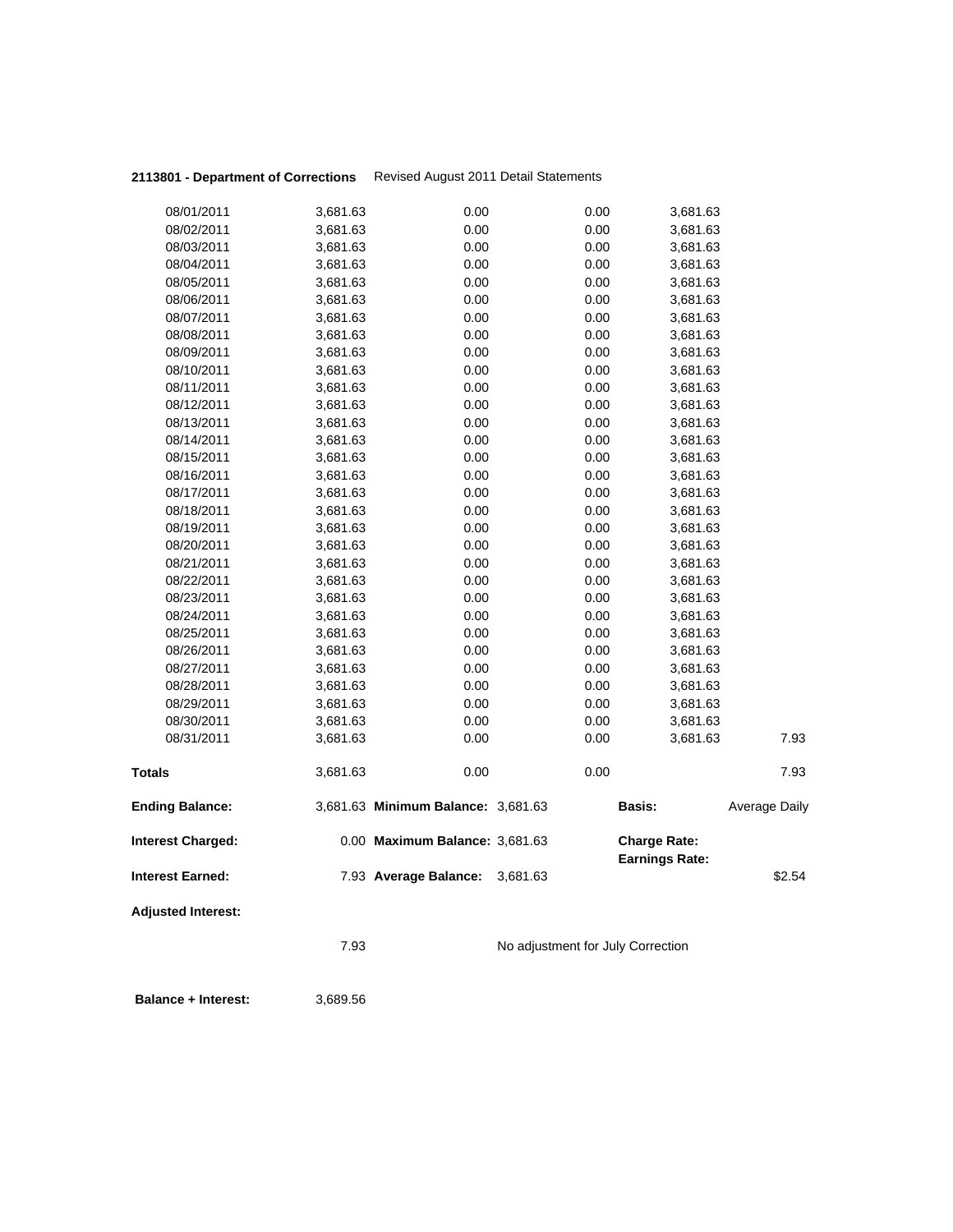| 08/01/2011                 | (20.00) | (20.00)                          | (20.00)                           | (20.00)                                      |                      |
|----------------------------|---------|----------------------------------|-----------------------------------|----------------------------------------------|----------------------|
| 08/02/2011                 | (20.00) | (20.00)                          | (20.00)                           | (20.00)                                      |                      |
| 08/03/2011                 | (20.00) | (20.00)                          | (20.00)                           | (20.00)                                      |                      |
| 08/04/2011                 | (20.00) | (20.00)                          | (20.00)                           | (20.00)                                      |                      |
| 08/05/2011                 | (20.00) | (20.00)                          | (20.00)                           | (20.00)                                      |                      |
| 08/06/2011                 | (20.00) | 0.00                             | 0.00                              | (20.00)                                      |                      |
| 08/07/2011                 | (20.00) | 0.00                             | 0.00                              | (20.00)                                      |                      |
| 08/08/2011                 | (20.00) | (20.00)                          | (20.00)                           | (20.00)                                      |                      |
| 08/09/2011                 | (20.00) | (20.00)                          | (20.00)                           | (20.00)                                      |                      |
| 08/10/2011                 | (20.00) | (20.00)                          | (20.00)                           | (20.00)                                      |                      |
| 08/11/2011                 | (20.00) | (20.00)                          | (20.00)                           | (20.00)                                      |                      |
| 08/12/2011                 | (20.00) | (20.00)                          | (20.00)                           | (20.00)                                      |                      |
| 08/13/2011                 | (20.00) | 0.00                             | 0.00                              | (20.00)                                      |                      |
| 08/14/2011                 | (20.00) | 0.00                             | 0.00                              | (20.00)                                      |                      |
| 08/15/2011                 | (20.00) | (20.00)                          | (20.00)                           | (20.00)                                      |                      |
| 08/16/2011                 | (20.00) | (20.00)                          | (20.00)                           | (20.00)                                      |                      |
| 08/17/2011                 | (20.00) | (20.00)                          | (20.00)                           | (20.00)                                      |                      |
| 08/18/2011                 | (20.00) | (20.00)                          | (20.00)                           | (20.00)                                      |                      |
| 08/19/2011                 | (20.00) | (20.00)                          | (20.00)                           | (20.00)                                      |                      |
| 08/20/2011                 | (20.00) | 0.00                             | 0.00                              | (20.00)                                      |                      |
| 08/21/2011                 | (20.00) | 0.00                             | 0.00                              | (20.00)                                      |                      |
| 08/22/2011                 | (20.00) | (20.00)                          | (20.00)                           | (20.00)                                      |                      |
| 08/23/2011                 | (20.00) | (20.00)                          | (20.00)                           | (20.00)                                      |                      |
| 08/24/2011                 | (20.00) | (20.00)                          | (20.00)                           | (20.00)                                      |                      |
| 08/25/2011                 | (20.00) | (20.00)                          | (20.00)                           | (20.00)                                      |                      |
| 08/26/2011                 | (20.00) | (20.00)                          | (20.00)                           | (20.00)                                      |                      |
| 08/27/2011                 | (20.00) | 0.00                             | 0.00                              | (20.00)                                      |                      |
| 08/28/2011                 | (20.00) | 0.00                             | 0.00                              | (20.00)                                      |                      |
| 08/29/2011                 | (20.00) | (20.00)                          | (20.00)                           | (20.00)                                      |                      |
| 08/30/2011                 | (20.00) | (20.00)                          | (20.00)                           | (20.00)                                      |                      |
| 08/31/2011                 | (20.00) | (20.00)                          | (20.00)                           | (20.00)                                      |                      |
|                            |         |                                  |                                   |                                              |                      |
| <b>Totals</b>              | (20.00) | (460.00)                         | (460.00)                          |                                              | 0.00                 |
| <b>Account Summary</b>     |         |                                  |                                   |                                              |                      |
|                            |         |                                  |                                   |                                              |                      |
| <b>Ending Balance:</b>     |         | (20.00) Minimum Balance: (20.00) |                                   | <b>Basis:</b>                                | <b>Average Daily</b> |
| <b>Interest Charged:</b>   |         | (0.04) Maximum Balance: (20.00)  |                                   | <b>Charge Rate:</b><br><b>Earnings Rate:</b> |                      |
| <b>Interest Earned:</b>    |         | 0.00 Average Balance:            | (20.00)                           |                                              | \$2.54               |
| <b>Adjusted Interest:</b>  |         |                                  |                                   |                                              |                      |
|                            |         |                                  |                                   |                                              |                      |
|                            | (0.04)  |                                  | No adjustment for July Correction |                                              |                      |
| <b>Balance + Interest:</b> | (20.04) |                                  |                                   |                                              |                      |
|                            |         |                                  |                                   |                                              |                      |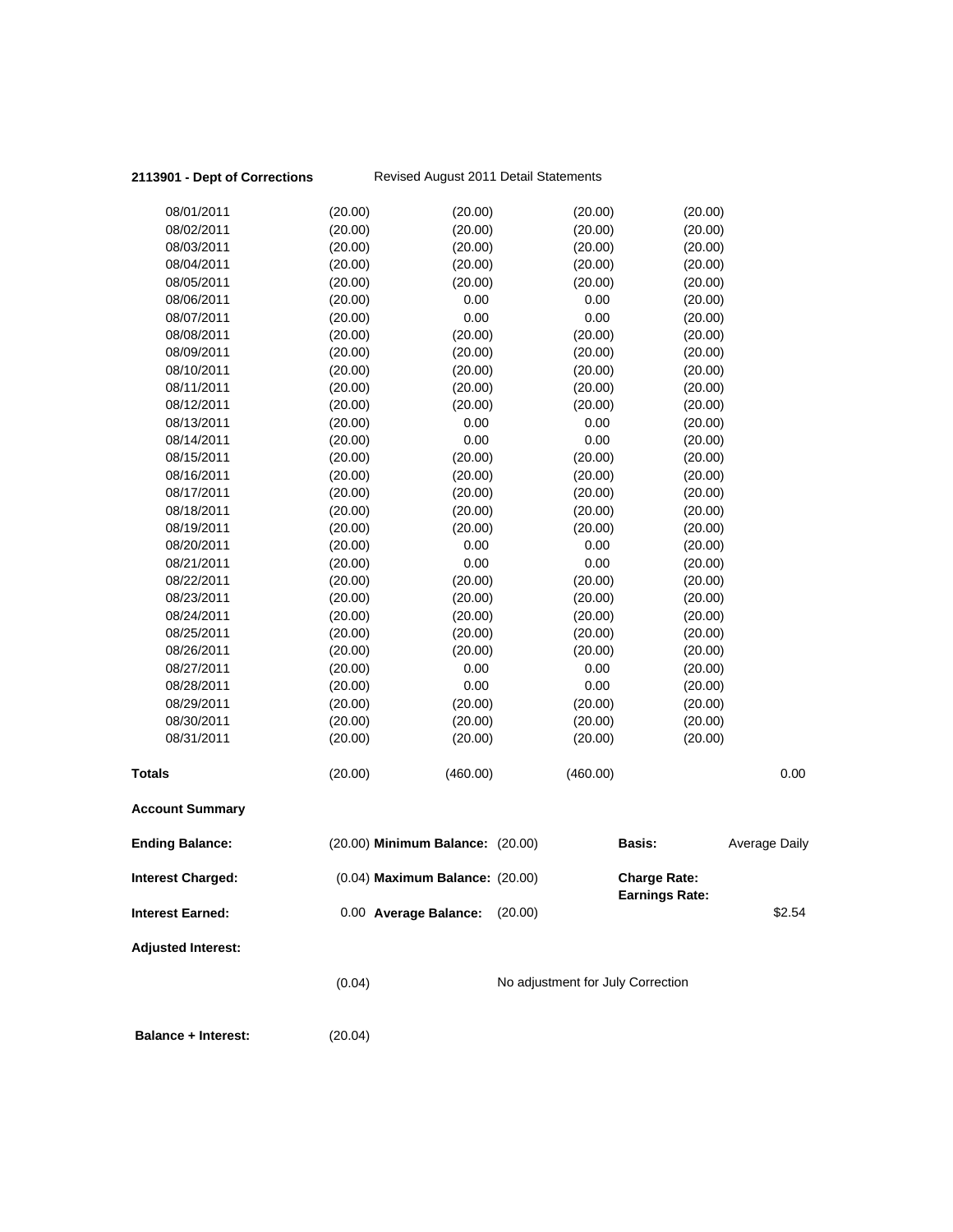| 08/01/2011                | 3,538.77 | 0.00                               | 0.00                              | 3,538.77              |               |
|---------------------------|----------|------------------------------------|-----------------------------------|-----------------------|---------------|
| 08/02/2011                | 3,538.77 | 0.00                               | 0.00                              | 3,538.77              |               |
| 08/03/2011                | 3,538.77 | 0.00                               | 0.00                              | 3,538.77              |               |
| 08/04/2011                | 3,538.77 | 0.00                               | 0.00                              | 3,538.77              |               |
| 08/05/2011                | 3,538.77 | 0.00                               | 0.00                              | 3,538.77              |               |
| 08/06/2011                | 3,538.77 | 0.00                               | 0.00                              | 3,538.77              |               |
| 08/07/2011                | 3,538.77 | 0.00                               | 0.00                              | 3,538.77              |               |
| 08/08/2011                | 3,538.77 | 0.00                               | 0.00                              | 3,538.77              |               |
| 08/09/2011                | 3,538.77 | 0.00                               | 0.00                              | 3,538.77              |               |
| 08/10/2011                | 3,538.77 | 0.00                               | 0.00                              | 3,538.77              |               |
| 08/11/2011                | 3,538.77 | 0.00                               | 0.00                              | 3,538.77              |               |
| 08/12/2011                | 3,538.77 | 0.00                               | 0.00                              | 3,538.77              |               |
| 08/13/2011                | 3,538.77 | 0.00                               | 0.00                              | 3,538.77              |               |
| 08/14/2011                | 3,538.77 | 0.00                               | 0.00                              | 3,538.77              |               |
| 08/15/2011                | 3,538.77 | 0.00                               | 0.00                              | 3,538.77              |               |
| 08/16/2011                | 3,538.77 | 0.00                               | 0.00                              | 3,538.77              |               |
| 08/17/2011                | 3,538.77 | 0.00                               | 0.00                              | 3,538.77              |               |
| 08/18/2011                | 3,538.77 | 0.00                               | 0.00                              | 3,538.77              |               |
| 08/19/2011                | 3,538.77 | 0.00                               | 0.00                              | 3,538.77              |               |
| 08/20/2011                | 3,538.77 | 0.00                               | 0.00                              | 3,538.77              |               |
| 08/21/2011                | 3,538.77 | 0.00                               | 0.00                              | 3,538.77              |               |
| 08/22/2011                | 3,538.77 | 0.00                               | 0.00                              | 3,538.77              |               |
| 08/23/2011                | 3,538.77 | 0.00                               | 0.00                              | 3,538.77              |               |
| 08/24/2011                | 3,538.77 | 0.00                               | 0.00                              | 3,538.77              |               |
| 08/25/2011                | 3,538.77 | 0.00                               | 0.00                              | 3,538.77              |               |
| 08/26/2011                | 3,538.77 | 0.00                               | 0.00                              | 3,538.77              |               |
| 08/27/2011                | 3,538.77 | 0.00                               | 0.00                              | 3,538.77              |               |
| 08/28/2011                | 3,538.77 | 0.00                               | 0.00                              | 3,538.77              |               |
| 08/29/2011                | 3,538.77 | 0.00                               | 0.00                              | 3,538.77              |               |
| 08/30/2011                | 3,538.77 | 0.00                               | 0.00                              | 3,538.77              |               |
| 08/31/2011                | 3,538.77 | 0.00                               | 0.00                              | 3,538.77              | 7.63          |
| <b>Totals</b>             | 3,538.77 | 0.00                               | 0.00                              |                       | 7.63          |
| <b>Account Summary</b>    |          |                                    |                                   |                       |               |
|                           |          |                                    |                                   |                       |               |
| <b>Ending Balance:</b>    |          | 3,538.77 Minimum Balance: 3,538.77 |                                   | Basis:                | Average Daily |
| <b>Interest Charged:</b>  |          | 0.00 Maximum Balance: 3,538.77     |                                   | <b>Charge Rate:</b>   |               |
| <b>Interest Earned:</b>   |          | 7.63 Average Balance: 3,538.77     |                                   | <b>Earnings Rate:</b> | \$2.54        |
| <b>Adjusted Interest:</b> |          |                                    |                                   |                       |               |
|                           | 7.63     |                                    | No adjustment for July Correction |                       |               |
|                           |          |                                    |                                   |                       |               |
|                           |          |                                    |                                   |                       |               |

 **Balance + Interest:** 3,546.40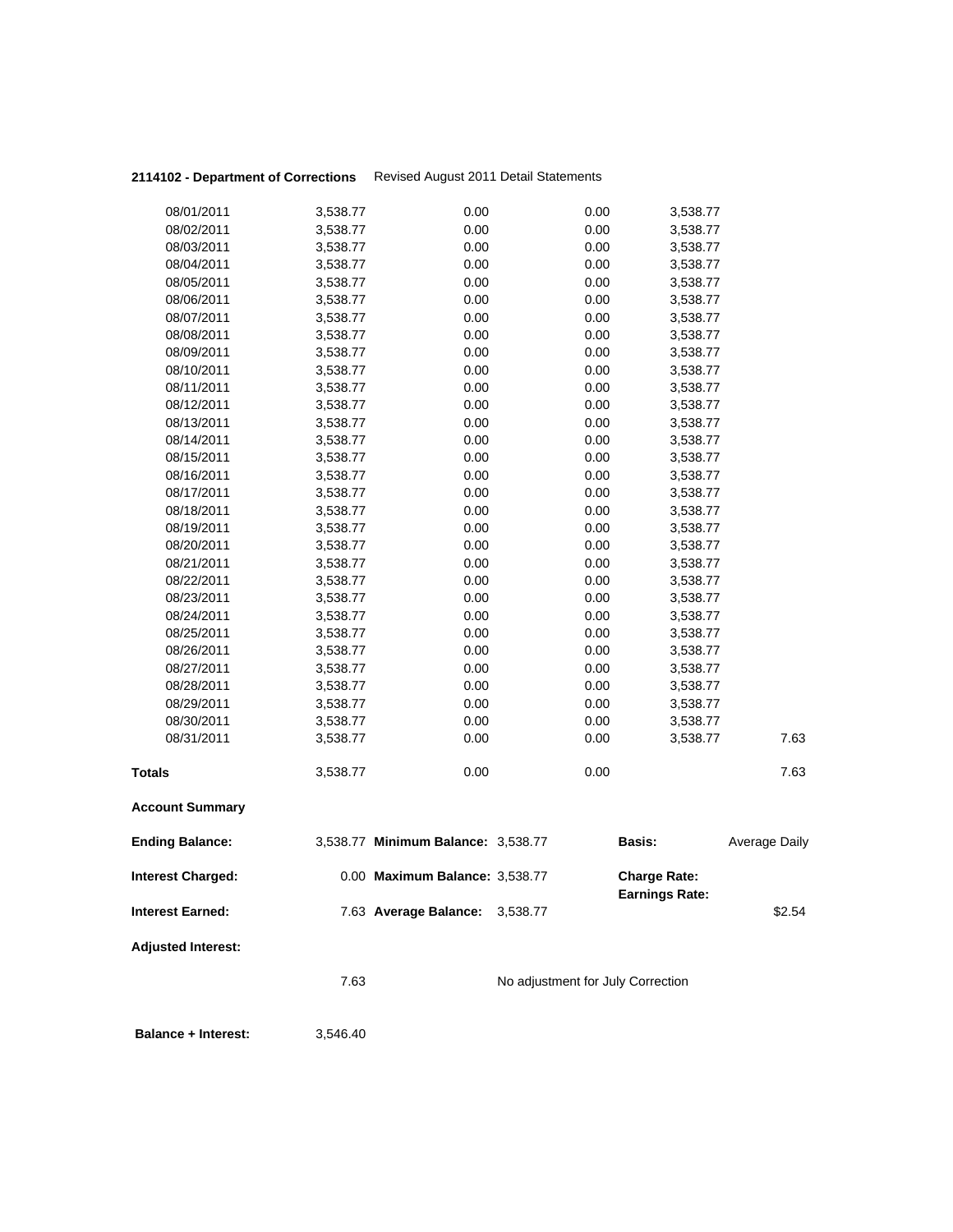**2118506 - Corporation Commission** Revised August 2011 Detail Statements

|                           | 30,071.78                      |                                              | No adjustment for July Correction |                                |               |
|---------------------------|--------------------------------|----------------------------------------------|-----------------------------------|--------------------------------|---------------|
| <b>Adjusted Interest:</b> |                                |                                              |                                   |                                |               |
| <b>Interest Earned:</b>   |                                | 30,071.78 Average Balance:                   | 13,953,534.86                     | <b>Earnings Rate:</b>          | \$2.54        |
| <b>Interest Charged:</b>  |                                | 0.00 Maximum Balance: 12,749,471.74          |                                   | <b>Charge Rate:</b>            |               |
| <b>Ending Balance:</b>    |                                | 12,749,471.74 Minimum Balance: 12,749,471.74 |                                   | <b>Basis:</b>                  | Average Daily |
| <b>Account Summary</b>    |                                |                                              |                                   |                                |               |
| <b>Totals</b>             | 14,267,669.74                  | 321,411,458.71                               | 322,929,656.71                    |                                | 30,071.78     |
|                           |                                |                                              |                                   |                                |               |
| 08/31/2011                | 12,761,569.44                  | 12,749,471.74                                | 12,761,569.44                     | 12,749,471.74                  | 30,071.78     |
| 08/30/2011                | 12,944,997.25                  | 12,761,569.44                                | 12,944,997.25                     | 12,761,569.44                  |               |
| 08/29/2011                | 12,984,218.71                  | 12,944,997.25                                | 12,984,218.71                     | 12,944,997.25                  |               |
| 08/28/2011                | 12,984,218.71                  | 0.00                                         | 0.00                              | 12,984,218.71                  |               |
| 08/26/2011<br>08/27/2011  | 13,017,039.76<br>12,984,218.71 | 12,984,218.71<br>0.00                        | 13,017,039.76<br>0.00             | 12,984,218.71<br>12,984,218.71 |               |
| 08/25/2011                | 13,017,039.76                  | 13,017,039.76                                |                                   | 13,017,039.76                  |               |
| 08/24/2011                | 13,017,339.76                  | 13,017,039.76                                | 13,017,339.76<br>13,017,039.76    | 13,017,039.76                  |               |
| 08/23/2011                | 13,038,916.57                  | 13,017,339.76                                | 13,038,916.57                     |                                |               |
| 08/22/2011                | 13,317,744.77                  |                                              |                                   | 13,017,339.76                  |               |
| 08/21/2011                | 13,317,744.77                  | 0.00<br>13,038,916.57                        | 0.00<br>13,317,744.77             | 13,038,916.57                  |               |
| 08/20/2011                | 13,317,744.77                  | 0.00                                         | 0.00                              | 13,317,744.77<br>13,317,744.77 |               |
| 08/19/2011                | 13,512,428.74                  | 13,317,744.77                                | 13,512,428.74                     | 13,317,744.77                  |               |
| 08/18/2011                | 14,436,122.74                  | 13,512,428.74                                | 14,436,122.74                     | 13,512,428.74                  |               |
| 08/17/2011                | 14,839,693.31                  | 14,436,122.74                                | 14,839,693.31                     | 14,436,122.74                  |               |
| 08/16/2011                | 14,973,943.33                  | 14,839,693.31                                | 14,973,943.33                     | 14,839,693.31                  |               |
| 08/15/2011                | 15,013,031.62                  | 14,973,943.33                                | 15,013,031.62                     | 14,973,943.33                  |               |
| 08/14/2011                | 15,013,031.62                  | 0.00                                         | 0.00                              | 15,013,031.62                  |               |
| 08/13/2011                | 15,013,031.62                  | 0.00                                         | 0.00                              | 15,013,031.62                  |               |
| 08/12/2011                | 15,049,246.37                  | 15,013,031.62                                | 15,049,246.37                     | 15,013,031.62                  |               |
| 08/11/2011                | 15,080,958.70                  | 15,049,246.37                                | 15,080,958.70                     | 15,049,246.37                  |               |
| 08/10/2011                | 15,150,601.95                  | 15,080,958.70                                | 15,150,601.95                     | 15,080,958.70                  |               |
| 08/09/2011                | 15,224,286.70                  | 15,150,601.95                                | 15,224,286.70                     | 15,150,601.95                  |               |
| 08/08/2011                | 14,259,065.94                  | 15,224,286.70                                | 14,259,065.94                     | 15,224,286.70                  |               |
| 08/07/2011                | 14,259,065.94                  | 0.00                                         | 0.00                              | 14,259,065.94                  |               |
| 08/06/2011                | 14,259,065.94                  | 0.00                                         | 0.00                              | 14,259,065.94                  |               |
| 08/05/2011                | 14,259,762.33                  | 14,259,065.94                                | 14,259,762.33                     | 14,259,065.94                  |               |
| 08/04/2011                | 14,259,762.33                  | 14,259,762.33                                | 14,259,762.33                     | 14,259,762.33                  |               |
| 08/03/2011                | 14,267,465.33                  | 14,259,762.33                                | 14,267,465.33                     | 14,259,762.33                  |               |
| 08/02/2011                | 14,236,751.56                  | 14,267,465.33                                | 14,236,751.56                     | 14,267,465.33                  |               |
| 08/01/2011                | 14,267,669.74                  | 14,236,751.56                                | 14,267,669.74                     | 14,236,751.56                  |               |
|                           |                                |                                              |                                   |                                |               |

 **Balance + Interest:** 12,779,543.52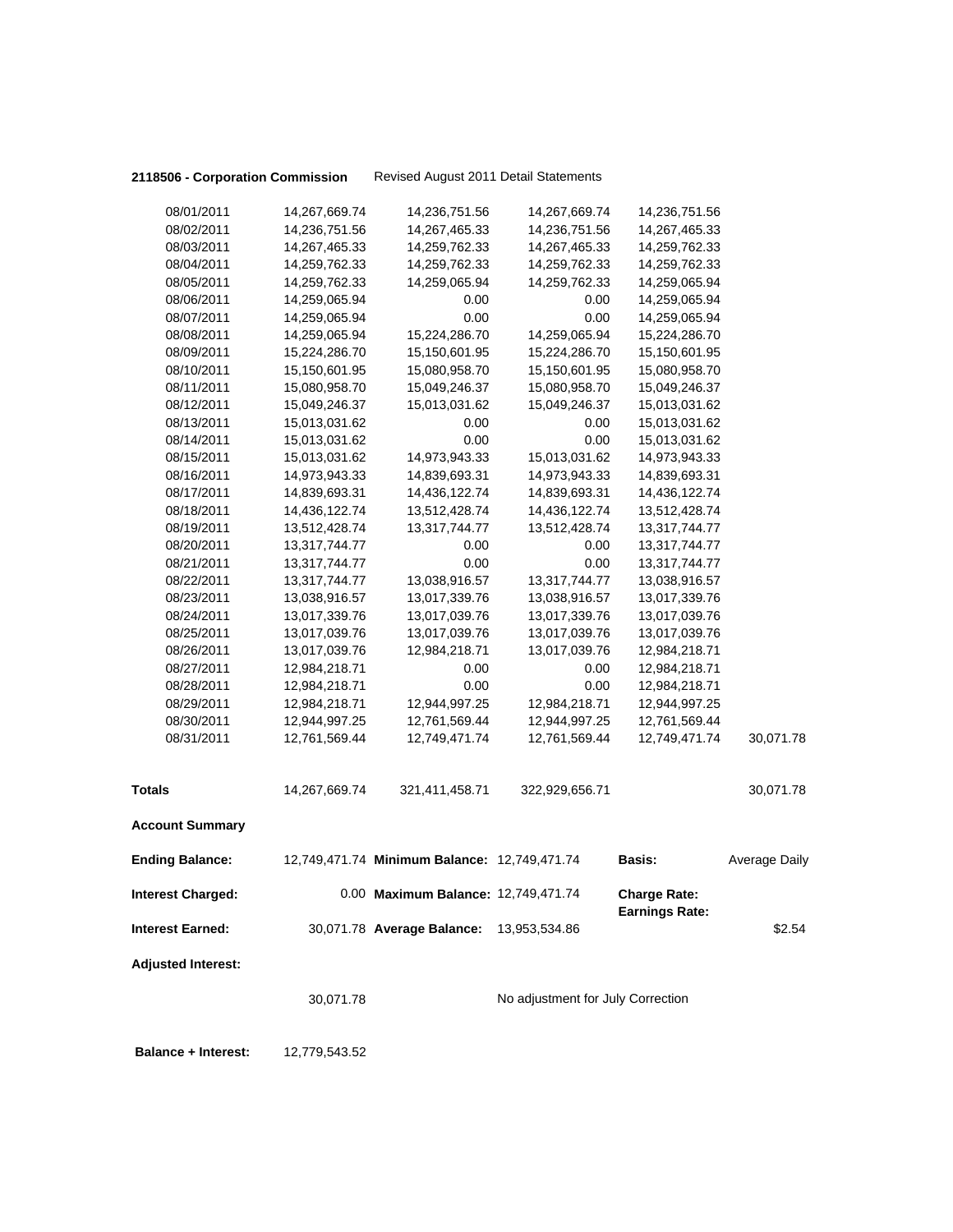## **2137001 - Oklahoma Industrial Finance** Revised August 2011 Detail Statements

| 08/01/2011                 | 13,503,973.69 | 13,503,973.69                                | 13,503,973.69                     | 13,503,973.69                                |                      |
|----------------------------|---------------|----------------------------------------------|-----------------------------------|----------------------------------------------|----------------------|
| 08/02/2011                 | 13,503,973.69 | 13,525,635.47                                | 13,503,973.69                     | 13,525,635.47                                |                      |
| 08/03/2011                 | 13,525,635.47 | 13,525,635.47                                | 13,525,635.47                     | 13,525,635.47                                |                      |
| 08/04/2011                 | 13,525,635.47 | 13,525,635.47                                | 13,525,635.47                     | 13,525,635.47                                |                      |
| 08/05/2011                 | 13,525,635.47 | 14,325,635.47                                | 13,525,635.47                     | 14,325,635.47                                |                      |
| 08/06/2011                 | 14,325,635.47 | 0.00                                         | 0.00                              | 14,325,635.47                                |                      |
| 08/07/2011                 | 14,325,635.47 | 0.00                                         | 0.00                              | 14,325,635.47                                |                      |
| 08/08/2011                 | 14,325,635.47 | 14,325,635.47                                | 14,325,635.47                     | 14,325,635.47                                |                      |
| 08/09/2011                 | 14,325,635.47 | 14,325,635.47                                | 14,325,635.47                     | 14,325,635.47                                |                      |
| 08/10/2011                 | 14,325,635.47 | 14,325,635.47                                | 14,325,635.47                     | 14,325,635.47                                |                      |
| 08/11/2011                 | 14,325,635.47 | 14,325,635.47                                | 14,325,635.47                     | 14,325,635.47                                |                      |
| 08/12/2011                 | 14,325,635.47 | 14,325,635.47                                | 14,325,635.47                     | 14,325,635.47                                |                      |
| 08/13/2011                 | 14,325,635.47 | 0.00                                         | 0.00                              | 14,325,635.47                                |                      |
| 08/14/2011                 | 14,325,635.47 | 0.00                                         | 0.00                              | 14,325,635.47                                |                      |
| 08/15/2011                 | 14,325,635.47 | 14,325,635.47                                | 14,325,635.47                     | 14,325,635.47                                |                      |
| 08/16/2011                 | 14,325,635.47 | 14,325,635.47                                | 14,325,635.47                     | 14,325,635.47                                |                      |
| 08/17/2011                 | 14,325,635.47 | 14,325,635.47                                | 14,325,635.47                     | 14,325,635.47                                |                      |
| 08/18/2011                 | 14,325,635.47 | 14,325,635.47                                | 14,325,635.47                     | 14,325,635.47                                |                      |
| 08/19/2011                 | 14,325,635.47 | 14,325,635.47                                | 14,325,635.47                     | 14,325,635.47                                |                      |
| 08/20/2011                 | 14,325,635.47 | 0.00                                         | 0.00                              | 14,325,635.47                                |                      |
| 08/21/2011                 | 14,325,635.47 | 0.00                                         | 0.00                              | 14,325,635.47                                |                      |
| 08/22/2011                 | 14,325,635.47 | 14,325,635.47                                | 14,325,635.47                     | 14,325,635.47                                |                      |
| 08/23/2011                 | 14,325,635.47 | 14,325,635.47                                | 14,325,635.47                     | 14,325,635.47                                |                      |
| 08/24/2011                 | 14,325,635.47 | 14,325,635.47                                | 14,325,635.47                     | 14,325,635.47                                |                      |
| 08/25/2011                 | 14,325,635.47 | 14,325,635.47                                | 14,325,635.47                     | 14,325,635.47                                |                      |
| 08/26/2011                 | 14,325,635.47 | 14,669,232.01                                | 14,325,635.47                     | 14,669,232.01                                |                      |
| 08/27/2011                 | 14,669,232.01 | 0.00                                         | 0.00                              | 14,669,232.01                                |                      |
| 08/28/2011                 | 14,669,232.01 | 0.00                                         | 0.00                              | 14,669,232.01                                |                      |
| 08/29/2011                 | 14,669,232.01 | 14,669,232.01                                | 14,669,232.01                     | 14,669,232.01                                |                      |
| 08/30/2011                 | 14,669,232.01 | 14,669,217.01                                | 14,669,232.01                     | 14,669,217.01                                |                      |
| 08/31/2011                 | 14,669,217.01 | 14,669,217.01                                | 14,669,217.01                     | 14,669,217.01                                | 30,793.06            |
| <b>Totals</b>              | 13,503,973.69 | 327,642,310.19                               | 326,477,066.87                    |                                              | 30,793.06            |
| <b>Account Summary</b>     |               |                                              |                                   |                                              |                      |
| <b>Ending Balance:</b>     |               | 14,669,217.01 Minimum Balance: 14,669,217.01 |                                   | <b>Basis:</b>                                | <b>Average Daily</b> |
| <b>Interest Charged:</b>   |               | 0.00 Maximum Balance: 14,669,217.01          |                                   | <b>Charge Rate:</b><br><b>Earnings Rate:</b> |                      |
| <b>Interest Earned:</b>    |               | 30,793.06 Average Balance:                   | 14,288,212.48                     |                                              | \$2.54               |
| <b>Adjusted Interest:</b>  |               |                                              |                                   |                                              |                      |
|                            | 30,793.06     |                                              | No adjustment for July Correction |                                              |                      |
| <b>Balance + Interest:</b> | 14,700,010.07 |                                              |                                   |                                              |                      |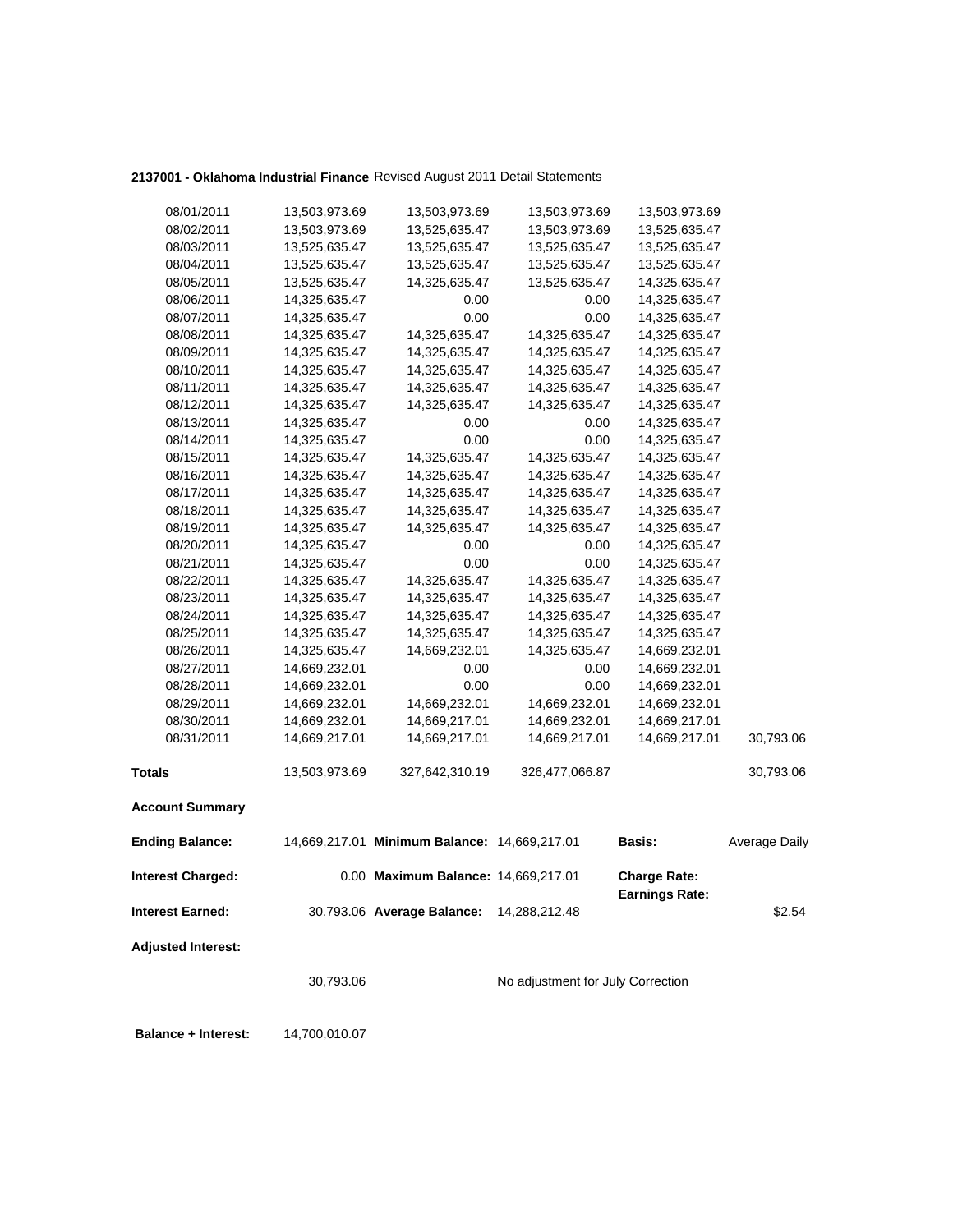### **2139001 - State Insurance Fund** Revised August 2011 Detail Statements

| 08/15/2011<br>08/16/2011<br>08/17/2011<br>08/18/2011<br>08/19/2011<br>08/20/2011<br>08/21/2011<br>08/22/2011<br>08/23/2011<br>08/24/2011<br>08/25/2011<br>08/26/2011<br>08/27/2011<br>08/28/2011<br>08/29/2011<br>08/30/2011<br>08/31/2011<br><b>Totals</b><br><b>Account Summary</b><br><b>Ending Balance:</b><br><b>Interest Charged:</b><br><b>Interest Earned:</b><br><b>Adjusted Interest:</b> | 16,621,021.24<br>28,798,339.98<br>28,619,235.65<br>28,389,245.13<br>27,821,056.56<br>27,821,056.56<br>27,821,056.56<br>27,847,118.64<br>27,361,801.99<br>26,574,375.77<br>27,048,096.80<br>26,671,626.59<br>26,671,626.59<br>26,671,626.59<br>26,069,182.16<br>25,925,779.70<br>15,287,851.45<br>45,917.25 | 28,619,235.65<br>28,389,245.13<br>27,821,056.56<br>0.00<br>0.00<br>27,847,118.64<br>27,361,801.99<br>26,574,375.77<br>27,048,096.80<br>26,671,626.59<br>0.00<br>0.00<br>26,069,182.16<br>25,925,779.70<br>25,648,220.43<br>488,510,238.63<br>25,648,220.43 Minimum Balance: 25,648,220.43<br>0.00 Maximum Balance: 25,648,220.43<br>45,917.25 Average Balance: 21,305,953.43 | 16,621,021.24<br>28,798,339.98<br>28,619,235.65<br>28,389,245.13<br>0.00<br>0.00<br>27,821,056.56<br>27,847,118.64<br>27,361,801.99<br>26,574,375.77<br>27,048,096.80<br>0.00<br>0.00<br>26,671,626.59<br>26,069,182.16<br>25,925,779.70<br>478,149,869.65<br>No adjustment for July Correction | 28,798,339.98<br>28,619,235.65<br>28,389,245.13<br>27,821,056.56<br>27,821,056.56<br>27,821,056.56<br>27,847,118.64<br>27,361,801.99<br>26,574,375.77<br>27,048,096.80<br>26,671,626.59<br>26,671,626.59<br>26,671,626.59<br>26,069,182.16<br>25,925,779.70<br>25,648,220.43<br><b>Basis:</b><br><b>Charge Rate:</b><br><b>Earnings Rate:</b> | 45,917.25<br>45,917.25<br>Average Daily<br>\$2.54                |
|-----------------------------------------------------------------------------------------------------------------------------------------------------------------------------------------------------------------------------------------------------------------------------------------------------------------------------------------------------------------------------------------------------|------------------------------------------------------------------------------------------------------------------------------------------------------------------------------------------------------------------------------------------------------------------------------------------------------------|------------------------------------------------------------------------------------------------------------------------------------------------------------------------------------------------------------------------------------------------------------------------------------------------------------------------------------------------------------------------------|-------------------------------------------------------------------------------------------------------------------------------------------------------------------------------------------------------------------------------------------------------------------------------------------------|-----------------------------------------------------------------------------------------------------------------------------------------------------------------------------------------------------------------------------------------------------------------------------------------------------------------------------------------------|------------------------------------------------------------------|
|                                                                                                                                                                                                                                                                                                                                                                                                     |                                                                                                                                                                                                                                                                                                            |                                                                                                                                                                                                                                                                                                                                                                              |                                                                                                                                                                                                                                                                                                 |                                                                                                                                                                                                                                                                                                                                               |                                                                  |
|                                                                                                                                                                                                                                                                                                                                                                                                     |                                                                                                                                                                                                                                                                                                            |                                                                                                                                                                                                                                                                                                                                                                              |                                                                                                                                                                                                                                                                                                 |                                                                                                                                                                                                                                                                                                                                               |                                                                  |
|                                                                                                                                                                                                                                                                                                                                                                                                     |                                                                                                                                                                                                                                                                                                            |                                                                                                                                                                                                                                                                                                                                                                              |                                                                                                                                                                                                                                                                                                 |                                                                                                                                                                                                                                                                                                                                               |                                                                  |
|                                                                                                                                                                                                                                                                                                                                                                                                     |                                                                                                                                                                                                                                                                                                            |                                                                                                                                                                                                                                                                                                                                                                              |                                                                                                                                                                                                                                                                                                 |                                                                                                                                                                                                                                                                                                                                               |                                                                  |
|                                                                                                                                                                                                                                                                                                                                                                                                     |                                                                                                                                                                                                                                                                                                            |                                                                                                                                                                                                                                                                                                                                                                              |                                                                                                                                                                                                                                                                                                 |                                                                                                                                                                                                                                                                                                                                               |                                                                  |
|                                                                                                                                                                                                                                                                                                                                                                                                     |                                                                                                                                                                                                                                                                                                            |                                                                                                                                                                                                                                                                                                                                                                              |                                                                                                                                                                                                                                                                                                 |                                                                                                                                                                                                                                                                                                                                               |                                                                  |
|                                                                                                                                                                                                                                                                                                                                                                                                     |                                                                                                                                                                                                                                                                                                            |                                                                                                                                                                                                                                                                                                                                                                              |                                                                                                                                                                                                                                                                                                 |                                                                                                                                                                                                                                                                                                                                               |                                                                  |
|                                                                                                                                                                                                                                                                                                                                                                                                     |                                                                                                                                                                                                                                                                                                            |                                                                                                                                                                                                                                                                                                                                                                              |                                                                                                                                                                                                                                                                                                 |                                                                                                                                                                                                                                                                                                                                               |                                                                  |
|                                                                                                                                                                                                                                                                                                                                                                                                     |                                                                                                                                                                                                                                                                                                            |                                                                                                                                                                                                                                                                                                                                                                              |                                                                                                                                                                                                                                                                                                 |                                                                                                                                                                                                                                                                                                                                               |                                                                  |
|                                                                                                                                                                                                                                                                                                                                                                                                     |                                                                                                                                                                                                                                                                                                            |                                                                                                                                                                                                                                                                                                                                                                              |                                                                                                                                                                                                                                                                                                 |                                                                                                                                                                                                                                                                                                                                               |                                                                  |
|                                                                                                                                                                                                                                                                                                                                                                                                     |                                                                                                                                                                                                                                                                                                            |                                                                                                                                                                                                                                                                                                                                                                              |                                                                                                                                                                                                                                                                                                 |                                                                                                                                                                                                                                                                                                                                               |                                                                  |
|                                                                                                                                                                                                                                                                                                                                                                                                     |                                                                                                                                                                                                                                                                                                            |                                                                                                                                                                                                                                                                                                                                                                              |                                                                                                                                                                                                                                                                                                 |                                                                                                                                                                                                                                                                                                                                               |                                                                  |
|                                                                                                                                                                                                                                                                                                                                                                                                     |                                                                                                                                                                                                                                                                                                            |                                                                                                                                                                                                                                                                                                                                                                              |                                                                                                                                                                                                                                                                                                 |                                                                                                                                                                                                                                                                                                                                               |                                                                  |
|                                                                                                                                                                                                                                                                                                                                                                                                     |                                                                                                                                                                                                                                                                                                            |                                                                                                                                                                                                                                                                                                                                                                              |                                                                                                                                                                                                                                                                                                 |                                                                                                                                                                                                                                                                                                                                               |                                                                  |
|                                                                                                                                                                                                                                                                                                                                                                                                     |                                                                                                                                                                                                                                                                                                            |                                                                                                                                                                                                                                                                                                                                                                              |                                                                                                                                                                                                                                                                                                 |                                                                                                                                                                                                                                                                                                                                               |                                                                  |
|                                                                                                                                                                                                                                                                                                                                                                                                     |                                                                                                                                                                                                                                                                                                            |                                                                                                                                                                                                                                                                                                                                                                              |                                                                                                                                                                                                                                                                                                 |                                                                                                                                                                                                                                                                                                                                               |                                                                  |
|                                                                                                                                                                                                                                                                                                                                                                                                     |                                                                                                                                                                                                                                                                                                            |                                                                                                                                                                                                                                                                                                                                                                              |                                                                                                                                                                                                                                                                                                 |                                                                                                                                                                                                                                                                                                                                               |                                                                  |
|                                                                                                                                                                                                                                                                                                                                                                                                     |                                                                                                                                                                                                                                                                                                            |                                                                                                                                                                                                                                                                                                                                                                              |                                                                                                                                                                                                                                                                                                 |                                                                                                                                                                                                                                                                                                                                               |                                                                  |
|                                                                                                                                                                                                                                                                                                                                                                                                     |                                                                                                                                                                                                                                                                                                            |                                                                                                                                                                                                                                                                                                                                                                              |                                                                                                                                                                                                                                                                                                 |                                                                                                                                                                                                                                                                                                                                               |                                                                  |
|                                                                                                                                                                                                                                                                                                                                                                                                     |                                                                                                                                                                                                                                                                                                            |                                                                                                                                                                                                                                                                                                                                                                              |                                                                                                                                                                                                                                                                                                 |                                                                                                                                                                                                                                                                                                                                               |                                                                  |
|                                                                                                                                                                                                                                                                                                                                                                                                     |                                                                                                                                                                                                                                                                                                            |                                                                                                                                                                                                                                                                                                                                                                              |                                                                                                                                                                                                                                                                                                 |                                                                                                                                                                                                                                                                                                                                               |                                                                  |
|                                                                                                                                                                                                                                                                                                                                                                                                     |                                                                                                                                                                                                                                                                                                            |                                                                                                                                                                                                                                                                                                                                                                              |                                                                                                                                                                                                                                                                                                 |                                                                                                                                                                                                                                                                                                                                               |                                                                  |
|                                                                                                                                                                                                                                                                                                                                                                                                     | 16,224,490.91                                                                                                                                                                                                                                                                                              | 16,621,021.24<br>28,798,339.98                                                                                                                                                                                                                                                                                                                                               | 16,224,490.91                                                                                                                                                                                                                                                                                   | 16,621,021.24                                                                                                                                                                                                                                                                                                                                 |                                                                  |
| 08/14/2011                                                                                                                                                                                                                                                                                                                                                                                          | 16,224,490.91                                                                                                                                                                                                                                                                                              | 0.00                                                                                                                                                                                                                                                                                                                                                                         | 0.00                                                                                                                                                                                                                                                                                            | 16,224,490.91                                                                                                                                                                                                                                                                                                                                 |                                                                  |
| 08/13/2011                                                                                                                                                                                                                                                                                                                                                                                          | 16,224,490.91                                                                                                                                                                                                                                                                                              | 0.00                                                                                                                                                                                                                                                                                                                                                                         | 0.00                                                                                                                                                                                                                                                                                            | 16,224,490.91                                                                                                                                                                                                                                                                                                                                 |                                                                  |
|                                                                                                                                                                                                                                                                                                                                                                                                     | 13,854,548.91                                                                                                                                                                                                                                                                                              |                                                                                                                                                                                                                                                                                                                                                                              |                                                                                                                                                                                                                                                                                                 | 16,224,490.91                                                                                                                                                                                                                                                                                                                                 |                                                                  |
|                                                                                                                                                                                                                                                                                                                                                                                                     |                                                                                                                                                                                                                                                                                                            |                                                                                                                                                                                                                                                                                                                                                                              |                                                                                                                                                                                                                                                                                                 |                                                                                                                                                                                                                                                                                                                                               |                                                                  |
|                                                                                                                                                                                                                                                                                                                                                                                                     |                                                                                                                                                                                                                                                                                                            |                                                                                                                                                                                                                                                                                                                                                                              |                                                                                                                                                                                                                                                                                                 |                                                                                                                                                                                                                                                                                                                                               |                                                                  |
|                                                                                                                                                                                                                                                                                                                                                                                                     |                                                                                                                                                                                                                                                                                                            |                                                                                                                                                                                                                                                                                                                                                                              |                                                                                                                                                                                                                                                                                                 |                                                                                                                                                                                                                                                                                                                                               |                                                                  |
|                                                                                                                                                                                                                                                                                                                                                                                                     |                                                                                                                                                                                                                                                                                                            |                                                                                                                                                                                                                                                                                                                                                                              |                                                                                                                                                                                                                                                                                                 |                                                                                                                                                                                                                                                                                                                                               |                                                                  |
| 08/07/2011                                                                                                                                                                                                                                                                                                                                                                                          | 15,269,984.85                                                                                                                                                                                                                                                                                              | 0.00                                                                                                                                                                                                                                                                                                                                                                         | 0.00                                                                                                                                                                                                                                                                                            | 15,269,984.85                                                                                                                                                                                                                                                                                                                                 |                                                                  |
| 08/06/2011                                                                                                                                                                                                                                                                                                                                                                                          | 15,269,984.85                                                                                                                                                                                                                                                                                              | 0.00                                                                                                                                                                                                                                                                                                                                                                         | 0.00                                                                                                                                                                                                                                                                                            | 15,269,984.85                                                                                                                                                                                                                                                                                                                                 |                                                                  |
| 08/05/2011                                                                                                                                                                                                                                                                                                                                                                                          | 15,188,795.20                                                                                                                                                                                                                                                                                              | 15,269,984.85                                                                                                                                                                                                                                                                                                                                                                | 15,188,795.20                                                                                                                                                                                                                                                                                   | 15,269,984.85                                                                                                                                                                                                                                                                                                                                 |                                                                  |
| 08/04/2011                                                                                                                                                                                                                                                                                                                                                                                          | 15,122,349.66                                                                                                                                                                                                                                                                                              | 15,188,795.20                                                                                                                                                                                                                                                                                                                                                                | 15,122,349.66                                                                                                                                                                                                                                                                                   | 15,188,795.20                                                                                                                                                                                                                                                                                                                                 |                                                                  |
| 08/03/2011                                                                                                                                                                                                                                                                                                                                                                                          | 15,424,024.44                                                                                                                                                                                                                                                                                              | 15,122,349.66                                                                                                                                                                                                                                                                                                                                                                | 15,424,024.44                                                                                                                                                                                                                                                                                   | 15,122,349.66                                                                                                                                                                                                                                                                                                                                 |                                                                  |
| 08/02/2011                                                                                                                                                                                                                                                                                                                                                                                          | 15,054,792.91                                                                                                                                                                                                                                                                                              | 15,424,024.44                                                                                                                                                                                                                                                                                                                                                                | 15,054,792.91                                                                                                                                                                                                                                                                                   | 15,424,024.44                                                                                                                                                                                                                                                                                                                                 |                                                                  |
| 08/01/2011                                                                                                                                                                                                                                                                                                                                                                                          | 15,287,851.45                                                                                                                                                                                                                                                                                              | 15,054,792.91                                                                                                                                                                                                                                                                                                                                                                |                                                                                                                                                                                                                                                                                                 | 15,054,792.91                                                                                                                                                                                                                                                                                                                                 |                                                                  |
|                                                                                                                                                                                                                                                                                                                                                                                                     | 08/08/2011<br>08/09/2011<br>08/10/2011<br>08/11/2011<br>08/12/2011                                                                                                                                                                                                                                         | 15,269,984.85<br>12,988,955.50<br>13,104,915.37<br>12,882,280.24                                                                                                                                                                                                                                                                                                             | 12,988,955.50<br>13,104,915.37<br>12,882,280.24<br>13,854,548.91<br>16,224,490.91                                                                                                                                                                                                               | 15,287,851.45<br>15,269,984.85<br>12,988,955.50<br>13,104,915.37<br>12,882,280.24<br>13,854,548.91                                                                                                                                                                                                                                            | 12,988,955.50<br>13,104,915.37<br>12,882,280.24<br>13,854,548.91 |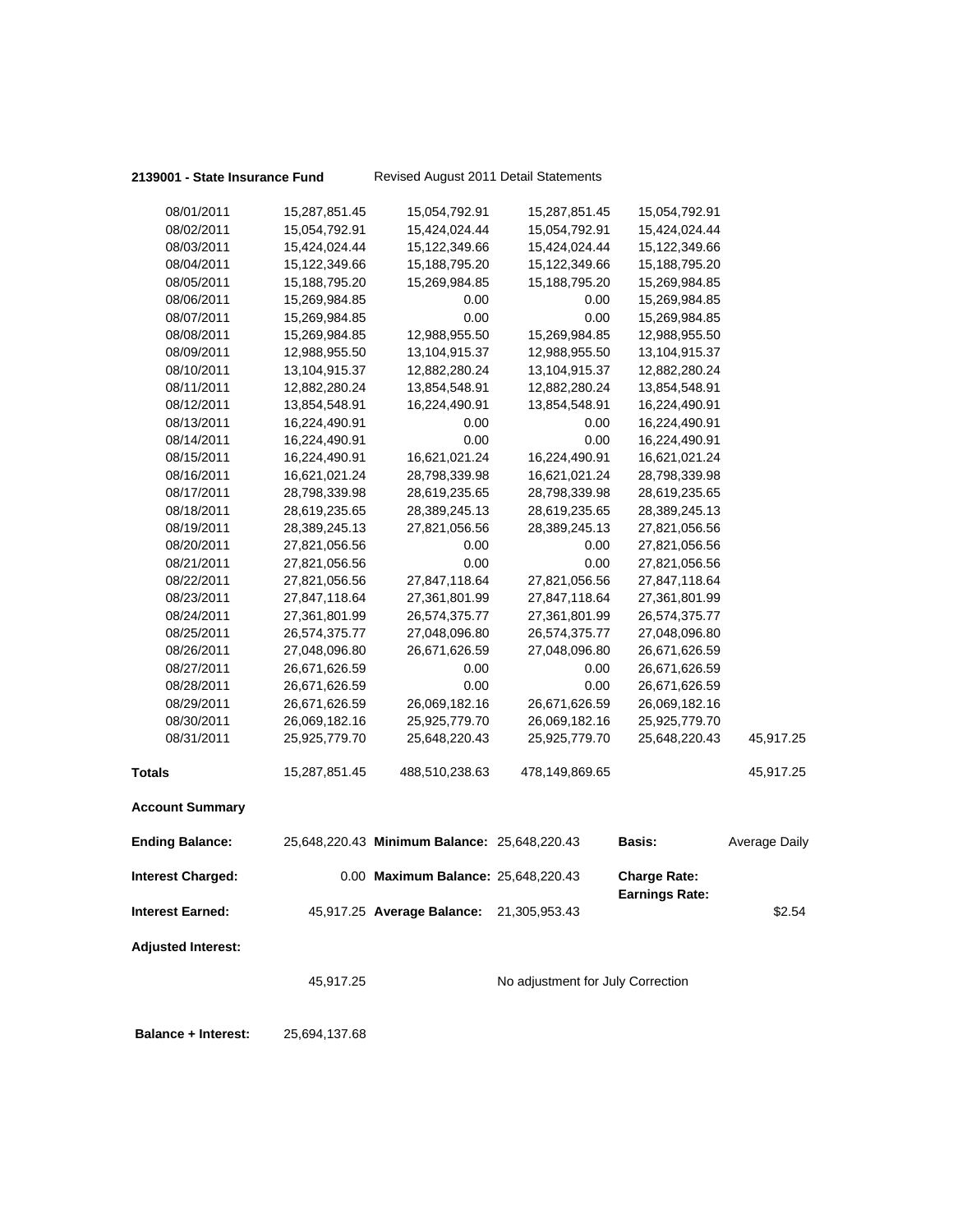## **2139002 - State Insurance Fund** Revised August 2011 Detail Statements

| 08/01/2011                | 10,234,395.26   | 10,135,446.00                                | 10,234,395.26  | 10,135,446.00                                |               |
|---------------------------|-----------------|----------------------------------------------|----------------|----------------------------------------------|---------------|
| 08/02/2011                | 10,135,446.00   | 10,052,999.34                                | 10,135,446.00  | 10,052,999.34                                |               |
| 08/03/2011                | 10,052,999.34   | 9,959,091.14                                 | 10,052,999.34  | 9,959,091.14                                 |               |
| 08/04/2011                | 9,959,091.14    | 9,835,483.91                                 | 9,959,091.14   | 9,835,483.91                                 |               |
| 08/05/2011                | 9,835,483.91    | 9,806,617.55                                 | 9,835,483.91   | 9,806,617.55                                 |               |
| 08/06/2011                | 9,806,617.55    | 0.00                                         | 0.00           | 9,806,617.55                                 |               |
| 08/07/2011                | 9,806,617.55    | 0.00                                         | 0.00           | 9,806,617.55                                 |               |
| 08/08/2011                | 9,806,617.55    | 15,530,559.77                                | 9,806,617.55   | 15,530,559.77                                |               |
| 08/09/2011                | 15,530,559.77   | 15,433,290.78                                | 15,530,559.77  | 15,433,290.78                                |               |
| 08/10/2011                | 15,433,290.78   | 15,348,970.21                                | 15,433,290.78  | 15,348,970.21                                |               |
| 08/11/2011                | 15,348,970.21   | 15,231,339.58                                | 15,348,970.21  | 15,231,339.58                                |               |
| 08/12/2011                | 15,231,339.58   | 15,210,918.12                                | 15,231,339.58  | 15,210,918.12                                |               |
| 08/13/2011                | 15,210,918.12   | 0.00                                         | 0.00           | 15,210,918.12                                |               |
| 08/14/2011                | 15,210,918.12   | 0.00                                         | 0.00           | 15,210,918.12                                |               |
| 08/15/2011                | 15,210,918.12   | 15, 163, 153.86                              | 15,210,918.12  | 15, 163, 153.86                              |               |
| 08/16/2011                | 15, 163, 153.86 | 15,068,351.24                                | 15,163,153.86  | 15,068,351.24                                |               |
| 08/17/2011                | 15,068,351.24   | 14,984,572.05                                | 15,068,351.24  | 14,984,572.05                                |               |
| 08/18/2011                | 14,984,572.05   | 14,865,756.42                                | 14,984,572.05  | 14,865,756.42                                |               |
| 08/19/2011                | 14,865,756.42   | 14,831,795.41                                | 14,865,756.42  | 14,831,795.41                                |               |
| 08/20/2011                | 14,831,795.41   | 0.00                                         | 0.00           | 14,831,795.41                                |               |
| 08/21/2011                | 14,831,795.41   | 0.00                                         | 0.00           | 14,831,795.41                                |               |
| 08/22/2011                | 14,831,795.41   | 14,770,949.13                                | 14,831,795.41  | 14,770,949.13                                |               |
| 08/23/2011                | 14,770,949.13   | 14,659,981.96                                | 14,770,949.13  | 14,659,981.96                                |               |
| 08/24/2011                | 14,659,981.96   | 14,462,560.38                                | 14,659,981.96  | 14,462,560.38                                |               |
| 08/25/2011                | 14,462,560.38   | 14,338,800.50                                | 14,462,560.38  | 14,338,800.50                                |               |
| 08/26/2011                | 14,338,800.50   | 14,316,314.58                                | 14,338,800.50  | 14,316,314.58                                |               |
| 08/27/2011                | 14,316,314.58   | 0.00                                         | 0.00           | 14,316,314.58                                |               |
| 08/28/2011                | 14,316,314.58   | 0.00                                         | 0.00           | 14,316,314.58                                |               |
| 08/29/2011                | 14,316,314.58   | 14,268,762.37                                | 14,316,314.58  | 14,268,762.37                                |               |
| 08/30/2011                | 14,268,762.37   | 14,129,163.81                                | 14,268,762.37  | 14,129,163.81                                |               |
| 08/31/2011                | 14,129,163.81   | 14,034,816.24                                | 14,129,163.81  | 14,034,816.24                                | 29,530.31     |
| <b>Totals</b>             | 10,234,395.26   | 316,439,694.35                               | 312,639,273.37 |                                              | 29,530.31     |
| <b>Account Summary</b>    |                 |                                              |                |                                              |               |
| <b>Ending Balance:</b>    |                 | 14,034,816.24 Minimum Balance: 14,034,816.24 |                | <b>Basis:</b>                                | Average Daily |
| <b>Interest Charged:</b>  |                 | 0.00 Maximum Balance: 14,034,816.24          |                | <b>Charge Rate:</b><br><b>Earnings Rate:</b> |               |
| <b>Interest Earned:</b>   |                 | 29,530.31 Average Balance:                   | 13,702,289.86  |                                              | \$2.54        |
| <b>Adjusted Interest:</b> |                 |                                              |                |                                              |               |

29,530.31 No adjustment for July Correction

 **Balance + Interest:** 14,064,346.55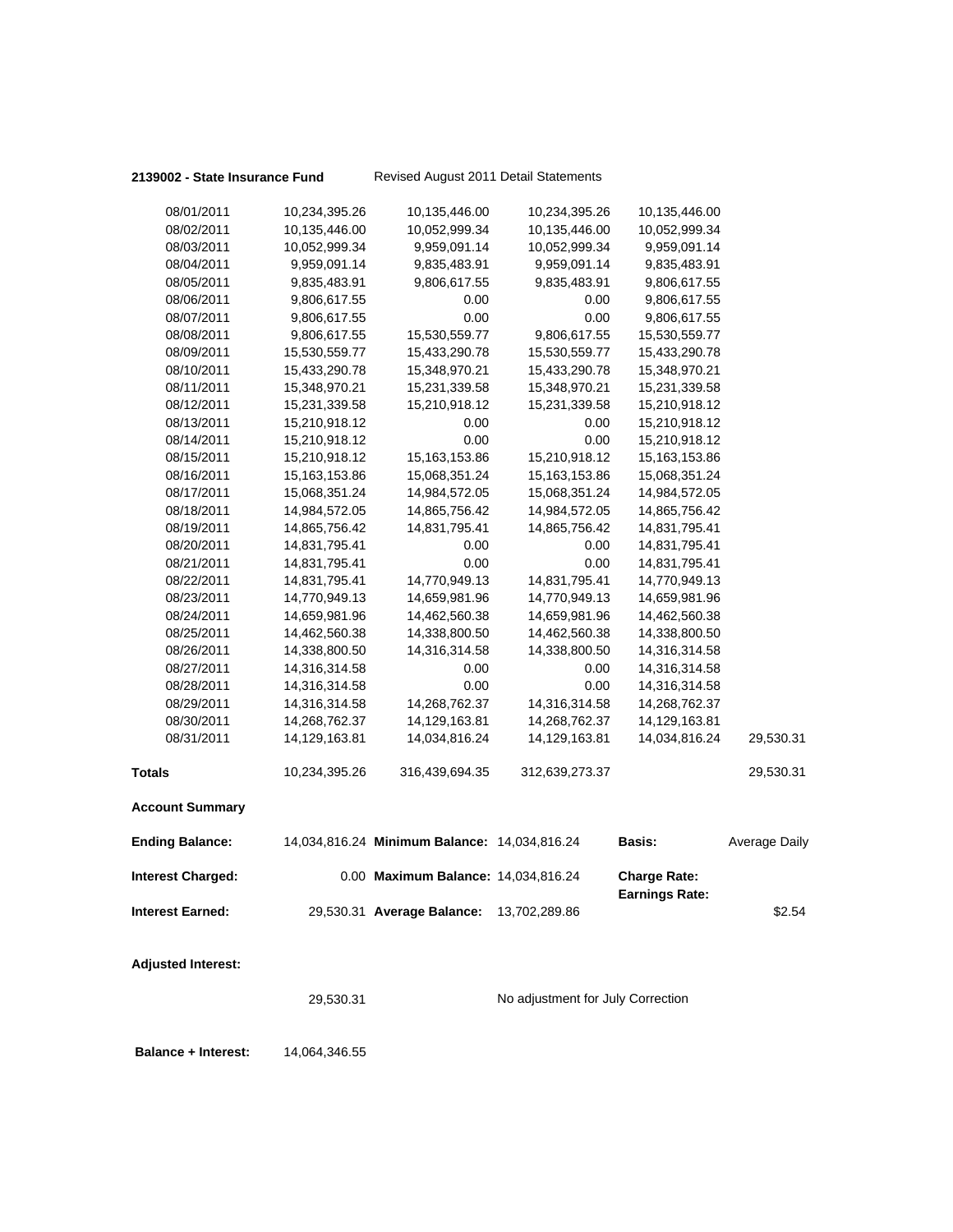## 2141001 - Commissioners of the Land CRevised August 2011 Detail Statements

| 08/01/2011                | 39,620,715.61    | 40,242,141.58                                | 39,620,715.61                     | 40,242,141.58                                |               |
|---------------------------|------------------|----------------------------------------------|-----------------------------------|----------------------------------------------|---------------|
| 08/02/2011                | 40,242,141.58    | 43,031,562.35                                | 40,242,141.58                     | 43,031,562.35                                |               |
| 08/03/2011                | 43,031,562.35    | 43,043,631.53                                | 43,031,562.35                     | 43,043,631.53                                |               |
| 08/04/2011                | 43,043,631.53    | 43,135,061.10                                | 43,043,631.53                     | 43,135,061.10                                |               |
| 08/05/2011                | 43,135,061.10    | 43,563,306.65                                | 43,135,061.10                     | 43,563,306.65                                |               |
| 08/06/2011                | 43,563,306.65    | 0.00                                         | 0.00                              | 43,563,306.65                                |               |
| 08/07/2011                | 43,563,306.65    | 0.00                                         | 0.00                              | 43,563,306.65                                |               |
| 08/08/2011                | 43,563,306.65    | 43,862,453.34                                | 43,563,306.65                     | 43,862,453.34                                |               |
| 08/09/2011                | 43,862,453.34    | 43,914,699.96                                | 43,862,453.34                     | 43,914,699.96                                |               |
| 08/10/2011                | 43,914,699.96    | 43,918,025.25                                | 43,914,699.96                     | 43,918,025.25                                |               |
| 08/11/2011                | 43,918,025.25    | 43,955,777.36                                | 43,918,025.25                     | 43,955,777.36                                |               |
| 08/12/2011                | 43,955,777.36    | 44,056,089.36                                | 43,955,777.36                     | 44,056,089.36                                |               |
| 08/13/2011                | 44,056,089.36    | 0.00                                         | 0.00                              | 44,056,089.36                                |               |
| 08/14/2011                | 44,056,089.36    | 0.00                                         | 0.00                              | 44,056,089.36                                |               |
| 08/15/2011                | 44,056,089.36    | 44,088,343.65                                | 44,056,089.36                     | 44,088,343.65                                |               |
| 08/16/2011                | 44,088,343.65    | 44,507,390.27                                | 44,088,343.65                     | 44,507,390.27                                |               |
| 08/17/2011                | 44,507,390.27    | 44,557,841.40                                | 44,507,390.27                     | 44,557,841.40                                |               |
| 08/18/2011                | 44,557,841.40    | 44,672,155.79                                | 44,557,841.40                     | 44,672,155.79                                |               |
| 08/19/2011                | 44,672,155.79    | 45,088,990.60                                | 44,672,155.79                     | 45,088,990.60                                |               |
| 08/20/2011                | 45,088,990.60    | 0.00                                         | 0.00                              | 45,088,990.60                                |               |
| 08/21/2011                | 45,088,990.60    | 0.00                                         | 0.00                              | 45,088,990.60                                |               |
| 08/22/2011                | 45,088,990.60    | 44,710,289.17                                | 45,088,990.60                     | 44,710,289.17                                |               |
| 08/23/2011                | 44,710,289.17    | 45, 163, 853. 19                             | 44,710,289.17                     | 45, 163, 853. 19                             |               |
| 08/24/2011                | 45, 163, 853. 19 | 45,196,226.64                                | 45,163,853.19                     | 45,196,226.64                                |               |
| 08/25/2011                | 45,196,226.64    | 28,987,240.85                                | 45,196,226.64                     | 28,987,240.85                                |               |
| 08/26/2011                | 28,987,240.85    | 29,009,099.30                                | 28,987,240.85                     | 29,009,099.30                                |               |
| 08/27/2011                | 29,009,099.30    | 0.00                                         | 0.00                              | 29,009,099.30                                |               |
| 08/28/2011                | 29,009,099.30    | 0.00                                         | 0.00                              | 29,009,099.30                                |               |
| 08/29/2011                | 29,009,099.30    | 29,123,936.15                                | 29,009,099.30                     | 29,123,936.15                                |               |
| 08/30/2011                | 29,123,936.15    | 29,563,831.58                                | 29,123,936.15                     | 29,563,831.58                                |               |
| 08/31/2011                | 29,563,831.58    | 30,858,261.05                                | 29,563,831.58                     | 30,858,261.05                                | 87,713.05     |
| <b>Totals</b>             | 39,620,715.61    | 938,250,208.12                               | 947,012,662.68                    |                                              | 87,713.05     |
| <b>Account Summary</b>    |                  |                                              |                                   |                                              |               |
| <b>Ending Balance:</b>    |                  | 30,858,261.05 Minimum Balance: 30,858,261.05 |                                   | <b>Basis:</b>                                | Average Daily |
| <b>Interest Charged:</b>  |                  | 0.00 Maximum Balance: 30,858,261.05          |                                   | <b>Charge Rate:</b><br><b>Earnings Rate:</b> |               |
| <b>Interest Earned:</b>   |                  | 87,713.05 Average Balance:                   | 40,699,521.93                     |                                              | \$2.54        |
| <b>Adjusted Interest:</b> |                  |                                              |                                   |                                              |               |
|                           | 87,713.05        |                                              | No adjustment for July Correction |                                              |               |

**Balance + Interest:** 30,945,974.10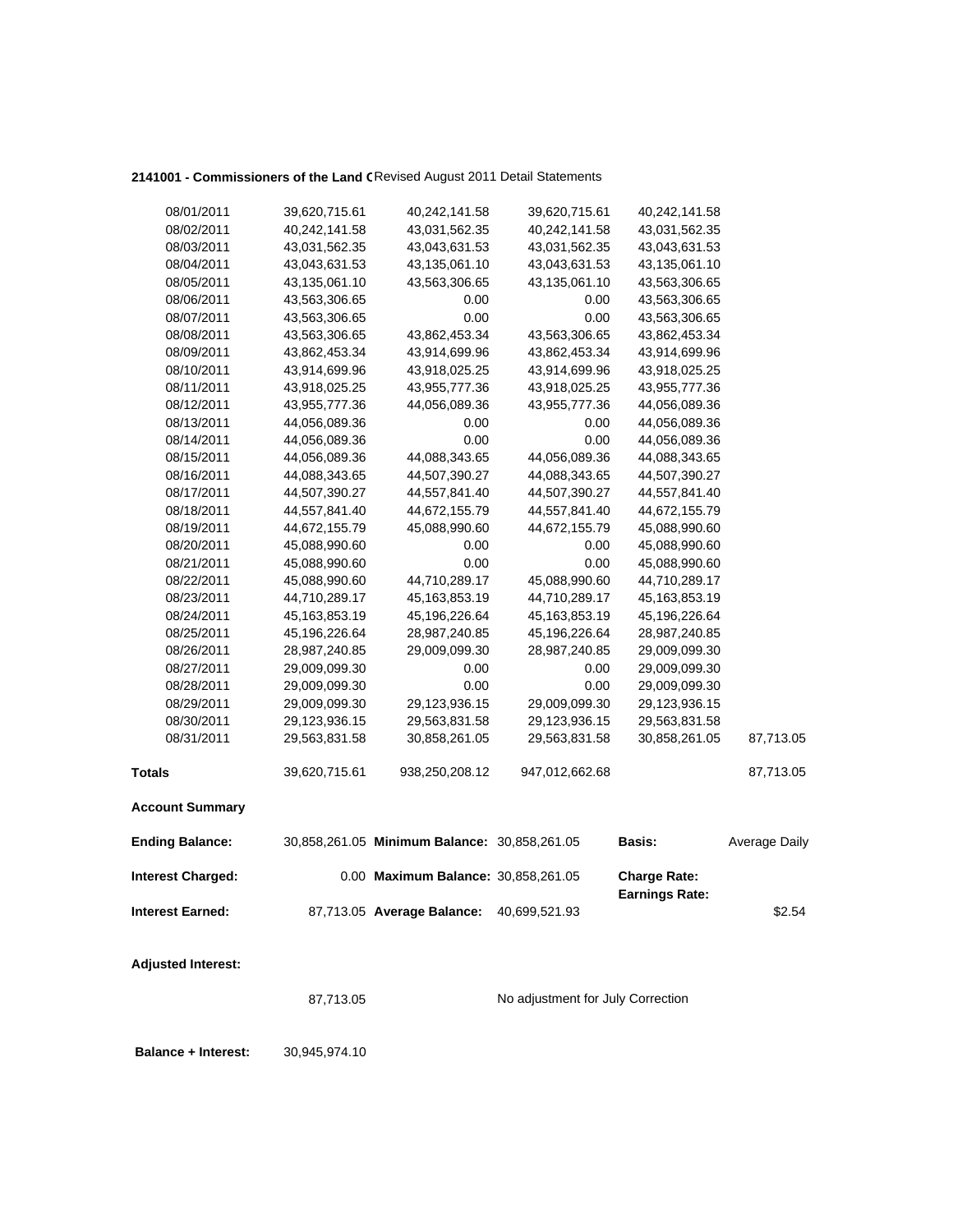## **2142001 - Langston University** Revised August 2011 Detail Statements

| <b>Adjusted Interest:</b> |                  |                                              |                  |                                              |               |
|---------------------------|------------------|----------------------------------------------|------------------|----------------------------------------------|---------------|
| <b>Interest Earned:</b>   |                  | 30,683.40 Average Balance:                   | 14,237,329.77    |                                              | \$2.54        |
| <b>Interest Charged:</b>  |                  | 0.00 Maximum Balance: 12,892,306.45          |                  | <b>Charge Rate:</b><br><b>Earnings Rate:</b> |               |
| <b>Ending Balance:</b>    |                  | 12,892,306.45 Minimum Balance: 12,892,306.45 |                  | <b>Basis:</b>                                | Average Daily |
| <b>Account Summary</b>    |                  |                                              |                  |                                              |               |
| <b>Totals</b>             | 14,269,961.68    | 327, 185, 824.57                             | 328,563,479.80   |                                              | 30,683.40     |
| 08/31/2011                | 14,076,089.97    | 12,892,306.45                                | 14,076,089.97    | 12,892,306.45                                | 30,683.40     |
| 08/30/2011                | 14, 121, 091. 42 | 14,076,089.97                                | 14,121,091.42    | 14,076,089.97                                |               |
| 08/29/2011                | 14,290,994.99    | 14,121,091.42                                | 14,290,994.99    | 14, 121, 091. 42                             |               |
| 08/28/2011                | 14,290,994.99    | 0.00                                         | 0.00             | 14,290,994.99                                |               |
| 08/27/2011                | 14,290,994.99    | 0.00                                         | 0.00             | 14,290,994.99                                |               |
| 08/26/2011                | 14,280,076.30    | 14,290,994.99                                | 14,280,076.30    | 14,290,994.99                                |               |
| 08/25/2011                | 14,218,262.66    | 14,280,076.30                                | 14,218,262.66    | 14,280,076.30                                |               |
| 08/24/2011                | 14,218,729.66    | 14,218,262.66                                | 14,218,729.66    | 14,218,262.66                                |               |
| 08/23/2011                | 14,218,159.91    | 14,218,729.66                                | 14,218,159.91    | 14,218,729.66                                |               |
| 08/22/2011                | 14,086,134.82    | 14,218,159.91                                | 14,086,134.82    | 14,218,159.91                                |               |
| 08/21/2011                | 14,086,134.82    | 0.00                                         | 0.00             | 14,086,134.82                                |               |
| 08/20/2011                | 14,086,134.82    | 0.00                                         | 0.00             | 14,086,134.82                                |               |
| 08/19/2011                | 14,078,569.67    | 14,086,134.82                                | 14,078,569.67    | 14,086,134.82                                |               |
| 08/18/2011                | 14,075,891.07    | 14,078,569.67                                | 14,075,891.07    | 14,078,569.67                                |               |
| 08/17/2011                | 14,702,954.63    | 14,075,891.07                                | 14,702,954.63    | 14,075,891.07                                |               |
| 08/16/2011                | 14,693,911.73    | 14,702,954.63                                | 14,693,911.73    | 14,702,954.63                                |               |
| 08/15/2011                | 14,599,402.50    | 14,693,911.73                                | 14,599,402.50    | 14,693,911.73                                |               |
| 08/14/2011                | 14,599,402.50    | 0.00                                         | 0.00             | 14,599,402.50                                |               |
| 08/13/2011                | 14,599,402.50    | 0.00                                         | 0.00             | 14,599,402.50                                |               |
| 08/12/2011                | 14,595,467.50    | 14,599,402.50                                | 14,595,467.50    | 14,599,402.50                                |               |
| 08/11/2011                | 14, 151, 007. 28 | 14,595,467.50                                | 14, 151, 007. 28 | 14,595,467.50                                |               |
| 08/10/2011                | 14,150,997.88    | 14, 151, 007. 28                             | 14,150,997.88    | 14, 151, 007. 28                             |               |
| 08/09/2011                | 14, 149, 504. 13 | 14,150,997.88                                | 14,149,504.13    | 14,150,997.88                                |               |
| 08/08/2011                | 14,109,166.91    | 14,149,504.13                                | 14,109,166.91    | 14,149,504.13                                |               |
| 08/07/2011                | 14,109,166.91    | 0.00                                         | 0.00             | 14,109,166.91                                |               |
| 08/06/2011                | 14,109,166.91    | 0.00                                         | 0.00             | 14,109,166.91                                |               |
| 08/05/2011                | 14,497,754.88    | 14,109,166.91                                | 14,497,754.88    | 14,109,166.91                                |               |
| 08/04/2011                | 14,307,476.76    | 14,497,754.88                                | 14,307,476.76    | 14,497,754.88                                |               |
| 08/03/2011                | 14,334,863.39    | 14,307,476.76                                | 14,334,863.39    | 14,307,476.76                                |               |
| 08/02/2011                | 14,337,010.06    | 14,334,863.39                                | 14,337,010.06    | 14,334,863.39                                |               |
| 08/01/2011                | 14,269,961.68    | 14,337,010.06                                | 14,269,961.68    | 14,337,010.06                                |               |

30,683.40 No adjustment for July Correction

 **Balance + Interest:** 12,922,989.85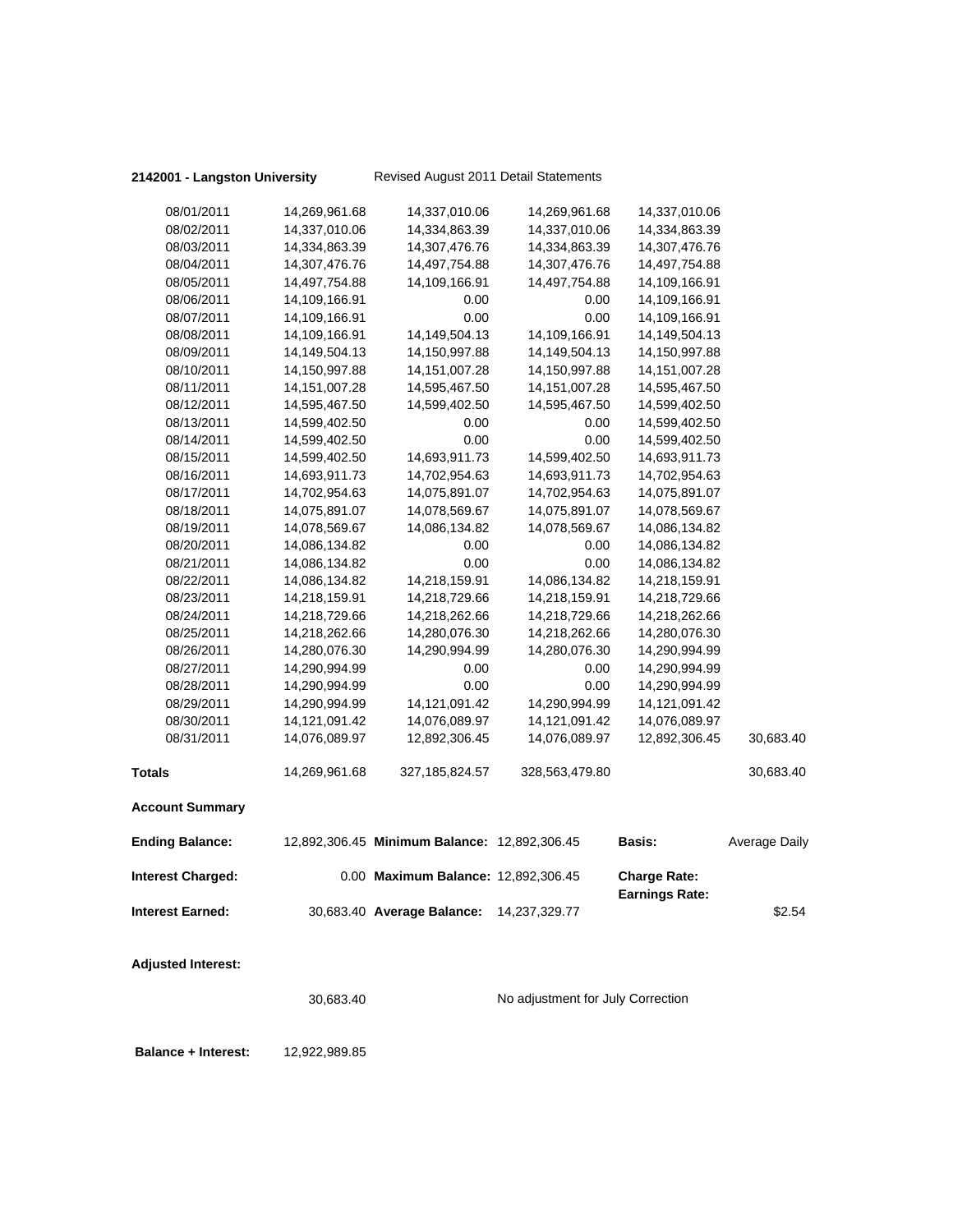## **2143500 - OKLAHOMA LOTTERY COMM**Revised August 2011 Detail Statements

| 08/01/2011                 | 5,866,376.43 | 5,441,308.30                               | 5,866,376.43                      | 5,441,308.30          |                      |
|----------------------------|--------------|--------------------------------------------|-----------------------------------|-----------------------|----------------------|
| 08/02/2011                 | 5,441,308.30 | 5,444,199.71                               | 5,441,308.30                      | 5,444,199.71          |                      |
| 08/03/2011                 | 5,444,199.71 | 708,929.01                                 | 5,444,199.71                      | 708,929.01            |                      |
| 08/04/2011                 | 708,929.01   | 3,066,416.69                               | 708,929.01                        | 3,066,416.69          |                      |
| 08/05/2011                 | 3,066,416.69 | 3,060,248.62                               | 3,066,416.69                      | 3,060,248.62          |                      |
| 08/06/2011                 | 3,060,248.62 | 0.00                                       | 0.00                              | 3,060,248.62          |                      |
| 08/07/2011                 | 3,060,248.62 | 0.00                                       | 0.00                              | 3,060,248.62          |                      |
| 08/08/2011                 | 3,060,248.62 | 2,484,089.39                               | 3,060,248.62                      | 2,484,089.39          |                      |
| 08/09/2011                 | 2,484,089.39 | 988,344.49                                 | 2,484,089.39                      | 988,344.49            |                      |
| 08/10/2011                 | 988,344.49   | 1,579,350.30                               | 988,344.49                        | 1,579,350.30          |                      |
| 08/11/2011                 | 1,579,350.30 | 4,107,352.83                               | 1,579,350.30                      | 4,107,352.83          |                      |
| 08/12/2011                 | 4,107,352.83 | 4,086,814.37                               | 4,107,352.83                      | 4,086,814.37          |                      |
| 08/13/2011                 | 4,086,814.37 | 0.00                                       | 0.00                              | 4,086,814.37          |                      |
| 08/14/2011                 | 4,086,814.37 | 0.00                                       | 0.00                              | 4,086,814.37          |                      |
| 08/15/2011                 | 4,086,814.37 | 3,385,208.73                               | 4,086,814.37                      | 3,385,208.73          |                      |
| 08/16/2011                 | 3,385,208.73 | 3,351,881.27                               | 3,385,208.73                      |                       |                      |
|                            |              |                                            |                                   | 3,351,881.27          |                      |
| 08/17/2011                 | 3,351,881.27 | 1,586,022.05                               | 3,351,881.27                      | 1,586,022.05          |                      |
| 08/18/2011<br>08/19/2011   | 1,586,022.05 | 3,817,588.25                               | 1,586,022.05                      | 3,817,588.25          |                      |
|                            | 3,817,588.25 | 3,804,212.88                               | 3,817,588.25                      | 3,804,212.88          |                      |
| 08/20/2011                 | 3,804,212.88 | 0.00                                       | 0.00                              | 3,804,212.88          |                      |
| 08/21/2011                 | 3,804,212.88 | 0.00                                       | 0.00                              | 3,804,212.88          |                      |
| 08/22/2011                 | 3,804,212.88 | 3,322,323.68                               | 3,804,212.88                      | 3,322,323.68          |                      |
| 08/23/2011                 | 3,322,323.68 | 5,390,231.58                               | 3,322,323.68                      | 5,390,231.58          |                      |
| 08/24/2011                 | 5,390,231.58 | 5,391,414.48                               | 5,390,231.58                      | 5,391,414.48          |                      |
| 08/25/2011                 | 5,391,414.48 | 7,186,108.85                               | 5,391,414.48                      | 7,186,108.85          |                      |
| 08/26/2011                 | 7,186,108.85 | 7,170,251.04                               | 7,186,108.85                      | 7,170,251.04          |                      |
| 08/27/2011                 | 7,170,251.04 | 0.00                                       | 0.00                              | 7,170,251.04          |                      |
| 08/28/2011                 | 7,170,251.04 | 0.00                                       | 0.00                              | 7,170,251.04          |                      |
| 08/29/2011                 | 7,170,251.04 | 6,748,532.44                               | 7,170,251.04                      | 6,748,532.44          |                      |
| 08/30/2011                 | 6,748,532.44 | 6,719,782.58                               | 6,748,532.44                      | 6,719,782.58          |                      |
| 08/31/2011                 | 6,719,782.58 | 6,721,777.63                               | 6,719,782.58                      | 6,721,777.63          | 9,163.19             |
| <b>Totals</b>              | 5,866,376.43 | 95,562,389.17                              | 94,706,987.97                     |                       | 9,163.19             |
| <b>Account Summary</b>     |              |                                            |                                   |                       |                      |
| <b>Ending Balance:</b>     |              | 6,721,777.63 Minimum Balance: 6,721,777.63 |                                   | <b>Basis:</b>         | <b>Average Daily</b> |
| Interest Charged:          |              | 0.00 Maximum Balance: 6,721,777.63         |                                   | <b>Charge Rate:</b>   |                      |
|                            |              |                                            |                                   | <b>Earnings Rate:</b> |                      |
| <b>Interest Earned:</b>    |              | 9,163.19 Average Balance: 4,251,788.48     |                                   |                       | \$2.54               |
| <b>Adjusted Interest:</b>  |              |                                            |                                   |                       |                      |
|                            | 9,163.19     |                                            | No adjustment for July Correction |                       |                      |
|                            |              |                                            |                                   |                       |                      |
| <b>Balance + Interest:</b> | 6,730,940.82 |                                            |                                   |                       |                      |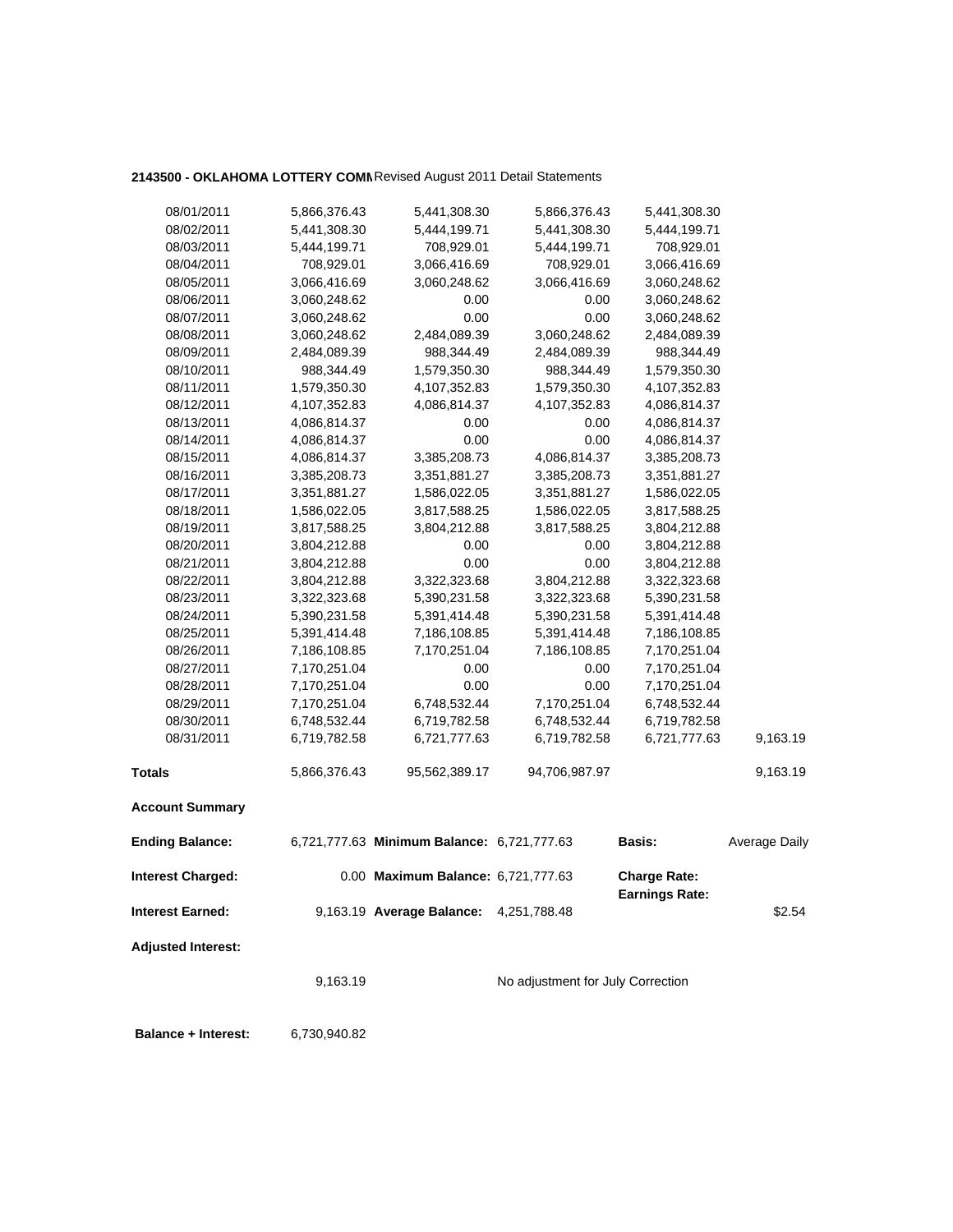## 2143501 - Oklahoma Lottery Commissic Revised August 2011 Detail Statements

| 08/01/2011                 | (27,049.76) | (35,080.76)                          | (27, 049.76)                      | (35,080.76)                                  |               |
|----------------------------|-------------|--------------------------------------|-----------------------------------|----------------------------------------------|---------------|
| 08/02/2011                 | (35,080.76) | 85,356.07                            | (35,080.76)                       | 85,356.07                                    |               |
| 08/03/2011                 | 85,356.07   | 47,707.07                            | 85,356.07                         | 47,707.07                                    |               |
| 08/04/2011                 | 47,707.07   | 33,999.07                            | 47,707.07                         | 33,999.07                                    |               |
| 08/05/2011                 | 33,999.07   | 133,658.07                           | 33,999.07                         | 133,658.07                                   |               |
| 08/06/2011                 | 133,658.07  | 0.00                                 | 0.00                              | 133,658.07                                   |               |
| 08/07/2011                 | 133,658.07  | 0.00                                 | 0.00                              | 133,658.07                                   |               |
| 08/08/2011                 | 133,658.07  | 110,421.07                           | 133,658.07                        | 110,421.07                                   |               |
| 08/09/2011                 | 110,421.07  | 183,425.07                           | 110,421.07                        | 183,425.07                                   |               |
| 08/10/2011                 | 183,425.07  | 174,514.07                           | 183,425.07                        | 174,514.07                                   |               |
| 08/11/2011                 | 174,514.07  | 133,248.07                           | 174,514.07                        | 133,248.07                                   |               |
| 08/12/2011                 | 133,248.07  | 133,137.07                           | 133,248.07                        | 133,137.07                                   |               |
| 08/13/2011                 | 133,137.07  | 0.00                                 | 0.00                              | 133,137.07                                   |               |
| 08/14/2011                 | 133,137.07  | 0.00                                 | 0.00                              | 133,137.07                                   |               |
| 08/15/2011                 | 133,137.07  | 129,920.07                           | 133,137.07                        | 129,920.07                                   |               |
| 08/16/2011                 | 129,920.07  | 93,119.95                            | 129,920.07                        | 93,119.95                                    |               |
| 08/17/2011                 | 93,119.95   | 187,446.95                           | 93,119.95                         | 187,446.95                                   |               |
| 08/18/2011                 | 187,446.95  | 158,733.95                           | 187,446.95                        | 158,733.95                                   |               |
| 08/19/2011                 | 158,733.95  | 139,387.95                           | 158,733.95                        | 139,387.95                                   |               |
| 08/20/2011                 | 139,387.95  | 0.00                                 | 0.00                              | 139,387.95                                   |               |
| 08/21/2011                 | 139,387.95  | 0.00                                 | 0.00                              | 139,387.95                                   |               |
| 08/22/2011                 | 139,387.95  | 219,654.98                           | 139,387.95                        | 219,654.98                                   |               |
| 08/23/2011                 | 219,654.98  | 203,022.98                           | 219,654.98                        | 203,022.98                                   |               |
| 08/24/2011                 | 203,022.98  | 134,937.98                           | 203,022.98                        | 134,937.98                                   |               |
| 08/25/2011                 | 134,937.98  | 126,958.98                           | 134,937.98                        | 126,958.98                                   |               |
| 08/26/2011                 | 126,958.98  | 119,121.55                           | 126,958.98                        | 119,121.55                                   |               |
| 08/27/2011                 | 119,121.55  | 0.00                                 | 0.00                              | 119,121.55                                   |               |
| 08/28/2011                 | 119,121.55  | 0.00                                 | 0.00                              | 119,121.55                                   |               |
| 08/29/2011                 | 119,121.55  | 95,174.55                            | 119,121.55                        | 95,174.55                                    |               |
| 08/30/2011                 | 95,174.55   | 89,436.55                            | 95,174.55                         | 89,436.55                                    |               |
| 08/31/2011                 | 89,436.55   | 68,517.55                            | 89,436.55                         | 68,517.55                                    | 265.32        |
| <b>Totals</b>              | (27,049.76) | 2,765,818.86                         | 2,670,251.55                      |                                              | 265.32        |
| <b>Account Summary</b>     |             |                                      |                                   |                                              |               |
| <b>Ending Balance:</b>     |             | 68,517.55 Minimum Balance: 68,517.55 |                                   | <b>Basis:</b>                                | Average Daily |
| <b>Interest Charged:</b>   |             | 0.00 Maximum Balance: 68,517.55      |                                   | <b>Charge Rate:</b><br><b>Earnings Rate:</b> |               |
| <b>Interest Earned:</b>    |             | 265.32 Average Balance:              | 123,110.59                        |                                              | \$2.54        |
| <b>Adjusted Interest:</b>  |             |                                      |                                   |                                              |               |
|                            |             |                                      |                                   |                                              |               |
|                            | 265.32      |                                      | No adjustment for July Correction |                                              |               |
| <b>Balance + Interest:</b> | 68,782.87   |                                      |                                   |                                              |               |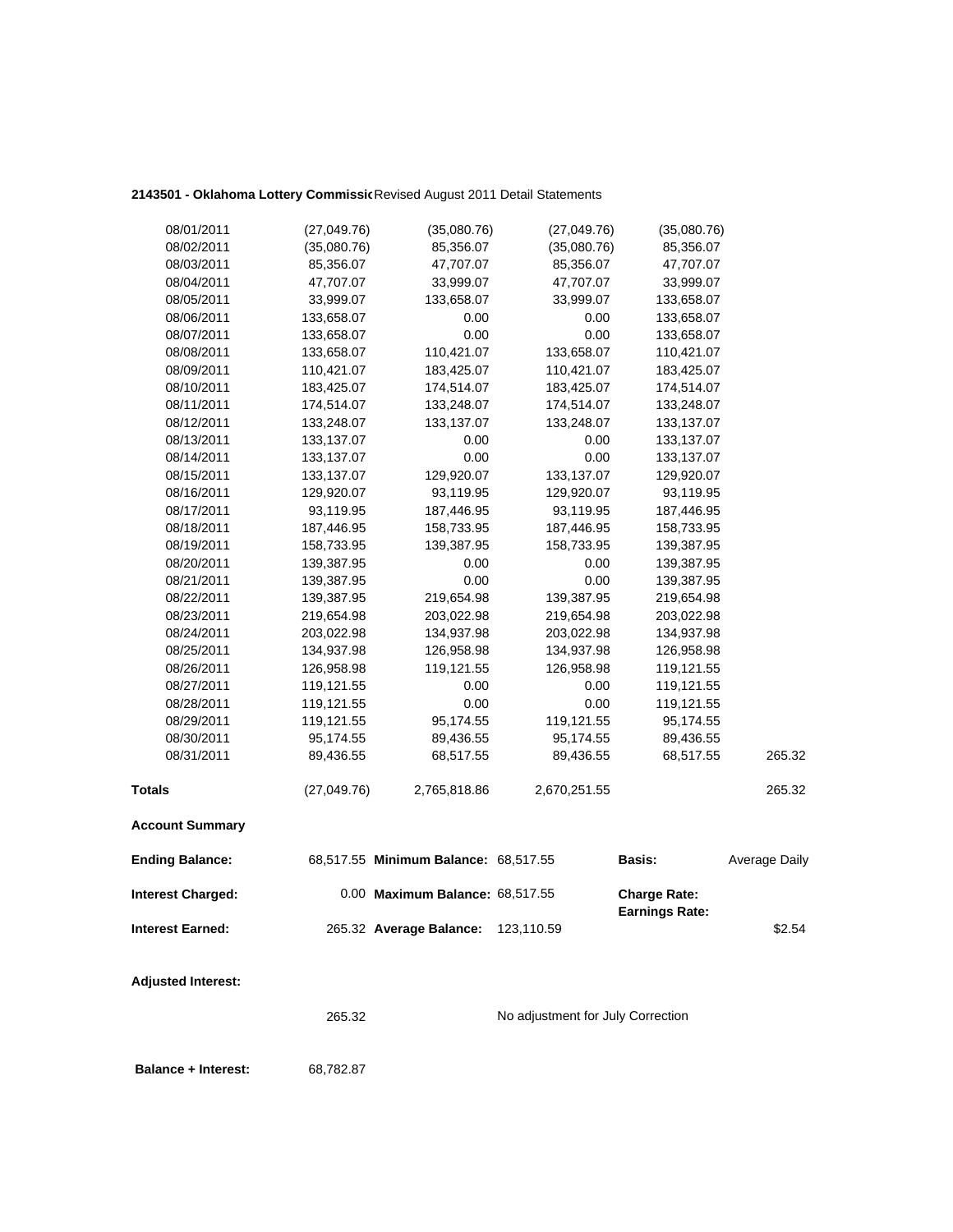**2147704 - Okla Bureau of Narcotics** Revised August 2011 Detail Statements

| 08/01/2011                 | 3,889,294.58 | 3,889,294.58                               | 3,889,294.58                      | 3,889,294.58                                 |                      |
|----------------------------|--------------|--------------------------------------------|-----------------------------------|----------------------------------------------|----------------------|
| 08/02/2011                 | 3,889,294.58 | 3,897,635.48                               | 3,889,294.58                      | 3,897,635.48                                 |                      |
| 08/03/2011                 | 3,897,635.48 | 3,897,635.48                               | 3,897,635.48                      | 3,897,635.48                                 |                      |
| 08/04/2011                 | 3,897,635.48 | 3,897,635.48                               | 3,897,635.48                      | 3,897,635.48                                 |                      |
| 08/05/2011                 | 3,897,635.48 | 3,879,417.47                               | 3,897,635.48                      | 3,879,417.47                                 |                      |
| 08/06/2011                 | 3,879,417.47 | 0.00                                       | 0.00                              | 3,879,417.47                                 |                      |
| 08/07/2011                 | 3,879,417.47 | 0.00                                       | 0.00                              | 3,879,417.47                                 |                      |
| 08/08/2011                 | 3,879,417.47 | 3,879,417.47                               | 3,879,417.47                      | 3,879,417.47                                 |                      |
| 08/09/2011                 | 3,879,417.47 | 3,879,417.47                               | 3,879,417.47                      | 3,879,417.47                                 |                      |
| 08/10/2011                 | 3,879,417.47 | 3,879,417.47                               | 3,879,417.47                      | 3,879,417.47                                 |                      |
| 08/11/2011                 | 3,879,417.47 | 3,879,417.47                               | 3,879,417.47                      | 3,879,417.47                                 |                      |
| 08/12/2011                 | 3,879,417.47 | 3,879,417.47                               | 3,879,417.47                      | 3,879,417.47                                 |                      |
| 08/13/2011                 | 3,879,417.47 | 0.00                                       | 0.00                              | 3,879,417.47                                 |                      |
| 08/14/2011                 | 3,879,417.47 | 0.00                                       | 0.00                              | 3,879,417.47                                 |                      |
| 08/15/2011                 | 3,879,417.47 | 3,879,417.47                               | 3,879,417.47                      | 3,879,417.47                                 |                      |
| 08/16/2011                 | 3,879,417.47 | 3,879,417.47                               | 3,879,417.47                      | 3,879,417.47                                 |                      |
| 08/17/2011                 | 3,879,417.47 | 3,879,417.47                               | 3,879,417.47                      | 3,879,417.47                                 |                      |
| 08/18/2011                 | 3,879,417.47 | 3,879,417.47                               | 3,879,417.47                      | 3,879,417.47                                 |                      |
| 08/19/2011                 | 3,879,417.47 | 3,879,417.47                               | 3,879,417.47                      | 3,879,417.47                                 |                      |
| 08/20/2011                 | 3,879,417.47 | 0.00                                       | 0.00                              | 3,879,417.47                                 |                      |
| 08/21/2011                 | 3,879,417.47 | 0.00                                       | 0.00                              | 3,879,417.47                                 |                      |
| 08/22/2011                 | 3,879,417.47 | 3,879,417.47                               | 3,879,417.47                      | 3,879,417.47                                 |                      |
| 08/23/2011                 | 3,879,417.47 | 3,879,417.47                               | 3,879,417.47                      | 3,879,417.47                                 |                      |
| 08/24/2011                 | 3,879,417.47 | 3,879,417.47                               | 3,879,417.47                      | 3,879,417.47                                 |                      |
| 08/25/2011                 | 3,879,417.47 | 3,879,417.47                               | 3,879,417.47                      | 3,879,417.47                                 |                      |
| 08/26/2011                 | 3,879,417.47 | 3,879,417.47                               | 3,879,417.47                      | 3,879,417.47                                 |                      |
| 08/27/2011                 | 3,879,417.47 | 0.00                                       | 0.00                              | 3,879,417.47                                 |                      |
| 08/28/2011                 | 3,879,417.47 | 0.00                                       | 0.00                              | 3,879,417.47                                 |                      |
| 08/29/2011                 | 3,879,417.47 | 3,879,417.47                               | 3,879,417.47                      | 3,879,417.47                                 |                      |
| 08/30/2011                 | 3,879,417.47 | 3,879,417.47                               | 3,879,417.47                      | 3,879,417.47                                 |                      |
| 08/31/2011                 | 3,879,417.47 | 3,879,417.47                               | 3,879,417.47                      | 3,879,417.47                                 | 8,365.16             |
| <b>Totals</b>              | 3,889,294.58 | 89,291,132.95                              | 89,301,010.06                     |                                              | 8,365.16             |
| <b>Account Summary</b>     |              |                                            |                                   |                                              |                      |
| <b>Ending Balance:</b>     |              | 3,879,417.47 Minimum Balance: 3,879,417.47 |                                   | <b>Basis:</b>                                | <b>Average Daily</b> |
| <b>Interest Charged:</b>   |              | 0.00 Maximum Balance: 3,879,417.47         |                                   | <b>Charge Rate:</b><br><b>Earnings Rate:</b> |                      |
| <b>Interest Earned:</b>    |              | 8,365.16 Average Balance:                  | 3,881,499.12                      |                                              | \$2.54               |
| <b>Adjusted Interest:</b>  |              |                                            |                                   |                                              |                      |
|                            | 8,365.16     |                                            | No adjustment for July Correction |                                              |                      |
| <b>Balance + Interest:</b> | 3,887,782.63 |                                            |                                   |                                              |                      |
|                            |              |                                            |                                   |                                              |                      |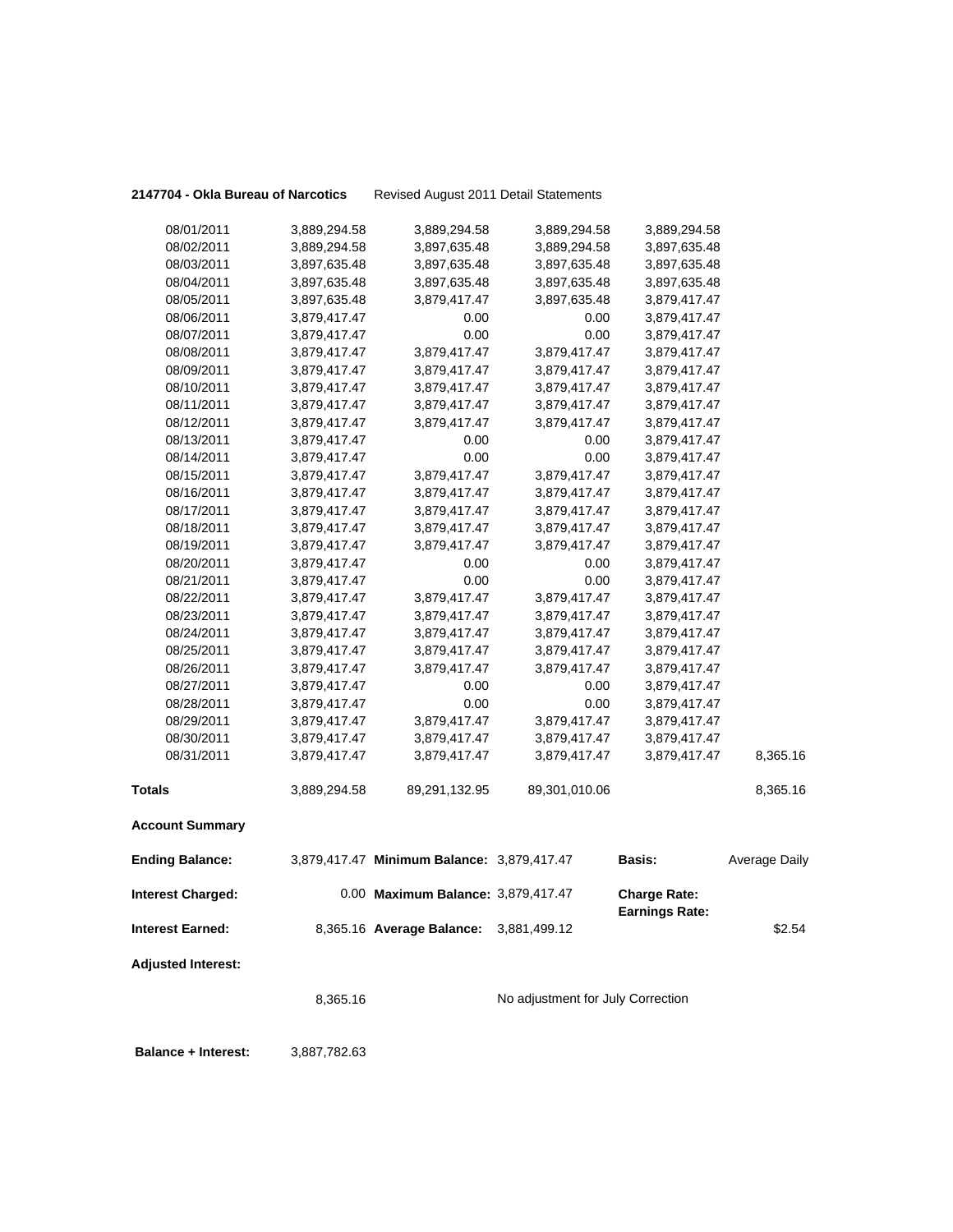## 2151500 - OPERS<br>
Revised August 2011 Detail Statements

| <b>Adjusted Interest:</b> |               |                                        |                |                                              |               |
|---------------------------|---------------|----------------------------------------|----------------|----------------------------------------------|---------------|
| <b>Interest Earned:</b>   |               | 28,552.20 Average Balance:             | 13,248,437.60  |                                              | \$2.54        |
| <b>Interest Charged:</b>  |               | 0.00 Maximum Balance: 424,032.96       |                | <b>Charge Rate:</b><br><b>Earnings Rate:</b> |               |
| <b>Ending Balance:</b>    |               | 424,032.96 Minimum Balance: 424,032.96 |                | Basis:                                       | Average Daily |
| <b>Account Summary</b>    |               |                                        |                |                                              |               |
| <b>Totals</b>             | 2,659,648.58  | 280,045,496.35                         | 282,281,111.97 |                                              | 28,552.20     |
| 08/31/2011                | 157,938.34    | 424,032.96                             | 157,938.34     | 424,032.96                                   | 28,552.20     |
| 08/30/2011                | 26,956,019.78 | 157,938.34                             | 26,956,019.78  | 157,938.34                                   |               |
| 08/29/2011                | 24,767,405.26 | 26,956,019.78                          | 24,767,405.26  | 26,956,019.78                                |               |
| 08/28/2011                | 24,767,405.26 | 0.00                                   | 0.00           | 24,767,405.26                                |               |
| 08/27/2011                | 24,767,405.26 | 0.00                                   | 0.00           | 24,767,405.26                                |               |
| 08/26/2011                | 15,079,228.28 | 24,767,405.26                          | 15,079,228.28  | 24,767,405.26                                |               |
| 08/25/2011                | 14,865,628.49 | 15,079,228.28                          | 14,865,628.49  | 15,079,228.28                                |               |
| 08/24/2011                | 14,814,831.88 | 14,865,628.49                          | 14,814,831.88  | 14,865,628.49                                |               |
| 08/23/2011                | 14,639,707.22 | 14,814,831.88                          | 14,639,707.22  | 14,814,831.88                                |               |
| 08/22/2011                | 14,560,375.76 | 14,639,707.22                          | 14,560,375.76  | 14,639,707.22                                |               |
| 08/21/2011                | 14,560,375.76 | 0.00                                   | 0.00           | 14,560,375.76                                |               |
| 08/20/2011                | 14,560,375.76 | 0.00                                   | 0.00           | 14,560,375.76                                |               |
| 08/19/2011                | 14,557,639.59 | 14,560,375.76                          | 14,557,639.59  | 14,560,375.76                                |               |
| 08/18/2011                | 14,370,048.90 | 14,557,639.59                          | 14,370,048.90  | 14,557,639.59                                |               |
| 08/17/2011                | 14,289,544.03 | 14,370,048.90                          | 14,289,544.03  | 14,370,048.90                                |               |
| 08/16/2011                | 14,120,348.92 | 14,289,544.03                          | 14,120,348.92  | 14,289,544.03                                |               |
| 08/15/2011                | 13,806,986.63 | 14,120,348.92                          | 13,806,986.63  | 14,120,348.92                                |               |
| 08/14/2011                | 13,806,986.63 | 0.00                                   | 0.00           | 13,806,986.63                                |               |
| 08/13/2011                | 13,806,986.63 | 0.00                                   | 0.00           | 13,806,986.63                                |               |
| 08/12/2011                | 13,280,324.33 | 13,806,986.63                          | 13,280,324.33  | 13,806,986.63                                |               |
| 08/11/2011                | 13,249,010.41 | 13,280,324.33                          | 13,249,010.41  | 13,280,324.33                                |               |
| 08/10/2011                | 12,539,784.40 | 13,249,010.41                          | 12,539,784.40  | 13,249,010.41                                |               |
| 08/09/2011                | 12,350,736.65 | 12,539,784.40                          | 12,350,736.65  | 12,539,784.40                                |               |
| 08/08/2011                | 12,193,267.00 | 12,350,736.65                          | 12,193,267.00  | 12,350,736.65                                |               |
| 08/07/2011                | 12,193,267.00 | 0.00                                   | 0.00           | 12,193,267.00                                |               |
| 08/06/2011                | 12,193,267.00 | 0.00                                   | 0.00           | 12,193,267.00                                |               |
| 08/05/2011                | 11,836,587.14 | 12,193,267.00                          | 11,836,587.14  | 12,193,267.00                                |               |
| 08/04/2011                | 6,361.43      | 11,836,587.14                          | 6,361.43       | 11,836,587.14                                |               |
| 08/03/2011                | 4,245,976.92  | 6,361.43                               | 4,245,976.92   | 6,361.43                                     |               |
| 08/02/2011                | 2,933,712.03  | 4,245,976.92                           | 2,933,712.03   | 4,245,976.92                                 |               |
| 08/01/2011                | 2,659,648.58  | 2,933,712.03                           | 2,659,648.58   | 2,933,712.03                                 |               |
|                           |               |                                        |                |                                              |               |

28,552.20 No adjustment for July Correction

 **Balance + Interest:** 452,585.16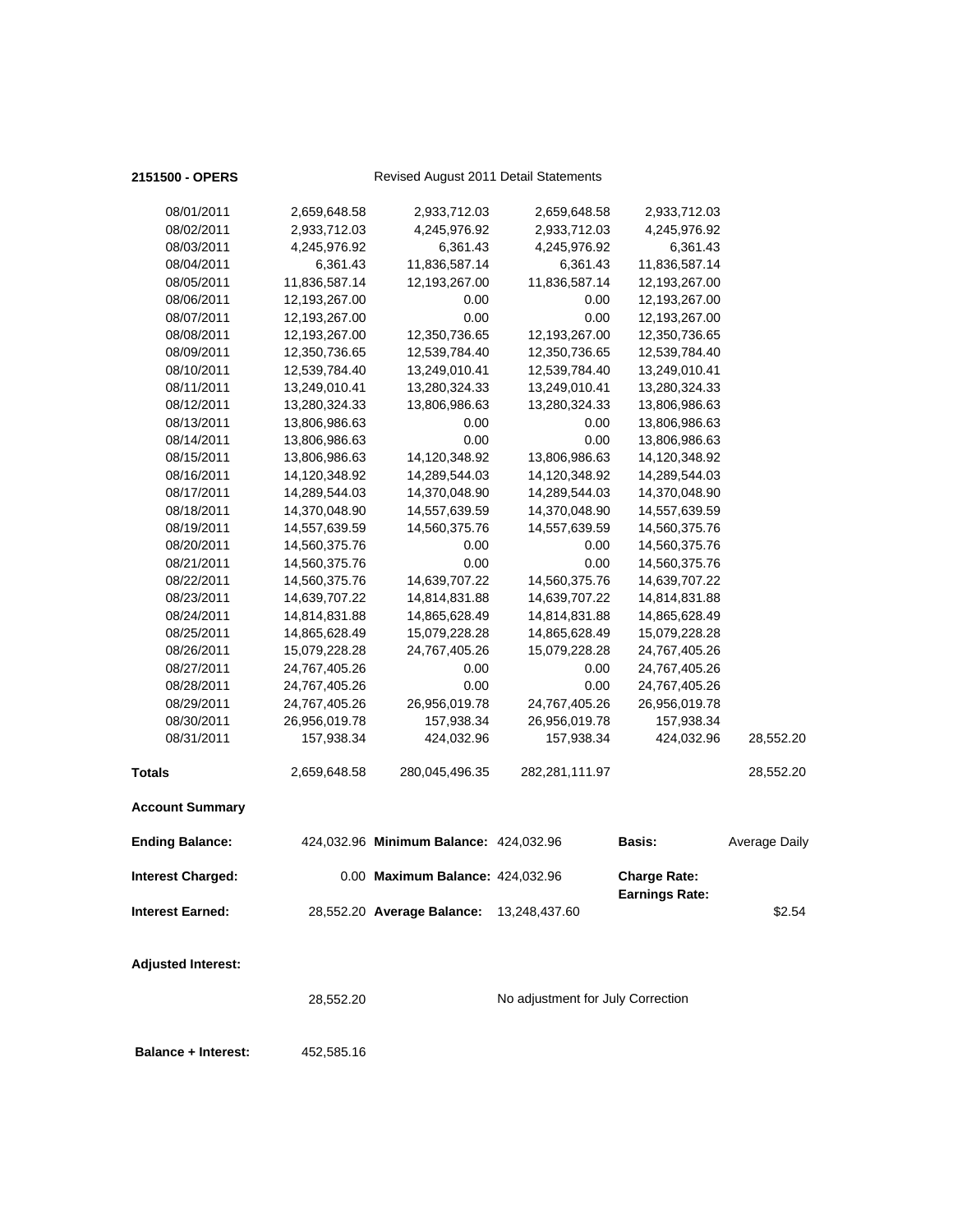| 2151501 - OPERS            |               | Revised August 2011 Detail Statements      |                                   |                       |                      |
|----------------------------|---------------|--------------------------------------------|-----------------------------------|-----------------------|----------------------|
| 08/01/2011                 | 6,775,912.20  | 6,768,600.49                               | 6,775,912.20                      | 6,768,600.49          |                      |
| 08/02/2011                 | 6,768,600.49  | 1,683,017.33                               | 6,768,600.49                      | 1,683,017.33          |                      |
| 08/03/2011                 | 1,683,017.33  | 2,975,563.36                               | 1,683,017.33                      | 2,975,563.36          |                      |
| 08/04/2011                 | 2,975,563.36  | 2,734,060.14                               | 2,975,563.36                      | 2,734,060.14          |                      |
| 08/05/2011                 | 2,734,060.14  | 2,574,985.97                               | 2,734,060.14                      | 2,574,985.97          |                      |
| 08/06/2011                 | 2,574,985.97  | 0.00                                       | 0.00                              | 2,574,985.97          |                      |
| 08/07/2011                 | 2,574,985.97  | 0.00                                       | 0.00                              | 2,574,985.97          |                      |
| 08/08/2011                 | 2,574,985.97  | 2,456,673.43                               | 2,574,985.97                      | 2,456,673.43          |                      |
| 08/09/2011                 | 2,456,673.43  | 2,350,597.35                               | 2,456,673.43                      | 2,350,597.35          |                      |
| 08/10/2011                 | 2,350,597.35  | 2,278,949.47                               | 2,350,597.35                      | 2,278,949.47          |                      |
| 08/11/2011                 | 2,278,949.47  | 2,250,007.74                               | 2,278,949.47                      | 2,250,007.74          |                      |
| 08/12/2011                 | 2,250,007.74  | 2,234,436.54                               | 2,250,007.74                      | 2,234,436.54          |                      |
| 08/13/2011                 | 2,234,436.54  | 0.00                                       | 0.00                              | 2,234,436.54          |                      |
| 08/14/2011                 | 2,234,436.54  | 0.00                                       | 0.00                              | 2,234,436.54          |                      |
| 08/15/2011                 | 2,234,436.54  | 2,219,833.48                               | 2,234,436.54                      | 2,219,833.48          |                      |
| 08/16/2011                 | 2,219,833.48  | 1,984,502.23                               | 2,219,833.48                      | 1,984,502.23          |                      |
| 08/17/2011                 | 1,984,502.23  | 1,964,529.04                               | 1,984,502.23                      | 1,964,529.04          |                      |
| 08/18/2011                 | 1,964,529.04  | 1,863,381.52                               | 1,964,529.04                      | 1,863,381.52          |                      |
| 08/19/2011                 | 1,863,381.52  | 1,597,684.07                               | 1,863,381.52                      | 1,597,684.07          |                      |
| 08/20/2011                 | 1,597,684.07  | 0.00                                       | 0.00                              | 1,597,684.07          |                      |
| 08/21/2011                 | 1,597,684.07  | 0.00                                       | 0.00                              | 1,597,684.07          |                      |
| 08/22/2011                 | 1,597,684.07  | 1,418,495.72                               | 1,597,684.07                      | 1,418,495.72          |                      |
| 08/23/2011                 | 1,418,495.72  | 1,257,815.48                               | 1,418,495.72                      | 1,257,815.48          |                      |
| 08/24/2011                 | 1,257,815.48  | 1,164,399.94                               | 1,257,815.48                      | 1,164,399.94          |                      |
| 08/25/2011                 | 1,164,399.94  | 1,149,399.16                               | 1,164,399.94                      | 1,149,399.16          |                      |
| 08/26/2011                 | 1,149,399.16  | 1,138,224.04                               | 1,149,399.16                      | 1,138,224.04          |                      |
| 08/27/2011                 | 1,138,224.04  | 0.00                                       | 0.00                              | 1,138,224.04          |                      |
| 08/28/2011                 | 1,138,224.04  | 0.00                                       | 0.00                              | 1,138,224.04          |                      |
| 08/29/2011                 | 1,138,224.04  | 1,130,342.73                               | 1,138,224.04                      | 1,130,342.73          |                      |
| 08/30/2011<br>08/31/2011   | 1,130,342.73  | 26,505,850.00                              | 1,130,342.73                      | 26,505,850.00         | 6,507.18             |
|                            | 26,505,850.00 | 6,808,825.24                               | 26,505,850.00                     | 6,808,825.24          |                      |
| <b>Totals</b>              | 6,775,912.20  | 78,510,174.47                              | 78,477,261.43                     |                       | 6,507.18             |
| <b>Account Summary</b>     |               |                                            |                                   |                       |                      |
| <b>Ending Balance:</b>     |               | 6,808,825.24 Minimum Balance: 6,808,825.24 |                                   | <b>Basis:</b>         | <b>Average Daily</b> |
| <b>Interest Charged:</b>   |               | 0.00 Maximum Balance: 6,808,825.24         |                                   | <b>Charge Rate:</b>   |                      |
| <b>Interest Earned:</b>    |               | 6,507.18 Average Balance:                  | 3,019,381.80                      | <b>Earnings Rate:</b> | \$2.54               |
| <b>Adjusted Interest:</b>  |               |                                            |                                   |                       |                      |
|                            | 6,507.18      |                                            | No adjustment for July Correction |                       |                      |
| <b>Balance + Interest:</b> | 6,815,332.42  |                                            |                                   |                       |                      |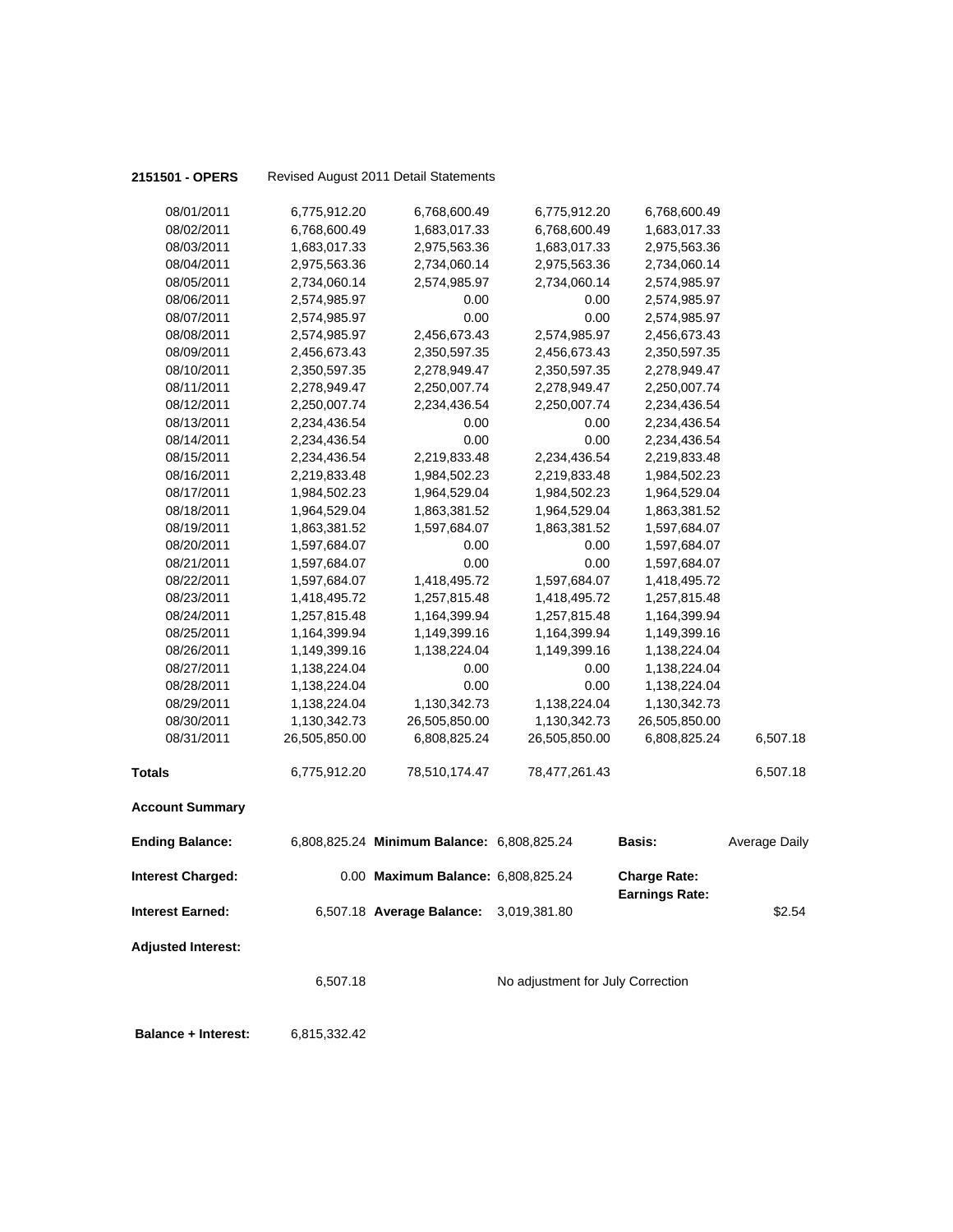| 2151502 - OPERS           |                | Revised August 2011 Detail Statements |                                   |                       |                      |
|---------------------------|----------------|---------------------------------------|-----------------------------------|-----------------------|----------------------|
| 08/01/2011                | 5,320.74       | (1,701,668.56)                        | 5,320.74                          | (1,701,668.56)        |                      |
| 08/02/2011                | (1,701,668.56) | (1,701,474.09)                        | (1,701,668.56)                    | (1,701,474.09)        |                      |
| 08/03/2011                | (1,701,474.09) | 5,490.21                              | (1,701,474.09)                    | 5,490.21              |                      |
| 08/04/2011                | 5,490.21       | 5,490.21                              | 5,490.21                          | 5,490.21              |                      |
| 08/05/2011                | 5,490.21       | 33,974.84                             | 5,490.21                          | 33,974.84             |                      |
| 08/06/2011                | 33,974.84      | 0.00                                  | 0.00                              | 33,974.84             |                      |
| 08/07/2011                | 33,974.84      | 0.00                                  | 0.00                              | 33,974.84             |                      |
| 08/08/2011                | 33,974.84      | 5,490.21                              | 33,974.84                         | 5,490.21              |                      |
| 08/09/2011                | 5,490.21       | 5,490.21                              | 5,490.21                          | 5,490.21              |                      |
| 08/10/2011                | 5,490.21       | 5,490.21                              | 5,490.21                          | 5,490.21              |                      |
| 08/11/2011                | 5,490.21       | 25,632.16                             | 5,490.21                          | 25,632.16             |                      |
| 08/12/2011                | 25,632.16      | 25,632.16                             | 25,632.16                         | 25,632.16             |                      |
| 08/13/2011                | 25,632.16      | 0.00                                  | 0.00                              | 25,632.16             |                      |
| 08/14/2011                | 25,632.16      | 0.00                                  | 0.00                              | 25,632.16             |                      |
| 08/15/2011                | 25,632.16      | 5,490.21                              | 25,632.16                         | 5,490.21              |                      |
| 08/16/2011                | 5,490.21       | 5,490.21                              | 5,490.21                          | 5,490.21              |                      |
| 08/17/2011                | 5,490.21       | 5,490.21                              | 5,490.21                          | 5,490.21              |                      |
| 08/18/2011                | 5,490.21       | 5,490.21                              | 5,490.21                          | 5,490.21              |                      |
| 08/19/2011                | 5,490.21       | 486,479.17                            | 5,490.21                          | 486,479.17            |                      |
| 08/20/2011                | 486,479.17     | 0.00                                  | 0.00                              | 486,479.17            |                      |
| 08/21/2011                | 486,479.17     | 0.00                                  | 0.00                              | 486,479.17            |                      |
| 08/22/2011                | 486,479.17     | 486,479.17                            | 486,479.17                        | 486,479.17            |                      |
| 08/23/2011                | 486,479.17     | 5,490.21                              | 486,479.17                        | 5,490.21              |                      |
| 08/24/2011                | 5,490.21       | 5,490.21                              | 5,490.21                          | 5,490.21              |                      |
| 08/25/2011                | 5,490.21       | 5,490.21                              | 5,490.21                          | 5,490.21              |                      |
| 08/26/2011                | 5,490.21       | 1,621,142.28                          | 5,490.21                          | 1,621,142.28          |                      |
| 08/27/2011                | 1,621,142.28   | 0.00                                  | 0.00                              | 1,621,142.28          |                      |
| 08/28/2011                | 1,621,142.28   | 0.00                                  | 0.00                              | 1,621,142.28          |                      |
| 08/29/2011                | 1,621,142.28   | 5,490.21                              | 1,621,142.28                      | 5,490.21              |                      |
| 08/30/2011                | 5,490.21       | 5,490.21                              | 5,490.21                          | 5,490.21              |                      |
| 08/31/2011                | 5,490.21       | 5,490.21                              | 5,490.21                          | 5,490.21              | 256.74               |
| <b>Totals</b>             | 5,320.74       | (641, 449.72)                         | (641, 619.19)                     |                       | 256.74               |
| <b>Account Summary</b>    |                |                                       |                                   |                       |                      |
| <b>Ending Balance:</b>    |                | 5,490.21 Minimum Balance: 5,490.21    |                                   | Basis:                | <b>Average Daily</b> |
| <b>Interest Charged:</b>  |                | 0.00 Maximum Balance: 5,490.21        |                                   | <b>Charge Rate:</b>   |                      |
| <b>Interest Earned:</b>   |                | 256.74 Average Balance:               | 119,129.26                        | <b>Earnings Rate:</b> | \$2.54               |
| <b>Adjusted Interest:</b> | 256.74         |                                       | No adjustment for July Correction |                       |                      |

**Balance + Interest:** 5,746.95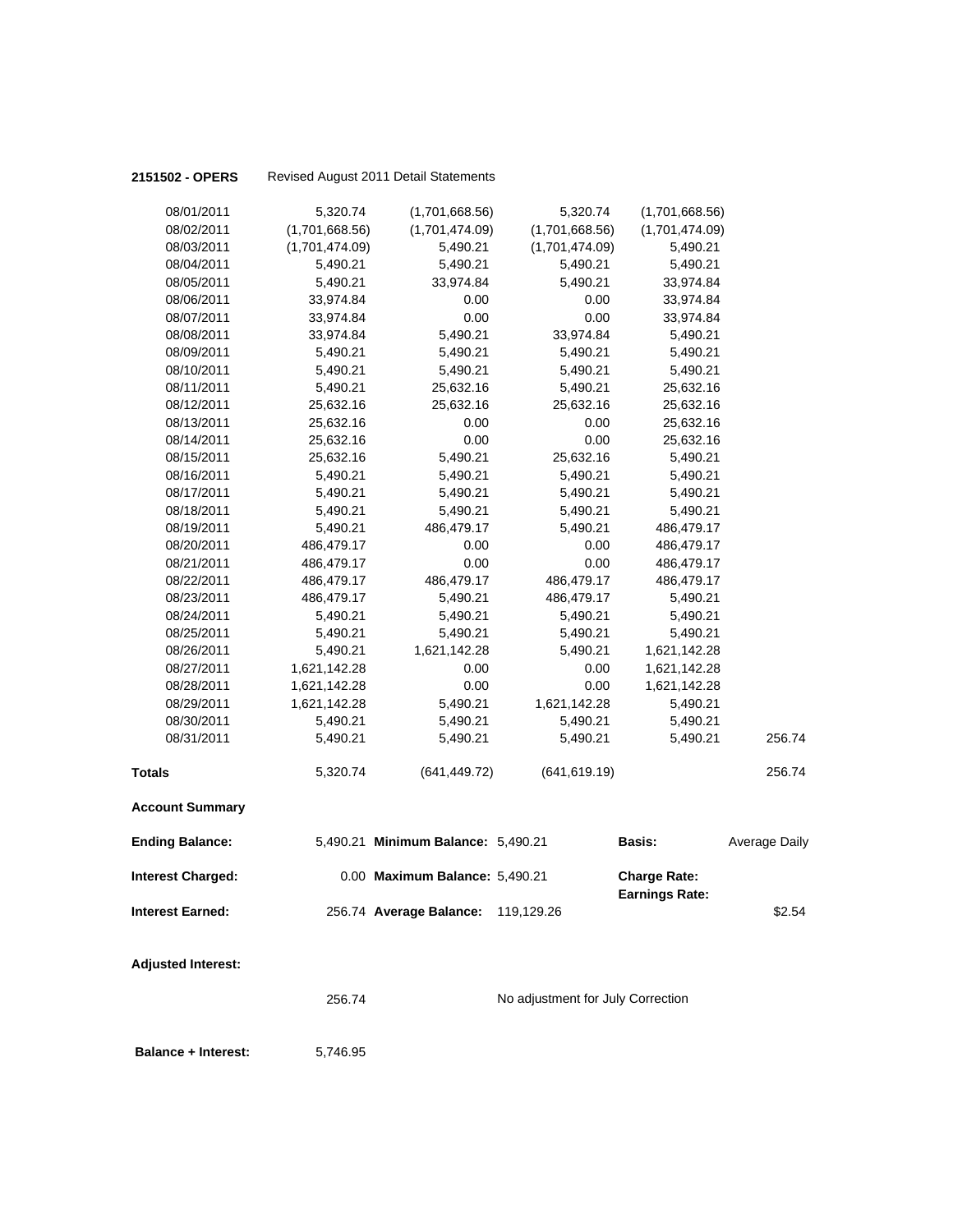| 2151503 - OPERS            |                        | Revised August 2011 Detail Statements  |                                   |                                              |                      |
|----------------------------|------------------------|----------------------------------------|-----------------------------------|----------------------------------------------|----------------------|
| 08/01/2011                 | 194,214.10             | 194,214.10                             | 194,214.10                        | 194,214.10                                   |                      |
| 08/02/2011                 | 194,214.10             | 99,479.78                              | 194,214.10                        | 99,479.78                                    |                      |
| 08/03/2011                 | 99,479.78              | 93,654.54                              | 99,479.78                         | 93,654.54                                    |                      |
| 08/04/2011                 | 93,654.54              | 88,410.06                              | 93,654.54                         | 88,410.06                                    |                      |
| 08/05/2011                 | 88,410.06              | 88,410.06                              | 88,410.06                         | 88,410.06                                    |                      |
| 08/06/2011                 | 88,410.06              | 0.00                                   | 0.00                              | 88,410.06                                    |                      |
| 08/07/2011                 | 88,410.06              | 0.00                                   | 0.00                              | 88,410.06                                    |                      |
| 08/08/2011                 | 88,410.06              | 84,948.83                              | 88,410.06                         | 84,948.83                                    |                      |
| 08/09/2011                 | 84,948.83              | 83,693.37                              | 84,948.83                         | 83,693.37                                    |                      |
| 08/10/2011                 | 83,693.37              | 83,693.37                              | 83,693.37                         | 83,693.37                                    |                      |
| 08/11/2011                 | 83,693.37              | 83,693.37                              | 83,693.37                         | 83,693.37                                    |                      |
| 08/12/2011                 | 83,693.37              | 83,693.37                              | 83,693.37                         | 83,693.37                                    |                      |
| 08/13/2011                 | 83,693.37              | 0.00                                   | 0.00                              | 83,693.37                                    |                      |
| 08/14/2011                 | 83,693.37              | 0.00                                   | 0.00                              | 83,693.37                                    |                      |
| 08/15/2011                 | 83,693.37              | 80,645.76                              | 83,693.37                         | 80,645.76                                    |                      |
| 08/16/2011                 | 80,645.76              | 76,576.54                              | 80,645.76                         | 76,576.54                                    |                      |
| 08/17/2011                 | 76,576.54              | 75,874.02                              | 76,576.54                         | 75,874.02                                    |                      |
| 08/18/2011                 | 75,874.02              | 75,874.02                              | 75,874.02                         | 75,874.02                                    |                      |
| 08/19/2011                 | 75,874.02              | 73,908.70                              | 75,874.02                         | 73,908.70                                    |                      |
| 08/20/2011                 | 73,908.70              | 0.00                                   | 0.00                              | 73,908.70                                    |                      |
| 08/21/2011                 | 73,908.70              | 0.00                                   | 0.00                              | 73,908.70                                    |                      |
| 08/22/2011                 | 73,908.70              | 73,908.70                              | 73,908.70                         | 73,908.70                                    |                      |
| 08/23/2011                 | 73,908.70              | 73,908.70                              | 73,908.70                         | 73,908.70                                    |                      |
| 08/24/2011<br>08/25/2011   | 73,908.70              | 73,908.70                              | 73,908.70<br>73,908.70            | 73,908.70                                    |                      |
| 08/26/2011                 | 73,908.70<br>73,908.70 | 73,908.70<br>73,908.70                 | 73,908.70                         | 73,908.70<br>73,908.70                       |                      |
| 08/27/2011                 | 73,908.70              | 0.00                                   | 0.00                              | 73,908.70                                    |                      |
| 08/28/2011                 | 73,908.70              | 0.00                                   | 0.00                              | 73,908.70                                    |                      |
| 08/29/2011                 | 73,908.70              | 73,908.70                              | 73,908.70                         | 73,908.70                                    |                      |
| 08/30/2011                 | 73,908.70              | 554,348.33                             | 73,908.70                         | 554,348.33                                   |                      |
| 08/31/2011                 | 554,348.33             | 202,384.63                             | 554,348.33                        | 202,384.63                                   | 222.94               |
|                            |                        |                                        |                                   |                                              |                      |
| <b>Totals</b>              | 194,214.10             | 2,566,955.05                           | 2,558,784.52                      |                                              | 222.94               |
| <b>Account Summary</b>     |                        |                                        |                                   |                                              |                      |
|                            |                        |                                        |                                   |                                              |                      |
| <b>Ending Balance:</b>     |                        | 202,384.63 Minimum Balance: 202,384.63 |                                   | <b>Basis:</b>                                | <b>Average Daily</b> |
| <b>Interest Charged:</b>   |                        | 0.00 Maximum Balance: 202,384.63       |                                   | <b>Charge Rate:</b><br><b>Earnings Rate:</b> |                      |
| <b>Interest Earned:</b>    |                        | 222.94 Average Balance:                | 103,445.06                        |                                              | \$2.54               |
| <b>Adjusted Interest:</b>  |                        |                                        |                                   |                                              |                      |
|                            | 222.94                 |                                        | No adjustment for July Correction |                                              |                      |
| <b>Balance + Interest:</b> | 202,607.57             |                                        |                                   |                                              |                      |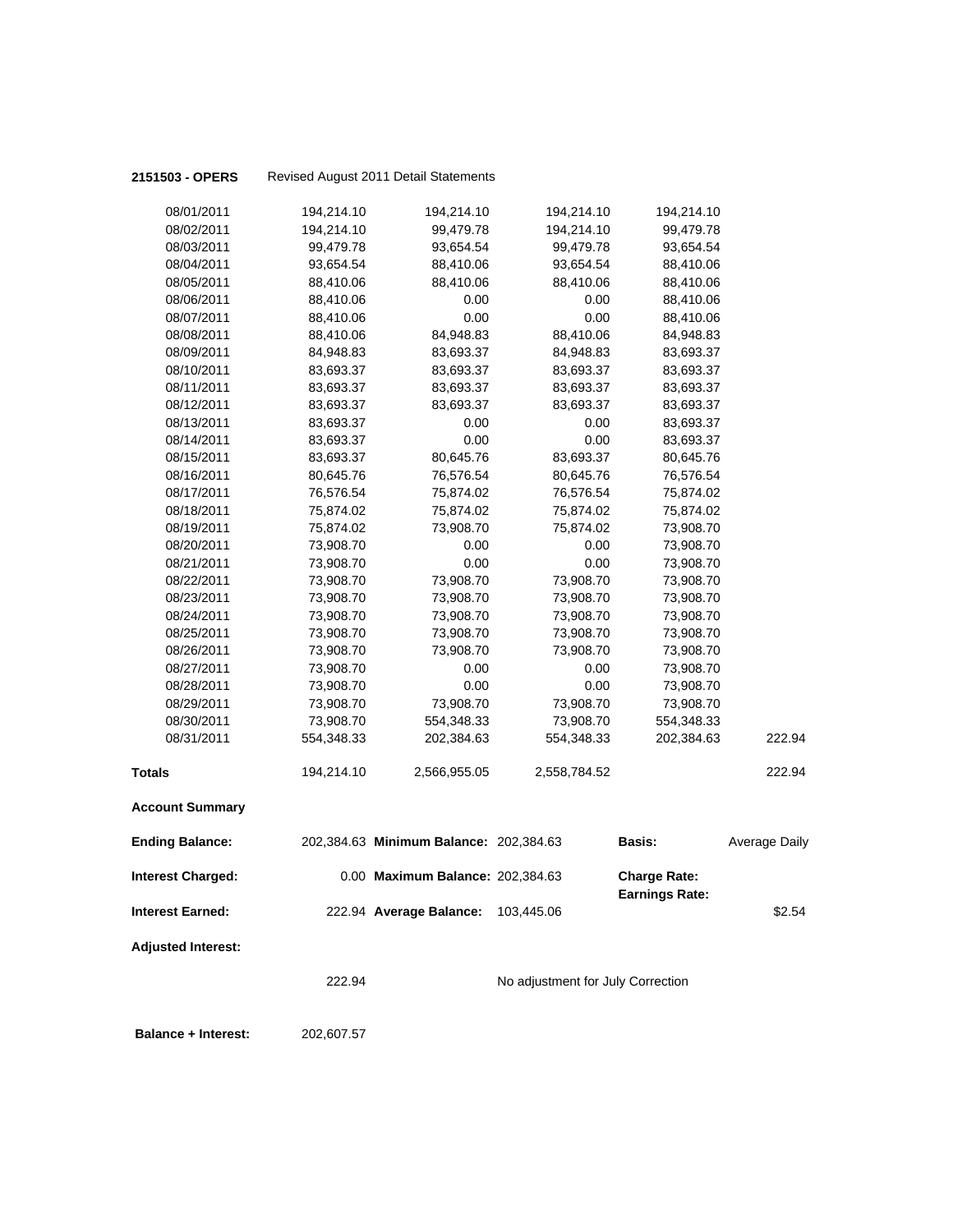| 2151504 - OPERS            |              | Revised August 2011 Detail Statements      |                                   |                       |                      |
|----------------------------|--------------|--------------------------------------------|-----------------------------------|-----------------------|----------------------|
| 08/01/2011                 | 2,010,580.68 | 2,010,580.68                               | 2,010,580.68                      | 2,010,580.68          |                      |
| 08/02/2011                 | 2,010,580.68 | 503,870.24                                 | 2,010,580.68                      | 503,870.24            |                      |
| 08/03/2011                 | 503,870.24   | 461,563.34                                 | 503,870.24                        | 461,563.34            |                      |
| 08/04/2011                 | 461,563.34   | 461,563.34                                 | 461,563.34                        | 461,563.34            |                      |
| 08/05/2011                 | 461,563.34   | 461,563.34                                 | 461,563.34                        | 461,563.34            |                      |
| 08/06/2011                 | 461,563.34   | 0.00                                       | 0.00                              | 461,563.34            |                      |
| 08/07/2011                 | 461,563.34   | 0.00                                       | 0.00                              | 461,563.34            |                      |
| 08/08/2011                 | 461,563.34   | 461,563.34                                 | 461,563.34                        | 461,563.34            |                      |
| 08/09/2011                 | 461,563.34   | 457,783.34                                 | 461,563.34                        | 457,783.34            |                      |
| 08/10/2011                 | 457,783.34   | 458,703.34                                 | 457,783.34                        | 458,703.34            |                      |
| 08/11/2011                 | 458,703.34   | 458,703.34                                 | 458,703.34                        | 458,703.34            |                      |
| 08/12/2011                 | 458,703.34   | 458,703.34                                 | 458,703.34                        | 458,703.34            |                      |
| 08/13/2011                 | 458,703.34   | 0.00                                       | 0.00                              | 458,703.34            |                      |
| 08/14/2011                 | 458,703.34   | 0.00                                       | 0.00                              | 458,703.34            |                      |
| 08/15/2011                 | 458,703.34   | 458,703.34                                 | 458,703.34                        | 458,703.34            |                      |
| 08/16/2011                 | 458,703.34   | 458,703.34                                 | 458,703.34                        | 458,703.34            |                      |
| 08/17/2011                 | 458,703.34   | 458,913.34                                 | 458,703.34                        | 458,913.34            |                      |
| 08/18/2011                 | 458,913.34   | 458,913.34                                 | 458,913.34                        | 458,913.34            |                      |
| 08/19/2011                 | 458,913.34   | 458,913.34                                 | 458,913.34                        | 458,913.34            |                      |
| 08/20/2011                 | 458,913.34   | 0.00                                       | 0.00                              | 458,913.34            |                      |
| 08/21/2011                 | 458,913.34   | 0.00                                       | 0.00                              | 458,913.34            |                      |
| 08/22/2011                 | 458,913.34   | 457,128.34                                 | 458,913.34                        | 457,128.34            |                      |
| 08/23/2011                 | 457,128.34   | 457,233.34                                 | 457,128.34                        | 457,233.34            |                      |
| 08/24/2011                 | 457,233.34   | 457,233.34                                 | 457,233.34                        | 457,233.34            |                      |
| 08/25/2011                 | 457,233.34   | 455,133.34                                 | 457,233.34                        | 455,133.34            |                      |
| 08/26/2011                 | 455,133.34   | 455,133.34                                 | 455,133.34                        | 455,133.34            |                      |
| 08/27/2011                 | 455,133.34   | 0.00                                       | 0.00                              | 455,133.34            |                      |
| 08/28/2011                 | 455,133.34   | 0.00                                       | 0.00                              | 455,133.34            |                      |
| 08/29/2011                 | 455,133.34   | 455,133.34                                 | 455,133.34                        | 455,133.34            |                      |
| 08/30/2011                 | 455,133.34   | 2,038,133.34                               | 455,133.34                        | 2,038,133.34          |                      |
| 08/31/2011                 | 2,038,133.34 | 2,038,133.34                               | 2,038,133.34                      | 2,038,133.34          | 1,318.85             |
| <b>Totals</b>              | 2,010,580.68 | 15,302,006.06                              | 15,274,453.40                     |                       | 1,318.85             |
|                            |              |                                            | 2,038,133.34                      |                       |                      |
| <b>Account Summary</b>     |              |                                            |                                   |                       |                      |
| <b>Ending Balance:</b>     |              | 2,038,133.34 Minimum Balance: 2,038,133.34 |                                   | <b>Basis:</b>         | <b>Average Daily</b> |
| <b>Interest Charged:</b>   |              | 0.00 Maximum Balance: 2,038,133.34         |                                   | <b>Charge Rate:</b>   |                      |
| <b>Interest Earned:</b>    |              | 1,318.85 Average Balance:                  | 611,955.90                        | <b>Earnings Rate:</b> | \$2.54               |
| <b>Adjusted Interest:</b>  |              |                                            |                                   |                       |                      |
|                            | 1,318.85     |                                            | No adjustment for July Correction |                       |                      |
| <b>Balance + Interest:</b> | 2,039,452.19 |                                            |                                   |                       |                      |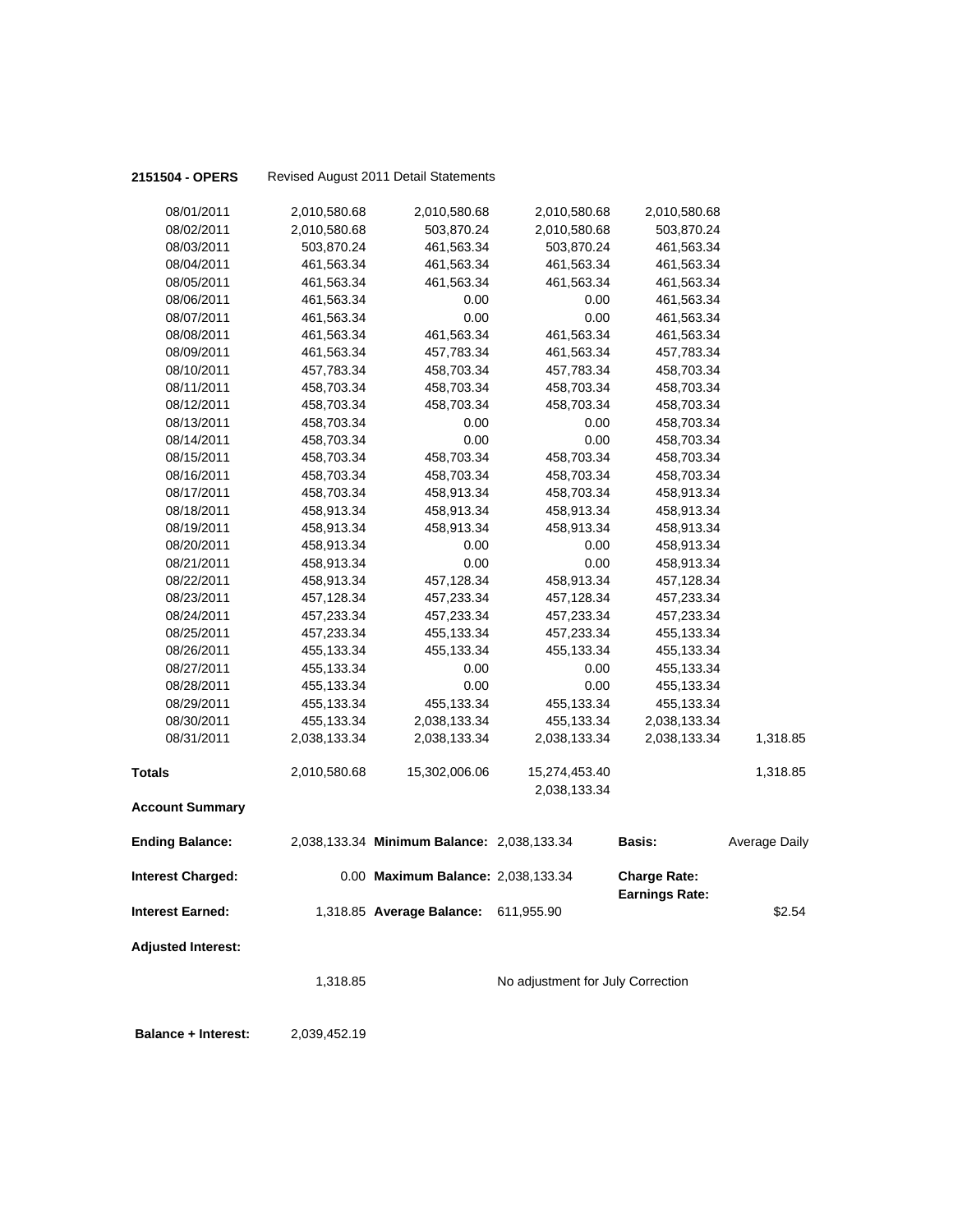| 08/01/2011                 | 17,309.59 | 17,309.59                            | 17,309.59                         | 17,309.59                                    |               |
|----------------------------|-----------|--------------------------------------|-----------------------------------|----------------------------------------------|---------------|
| 08/02/2011                 | 17,309.59 | 3,044.73                             | 17,309.59                         | 3,044.73                                     |               |
| 08/03/2011                 | 3,044.73  | 3,044.73                             | 3,044.73                          | 3,044.73                                     |               |
| 08/04/2011                 | 3,044.73  | 3,044.73                             | 3,044.73                          | 3,044.73                                     |               |
| 08/05/2011                 | 3,044.73  | 3,044.73                             | 3,044.73                          | 3,044.73                                     |               |
| 08/06/2011                 | 3,044.73  | 0.00                                 | 0.00                              | 3,044.73                                     |               |
| 08/07/2011                 | 3,044.73  | 0.00                                 | 0.00                              | 3,044.73                                     |               |
| 08/08/2011                 | 3,044.73  | 3,044.73                             | 3,044.73                          | 3,044.73                                     |               |
| 08/09/2011                 | 3,044.73  | 3,044.73                             | 3,044.73                          | 3,044.73                                     |               |
| 08/10/2011                 | 3,044.73  | 3,044.73                             | 3,044.73                          | 3,044.73                                     |               |
| 08/11/2011                 | 3,044.73  | 3,044.73                             | 3,044.73                          | 3,044.73                                     |               |
| 08/12/2011                 | 3,044.73  | 3,044.73                             | 3,044.73                          | 3,044.73                                     |               |
| 08/13/2011                 | 3,044.73  | 0.00                                 | 0.00                              | 3,044.73                                     |               |
| 08/14/2011                 | 3,044.73  | 0.00                                 | 0.00                              | 3,044.73                                     |               |
| 08/15/2011                 | 3,044.73  | 3,044.73                             | 3,044.73                          | 3,044.73                                     |               |
| 08/16/2011                 | 3,044.73  | 3,044.73                             | 3,044.73                          | 3,044.73                                     |               |
| 08/17/2011                 | 3,044.73  | 3,044.73                             | 3,044.73                          | 3,044.73                                     |               |
| 08/18/2011                 | 3,044.73  | 3,044.73                             | 3,044.73                          | 3,044.73                                     |               |
| 08/19/2011                 | 3,044.73  | 3,044.73                             | 3,044.73                          | 3,044.73                                     |               |
| 08/20/2011                 | 3,044.73  | 0.00                                 | 0.00                              | 3,044.73                                     |               |
| 08/21/2011                 | 3,044.73  | 0.00                                 | 0.00                              | 3,044.73                                     |               |
| 08/22/2011                 | 3,044.73  | 3,044.73                             | 3,044.73                          | 3,044.73                                     |               |
| 08/23/2011                 | 3,044.73  | 3,044.73                             | 3,044.73                          | 3,044.73                                     |               |
| 08/24/2011                 | 3,044.73  | 3,044.73                             | 3,044.73                          | 3,044.73                                     |               |
| 08/25/2011                 | 3,044.73  | 3,044.73                             | 3,044.73                          | 3,044.73                                     |               |
| 08/26/2011                 | 3,044.73  | 3,044.73                             | 3,044.73                          | 3,044.73                                     |               |
| 08/27/2011                 | 3,044.73  | 0.00                                 | 0.00                              | 3,044.73                                     |               |
| 08/28/2011                 | 3,044.73  | 0.00                                 | 0.00                              | 3,044.73                                     |               |
| 08/29/2011                 | 3,044.73  | 3,044.73                             | 3,044.73                          | 3,044.73                                     |               |
| 08/30/2011                 | 3,044.73  | 16,944.73                            | 3,044.73                          | 16,944.73                                    |               |
| 08/31/2011                 | 16,944.73 | 16,944.73                            | 16,944.73                         | 16,944.73                                    | 9.49          |
| <b>Totals</b>              | 17,309.59 | 112,093.65                           | 112,458.51                        |                                              | 9.49          |
| <b>Account Summary</b>     |           |                                      |                                   |                                              |               |
| <b>Ending Balance:</b>     |           | 16,944.73 Minimum Balance: 16,944.73 |                                   | <b>Basis:</b>                                | Average Daily |
| Interest Charged:          |           | 0.00 Maximum Balance: 16,944.73      |                                   | <b>Charge Rate:</b><br><b>Earnings Rate:</b> |               |
| <b>Interest Earned:</b>    |           | 9.49 Average Balance:                | 4,401.66                          |                                              | \$2.54        |
| <b>Adjusted Interest:</b>  |           |                                      |                                   |                                              |               |
|                            | 9.49      |                                      | No adjustment for July Correction |                                              |               |
| <b>Balance + Interest:</b> | 16,954.22 |                                      |                                   |                                              |               |

**2151505 - OPERS** Revised August 2011 Detail Statements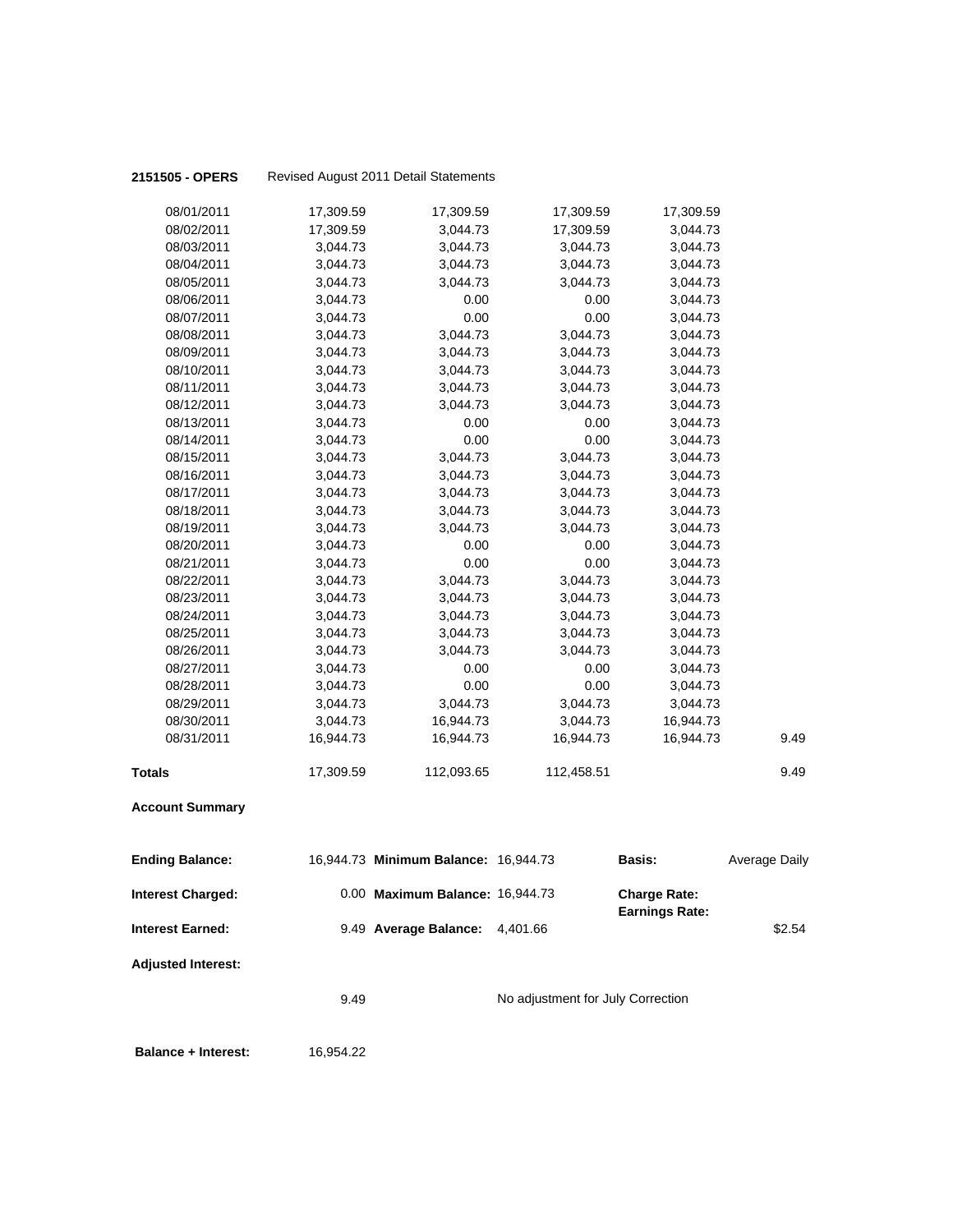| 2151506 - OPERS            |                        | Revised August 2011 Detail Statements |                                   |                                              |                      |
|----------------------------|------------------------|---------------------------------------|-----------------------------------|----------------------------------------------|----------------------|
|                            |                        |                                       |                                   |                                              |                      |
| 08/01/2011                 | (11, 240.54)           | (367, 620.14)                         | (11, 240.54)                      | (367, 620.14)                                |                      |
| 08/02/2011<br>08/03/2011   | (367, 620.14)          | (367, 557.90)<br>10,756.88            | (367, 620.14)<br>(367, 557.90)    | (367, 557.90)<br>10,756.88                   |                      |
|                            | (367, 557.90)          |                                       |                                   |                                              |                      |
| 08/04/2011                 | 10,756.88              | 10,756.88<br>13,954.12                | 10,756.88                         | 10,756.88                                    |                      |
| 08/05/2011                 | 10,756.88              |                                       | 10,756.88                         | 13,954.12                                    |                      |
| 08/06/2011                 | 13,954.12              | 0.00                                  | 0.00                              | 13,954.12                                    |                      |
| 08/07/2011                 | 13,954.12              | 0.00                                  | 0.00                              | 13,954.12                                    |                      |
| 08/08/2011                 | 13,954.12              | 10,836.50                             | 13,954.12                         | 10,836.50                                    |                      |
| 08/09/2011                 | 10,836.50              | 10,836.50                             | 10,836.50                         | 10,836.50                                    |                      |
| 08/10/2011<br>08/11/2011   | 10,836.50<br>10,836.50 | 10,836.50<br>16,436.44                | 10,836.50<br>10,836.50            | 10,836.50<br>16,436.44                       |                      |
| 08/12/2011                 | 16,436.44              | 12,151.19                             | 16,436.44                         |                                              |                      |
| 08/13/2011                 |                        |                                       | 0.00                              | 12,151.19                                    |                      |
| 08/14/2011                 | 12,151.19<br>12,151.19 | 0.00<br>0.00                          | 0.00                              | 12,151.19<br>12,151.19                       |                      |
| 08/15/2011                 | 12,151.19              | 10,836.50                             | 12,151.19                         | 10,836.50                                    |                      |
| 08/16/2011                 | 10,836.50              | 10,836.50                             | 10,836.50                         | 10,836.50                                    |                      |
| 08/17/2011                 | 10,836.50              | 10,836.50                             | 10,836.50                         |                                              |                      |
| 08/18/2011                 | 10,836.50              | 10,836.50                             | 10,836.50                         | 10,836.50<br>10,836.50                       |                      |
| 08/19/2011                 | 10,836.50              | 137,545.25                            | 10,836.50                         | 137,545.25                                   |                      |
| 08/20/2011                 | 137,545.25             | 0.00                                  | 0.00                              | 137,545.25                                   |                      |
| 08/21/2011                 | 137,545.25             | 0.00                                  | 0.00                              | 137,545.25                                   |                      |
| 08/22/2011                 | 137,545.25             | 130,192.98                            | 137,545.25                        | 130,192.98                                   |                      |
| 08/23/2011                 | 130,192.98             | 10,809.96                             | 130,192.98                        | 10,809.96                                    |                      |
| 08/24/2011                 | 10,809.96              | 10,809.96                             | 10,809.96                         | 10,809.96                                    |                      |
| 08/25/2011                 | 10,809.96              | 10,809.96                             | 10,809.96                         | 10,809.96                                    |                      |
| 08/26/2011                 | 10,809.96              | 352,207.00                            | 10,809.96                         | 352,207.00                                   |                      |
| 08/27/2011                 | 352,207.00             | 0.00                                  | 0.00                              | 352,207.00                                   |                      |
| 08/28/2011                 | 352,207.00             | 0.00                                  | 0.00                              | 352,207.00                                   |                      |
| 08/29/2011                 | 352,207.00             | 10,834.46                             | 352,207.00                        | 10,834.46                                    |                      |
| 08/30/2011                 | 10,834.46              | 10,834.46                             | 10,834.46                         | 10,834.46                                    |                      |
| 08/31/2011                 | 10,834.46              | 10,834.46                             | 10,834.46                         | 10,834.46                                    | 77.96                |
|                            |                        |                                       | 67,536.46                         |                                              |                      |
| <b>Totals</b>              | (11, 240.54)           | 89,611.46                             |                                   |                                              | 77.96                |
| <b>Account Summary</b>     |                        |                                       |                                   |                                              |                      |
| <b>Ending Balance:</b>     |                        | 10,834.46 Minimum Balance: 10,834.46  |                                   | <b>Basis:</b>                                | <b>Average Daily</b> |
| <b>Interest Charged:</b>   |                        | 0.00 Maximum Balance: 10,834.46       |                                   | <b>Charge Rate:</b><br><b>Earnings Rate:</b> |                      |
| <b>Interest Earned:</b>    |                        | 77.96 Average Balance:                | 36,171.83                         |                                              | \$2.54               |
| <b>Adjusted Interest:</b>  |                        |                                       |                                   |                                              |                      |
|                            | 77.96                  |                                       | No adjustment for July Correction |                                              |                      |
| <b>Balance + Interest:</b> | 10,912.42              |                                       |                                   |                                              |                      |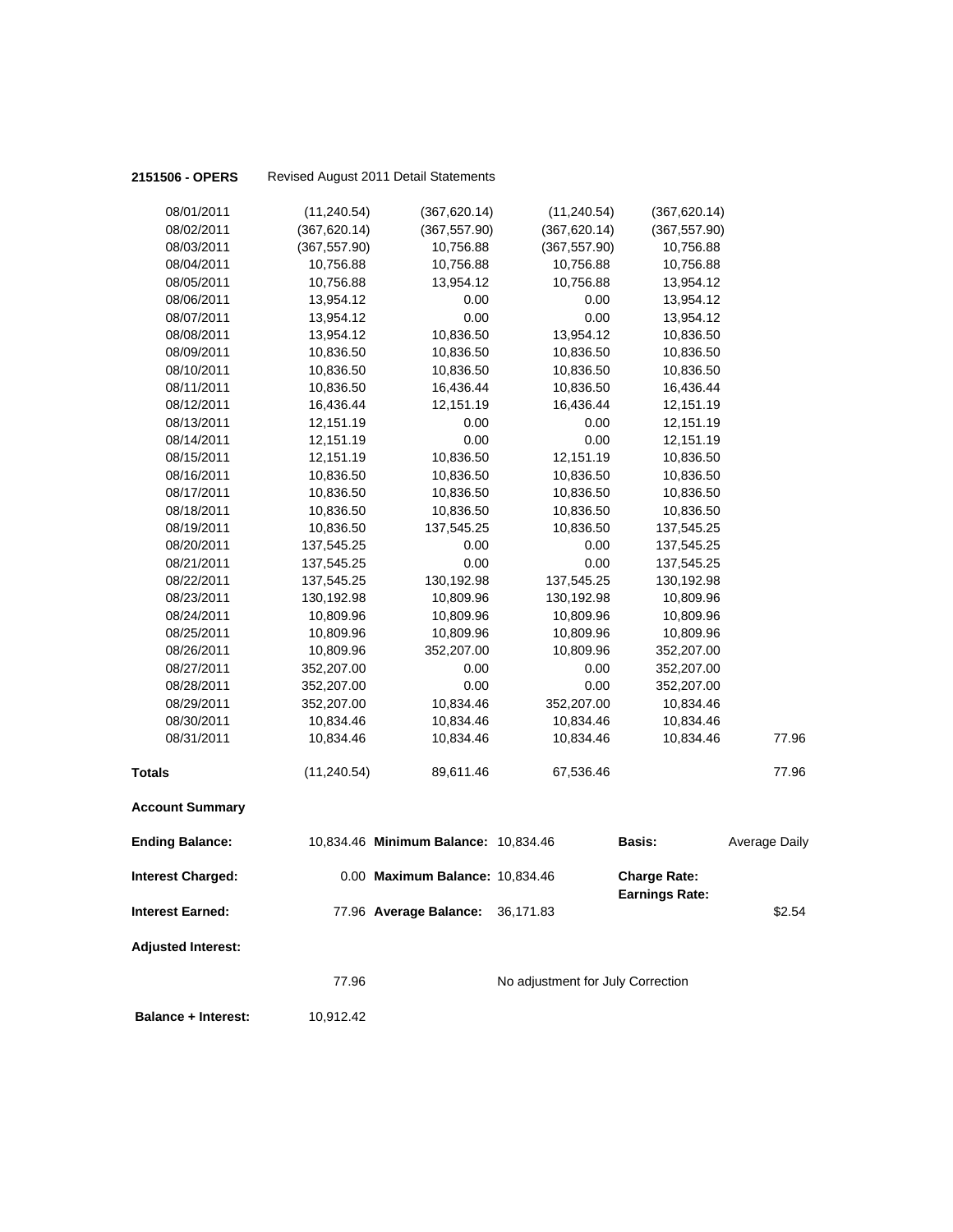| 2151510 - OPERS           |                        |            | Revised August 2011 Detail Statements  |                                   |                                              |               |
|---------------------------|------------------------|------------|----------------------------------------|-----------------------------------|----------------------------------------------|---------------|
|                           | 08/01/2011             | 481,966.66 | 0.00                                   | 0.00                              | 481,966.66                                   |               |
|                           | 08/02/2011             | 481,966.66 | 793.35                                 | 481,966.66                        | 793.35                                       |               |
|                           | 08/03/2011             | 793.35     | 793.35                                 | 793.35                            | 793.35                                       |               |
|                           | 08/04/2011             | 793.35     | 484,466.49                             | 793.35                            | 484,466.49                                   |               |
|                           | 08/05/2011             | 484,466.49 | 484,466.49                             | 484,466.49                        | 484,466.49                                   |               |
|                           | 08/06/2011             | 484,466.49 | 0.00                                   | 0.00                              | 484,466.49                                   |               |
|                           | 08/07/2011             | 484,466.49 | 0.00                                   | 0.00                              | 484,466.49                                   |               |
|                           | 08/08/2011             | 484,466.49 | 484,466.49                             | 484,466.49                        | 484,466.49                                   |               |
|                           | 08/09/2011             | 484,466.49 | 484,466.49                             | 484,466.49                        | 484,466.49                                   |               |
|                           | 08/10/2011             | 484,466.49 | 484,466.49                             | 484,466.49                        | 484,466.49                                   |               |
|                           | 08/11/2011             | 484,466.49 | 484,466.49                             | 484,466.49                        | 484,466.49                                   |               |
|                           | 08/12/2011             | 484,466.49 | 484,466.49                             | 484,466.49                        | 484,466.49                                   |               |
|                           | 08/13/2011             | 484,466.49 | 0.00                                   | 0.00                              | 484,466.49                                   |               |
|                           | 08/14/2011             | 484,466.49 | 0.00                                   | 0.00                              | 484,466.49                                   |               |
|                           | 08/15/2011             | 484,466.49 | 484,466.49                             | 484,466.49                        | 484,466.49                                   |               |
|                           | 08/16/2011             | 484,466.49 | 484,466.49                             | 484,466.49                        | 484,466.49                                   |               |
|                           | 08/17/2011             | 484,466.49 | 484,466.49                             | 484,466.49                        | 484,466.49                                   |               |
|                           | 08/18/2011             | 484,466.49 | 484,466.49                             | 484,466.49                        | 484,466.49                                   |               |
|                           | 08/19/2011             | 484,466.49 | 484,466.49                             | 484,466.49                        | 484,466.49                                   |               |
|                           | 08/20/2011             | 484,466.49 | 0.00                                   | 0.00                              | 484,466.49                                   |               |
|                           | 08/21/2011             | 484,466.49 | 0.00                                   | 0.00                              | 484,466.49                                   |               |
|                           | 08/22/2011             | 484,466.49 | 484,466.49                             | 484,466.49                        | 484,466.49                                   |               |
|                           | 08/23/2011             | 484,466.49 | 484,466.49                             | 484,466.49                        | 484,466.49                                   |               |
|                           | 08/24/2011             | 484,466.49 | 484,466.49                             | 484,466.49                        | 484,466.49                                   |               |
|                           | 08/25/2011             | 484,466.49 | 504,677.09                             | 484,466.49                        | 504,677.09                                   |               |
|                           | 08/26/2011             | 504,677.09 | 504,677.09                             | 504,677.09                        | 504,677.09                                   |               |
|                           | 08/27/2011             | 504,677.09 | 0.00                                   | 0.00                              | 504,677.09                                   |               |
|                           | 08/28/2011             | 504,677.09 | 0.00                                   | 0.00                              | 504,677.09                                   |               |
|                           | 08/29/2011             | 504,677.09 | 504,677.09                             | 504,677.09                        | 504,677.09                                   |               |
|                           | 08/30/2011             | 504,677.09 | 0.00                                   | 0.00                              | 504,677.09                                   |               |
|                           | 08/31/2011             | 504,677.09 | 0.00                                   | 0.00                              | 504,677.09                                   | 986.50        |
| <b>Totals</b>             |                        | 481,966.66 | 8,782,615.32                           | 8,759,904.89                      |                                              | 986.50        |
|                           | <b>Account Summary</b> |            |                                        |                                   |                                              |               |
| <b>Ending Balance:</b>    |                        |            | 504,677.09 Minimum Balance: 504,677.09 |                                   | <b>Basis:</b>                                | Average Daily |
| <b>Interest Charged:</b>  |                        |            | 0.00 Maximum Balance: 504,677.09       |                                   | <b>Charge Rate:</b><br><b>Earnings Rate:</b> |               |
| <b>Interest Earned:</b>   |                        |            | 986.50 Average Balance:                | 457,744.82                        |                                              | \$2.54        |
| <b>Adjusted Interest:</b> |                        |            |                                        |                                   |                                              | 0.002155137   |
|                           |                        | 986.50     |                                        | No adjustment for July Correction |                                              |               |
|                           |                        |            |                                        |                                   |                                              |               |

**Balance + Interest:** 505,663.59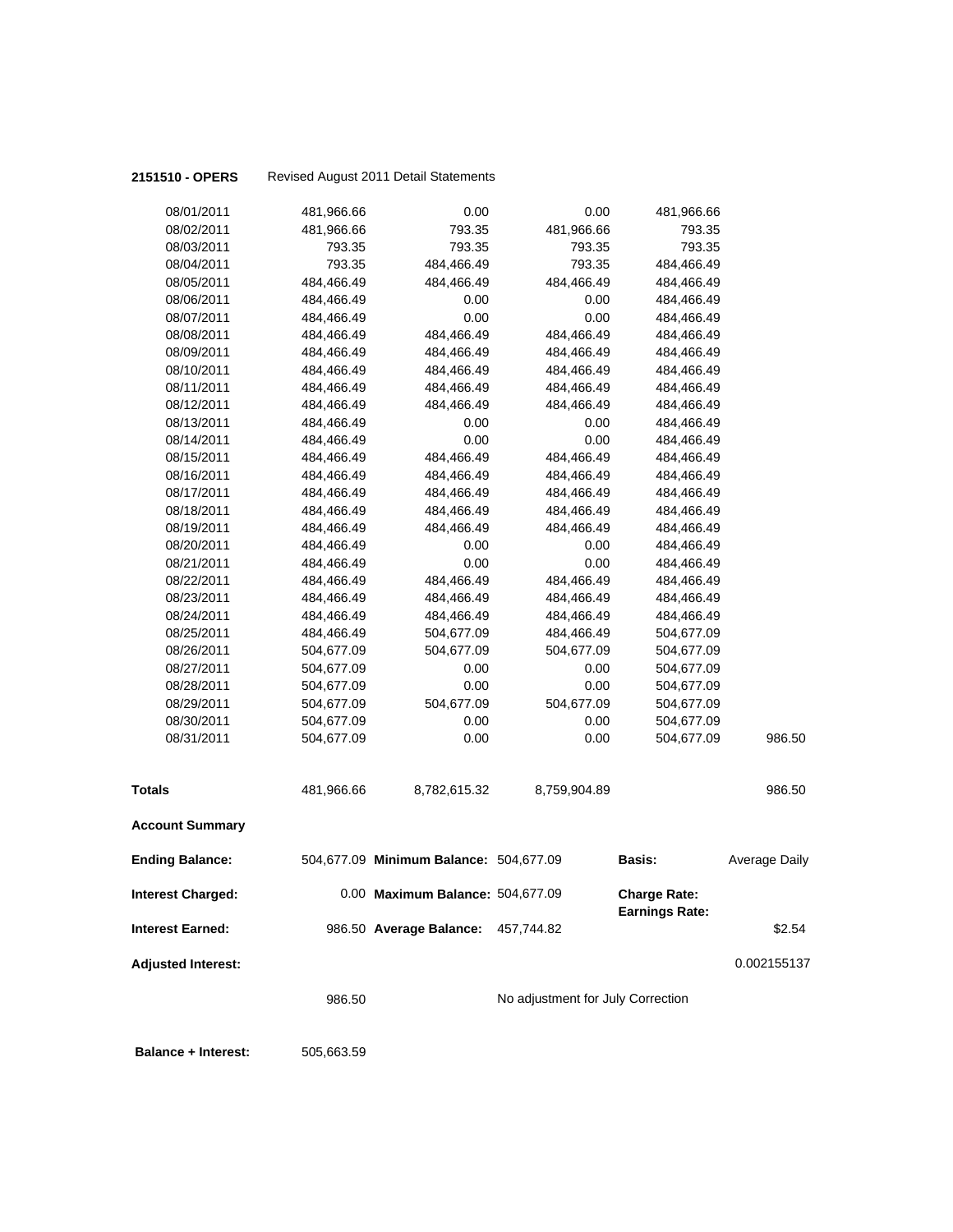**2153001 - Panhandle State University** Revised August 2011 Detail Statements

| 08/01/2011                 | 2,275,402.88 | 2,274,402.88                               | 2,275,402.88                      | 2,274,402.88          |               |
|----------------------------|--------------|--------------------------------------------|-----------------------------------|-----------------------|---------------|
| 08/02/2011                 | 2,274,402.88 | 2,279,454.99                               | 2,274,402.88                      | 2,279,454.99          |               |
| 08/03/2011                 | 2,279,454.99 | 2,278,560.31                               | 2,279,454.99                      | 2,278,560.31          |               |
| 08/04/2011                 | 2,278,560.31 | 2,068,360.31                               | 2,278,560.31                      | 2,068,360.31          |               |
| 08/05/2011                 | 2,068,360.31 | 2,068,160.31                               | 2,068,360.31                      | 2,068,160.31          |               |
| 08/06/2011                 | 2,068,160.31 | 0.00                                       | 0.00                              | 2,068,160.31          |               |
| 08/07/2011                 | 2,068,160.31 | 0.00                                       | 0.00                              | 2,068,160.31          |               |
| 08/08/2011                 | 2,068,160.31 | 2,067,464.36                               | 2,068,160.31                      | 2,067,464.36          |               |
| 08/09/2011                 | 2,067,464.36 | 2,108,293.36                               | 2,067,464.36                      | 2,108,293.36          |               |
| 08/10/2011                 | 2,108,293.36 | 2,108,293.36                               | 2,108,293.36                      | 2,108,293.36          |               |
| 08/11/2011                 | 2,108,293.36 | 2,107,696.37                               | 2,108,293.36                      | 2,107,696.37          |               |
| 08/12/2011                 | 2,107,696.37 | 2,117,120.42                               | 2,107,696.37                      | 2,117,120.42          |               |
| 08/13/2011                 | 2,117,120.42 | 0.00                                       | 0.00                              | 2,117,120.42          |               |
| 08/14/2011                 | 2,117,120.42 | 0.00                                       | 0.00                              | 2,117,120.42          |               |
| 08/15/2011                 | 2,117,120.42 | 2,117,064.42                               | 2,117,120.42                      | 2,117,064.42          |               |
| 08/16/2011                 | 2,117,064.42 | 2,116,589.72                               | 2,117,064.42                      | 2,116,589.72          |               |
| 08/17/2011                 | 2,116,589.72 | 2,115,853.34                               | 2,116,589.72                      | 2,115,853.34          |               |
| 08/18/2011                 | 2,115,853.34 | 1,985,653.34                               | 2,115,853.34                      |                       |               |
| 08/19/2011                 | 1,985,653.34 |                                            | 1,985,653.34                      | 1,985,653.34          |               |
|                            |              | 2,160,270.28                               |                                   | 2,160,270.28          |               |
| 08/20/2011<br>08/21/2011   | 2,160,270.28 | 0.00                                       | 0.00                              | 2,160,270.28          |               |
|                            | 2,160,270.28 | 0.00                                       | 0.00                              | 2,160,270.28          |               |
| 08/22/2011                 | 2,160,270.28 | 2,159,970.28                               | 2,160,270.28                      | 2,159,970.28          |               |
| 08/23/2011                 | 2,159,970.28 | 2,111,602.65                               | 2,159,970.28                      | 2,111,602.65          |               |
| 08/24/2011                 | 2,111,602.65 | 2,111,640.74                               | 2,111,602.65                      | 2,111,640.74          |               |
| 08/25/2011                 | 2,111,640.74 | 2,111,590.74                               | 2,111,640.74                      | 2,111,590.74          |               |
| 08/26/2011                 | 2,111,590.74 | 2,111,390.74                               | 2,111,590.74                      | 2,111,390.74          |               |
| 08/27/2011                 | 2,111,390.74 | 0.00                                       | 0.00                              | 2,111,390.74          |               |
| 08/28/2011                 | 2,111,390.74 | 0.00                                       | 0.00                              | 2,111,390.74          |               |
| 08/29/2011                 | 2,111,390.74 | 2,111,225.74                               | 2,111,390.74                      | 2,111,225.74          |               |
| 08/30/2011                 | 2,111,225.74 | 2,161,534.28                               | 2,111,225.74                      | 2,161,534.28          |               |
| 08/31/2011                 | 2,161,534.28 | 2,174,383.43                               | 2,161,534.28                      | 2,174,383.43          | 4,647.89      |
| <b>Totals</b>              | 2,275,402.88 | 49,026,576.37                              | 49,127,595.82                     | 65,940,459.87         | 4,647.89      |
|                            |              |                                            | 2,174,383.43                      |                       |               |
| <b>Account Summary</b>     |              |                                            |                                   |                       |               |
| <b>Ending Balance:</b>     |              | 2,174,383.43 Minimum Balance: 2,174,383.43 |                                   | Basis:                | Average Daily |
| <b>Interest Charged:</b>   |              | 0.00 Maximum Balance: 2,174,383.43         |                                   | <b>Charge Rate:</b>   |               |
|                            |              |                                            |                                   | <b>Earnings Rate:</b> |               |
| <b>Interest Earned:</b>    |              | 4,647.89 Average Balance: 2,127,111.61     |                                   |                       | \$2.54        |
| <b>Adjusted Interest:</b>  |              |                                            |                                   |                       |               |
|                            | 4,647.89     |                                            | No adjustment for July Correction |                       |               |
|                            |              |                                            |                                   |                       |               |
| <b>Balance + Interest:</b> | 2,179,031.32 |                                            |                                   |                       |               |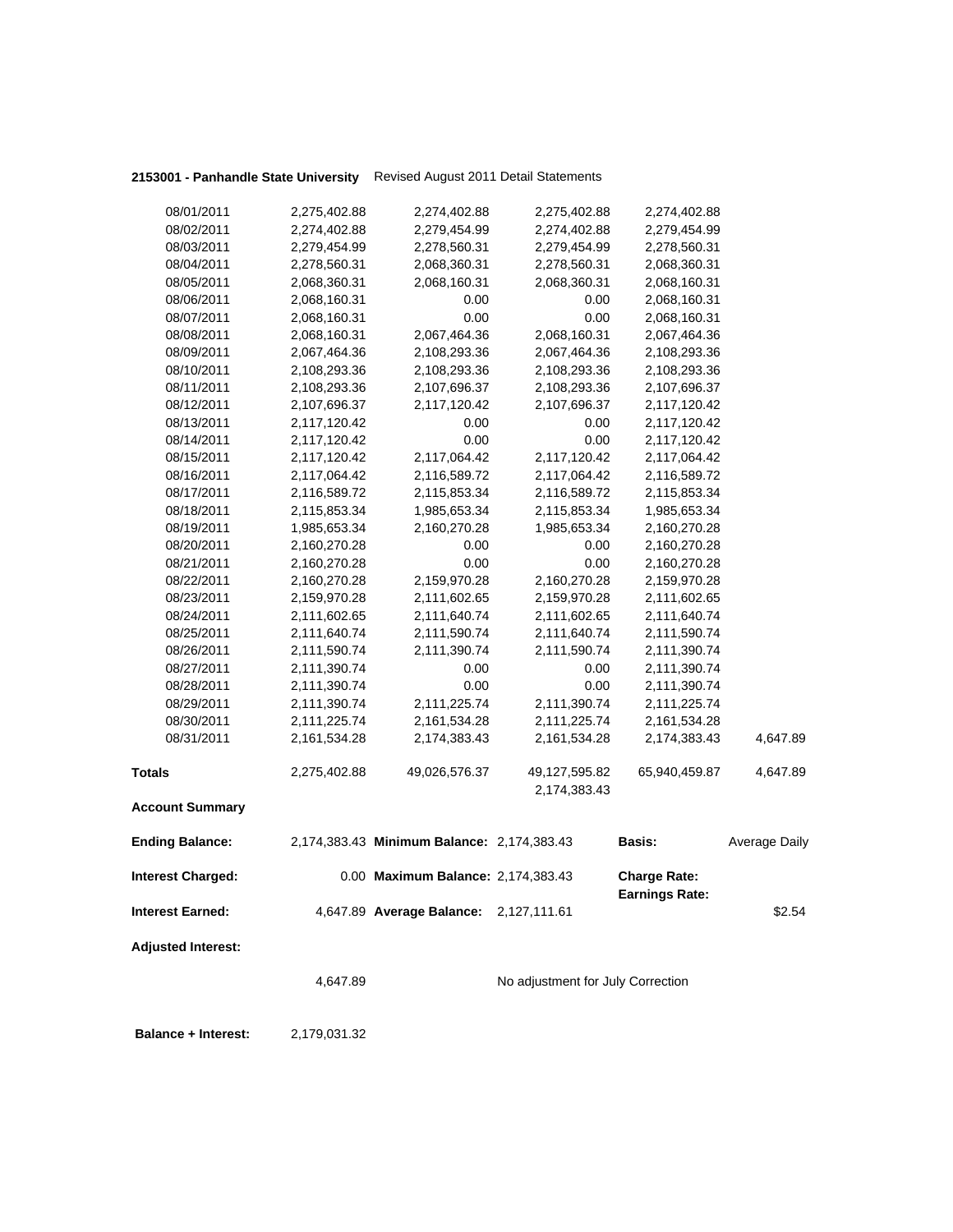## **2154501 - Department of Corrections** Revised August 2011 Detail Statements

|                           | 4.19                 |                                    | No adjustment for July Correction |                                              |                      |
|---------------------------|----------------------|------------------------------------|-----------------------------------|----------------------------------------------|----------------------|
| <b>Adjusted Interest:</b> |                      |                                    |                                   |                                              |                      |
| <b>Interest Earned:</b>   |                      | 4.19 Average Balance: 1,942.99     |                                   |                                              | \$2.54               |
| <b>Interest Charged:</b>  |                      | 0.00 Maximum Balance: 1,942.99     |                                   | <b>Charge Rate:</b><br><b>Earnings Rate:</b> |                      |
| <b>Ending Balance:</b>    |                      | 1,942.99 Minimum Balance: 1,942.99 |                                   | <b>Basis:</b>                                | <b>Average Daily</b> |
| <b>Account Summary</b>    |                      |                                    |                                   |                                              |                      |
| <b>Totals</b>             | 1,942.99             | 0.00                               | 0.00                              |                                              | 4.19                 |
| 08/31/2011                | 1,942.99             | 0.00                               | 0.00                              | 1,942.99                                     | 4.19                 |
| 08/30/2011                | 1,942.99             | 0.00                               | 0.00                              | 1,942.99                                     |                      |
| 08/29/2011                | 1,942.99             | 0.00                               | 0.00                              | 1,942.99                                     |                      |
| 08/28/2011                | 1,942.99             | 0.00                               | 0.00                              | 1,942.99                                     |                      |
| 08/27/2011                | 1,942.99             | 0.00                               | 0.00                              | 1,942.99                                     |                      |
| 08/26/2011                | 1,942.99             | 0.00                               | 0.00                              | 1,942.99                                     |                      |
| 08/25/2011                | 1,942.99             | 0.00                               | 0.00                              | 1,942.99                                     |                      |
| 08/24/2011                | 1,942.99             | 0.00                               | 0.00                              | 1,942.99                                     |                      |
| 08/23/2011                | 1,942.99             | 0.00                               | 0.00                              | 1,942.99                                     |                      |
| 08/22/2011                | 1,942.99             | 0.00                               | 0.00                              | 1,942.99                                     |                      |
| 08/21/2011                | 1,942.99             | 0.00                               | 0.00                              | 1,942.99                                     |                      |
| 08/19/2011<br>08/20/2011  | 1,942.99<br>1,942.99 | 0.00<br>0.00                       | 0.00<br>0.00                      | 1,942.99<br>1,942.99                         |                      |
| 08/18/2011                |                      | 0.00                               | 0.00                              | 1,942.99                                     |                      |
| 08/17/2011                | 1,942.99<br>1,942.99 | 0.00                               | 0.00                              | 1,942.99                                     |                      |
| 08/16/2011                | 1,942.99             | 0.00                               | 0.00                              | 1,942.99                                     |                      |
| 08/15/2011                | 1,942.99             | 0.00                               | 0.00                              | 1,942.99                                     |                      |
| 08/14/2011                | 1,942.99             | 0.00                               | 0.00                              | 1,942.99                                     |                      |
| 08/13/2011                | 1,942.99             | 0.00                               | 0.00                              | 1,942.99                                     |                      |
| 08/12/2011                | 1,942.99             | 0.00                               | 0.00                              | 1,942.99                                     |                      |
| 08/11/2011                | 1,942.99             | 0.00                               | 0.00                              | 1,942.99                                     |                      |
| 08/10/2011                | 1,942.99             | 0.00                               | 0.00                              | 1,942.99                                     |                      |
| 08/09/2011                | 1,942.99             | 0.00                               | 0.00                              | 1,942.99                                     |                      |
| 08/08/2011                | 1,942.99             | 0.00                               | 0.00                              | 1,942.99                                     |                      |
| 08/07/2011                | 1,942.99             | 0.00                               | 0.00                              | 1,942.99                                     |                      |
| 08/06/2011                | 1,942.99             | 0.00                               | 0.00                              | 1,942.99                                     |                      |
| 08/05/2011                | 1,942.99             | 0.00                               | 0.00                              | 1,942.99                                     |                      |
| 08/04/2011                | 1,942.99             | 0.00                               | 0.00                              | 1,942.99                                     |                      |
| 08/03/2011                | 1,942.99             | 0.00                               | 0.00                              | 1,942.99                                     |                      |
| 08/02/2011                | 1,942.99             | 0.00                               | 0.00                              | 1,942.99                                     |                      |
| 08/01/2011                | 1,942.99             | 0.00                               | 0.00                              | 1,942.99                                     |                      |
|                           |                      |                                    |                                   |                                              |                      |

**Balance + Interest:** 1,947.18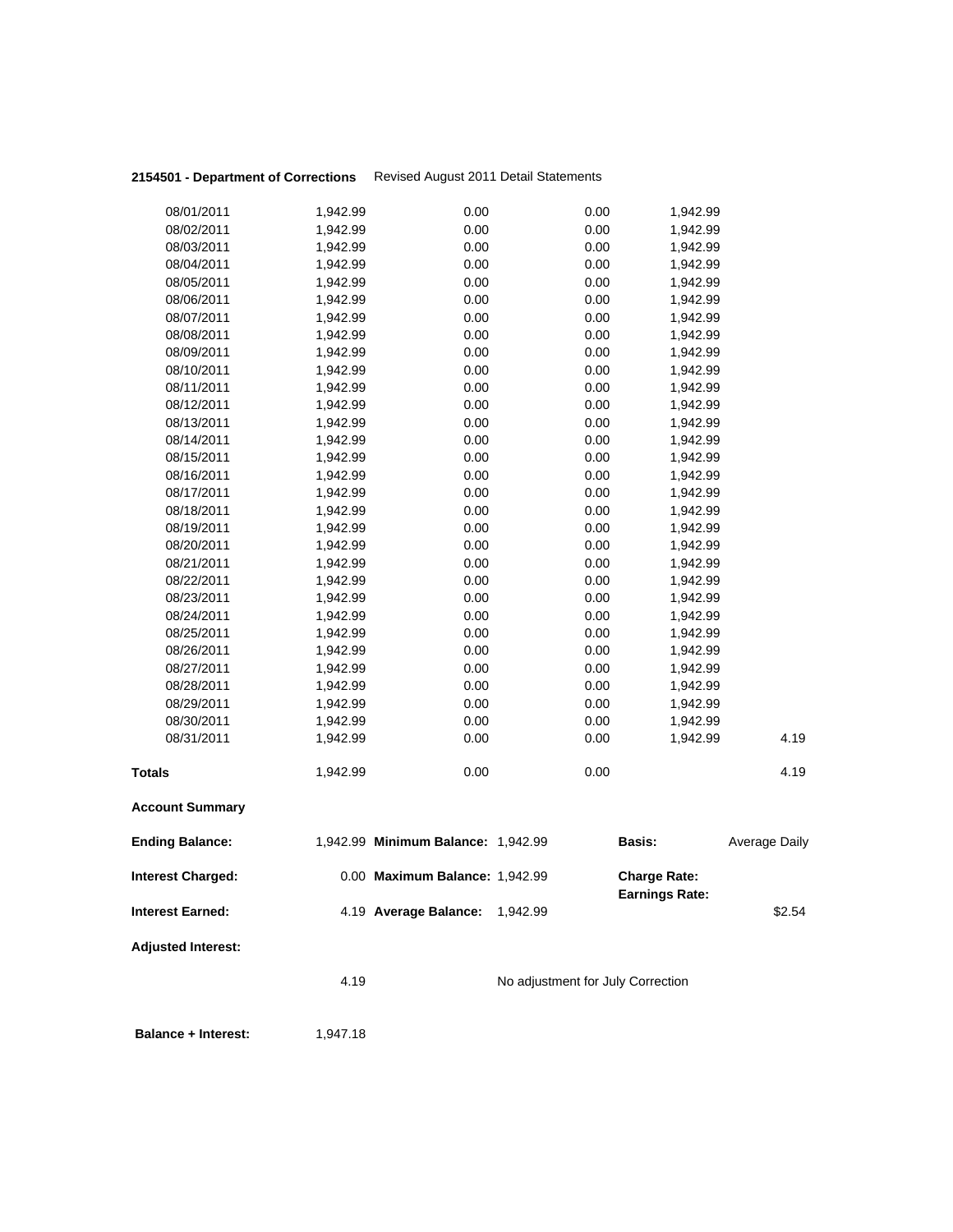#### **2155701 - OK Police Pension** Revised August 2011 Detail Statements

| 08/01/2011                 | 18,808,842.75                  | 19,068,616.99                                | 18,808,842.75                     | 19,068,616.99                                |                      |
|----------------------------|--------------------------------|----------------------------------------------|-----------------------------------|----------------------------------------------|----------------------|
| 08/02/2011                 | 19,068,616.99                  | 20,176,668.37                                | 19,068,616.99                     | 20,176,668.37                                |                      |
| 08/03/2011                 | 20,176,668.37                  | 19,449,369.47                                | 20,176,668.37                     | 19,449,369.47                                |                      |
| 08/04/2011                 | 19,449,369.47                  | 18,277,951.36                                | 19,449,369.47                     | 18,277,951.36                                |                      |
| 08/05/2011                 | 18,277,951.36                  | 18,280,875.96                                | 18,277,951.36                     | 18,280,875.96                                |                      |
| 08/06/2011                 | 18,280,875.96                  | 0.00                                         | 0.00                              | 18,280,875.96                                |                      |
| 08/07/2011                 | 18,280,875.96                  | 0.00                                         | 0.00                              | 18,280,875.96                                |                      |
| 08/08/2011                 | 18,280,875.96                  | 18,394,513.11                                | 18,280,875.96                     | 18,394,513.11                                |                      |
| 08/09/2011                 | 18,394,513.11                  | 18,545,522.68                                | 18,394,513.11                     | 18,545,522.68                                |                      |
| 08/10/2011                 | 18,545,522.68                  | 18,633,666.28                                | 18,545,522.68                     | 18,633,666.28                                |                      |
| 08/11/2011                 | 18,633,666.28                  | 18,908,052.30                                | 18,633,666.28                     | 18,908,052.30                                |                      |
| 08/12/2011                 | 18,908,052.30                  | 18,974,882.80                                | 18,908,052.30                     | 18,974,882.80                                |                      |
| 08/13/2011                 | 18,974,882.80                  | 0.00                                         | 0.00                              | 18,974,882.80                                |                      |
| 08/14/2011                 | 18,974,882.80                  | 0.00                                         | 0.00                              | 18,974,882.80                                |                      |
| 08/15/2011                 | 18,974,882.80                  | 19,175,255.91                                | 18,974,882.80                     | 19,175,255.91                                |                      |
| 08/16/2011                 | 19,175,255.91                  | 19,729,435.41                                | 19,175,255.91                     | 19,729,435.41                                |                      |
| 08/17/2011                 | 19,729,435.41                  | 19,759,357.49                                | 19,729,435.41                     | 19,759,357.49                                |                      |
| 08/18/2011                 | 19,759,357.49                  | 20,213,742.24                                | 19,759,357.49                     | 20,213,742.24                                |                      |
| 08/19/2011                 | 20,213,742.24                  | 20,236,259.48                                | 20,213,742.24                     | 20,236,259.48                                |                      |
| 08/20/2011                 | 20,236,259.48                  | 0.00                                         | 0.00                              | 20,236,259.48                                |                      |
| 08/21/2011                 | 20,236,259.48                  | 0.00                                         | 0.00                              | 20,236,259.48                                |                      |
| 08/22/2011                 | 20,236,259.48                  | 20,324,232.20                                | 20,236,259.48                     | 20,324,232.20                                |                      |
| 08/23/2011                 |                                |                                              |                                   | 20,521,740.92                                |                      |
| 08/24/2011                 | 20,324,232.20<br>20,521,740.92 | 20,521,740.92                                | 20,324,232.20                     |                                              |                      |
|                            |                                | 20,610,693.01                                | 20,521,740.92                     | 20,610,693.01                                |                      |
| 08/25/2011                 | 20,610,693.01                  | 20,667,817.81                                | 20,610,693.01                     | 20,667,817.81                                |                      |
| 08/26/2011                 | 20,667,817.81                  | 14,713,218.93                                | 20,667,817.81                     | 14,713,218.93                                |                      |
| 08/27/2011                 | 14,713,218.93                  | 0.00                                         | 0.00                              | 14,713,218.93                                |                      |
| 08/28/2011                 | 14,713,218.93                  | 0.00                                         | 0.00                              | 14,713,218.93                                |                      |
| 08/29/2011                 | 14,713,218.93                  | 15,431,868.53                                | 14,713,218.93                     | 15,431,868.53                                |                      |
| 08/30/2011                 | 15,431,868.53                  | 15,580,175.56                                | 15,431,868.53                     | 15,580,175.56                                |                      |
| 08/31/2011                 | 15,580,175.56                  | 14,615,029.50                                | 15,580,175.56                     | 14,615,029.50                                | 39,953.42            |
| <b>Totals</b>              | 18,808,842.75                  | 430,288,946.31                               | 434,482,759.56                    |                                              | 39,953.42            |
| <b>Account Summary</b>     |                                |                                              |                                   |                                              |                      |
| <b>Ending Balance:</b>     |                                | 14,615,029.50 Minimum Balance: 14,615,029.50 |                                   | Basis:                                       | <b>Average Daily</b> |
| Interest Charged:          |                                | 0.00 Maximum Balance: 14,615,029.50          |                                   | <b>Charge Rate:</b><br><b>Earnings Rate:</b> |                      |
| <b>Interest Earned:</b>    |                                | 39,953.42 Average Balance:                   | 18,538,690.99                     |                                              | \$2.54               |
| <b>Adjusted Interest:</b>  |                                |                                              |                                   |                                              |                      |
|                            | 39,953.42                      |                                              | No adjustment for July Correction |                                              |                      |
| <b>Balance + Interest:</b> | 14,654,982.92                  |                                              |                                   |                                              |                      |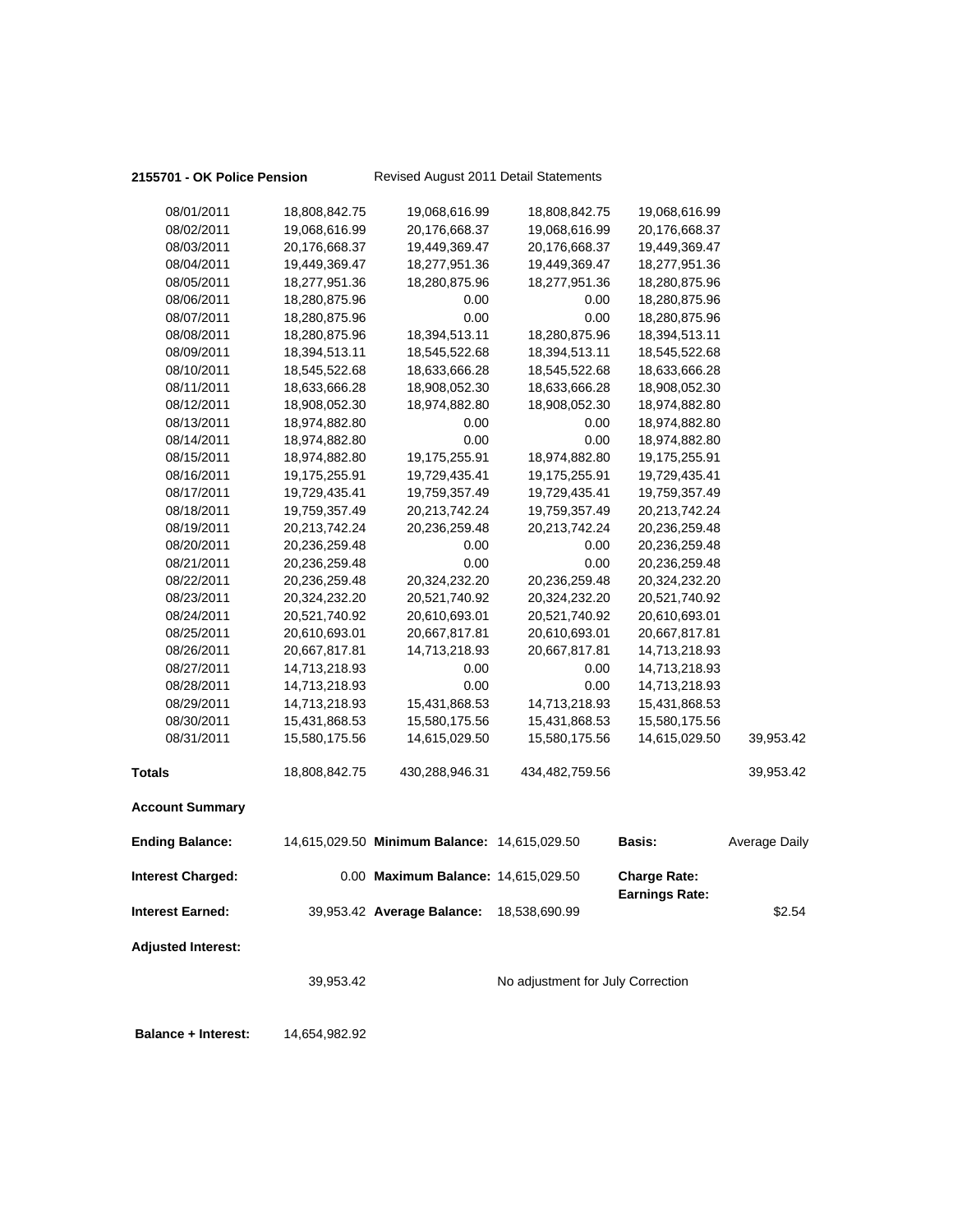## **2159001 - Department of Corrections** Revised August 2011 Detail Statements

| 08/01/2011                | 1,942.36 | 0.00                               |                                   | 0.00 | 1,942.36                                     |                      |
|---------------------------|----------|------------------------------------|-----------------------------------|------|----------------------------------------------|----------------------|
| 08/02/2011                | 1,942.36 | 0.00                               |                                   | 0.00 | 1,942.36                                     |                      |
| 08/03/2011                | 1,942.36 | 0.00                               |                                   | 0.00 | 1,942.36                                     |                      |
| 08/04/2011                | 1,942.36 | 0.00                               |                                   | 0.00 | 1,942.36                                     |                      |
| 08/05/2011                | 1,942.36 | 0.00                               |                                   | 0.00 | 1,942.36                                     |                      |
| 08/06/2011                | 1,942.36 | 0.00                               |                                   | 0.00 | 1,942.36                                     |                      |
| 08/07/2011                | 1,942.36 | 0.00                               |                                   | 0.00 | 1,942.36                                     |                      |
| 08/08/2011                | 1,942.36 | 0.00                               |                                   | 0.00 | 1,942.36                                     |                      |
| 08/09/2011                | 1,942.36 | 0.00                               |                                   | 0.00 | 1,942.36                                     |                      |
| 08/10/2011                | 1,942.36 | 0.00                               |                                   | 0.00 | 1,942.36                                     |                      |
| 08/11/2011                | 1,942.36 | 0.00                               |                                   | 0.00 | 1,942.36                                     |                      |
| 08/12/2011                | 1,942.36 | 0.00                               |                                   | 0.00 | 1,942.36                                     |                      |
| 08/13/2011                | 1,942.36 | 0.00                               |                                   | 0.00 | 1,942.36                                     |                      |
| 08/14/2011                | 1,942.36 | 0.00                               |                                   | 0.00 | 1,942.36                                     |                      |
| 08/15/2011                | 1,942.36 | 0.00                               |                                   | 0.00 | 1,942.36                                     |                      |
| 08/16/2011                | 1,942.36 | 0.00                               |                                   | 0.00 | 1,942.36                                     |                      |
| 08/17/2011                | 1,942.36 | 0.00                               |                                   | 0.00 | 1,942.36                                     |                      |
| 08/18/2011                | 1,942.36 | 0.00                               |                                   | 0.00 | 1,942.36                                     |                      |
| 08/19/2011                | 1,942.36 | 0.00                               |                                   | 0.00 | 1,942.36                                     |                      |
| 08/20/2011                | 1,942.36 | 0.00                               |                                   | 0.00 | 1,942.36                                     |                      |
| 08/21/2011                | 1,942.36 | 0.00                               |                                   | 0.00 | 1,942.36                                     |                      |
| 08/22/2011                | 1,942.36 | 0.00                               |                                   | 0.00 | 1,942.36                                     |                      |
| 08/23/2011                | 1,942.36 | 0.00                               |                                   | 0.00 | 1,942.36                                     |                      |
| 08/24/2011                | 1,942.36 | 0.00                               |                                   | 0.00 | 1,942.36                                     |                      |
| 08/25/2011                | 1,942.36 | 0.00                               |                                   | 0.00 | 1,942.36                                     |                      |
| 08/26/2011                | 1,942.36 | 0.00                               |                                   | 0.00 | 1,942.36                                     |                      |
| 08/27/2011                | 1,942.36 | 0.00                               |                                   | 0.00 | 1,942.36                                     |                      |
| 08/28/2011                | 1,942.36 | 0.00                               |                                   | 0.00 | 1,942.36                                     |                      |
| 08/29/2011                | 1,942.36 | 0.00                               |                                   | 0.00 | 1,942.36                                     |                      |
| 08/30/2011                | 1,942.36 | 0.00                               |                                   | 0.00 | 1,942.36                                     |                      |
| 08/31/2011                | 1,942.36 | 0.00                               |                                   | 0.00 | 1,942.36                                     | 4.19                 |
| <b>Totals</b>             | 1,942.36 | 0.00                               |                                   | 0.00 |                                              | 4.19                 |
| <b>Account Summary</b>    |          |                                    |                                   |      |                                              |                      |
| <b>Ending Balance:</b>    |          | 1,942.36 Minimum Balance: 1,942.36 |                                   |      | <b>Basis:</b>                                | <b>Average Daily</b> |
| <b>Interest Charged:</b>  |          | 0.00 Maximum Balance: 1,942.36     |                                   |      | <b>Charge Rate:</b><br><b>Earnings Rate:</b> |                      |
| <b>Interest Earned:</b>   |          | 4.19 Average Balance: 1,942.36     |                                   |      |                                              | \$2.54               |
| <b>Adjusted Interest:</b> |          |                                    |                                   |      |                                              |                      |
|                           | 4.19     |                                    | No adjustment for July Correction |      |                                              |                      |
|                           |          |                                    |                                   |      |                                              |                      |

**Balance + Interest:** 1,946.55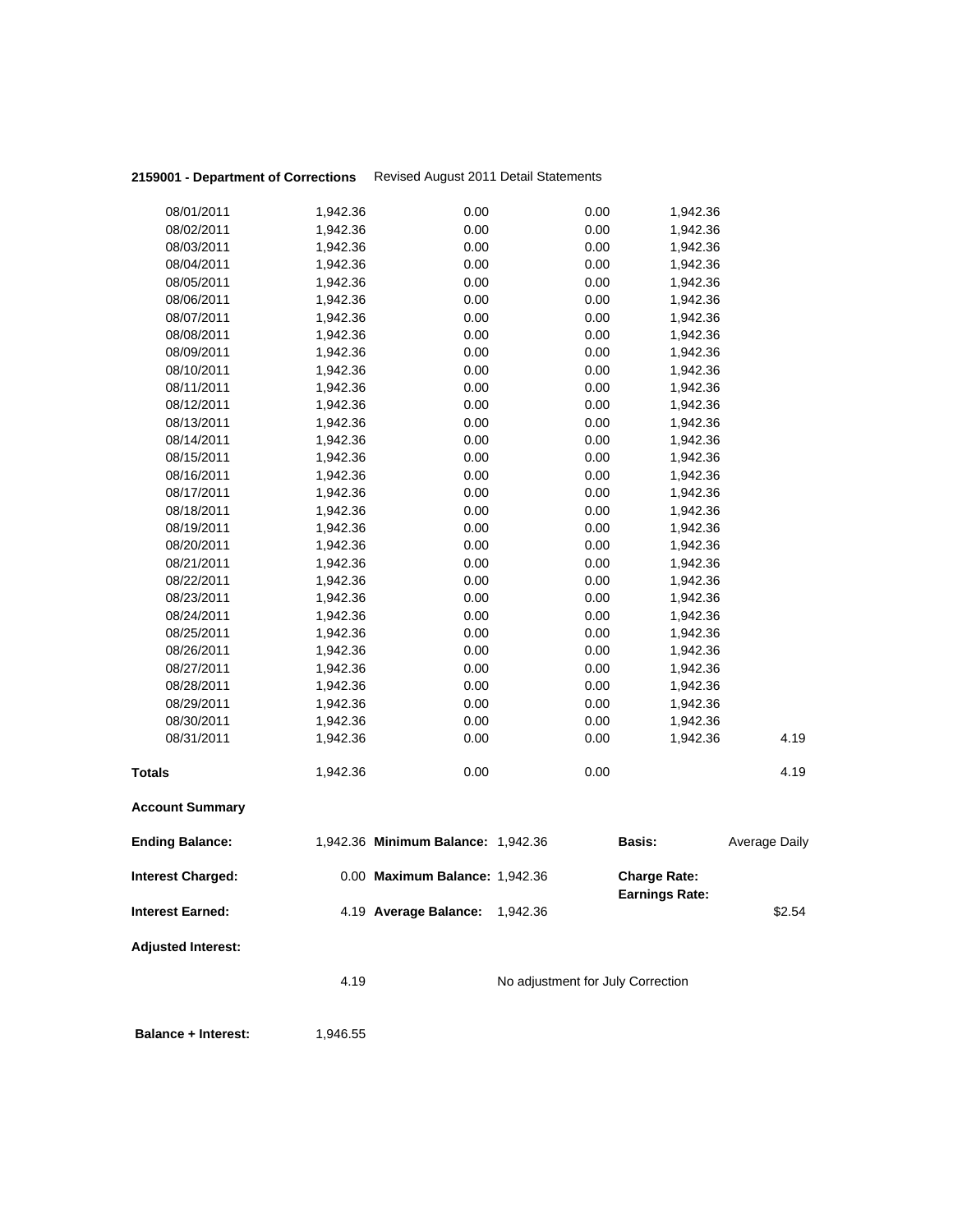## **2169502 - Oklahoma Tax Commission** Revised August 2011 Detail Statements

| 08/01/2011                 | 330,517,453.32 | 282,055,549.60                                 | 330,517,453.32                    | 282,055,549.60                               |               |
|----------------------------|----------------|------------------------------------------------|-----------------------------------|----------------------------------------------|---------------|
| 08/02/2011                 | 282,055,549.60 | 284,550,965.94                                 | 282,055,549.60                    | 284,550,965.94                               |               |
| 08/03/2011                 | 284,550,965.94 | 285,743,142.76                                 | 284,550,965.94                    | 285,743,142.76                               |               |
| 08/04/2011                 | 285,743,142.76 | 287,067,858.92                                 | 285,743,142.76                    | 287,067,858.92                               |               |
| 08/05/2011                 | 287,067,858.92 | 287,067,858.92                                 | 287,067,858.92                    | 287,067,858.92                               |               |
| 08/06/2011                 | 287,067,858.92 | 0.00                                           | 0.00                              | 287,067,858.92                               |               |
| 08/07/2011                 | 287,067,858.92 | 0.00                                           | 0.00                              | 287,067,858.92                               |               |
| 08/08/2011                 | 287,067,858.92 | 156,047,348.14                                 | 287,067,858.92                    | 156,047,348.14                               |               |
| 08/09/2011                 | 156,047,348.14 | 8,005,309.92                                   | 156,047,348.14                    | 8,005,309.92                                 |               |
| 08/10/2011                 | 8,005,309.92   | 10,351,952.79                                  | 8,005,309.92                      | 10,351,952.79                                |               |
| 08/11/2011                 | 10,351,952.79  | 12,198,316.24                                  | 10,351,952.79                     | 12,198,316.24                                |               |
| 08/12/2011                 | 12,198,316.24  | 13,917,255.92                                  | 12,198,316.24                     | 13,917,255.92                                |               |
| 08/13/2011                 | 13,917,255.92  | 0.00                                           | 0.00                              | 13,917,255.92                                |               |
| 08/14/2011                 | 13,917,255.92  | 0.00                                           | 0.00                              | 13,917,255.92                                |               |
| 08/15/2011                 | 13,917,255.92  | 17,143,828.91                                  | 13,917,255.92                     | 17,143,828.91                                |               |
| 08/16/2011                 | 17,143,828.91  | 20,370,401.90                                  | 17,143,828.91                     | 20,370,401.90                                |               |
| 08/17/2011                 | 20,370,401.90  | 25,380,980.58                                  | 20,370,401.90                     | 25,380,980.58                                |               |
| 08/18/2011                 | 25,380,980.58  | 36,709,584.51                                  | 25,380,980.58                     | 36,709,584.51                                |               |
| 08/19/2011                 | 36,709,584.51  | 44,843,972.25                                  | 36,709,584.51                     | 44,843,972.25                                |               |
| 08/20/2011                 | 44,843,972.25  | 0.00                                           | 0.00                              | 44,843,972.25                                |               |
| 08/21/2011                 | 44,843,972.25  | 0.00                                           | 0.00                              | 44,843,972.25                                |               |
| 08/22/2011                 | 44,843,972.25  | 82,476,172.51                                  | 44,843,972.25                     | 82,476,172.51                                |               |
| 08/23/2011                 | 82,476,172.51  | 197,447,007.27                                 | 82,476,172.51                     | 197,447,007.27                               |               |
| 08/24/2011                 | 197,447,007.27 | 263,317,156.04                                 | 197,447,007.27                    | 263,317,156.04                               |               |
| 08/25/2011                 | 263,317,156.04 | 317,484,041.72                                 | 263,317,156.04                    | 317,484,041.72                               |               |
| 08/26/2011                 | 317,484,041.72 | 319,140,575.51                                 | 317,484,041.72                    | 319,140,575.51                               |               |
| 08/27/2011                 | 319,140,575.51 | 0.00                                           | 0.00                              | 319,140,575.51                               |               |
| 08/28/2011                 | 319,140,575.51 | 0.00                                           | 0.00                              | 319,140,575.51                               |               |
| 08/29/2011                 | 319,140,575.51 | 320,405,125.22                                 | 319,140,575.51                    | 320,405,125.22                               |               |
| 08/30/2011                 | 320,405,125.22 | 322,338,770.84                                 | 320,405,125.22                    | 322,338,770.84                               |               |
| 08/31/2011                 | 322,338,770.84 | 322,443,817.61                                 | 322,338,770.84                    | 322,443,817.61                               | 364,735.82    |
| <b>Totals</b>              | 330,517,453.32 | 3,916,506,994.02                               | 3,924,580,629.73                  |                                              | 364,735.82    |
| <b>Account Summary</b>     |                |                                                |                                   |                                              |               |
| <b>Ending Balance:</b>     |                | 322,443,817.61 Minimum Balance: 322,443,817.61 |                                   | <b>Basis:</b>                                | Average Daily |
| <b>Interest Charged:</b>   |                | 0.00 Maximum Balance: 322,443,817.61           |                                   | <b>Charge Rate:</b><br><b>Earnings Rate:</b> |               |
| <b>Interest Earned:</b>    |                | 364,735.82 Average Balance:                    | 169,240,203.85                    |                                              | \$2.54        |
| <b>Adjusted Interest:</b>  | 364,735.82     |                                                | No adjustment for July Correction |                                              |               |
| <b>Balance + Interest:</b> | 322,808,553.43 |                                                |                                   |                                              |               |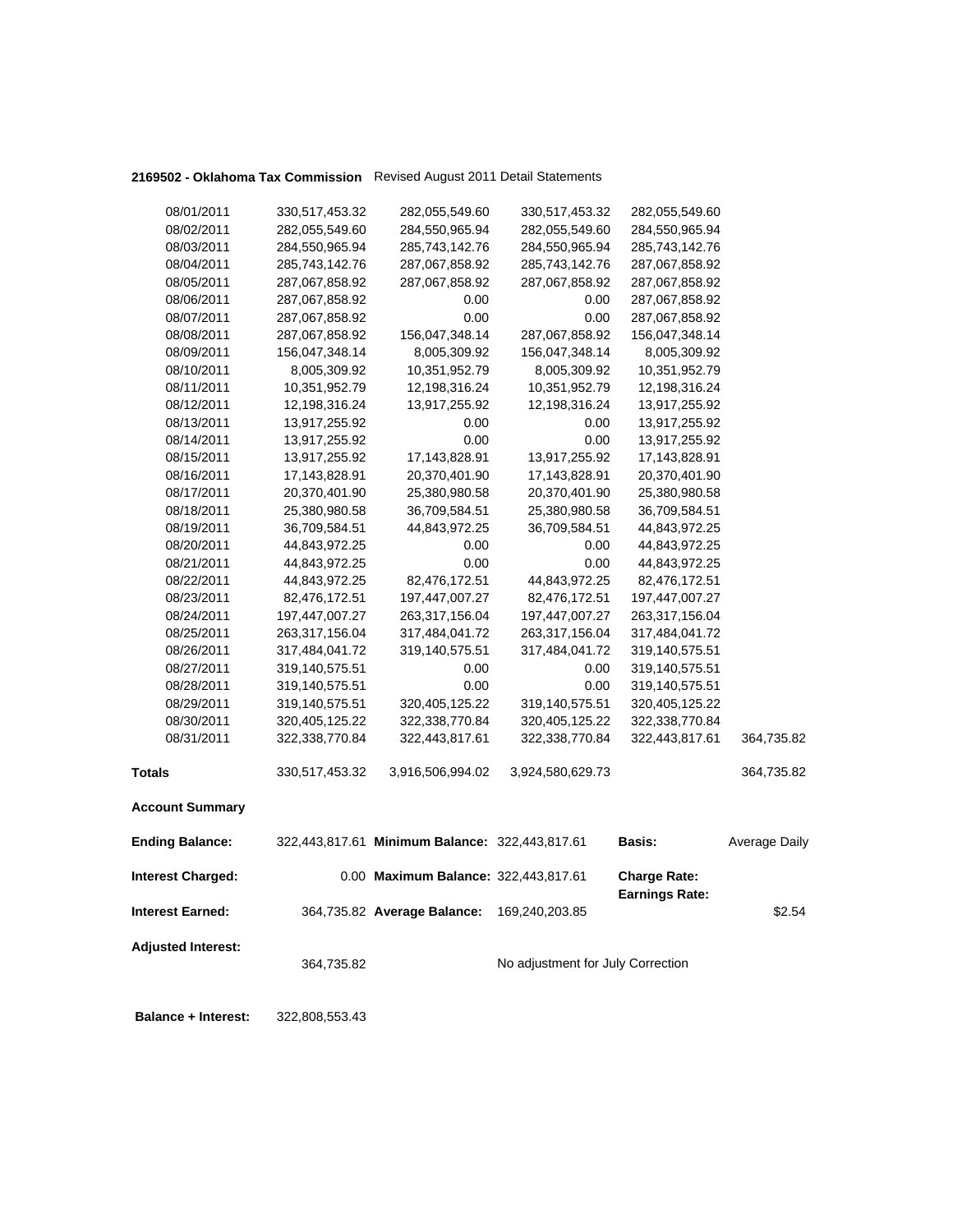### 2169520 - OKLAHOMA TAX COMMISSIC Revised August 2011 Detail Statements

| 08/01/2011                 | 3,429,717.92 | 3,429,717.92                               | 3,429,717.92                      | 3,429,717.92                                 |                      |
|----------------------------|--------------|--------------------------------------------|-----------------------------------|----------------------------------------------|----------------------|
| 08/02/2011                 | 3,429,717.92 | 3,436,509.24                               | 3,429,717.92                      | 3,436,509.24                                 |                      |
| 08/03/2011                 | 3,436,509.24 | 3,436,509.24                               | 3,436,509.24                      | 3,436,509.24                                 |                      |
| 08/04/2011                 | 3,436,509.24 | 3,436,509.24                               | 3,436,509.24                      | 3,436,509.24                                 |                      |
| 08/05/2011                 | 3,436,509.24 | 3,436,509.24                               | 3,436,509.24                      | 3,436,509.24                                 |                      |
| 08/06/2011                 | 3,436,509.24 | 0.00                                       | 0.00                              | 3,436,509.24                                 |                      |
| 08/07/2011                 | 3,436,509.24 | 0.00                                       | 0.00                              | 3,436,509.24                                 |                      |
| 08/08/2011                 | 3,436,509.24 | 4,406,986.70                               | 3,436,509.24                      | 4,406,986.70                                 |                      |
| 08/09/2011                 | 4,406,986.70 | 1,385,876.31                               | 4,406,986.70                      | 1,385,876.31                                 |                      |
| 08/10/2011                 | 1,385,876.31 | 1,385,876.31                               | 1,385,876.31                      | 1,385,876.31                                 |                      |
| 08/11/2011                 | 1,385,876.31 | 1,385,876.31                               | 1,385,876.31                      | 1,385,876.31                                 |                      |
| 08/12/2011                 | 1,385,876.31 | 1,385,876.31                               | 1,385,876.31                      | 1,385,876.31                                 |                      |
| 08/13/2011                 | 1,385,876.31 | 0.00                                       | 0.00                              | 1,385,876.31                                 |                      |
| 08/14/2011                 | 1,385,876.31 | 0.00                                       | 0.00                              | 1,385,876.31                                 |                      |
|                            |              |                                            |                                   |                                              |                      |
| 08/15/2011                 | 1,385,876.31 | 1,385,876.31                               | 1,385,876.31                      | 1,385,876.31                                 |                      |
| 08/16/2011                 | 1,385,876.31 | 1,385,876.31                               | 1,385,876.31                      | 1,385,876.31                                 |                      |
| 08/17/2011                 | 1,385,876.31 | 1,385,876.31                               | 1,385,876.31                      | 1,385,876.31                                 |                      |
| 08/18/2011                 | 1,385,876.31 | 1,385,876.31                               | 1,385,876.31                      | 1,385,876.31                                 |                      |
| 08/19/2011                 | 1,385,876.31 | 1,385,876.31                               | 1,385,876.31                      | 1,385,876.31                                 |                      |
| 08/20/2011                 | 1,385,876.31 | 0.00                                       | 0.00                              | 1,385,876.31                                 |                      |
| 08/21/2011                 | 1,385,876.31 | 0.00                                       | 0.00                              | 1,385,876.31                                 |                      |
| 08/22/2011                 | 1,385,876.31 | 1,385,876.31                               | 1,385,876.31                      | 1,385,876.31                                 |                      |
| 08/23/2011                 | 1,385,876.31 | 1,385,876.31                               | 1,385,876.31                      | 1,385,876.31                                 |                      |
| 08/24/2011                 | 1,385,876.31 | 1,385,876.31                               | 1,385,876.31                      | 1,385,876.31                                 |                      |
| 08/25/2011                 | 1,385,876.31 | 1,385,876.31                               | 1,385,876.31                      | 1,385,876.31                                 |                      |
| 08/26/2011                 | 1,385,876.31 | 1,385,876.31                               | 1,385,876.31                      | 1,385,876.31                                 |                      |
| 08/27/2011                 | 1,385,876.31 | 0.00                                       | 0.00                              | 1,385,876.31                                 |                      |
| 08/28/2011                 | 1,385,876.31 | 0.00                                       | 0.00                              | 1,385,876.31                                 |                      |
| 08/29/2011                 | 1,385,876.31 | 1,385,876.31                               | 1,385,876.31                      | 1,385,876.31                                 |                      |
| 08/30/2011                 | 1,385,876.31 | 1,385,876.31                               | 1,385,876.31                      | 1,385,876.31                                 |                      |
| 08/31/2011                 | 1,385,876.31 | 1,385,876.31                               | 1,385,876.31                      | 1,385,876.31                                 | 4,194.24             |
| <b>Totals</b>              | 3,429,717.92 | 45,142,638.85                              | 47,186,480.46                     |                                              | 4,194.24             |
| <b>Account Summary</b>     |              |                                            |                                   |                                              |                      |
| <b>Ending Balance:</b>     |              | 1,385,876.31 Minimum Balance: 1,385,876.31 |                                   | <b>Basis:</b>                                | <b>Average Daily</b> |
| Interest Charged:          |              | 0.00 Maximum Balance: 1,385,876.31         |                                   | <b>Charge Rate:</b><br><b>Earnings Rate:</b> |                      |
| <b>Interest Earned:</b>    |              | 4,194.24 Average Balance:                  | 1,946,158.55                      |                                              | \$2.54               |
| <b>Adjusted Interest:</b>  |              |                                            |                                   |                                              |                      |
|                            | 4,194.24     |                                            | No adjustment for July Correction |                                              |                      |
|                            |              |                                            |                                   |                                              |                      |
| <b>Balance + Interest:</b> | 1,390,070.55 |                                            |                                   |                                              |                      |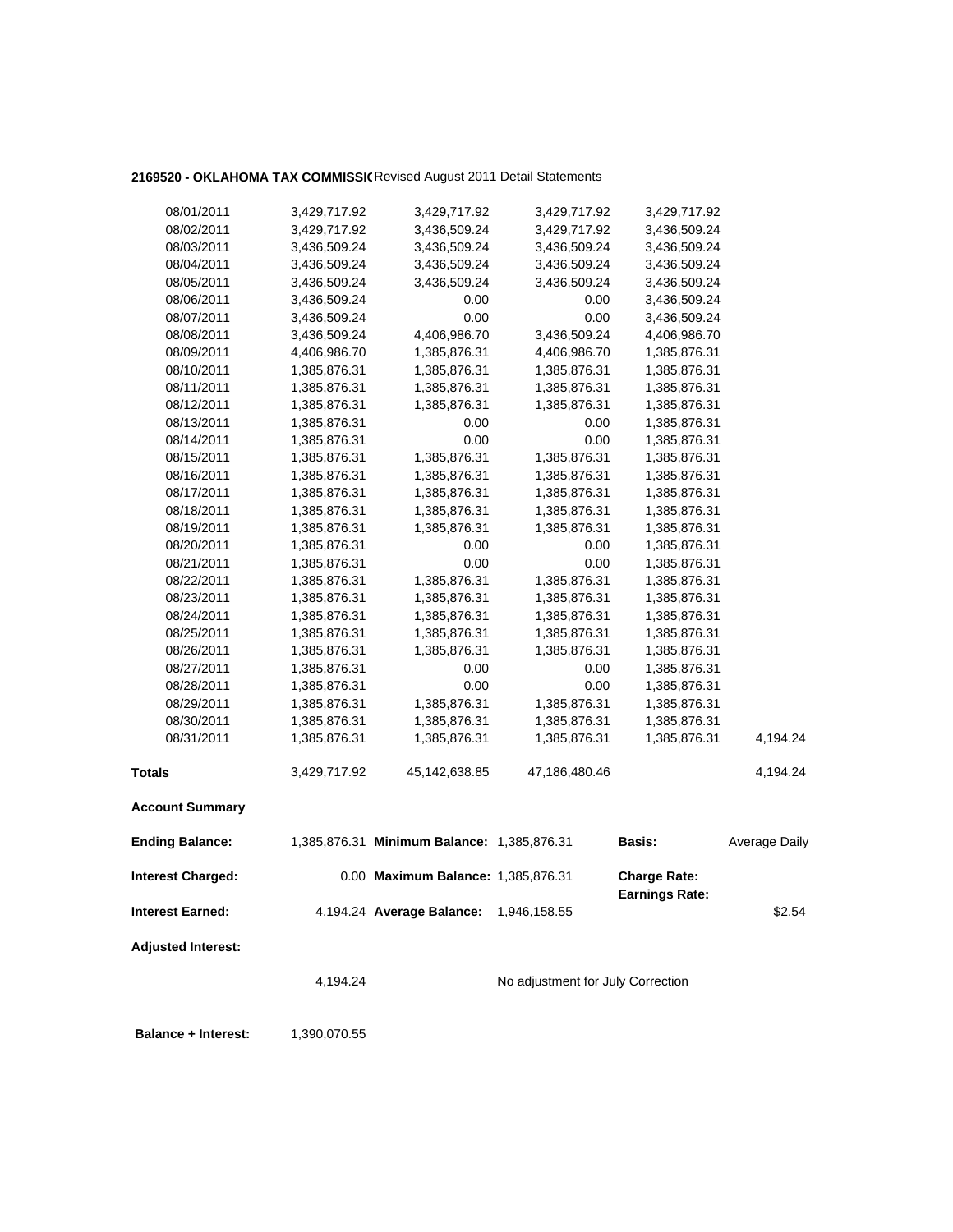### **2169521 - Oklahoma Tax Commission** Revised August 2011 Detail Statements

| 08/01/2011                | 30,039,697.49    | 30,039,697.49                                | 30,039,697.49    | 30,039,697.49                                |               |
|---------------------------|------------------|----------------------------------------------|------------------|----------------------------------------------|---------------|
| 08/02/2011                | 30,039,697.49    | 30,168,289.25                                | 30,039,697.49    | 30,168,289.25                                |               |
| 08/03/2011                | 30,168,289.25    | 30,183,445.43                                | 30,168,289.25    | 30, 183, 445. 43                             |               |
| 08/04/2011                | 30, 183, 445. 43 | 30,205,759.99                                | 30, 183, 445. 43 | 30,205,759.99                                |               |
| 08/05/2011                | 30,205,759.99    | 30,205,759.99                                | 30,205,759.99    | 30,205,759.99                                |               |
| 08/06/2011                | 30,205,759.99    | 0.00                                         | 0.00             | 30,205,759.99                                |               |
| 08/07/2011                | 30,205,759.99    | 0.00                                         | 0.00             | 30,205,759.99                                |               |
| 08/08/2011                | 30,205,759.99    | 12,801,334.16                                | 30,205,759.99    | 12,801,334.16                                |               |
| 08/09/2011                | 12,801,334.16    | 486,394.03                                   | 12,801,334.16    | 486,394.03                                   |               |
| 08/10/2011                | 486,394.03       | 620,002.28                                   | 486,394.03       | 620,002.28                                   |               |
| 08/11/2011                | 620,002.28       | 815,382.37                                   | 620,002.28       | 815,382.37                                   |               |
| 08/12/2011                | 815,382.37       | 970,672.28                                   | 815,382.37       | 970,672.28                                   |               |
| 08/13/2011                | 970,672.28       | 0.00                                         | 0.00             | 970,672.28                                   |               |
| 08/14/2011                | 970,672.28       | 0.00                                         | 0.00             | 970,672.28                                   |               |
| 08/15/2011                | 970,672.28       | 1,886,097.60                                 | 970,672.28       | 1,886,097.60                                 |               |
| 08/16/2011                | 1,886,097.60     | 2,801,522.92                                 | 1,886,097.60     | 2,801,522.92                                 |               |
| 08/17/2011                | 2,801,522.92     | 3,908,915.91                                 | 2,801,522.92     | 3,908,915.91                                 |               |
| 08/18/2011                | 3,908,915.91     | 4,914,260.59                                 | 3,908,915.91     | 4,914,260.59                                 |               |
| 08/19/2011                | 4,914,260.59     | 6,172,692.72                                 | 4,914,260.59     | 6,172,692.72                                 |               |
| 08/20/2011                | 6,172,692.72     | 0.00                                         | 0.00             | 6,172,692.72                                 |               |
| 08/21/2011                | 6,172,692.72     | 0.00                                         | 0.00             | 6,172,692.72                                 |               |
| 08/22/2011                | 6,172,692.72     | 12,461,457.39                                | 6,172,692.72     | 12,461,457.39                                |               |
| 08/23/2011                | 12,461,457.39    | 19,164,079.16                                | 12,461,457.39    | 19,164,079.16                                |               |
| 08/24/2011                | 19,164,079.16    | 23,617,316.41                                | 19,164,079.16    | 23,617,316.41                                |               |
| 08/25/2011                | 23,617,316.41    | 27,387,184.09                                | 23,617,316.41    | 27,387,184.09                                |               |
| 08/26/2011                | 27,387,184.09    | 27,619,250.60                                | 27,387,184.09    | 27,619,250.60                                |               |
| 08/27/2011                | 27,619,250.60    | 0.00                                         | 0.00             | 27,619,250.60                                |               |
| 08/28/2011                | 27,619,250.60    | 0.00                                         | 0.00             | 27,619,250.60                                |               |
| 08/29/2011                | 27,619,250.60    | 27,932,246.64                                | 27,619,250.60    | 27,932,246.64                                |               |
| 08/30/2011                | 27,932,246.64    | 28,064,926.98                                | 27,932,246.64    | 28,064,926.98                                |               |
| 08/31/2011                | 28,064,926.98    | 26,996,546.32                                | 28,064,926.98    | 26,996,546.32                                | 35,410.99     |
| <b>Totals</b>             | 30,039,697.49    | 379,423,234.60                               | 382,466,385.77   |                                              | 35,410.99     |
| <b>Account Summary</b>    |                  |                                              |                  |                                              |               |
| <b>Ending Balance:</b>    |                  | 26,996,546.32 Minimum Balance: 26,996,546.32 |                  | Basis:                                       | Average Daily |
| <b>Interest Charged:</b>  |                  | 0.00 Maximum Balance: 26,996,546.32          |                  | <b>Charge Rate:</b><br><b>Earnings Rate:</b> |               |
| <b>Interest Earned:</b>   |                  | 35,410.99 Average Balance:                   | 16,430,967.28    |                                              | \$2.54        |
| <b>Adjusted Interest:</b> |                  |                                              |                  |                                              |               |

35,410.99 No adjustment for July Correction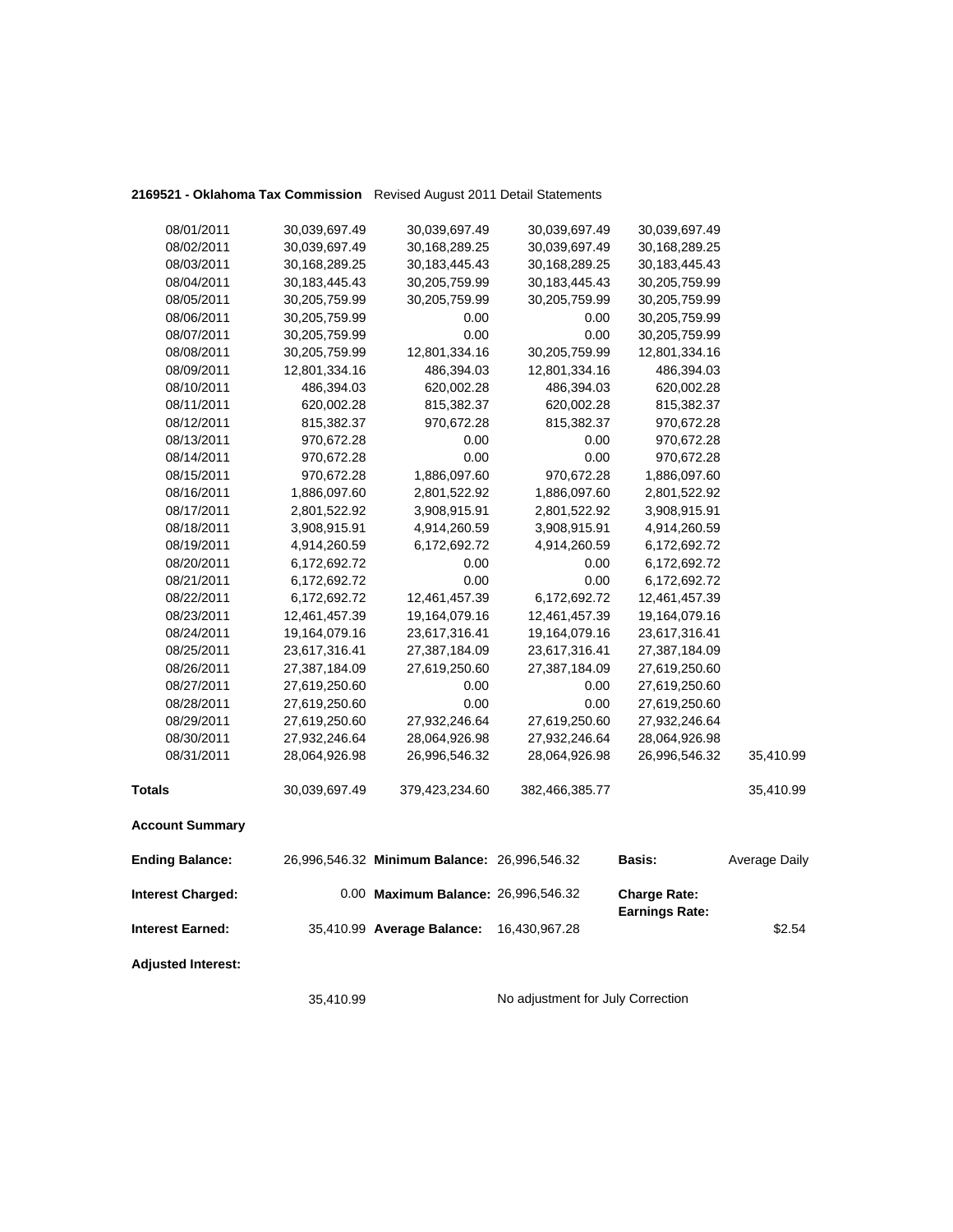### **Balance + Interest:** 27,031,957.31 Revised August 2011 Detail Statements

## **2174001 - Dept of Ag Acquisition Escrow**

| <b>Balance + Interest:</b> | 0.00         |                            |                                   |                                       |               |
|----------------------------|--------------|----------------------------|-----------------------------------|---------------------------------------|---------------|
|                            | 0.00         |                            | No adjustment for July Correction |                                       |               |
| <b>Adjusted Interest:</b>  |              |                            |                                   |                                       |               |
| <b>Interest Earned:</b>    |              | 0.00 Average Balance:      | 0.00                              |                                       | \$2.54        |
| <b>Interest Charged:</b>   |              | 0.00 Maximum Balance: 0.00 |                                   | <b>Charge Rate:</b><br>Earnings Rate: |               |
| <b>Ending Balance:</b>     |              | 0.00 Minimum Balance: 0.00 |                                   | <b>Basis:</b>                         | Average Daily |
| <b>Account Summary</b>     |              |                            |                                   |                                       |               |
| Totals                     | 0.00         | 0.00                       | 0.00                              |                                       | 0.00          |
| 08/31/2011                 | 0.00         | 0.00                       | 0.00                              | 0.00                                  |               |
| 08/30/2011                 | 0.00         | 0.00                       | 0.00                              | 0.00                                  |               |
| 08/29/2011                 | 0.00         | 0.00                       | 0.00                              | 0.00                                  |               |
| 08/28/2011                 | 0.00         | 0.00                       | 0.00                              | 0.00                                  |               |
| 08/27/2011                 | 0.00         | 0.00                       | 0.00                              | 0.00                                  |               |
| 08/26/2011                 | 0.00         | 0.00                       | 0.00                              | 0.00                                  |               |
| 08/25/2011                 | 0.00         | 0.00                       | 0.00                              | 0.00                                  |               |
| 08/24/2011                 | 0.00         | 0.00                       | 0.00                              | 0.00                                  |               |
| 08/23/2011                 | 0.00         | 0.00                       | 0.00                              | 0.00                                  |               |
| 08/22/2011                 | 0.00         | 0.00                       | 0.00                              | 0.00                                  |               |
| 08/21/2011                 | 0.00         | 0.00                       | 0.00                              | 0.00                                  |               |
| 08/20/2011                 | 0.00         | 0.00                       | 0.00                              | 0.00                                  |               |
| 08/19/2011                 | 0.00         | 0.00                       | 0.00                              | 0.00                                  |               |
| 08/18/2011                 | 0.00         | 0.00                       | 0.00                              | 0.00                                  |               |
| 08/17/2011                 | 0.00         | 0.00                       | 0.00                              | 0.00                                  |               |
| 08/16/2011                 | 0.00         | 0.00                       | 0.00                              | 0.00                                  |               |
| 08/15/2011                 | 0.00         | 0.00                       | 0.00                              | 0.00                                  |               |
| 08/14/2011                 | 0.00         | 0.00                       | 0.00                              | 0.00                                  |               |
| 08/13/2011                 | 0.00         | 0.00                       | 0.00                              | 0.00                                  |               |
| 08/11/2011<br>08/12/2011   | 0.00<br>0.00 | 0.00<br>0.00               | 0.00<br>0.00                      | 0.00<br>0.00                          |               |
| 08/10/2011                 | 0.00         | 0.00                       | 0.00                              | 0.00                                  |               |
| 08/09/2011                 | 0.00         | 0.00                       | 0.00                              | 0.00                                  |               |
| 08/08/2011                 | 0.00         | 0.00                       | 0.00                              | 0.00                                  |               |
| 08/07/2011                 | 0.00         | 0.00                       | 0.00                              | 0.00                                  |               |
| 08/06/2011                 | 0.00         | 0.00                       | 0.00                              | 0.00                                  |               |
| 08/05/2011                 | 0.00         | 0.00                       | 0.00                              | 0.00                                  |               |
| 08/04/2011                 | 0.00         | 0.00                       | 0.00                              | 0.00                                  |               |
| 08/03/2011                 | 0.00         | 0.00                       | 0.00                              | 0.00                                  |               |
| 08/02/2011                 | 0.00         | 0.00                       | 0.00                              | 0.00                                  |               |
| 08/01/2011                 | 0.00         | 0.00                       | 0.00                              | 0.00                                  |               |
|                            |              |                            |                                   |                                       |               |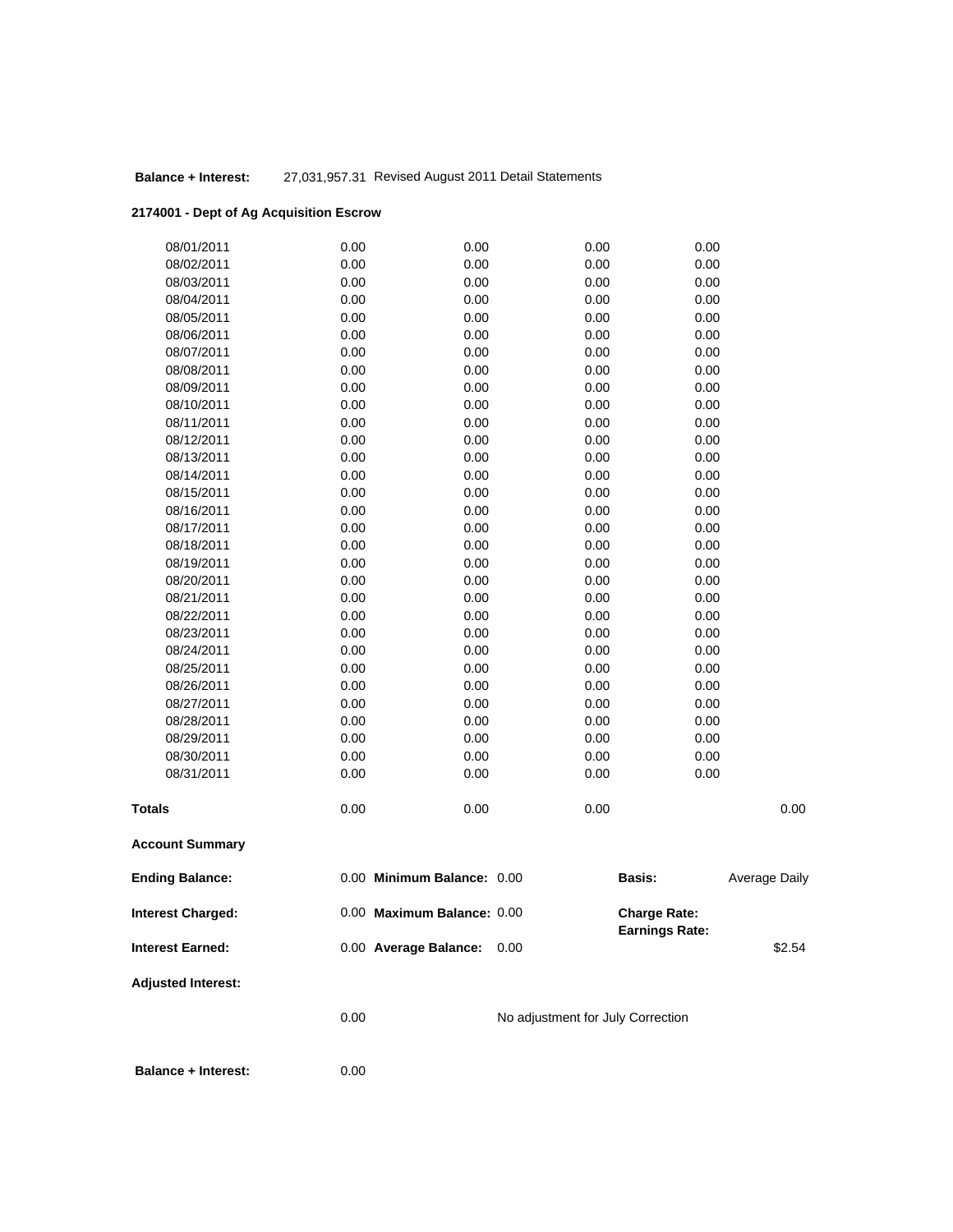#### 2174007 - Office of State Treasurer Revised August 2011 Detail Statements

| <b>Balance + Interest:</b> | 199,239.63 |                                        |                                   |                                       |                      |
|----------------------------|------------|----------------------------------------|-----------------------------------|---------------------------------------|----------------------|
|                            | 407.70     |                                        | No adjustment for July Correction |                                       |                      |
| <b>Adjusted Interest:</b>  |            |                                        |                                   |                                       |                      |
| <b>Interest Earned:</b>    |            | 407.70 Average Balance:                | 189,176.87                        |                                       | \$2.54               |
| <b>Interest Charged:</b>   |            | 0.00 Maximum Balance: 198,831.93       |                                   | <b>Charge Rate:</b><br>Earnings Rate: |                      |
| <b>Ending Balance:</b>     |            | 198,831.93 Minimum Balance: 198,831.93 |                                   | Basis:                                | <b>Average Daily</b> |
| <b>Account Summary</b>     |            |                                        |                                   |                                       |                      |
| Totals                     | 91,739.18  | 4,332,970.34                           | 4,225,877.59                      |                                       | 407.70               |
| 08/31/2011                 | 198,831.93 | 198,831.93                             | 198,831.93                        | 198,831.93                            | 407.70               |
| 08/30/2011                 | 198,831.93 | 198,831.93                             | 198,831.93                        | 198,831.93                            |                      |
| 08/29/2011                 | 198,831.93 | 198,831.93                             | 198,831.93                        | 198,831.93                            |                      |
| 08/28/2011                 | 198,831.93 | 0.00                                   | 0.00                              | 198,831.93                            |                      |
| 08/27/2011                 | 198,831.93 | 0.00                                   | 0.00                              | 198,831.93                            |                      |
| 08/26/2011                 | 198,831.93 | 198,831.93                             | 198,831.93                        | 198,831.93                            |                      |
| 08/25/2011                 | 198,831.93 | 198,831.93                             | 198,831.93                        | 198,831.93                            |                      |
| 08/24/2011                 | 198,831.93 | 198,831.93                             | 198,831.93                        | 198,831.93                            |                      |
| 08/23/2011                 | 198,831.93 | 198,831.93                             | 198,831.93                        | 198,831.93                            |                      |
| 08/22/2011                 | 198,831.93 | 198,831.93                             | 198,831.93                        | 198,831.93                            |                      |
| 08/21/2011                 | 198,831.93 | 0.00                                   | 0.00                              | 198,831.93                            |                      |
| 08/20/2011                 | 198,831.93 | 0.00                                   | 0.00                              | 198,831.93                            |                      |
| 08/19/2011                 | 198,831.93 | 198,831.93                             | 198,831.93                        | 198,831.93                            |                      |
| 08/18/2011                 | 198,831.93 | 198,831.93                             | 198,831.93                        | 198,831.93                            |                      |
| 08/17/2011                 | 198,831.93 | 198,831.93                             | 198,831.93                        | 198,831.93                            |                      |
| 08/16/2011                 | 198,831.93 | 198,831.93                             | 198,831.93                        | 198,831.93                            |                      |
| 08/15/2011                 | 184,046.23 | 198,831.93                             | 184,046.23                        | 198,831.93                            |                      |
| 08/14/2011                 | 184,046.23 | 0.00                                   | 0.00                              | 184,046.23                            |                      |
| 08/13/2011                 | 184,046.23 | 0.00                                   | 0.00                              | 184,046.23                            |                      |
| 08/12/2011                 | 184,046.23 | 184,046.23                             | 184,046.23                        | 184,046.23                            |                      |
| 08/11/2011                 | 184,046.23 | 184,046.23                             | 184,046.23                        | 184,046.23                            |                      |
| 08/10/2011                 | 184,046.23 | 184,046.23                             | 184,046.23                        | 184,046.23                            |                      |
| 08/09/2011                 | 184,046.23 | 184,046.23                             | 184,046.23                        | 184,046.23                            |                      |
| 08/08/2011                 | 184,046.23 | 184,046.23                             | 184,046.23                        | 184,046.23                            |                      |
| 08/07/2011                 | 184,046.23 | 0.00                                   | 0.00                              | 184,046.23                            |                      |
| 08/06/2011                 | 184,046.23 | 0.00                                   | 0.00                              | 184,046.23                            |                      |
| 08/05/2011                 | 184,046.23 | 184,046.23                             | 184,046.23                        | 184,046.23                            |                      |
| 08/04/2011                 | 184,046.23 | 184,046.23                             | 184,046.23                        | 184,046.23                            |                      |
| 08/03/2011                 | 184,046.23 | 184,046.23                             | 184,046.23                        | 184,046.23                            |                      |
| 08/02/2011                 | 91,739.18  | 184,046.23                             | 91,739.18                         | 184,046.23                            |                      |
| 08/01/2011                 | 91,739.18  | 91,739.18                              | 91,739.18                         | 91,739.18                             |                      |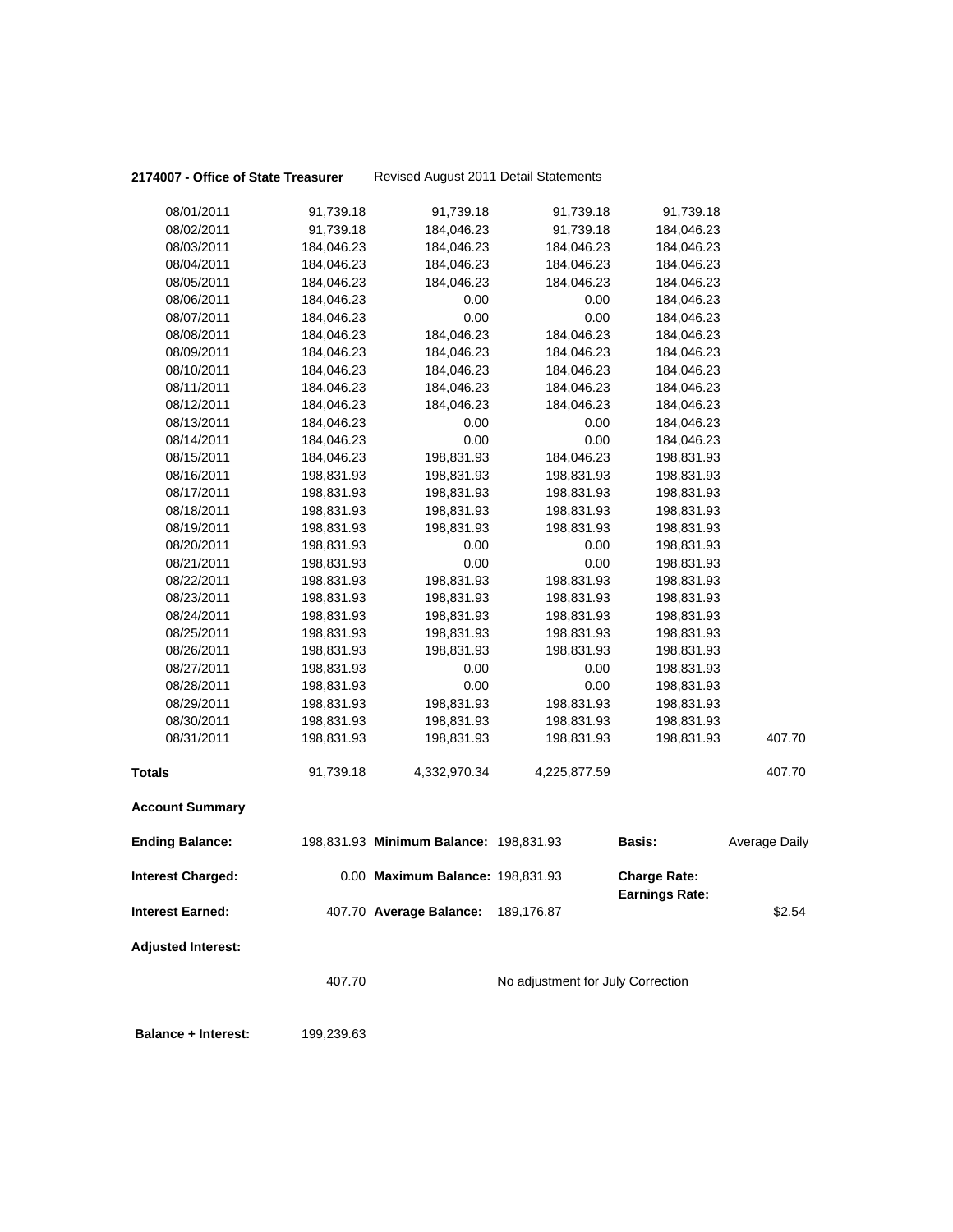#### **2174010 - Office of State Treasurer** Revised August 2011 Detail Statements

| 08/01/2011                 | 0.07 | 0.00                       | 0.00                              | 0.07                                         |               |
|----------------------------|------|----------------------------|-----------------------------------|----------------------------------------------|---------------|
| 08/02/2011                 | 0.07 | 0.00                       | 0.00                              | 0.07                                         |               |
| 08/03/2011                 | 0.07 | 0.00                       | 0.00                              | 0.07                                         |               |
| 08/04/2011                 | 0.07 | 0.00                       | 0.00                              | 0.07                                         |               |
| 08/05/2011                 | 0.07 | 0.00                       | 0.00                              | 0.07                                         |               |
| 08/06/2011                 | 0.07 | 0.00                       | 0.00                              | 0.07                                         |               |
| 08/07/2011                 | 0.07 | 0.00                       | 0.00                              | 0.07                                         |               |
| 08/08/2011                 | 0.07 | 0.00                       | 0.00                              | 0.07                                         |               |
| 08/09/2011                 | 0.07 | 0.00                       | 0.00                              | 0.07                                         |               |
| 08/10/2011                 | 0.07 | 0.00                       | 0.00                              | 0.07                                         |               |
| 08/11/2011                 | 0.07 | 0.00                       | 0.00                              | 0.07                                         |               |
| 08/12/2011                 | 0.07 | 0.00                       | 0.00                              | 0.07                                         |               |
| 08/13/2011                 | 0.07 | 0.00                       | 0.00                              | 0.07                                         |               |
| 08/14/2011                 | 0.07 | 0.00                       | 0.00                              | 0.07                                         |               |
| 08/15/2011                 | 0.07 | 0.00                       | 0.00                              | 0.07                                         |               |
| 08/16/2011                 | 0.07 | 0.00                       | 0.00                              | 0.07                                         |               |
| 08/17/2011                 | 0.07 | 0.00                       | 0.00                              | 0.07                                         |               |
| 08/18/2011                 | 0.07 | 0.00                       | 0.00                              | 0.07                                         |               |
| 08/19/2011                 | 0.07 | 0.00                       | 0.00                              | 0.07                                         |               |
| 08/20/2011                 | 0.07 | 0.00                       | 0.00                              | 0.07                                         |               |
| 08/21/2011                 | 0.07 | 0.00                       | 0.00                              | 0.07                                         |               |
| 08/22/2011                 | 0.07 | 0.00                       | 0.00                              | 0.07                                         |               |
| 08/23/2011                 | 0.07 | 0.00                       | 0.00                              | 0.07                                         |               |
| 08/24/2011                 | 0.07 | 0.00                       | 0.00                              | 0.07                                         |               |
| 08/25/2011                 | 0.07 | 0.00                       | 0.00                              | 0.07                                         |               |
| 08/26/2011                 | 0.07 | 0.00                       | 0.00                              | 0.07                                         |               |
| 08/27/2011                 | 0.07 | 0.00                       | 0.00                              | 0.07                                         |               |
| 08/28/2011                 | 0.07 | 0.00                       | 0.00                              | 0.07                                         |               |
| 08/29/2011                 | 0.07 | 0.00                       | 0.00                              | 0.07                                         |               |
| 08/30/2011                 | 0.07 | 0.00                       | 0.00                              | 0.07                                         |               |
| 08/31/2011                 | 0.07 | 0.00                       | 0.00                              | 0.07                                         |               |
| <b>Totals</b>              | 0.07 | 0.00                       | 0.00                              |                                              | 0.00          |
| <b>Account Summary</b>     |      |                            |                                   |                                              |               |
| <b>Ending Balance:</b>     |      | 0.07 Minimum Balance: 0.07 |                                   | <b>Basis:</b>                                | Average Daily |
| <b>Interest Charged:</b>   |      | 0.00 Maximum Balance: 0.07 |                                   | <b>Charge Rate:</b><br><b>Earnings Rate:</b> |               |
| <b>Interest Earned:</b>    |      | 0.00 Average Balance: 0.07 |                                   |                                              | \$2.54        |
| <b>Adjusted Interest:</b>  |      |                            |                                   |                                              |               |
|                            | 0.00 |                            | No adjustment for July Correction |                                              |               |
| <b>Balance + Interest:</b> | 0.07 |                            |                                   |                                              |               |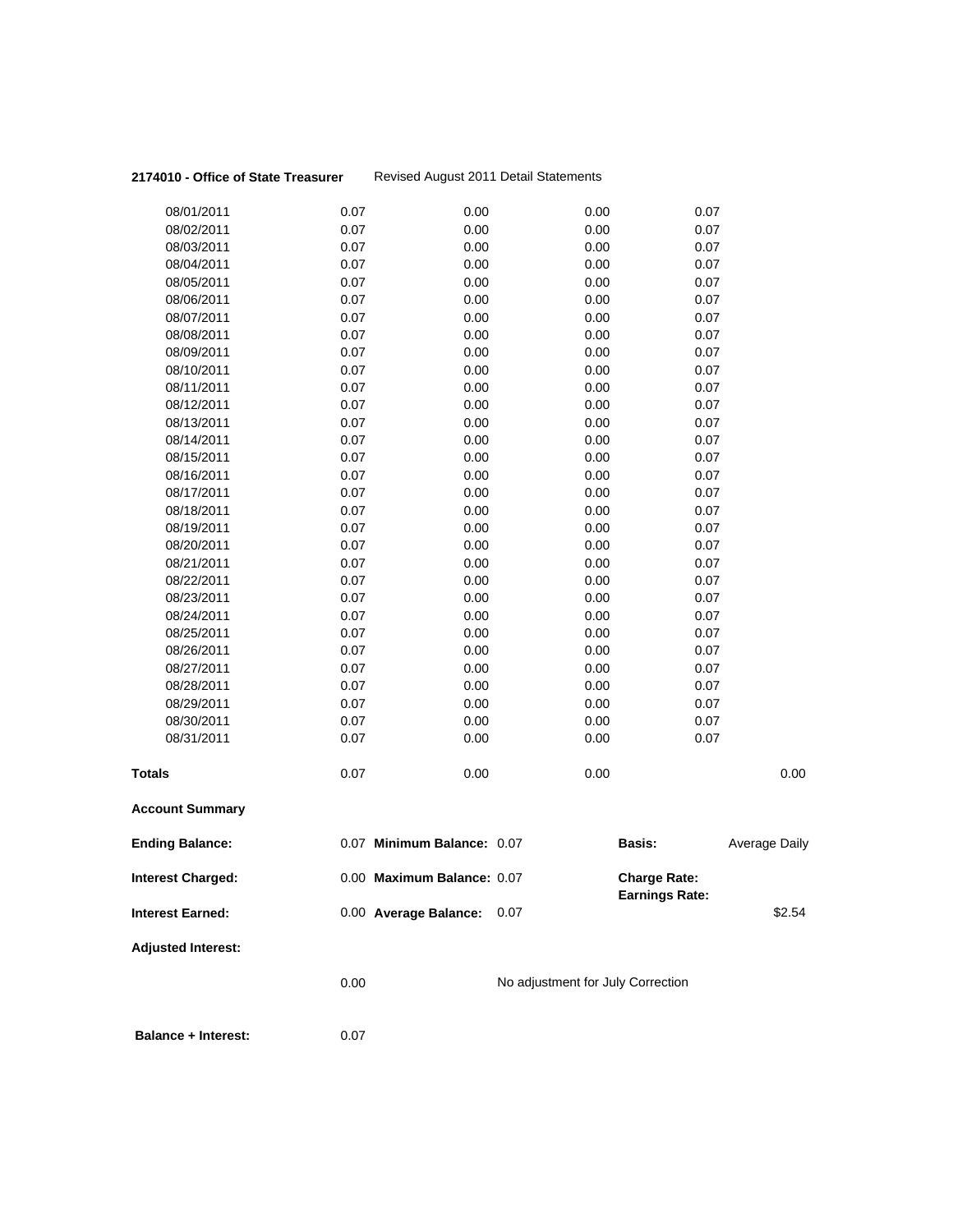#### **2174013 - Office of State Treasurer** Revised August 2011 Detail Statements

| <b>Balance + Interest:</b> | 0.09         |                            | No adjustment for July Correction |                                              |               |
|----------------------------|--------------|----------------------------|-----------------------------------|----------------------------------------------|---------------|
|                            | 0.00         |                            |                                   |                                              |               |
| <b>Adjusted Interest:</b>  |              |                            |                                   |                                              |               |
| <b>Interest Earned:</b>    |              | 0.00 Average Balance:      | 0.09                              |                                              | \$2.54        |
| <b>Interest Charged:</b>   |              | 0.00 Maximum Balance: 0.09 |                                   | <b>Charge Rate:</b><br><b>Earnings Rate:</b> |               |
| <b>Ending Balance:</b>     |              | 0.09 Minimum Balance: 0.09 |                                   | <b>Basis:</b>                                | Average Daily |
| <b>Account Summary</b>     |              |                            |                                   |                                              |               |
| <b>Totals</b>              | 0.09         | 0.00                       | 0.00                              |                                              | 0.00          |
| 08/31/2011                 | 0.09         | 0.00                       | 0.00                              | 0.09                                         |               |
| 08/30/2011                 | 0.09         | 0.00                       | 0.00                              | 0.09                                         |               |
| 08/29/2011                 | 0.09         | 0.00                       | 0.00                              | 0.09                                         |               |
| 08/28/2011                 | 0.09         | 0.00                       | 0.00                              | 0.09                                         |               |
| 08/27/2011                 | 0.09         | 0.00                       | 0.00                              | 0.09                                         |               |
| 08/26/2011                 | 0.09         | 0.00                       | 0.00                              | 0.09                                         |               |
| 08/25/2011                 | 0.09         | 0.00                       | 0.00                              | 0.09                                         |               |
| 08/24/2011                 | 0.09         | 0.00                       | 0.00                              | 0.09                                         |               |
| 08/23/2011                 | 0.09         | 0.00                       | 0.00                              | 0.09                                         |               |
| 08/22/2011                 | 0.09         | 0.00                       | 0.00                              | 0.09                                         |               |
| 08/21/2011                 | 0.09         | 0.00                       | 0.00                              | 0.09                                         |               |
| 08/20/2011                 | 0.09         | 0.00                       | 0.00                              | 0.09                                         |               |
| 08/19/2011                 | 0.09         | 0.00                       | 0.00                              | 0.09                                         |               |
| 08/18/2011                 | 0.09         | 0.00                       | 0.00                              | 0.09                                         |               |
| 08/17/2011                 | 0.09         | 0.00                       | 0.00                              | 0.09                                         |               |
| 08/16/2011                 | 0.09         | 0.00                       | 0.00                              | 0.09                                         |               |
| 08/15/2011                 | 0.09         | 0.00                       | 0.00                              | 0.09                                         |               |
| 08/14/2011                 | 0.09         | 0.00                       | 0.00                              | 0.09                                         |               |
| 08/13/2011                 | 0.09         | 0.00                       | 0.00                              | 0.09                                         |               |
| 08/12/2011                 | 0.09         | 0.00                       | 0.00                              | 0.09                                         |               |
| 08/11/2011                 | 0.09         | 0.00                       | 0.00                              | 0.09                                         |               |
| 08/10/2011                 | 0.09         | 0.00                       | 0.00                              | 0.09                                         |               |
| 08/09/2011                 | 0.09         | 0.00                       | 0.00                              | 0.09                                         |               |
| 08/07/2011<br>08/08/2011   | 0.09<br>0.09 | 0.00<br>0.00               | 0.00<br>0.00                      | 0.09<br>0.09                                 |               |
| 08/06/2011                 | 0.09         | 0.00                       | 0.00                              | 0.09                                         |               |
| 08/05/2011                 | 0.09         | 0.00                       | 0.00                              | 0.09                                         |               |
| 08/04/2011                 | 0.09         | 0.00                       | 0.00                              | 0.09                                         |               |
| 08/03/2011                 | 0.09         | 0.00                       | 0.00                              | 0.09                                         |               |
| 08/02/2011                 | 0.09         | 0.00                       | 0.00                              | 0.09                                         |               |
| 08/01/2011                 | 0.09         | 0.00                       | 0.00                              | 0.09                                         |               |
|                            |              |                            |                                   |                                              |               |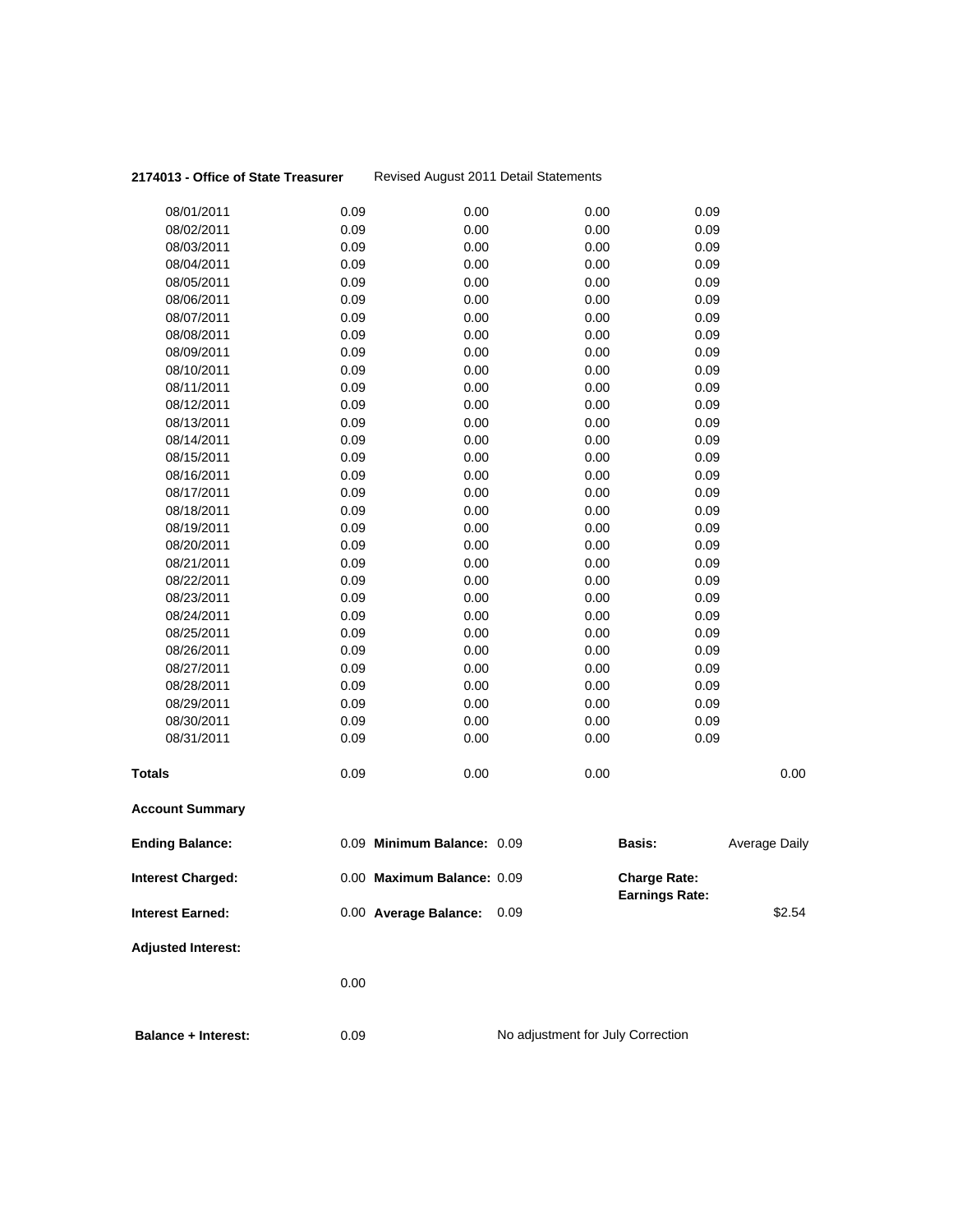#### **2183006 - DHS - CSED** Revised August 2011 Detail Statements

| 08/01/2011                 | 15,923,151.07   | 17,033,531.12                                | 15,923,151.07                     | 17,033,531.12                                |               |
|----------------------------|-----------------|----------------------------------------------|-----------------------------------|----------------------------------------------|---------------|
| 08/02/2011                 | 17,033,531.12   | 18,193,139.57                                | 17,033,531.12                     | 18, 193, 139. 57                             |               |
| 08/03/2011                 | 18, 193, 139.57 | 16,518,538.13                                | 18,193,139.57                     | 16,518,538.13                                |               |
| 08/04/2011                 | 16,518,538.13   | 15,652,495.67                                | 16,518,538.13                     | 15,652,495.67                                |               |
| 08/05/2011                 | 15,652,495.67   | 15,404,483.43                                | 15,652,495.67                     | 15,404,483.43                                |               |
| 08/06/2011                 | 15,404,483.43   | 0.00                                         | 0.00                              | 15,404,483.43                                |               |
| 08/07/2011                 | 15,404,483.43   | 0.00                                         | 0.00                              | 15,404,483.43                                |               |
| 08/08/2011                 | 15,404,483.43   | 15,420,229.21                                | 15,404,483.43                     | 15,420,229.21                                |               |
| 08/09/2011                 | 15,420,229.21   | 15,061,147.41                                | 15,420,229.21                     | 15,061,147.41                                |               |
| 08/10/2011                 | 15,061,147.41   | 13,765,237.58                                | 15,061,147.41                     | 13,765,237.58                                |               |
| 08/11/2011                 | 13,765,237.58   | 14,109,075.71                                | 13,765,237.58                     | 14,109,075.71                                |               |
| 08/12/2011                 | 14,109,075.71   | 14,197,708.98                                | 14,109,075.71                     | 14,197,708.98                                |               |
| 08/13/2011                 | 14,197,708.98   | 0.00                                         | 0.00                              | 14,197,708.98                                |               |
| 08/14/2011                 | 14,197,708.98   | 0.00                                         | 0.00                              | 14,197,708.98                                |               |
| 08/15/2011                 | 14,197,708.98   | 14,243,012.80                                | 14,197,708.98                     | 14,243,012.80                                |               |
| 08/16/2011                 | 14,243,012.80   | 14,303,851.06                                | 14,243,012.80                     | 14,303,851.06                                |               |
| 08/17/2011                 | 14,303,851.06   | 13,143,880.02                                | 14,303,851.06                     | 13,143,880.02                                |               |
| 08/18/2011                 | 13,143,880.02   | 13,477,848.05                                | 13,143,880.02                     | 13,477,848.05                                |               |
| 08/19/2011                 | 13,477,848.05   | 14,005,901.37                                | 13,477,848.05                     | 14,005,901.37                                |               |
| 08/20/2011                 | 14,005,901.37   | 0.00                                         | 0.00                              | 14,005,901.37                                |               |
| 08/21/2011                 | 14,005,901.37   | 0.00                                         | 0.00                              | 14,005,901.37                                |               |
| 08/22/2011                 | 14,005,901.37   | 14,295,288.09                                | 14,005,901.37                     | 14,295,288.09                                |               |
| 08/23/2011                 | 14,295,288.09   | 13,800,911.56                                | 14,295,288.09                     | 13,800,911.56                                |               |
| 08/24/2011                 |                 |                                              |                                   |                                              |               |
| 08/25/2011                 | 13,800,911.56   | 12,816,152.88                                | 13,800,911.56                     | 12,816,152.88<br>13,077,349.44               |               |
|                            | 12,816,152.88   | 13,077,349.44                                | 12,816,152.88                     |                                              |               |
| 08/26/2011                 | 13,077,349.44   | 13,335,119.83                                | 13,077,349.44                     | 13,335,119.83                                |               |
| 08/27/2011                 | 13,335,119.83   | 0.00                                         | 0.00                              | 13,335,119.83                                |               |
| 08/28/2011                 | 13,335,119.83   | 0.00                                         | 0.00                              | 13,335,119.83                                |               |
| 08/29/2011                 | 13,335,119.83   | 13,629,718.70                                | 13,335,119.83                     | 13,629,718.70                                |               |
| 08/30/2011                 | 13,629,718.70   | 14,561,343.92                                | 13,629,718.70                     | 14,561,343.92                                |               |
| 08/31/2011                 | 14,561,343.92   | 12,459,664.59                                | 14,561,343.92                     | 12,459,664.59                                | 31,033.42     |
| <b>Totals</b>              | 15,923,151.07   | 332,505,629.12                               | 335,969,115.60                    |                                              | 31,033.42     |
| <b>Account Summary</b>     |                 |                                              |                                   |                                              |               |
| <b>Ending Balance:</b>     |                 | 12,459,664.59 Minimum Balance: 12,459,664.59 |                                   | <b>Basis:</b>                                | Average Daily |
| Interest Charged:          |                 | 0.00 Maximum Balance: 12,459,664.59          |                                   | <b>Charge Rate:</b><br><b>Earnings Rate:</b> |               |
| <b>Interest Earned:</b>    |                 | 31,033.42 Average Balance: 14,399,743.75     |                                   |                                              | \$2.54        |
| <b>Adjusted Interest:</b>  |                 |                                              |                                   |                                              |               |
|                            | 31,033.42       |                                              | No adjustment for July Correction |                                              |               |
|                            |                 |                                              |                                   |                                              |               |
| <b>Balance + Interest:</b> | 15,957,468.00   |                                              |                                   |                                              |               |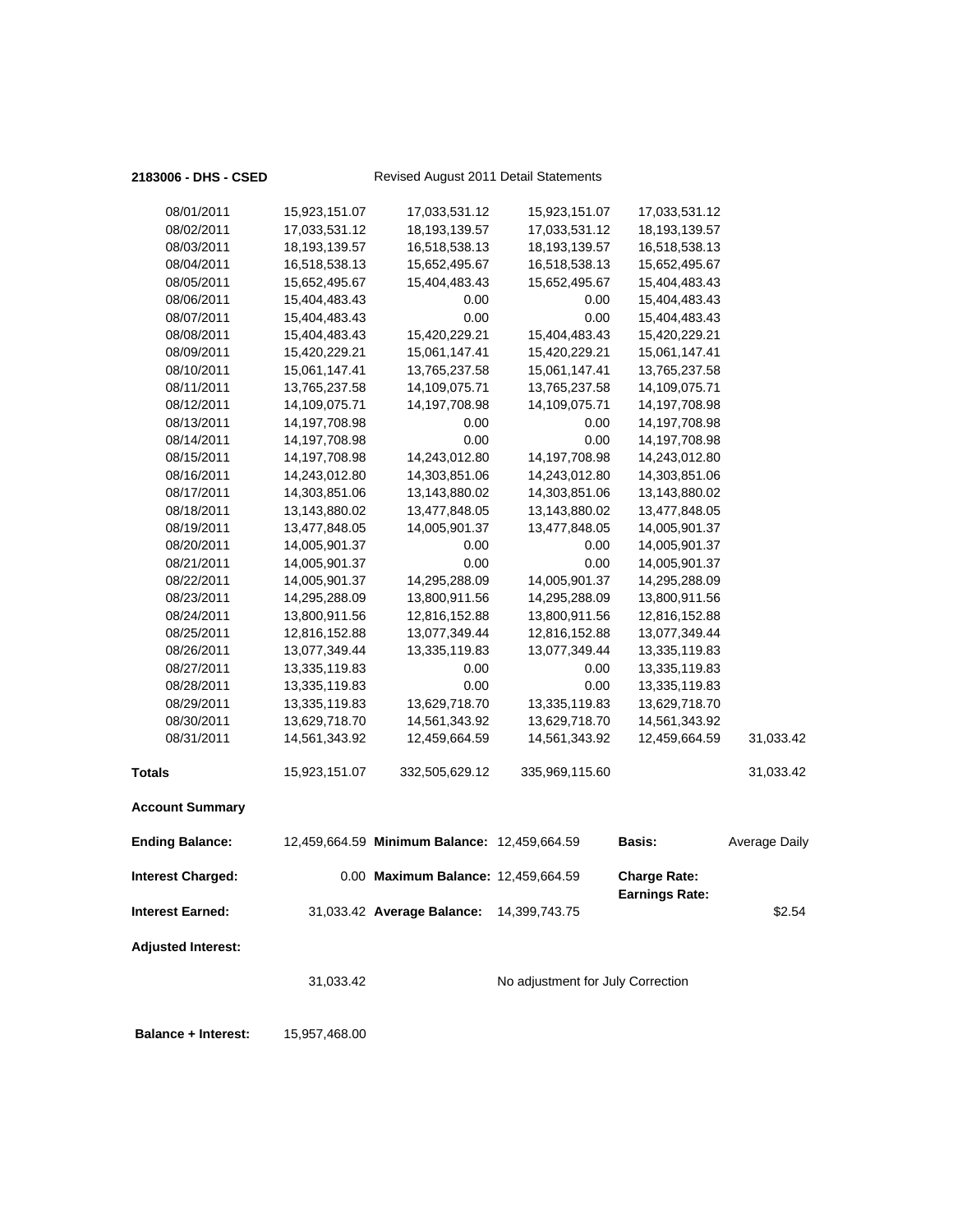## **7130000 - OK State Bldg. Bonds 1992 S** Revised August 2011 Detail Statements

| 08/01/2011                | 177.33 | 177.71                         | 177.33   | 177.71                                       |               |
|---------------------------|--------|--------------------------------|----------|----------------------------------------------|---------------|
| 08/02/2011                | 177.71 | 177.71                         | 177.71   | 177.71                                       |               |
| 08/03/2011                | 177.71 | 177.71                         | 177.71   | 177.71                                       |               |
| 08/04/2011                | 177.71 | 177.71                         | 177.71   | 177.71                                       |               |
| 08/05/2011                | 177.71 | 177.71                         | 177.71   | 177.71                                       |               |
| 08/06/2011                | 177.71 | 0.00                           | 0.00     | 177.71                                       |               |
| 08/07/2011                | 177.71 | 0.00                           | 0.00     | 177.71                                       |               |
| 08/08/2011                | 177.71 | 177.71                         | 177.71   | 177.71                                       |               |
| 08/09/2011                | 177.71 | 177.71                         | 177.71   | 177.71                                       |               |
| 08/10/2011                | 177.71 | 177.71                         | 177.71   | 177.71                                       |               |
| 08/11/2011                | 177.71 | 177.71                         | 177.71   | 177.71                                       |               |
| 08/12/2011                | 177.71 | 177.71                         | 177.71   | 177.71                                       |               |
| 08/13/2011                | 177.71 | 0.00                           | 0.00     | 177.71                                       |               |
| 08/14/2011                | 177.71 | 0.00                           | 0.00     | 177.71                                       |               |
| 08/15/2011                | 177.71 | 177.71                         | 177.71   | 177.71                                       |               |
| 08/16/2011                | 177.71 | 177.71                         | 177.71   | 177.71                                       |               |
| 08/17/2011                | 177.71 | 177.71                         | 177.71   | 177.71                                       |               |
| 08/18/2011                | 177.71 | 177.71                         | 177.71   | 177.71                                       |               |
| 08/19/2011                | 177.71 | 177.71                         | 177.71   | 177.71                                       |               |
| 08/20/2011                | 177.71 | 0.00                           | 0.00     | 177.71                                       |               |
| 08/21/2011                | 177.71 | 0.00                           | 0.00     | 177.71                                       |               |
| 08/22/2011                | 177.71 | 177.71                         | 177.71   | 177.71                                       |               |
| 08/23/2011                | 177.71 | 177.71                         | 177.71   | 177.71                                       |               |
| 08/24/2011                | 177.71 | 177.71                         | 177.71   | 177.71                                       |               |
| 08/25/2011                | 177.71 | 177.71                         | 177.71   | 177.71                                       |               |
| 08/26/2011                | 177.71 | 177.71                         | 177.71   | 177.71                                       |               |
| 08/27/2011                | 177.71 | 0.00                           | 0.00     | 177.71                                       |               |
| 08/28/2011                | 177.71 | 0.00                           | 0.00     | 177.71                                       |               |
| 08/29/2011                | 177.71 | 177.71                         | 177.71   | 177.71                                       |               |
| 08/30/2011                | 177.71 | 177.71                         | 177.71   | 177.71                                       |               |
| 08/31/2011                | 177.71 | 177.71                         | 177.71   | 177.71                                       | 0.38          |
| <b>Totals</b>             | 177.33 | 4,087.33                       | 4,086.95 | 5,509.01                                     | 0.38          |
|                           |        |                                |          |                                              |               |
| <b>Account Summary</b>    |        |                                |          |                                              |               |
| <b>Ending Balance:</b>    |        | 177.71 Minimum Balance: 177.33 |          | Basis:                                       | Average Daily |
| <b>Interest Charged:</b>  |        | 0.00 Maximum Balance: 177.71   |          | <b>Charge Rate:</b><br><b>Earnings Rate:</b> |               |
| <b>Interest Earned:</b>   |        | 0.38 Average Balance:          | 177.71   |                                              | \$2.54        |
|                           |        |                                | 177.71   |                                              | 0.00215516    |
| <b>Adjusted Interest:</b> |        |                                |          |                                              | ###########   |
|                           | 0.38   |                                |          |                                              |               |
|                           |        |                                |          |                                              |               |
|                           |        |                                |          |                                              |               |

**Balance + Interest:** 178.09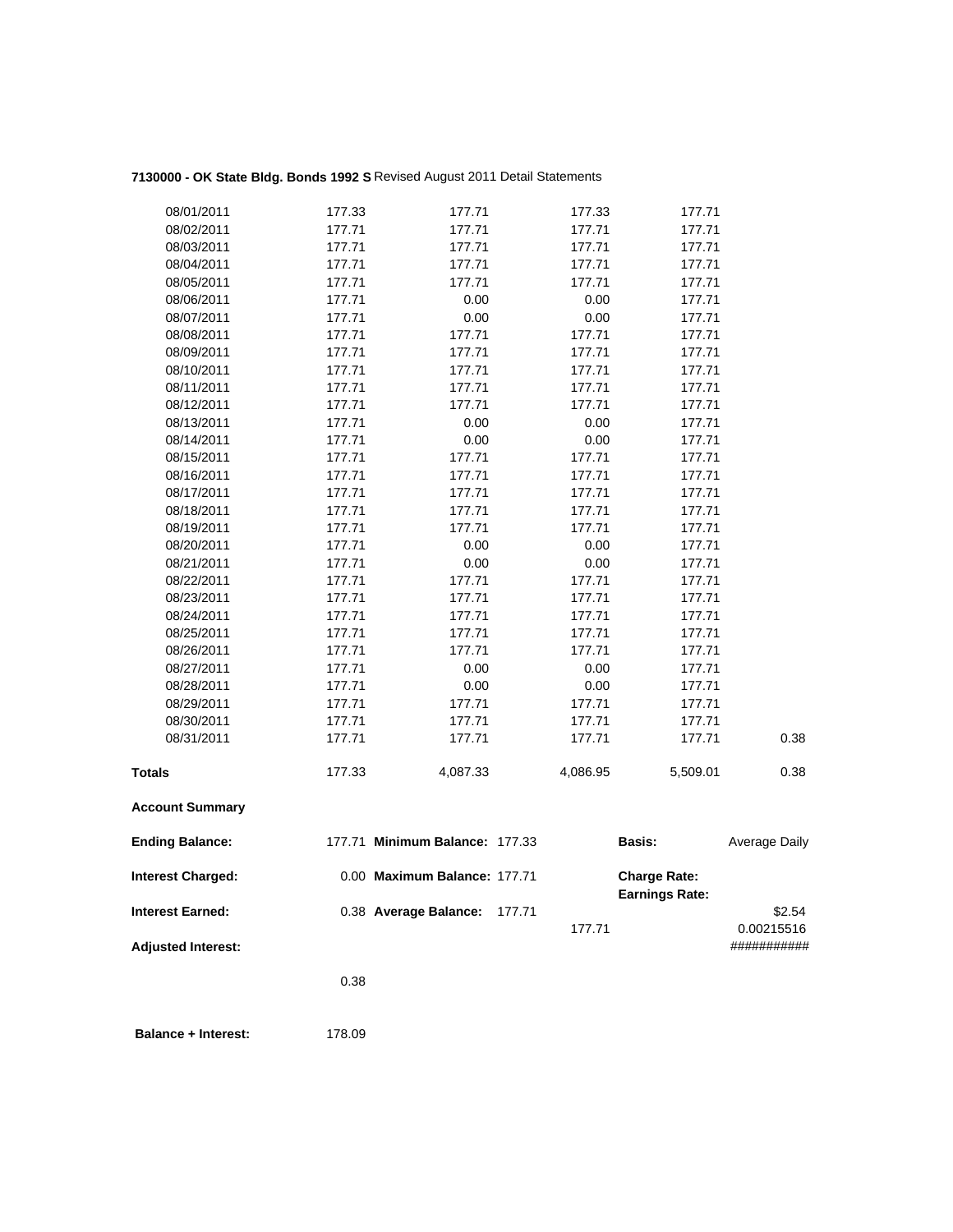# **7131000 - OK State Bldg. Bonds 1992 S** Revised August 2011 Detail Statements

| 08/01/2011                | 72.70 | 72.76                        | 72.70    | 72.76                                        |               |
|---------------------------|-------|------------------------------|----------|----------------------------------------------|---------------|
| 08/02/2011                | 72.76 | 72.76                        | 72.76    | 72.76                                        |               |
| 08/03/2011                | 72.76 | 72.76                        | 72.76    | 72.76                                        |               |
| 08/04/2011                | 72.76 | 72.76                        | 72.76    | 72.76                                        |               |
| 08/05/2011                | 72.76 | 72.76                        | 72.76    | 72.76                                        |               |
| 08/06/2011                | 72.76 | 0.00                         | 0.00     | 72.76                                        |               |
| 08/07/2011                | 72.76 | 0.00                         | 0.00     | 72.76                                        |               |
| 08/08/2011                | 72.76 | 72.76                        | 72.76    | 72.76                                        |               |
| 08/09/2011                | 72.76 | 72.76                        | 72.76    | 72.76                                        |               |
| 08/10/2011                | 72.76 | 72.76                        | 72.76    | 72.76                                        |               |
| 08/11/2011                | 72.76 | 72.76                        | 72.76    | 72.76                                        |               |
| 08/12/2011                | 72.76 | 72.76                        | 72.76    | 72.76                                        |               |
| 08/13/2011                | 72.76 | 0.00                         | 0.00     | 72.76                                        |               |
| 08/14/2011                | 72.76 | 0.00                         | 0.00     | 72.76                                        |               |
| 08/15/2011                | 72.76 | 72.76                        | 72.76    | 72.76                                        |               |
| 08/16/2011                | 72.76 | 72.76                        | 72.76    | 72.76                                        |               |
| 08/17/2011                | 72.76 | 72.76                        | 72.76    | 72.76                                        |               |
| 08/18/2011                | 72.76 | 72.76                        | 72.76    | 72.76                                        |               |
| 08/19/2011                | 72.76 | 72.76                        | 72.76    | 72.76                                        |               |
| 08/20/2011                | 72.76 | 0.00                         | 0.00     | 72.76                                        |               |
| 08/21/2011                | 72.76 | 0.00                         | 0.00     | 72.76                                        |               |
| 08/22/2011                | 72.76 | 72.76                        | 72.76    | 72.76                                        |               |
| 08/23/2011                | 72.76 | 72.76                        | 72.76    | 72.76                                        |               |
| 08/24/2011                | 72.76 | 72.76                        | 72.76    | 72.76                                        |               |
| 08/25/2011                | 72.76 | 72.76                        | 72.76    | 72.76                                        |               |
| 08/26/2011                | 72.76 | 72.76                        | 72.76    | 72.76                                        |               |
| 08/27/2011                | 72.76 | 0.00                         | 0.00     | 72.76                                        |               |
| 08/28/2011                | 72.76 | 0.00                         | 0.00     | 72.76                                        |               |
| 08/29/2011                | 72.76 | 72.76                        | 72.76    | 72.76                                        |               |
| 08/30/2011                | 72.76 | 72.76                        | 72.76    | 72.76                                        |               |
| 08/31/2011                | 72.76 | 72.76                        | 72.76    | 72.76                                        | 0.16          |
| <b>Totals</b>             | 72.70 | 1,673.48                     | 1,673.42 | 2,255.56                                     | 0.16          |
| <b>Account Summary</b>    |       |                              |          |                                              |               |
| <b>Ending Balance:</b>    |       | 72.76 Minimum Balance: 72.70 |          | Basis:                                       | Average Daily |
| <b>Interest Charged:</b>  |       | 0.00 Maximum Balance: 72.76  |          | <b>Charge Rate:</b><br><b>Earnings Rate:</b> |               |
| <b>Interest Earned:</b>   |       | 0.16 Average Balance:        | 72.76    |                                              | \$2.54        |
|                           |       |                              | 72.76    |                                              | 0.00215516    |
| <b>Adjusted Interest:</b> |       |                              |          |                                              | ###########   |
|                           | 0.16  |                              |          |                                              |               |
|                           |       |                              |          |                                              |               |
|                           |       |                              |          |                                              |               |

**Balance + Interest:** 72.92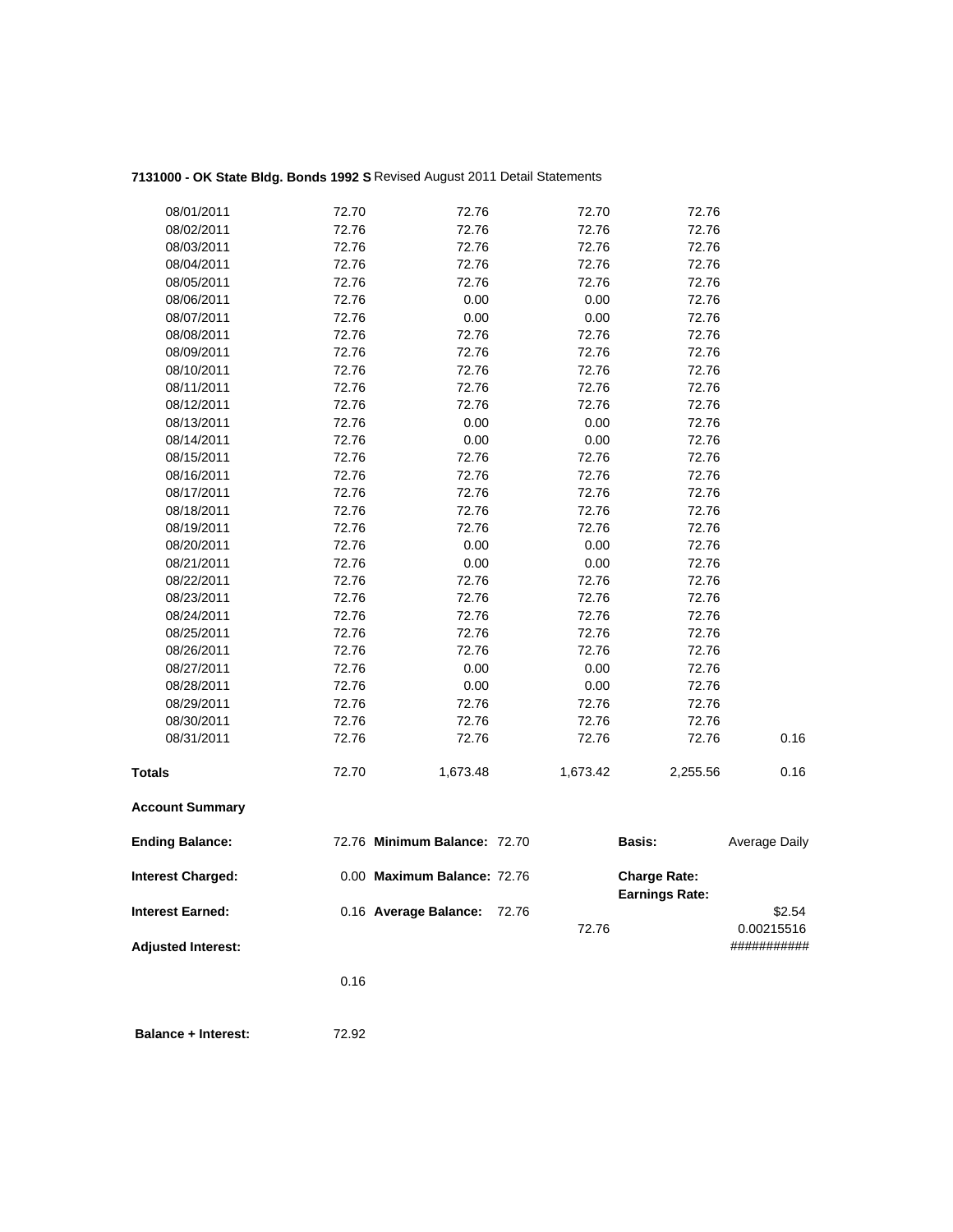#### **7200039 - Boll Weevil Eradication** Revised August 2011 Detail Statements

| 08/01/2011                | 2,041,641.42 | 2,045,186.15                               | 2,041,641.42     | 2,045,186.15                                 |               |
|---------------------------|--------------|--------------------------------------------|------------------|----------------------------------------------|---------------|
| 08/02/2011                | 2,045,186.15 | 2,045,186.15                               | 2,045,186.15     | 2,045,186.15                                 |               |
| 08/03/2011                | 2,045,186.15 | 2,045,186.15                               | 2,045,186.15     | 2,045,186.15                                 |               |
| 08/04/2011                | 2,045,186.15 | 2,045,186.15                               | 2,045,186.15     | 2,045,186.15                                 |               |
| 08/05/2011                | 2,045,186.15 | 2,045,186.15                               | 2,045,186.15     | 2,045,186.15                                 |               |
| 08/06/2011                | 2,045,186.15 | 0.00                                       | 0.00             | 2,045,186.15                                 |               |
| 08/07/2011                | 2,045,186.15 | 0.00                                       | 0.00             | 2,045,186.15                                 |               |
| 08/08/2011                | 2,045,186.15 | 2,045,186.15                               | 2,045,186.15     | 2,045,186.15                                 |               |
| 08/09/2011                | 2,045,186.15 | 2,022,184.07                               | 2,045,186.15     | 2,022,184.07                                 |               |
| 08/10/2011                | 2,022,184.07 | 2,022,037.14                               | 2,022,184.07     | 2,022,037.14                                 |               |
| 08/11/2011                | 2,022,037.14 | 2,022,037.14                               | 2,022,037.14     | 2,022,037.14                                 |               |
| 08/12/2011                | 2,022,037.14 | 2,022,037.14                               | 2,022,037.14     | 2,022,037.14                                 |               |
| 08/13/2011                | 2,022,037.14 | 0.00                                       | 0.00             | 2,022,037.14                                 |               |
| 08/14/2011                | 2,022,037.14 | 0.00                                       | 0.00             | 2,022,037.14                                 |               |
| 08/15/2011                | 2,022,037.14 | 2,015,906.11                               | 2,022,037.14     | 2,015,906.11                                 |               |
| 08/16/2011                | 2,015,906.11 | 2,015,739.50                               | 2,015,906.11     | 2,015,739.50                                 |               |
| 08/17/2011                | 2,015,739.50 | 2,015,739.50                               | 2,015,739.50     | 2,015,739.50                                 |               |
| 08/18/2011                | 2,015,739.50 | 2,015,739.50                               | 2,015,739.50     | 2,015,739.50                                 |               |
| 08/19/2011                | 2,015,739.50 | 2,015,739.50                               | 2,015,739.50     | 2,015,739.50                                 |               |
| 08/20/2011                | 2,015,739.50 | 0.00                                       | 0.00             | 2,015,739.50                                 |               |
| 08/21/2011                | 2,015,739.50 | 0.00                                       | 0.00             | 2,015,739.50                                 |               |
| 08/22/2011                | 2,015,739.50 | 1,959,918.17                               | 2,015,739.50     | 1,959,918.17                                 |               |
| 08/23/2011                | 1,959,918.17 | 1,958,923.38                               | 1,959,918.17     | 1,958,923.38                                 |               |
| 08/24/2011                | 1,958,923.38 | 1,958,923.38                               | 1,958,923.38     | 1,958,923.38                                 |               |
| 08/25/2011                | 1,958,923.38 | 1,958,923.38                               | 1,958,923.38     | 1,958,923.38                                 |               |
| 08/26/2011                | 1,958,923.38 | 1,958,923.38                               | 1,958,923.38     | 1,958,923.38                                 |               |
| 08/27/2011                | 1,958,923.38 | 0.00                                       | 0.00             | 1,958,923.38                                 |               |
| 08/28/2011                | 1,958,923.38 | 0.00                                       | 0.00             | 1,958,923.38                                 |               |
| 08/29/2011                | 1,958,923.38 | 1,958,923.38                               | 1,958,923.38     | 1,958,923.38                                 |               |
| 08/30/2011                | 1,958,923.38 | 1,956,659.44                               | 1,958,923.38     | 1,956,659.44                                 |               |
| 08/31/2011                | 1,956,659.44 | 1,954,975.36                               | 1,956,659.44     | 1,954,975.36                                 | 4,323.41      |
| <b>Totals</b>             | 2,041,641.42 | 46,104,446.37                              | 46, 191, 112. 43 | 62,188,218.71                                | 4,323.41      |
| <b>Account Summary</b>    |              |                                            |                  |                                              |               |
| <b>Ending Balance:</b>    |              | 1,954,975.36 Minimum Balance: 2,041,641.42 |                  | Basis:                                       | Average Daily |
| <b>Interest Charged:</b>  |              | 0.00 Maximum Balance: 1,954,975.36         |                  | <b>Charge Rate:</b><br><b>Earnings Rate:</b> |               |
| <b>Interest Earned:</b>   |              | 4,323.41 Average Balance:                  | 2,006,071.57     |                                              | \$2.54        |
|                           |              |                                            | 2,006,071.57     |                                              | 0.00215516    |
| <b>Adjusted Interest:</b> |              |                                            |                  |                                              | ###########   |
|                           |              |                                            |                  |                                              |               |
|                           | 4,323.41     |                                            |                  |                                              |               |
|                           |              |                                            |                  |                                              |               |
|                           |              |                                            |                  |                                              |               |

**Balance + Interest:** 1,959,298.77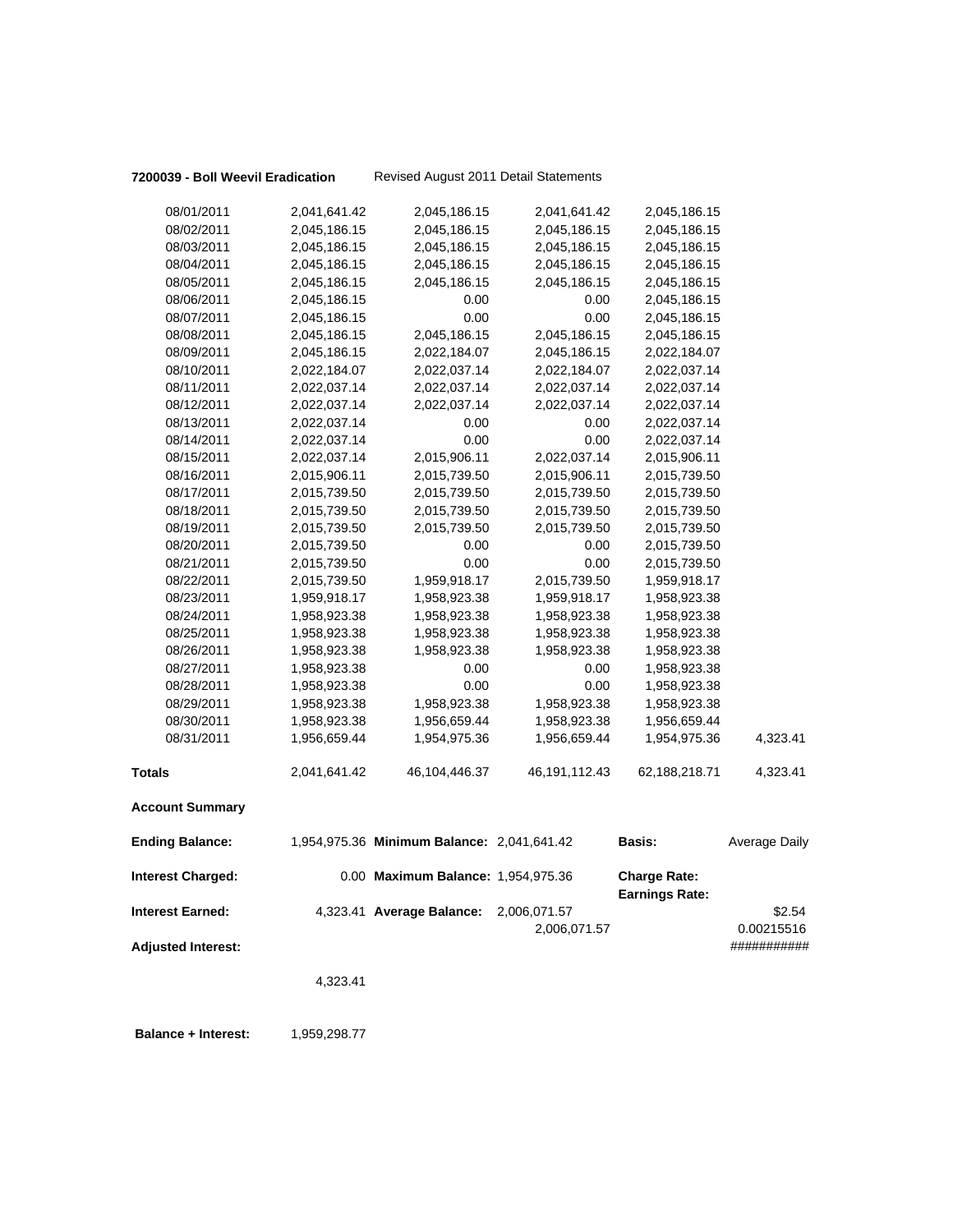### **7200320 - Department of Wildlife** Revised August 2011 Detail Statements

|                           | 2,946.73                     |                                          |                      |                              |                           |
|---------------------------|------------------------------|------------------------------------------|----------------------|------------------------------|---------------------------|
| <b>Adjusted Interest:</b> |                              |                                          | 1,367,293.48         |                              | 0.00215516<br>########### |
| <b>Interest Earned:</b>   |                              | 2,946.73 Average Balance: 1,367,293.48   |                      | <b>Earnings Rate:</b>        | \$2.54                    |
| <b>Interest Charged:</b>  |                              | 0.00 Maximum Balance: 390,397.35         |                      | <b>Charge Rate:</b>          |                           |
| <b>Ending Balance:</b>    |                              | 390,397.35 Minimum Balance: 1,133,224.98 |                      | Basis:                       | <b>Average Daily</b>      |
| <b>Account Summary</b>    |                              |                                          |                      |                              |                           |
| <b>Totals</b>             | 1,133,224.98                 | 29,062,228.47                            | 29,805,056.10        | 42,386,097.73                | 2,946.73                  |
| 08/31/2011                | 390,397.35                   | 390,397.35                               | 390,397.35           | 390,397.35                   | 2,946.73                  |
| 08/30/2011                | 390,397.35                   | 390,397.35                               | 390,397.35           | 390,397.35                   |                           |
| 08/29/2011                | 393,257.39                   | 390,397.35                               | 393,257.39           | 390,397.35                   |                           |
| 08/28/2011                | 393,257.39                   | 0.00                                     | 0.00                 | 393,257.39                   |                           |
| 08/27/2011                | 393,257.39                   | 0.00                                     | 0.00                 | 393,257.39                   |                           |
| 08/26/2011                | 415,338.93                   | 393,257.39                               | 415,338.93           | 393,257.39                   |                           |
| 08/25/2011                | 424,168.19                   | 415,338.93                               | 424,168.19           | 415,338.93                   |                           |
| 08/24/2011                | 424,168.19                   | 424,168.19                               | 424,168.19           | 424,168.19                   |                           |
| 08/23/2011                | 649,342.08                   | 424,168.19                               | 649,342.08           | 424,168.19                   |                           |
| 08/22/2011                | 2,345,114.48                 | 649,342.08                               | 2,345,114.48         | 649,342.08                   |                           |
| 08/21/2011                | 2,345,114.48                 | 0.00                                     | 0.00                 | 2,345,114.48                 |                           |
| 08/20/2011                | 2,345,114.48                 | 0.00                                     | 0.00                 | 2,345,114.48                 |                           |
| 08/19/2011                | 2,345,114.48                 | 2,345,114.48                             | 2,345,114.48         | 2,345,114.48                 |                           |
| 08/18/2011                | 1,100,144.47                 | 2,345,114.48                             | 1,100,144.47         | 2,345,114.48                 |                           |
| 08/17/2011                | 1,100,144.47                 | 1,100,144.47                             | 1,100,144.47         | 1,100,144.47                 |                           |
| 08/16/2011                | 1,529,721.04                 | 1,100,144.47                             | 1,529,721.04         | 1,100,144.47                 |                           |
| 08/15/2011                | 1,552,151.63                 | 1,529,721.04                             | 1,552,151.63         | 1,529,721.04                 |                           |
| 08/14/2011                | 1,552,151.63                 | 0.00                                     | 0.00                 | 1,552,151.63                 |                           |
| 08/13/2011                | 2,011,751.76<br>1,552,151.63 | 0.00                                     | 2,011,751.76<br>0.00 | 1,552,151.63<br>1,552,151.63 |                           |
| 08/11/2011<br>08/12/2011  | 2,011,751.76                 | 2,011,751.76<br>1,552,151.63             | 2,011,751.76         | 2,011,751.76                 |                           |
| 08/10/2011                | 2,104,490.13                 | 2,011,751.76                             | 2,104,490.13         | 2,011,751.76                 |                           |
| 08/09/2011                | 2,385,943.63                 | 2,104,490.13                             | 2,385,943.63         | 2,104,490.13                 |                           |
| 08/08/2011                | 2,371,411.13                 | 2,385,943.63                             | 2,371,411.13         | 2,385,943.63                 |                           |
| 08/07/2011                | 2,371,411.13                 | 0.00                                     | 0.00                 | 2,371,411.13                 |                           |
| 08/06/2011                | 2,371,411.13                 | 0.00                                     | 0.00                 | 2,371,411.13                 |                           |
| 08/05/2011                | 1,191,657.54                 | 2,371,411.13                             | 1,191,657.54         | 2,371,411.13                 |                           |
| 08/04/2011                | 1,200,856.87                 | 1,191,657.54                             | 1,200,856.87         | 1,191,657.54                 |                           |
| 08/03/2011                | 1,200,856.87                 | 1,200,856.87                             | 1,200,856.87         | 1,200,856.87                 |                           |
| 08/02/2011                | 1,133,651.38                 | 1,200,856.87                             | 1,133,651.38         | 1,200,856.87                 |                           |
| 08/01/2011                | 1,133,224.98                 | 1,133,651.38                             | 1,133,224.98         | 1,133,651.38                 |                           |
|                           |                              |                                          |                      |                              |                           |

 **Balance + Interest:** 393,344.08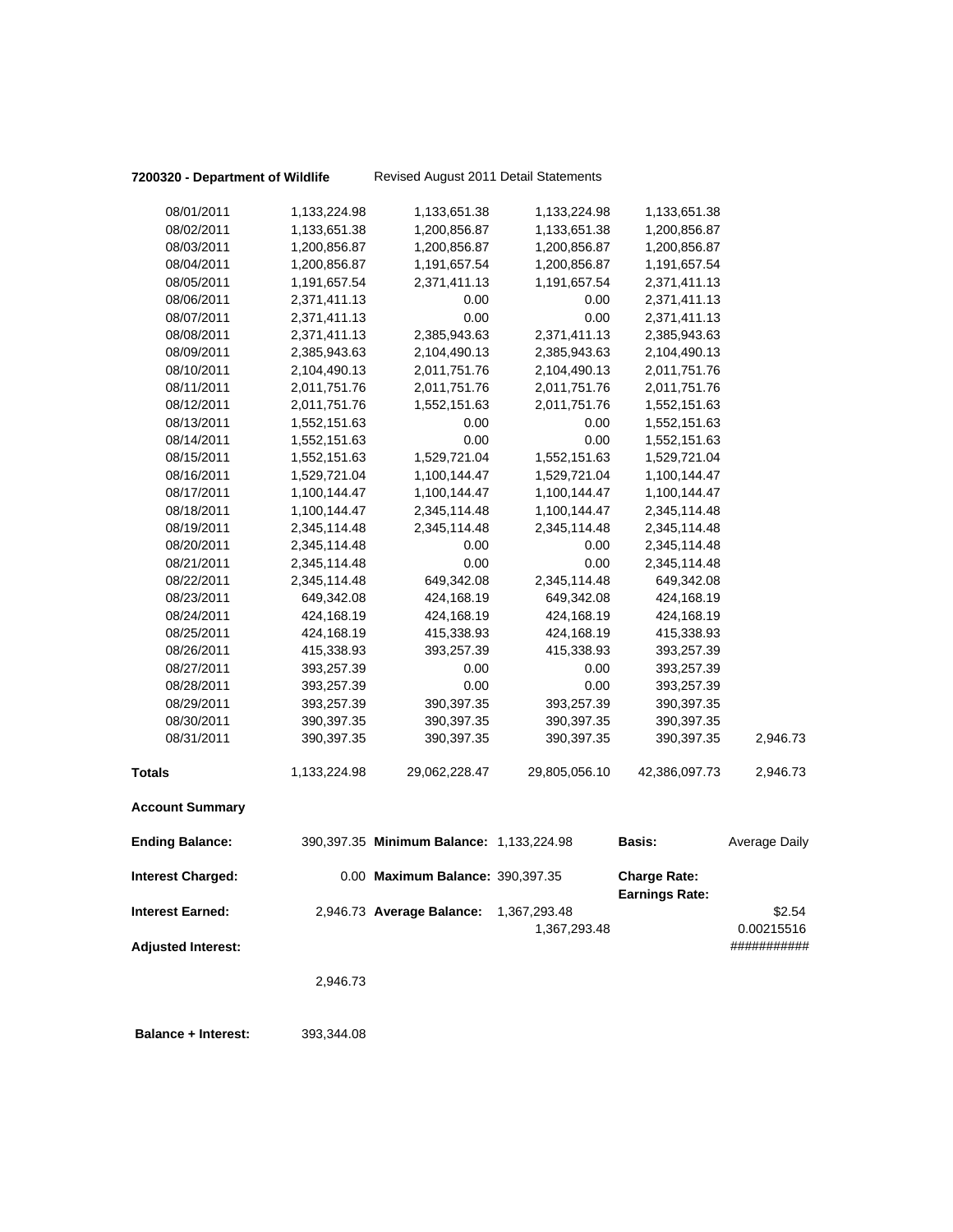## **7200359 - Oklahoma Energy Resources** Revised August 2011 Detail Statements

| 08/01/2011                | 9,775,350.45  | 9,778,467.69                                | 9,775,350.45                   | 9,778,467.69                                 |                      |
|---------------------------|---------------|---------------------------------------------|--------------------------------|----------------------------------------------|----------------------|
| 08/02/2011                | 9,778,467.69  | 9,778,467.69                                | 9,778,467.69                   | 9,778,467.69                                 |                      |
| 08/03/2011                | 9,778,467.69  | 9,778,467.69                                | 9,778,467.69                   | 9,778,467.69                                 |                      |
| 08/04/2011                | 9,778,467.69  | 9,778,467.69                                | 9,778,467.69                   | 9,778,467.69                                 |                      |
| 08/05/2011                | 9,778,467.69  | 9,778,467.69                                | 9,778,467.69                   | 9,778,467.69                                 |                      |
| 08/06/2011                | 9,778,467.69  | 0.00                                        | 0.00                           | 9,778,467.69                                 |                      |
| 08/07/2011                | 9,778,467.69  | 0.00                                        | 0.00                           | 9,778,467.69                                 |                      |
| 08/08/2011                | 9,778,467.69  | 11,213,856.89                               | 9,778,467.69                   | 11,213,856.89                                |                      |
| 08/09/2011                | 11,213,856.89 | 11,213,856.89                               | 11,213,856.89                  | 11,213,856.89                                |                      |
| 08/10/2011                | 11,213,856.89 | 10,364,313.39                               | 11,213,856.89                  | 10,364,313.39                                |                      |
| 08/11/2011                | 10,364,313.39 | 10,364,313.39                               | 10,364,313.39                  | 10,364,313.39                                |                      |
| 08/12/2011                | 10,364,313.39 | 10,361,208.77                               | 10,364,313.39                  | 10,361,208.77                                |                      |
| 08/13/2011                | 10,361,208.77 | 0.00                                        | 0.00                           | 10,361,208.77                                |                      |
| 08/14/2011                | 10,361,208.77 | 0.00                                        | 0.00                           | 10,361,208.77                                |                      |
| 08/15/2011                | 10,361,208.77 | 10,414,316.77                               | 10,361,208.77                  | 10,414,316.77                                |                      |
| 08/16/2011                | 10,414,316.77 | 10,414,316.77                               | 10,414,316.77                  | 10,414,316.77                                |                      |
| 08/17/2011                | 10,414,316.77 | 10,414,316.77                               | 10,414,316.77                  | 10,414,316.77                                |                      |
| 08/18/2011                | 10,414,316.77 | 10,432,693.13                               | 10,414,316.77                  | 10,432,693.13                                |                      |
| 08/19/2011                | 10,432,693.13 | 10,432,693.13                               | 10,432,693.13                  | 10,432,693.13                                |                      |
| 08/20/2011                | 10,432,693.13 | 0.00                                        | 0.00                           | 10,432,693.13                                |                      |
| 08/21/2011                | 10,432,693.13 | 0.00                                        | 0.00                           | 10,432,693.13                                |                      |
| 08/22/2011                | 10,432,693.13 | 10,432,693.13                               | 10,432,693.13                  | 10,432,693.13                                |                      |
| 08/23/2011                | 10,432,693.13 | 10,432,693.13                               | 10,432,693.13                  | 10,432,693.13                                |                      |
| 08/24/2011                | 10,432,693.13 | 10,432,693.13                               | 10,432,693.13                  | 10,432,693.13                                |                      |
| 08/25/2011                | 10,432,693.13 | 10,240,377.48                               | 10,432,693.13                  | 10,240,377.48                                |                      |
| 08/26/2011                | 10,240,377.48 | 10,240,377.48                               | 10,240,377.48                  | 10,240,377.48                                |                      |
| 08/27/2011                | 10,240,377.48 | 0.00                                        | 0.00                           | 10,240,377.48                                |                      |
| 08/28/2011                | 10,240,377.48 | 0.00                                        | 0.00                           | 10,240,377.48                                |                      |
| 08/29/2011                | 10,240,377.48 | 10,240,377.48                               | 10,240,377.48                  | 10,240,377.48                                |                      |
| 08/30/2011                | 10,240,377.48 | 10,240,377.48                               | 10,240,377.48                  | 10,240,377.48                                |                      |
| 08/31/2011                | 10,240,377.48 | 10,240,377.48                               | 10,240,377.48                  | 10,240,377.48                                | 22,152.50            |
| <b>Totals</b>             | 9,775,350.45  | 237,018,191.14                              | 236,553,164.11                 | 318,643,685.28                               | 22,152.50            |
| <b>Account Summary</b>    |               |                                             |                                |                                              |                      |
| <b>Ending Balance:</b>    |               | 10,240,377.48 Minimum Balance: 9,775,350.45 |                                | Basis:                                       | Average Daily        |
| <b>Interest Charged:</b>  |               | 0.00 Maximum Balance: 10,240,377.48         |                                | <b>Charge Rate:</b><br><b>Earnings Rate:</b> |                      |
| <b>Interest Earned:</b>   |               | 22,152.50 Average Balance:                  | 10,278,828.56<br>10,278,828.56 |                                              | \$2.54<br>0.00215516 |
| <b>Adjusted Interest:</b> |               |                                             |                                |                                              | ###########          |

22,152.50

 **Balance + Interest:** 10,262,529.98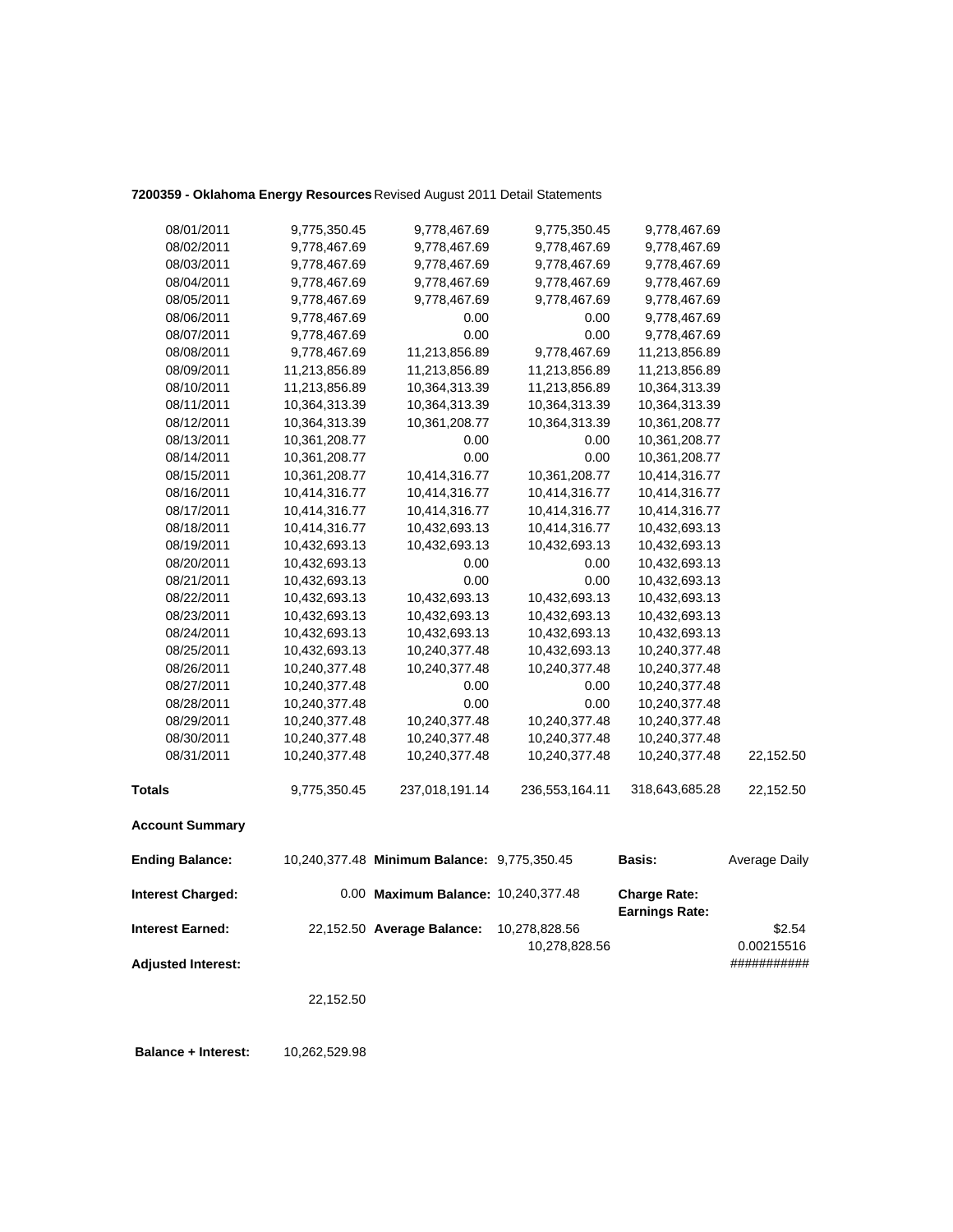## **7200370 - Oklahoma Industrial Finance** Revised August 2011 Detail Statements

| 08/01/2011                | 2,131,783.41 | 2,021,105.23                               | 2,131,783.41  | 2,021,105.23                                 |               |
|---------------------------|--------------|--------------------------------------------|---------------|----------------------------------------------|---------------|
| 08/02/2011                | 2,021,105.23 | 2,021,105.23                               | 2,021,105.23  | 2,021,105.23                                 |               |
| 08/03/2011                | 2,021,105.23 | 2,021,105.23                               | 2,021,105.23  | 2,021,105.23                                 |               |
| 08/04/2011                | 2,021,105.23 | 2,053,146.80                               | 2,021,105.23  | 2,053,146.80                                 |               |
| 08/05/2011                | 2,053,146.80 | 2,098,618.60                               | 2,053,146.80  | 2,098,618.60                                 |               |
| 08/06/2011                | 2,098,618.60 | 0.00                                       | 0.00          | 2,098,618.60                                 |               |
| 08/07/2011                | 2,098,618.60 | 0.00                                       | 0.00          | 2,098,618.60                                 |               |
| 08/08/2011                | 2,098,618.60 | 2,098,618.60                               | 2,098,618.60  | 2,098,618.60                                 |               |
| 08/09/2011                | 2,098,618.60 | 2,128,105.29                               | 2,098,618.60  | 2,128,105.29                                 |               |
| 08/10/2011                | 2,128,105.29 | 2,128,105.29                               | 2,128,105.29  | 2,128,105.29                                 |               |
| 08/11/2011                | 2,128,105.29 | 2,155,592.65                               | 2,128,105.29  | 2,155,592.65                                 |               |
| 08/12/2011                | 2,155,592.65 | 2,173,474.32                               | 2,155,592.65  | 2,173,474.32                                 |               |
| 08/13/2011                | 2,173,474.32 | 0.00                                       | 0.00          | 2,173,474.32                                 |               |
| 08/14/2011                | 2,173,474.32 | 0.00                                       | 0.00          | 2,173,474.32                                 |               |
| 08/15/2011                | 2,173,474.32 | 2,173,474.32                               | 2,173,474.32  | 2,173,474.32                                 |               |
| 08/16/2011                | 2,173,474.32 | 2,173,474.32                               | 2,173,474.32  | 2,173,474.32                                 |               |
| 08/17/2011                | 2,173,474.32 | 2,173,474.32                               | 2,173,474.32  | 2,173,474.32                                 |               |
| 08/18/2011                | 2,173,474.32 | 2,182,416.32                               | 2,173,474.32  | 2,182,416.32                                 |               |
| 08/19/2011                | 2,182,416.32 | 2,182,416.32                               | 2,182,416.32  | 2,182,416.32                                 |               |
| 08/20/2011                | 2,182,416.32 | 0.00                                       | 0.00          | 2,182,416.32                                 |               |
| 08/21/2011                | 2,182,416.32 | 0.00                                       | 0.00          | 2,182,416.32                                 |               |
| 08/22/2011                | 2,182,416.32 | 2,110,319.35                               | 2,182,416.32  | 2,110,319.35                                 |               |
| 08/23/2011                | 2,110,319.35 | 2,110,319.35                               | 2,110,319.35  | 2,110,319.35                                 |               |
| 08/24/2011                | 2,110,319.35 | 2,110,319.35                               | 2,110,319.35  | 2,110,319.35                                 |               |
| 08/25/2011                | 2,110,319.35 | 2,109,393.15                               | 2,110,319.35  | 2,109,393.15                                 |               |
| 08/26/2011                | 2,109,393.15 | 2,109,393.15                               | 2,109,393.15  | 2,109,393.15                                 |               |
| 08/27/2011                | 2,109,393.15 | 0.00                                       | 0.00          | 2,109,393.15                                 |               |
| 08/28/2011                | 2,109,393.15 | 0.00                                       | 0.00          | 2,109,393.15                                 |               |
| 08/29/2011                | 2,109,393.15 | 2,109,393.15                               | 2,109,393.15  | 2,109,393.15                                 |               |
| 08/30/2011                | 2,109,393.15 | 2,109,393.15                               | 2,109,393.15  | 2,109,393.15                                 |               |
| 08/31/2011                | 2,109,393.15 | 2,207,035.09                               | 2,109,393.15  | 2,207,035.09                                 | 4,580.59      |
| <b>Totals</b>             | 2,131,783.41 | 48,759,798.58                              | 48,684,546.90 | 65,887,603.36                                | 4,580.59      |
| <b>Account Summary</b>    |              |                                            |               |                                              |               |
| <b>Ending Balance:</b>    |              | 2,207,035.09 Minimum Balance: 2,131,783.41 |               | <b>Basis:</b>                                | Average Daily |
| <b>Interest Charged:</b>  |              | 0.00 Maximum Balance: 2,207,035.09         |               | <b>Charge Rate:</b><br><b>Earnings Rate:</b> |               |
| <b>Interest Earned:</b>   |              | 4,580.59 Average Balance:                  | 2,125,406.56  |                                              | \$2.54        |
|                           |              |                                            | 2,125,406.56  |                                              | 0.00215516    |
| <b>Adjusted Interest:</b> |              |                                            |               |                                              | ###########   |
|                           | 4,580.59     |                                            |               |                                              |               |
|                           |              |                                            |               |                                              |               |

 **Balance + Interest:** 2,211,615.68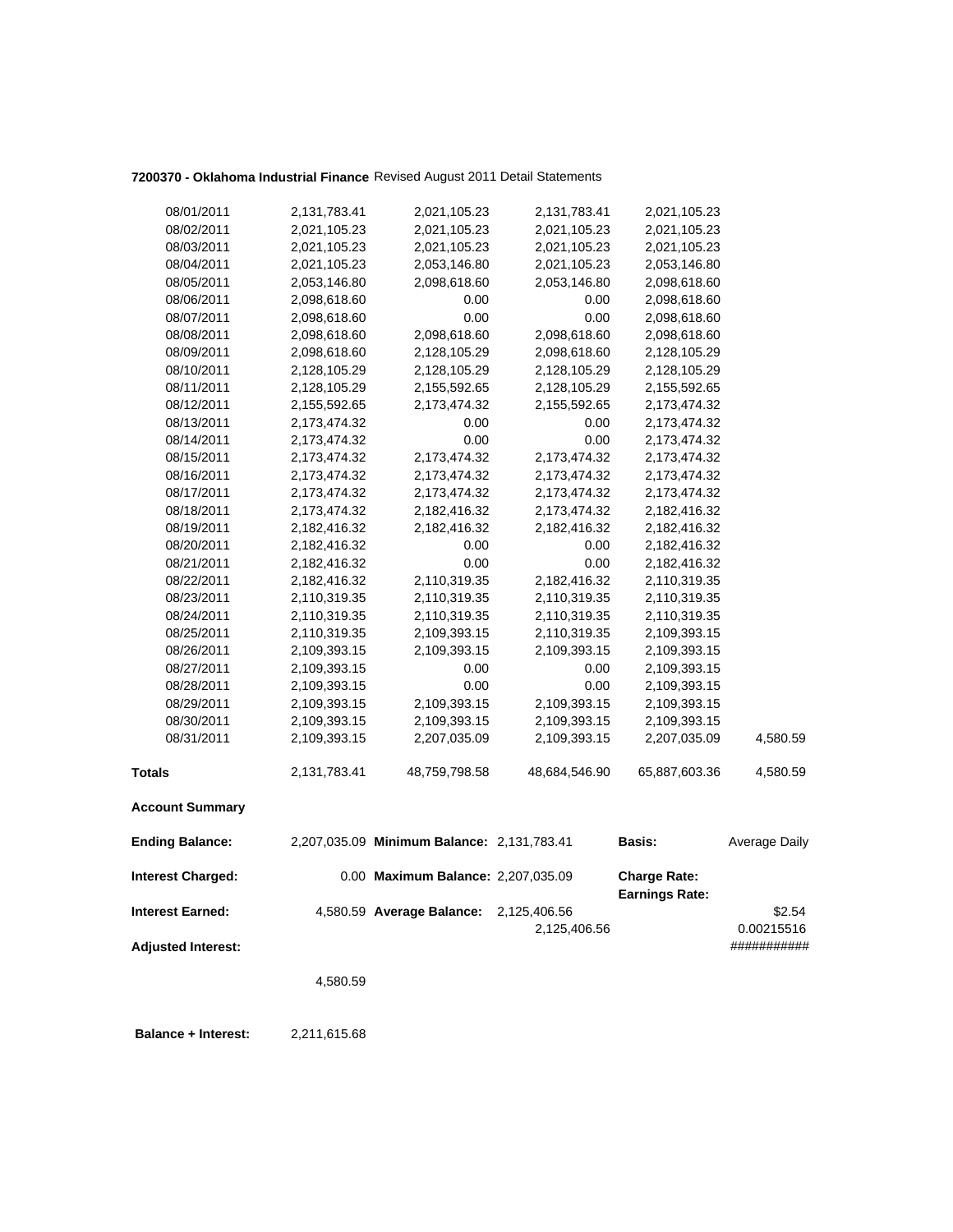### **7200390 - COMPSOURCE OKLAHOMA** Revised August 2011 Detail Statements

| 08/01/2011                | 757,570.33   | 755,745.17                             | 757,570.33                   | 755,745.17                                   |                      |
|---------------------------|--------------|----------------------------------------|------------------------------|----------------------------------------------|----------------------|
| 08/02/2011                | 755,745.17   | 617,270.46                             | 755,745.17                   | 617,270.46                                   |                      |
| 08/03/2011                | 617,270.46   | 610,376.98                             | 617,270.46                   | 610,376.98                                   |                      |
| 08/04/2011                | 610,376.98   | 454,591.00                             | 610,376.98                   | 454,591.00                                   |                      |
| 08/05/2011                | 454,591.00   | 452,648.34                             | 454,591.00                   | 452,648.34                                   |                      |
| 08/06/2011                | 452,648.34   | 0.00                                   | 0.00                         | 452,648.34                                   |                      |
| 08/07/2011                | 452,648.34   | 0.00                                   | 0.00                         | 452,648.34                                   |                      |
| 08/08/2011                | 452,648.34   | 3,252,648.34                           | 452,648.34                   | 3,252,648.34                                 |                      |
| 08/09/2011                | 3,252,648.34 | 2,956,285.76                           | 3,252,648.34                 | 2,956,285.76                                 |                      |
| 08/10/2011                | 2,956,285.76 | 2,919,131.85                           | 2,956,285.76                 | 2,919,131.85                                 |                      |
| 08/11/2011                | 2,919,131.85 | 2,773,865.89                           | 2,919,131.85                 | 2,773,865.89                                 |                      |
| 08/12/2011                | 2,773,865.89 | 2,761,590.08                           | 2,773,865.89                 | 2,761,590.08                                 |                      |
| 08/13/2011                | 2,761,590.08 | 0.00                                   | 0.00                         | 2,761,590.08                                 |                      |
| 08/14/2011                | 2,761,590.08 | 0.00                                   | 0.00                         | 2,761,590.08                                 |                      |
| 08/15/2011                | 2,761,590.08 | 2,759,838.19                           | 2,761,590.08                 | 2,759,838.19                                 |                      |
| 08/16/2011                | 2,759,838.19 | 2,694,123.14                           | 2,759,838.19                 | 2,694,123.14                                 |                      |
| 08/17/2011                | 2,694,123.14 | 2,671,644.91                           | 2,694,123.14                 | 2,671,644.91                                 |                      |
| 08/18/2011                | 2,671,644.91 | 2,566,564.88                           | 2,671,644.91                 | 2,566,564.88                                 |                      |
| 08/19/2011                | 2,566,564.88 | 2,566,564.88                           | 2,566,564.88                 | 2,566,564.88                                 |                      |
| 08/20/2011                | 2,566,564.88 | 0.00                                   | 0.00                         | 2,566,564.88                                 |                      |
| 08/21/2011                | 2,566,564.88 | 0.00                                   | 0.00                         | 2,566,564.88                                 |                      |
| 08/22/2011                | 2,566,564.88 | 654,323.00                             | 2,566,564.88                 | 654,323.00                                   |                      |
| 08/23/2011                | 654,323.00   | 607,905.36                             | 654,323.00                   | 607,905.36                                   |                      |
| 08/24/2011                | 607,905.36   | 607,905.36                             | 607,905.36                   | 607,905.36                                   |                      |
| 08/25/2011                | 607,905.36   | 584,131.44                             | 607,905.36                   | 584,131.44                                   |                      |
| 08/26/2011                | 584,131.44   | 460,790.89                             | 584,131.44                   | 460,790.89                                   |                      |
| 08/27/2011                | 460,790.89   | 0.00                                   | 0.00                         | 460,790.89                                   |                      |
| 08/28/2011                | 460,790.89   | 0.00                                   | 0.00                         | 460,790.89                                   |                      |
| 08/29/2011                | 460,790.89   | 378,255.56                             | 460,790.89                   | 378,255.56                                   |                      |
| 08/30/2011                | 378,255.56   | 361,380.01                             | 378,255.56                   | 361,380.01                                   |                      |
| 08/31/2011                | 361,380.01   | 356,019.89                             | 361,380.01                   | 356,019.89                                   | 3,288.81             |
| <b>Totals</b>             | 757,570.33   | 34,823,601.38                          | 35,225,151.82                | 47,306,789.76                                | 3,288.81             |
| <b>Account Summary</b>    |              |                                        |                              |                                              |                      |
| <b>Ending Balance:</b>    |              | 356,019.89 Minimum Balance: 757,570.33 |                              | Basis:                                       | Average Daily        |
| <b>Interest Charged:</b>  |              | 0.00 Maximum Balance: 356,019.89       |                              | <b>Charge Rate:</b><br><b>Earnings Rate:</b> |                      |
| <b>Interest Earned:</b>   |              | 3,288.81 Average Balance:              | 1,526,025.48<br>1,526,025.48 |                                              | \$2.54<br>0.00215515 |
| <b>Adjusted Interest:</b> |              |                                        |                              |                                              | ###########          |

3,288.81

 **Balance + Interest:** 359,308.70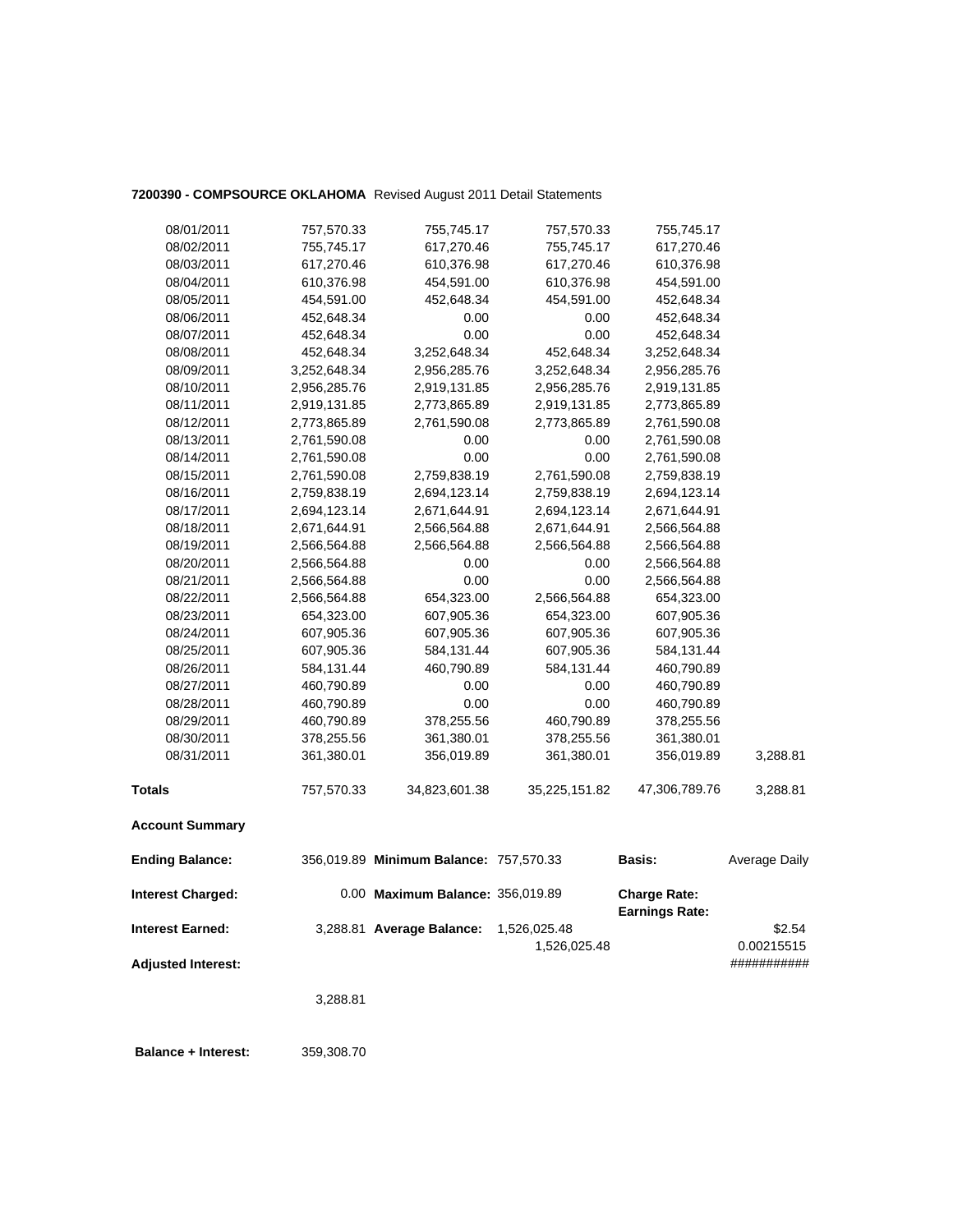### **7200435 - Oklahoma Lottery Commissio**Revised August 2011 Detail Statements

| 08/01/2011                | 1,019,414.09 | 1,027,315.74                             | 1,019,414.09  | 1,027,315.74          |               |
|---------------------------|--------------|------------------------------------------|---------------|-----------------------|---------------|
| 08/02/2011                | 1,027,315.74 | 5,755,888.77                             | 1,027,315.74  | 5,755,888.77          |               |
| 08/03/2011                | 5,755,888.77 | 5,271,920.77                             | 5,755,888.77  | 5,271,920.77          |               |
| 08/04/2011                | 5,271,920.77 | 5,243,864.62                             | 5,271,920.77  | 5,243,864.62          |               |
| 08/05/2011                | 5,243,864.62 | 5,110,499.38                             | 5,243,864.62  | 5,110,499.38          |               |
| 08/06/2011                | 5,110,499.38 | 0.00                                     | 0.00          | 5,110,499.38          |               |
| 08/07/2011                | 5,110,499.38 | 0.00                                     | 0.00          | 5,110,499.38          |               |
| 08/08/2011                | 5,110,499.38 | 6,610,499.38                             | 5,110,499.38  | 6,610,499.38          |               |
| 08/09/2011                | 6,610,499.38 | 5,912,948.24                             | 6,610,499.38  | 5,912,948.24          |               |
| 08/10/2011                | 5,912,948.24 | 1,854,938.62                             | 5,912,948.24  | 1,854,938.62          |               |
| 08/11/2011                | 1,854,938.62 | 1,854,938.62                             | 1,854,938.62  | 1,854,938.62          |               |
| 08/12/2011                | 1,854,938.62 | 1,647,245.70                             | 1,854,938.62  | 1,647,245.70          |               |
| 08/13/2011                | 1,647,245.70 | 0.00                                     | 0.00          | 1,647,245.70          |               |
| 08/14/2011                | 1,647,245.70 | 0.00                                     | 0.00          | 1,647,245.70          |               |
| 08/15/2011                | 1,647,245.70 | 941,194.42                               | 1,647,245.70  | 941,194.42            |               |
| 08/16/2011                | 941,194.42   | 941,194.42                               | 941,194.42    | 941,194.42            |               |
| 08/17/2011                | 941,194.42   | 2,955,041.28                             | 941,194.42    | 2,955,041.28          |               |
| 08/18/2011                | 2,955,041.28 | 761,849.51                               | 2,955,041.28  | 761,849.51            |               |
| 08/19/2011                | 761,849.51   | 761,849.51                               | 761,849.51    | 761,849.51            |               |
| 08/20/2011                | 761,849.51   | 0.00                                     | 0.00          | 761,849.51            |               |
| 08/21/2011                | 761,849.51   | 0.00                                     | 0.00          | 761,849.51            |               |
| 08/22/2011                | 761,849.51   | 761,610.48                               | 761,849.51    | 761,610.48            |               |
| 08/23/2011                | 761,610.48   | 714,870.48                               | 761,610.48    | 714,870.48            |               |
| 08/24/2011                | 714,870.48   | 489,467.22                               | 714,870.48    | 489,467.22            |               |
| 08/25/2011                | 489,467.22   | 489,467.22                               | 489,467.22    | 489,467.22            |               |
| 08/26/2011                | 489,467.22   | 474,897.19                               | 489,467.22    | 474,897.19            |               |
| 08/27/2011                | 474,897.19   | 0.00                                     | 0.00          | 474,897.19            |               |
| 08/28/2011                | 474,897.19   | 0.00                                     | 0.00          | 474,897.19            |               |
| 08/29/2011                | 474,897.19   | 474,897.19                               | 474,897.19    | 474,897.19            |               |
| 08/30/2011                | 474,897.19   | 379,688.05                               | 474,897.19    | 379,688.05            |               |
| 08/31/2011                | 379,688.05   | 379,503.87                               | 379,688.05    | 379,503.87            | 4,644.39      |
| <b>Totals</b>             | 1,019,414.09 | 50,815,590.68                            | 51,455,500.90 | 66,804,574.24         | 4,644.39      |
| <b>Account Summary</b>    |              |                                          |               |                       |               |
| <b>Ending Balance:</b>    |              | 379,503.87 Minimum Balance: 1,019,414.09 |               | <b>Basis:</b>         | Average Daily |
| <b>Interest Charged:</b>  |              | 0.00 Maximum Balance: 379,503.87         |               | <b>Charge Rate:</b>   |               |
| <b>Interest Earned:</b>   |              | 4,644.39 Average Balance:                | 2,154,986.27  | <b>Earnings Rate:</b> | \$2.54        |
|                           |              |                                          | 2,154,986.27  |                       | 0.00215518    |
| <b>Adjusted Interest:</b> |              |                                          |               |                       | ###########   |
|                           |              |                                          |               |                       |               |
|                           | 4,644.39     |                                          |               |                       |               |

 **Balance + Interest:** 384,148.26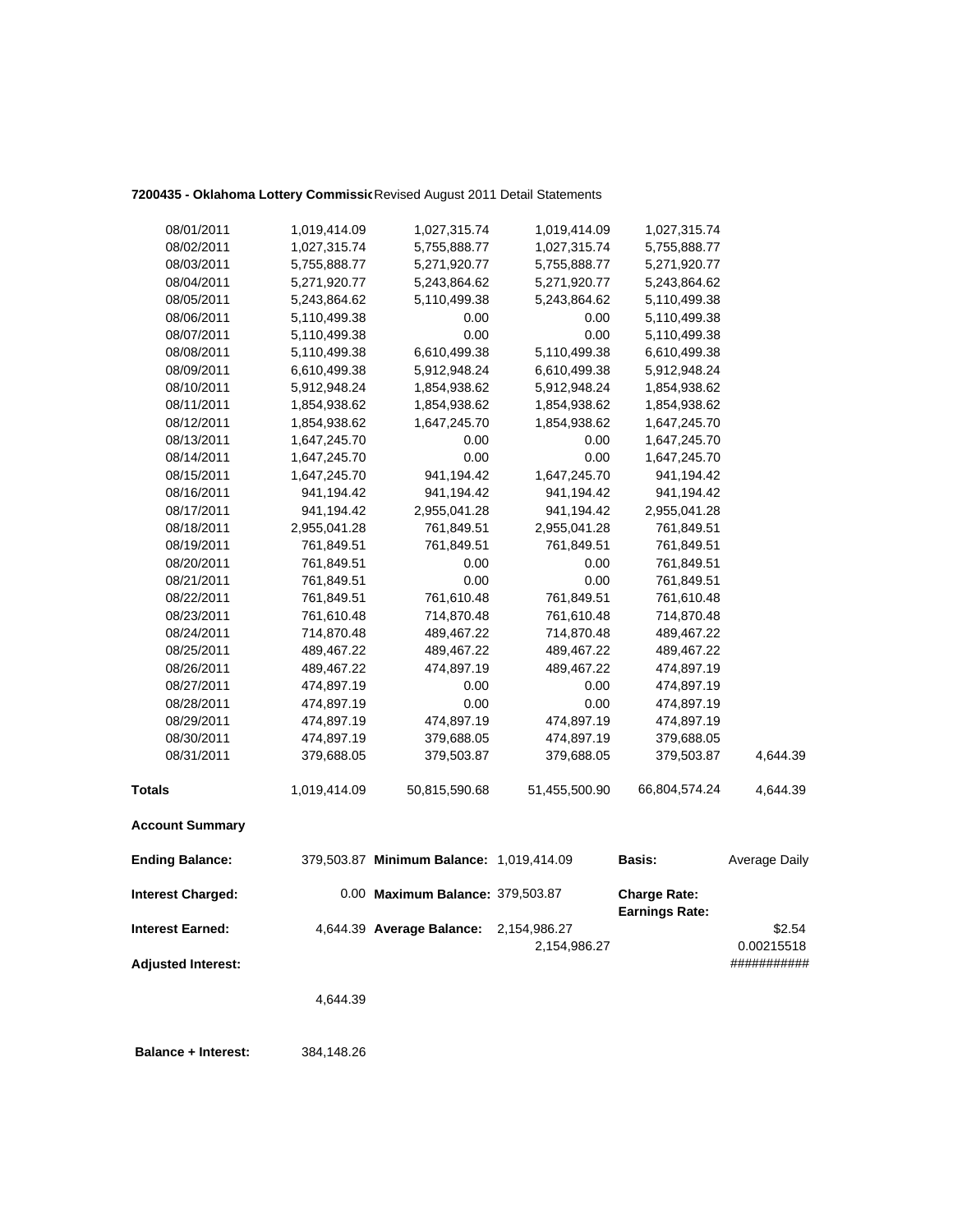| 7200515 - OPERS            |            | Revised August 2011 Detail Statements |              |                                              |                           |
|----------------------------|------------|---------------------------------------|--------------|----------------------------------------------|---------------------------|
| 08/01/2011                 | 77,272.89  | 77,755.50                             | 77,272.89    | 77,755.50                                    |                           |
| 08/02/2011                 | 77,755.50  | 77,755.50                             | 77,755.50    | 77,755.50                                    |                           |
| 08/03/2011                 | 77,755.50  | 77,755.50                             | 77,755.50    | 77,755.50                                    |                           |
| 08/04/2011                 | 77,755.50  | 527,755.50                            | 77,755.50    | 527,755.50                                   |                           |
| 08/05/2011                 | 527,755.50 | 492,244.75                            | 527,755.50   | 492,244.75                                   |                           |
| 08/06/2011                 | 492,244.75 | 0.00                                  | 0.00         | 492,244.75                                   |                           |
| 08/07/2011                 | 492,244.75 | 0.00                                  | 0.00         | 492,244.75                                   |                           |
| 08/08/2011                 | 492,244.75 | 492,244.75                            | 492,244.75   | 492,244.75                                   |                           |
| 08/09/2011                 | 492,244.75 | 492,244.75                            | 492,244.75   | 492,244.75                                   |                           |
| 08/10/2011                 | 492,244.75 | 489,643.19                            | 492,244.75   | 489,643.19                                   |                           |
| 08/11/2011                 | 489,643.19 | 489,643.19                            | 489,643.19   | 489,643.19                                   |                           |
| 08/12/2011                 | 489,643.19 | 489,643.19                            | 489,643.19   | 489,643.19                                   |                           |
| 08/13/2011                 | 489,643.19 | 0.00                                  | 0.00         | 489,643.19                                   |                           |
| 08/14/2011                 | 489,643.19 | 0.00                                  | 0.00         | 489,643.19                                   |                           |
| 08/15/2011                 | 489,643.19 | 489,635.54                            | 489,643.19   | 489,635.54                                   |                           |
| 08/16/2011                 | 489,635.54 | 489,635.54                            | 489,635.54   | 489,635.54                                   |                           |
| 08/17/2011                 | 489,635.54 | 489,635.54                            | 489,635.54   | 489,635.54                                   |                           |
| 08/18/2011                 | 489,635.54 | 489,635.54                            | 489,635.54   | 489,635.54                                   |                           |
| 08/19/2011                 | 489,635.54 | 489,635.54                            | 489,635.54   | 489,635.54                                   |                           |
| 08/20/2011                 | 489,635.54 | 0.00                                  | 0.00         | 489,635.54                                   |                           |
| 08/21/2011                 | 489,635.54 | 0.00                                  | 0.00         | 489,635.54                                   |                           |
| 08/22/2011                 | 489,635.54 | 418,507.68                            | 489,635.54   | 418,507.68                                   |                           |
| 08/23/2011                 | 418,507.68 | 418,507.68                            | 418,507.68   | 418,507.68                                   |                           |
| 08/24/2011                 | 418,507.68 | 418,507.68                            | 418,507.68   | 418,507.68                                   |                           |
| 08/25/2011                 | 418,507.68 | 67,769.74                             | 418,507.68   | 67,769.74                                    |                           |
| 08/26/2011                 | 67,769.74  | 67,769.74                             | 67,769.74    | 67,769.74                                    |                           |
| 08/27/2011                 | 67,769.74  | 0.00                                  | 0.00         | 67,769.74                                    |                           |
| 08/28/2011                 | 67,769.74  | 0.00                                  | 0.00         | 67,769.74                                    |                           |
| 08/29/2011                 | 67,769.74  | 67,769.74                             | 67,769.74    | 67,769.74                                    |                           |
| 08/30/2011                 | 67,769.74  | 67,769.74                             | 67,769.74    | 67,769.74                                    |                           |
| 08/31/2011                 | 67,769.74  | 67,769.74                             | 67,769.74    | 67,769.74                                    | 752.76                    |
| <b>Totals</b>              | 77,272.89  | 7,749,235.26                          | 7,758,738.41 | 10,827,821.70                                | 752.76                    |
| <b>Account Summary</b>     |            |                                       |              |                                              |                           |
| <b>Ending Balance:</b>     |            | 67,769.74 Minimum Balance: 77,272.89  |              | Basis:                                       | Average Daily             |
| <b>Interest Charged:</b>   |            | 0.00 Maximum Balance: 67,769.74       |              | <b>Charge Rate:</b><br><b>Earnings Rate:</b> |                           |
| <b>Interest Earned:</b>    |            | 752.76 Average Balance:               | 349,284.57   |                                              | \$2.54                    |
| <b>Adjusted Interest:</b>  |            |                                       | 349,284.57   |                                              | 0.00215515<br>########### |
|                            |            |                                       |              |                                              |                           |
|                            | 752.76     |                                       |              |                                              |                           |
| <b>Balance + Interest:</b> | 68,522.50  |                                       |              |                                              |                           |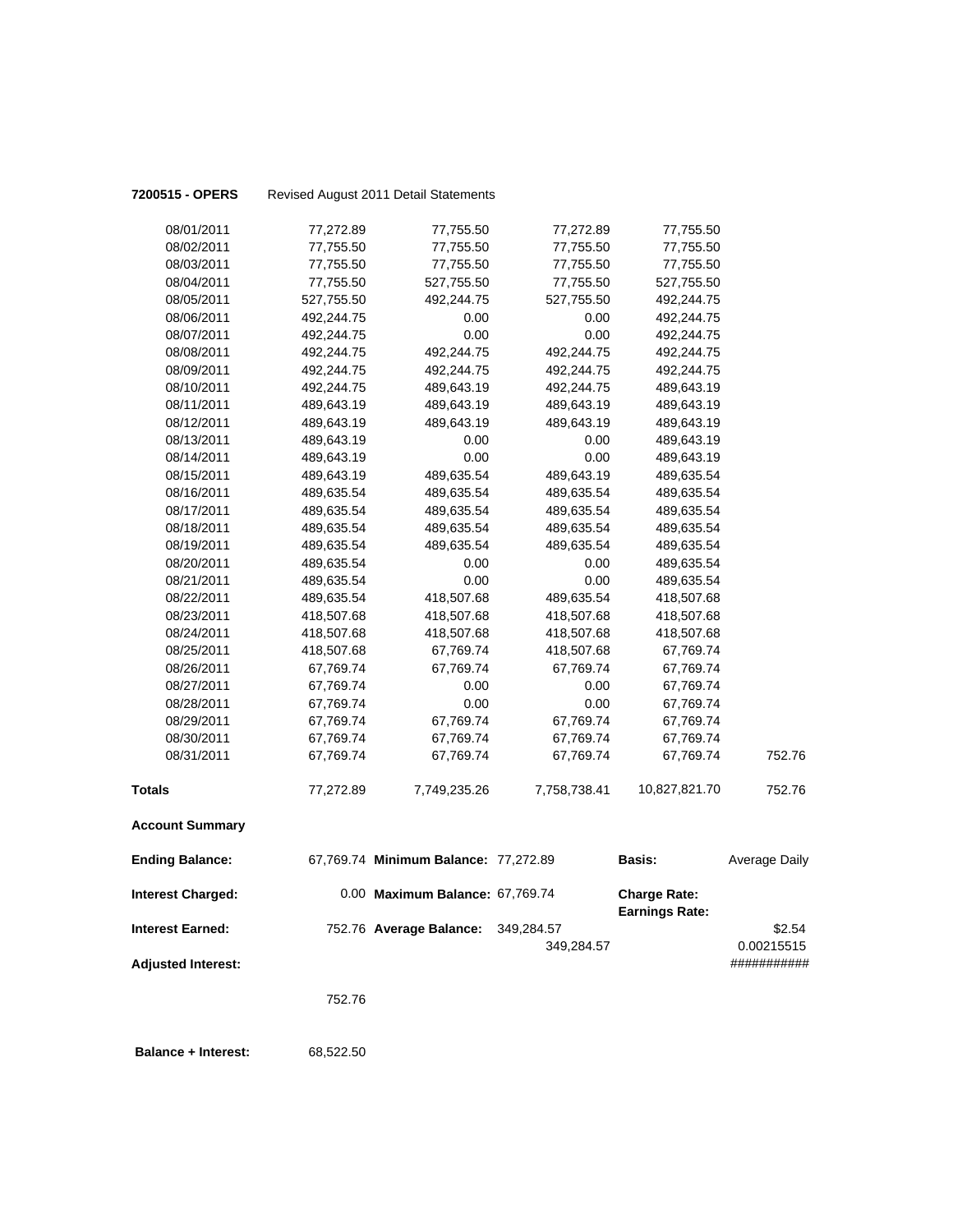## **7200535 - Oklahoma Peanut Commissio**Revised August 2011 Detail Statements

| 08/01/2011                | 54,604.01 | 14,700.31                           | 54,604.01  | 14,700.31                                    |               |
|---------------------------|-----------|-------------------------------------|------------|----------------------------------------------|---------------|
| 08/02/2011                | 14,700.31 | 14,700.31                           | 14,700.31  | 14,700.31                                    |               |
| 08/03/2011                | 14,700.31 | 14,700.31                           | 14,700.31  | 14,700.31                                    |               |
| 08/04/2011                | 14,700.31 | 14,700.31                           | 14,700.31  | 14,700.31                                    |               |
| 08/05/2011                | 14,700.31 | 14,700.31                           | 14,700.31  | 14,700.31                                    |               |
| 08/06/2011                | 14,700.31 | 0.00                                | 0.00       | 14,700.31                                    |               |
| 08/07/2011                | 14,700.31 | 0.00                                | 0.00       | 14,700.31                                    |               |
| 08/08/2011                | 14,700.31 | 14,700.31                           | 14,700.31  | 14,700.31                                    |               |
| 08/09/2011                | 14,700.31 | 14,700.31                           | 14,700.31  | 14,700.31                                    |               |
| 08/10/2011                | 14,700.31 | 14,700.31                           | 14,700.31  | 14,700.31                                    |               |
| 08/11/2011                | 14,700.31 | 14,700.31                           | 14,700.31  | 14,700.31                                    |               |
| 08/12/2011                | 14,700.31 | 14,700.31                           | 14,700.31  | 14,700.31                                    |               |
| 08/13/2011                | 14,700.31 | 0.00                                | 0.00       | 14,700.31                                    |               |
| 08/14/2011                | 14,700.31 | 0.00                                | 0.00       | 14,700.31                                    |               |
| 08/15/2011                | 14,700.31 | 14,700.31                           | 14,700.31  | 14,700.31                                    |               |
| 08/16/2011                | 14,700.31 | 14,700.31                           | 14,700.31  | 14,700.31                                    |               |
| 08/17/2011                | 14,700.31 | 14,700.31                           | 14,700.31  | 14,700.31                                    |               |
| 08/18/2011                | 14,700.31 | 14,700.31                           | 14,700.31  | 14,700.31                                    |               |
| 08/19/2011                | 14,700.31 | 14,700.31                           | 14,700.31  | 14,700.31                                    |               |
| 08/20/2011                | 14,700.31 | 0.00                                | 0.00       | 14,700.31                                    |               |
| 08/21/2011                | 14,700.31 | 0.00                                | 0.00       | 14,700.31                                    |               |
| 08/22/2011                | 14,700.31 | 6,884.68                            | 14,700.31  | 6,884.68                                     |               |
| 08/23/2011                | 6,884.68  | 6,884.68                            | 6,884.68   | 6,884.68                                     |               |
| 08/24/2011                | 6,884.68  | 6,884.68                            | 6,884.68   | 6,884.68                                     |               |
| 08/25/2011                | 6,884.68  | 6,884.68                            | 6,884.68   | 6,884.68                                     |               |
| 08/26/2011                | 6,884.68  | 6,884.68                            | 6,884.68   | 6,884.68                                     |               |
| 08/27/2011                | 6,884.68  | 0.00                                | 0.00       | 6,884.68                                     |               |
| 08/28/2011                | 6,884.68  | 0.00                                | 0.00       | 6,884.68                                     |               |
| 08/29/2011                | 6,884.68  | 6,884.68                            | 6,884.68   | 6,884.68                                     |               |
| 08/30/2011                | 6,884.68  | 6,884.68                            | 6,884.68   | 6,884.68                                     |               |
| 08/31/2011                | 6,884.68  | 6,884.68                            | 6,884.68   | 6,884.68                                     | 26.25         |
| <b>Totals</b>             | 54,604.01 | 275,582.09                          | 323,301.42 | 377,553.31                                   | 26.25         |
| <b>Account Summary</b>    |           |                                     |            |                                              |               |
| <b>Ending Balance:</b>    |           | 6,884.68 Minimum Balance: 54,604.01 |            | Basis:                                       | Average Daily |
| <b>Interest Charged:</b>  |           | 0.00 Maximum Balance: 6,884.68      |            | <b>Charge Rate:</b><br><b>Earnings Rate:</b> |               |
| <b>Interest Earned:</b>   |           | 26.25 Average Balance:              | 12,179.14  |                                              | \$2.54        |
|                           |           |                                     | 12,179.14  |                                              | 0.00215516    |
| <b>Adjusted Interest:</b> |           |                                     |            |                                              | ###########   |
|                           | 26.25     |                                     |            |                                              |               |
|                           |           |                                     |            |                                              |               |

 **Balance + Interest:** 6,910.93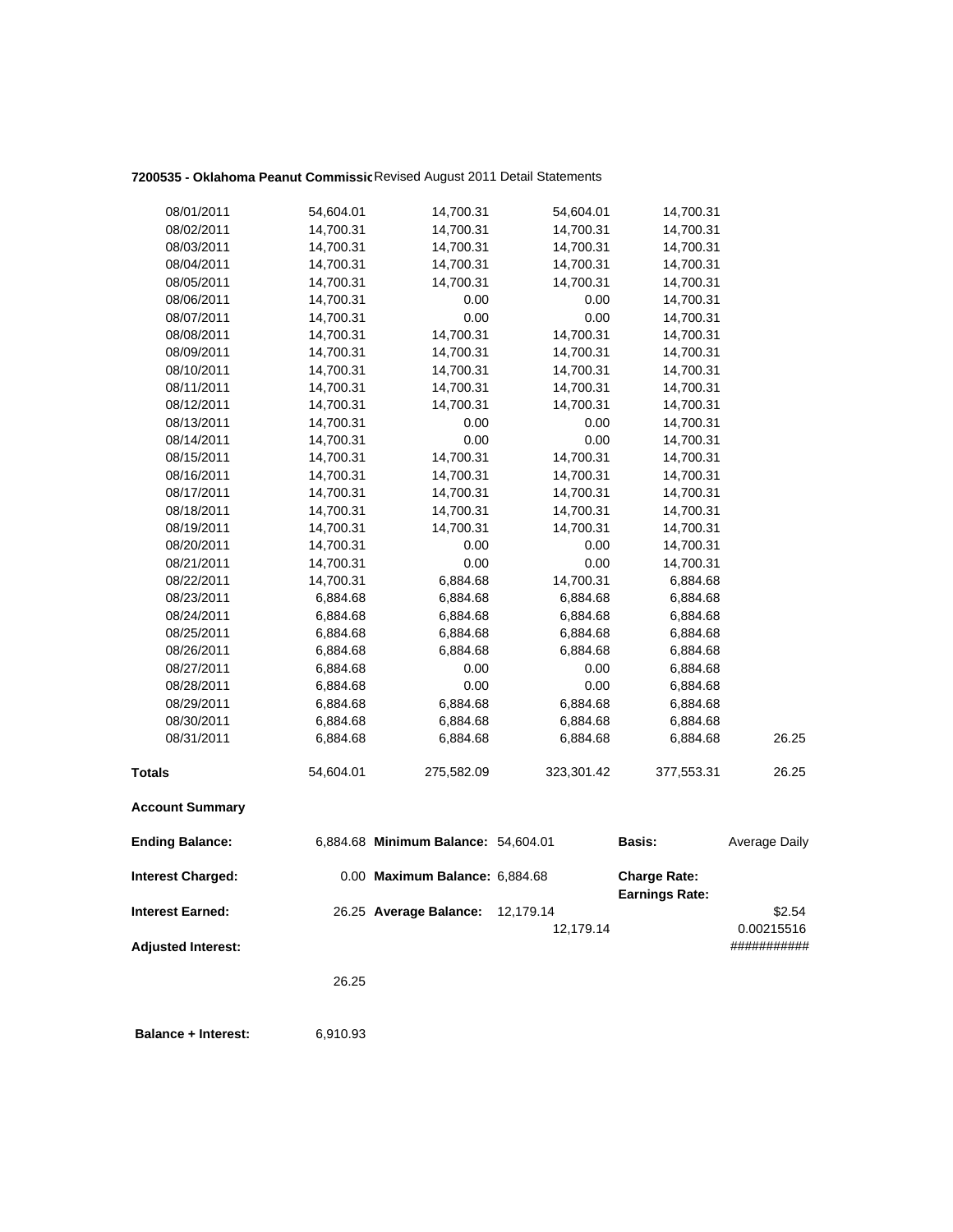### **7200557 - OK Police P**Revised August 2011 Detail Statements

| 08/01/2011                | 0.00      | 21.89                           | 0.00       | 21.89                                        |               |
|---------------------------|-----------|---------------------------------|------------|----------------------------------------------|---------------|
| 08/02/2011                | 21.89     | 21.89                           | 21.89      | 21.89                                        |               |
| 08/03/2011                | 21.89     | (485.20)                        | 21.89      | (485.20)                                     |               |
| 08/04/2011                | (485.20)  | 39,642.65                       | (485.20)   | 39,642.65                                    |               |
| 08/05/2011                | 39,642.65 | 39,642.65                       | 39,642.65  | 39,642.65                                    |               |
| 08/06/2011                | 39,642.65 | 0.00                            | 0.00       | 39,642.65                                    |               |
| 08/07/2011                | 39,642.65 | 0.00                            | 0.00       | 39,642.65                                    |               |
| 08/08/2011                | 39,642.65 | 39,642.65                       | 39,642.65  | 39,642.65                                    |               |
| 08/09/2011                | 39,642.65 | 718.62                          | 39,642.65  | 718.62                                       |               |
| 08/10/2011                | 718.62    | 0.00                            | 718.62     | 0.00                                         |               |
| 08/11/2011                | 0.00      | 0.00                            | 0.00       | 0.00                                         |               |
| 08/12/2011                | 0.00      | 2,865.92                        | 0.00       | 2,865.92                                     |               |
| 08/13/2011                | 2,865.92  | 0.00                            | 0.00       | 2,865.92                                     |               |
| 08/14/2011                | 2,865.92  | 0.00                            | 0.00       | 2,865.92                                     |               |
| 08/15/2011                | 2,865.92  | 2,865.92                        | 2,865.92   | 2,865.92                                     |               |
| 08/16/2011                | 2,865.92  | 18,174.95                       | 2,865.92   | 18,174.95                                    |               |
| 08/17/2011                | 18,174.95 | 18,174.95                       | 18,174.95  | 18,174.95                                    |               |
| 08/18/2011                | 18,174.95 | 400.79                          | 18,174.95  | 400.79                                       |               |
| 08/19/2011                | 400.79    | 400.79                          | 400.79     | 400.79                                       |               |
| 08/20/2011                | 400.79    | 0.00                            | 0.00       | 400.79                                       |               |
| 08/21/2011                | 400.79    | 0.00                            | 0.00       | 400.79                                       |               |
| 08/22/2011                | 400.79    | 0.00                            | 400.79     | 0.00                                         |               |
| 08/23/2011                | 0.00      | 850.31                          | 0.00       | 850.31                                       |               |
| 08/24/2011                | 850.31    | 850.31                          | 850.31     | 850.31                                       |               |
| 08/25/2011                | 850.31    | 850.31                          | 850.31     | 850.31                                       |               |
| 08/26/2011                | 850.31    | 22,661.73                       | 850.31     | 22,661.73                                    |               |
| 08/27/2011                | 22,661.73 | 0.00                            | 0.00       | 22,661.73                                    |               |
| 08/28/2011                | 22,661.73 | 0.00                            | 0.00       | 22,661.73                                    |               |
| 08/29/2011                | 22,661.73 | 22,661.73                       | 22,661.73  | 22,661.73                                    |               |
| 08/30/2011                | 22,661.73 | 22,661.73                       | 22,661.73  | 22,661.73                                    |               |
| 08/31/2011                | 22,661.73 | 29,732.80                       | 22,661.73  | 29,732.80                                    | 27.36         |
| <b>Totals</b>             | 0.00      | 262,357.39                      | 232,624.59 | 393,499.57                                   | 27.36         |
| <b>Account Summary</b>    |           |                                 |            |                                              |               |
| <b>Ending Balance:</b>    |           | 29,732.80 Minimum Balance: 0.00 |            | <b>Basis:</b>                                | Average Daily |
| <b>Interest Charged:</b>  |           | 0.00 Maximum Balance: 29,732.80 |            | <b>Charge Rate:</b><br><b>Earnings Rate:</b> |               |
| <b>Interest Earned:</b>   |           | 27.36 Average Balance:          | 12,693.53  |                                              | \$2.54        |
|                           |           |                                 | 12,693.53  |                                              | 0.00215516    |
| <b>Adjusted Interest:</b> |           |                                 |            |                                              | ###########   |
|                           | 27.36     |                                 |            |                                              |               |
|                           |           |                                 |            |                                              |               |

 **Balance + Interest:** 29,760.16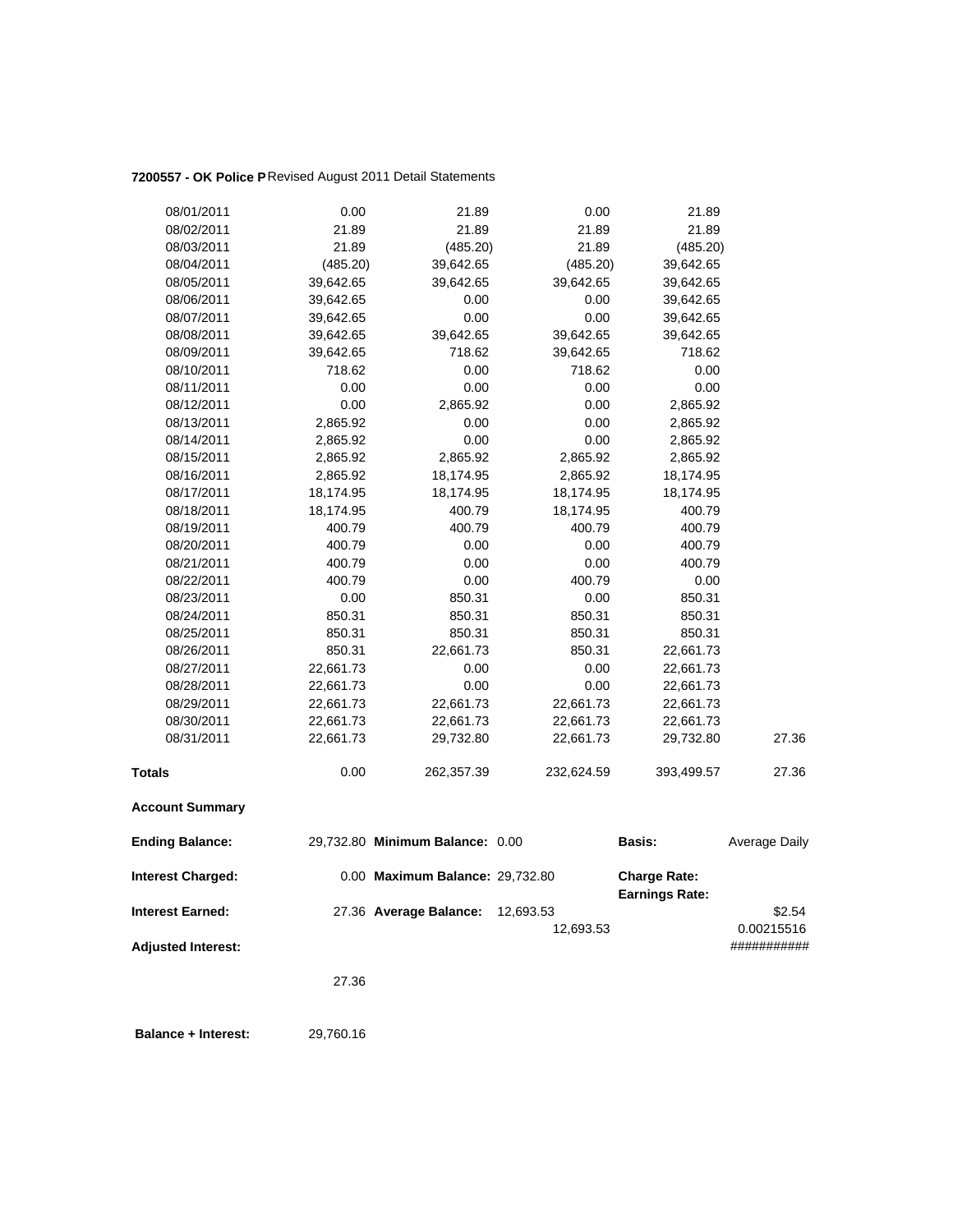|                           | 4,445.15                     |                                            |                              |                              |                           |
|---------------------------|------------------------------|--------------------------------------------|------------------------------|------------------------------|---------------------------|
| <b>Adjusted Interest:</b> |                              |                                            | 2,062,562.27                 |                              | 0.00215516<br>########### |
| <b>Interest Earned:</b>   |                              | 4,445.15 Average Balance:                  | 2,062,562.27                 | <b>Earnings Rate:</b>        | \$2.54                    |
| <b>Interest Charged:</b>  |                              | 0.00 Maximum Balance: 2,000,074.79         |                              | <b>Charge Rate:</b>          |                           |
| <b>Ending Balance:</b>    |                              | 2,000,074.79 Minimum Balance: 2,038,763.00 |                              | <b>Basis:</b>                | Average Daily             |
| <b>Account Summary</b>    |                              |                                            |                              |                              |                           |
| <b>Totals</b>             | 2,038,763.00                 | 47,406,782.95                              | 47,445,471.16                | 63,939,430.29                | 4,445.15                  |
| 08/31/2011                | 2,000,074.79                 | 2,000,074.79                               | 2,000,074.79                 | 2,000,074.79                 | 4,445.15                  |
| 08/30/2011                | 2,000,074.79                 | 2,000,074.79                               | 2,000,074.79                 | 2,000,074.79                 |                           |
| 08/29/2011                | 2,000,217.29                 | 2,000,074.79                               | 2,000,217.29                 | 2,000,074.79                 |                           |
| 08/28/2011                | 2,000,217.29                 | 0.00                                       | 0.00                         | 2,000,217.29                 |                           |
| 08/26/2011<br>08/27/2011  | 2,004,452.50<br>2,000,217.29 | 2,000,217.29<br>0.00                       | 2,004,452.50<br>0.00         | 2,000,217.29<br>2,000,217.29 |                           |
| 08/25/2011                | 2,004,452.50                 | 2,004,452.50                               | 2,004,452.50                 | 2,004,452.50                 |                           |
| 08/24/2011                | 2,004,452.50                 | 2,004,452.50                               | 2,004,452.50                 | 2,004,452.50                 |                           |
| 08/23/2011                | 2,004,452.50                 | 2,004,452.50                               | 2,004,452.50                 | 2,004,452.50                 |                           |
| 08/22/2011                | 2,117,019.71                 | 2,004,452.50                               | 2,117,019.71                 | 2,004,452.50                 |                           |
| 08/21/2011                | 2,117,019.71                 | 0.00                                       | 0.00                         | 2,117,019.71                 |                           |
| 08/20/2011                | 2,117,019.71                 | 0.00                                       | 0.00                         | 2,117,019.71                 |                           |
| 08/19/2011                | 2,117,019.71                 | 2,117,019.71                               | 2,117,019.71                 | 2,117,019.71                 |                           |
| 08/18/2011                | 2,117,019.71                 | 2,117,019.71                               | 2,117,019.71                 | 2,117,019.71                 |                           |
| 08/17/2011                | 2,117,019.71                 | 2,117,019.71                               | 2,117,019.71                 | 2,117,019.71                 |                           |
| 08/16/2011                | 2,117,050.24                 | 2,117,019.71                               | 2,117,050.24                 | 2,117,019.71                 |                           |
| 08/15/2011                | 2,117,050.24                 | 2,117,050.24                               | 2,117,050.24                 | 2,117,050.24                 |                           |
| 08/14/2011                | 2,117,050.24                 | 0.00                                       | 0.00                         | 2,117,050.24                 |                           |
| 08/13/2011                | 2,117,050.24                 | 0.00                                       | 0.00                         | 2,117,050.24                 |                           |
| 08/12/2011                | 2,117,050.24                 | 2,117,050.24                               | 2,117,050.24                 | 2,117,050.24                 |                           |
| 08/11/2011                | 2,118,792.58                 | 2,117,050.24                               | 2,118,792.58                 | 2,117,050.24                 |                           |
| 08/10/2011                | 2,127,146.54                 | 2,118,792.58                               | 2,127,146.54                 | 2,118,792.58                 |                           |
| 08/09/2011                | 2,129,537.17                 | 2,127,146.54                               | 2,129,537.17                 | 2,127,146.54                 |                           |
| 08/08/2011                | 2,032,036.43                 | 2,129,537.17                               | 2,032,036.43                 | 2,129,537.17                 |                           |
| 08/07/2011                | 2,032,036.43                 | 0.00                                       | 0.00                         | 2,032,036.43                 |                           |
| 08/06/2011                | 2,032,036.43                 | 0.00                                       | 0.00                         | 2,032,036.43                 |                           |
| 08/05/2011                | 2,032,036.43                 | 2,032,036.43                               | 2,032,036.43                 | 2,032,036.43<br>2,032,036.43 |                           |
| 08/03/2011<br>08/04/2011  | 2,043,250.86<br>2,043,250.86 | 2,032,036.43                               | 2,043,250.86<br>2,043,250.86 | 2,043,250.86                 |                           |
| 08/02/2011                | 2,043,250.86                 | 2,043,250.86<br>2,043,250.86               | 2,043,250.86                 | 2,043,250.86                 |                           |
| 08/01/2011                | 2,038,763.00                 | 2,043,250.86                               | 2,038,763.00                 | 2,043,250.86                 |                           |
|                           |                              |                                            |                              |                              |                           |

**7200588 - Oklahoma Real Estate Comm** Revised August 2011 Detail Statements

 **Balance + Interest:** 2,004,519.94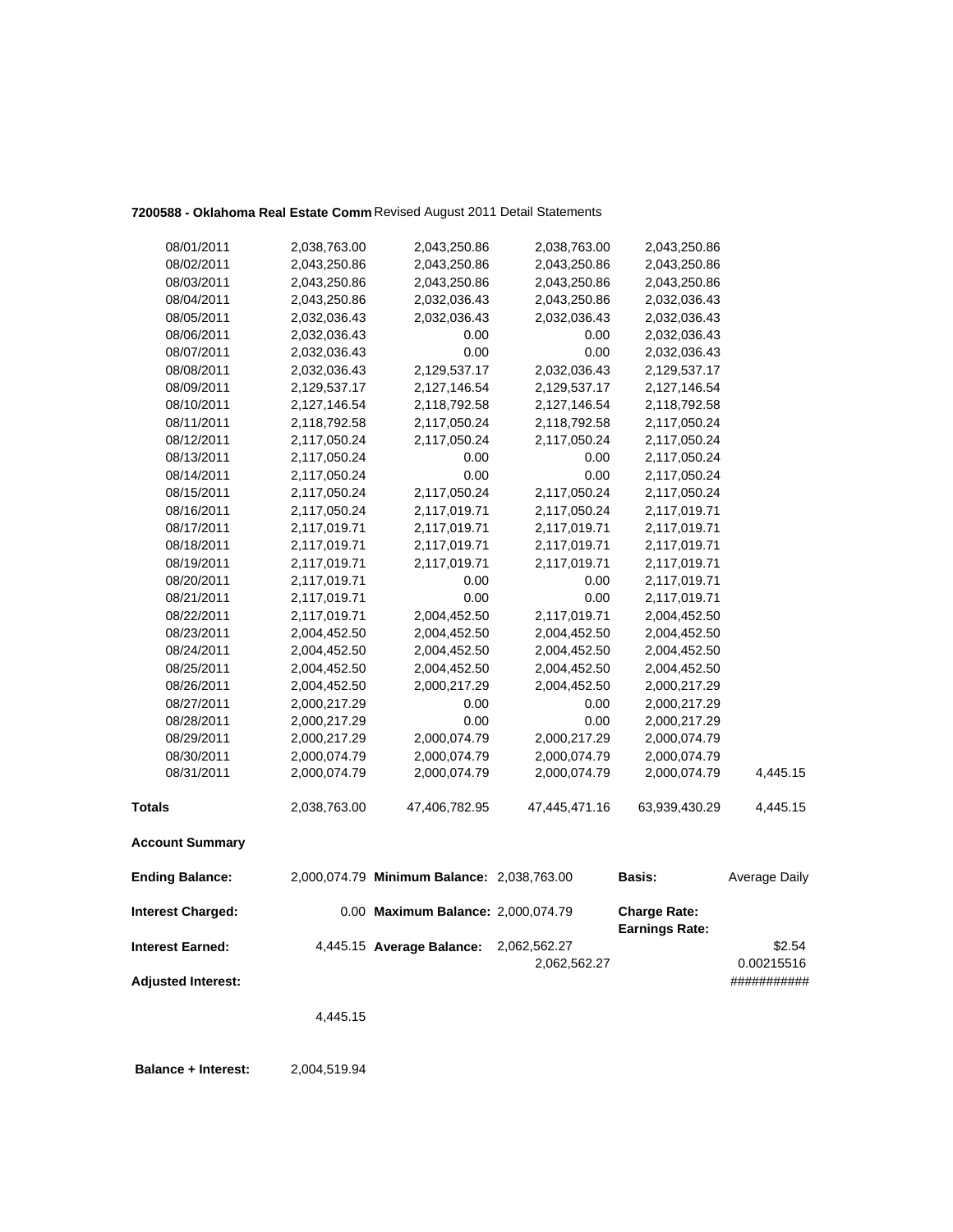### **7200830 - DEPT OF HUMAN SERVICES** Revised August 2011 Detail Statements

| 08/01/2011                | 1,811,555.17 | 1,813,055.97                               | 1,811,555.17  | 1,813,055.97          |               |
|---------------------------|--------------|--------------------------------------------|---------------|-----------------------|---------------|
| 08/02/2011                | 1,813,055.97 | 1,813,055.97                               | 1,813,055.97  | 1,813,055.97          |               |
| 08/03/2011                | 1,813,055.97 | 1,813,055.97                               | 1,813,055.97  | 1,813,055.97          |               |
| 08/04/2011                | 1,813,055.97 | 1,813,055.97                               | 1,813,055.97  | 1,813,055.97          |               |
| 08/05/2011                | 1,813,055.97 | 1,813,055.97                               | 1,813,055.97  | 1,813,055.97          |               |
| 08/06/2011                | 1,813,055.97 | 0.00                                       | 0.00          | 1,813,055.97          |               |
| 08/07/2011                | 1,813,055.97 | 0.00                                       | 0.00          | 1,813,055.97          |               |
| 08/08/2011                | 1,813,055.97 | 1,813,055.97                               | 1,813,055.97  | 1,813,055.97          |               |
| 08/09/2011                | 1,813,055.97 | 1,813,055.97                               | 1,813,055.97  | 1,813,055.97          |               |
| 08/10/2011                | 1,813,055.97 | 1,813,055.97                               | 1,813,055.97  | 1,813,055.97          |               |
| 08/11/2011                | 1,813,055.97 | 1,813,055.97                               | 1,813,055.97  | 1,813,055.97          |               |
| 08/12/2011                | 1,813,055.97 | 1,848,134.51                               | 1,813,055.97  | 1,848,134.51          |               |
| 08/13/2011                | 1,848,134.51 | 0.00                                       | 0.00          | 1,848,134.51          |               |
| 08/14/2011                | 1,848,134.51 | 0.00                                       | 0.00          | 1,848,134.51          |               |
| 08/15/2011                | 1,848,134.51 | 1,848,134.51                               | 1,848,134.51  | 1,848,134.51          |               |
| 08/16/2011                | 1,848,134.51 | 1,848,134.51                               | 1,848,134.51  | 1,848,134.51          |               |
| 08/17/2011                | 1,848,134.51 | 1,848,134.51                               | 1,848,134.51  | 1,848,134.51          |               |
| 08/18/2011                | 1,848,134.51 | 1,848,134.51                               | 1,848,134.51  | 1,848,134.51          |               |
| 08/19/2011                | 1,848,134.51 | 1,848,134.51                               | 1,848,134.51  | 1,848,134.51          |               |
| 08/20/2011                | 1,848,134.51 | 0.00                                       | 0.00          | 1,848,134.51          |               |
| 08/21/2011                | 1,848,134.51 | 0.00                                       | 0.00          | 1,848,134.51          |               |
| 08/22/2011                | 1,848,134.51 | 1,848,134.51                               | 1,848,134.51  | 1,848,134.51          |               |
| 08/23/2011                | 1,848,134.51 | 1,848,134.51                               | 1,848,134.51  | 1,848,134.51          |               |
| 08/24/2011                | 1,848,134.51 | 1,848,134.51                               | 1,848,134.51  | 1,848,134.51          |               |
| 08/25/2011                | 1,848,134.51 | 1,848,134.51                               | 1,848,134.51  | 1,848,134.51          |               |
| 08/26/2011                | 1,848,134.51 | 1,848,134.51                               | 1,848,134.51  | 1,848,134.51          |               |
| 08/27/2011                | 1,848,134.51 | 0.00                                       | 0.00          | 1,848,134.51          |               |
| 08/28/2011                | 1,848,134.51 | 0.00                                       | 0.00          | 1,848,134.51          |               |
| 08/29/2011                | 1,848,134.51 | 1,848,134.51                               | 1,848,134.51  | 1,848,134.51          |               |
| 08/30/2011                | 1,848,134.51 | 1,848,134.51                               | 1,848,134.51  | 1,848,134.51          |               |
| 08/31/2011                | 1,848,134.51 | 1,848,134.51                               | 1,848,134.51  | 1,848,134.51          | 3,956.20      |
| <b>Totals</b>             | 1,811,555.17 | 42,191,386.87                              | 42,154,807.53 | 56,906,305.87         | 3,956.20      |
| <b>Account Summary</b>    |              |                                            |               |                       |               |
| <b>Ending Balance:</b>    |              | 1,848,134.51 Minimum Balance: 1,811,555.17 |               | <b>Basis:</b>         | Average Daily |
| <b>Interest Charged:</b>  |              | 0.00 Maximum Balance: 1,848,134.51         |               | <b>Charge Rate:</b>   |               |
|                           |              |                                            |               | <b>Earnings Rate:</b> |               |
| <b>Interest Earned:</b>   |              | 3,956.20 Average Balance:                  | 1,835,687.29  |                       | \$2.54        |
|                           |              |                                            | 1,835,687.29  |                       | 0.00215516    |
| <b>Adjusted Interest:</b> |              |                                            |               |                       | ###########   |
|                           | 3,956.20     |                                            |               |                       |               |
|                           |              |                                            |               |                       |               |

**Balance + Interest:** 1,852,090.71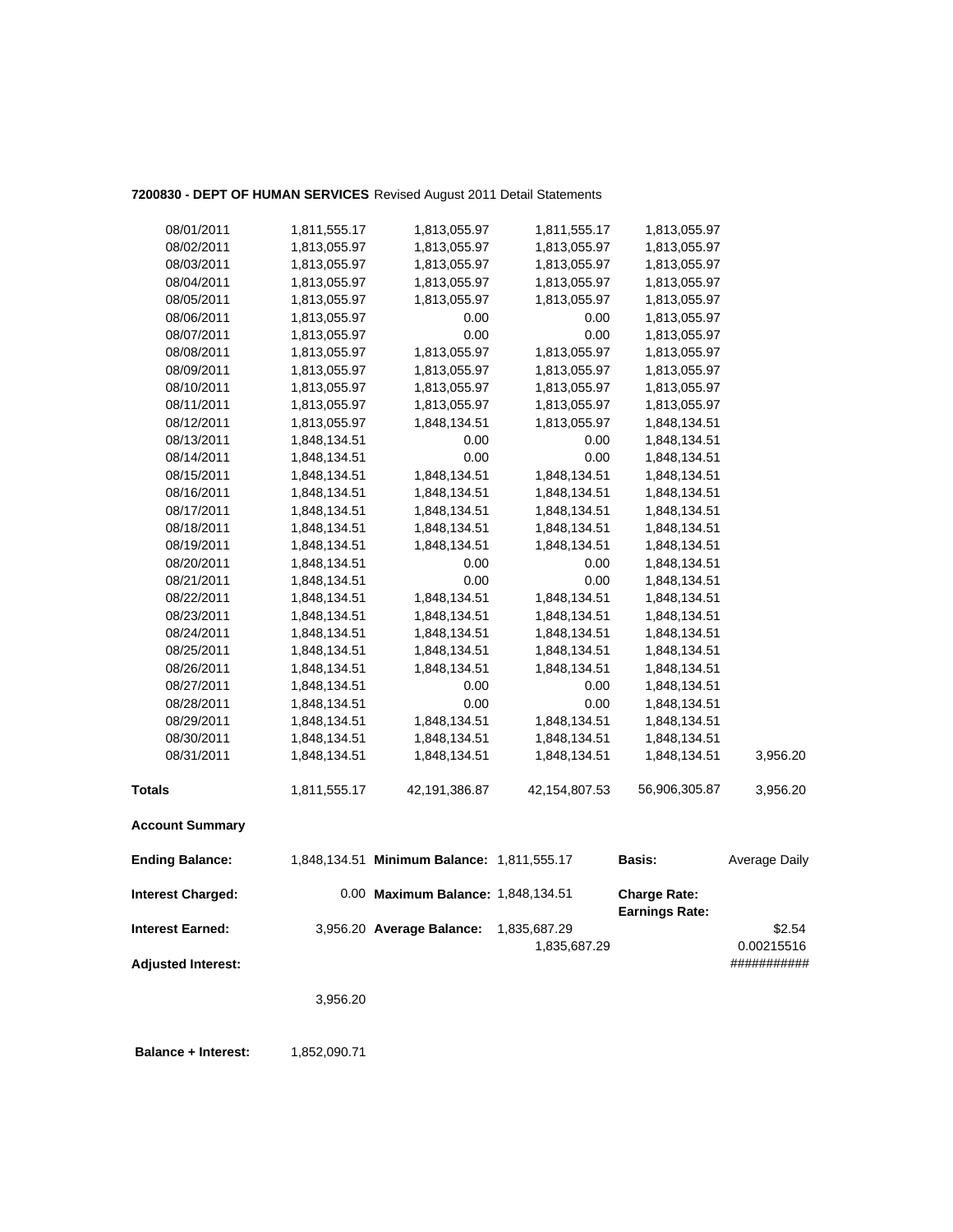### 7200875 - Oklahoma Wheat Commissio Revised August 2011 Detail Statements

| <b>Ending Balance:</b> |              | 1,500,897.09 Minimum Balance: 1,096,548.12 |               | <b>Basis:</b> | Average Daily |
|------------------------|--------------|--------------------------------------------|---------------|---------------|---------------|
| <b>Account Summary</b> |              |                                            |               |               |               |
| <b>Totals</b>          | 1,096,548.12 | 28,484,172.95                              | 28,079,823.98 | 38,037,995.25 | 2,644.45      |
| 08/31/2011             | 1,500,897.09 | 1,500,897.09                               | 1,500,897.09  | 1,500,897.09  | 2,644.45      |
| 08/30/2011             | 1,500,897.09 | 1,500,897.09                               | 1,500,897.09  | 1,500,897.09  |               |
| 08/29/2011             | 1,500,897.09 | 1,500,897.09                               | 1,500,897.09  | 1,500,897.09  |               |
| 08/28/2011             | 1,500,897.09 | 0.00                                       | 0.00          | 1,500,897.09  |               |
| 08/27/2011             | 1,500,897.09 | 0.00                                       | 0.00          | 1,500,897.09  |               |
| 08/26/2011             | 1,502,492.18 | 1,500,897.09                               | 1,502,492.18  | 1,500,897.09  |               |
| 08/25/2011             | 1,502,492.18 | 1,502,492.18                               | 1,502,492.18  | 1,502,492.18  |               |
| 08/24/2011             | 1,526,269.05 | 1,502,492.18                               | 1,526,269.05  | 1,502,492.18  |               |
| 08/23/2011             | 1,546,653.10 | 1,526,269.05                               | 1,546,653.10  | 1,526,269.05  |               |
| 08/22/2011             | 1,089,002.29 | 1,546,653.10                               | 1,089,002.29  | 1,546,653.10  |               |
| 08/21/2011             | 1,089,002.29 | 0.00                                       | 0.00          | 1,089,002.29  |               |
| 08/20/2011             | 1,089,002.29 | 0.00                                       | 0.00          | 1,089,002.29  |               |
| 08/19/2011             | 1,089,002.29 | 1,089,002.29                               | 1,089,002.29  | 1,089,002.29  |               |
| 08/18/2011             | 1,089,002.29 | 1,089,002.29                               | 1,089,002.29  | 1,089,002.29  |               |
| 08/17/2011             | 1,089,002.29 | 1,089,002.29                               | 1,089,002.29  | 1,089,002.29  |               |
| 08/16/2011             | 1,089,002.29 | 1,089,002.29                               | 1,089,002.29  | 1,089,002.29  |               |
| 08/15/2011             | 1,089,002.29 | 1,089,002.29                               | 1,089,002.29  | 1,089,002.29  |               |
| 08/14/2011             | 1,089,002.29 | 0.00                                       | 0.00          | 1,089,002.29  |               |
| 08/13/2011             | 1,089,002.29 | 0.00                                       | 0.00          | 1,089,002.29  |               |
| 08/12/2011             | 1,090,071.69 | 1,089,002.29                               | 1,090,071.69  | 1,089,002.29  |               |
| 08/11/2011             | 1,090,071.69 | 1,090,071.69                               | 1,090,071.69  | 1,090,071.69  |               |
| 08/10/2011             | 1,096,418.90 | 1,090,071.69                               | 1,096,418.90  | 1,090,071.69  |               |
| 08/09/2011             | 1,098,009.48 | 1,096,418.90                               | 1,098,009.48  | 1,096,418.90  |               |
| 08/08/2011             | 1,098,009.48 | 1,098,009.48                               | 1,098,009.48  | 1,098,009.48  |               |
| 08/07/2011             | 1,098,009.48 | 0.00                                       | 0.00          | 1,098,009.48  |               |
| 08/06/2011             | 1,098,009.48 | 0.00                                       | 0.00          | 1,098,009.48  |               |
| 08/05/2011             | 1,099,005.79 | 1,098,009.48                               | 1,099,005.79  | 1,098,009.48  |               |
| 08/04/2011             | 1,099,005.79 | 1,099,005.79                               | 1,099,005.79  | 1,099,005.79  |               |
| 08/03/2011             | 1,099,035.76 | 1,099,005.79                               | 1,099,035.76  | 1,099,005.79  |               |
| 08/02/2011             | 1,099,035.76 | 1,099,035.76                               | 1,099,035.76  | 1,099,035.76  |               |
| 08/01/2011             | 1,096,548.12 | 1,099,035.76                               | 1,096,548.12  | 1,099,035.76  |               |

| Interest Charged:  | 0.00 Maximum Balance: 1.500.897.09 |              | <b>Charge Rate:</b>   |             |
|--------------------|------------------------------------|--------------|-----------------------|-------------|
|                    |                                    |              | <b>Earnings Rate:</b> |             |
| Interest Earned:   | 2,644.45 Average Balance:          | 1,227,032.10 |                       | \$2.54      |
|                    |                                    | 1.227.032.10 |                       | 0.00215516  |
| Adjusted Interest: |                                    |              |                       | ########### |

2,644.45

**Balance + Interest:** 1,503,541.54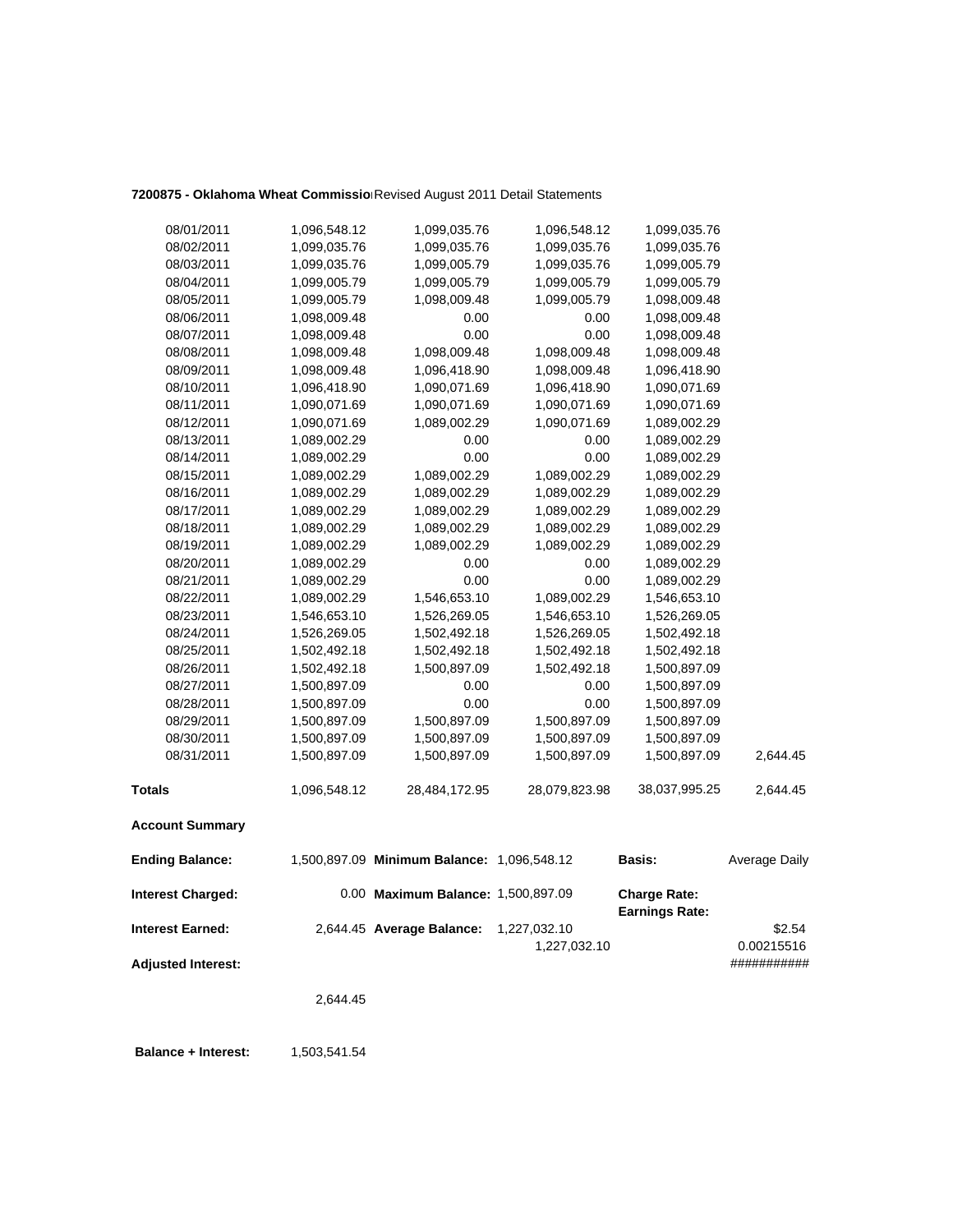### **7201825 - University H**Revised August 2011 Detail Statements

| 08/01/2011                | 5,527,711.28 | 5,540,202.03                               | 5,527,711.28   | 5,540,202.03                                 |                      |
|---------------------------|--------------|--------------------------------------------|----------------|----------------------------------------------|----------------------|
| 08/02/2011                | 5,540,202.03 | 5,540,202.03                               | 5,540,202.03   | 5,540,202.03                                 |                      |
| 08/03/2011                | 5,540,202.03 | 5,540,202.03                               | 5,540,202.03   | 5,540,202.03                                 |                      |
| 08/04/2011                | 5,540,202.03 | 5,540,202.03                               | 5,540,202.03   | 5,540,202.03                                 |                      |
| 08/05/2011                | 5,540,202.03 | 5,540,202.03                               | 5,540,202.03   | 5,540,202.03                                 |                      |
| 08/06/2011                | 5,540,202.03 | 0.00                                       | 0.00           | 5,540,202.03                                 |                      |
| 08/07/2011                | 5,540,202.03 | 0.00                                       | 0.00           | 5,540,202.03                                 |                      |
| 08/08/2011                | 5,540,202.03 | 5,540,202.03                               | 5,540,202.03   | 5,540,202.03                                 |                      |
| 08/09/2011                | 5,540,202.03 | 5,581,869.03                               | 5,540,202.03   | 5,581,869.03                                 |                      |
| 08/10/2011                | 5,581,869.03 | 5,581,869.03                               | 5,581,869.03   | 5,581,869.03                                 |                      |
| 08/11/2011                | 5,581,869.03 | 5,581,869.03                               | 5,581,869.03   | 5,581,869.03                                 |                      |
| 08/12/2011                | 5,581,869.03 | 5,574,630.67                               | 5,581,869.03   | 5,574,630.67                                 |                      |
| 08/13/2011                | 5,574,630.67 | 0.00                                       | 0.00           | 5,574,630.67                                 |                      |
| 08/14/2011                | 5,574,630.67 | 0.00                                       | 0.00           | 5,574,630.67                                 |                      |
| 08/15/2011                | 5,574,630.67 | 5,574,630.67                               | 5,574,630.67   | 5,574,630.67                                 |                      |
| 08/16/2011                | 5,574,630.67 | 5,574,630.67                               | 5,574,630.67   | 5,574,630.67                                 |                      |
| 08/17/2011                | 5,574,630.67 | 5,572,719.35                               | 5,574,630.67   | 5,572,719.35                                 |                      |
| 08/18/2011                | 5,572,719.35 | 5,572,719.35                               | 5,572,719.35   | 5,572,719.35                                 |                      |
| 08/19/2011                | 5,572,719.35 | 5,488,059.20                               | 5,572,719.35   | 5,488,059.20                                 |                      |
| 08/20/2011                | 5,488,059.20 | 0.00                                       | 0.00           | 5,488,059.20                                 |                      |
| 08/21/2011                | 5,488,059.20 | 0.00                                       | 0.00           | 5,488,059.20                                 |                      |
| 08/22/2011                | 5,488,059.20 | 5,490,658.10                               | 5,488,059.20   | 5,490,658.10                                 |                      |
| 08/23/2011                | 5,490,658.10 | 5,490,658.10                               | 5,490,658.10   | 5,490,658.10                                 |                      |
| 08/24/2011                | 5,490,658.10 | 5,490,658.10                               | 5,490,658.10   | 5,490,658.10                                 |                      |
| 08/25/2011                | 5,490,658.10 | 5,490,658.10                               | 5,490,658.10   | 5,490,658.10                                 |                      |
| 08/26/2011                | 5,490,658.10 | 5,485,589.90                               | 5,490,658.10   | 5,485,589.90                                 |                      |
| 08/27/2011                | 5,485,589.90 | 0.00                                       | 0.00           | 5,485,589.90                                 |                      |
| 08/28/2011                | 5,485,589.90 | 0.00                                       | 0.00           | 5,485,589.90                                 |                      |
| 08/29/2011                | 5,485,589.90 | 5,485,589.90                               | 5,485,589.90   | 5,485,589.90                                 |                      |
| 08/30/2011                | 5,485,589.90 | 5,485,589.90                               | 5,485,589.90   | 5,485,589.90                                 |                      |
| 08/31/2011                | 5,485,589.90 | 5,478,648.73                               | 5,485,589.90   | 5,478,648.73                                 | 11,917.29            |
| <b>Totals</b>             | 5,527,711.28 | 127,242,260.01                             | 127,291,322.56 | 171,419,223.61                               | 11,917.29            |
| <b>Account Summary</b>    |              |                                            |                |                                              |                      |
| <b>Ending Balance:</b>    |              | 5,478,648.73 Minimum Balance: 5,527,711.28 |                | <b>Basis:</b>                                | <b>Average Daily</b> |
| <b>Interest Charged:</b>  |              | 0.00 Maximum Balance: 5,478,648.73         |                | <b>Charge Rate:</b><br><b>Earnings Rate:</b> |                      |
| <b>Interest Earned:</b>   |              | 11,917.29 Average Balance:                 | 5,529,652.37   |                                              | \$2.54               |
|                           |              |                                            | 5,529,652.37   |                                              | 0.00215516           |
| <b>Adjusted Interest:</b> |              |                                            |                |                                              | ###########          |
|                           | 11,917.29    |                                            |                |                                              |                      |
|                           |              |                                            |                |                                              |                      |

 **Balance + Interest:** 5,490,566.02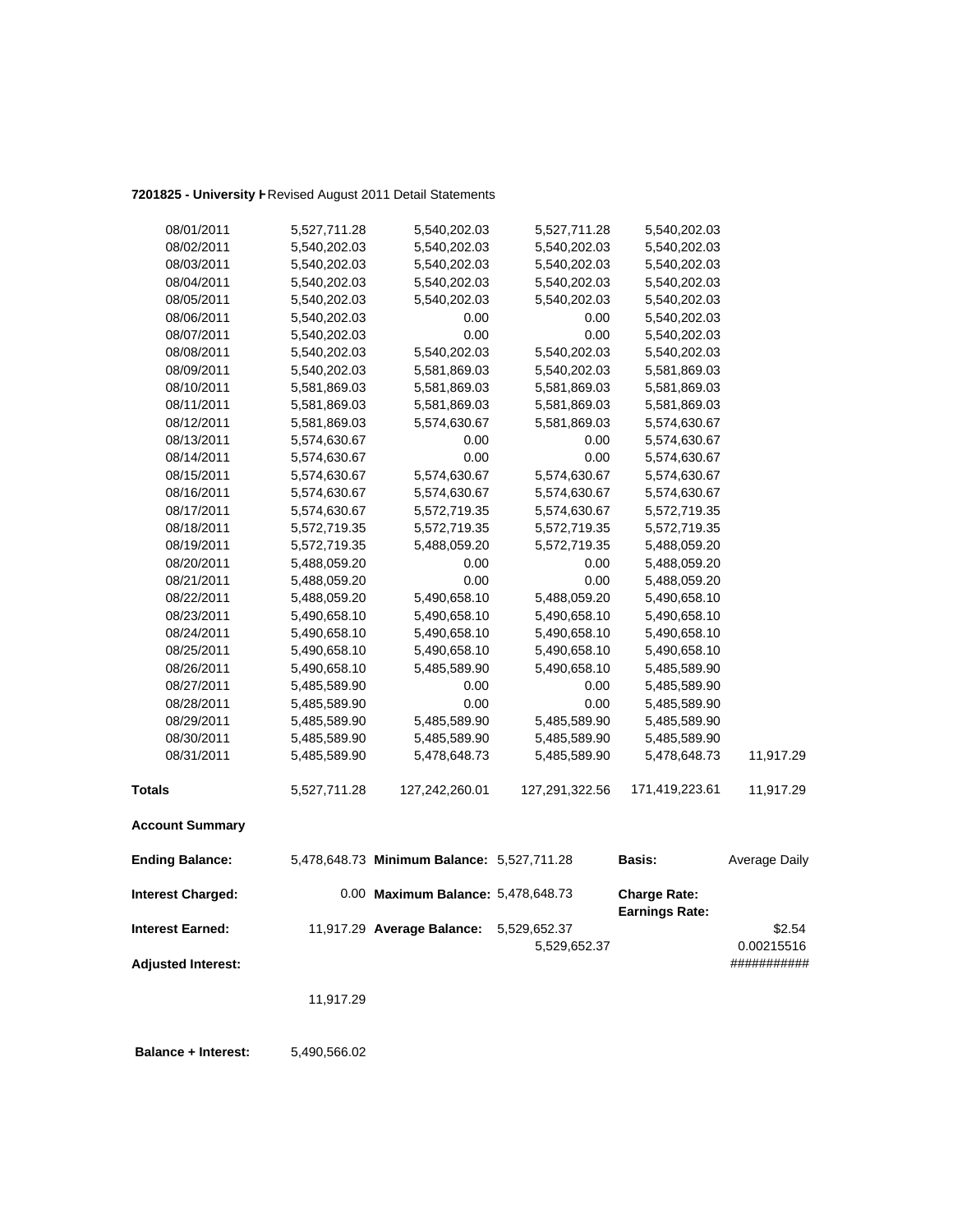### **7205270 - State Electio**Revised August 2011 Detail Statements

| <b>Adjusted Interest:</b>                           |              |                                                                 | 1,433,098.65  |                                              | 0.00215516<br>########### |
|-----------------------------------------------------|--------------|-----------------------------------------------------------------|---------------|----------------------------------------------|---------------------------|
| <b>Interest Charged:</b><br><b>Interest Earned:</b> |              | 0.00 Maximum Balance: 1,422,428.49<br>3,088.56 Average Balance: | 1,433,098.65  | <b>Charge Rate:</b><br><b>Earnings Rate:</b> | \$2.54                    |
| <b>Ending Balance:</b>                              |              | 1,422,428.49 Minimum Balance: 1,501,819.53                      |               | Basis:                                       | Average Daily             |
| <b>Account Summary</b>                              |              |                                                                 |               |                                              |                           |
| <b>Totals</b>                                       | 1,501,819.53 | 33,046,630.27                                                   | 33,126,021.31 | 44,426,058.19                                | 3,088.56                  |
| 08/31/2011                                          | 1,422,428.49 | 1,422,428.49                                                    | 1,422,428.49  | 1,422,428.49                                 | 3,088.56                  |
| 08/30/2011                                          | 1,422,428.49 | 1,422,428.49                                                    | 1,422,428.49  | 1,422,428.49                                 |                           |
| 08/29/2011                                          | 1,422,428.49 | 1,422,428.49                                                    | 1,422,428.49  | 1,422,428.49                                 |                           |
| 08/28/2011                                          | 1,422,428.49 | 0.00                                                            | 0.00          | 1,422,428.49                                 |                           |
| 08/27/2011                                          | 1,422,428.49 | 0.00                                                            | 0.00          | 1,422,428.49                                 |                           |
| 08/26/2011                                          | 1,422,428.49 | 1,422,428.49                                                    | 1,422,428.49  | 1,422,428.49                                 |                           |
| 08/25/2011                                          | 1,422,428.49 | 1,422,428.49                                                    | 1,422,428.49  | 1,422,428.49                                 |                           |
| 08/24/2011                                          | 1,422,428.49 | 1,422,428.49                                                    | 1,422,428.49  | 1,422,428.49                                 |                           |
| 08/23/2011                                          | 1,422,428.49 | 1,422,428.49                                                    | 1,422,428.49  | 1,422,428.49                                 |                           |
| 08/22/2011                                          | 1,422,428.49 | 1,422,428.49                                                    | 1,422,428.49  | 1,422,428.49                                 |                           |
| 08/21/2011                                          | 1,422,428.49 | 0.00                                                            | 0.00          | 1,422,428.49                                 |                           |
| 08/20/2011                                          | 1,422,428.49 | 0.00                                                            | 0.00          | 1,422,428.49                                 |                           |
| 08/19/2011                                          | 1,422,428.49 | 1,422,428.49                                                    | 1,422,428.49  | 1,422,428.49                                 |                           |
| 08/18/2011                                          | 1,422,428.49 | 1,422,428.49                                                    | 1,422,428.49  | 1,422,428.49                                 |                           |
| 08/17/2011                                          | 1,422,428.49 | 1,422,428.49                                                    | 1,422,428.49  | 1,422,428.49                                 |                           |
| 08/16/2011                                          | 1,422,428.49 | 1,422,428.49                                                    | 1,422,428.49  | 1,422,428.49                                 |                           |
| 08/15/2011                                          | 1,422,428.49 | 1,422,428.49                                                    | 1,422,428.49  | 1,422,428.49                                 |                           |
| 08/14/2011                                          | 1,422,428.49 | 0.00                                                            | 0.00          | 1,422,428.49                                 |                           |
| 08/13/2011                                          | 1,422,428.49 | 0.00                                                            | 0.00          | 1,422,428.49                                 |                           |
| 08/12/2011                                          | 1,422,428.49 | 1,422,428.49                                                    | 1,422,428.49  | 1,422,428.49                                 |                           |
| 08/11/2011                                          | 1,422,428.49 | 1,422,428.49                                                    | 1,422,428.49  | 1,422,428.49                                 |                           |
| 08/10/2011                                          | 1,422,428.49 | 1,422,428.49                                                    | 1,422,428.49  | 1,422,428.49                                 |                           |
| 08/09/2011                                          | 1,422,428.49 | 1,422,428.49                                                    | 1,422,428.49  | 1,422,428.49                                 |                           |
| 08/08/2011                                          | 1,422,428.49 | 1,422,428.49                                                    | 1,422,428.49  | 1,422,428.49                                 |                           |
| 08/07/2011                                          | 1,422,428.49 | 0.00                                                            | 0.00          | 1,422,428.49                                 |                           |
| 08/06/2011                                          | 1,422,428.49 | 0.00                                                            | 0.00          | 1,422,428.49                                 |                           |
| 08/05/2011                                          | 1,505,122.24 | 1,422,428.49                                                    | 1,505,122.24  | 1,422,428.49                                 |                           |
| 08/04/2011                                          | 1,505,122.24 | 1,505,122.24                                                    | 1,505,122.24  | 1,505,122.24                                 |                           |
| 08/03/2011                                          | 1,505,122.24 | 1,505,122.24                                                    | 1,505,122.24  | 1,505,122.24                                 |                           |
| 08/01/2011<br>08/02/2011                            | 1,505,122.24 | 1,505,122.24<br>1,505,122.24                                    | 1,505,122.24  | 1,505,122.24                                 |                           |
|                                                     | 1,501,819.53 |                                                                 | 1,501,819.53  | 1,505,122.24                                 |                           |

3,088.56

**Balance + Interest:** 1,425,517.05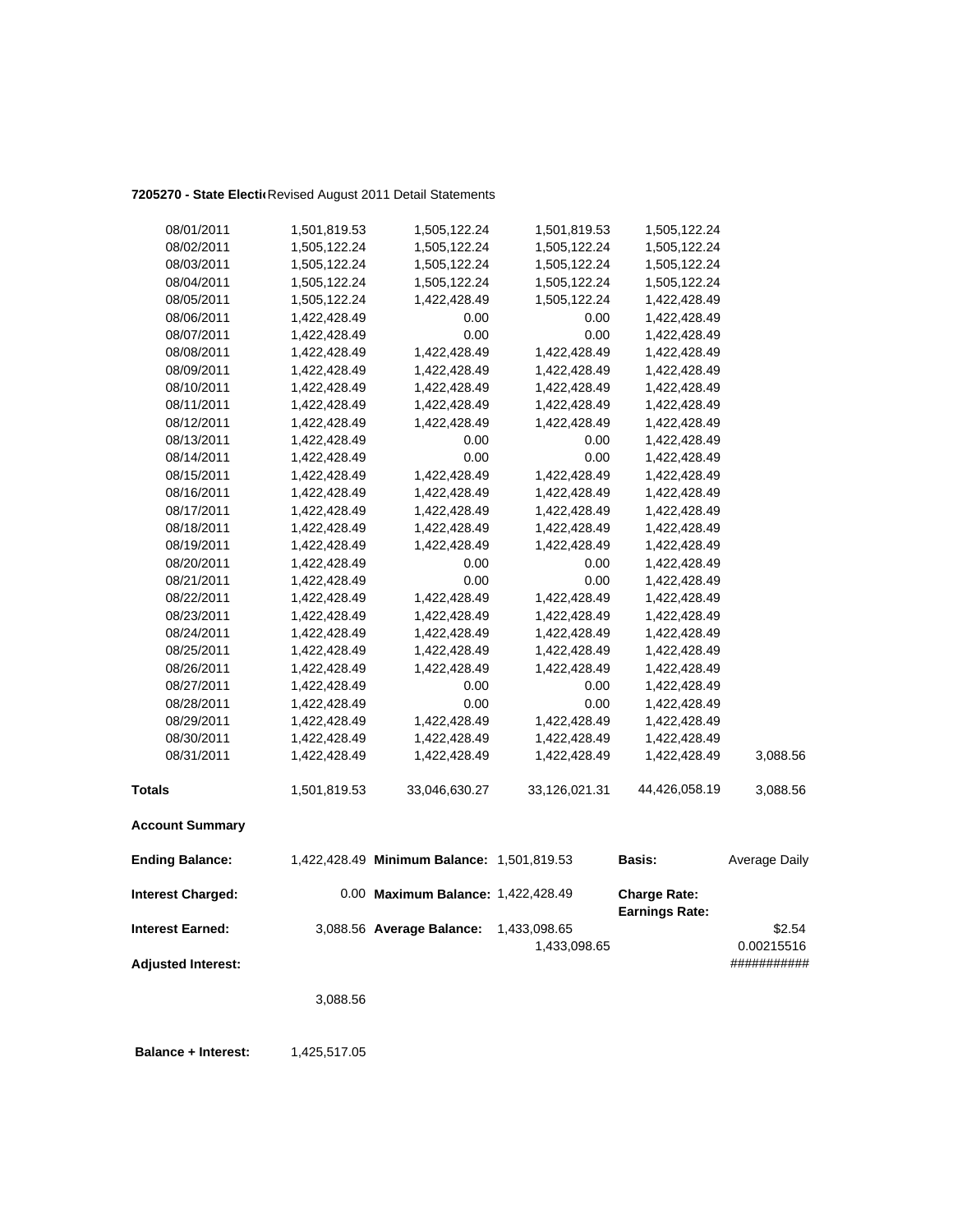### **7205320 - Department** Revised August 2011 Detail Statements

| 08/01/2011                | 759,320.02 | 759,572.81                             | 759,320.02    | 759,572.81                                   |               |
|---------------------------|------------|----------------------------------------|---------------|----------------------------------------------|---------------|
| 08/02/2011                | 759,572.81 | 759,572.81                             | 759,572.81    | 759,572.81                                   |               |
| 08/03/2011                | 759,572.81 | 759,572.81                             | 759,572.81    | 759,572.81                                   |               |
| 08/04/2011                | 759,572.81 | 759,572.81                             | 759,572.81    | 759,572.81                                   |               |
| 08/05/2011                | 759,572.81 | 759,754.93                             | 759,572.81    | 759,754.93                                   |               |
| 08/06/2011                | 759,754.93 | 0.00                                   | 0.00          | 759,754.93                                   |               |
| 08/07/2011                | 759,754.93 | 0.00                                   | 0.00          | 759,754.93                                   |               |
| 08/08/2011                | 759,754.93 | 766,254.93                             | 759,754.93    | 766,254.93                                   |               |
| 08/09/2011                | 766,254.93 | 766,254.93                             | 766,254.93    | 766,254.93                                   |               |
| 08/10/2011                | 766,254.93 | 766,254.93                             | 766,254.93    | 766,254.93                                   |               |
| 08/11/2011                | 766,254.93 | 766,254.93                             | 766,254.93    | 766,254.93                                   |               |
| 08/12/2011                | 766,254.93 | 766,254.93                             | 766,254.93    | 766,254.93                                   |               |
| 08/13/2011                | 766,254.93 | 0.00                                   | 0.00          | 766,254.93                                   |               |
| 08/14/2011                | 766,254.93 | 0.00                                   | 0.00          | 766,254.93                                   |               |
| 08/15/2011                | 766,254.93 | 766,254.93                             | 766,254.93    | 766,254.93                                   |               |
| 08/16/2011                | 766,254.93 | 766,254.93                             | 766,254.93    | 766,254.93                                   |               |
| 08/17/2011                | 766,254.93 | 766,254.93                             | 766,254.93    | 766,254.93                                   |               |
| 08/18/2011                | 766,254.93 | 767,608.71                             | 766,254.93    | 767,608.71                                   |               |
| 08/19/2011                | 767,608.71 | 767,608.71                             | 767,608.71    | 767,608.71                                   |               |
| 08/20/2011                | 767,608.71 | 0.00                                   | 0.00          | 767,608.71                                   |               |
| 08/21/2011                | 767,608.71 | 0.00                                   | 0.00          | 767,608.71                                   |               |
| 08/22/2011                | 767,608.71 | 753,157.24                             | 767,608.71    | 753,157.24                                   |               |
| 08/23/2011                | 753,157.24 | 753,157.24                             | 753,157.24    | 753,157.24                                   |               |
| 08/24/2011                | 753,157.24 | 753,157.24                             | 753,157.24    | 753,157.24                                   |               |
| 08/25/2011                | 753,157.24 | 753,157.24                             | 753,157.24    | 753,157.24                                   |               |
| 08/26/2011                | 753,157.24 | 753,157.24                             | 753,157.24    | 753,157.24                                   |               |
| 08/27/2011                | 753,157.24 | 0.00                                   | 0.00          | 753,157.24                                   |               |
| 08/28/2011                | 753,157.24 | 0.00                                   | 0.00          | 753,157.24                                   |               |
| 08/29/2011                | 753,157.24 | 753,157.24                             | 753,157.24    | 753,157.24                                   |               |
| 08/30/2011                | 753,157.24 | 753,157.24                             | 753,157.24    | 753,157.24                                   |               |
| 08/31/2011                | 753,157.24 | 753,157.24                             | 753,157.24    | 753,157.24                                   | 1,639.46      |
| <b>Totals</b>             | 759,320.02 | 17,488,560.95                          | 17,494,723.73 | 23,582,112.57                                | 1,639.46      |
| <b>Account Summary</b>    |            |                                        |               |                                              |               |
| <b>Ending Balance:</b>    |            | 753,157.24 Minimum Balance: 759,320.02 |               | Basis:                                       | Average Daily |
| <b>Interest Charged:</b>  |            | 0.00 Maximum Balance: 753,157.24       |               | <b>Charge Rate:</b><br><b>Earnings Rate:</b> |               |
| <b>Interest Earned:</b>   |            | 1,639.46 Average Balance:              | 760,713.31    |                                              | \$2.54        |
|                           |            |                                        | 760,713.31    |                                              | 0.00215516    |
| <b>Adjusted Interest:</b> |            |                                        |               |                                              | ###########   |
|                           |            |                                        |               |                                              |               |
|                           | 1,639.46   |                                        |               |                                              |               |

 **Balance + Interest:** 754,796.70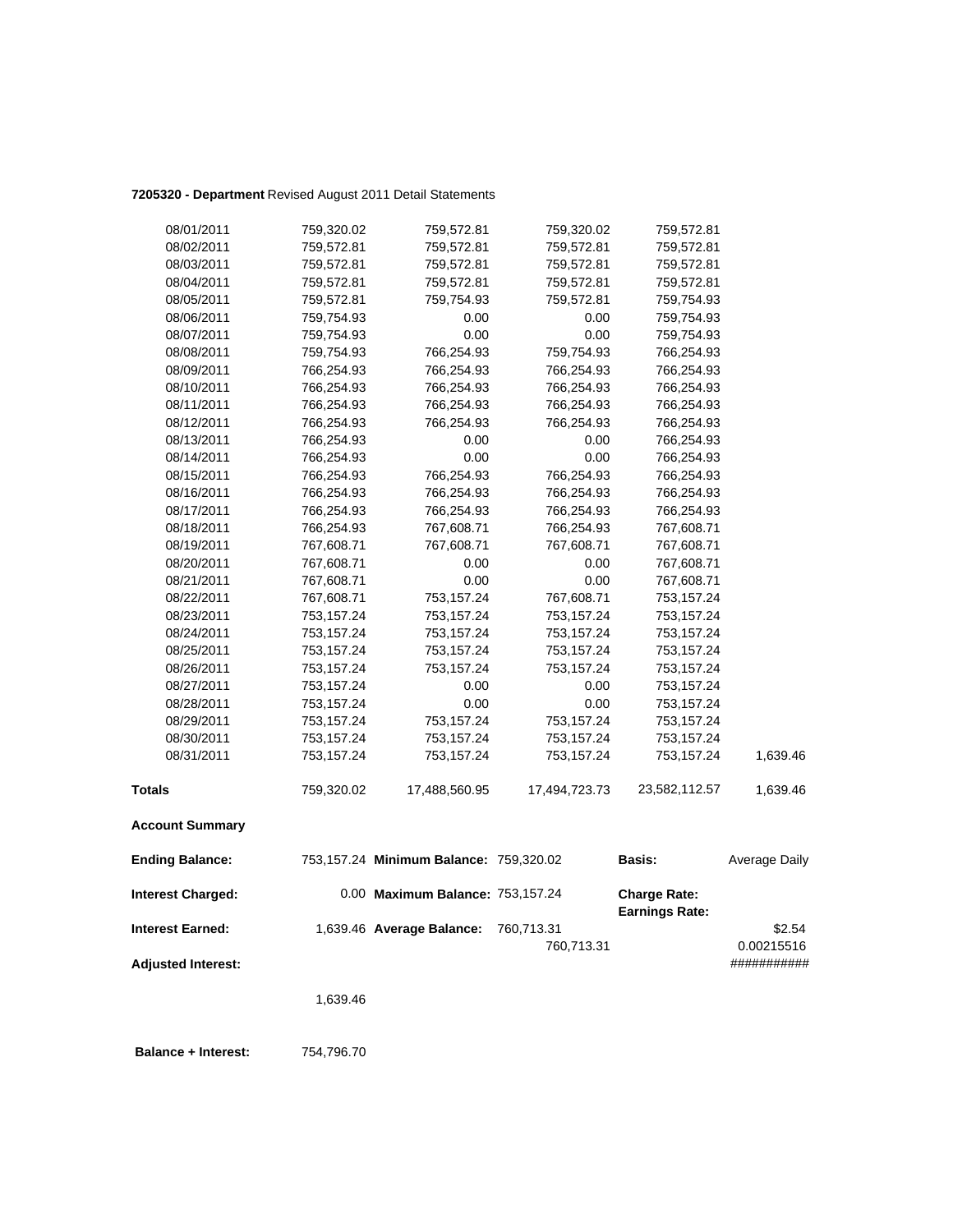## **7205435 - Oklahoma Lottery Commissio**Revised August 2011 Detail Statements

| 08/01/2011                | 101,043.48 | 101,258.28                            | 101,043.48               | 101,258.28               |                           |
|---------------------------|------------|---------------------------------------|--------------------------|--------------------------|---------------------------|
| 08/02/2011                | 101,258.28 | 105,983.28                            | 101,258.28               | 105,983.28               |                           |
| 08/03/2011                | 105,983.28 | 105,983.28                            | 105,983.28               | 105,983.28               |                           |
| 08/04/2011                | 105,983.28 | 105,983.28                            | 105,983.28               | 105,983.28               |                           |
| 08/05/2011                | 105,983.28 | 105,983.28                            | 105,983.28               | 105,983.28               |                           |
| 08/06/2011                | 105,983.28 | 0.00                                  | 0.00                     | 105,983.28               |                           |
| 08/07/2011                | 105,983.28 | 0.00                                  | 0.00                     | 105,983.28               |                           |
| 08/08/2011                | 105,983.28 | 105,983.28                            | 105,983.28               | 105,983.28               |                           |
| 08/09/2011                | 105,983.28 | 105,983.28                            | 105,983.28               | 105,983.28               |                           |
| 08/10/2011                | 105,983.28 | 105,983.28                            | 105,983.28               | 105,983.28               |                           |
| 08/11/2011                | 105,983.28 | 105,983.28                            | 105,983.28               | 105,983.28               |                           |
| 08/12/2011                | 105,983.28 | 105,983.28                            | 105,983.28               | 105,983.28               |                           |
| 08/13/2011                | 105,983.28 | 0.00                                  | 0.00                     | 105,983.28               |                           |
| 08/14/2011                | 105,983.28 | 0.00                                  | 0.00                     | 105,983.28               |                           |
| 08/15/2011                | 105,983.28 | 105,983.28                            | 105,983.28               | 105,983.28               |                           |
| 08/16/2011                | 105,983.28 |                                       |                          |                          |                           |
| 08/17/2011                | 105,983.28 | 105,983.28<br>105,983.28              | 105,983.28<br>105,983.28 | 105,983.28<br>105,983.28 |                           |
| 08/18/2011                | 105,983.28 | 80,463.28                             | 105,983.28               | 80,463.28                |                           |
| 08/19/2011                | 80,463.28  | 80,463.28                             | 80,463.28                | 80,463.28                |                           |
| 08/20/2011                | 80,463.28  | 0.00                                  | 0.00                     | 80,463.28                |                           |
| 08/21/2011                | 80,463.28  | 0.00                                  | 0.00                     | 80,463.28                |                           |
| 08/22/2011                | 80,463.28  | 80,463.28                             | 80,463.28                | 80,463.28                |                           |
| 08/23/2011                | 80,463.28  | 80,463.28                             | 80,463.28                | 80,463.28                |                           |
| 08/24/2011                | 80,463.28  | 80,463.28                             | 80,463.28                | 80,463.28                |                           |
| 08/25/2011                | 80,463.28  | 80,463.28                             | 80,463.28                | 80,463.28                |                           |
| 08/26/2011                | 80,463.28  | 80,463.28                             | 80,463.28                | 80,463.28                |                           |
| 08/27/2011                | 80,463.28  | 0.00                                  | 0.00                     | 80,463.28                |                           |
| 08/28/2011                | 80,463.28  | 0.00                                  | 0.00                     | 80,463.28                |                           |
| 08/29/2011                | 80,463.28  | 80,463.28                             | 80,463.28                | 80,463.28                |                           |
| 08/30/2011                | 80,463.28  | 80,463.28                             | 80,463.28                | 80,463.28                |                           |
| 08/31/2011                |            | 80,463.28                             |                          |                          | 203.24                    |
|                           | 80,463.28  |                                       | 80,463.28                | 80,463.28                |                           |
| <b>Totals</b>             | 101,043.48 | 2,177,690.44                          | 2,198,270.64             | 2,923,476.68             | 203.24                    |
| <b>Account Summary</b>    |            |                                       |                          |                          |                           |
| <b>Ending Balance:</b>    |            | 80,463.28 Minimum Balance: 101,043.48 |                          | <b>Basis:</b>            | Average Daily             |
| <b>Interest Charged:</b>  |            | 0.00 Maximum Balance: 80,463.28       |                          | <b>Charge Rate:</b>      |                           |
|                           |            |                                       |                          | <b>Earnings Rate:</b>    |                           |
| <b>Interest Earned:</b>   |            | 203.24 Average Balance:               | 94,305.70                |                          | \$2.54                    |
| <b>Adjusted Interest:</b> |            |                                       | 94,305.70                |                          | 0.00215516<br>########### |
|                           |            |                                       |                          |                          |                           |
|                           | 203.24     |                                       |                          |                          |                           |
|                           |            |                                       |                          |                          |                           |

**Balance + Interest:** 80,666.52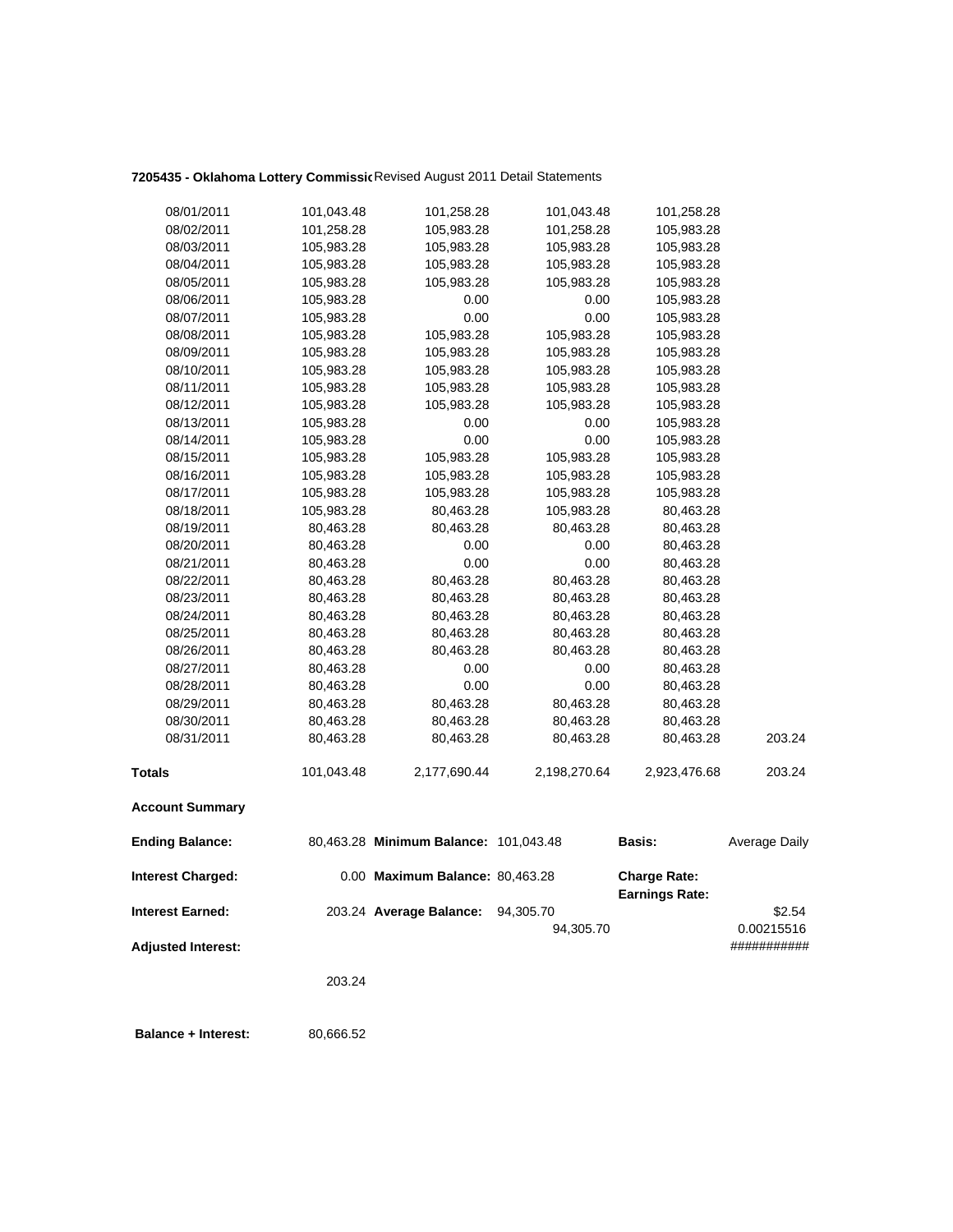## **7205444 - Oklahoma L. P. Gas Research**Revised August 2011 Detail Statements

| 08/01/2011                | 881,930.19 | 883,839.44                             | 881,930.19    | 883,839.44                                   |                      |
|---------------------------|------------|----------------------------------------|---------------|----------------------------------------------|----------------------|
| 08/02/2011                | 883,839.44 | 883,839.44                             | 883,839.44    | 883,839.44                                   |                      |
| 08/03/2011                | 883,839.44 | 883,839.44                             | 883,839.44    | 883,839.44                                   |                      |
| 08/04/2011                | 883,839.44 | 877,850.07                             | 883,839.44    | 877,850.07                                   |                      |
| 08/05/2011                | 877,850.07 | 846,651.09                             | 877,850.07    | 846,651.09                                   |                      |
| 08/06/2011                | 846,651.09 | 0.00                                   | 0.00          | 846,651.09                                   |                      |
| 08/07/2011                | 846,651.09 | 0.00                                   | 0.00          | 846,651.09                                   |                      |
| 08/08/2011                | 846,651.09 | 846,651.09                             | 846,651.09    | 846,651.09                                   |                      |
| 08/09/2011                | 846,651.09 | 846,651.09                             | 846,651.09    | 846,651.09                                   |                      |
| 08/10/2011                | 846,651.09 | 846,651.09                             | 846,651.09    | 846,651.09                                   |                      |
| 08/11/2011                | 846,651.09 | 846,651.09                             | 846,651.09    | 846,651.09                                   |                      |
| 08/12/2011                | 846,651.09 | 846,651.09                             | 846,651.09    | 846,651.09                                   |                      |
| 08/13/2011                | 846,651.09 | 0.00                                   | 0.00          | 846,651.09                                   |                      |
| 08/14/2011                | 846,651.09 | 0.00                                   | 0.00          | 846,651.09                                   |                      |
| 08/15/2011                | 846,651.09 | 846,651.09                             | 846,651.09    | 846,651.09                                   |                      |
| 08/16/2011                | 846,651.09 | 846,651.09                             | 846,651.09    | 846,651.09                                   |                      |
| 08/17/2011                | 846,651.09 | 846,651.09                             | 846,651.09    | 846,651.09                                   |                      |
| 08/18/2011                | 846,651.09 | 846,651.09                             | 846,651.09    | 846,651.09                                   |                      |
| 08/19/2011                | 846,651.09 | 846,651.09                             | 846,651.09    | 846,651.09                                   |                      |
| 08/20/2011                | 846,651.09 | 0.00                                   | 0.00          | 846,651.09                                   |                      |
| 08/21/2011                | 846,651.09 | 0.00                                   | 0.00          | 846,651.09                                   |                      |
| 08/22/2011                | 846,651.09 | 846,651.09                             | 846,651.09    | 846,651.09                                   |                      |
| 08/23/2011                | 846,651.09 | 846,651.09                             | 846,651.09    | 846,651.09                                   |                      |
| 08/24/2011                | 846,651.09 | 846,651.09                             | 846,651.09    | 846,651.09                                   |                      |
| 08/25/2011                | 846,651.09 | 846,651.09                             | 846,651.09    | 846,651.09                                   |                      |
| 08/26/2011                | 846,651.09 | 841,913.95                             | 846,651.09    | 841,913.95                                   |                      |
| 08/27/2011                | 841,913.95 | 0.00                                   | 0.00          | 841,913.95                                   |                      |
| 08/28/2011                | 841,913.95 | 0.00                                   | 0.00          | 841,913.95                                   |                      |
| 08/29/2011                | 841,913.95 | 841,913.95                             | 841,913.95    | 841,913.95                                   |                      |
| 08/30/2011                | 841,913.95 | 841,913.95                             | 841,913.95    | 841,913.95                                   |                      |
| 08/31/2011                | 841,913.95 | 841,913.95                             | 841,913.95    | 841,913.95                                   | 1,832.62             |
| <b>Totals</b>             | 881,930.19 | 19,596,790.54                          | 19,636,806.78 | 26,360,524.98                                | 1,832.62             |
| <b>Account Summary</b>    |            |                                        |               |                                              |                      |
| <b>Ending Balance:</b>    |            | 841,913.95 Minimum Balance: 881,930.19 |               | Basis:                                       | <b>Average Daily</b> |
| <b>Interest Charged:</b>  |            | 0.00 Maximum Balance: 841,913.95       |               | <b>Charge Rate:</b><br><b>Earnings Rate:</b> |                      |
| <b>Interest Earned:</b>   |            | 1,832.62 Average Balance:              | 850,339.52    |                                              | \$2.54               |
|                           |            |                                        | 850,339.52    |                                              | 0.00215516           |
| <b>Adjusted Interest:</b> |            |                                        |               |                                              | ###########          |
|                           |            |                                        |               |                                              |                      |
|                           | 1,832.62   |                                        |               |                                              |                      |
|                           |            |                                        |               |                                              |                      |
|                           |            |                                        |               |                                              |                      |

 **Balance + Interest:** 843,746.57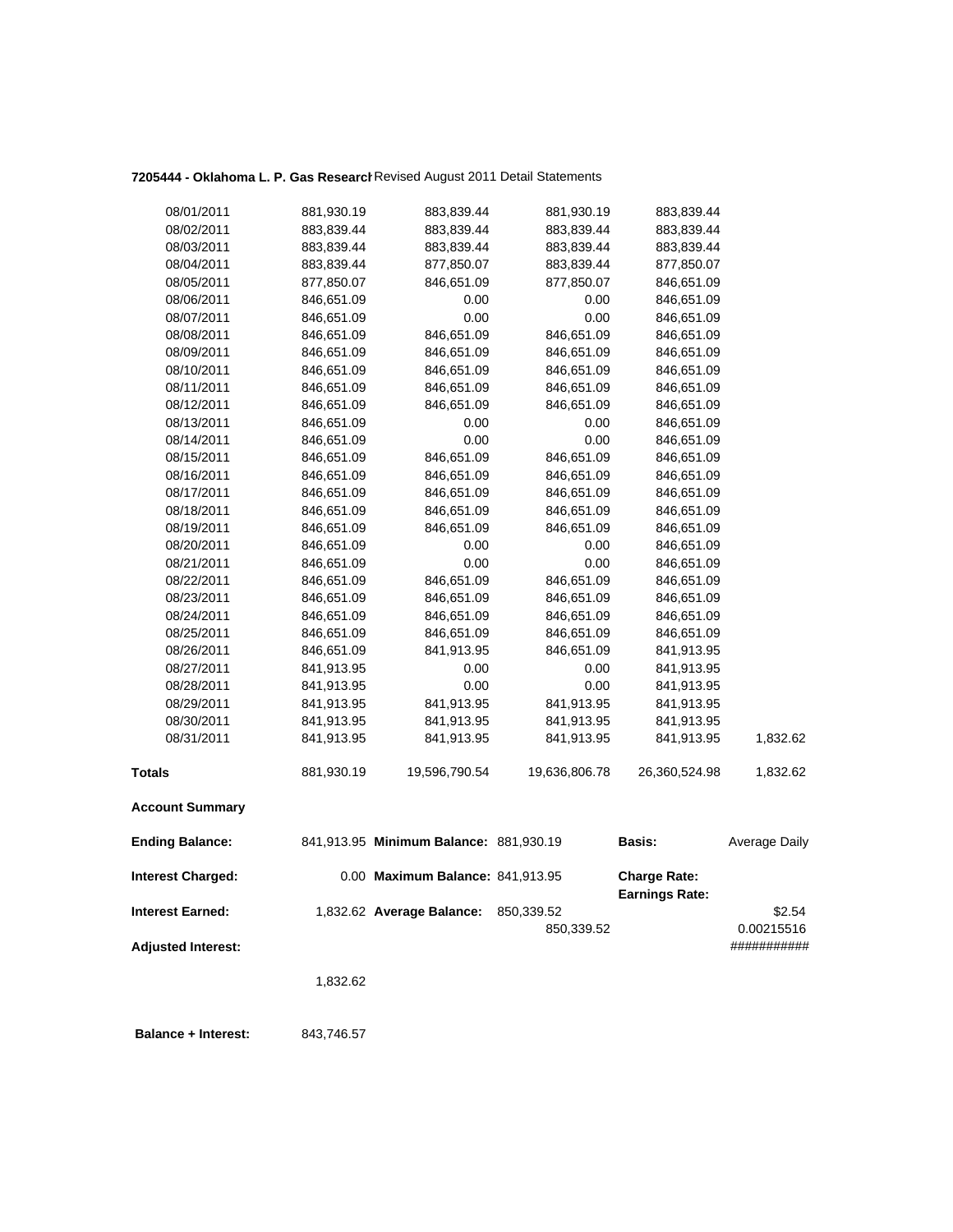| 7205515 - OPERS           |            | Revised August 2011 Detail Statements  |              |                                              |                      |
|---------------------------|------------|----------------------------------------|--------------|----------------------------------------------|----------------------|
| 08/01/2011                | 107,099.77 | 129,358.23                             | 107,099.77   | 129,358.23                                   |                      |
| 08/02/2011                | 129,358.23 | 129,358.23                             | 129,358.23   | 129,358.23                                   |                      |
| 08/03/2011                | 129,358.23 | 129,358.23                             | 129,358.23   | 129,358.23                                   |                      |
| 08/04/2011                | 129,358.23 | 129,358.23                             | 129,358.23   | 129,358.23                                   |                      |
| 08/05/2011                | 129,358.23 | 129,546.29                             | 129,358.23   | 129,546.29                                   |                      |
| 08/06/2011                | 129,546.29 | 0.00                                   | 0.00         | 129,546.29                                   |                      |
| 08/07/2011                | 129,546.29 | 0.00                                   | 0.00         | 129,546.29                                   |                      |
| 08/08/2011                | 129,546.29 | 129,546.29                             | 129,546.29   | 129,546.29                                   |                      |
| 08/09/2011                | 129,546.29 | 129,546.29                             | 129,546.29   | 129,546.29                                   |                      |
| 08/10/2011                | 129,546.29 | 129,546.29                             | 129,546.29   | 129,546.29                                   |                      |
| 08/11/2011                | 129,546.29 | 129,546.29                             | 129,546.29   | 129,546.29                                   |                      |
| 08/12/2011                | 129,546.29 | 133,831.54                             | 129,546.29   | 133,831.54                                   |                      |
| 08/13/2011                | 133,831.54 | 0.00                                   | 0.00         | 133,831.54                                   |                      |
| 08/14/2011                | 133,831.54 | 0.00                                   | 0.00         | 133,831.54                                   |                      |
| 08/15/2011                | 133,831.54 | 133,831.54                             | 133,831.54   | 133,831.54                                   |                      |
| 08/16/2011                | 133,831.54 | 133,831.54                             | 133,831.54   | 133,831.54                                   |                      |
| 08/17/2011                | 133,831.54 | 133,831.54                             | 133,831.54   | 133,831.54                                   |                      |
| 08/18/2011                | 133,831.54 | 133,831.54                             | 133,831.54   | 133,831.54                                   |                      |
| 08/19/2011                | 133,831.54 | 133,831.54                             | 133,831.54   | 133,831.54                                   |                      |
| 08/20/2011                | 133,831.54 | 0.00                                   | 0.00         | 133,831.54                                   |                      |
| 08/21/2011                | 133,831.54 | 0.00                                   | 0.00         | 133,831.54                                   |                      |
| 08/22/2011                | 133,831.54 | 141,183.81                             | 133,831.54   | 141,183.81                                   |                      |
| 08/23/2011                | 141,183.81 | 141,183.81                             | 141,183.81   | 141,183.81                                   |                      |
| 08/24/2011                | 141,183.81 | 141,183.81                             | 141,183.81   | 141,183.81                                   |                      |
| 08/25/2011                | 141,183.81 | 141,183.81                             | 141,183.81   | 141,183.81                                   |                      |
| 08/26/2011                | 141,183.81 | 162,206.97                             | 141,183.81   | 162,206.97                                   |                      |
| 08/27/2011                | 162,206.97 | 0.00                                   | 0.00         | 162,206.97                                   |                      |
| 08/28/2011                | 162,206.97 | 0.00                                   | 0.00         | 162,206.97                                   |                      |
| 08/29/2011                | 162,206.97 | 162,206.97                             | 162,206.97   | 162,206.97                                   |                      |
| 08/30/2011<br>08/31/2011  | 162,206.97 | 162,206.97                             | 162,206.97   | 162,206.97                                   | 298.98               |
|                           | 162,206.97 | 162,206.97                             | 162,206.97   | 162,206.97                                   |                      |
| <b>Totals</b>             | 107,099.77 | 3,181,716.73                           | 3,126,609.53 | 4,300,549.41                                 | 298.98               |
| <b>Account Summary</b>    |            |                                        |              |                                              |                      |
| <b>Ending Balance:</b>    |            | 162,206.97 Minimum Balance: 107,099.77 |              | <b>Basis:</b>                                | <b>Average Daily</b> |
| <b>Interest Charged:</b>  |            | 0.00 Maximum Balance: 162,206.97       |              | <b>Charge Rate:</b><br><b>Earnings Rate:</b> |                      |
| <b>Interest Earned:</b>   |            | 298.98 Average Balance:                | 138,727.40   |                                              | \$2.54               |
|                           |            |                                        | 138,727.40   |                                              | 0.00215516           |
| <b>Adjusted Interest:</b> |            |                                        |              |                                              | ###########          |
|                           |            |                                        |              |                                              |                      |
|                           | 298.98     |                                        |              |                                              |                      |
|                           |            |                                        |              |                                              |                      |

 **Balance + Interest:** 162,505.95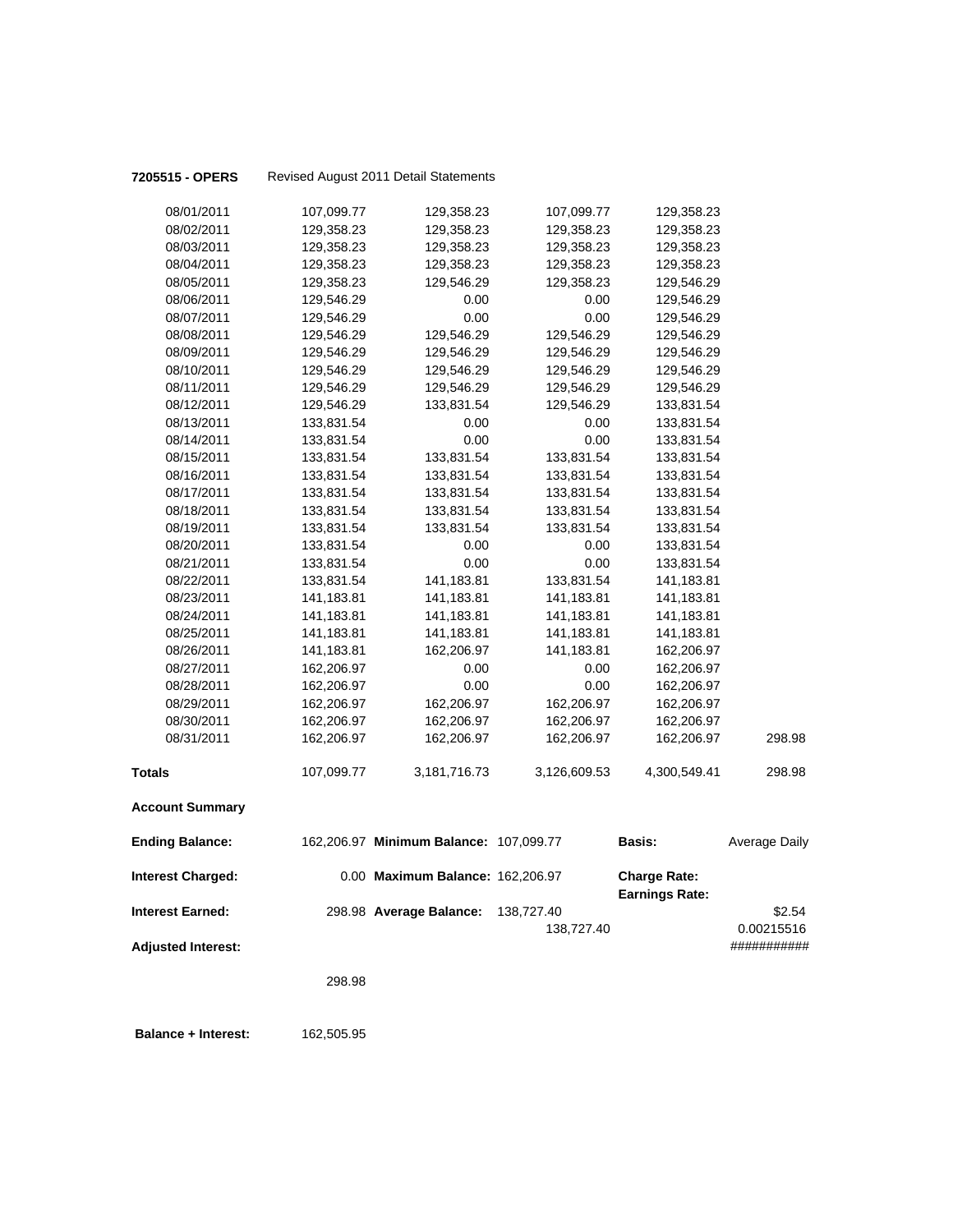## **7205563 - OK Board of Private Vocation**Revised August 2011 Detail Statements

| 08/01/2011                | 596,004.44 | 597,296.78                             | 596,004.44    | 597,296.78                                   |                      |
|---------------------------|------------|----------------------------------------|---------------|----------------------------------------------|----------------------|
| 08/02/2011                | 597,296.78 | 597,296.78                             | 597,296.78    | 597,296.78                                   |                      |
| 08/03/2011                | 597,296.78 | 597,296.78                             | 597,296.78    | 597,296.78                                   |                      |
| 08/04/2011                | 597,296.78 | 595,966.90                             | 597,296.78    | 595,966.90                                   |                      |
| 08/05/2011                | 595,966.90 | 595,966.90                             | 595,966.90    | 595,966.90                                   |                      |
| 08/06/2011                | 595,966.90 | 0.00                                   | 0.00          | 595,966.90                                   |                      |
| 08/07/2011                | 595,966.90 | 0.00                                   | 0.00          | 595,966.90                                   |                      |
| 08/08/2011                | 595,966.90 | 595,966.90                             | 595,966.90    | 595,966.90                                   |                      |
| 08/09/2011                | 595,966.90 | 595,966.90                             | 595,966.90    | 595,966.90                                   |                      |
| 08/10/2011                | 595,966.90 | 594,766.90                             | 595,966.90    | 594,766.90                                   |                      |
| 08/11/2011                | 594,766.90 | 594,766.90                             | 594,766.90    | 594,766.90                                   |                      |
| 08/12/2011                | 594,766.90 | 594,766.90                             | 594,766.90    | 594,766.90                                   |                      |
| 08/13/2011                | 594,766.90 | 0.00                                   | 0.00          | 594,766.90                                   |                      |
| 08/14/2011                | 594,766.90 | 0.00                                   | 0.00          | 594,766.90                                   |                      |
| 08/15/2011                | 594,766.90 | 621,251.90                             | 594,766.90    | 621,251.90                                   |                      |
| 08/16/2011                | 621,251.90 | 621,251.90                             | 621,251.90    | 621,251.90                                   |                      |
| 08/17/2011                | 621,251.90 | 621,251.90                             | 621,251.90    | 621,251.90                                   |                      |
| 08/18/2011                | 621,251.90 | 621,251.90                             | 621,251.90    | 621,251.90                                   |                      |
| 08/19/2011                | 621,251.90 | 621,251.90                             | 621,251.90    | 621,251.90                                   |                      |
| 08/20/2011                | 621,251.90 | 0.00                                   | 0.00          | 621,251.90                                   |                      |
| 08/21/2011                | 621,251.90 | 0.00                                   | 0.00          | 621,251.90                                   |                      |
| 08/22/2011                | 621,251.90 | 621,251.90                             | 621,251.90    | 621,251.90                                   |                      |
| 08/23/2011                | 621,251.90 | 621,251.90                             | 621,251.90    | 621,251.90                                   |                      |
| 08/24/2011                | 621,251.90 | 614,487.30                             | 621,251.90    | 614,487.30                                   |                      |
| 08/25/2011                | 614,487.30 | 614,487.30                             | 614,487.30    | 614,487.30                                   |                      |
| 08/26/2011                | 614,487.30 | 614,487.30                             | 614,487.30    | 614,487.30                                   |                      |
| 08/27/2011                | 614,487.30 | 0.00                                   | 0.00          | 614,487.30                                   |                      |
| 08/28/2011                | 614,487.30 | 0.00                                   | 0.00          | 614,487.30                                   |                      |
| 08/29/2011                | 614,487.30 | 614,487.30                             | 614,487.30    | 614,487.30                                   |                      |
| 08/30/2011                | 614,487.30 | 614,487.30                             | 614,487.30    | 614,487.30                                   |                      |
| 08/31/2011                | 614,487.30 | 614,487.30                             | 614,487.30    | 614,487.30                                   | 1,310.39             |
| <b>Totals</b>             | 596,004.44 | 13,995,745.74                          | 13,977,262.88 | 18,848,691.74                                | 1,310.39             |
| <b>Account Summary</b>    |            |                                        |               |                                              |                      |
| <b>Ending Balance:</b>    |            | 614,487.30 Minimum Balance: 596,004.44 |               | Basis:                                       | <b>Average Daily</b> |
| <b>Interest Charged:</b>  |            | 0.00 Maximum Balance: 614,487.30       |               | <b>Charge Rate:</b><br><b>Earnings Rate:</b> |                      |
| <b>Interest Earned:</b>   |            | 1,310.39 Average Balance:              | 608,022.31    |                                              | \$2.54               |
|                           |            |                                        | 608,022.31    |                                              | 0.00215516           |
| <b>Adjusted Interest:</b> |            |                                        |               |                                              | ###########          |
|                           |            |                                        |               |                                              |                      |
|                           | 1,310.39   |                                        |               |                                              |                      |
|                           |            |                                        |               |                                              |                      |
|                           |            |                                        |               |                                              |                      |

 **Balance + Interest:** 615,797.69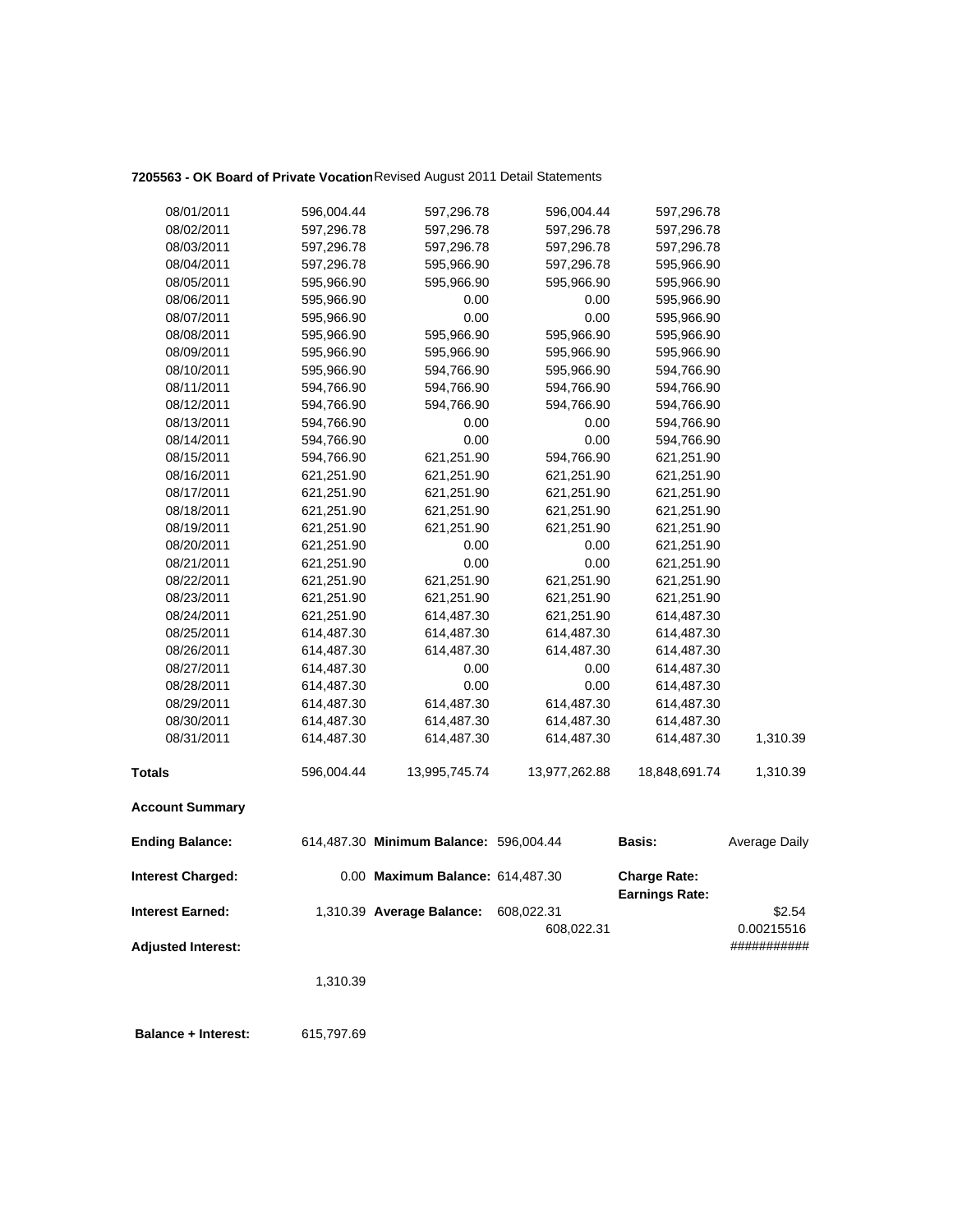# **7205580 - Risk Management Division/DI Revised August 2011 Detail Statements**

| 08/01/2011                | 56,140,671.26    | 56,002,017.99                                | 56,140,671.26    | 56,002,017.99                                |                      |
|---------------------------|------------------|----------------------------------------------|------------------|----------------------------------------------|----------------------|
| 08/02/2011                | 56,002,017.99    | 55,989,826.16                                | 56,002,017.99    | 55,989,826.16                                |                      |
| 08/03/2011                | 55,989,826.16    | 55,072,678.10                                | 55,989,826.16    | 55,072,678.10                                |                      |
| 08/04/2011                | 55,072,678.10    | 55,084,610.10                                | 55,072,678.10    | 55,084,610.10                                |                      |
| 08/05/2011                | 55,084,610.10    | 54,961,096.43                                | 55,084,610.10    | 54,961,096.43                                |                      |
| 08/06/2011                | 54,961,096.43    | 0.00                                         | 0.00             | 54,961,096.43                                |                      |
| 08/07/2011                | 54,961,096.43    | 0.00                                         | 0.00             | 54,961,096.43                                |                      |
| 08/08/2011                | 54,961,096.43    | 55,158,848.69                                | 54,961,096.43    | 55,158,848.69                                |                      |
| 08/09/2011                | 55,158,848.69    | 55, 157, 405. 15                             | 55,158,848.69    | 55, 157, 405. 15                             |                      |
| 08/10/2011                | 55, 157, 405. 15 | 55,156,164.81                                | 55, 157, 405. 15 | 55, 156, 164.81                              |                      |
| 08/11/2011                | 55, 156, 164.81  | 55,198,794.57                                | 55,156,164.81    | 55, 198, 794. 57                             |                      |
| 08/12/2011                | 55, 198, 794. 57 | 55,198,794.57                                | 55,198,794.57    | 55, 198, 794. 57                             |                      |
| 08/13/2011                | 55, 198, 794. 57 | 0.00                                         | 0.00             | 55, 198, 794. 57                             |                      |
| 08/14/2011                | 55, 198, 794. 57 | 0.00                                         | 0.00             | 55, 198, 794. 57                             |                      |
| 08/15/2011                | 55, 198, 794. 57 | 55,457,125.57                                | 55,198,794.57    | 55,457,125.57                                |                      |
| 08/16/2011                | 55,457,125.57    | 55,457,125.57                                | 55,457,125.57    | 55,457,125.57                                |                      |
| 08/17/2011                | 55,457,125.57    | 49,361,661.35                                | 55,457,125.57    | 49,361,661.35                                |                      |
| 08/18/2011                | 49,361,661.35    | 49,361,661.35                                | 49,361,661.35    | 49,361,661.35                                |                      |
| 08/19/2011                | 49,361,661.35    | 49,361,661.35                                | 49,361,661.35    | 49,361,661.35                                |                      |
| 08/20/2011                | 49,361,661.35    | 0.00                                         | 0.00             | 49,361,661.35                                |                      |
| 08/21/2011                | 49,361,661.35    | 0.00                                         | 0.00             | 49,361,661.35                                |                      |
| 08/22/2011                | 49,361,661.35    | 49,353,482.15                                | 49,361,661.35    | 49, 353, 482. 15                             |                      |
| 08/23/2011                | 49, 353, 482. 15 | 49,350,302.56                                | 49,353,482.15    | 49,350,302.56                                |                      |
| 08/24/2011                | 49,350,302.56    | 49,310,185.20                                | 49,350,302.56    | 49,310,185.20                                |                      |
| 08/25/2011                | 49,310,185.20    | 49,370,949.20                                | 49,310,185.20    | 49,370,949.20                                |                      |
| 08/26/2011                | 49,370,949.20    | 47,691,308.86                                | 49,370,949.20    | 47,691,308.86                                |                      |
| 08/27/2011                | 47,691,308.86    | 0.00                                         | 0.00             | 47,691,308.86                                |                      |
| 08/28/2011                | 47,691,308.86    | 0.00                                         | 0.00             | 47,691,308.86                                |                      |
| 08/29/2011                | 47,691,308.86    | 47,691,308.86                                | 47,691,308.86    | 47,691,308.86                                |                      |
| 08/30/2011                | 47,691,308.86    | 47,689,766.86                                | 47,691,308.86    | 47,689,766.86                                |                      |
| 08/31/2011                | 47,689,766.86    | 47,768,567.64                                | 47,689,766.86    | 47,768,567.64                                | 112,251.40           |
| <b>Totals</b>             | 56,140,671.26    | 1,200,205,343.09                             | 1,208,577,446.71 | 1,614,631,065.51                             | 112,251.40           |
| <b>Account Summary</b>    |                  |                                              |                  |                                              |                      |
| <b>Ending Balance:</b>    |                  | 47,768,567.64 Minimum Balance: 56,140,671.26 |                  | <b>Basis:</b>                                | <b>Average Daily</b> |
| <b>Interest Charged:</b>  |                  | 0.00 Maximum Balance: 47,768,567.64          |                  | <b>Charge Rate:</b><br><b>Earnings Rate:</b> |                      |
| <b>Interest Earned:</b>   |                  | 112,251.40 Average Balance:                  | 52,084,873.08    |                                              | \$2.54               |
|                           |                  |                                              | 52,084,873.08    |                                              | 0.00215516           |
| <b>Adjusted Interest:</b> |                  |                                              |                  |                                              | ###########          |
|                           | 112,251.40       |                                              |                  |                                              |                      |
|                           |                  |                                              |                  |                                              |                      |
|                           |                  |                                              |                  |                                              |                      |

 **Balance + Interest:** 47,880,819.04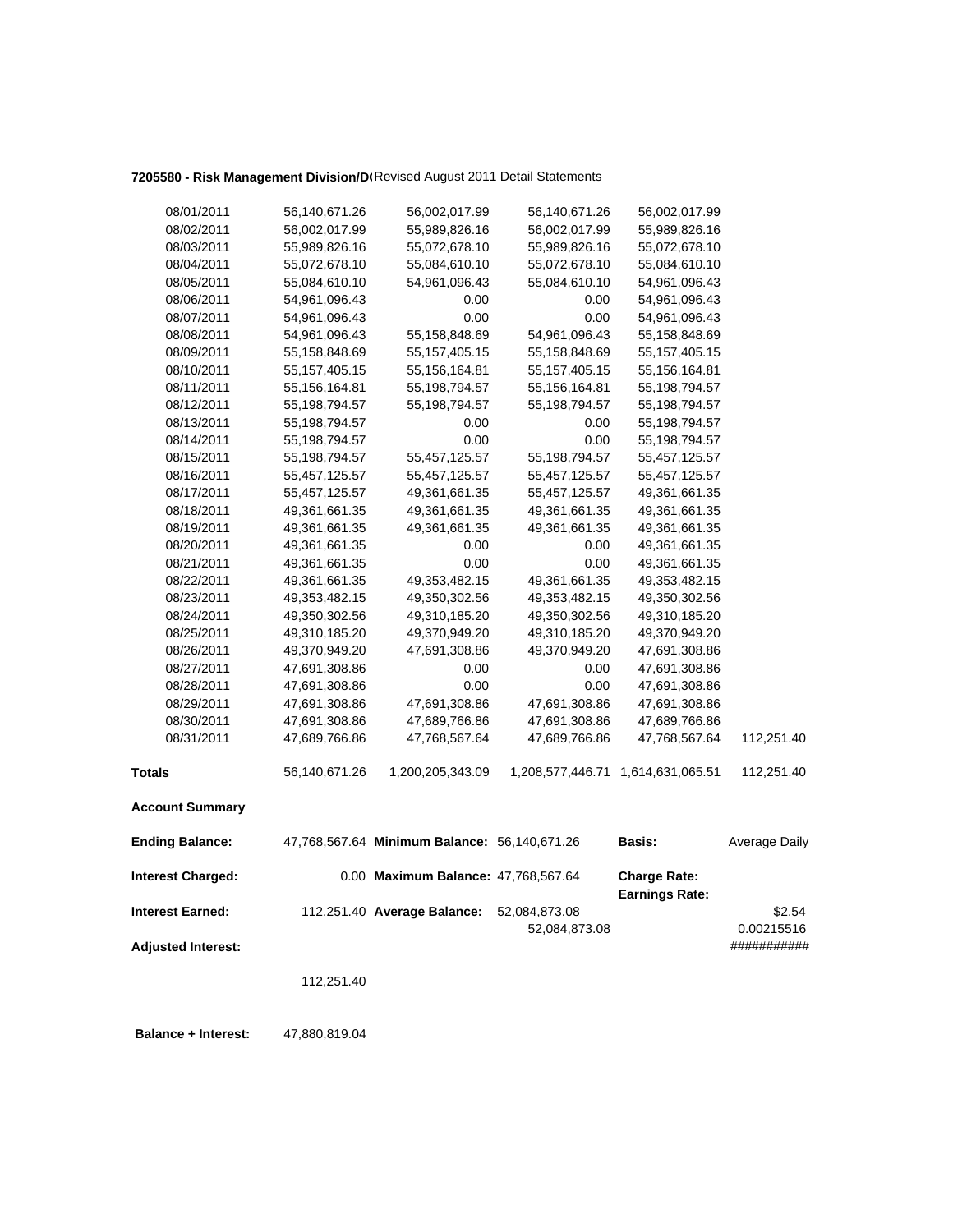## 7205630 - Okla Dept o Revised August 2011 Detail Statements

| 08/01/2011                | 2,721,477.29 | 2,727,316.02                               | 2,721,477.29  | 2,727,316.02                                 |               |
|---------------------------|--------------|--------------------------------------------|---------------|----------------------------------------------|---------------|
| 08/02/2011                | 2,727,316.02 | 2,727,316.02                               | 2,727,316.02  | 2,727,316.02                                 |               |
| 08/03/2011                | 2,727,316.02 | 2,727,316.02                               | 2,727,316.02  | 2,727,316.02                                 |               |
| 08/04/2011                | 2,727,316.02 | 2,727,316.02                               | 2,727,316.02  | 2,727,316.02                                 |               |
| 08/05/2011                | 2,727,316.02 | 2,727,316.02                               | 2,727,316.02  | 2,727,316.02                                 |               |
| 08/06/2011                | 2,727,316.02 | 0.00                                       | 0.00          | 2,727,316.02                                 |               |
| 08/07/2011                | 2,727,316.02 | 0.00                                       | 0.00          | 2,727,316.02                                 |               |
| 08/08/2011                | 2,727,316.02 | 2,731,390.46                               | 2,727,316.02  | 2,731,390.46                                 |               |
| 08/09/2011                | 2,731,390.46 | 2,731,390.46                               | 2,731,390.46  | 2,731,390.46                                 |               |
| 08/10/2011                | 2,731,390.46 | 2,731,390.46                               | 2,731,390.46  | 2,731,390.46                                 |               |
| 08/11/2011                | 2,731,390.46 | 2,731,390.46                               | 2,731,390.46  | 2,731,390.46                                 |               |
| 08/12/2011                | 2,731,390.46 | 2,731,390.46                               | 2,731,390.46  | 2,731,390.46                                 |               |
| 08/13/2011                | 2,731,390.46 | 0.00                                       | 0.00          | 2,731,390.46                                 |               |
| 08/14/2011                | 2,731,390.46 | $0.00\,$                                   | 0.00          | 2,731,390.46                                 |               |
| 08/15/2011                | 2,731,390.46 | 2,731,390.46                               | 2,731,390.46  | 2,731,390.46                                 |               |
| 08/16/2011                | 2,731,390.46 | 2,731,390.46                               | 2,731,390.46  | 2,731,390.46                                 |               |
| 08/17/2011                | 2,731,390.46 | 2,731,390.46                               | 2,731,390.46  | 2,731,390.46                                 |               |
| 08/18/2011                | 2,731,390.46 | 2,731,390.46                               | 2,731,390.46  | 2,731,390.46                                 |               |
| 08/19/2011                | 2,731,390.46 | 2,731,390.46                               | 2,731,390.46  | 2,731,390.46                                 |               |
| 08/20/2011                | 2,731,390.46 | 0.00                                       | 0.00          | 2,731,390.46                                 |               |
| 08/21/2011                | 2,731,390.46 | 0.00                                       | 0.00          | 2,731,390.46                                 |               |
| 08/22/2011                | 2,731,390.46 | 2,731,390.46                               | 2,731,390.46  | 2,731,390.46                                 |               |
| 08/23/2011                | 2,731,390.46 | 2,731,390.46                               | 2,731,390.46  | 2,731,390.46                                 |               |
| 08/24/2011                | 2,731,390.46 | 2,731,390.46                               | 2,731,390.46  | 2,731,390.46                                 |               |
| 08/25/2011                | 2,731,390.46 | 2,731,390.46                               | 2,731,390.46  | 2,731,390.46                                 |               |
| 08/26/2011                | 2,731,390.46 | 2,731,390.46                               | 2,731,390.46  | 2,731,390.46                                 |               |
| 08/27/2011                | 2,731,390.46 | 0.00                                       | 0.00          | 2,731,390.46                                 |               |
| 08/28/2011                | 2,731,390.46 | 0.00                                       | 0.00          | 2,731,390.46                                 |               |
| 08/29/2011                | 2,731,390.46 | 2,731,390.46                               | 2,731,390.46  | 2,731,390.46                                 |               |
| 08/30/2011                | 2,731,390.46 | 2,731,390.46                               | 2,731,390.46  | 2,731,390.46                                 |               |
| 08/31/2011                | 2,731,390.46 | 2,731,390.46                               | 2,731,390.46  | 2,731,390.46                                 | 5,884.60      |
| <b>Totals</b>             | 2,721,477.29 | 62,801,608.38                              | 62,791,695.21 | 84,644,583.18                                | 5,884.60      |
| <b>Account Summary</b>    |              |                                            |               |                                              |               |
| <b>Ending Balance:</b>    |              | 2,731,390.46 Minimum Balance: 2,721,477.29 |               | Basis:                                       | Average Daily |
| <b>Interest Charged:</b>  |              | 0.00 Maximum Balance: 2,731,390.46         |               | <b>Charge Rate:</b><br><b>Earnings Rate:</b> |               |
| <b>Interest Earned:</b>   |              | 5,884.60 Average Balance:                  | 2,730,470.43  |                                              | \$2.54        |
|                           |              |                                            | 2,730,470.43  |                                              | 0.00215516    |
| <b>Adjusted Interest:</b> |              |                                            |               |                                              | ###########   |
|                           | 5,884.60     |                                            |               |                                              |               |
|                           |              |                                            |               |                                              |               |
|                           |              |                                            |               |                                              |               |

 **Balance + Interest:** 2,737,275.06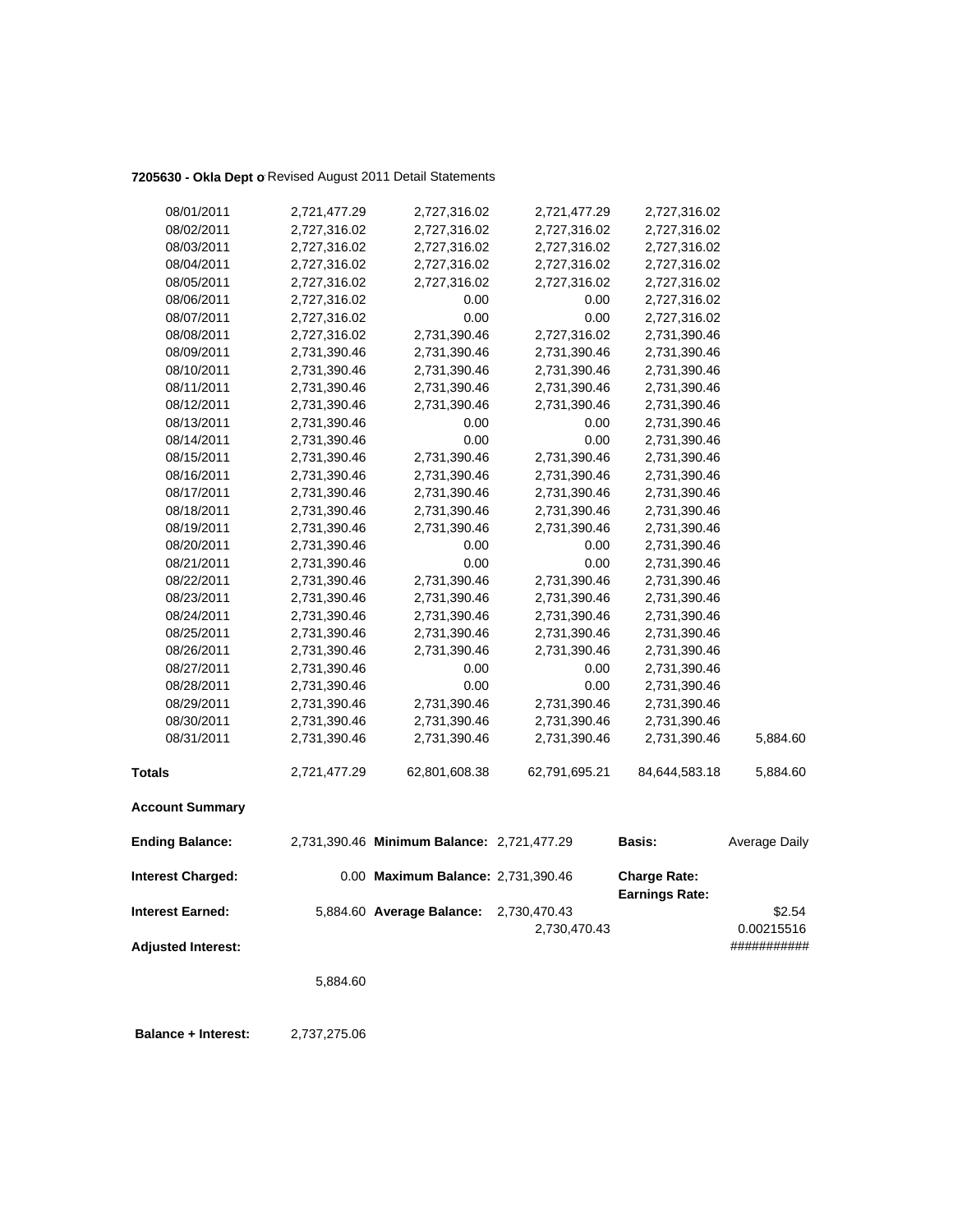### 7210270 - State Electic Revised August 2011 Detail Statements

| 08/01/2011                | 27,184,387.98 | 27,242,772.44                                | 27,184,387.98  | 27,242,772.44                                |               |
|---------------------------|---------------|----------------------------------------------|----------------|----------------------------------------------|---------------|
| 08/02/2011                | 27,242,772.44 | 27,241,636.44                                | 27,242,772.44  | 27,241,636.44                                |               |
| 08/03/2011                | 27,241,636.44 | 27,241,636.44                                | 27,241,636.44  | 27,241,636.44                                |               |
| 08/04/2011                | 27,241,636.44 | 27,223,236.44                                | 27,241,636.44  | 27,223,236.44                                |               |
| 08/05/2011                | 27,223,236.44 | 27,223,236.44                                | 27,223,236.44  | 27,223,236.44                                |               |
| 08/06/2011                | 27,223,236.44 | 0.00                                         | 0.00           | 27,223,236.44                                |               |
| 08/07/2011                | 27,223,236.44 | 0.00                                         | 0.00           | 27,223,236.44                                |               |
| 08/08/2011                | 27,223,236.44 | 27,223,236.44                                | 27,223,236.44  | 27,223,236.44                                |               |
| 08/09/2011                | 27,223,236.44 | 27,219,753.44                                | 27,223,236.44  | 27,219,753.44                                |               |
| 08/10/2011                | 27,219,753.44 | 27,218,227.34                                | 27,219,753.44  | 27,218,227.34                                |               |
| 08/11/2011                | 27,218,227.34 | 27,218,227.34                                | 27,218,227.34  | 27,218,227.34                                |               |
| 08/12/2011                | 27,218,227.34 | 27,218,227.34                                | 27,218,227.34  | 27,218,227.34                                |               |
| 08/13/2011                | 27,218,227.34 | 0.00                                         | 0.00           | 27,218,227.34                                |               |
| 08/14/2011                | 27,218,227.34 | 0.00                                         | 0.00           | 27,218,227.34                                |               |
| 08/15/2011                | 27,218,227.34 | 27,217,952.34                                | 27,218,227.34  | 27,217,952.34                                |               |
| 08/16/2011                | 27,217,952.34 | 27,217,952.34                                | 27,217,952.34  | 27,217,952.34                                |               |
| 08/17/2011                | 27,217,952.34 | 27,217,952.34                                | 27,217,952.34  | 27,217,952.34                                |               |
| 08/18/2011                | 27,217,952.34 | 27,217,952.34                                | 27,217,952.34  | 27,217,952.34                                |               |
| 08/19/2011                | 27,217,952.34 | 27,217,952.34                                | 27,217,952.34  | 27,217,952.34                                |               |
| 08/20/2011                | 27,217,952.34 | 0.00                                         | 0.00           | 27,217,952.34                                |               |
| 08/21/2011                | 27,217,952.34 | 0.00                                         | 0.00           | 27,217,952.34                                |               |
| 08/22/2011                | 27,217,952.34 | 27,215,896.56                                | 27,217,952.34  | 27,215,896.56                                |               |
| 08/23/2011                | 27,215,896.56 | 27,215,896.56                                | 27,215,896.56  | 27,215,896.56                                |               |
| 08/24/2011                | 27,215,896.56 | 27,215,896.56                                | 27,215,896.56  | 27,215,896.56                                |               |
| 08/25/2011                | 27,215,896.56 | 27,215,866.56                                | 27,215,896.56  | 27,215,866.56                                |               |
| 08/26/2011                | 27,215,866.56 | 27,215,866.56                                | 27,215,866.56  | 27,215,866.56                                |               |
| 08/27/2011                | 27,215,866.56 | 0.00                                         | 0.00           | 27,215,866.56                                |               |
| 08/28/2011                | 27,215,866.56 | 0.00                                         | 0.00           | 27,215,866.56                                |               |
| 08/29/2011                | 27,215,866.56 | 27,215,866.56                                | 27,215,866.56  | 27,215,866.56                                |               |
| 08/30/2011                | 27,215,866.56 | 27,001,726.73                                | 27,215,866.56  | 27,001,726.73                                |               |
| 08/31/2011                | 27,001,726.73 | 27,001,193.76                                | 27,001,726.73  | 27,001,193.76                                | 58,634.89     |
| <b>Totals</b>             | 27,184,387.98 | 625,658,161.65                               | 625,841,355.87 | 843,408,727.01                               | 58,634.89     |
| <b>Account Summary</b>    |               |                                              |                |                                              |               |
| <b>Ending Balance:</b>    |               | 27,001,193.76 Minimum Balance: 27,184,387.98 |                | <b>Basis:</b>                                | Average Daily |
| <b>Interest Charged:</b>  |               | 0.00 Maximum Balance: 27,001,193.76          |                | <b>Charge Rate:</b><br><b>Earnings Rate:</b> |               |
| <b>Interest Earned:</b>   |               | 58,634.89 Average Balance:                   | 27,206,733.13  |                                              | \$2.54        |
|                           |               |                                              | 27,206,733.13  |                                              | 0.00215516    |
| <b>Adjusted Interest:</b> |               |                                              |                |                                              | ###########   |
|                           | 58,634.89     |                                              |                |                                              |               |
|                           |               |                                              |                |                                              |               |

 **Balance + Interest:** 27,059,828.65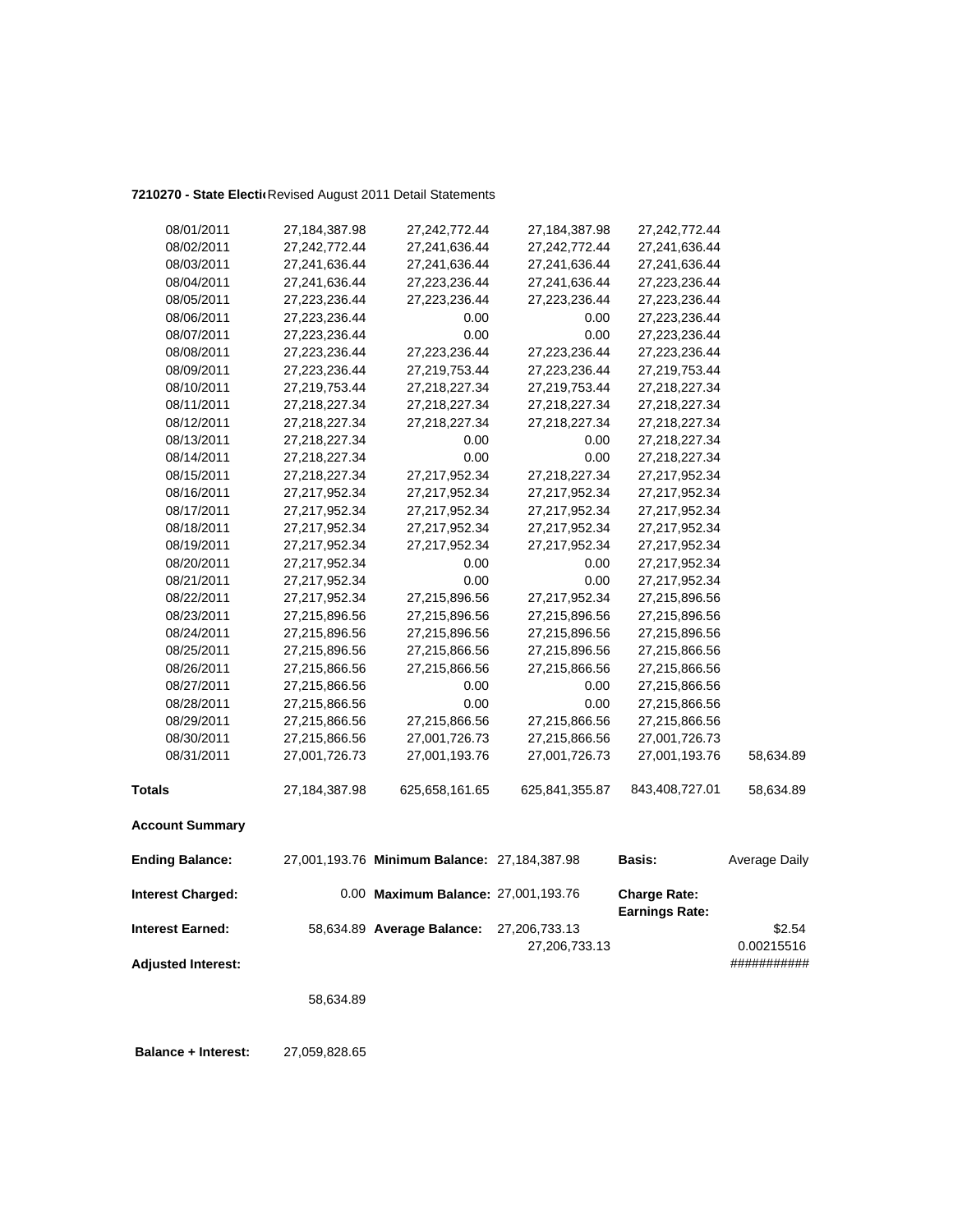# **7210320 - Department** Revised August 2011 Detail Statements

| 08/01/2011                | 2,680,517.26 | 2,681,435.03                               | 2,680,517.26  | 2,681,435.03                                 |               |
|---------------------------|--------------|--------------------------------------------|---------------|----------------------------------------------|---------------|
| 08/02/2011                | 2,681,435.03 | 2,681,435.03                               | 2,681,435.03  | 2,681,435.03                                 |               |
| 08/03/2011                | 2,681,435.03 | 2,681,435.03                               | 2,681,435.03  | 2,681,435.03                                 |               |
| 08/04/2011                | 2,681,435.03 | 2,681,435.03                               | 2,681,435.03  | 2,681,435.03                                 |               |
| 08/05/2011                | 2,681,435.03 | 2,702,713.03                               | 2,681,435.03  | 2,702,713.03                                 |               |
| 08/06/2011                | 2,702,713.03 | 0.00                                       | 0.00          | 2,702,713.03                                 |               |
| 08/07/2011                | 2,702,713.03 | 0.00                                       | 0.00          | 2,702,713.03                                 |               |
| 08/08/2011                | 2,702,713.03 | 2,702,713.03                               | 2,702,713.03  | 2,702,713.03                                 |               |
| 08/09/2011                | 2,702,713.03 | 2,702,713.03                               | 2,702,713.03  | 2,702,713.03                                 |               |
| 08/10/2011                | 2,702,713.03 | 2,702,713.03                               | 2,702,713.03  | 2,702,713.03                                 |               |
| 08/11/2011                | 2,702,713.03 | 2,702,713.03                               | 2,702,713.03  | 2,702,713.03                                 |               |
| 08/12/2011                | 2,702,713.03 | 2,702,713.03                               | 2,702,713.03  | 2,702,713.03                                 |               |
| 08/13/2011                | 2,702,713.03 | 0.00                                       | 0.00          | 2,702,713.03                                 |               |
| 08/14/2011                | 2,702,713.03 | 0.00                                       | 0.00          | 2,702,713.03                                 |               |
| 08/15/2011                | 2,702,713.03 | 2,702,713.03                               | 2,702,713.03  | 2,702,713.03                                 |               |
| 08/16/2011                | 2,702,713.03 | 2,702,713.03                               | 2,702,713.03  | 2,702,713.03                                 |               |
| 08/17/2011                | 2,702,713.03 | 2,702,713.03                               | 2,702,713.03  | 2,702,713.03                                 |               |
| 08/18/2011                | 2,702,713.03 | 2,707,521.72                               | 2,702,713.03  | 2,707,521.72                                 |               |
| 08/19/2011                | 2,707,521.72 | 2,707,521.72                               | 2,707,521.72  | 2,707,521.72                                 |               |
| 08/20/2011                | 2,707,521.72 | 0.00                                       | 0.00          | 2,707,521.72                                 |               |
| 08/21/2011                | 2,707,521.72 | 0.00                                       | 0.00          | 2,707,521.72                                 |               |
| 08/22/2011                | 2,707,521.72 | 2,707,521.72                               | 2,707,521.72  | 2,707,521.72                                 |               |
| 08/23/2011                | 2,707,521.72 | 2,707,521.72                               | 2,707,521.72  | 2,707,521.72                                 |               |
| 08/24/2011                | 2,707,521.72 | 2,707,521.72                               | 2,707,521.72  | 2,707,521.72                                 |               |
| 08/25/2011                | 2,707,521.72 | 2,707,521.72                               | 2,707,521.72  | 2,707,521.72                                 |               |
| 08/26/2011                | 2,707,521.72 | 2,707,521.72                               | 2,707,521.72  | 2,707,521.72                                 |               |
| 08/27/2011                | 2,707,521.72 | 0.00                                       | 0.00          | 2,707,521.72                                 |               |
| 08/28/2011                | 2,707,521.72 | 0.00                                       | 0.00          | 2,707,521.72                                 |               |
| 08/29/2011                | 2,707,521.72 | 2,707,521.72                               | 2,707,521.72  | 2,707,521.72                                 |               |
| 08/30/2011                | 2,707,521.72 | 2,707,521.72                               | 2,707,521.72  | 2,707,521.72                                 |               |
| 08/31/2011                | 2,707,521.72 | 2,707,521.72                               | 2,707,521.72  | 2,707,521.72                                 | 5,823.54      |
| <b>Totals</b>             | 2,680,517.26 | 62,125,374.59                              | 62,098,370.13 | 83,766,313.59                                | 5,823.54      |
| <b>Account Summary</b>    |              |                                            |               |                                              |               |
| <b>Ending Balance:</b>    |              | 2,707,521.72 Minimum Balance: 2,680,517.26 |               | Basis:                                       | Average Daily |
| <b>Interest Charged:</b>  |              | 0.00 Maximum Balance: 2,707,521.72         |               | <b>Charge Rate:</b><br><b>Earnings Rate:</b> |               |
| <b>Interest Earned:</b>   |              | 5,823.54 Average Balance:                  | 2,702,139.15  |                                              | \$2.54        |
|                           |              |                                            | 2,702,139.15  |                                              | 0.00215516    |
| <b>Adjusted Interest:</b> |              |                                            |               |                                              | ###########   |
|                           |              |                                            |               |                                              |               |
|                           | 5,823.54     |                                            |               |                                              |               |
|                           |              |                                            |               |                                              |               |

 **Balance + Interest:** 2,713,345.26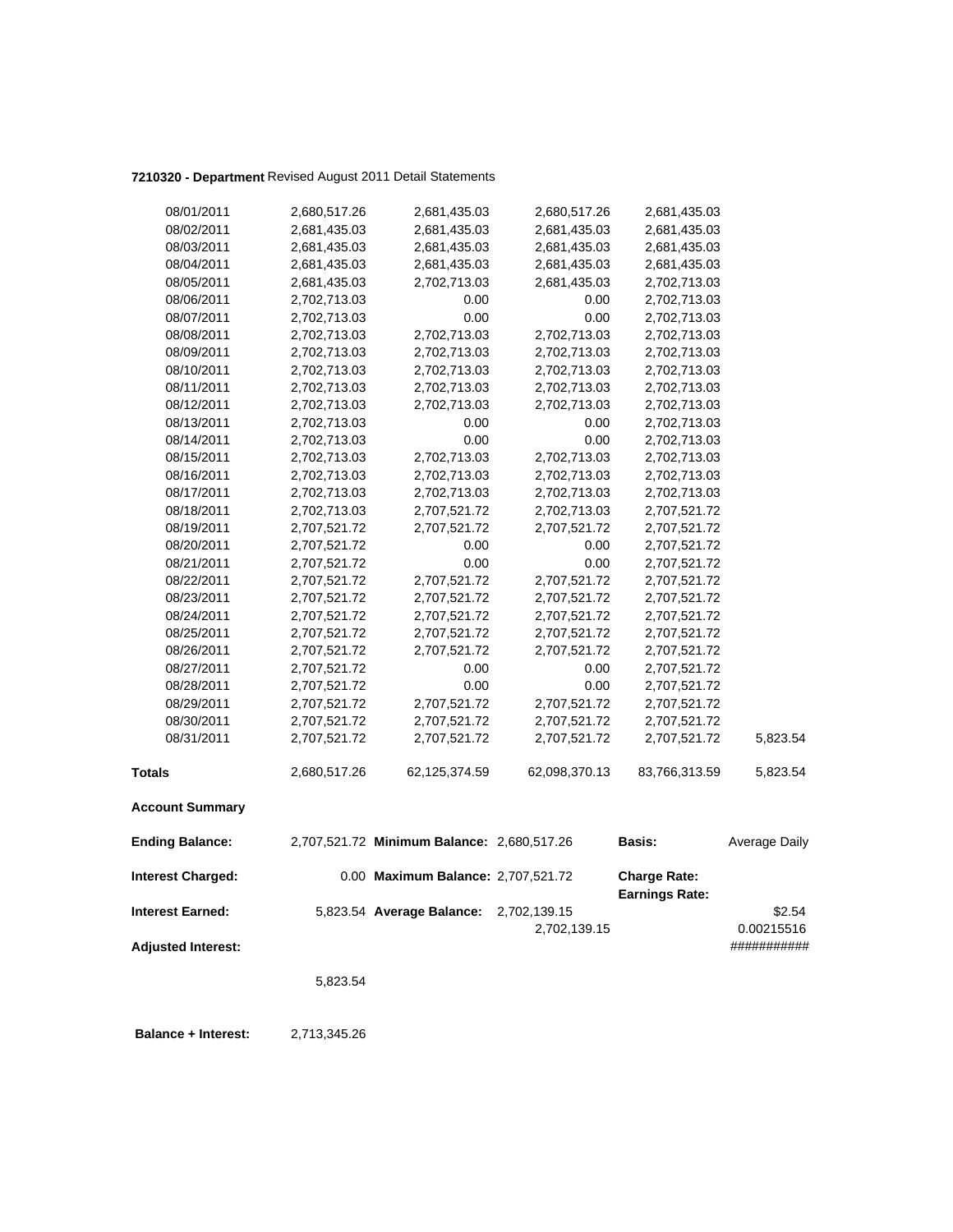## **7210350 - Historical So**Revised August 2011 Detail Statements

| 08/01/2011                | 46,618.63 | 46,634.74                            | 46,618.63    | 46,634.74                                    |                      |
|---------------------------|-----------|--------------------------------------|--------------|----------------------------------------------|----------------------|
| 08/02/2011                | 46,634.74 | 46,634.74                            | 46,634.74    | 46,634.74                                    |                      |
| 08/03/2011                | 46,634.74 | 46,634.74                            | 46,634.74    | 46,634.74                                    |                      |
| 08/04/2011                | 46,634.74 | 46,634.74                            | 46,634.74    | 46,634.74                                    |                      |
| 08/05/2011                | 46,634.74 | 46,634.74                            | 46,634.74    | 46,634.74                                    |                      |
| 08/06/2011                | 46,634.74 | 0.00                                 | 0.00         | 46,634.74                                    |                      |
| 08/07/2011                | 46,634.74 | 0.00                                 | 0.00         | 46,634.74                                    |                      |
| 08/08/2011                | 46,634.74 | 46,634.74                            | 46,634.74    | 46,634.74                                    |                      |
| 08/09/2011                | 46,634.74 | 46,634.74                            | 46,634.74    | 46,634.74                                    |                      |
| 08/10/2011                | 46,634.74 | 46,634.74                            | 46,634.74    | 46,634.74                                    |                      |
| 08/11/2011                | 46,634.74 | 46,634.74                            | 46,634.74    | 46,634.74                                    |                      |
| 08/12/2011                | 46,634.74 | 46,634.74                            | 46,634.74    | 46,634.74                                    |                      |
| 08/13/2011                | 46,634.74 | 0.00                                 | 0.00         | 46,634.74                                    |                      |
| 08/14/2011                | 46,634.74 | 0.00                                 | 0.00         | 46,634.74                                    |                      |
| 08/15/2011                | 46,634.74 | 46,634.74                            | 46,634.74    | 46,634.74                                    |                      |
| 08/16/2011                | 46,634.74 | 46,634.74                            | 46,634.74    | 46,634.74                                    |                      |
| 08/17/2011                | 46,634.74 | 46,634.74                            | 46,634.74    | 46,634.74                                    |                      |
| 08/18/2011                | 46,634.74 | 46,718.71                            | 46,634.74    | 46,718.71                                    |                      |
| 08/19/2011                | 46,718.71 | 46,718.71                            | 46,718.71    | 46,718.71                                    |                      |
| 08/20/2011                | 46,718.71 | 0.00                                 | 0.00         | 46,718.71                                    |                      |
| 08/21/2011                | 46,718.71 | 0.00                                 | 0.00         | 46,718.71                                    |                      |
| 08/22/2011                | 46,718.71 | 46,718.71                            | 46,718.71    | 46,718.71                                    |                      |
| 08/23/2011                | 46,718.71 | 46,718.71                            | 46,718.71    | 46,718.71                                    |                      |
| 08/24/2011                | 46,718.71 | 46,718.71                            | 46,718.71    | 46,718.71                                    |                      |
| 08/25/2011                | 46,718.71 | 46,718.71                            | 46,718.71    | 46,718.71                                    |                      |
| 08/26/2011                | 46,718.71 | 46,718.71                            | 46,718.71    | 46,718.71                                    |                      |
| 08/27/2011                | 46,718.71 | 0.00                                 | 0.00         | 46,718.71                                    |                      |
| 08/28/2011                | 46,718.71 | 0.00                                 | 0.00         | 46,718.71                                    |                      |
| 08/29/2011                | 46,718.71 | 46,718.71                            | 46,718.71    | 46,718.71                                    |                      |
| 08/30/2011                | 46,718.71 | 46,718.71                            | 46,718.71    | 46,718.71                                    |                      |
| 08/31/2011                | 46,718.71 | 46,718.71                            | 46,718.71    | 46,718.71                                    | 100.59               |
| <b>Totals</b>             | 46,618.63 | 1,073,438.72                         | 1,073,338.64 | 1,446,852.52                                 | 100.59               |
| <b>Account Summary</b>    |           |                                      |              |                                              |                      |
| <b>Ending Balance:</b>    |           | 46,718.71 Minimum Balance: 46,618.63 |              | Basis:                                       | <b>Average Daily</b> |
| <b>Interest Charged:</b>  |           | 0.00 Maximum Balance: 46,718.71      |              | <b>Charge Rate:</b><br><b>Earnings Rate:</b> |                      |
| <b>Interest Earned:</b>   |           | 100.59 Average Balance:              | 46,672.66    |                                              | \$2.54               |
|                           |           |                                      | 46,672.66    |                                              | 0.00215516           |
| <b>Adjusted Interest:</b> |           |                                      |              |                                              | ###########          |
|                           |           |                                      |              |                                              |                      |
|                           | 100.59    |                                      |              |                                              |                      |
|                           |           |                                      |              |                                              |                      |

**Balance + Interest:** 46,819.30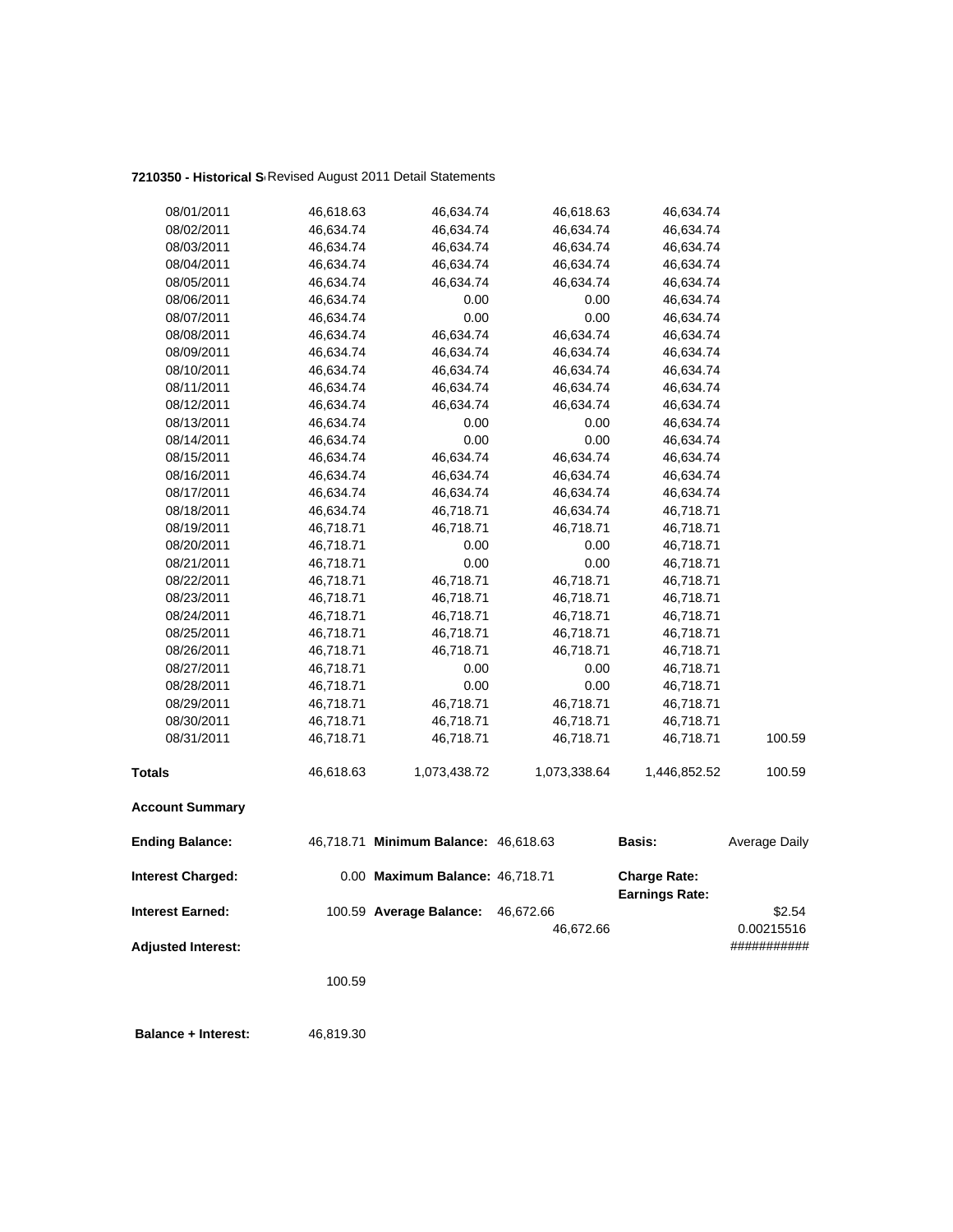## **7210400 - Juvenile Aff**Revised August 2011 Detail Statements

| 08/01/2011                | 87,793.53 | 87,982.01                            | 87,793.53    | 87,982.01                                    |               |
|---------------------------|-----------|--------------------------------------|--------------|----------------------------------------------|---------------|
| 08/02/2011                | 87,982.01 | 87,982.01                            | 87,982.01    | 87,982.01                                    |               |
| 08/03/2011                | 87,982.01 | 87,982.01                            | 87,982.01    | 87,982.01                                    |               |
| 08/04/2011                | 87,982.01 | 87,982.01                            | 87,982.01    | 87,982.01                                    |               |
| 08/05/2011                | 87,982.01 | 87,982.01                            | 87,982.01    | 87,982.01                                    |               |
| 08/06/2011                | 87,982.01 | 0.00                                 | 0.00         | 87,982.01                                    |               |
| 08/07/2011                | 87,982.01 | 0.00                                 | 0.00         | 87,982.01                                    |               |
| 08/08/2011                | 87,982.01 | 87,982.01                            | 87,982.01    | 87,982.01                                    |               |
| 08/09/2011                | 87,982.01 | 87,982.01                            | 87,982.01    | 87,982.01                                    |               |
| 08/10/2011                | 87,982.01 | 87,982.01                            | 87,982.01    | 87,982.01                                    |               |
| 08/11/2011                | 87,982.01 | 87,982.01                            | 87,982.01    | 87,982.01                                    |               |
| 08/12/2011                | 87,982.01 | 87,982.01                            | 87,982.01    | 87,982.01                                    |               |
| 08/13/2011                | 87,982.01 | 0.00                                 | 0.00         | 87,982.01                                    |               |
| 08/14/2011                | 87,982.01 | 0.00                                 | 0.00         | 87,982.01                                    |               |
| 08/15/2011                | 87,982.01 | 87,982.01                            | 87,982.01    | 87,982.01                                    |               |
| 08/16/2011                | 87,982.01 | 87,982.01                            | 87,982.01    | 87,982.01                                    |               |
| 08/17/2011                | 87,982.01 | 87,982.01                            | 87,982.01    | 87,982.01                                    |               |
| 08/18/2011                | 87,982.01 | 87,957.67                            | 87,982.01    | 87,957.67                                    |               |
| 08/19/2011                | 87,957.67 | 87,957.67                            | 87,957.67    | 87,957.67                                    |               |
| 08/20/2011                | 87,957.67 | 0.00                                 | 0.00         | 87,957.67                                    |               |
| 08/21/2011                | 87,957.67 | 0.00                                 | 0.00         | 87,957.67                                    |               |
| 08/22/2011                | 87,957.67 | 87,957.67                            | 87,957.67    | 87,957.67                                    |               |
| 08/23/2011                | 87,957.67 | 87,957.67                            | 87,957.67    | 87,957.67                                    |               |
| 08/24/2011                | 87,957.67 | 87,957.67                            | 87,957.67    | 87,957.67                                    |               |
| 08/25/2011                | 87,957.67 | 87,957.67                            | 87,957.67    | 87,957.67                                    |               |
| 08/26/2011                | 87,957.67 | 87,957.67                            | 87,957.67    | 87,957.67                                    |               |
| 08/27/2011                | 87,957.67 | 0.00                                 | 0.00         | 87,957.67                                    |               |
| 08/28/2011                | 87,957.67 | 0.00                                 | 0.00         | 87,957.67                                    |               |
| 08/29/2011                | 87,957.67 | 87,957.67                            | 87,957.67    | 87,957.67                                    |               |
| 08/30/2011                | 87,957.67 | 87,957.67                            | 87,957.67    | 87,957.67                                    |               |
| 08/31/2011                | 87,957.67 | 87,957.67                            | 87,957.67    | 87,957.67                                    | 189.59        |
| <b>Totals</b>             | 87,793.53 | 2,023,342.83                         | 2,023,178.69 | 2,727,101.55                                 | 189.59        |
| <b>Account Summary</b>    |           |                                      |              |                                              |               |
| <b>Ending Balance:</b>    |           | 87,957.67 Minimum Balance: 87,793.53 |              | Basis:                                       | Average Daily |
| <b>Interest Charged:</b>  |           | 0.00 Maximum Balance: 87,957.67      |              | <b>Charge Rate:</b><br><b>Earnings Rate:</b> |               |
| <b>Interest Earned:</b>   |           | 189.59 Average Balance:              | 87,971.02    |                                              | \$2.54        |
|                           |           |                                      | 87,971.02    |                                              | 0.00215516    |
| <b>Adjusted Interest:</b> |           |                                      |              |                                              | ###########   |
|                           |           |                                      |              |                                              |               |
|                           | 189.59    |                                      |              |                                              |               |
|                           |           |                                      |              |                                              |               |

 **Balance + Interest:** 88,147.26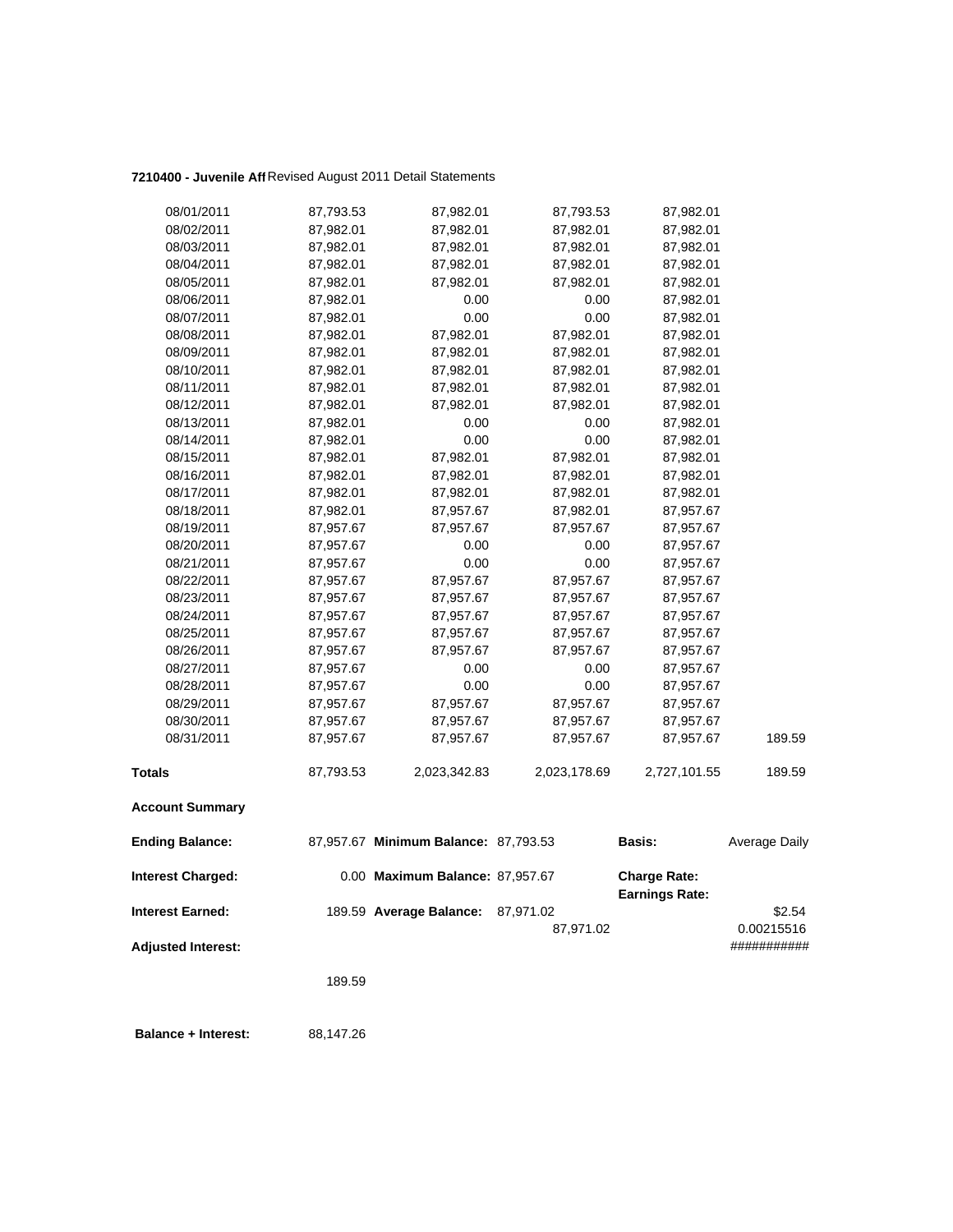**7210580 - DCS Property Distribution** Revised August 2011 Detail Statements

|                           | 2,421.94                     |                                            |                      |                              |                           |
|---------------------------|------------------------------|--------------------------------------------|----------------------|------------------------------|---------------------------|
| <b>Adjusted Interest:</b> |                              |                                            | 1,123,783.44         |                              | 0.00215517<br>########### |
| Interest Earned:          |                              | 2,421.94 Average Balance:                  | 1,123,783.44         | <b>Earnings Rate:</b>        | \$2.54                    |
| <b>Interest Charged:</b>  |                              | 0.00 Maximum Balance: 1,000,280.26         |                      | <b>Charge Rate:</b>          |                           |
| <b>Ending Balance:</b>    |                              | 1,000,280.26 Minimum Balance: 1,156,249.57 |                      | Basis:                       | Average Daily             |
| <b>Account Summary</b>    |                              |                                            |                      |                              |                           |
| Totals                    | 1,156,249.57                 | 25,736,515.69                              | 25,892,485.00        | 34,837,286.53                | 2,421.94                  |
| 08/31/2011                | 1,000,280.26                 | 1,000,280.26                               | 1,000,280.26         | 1,000,280.26                 | 2,421.94                  |
| 08/30/2011                | 1,000,280.26                 | 1,000,280.26                               | 1,000,280.26         | 1,000,280.26                 |                           |
| 08/29/2011                | 1,000,280.26                 | 1,000,280.26                               | 1,000,280.26         | 1,000,280.26                 |                           |
| 08/28/2011                | 1,000,280.26                 | 0.00                                       | 0.00                 | 1,000,280.26                 |                           |
| 08/27/2011                | 1,000,280.26                 | 0.00                                       | 0.00                 | 1,000,280.26                 |                           |
| 08/26/2011                | 1,003,044.10                 | 1,000,280.26                               | 1,003,044.10         | 1,000,280.26                 |                           |
| 08/25/2011                | 954,719.10                   | 1,003,044.10                               | 954,719.10           | 1,003,044.10                 |                           |
| 08/24/2011                | 988,684.86                   | 954,719.10                                 | 988,684.86           | 954,719.10                   |                           |
| 08/23/2011                | 1,199,873.90                 | 988,684.86                                 | 1,199,873.90         | 988,684.86                   |                           |
| 08/22/2011                | 1,182,898.90                 | 1,199,873.90                               | 1,182,898.90         | 1,199,873.90                 |                           |
| 08/21/2011                | 1,182,898.90                 | 0.00                                       | 0.00                 | 1,182,898.90                 |                           |
| 08/20/2011                | 1,182,898.90                 | 0.00                                       | 0.00                 | 1,182,898.90                 |                           |
| 08/19/2011                | 1,181,813.90                 | 1,182,898.90                               | 1,181,813.90         | 1,182,898.90                 |                           |
| 08/18/2011                | 1,180,386.40                 | 1,181,813.90                               | 1,180,386.40         | 1,181,813.90                 |                           |
| 08/17/2011                | 1,181,600.70                 | 1,180,386.40                               | 1,181,600.70         | 1,180,386.40                 |                           |
| 08/16/2011                | 1,181,401.70                 | 1,181,600.70                               | 1,181,401.70         | 1,181,600.70                 |                           |
| 08/15/2011                | 1,180,083.20                 | 1,181,401.70                               | 1,180,083.20         | 1,181,401.70                 |                           |
| 08/14/2011                | 1,180,083.20<br>1,180,083.20 | 0.00                                       | 0.00                 | 1,180,083.20<br>1,180,083.20 |                           |
| 08/12/2011<br>08/13/2011  | 1,165,857.20                 | 1,180,083.20<br>0.00                       | 1,165,857.20<br>0.00 | 1,180,083.20                 |                           |
| 08/11/2011                | 1,165,357.50                 | 1,165,857.20                               | 1,165,357.50         | 1,165,857.20                 |                           |
| 08/10/2011                | 1,182,044.27                 | 1,165,357.50                               | 1,182,044.27         | 1,165,357.50                 |                           |
| 08/09/2011                | 1,187,157.06                 | 1,182,044.27                               | 1,187,157.06         | 1,182,044.27                 |                           |
| 08/08/2011                | 1,187,123.06                 | 1,187,157.06                               | 1,187,123.06         | 1,187,157.06                 |                           |
| 08/07/2011                | 1,187,123.06                 | 0.00                                       | 0.00                 | 1,187,123.06                 |                           |
| 08/06/2011                | 1,187,123.06                 | 0.00                                       | 0.00                 | 1,187,123.06                 |                           |
| 08/05/2011                | 1,151,421.39                 | 1,187,123.06                               | 1,151,421.39         | 1,187,123.06                 |                           |
| 08/04/2011                | 1,151,421.39                 | 1,151,421.39                               | 1,151,421.39         | 1,151,421.39                 |                           |
| 08/03/2011                | 1,151,421.39                 | 1,151,421.39                               | 1,151,421.39         | 1,151,421.39                 |                           |
| 08/02/2011                | 1,159,084.63                 | 1,151,421.39                               | 1,159,084.63         | 1,151,421.39                 |                           |
| 08/01/2011                | 1,156,249.57                 | 1,159,084.63                               | 1,156,249.57         | 1,159,084.63                 |                           |
|                           |                              |                                            |                      |                              |                           |

**Balance + Interest:** 1,002,702.20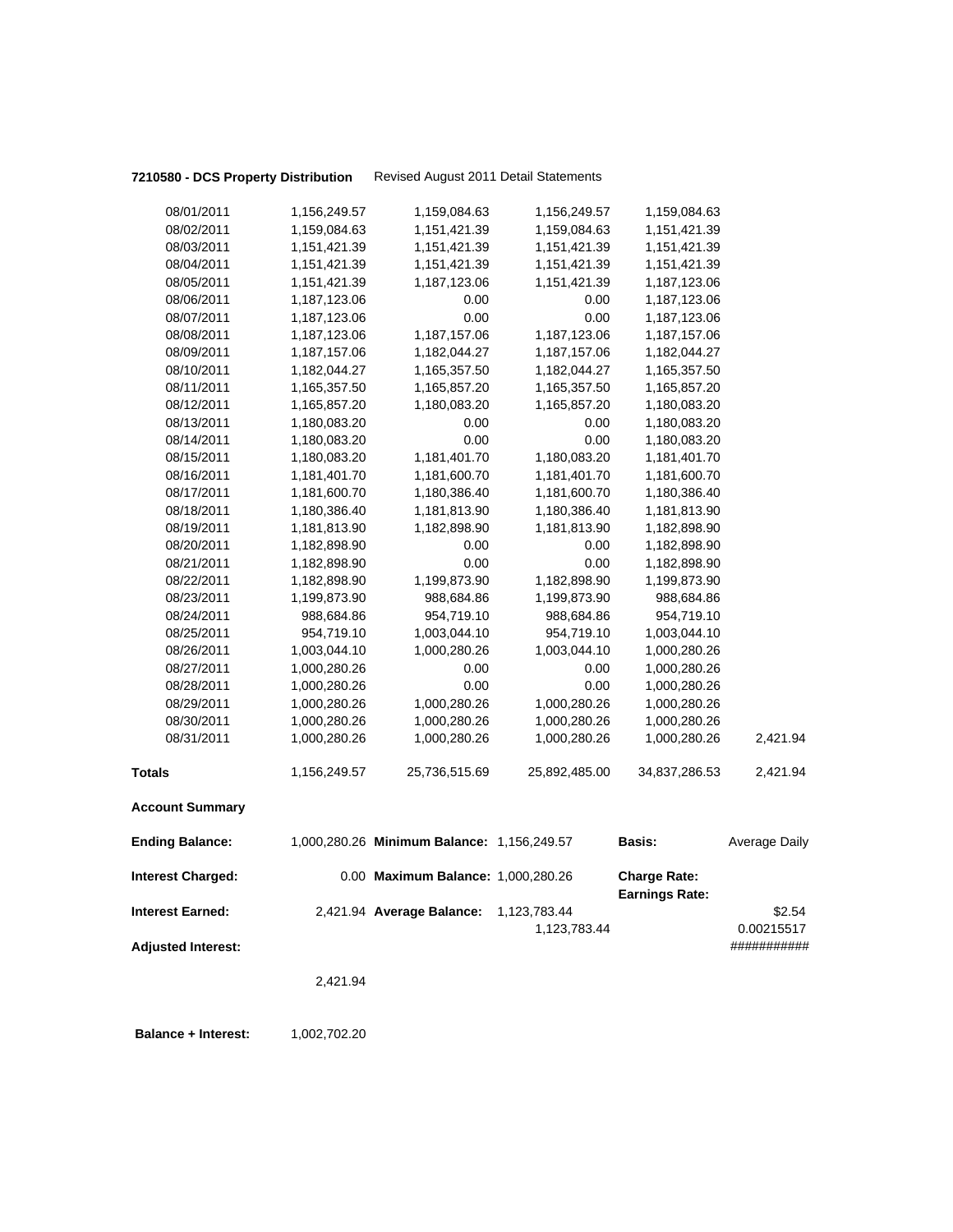# **7210588 - Oklahoma Real Estate Comm** Revised August 2011 Detail Statements

| 08/14/2011                | 374,317.87 | 0.00                                   | 0.00                     | 374,317.87                                   |                      |
|---------------------------|------------|----------------------------------------|--------------------------|----------------------------------------------|----------------------|
| 08/15/2011                | 374,317.87 | 374,317.87                             | 374,317.87               | 374,317.87                                   |                      |
| 08/16/2011                | 374,317.87 | 374,317.87                             | 374,317.87               | 374,317.87                                   |                      |
| 08/17/2011                | 374,317.87 | 374,317.87                             | 374,317.87               | 374,317.87                                   |                      |
| 08/18/2011                | 374,317.87 | 374,317.87                             | 374,317.87               | 374,317.87                                   |                      |
| 08/19/2011                | 374,317.87 | 374,317.87                             | 374,317.87               | 374,317.87                                   |                      |
| 08/20/2011                | 374,317.87 | 0.00                                   | 0.00                     | 374,317.87                                   |                      |
| 08/21/2011                | 374,317.87 | 0.00                                   | 0.00                     | 374,317.87                                   |                      |
| 08/22/2011                | 374,317.87 | 360,904.75                             | 374,317.87               | 360,904.75                                   |                      |
| 08/23/2011                | 360,904.75 | 360,904.75                             | 360,904.75               | 360,904.75                                   |                      |
| 08/24/2011                | 360,904.75 | 360,904.75                             | 360,904.75               | 360,904.75                                   |                      |
| 08/25/2011                | 360,904.75 | 360,904.75                             | 360,904.75               | 360,904.75                                   |                      |
| 08/26/2011                | 360,904.75 | 360,904.75                             | 360,904.75               | 360,904.75                                   |                      |
| 08/27/2011                | 360,904.75 | 0.00                                   | 0.00                     | 360,904.75                                   |                      |
| 08/28/2011                | 360,904.75 | 0.00                                   | 0.00                     | 360,904.75                                   |                      |
| 08/29/2011                | 360,904.75 | 360,904.75                             | 360,904.75               | 360,904.75                                   |                      |
| 08/30/2011                | 360,904.75 | 360,904.75                             | 360,904.75               | 360,904.75                                   | 797.26               |
| 08/31/2011                | 360,904.75 | 360,904.75                             | 360,904.75               | 360,904.75                                   |                      |
| <b>Totals</b>             | 371,058.90 | 8,505,828.29                           | 8,515,982.44             | 11,467,908.09                                | 797.26               |
| <b>Account Summary</b>    |            |                                        |                          |                                              |                      |
| <b>Ending Balance:</b>    |            | 360,904.75 Minimum Balance: 371,058.90 |                          | Basis:                                       | Average Daily        |
| <b>Interest Charged:</b>  |            | 0.00 Maximum Balance: 360,904.75       |                          | <b>Charge Rate:</b><br><b>Earnings Rate:</b> |                      |
| <b>Interest Earned:</b>   |            | 797.26 Average Balance:                | 369,932.52<br>369,932.52 |                                              | \$2.54<br>0.00215516 |
| <b>Adjusted Interest:</b> |            |                                        |                          |                                              | ###########          |
|                           | 797.26     |                                        |                          |                                              |                      |

 **Balance + Interest:** 361,702.01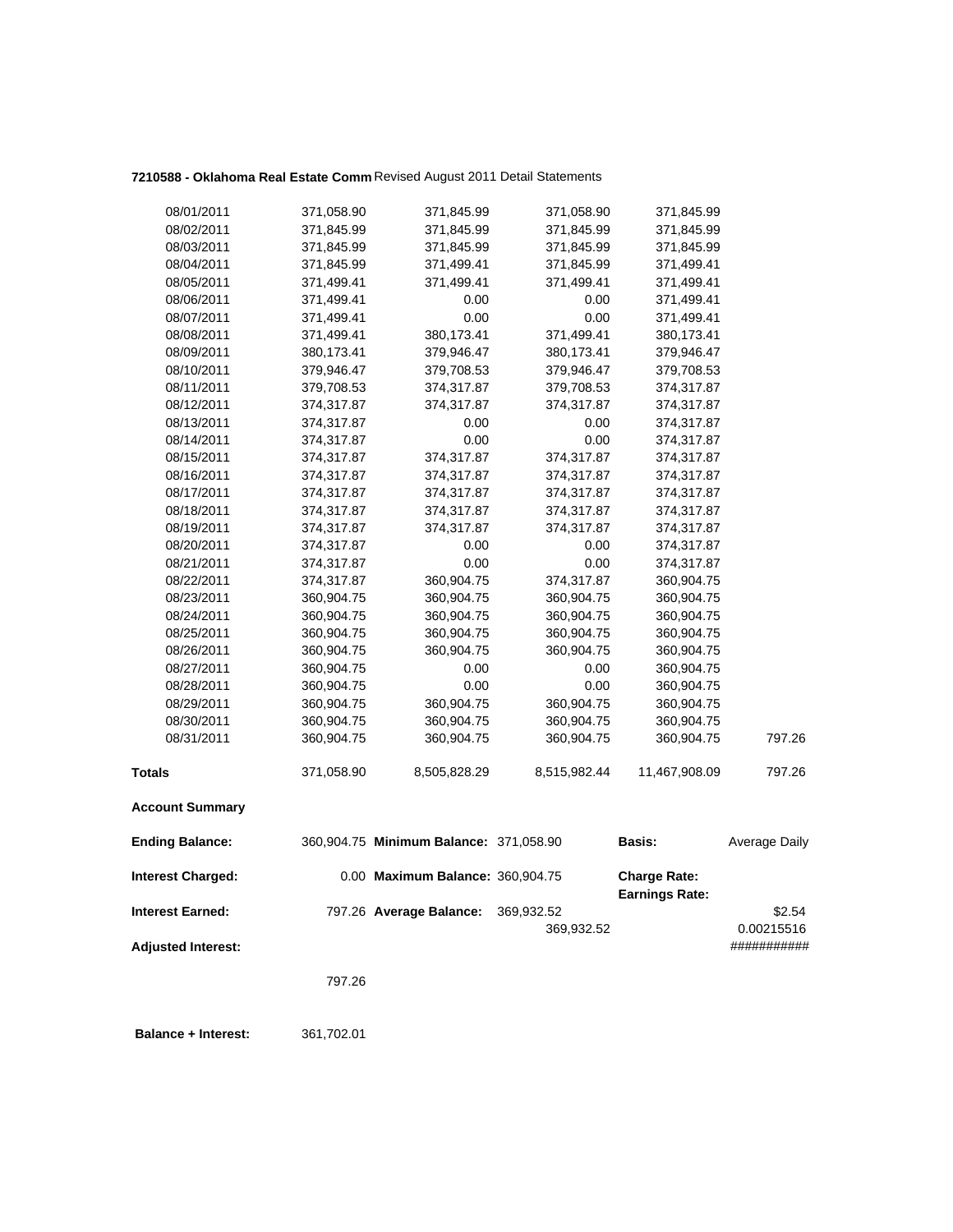# **7210645 - Oklahoma Conservation Com**Revised August 2011 Detail Statements

|                           | 0.01 |                            |              |                                              |                      |
|---------------------------|------|----------------------------|--------------|----------------------------------------------|----------------------|
| <b>Adjusted Interest:</b> |      |                            |              |                                              | ###########          |
| <b>Interest Earned:</b>   |      | 0.01 Average Balance:      | 6.88<br>6.88 |                                              | \$2.54<br>0.00215516 |
| <b>Interest Charged:</b>  |      | 0.00 Maximum Balance: 6.88 |              | <b>Charge Rate:</b><br><b>Earnings Rate:</b> |                      |
| <b>Ending Balance:</b>    |      | 6.88 Minimum Balance: 6.87 |              | <b>Basis:</b>                                | Average Daily        |
| <b>Account Summary</b>    |      |                            |              |                                              |                      |
| <b>Totals</b>             | 6.87 | 158.24                     | 158.23       | 213.28                                       | 0.01                 |
| 08/31/2011                | 6.88 | 6.88                       | 6.88         | 6.88                                         | 0.01                 |
| 08/30/2011                | 6.88 | 6.88                       | 6.88         | 6.88                                         |                      |
| 08/29/2011                | 6.88 | 6.88                       | 6.88         | 6.88                                         |                      |
| 08/28/2011                | 6.88 | 0.00                       | 0.00         | 6.88                                         |                      |
| 08/27/2011                | 6.88 | 0.00                       | 0.00         | 6.88                                         |                      |
| 08/26/2011                | 6.88 | 6.88                       | 6.88         | 6.88                                         |                      |
| 08/25/2011                | 6.88 | 6.88                       | 6.88         | 6.88                                         |                      |
| 08/24/2011                | 6.88 | 6.88                       | 6.88         | 6.88                                         |                      |
| 08/23/2011                | 6.88 | 6.88                       | 6.88         | 6.88                                         |                      |
| 08/22/2011                | 6.88 | 6.88                       | 6.88         | 6.88                                         |                      |
| 08/21/2011                | 6.88 | 0.00                       | 0.00         | 6.88                                         |                      |
| 08/20/2011                | 6.88 | 0.00                       | 0.00         | 6.88                                         |                      |
| 08/19/2011                | 6.88 | 6.88                       | 6.88         | 6.88                                         |                      |
| 08/18/2011                | 6.88 | 6.88                       | 6.88         | 6.88                                         |                      |
| 08/17/2011                | 6.88 | 6.88                       | 6.88         | 6.88                                         |                      |
| 08/16/2011                | 6.88 | 6.88                       | 6.88         | 6.88                                         |                      |
| 08/15/2011                | 6.88 | 6.88                       | 6.88         | 6.88                                         |                      |
| 08/14/2011                | 6.88 | 0.00                       | 0.00         | 6.88                                         |                      |
| 08/13/2011                | 6.88 | 0.00                       | 0.00         | 6.88                                         |                      |
| 08/12/2011                | 6.88 | 6.88                       | 6.88         | 6.88                                         |                      |
| 08/11/2011                | 6.88 | 6.88                       | 6.88         | 6.88                                         |                      |
| 08/10/2011                | 6.88 | 6.88                       | 6.88         | 6.88                                         |                      |
| 08/09/2011                | 6.88 | 6.88                       | 6.88         | 6.88                                         |                      |
| 08/08/2011                | 6.88 | 6.88                       | 6.88         | 6.88                                         |                      |
| 08/07/2011                | 6.88 | 0.00                       | $0.00\,$     | 6.88                                         |                      |
| 08/06/2011                | 6.88 | 0.00                       | 0.00         | 6.88                                         |                      |
| 08/05/2011                | 6.88 | 6.88                       | 6.88         | 6.88                                         |                      |
| 08/04/2011                | 6.88 | 6.88                       | 6.88         | 6.88                                         |                      |
| 08/03/2011                | 6.88 | 6.88                       | 6.88         | 6.88                                         |                      |
| 08/02/2011                | 6.88 | 6.88                       | 6.88         | 6.88                                         |                      |
| 08/01/2011                | 6.87 | 6.88                       | 6.87         | 6.88                                         |                      |
|                           |      |                            |              |                                              |                      |

 **Balance + Interest:** 6.89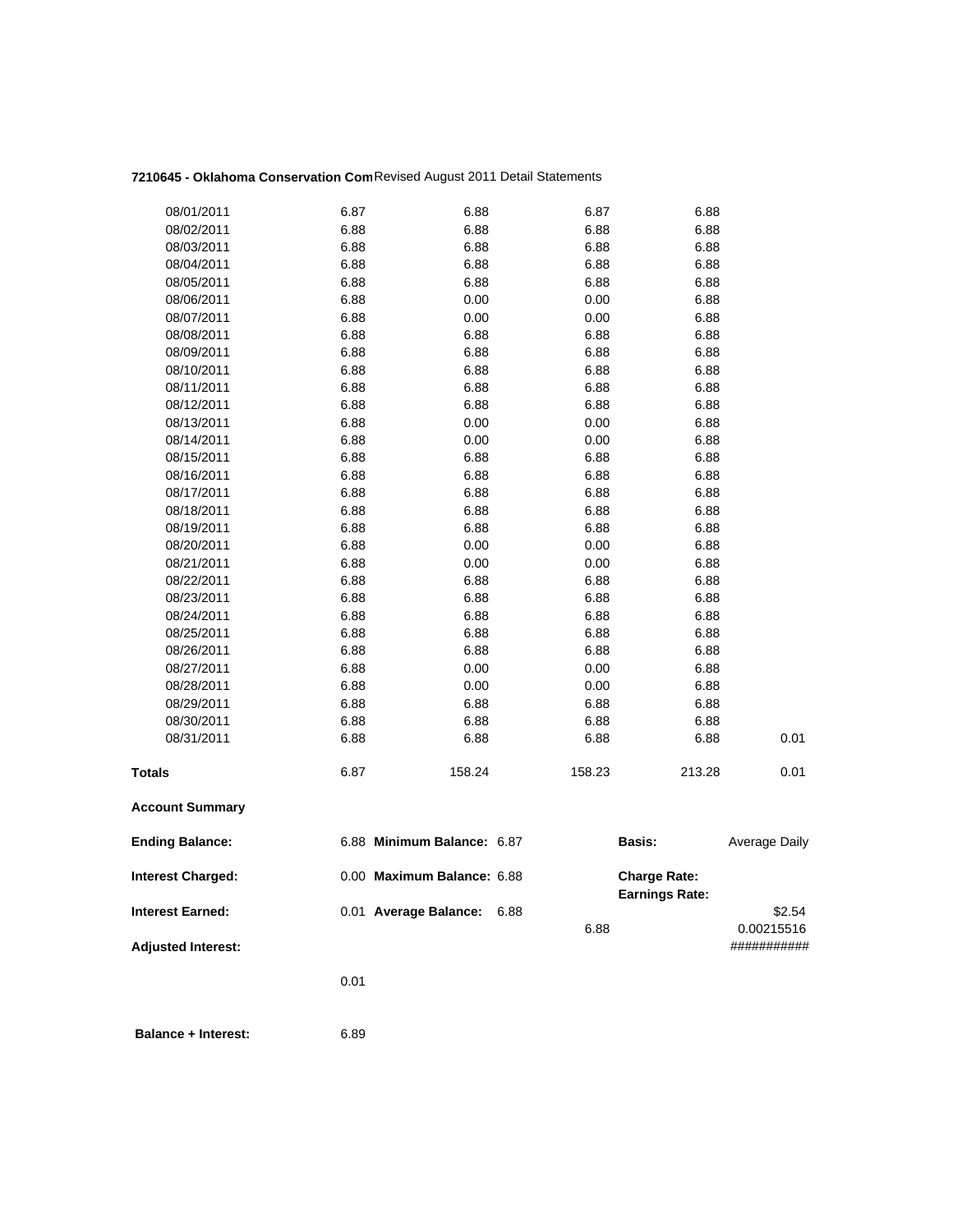### **7215320 - Department** Revised August 2011 Detail Statements

| 08/01/2011                | 2,185,064.45 | 2,185,813.61                               | 2,185,064.45  | 2,185,813.61                                 |               |
|---------------------------|--------------|--------------------------------------------|---------------|----------------------------------------------|---------------|
| 08/02/2011                | 2,185,813.61 | 2,185,813.61                               | 2,185,813.61  | 2,185,813.61                                 |               |
| 08/03/2011                | 2,185,813.61 | 2,185,813.61                               | 2,185,813.61  | 2,185,813.61                                 |               |
| 08/04/2011                | 2,185,813.61 | 2,185,813.61                               | 2,185,813.61  | 2,185,813.61                                 |               |
| 08/05/2011                | 2,185,813.61 | 2,196,122.11                               | 2,185,813.61  | 2,196,122.11                                 |               |
| 08/06/2011                | 2,196,122.11 | 0.00                                       | 0.00          | 2,196,122.11                                 |               |
| 08/07/2011                | 2,196,122.11 | 0.00                                       | 0.00          | 2,196,122.11                                 |               |
| 08/08/2011                | 2,196,122.11 | 2,196,122.11                               | 2,196,122.11  | 2,196,122.11                                 |               |
| 08/09/2011                | 2,196,122.11 | 2,196,122.11                               | 2,196,122.11  | 2,196,122.11                                 |               |
| 08/10/2011                | 2,196,122.11 | 2,196,122.11                               | 2,196,122.11  | 2,196,122.11                                 |               |
| 08/11/2011                | 2,196,122.11 | 2,196,122.11                               | 2,196,122.11  | 2,196,122.11                                 |               |
| 08/12/2011                | 2,196,122.11 | 2,196,122.11                               | 2,196,122.11  | 2,196,122.11                                 |               |
| 08/13/2011                | 2,196,122.11 | 0.00                                       | 0.00          | 2,196,122.11                                 |               |
| 08/14/2011                | 2,196,122.11 | 0.00                                       | 0.00          | 2,196,122.11                                 |               |
| 08/15/2011                | 2,196,122.11 | 2,196,122.11                               | 2,196,122.11  | 2,196,122.11                                 |               |
| 08/16/2011                | 2,196,122.11 | 2,196,122.11                               | 2,196,122.11  | 2,196,122.11                                 |               |
| 08/17/2011                | 2,196,122.11 | 2,196,122.11                               | 2,196,122.11  | 2,196,122.11                                 |               |
| 08/18/2011                | 2,196,122.11 | 2,200,044.16                               | 2,196,122.11  | 2,200,044.16                                 |               |
| 08/19/2011                | 2,200,044.16 | 2,200,044.16                               | 2,200,044.16  | 2,200,044.16                                 |               |
| 08/20/2011                | 2,200,044.16 | 0.00                                       | 0.00          | 2,200,044.16                                 |               |
| 08/21/2011                | 2,200,044.16 | 0.00                                       | 0.00          | 2,200,044.16                                 |               |
| 08/22/2011                | 2,200,044.16 | 2,200,044.16                               | 2,200,044.16  | 2,200,044.16                                 |               |
| 08/23/2011                | 2,200,044.16 | 2,200,044.16                               | 2,200,044.16  | 2,200,044.16                                 |               |
| 08/24/2011                | 2,200,044.16 | 2,200,044.16                               | 2,200,044.16  | 2,200,044.16                                 |               |
| 08/25/2011                | 2,200,044.16 | 2,200,044.16                               | 2,200,044.16  | 2,200,044.16                                 |               |
| 08/26/2011                | 2,200,044.16 | 2,200,044.16                               | 2,200,044.16  | 2,200,044.16                                 |               |
| 08/27/2011                | 2,200,044.16 | 0.00                                       | 0.00          | 2,200,044.16                                 |               |
| 08/28/2011                | 2,200,044.16 | 0.00                                       | 0.00          | 2,200,044.16                                 |               |
| 08/29/2011                | 2,200,044.16 | 2,200,044.16                               | 2,200,044.16  | 2,200,044.16                                 |               |
| 08/30/2011                | 2,200,044.16 | 2,200,044.16                               | 2,200,044.16  | 2,200,044.16                                 |               |
| 08/31/2011                | 2,200,044.16 | 2,200,044.16                               | 2,200,044.16  | 2,200,044.16                                 | 4,733.95      |
| <b>Totals</b>             | 2,185,064.45 | 50,508,795.03                              | 50,493,815.32 | 68,093,460.11                                | 4,733.95      |
| <b>Account Summary</b>    |              |                                            |               |                                              |               |
| <b>Ending Balance:</b>    |              | 2,200,044.16 Minimum Balance: 2,185,064.45 |               | <b>Basis:</b>                                | Average Daily |
| <b>Interest Charged:</b>  |              | 0.00 Maximum Balance: 2,200,044.16         |               | <b>Charge Rate:</b><br><b>Earnings Rate:</b> |               |
| <b>Interest Earned:</b>   |              | 4,733.95 Average Balance:                  | 2,196,563.23  |                                              | \$2.54        |
|                           |              |                                            | 2,196,563.23  |                                              | 0.00215516    |
| <b>Adjusted Interest:</b> |              |                                            |               |                                              | ###########   |
|                           | 4,733.95     |                                            |               |                                              |               |
|                           |              |                                            |               |                                              |               |

 **Balance + Interest:** 2,204,778.11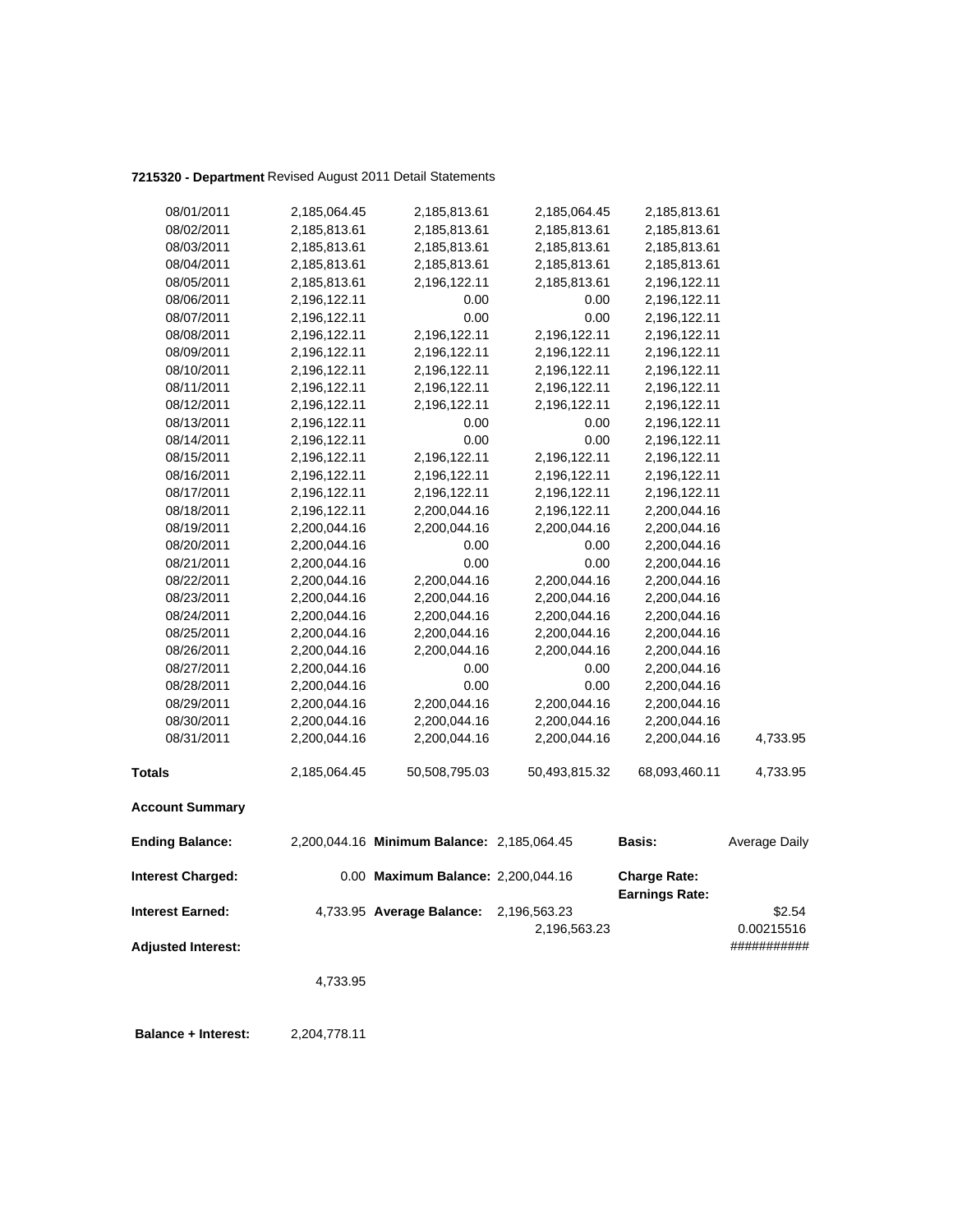# **7215444 - Oklahoma L. P. Gas Research**Revised August 2011 Detail Statements

| 08/03/2011<br>389,696.79<br>389,696.79<br>389,696.79<br>08/04/2011<br>389,696.79<br>08/05/2011<br>389,696.79<br>389,696.79<br>08/06/2011<br>389,696.79<br>08/07/2011<br>389,696.79<br>389,696.79<br>08/08/2011<br>389,696.79<br>08/09/2011<br>389,696.79<br>389,696.79<br>08/10/2011<br>389,696.79<br>389,696.79<br>08/11/2011<br>389,696.79<br>389,696.79<br>08/12/2011<br>389,696.79<br>389,696.79<br>08/13/2011<br>389,696.79<br>08/14/2011<br>389,696.79<br>08/15/2011<br>389,696.79<br>389,696.79<br>08/16/2011<br>389,696.79<br>389,696.79<br>08/17/2011<br>389,696.79<br>399,857.37<br>08/18/2011<br>399,857.37<br>399,857.37<br>08/19/2011<br>399,857.37<br>399,857.37<br>08/20/2011<br>399,857.37<br>08/21/2011<br>399,857.37<br>08/22/2011<br>399,857.37<br>399,857.37<br>08/23/2011<br>399,857.37<br>402,547.40<br>08/24/2011<br>402,547.40<br>402,547.40<br>08/25/2011<br>402,547.40<br>402,547.40<br>08/26/2011<br>402,547.40<br>402,547.40<br>08/27/2011<br>402,547.40<br>08/28/2011<br>402,547.40<br>08/29/2011<br>402,547.40<br>402,547.40<br>08/30/2011<br>402,547.40<br>402,547.40<br>08/31/2011<br>402,547.40<br>402,547.40<br><b>Totals</b><br>388,899.77<br>9,093,622.76<br><b>Account Summary</b> | 12,257,219.46<br>9,079,975.13 | 852.14<br>852.14 |
|-------------------------------------------------------------------------------------------------------------------------------------------------------------------------------------------------------------------------------------------------------------------------------------------------------------------------------------------------------------------------------------------------------------------------------------------------------------------------------------------------------------------------------------------------------------------------------------------------------------------------------------------------------------------------------------------------------------------------------------------------------------------------------------------------------------------------------------------------------------------------------------------------------------------------------------------------------------------------------------------------------------------------------------------------------------------------------------------------------------------------------------------------------------------------------------------------------------------------|-------------------------------|------------------|
|                                                                                                                                                                                                                                                                                                                                                                                                                                                                                                                                                                                                                                                                                                                                                                                                                                                                                                                                                                                                                                                                                                                                                                                                                         |                               |                  |
|                                                                                                                                                                                                                                                                                                                                                                                                                                                                                                                                                                                                                                                                                                                                                                                                                                                                                                                                                                                                                                                                                                                                                                                                                         |                               |                  |
|                                                                                                                                                                                                                                                                                                                                                                                                                                                                                                                                                                                                                                                                                                                                                                                                                                                                                                                                                                                                                                                                                                                                                                                                                         | 402,547.40<br>402,547.40      |                  |
|                                                                                                                                                                                                                                                                                                                                                                                                                                                                                                                                                                                                                                                                                                                                                                                                                                                                                                                                                                                                                                                                                                                                                                                                                         | 402,547.40<br>402,547.40      |                  |
|                                                                                                                                                                                                                                                                                                                                                                                                                                                                                                                                                                                                                                                                                                                                                                                                                                                                                                                                                                                                                                                                                                                                                                                                                         | 402,547.40<br>402,547.40      |                  |
|                                                                                                                                                                                                                                                                                                                                                                                                                                                                                                                                                                                                                                                                                                                                                                                                                                                                                                                                                                                                                                                                                                                                                                                                                         | 0.00<br>0.00<br>402,547.40    |                  |
|                                                                                                                                                                                                                                                                                                                                                                                                                                                                                                                                                                                                                                                                                                                                                                                                                                                                                                                                                                                                                                                                                                                                                                                                                         | 0.00<br>0.00<br>402,547.40    |                  |
|                                                                                                                                                                                                                                                                                                                                                                                                                                                                                                                                                                                                                                                                                                                                                                                                                                                                                                                                                                                                                                                                                                                                                                                                                         | 402,547.40<br>402,547.40      |                  |
|                                                                                                                                                                                                                                                                                                                                                                                                                                                                                                                                                                                                                                                                                                                                                                                                                                                                                                                                                                                                                                                                                                                                                                                                                         | 402,547.40<br>402,547.40      |                  |
|                                                                                                                                                                                                                                                                                                                                                                                                                                                                                                                                                                                                                                                                                                                                                                                                                                                                                                                                                                                                                                                                                                                                                                                                                         | 402,547.40<br>402,547.40      |                  |
|                                                                                                                                                                                                                                                                                                                                                                                                                                                                                                                                                                                                                                                                                                                                                                                                                                                                                                                                                                                                                                                                                                                                                                                                                         | 399,857.37<br>402,547.40      |                  |
|                                                                                                                                                                                                                                                                                                                                                                                                                                                                                                                                                                                                                                                                                                                                                                                                                                                                                                                                                                                                                                                                                                                                                                                                                         | 399,857.37<br>399,857.37      |                  |
|                                                                                                                                                                                                                                                                                                                                                                                                                                                                                                                                                                                                                                                                                                                                                                                                                                                                                                                                                                                                                                                                                                                                                                                                                         | 0.00<br>0.00<br>399,857.37    |                  |
|                                                                                                                                                                                                                                                                                                                                                                                                                                                                                                                                                                                                                                                                                                                                                                                                                                                                                                                                                                                                                                                                                                                                                                                                                         | 0.00<br>0.00<br>399,857.37    |                  |
|                                                                                                                                                                                                                                                                                                                                                                                                                                                                                                                                                                                                                                                                                                                                                                                                                                                                                                                                                                                                                                                                                                                                                                                                                         | 399,857.37<br>399,857.37      |                  |
|                                                                                                                                                                                                                                                                                                                                                                                                                                                                                                                                                                                                                                                                                                                                                                                                                                                                                                                                                                                                                                                                                                                                                                                                                         | 399,857.37<br>399,857.37      |                  |
|                                                                                                                                                                                                                                                                                                                                                                                                                                                                                                                                                                                                                                                                                                                                                                                                                                                                                                                                                                                                                                                                                                                                                                                                                         | 389,696.79<br>399,857.37      |                  |
|                                                                                                                                                                                                                                                                                                                                                                                                                                                                                                                                                                                                                                                                                                                                                                                                                                                                                                                                                                                                                                                                                                                                                                                                                         | 389,696.79<br>389,696.79      |                  |
|                                                                                                                                                                                                                                                                                                                                                                                                                                                                                                                                                                                                                                                                                                                                                                                                                                                                                                                                                                                                                                                                                                                                                                                                                         | 389,696.79<br>389,696.79      |                  |
|                                                                                                                                                                                                                                                                                                                                                                                                                                                                                                                                                                                                                                                                                                                                                                                                                                                                                                                                                                                                                                                                                                                                                                                                                         | 0.00<br>0.00<br>389,696.79    |                  |
|                                                                                                                                                                                                                                                                                                                                                                                                                                                                                                                                                                                                                                                                                                                                                                                                                                                                                                                                                                                                                                                                                                                                                                                                                         | 0.00<br>0.00<br>389,696.79    |                  |
|                                                                                                                                                                                                                                                                                                                                                                                                                                                                                                                                                                                                                                                                                                                                                                                                                                                                                                                                                                                                                                                                                                                                                                                                                         | 389,696.79<br>389,696.79      |                  |
|                                                                                                                                                                                                                                                                                                                                                                                                                                                                                                                                                                                                                                                                                                                                                                                                                                                                                                                                                                                                                                                                                                                                                                                                                         | 389,696.79<br>389,696.79      |                  |
|                                                                                                                                                                                                                                                                                                                                                                                                                                                                                                                                                                                                                                                                                                                                                                                                                                                                                                                                                                                                                                                                                                                                                                                                                         | 389,696.79<br>389,696.79      |                  |
|                                                                                                                                                                                                                                                                                                                                                                                                                                                                                                                                                                                                                                                                                                                                                                                                                                                                                                                                                                                                                                                                                                                                                                                                                         | 389,696.79<br>389,696.79      |                  |
|                                                                                                                                                                                                                                                                                                                                                                                                                                                                                                                                                                                                                                                                                                                                                                                                                                                                                                                                                                                                                                                                                                                                                                                                                         | 389,696.79<br>389,696.79      |                  |
|                                                                                                                                                                                                                                                                                                                                                                                                                                                                                                                                                                                                                                                                                                                                                                                                                                                                                                                                                                                                                                                                                                                                                                                                                         | 0.00<br>0.00<br>389,696.79    |                  |
|                                                                                                                                                                                                                                                                                                                                                                                                                                                                                                                                                                                                                                                                                                                                                                                                                                                                                                                                                                                                                                                                                                                                                                                                                         | 0.00<br>0.00<br>389,696.79    |                  |
|                                                                                                                                                                                                                                                                                                                                                                                                                                                                                                                                                                                                                                                                                                                                                                                                                                                                                                                                                                                                                                                                                                                                                                                                                         | 389,696.79<br>389,696.79      |                  |
|                                                                                                                                                                                                                                                                                                                                                                                                                                                                                                                                                                                                                                                                                                                                                                                                                                                                                                                                                                                                                                                                                                                                                                                                                         | 389,696.79<br>389,696.79      |                  |
|                                                                                                                                                                                                                                                                                                                                                                                                                                                                                                                                                                                                                                                                                                                                                                                                                                                                                                                                                                                                                                                                                                                                                                                                                         | 389,696.79<br>389,696.79      |                  |
| 08/02/2011<br>389,696.79<br>389,696.79                                                                                                                                                                                                                                                                                                                                                                                                                                                                                                                                                                                                                                                                                                                                                                                                                                                                                                                                                                                                                                                                                                                                                                                  | 389,696.79<br>389,696.79      |                  |
| 388,899.77<br>08/01/2011<br>389,696.79                                                                                                                                                                                                                                                                                                                                                                                                                                                                                                                                                                                                                                                                                                                                                                                                                                                                                                                                                                                                                                                                                                                                                                                  | 388,899.77<br>389,696.79      |                  |

**Balance + Interest:** 403,399.54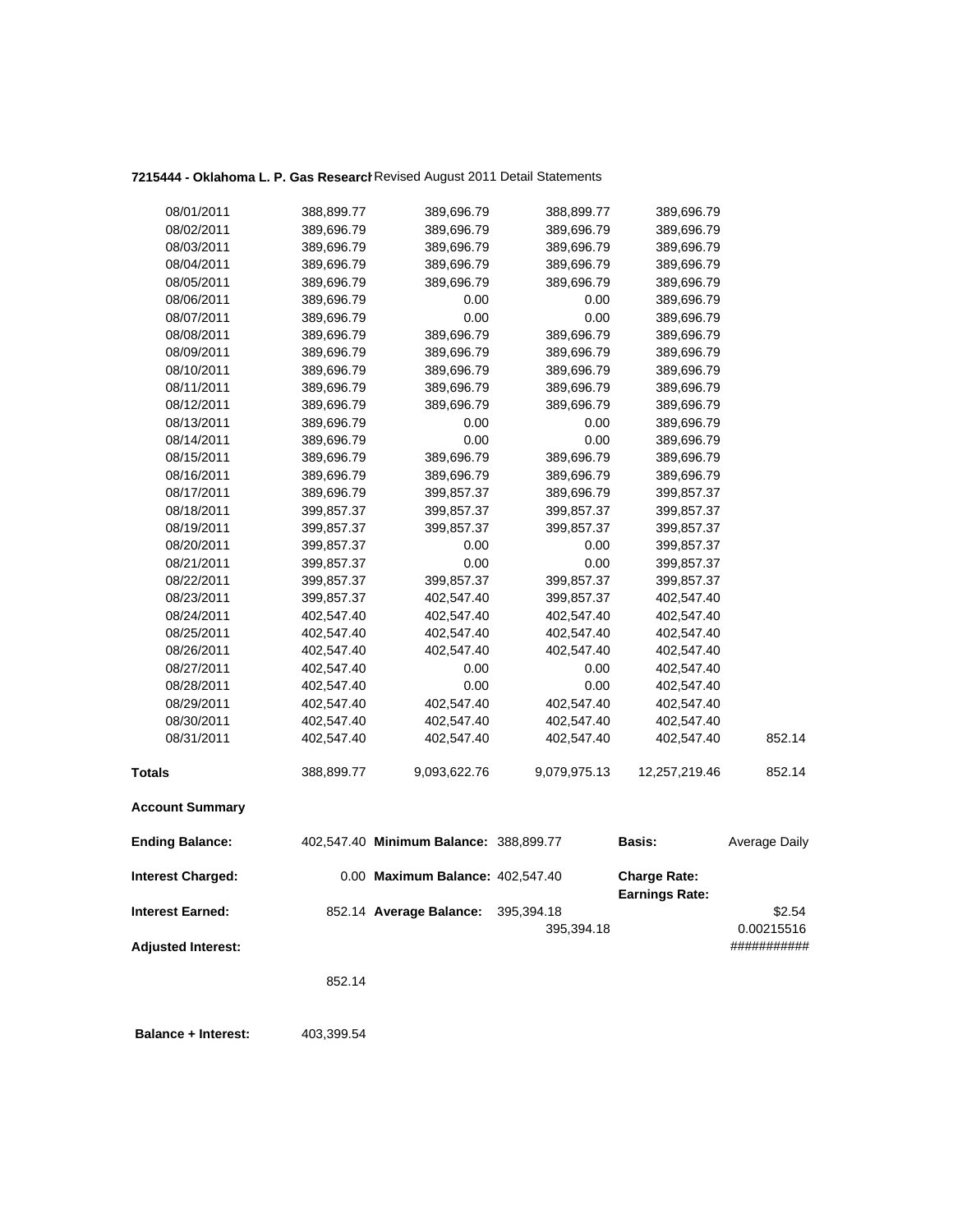### **7215566 - OK Tourism & Recreation** Revised August 2011 Detail Statements

| 08/01/2011                | 6,145,688.93 | 6,155,304.48                               | 6,145,688.93   | 6,155,304.48                                 |               |
|---------------------------|--------------|--------------------------------------------|----------------|----------------------------------------------|---------------|
| 08/02/2011                | 6,155,304.48 | 6,140,721.04                               | 6,155,304.48   | 6,140,721.04                                 |               |
| 08/03/2011                | 6,140,721.04 | 6,112,986.02                               | 6,140,721.04   | 6,112,986.02                                 |               |
| 08/04/2011                | 6,112,986.02 | 6,112,986.02                               | 6,112,986.02   | 6,112,986.02                                 |               |
| 08/05/2011                | 6,112,986.02 | 6,095,200.18                               | 6,112,986.02   | 6,095,200.18                                 |               |
| 08/06/2011                | 6,095,200.18 | 0.00                                       | 0.00           | 6,095,200.18                                 |               |
| 08/07/2011                | 6,095,200.18 | 0.00                                       | 0.00           | 6,095,200.18                                 |               |
| 08/08/2011                | 6,095,200.18 | 6,096,071.18                               | 6,095,200.18   | 6,096,071.18                                 |               |
| 08/09/2011                | 6,096,071.18 | 6,124,691.97                               | 6,096,071.18   | 6,124,691.97                                 |               |
| 08/10/2011                | 6,124,691.97 | 5,879,939.31                               | 6,124,691.97   | 5,879,939.31                                 |               |
| 08/11/2011                | 5,879,939.31 | 7,909,247.68                               | 5,879,939.31   | 7,909,247.68                                 |               |
| 08/12/2011                | 7,909,247.68 | 7,909,247.68                               | 7,909,247.68   | 7,909,247.68                                 |               |
| 08/13/2011                | 7,909,247.68 | 0.00                                       | 0.00           | 7,909,247.68                                 |               |
| 08/14/2011                | 7,909,247.68 | 0.00                                       | 0.00           | 7,909,247.68                                 |               |
| 08/15/2011                | 7,909,247.68 | 7,889,550.96                               | 7,909,247.68   | 7,889,550.96                                 |               |
| 08/16/2011                | 7,889,550.96 | 7,885,077.33                               | 7,889,550.96   | 7,885,077.33                                 |               |
| 08/17/2011                | 7,885,077.33 | 7,823,140.25                               | 7,885,077.33   | 7,823,140.25                                 |               |
| 08/18/2011                | 7,823,140.25 | 7,814,928.97                               | 7,823,140.25   | 7,814,928.97                                 |               |
| 08/19/2011                | 7,814,928.97 | 7,814,928.97                               | 7,814,928.97   | 7,814,928.97                                 |               |
| 08/20/2011                | 7,814,928.97 | 0.00                                       | 0.00           | 7,814,928.97                                 |               |
| 08/21/2011                | 7,814,928.97 | 0.00                                       | 0.00           | 7,814,928.97                                 |               |
| 08/22/2011                | 7,814,928.97 | 7,798,496.53                               | 7,814,928.97   | 7,798,496.53                                 |               |
| 08/23/2011                | 7,798,496.53 | 7,773,502.21                               | 7,798,496.53   | 7,773,502.21                                 |               |
| 08/24/2011                | 7,773,502.21 | 7,465,675.02                               | 7,773,502.21   | 7,465,675.02                                 |               |
| 08/25/2011                | 7,465,675.02 | 7,472,561.84                               | 7,465,675.02   | 7,472,561.84                                 |               |
| 08/26/2011                | 7,472,561.84 | 7,353,370.97                               | 7,472,561.84   | 7,353,370.97                                 |               |
| 08/27/2011                | 7,353,370.97 | 0.00                                       | 0.00           | 7,353,370.97                                 |               |
| 08/28/2011                | 7,353,370.97 | 0.00                                       | 0.00           | 7,353,370.97                                 |               |
| 08/29/2011                | 7,353,370.97 | 7,292,821.53                               | 7,353,370.97   | 7,292,821.53                                 |               |
| 08/30/2011                | 7,292,821.53 | 7,275,065.58                               | 7,292,821.53   | 7,275,065.58                                 |               |
| 08/31/2011                | 7,275,065.58 | 7,275,065.58                               | 7,275,065.58   | 7,275,065.58                                 | 15,420.90     |
| <b>Totals</b>             | 6,145,688.93 | 163,470,581.30                             | 162,341,204.65 | 221,816,076.90                               | 15,420.90     |
| <b>Account Summary</b>    |              |                                            |                |                                              |               |
| <b>Ending Balance:</b>    |              | 7,275,065.58 Minimum Balance: 6,145,688.93 |                | <b>Basis:</b>                                | Average Daily |
| <b>Interest Charged:</b>  |              | 0.00 Maximum Balance: 7,275,065.58         |                | <b>Charge Rate:</b><br><b>Earnings Rate:</b> |               |
| <b>Interest Earned:</b>   |              | 15,420.90 Average Balance: 7,155,357.32    |                |                                              | \$2.54        |
|                           |              |                                            | 7,155,357.32   |                                              | 0.00215515    |
| <b>Adjusted Interest:</b> |              |                                            |                |                                              | ###########   |
|                           |              |                                            |                |                                              |               |
|                           | 15,420.90    |                                            |                |                                              |               |
|                           |              |                                            |                |                                              |               |
|                           |              |                                            |                |                                              |               |

**Balance + Interest:** 7,290,486.48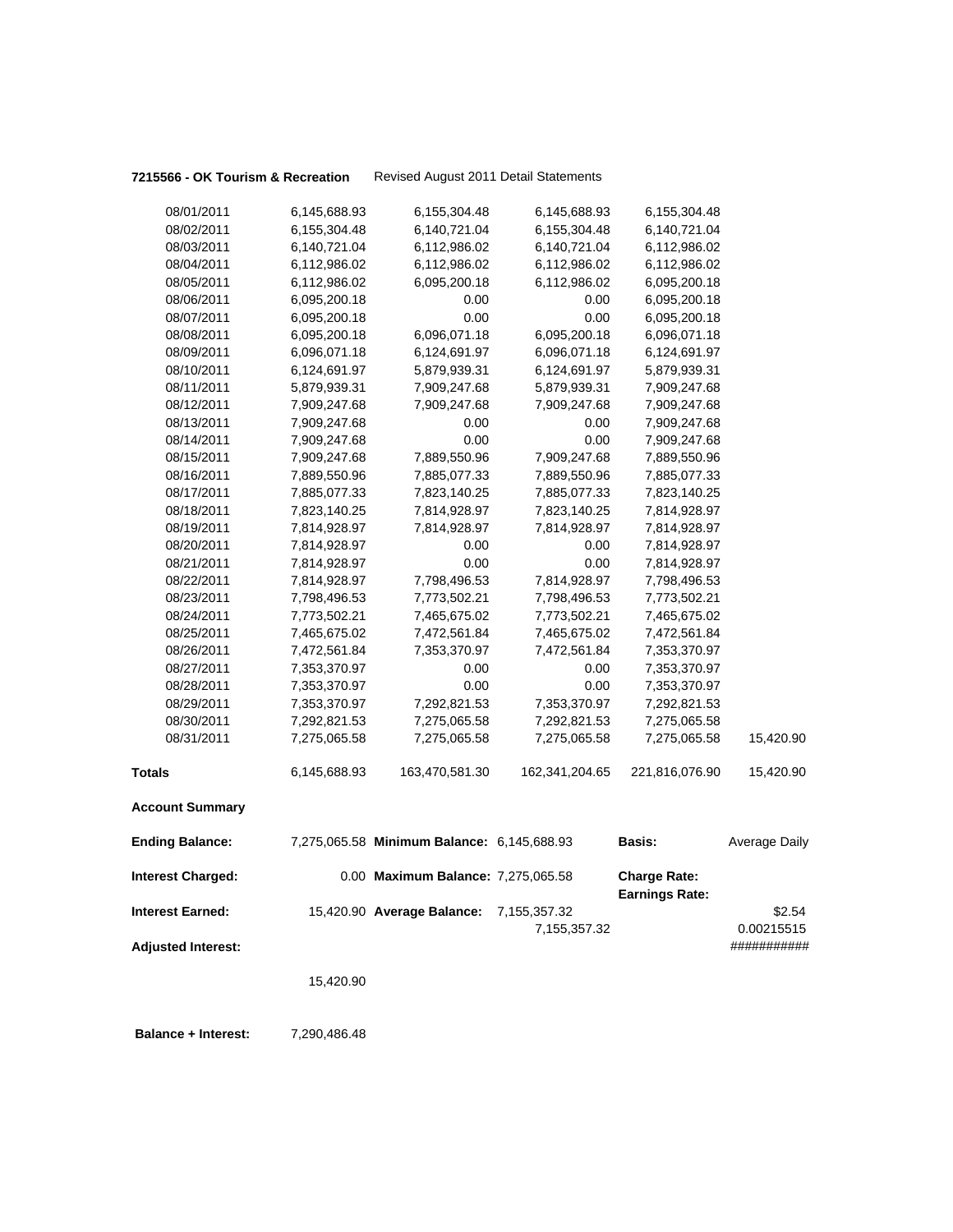# **7215585 - DEPT OF PUBLIC SAFETY** Revised August 2011 Detail Statements

| 08/01/2011                | 5,215,697.79    | 5,227,182.00                               | 5,215,697.79    | 5,227,182.00                                 |               |
|---------------------------|-----------------|--------------------------------------------|-----------------|----------------------------------------------|---------------|
| 08/02/2011                | 5,227,182.00    | 5,218,483.38                               | 5,227,182.00    | 5,218,483.38                                 |               |
| 08/03/2011                | 5,218,483.38    | 5,218,483.38                               | 5,218,483.38    | 5,218,483.38                                 |               |
| 08/04/2011                | 5,218,483.38    | 5,215,886.22                               | 5,218,483.38    | 5,215,886.22                                 |               |
| 08/05/2011                | 5,215,886.22    | 5,215,886.22                               | 5,215,886.22    | 5,215,886.22                                 |               |
| 08/06/2011                | 5,215,886.22    | 0.00                                       | 0.00            | 5,215,886.22                                 |               |
| 08/07/2011                | 5,215,886.22    | 0.00                                       | 0.00            | 5,215,886.22                                 |               |
| 08/08/2011                | 5,215,886.22    | 5,215,886.22                               | 5,215,886.22    | 5,215,886.22                                 |               |
| 08/09/2011                | 5,215,886.22    | 5,211,997.87                               | 5,215,886.22    | 5,211,997.87                                 |               |
| 08/10/2011                | 5,211,997.87    | 5,190,589.53                               | 5,211,997.87    | 5,190,589.53                                 |               |
| 08/11/2011                | 5,190,589.53    | 5,190,589.53                               | 5,190,589.53    | 5,190,589.53                                 |               |
| 08/12/2011                | 5,190,589.53    | 5,190,589.53                               | 5,190,589.53    | 5,190,589.53                                 |               |
| 08/13/2011                | 5,190,589.53    | 0.00                                       | 0.00            | 5,190,589.53                                 |               |
| 08/14/2011                | 5,190,589.53    | 0.00                                       | 0.00            | 5,190,589.53                                 |               |
| 08/15/2011                | 5,190,589.53    | 5,186,341.81                               | 5,190,589.53    | 5,186,341.81                                 |               |
| 08/16/2011                | 5,186,341.81    | 5,186,341.81                               | 5,186,341.81    | 5,186,341.81                                 |               |
| 08/17/2011                | 5,186,341.81    | 5,186,341.81                               | 5,186,341.81    | 5,186,341.81                                 |               |
| 08/18/2011                | 5,186,341.81    | 5,185,235.81                               | 5,186,341.81    | 5,185,235.81                                 |               |
| 08/19/2011                | 5,185,235.81    | 5,185,235.81                               | 5,185,235.81    | 5,185,235.81                                 |               |
| 08/20/2011                | 5,185,235.81    | 0.00                                       | 0.00            | 5,185,235.81                                 |               |
| 08/21/2011                | 5,185,235.81    | 0.00                                       | 0.00            | 5,185,235.81                                 |               |
| 08/22/2011                | 5,185,235.81    | 5, 187, 441.64                             | 5,185,235.81    | 5, 187, 441.64                               |               |
| 08/23/2011                | 5, 187, 441.64  | 5, 187, 441.64                             | 5, 187, 441.64  | 5, 187, 441.64                               |               |
| 08/24/2011                | 5, 187, 441.64  | 5,171,472.81                               | 5,187,441.64    | 5, 171, 472.81                               |               |
| 08/25/2011                | 5, 171, 472.81  | 5, 152, 789. 31                            | 5,171,472.81    | 5,152,789.31                                 |               |
| 08/26/2011                | 5,152,789.31    | 5, 152, 728. 43                            | 5,152,789.31    | 5, 152, 728. 43                              |               |
| 08/27/2011                | 5, 152, 728. 43 | 0.00                                       | 0.00            | 5, 152, 728. 43                              |               |
| 08/28/2011                | 5, 152, 728. 43 | 0.00                                       | 0.00            | 5, 152, 728. 43                              |               |
| 08/29/2011                | 5, 152, 728. 43 | 5, 152, 728. 43                            | 5, 152, 728. 43 | 5, 152, 728. 43                              |               |
| 08/30/2011                | 5, 152, 728. 43 | 5, 152, 728.43                             | 5, 152, 728. 43 | 5, 152, 728. 43                              |               |
| 08/31/2011                | 5, 152, 728. 43 | 5, 152, 728. 43                            | 5, 152, 728. 43 | 5, 152, 728. 43                              | 11,180.71     |
| <b>Totals</b>             | 5,215,697.79    | 119,335,130.05                             | 119,398,099.41  | 160,824,010.03                               | 11,180.71     |
| <b>Account Summary</b>    |                 |                                            |                 |                                              |               |
| <b>Ending Balance:</b>    |                 | 5,152,728.43 Minimum Balance: 5,215,697.79 |                 | <b>Basis:</b>                                | Average Daily |
| <b>Interest Charged:</b>  |                 | 0.00 Maximum Balance: 5,152,728.43         |                 | <b>Charge Rate:</b><br><b>Earnings Rate:</b> |               |
| <b>Interest Earned:</b>   |                 | 11,180.71 Average Balance: 5,187,871.29    |                 |                                              | \$2.54        |
|                           |                 |                                            | 5,187,871.29    |                                              | 0.00215516    |
| <b>Adjusted Interest:</b> |                 |                                            |                 |                                              | ###########   |
|                           | 11,180.71       |                                            |                 |                                              |               |
|                           |                 |                                            |                 |                                              |               |
|                           |                 |                                            |                 |                                              |               |

 **Balance + Interest:** 5,163,909.14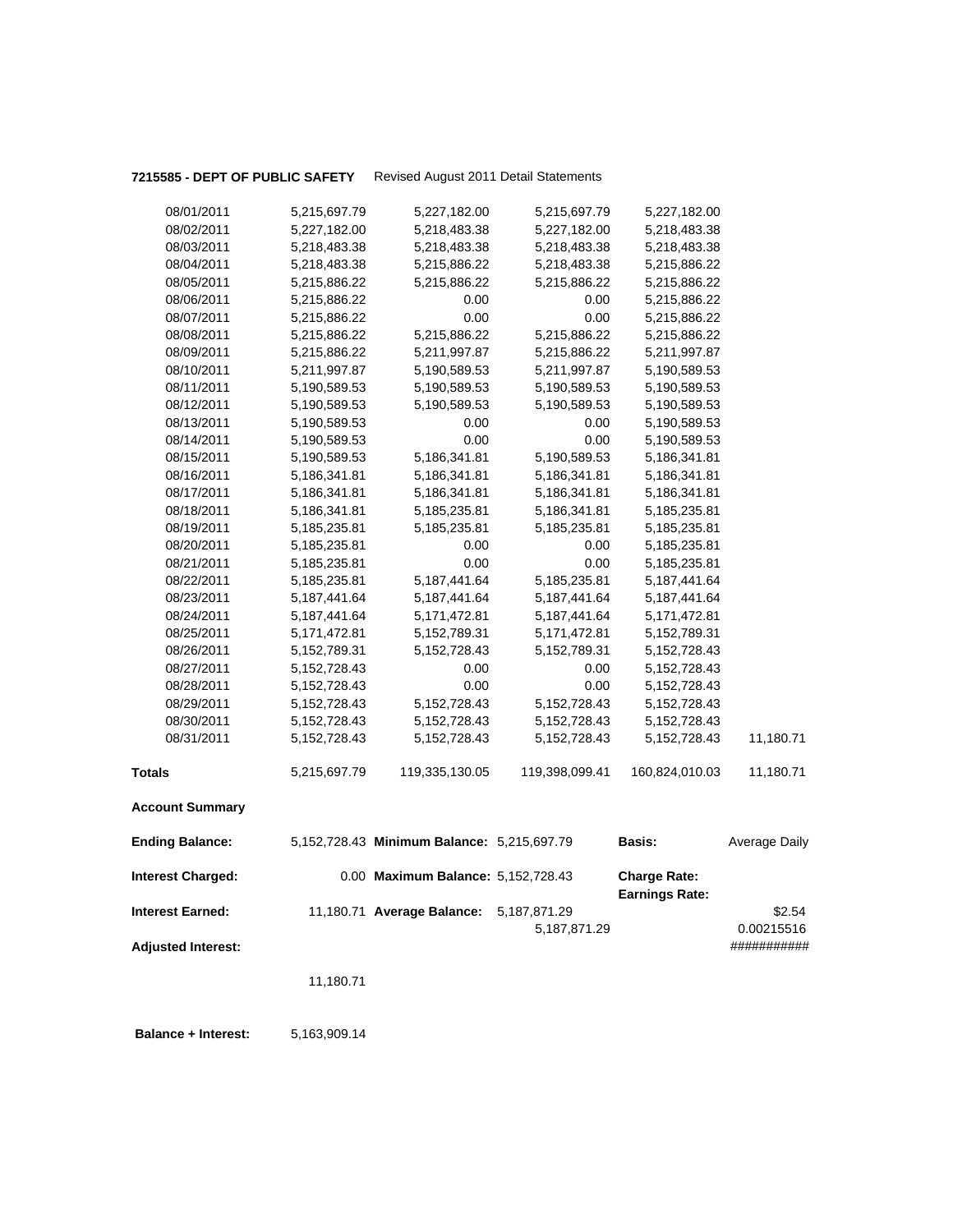# **7215670 - J.D. McCarty**Revised August 2011 Detail Statements

| 08/01/2011                | 201,155.29 | 201,586.53                             | 201,155.29   | 201,586.53                                   |                      |
|---------------------------|------------|----------------------------------------|--------------|----------------------------------------------|----------------------|
| 08/02/2011                | 201,586.53 | 201,586.53                             | 201,586.53   | 201,586.53                                   |                      |
| 08/03/2011                | 201,586.53 | 201,586.53                             | 201,586.53   | 201,586.53                                   |                      |
| 08/04/2011                | 201,586.53 | 201,586.53                             | 201,586.53   | 201,586.53                                   |                      |
| 08/05/2011                | 201,586.53 | 201,586.53                             | 201,586.53   | 201,586.53                                   |                      |
| 08/06/2011                | 201,586.53 | 0.00                                   | 0.00         | 201,586.53                                   |                      |
| 08/07/2011                | 201,586.53 | 0.00                                   | 0.00         | 201,586.53                                   |                      |
| 08/08/2011                | 201,586.53 | 201,586.53                             | 201,586.53   | 201,586.53                                   |                      |
| 08/09/2011                | 201,586.53 | 201,586.53                             | 201,586.53   | 201,586.53                                   |                      |
| 08/10/2011                | 201,586.53 | 201,586.53                             | 201,586.53   | 201,586.53                                   |                      |
| 08/11/2011                | 201,586.53 | 201,586.53                             | 201,586.53   | 201,586.53                                   |                      |
| 08/12/2011                | 201,586.53 | 178,709.32                             | 201,586.53   | 178,709.32                                   |                      |
| 08/13/2011                | 178,709.32 | 0.00                                   | 0.00         | 178,709.32                                   |                      |
| 08/14/2011                | 178,709.32 | 0.00                                   | 0.00         | 178,709.32                                   |                      |
| 08/15/2011                | 178,709.32 | 178,709.32                             | 178,709.32   | 178,709.32                                   |                      |
| 08/16/2011                | 178,709.32 | 178,799.32                             | 178,709.32   | 178,799.32                                   |                      |
| 08/17/2011                | 178,799.32 | 178,799.32                             | 178,799.32   | 178,799.32                                   |                      |
| 08/18/2011                | 178,799.32 | 178,799.32                             | 178,799.32   | 178,799.32                                   |                      |
| 08/19/2011                | 178,799.32 | 178,799.32                             | 178,799.32   | 178,799.32                                   |                      |
| 08/20/2011                | 178,799.32 | 0.00                                   | 0.00         | 178,799.32                                   |                      |
| 08/21/2011                | 178,799.32 | 0.00                                   | 0.00         | 178,799.32                                   |                      |
| 08/22/2011                | 178,799.32 | 178,799.32                             | 178,799.32   | 178,799.32                                   |                      |
| 08/23/2011                | 178,799.32 | 178,799.32                             | 178,799.32   | 178,799.32                                   |                      |
| 08/24/2011                | 178,799.32 | 178,799.32                             | 178,799.32   | 178,799.32                                   |                      |
| 08/25/2011                | 178,799.32 | 178,799.32                             | 178,799.32   | 178,799.32                                   |                      |
| 08/26/2011                | 178,799.32 | 178,909.32                             | 178,799.32   | 178,909.32                                   |                      |
| 08/27/2011                | 178,909.32 | 0.00                                   | 0.00         | 178,909.32                                   |                      |
| 08/28/2011                | 178,909.32 | 0.00                                   | 0.00         | 178,909.32                                   |                      |
| 08/29/2011                | 178,909.32 | 178,909.32                             | 178,909.32   | 178,909.32                                   |                      |
| 08/30/2011                | 178,909.32 | 178,909.32                             | 178,909.32   | 178,909.32                                   |                      |
| 08/31/2011                | 178,909.32 | 178,909.32                             | 178,909.32   | 178,909.32                                   | 402.79               |
| <b>Totals</b>             | 201,155.29 | 4,317,729.25                           | 4,339,975.22 | 5,793,738.23                                 | 402.79               |
| <b>Account Summary</b>    |            |                                        |              |                                              |                      |
| <b>Ending Balance:</b>    |            | 178,909.32 Minimum Balance: 201,155.29 |              | <b>Basis:</b>                                | <b>Average Daily</b> |
| <b>Interest Charged:</b>  |            | 0.00 Maximum Balance: 178,909.32       |              | <b>Charge Rate:</b><br><b>Earnings Rate:</b> |                      |
| <b>Interest Earned:</b>   |            | 402.79 Average Balance:                | 186,894.78   |                                              | \$2.54               |
|                           |            |                                        | 186,894.78   |                                              | 0.00215516           |
| <b>Adjusted Interest:</b> |            |                                        |              |                                              | ###########          |
|                           | 402.79     |                                        |              |                                              |                      |
|                           |            |                                        |              |                                              |                      |
|                           |            |                                        |              |                                              |                      |

 **Balance + Interest:** 179,312.11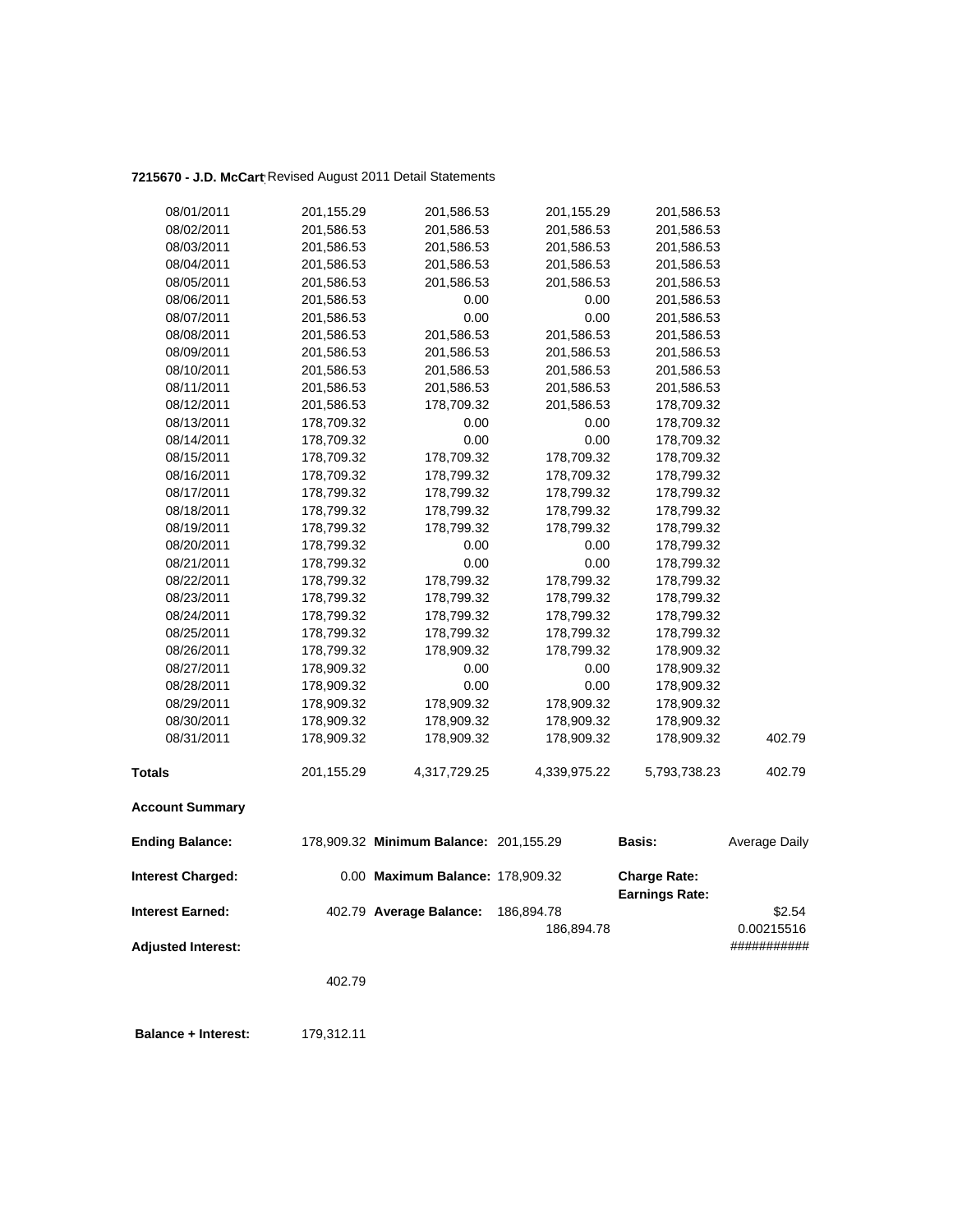### **7216805 - Dept of Reh** Revised August 2011 Detail Statements

| 08/01/2011                | 549,705.90 | 550,873.92                             | 549,705.90    | 550,873.92                                   |               |
|---------------------------|------------|----------------------------------------|---------------|----------------------------------------------|---------------|
| 08/02/2011                | 550,873.92 | 550,873.92                             | 550,873.92    | 550,873.92                                   |               |
| 08/03/2011                | 550,873.92 | 550,873.92                             | 550,873.92    | 550,873.92                                   |               |
| 08/04/2011                | 550,873.92 | 551,117.66                             | 550,873.92    | 551,117.66                                   |               |
| 08/05/2011                | 551,117.66 | 551,117.66                             | 551,117.66    | 551,117.66                                   |               |
| 08/06/2011                | 551,117.66 | 0.00                                   | 0.00          | 551,117.66                                   |               |
| 08/07/2011                | 551,117.66 | 0.00                                   | 0.00          | 551,117.66                                   |               |
| 08/08/2011                | 551,117.66 | 551,117.66                             | 551,117.66    | 551,117.66                                   |               |
| 08/09/2011                | 551,117.66 | 551,117.66                             | 551,117.66    | 551,117.66                                   |               |
| 08/10/2011                | 551,117.66 | 551,117.66                             | 551,117.66    | 551,117.66                                   |               |
| 08/11/2011                | 551,117.66 | 551,117.66                             | 551,117.66    | 551,117.66                                   |               |
| 08/12/2011                | 551,117.66 | 551,117.66                             | 551,117.66    | 551,117.66                                   |               |
| 08/13/2011                | 551,117.66 | 0.00                                   | 0.00          | 551,117.66                                   |               |
| 08/14/2011                | 551,117.66 | 0.00                                   | 0.00          | 551,117.66                                   |               |
| 08/15/2011                | 551,117.66 | 551,131.15                             | 551,117.66    | 551,131.15                                   |               |
| 08/16/2011                | 551,131.15 | 551,131.15                             | 551,131.15    | 551,131.15                                   |               |
| 08/17/2011                | 551,131.15 | 551,131.15                             | 551,131.15    | 551,131.15                                   |               |
| 08/18/2011                | 551,131.15 | 551,131.15                             | 551,131.15    | 551,131.15                                   |               |
| 08/19/2011                | 551,131.15 | 551,131.15                             | 551,131.15    | 551,131.15                                   |               |
| 08/20/2011                | 551,131.15 | 0.00                                   | 0.00          | 551,131.15                                   |               |
| 08/21/2011                | 551,131.15 | 0.00                                   | 0.00          | 551,131.15                                   |               |
| 08/22/2011                | 551,131.15 | 552,366.15                             | 551,131.15    | 552,366.15                                   |               |
| 08/23/2011                | 552,366.15 | 552,476.15                             | 552,366.15    | 552,476.15                                   |               |
| 08/24/2011                | 552,476.15 | 552,476.15                             | 552,476.15    | 552,476.15                                   |               |
| 08/25/2011                | 552,476.15 | 552,476.15                             | 552,476.15    | 552,476.15                                   |               |
| 08/26/2011                | 552,476.15 | 552,476.15                             | 552,476.15    | 552,476.15                                   |               |
| 08/27/2011                | 552,476.15 | 0.00                                   | 0.00          | 552,476.15                                   |               |
| 08/28/2011                | 552,476.15 | 0.00                                   | 0.00          | 552,476.15                                   |               |
| 08/29/2011                | 552,476.15 | 552,476.15                             | 552,476.15    | 552,476.15                                   |               |
| 08/30/2011                | 552,476.15 | 552,476.15                             | 552,476.15    | 552,476.15                                   |               |
| 08/31/2011                | 552,476.15 | 552,976.15                             | 552,476.15    | 552,976.15                                   | 1,188.67      |
| <b>Totals</b>             | 549,705.90 | 12,686,300.33                          | 12,683,030.08 | 17,097,985.57                                | 1,188.67      |
| <b>Account Summary</b>    |            |                                        |               |                                              |               |
| <b>Ending Balance:</b>    |            | 552,976.15 Minimum Balance: 549,705.90 |               | Basis:                                       | Average Daily |
| <b>Interest Charged:</b>  |            | 0.00 Maximum Balance: 552,976.15       |               | <b>Charge Rate:</b><br><b>Earnings Rate:</b> |               |
| <b>Interest Earned:</b>   |            | 1,188.67 Average Balance:              | 551,547.92    |                                              | \$2.54        |
|                           |            |                                        | 551,547.92    |                                              | 0.00215516    |
| <b>Adjusted Interest:</b> |            |                                        |               |                                              | ###########   |
|                           | 1,188.67   |                                        |               |                                              |               |
|                           |            |                                        |               |                                              |               |

 **Balance + Interest:** 554,164.82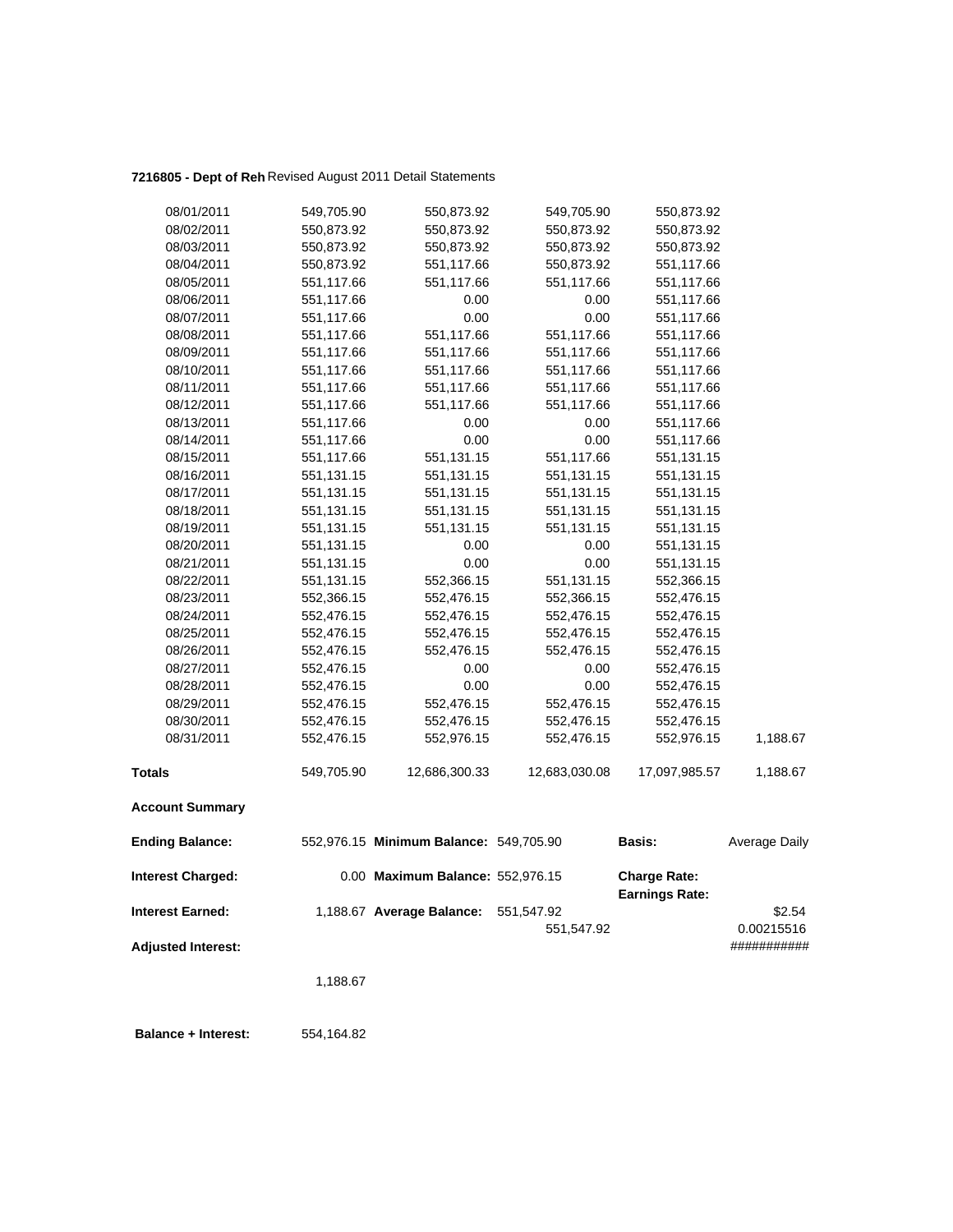# **7220090 - OSF Building Project Fund** Revised August 2011 Detail Statements

|                                                      | 4,212.82     |                                            |                              |                                              |                                     |
|------------------------------------------------------|--------------|--------------------------------------------|------------------------------|----------------------------------------------|-------------------------------------|
| <b>Interest Earned:</b><br><b>Adjusted Interest:</b> |              | 4,212.82 Average Balance:                  | 1,954,757.85<br>1,954,757.85 |                                              | \$2.54<br>0.00215516<br>########### |
| <b>Interest Charged:</b>                             |              | 0.00 Maximum Balance: 1,949,193.64         |                              | <b>Charge Rate:</b><br><b>Earnings Rate:</b> |                                     |
| <b>Ending Balance:</b>                               |              | 1,949,193.64 Minimum Balance: 1,956,491.08 |                              | Basis:                                       | Average Daily                       |
| <b>Account Summary</b>                               |              |                                            |                              |                                              |                                     |
| <b>Totals</b>                                        | 1,956,491.08 | 44,957,946.79                              | 44,965,244.23                | 60,597,493.39                                | 4,212.82                            |
| 08/31/2011                                           | 1,949,193.64 | 1,949,193.64                               | 1,949,193.64                 | 1,949,193.64                                 | 4,212.82                            |
| 08/30/2011                                           | 1,949,193.64 | 1,949,193.64                               | 1,949,193.64                 | 1,949,193.64                                 |                                     |
| 08/29/2011                                           | 1,949,193.64 | 1,949,193.64                               | 1,949,193.64                 | 1,949,193.64                                 |                                     |
| 08/28/2011                                           | 1,949,193.64 | 0.00                                       | 0.00                         | 1,949,193.64                                 |                                     |
| 08/27/2011                                           | 1,949,193.64 | 0.00                                       | 0.00                         | 1,949,193.64                                 |                                     |
| 08/26/2011                                           | 1,949,193.64 | 1,949,193.64                               | 1,949,193.64                 | 1,949,193.64                                 |                                     |
| 08/25/2011                                           | 1,949,193.64 | 1,949,193.64                               | 1,949,193.64                 | 1,949,193.64                                 |                                     |
| 08/24/2011                                           | 1,949,193.64 | 1,949,193.64                               | 1,949,193.64                 | 1,949,193.64                                 |                                     |
| 08/23/2011                                           | 1,949,193.64 | 1,949,193.64                               | 1,949,193.64                 | 1,949,193.64                                 |                                     |
| 08/22/2011                                           | 1,949,193.64 | 1,949,193.64                               | 1,949,193.64                 | 1,949,193.64                                 |                                     |
| 08/21/2011                                           | 1,949,193.64 | 0.00                                       | 0.00                         | 1,949,193.64                                 |                                     |
| 08/20/2011                                           | 1,949,193.64 | 0.00                                       | 0.00                         | 1,949,193.64                                 |                                     |
| 08/19/2011                                           | 1,949,193.64 | 1,949,193.64                               | 1,949,193.64                 | 1,949,193.64                                 |                                     |
| 08/18/2011                                           | 1,949,193.64 | 1,949,193.64                               | 1,949,193.64                 | 1,949,193.64                                 |                                     |
| 08/17/2011                                           | 1,949,193.64 | 1,949,193.64                               | 1,949,193.64                 | 1,949,193.64                                 |                                     |
| 08/16/2011                                           | 1,960,693.01 | 1,949,193.64                               | 1,960,693.01                 | 1,949,193.64                                 |                                     |
| 08/15/2011                                           | 1,960,693.01 | 1,960,693.01                               | 1,960,693.01                 | 1,960,693.01                                 |                                     |
| 08/14/2011                                           | 1,960,693.01 | 0.00                                       | 0.00                         | 1,960,693.01                                 |                                     |
| 08/13/2011                                           | 1,960,693.01 | 0.00                                       | 0.00                         | 1,960,693.01                                 |                                     |
| 08/12/2011                                           | 1,960,693.01 | 1,960,693.01                               | 1,960,693.01                 | 1,960,693.01                                 |                                     |
| 08/11/2011                                           | 1,960,693.01 | 1,960,693.01                               | 1,960,693.01                 | 1,960,693.01                                 |                                     |
| 08/10/2011                                           | 1,960,693.01 | 1,960,693.01                               | 1,960,693.01                 | 1,960,693.01                                 |                                     |
| 08/09/2011                                           | 1,960,693.01 | 1,960,693.01                               | 1,960,693.01                 | 1,960,693.01                                 |                                     |
| 08/08/2011                                           | 1,960,693.01 | 1,960,693.01                               | 1,960,693.01                 | 1,960,693.01                                 |                                     |
| 08/07/2011                                           | 1,960,693.01 | 0.00                                       | 0.00                         | 1,960,693.01                                 |                                     |
| 08/06/2011                                           | 1,960,693.01 | 0.00                                       | 0.00                         | 1,960,693.01                                 |                                     |
| 08/05/2011                                           | 1,960,693.01 | 1,960,693.01                               | 1,960,693.01                 | 1,960,693.01                                 |                                     |
| 08/04/2011                                           | 1,960,693.01 | 1,960,693.01                               | 1,960,693.01                 | 1,960,693.01                                 |                                     |
| 08/03/2011                                           | 1,960,693.01 | 1,960,693.01                               | 1,960,693.01                 | 1,960,693.01                                 |                                     |
| 08/02/2011                                           | 1,960,693.01 | 1,960,693.01                               | 1,960,693.01                 | 1,960,693.01                                 |                                     |
| 08/01/2011                                           | 1,956,491.08 | 1,960,693.01                               | 1,956,491.08                 | 1,960,693.01                                 |                                     |

**Balance + Interest:** 1,953,406.46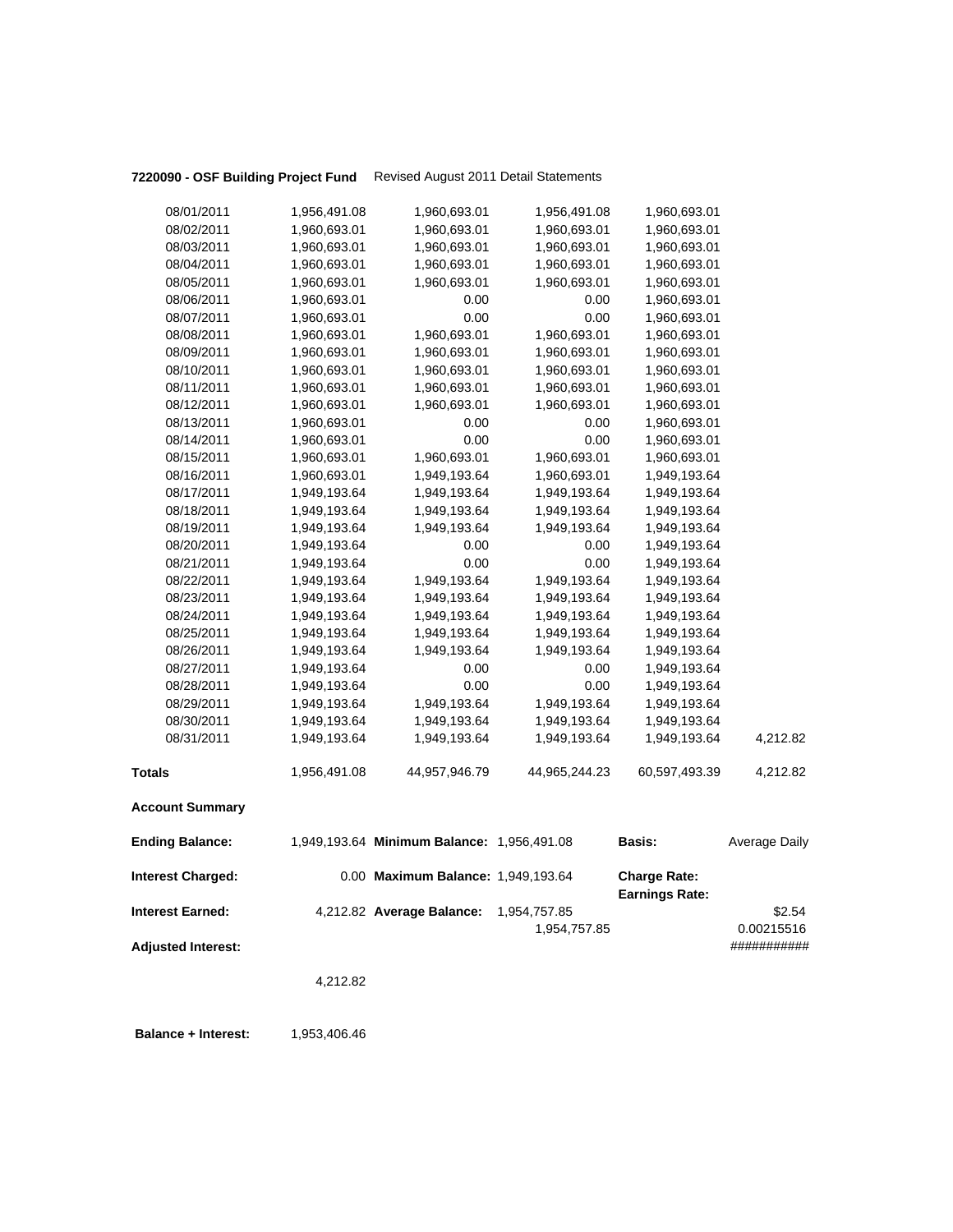### **7220320 - OK DEPT OF WILDLIFE CONSERVATION** Revised August 2011 Detail Statements

| 08/01/2011                | 4,724,547.58 | 4,726,109.93                               | 4,724,547.58   | 4,726,109.93                                 |               |
|---------------------------|--------------|--------------------------------------------|----------------|----------------------------------------------|---------------|
| 08/02/2011                | 4,726,109.93 | 4,726,109.93                               | 4,726,109.93   | 4,726,109.93                                 |               |
| 08/03/2011                | 4,726,109.93 | 4,726,109.93                               | 4,726,109.93   | 4,726,109.93                                 |               |
| 08/04/2011                | 4,726,109.93 | 4,726,109.93                               | 4,726,109.93   | 4,726,109.93                                 |               |
| 08/05/2011                | 4,726,109.93 | 4,881,216.93                               | 4,726,109.93   | 4,881,216.93                                 |               |
| 08/06/2011                | 4,881,216.93 | 0.00                                       | 0.00           | 4,881,216.93                                 |               |
| 08/07/2011                | 4,881,216.93 | 0.00                                       | 0.00           | 4,881,216.93                                 |               |
| 08/08/2011                | 4,881,216.93 | 4,881,216.93                               | 4,881,216.93   | 4,881,216.93                                 |               |
| 08/09/2011                | 4,881,216.93 | 4,881,216.93                               | 4,881,216.93   | 4,881,216.93                                 |               |
| 08/10/2011                | 4,881,216.93 | 4,881,216.93                               | 4,881,216.93   | 4,881,216.93                                 |               |
| 08/11/2011                | 4,881,216.93 | 4,881,216.93                               | 4,881,216.93   | 4,881,216.93                                 |               |
| 08/12/2011                | 4,881,216.93 | 4,881,216.93                               | 4,881,216.93   | 4,881,216.93                                 |               |
| 08/13/2011                | 4,881,216.93 | 0.00                                       | 0.00           | 4,881,216.93                                 |               |
| 08/14/2011                | 4,881,216.93 | 0.00                                       | 0.00           | 4,881,216.93                                 |               |
| 08/15/2011                | 4,881,216.93 | 4,881,216.93                               | 4,881,216.93   | 4,881,216.93                                 |               |
| 08/16/2011                | 4,881,216.93 | 4,881,216.93                               | 4,881,216.93   | 4,881,216.93                                 |               |
| 08/17/2011                | 4,881,216.93 | 4,881,216.93                               | 4,881,216.93   | 4,881,216.93                                 |               |
| 08/18/2011                | 4,881,216.93 | 4,889,558.49                               | 4,881,216.93   | 4,889,558.49                                 |               |
| 08/19/2011                | 4,889,558.49 | 4,889,558.49                               | 4,889,558.49   | 4,889,558.49                                 |               |
| 08/20/2011                | 4,889,558.49 | 0.00                                       | 0.00           | 4,889,558.49                                 |               |
| 08/21/2011                | 4,889,558.49 | 0.00                                       | 0.00           | 4,889,558.49                                 |               |
| 08/22/2011                | 4,889,558.49 | 4,889,558.49                               | 4,889,558.49   | 4,889,558.49                                 |               |
| 08/23/2011                | 4,889,558.49 | 4,889,558.49                               | 4,889,558.49   | 4,889,558.49                                 |               |
| 08/24/2011                | 4,889,558.49 | 4,889,558.49                               | 4,889,558.49   | 4,889,558.49                                 |               |
| 08/25/2011                | 4,889,558.49 | 4,889,558.49                               | 4,889,558.49   | 4,889,558.49                                 |               |
| 08/26/2011                | 4,889,558.49 | 4,889,558.49                               | 4,889,558.49   | 4,889,558.49                                 |               |
| 08/27/2011                | 4,889,558.49 | 0.00                                       | 0.00           | 4,889,558.49                                 |               |
| 08/28/2011                | 4,889,558.49 | 0.00                                       | 0.00           | 4,889,558.49                                 |               |
| 08/29/2011                | 4,889,558.49 | 4,889,558.49                               | 4,889,558.49   | 4,889,558.49                                 |               |
| 08/30/2011                | 4,889,558.49 | 4,889,558.49                               | 4,889,558.49   | 4,889,558.49                                 |               |
| 08/31/2011                | 4,889,558.49 | 4,889,558.49                               | 4,889,558.49   | 4,889,558.49                                 | 10,484.79     |
| <b>Totals</b>             | 4,724,547.58 | 111,730,976.99                             | 111,565,966.08 | 150,814,078.67                               | 10,484.79     |
| <b>Account Summary</b>    |              |                                            |                |                                              |               |
| <b>Ending Balance:</b>    |              | 4,889,558.49 Minimum Balance: 4,724,547.58 |                | <b>Basis:</b>                                | Average Daily |
| <b>Interest Charged:</b>  |              | 0.00 Maximum Balance: 4,889,558.49         |                | <b>Charge Rate:</b><br><b>Earnings Rate:</b> |               |
| <b>Interest Earned:</b>   |              | 10,484.79 Average Balance:                 | 4,864,970.28   |                                              | \$2.54        |
|                           |              |                                            | 4,864,970.28   |                                              | 0.00215516    |
| <b>Adjusted Interest:</b> |              |                                            |                |                                              | ###########   |
|                           | 10,484.79    |                                            |                |                                              |               |
|                           |              |                                            |                |                                              |               |

**Balance + Interest:** 4,900,043.28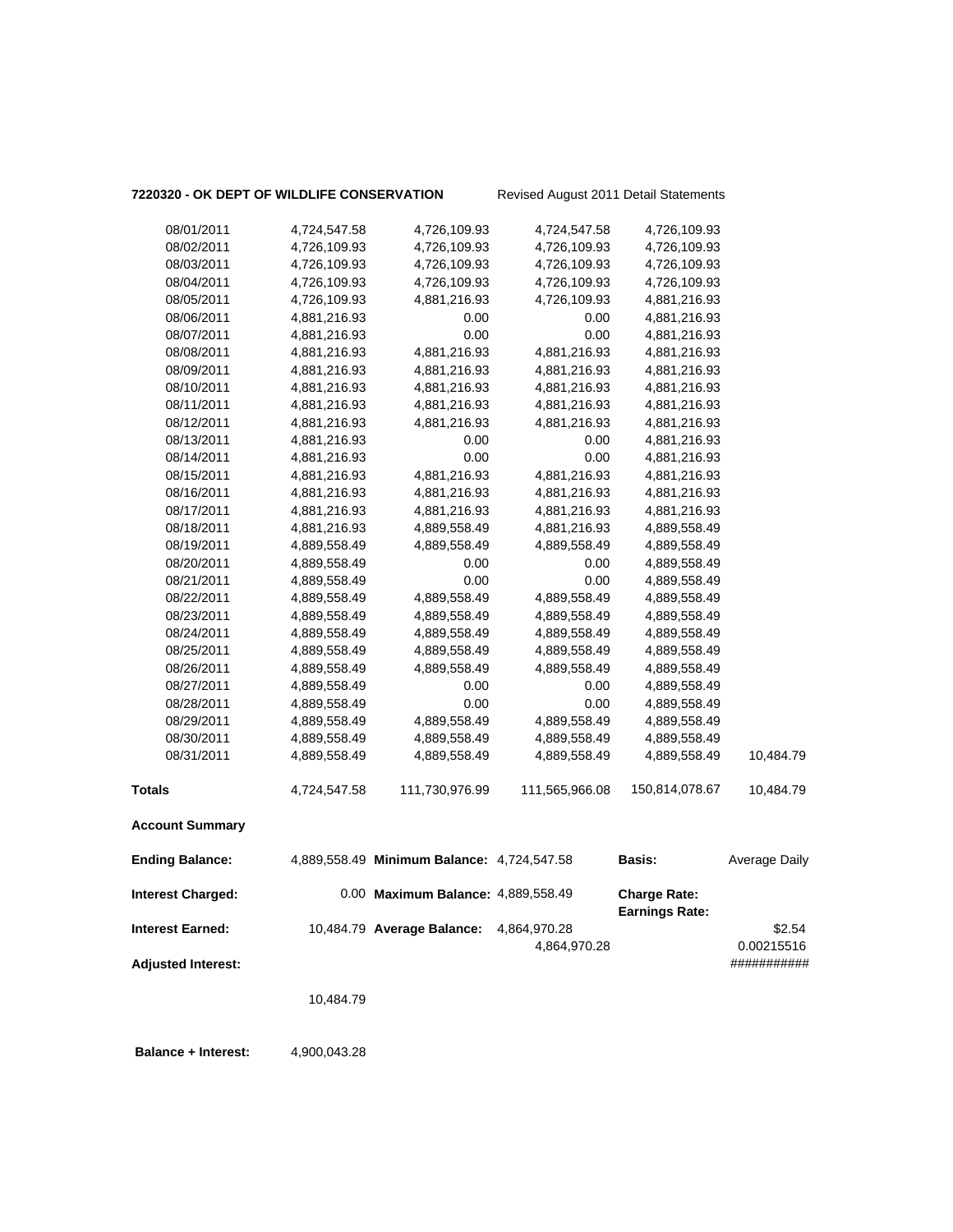# **7220585 - Department of Public Safety** Revised August 2011 Detail Statements

|                                                      |              |                                            |                              |                                              | ###########          |
|------------------------------------------------------|--------------|--------------------------------------------|------------------------------|----------------------------------------------|----------------------|
| <b>Interest Earned:</b><br><b>Adjusted Interest:</b> |              | 3,615.06 Average Balance:                  | 1,677,397.89<br>1,677,397.89 |                                              | \$2.54<br>0.00215516 |
| <b>Interest Charged:</b>                             |              | 0.00 Maximum Balance: 1,738,386.54         |                              | <b>Charge Rate:</b><br><b>Earnings Rate:</b> |                      |
| <b>Ending Balance:</b>                               |              | 1,738,386.54 Minimum Balance: 1,592,237.56 |                              | <b>Basis:</b>                                | Average Daily        |
| <b>Account Summary</b>                               |              |                                            |                              |                                              |                      |
| <b>Totals</b>                                        | 1,592,237.56 | 38,530,646.42                              | 38,384,497.44                | 51,999,334.74                                | 3,615.06             |
| 08/31/2011                                           | 1,738,386.54 | 1,738,386.54                               | 1,738,386.54                 | 1,738,386.54                                 | 3,615.06             |
| 08/30/2011                                           | 1,738,386.54 | 1,738,386.54                               | 1,738,386.54                 | 1,738,386.54                                 |                      |
| 08/29/2011                                           | 1,738,386.54 | 1,738,386.54                               | 1,738,386.54                 | 1,738,386.54                                 |                      |
| 08/28/2011                                           | 1,738,386.54 | 0.00                                       | 0.00                         | 1,738,386.54                                 |                      |
| 08/27/2011                                           | 1,738,386.54 | 0.00                                       | 0.00                         | 1,738,386.54                                 |                      |
| 08/26/2011                                           | 1,738,386.54 | 1,738,386.54                               | 1,738,386.54                 | 1,738,386.54                                 |                      |
| 08/25/2011                                           | 1,738,386.54 | 1,738,386.54                               | 1,738,386.54                 | 1,738,386.54                                 |                      |
| 08/24/2011                                           | 1,738,386.54 | 1,738,386.54                               | 1,738,386.54                 | 1,738,386.54                                 |                      |
| 08/23/2011                                           | 1,782,152.54 | 1,738,386.54                               | 1,782,152.54                 | 1,738,386.54                                 |                      |
| 08/22/2011                                           | 1,798,652.54 | 1,782,152.54                               | 1,798,652.54                 | 1,782,152.54                                 |                      |
| 08/21/2011                                           | 1,798,652.54 | 0.00                                       | 0.00                         | 1,798,652.54                                 |                      |
| 08/20/2011                                           | 1,798,652.54 | 0.00                                       | 0.00                         | 1,798,652.54                                 |                      |
| 08/19/2011                                           | 1,798,652.54 | 1,798,652.54                               | 1,798,652.54                 | 1,798,652.54                                 |                      |
| 08/18/2011                                           | 1,798,652.54 | 1,798,652.54                               | 1,798,652.54                 | 1,798,652.54                                 |                      |
| 08/17/2011                                           | 1,598,652.54 | 1,798,652.54                               | 1,598,652.54                 | 1,798,652.54                                 |                      |
| 08/16/2011                                           | 1,598,652.54 | 1,598,652.54                               | 1,598,652.54                 | 1,598,652.54                                 |                      |
| 08/15/2011                                           | 1,598,652.54 | 1,598,652.54                               | 1,598,652.54                 | 1,598,652.54                                 |                      |
| 08/14/2011                                           | 1,598,652.54 | 0.00                                       | 0.00                         | 1,598,652.54                                 |                      |
| 08/13/2011                                           | 1,598,652.54 | 0.00                                       | 0.00                         | 1,598,652.54                                 |                      |
| 08/12/2011                                           | 1,598,652.54 | 1,598,652.54                               | 1,598,652.54                 | 1,598,652.54                                 |                      |
| 08/11/2011                                           | 1,598,652.54 | 1,598,652.54                               | 1,598,652.54                 | 1,598,652.54                                 |                      |
| 08/10/2011                                           | 1,598,652.54 | 1,598,652.54                               | 1,598,652.54                 | 1,598,652.54                                 |                      |
| 08/09/2011                                           | 1,598,652.54 | 1,598,652.54                               | 1,598,652.54                 | 1,598,652.54                                 |                      |
| 08/08/2011                                           | 1,598,652.54 | 1,598,652.54                               | 1,598,652.54                 | 1,598,652.54                                 |                      |
| 08/07/2011                                           | 1,598,652.54 | 0.00                                       | 0.00                         | 1,598,652.54                                 |                      |
| 08/06/2011                                           | 1,598,652.54 | 0.00                                       | 0.00                         | 1,598,652.54                                 |                      |
| 08/05/2011                                           | 1,598,652.54 | 1,598,652.54                               | 1,598,652.54                 | 1,598,652.54                                 |                      |
| 08/04/2011                                           | 1,598,652.54 | 1,598,652.54                               | 1,598,652.54                 | 1,598,652.54                                 |                      |
| 08/03/2011                                           | 1,598,652.54 | 1,598,652.54                               | 1,598,652.54                 | 1,598,652.54                                 |                      |
| 08/02/2011                                           | 1,598,652.54 | 1,598,652.54                               | 1,598,652.54                 | 1,598,652.54                                 |                      |
| 08/01/2011                                           | 1,592,237.56 | 1,598,652.54                               | 1,592,237.56                 | 1,598,652.54                                 |                      |

**Balance + Interest:** 1,742,001.60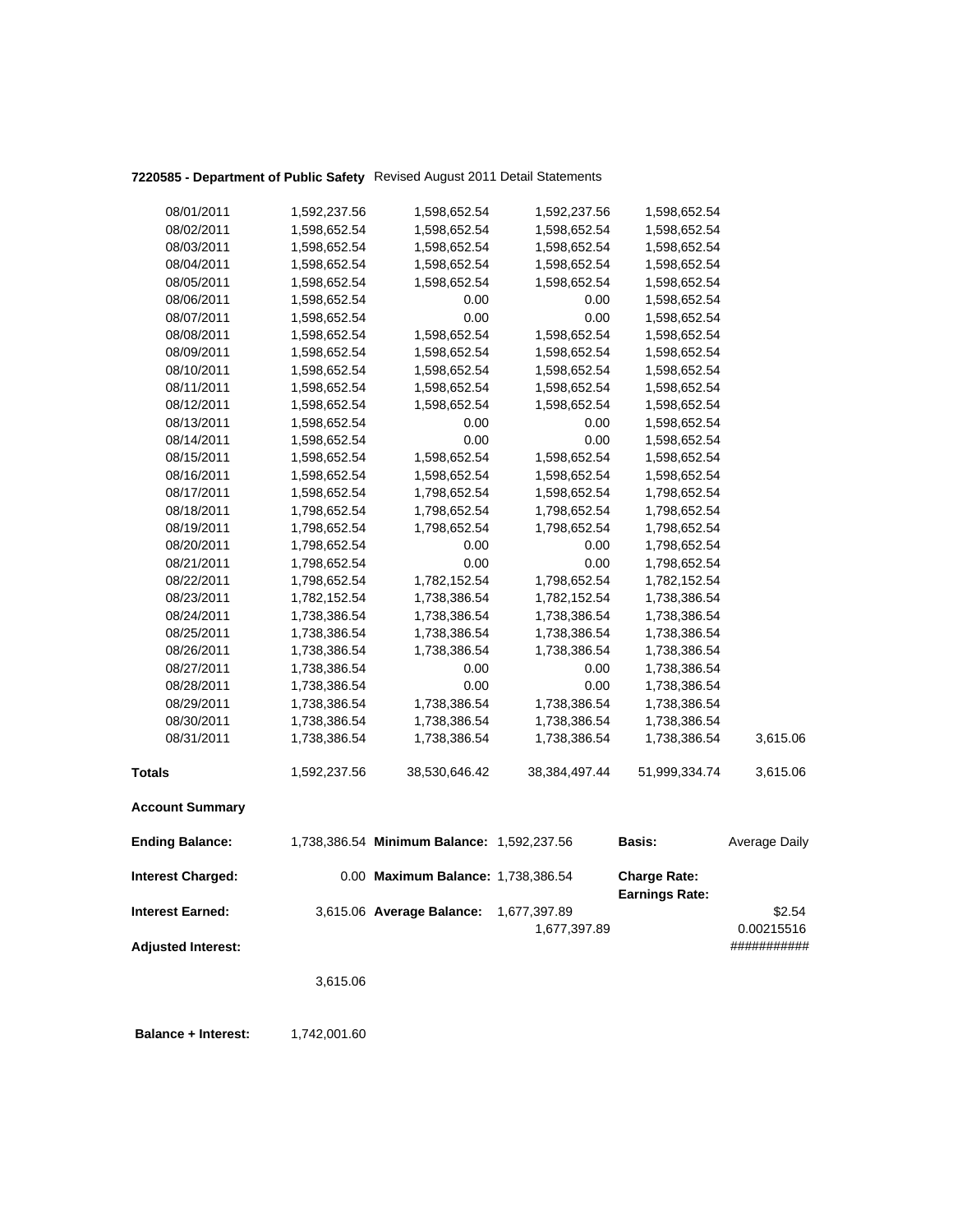### 7220830 - Department of Human Servic<sup>(Revised August 2011 Detail Statements</sup>

| <b>Interest Charged:</b> |                              | 0.00 Maximum Balance: 1,037,748.65         |                              | <b>Charge Rate:</b><br><b>Earnings Rate:</b> |               |
|--------------------------|------------------------------|--------------------------------------------|------------------------------|----------------------------------------------|---------------|
| <b>Ending Balance:</b>   |                              | 1,037,748.65 Minimum Balance: 1,036,685.38 |                              | Basis:                                       | Average Daily |
| <b>Account Summary</b>   |                              |                                            |                              |                                              |               |
| <b>Totals</b>            | 1,036,685.38                 | 23,868,218.95                              | 23,867,155.68                | 32,170,208.15                                | 2,236.50      |
| 08/31/2011               | 1,037,748.65                 | 1,037,748.65                               | 1,037,748.65                 | 1,037,748.65                                 | 2,236.50      |
| 08/30/2011               | 1,037,748.65                 | 1,037,748.65                               | 1,037,748.65                 | 1,037,748.65                                 |               |
| 08/29/2011               | 1,037,748.65                 | 1,037,748.65                               | 1,037,748.65                 | 1,037,748.65                                 |               |
| 08/28/2011               | 1,037,748.65                 | 0.00                                       | 0.00                         | 1,037,748.65                                 |               |
| 08/27/2011               | 1,037,748.65                 | 0.00                                       | 0.00                         | 1,037,748.65                                 |               |
| 08/26/2011               | 1,037,748.65                 | 1,037,748.65                               | 1,037,748.65                 | 1,037,748.65                                 |               |
| 08/25/2011               | 1,037,748.65                 | 1,037,748.65                               | 1,037,748.65                 | 1,037,748.65                                 |               |
| 08/24/2011               | 1,037,748.65                 | 1,037,748.65                               | 1,037,748.65                 | 1,037,748.65                                 |               |
| 08/23/2011               | 1,037,748.65                 | 1,037,748.65                               | 1,037,748.65                 | 1,037,748.65                                 |               |
| 08/22/2011               | 1,037,748.65                 | 1,037,748.65                               | 1,037,748.65                 | 1,037,748.65                                 |               |
| 08/21/2011               | 1,037,748.65                 | 0.00                                       | 0.00                         | 1,037,748.65                                 |               |
| 08/20/2011               | 1,037,748.65                 | 0.00                                       | 0.00                         | 1,037,748.65                                 |               |
| 08/19/2011               | 1,037,748.65                 | 1,037,748.65                               | 1,037,748.65                 | 1,037,748.65                                 |               |
| 08/18/2011               | 1,037,748.65                 | 1,037,748.65                               | 1,037,748.65                 | 1,037,748.65                                 |               |
| 08/17/2011               | 1,037,748.65                 | 1,037,748.65                               | 1,037,748.65                 | 1,037,748.65                                 |               |
| 08/16/2011               | 1,037,748.65                 | 1,037,748.65                               | 1,037,748.65                 | 1,037,748.65                                 |               |
| 08/15/2011               | 1,037,748.65                 | 1,037,748.65                               | 1,037,748.65                 | 1,037,748.65                                 |               |
| 08/14/2011               | 1,037,748.65                 | 0.00                                       | 0.00                         | 1,037,748.65                                 |               |
| 08/13/2011               | 1,037,748.65                 | 0.00                                       | 0.00                         | 1,037,748.65                                 |               |
| 08/12/2011               | 1,037,748.65                 | 1,037,748.65                               | 1,037,748.65                 | 1,037,748.65                                 |               |
| 08/11/2011               | 1,037,748.65                 | 1,037,748.65                               | 1,037,748.65                 | 1,037,748.65                                 |               |
| 08/10/2011               | 1,037,748.65                 | 1,037,748.65                               | 1,037,748.65                 | 1,037,748.65                                 |               |
| 08/09/2011               | 1,037,748.65                 | 1,037,748.65                               | 1,037,748.65                 | 1,037,748.65                                 |               |
| 08/08/2011               | 1,037,748.65                 | 1,037,748.65                               | 1,037,748.65                 | 1,037,748.65                                 |               |
| 08/07/2011               | 1,037,748.65                 | 0.00                                       | 0.00                         | 1,037,748.65                                 |               |
| 08/06/2011               | 1,037,748.65                 | 0.00                                       | 0.00                         | 1,037,748.65                                 |               |
| 08/05/2011               | 1,037,748.65                 | 1,037,748.65                               | 1,037,748.65                 | 1,037,748.65                                 |               |
| 08/03/2011<br>08/04/2011 | 1,037,748.65<br>1,037,748.65 | 1,037,748.65<br>1,037,748.65               | 1,037,748.65<br>1,037,748.65 | 1,037,748.65<br>1,037,748.65                 |               |
| 08/02/2011               | 1,037,748.65                 | 1,037,748.65                               | 1,037,748.65                 | 1,037,748.65                                 |               |
| 08/01/2011               | 1,036,685.38                 | 1,037,748.65                               | 1,036,685.38                 | 1,037,748.65                                 |               |
|                          |                              |                                            |                              |                                              |               |

**Earnings Rate: Interest Earned:** 2,236.50 **Average Balance:** 1,037,748.65 \$2.54 1,037,748.65 0.00215515 **Adjusted Interest:** ###########

2,236.50

**Balance + Interest:** 1,039,985.15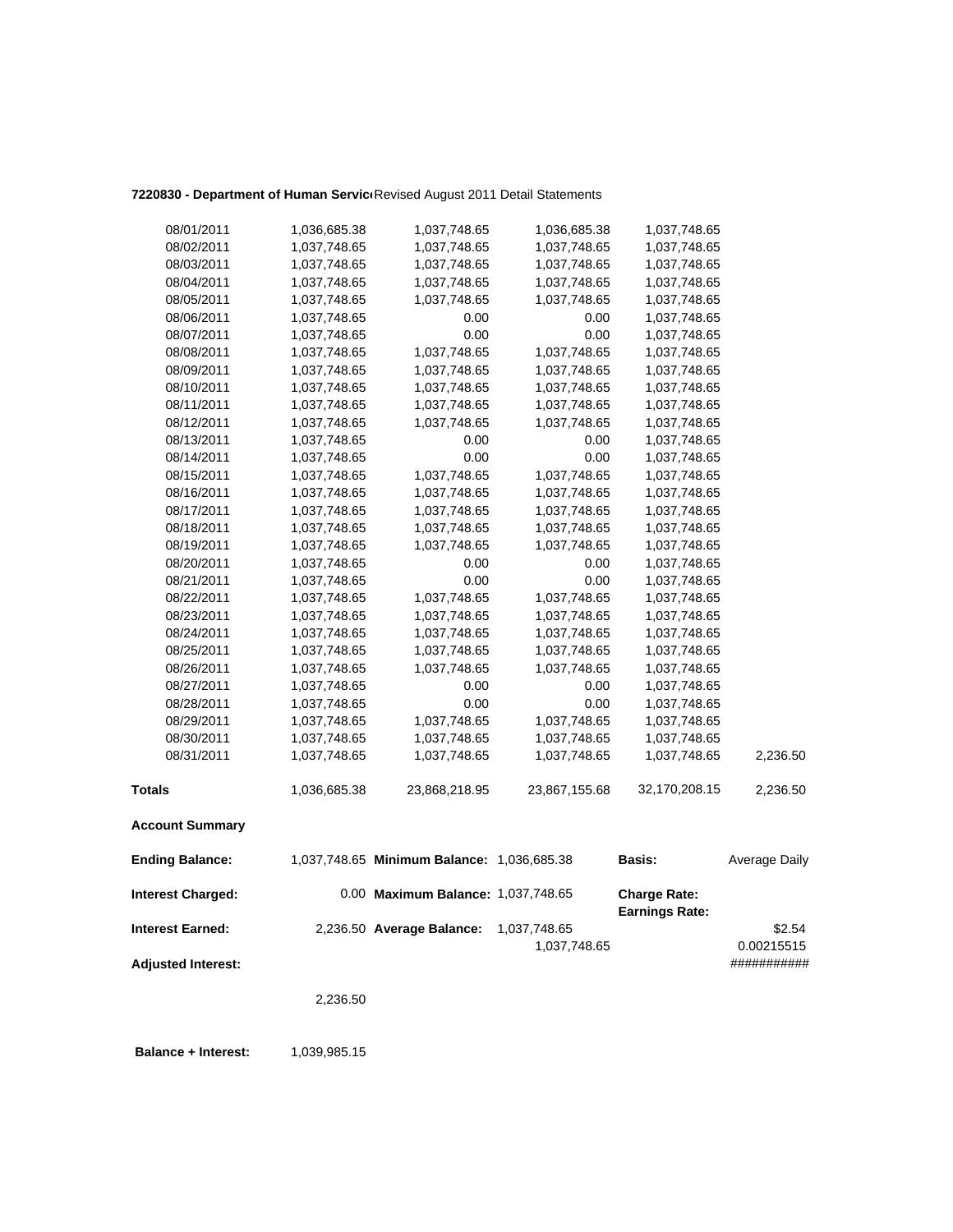**7225040 - DEPT OF AGRICULTURE** Revised August 2011 Detail Statements

|                                                      | 2,469.62     |                                            |                              |                                              |                                     |
|------------------------------------------------------|--------------|--------------------------------------------|------------------------------|----------------------------------------------|-------------------------------------|
| <b>Interest Earned:</b><br><b>Adjusted Interest:</b> |              | 2,469.62 Average Balance:                  | 1,145,910.37<br>1,145,910.37 |                                              | \$2.54<br>0.00215516<br>########### |
| <b>Interest Charged:</b>                             |              | 0.00 Maximum Balance: 1,142,218.02         |                              | <b>Charge Rate:</b><br><b>Earnings Rate:</b> |                                     |
| <b>Ending Balance:</b>                               |              | 1,142,218.02 Minimum Balance: 1,166,231.52 |                              | Basis:                                       | Average Daily                       |
| <b>Account Summary</b>                               |              |                                            |                              |                                              |                                     |
| <b>Totals</b>                                        | 1,166,231.52 | 26,372,144.01                              | 26,396,157.51                | 35,523,221.45                                | 2,469.62                            |
| 08/31/2011                                           | 1,142,218.02 | 1,142,218.02                               | 1,142,218.02                 | 1,142,218.02                                 | 2,469.62                            |
| 08/30/2011                                           | 1,142,218.02 | 1,142,218.02                               | 1,142,218.02                 | 1,142,218.02                                 |                                     |
| 08/29/2011                                           | 1,142,218.02 | 1,142,218.02                               | 1,142,218.02                 | 1,142,218.02                                 |                                     |
| 08/28/2011                                           | 1,142,218.02 | 0.00                                       | 0.00                         | 1,142,218.02                                 |                                     |
| 08/27/2011                                           | 1,142,218.02 | 0.00                                       | 0.00                         | 1,142,218.02                                 |                                     |
| 08/26/2011                                           | 1,142,218.02 | 1,142,218.02                               | 1,142,218.02                 | 1,142,218.02                                 |                                     |
| 08/25/2011                                           | 1,142,218.02 | 1,142,218.02                               | 1,142,218.02                 | 1,142,218.02                                 |                                     |
| 08/24/2011                                           | 1,142,218.02 | 1,142,218.02                               | 1,142,218.02                 | 1,142,218.02                                 |                                     |
| 08/23/2011                                           | 1,142,218.02 | 1,142,218.02                               | 1,142,218.02                 | 1,142,218.02                                 |                                     |
| 08/22/2011                                           | 1,142,218.02 | 1,142,218.02                               | 1,142,218.02                 | 1,142,218.02                                 |                                     |
| 08/21/2011                                           | 1,142,218.02 | 0.00                                       | 0.00                         | 1,142,218.02                                 |                                     |
| 08/20/2011                                           | 1,142,218.02 | 0.00                                       | 0.00                         | 1,142,218.02                                 |                                     |
| 08/19/2011                                           | 1,142,218.02 | 1,142,218.02                               | 1,142,218.02                 | 1,142,218.02                                 |                                     |
| 08/18/2011                                           | 1,142,218.02 | 1,142,218.02                               | 1,142,218.02                 | 1,142,218.02                                 |                                     |
| 08/17/2011                                           | 1,142,218.02 | 1,142,218.02                               | 1,142,218.02                 | 1,142,218.02                                 |                                     |
| 08/16/2011                                           | 1,142,218.02 | 1,142,218.02                               | 1,142,218.02                 | 1,142,218.02                                 |                                     |
| 08/15/2011                                           | 1,145,551.34 | 1,142,218.02                               | 1,145,551.34                 | 1,142,218.02                                 |                                     |
| 08/14/2011                                           | 1,145,551.34 | 0.00                                       | 0.00                         | 1,145,551.34                                 |                                     |
| 08/13/2011                                           | 1,145,551.34 | 0.00                                       | 0.00                         | 1,145,551.34                                 |                                     |
| 08/12/2011                                           | 1,145,551.34 | 1,145,551.34                               | 1,145,551.34                 | 1,145,551.34                                 |                                     |
| 08/11/2011                                           | 1,145,551.34 | 1,145,551.34                               | 1,145,551.34                 | 1,145,551.34                                 |                                     |
| 08/10/2011                                           | 1,145,551.34 | 1,145,551.34                               | 1,145,551.34                 | 1,145,551.34                                 |                                     |
| 08/09/2011                                           | 1,145,551.34 | 1,145,551.34                               | 1,145,551.34                 | 1,145,551.34                                 |                                     |
| 08/08/2011                                           | 1,145,551.34 | 1,145,551.34                               | 1,145,551.34                 | 1,145,551.34                                 |                                     |
| 08/07/2011                                           | 1,145,551.34 | 0.00                                       | 0.00                         | 1,145,551.34                                 |                                     |
| 08/06/2011                                           | 1,145,551.34 | 0.00                                       | 0.00                         | 1,145,551.34                                 |                                     |
| 08/05/2011                                           | 1,145,551.34 | 1,145,551.34                               | 1,145,551.34                 | 1,145,551.34                                 |                                     |
| 08/04/2011                                           | 1,164,899.01 | 1,145,551.34                               | 1,164,899.01                 | 1,145,551.34                                 |                                     |
| 08/03/2011                                           | 1,169,775.68 | 1,164,899.01                               | 1,169,775.68                 | 1,164,899.01                                 |                                     |
| 08/02/2011                                           | 1,169,775.68 | 1,169,775.68                               | 1,169,775.68                 | 1,169,775.68                                 |                                     |
| 08/01/2011                                           | 1,166,231.52 | 1,169,775.68                               | 1,166,231.52                 | 1,169,775.68                                 |                                     |

**Balance + Interest:** 1,144,687.64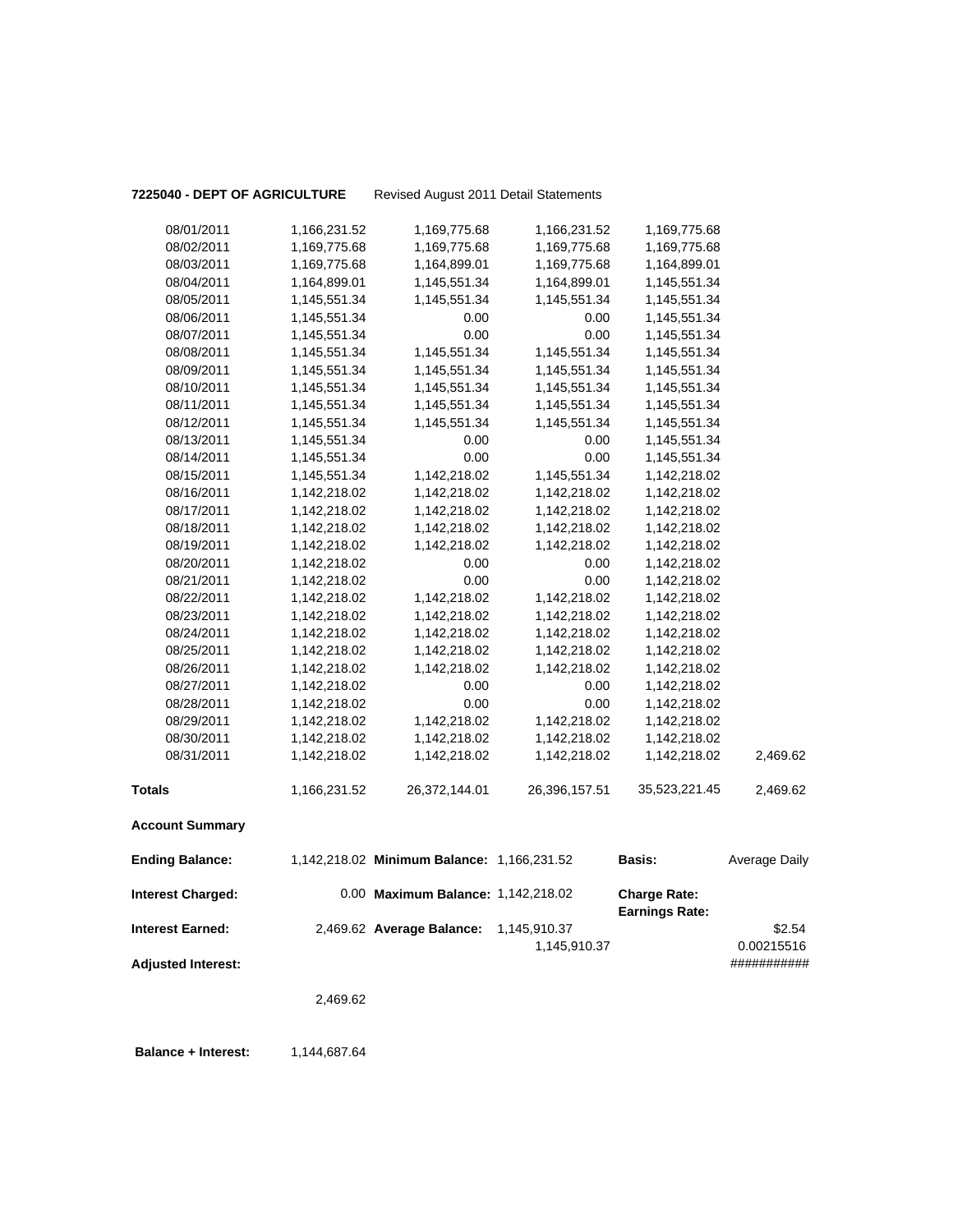### **7225830 - DEPT OF HUMAN RESOURCE**Revised August 2011 Detail Statements

| 08/01/2011                | 3,108,133.49   | 3,114,764.93                               | 3,108,133.49                 | 3,114,764.93                                 |                      |
|---------------------------|----------------|--------------------------------------------|------------------------------|----------------------------------------------|----------------------|
| 08/02/2011                | 3,114,764.93   | 3,114,764.93                               | 3,114,764.93                 | 3,114,764.93                                 |                      |
| 08/03/2011                | 3,114,764.93   | 3,114,764.93                               | 3,114,764.93                 | 3,114,764.93                                 |                      |
| 08/04/2011                | 3,114,764.93   | 3,114,764.93                               | 3,114,764.93                 | 3,114,764.93                                 |                      |
| 08/05/2011                | 3,114,764.93   | 3,114,764.93                               | 3,114,764.93                 | 3,114,764.93                                 |                      |
| 08/06/2011                | 3,114,764.93   | 0.00                                       | 0.00                         | 3,114,764.93                                 |                      |
| 08/07/2011                | 3,114,764.93   | 0.00                                       | 0.00                         | 3,114,764.93                                 |                      |
| 08/08/2011                | 3,114,764.93   | 3,114,764.93                               | 3,114,764.93                 | 3,114,764.93                                 |                      |
| 08/09/2011                | 3,114,764.93   | 3,114,764.93                               | 3,114,764.93                 | 3,114,764.93                                 |                      |
| 08/10/2011                | 3,114,764.93   | 3,114,764.93                               | 3,114,764.93                 | 3,114,764.93                                 |                      |
| 08/11/2011                | 3,114,764.93   | 3,114,764.93                               | 3,114,764.93                 | 3,114,764.93                                 |                      |
| 08/12/2011                | 3,114,764.93   | 3, 151, 053.52                             | 3,114,764.93                 | 3,151,053.52                                 |                      |
| 08/13/2011                | 3,151,053.52   | 0.00                                       | 0.00                         | 3,151,053.52                                 |                      |
| 08/14/2011                | 3, 151, 053.52 | 0.00                                       | 0.00                         | 3,151,053.52                                 |                      |
| 08/15/2011                | 3,151,053.52   | 3,151,053.52                               | 3,151,053.52                 | 3,151,053.52                                 |                      |
| 08/16/2011                | 3, 151, 053.52 | 3,151,053.52                               | 3,151,053.52                 | 3,151,053.52                                 |                      |
| 08/17/2011                | 3, 151, 053.52 | 3, 151, 053.52                             | 3,151,053.52                 | 3, 151, 053.52                               |                      |
| 08/18/2011                | 3, 151, 053.52 | 3,151,053.52                               | 3,151,053.52                 | 3,151,053.52                                 |                      |
| 08/19/2011                | 3, 151, 053.52 | 3, 151, 053.52                             | 3,151,053.52                 | 3, 151, 053.52                               |                      |
| 08/20/2011                | 3,151,053.52   | 0.00                                       | 0.00                         | 3,151,053.52                                 |                      |
| 08/21/2011                | 3,151,053.52   | 0.00                                       | 0.00                         | 3,151,053.52                                 |                      |
| 08/22/2011                | 3,151,053.52   | 3,151,053.52                               | 3,151,053.52                 | 3,151,053.52                                 |                      |
| 08/23/2011                | 3, 151, 053.52 | 3,151,053.52                               | 3, 151, 053.52               | 3,151,053.52                                 |                      |
| 08/24/2011                | 3, 151, 053.52 | 3, 151, 053.52                             | 3,151,053.52                 | 3, 151, 053.52                               |                      |
| 08/25/2011                | 3, 151, 053.52 | 3, 151, 053.52                             | 3,151,053.52                 | 3,151,053.52                                 |                      |
| 08/26/2011                | 3,151,053.52   | 3,155,559.77                               | 3,151,053.52                 | 3,155,559.77                                 |                      |
| 08/27/2011                | 3,155,559.77   | 0.00                                       | 0.00                         | 3,155,559.77                                 |                      |
| 08/28/2011                | 3,155,559.77   | 0.00                                       | 0.00                         | 3,155,559.77                                 |                      |
| 08/29/2011                | 3,155,559.77   | 3,155,559.77                               | 3,155,559.77                 | 3,155,559.77                                 |                      |
| 08/30/2011                | 3,155,559.77   | 3,155,559.77                               | 3,155,559.77                 | 3,155,559.77                                 |                      |
| 08/31/2011                | 3,155,559.77   | 3,155,559.77                               | 3,155,559.77                 | 3,155,559.77                                 | 6,765.15             |
| <b>Totals</b>             | 3,108,133.49   | 72,165,658.65                              | 72,118,232.37                | 97,310,522.13                                | 6,765.15             |
| <b>Account Summary</b>    |                |                                            |                              |                                              |                      |
| <b>Ending Balance:</b>    |                | 3,155,559.77 Minimum Balance: 3,108,133.49 |                              | <b>Basis:</b>                                | Average Daily        |
| <b>Interest Charged:</b>  |                | 0.00 Maximum Balance: 3,155,559.77         |                              | <b>Charge Rate:</b><br><b>Earnings Rate:</b> |                      |
| <b>Interest Earned:</b>   |                | 6,765.15 Average Balance:                  | 3,139,049.10<br>3,139,049.10 |                                              | \$2.54<br>0.00215516 |
| <b>Adjusted Interest:</b> |                |                                            |                              |                                              | ###########          |

6,765.15

 **Balance + Interest:** 3,162,324.92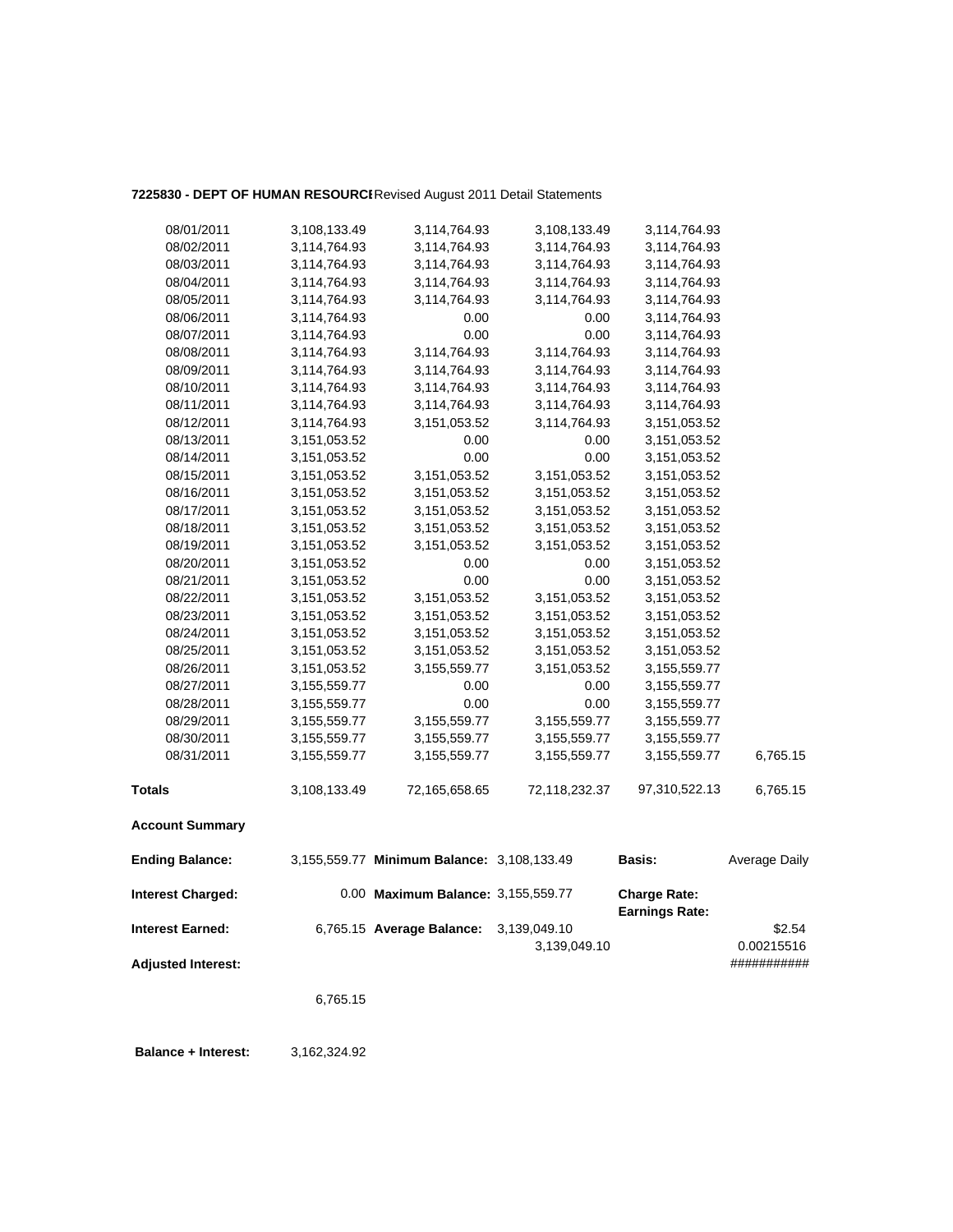### **7230220 - Okla Crime Victims Comp Bo** Revised August 2011 Detail Statements

| 08/01/2011               | 5,523,991.69 | 5,498,043.65                               | 5,523,991.69   | 5,498,043.65                                 |               |
|--------------------------|--------------|--------------------------------------------|----------------|----------------------------------------------|---------------|
| 08/02/2011               | 5,498,043.65 | 5,520,433.59                               | 5,498,043.65   | 5,520,433.59                                 |               |
| 08/03/2011               | 5,520,433.59 | 5,520,433.59                               | 5,520,433.59   | 5,520,433.59                                 |               |
| 08/04/2011               | 5,520,433.59 | 5,528,008.99                               | 5,520,433.59   | 5,528,008.99                                 |               |
| 08/05/2011               | 5,528,008.99 | 5,715,942.60                               | 5,528,008.99   | 5,715,942.60                                 |               |
| 08/06/2011               | 5,715,942.60 | 0.00                                       | 0.00           | 5,715,942.60                                 |               |
| 08/07/2011               | 5,715,942.60 | 0.00                                       | 0.00           | 5,715,942.60                                 |               |
| 08/08/2011               | 5,715,942.60 | 5,755,650.48                               | 5,715,942.60   | 5,755,650.48                                 |               |
| 08/09/2011               | 5,755,650.48 | 5,791,445.72                               | 5,755,650.48   | 5,791,445.72                                 |               |
| 08/10/2011               | 5,791,445.72 | 5,795,203.09                               | 5,791,445.72   | 5,795,203.09                                 |               |
| 08/11/2011               | 5,795,203.09 | 5,781,805.45                               | 5,795,203.09   | 5,781,805.45                                 |               |
| 08/12/2011               | 5,781,805.45 | 5,791,501.85                               | 5,781,805.45   | 5,791,501.85                                 |               |
| 08/13/2011               | 5,791,501.85 | 0.00                                       | 0.00           | 5,791,501.85                                 |               |
| 08/14/2011               | 5,791,501.85 | 0.00                                       | 0.00           | 5,791,501.85                                 |               |
| 08/15/2011               | 5,791,501.85 | 5,809,723.15                               | 5,791,501.85   | 5,809,723.15                                 |               |
| 08/16/2011               | 5,809,723.15 | 5,700,854.43                               | 5,809,723.15   | 5,700,854.43                                 |               |
| 08/17/2011               | 5,700,854.43 | 5,705,234.92                               | 5,700,854.43   | 5,705,234.92                                 |               |
| 08/18/2011               | 5,705,234.92 | 5,708,543.26                               | 5,705,234.92   | 5,708,543.26                                 |               |
| 08/19/2011               | 5,708,543.26 | 5,711,287.61                               | 5,708,543.26   | 5,711,287.61                                 |               |
| 08/20/2011               | 5,711,287.61 | 0.00                                       | 0.00           | 5,711,287.61                                 |               |
| 08/21/2011               | 5,711,287.61 | 0.00                                       | 0.00           | 5,711,287.61                                 |               |
| 08/22/2011               | 5,711,287.61 | 5,701,622.84                               | 5,711,287.61   | 5,701,622.84                                 |               |
| 08/23/2011               | 5,701,622.84 | 5,711,587.28                               | 5,701,622.84   | 5,711,587.28                                 |               |
| 08/24/2011               | 5,711,587.28 | 5,712,528.15                               | 5,711,587.28   | 5,712,528.15                                 |               |
| 08/25/2011               | 5,712,528.15 | 5,498,378.09                               | 5,712,528.15   | 5,498,378.09                                 |               |
| 08/26/2011               | 5,498,378.09 | 5,492,805.05                               | 5,498,378.09   | 5,492,805.05                                 |               |
| 08/27/2011               | 5,492,805.05 | 0.00                                       | 0.00           | 5,492,805.05                                 |               |
| 08/28/2011               | 5,492,805.05 | 0.00                                       | 0.00           | 5,492,805.05                                 |               |
| 08/29/2011               | 5,492,805.05 | 5,499,260.06                               | 5,492,805.05   | 5,499,260.06                                 |               |
| 08/30/2011               | 5,499,260.06 | 5,495,821.82                               | 5,499,260.06   | 5,495,821.82                                 |               |
| 08/31/2011               | 5,495,821.82 | 5,497,504.82                               | 5,495,821.82   | 5,497,504.82                                 | 12,191.73     |
| <b>Totals</b>            | 5,523,991.69 | 129,943,620.49                             | 129,970,107.36 | 175,366,694.71                               | 12,191.73     |
| <b>Account Summary</b>   |              |                                            |                |                                              |               |
| <b>Ending Balance:</b>   |              | 5,497,504.82 Minimum Balance: 5,523,991.69 |                | <b>Basis:</b>                                | Average Daily |
| <b>Interest Charged:</b> |              | 0.00 Maximum Balance: 5,497,504.82         |                | <b>Charge Rate:</b><br><b>Earnings Rate:</b> |               |
| <b>Interest Earned:</b>  |              | 12,191.73 Average Balance:                 | 5,656,990.15   |                                              | \$2.54        |
|                          |              |                                            | 5,656,990.15   |                                              | 0.00215516    |

**Adjusted Interest:** ###########

12,191.73

 **Balance + Interest:** 5,509,696.55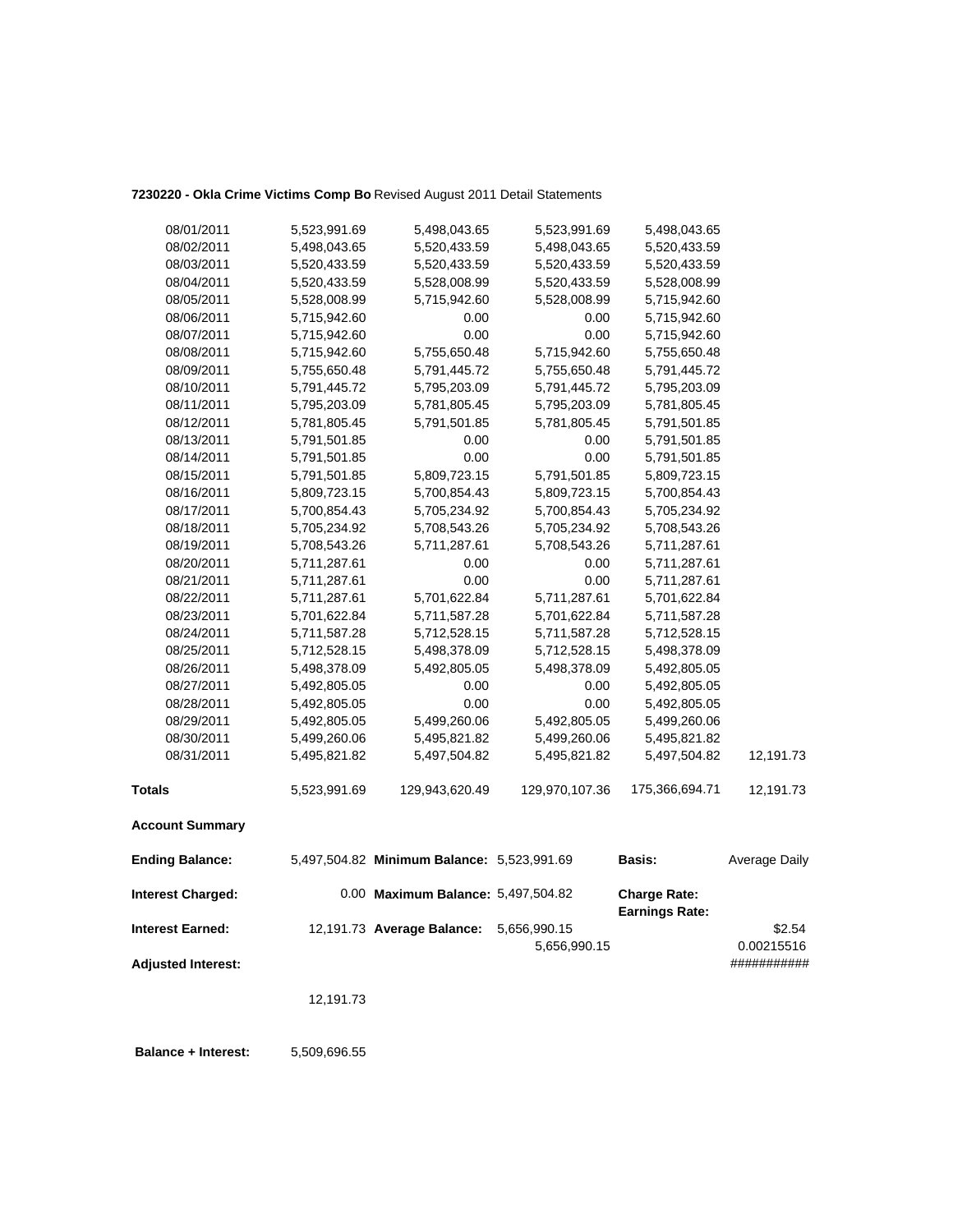**7230345 - Dept of Transportation** Revised August 2011 Detail Statements

| 08/01/2011                | 7,048,966.54 | 7,081,670.10                               | 7,048,966.54   | 7,081,670.10                                 |                      |
|---------------------------|--------------|--------------------------------------------|----------------|----------------------------------------------|----------------------|
| 08/02/2011                | 7,081,670.10 | 7,088,970.18                               | 7,081,670.10   | 7,088,970.18                                 |                      |
| 08/03/2011                | 7,088,970.18 | 7,088,970.18                               | 7,088,970.18   | 7,088,970.18                                 |                      |
| 08/04/2011                | 7,088,970.18 | 7,128,247.50                               | 7,088,970.18   | 7,128,247.50                                 |                      |
| 08/05/2011                | 7,128,247.50 | 7,136,069.06                               | 7,128,247.50   | 7,136,069.06                                 |                      |
| 08/06/2011                | 7,136,069.06 | 0.00                                       | 0.00           | 7,136,069.06                                 |                      |
| 08/07/2011                | 7,136,069.06 | 0.00                                       | 0.00           | 7,136,069.06                                 |                      |
| 08/08/2011                | 7,136,069.06 | 7,136,069.06                               | 7,136,069.06   | 7,136,069.06                                 |                      |
| 08/09/2011                | 7,136,069.06 | 7,136,069.06                               | 7,136,069.06   | 7,136,069.06                                 |                      |
| 08/10/2011                | 7,136,069.06 | 6,789,311.12                               | 7,136,069.06   | 6,789,311.12                                 |                      |
| 08/11/2011                | 6,789,311.12 | 6,789,311.12                               | 6,789,311.12   | 6,789,311.12                                 |                      |
| 08/12/2011                | 6,789,311.12 | 6,790,561.25                               | 6,789,311.12   | 6,790,561.25                                 |                      |
| 08/13/2011                | 6,790,561.25 | 0.00                                       | 0.00           | 6,790,561.25                                 |                      |
| 08/14/2011                | 6,790,561.25 | 0.00                                       | 0.00           | 6,790,561.25                                 |                      |
| 08/15/2011                | 6,790,561.25 | 6,817,383.60                               | 6,790,561.25   | 6,817,383.60                                 |                      |
| 08/16/2011                | 6,817,383.60 | 6,817,383.60                               | 6,817,383.60   | 6,817,383.60                                 |                      |
| 08/17/2011                | 6,817,383.60 | 6,854,958.21                               | 6,817,383.60   | 6,854,958.21                                 |                      |
| 08/18/2011                | 6,854,958.21 | 6,926,239.92                               | 6,854,958.21   | 6,926,239.92                                 |                      |
| 08/19/2011                | 6,926,239.92 | 7,008,254.85                               | 6,926,239.92   | 7,008,254.85                                 |                      |
| 08/20/2011                | 7,008,254.85 | 0.00                                       | 0.00           | 7,008,254.85                                 |                      |
| 08/21/2011                | 7,008,254.85 | 0.00                                       | 0.00           | 7,008,254.85                                 |                      |
| 08/22/2011                | 7,008,254.85 | 6,357,072.92                               | 7,008,254.85   | 6,357,072.92                                 |                      |
| 08/23/2011                | 6,357,072.92 | 6,378,780.59                               | 6,357,072.92   | 6,378,780.59                                 |                      |
| 08/24/2011                | 6,378,780.59 | 6,415,090.29                               | 6,378,780.59   | 6,415,090.29                                 |                      |
| 08/25/2011                | 6,415,090.29 | 6,435,657.59                               | 6,415,090.29   | 6,435,657.59                                 |                      |
| 08/26/2011                | 6,435,657.59 | 6,377,892.38                               | 6,435,657.59   | 6,377,892.38                                 |                      |
| 08/27/2011                | 6,377,892.38 | 0.00                                       | 0.00           | 6,377,892.38                                 |                      |
| 08/28/2011                | 6,377,892.38 | 0.00                                       | 0.00           | 6,377,892.38                                 |                      |
| 08/29/2011                | 6,377,892.38 | 6,407,427.02                               | 6,377,892.38   | 6,407,427.02                                 |                      |
| 08/30/2011                | 6,407,427.02 | 6,269,878.02                               | 6,407,427.02   | 6,269,878.02                                 |                      |
| 08/31/2011                | 6,269,878.02 | 6,291,034.09                               | 6,269,878.02   | 6,291,034.09                                 | 14,609.77            |
| <b>Totals</b>             | 7,048,966.54 | 155,522,301.71                             | 156,280,234.16 | 210,147,856.79                               | 14,609.77            |
| <b>Account Summary</b>    |              |                                            |                |                                              |                      |
| <b>Ending Balance:</b>    |              | 6,291,034.09 Minimum Balance: 7,048,966.54 |                | <b>Basis:</b>                                | <b>Average Daily</b> |
| <b>Interest Charged:</b>  |              | 0.00 Maximum Balance: 6,291,034.09         |                | <b>Charge Rate:</b><br><b>Earnings Rate:</b> |                      |
| <b>Interest Earned:</b>   |              | 14,609.77 Average Balance:                 | 6,778,963.12   |                                              | \$2.54               |
|                           |              |                                            | 6,778,963.12   |                                              | 0.00215516           |
| <b>Adjusted Interest:</b> |              |                                            |                |                                              | ###########          |
|                           | 14,609.77    |                                            |                |                                              |                      |
|                           |              |                                            |                |                                              |                      |
|                           |              |                                            |                |                                              |                      |

 **Balance + Interest:** 6,305,643.86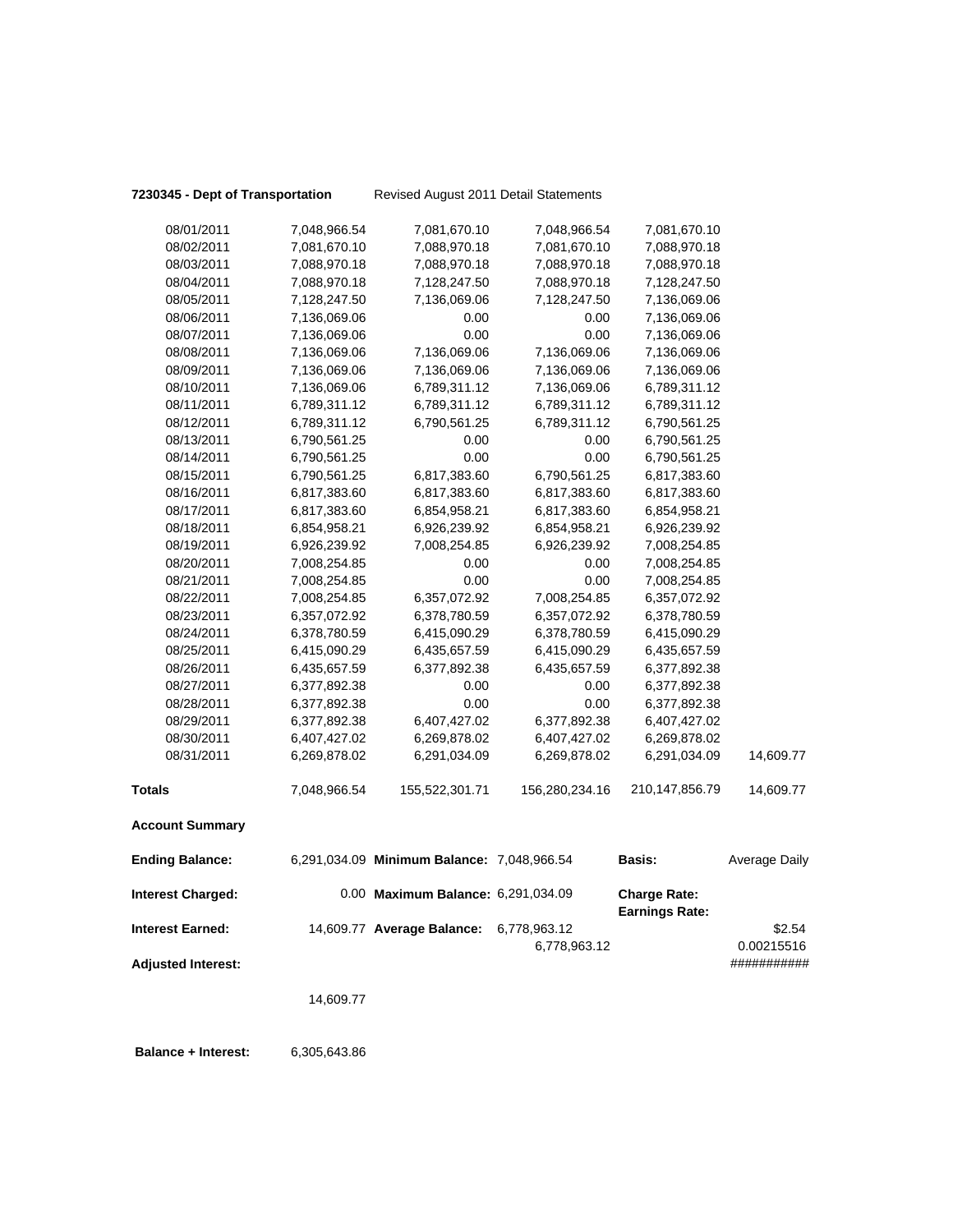**7230566 - OK Tourism & Recreaton** Revised August 2011 Detail Statements

|                                                      | 2,445.49     |                                            |                              |                                              |                                     |
|------------------------------------------------------|--------------|--------------------------------------------|------------------------------|----------------------------------------------|-------------------------------------|
| <b>Interest Earned:</b><br><b>Adjusted Interest:</b> |              | 2,445.49 Average Balance:                  | 1,134,713.99<br>1,134,713.99 |                                              | \$2.54<br>0.00215516<br>########### |
| <b>Interest Charged:</b>                             |              | 0.00 Maximum Balance: 1,130,628.51         |                              | <b>Charge Rate:</b><br><b>Earnings Rate:</b> |                                     |
| <b>Ending Balance:</b>                               |              | 1,130,628.51 Minimum Balance: 1,131,296.03 |                              | Basis:                                       | Average Daily                       |
| <b>Account Summary</b>                               |              |                                            |                              |                                              |                                     |
| <b>Totals</b>                                        | 1,131,296.03 | 26,098,898.23                              | 26,099,565.75                | 35,176,133.83                                | 2,445.49                            |
| 08/31/2011                                           | 1,130,628.51 | 1,130,628.51                               | 1,130,628.51                 | 1,130,628.51                                 | 2,445.49                            |
| 08/30/2011                                           | 1,130,628.51 | 1,130,628.51                               | 1,130,628.51                 | 1,130,628.51                                 |                                     |
| 08/29/2011                                           | 1,130,628.51 | 1,130,628.51                               | 1,130,628.51                 | 1,130,628.51                                 |                                     |
| 08/28/2011                                           | 1,130,628.51 | 0.00                                       | 0.00                         | 1,130,628.51                                 |                                     |
| 08/27/2011                                           | 1,130,628.51 | 0.00                                       | 0.00                         | 1,130,628.51                                 |                                     |
| 08/26/2011                                           | 1,130,628.51 | 1,130,628.51                               | 1,130,628.51                 | 1,130,628.51                                 |                                     |
| 08/25/2011                                           | 1,134,876.01 | 1,130,628.51                               | 1,134,876.01                 | 1,130,628.51                                 |                                     |
| 08/24/2011                                           | 1,135,791.39 | 1,134,876.01                               | 1,135,791.39                 | 1,134,876.01                                 |                                     |
| 08/23/2011                                           | 1,135,791.39 | 1,135,791.39                               | 1,135,791.39                 | 1,135,791.39                                 |                                     |
| 08/22/2011                                           | 1,135,791.39 | 1,135,791.39                               | 1,135,791.39                 | 1,135,791.39                                 |                                     |
| 08/21/2011                                           | 1,135,791.39 | $0.00\,$                                   | 0.00                         | 1,135,791.39                                 |                                     |
| 08/20/2011                                           | 1,135,791.39 | 0.00                                       | 0.00                         | 1,135,791.39                                 |                                     |
| 08/19/2011                                           | 1,135,791.39 | 1,135,791.39                               | 1,135,791.39                 | 1,135,791.39                                 |                                     |
| 08/18/2011                                           | 1,135,791.39 | 1,135,791.39                               | 1,135,791.39                 | 1,135,791.39                                 |                                     |
| 08/17/2011                                           | 1,135,791.39 | 1,135,791.39                               | 1,135,791.39                 | 1,135,791.39                                 |                                     |
| 08/16/2011                                           | 1,135,791.39 | 1,135,791.39                               | 1,135,791.39                 | 1,135,791.39                                 |                                     |
| 08/15/2011                                           | 1,138,443.54 | 1,135,791.39                               | 1,138,443.54                 | 1,135,791.39                                 |                                     |
| 08/14/2011                                           | 1,138,443.54 | 0.00                                       | 0.00                         | 1,138,443.54                                 |                                     |
| 08/13/2011                                           | 1,138,443.54 | 0.00                                       | 0.00                         | 1,138,443.54                                 |                                     |
| 08/12/2011                                           | 1,138,443.54 | 1,138,443.54                               | 1,138,443.54                 | 1,138,443.54                                 |                                     |
| 08/11/2011                                           | 1,138,443.54 | 1,138,443.54                               | 1,138,443.54                 | 1,138,443.54                                 |                                     |
| 08/10/2011                                           | 1,142,483.16 | 1,138,443.54                               | 1,142,483.16                 | 1,138,443.54                                 |                                     |
| 08/09/2011                                           | 1,133,754.36 | 1,142,483.16                               | 1,133,754.36                 | 1,142,483.16                                 |                                     |
| 08/08/2011                                           | 1,133,754.36 | 1,133,754.36                               | 1,133,754.36                 | 1,133,754.36                                 |                                     |
| 08/07/2011                                           | 1,133,754.36 | 0.00                                       | 0.00                         | 1,133,754.36                                 |                                     |
| 08/06/2011                                           | 1,133,754.36 | 0.00                                       | 0.00                         | 1,133,754.36                                 |                                     |
| 08/05/2011                                           | 1,133,754.36 | 1,133,754.36                               | 1,133,754.36                 | 1,133,754.36                                 |                                     |
| 08/04/2011                                           | 1,133,754.36 | 1,133,754.36                               | 1,133,754.36                 | 1,133,754.36                                 |                                     |
| 08/03/2011                                           | 1,133,754.36 | 1,133,754.36                               | 1,133,754.36                 | 1,133,754.36                                 |                                     |
| 08/02/2011                                           | 1,133,754.36 | 1,133,754.36                               | 1,133,754.36                 | 1,133,754.36                                 |                                     |
| 08/01/2011                                           | 1,131,296.03 | 1,133,754.36                               | 1,131,296.03                 | 1,133,754.36                                 |                                     |

**Balance + Interest:** 1,133,074.00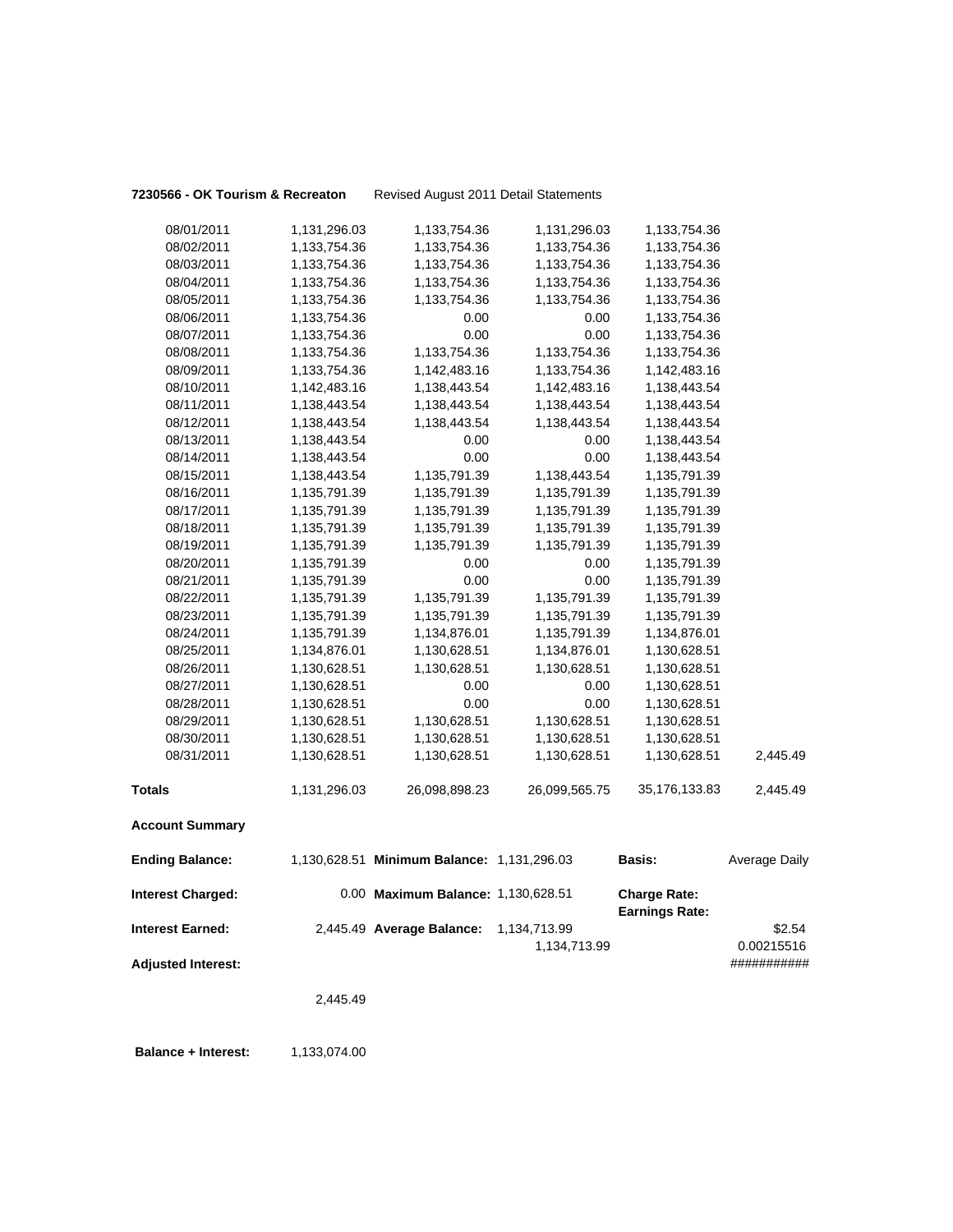| <b>Account Summary</b> |            |              |              |              |        |
|------------------------|------------|--------------|--------------|--------------|--------|
| Totals                 | 40,852.00  | 3,744,014.09 | 3,674,278.90 | 5,443,155.63 | 378.41 |
| 08/31/2011             | 731,874.36 | 110,587.19   | 731,874.36   | 110,587.19   | 378.41 |
| 08/30/2011             | 731,874.36 | 731,874.36   | 731,874.36   | 731,874.36   |        |
| 08/29/2011             | 731,874.36 | 731,874.36   | 731,874.36   | 731,874.36   |        |
| 08/28/2011             | 731,874.36 | 0.00         | 0.00         | 731,874.36   |        |
| 08/27/2011             | 731,874.36 | 0.00         | 0.00         | 731,874.36   |        |
| 08/26/2011             | 731,874.36 | 731,874.36   | 731,874.36   | 731,874.36   |        |
| 08/25/2011             | 38,653.97  | 731,874.36   | 38,653.97    | 731,874.36   |        |
| 08/24/2011             | 38,653.97  | 38,653.97    | 38,653.97    | 38,653.97    |        |
| 08/23/2011             | 38,653.97  | 38,653.97    | 38,653.97    | 38,653.97    |        |
| 08/22/2011             | 38,554.97  | 38,653.97    | 38,554.97    | 38,653.97    |        |
| 08/21/2011             | 38,554.97  | 0.00         | 0.00         | 38,554.97    |        |
| 08/20/2011             | 38,554.97  | 0.00         | 0.00         | 38,554.97    |        |
| 08/19/2011             | 38,206.97  | 38,554.97    | 38,206.97    | 38,554.97    |        |
| 08/18/2011             | 38,206.97  | 38,206.97    | 38,206.97    | 38,206.97    |        |
| 08/17/2011             | 38,206.97  | 38,206.97    | 38,206.97    | 38,206.97    |        |
| 08/16/2011             | 38,056.97  | 38,206.97    | 38,056.97    | 38,206.97    |        |
| 08/15/2011             | 38,056.97  | 38,056.97    | 38,056.97    | 38,056.97    |        |
| 08/14/2011             | 38,056.97  | 0.00         | 0.00         | 38,056.97    |        |
| 08/13/2011             | 38,056.97  | 0.00         | 0.00         | 38,056.97    |        |
| 08/12/2011             | 38,056.97  | 38,056.97    | 38,056.97    | 38,056.97    |        |
| 08/11/2011             | 38,056.97  | 38,056.97    | 38,056.97    | 38,056.97    |        |
| 08/10/2011             | 38,056.97  | 38,056.97    | 38,056.97    | 38,056.97    |        |
| 08/09/2011             | 41,084.47  | 38,056.97    | 41,084.47    | 38,056.97    |        |
| 08/08/2011             | 41,084.47  | 41,084.47    | 41,084.47    | 41,084.47    |        |
| 08/07/2011             | 41,084.47  | 0.00         | 0.00         | 41,084.47    |        |
| 08/06/2011             | 41,084.47  | 0.00         | 0.00         | 41,084.47    |        |
| 08/05/2011             | 41,084.47  | 41,084.47    | 41,084.47    | 41,084.47    |        |
| 08/04/2011             | 41,084.47  | 41,084.47    | 41,084.47    | 41,084.47    |        |
| 08/03/2011             | 41,084.47  | 41,084.47    | 41,084.47    | 41,084.47    |        |
| 08/02/2011             | 41,084.47  | 41,084.47    | 41,084.47    | 41,084.47    |        |
| 08/01/2011             | 40,852.00  | 41,084.47    | 40,852.00    | 41,084.47    |        |
|                        |            |              |              |              |        |

### **7230695 - Oklahoma Tax Commission** Revised August 2011 Detail Statements

| <b>Ending Balance:</b>    | 110,587.19 Minimum Balance: 40,852.00 |            | Basis:                                       | Average Daily |
|---------------------------|---------------------------------------|------------|----------------------------------------------|---------------|
| <b>Interest Charged:</b>  | 0.00 Maximum Balance: 110,587.19      |            | <b>Charge Rate:</b><br><b>Earnings Rate:</b> |               |
| <b>Interest Earned:</b>   | 378.41 Average Balance:               | 175,585.67 |                                              | \$2.54        |
|                           |                                       | 175.585.67 |                                              | 0.00215513    |
| <b>Adjusted Interest:</b> |                                       |            |                                              | ###########   |

378.41

 **Balance + Interest:** 110,965.60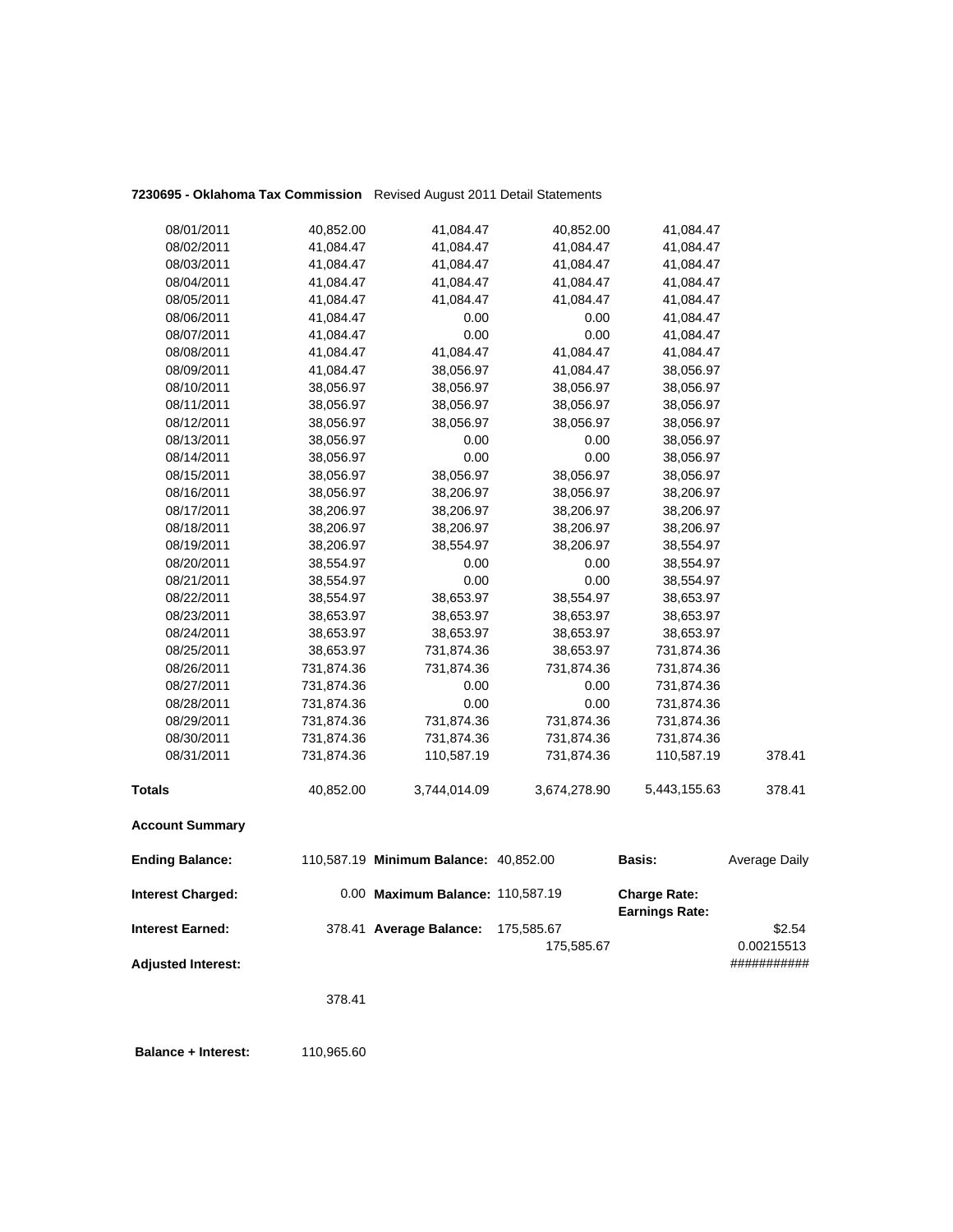### **7230807 - HEALTH CARE AUTHORITY** Revised August 2011 Detail Statements

| <b>Interest Earned:</b>  |              | 3,014.46 Average Balance:            | 1,398,729.72  | <b>Earnings Rate:</b> | \$2.54        |
|--------------------------|--------------|--------------------------------------|---------------|-----------------------|---------------|
| <b>Interest Charged:</b> |              | 0.00 Maximum Balance: 79,444.11      |               | <b>Charge Rate:</b>   |               |
| <b>Ending Balance:</b>   |              | 79,444.11 Minimum Balance: 68,715.78 |               | Basis:                | Average Daily |
| <b>Account Summary</b>   |              |                                      |               |                       |               |
| <b>Totals</b>            | 68,715.78    | 31,393,229.00                        | 31,382,500.67 | 43,360,621.30         | 3,014.46      |
| 08/31/2011               | 75,529.69    | 79,444.11                            | 75,529.69     | 79,444.11             | 3,014.46      |
| 08/30/2011               | 75,529.69    | 75,529.69                            | 75,529.69     | 75,529.69             |               |
| 08/29/2011               | 75,529.69    | 75,529.69                            | 75,529.69     | 75,529.69             |               |
| 08/28/2011               | 75,529.69    | 0.00                                 | 0.00          | 75,529.69             |               |
| 08/27/2011               | 75,529.69    | 0.00                                 | 0.00          | 75,529.69             |               |
| 08/26/2011               | 24,189.69    | 75,529.69                            | 24,189.69     | 75,529.69             |               |
| 08/25/2011               | 14,836.49    | 24,189.69                            | 14,836.49     | 24,189.69             |               |
| 08/24/2011               | 4,219,621.49 | 14,836.49                            | 4,219,621.49  | 14,836.49             |               |
| 08/23/2011               | 4,204,785.09 | 4,219,621.49                         | 4,204,785.09  | 4,219,621.49          |               |
| 08/22/2011               | 4,199,076.69 | 4,204,785.09                         | 4,199,076.69  | 4,204,785.09          |               |
| 08/21/2011               | 4,199,076.69 | 0.00                                 | 0.00          | 4,199,076.69          |               |
| 08/20/2011               | 4,199,076.69 | 0.00                                 | 0.00          | 4,199,076.69          |               |
| 08/19/2011               | 4,188,490.69 | 4,199,076.69                         | 4,188,490.69  | 4,199,076.69          |               |
| 08/18/2011               | 4,171,704.59 | 4,188,490.69                         | 4,171,704.59  | 4,188,490.69          |               |
| 08/17/2011               | 3,996,940.57 | 4,171,704.59                         | 3,996,940.57  | 4,171,704.59          |               |
| 08/16/2011               | 1,620,117.97 | 3,996,940.57                         | 1,620,117.97  | 3,996,940.57          |               |
| 08/15/2011               | 1,467,937.07 | 1,620,117.97                         | 1,467,937.07  | 1,620,117.97          |               |
| 08/14/2011               | 1,467,937.07 | 0.00                                 | 0.00          | 1,467,937.07          |               |
| 08/13/2011               | 1,467,937.07 | 0.00                                 | 0.00          | 1,467,937.07          |               |
| 08/12/2011               | 544,625.62   | 1,467,937.07                         | 544,625.62    | 1,467,937.07          |               |
| 08/11/2011               | 544,625.62   | 544,625.62                           | 544,625.62    | 544,625.62            |               |
| 08/10/2011               | 544,625.62   | 544,625.62                           | 544,625.62    | 544,625.62            |               |
| 08/09/2011               | 544,625.62   | 544,625.62                           | 544,625.62    | 544,625.62            |               |
| 08/08/2011               | 241,152.70   | 544,625.62                           | 241,152.70    | 544,625.62            |               |
| 08/07/2011               | 241,152.70   | 0.00                                 | 0.00          | 241,152.70            |               |
| 08/06/2011               | 241,152.70   | 0.00                                 | 0.00          | 241,152.70            |               |
| 08/05/2011               | 241,152.70   | 241,152.70                           | 241,152.70    | 241,152.70            |               |
| 08/04/2011               | 106,229.20   | 241,152.70                           | 106,229.20    | 241,152.70            |               |
| 08/03/2011               | 106,229.20   | 106,229.20                           | 106,229.20    | 106,229.20            |               |
| 08/02/2011               | 106,229.20   | 106,229.20                           | 106,229.20    | 106,229.20            |               |
| 08/01/2011               | 68,715.78    | 106,229.20                           | 68,715.78     | 106,229.20            |               |

1,398,729.72 0.00215514

**Adjusted Interest:** ###########

3,014.46

 **Balance + Interest:** 82,458.57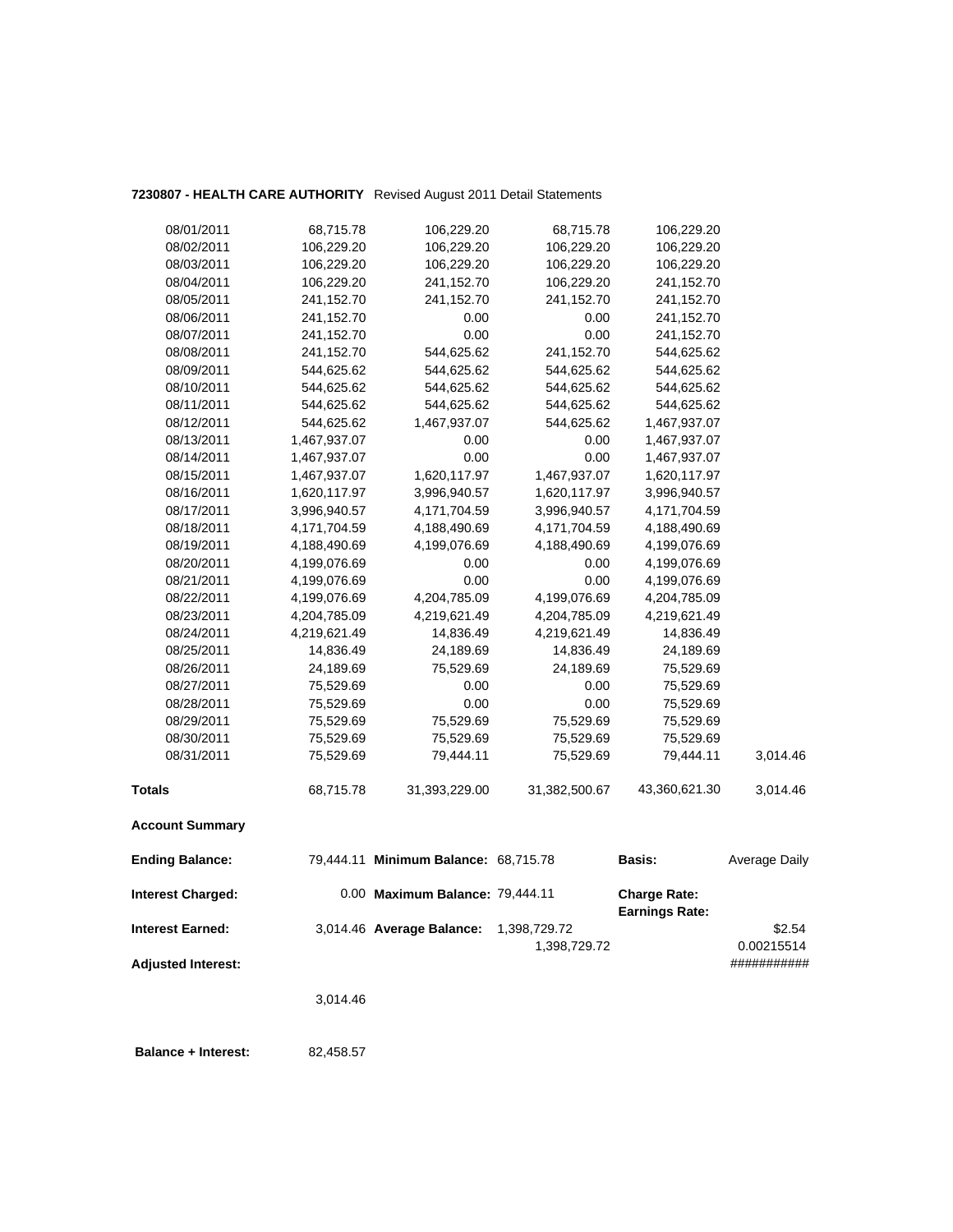# **7230835 - Water Resources Board** Revised August 2011 Detail Statements

| 08/01/2011                | 96,145.75 | 96,352.16                            | 96,145.75    | 96,352.16                                    |                      |
|---------------------------|-----------|--------------------------------------|--------------|----------------------------------------------|----------------------|
| 08/02/2011                | 96,352.16 | 96,352.16                            | 96,352.16    | 96,352.16                                    |                      |
| 08/03/2011                | 96,352.16 | 96,352.16                            | 96,352.16    | 96,352.16                                    |                      |
| 08/04/2011                | 96,352.16 | 96,352.16                            | 96,352.16    | 96,352.16                                    |                      |
| 08/05/2011                | 96,352.16 | 96,352.16                            | 96,352.16    | 96,352.16                                    |                      |
| 08/06/2011                | 96,352.16 | 0.00                                 | 0.00         | 96,352.16                                    |                      |
| 08/07/2011                | 96,352.16 | 0.00                                 | 0.00         | 96,352.16                                    |                      |
| 08/08/2011                | 96,352.16 | 96,352.16                            | 96,352.16    | 96,352.16                                    |                      |
| 08/09/2011                | 96,352.16 | 96,352.16                            | 96,352.16    | 96,352.16                                    |                      |
| 08/10/2011                | 96,352.16 | 96,352.16                            | 96,352.16    | 96,352.16                                    |                      |
| 08/11/2011                | 96,352.16 | 96,352.16                            | 96,352.16    | 96,352.16                                    |                      |
| 08/12/2011                | 96,352.16 | 96,352.16                            | 96,352.16    | 96,352.16                                    |                      |
| 08/13/2011                | 96,352.16 | 0.00                                 | 0.00         | 96,352.16                                    |                      |
| 08/14/2011                | 96,352.16 | 0.00                                 | 0.00         | 96,352.16                                    |                      |
| 08/15/2011                | 96,352.16 | 96,352.16                            | 96,352.16    | 96,352.16                                    |                      |
| 08/16/2011                | 96,352.16 | 96,352.16                            | 96,352.16    | 96,352.16                                    |                      |
| 08/17/2011                | 96,352.16 | 96,352.16                            | 96,352.16    | 96,352.16                                    |                      |
| 08/18/2011                | 96,352.16 | 96,352.16                            | 96,352.16    | 96,352.16                                    |                      |
| 08/19/2011                | 96,352.16 | 96,352.16                            | 96,352.16    | 96,352.16                                    |                      |
| 08/20/2011                | 96,352.16 | 0.00                                 | 0.00         | 96,352.16                                    |                      |
| 08/21/2011                | 96,352.16 | 0.00                                 | 0.00         | 96,352.16                                    |                      |
| 08/22/2011                | 96,352.16 | 96,352.16                            | 96,352.16    | 96,352.16                                    |                      |
| 08/23/2011                | 96,352.16 | 96,352.16                            | 96,352.16    | 96,352.16                                    |                      |
| 08/24/2011                | 96,352.16 | 96,352.16                            | 96,352.16    | 96,352.16                                    |                      |
| 08/25/2011                | 96,352.16 | 96,352.16                            | 96,352.16    | 96,352.16                                    |                      |
| 08/26/2011                | 96,352.16 | 96,352.16                            | 96,352.16    | 96,352.16                                    |                      |
| 08/27/2011                | 96,352.16 | 0.00                                 | 0.00         | 96,352.16                                    |                      |
| 08/28/2011                | 96,352.16 | 0.00                                 | 0.00         | 96,352.16                                    |                      |
| 08/29/2011                | 96,352.16 | 96,352.16                            | 96,352.16    | 96,352.16                                    |                      |
| 08/30/2011                | 96,352.16 | 96,352.16                            | 96,352.16    | 96,352.16                                    |                      |
| 08/31/2011                | 96,352.16 | 96,352.16                            | 96,352.16    | 96,352.16                                    | 207.65               |
| <b>Totals</b>             | 96,145.75 | 2,216,099.68                         | 2,215,893.27 | 2,986,916.96                                 | 207.65               |
| <b>Account Summary</b>    |           |                                      |              |                                              |                      |
| <b>Ending Balance:</b>    |           | 96,352.16 Minimum Balance: 96,145.75 |              | <b>Basis:</b>                                | <b>Average Daily</b> |
| <b>Interest Charged:</b>  |           | 0.00 Maximum Balance: 96,352.16      |              | <b>Charge Rate:</b><br><b>Earnings Rate:</b> |                      |
| <b>Interest Earned:</b>   |           | 207.65 Average Balance: 96,352.16    |              |                                              | \$2.54               |
|                           |           |                                      | 96,352.16    |                                              | 0.00215516           |
| <b>Adjusted Interest:</b> |           |                                      |              |                                              | ###########          |
|                           | 207.65    |                                      |              |                                              |                      |
|                           |           |                                      |              |                                              |                      |

 **Balance + Interest:** 96,559.81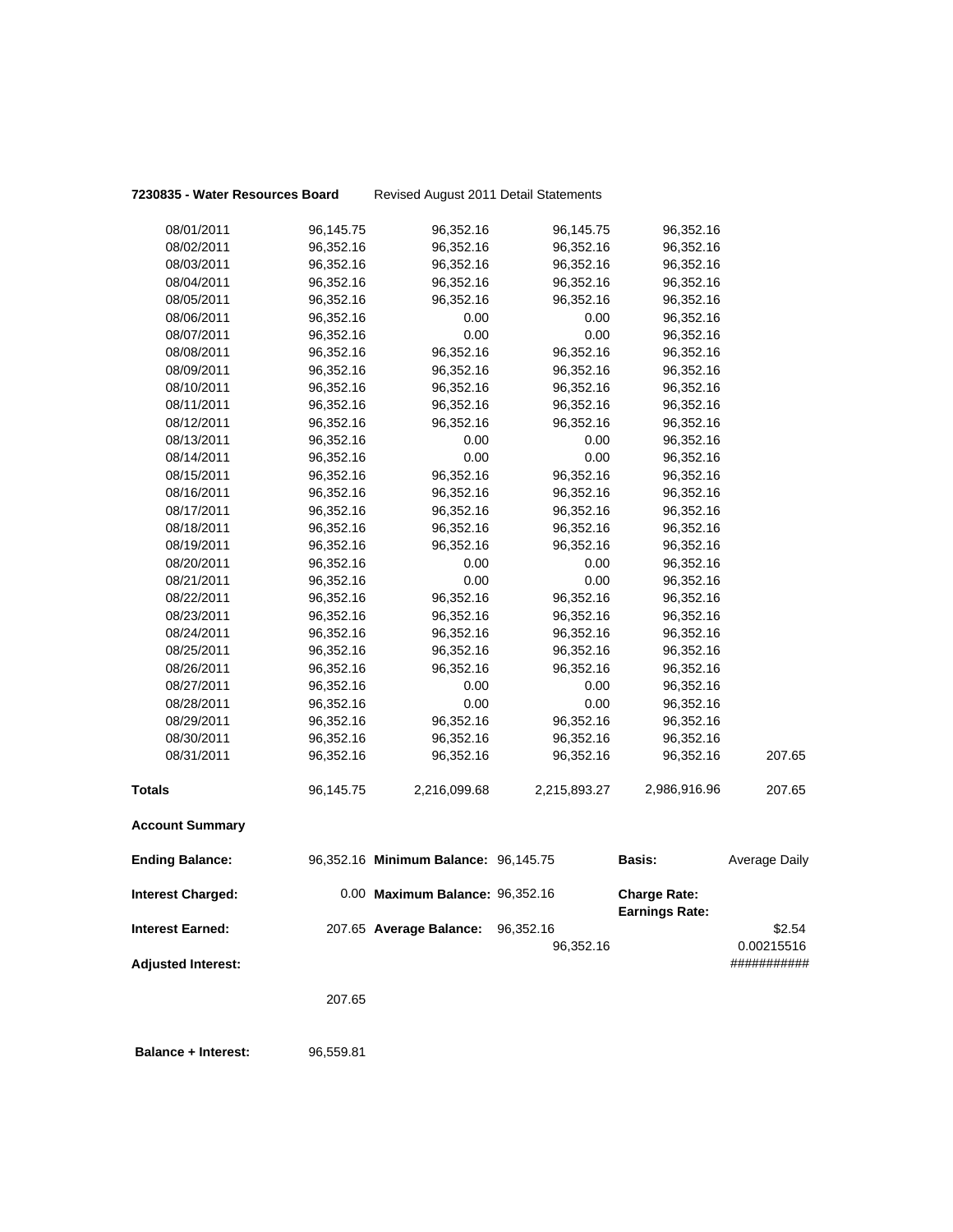# **7235605 - Regents for Higher Education**Revised August 2011 Detail Statements

| <b>Adjusted Interest:</b> |               |                                             |                                |                                              | ###########          |
|---------------------------|---------------|---------------------------------------------|--------------------------------|----------------------------------------------|----------------------|
| <b>Interest Earned:</b>   |               | 24,393.10 Average Balance:                  | 11,318,573.19<br>11,318,573.19 |                                              | \$2.54<br>0.00215514 |
| <b>Interest Charged:</b>  |               | 0.00 Maximum Balance: 19,607,268.81         |                                | <b>Charge Rate:</b><br><b>Earnings Rate:</b> |                      |
| <b>Ending Balance:</b>    |               | 19,607,268.81 Minimum Balance: 9,409,179.99 |                                | <b>Basis:</b>                                | Average Daily        |
| <b>Account Summary</b>    |               |                                             |                                |                                              |                      |
| <b>Totals</b>             | 9,409,179.99  | 257,033,756.65                              | 246,835,667.83                 | 350,875,768.93                               | 24,393.10            |
| 08/31/2011                | 19,648,268.81 | 19,607,268.81                               | 19,648,268.81                  | 19,607,268.81                                | 24,393.10            |
| 08/30/2011                | 19,674,318.81 | 19,648,268.81                               | 19,674,318.81                  | 19,648,268.81                                |                      |
| 08/29/2011                | 19,674,318.81 | 19,674,318.81                               | 19,674,318.81                  | 19,674,318.81                                |                      |
| 08/28/2011                | 19,674,318.81 | 0.00                                        | 0.00                           | 19,674,318.81                                |                      |
| 08/27/2011                | 19,674,318.81 | 0.00                                        | 0.00                           | 19,674,318.81                                |                      |
| 08/26/2011                | 11,206,366.75 | 19,674,318.81                               | 11,206,366.75                  | 19,674,318.81                                |                      |
| 08/25/2011                | 9,336,692.67  | 11,206,366.75                               | 9,336,692.67                   | 11,206,366.75                                |                      |
| 08/24/2011                | 9,336,692.67  | 9,336,692.67                                | 9,336,692.67                   | 9,336,692.67                                 |                      |
| 08/23/2011                | 9,335,392.67  | 9,336,692.67                                | 9,335,392.67                   | 9,336,692.67                                 |                      |
| 08/22/2011                | 9,335,392.67  | 9,335,392.67                                | 9,335,392.67                   | 9,335,392.67                                 |                      |
| 08/21/2011                | 9,335,392.67  | 0.00                                        | 0.00                           | 9,335,392.67                                 |                      |
| 08/20/2011                | 9,335,392.67  | 0.00                                        | 0.00                           | 9,335,392.67                                 |                      |
| 08/19/2011                | 9,335,392.67  | 9,335,392.67                                | 9,335,392.67                   | 9,335,392.67                                 |                      |
| 08/18/2011                | 9,335,392.67  | 9,335,392.67                                | 9,335,392.67                   | 9,335,392.67                                 |                      |
| 08/17/2011                | 9,334,892.67  | 9,335,392.67                                | 9,334,892.67                   | 9,335,392.67                                 |                      |
| 08/16/2011                | 9,334,892.67  | 9,334,892.67                                | 9,334,892.67                   | 9,334,892.67                                 |                      |
| 08/15/2011                | 8,675,397.33  | 9,334,892.67                                | 8,675,397.33                   | 9,334,892.67                                 |                      |
| 08/14/2011                | 8,675,397.33  | 0.00                                        | 0.00                           | 8,675,397.33                                 |                      |
| 08/13/2011                | 8,675,397.33  | 0.00                                        | 0.00                           | 8,675,397.33                                 |                      |
| 08/12/2011                | 9,235,897.33  | 8,675,397.33                                | 9,235,897.33                   | 8,675,397.33                                 |                      |
| 08/11/2011                | 9,235,897.33  | 9,235,897.33                                | 9,235,897.33                   | 9,235,897.33                                 |                      |
| 08/10/2011                | 9,235,897.33  | 9,235,897.33                                | 9,235,897.33                   | 9,235,897.33                                 |                      |
| 08/09/2011                | 9,235,897.33  | 9,235,897.33                                | 9,235,897.33                   | 9,235,897.33                                 |                      |
| 08/08/2011                | 9,235,897.33  | 9,235,897.33                                | 9,235,897.33                   | 9,235,897.33                                 |                      |
| 08/07/2011                | 9,235,897.33  | 0.00                                        | 0.00                           | 9,235,897.33                                 |                      |
| 08/06/2011                | 9,235,897.33  | 0.00                                        | 0.00                           | 9,235,897.33                                 |                      |
| 08/05/2011                | 9,420,897.33  | 9,235,897.33                                | 9,420,897.33                   | 9,235,897.33                                 |                      |
| 08/04/2011                | 9,420,897.33  | 9,420,897.33                                | 9,420,897.33                   | 9,420,897.33                                 |                      |
| 08/03/2011                | 9,420,897.33  | 9,420,897.33                                | 9,420,897.33                   | 9,420,897.33                                 |                      |
| 08/02/2011                | 9,420,897.33  | 9,420,897.33                                | 9,420,897.33                   | 9,420,897.33                                 |                      |
| 08/01/2011                | 9,409,179.99  | 9,420,897.33                                | 9,409,179.99                   | 9,420,897.33                                 |                      |

24,393.10

 **Balance + Interest:** 19,631,661.91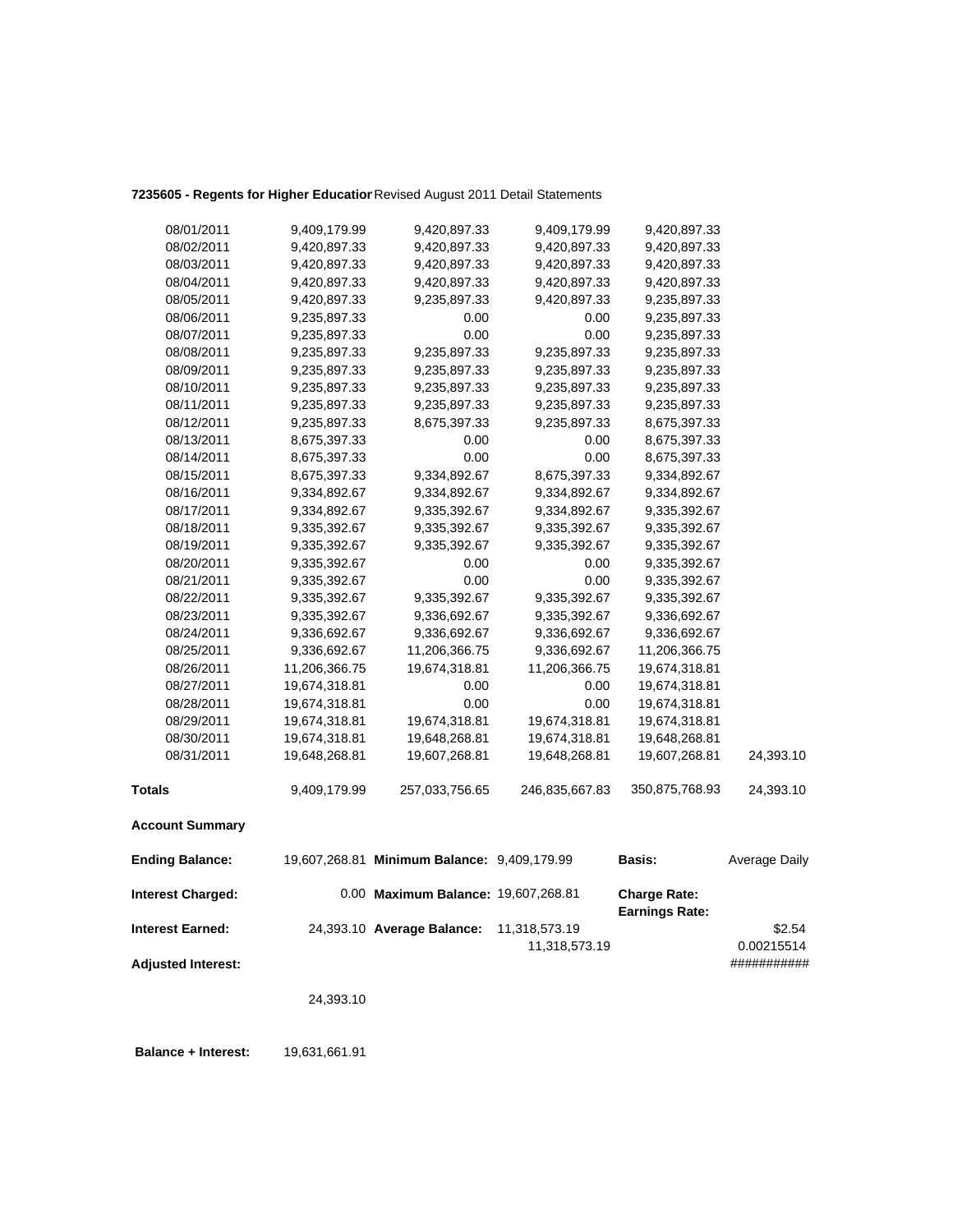### **7240807 - OKLAHOMA HEALTH CARE AUTHORITY** Revised August 2011 Detail Statements

| 08/01/2011                | 12,692,642.26 | 12,719,891.37                                | 12,692,642.26  | 12,719,891.37                                |               |
|---------------------------|---------------|----------------------------------------------|----------------|----------------------------------------------|---------------|
| 08/02/2011                | 12,719,891.37 | 12,719,891.37                                | 12,719,891.37  | 12,719,891.37                                |               |
| 08/03/2011                | 12,719,891.37 | 12,719,891.37                                | 12,719,891.37  | 12,719,891.37                                |               |
| 08/04/2011                | 12,719,891.37 | 12,719,891.37                                | 12,719,891.37  | 12,719,891.37                                |               |
| 08/05/2011                | 12,719,891.37 | 12,719,891.37                                | 12,719,891.37  | 12,719,891.37                                |               |
| 08/06/2011                | 12,719,891.37 | 0.00                                         | 0.00           | 12,719,891.37                                |               |
| 08/07/2011                | 12,719,891.37 | 0.00                                         | 0.00           | 12,719,891.37                                |               |
| 08/08/2011                | 12,719,891.37 | 12,719,891.37                                | 12,719,891.37  | 12,719,891.37                                |               |
| 08/09/2011                | 12,719,891.37 | 12,719,891.37                                | 12,719,891.37  | 12,719,891.37                                |               |
| 08/10/2011                | 12,719,891.37 | 12,719,891.37                                | 12,719,891.37  | 12,719,891.37                                |               |
| 08/11/2011                | 12,719,891.37 | 12,719,891.37                                | 12,719,891.37  | 12,719,891.37                                |               |
| 08/12/2011                | 12,719,891.37 | 12,719,891.37                                | 12,719,891.37  | 12,719,891.37                                |               |
| 08/13/2011                | 12,719,891.37 | 0.00                                         | 0.00           | 12,719,891.37                                |               |
| 08/14/2011                | 12,719,891.37 | 0.00                                         | 0.00           | 12,719,891.37                                |               |
| 08/15/2011                | 12,719,891.37 | 12,719,891.37                                | 12,719,891.37  | 12,719,891.37                                |               |
| 08/16/2011                | 12,719,891.37 | 12,719,891.37                                | 12,719,891.37  | 12,719,891.37                                |               |
| 08/17/2011                | 12,719,891.37 | 12,719,891.37                                | 12,719,891.37  | 12,719,891.37                                |               |
| 08/18/2011                | 12,719,891.37 | 12,719,891.37                                | 12,719,891.37  | 12,719,891.37                                |               |
| 08/19/2011                | 12,719,891.37 | 12,719,891.37                                | 12,719,891.37  | 12,719,891.37                                |               |
| 08/20/2011                | 12,719,891.37 | 0.00                                         | 0.00           | 12,719,891.37                                |               |
| 08/21/2011                | 12,719,891.37 | 0.00                                         | 0.00           | 12,719,891.37                                |               |
| 08/22/2011                | 12,719,891.37 | 12,719,891.37                                | 12,719,891.37  | 12,719,891.37                                |               |
| 08/23/2011                | 12,719,891.37 | 12,719,891.37                                | 12,719,891.37  | 12,719,891.37                                |               |
| 08/24/2011                | 12,719,891.37 | 12,719,891.37                                | 12,719,891.37  | 12,719,891.37                                |               |
| 08/25/2011                | 12,719,891.37 | 12,719,891.37                                | 12,719,891.37  | 12,719,891.37                                |               |
| 08/26/2011                | 12,719,891.37 | 12,719,891.37                                | 12,719,891.37  | 12,719,891.37                                |               |
| 08/27/2011                | 12,719,891.37 | 0.00                                         | 0.00           | 12,719,891.37                                |               |
| 08/28/2011                | 12,719,891.37 | 0.00                                         | 0.00           | 12,719,891.37                                |               |
| 08/29/2011                | 12,719,891.37 | 12,719,891.37                                | 12,719,891.37  | 12,719,891.37                                |               |
| 08/30/2011                | 12,719,891.37 | 12,719,891.37                                | 12,719,891.37  | 12,719,891.37                                |               |
| 08/31/2011                | 12,719,891.37 | 12,719,891.37                                | 12,719,891.37  | 12,719,891.37                                | 27,413.41     |
| <b>Totals</b>             | 12,692,642.26 | 292,557,501.51                               | 292,530,252.40 | 394,316,632.47                               | 27,413.41     |
| <b>Account Summary</b>    |               |                                              |                |                                              |               |
| <b>Ending Balance:</b>    |               | 12,719,891.37 Minimum Balance: 12,692,642.26 |                | <b>Basis:</b>                                | Average Daily |
| <b>Interest Charged:</b>  |               | 0.00 Maximum Balance: 12,719,891.37          |                | <b>Charge Rate:</b><br><b>Earnings Rate:</b> |               |
| <b>Interest Earned:</b>   |               | 27,413.41 Average Balance:                   | 12,719,891.37  |                                              | \$2.54        |
|                           |               |                                              | 12,719,891.37  |                                              | 0.00215516    |
| <b>Adjusted Interest:</b> |               |                                              |                |                                              | ###########   |
|                           |               |                                              |                |                                              |               |
|                           | 27,413.41     |                                              |                |                                              |               |
|                           |               |                                              |                |                                              |               |

 **Balance + Interest:** 12,747,304.78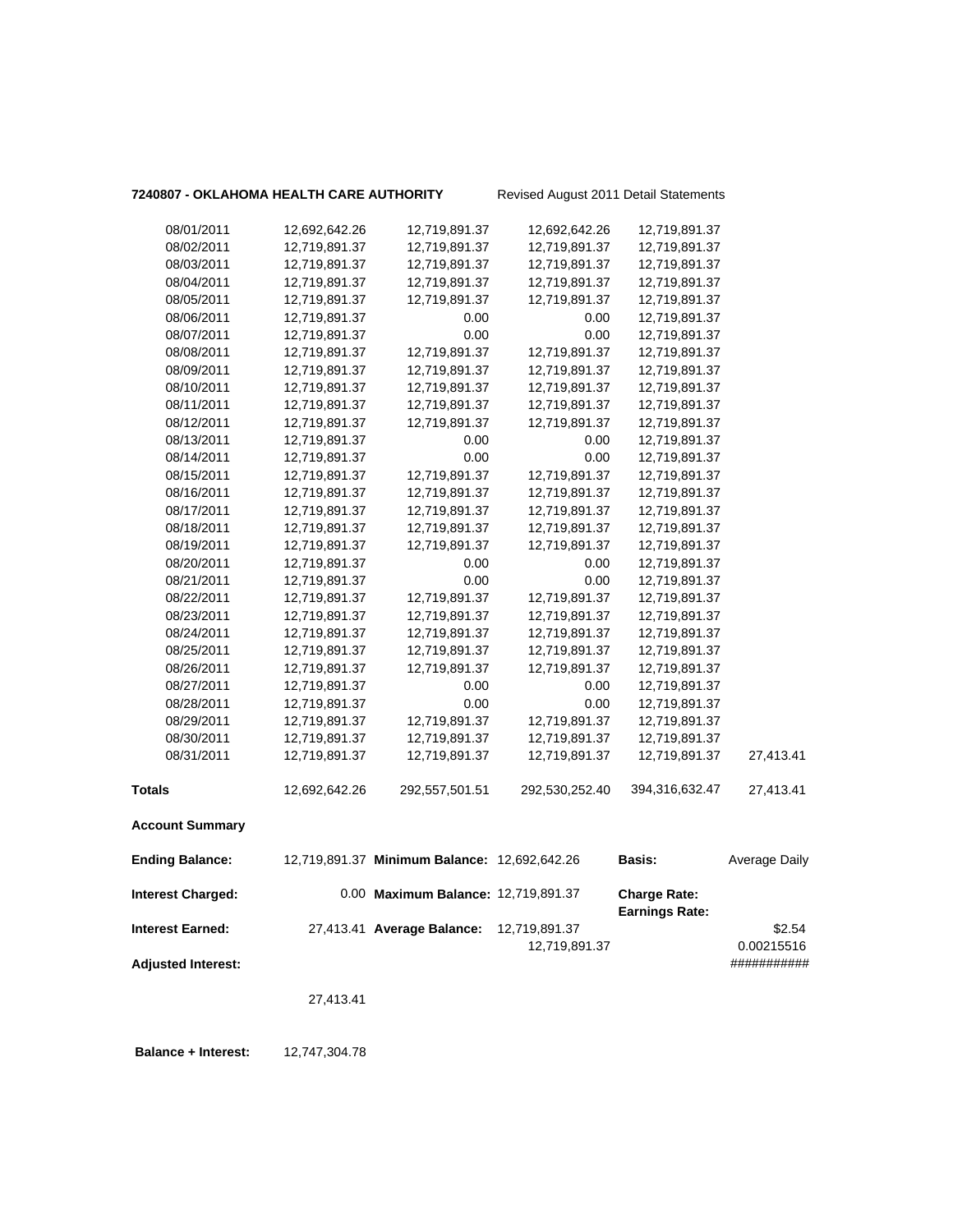|  |  | 7244580 - Dept of Central Service |  |
|--|--|-----------------------------------|--|
|--|--|-----------------------------------|--|

**Pept of Central Services** Revised August 2011 Detail Statements

| 08/01/2011                | 1,749,867.38 | 1,754,197.08                               | 1,749,867.38                 | 1,754,197.08                                 |                      |
|---------------------------|--------------|--------------------------------------------|------------------------------|----------------------------------------------|----------------------|
| 08/02/2011                | 1,754,197.08 | 1,742,597.08                               | 1,754,197.08                 | 1,742,597.08                                 |                      |
| 08/03/2011                | 1,742,597.08 | 1,742,597.08                               | 1,742,597.08                 | 1,742,597.08                                 |                      |
| 08/04/2011                | 1,742,597.08 | 1,808,171.06                               | 1,742,597.08                 | 1,808,171.06                                 |                      |
| 08/05/2011                | 1,808,171.06 | 1,809,031.06                               | 1,808,171.06                 | 1,809,031.06                                 |                      |
| 08/06/2011                | 1,809,031.06 | 0.00                                       | 0.00                         | 1,809,031.06                                 |                      |
| 08/07/2011                | 1,809,031.06 | 0.00                                       | 0.00                         | 1,809,031.06                                 |                      |
| 08/08/2011                | 1,809,031.06 | 1,844,808.91                               | 1,809,031.06                 | 1,844,808.91                                 |                      |
| 08/09/2011                | 1,844,808.91 | 1,841,038.43                               | 1,844,808.91                 | 1,841,038.43                                 |                      |
| 08/10/2011                | 1,841,038.43 | 1,837,199.06                               | 1,841,038.43                 | 1,837,199.06                                 |                      |
| 08/11/2011                | 1,837,199.06 | 1,823,344.89                               | 1,837,199.06                 | 1,823,344.89                                 |                      |
| 08/12/2011                | 1,823,344.89 | 1,823,489.89                               | 1,823,344.89                 | 1,823,489.89                                 |                      |
| 08/13/2011                | 1,823,489.89 | 0.00                                       | 0.00                         | 1,823,489.89                                 |                      |
| 08/14/2011                | 1,823,489.89 | 0.00                                       | 0.00                         | 1,823,489.89                                 |                      |
| 08/15/2011                | 1,823,489.89 | 1,901,404.13                               | 1,823,489.89                 | 1,901,404.13                                 |                      |
| 08/16/2011                | 1,901,404.13 | 1,915,404.13                               | 1,901,404.13                 | 1,915,404.13                                 |                      |
| 08/17/2011                | 1,915,404.13 | 1,861,543.97                               | 1,915,404.13                 | 1,861,543.97                                 |                      |
| 08/18/2011                | 1,861,543.97 | 1,863,550.67                               | 1,861,543.97                 | 1,863,550.67                                 |                      |
| 08/19/2011                | 1,863,550.67 | 1,863,670.67                               | 1,863,550.67                 | 1,863,670.67                                 |                      |
| 08/20/2011                | 1,863,670.67 | 0.00                                       | 0.00                         | 1,863,670.67                                 |                      |
| 08/21/2011                | 1,863,670.67 | 0.00                                       | 0.00                         | 1,863,670.67                                 |                      |
| 08/22/2011                | 1,863,670.67 | 1,863,670.67                               | 1,863,670.67                 | 1,863,670.67                                 |                      |
| 08/23/2011                | 1,863,670.67 | 1,783,643.93                               | 1,863,670.67                 | 1,783,643.93                                 |                      |
| 08/24/2011                | 1,783,643.93 | 1,741,328.05                               | 1,783,643.93                 | 1,741,328.05                                 |                      |
| 08/25/2011                | 1,741,328.05 | 1,864,628.05                               | 1,741,328.05                 | 1,864,628.05                                 |                      |
| 08/26/2011                | 1,864,628.05 | 1,857,391.90                               | 1,864,628.05                 | 1,857,391.90                                 |                      |
| 08/27/2011                | 1,857,391.90 | 0.00                                       | 0.00                         | 1,857,391.90                                 |                      |
| 08/28/2011                | 1,857,391.90 | 0.00                                       | 0.00                         | 1,857,391.90                                 |                      |
| 08/29/2011                | 1,857,391.90 | 1,857,391.90                               | 1,857,391.90                 | 1,857,391.90                                 |                      |
| 08/30/2011                | 1,857,391.90 | 1,838,379.90                               | 1,857,391.90                 | 1,838,379.90                                 |                      |
| 08/31/2011                | 1,838,379.90 | 1,838,404.90                               | 1,838,379.90                 | 1,838,404.90                                 | 3,947.70             |
| <b>Totals</b>             | 1,749,867.38 | 42,076,887.41                              | 41,988,349.89                | 56,784,054.45                                | 3,947.70             |
| <b>Account Summary</b>    |              |                                            |                              |                                              |                      |
| <b>Ending Balance:</b>    |              | 1,838,404.90 Minimum Balance: 1,749,867.38 |                              | Basis:                                       | Average Daily        |
| <b>Interest Charged:</b>  |              | 0.00 Maximum Balance: 1,838,404.90         |                              | <b>Charge Rate:</b><br><b>Earnings Rate:</b> |                      |
| <b>Interest Earned:</b>   |              | 3,947.70 Average Balance:                  | 1,831,743.69<br>1,831,743.69 |                                              | \$2.54<br>0.00215516 |
| <b>Adjusted Interest:</b> |              |                                            |                              |                                              | ###########          |

3,947.70

**Balance + Interest:** 1,842,352.60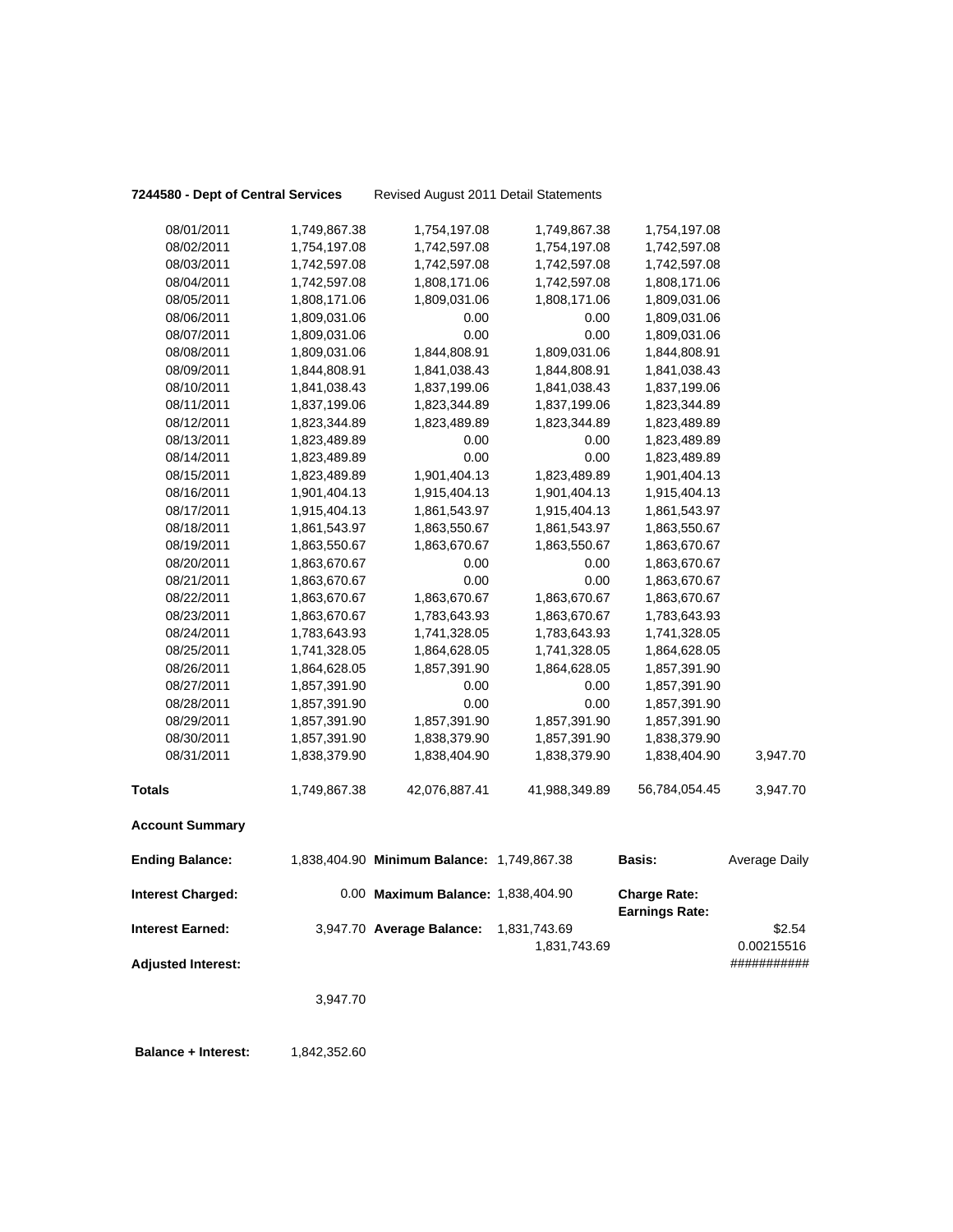**7245807 - Health Care Authority** Revised August 2011 Detail Statements

| 08/01/2011                | 16,314,696.78    | 20,412,150.24                                | 16,314,696.78  | 20,412,150.24                                |                      |
|---------------------------|------------------|----------------------------------------------|----------------|----------------------------------------------|----------------------|
| 08/02/2011                | 20,412,150.24    | 18,177,131.20                                | 20,412,150.24  | 18, 177, 131. 20                             |                      |
| 08/03/2011                | 18, 177, 131. 20 | 18,177,131.20                                | 18,177,131.20  | 18, 177, 131. 20                             |                      |
| 08/04/2011                | 18, 177, 131. 20 | 18, 177, 131. 20                             | 18,177,131.20  | 18, 177, 131. 20                             |                      |
| 08/05/2011                | 18, 177, 131. 20 | 17,341,670.94                                | 18,177,131.20  | 17,341,670.94                                |                      |
| 08/06/2011                | 17,341,670.94    | 0.00                                         | 0.00           | 17,341,670.94                                |                      |
| 08/07/2011                | 17,341,670.94    | 0.00                                         | $0.00\,$       | 17,341,670.94                                |                      |
| 08/08/2011                | 17,341,670.94    | 21,206,596.16                                | 17,341,670.94  | 21,206,596.16                                |                      |
| 08/09/2011                | 21,206,596.16    | 21,202,964.35                                | 21,206,596.16  | 21,202,964.35                                |                      |
| 08/10/2011                | 21,202,964.35    | 21,200,570.80                                | 21,202,964.35  | 21,200,570.80                                |                      |
| 08/11/2011                | 21,200,570.80    | 21,200,570.80                                | 21,200,570.80  | 21,200,570.80                                |                      |
| 08/12/2011                | 21,200,570.80    | 21,200,570.80                                | 21,200,570.80  | 21,200,570.80                                |                      |
| 08/13/2011                | 21,200,570.80    | 0.00                                         | 0.00           | 21,200,570.80                                |                      |
| 08/14/2011                | 21,200,570.80    | 0.00                                         | 0.00           | 21,200,570.80                                |                      |
| 08/15/2011                | 21,200,570.80    | 21,200,570.80                                | 21,200,570.80  | 21,200,570.80                                |                      |
| 08/16/2011                | 21,200,570.80    | 21,205,955.80                                | 21,200,570.80  | 21,205,955.80                                |                      |
| 08/17/2011                | 21,205,955.80    | 21,205,212.48                                | 21,205,955.80  | 21,205,212.48                                |                      |
| 08/18/2011                | 21,205,212.48    | 21,203,287.48                                | 21,205,212.48  | 21,203,287.48                                |                      |
| 08/19/2011                | 21,203,287.48    | 21,203,287.48                                | 21,203,287.48  | 21,203,287.48                                |                      |
| 08/20/2011                | 21,203,287.48    | 0.00                                         | 0.00           | 21,203,287.48                                |                      |
| 08/21/2011                | 21,203,287.48    | 0.00                                         | 0.00           | 21,203,287.48                                |                      |
| 08/22/2011                | 21,203,287.48    | 19,237,136.34                                | 21,203,287.48  | 19,237,136.34                                |                      |
| 08/23/2011                | 19,237,136.34    | 19,237,136.34                                | 19,237,136.34  | 19,237,136.34                                |                      |
| 08/24/2011                | 19,237,136.34    | 19,237,136.34                                | 19,237,136.34  | 19,237,136.34                                |                      |
| 08/25/2011                | 19,237,136.34    | 19,106,793.76                                | 19,237,136.34  | 19,106,793.76                                |                      |
| 08/26/2011                | 19,106,793.76    | 19,089,502.42                                | 19,106,793.76  | 19,089,502.42                                |                      |
| 08/27/2011                | 19,089,502.42    | 0.00                                         | 0.00           | 19,089,502.42                                |                      |
| 08/28/2011                | 19,089,502.42    | 0.00                                         | 0.00           | 19,089,502.42                                |                      |
| 08/29/2011                | 19,089,502.42    | 19,089,502.42                                | 19,089,502.42  | 19,089,502.42                                |                      |
| 08/30/2011                | 19,089,502.42    | 19,089,152.42                                | 19,089,502.42  | 19,089,152.42                                |                      |
| 08/31/2011                | 19,089,152.42    | 19,087,336.09                                | 19,089,152.42  | 19,087,336.09                                | 42,766.57            |
| <b>Totals</b>             | 16,314,696.78    | 457,488,497.86                               | 454,715,858.55 | 615, 158, 561. 14                            | 42,766.57            |
| <b>Account Summary</b>    |                  |                                              |                |                                              |                      |
| <b>Ending Balance:</b>    |                  | 19,087,336.09 Minimum Balance: 16,314,696.78 |                | <b>Basis:</b>                                | <b>Average Daily</b> |
| <b>Interest Charged:</b>  |                  | 0.00 Maximum Balance: 19,087,336.09          |                | <b>Charge Rate:</b><br><b>Earnings Rate:</b> |                      |
| <b>Interest Earned:</b>   |                  | 42,766.57 Average Balance:                   | 19,843,824.55  |                                              | \$2.54               |
|                           |                  |                                              | 19,843,824.55  |                                              | 0.00215516           |
| <b>Adjusted Interest:</b> |                  |                                              |                |                                              | ###########          |
|                           | 42,766.57        |                                              |                |                                              |                      |
|                           |                  |                                              |                |                                              |                      |

 **Balance + Interest:** 19,130,102.66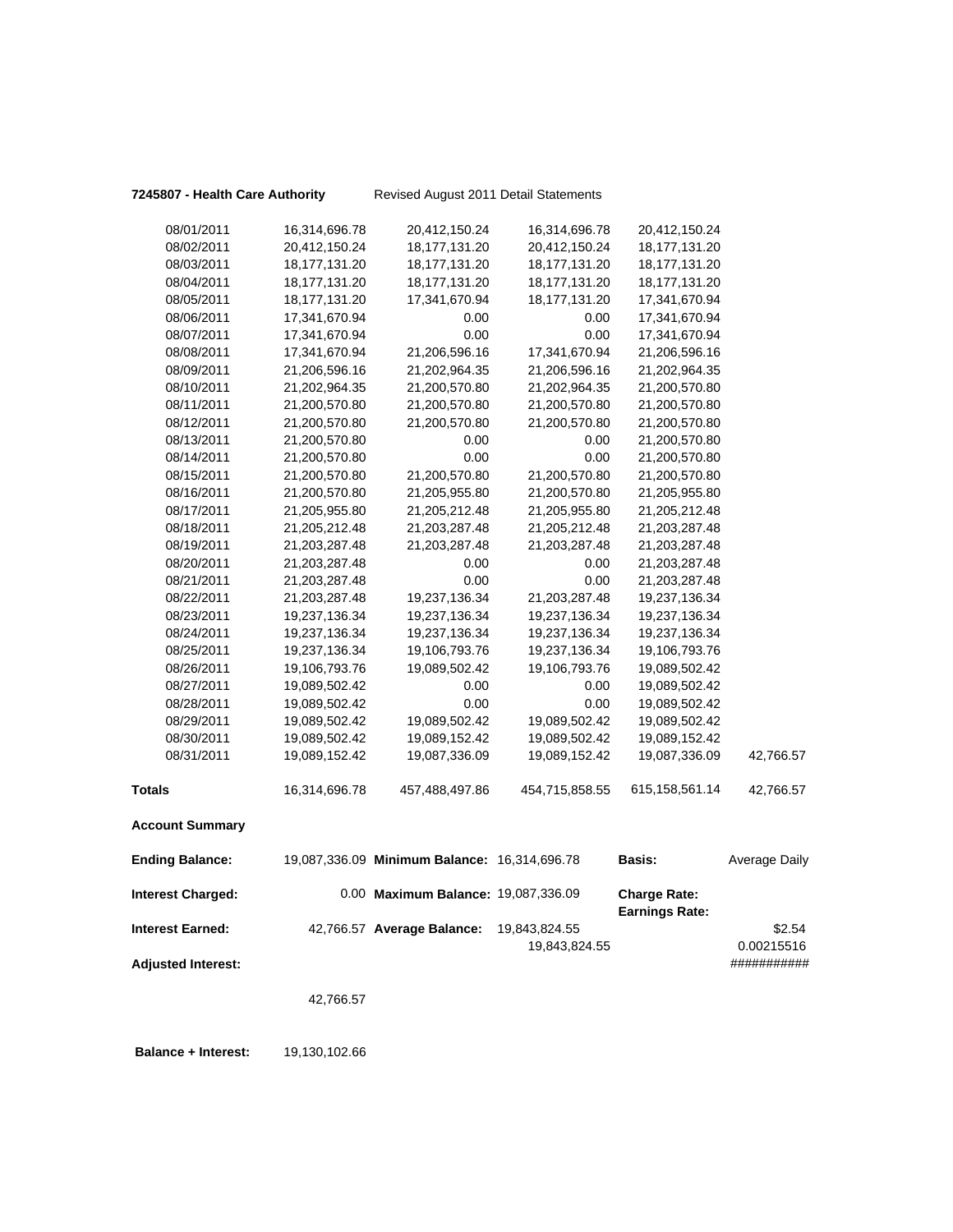**Balance + Interest:** 4,831,062.70

**7250345 - Dept of Transportation** Revised August 2011 Detail Statements

| 08/01/2011                | 4,874,165.98 | 4,874,165.98                               | 4,874,165.98   | 4,874,165.98                                 |               |
|---------------------------|--------------|--------------------------------------------|----------------|----------------------------------------------|---------------|
| 08/02/2011                | 4,874,165.98 | 4,874,165.98                               | 4,874,165.98   | 4,874,165.98                                 |               |
| 08/03/2011                | 4,874,165.98 | 4,853,943.44                               | 4,874,165.98   | 4,853,943.44                                 |               |
| 08/04/2011                | 4,853,943.44 | 5,315,669.41                               | 4,853,943.44   | 5,315,669.41                                 |               |
| 08/05/2011                | 5,315,669.41 | 5,309,575.34                               | 5,315,669.41   | 5,309,575.34                                 |               |
| 08/06/2011                | 5,309,575.34 | 0.00                                       | 0.00           | 5,309,575.34                                 |               |
| 08/07/2011                | 5,309,575.34 | 0.00                                       | 0.00           | 5,309,575.34                                 |               |
| 08/08/2011                | 5,309,575.34 | 5,309,575.34                               | 5,309,575.34   | 5,309,575.34                                 |               |
| 08/09/2011                | 5,309,575.34 | 5,279,057.25                               | 5,309,575.34   | 5,279,057.25                                 |               |
| 08/10/2011                | 5,279,057.25 | 5,279,057.25                               | 5,279,057.25   | 5,279,057.25                                 |               |
| 08/11/2011                | 5,279,057.25 | 5,279,057.25                               | 5,279,057.25   | 5,279,057.25                                 |               |
| 08/12/2011                | 5,279,057.25 | 5,254,452.07                               | 5,279,057.25   | 5,254,452.07                                 |               |
| 08/13/2011                | 5,254,452.07 | 0.00                                       | 0.00           | 5,254,452.07                                 |               |
| 08/14/2011                | 5,254,452.07 | 0.00                                       | 0.00           | 5,254,452.07                                 |               |
| 08/15/2011                | 5,254,452.07 | 4,821,689.88                               | 5,254,452.07   | 4,821,689.88                                 |               |
| 08/16/2011                | 4,821,689.88 | 4,821,689.88                               | 4,821,689.88   | 4,821,689.88                                 |               |
| 08/17/2011                | 4,821,689.88 | 4,817,130.63                               | 4,821,689.88   | 4,817,130.63                                 |               |
| 08/18/2011                | 4,817,130.63 | 4,817,130.63                               | 4,817,130.63   | 4,817,130.63                                 |               |
| 08/19/2011                | 4,817,130.63 | 4,835,580.54                               | 4,817,130.63   | 4,835,580.54                                 |               |
| 08/20/2011                | 4,835,580.54 | 0.00                                       | 0.00           | 4,835,580.54                                 |               |
| 08/21/2011                | 4,835,580.54 | 0.00                                       | 0.00           | 4,835,580.54                                 |               |
| 08/22/2011                | 4,835,580.54 | 4,832,196.02                               | 4,835,580.54   | 4,832,196.02                                 |               |
| 08/23/2011                | 4,832,196.02 | 4,834,236.92                               | 4,832,196.02   | 4,834,236.92                                 |               |
| 08/24/2011                | 4,834,236.92 | 4,834,236.92                               | 4,834,236.92   | 4,834,236.92                                 |               |
| 08/25/2011                | 4,834,236.92 | 4,834,236.92                               | 4,834,236.92   | 4,834,236.92                                 |               |
| 08/26/2011                | 4,834,236.92 | 4,834,236.92                               | 4,834,236.92   | 4,834,236.92                                 |               |
| 08/27/2011                | 4,834,236.92 | 0.00                                       | 0.00           | 4,834,236.92                                 |               |
| 08/28/2011                | 4,834,236.92 | 0.00                                       | 0.00           | 4,834,236.92                                 |               |
| 08/29/2011                | 4,834,236.92 | 4,834,236.92                               | 4,834,236.92   | 4,834,236.92                                 |               |
| 08/30/2011                | 4,834,236.92 | 4,820,297.19                               | 4,834,236.92   | 4,820,297.19                                 |               |
| 08/31/2011                | 4,820,297.19 | 4,820,297.19                               | 4,820,297.19   | 4,820,297.19                                 | 10,765.51     |
| <b>Totals</b>             | 4,874,165.98 | 114,385,915.87                             | 114,439,784.66 |                                              | 10,765.51     |
| <b>Account Summary</b>    |              |                                            |                |                                              |               |
| <b>Ending Balance:</b>    |              | 4,820,297.19 Minimum Balance: 4,820,297.19 |                | <b>Basis:</b>                                | Average Daily |
| <b>Interest Charged:</b>  |              | 0.00 Maximum Balance: 4,820,297.19         |                | <b>Charge Rate:</b><br><b>Earnings Rate:</b> |               |
| <b>Interest Earned:</b>   |              | 10,765.51 Average Balance: 4,995,277.60    |                |                                              | \$2.54        |
| <b>Adjusted Interest:</b> |              |                                            |                |                                              |               |
|                           | 10,765.51    |                                            |                |                                              |               |
|                           |              |                                            |                |                                              |               |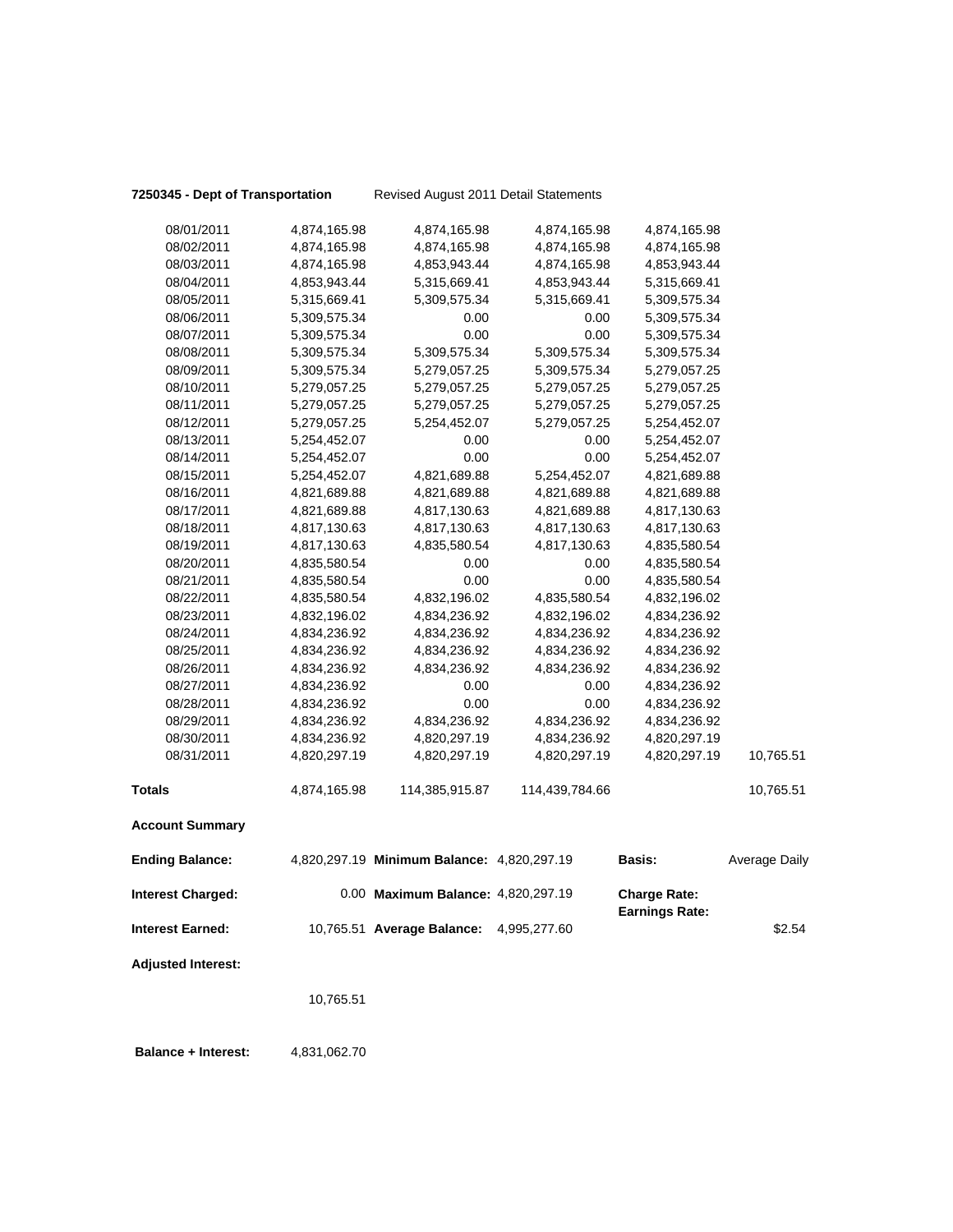### 7255580 - Department of Central Servic<sup>,</sup> Revised August 2011 Detail Statements

| 08/01/2011                | 920,167.85 | 920,223.20                             | 920,167.85               | 920,223.20                                   |                      |
|---------------------------|------------|----------------------------------------|--------------------------|----------------------------------------------|----------------------|
| 08/02/2011                | 920,223.20 | 919,455.56                             | 920,223.20               | 919,455.56                                   |                      |
| 08/03/2011                | 919,455.56 | 917,810.94                             | 919,455.56               | 917,810.94                                   |                      |
| 08/04/2011                | 917,810.94 | 917,810.94                             | 917,810.94               | 917,810.94                                   |                      |
| 08/05/2011                | 917,810.94 | 916,226.16                             | 917,810.94               | 916,226.16                                   |                      |
| 08/06/2011                | 916,226.16 | 0.00                                   | 0.00                     | 916,226.16                                   |                      |
| 08/07/2011                | 916,226.16 | 0.00                                   | 0.00                     | 916,226.16                                   |                      |
| 08/08/2011                | 916,226.16 | 916,226.16                             | 916,226.16               | 916,226.16                                   |                      |
| 08/09/2011                | 916,226.16 | 915,026.16                             | 916,226.16               | 915,026.16                                   |                      |
| 08/10/2011                | 915,026.16 | 915,026.16                             | 915,026.16               | 915,026.16                                   |                      |
| 08/11/2011                | 915,026.16 | 915,026.16                             | 915,026.16               | 915,026.16                                   |                      |
| 08/12/2011                | 915,026.16 | 915,026.16                             | 915,026.16               | 915,026.16                                   |                      |
| 08/13/2011                | 915,026.16 | 0.00                                   | 0.00                     | 915,026.16                                   |                      |
| 08/14/2011                | 915,026.16 | 0.00                                   | 0.00                     | 915,026.16                                   |                      |
| 08/15/2011                | 915,026.16 | 915,026.16                             | 915,026.16               | 915,026.16                                   |                      |
| 08/16/2011                | 915,026.16 | 915,026.16                             | 915,026.16               | 915,026.16                                   |                      |
| 08/17/2011                | 915,026.16 | 915,026.16                             | 915,026.16               | 915,026.16                                   |                      |
| 08/18/2011                | 915,026.16 | 915,026.16                             | 915,026.16               | 915,026.16                                   |                      |
| 08/19/2011                | 915,026.16 | 915,026.16                             | 915,026.16               | 915,026.16                                   |                      |
| 08/20/2011                | 915,026.16 | 0.00                                   | 0.00                     | 915,026.16                                   |                      |
| 08/21/2011                | 915,026.16 | 0.00                                   | 0.00                     | 915,026.16                                   |                      |
| 08/22/2011                | 915,026.16 | 915,126.16                             | 915,026.16               | 915,126.16                                   |                      |
| 08/23/2011                | 915,126.16 | 915,126.16                             | 915,126.16               | 915,126.16                                   |                      |
| 08/24/2011                | 915,126.16 | 914,100.04                             | 915,126.16               | 914,100.04                                   |                      |
| 08/25/2011                | 914,100.04 | 915,085.04                             | 914,100.04               | 915,085.04                                   |                      |
| 08/26/2011                | 915,085.04 | 917,845.04                             | 915,085.04               | 917,845.04                                   |                      |
| 08/27/2011                | 917,845.04 | 0.00                                   | 0.00                     | 917,845.04                                   |                      |
| 08/28/2011                | 917,845.04 | 0.00                                   | 0.00                     | 917,845.04                                   |                      |
| 08/29/2011                | 917,845.04 | 924,205.04                             | 917,845.04               | 924,205.04                                   |                      |
| 08/30/2011                | 924,205.04 | 924,205.04                             | 924,205.04               | 924,205.04                                   |                      |
| 08/31/2011                | 924,205.04 | 930,165.04                             | 924,205.04               | 930,165.04                                   | 1,976.29             |
| <b>Totals</b>             | 920,167.85 | 21,098,845.96                          | 21,088,848.77            | 28,427,093.00                                | 1,976.29             |
| <b>Account Summary</b>    |            |                                        |                          |                                              |                      |
| <b>Ending Balance:</b>    |            | 930,165.04 Minimum Balance: 920,167.85 |                          | <b>Basis:</b>                                | Average Daily        |
| <b>Interest Charged:</b>  |            | 0.00 Maximum Balance: 930,165.04       |                          | <b>Charge Rate:</b><br><b>Earnings Rate:</b> |                      |
| <b>Interest Earned:</b>   |            | 1,976.29 Average Balance:              | 917,003.00<br>917,003.00 |                                              | \$2.54<br>0.00215516 |
| <b>Adjusted Interest:</b> |            |                                        |                          |                                              | ###########          |

1,976.29

 **Balance + Interest:** 932,141.33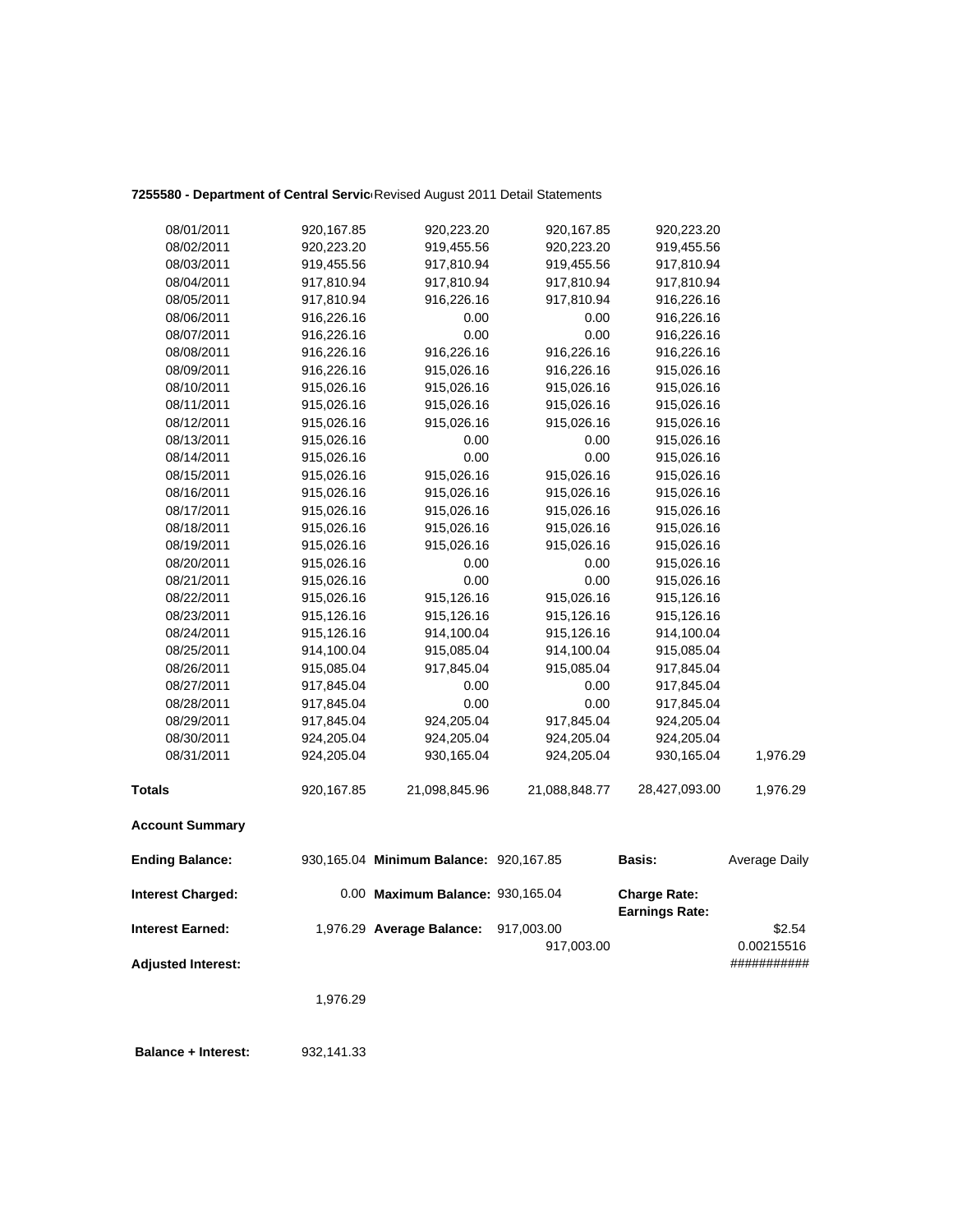### **7260452 - OK Board of Mental Health** Revised August 2011 Detail Statements

| <b>Account Summary</b> |              |               |               |               |          |
|------------------------|--------------|---------------|---------------|---------------|----------|
| <b>Totals</b>          | 1,477,735.31 | 34,054,912.28 | 34,051,999.23 | 45,900,099.16 | 3,191.03 |
| 08/31/2011             | 1,480,648.36 | 1,480,648.36  | 1,480,648.36  | 1,480,648.36  | 3,191.03 |
| 08/30/2011             | 1,480,648.36 | 1,480,648.36  | 1,480,648.36  | 1,480,648.36  |          |
| 08/29/2011             | 1,480,648.36 | 1,480,648.36  | 1,480,648.36  | 1,480,648.36  |          |
| 08/28/2011             | 1,480,648.36 | 0.00          | 0.00          | 1,480,648.36  |          |
| 08/27/2011             | 1,480,648.36 | 0.00          | 0.00          | 1,480,648.36  |          |
| 08/26/2011             | 1,480,648.36 | 1,480,648.36  | 1,480,648.36  | 1,480,648.36  |          |
| 08/25/2011             | 1,480,648.36 | 1,480,648.36  | 1,480,648.36  | 1,480,648.36  |          |
| 08/24/2011             | 1,480,648.36 | 1,480,648.36  | 1,480,648.36  | 1,480,648.36  |          |
| 08/23/2011             | 1,480,648.36 | 1,480,648.36  | 1,480,648.36  | 1,480,648.36  |          |
| 08/22/2011             | 1,480,648.36 | 1,480,648.36  | 1,480,648.36  | 1,480,648.36  |          |
| 08/21/2011             | 1,480,648.36 | 0.00          | 0.00          | 1,480,648.36  |          |
| 08/20/2011             | 1,480,648.36 | 0.00          | 0.00          | 1,480,648.36  |          |
| 08/19/2011             | 1,480,648.36 | 1,480,648.36  | 1,480,648.36  | 1,480,648.36  |          |
| 08/18/2011             | 1,480,648.36 | 1,480,648.36  | 1,480,648.36  | 1,480,648.36  |          |
| 08/17/2011             | 1,480,648.36 | 1,480,648.36  | 1,480,648.36  | 1,480,648.36  |          |
| 08/16/2011             | 1,480,648.36 | 1,480,648.36  | 1,480,648.36  | 1,480,648.36  |          |
| 08/15/2011             | 1,480,648.36 | 1,480,648.36  | 1,480,648.36  | 1,480,648.36  |          |
| 08/14/2011             | 1,480,648.36 | 0.00          | 0.00          | 1,480,648.36  |          |
| 08/13/2011             | 1,480,648.36 | 0.00          | 0.00          | 1,480,648.36  |          |
| 08/12/2011             | 1,480,648.36 | 1,480,648.36  | 1,480,648.36  | 1,480,648.36  |          |
| 08/11/2011             | 1,480,648.36 | 1,480,648.36  | 1,480,648.36  | 1,480,648.36  |          |
| 08/10/2011             | 1,480,648.36 | 1,480,648.36  | 1,480,648.36  | 1,480,648.36  |          |
| 08/09/2011             | 1,480,648.36 | 1,480,648.36  | 1,480,648.36  | 1,480,648.36  |          |
| 08/08/2011             | 1,480,648.36 | 1,480,648.36  | 1,480,648.36  | 1,480,648.36  |          |
| 08/07/2011             | 1,480,648.36 | 0.00          | 0.00          | 1,480,648.36  |          |
| 08/06/2011             | 1,480,648.36 | 0.00          | 0.00          | 1,480,648.36  |          |
| 08/05/2011             | 1,480,648.36 | 1,480,648.36  | 1,480,648.36  | 1,480,648.36  |          |
| 08/04/2011             | 1,480,648.36 | 1,480,648.36  | 1,480,648.36  | 1,480,648.36  |          |
| 08/03/2011             | 1,480,648.36 | 1,480,648.36  | 1,480,648.36  | 1,480,648.36  |          |
| 08/02/2011             | 1,480,648.36 | 1,480,648.36  | 1,480,648.36  | 1,480,648.36  |          |
| 08/01/2011             | 1,477,735.31 | 1,480,648.36  | 1,477,735.31  | 1,480,648.36  |          |
|                        |              |               |               |               |          |

| <b>Ending Balance:</b>    | 1,480,648.36 Minimum Balance: 1,477,735.31 |              | <b>Basis:</b>                                | Average Daily                     |
|---------------------------|--------------------------------------------|--------------|----------------------------------------------|-----------------------------------|
| <b>Interest Charged:</b>  | 0.00 Maximum Balance: 1,480,648.36         |              | <b>Charge Rate:</b><br><b>Earnings Rate:</b> |                                   |
| <b>Interest Earned:</b>   | 3,191.03 Average Balance:                  | 1.480.648.36 |                                              | \$2.54                            |
| <b>Adjusted Interest:</b> |                                            | 1.480.648.36 |                                              | 0.00215516<br><i>************</i> |

3,191.03

**Balance + Interest:** 1,483,839.39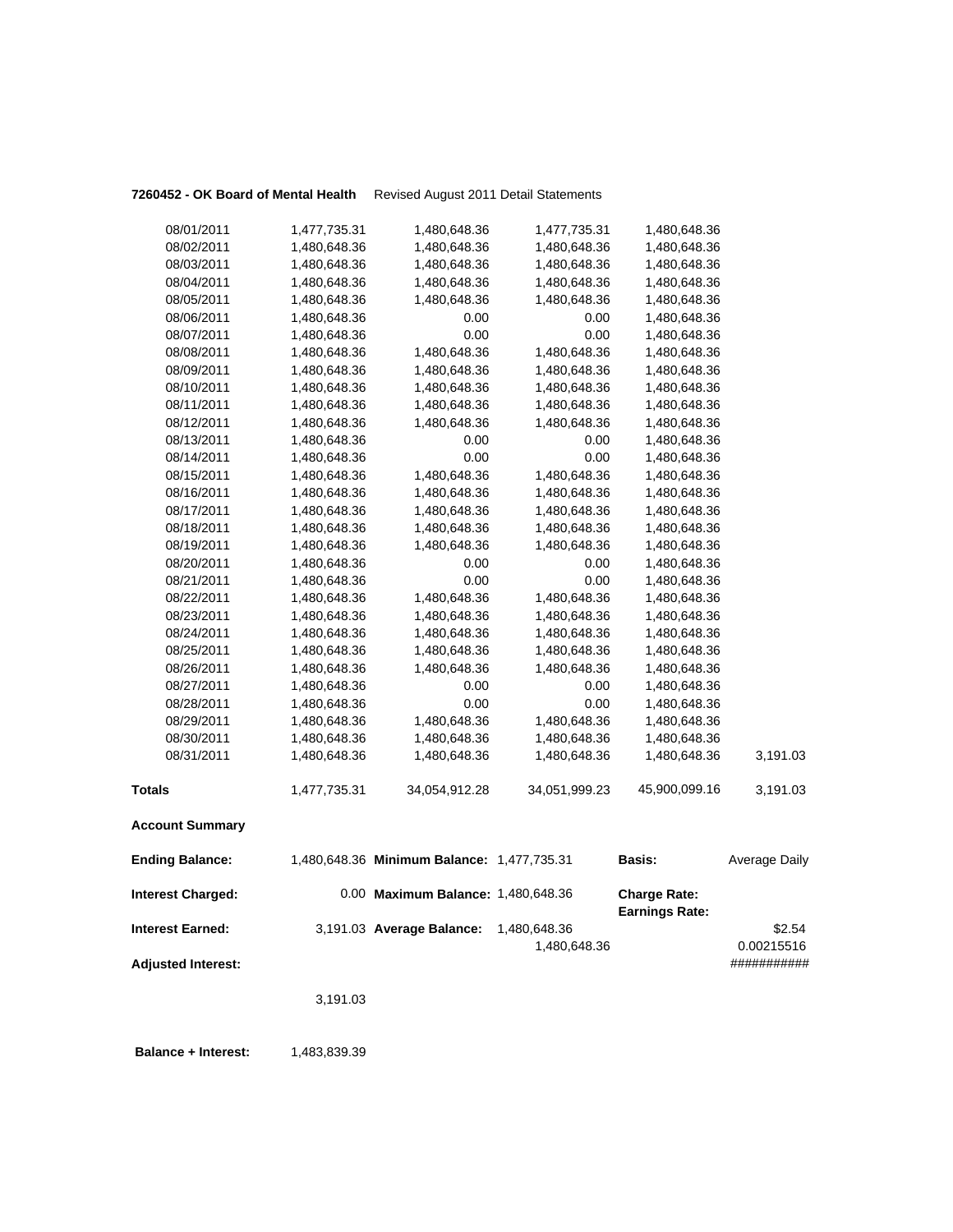**7260580 - Risk Management Division** Revised August 2011 Detail Statements

|            | 10,184.91                                                                                                                                                                                                                                                                                                                                                                             |                                                                                                                                                                                                                                                                                                                              |                                                                                                                                                                                                                                                                            |                                                                                                                                                                                                                                                                                                                                                                                  |                                                                                                                                                                                                                                                                                              |
|------------|---------------------------------------------------------------------------------------------------------------------------------------------------------------------------------------------------------------------------------------------------------------------------------------------------------------------------------------------------------------------------------------|------------------------------------------------------------------------------------------------------------------------------------------------------------------------------------------------------------------------------------------------------------------------------------------------------------------------------|----------------------------------------------------------------------------------------------------------------------------------------------------------------------------------------------------------------------------------------------------------------------------|----------------------------------------------------------------------------------------------------------------------------------------------------------------------------------------------------------------------------------------------------------------------------------------------------------------------------------------------------------------------------------|----------------------------------------------------------------------------------------------------------------------------------------------------------------------------------------------------------------------------------------------------------------------------------------------|
|            |                                                                                                                                                                                                                                                                                                                                                                                       |                                                                                                                                                                                                                                                                                                                              |                                                                                                                                                                                                                                                                            |                                                                                                                                                                                                                                                                                                                                                                                  | 0.00215516<br>###########                                                                                                                                                                                                                                                                    |
|            |                                                                                                                                                                                                                                                                                                                                                                                       |                                                                                                                                                                                                                                                                                                                              | 4,725,818.18                                                                                                                                                                                                                                                               |                                                                                                                                                                                                                                                                                                                                                                                  | \$2.54                                                                                                                                                                                                                                                                                       |
|            |                                                                                                                                                                                                                                                                                                                                                                                       |                                                                                                                                                                                                                                                                                                                              |                                                                                                                                                                                                                                                                            | <b>Charge Rate:</b><br><b>Earnings Rate:</b>                                                                                                                                                                                                                                                                                                                                     |                                                                                                                                                                                                                                                                                              |
|            |                                                                                                                                                                                                                                                                                                                                                                                       |                                                                                                                                                                                                                                                                                                                              |                                                                                                                                                                                                                                                                            | <b>Basis:</b>                                                                                                                                                                                                                                                                                                                                                                    | Average Daily                                                                                                                                                                                                                                                                                |
|            |                                                                                                                                                                                                                                                                                                                                                                                       |                                                                                                                                                                                                                                                                                                                              |                                                                                                                                                                                                                                                                            |                                                                                                                                                                                                                                                                                                                                                                                  |                                                                                                                                                                                                                                                                                              |
|            | 4,749,921.92                                                                                                                                                                                                                                                                                                                                                                          | 108,701,587.73                                                                                                                                                                                                                                                                                                               | 108,743,017.90                                                                                                                                                                                                                                                             | 146,500,363.55                                                                                                                                                                                                                                                                                                                                                                   | 10,184.91                                                                                                                                                                                                                                                                                    |
| 08/31/2011 | 4,709,721.75                                                                                                                                                                                                                                                                                                                                                                          | 4,708,491.75                                                                                                                                                                                                                                                                                                                 | 4,709,721.75                                                                                                                                                                                                                                                               | 4,708,491.75                                                                                                                                                                                                                                                                                                                                                                     | 10,184.91                                                                                                                                                                                                                                                                                    |
| 08/30/2011 | 4,709,721.75                                                                                                                                                                                                                                                                                                                                                                          | 4,709,721.75                                                                                                                                                                                                                                                                                                                 | 4,709,721.75                                                                                                                                                                                                                                                               | 4,709,721.75                                                                                                                                                                                                                                                                                                                                                                     |                                                                                                                                                                                                                                                                                              |
| 08/29/2011 | 4,709,721.75                                                                                                                                                                                                                                                                                                                                                                          | 4,709,721.75                                                                                                                                                                                                                                                                                                                 | 4,709,721.75                                                                                                                                                                                                                                                               | 4,709,721.75                                                                                                                                                                                                                                                                                                                                                                     |                                                                                                                                                                                                                                                                                              |
| 08/28/2011 | 4,709,721.75                                                                                                                                                                                                                                                                                                                                                                          | 0.00                                                                                                                                                                                                                                                                                                                         | 0.00                                                                                                                                                                                                                                                                       | 4,709,721.75                                                                                                                                                                                                                                                                                                                                                                     |                                                                                                                                                                                                                                                                                              |
| 08/27/2011 | 4,709,721.75                                                                                                                                                                                                                                                                                                                                                                          | 0.00                                                                                                                                                                                                                                                                                                                         | 0.00                                                                                                                                                                                                                                                                       | 4,709,721.75                                                                                                                                                                                                                                                                                                                                                                     |                                                                                                                                                                                                                                                                                              |
| 08/26/2011 | 4,709,736.82                                                                                                                                                                                                                                                                                                                                                                          | 4,709,721.75                                                                                                                                                                                                                                                                                                                 | 4,709,736.82                                                                                                                                                                                                                                                               | 4,709,721.75                                                                                                                                                                                                                                                                                                                                                                     |                                                                                                                                                                                                                                                                                              |
| 08/25/2011 |                                                                                                                                                                                                                                                                                                                                                                                       |                                                                                                                                                                                                                                                                                                                              |                                                                                                                                                                                                                                                                            |                                                                                                                                                                                                                                                                                                                                                                                  |                                                                                                                                                                                                                                                                                              |
|            |                                                                                                                                                                                                                                                                                                                                                                                       |                                                                                                                                                                                                                                                                                                                              |                                                                                                                                                                                                                                                                            |                                                                                                                                                                                                                                                                                                                                                                                  |                                                                                                                                                                                                                                                                                              |
|            |                                                                                                                                                                                                                                                                                                                                                                                       |                                                                                                                                                                                                                                                                                                                              |                                                                                                                                                                                                                                                                            |                                                                                                                                                                                                                                                                                                                                                                                  |                                                                                                                                                                                                                                                                                              |
|            |                                                                                                                                                                                                                                                                                                                                                                                       |                                                                                                                                                                                                                                                                                                                              |                                                                                                                                                                                                                                                                            |                                                                                                                                                                                                                                                                                                                                                                                  |                                                                                                                                                                                                                                                                                              |
|            |                                                                                                                                                                                                                                                                                                                                                                                       |                                                                                                                                                                                                                                                                                                                              |                                                                                                                                                                                                                                                                            |                                                                                                                                                                                                                                                                                                                                                                                  |                                                                                                                                                                                                                                                                                              |
|            |                                                                                                                                                                                                                                                                                                                                                                                       |                                                                                                                                                                                                                                                                                                                              |                                                                                                                                                                                                                                                                            |                                                                                                                                                                                                                                                                                                                                                                                  |                                                                                                                                                                                                                                                                                              |
|            |                                                                                                                                                                                                                                                                                                                                                                                       |                                                                                                                                                                                                                                                                                                                              |                                                                                                                                                                                                                                                                            |                                                                                                                                                                                                                                                                                                                                                                                  |                                                                                                                                                                                                                                                                                              |
|            |                                                                                                                                                                                                                                                                                                                                                                                       |                                                                                                                                                                                                                                                                                                                              |                                                                                                                                                                                                                                                                            |                                                                                                                                                                                                                                                                                                                                                                                  |                                                                                                                                                                                                                                                                                              |
|            |                                                                                                                                                                                                                                                                                                                                                                                       |                                                                                                                                                                                                                                                                                                                              |                                                                                                                                                                                                                                                                            |                                                                                                                                                                                                                                                                                                                                                                                  |                                                                                                                                                                                                                                                                                              |
|            |                                                                                                                                                                                                                                                                                                                                                                                       |                                                                                                                                                                                                                                                                                                                              |                                                                                                                                                                                                                                                                            |                                                                                                                                                                                                                                                                                                                                                                                  |                                                                                                                                                                                                                                                                                              |
|            |                                                                                                                                                                                                                                                                                                                                                                                       |                                                                                                                                                                                                                                                                                                                              |                                                                                                                                                                                                                                                                            |                                                                                                                                                                                                                                                                                                                                                                                  |                                                                                                                                                                                                                                                                                              |
|            |                                                                                                                                                                                                                                                                                                                                                                                       |                                                                                                                                                                                                                                                                                                                              |                                                                                                                                                                                                                                                                            |                                                                                                                                                                                                                                                                                                                                                                                  |                                                                                                                                                                                                                                                                                              |
|            |                                                                                                                                                                                                                                                                                                                                                                                       |                                                                                                                                                                                                                                                                                                                              |                                                                                                                                                                                                                                                                            |                                                                                                                                                                                                                                                                                                                                                                                  |                                                                                                                                                                                                                                                                                              |
|            |                                                                                                                                                                                                                                                                                                                                                                                       |                                                                                                                                                                                                                                                                                                                              |                                                                                                                                                                                                                                                                            |                                                                                                                                                                                                                                                                                                                                                                                  |                                                                                                                                                                                                                                                                                              |
|            |                                                                                                                                                                                                                                                                                                                                                                                       |                                                                                                                                                                                                                                                                                                                              |                                                                                                                                                                                                                                                                            |                                                                                                                                                                                                                                                                                                                                                                                  |                                                                                                                                                                                                                                                                                              |
|            |                                                                                                                                                                                                                                                                                                                                                                                       |                                                                                                                                                                                                                                                                                                                              |                                                                                                                                                                                                                                                                            |                                                                                                                                                                                                                                                                                                                                                                                  |                                                                                                                                                                                                                                                                                              |
| 08/08/2011 |                                                                                                                                                                                                                                                                                                                                                                                       | 4,730,260.42                                                                                                                                                                                                                                                                                                                 |                                                                                                                                                                                                                                                                            | 4,730,260.42                                                                                                                                                                                                                                                                                                                                                                     |                                                                                                                                                                                                                                                                                              |
| 08/07/2011 |                                                                                                                                                                                                                                                                                                                                                                                       | 0.00                                                                                                                                                                                                                                                                                                                         | 0.00                                                                                                                                                                                                                                                                       | 4,730,260.42                                                                                                                                                                                                                                                                                                                                                                     |                                                                                                                                                                                                                                                                                              |
| 08/06/2011 | 4,730,260.42                                                                                                                                                                                                                                                                                                                                                                          | 0.00                                                                                                                                                                                                                                                                                                                         | 0.00                                                                                                                                                                                                                                                                       | 4,730,260.42                                                                                                                                                                                                                                                                                                                                                                     |                                                                                                                                                                                                                                                                                              |
| 08/05/2011 | 4,729,804.42                                                                                                                                                                                                                                                                                                                                                                          | 4,730,260.42                                                                                                                                                                                                                                                                                                                 | 4,729,804.42                                                                                                                                                                                                                                                               | 4,730,260.42                                                                                                                                                                                                                                                                                                                                                                     |                                                                                                                                                                                                                                                                                              |
| 08/04/2011 | 4,729,804.42                                                                                                                                                                                                                                                                                                                                                                          | 4,729,804.42                                                                                                                                                                                                                                                                                                                 | 4,729,804.42                                                                                                                                                                                                                                                               | 4,729,804.42                                                                                                                                                                                                                                                                                                                                                                     |                                                                                                                                                                                                                                                                                              |
| 08/03/2011 | 4,747,072.93                                                                                                                                                                                                                                                                                                                                                                          | 4,729,804.42                                                                                                                                                                                                                                                                                                                 | 4,747,072.93                                                                                                                                                                                                                                                               | 4,729,804.42                                                                                                                                                                                                                                                                                                                                                                     |                                                                                                                                                                                                                                                                                              |
| 08/02/2011 | 4,750,004.29                                                                                                                                                                                                                                                                                                                                                                          | 4,747,072.93                                                                                                                                                                                                                                                                                                                 | 4,750,004.29                                                                                                                                                                                                                                                               | 4,747,072.93                                                                                                                                                                                                                                                                                                                                                                     |                                                                                                                                                                                                                                                                                              |
|            |                                                                                                                                                                                                                                                                                                                                                                                       | 4,750,004.29                                                                                                                                                                                                                                                                                                                 |                                                                                                                                                                                                                                                                            |                                                                                                                                                                                                                                                                                                                                                                                  |                                                                                                                                                                                                                                                                                              |
|            | 08/01/2011<br>08/09/2011<br>08/10/2011<br>08/11/2011<br>08/12/2011<br>08/13/2011<br>08/14/2011<br>08/15/2011<br>08/16/2011<br>08/17/2011<br>08/18/2011<br>08/19/2011<br>08/20/2011<br>08/21/2011<br>08/22/2011<br>08/23/2011<br>08/24/2011<br>Totals<br><b>Account Summary</b><br><b>Ending Balance:</b><br><b>Interest Charged:</b><br>Interest Earned:<br><b>Adjusted Interest:</b> | 4,749,921.92<br>4,730,260.42<br>4,730,260.42<br>4,730,260.42<br>4,730,016.03<br>4,730,016.03<br>4,729,702.87<br>4,729,702.87<br>4,729,702.87<br>4,729,702.87<br>4,729,702.87<br>4,729,702.87<br>4,729,702.87<br>4,729,702.87<br>4,729,702.87<br>4,729,702.87<br>4,729,702.87<br>4,729,900.28<br>4,729,900.28<br>4,709,234.30 | 4,730,016.03<br>4,730,016.03<br>4,729,702.87<br>4,729,702.87<br>0.00<br>0.00<br>4,729,702.87<br>4,729,702.87<br>4,729,702.87<br>4,729,702.87<br>4,729,702.87<br>0.00<br>0.00<br>4,729,900.28<br>4,729,900.28<br>4,709,234.30<br>4,709,736.82<br>10,184.91 Average Balance: | 4,749,921.92<br>4,730,260.42<br>4,730,260.42<br>4,730,016.03<br>4,730,016.03<br>4,729,702.87<br>0.00<br>0.00<br>4,729,702.87<br>4,729,702.87<br>4,729,702.87<br>4,729,702.87<br>4,729,702.87<br>0.00<br>0.00<br>4,729,702.87<br>4,729,900.28<br>4,729,900.28<br>4,709,234.30<br>4,708,491.75 Minimum Balance: 4,749,921.92<br>0.00 Maximum Balance: 4,708,491.75<br>4,725,818.18 | 4,750,004.29<br>4,730,016.03<br>4,730,016.03<br>4,729,702.87<br>4,729,702.87<br>4,729,702.87<br>4,729,702.87<br>4,729,702.87<br>4,729,702.87<br>4,729,702.87<br>4,729,702.87<br>4,729,702.87<br>4,729,702.87<br>4,729,702.87<br>4,729,900.28<br>4,729,900.28<br>4,709,234.30<br>4,709,736.82 |

 **Balance + Interest:** 4,718,676.66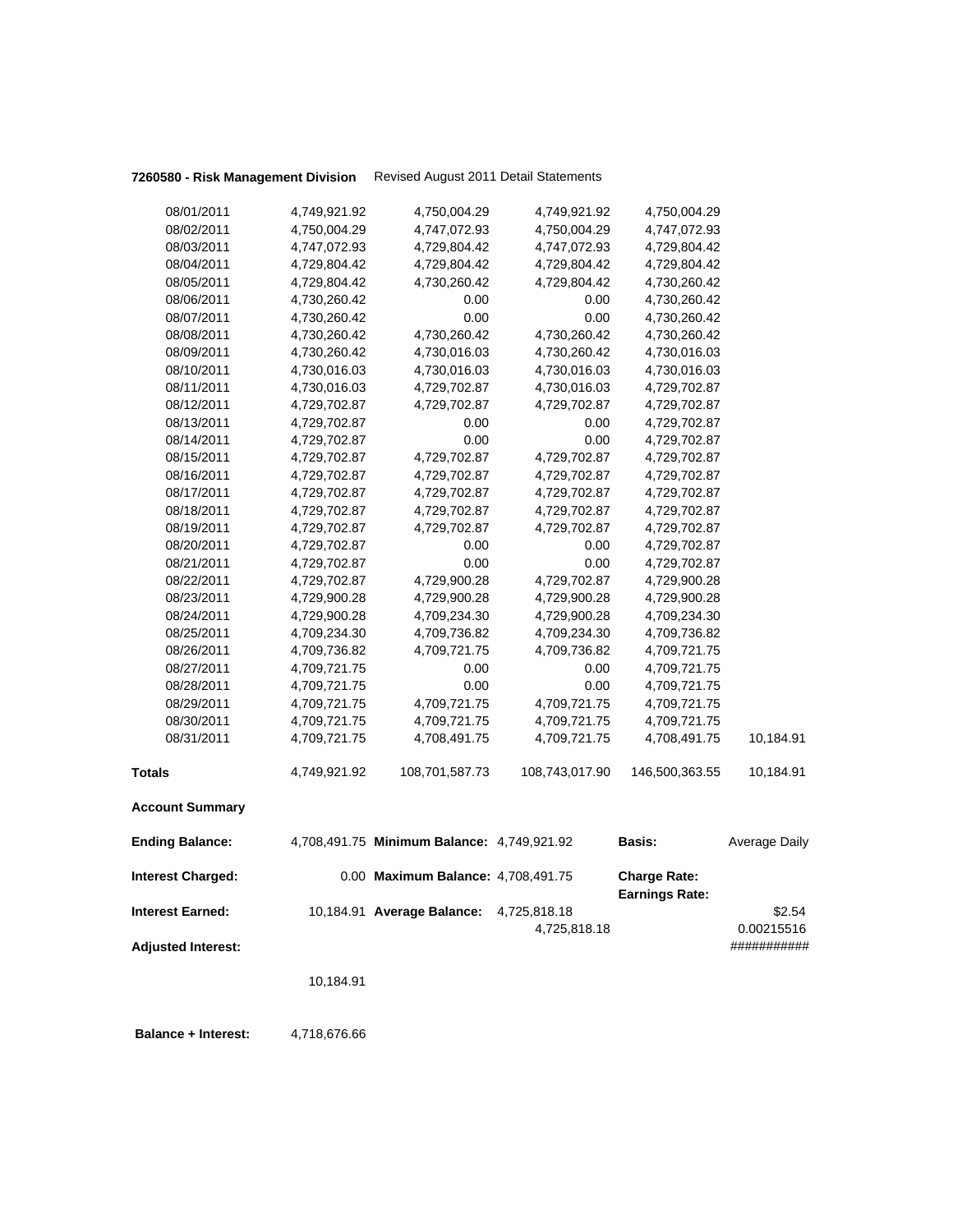### **7275740 - OST - SEED** Revised August 2011 Detail Statements

| Interest Charged:      |            | 0.00 Maximum Balance: 249,461.48       |              | <b>Charge Rate:</b> |               |
|------------------------|------------|----------------------------------------|--------------|---------------------|---------------|
| <b>Ending Balance:</b> |            | 249,461.48 Minimum Balance: 251,943.03 |              | Basis:              | Average Daily |
| <b>Account Summary</b> |            |                                        |              |                     |               |
| <b>Totals</b>          | 251,943.03 | 5,784,041.03                           | 5,786,522.58 | 7,797,914.33        | 542.12        |
| 08/31/2011             | 249,461.48 | 249,461.48                             | 249,461.48   | 249,461.48          | 542.12        |
| 08/30/2011             | 249,461.48 | 249,461.48                             | 249,461.48   | 249,461.48          |               |
| 08/29/2011             | 249,471.66 | 249,461.48                             | 249,471.66   | 249,461.48          |               |
| 08/28/2011             | 249,471.66 | 0.00                                   | 0.00         | 249,471.66          |               |
| 08/27/2011             | 249,471.66 | 0.00                                   | 0.00         | 249,471.66          |               |
| 08/26/2011             | 249,471.66 | 249,471.66                             | 249,471.66   | 249,471.66          |               |
| 08/25/2011             | 249,471.66 | 249,471.66                             | 249,471.66   | 249,471.66          |               |
| 08/24/2011             | 249,958.33 | 249,471.66                             | 249,958.33   | 249,471.66          |               |
| 08/23/2011             | 249,958.33 | 249,958.33                             | 249,958.33   | 249,958.33          |               |
| 08/22/2011             | 252,488.33 | 249,958.33                             | 252,488.33   | 249,958.33          |               |
| 08/21/2011             | 252,488.33 | 0.00                                   | 0.00         | 252,488.33          |               |
| 08/20/2011             | 252,488.33 | 0.00                                   | 0.00         | 252,488.33          |               |
| 08/19/2011             | 252,488.33 | 252,488.33                             | 252,488.33   | 252,488.33          |               |
| 08/18/2011             | 252,488.33 | 252,488.33                             | 252,488.33   | 252,488.33          |               |
| 08/17/2011             | 252,488.33 | 252,488.33                             | 252,488.33   | 252,488.33          |               |
| 08/16/2011             | 252,488.33 | 252,488.33                             | 252,488.33   | 252,488.33          |               |
| 08/15/2011             | 252,488.33 | 252,488.33                             | 252,488.33   | 252,488.33          |               |
| 08/14/2011             | 252,488.33 | 0.00                                   | 0.00         | 252,488.33          |               |
| 08/13/2011             | 252,488.33 | 0.00                                   | 0.00         | 252,488.33          |               |
| 08/12/2011             | 252,488.33 | 252,488.33                             | 252,488.33   | 252,488.33          |               |
| 08/11/2011             | 252,488.33 | 252,488.33                             | 252,488.33   | 252,488.33          |               |
| 08/10/2011             | 252,488.33 | 252,488.33                             | 252,488.33   | 252,488.33          |               |
| 08/09/2011             | 252,488.33 | 252,488.33                             | 252,488.33   | 252,488.33          |               |
| 08/08/2011             | 252,488.33 | 252,488.33                             | 252,488.33   | 252,488.33          |               |
| 08/07/2011             | 252,488.33 | 0.00                                   | 0.00         | 252,488.33          |               |
| 08/06/2011             | 252,488.33 | 0.00                                   | 0.00         | 252,488.33          |               |
| 08/05/2011             | 252,488.33 | 252,488.33                             | 252,488.33   | 252,488.33          |               |
| 08/04/2011             | 252,488.33 | 252,488.33                             | 252,488.33   | 252,488.33          |               |
| 08/03/2011             | 252,488.33 | 252,488.33                             | 252,488.33   | 252,488.33          |               |
| 08/02/2011             | 252,488.33 | 252,488.33                             | 252,488.33   | 252,488.33          |               |
| 08/01/2011             | 251,943.03 | 252,488.33                             | 251,943.03   | 252,488.33          |               |

**Earnings Rate: Interest Earned:** 542.12 **Average Balance:** 251,545.62 \$2.54 251,545.62 0.00215516 **Adjusted Interest:** ###########

542.12

 **Balance + Interest:** 250,003.60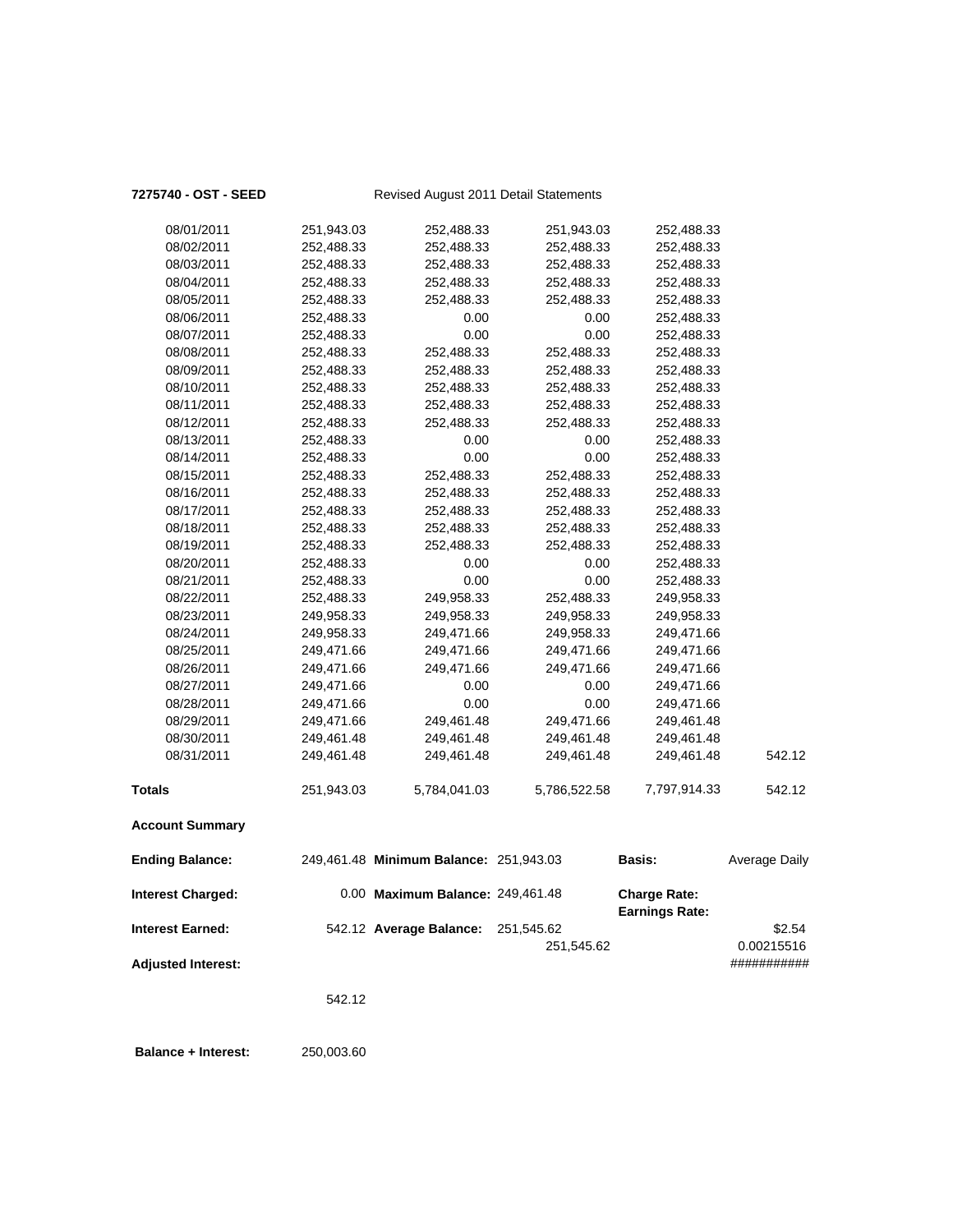**7280345 - Dept of Transportation** Revised August 2011 Detail Statements

| 08/01/2011                | 1,381,612.98 | 1,381,994.62                               | 1,381,612.98  | 1,381,994.62                                 |                           |
|---------------------------|--------------|--------------------------------------------|---------------|----------------------------------------------|---------------------------|
| 08/02/2011                | 1,381,994.62 | 1,381,994.62                               | 1,381,994.62  | 1,381,994.62                                 |                           |
| 08/03/2011                | 1,381,994.62 | 1,358,303.05                               | 1,381,994.62  | 1,358,303.05                                 |                           |
| 08/04/2011                | 1,358,303.05 | 1,358,303.05                               | 1,358,303.05  | 1,358,303.05                                 |                           |
| 08/05/2011                | 1,358,303.05 | 1,358,303.05                               | 1,358,303.05  | 1,358,303.05                                 |                           |
| 08/06/2011                | 1,358,303.05 | 0.00                                       | 0.00          | 1,358,303.05                                 |                           |
| 08/07/2011                | 1,358,303.05 | 0.00                                       | 0.00          | 1,358,303.05                                 |                           |
| 08/08/2011                | 1,358,303.05 | 1,847,617.92                               | 1,358,303.05  | 1,847,617.92                                 |                           |
| 08/09/2011                | 1,847,617.92 | 1,847,617.92                               | 1,847,617.92  | 1,847,617.92                                 |                           |
| 08/10/2011                | 1,847,617.92 | 1,847,617.92                               | 1,847,617.92  | 1,847,617.92                                 |                           |
| 08/11/2011                | 1,847,617.92 | 1,847,617.92                               | 1,847,617.92  | 1,847,617.92                                 |                           |
| 08/12/2011                | 1,847,617.92 | 1,847,617.92                               | 1,847,617.92  | 1,847,617.92                                 |                           |
| 08/13/2011                | 1,847,617.92 | 0.00                                       | 0.00          | 1,847,617.92                                 |                           |
| 08/14/2011                | 1,847,617.92 | 0.00                                       | 0.00          | 1,847,617.92                                 |                           |
| 08/15/2011                | 1,847,617.92 | 1,847,617.92                               | 1,847,617.92  | 1,847,617.92                                 |                           |
| 08/16/2011                | 1,847,617.92 | 1,847,617.92                               | 1,847,617.92  | 1,847,617.92                                 |                           |
| 08/17/2011                | 1,847,617.92 | 1,847,617.92                               | 1,847,617.92  | 1,847,617.92                                 |                           |
| 08/18/2011                | 1,847,617.92 | 1,850,364.25                               | 1,847,617.92  | 1,850,364.25                                 |                           |
| 08/19/2011                | 1,850,364.25 | 1,850,364.25                               | 1,850,364.25  | 1,850,364.25                                 |                           |
| 08/20/2011                | 1,850,364.25 | 0.00                                       | 0.00          | 1,850,364.25                                 |                           |
| 08/21/2011                | 1,850,364.25 | 0.00                                       | 0.00          | 1,850,364.25                                 |                           |
| 08/22/2011                | 1,850,364.25 | 1,850,364.25                               | 1,850,364.25  | 1,850,364.25                                 |                           |
| 08/23/2011                | 1,850,364.25 | 1,850,364.25                               | 1,850,364.25  | 1,850,364.25                                 |                           |
| 08/24/2011                | 1,850,364.25 | 1,850,364.25                               | 1,850,364.25  | 1,850,364.25                                 |                           |
| 08/25/2011                | 1,850,364.25 | 1,850,364.25                               | 1,850,364.25  | 1,850,364.25                                 |                           |
| 08/26/2011                | 1,850,364.25 | 1,850,364.25                               | 1,850,364.25  | 1,850,364.25                                 |                           |
| 08/27/2011                | 1,850,364.25 | 0.00                                       | 0.00          | 1,850,364.25                                 |                           |
| 08/28/2011                | 1,850,364.25 | 0.00                                       | 0.00          | 1,850,364.25                                 |                           |
| 08/29/2011                | 1,850,364.25 | 1,850,364.25                               | 1,850,364.25  | 1,850,364.25                                 |                           |
| 08/30/2011                | 1,850,364.25 | 1,850,364.25                               | 1,850,364.25  | 1,850,364.25                                 |                           |
| 08/31/2011                | 1,850,364.25 | 1,850,364.25                               | 1,850,364.25  | 1,850,364.25                                 | 3,749.74                  |
| <b>Totals</b>             | 1,381,612.98 | 40,123,484.25                              | 39,654,732.98 | 53,936,783.19                                | 3,749.74                  |
| <b>Account Summary</b>    |              |                                            |               |                                              |                           |
| <b>Ending Balance:</b>    |              | 1,850,364.25 Minimum Balance: 1,381,612.98 |               | <b>Basis:</b>                                | Average Daily             |
| <b>Interest Charged:</b>  |              | 0.00 Maximum Balance: 1,850,364.25         |               | <b>Charge Rate:</b><br><b>Earnings Rate:</b> |                           |
| <b>Interest Earned:</b>   |              | 3,749.74 Average Balance:                  | 1,739,896.23  |                                              | \$2.54                    |
| <b>Adjusted Interest:</b> |              |                                            | 1,739,896.23  |                                              | 0.00215515<br>########### |
|                           | 3,749.74     |                                            |               |                                              |                           |
|                           |              |                                            |               |                                              |                           |

**Balance + Interest:** 1,854,113.99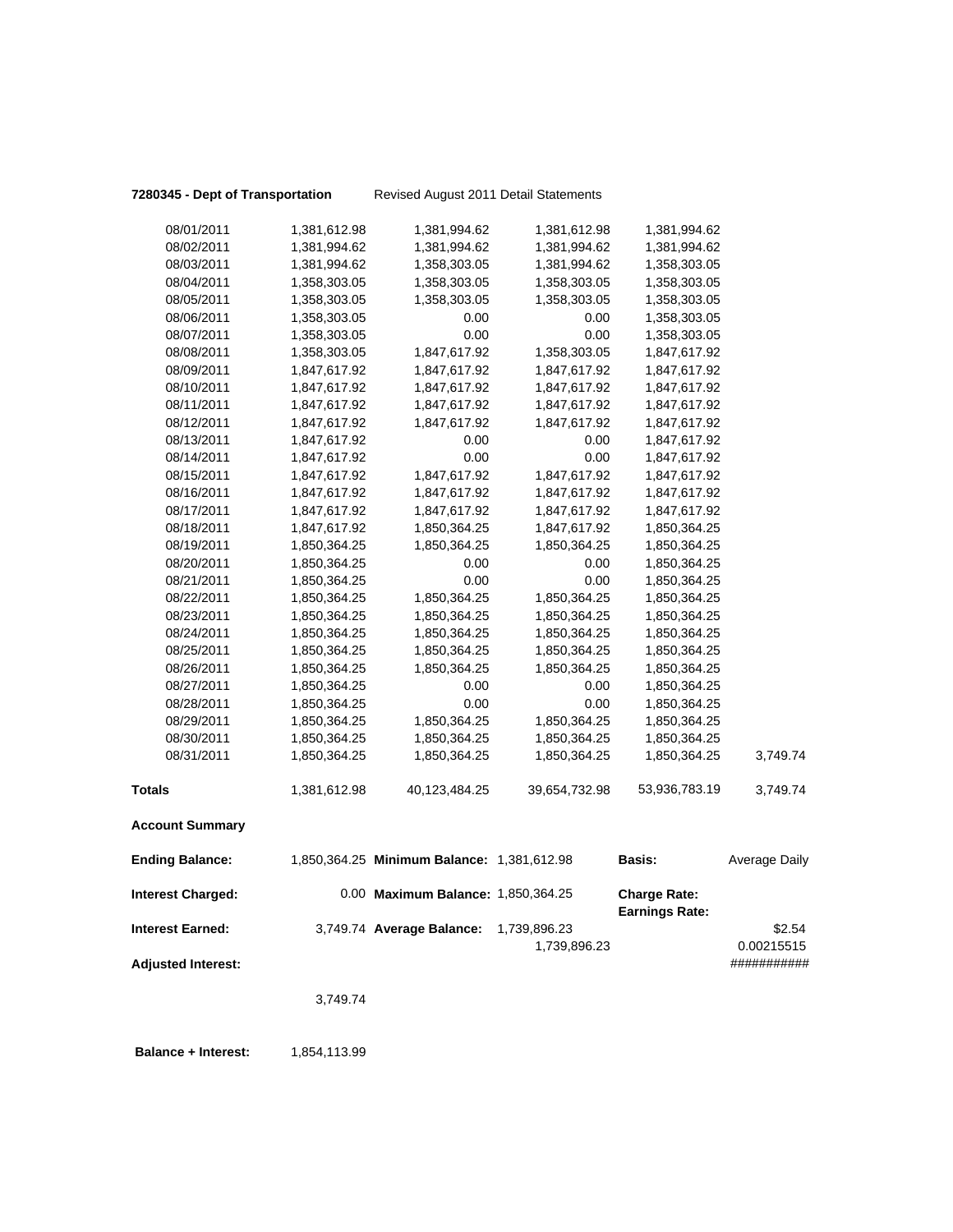**7285345 - Dept of Transportation** Revised August 2011 Detail Statements

| 08/01/2011                | 194,943,855.81 | 195,009,305.12                                 | 194,943,855.81 | 195,009,305.12                               |               |
|---------------------------|----------------|------------------------------------------------|----------------|----------------------------------------------|---------------|
| 08/02/2011                | 195,009,305.12 | 195,009,305.12                                 | 195,009,305.12 | 195,009,305.12                               |               |
| 08/03/2011                | 195,009,305.12 | 194,975,600.06                                 | 195,009,305.12 | 194,975,600.06                               |               |
| 08/04/2011                | 194,975,600.06 | 195,439,622.06                                 | 194,975,600.06 | 195,439,622.06                               |               |
| 08/05/2011                | 195,439,622.06 | 195,252,567.98                                 | 195,439,622.06 | 195,252,567.98                               |               |
| 08/06/2011                | 195,252,567.98 | 0.00                                           | 0.00           | 195,252,567.98                               |               |
| 08/07/2011                | 195,252,567.98 | 0.00                                           | 0.00           | 195,252,567.98                               |               |
| 08/08/2011                | 195,252,567.98 | 202,518,819.25                                 | 195,252,567.98 | 202,518,819.25                               |               |
| 08/09/2011                | 202,518,819.25 | 202,475,378.40                                 | 202,518,819.25 | 202,475,378.40                               |               |
| 08/10/2011                | 202,475,378.40 | 202,445,267.70                                 | 202,475,378.40 | 202,445,267.70                               |               |
| 08/11/2011                | 202,445,267.70 | 202,445,267.70                                 | 202,445,267.70 | 202,445,267.70                               |               |
| 08/12/2011                | 202,445,267.70 | 202,390,230.48                                 | 202,445,267.70 | 202,390,230.48                               |               |
| 08/13/2011                | 202,390,230.48 | 0.00                                           | 0.00           | 202,390,230.48                               |               |
| 08/14/2011                | 202,390,230.48 | 0.00                                           | 0.00           | 202,390,230.48                               |               |
| 08/15/2011                | 202,390,230.48 | 200,533,702.67                                 | 202,390,230.48 | 200,533,702.67                               |               |
| 08/16/2011                | 200,533,702.67 | 200,464,857.63                                 | 200,533,702.67 | 200,464,857.63                               |               |
| 08/17/2011                | 200,464,857.63 | 200,447,405.13                                 | 200,464,857.63 | 200,447,405.13                               |               |
| 08/18/2011                | 200,447,405.13 | 200,800,423.39                                 | 200,447,405.13 | 200,800,423.39                               |               |
| 08/19/2011                | 200,800,423.39 | 200,742,923.39                                 | 200,800,423.39 | 200,742,923.39                               |               |
| 08/20/2011                | 200,742,923.39 | 0.00                                           | 0.00           | 200,742,923.39                               |               |
| 08/21/2011                | 200,742,923.39 | 0.00                                           | 0.00           | 200,742,923.39                               |               |
| 08/22/2011                | 200,742,923.39 | 200,612,514.35                                 | 200,742,923.39 | 200,612,514.35                               |               |
| 08/23/2011                | 200,612,514.35 | 201,520,902.58                                 | 200,612,514.35 | 201,520,902.58                               |               |
| 08/24/2011                | 201,520,902.58 | 201,520,902.58                                 | 201,520,902.58 | 201,520,902.58                               |               |
| 08/25/2011                | 201,520,902.58 | 201,520,902.58                                 | 201,520,902.58 | 201,520,902.58                               |               |
| 08/26/2011                | 201,520,902.58 | 201,490,821.46                                 | 201,520,902.58 | 201,490,821.46                               |               |
| 08/27/2011                | 201,490,821.46 | 0.00                                           | 0.00           | 201,490,821.46                               |               |
| 08/28/2011                | 201,490,821.46 | 0.00                                           | 0.00           | 201,490,821.46                               |               |
| 08/29/2011                | 201,490,821.46 | 201,413,977.16                                 | 201,490,821.46 | 201,413,977.16                               |               |
| 08/30/2011                | 201,413,977.16 | 201,083,311.33                                 | 201,413,977.16 | 201,083,311.33                               |               |
| 08/31/2011                | 201,083,311.33 | 201,083,311.33                                 | 201,083,311.33 | 201,083,311.33                               | 431,098.02    |
| <b>Totals</b>             | 194,943,855.81 | 4,601,197,319.45                               |                | 4,595,057,863.93 6,200,950,406.07            | 431,098.02    |
| <b>Account Summary</b>    |                |                                                |                |                                              |               |
| <b>Ending Balance:</b>    |                | 201,083,311.33 Minimum Balance: 194,943,855.81 |                | <b>Basis:</b>                                | Average Daily |
| <b>Interest Charged:</b>  |                | 0.00 Maximum Balance: 201,083,311.33           |                | <b>Charge Rate:</b><br><b>Earnings Rate:</b> |               |
| <b>Interest Earned:</b>   |                | 431,098.02 Average Balance:                    | 200,030,658.26 |                                              | \$2.54        |
|                           |                |                                                | 200,030,658.26 |                                              | 0.00215516    |
| <b>Adjusted Interest:</b> |                |                                                |                |                                              | ###########   |
|                           | 431,098.02     |                                                |                |                                              |               |
|                           |                |                                                |                |                                              |               |

 **Balance + Interest:** 201,514,409.35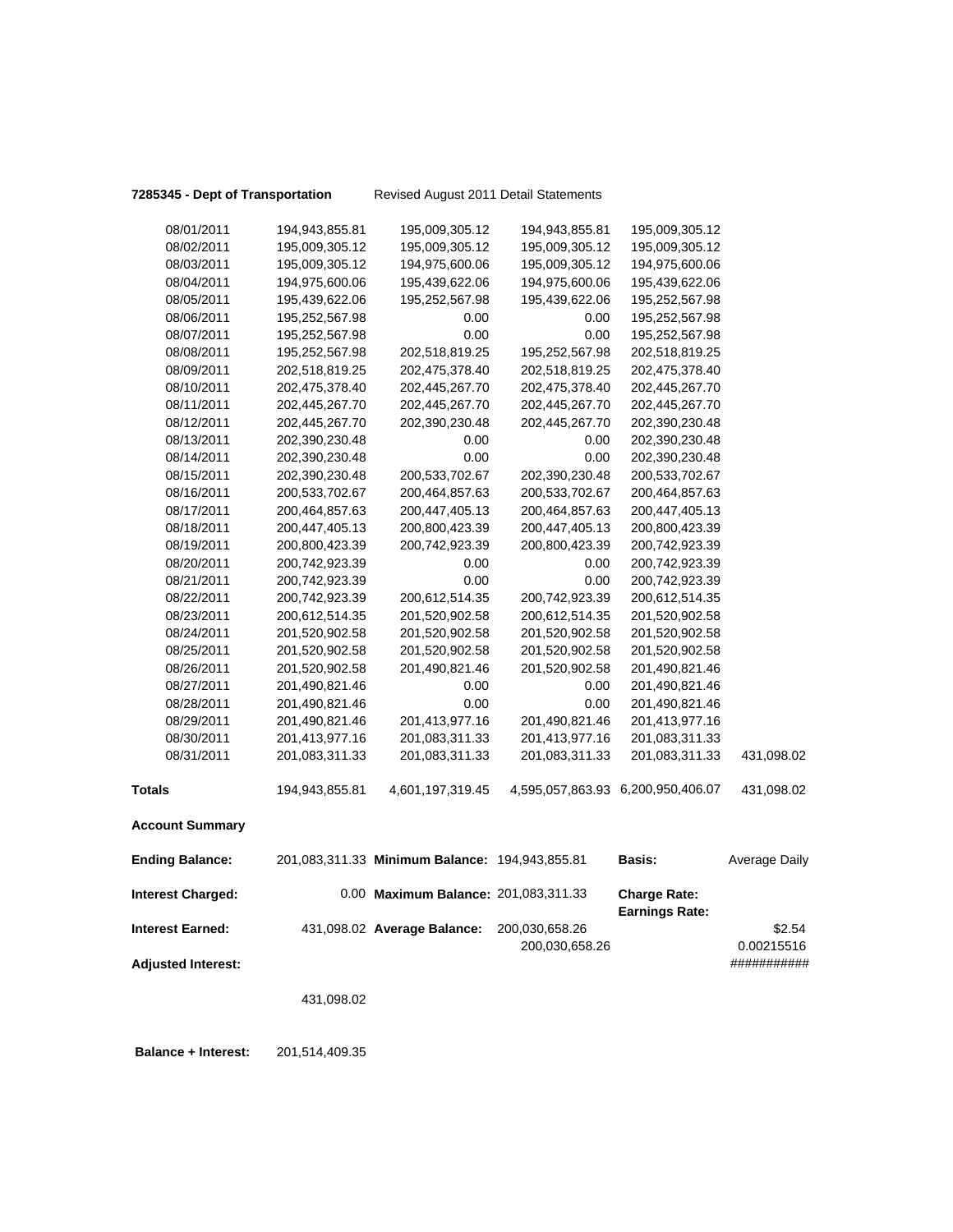## **7295090 - Emergency & Transportation** Revised August 2011 Detail Statements

| 08/01/2011                | 14,445,723.02 | 13,820,723.02                                | 14,445,723.02  | 13,820,723.02                                |               |
|---------------------------|---------------|----------------------------------------------|----------------|----------------------------------------------|---------------|
| 08/02/2011                | 13,820,723.02 | 13,820,723.02                                | 13,820,723.02  | 13,820,723.02                                |               |
| 08/03/2011                | 13,820,723.02 | 13,820,723.02                                | 13,820,723.02  | 13,820,723.02                                |               |
| 08/04/2011                | 13,820,723.02 | 13,920,723.02                                | 13,820,723.02  | 13,920,723.02                                |               |
| 08/05/2011                | 13,920,723.02 | 13,920,723.02                                | 13,920,723.02  | 13,920,723.02                                |               |
| 08/06/2011                | 13,920,723.02 | 0.00                                         | 0.00           | 13,920,723.02                                |               |
| 08/07/2011                | 13,920,723.02 | 0.00                                         | 0.00           | 13,920,723.02                                |               |
| 08/08/2011                | 13,920,723.02 | 13,920,723.02                                | 13,920,723.02  | 13,920,723.02                                |               |
| 08/09/2011                | 13,920,723.02 | 13,920,723.02                                | 13,920,723.02  | 13,920,723.02                                |               |
| 08/10/2011                | 13,920,723.02 | 13,920,723.02                                | 13,920,723.02  | 13,920,723.02                                |               |
| 08/11/2011                | 13,920,723.02 | 13,920,723.02                                | 13,920,723.02  | 13,920,723.02                                |               |
| 08/12/2011                | 13,920,723.02 | 13,970,723.02                                | 13,920,723.02  | 13,970,723.02                                |               |
| 08/13/2011                | 13,970,723.02 | 0.00                                         | 0.00           | 13,970,723.02                                |               |
| 08/14/2011                | 13,970,723.02 | 0.00                                         | 0.00           | 13,970,723.02                                |               |
| 08/15/2011                | 13,970,723.02 | 13,970,723.02                                | 13,970,723.02  | 13,970,723.02                                |               |
| 08/16/2011                | 13,970,723.02 | 13,970,723.02                                | 13,970,723.02  | 13,970,723.02                                |               |
| 08/17/2011                | 13,970,723.02 | 13,970,723.02                                | 13,970,723.02  | 13,970,723.02                                |               |
| 08/18/2011                | 13,970,723.02 | 14,119,723.02                                | 13,970,723.02  | 14,119,723.02                                |               |
| 08/19/2011                | 14,119,723.02 | 14,219,723.02                                | 14,119,723.02  | 14,219,723.02                                |               |
| 08/20/2011                | 14,219,723.02 | 0.00                                         | 0.00           | 14,219,723.02                                |               |
| 08/21/2011                | 14,219,723.02 | 0.00                                         | 0.00           | 14,219,723.02                                |               |
| 08/22/2011                | 14,219,723.02 | 14,219,723.02                                | 14,219,723.02  | 14,219,723.02                                |               |
| 08/23/2011                | 14,219,723.02 | 14,219,723.02                                | 14,219,723.02  | 14,219,723.02                                |               |
| 08/24/2011                | 14,219,723.02 | 14,219,723.02                                | 14,219,723.02  | 14,219,723.02                                |               |
| 08/25/2011                | 14,219,723.02 | 14,314,723.02                                | 14,219,723.02  | 14,314,723.02                                |               |
| 08/26/2011                | 14,314,723.02 | 14,416,723.02                                | 14,314,723.02  | 14,416,723.02                                |               |
| 08/27/2011                | 14,416,723.02 | 0.00                                         | 0.00           | 14,416,723.02                                |               |
| 08/28/2011                | 14,416,723.02 | 0.00                                         | 0.00           | 14,416,723.02                                |               |
| 08/29/2011                | 14,416,723.02 | 13,648,463.02                                | 14,416,723.02  | 13,648,463.02                                |               |
| 08/30/2011                | 13,648,463.02 | 13,648,463.02                                | 13,648,463.02  | 13,648,463.02                                |               |
| 08/31/2011                | 13,648,463.02 | 13,648,463.02                                | 13,648,463.02  | 13,648,463.02                                | 30,213.99     |
| <b>Totals</b>             | 14,445,723.02 | 321,544,849.46                               | 322,342,109.46 | 434,600,633.62                               | 30,213.99     |
| <b>Account Summary</b>    |               |                                              |                |                                              |               |
| <b>Ending Balance:</b>    |               | 13,648,463.02 Minimum Balance: 14,445,723.02 |                | <b>Basis:</b>                                | Average Daily |
| <b>Interest Charged:</b>  |               | 0.00 Maximum Balance: 13,648,463.02          |                | <b>Charge Rate:</b><br><b>Earnings Rate:</b> |               |
| <b>Interest Earned:</b>   |               | 30,213.99 Average Balance:                   | 14,019,375.28  |                                              | \$2.54        |
|                           |               |                                              | 14,019,375.28  |                                              | 0.00215516    |
| <b>Adjusted Interest:</b> |               |                                              |                |                                              | ###########   |
|                           | 30,213.99     |                                              |                |                                              |               |
|                           |               |                                              |                |                                              |               |

 **Balance + Interest:** 13,678,677.01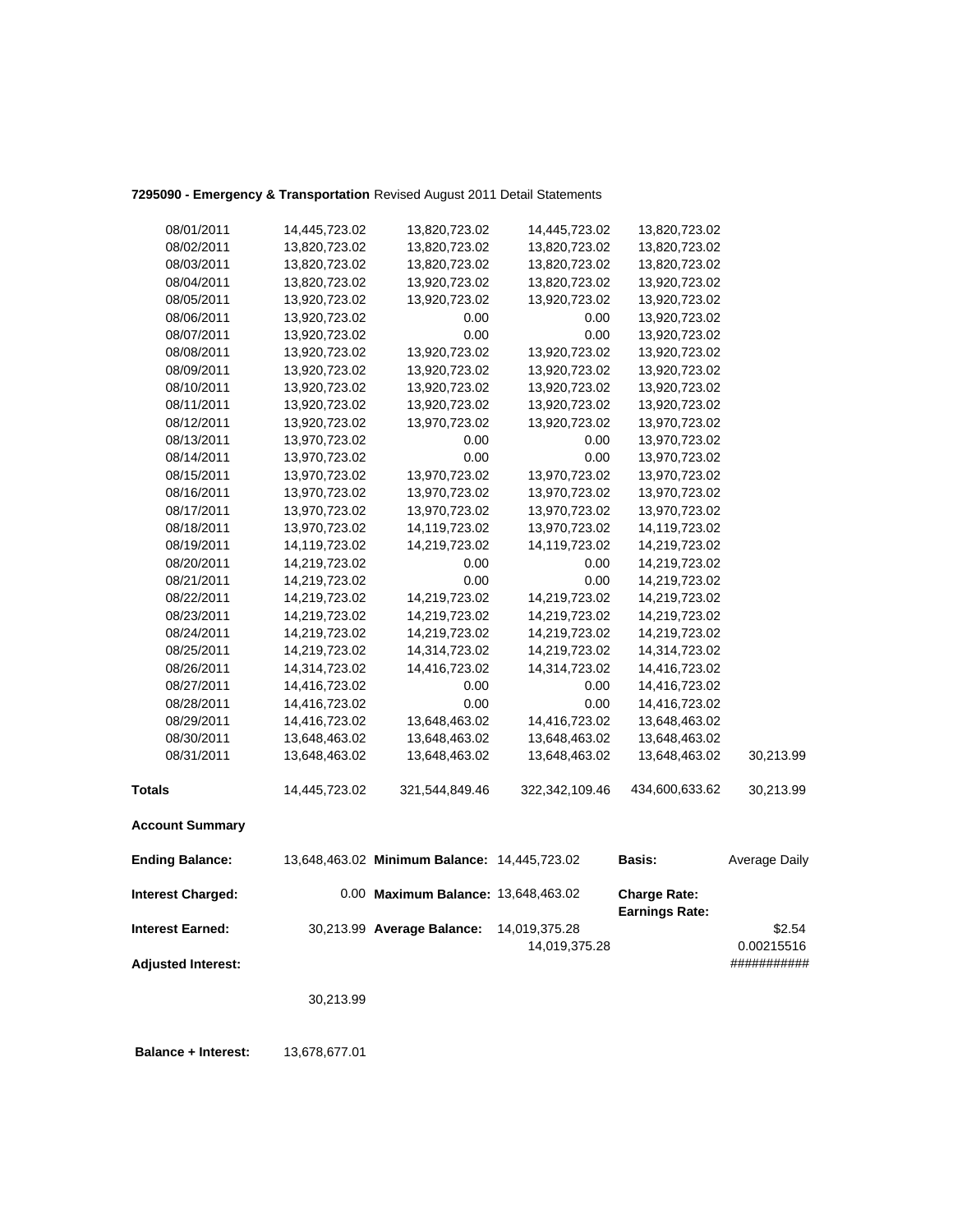## **7296150 - University of Science & Art** Revised August 2011 Detail Statements

| <b>Interest Earned:</b>  |                | 0.07 Average Balance:        | 34.11 | 34.11          |                                              | \$2.54<br>0.00215516 |
|--------------------------|----------------|------------------------------|-------|----------------|----------------------------------------------|----------------------|
| <b>Interest Charged:</b> |                | 0.00 Maximum Balance: 34.11  |       |                | <b>Charge Rate:</b><br><b>Earnings Rate:</b> |                      |
| <b>Ending Balance:</b>   |                | 34.11 Minimum Balance: 34.04 |       |                | Basis:                                       | Average Daily        |
| <b>Account Summary</b>   |                |                              |       |                |                                              |                      |
| <b>Totals</b>            | 34.04          | 784.53                       |       | 784.46         | 1,057.41                                     | 0.07                 |
| 08/31/2011               | 34.11          | 34.11                        |       | 34.11          | 34.11                                        | 0.07                 |
| 08/30/2011               | 34.11          | 34.11                        |       | 34.11          | 34.11                                        |                      |
| 08/29/2011               | 34.11          | 34.11                        |       | 34.11          | 34.11                                        |                      |
| 08/28/2011               | 34.11          | 0.00                         |       | 0.00           | 34.11                                        |                      |
| 08/27/2011               | 34.11          | 0.00                         |       | 0.00           | 34.11                                        |                      |
| 08/26/2011               | 34.11          | 34.11                        |       | 34.11          | 34.11                                        |                      |
| 08/25/2011               | 34.11          | 34.11                        |       | 34.11          | 34.11                                        |                      |
| 08/24/2011               | 34.11          | 34.11                        |       | 34.11          | 34.11                                        |                      |
| 08/23/2011               | 34.11          | 34.11                        |       | 34.11          | 34.11                                        |                      |
| 08/22/2011               | 34.11          | 34.11                        |       | 34.11          | 34.11                                        |                      |
| 08/21/2011               | 34.11          | 0.00                         |       | 0.00           | 34.11                                        |                      |
| 08/20/2011               | 34.11          | 0.00                         |       | 0.00           | 34.11                                        |                      |
| 08/19/2011               | 34.11          | 34.11                        |       | 34.11          | 34.11                                        |                      |
| 08/18/2011               | 34.11          | 34.11                        |       | 34.11          | 34.11                                        |                      |
| 08/17/2011               | 34.11          | 34.11                        |       | 34.11          | 34.11                                        |                      |
| 08/16/2011               | 34.11          | 34.11                        |       | 34.11          | 34.11                                        |                      |
| 08/15/2011               | 34.11          | 34.11                        |       | 34.11          | 34.11                                        |                      |
| 08/14/2011               | 34.11          | 0.00                         |       | 0.00           | 34.11                                        |                      |
| 08/13/2011               | 34.11          | 0.00                         |       | 0.00           | 34.11                                        |                      |
| 08/12/2011               | 34.11          | 34.11                        |       | 34.11          | 34.11                                        |                      |
| 08/11/2011               | 34.11          | 34.11                        |       | 34.11          | 34.11                                        |                      |
| 08/10/2011               | 34.11          | 34.11                        |       | 34.11          | 34.11                                        |                      |
| 08/09/2011               | 34.11          | 34.11                        |       | 34.11          | 34.11                                        |                      |
| 08/08/2011               | 34.11          | 34.11                        |       | 34.11          | 34.11                                        |                      |
| 08/07/2011               | 34.11          | 0.00                         |       | 0.00           | 34.11                                        |                      |
| 08/06/2011               | 34.11          | 0.00                         |       | 0.00           | 34.11                                        |                      |
| 08/05/2011               | 34.11          | 34.11                        |       | 34.11          | 34.11                                        |                      |
| 08/03/2011<br>08/04/2011 | 34.11<br>34.11 | 34.11<br>34.11               |       | 34.11<br>34.11 | 34.11<br>34.11                               |                      |
| 08/02/2011               | 34.11          | 34.11                        |       | 34.11          | 34.11                                        |                      |
| 08/01/2011               | 34.04          | 34.11                        |       | 34.04          | 34.11                                        |                      |
|                          |                |                              |       |                |                                              |                      |

**Adjusted Interest:** ###########

0.07

**Balance + Interest:** 34.18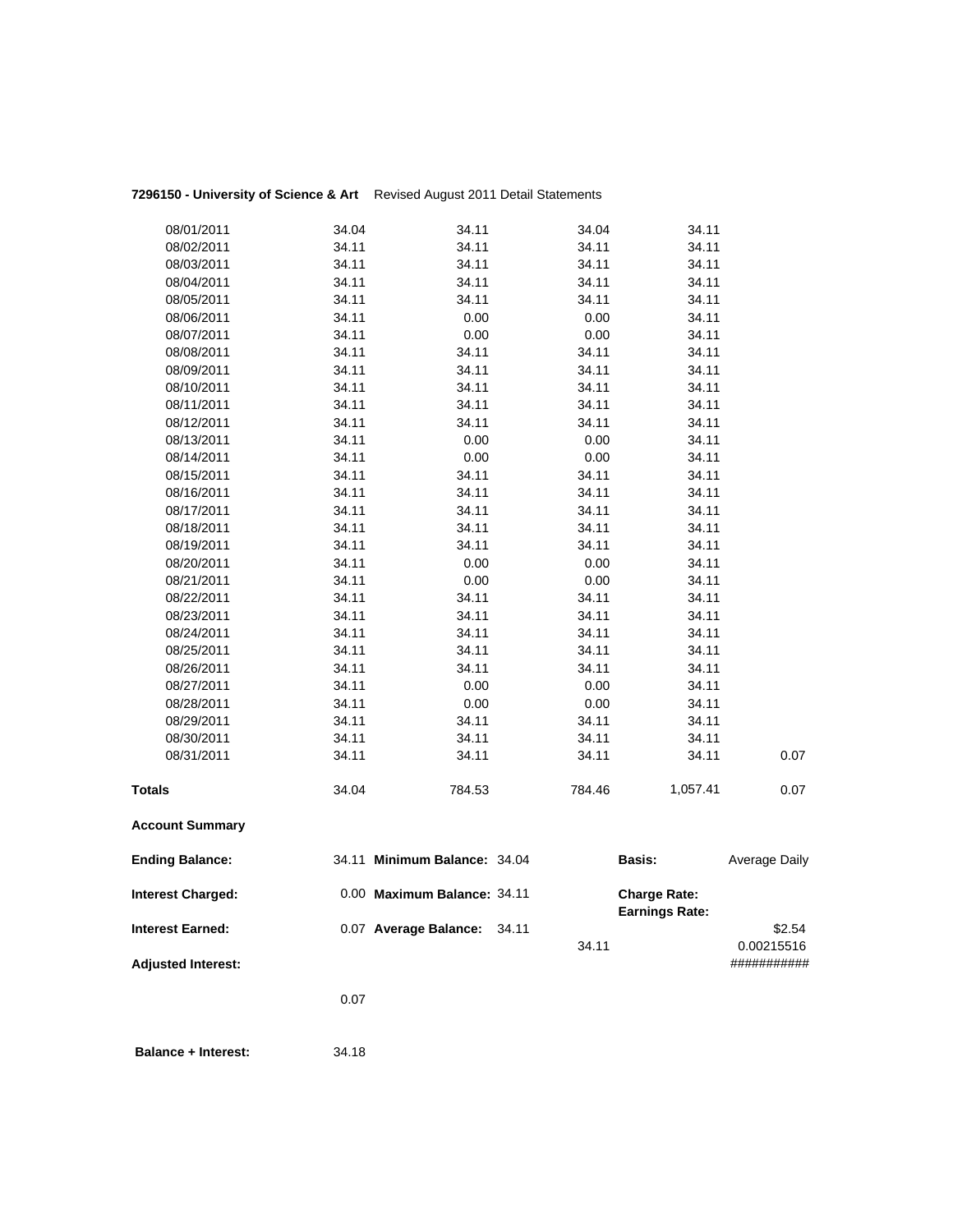## **7315000 - EDGE Fund** Revised August 2011 Detail Statements

| <b>Interest Charged:</b> |      | 0.00 Maximum Balance: 6.94 |        | <b>Charge Rate:</b><br><b>Earnings Rate:</b> |                      |
|--------------------------|------|----------------------------|--------|----------------------------------------------|----------------------|
| <b>Ending Balance:</b>   |      | 6.94 Minimum Balance: 6.93 |        | <b>Basis:</b>                                | <b>Average Daily</b> |
| <b>Account Summary</b>   |      |                            |        |                                              |                      |
| <b>Totals</b>            | 6.93 | 159.62                     | 159.61 | 215.14                                       | 0.01                 |
| 08/31/2011               | 6.94 | 6.94                       | 6.94   | 6.94                                         | 0.01                 |
| 08/30/2011               | 6.94 | 6.94                       | 6.94   | 6.94                                         |                      |
| 08/29/2011               | 6.94 | 6.94                       | 6.94   | 6.94                                         |                      |
| 08/28/2011               | 6.94 | 0.00                       | 0.00   | 6.94                                         |                      |
| 08/27/2011               | 6.94 | 0.00                       | 0.00   | 6.94                                         |                      |
| 08/26/2011               | 6.94 | 6.94                       | 6.94   | 6.94                                         |                      |
| 08/25/2011               | 6.94 | 6.94                       | 6.94   | 6.94                                         |                      |
| 08/24/2011               | 6.94 | 6.94                       | 6.94   | 6.94                                         |                      |
| 08/23/2011               | 6.94 | 6.94                       | 6.94   | 6.94                                         |                      |
| 08/22/2011               | 6.94 | 6.94                       | 6.94   | 6.94                                         |                      |
| 08/21/2011               | 6.94 | 0.00                       | 0.00   | 6.94                                         |                      |
| 08/20/2011               | 6.94 | 0.00                       | 0.00   | 6.94                                         |                      |
| 08/19/2011               | 6.94 | 6.94                       | 6.94   | 6.94                                         |                      |
| 08/18/2011               | 6.94 | 6.94                       | 6.94   | 6.94                                         |                      |
| 08/17/2011               | 6.94 | 6.94                       | 6.94   | 6.94                                         |                      |
| 08/16/2011               | 6.94 | 6.94                       | 6.94   | 6.94                                         |                      |
| 08/15/2011               | 6.94 | 6.94                       | 6.94   | 6.94                                         |                      |
| 08/14/2011               | 6.94 | 0.00                       | 0.00   | 6.94                                         |                      |
| 08/13/2011               | 6.94 | 0.00                       | 0.00   | 6.94                                         |                      |
| 08/12/2011               | 6.94 | 6.94                       | 6.94   | 6.94                                         |                      |
| 08/11/2011               | 6.94 | 6.94                       | 6.94   | 6.94                                         |                      |
| 08/10/2011               | 6.94 | 6.94                       | 6.94   | 6.94                                         |                      |
| 08/09/2011               | 6.94 | 6.94                       | 6.94   | 6.94                                         |                      |
| 08/08/2011               | 6.94 | 6.94                       | 6.94   | 6.94                                         |                      |
| 08/07/2011               | 6.94 | 0.00                       | 0.00   | 6.94                                         |                      |
| 08/06/2011               | 6.94 | 0.00                       | 0.00   | 6.94                                         |                      |
| 08/05/2011               | 6.94 | 6.94                       | 6.94   | 6.94                                         |                      |
| 08/04/2011               | 6.94 | 6.94                       | 6.94   | 6.94                                         |                      |
| 08/03/2011               | 6.94 | 6.94                       | 6.94   | 6.94                                         |                      |
| 08/02/2011               | 6.94 | 6.94                       | 6.94   | 6.94                                         |                      |
| 08/01/2011               | 6.93 | 6.94                       | 6.93   | 6.94                                         |                      |

**Interest Earned:** 0.01 **Average Balance:** 6.94 **\$2.54** \$2.54 6.94 0.00215516

**Adjusted Interest:** ###########

0.01

 **Balance + Interest:** 6.95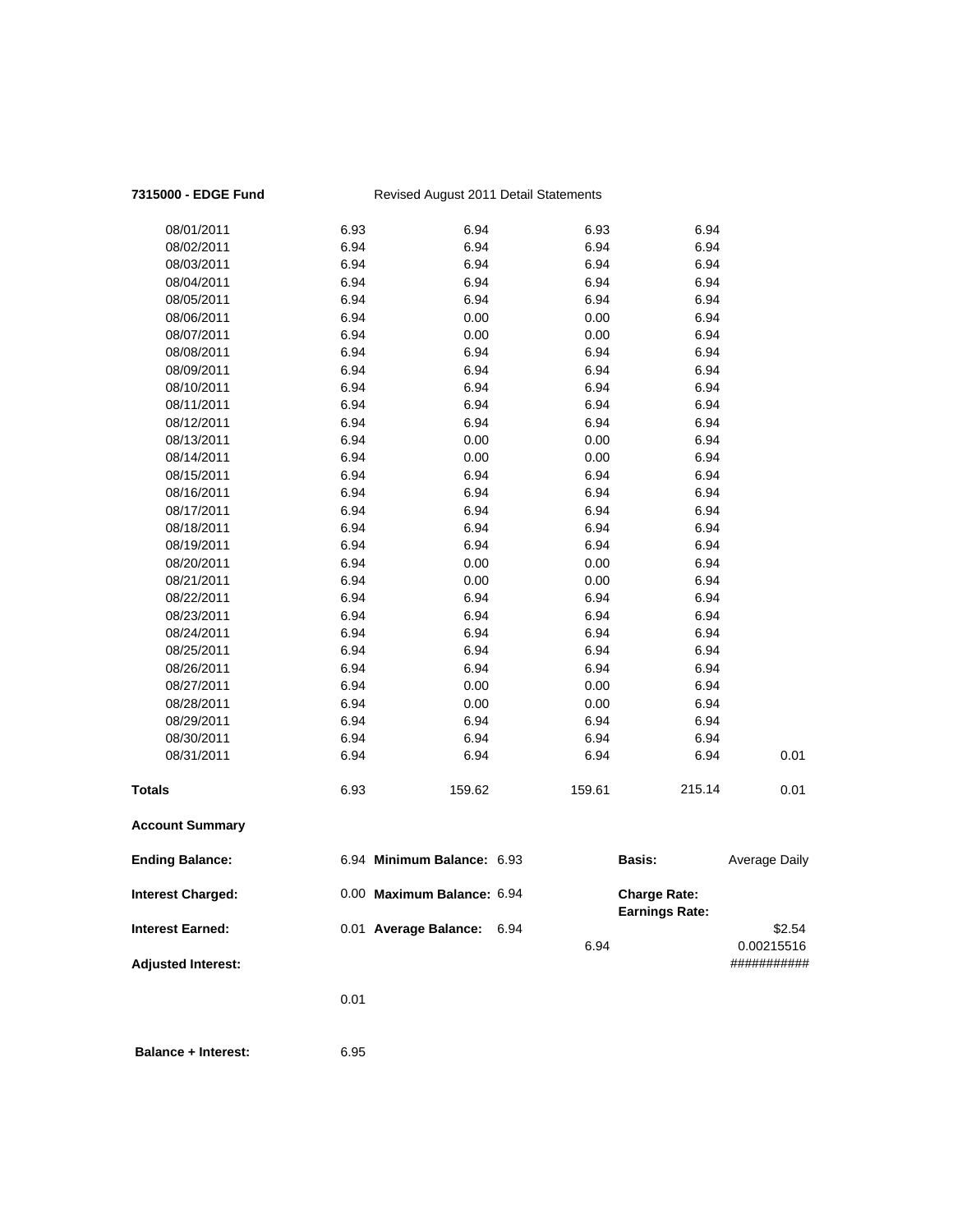## **7315740 - EDGE Fund** Revised August 2011 Detail Statements

| 08/01/2011                | 253.29     | 253.84                            | 253.29       | 253.84                                       |                           |
|---------------------------|------------|-----------------------------------|--------------|----------------------------------------------|---------------------------|
| 08/02/2011                | 253.84     | 253.84                            | 253.84       | 253.84                                       |                           |
| 08/03/2011                | 253.84     | 253.84                            | 253.84       | 253.84                                       |                           |
| 08/04/2011                | 253.84     | 179,028.74                        | 253.84       | 179,028.74                                   |                           |
| 08/05/2011                | 179,028.74 | 179,028.74                        | 179,028.74   | 179,028.74                                   |                           |
| 08/06/2011                | 179,028.74 | 0.00                              | 0.00         | 179,028.74                                   |                           |
| 08/07/2011                | 179,028.74 | 0.00                              | 0.00         | 179,028.74                                   |                           |
| 08/08/2011                | 179,028.74 | 179,028.74                        | 179,028.74   | 179,028.74                                   |                           |
| 08/09/2011                | 179,028.74 | 179,028.74                        | 179,028.74   | 179,028.74                                   |                           |
| 08/10/2011                | 179,028.74 | 179,028.74                        | 179,028.74   | 179,028.74                                   |                           |
| 08/11/2011                | 179,028.74 | 179,028.74                        | 179,028.74   | 179,028.74                                   |                           |
| 08/12/2011                | 179,028.74 | 179,028.74                        | 179,028.74   | 179,028.74                                   |                           |
| 08/13/2011                | 179,028.74 | 0.00                              | 0.00         | 179,028.74                                   |                           |
| 08/14/2011                | 179,028.74 | 0.00                              | 0.00         | 179,028.74                                   |                           |
| 08/15/2011                | 179,028.74 | 179,028.74                        | 179,028.74   | 179,028.74                                   |                           |
| 08/16/2011                | 179,028.74 | 179,028.74                        | 179,028.74   | 179,028.74                                   |                           |
| 08/17/2011                | 179,028.74 | 179,028.74                        | 179,028.74   | 179,028.74                                   |                           |
| 08/18/2011                | 179,028.74 | 179,028.74                        | 179,028.74   | 179,028.74                                   |                           |
| 08/19/2011                | 179,028.74 | 179,028.74                        | 179,028.74   | 179,028.74                                   |                           |
| 08/20/2011                | 179,028.74 | 0.00                              | 0.00         | 179,028.74                                   |                           |
| 08/21/2011                | 179,028.74 | 0.00                              | 0.00         | 179,028.74                                   |                           |
| 08/22/2011                | 179,028.74 | 56,503.84                         | 179,028.74   | 56,503.84                                    |                           |
| 08/23/2011                | 56,503.84  | 56,503.84                         | 56,503.84    | 56,503.84                                    |                           |
| 08/24/2011                | 56,503.84  | 56,503.84                         | 56,503.84    | 56,503.84                                    |                           |
| 08/25/2011                | 56,503.84  | 56,503.84                         | 56,503.84    | 56,503.84                                    |                           |
| 08/26/2011                | 56,503.84  | 56,503.84                         | 56,503.84    | 56,503.84                                    |                           |
| 08/27/2011                | 56,503.84  | 0.00                              | 0.00         | 56,503.84                                    |                           |
| 08/28/2011                | 56,503.84  | 0.00                              | 0.00         | 56,503.84                                    |                           |
| 08/29/2011                | 56,503.84  | 56,503.84                         | 56,503.84    | 56,503.84                                    |                           |
| 08/30/2011                | 56,503.84  | 56,503.84                         | 56,503.84    | 56,503.84                                    |                           |
| 08/31/2011                | 56,503.84  | 56,503.84                         | 56,503.84    | 56,503.84                                    | 263.37                    |
| <b>Totals</b>             | 253.29     | 2,601,137.12                      | 2,544,886.57 | 3,788,317.24                                 | 263.37                    |
| <b>Account Summary</b>    |            |                                   |              |                                              |                           |
| <b>Ending Balance:</b>    |            | 56,503.84 Minimum Balance: 253.29 |              | Basis:                                       | Average Daily             |
| <b>Interest Charged:</b>  |            | 0.00 Maximum Balance: 56,503.84   |              | <b>Charge Rate:</b><br><b>Earnings Rate:</b> |                           |
| <b>Interest Earned:</b>   |            | 263.37 Average Balance:           | 122,203.78   |                                              | \$2.54                    |
| <b>Adjusted Interest:</b> |            |                                   | 122,203.78   |                                              | 0.00215516<br>########### |
|                           |            |                                   |              |                                              |                           |

263.37

 **Balance + Interest:** 56,767.21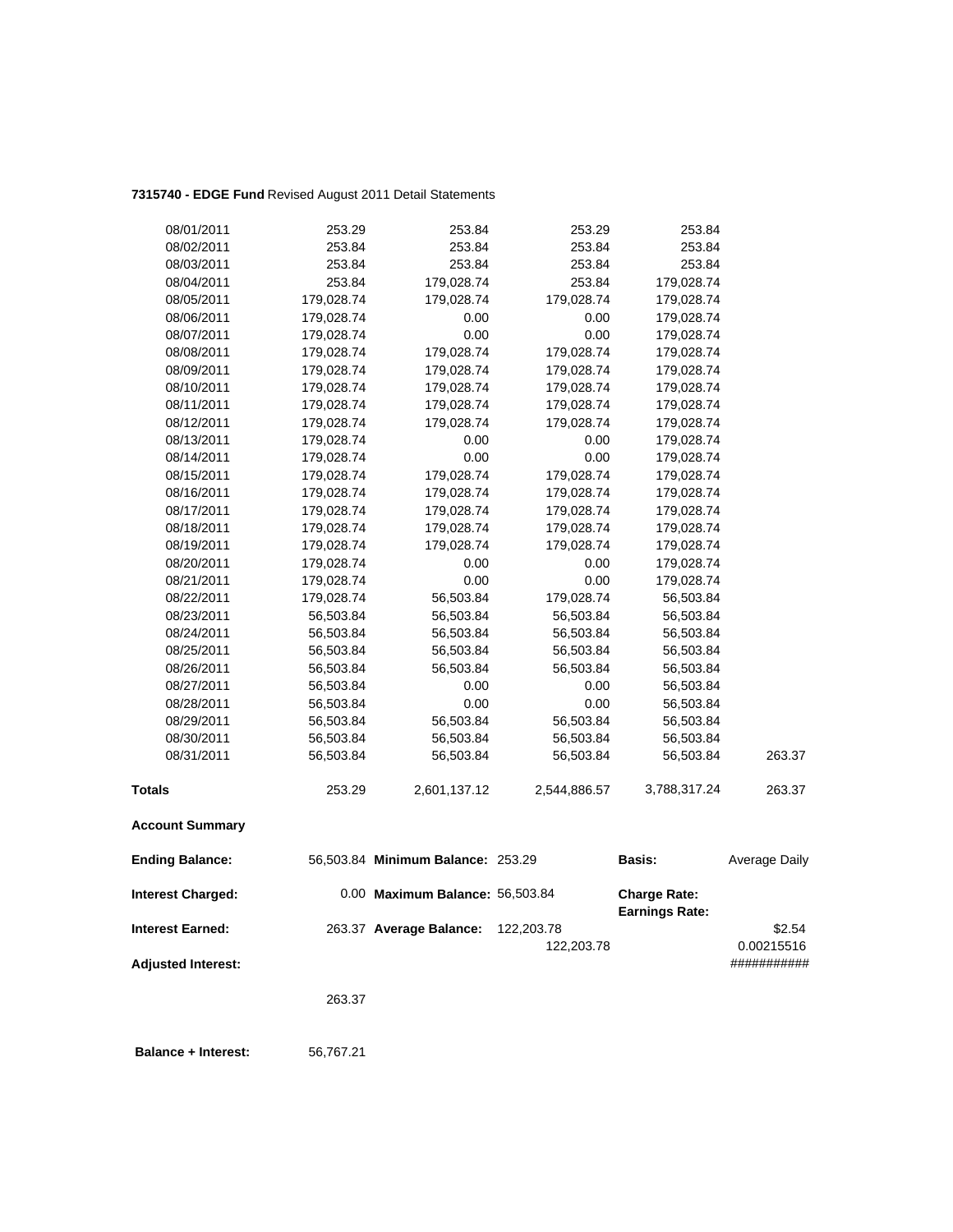## 7360566 - Tourism and Recreation Depa Revised August 2011 Detail Statements

| 08/01/2011                | 18,324,548.41 | 18,363,941.01                                | 18,324,548.41  | 18,363,941.01                                |                      |
|---------------------------|---------------|----------------------------------------------|----------------|----------------------------------------------|----------------------|
| 08/02/2011                | 18,363,941.01 | 18,363,941.01                                | 18,363,941.01  | 18,363,941.01                                |                      |
| 08/03/2011                | 18,363,941.01 | 18,362,644.32                                | 18,363,941.01  | 18,362,644.32                                |                      |
| 08/04/2011                | 18,362,644.32 | 18,362,644.32                                | 18,362,644.32  | 18,362,644.32                                |                      |
| 08/05/2011                | 18,362,644.32 | 18,362,644.32                                | 18,362,644.32  | 18,362,644.32                                |                      |
| 08/06/2011                | 18,362,644.32 | 0.00                                         | 0.00           | 18,362,644.32                                |                      |
| 08/07/2011                | 18,362,644.32 | 0.00                                         | 0.00           | 18,362,644.32                                |                      |
| 08/08/2011                | 18,362,644.32 | 18,362,644.32                                | 18,362,644.32  | 18,362,644.32                                |                      |
| 08/09/2011                | 18,362,644.32 | 18,351,052.30                                | 18,362,644.32  | 18,351,052.30                                |                      |
| 08/10/2011                | 18,351,052.30 | 18,327,016.43                                | 18,351,052.30  | 18,327,016.43                                |                      |
| 08/11/2011                | 18,327,016.43 | 18,339,990.63                                | 18,327,016.43  | 18,339,990.63                                |                      |
| 08/12/2011                | 18,339,990.63 | 18,339,990.63                                | 18,339,990.63  | 18,339,990.63                                |                      |
| 08/13/2011                | 18,339,990.63 | 0.00                                         | 0.00           | 18,339,990.63                                |                      |
| 08/14/2011                | 18,339,990.63 | 0.00                                         | 0.00           | 18,339,990.63                                |                      |
| 08/15/2011                | 18,339,990.63 | 18,339,990.63                                | 18,339,990.63  | 18,339,990.63                                |                      |
| 08/16/2011                | 18,339,990.63 | 18,339,990.63                                | 18,339,990.63  | 18,339,990.63                                |                      |
| 08/17/2011                | 18,339,990.63 | 18,339,990.63                                | 18,339,990.63  | 18,339,990.63                                |                      |
| 08/18/2011                | 18,339,990.63 | 18,339,990.63                                | 18,339,990.63  | 18,339,990.63                                |                      |
| 08/19/2011                | 18,339,990.63 | 18,339,990.63                                | 18,339,990.63  | 18,339,990.63                                |                      |
| 08/20/2011                | 18,339,990.63 | 0.00                                         | 0.00           | 18,339,990.63                                |                      |
| 08/21/2011                | 18,339,990.63 | 0.00                                         | 0.00           | 18,339,990.63                                |                      |
| 08/22/2011                | 18,339,990.63 | 18,339,990.63                                | 18,339,990.63  | 18,339,990.63                                |                      |
| 08/23/2011                | 18,339,990.63 | 18,339,990.63                                | 18,339,990.63  | 18,339,990.63                                |                      |
| 08/24/2011                | 18,339,990.63 | 18,328,776.00                                | 18,339,990.63  | 18,328,776.00                                |                      |
| 08/25/2011                | 18,328,776.00 | 18,317,979.32                                | 18,328,776.00  | 18,317,979.32                                |                      |
| 08/26/2011                | 18,317,979.32 | 18,317,979.32                                | 18,317,979.32  | 18,317,979.32                                |                      |
| 08/27/2011                | 18,317,979.32 | 0.00                                         | 0.00           | 18,317,979.32                                |                      |
| 08/28/2011                | 18,317,979.32 | 0.00                                         | 0.00           | 18,317,979.32                                |                      |
| 08/29/2011                | 18,317,979.32 | 18,317,979.32                                | 18,317,979.32  | 18,317,979.32                                |                      |
| 08/30/2011                | 18,317,979.32 | 18,317,979.32                                | 18,317,979.32  | 18,317,979.32                                |                      |
| 08/31/2011                | 18,317,979.32 | 18,317,979.32                                | 18,317,979.32  | 18,317,979.32                                | 39,526.79            |
| <b>Totals</b>             | 18,324,548.41 | 421,835,116.30                               | 421,841,685.39 | 568,556,326.10                               | 39,526.79            |
| <b>Account Summary</b>    |               |                                              |                |                                              |                      |
| <b>Ending Balance:</b>    |               | 18,317,979.32 Minimum Balance: 18,324,548.41 |                | <b>Basis:</b>                                | <b>Average Daily</b> |
| <b>Interest Charged:</b>  |               | 0.00 Maximum Balance: 18,317,979.32          |                | <b>Charge Rate:</b><br><b>Earnings Rate:</b> |                      |
| <b>Interest Earned:</b>   |               | 39,526.79 Average Balance:                   | 18,340,526.65  |                                              | \$2.54               |
|                           |               |                                              | 18,340,526.65  |                                              | 0.00215516           |
| <b>Adjusted Interest:</b> |               |                                              |                |                                              | ###########          |
|                           |               |                                              |                |                                              |                      |
|                           | 39,526.79     |                                              |                |                                              |                      |
|                           |               |                                              |                |                                              |                      |

 **Balance + Interest:** 18,357,506.11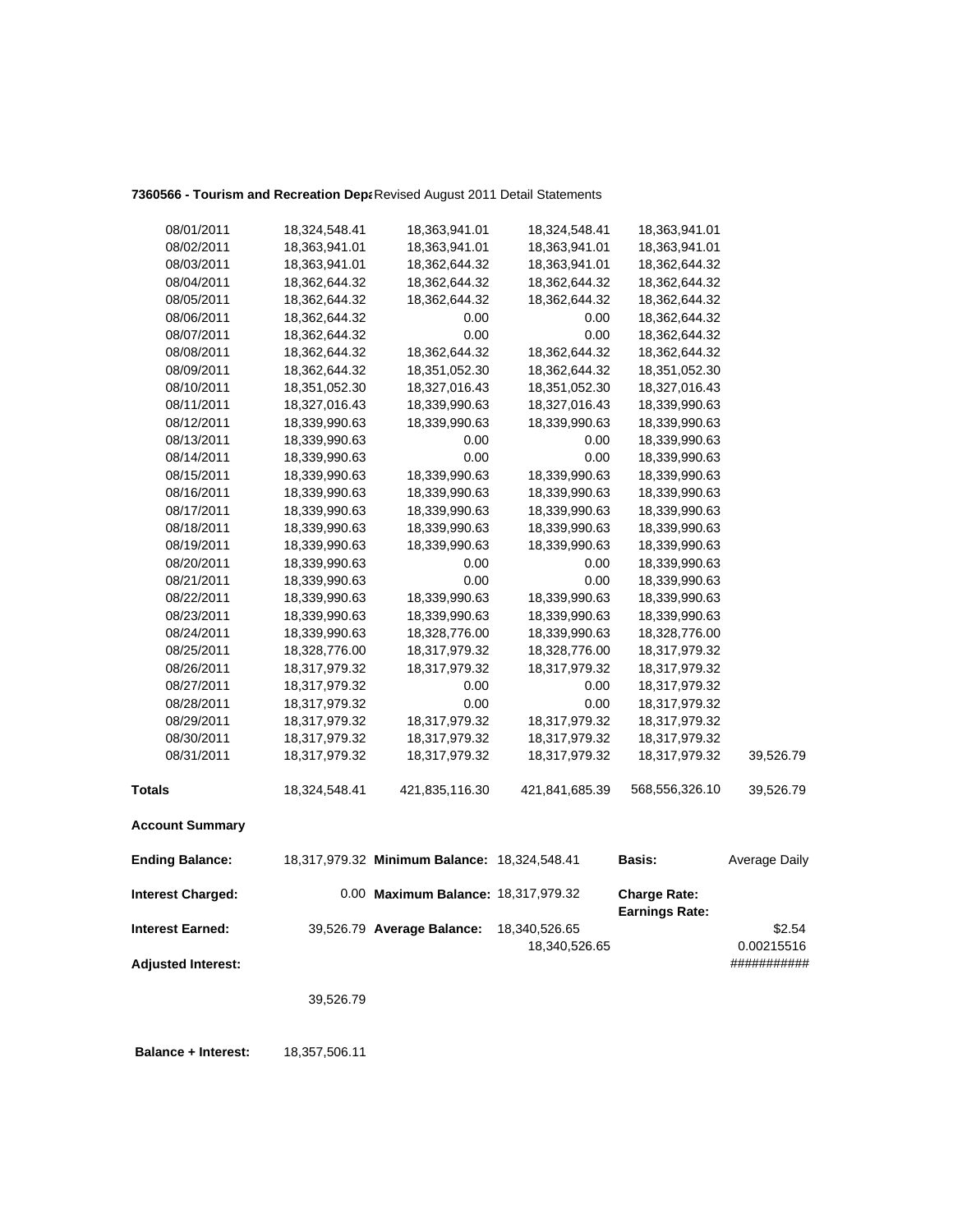## **7401105 - OCIA 2006A**Revised August 2011 Detail Statements

| <b>Interest Earned:</b>  |                          | 976.42 Average Balance:                | 453,061.93<br>453,061.93 |                                              | \$2.54<br>0.00215516 |
|--------------------------|--------------------------|----------------------------------------|--------------------------|----------------------------------------------|----------------------|
| <b>Interest Charged:</b> |                          | 0.00 Maximum Balance: 453,061.93       |                          | <b>Charge Rate:</b><br><b>Earnings Rate:</b> |                      |
| <b>Ending Balance:</b>   |                          | 453,061.93 Minimum Balance: 452,091.36 |                          | <b>Basis:</b>                                | Average Daily        |
| <b>Account Summary</b>   |                          |                                        |                          |                                              |                      |
| <b>Totals</b>            | 452,091.36               | 10,420,424.39                          | 10,419,453.82            | 14,044,919.83                                | 976.42               |
| 08/31/2011               | 453,061.93               | 453,061.93                             | 453,061.93               | 453,061.93                                   | 976.42               |
| 08/30/2011               | 453,061.93               | 453,061.93                             | 453,061.93               | 453,061.93                                   |                      |
| 08/29/2011               | 453,061.93               | 453,061.93                             | 453,061.93               | 453,061.93                                   |                      |
| 08/28/2011               | 453,061.93               | 0.00                                   | 0.00                     | 453,061.93                                   |                      |
| 08/27/2011               | 453,061.93               | 0.00                                   | 0.00                     | 453,061.93                                   |                      |
| 08/26/2011               | 453,061.93               | 453,061.93                             | 453,061.93               | 453,061.93                                   |                      |
| 08/25/2011               | 453,061.93               | 453,061.93                             | 453,061.93               | 453,061.93                                   |                      |
| 08/24/2011               | 453,061.93               | 453,061.93                             | 453,061.93               | 453,061.93                                   |                      |
| 08/23/2011               | 453,061.93               | 453,061.93                             | 453,061.93               | 453,061.93                                   |                      |
| 08/22/2011               | 453,061.93               | 453,061.93                             | 453,061.93               | 453,061.93                                   |                      |
| 08/21/2011               | 453,061.93               | 0.00                                   | 0.00                     | 453,061.93                                   |                      |
| 08/20/2011               | 453,061.93               | 0.00                                   | 0.00                     | 453,061.93                                   |                      |
| 08/19/2011               | 453,061.93               | 453,061.93                             | 453,061.93               | 453,061.93                                   |                      |
| 08/18/2011               | 453,061.93               | 453,061.93                             | 453,061.93               | 453,061.93                                   |                      |
| 08/17/2011               | 453,061.93               | 453,061.93                             | 453,061.93               | 453,061.93                                   |                      |
| 08/16/2011               | 453,061.93               | 453,061.93                             | 453,061.93               | 453,061.93                                   |                      |
| 08/15/2011               | 453,061.93               | 453,061.93                             | 453,061.93               | 453,061.93                                   |                      |
| 08/14/2011               | 453,061.93               | 0.00                                   | 0.00                     | 453,061.93                                   |                      |
| 08/13/2011               | 453,061.93               | 0.00                                   | 0.00                     | 453,061.93                                   |                      |
| 08/12/2011               | 453,061.93               | 453,061.93                             | 453,061.93               | 453,061.93                                   |                      |
| 08/11/2011               | 453,061.93               | 453,061.93                             | 453,061.93               | 453,061.93                                   |                      |
| 08/10/2011               | 453,061.93               | 453,061.93                             | 453,061.93               | 453,061.93                                   |                      |
| 08/09/2011               | 453,061.93               | 453,061.93                             | 453,061.93               | 453,061.93                                   |                      |
| 08/08/2011               | 453,061.93               | 453,061.93                             | 453,061.93               | 453,061.93                                   |                      |
| 08/07/2011               | 453,061.93               | 0.00                                   | 0.00                     | 453,061.93                                   |                      |
| 08/06/2011               | 453,061.93               | 0.00                                   | 0.00                     | 453,061.93                                   |                      |
| 08/05/2011               | 453,061.93               | 453,061.93                             | 453,061.93               | 453,061.93                                   |                      |
| 08/04/2011               | 453,061.93               | 453,061.93                             | 453,061.93               | 453,061.93                                   |                      |
| 08/03/2011               | 453,061.93<br>453,061.93 | 453,061.93<br>453,061.93               | 453,061.93<br>453,061.93 | 453,061.93<br>453,061.93                     |                      |
| 08/02/2011               |                          |                                        |                          |                                              |                      |
| 08/01/2011               | 452,091.36               | 453,061.93                             | 452,091.36               | 453,061.93                                   |                      |

**Adjusted Interest:** ###########

976.42

 **Balance + Interest:** 454,038.35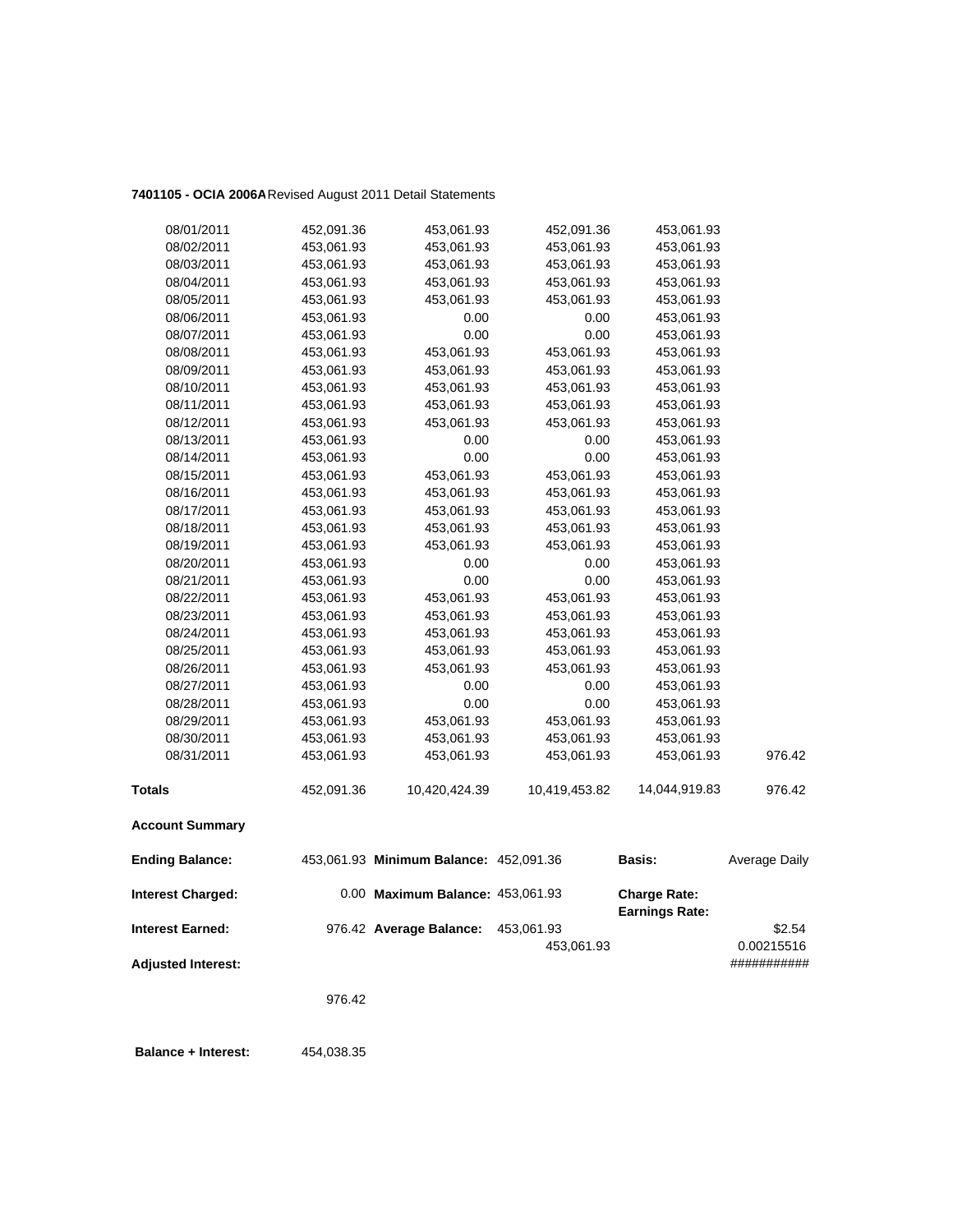| 7403105 - OCIA             |            | Revised August 2011 Detail Statements |              |                                              |                           |
|----------------------------|------------|---------------------------------------|--------------|----------------------------------------------|---------------------------|
| 08/01/2011                 | 229,967.69 | 230,463.72                            | 229,967.69   | 230,463.72                                   |                           |
| 08/02/2011                 | 230,463.72 | 230,463.72                            | 230,463.72   | 230,463.72                                   |                           |
| 08/03/2011                 | 230,463.72 | 230,463.72                            | 230,463.72   | 230,463.72                                   |                           |
| 08/04/2011                 | 230,463.72 | 230,463.72                            | 230,463.72   | 230,463.72                                   |                           |
| 08/05/2011                 | 230,463.72 | 230,463.72                            | 230,463.72   | 230,463.72                                   |                           |
| 08/06/2011                 | 230,463.72 | 0.00                                  | 0.00         | 230,463.72                                   |                           |
| 08/07/2011                 | 230,463.72 | 0.00                                  | 0.00         | 230,463.72                                   |                           |
| 08/08/2011                 | 230,463.72 | 230,463.72                            | 230,463.72   | 230,463.72                                   |                           |
| 08/09/2011                 | 230,463.72 | 230,463.72                            | 230,463.72   | 230,463.72                                   |                           |
| 08/10/2011                 | 230,463.72 | 230,463.72                            | 230,463.72   | 230,463.72                                   |                           |
| 08/11/2011                 | 230,463.72 | 230,463.72                            | 230,463.72   | 230,463.72                                   |                           |
| 08/12/2011                 | 230,463.72 | 230,463.72                            | 230,463.72   | 230,463.72                                   |                           |
| 08/13/2011                 | 230,463.72 | 0.00                                  | 0.00         | 230,463.72                                   |                           |
| 08/14/2011                 | 230,463.72 | 0.00                                  | 0.00         | 230,463.72                                   |                           |
| 08/15/2011                 | 230,463.72 | 230,463.72                            | 230,463.72   | 230,463.72                                   |                           |
| 08/16/2011                 | 230,463.72 | 230,463.72                            | 230,463.72   | 230,463.72                                   |                           |
| 08/17/2011                 | 230,463.72 | 76,642.72                             | 230,463.72   | 76,642.72                                    |                           |
| 08/18/2011                 | 76,642.72  | 76,642.72                             | 76,642.72    | 76,642.72                                    |                           |
| 08/19/2011                 | 76,642.72  | 76,642.72                             | 76,642.72    | 76,642.72                                    |                           |
| 08/20/2011                 | 76,642.72  | 0.00                                  | 0.00         | 76,642.72                                    |                           |
| 08/21/2011                 | 76,642.72  | 0.00                                  | 0.00         | 76,642.72                                    |                           |
| 08/22/2011                 | 76,642.72  | 76,642.72                             | 76,642.72    | 76,642.72                                    |                           |
| 08/23/2011                 | 76,642.72  | 76,642.72                             | 76,642.72    | 76,642.72                                    |                           |
| 08/24/2011                 | 76,642.72  | 76,642.72                             | 76,642.72    | 76,642.72                                    |                           |
| 08/25/2011                 | 76,642.72  | 76,642.72                             | 76,642.72    | 76,642.72                                    |                           |
| 08/26/2011                 | 76,642.72  | 76,642.72                             | 76,642.72    | 76,642.72                                    |                           |
| 08/27/2011                 | 76,642.72  | 0.00                                  | 0.00         | 76,642.72                                    |                           |
| 08/28/2011                 | 76,642.72  | 0.00                                  | 0.00         | 76,642.72                                    |                           |
| 08/29/2011                 | 76,642.72  | 76,642.72                             | 76,642.72    | 76,642.72                                    |                           |
| 08/30/2011                 | 76,642.72  | 76,642.72                             | 76,642.72    | 76,642.72                                    |                           |
| 08/31/2011                 | 76,642.72  | 76,642.72                             | 76,642.72    | 76,642.72                                    | 336.28                    |
| <b>Totals</b>              | 229,967.69 | 3,608,634.56                          | 3,761,959.53 | 4,837,060.32                                 | 336.28                    |
| <b>Account Summary</b>     |            |                                       |              |                                              |                           |
| <b>Ending Balance:</b>     |            | 76,642.72 Minimum Balance: 229,967.69 |              | <b>Basis:</b>                                | <b>Average Daily</b>      |
| <b>Interest Charged:</b>   |            | 0.00 Maximum Balance: 76,642.72       |              | <b>Charge Rate:</b><br><b>Earnings Rate:</b> |                           |
| <b>Interest Earned:</b>    |            | 336.28 Average Balance:               | 156,034.20   |                                              | \$2.54                    |
| <b>Adjusted Interest:</b>  |            |                                       | 156,034.20   |                                              | 0.00215516<br>########### |
|                            | 336.28     |                                       |              |                                              |                           |
|                            |            |                                       |              |                                              |                           |
| <b>Balance + Interest:</b> | 76,979.00  |                                       |              |                                              |                           |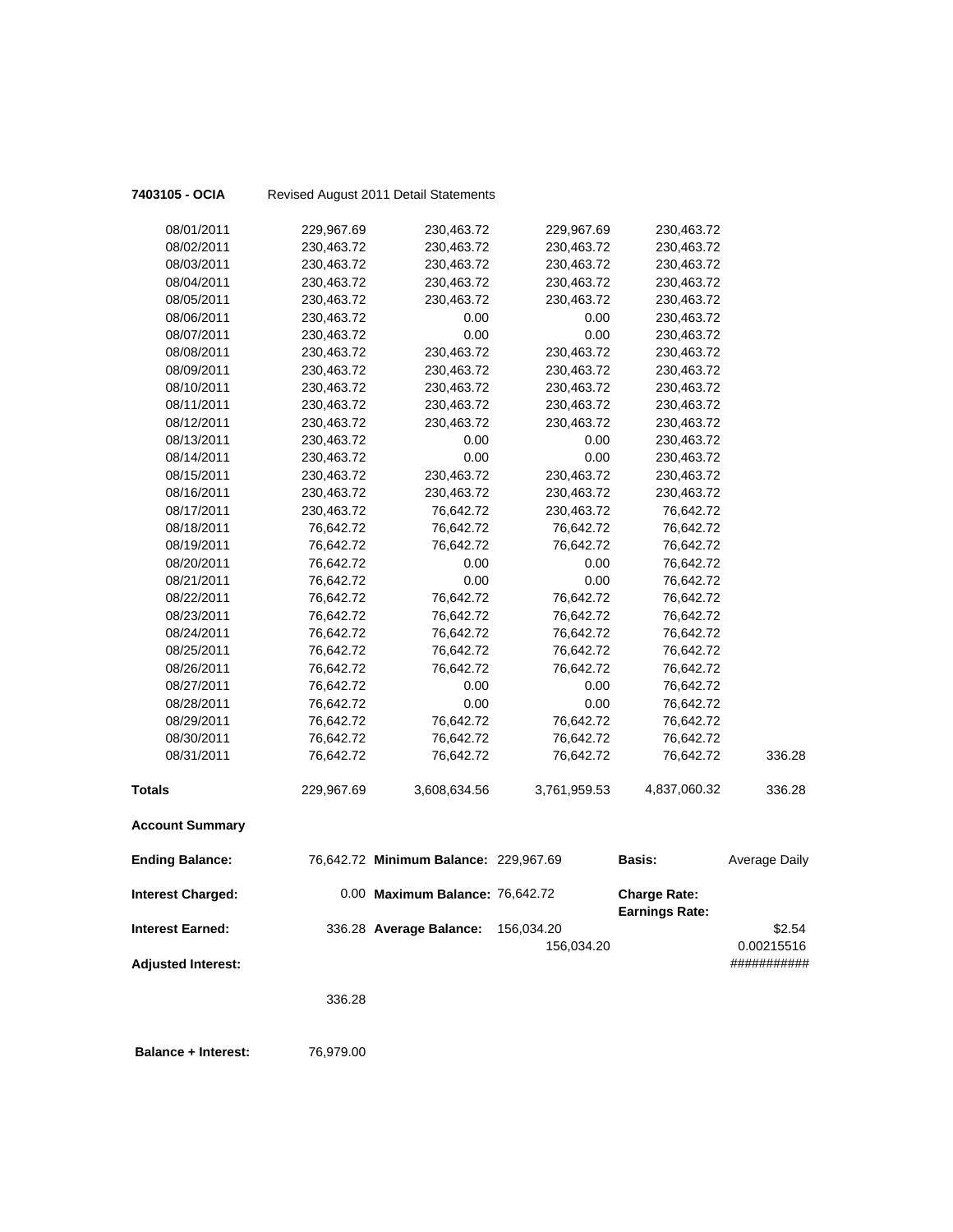## **7405105 - OCIA 2006C**Revised August 2011 Detail Statements

| 08/01/2011                | 257,881.61 | 258,435.25                             | 257,881.61   | 258,435.25                                   |               |
|---------------------------|------------|----------------------------------------|--------------|----------------------------------------------|---------------|
| 08/02/2011                | 258,435.25 | 258,435.25                             | 258,435.25   | 258,435.25                                   |               |
| 08/03/2011                | 258,435.25 | 258,435.25                             | 258,435.25   | 258,435.25                                   |               |
| 08/04/2011                | 258,435.25 | 258,435.25                             | 258,435.25   | 258,435.25                                   |               |
| 08/05/2011                | 258,435.25 | 258,435.25                             | 258,435.25   | 258,435.25                                   |               |
| 08/06/2011                | 258,435.25 | 0.00                                   | 0.00         | 258,435.25                                   |               |
| 08/07/2011                | 258,435.25 | 0.00                                   | 0.00         | 258,435.25                                   |               |
| 08/08/2011                | 258,435.25 | 258,435.25                             | 258,435.25   | 258,435.25                                   |               |
| 08/09/2011                | 258,435.25 | 258,435.25                             | 258,435.25   | 258,435.25                                   |               |
| 08/10/2011                | 258,435.25 | 255,862.77                             | 258,435.25   | 255,862.77                                   |               |
| 08/11/2011                | 255,862.77 | 255,862.77                             | 255,862.77   | 255,862.77                                   |               |
| 08/12/2011                | 255,862.77 | 255,862.77                             | 255,862.77   | 255,862.77                                   |               |
| 08/13/2011                | 255,862.77 | 0.00                                   | 0.00         | 255,862.77                                   |               |
| 08/14/2011                | 255,862.77 | 0.00                                   | 0.00         | 255,862.77                                   |               |
| 08/15/2011                | 255,862.77 | 255,862.77                             | 255,862.77   | 255,862.77                                   |               |
| 08/16/2011                | 255,862.77 | 255,862.77                             | 255,862.77   | 255,862.77                                   |               |
| 08/17/2011                | 255,862.77 | 255,862.77                             | 255,862.77   | 255,862.77                                   |               |
| 08/18/2011                | 255,862.77 | 255,862.77                             | 255,862.77   | 255,862.77                                   |               |
| 08/19/2011                | 255,862.77 | 255,862.77                             | 255,862.77   | 255,862.77                                   |               |
| 08/20/2011                | 255,862.77 | 0.00                                   | 0.00         | 255,862.77                                   |               |
| 08/21/2011                | 255,862.77 | 0.00                                   | 0.00         | 255,862.77                                   |               |
| 08/22/2011                | 255,862.77 | 255,862.77                             | 255,862.77   | 255,862.77                                   |               |
| 08/23/2011                | 255,862.77 | 255,862.77                             | 255,862.77   | 255,862.77                                   |               |
| 08/24/2011                | 255,862.77 | 255,862.77                             | 255,862.77   | 255,862.77                                   |               |
| 08/25/2011                | 255,862.77 | 255,862.77                             | 255,862.77   | 255,862.77                                   |               |
| 08/26/2011                | 255,862.77 | 255,862.77                             | 255,862.77   | 255,862.77                                   |               |
| 08/27/2011                | 255,862.77 | 0.00                                   | 0.00         | 255,862.77                                   |               |
| 08/28/2011                | 255,862.77 | 0.00                                   | 0.00         | 255,862.77                                   |               |
| 08/29/2011                | 255,862.77 | 255,862.77                             | 255,862.77   | 255,862.77                                   |               |
| 08/30/2011                | 255,862.77 | 255,862.77                             | 255,862.77   | 255,862.77                                   |               |
| 08/31/2011                | 255,862.77 | 255,862.77                             | 255,862.77   | 255,862.77                                   | 553.04        |
| <b>Totals</b>             | 257,881.61 | 5,902,851.07                           | 5,904,869.91 | 7,954,898.19                                 | 553.04        |
| <b>Account Summary</b>    |            |                                        |              |                                              |               |
| <b>Ending Balance:</b>    |            | 255,862.77 Minimum Balance: 257,881.61 |              | <b>Basis:</b>                                | Average Daily |
| <b>Interest Charged:</b>  |            | 0.00 Maximum Balance: 255,862.77       |              | <b>Charge Rate:</b><br><b>Earnings Rate:</b> |               |
| <b>Interest Earned:</b>   |            | 553.04 Average Balance:                | 256,609.62   |                                              | \$2.54        |
|                           |            |                                        | 256,609.62   |                                              | 0.00215518    |
| <b>Adjusted Interest:</b> |            |                                        |              |                                              | ###########   |
|                           |            |                                        |              |                                              |               |

553.04

 **Balance + Interest:** 256,415.81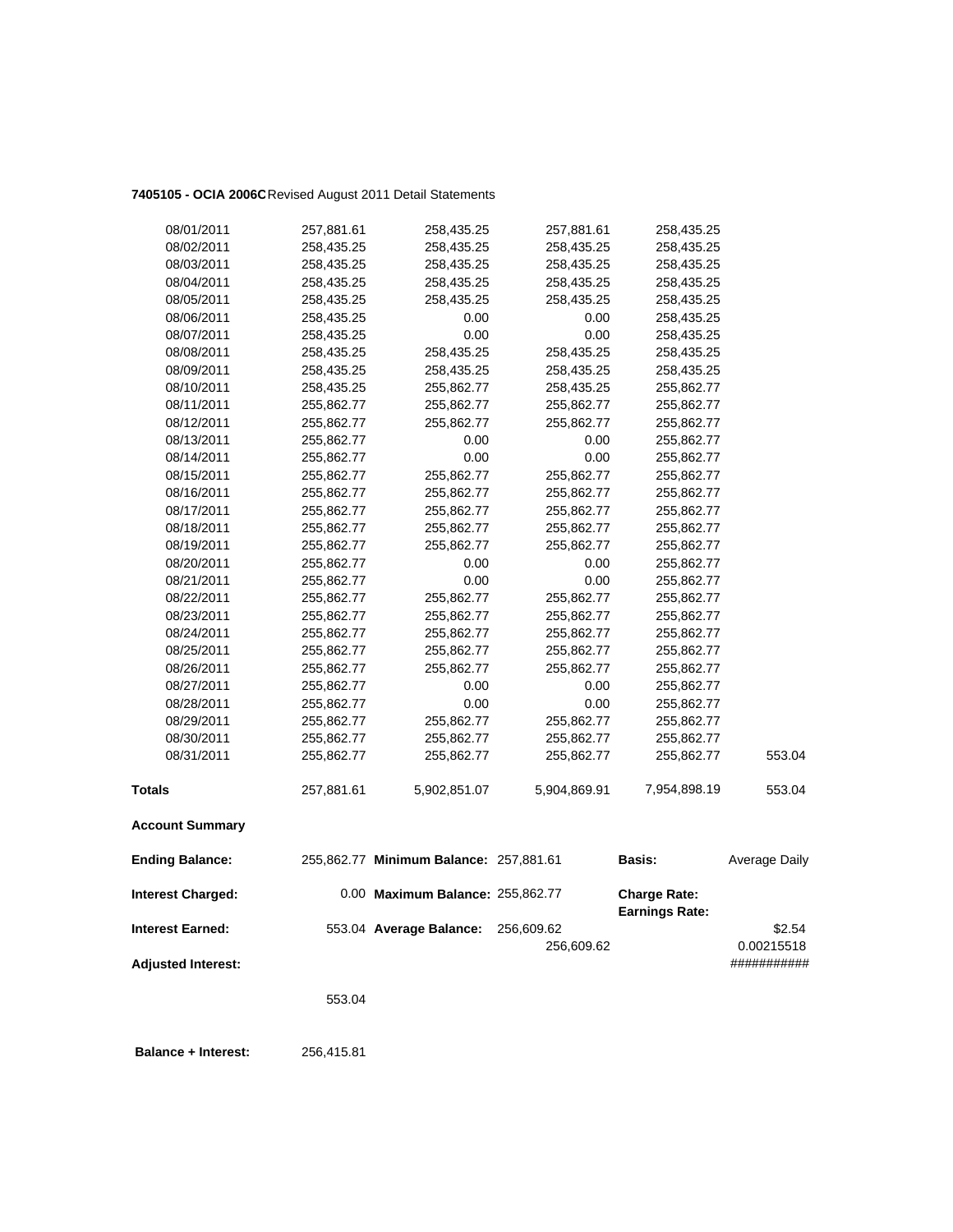**7405220 - District Attorney Council** Revised August 2011 Detail Statements

| 08/01/2011                | 9,524,166.76 | 9,524,421.32                               | 9,524,166.76   | 9,524,421.32                                 |               |
|---------------------------|--------------|--------------------------------------------|----------------|----------------------------------------------|---------------|
| 08/02/2011                | 9,524,421.32 | 9,524,421.32                               | 9,524,421.32   | 9,524,421.32                                 |               |
| 08/03/2011                | 9,524,421.32 | 9,522,748.90                               | 9,524,421.32   | 9,522,748.90                                 |               |
| 08/04/2011                | 9,522,748.90 | 9,522,748.90                               | 9,522,748.90   | 9,522,748.90                                 |               |
| 08/05/2011                | 9,522,748.90 | 9,522,471.59                               | 9,522,748.90   | 9,522,471.59                                 |               |
| 08/06/2011                | 9,522,471.59 | 0.00                                       | 0.00           | 9,522,471.59                                 |               |
| 08/07/2011                | 9,522,471.59 | 0.00                                       | 0.00           | 9,522,471.59                                 |               |
| 08/08/2011                | 9,522,471.59 | 9,522,471.59                               | 9,522,471.59   | 9,522,471.59                                 |               |
| 08/09/2011                | 9,522,471.59 | 9,521,519.12                               | 9,522,471.59   | 9,521,519.12                                 |               |
| 08/10/2011                | 9,521,519.12 | 9,521,519.12                               | 9,521,519.12   | 9,521,519.12                                 |               |
| 08/11/2011                | 9,521,519.12 | 9,521,409.26                               | 9,521,519.12   | 9,521,409.26                                 |               |
| 08/12/2011                | 9,521,409.26 | 9,521,409.26                               | 9,521,409.26   | 9,521,409.26                                 |               |
| 08/13/2011                | 9,521,409.26 | 0.00                                       | 0.00           | 9,521,409.26                                 |               |
| 08/14/2011                | 9,521,409.26 | 0.00                                       | 0.00           | 9,521,409.26                                 |               |
| 08/15/2011                | 9,521,409.26 | 9,521,409.26                               | 9,521,409.26   | 9,521,409.26                                 |               |
| 08/16/2011                | 9,521,409.26 | 9,521,399.58                               | 9,521,409.26   | 9,521,399.58                                 |               |
| 08/17/2011                | 9,521,399.58 | 9,521,399.58                               | 9,521,399.58   | 9,521,399.58                                 |               |
| 08/18/2011                | 9,521,399.58 | 9,418,449.22                               | 9,521,399.58   | 9,418,449.22                                 |               |
| 08/19/2011                | 9,418,449.22 | 9,425,058.90                               | 9,418,449.22   | 9,425,058.90                                 |               |
| 08/20/2011                | 9,425,058.90 | 0.00                                       | 0.00           | 9,425,058.90                                 |               |
| 08/21/2011                | 9,425,058.90 | 0.00                                       | 0.00           | 9,425,058.90                                 |               |
| 08/22/2011                | 9,425,058.90 | 9,419,586.08                               | 9,425,058.90   | 9,419,586.08                                 |               |
| 08/23/2011                | 9,419,586.08 | 9,417,804.72                               | 9,419,586.08   | 9,417,804.72                                 |               |
| 08/24/2011                | 9,417,804.72 | 9,150,870.25                               | 9,417,804.72   | 9,150,870.25                                 |               |
| 08/25/2011                | 9,150,870.25 | 9,150,783.57                               | 9,150,870.25   | 9,150,783.57                                 |               |
| 08/26/2011                | 9,150,783.57 | 9,149,061.23                               | 9,150,783.57   | 9,149,061.23                                 |               |
| 08/27/2011                | 9,149,061.23 | 0.00                                       | 0.00           | 9,149,061.23                                 |               |
| 08/28/2011                | 9,149,061.23 | 0.00                                       | 0.00           | 9,149,061.23                                 |               |
| 08/29/2011                | 9,149,061.23 | 9,149,061.23                               | 9,149,061.23   | 9,149,061.23                                 |               |
| 08/30/2011                | 9,149,061.23 | 9,148,617.74                               | 9,149,061.23   | 9,148,617.74                                 |               |
| 08/31/2011                | 9,148,617.74 | 9,148,617.74                               | 9,148,617.74   | 9,148,617.74                                 | 20,272.65     |
| <b>Totals</b>             | 9,524,166.76 | 216, 367, 259. 48                          | 216,742,808.50 | 291,603,261.44                               | 20,272.65     |
| <b>Account Summary</b>    |              |                                            |                |                                              |               |
| <b>Ending Balance:</b>    |              | 9,148,617.74 Minimum Balance: 9,524,166.76 |                | <b>Basis:</b>                                | Average Daily |
| <b>Interest Charged:</b>  |              | 0.00 Maximum Balance: 9,148,617.74         |                | <b>Charge Rate:</b><br><b>Earnings Rate:</b> |               |
| <b>Interest Earned:</b>   |              | 20,272.65 Average Balance:                 | 9,406,556.82   |                                              | \$2.54        |
|                           |              |                                            | 9,406,556.82   |                                              | 0.00215516    |
| <b>Adjusted Interest:</b> |              |                                            |                |                                              | ###########   |
|                           | 20,272.65    |                                            |                |                                              |               |
|                           |              |                                            |                |                                              |               |

**Balance + Interest:** 9,168,890.39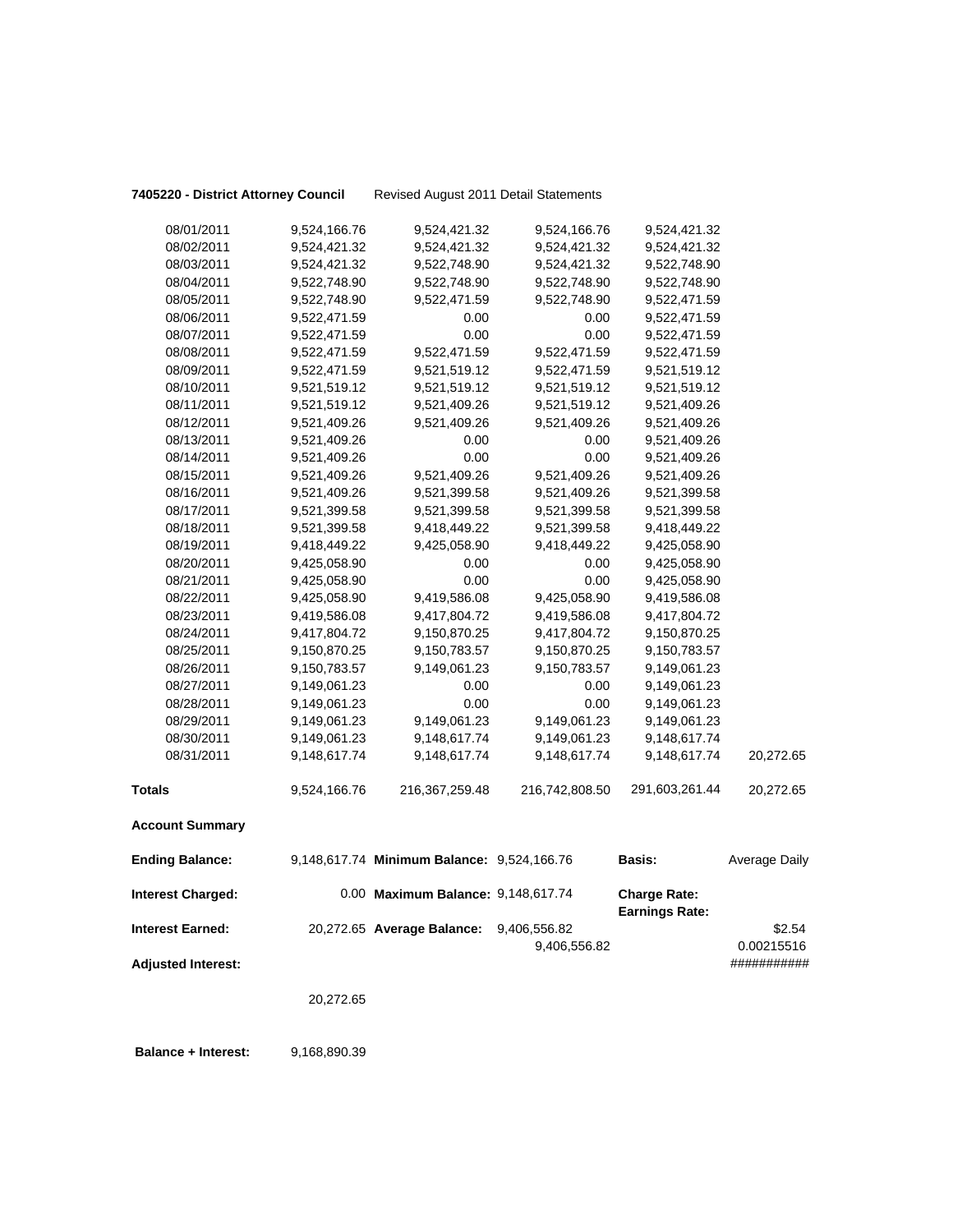| 7407105 - OCIA            |               | Revised August 2011 Detail Statements        |                |                                              |               |
|---------------------------|---------------|----------------------------------------------|----------------|----------------------------------------------|---------------|
| 08/01/2011                | 12,659,357.19 | 11,596,736.64                                | 12,659,357.19  | 11,596,736.64                                |               |
| 08/02/2011                | 11,596,736.64 | 11,596,736.64                                | 11,596,736.64  | 11,596,736.64                                |               |
| 08/03/2011                | 11,596,736.64 | 11,596,736.64                                | 11,596,736.64  | 11,596,736.64                                |               |
| 08/04/2011                | 11,596,736.64 | 11,596,736.64                                | 11,596,736.64  | 11,596,736.64                                |               |
| 08/05/2011                | 11,596,736.64 | 11,596,736.64                                | 11,596,736.64  | 11,596,736.64                                |               |
| 08/06/2011                | 11,596,736.64 | 0.00                                         | 0.00           | 11,596,736.64                                |               |
| 08/07/2011                | 11,596,736.64 | 0.00                                         | 0.00           | 11,596,736.64                                |               |
| 08/08/2011                | 11,596,736.64 | 11,596,736.64                                | 11,596,736.64  | 11,596,736.64                                |               |
| 08/09/2011                | 11,596,736.64 | 11,596,736.64                                | 11,596,736.64  | 11,596,736.64                                |               |
| 08/10/2011                | 11,596,736.64 | 11,596,736.64                                | 11,596,736.64  | 11,596,736.64                                |               |
| 08/11/2011                | 11,596,736.64 | 11,596,736.64                                | 11,596,736.64  | 11,596,736.64                                |               |
| 08/12/2011                | 11,596,736.64 | 11,596,736.64                                | 11,596,736.64  | 11,596,736.64                                |               |
| 08/13/2011                | 11,596,736.64 | 0.00                                         | 0.00           | 11,596,736.64                                |               |
| 08/14/2011                | 11,596,736.64 | 0.00                                         | 0.00           | 11,596,736.64                                |               |
| 08/15/2011                | 11,596,736.64 | 11,596,736.64                                | 11,596,736.64  | 11,596,736.64                                |               |
| 08/16/2011                | 11,596,736.64 | 11,596,736.64                                | 11,596,736.64  | 11,596,736.64                                |               |
| 08/17/2011                | 11,596,736.64 | 10,782,472.20                                | 11,596,736.64  | 10,782,472.20                                |               |
| 08/18/2011                | 10,782,472.20 | 10,782,472.20                                | 10,782,472.20  | 10,782,472.20                                |               |
| 08/19/2011                | 10,782,472.20 | 10,782,472.20                                | 10,782,472.20  | 10,782,472.20                                |               |
| 08/20/2011                | 10,782,472.20 | 0.00                                         | 0.00           | 10,782,472.20                                |               |
| 08/21/2011                | 10,782,472.20 | 0.00                                         | 0.00           | 10,782,472.20                                |               |
| 08/22/2011                | 10,782,472.20 | 10,782,472.20                                | 10,782,472.20  | 10,782,472.20                                |               |
| 08/23/2011                | 10,782,472.20 | 10,782,472.20                                | 10,782,472.20  | 10,782,472.20                                |               |
| 08/24/2011                | 10,782,472.20 | 10,782,472.20                                | 10,782,472.20  | 10,782,472.20                                |               |
| 08/25/2011                | 10,782,472.20 | 10,782,472.20                                | 10,782,472.20  | 10,782,472.20                                |               |
| 08/26/2011                | 10,782,472.20 | 10,782,472.20                                | 10,782,472.20  | 10,782,472.20                                |               |
| 08/27/2011                | 10,782,472.20 | 0.00                                         | 0.00           | 10,782,472.20                                |               |
| 08/28/2011                | 10,782,472.20 | 0.00                                         | 0.00           | 10,782,472.20                                |               |
| 08/29/2011                | 10,782,472.20 | 10,782,472.20                                | 10,782,472.20  | 10,782,472.20                                |               |
| 08/30/2011                | 10,782,472.20 | 10,782,472.20                                | 10,782,472.20  | 10,782,472.20                                |               |
| 08/31/2011                | 10,782,472.20 | 10,782,472.20                                | 10,782,472.20  | 10,782,472.20                                | 24,143.74     |
| <b>Totals</b>             | 12,659,357.19 | 257,768,033.88                               | 259,644,918.87 | 347,284,869.24                               | 24,143.74     |
| <b>Account Summary</b>    |               |                                              |                |                                              |               |
| <b>Ending Balance:</b>    |               | 10,782,472.20 Minimum Balance: 12,659,357.19 |                | <b>Basis:</b>                                | Average Daily |
| <b>Interest Charged:</b>  |               | 0.00 Maximum Balance: 10,782,472.20          |                | <b>Charge Rate:</b><br><b>Earnings Rate:</b> |               |
| <b>Interest Earned:</b>   |               | 24,143.74 Average Balance:                   | 11,202,737.72  |                                              | \$2.54        |
|                           |               |                                              | 11,202,737.72  |                                              | 0.00215516    |
| <b>Adjusted Interest:</b> |               |                                              |                |                                              | ###########   |
|                           | 24,143.74     |                                              |                |                                              |               |
|                           |               |                                              |                |                                              |               |
|                           |               |                                              |                |                                              |               |

 **Balance + Interest:** 10,806,615.94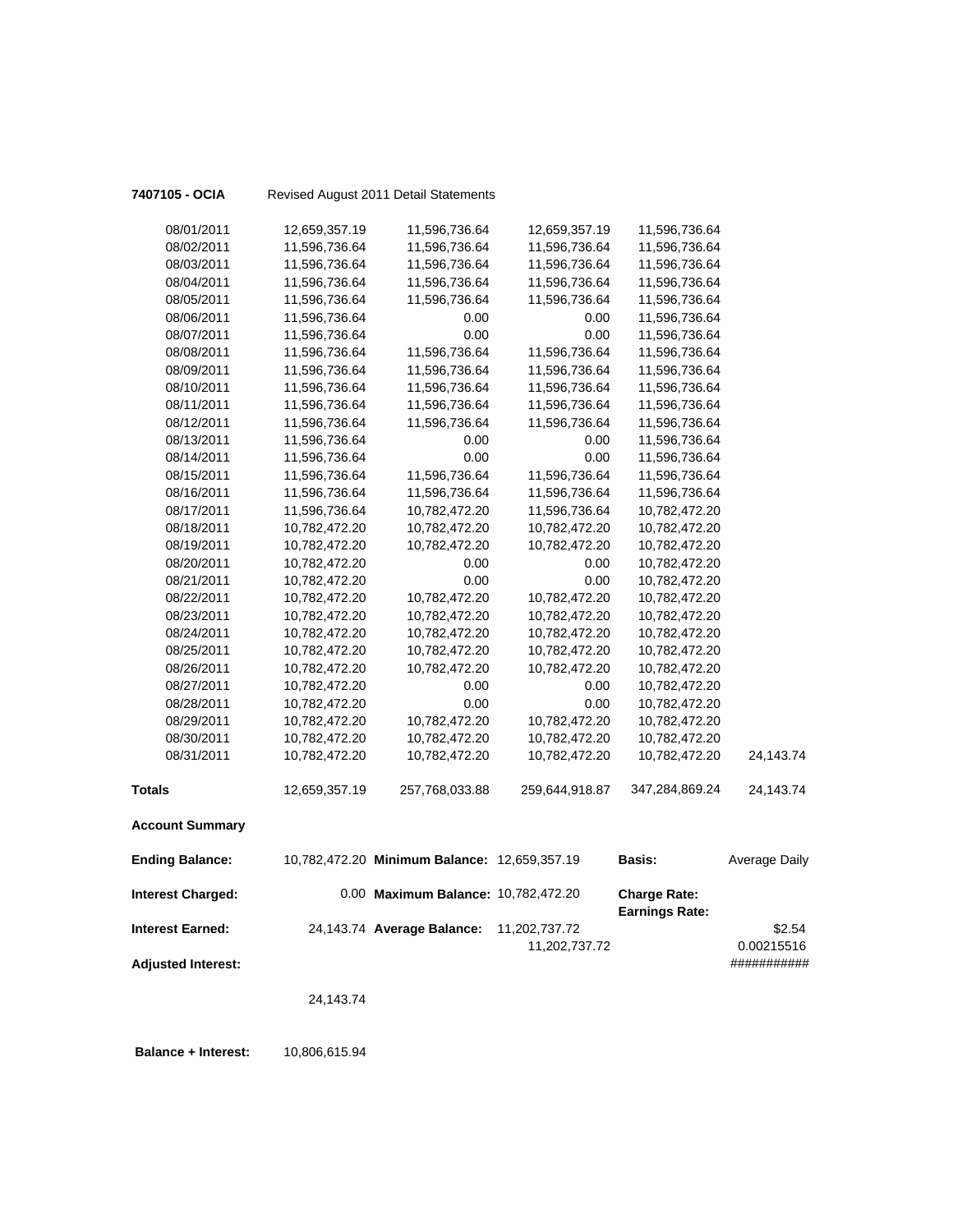| 7408105 - OCIA            |                          | Revised August 2011 Detail Statements  |                    |                                              |               |
|---------------------------|--------------------------|----------------------------------------|--------------------|----------------------------------------------|---------------|
| 08/01/2011                | 192,097.59               | 193,174.24                             | 192,097.59         | 193,174.24                                   |               |
| 08/02/2011                | 193,174.24               | 193,174.24                             | 193,174.24         | 193,174.24                                   |               |
| 08/03/2011                | 193,174.24               | 193,174.24                             | 193,174.24         | 193,174.24                                   |               |
| 08/04/2011                | 193,174.24               | 193,174.24                             | 193,174.24         | 193,174.24                                   |               |
| 08/05/2011                | 193,174.24               | 193,174.24                             | 193,174.24         | 193,174.24                                   |               |
| 08/06/2011                | 193,174.24               | 0.00                                   | 0.00               | 193,174.24                                   |               |
| 08/07/2011                | 193,174.24               | 0.00                                   | 0.00               | 193,174.24                                   |               |
| 08/08/2011                | 193,174.24               | 759,008.87                             | 193,174.24         | 759,008.87                                   |               |
| 08/09/2011                | 759,008.87               | 759,008.87                             | 759,008.87         | 759,008.87                                   |               |
| 08/10/2011                | 759,008.87               | 759,008.87                             | 759,008.87         | 759,008.87                                   |               |
| 08/11/2011                | 759,008.87               | 759,008.87                             | 759,008.87         | 759,008.87                                   |               |
| 08/12/2011                | 759,008.87               | 324,053.38                             | 759,008.87         | 324,053.38                                   |               |
| 08/13/2011                | 324,053.38               | 0.00                                   | 0.00               | 324,053.38                                   |               |
| 08/14/2011                | 324,053.38               | 0.00                                   | 0.00               | 324,053.38                                   |               |
| 08/15/2011                | 324,053.38               | 324,053.38                             | 324,053.38         | 324,053.38                                   |               |
| 08/16/2011                | 324,053.38               | 324,053.38                             | 324,053.38         | 324,053.38                                   |               |
| 08/17/2011                | 324,053.38               | 324,053.38                             | 324,053.38         | 324,053.38                                   |               |
| 08/18/2011                | 324,053.38               | 324,053.38                             | 324,053.38         | 324,053.38                                   |               |
| 08/19/2011                | 324,053.38               | 324,053.38                             | 324,053.38         | 324,053.38                                   |               |
| 08/20/2011                | 324,053.38               | 0.00                                   | 0.00               | 324,053.38                                   |               |
| 08/21/2011                | 324,053.38               | 0.00                                   | 0.00               | 324,053.38                                   |               |
| 08/22/2011                | 324,053.38               | 324,053.38                             | 324,053.38         | 324,053.38                                   |               |
| 08/23/2011                | 324,053.38               | 324,053.38                             | 324,053.38         | 324,053.38                                   |               |
| 08/24/2011                | 324,053.38               | 324,053.38                             | 324,053.38         | 324,053.38                                   |               |
| 08/25/2011                | 324,053.38               | 843,474.65                             | 324,053.38         | 843,474.65                                   |               |
| 08/26/2011<br>08/27/2011  | 843,474.65<br>843,474.65 | 843,474.65<br>0.00                     | 843,474.65<br>0.00 | 843,474.65                                   |               |
| 08/28/2011                | 843,474.65               | 0.00                                   | 0.00               | 843,474.65<br>843,474.65                     |               |
| 08/29/2011                | 843,474.65               | 843,474.65                             | 843,474.65         | 843,474.65                                   |               |
| 08/30/2011                | 843,474.65               | 843,474.65                             | 843,474.65         | 843,474.65                                   |               |
| 08/31/2011                | 843,474.65               | 843,474.65                             | 843,474.65         | 843,474.65                                   | 1,088.44      |
|                           |                          |                                        |                    |                                              |               |
| <b>Totals</b>             | 192,097.59               | 11,135,760.35                          | 10,484,383.29      | 14,505,271.65                                | 1,088.44      |
| <b>Account Summary</b>    |                          |                                        |                    |                                              |               |
| <b>Ending Balance:</b>    |                          | 843,474.65 Minimum Balance: 192,097.59 |                    | <b>Basis:</b>                                | Average Daily |
| <b>Interest Charged:</b>  |                          | 0.00 Maximum Balance: 843,474.65       |                    | <b>Charge Rate:</b><br><b>Earnings Rate:</b> |               |
| <b>Interest Earned:</b>   |                          | 1,088.44 Average Balance:              | 467,911.99         |                                              | \$2.54        |
|                           |                          |                                        | 467,911.99         |                                              | 0.00232616    |
| <b>Adjusted Interest:</b> |                          |                                        |                    |                                              | ###########   |
|                           |                          |                                        |                    |                                              |               |
|                           | 1,088.44                 |                                        |                    |                                              |               |
|                           |                          |                                        |                    |                                              |               |
|                           |                          |                                        |                    |                                              |               |

 **Balance + Interest:** 844,563.09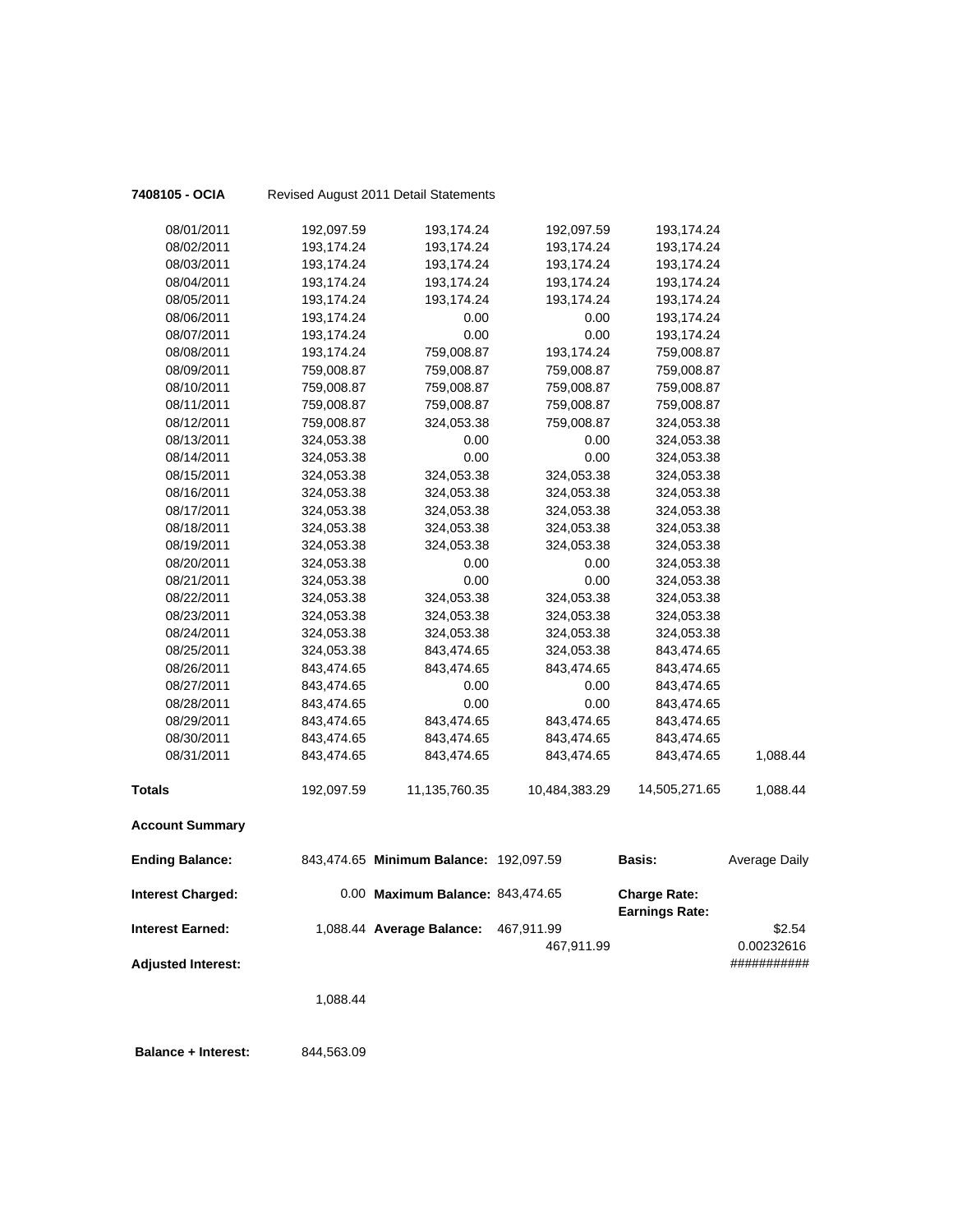## **7410645 - Oklahoma Conservation Com**Revised August 2011 Detail Statements

| 08/01/2011                | (106.51) | (106.51)                           |          | (106.51)   | (106.51)              |                           |
|---------------------------|----------|------------------------------------|----------|------------|-----------------------|---------------------------|
| 08/02/2011                | (106.51) | (106.51)                           |          | (106.51)   | (106.51)              |                           |
| 08/03/2011                | (106.51) | (106.51)                           |          | (106.51)   | (106.51)              |                           |
| 08/04/2011                | (106.51) | (106.51)                           |          | (106.51)   | (106.51)              |                           |
| 08/05/2011                | (106.51) | (106.51)                           |          | (106.51)   | (106.51)              |                           |
| 08/06/2011                | (106.51) | 0.00                               |          | 0.00       | (106.51)              |                           |
| 08/07/2011                | (106.51) | 0.00                               |          | 0.00       | (106.51)              |                           |
| 08/08/2011                | (106.51) | (106.51)                           |          | (106.51)   | (106.51)              |                           |
| 08/09/2011                | (106.51) | (106.51)                           |          | (106.51)   | (106.51)              |                           |
| 08/10/2011                | (106.51) | (106.51)                           |          | (106.51)   | (106.51)              |                           |
| 08/11/2011                | (106.51) | (106.51)                           |          | (106.51)   | (106.51)              |                           |
| 08/12/2011                | (106.51) | (106.51)                           |          | (106.51)   | (106.51)              |                           |
| 08/13/2011                | (106.51) | 0.00                               |          | 0.00       | (106.51)              |                           |
| 08/14/2011                | (106.51) | 0.00                               |          | 0.00       | (106.51)              |                           |
| 08/15/2011                | (106.51) | (106.51)                           |          | (106.51)   | (106.51)              |                           |
| 08/16/2011                | (106.51) | (106.51)                           |          | (106.51)   | (106.51)              |                           |
| 08/17/2011                | (106.51) | (106.51)                           |          | (106.51)   | (106.51)              |                           |
| 08/18/2011                | (106.51) | (106.51)                           |          | (106.51)   | (106.51)              |                           |
| 08/19/2011                | (106.51) | (106.51)                           |          | (106.51)   | (106.51)              |                           |
| 08/20/2011                | (106.51) | 0.00                               |          | 0.00       | (106.51)              |                           |
| 08/21/2011                | (106.51) | 0.00                               |          | 0.00       | (106.51)              |                           |
| 08/22/2011                | (106.51) | (106.51)                           |          | (106.51)   | (106.51)              |                           |
| 08/23/2011                | (106.51) | (106.51)                           |          | (106.51)   | (106.51)              |                           |
| 08/24/2011                | (106.51) | (106.51)                           |          | (106.51)   | (106.51)              |                           |
| 08/25/2011                | (106.51) | (106.51)                           |          | (106.51)   | (106.51)              |                           |
| 08/26/2011                | (106.51) | (106.51)                           |          | (106.51)   | (106.51)              |                           |
| 08/27/2011                | (106.51) | 0.00                               |          | 0.00       | (106.51)              |                           |
| 08/28/2011                | (106.51) | 0.00                               |          | 0.00       | (106.51)              |                           |
| 08/29/2011                | (106.51) | (106.51)                           |          | (106.51)   | (106.51)              |                           |
| 08/30/2011                | (106.51) | (106.51)                           |          | (106.51)   | (106.51)              |                           |
| 08/31/2011                | (106.51) | (106.51)                           |          | (106.51)   | (106.51)              | (0.23)                    |
| <b>Totals</b>             | (106.51) | (2,449.73)                         |          | (2,449.73) | (3,301.81)            | (0.23)                    |
| <b>Account Summary</b>    |          |                                    |          |            |                       |                           |
| <b>Ending Balance:</b>    |          | (106.51) Minimum Balance: (106.51) |          |            | <b>Basis:</b>         | Average Daily             |
| <b>Interest Charged:</b>  |          | 0.00 Maximum Balance: (106.51)     |          |            | <b>Charge Rate:</b>   |                           |
| <b>Interest Earned:</b>   |          | (0.23) Average Balance:            | (106.51) |            | <b>Earnings Rate:</b> | \$2.54                    |
| <b>Adjusted Interest:</b> |          |                                    |          | (106.51)   |                       | 0.00215516<br>########### |
|                           |          |                                    |          |            |                       |                           |
|                           | (0.23)   |                                    |          |            |                       |                           |
|                           |          |                                    |          |            |                       |                           |

 **Balance + Interest:** (106.74)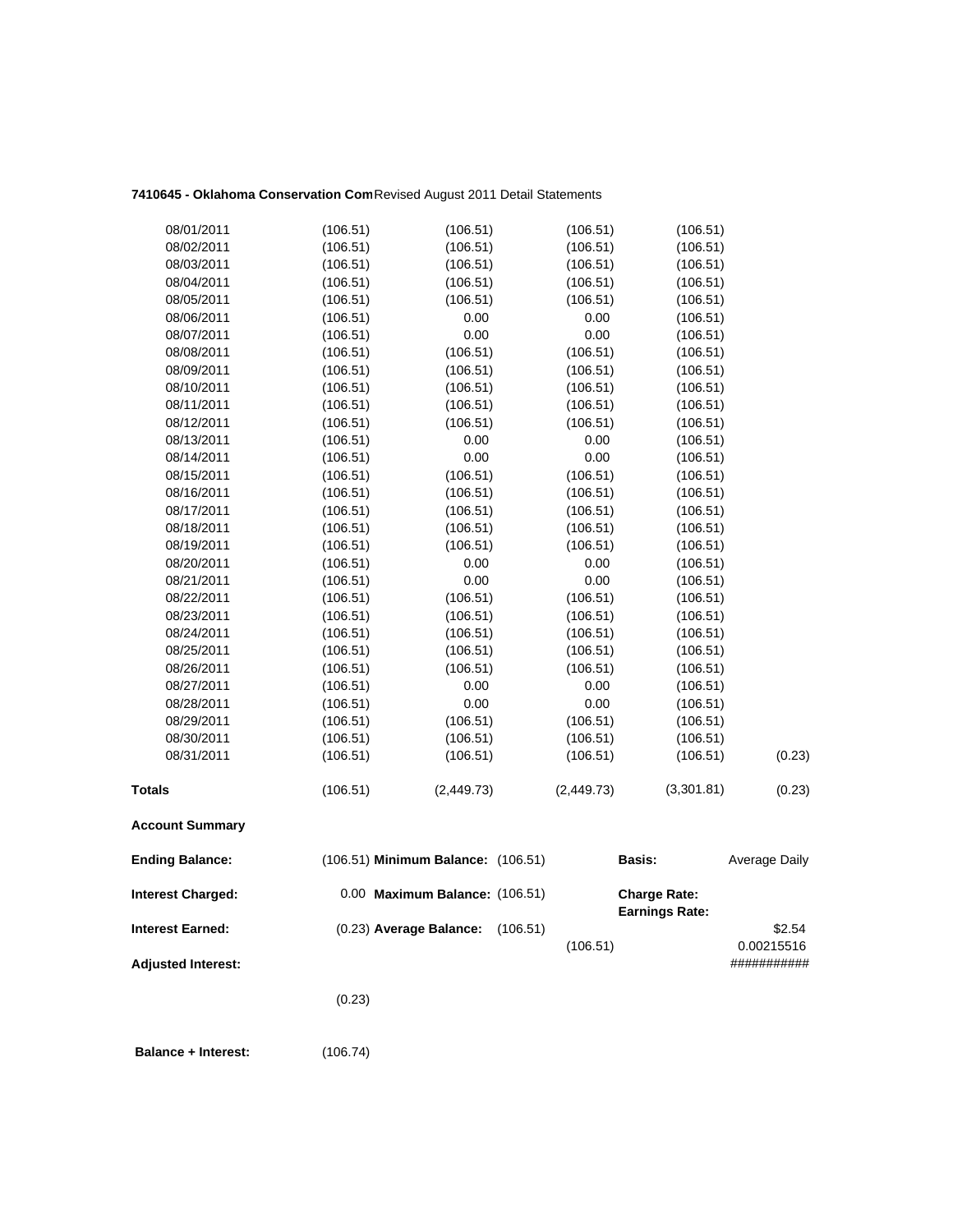## **7414105 - OCIA 2005C**Revised August 2011 Detail Statements

| <b>Interest Earned:</b>                            |                      | 83.01 Average Balance:                                                   | 38,516.35    | <b>Earnings Rate:</b>                | \$2.54        |
|----------------------------------------------------|----------------------|--------------------------------------------------------------------------|--------------|--------------------------------------|---------------|
| <b>Ending Balance:</b><br><b>Interest Charged:</b> |                      | 215,375.14 Minimum Balance: 4,495.39<br>0.00 Maximum Balance: 215,375.14 |              | <b>Basis:</b><br><b>Charge Rate:</b> | Average Daily |
| <b>Account Summary</b>                             |                      |                                                                          |              |                                      |               |
| <b>Totals</b>                                      | 4,495.39             | 1,157,966.42                                                             | 947,086.67   | 1,194,006.74                         | 83.01         |
| 08/31/2011                                         | 215,375.14           | 215,375.14                                                               | 215,375.14   | 215,375.14                           | 83.01         |
| 08/30/2011                                         | 215,375.14           | 215,375.14                                                               | 215,375.14   | 215,375.14                           |               |
| 08/29/2011                                         | 4,505.04             | 215,375.14                                                               | 4,505.04     | 215,375.14                           |               |
| 08/28/2011                                         | 4,505.04             | 0.00                                                                     | 0.00         | 4,505.04                             |               |
| 08/27/2011                                         | 4,505.04             | 0.00                                                                     | 0.00         | 4,505.04                             |               |
| 08/26/2011                                         | 4,505.04             | 4,505.04                                                                 | 4,505.04     | 4,505.04                             |               |
| 08/25/2011                                         | 4,505.04             | 4,505.04                                                                 | 4,505.04     | 4,505.04                             |               |
| 08/24/2011                                         | 4,505.04             | 4,505.04                                                                 | 4,505.04     | 4,505.04                             |               |
| 08/23/2011                                         | 4,505.04             | 4,505.04                                                                 | 4,505.04     | 4,505.04                             |               |
| 08/22/2011                                         | 4,505.04             | 4,505.04                                                                 | 4,505.04     | 4,505.04                             |               |
| 08/21/2011                                         | 4,505.04             | 0.00                                                                     | 0.00         | 4,505.04                             |               |
| 08/20/2011                                         | 4,505.04             | 0.00                                                                     | 0.00         | 4,505.04                             |               |
| 08/19/2011                                         | 4,505.04             | 4,505.04                                                                 | 4,505.04     | 4,505.04                             |               |
| 08/18/2011                                         | 4,505.04             | 4,505.04                                                                 | 4,505.04     | 4,505.04                             |               |
| 08/17/2011                                         | 215,375.14           | 4,505.04                                                                 | 215,375.14   | 4,505.04                             |               |
| 08/16/2011                                         | 215,375.14           | 215,375.14                                                               | 215,375.14   | 215,375.14                           |               |
| 08/15/2011                                         | 4,505.04             | 215,375.14                                                               | 4,505.04     | 215,375.14                           |               |
| 08/14/2011                                         | 4,505.04             | 0.00                                                                     | 0.00         | 4,505.04                             |               |
| 08/13/2011                                         | 4,505.04             | 0.00                                                                     | 0.00         | 4,505.04                             |               |
| 08/12/2011                                         | 4,505.04             | 4,505.04                                                                 | 4,505.04     | 4,505.04                             |               |
| 08/11/2011                                         | 4,505.04             | 4,505.04                                                                 | 4,505.04     | 4,505.04                             |               |
| 08/10/2011                                         | 4,505.04             | 4,505.04                                                                 | 4,505.04     | 4,505.04                             |               |
| 08/09/2011                                         | 4,505.04             | 4,505.04                                                                 | 4,505.04     | 4,505.04                             |               |
| 08/08/2011                                         | 4,505.04             | 4,505.04                                                                 | 4,505.04     | 4,505.04                             |               |
| 08/06/2011<br>08/07/2011                           | 4,505.04<br>4,505.04 | 0.00<br>0.00                                                             | 0.00<br>0.00 | 4,505.04<br>4,505.04                 |               |
| 08/05/2011                                         | 4,505.04             | 4,505.04                                                                 | 4,505.04     | 4,505.04                             |               |
| 08/04/2011                                         | 4,505.04             | 4,505.04                                                                 | 4,505.04     | 4,505.04                             |               |
| 08/03/2011                                         | 4,505.04             | 4,505.04                                                                 | 4,505.04     | 4,505.04                             |               |
| 08/02/2011                                         | 4,505.04             | 4,505.04                                                                 | 4,505.04     | 4,505.04                             |               |
| 08/01/2011                                         | 4,495.39             | 4,505.04                                                                 | 4,495.39     | 4,505.04                             |               |
|                                                    |                      |                                                                          |              |                                      |               |

**Adjusted Interest:** ###########

38,516.35 0.00215516

83.01

 **Balance + Interest:** 215,458.15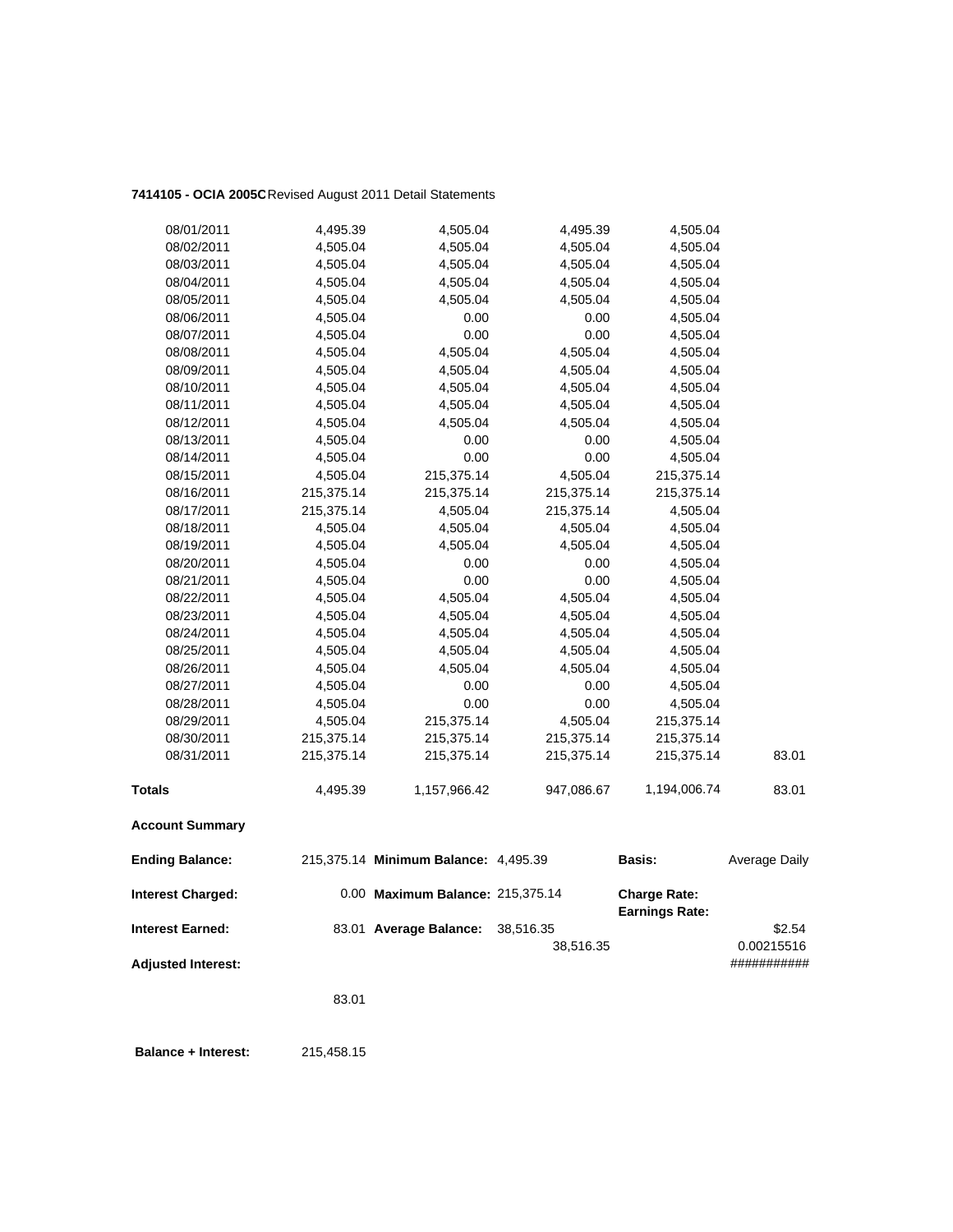## **7415400 - Office of Juvenile Authority** Revised August 2011 Detail Statements

| <b>Interest Charged:</b> |              | 0.00 Maximum Balance: 1,524,477.80         |               | <b>Charge Rate:</b> |               |
|--------------------------|--------------|--------------------------------------------|---------------|---------------------|---------------|
| <b>Ending Balance:</b>   |              | 1,524,477.80 Minimum Balance: 1,077,117.72 |               | <b>Basis:</b>       | Average Daily |
| <b>Account Summary</b>   |              |                                            |               |                     |               |
| <b>Totals</b>            | 1,077,117.72 | 28,366,736.58                              | 27,919,376.50 | 37,814,048.02       | 2,628.88      |
| 08/31/2011               | 1,524,477.80 | 1,524,477.80                               | 1,524,477.80  | 1,524,477.80        | 2,628.88      |
| 08/30/2011               | 1,524,477.80 | 1,524,477.80                               | 1,524,477.80  | 1,524,477.80        |               |
| 08/29/2011               | 1,524,477.80 | 1,524,477.80                               | 1,524,477.80  | 1,524,477.80        |               |
| 08/28/2011               | 1,524,477.80 | 0.00                                       | 0.00          | 1,524,477.80        |               |
| 08/27/2011               | 1,524,477.80 | 0.00                                       | 0.00          | 1,524,477.80        |               |
| 08/26/2011               | 1,556,158.15 | 1,524,477.80                               | 1,556,158.15  | 1,524,477.80        |               |
| 08/25/2011               | 1,563,456.68 | 1,556,158.15                               | 1,563,456.68  | 1,556,158.15        |               |
| 08/24/2011               | 1,563,456.68 | 1,563,456.68                               | 1,563,456.68  | 1,563,456.68        |               |
| 08/23/2011               | 1,563,456.68 | 1,563,456.68                               | 1,563,456.68  | 1,563,456.68        |               |
| 08/22/2011               | 1,060,482.99 | 1,563,456.68                               | 1,060,482.99  | 1,563,456.68        |               |
| 08/21/2011               | 1,060,482.99 | 0.00                                       | 0.00          | 1,060,482.99        |               |
| 08/20/2011               | 1,060,482.99 | 0.00                                       | 0.00          | 1,060,482.99        |               |
| 08/19/2011               | 1,060,482.99 | 1,060,482.99                               | 1,060,482.99  | 1,060,482.99        |               |
| 08/18/2011               | 1,060,538.37 | 1,060,482.99                               | 1,060,538.37  | 1,060,482.99        |               |
| 08/17/2011               | 1,060,597.75 | 1,060,538.37                               | 1,060,597.75  | 1,060,538.37        |               |
| 08/16/2011               | 1,060,597.75 | 1,060,597.75                               | 1,060,597.75  | 1,060,597.75        |               |
| 08/15/2011               | 1,060,597.75 | 1,060,597.75                               | 1,060,597.75  | 1,060,597.75        |               |
| 08/14/2011               | 1,060,597.75 | 0.00                                       | 0.00          | 1,060,597.75        |               |
| 08/13/2011               | 1,060,597.75 | 0.00                                       | 0.00          | 1,060,597.75        |               |
| 08/12/2011               | 1,061,896.25 | 1,060,597.75                               | 1,061,896.25  | 1,060,597.75        |               |
| 08/11/2011               | 1,061,896.25 | 1,061,896.25                               | 1,061,896.25  | 1,061,896.25        |               |
| 08/10/2011               | 1,062,146.25 | 1,061,896.25                               | 1,062,146.25  | 1,061,896.25        |               |
| 08/09/2011               | 1,078,097.18 | 1,062,146.25                               | 1,078,097.18  | 1,062,146.25        |               |
| 08/08/2011               | 1,078,097.18 | 1,078,097.18                               | 1,078,097.18  | 1,078,097.18        |               |
| 08/07/2011               | 1,078,097.18 | 0.00                                       | 0.00          | 1,078,097.18        |               |
| 08/06/2011               | 1,078,097.18 | 0.00                                       | 0.00          | 1,078,097.18        |               |
| 08/05/2011               | 1,078,097.23 | 1,078,097.18                               | 1,078,097.23  | 1,078,097.18        |               |
| 08/04/2011               | 1,079,589.75 | 1,078,097.23                               | 1,079,589.75  | 1,078,097.23        |               |
| 08/03/2011               | 1,079,589.75 | 1,079,589.75                               | 1,079,589.75  | 1,079,589.75        |               |
| 08/02/2011               | 1,079,589.75 | 1,079,589.75                               | 1,079,589.75  | 1,079,589.75        |               |
| 08/01/2011               | 1,077,117.72 | 1,079,589.75                               | 1,077,117.72  | 1,079,589.75        |               |

**Earnings Rate: Interest Earned:** 2,628.88 **Average Balance:** 1,219,808.00 \$2.54 1,219,808.00 0.00215516 **Adjusted Interest:** ###########

2,628.88

**Balance + Interest:** 1,527,106.68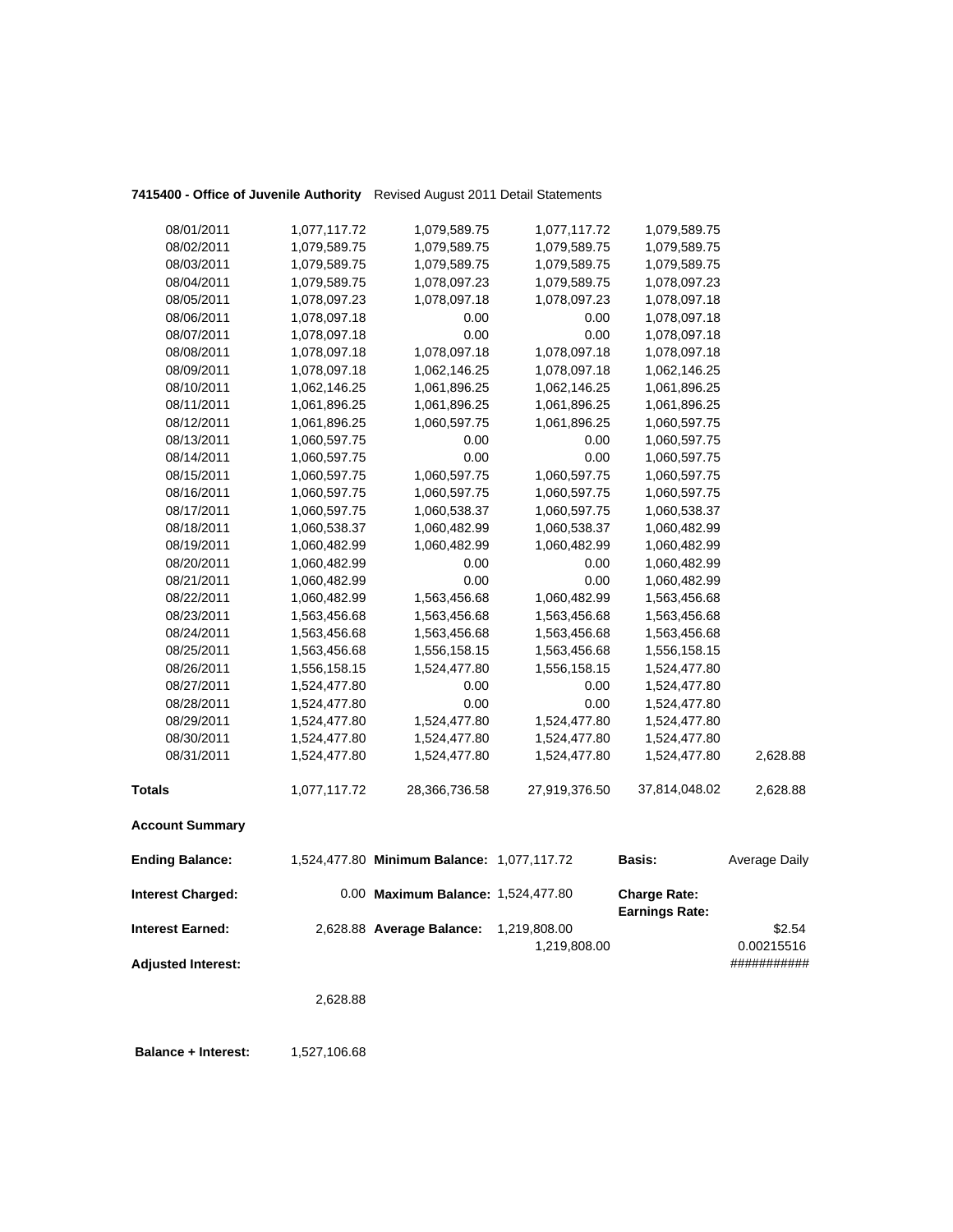## **7416000 - Oil Overcharge Funds-Exxon** Revised August 2011 Detail Statements

| <b>Interest Charged:</b> |            | 0.00 Maximum Balance: 240,856.53       |              | <b>Charge Rate:</b><br><b>Earnings Rate:</b> |               |
|--------------------------|------------|----------------------------------------|--------------|----------------------------------------------|---------------|
| <b>Ending Balance:</b>   |            | 240,856.53 Minimum Balance: 240,340.56 |              | <b>Basis:</b>                                | Average Daily |
| <b>Account Summary</b>   |            |                                        |              |                                              |               |
| <b>Totals</b>            | 240,340.56 | 5,539,700.19                           | 5,539,184.22 | 7,466,552.43                                 | 519.08        |
| 08/31/2011               | 240,856.53 | 240,856.53                             | 240,856.53   | 240,856.53                                   | 519.08        |
| 08/30/2011               | 240,856.53 | 240,856.53                             | 240,856.53   | 240,856.53                                   |               |
| 08/29/2011               | 240,856.53 | 240,856.53                             | 240,856.53   | 240,856.53                                   |               |
| 08/28/2011               | 240,856.53 | 0.00                                   | 0.00         | 240,856.53                                   |               |
| 08/27/2011               | 240,856.53 | 0.00                                   | 0.00         | 240,856.53                                   |               |
| 08/26/2011               | 240,856.53 | 240,856.53                             | 240,856.53   | 240,856.53                                   |               |
| 08/25/2011               | 240,856.53 | 240,856.53                             | 240,856.53   | 240,856.53                                   |               |
| 08/24/2011               | 240,856.53 | 240,856.53                             | 240,856.53   | 240,856.53                                   |               |
| 08/23/2011               | 240,856.53 | 240,856.53                             | 240,856.53   | 240,856.53                                   |               |
| 08/22/2011               | 240,856.53 | 240,856.53                             | 240,856.53   | 240,856.53                                   |               |
| 08/21/2011               | 240,856.53 | 0.00                                   | 0.00         | 240,856.53                                   |               |
| 08/20/2011               | 240,856.53 | 0.00                                   | 0.00         | 240,856.53                                   |               |
| 08/19/2011               | 240,856.53 | 240,856.53                             | 240,856.53   | 240,856.53                                   |               |
| 08/18/2011               | 240,856.53 | 240,856.53                             | 240,856.53   | 240,856.53                                   |               |
| 08/17/2011               | 240,856.53 | 240,856.53                             | 240,856.53   | 240,856.53                                   |               |
| 08/16/2011               | 240,856.53 | 240,856.53                             | 240,856.53   | 240,856.53                                   |               |
| 08/15/2011               | 240,856.53 | 240,856.53                             | 240,856.53   | 240,856.53                                   |               |
| 08/14/2011               | 240,856.53 | 0.00                                   | 0.00         | 240,856.53                                   |               |
| 08/13/2011               | 240,856.53 | 0.00                                   | 0.00         | 240,856.53                                   |               |
| 08/12/2011               | 240,856.53 | 240,856.53                             | 240,856.53   | 240,856.53                                   |               |
| 08/11/2011               | 240,856.53 | 240,856.53                             | 240,856.53   | 240,856.53                                   |               |
| 08/10/2011               | 240,856.53 | 240,856.53                             | 240,856.53   | 240,856.53                                   |               |
| 08/09/2011               | 240,856.53 | 240,856.53                             | 240,856.53   | 240,856.53                                   |               |
| 08/08/2011               | 240,856.53 | 240,856.53                             | 240,856.53   | 240,856.53                                   |               |
| 08/07/2011               | 240,856.53 | 0.00                                   | 0.00         | 240,856.53                                   |               |
| 08/06/2011               | 240,856.53 | 0.00                                   | 0.00         | 240,856.53                                   |               |
| 08/05/2011               | 240,856.53 | 240,856.53                             | 240,856.53   | 240,856.53                                   |               |
| 08/04/2011               | 240,856.53 | 240,856.53                             | 240,856.53   | 240,856.53                                   |               |
| 08/03/2011               | 240,856.53 | 240,856.53                             | 240,856.53   | 240,856.53                                   |               |
| 08/02/2011               | 240,856.53 | 240,856.53                             | 240,856.53   | 240,856.53                                   |               |
| 08/01/2011               | 240,340.56 | 240,856.53                             | 240,340.56   | 240,856.53                                   |               |

**Interest Earned:** 519.08 **Average Balance:** 240,856.53 \$2.54 240,856.53 0.00215516 **Adjusted Interest:** ###########

519.08

 **Balance + Interest:** 241,375.61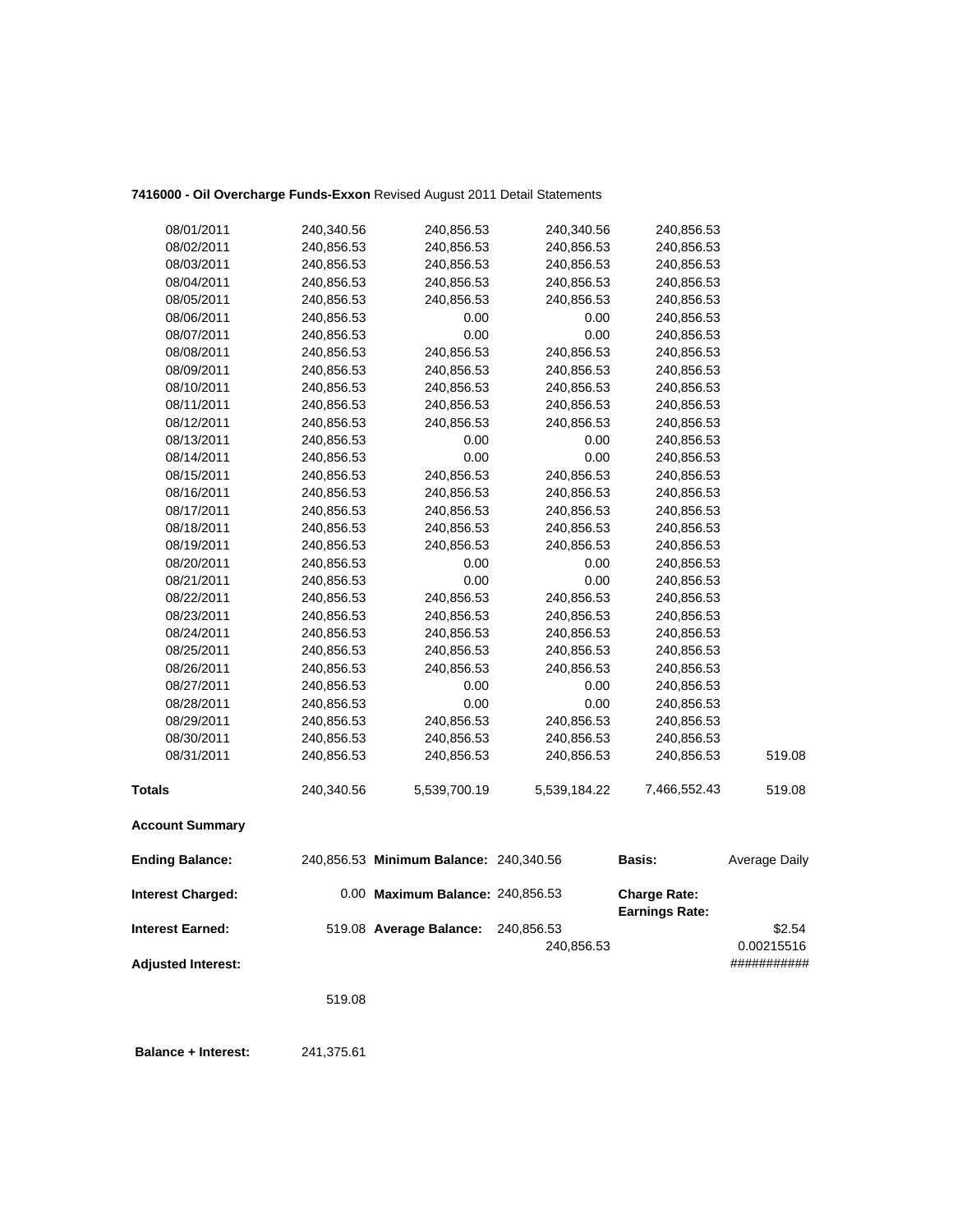**7416160 - Department of Commerce** Revised August 2011 Detail Statements

| 08/01/2011               | 1,908,510.80 | 1,912,584.13                               | 1,908,510.80  | 1,912,584.13                                 |               |
|--------------------------|--------------|--------------------------------------------|---------------|----------------------------------------------|---------------|
| 08/02/2011               | 1,912,584.13 | 1,913,079.21                               | 1,912,584.13  | 1,913,079.21                                 |               |
| 08/03/2011               | 1,913,079.21 | 1,913,079.21                               | 1,913,079.21  | 1,913,079.21                                 |               |
| 08/04/2011               | 1,913,079.21 | 1,913,079.21                               | 1,913,079.21  | 1,913,079.21                                 |               |
| 08/05/2011               | 1,913,079.21 | 1,913,079.21                               | 1,913,079.21  | 1,913,079.21                                 |               |
| 08/06/2011               | 1,913,079.21 | 0.00                                       | 0.00          | 1,913,079.21                                 |               |
| 08/07/2011               | 1,913,079.21 | 0.00                                       | 0.00          | 1,913,079.21                                 |               |
| 08/08/2011               | 1,913,079.21 | 1,913,079.21                               | 1,913,079.21  | 1,913,079.21                                 |               |
| 08/09/2011               | 1,913,079.21 | 1,914,107.52                               | 1,913,079.21  | 1,914,107.52                                 |               |
| 08/10/2011               | 1,914,107.52 | 1,914,107.52                               | 1,914,107.52  | 1,914,107.52                                 |               |
| 08/11/2011               | 1,914,107.52 | 1,918,071.51                               | 1,914,107.52  | 1,918,071.51                                 |               |
| 08/12/2011               | 1,918,071.51 | 1,918,071.51                               | 1,918,071.51  | 1,918,071.51                                 |               |
| 08/13/2011               | 1,918,071.51 | 0.00                                       | 0.00          | 1,918,071.51                                 |               |
| 08/14/2011               | 1,918,071.51 | 0.00                                       | 0.00          | 1,918,071.51                                 |               |
| 08/15/2011               | 1,918,071.51 | 1,918,071.51                               | 1,918,071.51  | 1,918,071.51                                 |               |
| 08/16/2011               | 1,918,071.51 | 1,932,681.05                               | 1,918,071.51  | 1,932,681.05                                 |               |
| 08/17/2011               | 1,932,681.05 | 1,932,681.05                               | 1,932,681.05  | 1,932,681.05                                 |               |
| 08/18/2011               | 1,932,681.05 | 1,936,479.47                               | 1,932,681.05  | 1,936,479.47                                 |               |
| 08/19/2011               | 1,936,479.47 | 1,936,479.47                               | 1,936,479.47  | 1,936,479.47                                 |               |
| 08/20/2011               | 1,936,479.47 | 0.00                                       | 0.00          | 1,936,479.47                                 |               |
| 08/21/2011               | 1,936,479.47 | 0.00                                       | 0.00          | 1,936,479.47                                 |               |
| 08/22/2011               | 1,936,479.47 | 1,940,567.68                               | 1,936,479.47  | 1,940,567.68                                 |               |
| 08/23/2011               | 1,940,567.68 | 1,940,567.68                               | 1,940,567.68  | 1,940,567.68                                 |               |
| 08/24/2011               | 1,940,567.68 | 1,940,567.68                               | 1,940,567.68  | 1,940,567.68                                 |               |
| 08/25/2011               | 1,940,567.68 | 1,940,567.68                               | 1,940,567.68  | 1,940,567.68                                 |               |
| 08/26/2011               | 1,940,567.68 | 1,942,471.53                               | 1,940,567.68  | 1,942,471.53                                 |               |
| 08/27/2011               | 1,942,471.53 | 0.00                                       | 0.00          | 1,942,471.53                                 |               |
| 08/28/2011               | 1,942,471.53 | 0.00                                       | 0.00          | 1,942,471.53                                 |               |
| 08/29/2011               | 1,942,471.53 | 1,942,471.53                               | 1,942,471.53  | 1,942,471.53                                 |               |
| 08/30/2011               | 1,942,471.53 | 1,942,471.53                               | 1,942,471.53  | 1,942,471.53                                 |               |
| 08/31/2011               | 1,942,471.53 | 1,942,471.53                               | 1,942,471.53  | 1,942,471.53                                 | 4,153.97      |
| <b>Totals</b>            | 1,908,510.80 | 44,330,887.63                              | 44,296,926.90 | 59,751,091.07                                | 4,153.97      |
| <b>Account Summary</b>   |              |                                            |               |                                              |               |
| <b>Ending Balance:</b>   |              | 1,942,471.53 Minimum Balance: 1,908,510.80 |               | Basis:                                       | Average Daily |
| <b>Interest Charged:</b> |              | 0.00 Maximum Balance: 1,942,471.53         |               | <b>Charge Rate:</b><br><b>Earnings Rate:</b> |               |
| <b>Interest Earned:</b>  |              | 4,153.97 Average Balance:                  | 1,927,454.55  |                                              | \$2.54        |
|                          |              |                                            | 1,927,454.55  |                                              | 0.00215516    |

**Adjusted Interest:** ###########

4,153.97

**Balance + Interest:** 1,946,625.50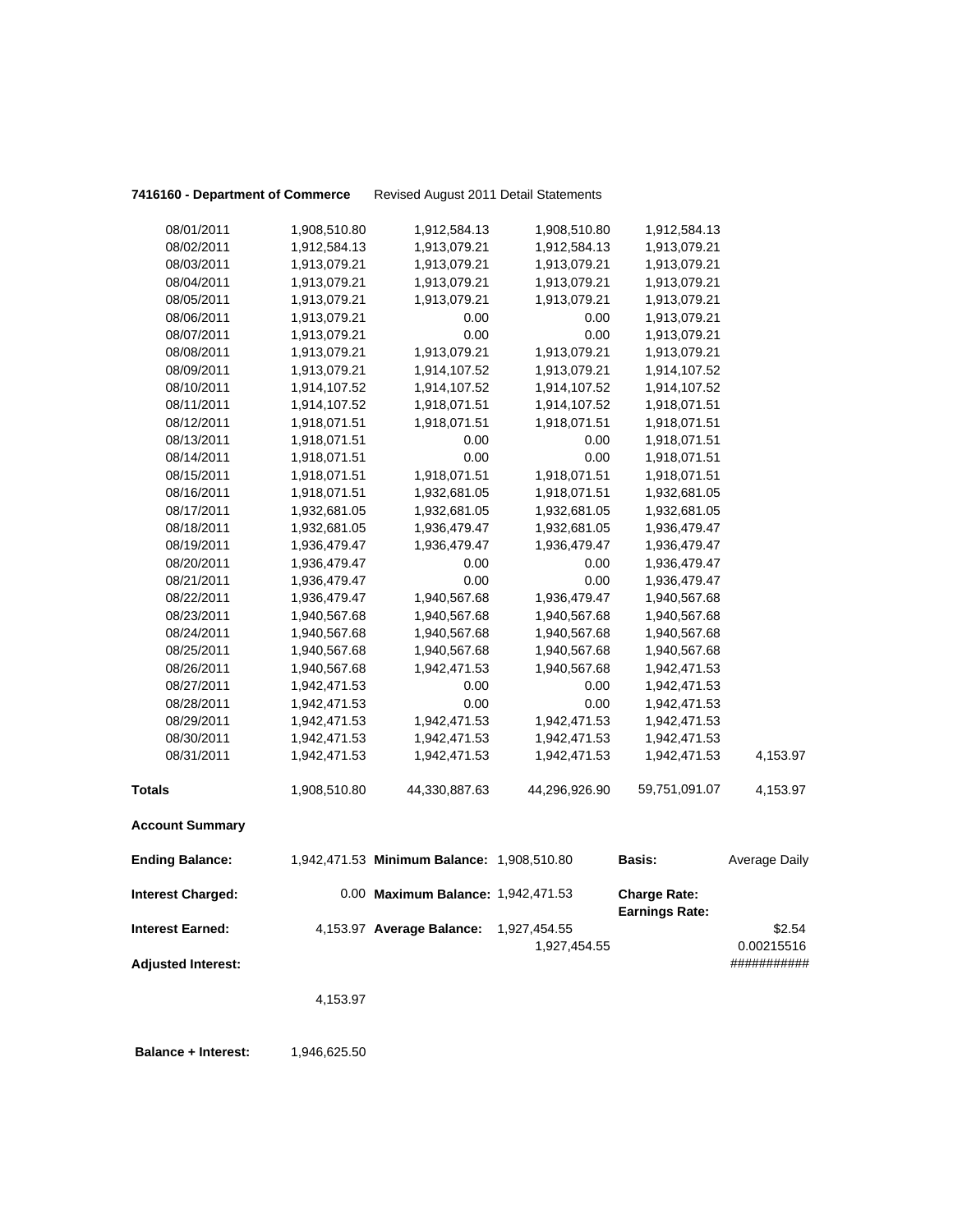| 7419105 - OCIA             |      | Revised August 2011 Detail Statements |              |                       |                      |
|----------------------------|------|---------------------------------------|--------------|-----------------------|----------------------|
| 08/01/2011                 | 0.00 | 0.00                                  | 0.00         | 0.00                  |                      |
| 08/02/2011                 | 0.00 | 0.00                                  | 0.00         | 0.00                  |                      |
| 08/03/2011                 | 0.00 | 0.00                                  | 0.00         | 0.00                  |                      |
| 08/04/2011                 | 0.00 | 0.00                                  | 0.00         | 0.00                  |                      |
| 08/05/2011                 | 0.00 | 0.00                                  | 0.00         | 0.00                  |                      |
| 08/06/2011                 | 0.00 | 0.00                                  | 0.00         | 0.00                  |                      |
| 08/07/2011                 | 0.00 | 0.00                                  | 0.00         | 0.00                  |                      |
| 08/08/2011                 | 0.00 | 0.00                                  | 0.00         | 0.00                  |                      |
| 08/09/2011                 | 0.00 | 0.00                                  | 0.00         | 0.00                  |                      |
| 08/10/2011                 | 0.00 | 0.00                                  | 0.00         | 0.00                  |                      |
| 08/11/2011                 | 0.00 | 0.00                                  | 0.00         | 0.00                  |                      |
| 08/12/2011                 | 0.00 | 0.00                                  | 0.00         | 0.00                  |                      |
| 08/13/2011                 | 0.00 | 0.00                                  | 0.00         | 0.00                  |                      |
| 08/14/2011                 | 0.00 | 0.00                                  | 0.00         | 0.00                  |                      |
| 08/15/2011                 | 0.00 | 0.00                                  | 0.00         | 0.00                  |                      |
| 08/16/2011                 | 0.00 | 0.00                                  | 0.00         | 0.00                  |                      |
| 08/17/2011                 | 0.00 | 0.00                                  | 0.00         | 0.00                  |                      |
| 08/18/2011                 | 0.00 | 0.00                                  | 0.00         | 0.00                  |                      |
| 08/19/2011                 | 0.00 | 0.00                                  | 0.00         | 0.00                  |                      |
| 08/20/2011                 | 0.00 | 0.00                                  | 0.00         | 0.00                  |                      |
| 08/21/2011                 | 0.00 | 0.00                                  | 0.00         | 0.00                  |                      |
| 08/22/2011                 | 0.00 | 0.00                                  | 0.00         | 0.00                  |                      |
| 08/23/2011                 | 0.00 | 0.00                                  | 0.00         | 0.00                  |                      |
| 08/24/2011                 | 0.00 | 0.00                                  | 0.00         | 0.00                  |                      |
| 08/25/2011                 | 0.00 | 0.00                                  | 0.00         | 0.00                  |                      |
| 08/26/2011                 | 0.00 | 0.00                                  | 0.00         | 0.00                  |                      |
| 08/27/2011                 | 0.00 | 0.00                                  | 0.00         | 0.00                  |                      |
| 08/28/2011                 | 0.00 | 0.00                                  | 0.00         | 0.00                  |                      |
| 08/29/2011                 | 0.00 | 0.00                                  | 0.00         | 0.00                  |                      |
| 08/30/2011                 | 0.00 | 0.00                                  | 0.00         | 0.00                  |                      |
| 08/31/2011                 | 0.00 | 0.00                                  | 0.00         | 0.00                  | 0.00                 |
| <b>Totals</b>              | 0.00 | 0.00                                  | 0.00         | 0.00                  | 0.00                 |
| <b>Account Summary</b>     |      |                                       |              |                       |                      |
| <b>Ending Balance:</b>     |      | 0.00 Minimum Balance: 0.00            |              | <b>Basis:</b>         | <b>Average Daily</b> |
| <b>Interest Charged:</b>   |      | 0.00 Maximum Balance: 0.00            |              | <b>Charge Rate:</b>   |                      |
|                            |      |                                       |              | <b>Earnings Rate:</b> |                      |
| <b>Interest Earned:</b>    |      | 0.00 Average Balance:                 | 0.00<br>0.00 |                       | \$2.54<br>#N/A       |
| <b>Adjusted Interest:</b>  |      |                                       |              |                       | ###########          |
|                            | 0.00 |                                       |              |                       |                      |
|                            |      |                                       |              |                       |                      |
| <b>Balance + Interest:</b> | 0.00 |                                       |              |                       |                      |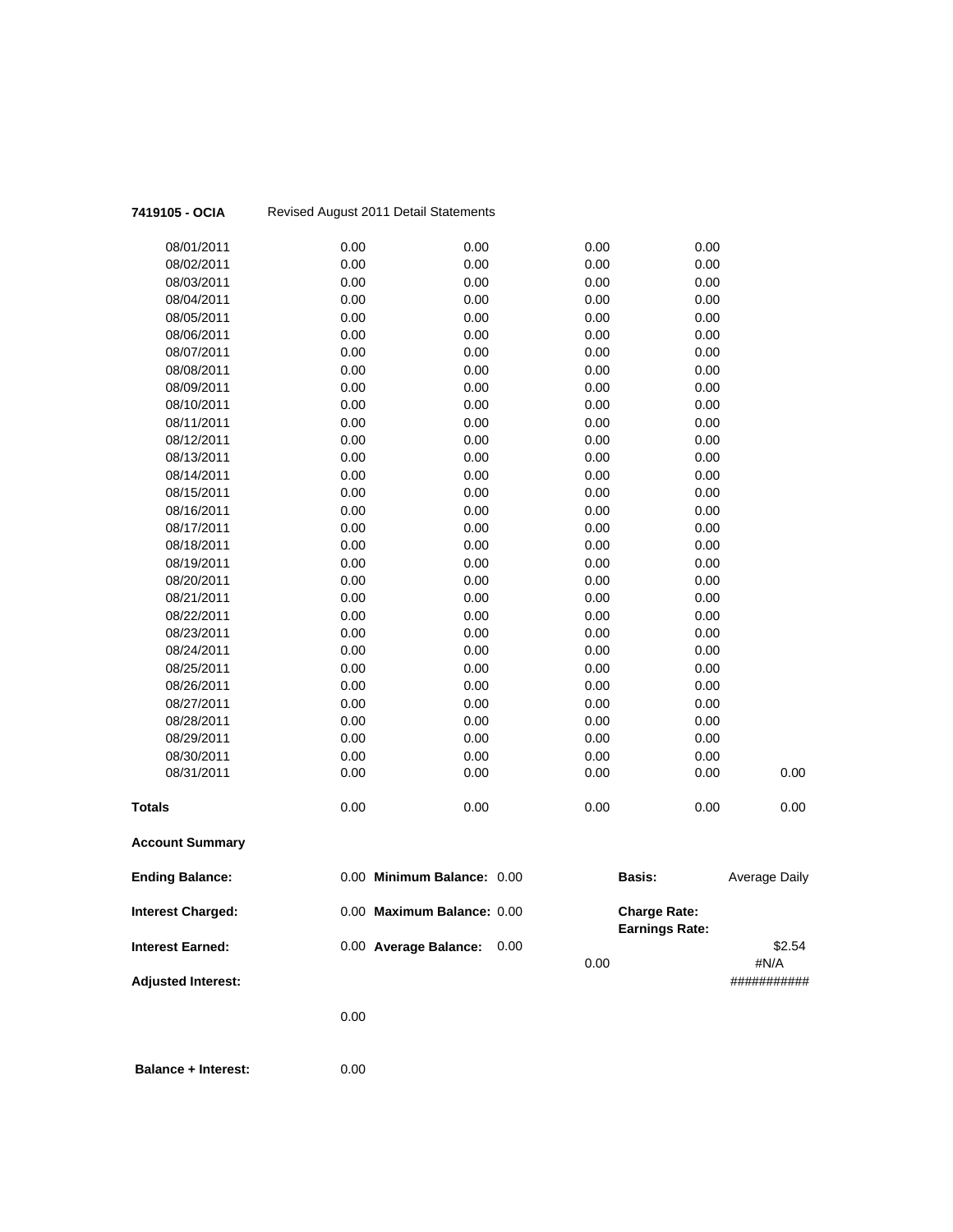| 7421105 - OCIA            |                              | Revised August 2011 Detail Statements      |                              |                                              |                           |
|---------------------------|------------------------------|--------------------------------------------|------------------------------|----------------------------------------------|---------------------------|
| 08/01/2011                | 4,173,983.55                 | 3,908,414.15                               | 4,173,983.55                 | 3,908,414.15                                 |                           |
| 08/02/2011                | 3,908,414.15                 | 3,908,414.15                               | 3,908,414.15                 | 3,908,414.15                                 |                           |
| 08/03/2011                | 3,908,414.15                 | 3,908,414.15                               | 3,908,414.15                 | 3,908,414.15                                 |                           |
| 08/04/2011                | 3,908,414.15                 | 3,908,414.15                               | 3,908,414.15                 | 3,908,414.15                                 |                           |
| 08/05/2011                | 3,908,414.15                 | 3,908,414.15                               | 3,908,414.15                 | 3,908,414.15                                 |                           |
| 08/06/2011                | 3,908,414.15                 | 0.00                                       | 0.00                         | 3,908,414.15                                 |                           |
| 08/07/2011                | 3,908,414.15                 | 0.00                                       | 0.00                         | 3,908,414.15                                 |                           |
| 08/08/2011                | 3,908,414.15                 | 3,908,414.15                               | 3,908,414.15                 | 3,908,414.15                                 |                           |
| 08/09/2011                | 3,908,414.15                 | 3,908,414.15                               | 3,908,414.15                 | 3,908,414.15                                 |                           |
| 08/10/2011                | 3,908,414.15                 | 3,908,414.15                               | 3,908,414.15                 | 3,908,414.15                                 |                           |
| 08/11/2011                | 3,908,414.15                 | 3,908,414.15                               | 3,908,414.15                 | 3,908,414.15                                 |                           |
| 08/12/2011                | 3,908,414.15                 | 3,908,414.15                               | 3,908,414.15                 | 3,908,414.15                                 |                           |
| 08/13/2011                | 3,908,414.15                 | 0.00                                       | 0.00                         | 3,908,414.15                                 |                           |
| 08/14/2011                | 3,908,414.15                 | 0.00                                       | 0.00                         | 3,908,414.15                                 |                           |
| 08/15/2011                | 3,908,414.15                 | 3,908,414.15                               | 3,908,414.15                 | 3,908,414.15                                 |                           |
| 08/16/2011                | 3,908,414.15                 | 3,908,414.15                               | 3,908,414.15                 | 3,908,414.15                                 |                           |
| 08/17/2011                | 3,908,414.15                 | 3,822,116.22                               | 3,908,414.15                 | 3,822,116.22                                 |                           |
| 08/18/2011                | 3,822,116.22                 | 3,822,116.22                               | 3,822,116.22                 | 3,822,116.22                                 |                           |
| 08/19/2011                | 3,822,116.22                 | 3,822,116.22                               | 3,822,116.22                 | 3,822,116.22                                 |                           |
| 08/20/2011                | 3,822,116.22                 | 0.00                                       | 0.00                         | 3,822,116.22                                 |                           |
| 08/21/2011                | 3,822,116.22                 | 0.00                                       | 0.00                         | 3,822,116.22                                 |                           |
| 08/22/2011                | 3,822,116.22                 | 3,822,116.22                               | 3,822,116.22                 | 3,822,116.22                                 |                           |
| 08/23/2011                | 3,822,116.22                 | 3,822,116.22                               | 3,822,116.22                 | 3,822,116.22                                 |                           |
| 08/24/2011                | 3,822,116.22                 | 3,822,116.22                               | 3,822,116.22                 | 3,822,116.22                                 |                           |
| 08/25/2011                | 3,822,116.22                 | 3,822,116.22                               | 3,822,116.22                 | 3,822,116.22                                 |                           |
| 08/26/2011                | 3,822,116.22                 | 3,822,116.22                               | 3,822,116.22                 | 3,822,116.22                                 |                           |
| 08/27/2011                | 3,822,116.22                 | 0.00                                       | 0.00                         | 3,822,116.22                                 |                           |
| 08/28/2011                | 3,822,116.22                 | 0.00                                       | 0.00                         | 3,822,116.22                                 |                           |
| 08/29/2011                | 3,822,116.22                 | 3,822,116.22                               | 3,822,116.22                 | 3,822,116.22                                 |                           |
| 08/30/2011<br>08/31/2011  | 3,822,116.22<br>3,822,116.22 | 3,822,116.22<br>3,822,116.22               | 3,822,116.22<br>3,822,116.22 | 3,822,116.22<br>3,822,116.22                 | 8,333.28                  |
|                           |                              |                                            |                              |                                              |                           |
| <b>Totals</b>             | 4,173,983.55                 | 88,944,248.22                              | 89,296,115.55                | 119,866,369.70                               | 8,333.28                  |
| <b>Account Summary</b>    |                              |                                            |                              |                                              |                           |
| <b>Ending Balance:</b>    |                              | 3,822,116.22 Minimum Balance: 4,173,983.55 |                              | <b>Basis:</b>                                | <b>Average Daily</b>      |
| <b>Interest Charged:</b>  |                              | 0.00 Maximum Balance: 3,822,116.22         |                              | <b>Charge Rate:</b><br><b>Earnings Rate:</b> |                           |
| <b>Interest Earned:</b>   |                              | 8,333.28 Average Balance:                  | 3,866,657.09                 |                                              | \$2.54                    |
| <b>Adjusted Interest:</b> |                              |                                            | 3,866,657.09                 |                                              | 0.00215516<br>########### |
|                           |                              |                                            |                              |                                              |                           |
|                           | 8,333.28                     |                                            |                              |                                              |                           |
|                           |                              |                                            |                              |                                              |                           |

 **Balance + Interest:** 3,830,449.50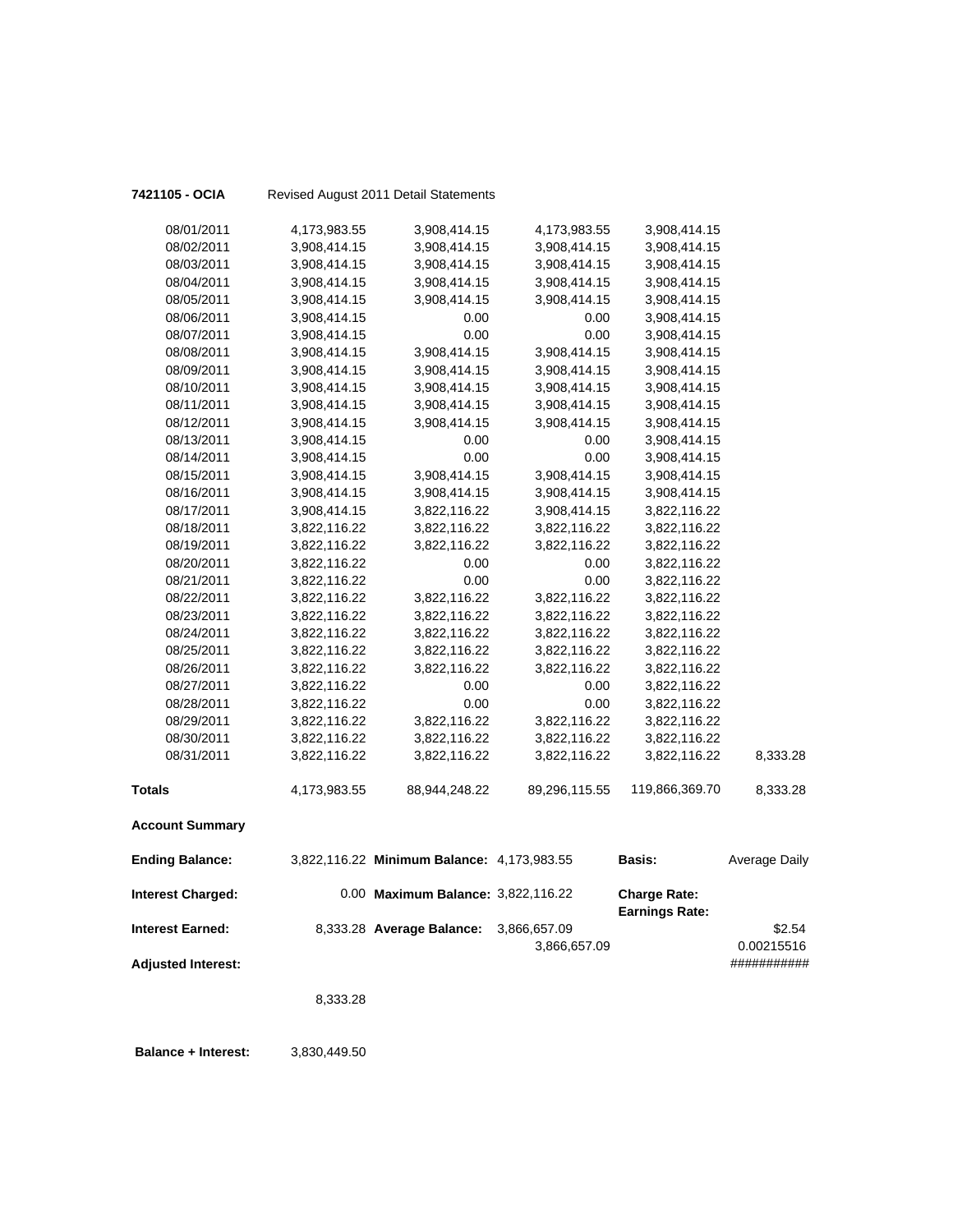| 7422105 - OCIA             |            | Revised August 2011 Detail Statements  |              |                                              |                           |
|----------------------------|------------|----------------------------------------|--------------|----------------------------------------------|---------------------------|
| 08/01/2011                 | 129,042.67 | 129,319.70                             | 129,042.67   | 129,319.70                                   |                           |
| 08/02/2011                 | 129,319.70 | 129,319.70                             | 129,319.70   | 129,319.70                                   |                           |
| 08/03/2011                 | 129,319.70 | 129,319.70                             | 129,319.70   | 129,319.70                                   |                           |
| 08/04/2011                 | 129,319.70 | 129,319.70                             | 129,319.70   | 129,319.70                                   |                           |
| 08/05/2011                 | 129,319.70 | 129,319.70                             | 129,319.70   | 129,319.70                                   |                           |
| 08/06/2011                 | 129,319.70 | 0.00                                   | 0.00         | 129,319.70                                   |                           |
| 08/07/2011                 | 129,319.70 | 0.00                                   | 0.00         | 129,319.70                                   |                           |
| 08/08/2011                 | 129,319.70 | 129,319.70                             | 129,319.70   | 129,319.70                                   |                           |
| 08/09/2011                 | 129,319.70 | 129,319.70                             | 129,319.70   | 129,319.70                                   |                           |
| 08/10/2011                 | 129,319.70 | 129,319.70                             | 129,319.70   | 129,319.70                                   |                           |
| 08/11/2011                 | 129,319.70 | 129,319.70                             | 129,319.70   | 129,319.70                                   |                           |
| 08/12/2011                 | 129,319.70 | 129,319.70                             | 129,319.70   | 129,319.70                                   |                           |
| 08/13/2011                 | 129,319.70 | 0.00                                   | 0.00         | 129,319.70                                   |                           |
| 08/14/2011                 | 129,319.70 | 0.00                                   | 0.00         | 129,319.70                                   |                           |
| 08/15/2011                 | 129,319.70 | 129,319.70                             | 129,319.70   | 129,319.70                                   |                           |
| 08/16/2011                 | 129,319.70 | 129,319.70                             | 129,319.70   | 129,319.70                                   |                           |
| 08/17/2011                 | 129,319.70 | 115,820.00                             | 129,319.70   | 115,820.00                                   |                           |
| 08/18/2011                 | 115,820.00 | 115,820.00                             | 115,820.00   | 115,820.00                                   |                           |
| 08/19/2011                 | 115,820.00 | 115,820.00                             | 115,820.00   | 115,820.00                                   |                           |
| 08/20/2011                 | 115,820.00 | 0.00                                   | 0.00         | 115,820.00                                   |                           |
| 08/21/2011                 | 115,820.00 | 0.00                                   | 0.00         | 115,820.00                                   |                           |
| 08/22/2011                 | 115,820.00 | 115,820.00                             | 115,820.00   | 115,820.00                                   |                           |
| 08/23/2011                 | 115,820.00 | 115,820.00                             | 115,820.00   | 115,820.00                                   |                           |
| 08/24/2011                 | 115,820.00 | 115,820.00                             | 115,820.00   | 115,820.00                                   |                           |
| 08/25/2011                 | 115,820.00 | 115,820.00                             | 115,820.00   | 115,820.00                                   |                           |
| 08/26/2011                 | 115,820.00 | 115,820.00                             | 115,820.00   | 115,820.00                                   |                           |
| 08/27/2011                 | 115,820.00 | 0.00                                   | 0.00         | 115,820.00                                   |                           |
| 08/28/2011                 | 115,820.00 | 0.00                                   | 0.00         | 115,820.00                                   |                           |
| 08/29/2011                 | 115,820.00 | 115,820.00                             | 115,820.00   | 115,820.00                                   |                           |
| 08/30/2011                 | 115,820.00 | 115,820.00                             | 115,820.00   | 115,820.00                                   |                           |
| 08/31/2011                 | 115,820.00 | 115,820.00                             | 115,820.00   | 115,820.00                                   | 264.63                    |
| <b>Totals</b>              | 129,042.67 | 2,825,856.40                           | 2,839,079.07 | 3,806,415.20                                 | 264.63                    |
| <b>Account Summary</b>     |            |                                        |              |                                              |                           |
| <b>Ending Balance:</b>     |            | 115,820.00 Minimum Balance: 129,042.67 |              | <b>Basis:</b>                                | Average Daily             |
| <b>Interest Charged:</b>   |            | 0.00 Maximum Balance: 115,820.00       |              | <b>Charge Rate:</b><br><b>Earnings Rate:</b> |                           |
| <b>Interest Earned:</b>    |            | 264.63 Average Balance:                | 122,787.59   |                                              | \$2.54                    |
| <b>Adjusted Interest:</b>  |            |                                        | 122,787.59   |                                              | 0.00215519<br>########### |
|                            |            |                                        |              |                                              |                           |
|                            | 264.63     |                                        |              |                                              |                           |
| <b>Balance + Interest:</b> | 116,084.63 |                                        |              |                                              |                           |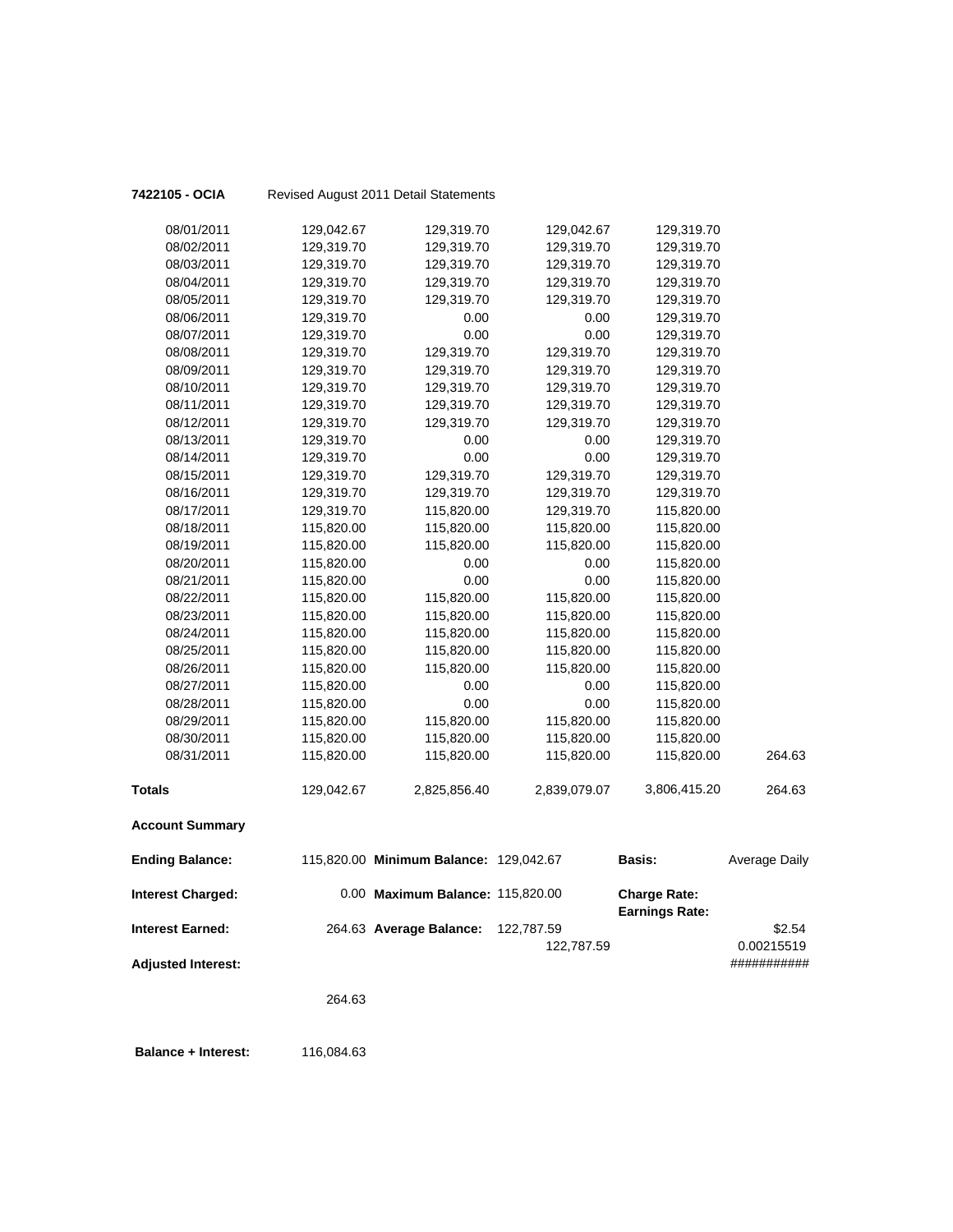| 7424105 - OCIA             |           | Revised August 2011 Detail Statements |            |                                              |                      |
|----------------------------|-----------|---------------------------------------|------------|----------------------------------------------|----------------------|
| 08/01/2011                 | 14,679.38 | 14,710.89                             | 14,679.38  | 14,710.89                                    |                      |
| 08/02/2011                 | 14,710.89 | 14,710.89                             | 14,710.89  | 14,710.89                                    |                      |
| 08/03/2011                 | 14,710.89 | 14,710.89                             | 14,710.89  | 14,710.89                                    |                      |
| 08/04/2011                 | 14,710.89 | 14,710.89                             | 14,710.89  | 14,710.89                                    |                      |
| 08/05/2011                 | 14,710.89 | 14,710.89                             | 14,710.89  | 14,710.89                                    |                      |
| 08/06/2011                 | 14,710.89 | 0.00                                  | 0.00       | 14,710.89                                    |                      |
| 08/07/2011                 | 14,710.89 | 0.00                                  | 0.00       | 14,710.89                                    |                      |
| 08/08/2011                 | 14,710.89 | 14,710.89                             | 14,710.89  | 14,710.89                                    |                      |
| 08/09/2011                 | 14,710.89 | 14,710.89                             | 14,710.89  | 14,710.89                                    |                      |
| 08/10/2011                 | 14,710.89 | 14,710.89                             | 14,710.89  | 14,710.89                                    |                      |
| 08/11/2011                 | 14,710.89 | 14,710.89                             | 14,710.89  | 14,710.89                                    |                      |
| 08/12/2011                 | 14,710.89 | 14,710.89                             | 14,710.89  | 14,710.89                                    |                      |
| 08/13/2011                 | 14,710.89 | 0.00                                  | 0.00       | 14,710.89                                    |                      |
| 08/14/2011                 | 14,710.89 | 0.00                                  | 0.00       | 14,710.89                                    |                      |
| 08/15/2011                 | 14,710.89 | 14,710.89                             | 14,710.89  | 14,710.89                                    |                      |
| 08/16/2011                 | 14,710.89 | 14,710.89                             | 14,710.89  | 14,710.89                                    |                      |
| 08/17/2011                 | 14,710.89 | 14,710.89                             | 14,710.89  | 14,710.89                                    |                      |
| 08/18/2011                 | 14,710.89 | 14,710.89                             | 14,710.89  | 14,710.89                                    |                      |
| 08/19/2011                 | 14,710.89 | 14,710.89                             | 14,710.89  | 14,710.89                                    |                      |
| 08/20/2011                 | 14,710.89 | 0.00                                  | 0.00       | 14,710.89                                    |                      |
| 08/21/2011                 | 14,710.89 | 0.00                                  | 0.00       | 14,710.89                                    |                      |
| 08/22/2011                 | 14,710.89 | 14,710.89                             | 14,710.89  | 14,710.89                                    |                      |
| 08/23/2011                 | 14,710.89 | 14,710.89                             | 14,710.89  | 14,710.89                                    |                      |
| 08/24/2011                 | 14,710.89 | 14,710.89                             | 14,710.89  | 14,710.89                                    |                      |
| 08/25/2011                 | 14,710.89 | 14,710.89                             | 14,710.89  | 14,710.89                                    |                      |
| 08/26/2011                 | 14,710.89 | 14,710.89                             | 14,710.89  | 14,710.89                                    |                      |
| 08/27/2011                 | 14,710.89 | 0.00                                  | 0.00       | 14,710.89                                    |                      |
| 08/28/2011                 | 14,710.89 | 0.00                                  | 0.00       | 14,710.89                                    |                      |
| 08/29/2011                 | 14,710.89 | 14,710.89                             | 14,710.89  | 14,710.89                                    |                      |
| 08/30/2011                 | 14,710.89 | 14,710.89                             | 14,710.89  | 14,710.89                                    |                      |
| 08/31/2011                 | 14,710.89 | 14,710.89                             | 14,710.89  | 14,710.89                                    | 31.70                |
| <b>Totals</b>              | 14,679.38 | 338,350.47                            | 338,318.96 | 456,037.59                                   | 31.70                |
| <b>Account Summary</b>     |           |                                       |            |                                              |                      |
| <b>Ending Balance:</b>     |           | 14,710.89 Minimum Balance: 14,679.38  |            | Basis:                                       | <b>Average Daily</b> |
| <b>Interest Charged:</b>   |           | 0.00 Maximum Balance: 14,710.89       |            | <b>Charge Rate:</b><br><b>Earnings Rate:</b> |                      |
| <b>Interest Earned:</b>    |           | 31.70 Average Balance:                | 14,710.89  |                                              | \$2.54               |
|                            |           |                                       | 14,710.89  |                                              | 0.00215516           |
| <b>Adjusted Interest:</b>  |           |                                       |            |                                              | ###########          |
|                            | 31.70     |                                       |            |                                              |                      |
| <b>Balance + Interest:</b> | 14,742.59 |                                       |            |                                              |                      |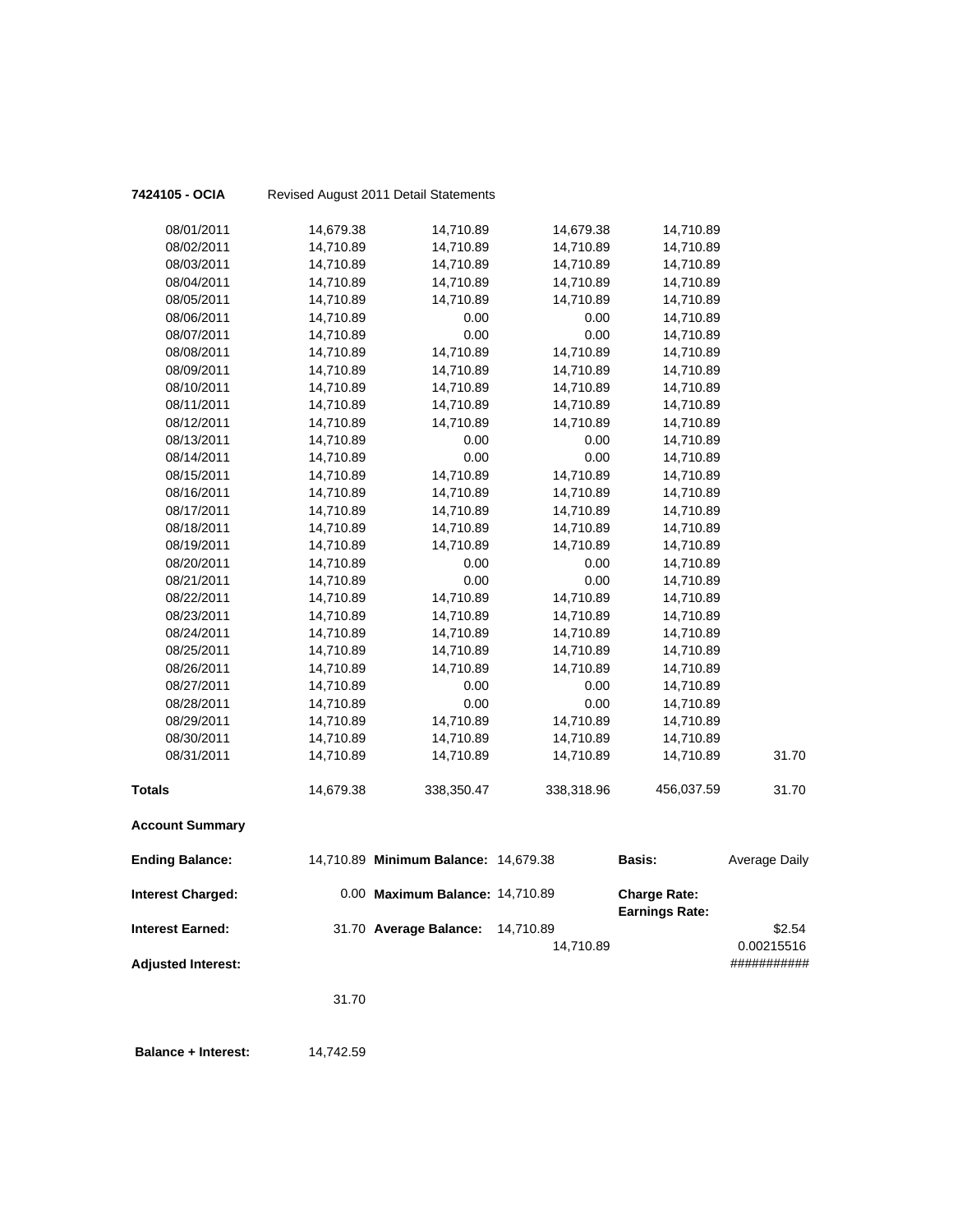## **7426000 - Oil Overcharge Funds-Strippe**Revised August 2011 Detail Statements

| 08/01/2011                | 1,689,732.68 | 1,693,360.27                               | 1,689,732.68                 | 1,693,360.27                                 |                      |
|---------------------------|--------------|--------------------------------------------|------------------------------|----------------------------------------------|----------------------|
| 08/02/2011                | 1,693,360.27 | 1,693,360.27                               | 1,693,360.27                 | 1,693,360.27                                 |                      |
| 08/03/2011                | 1,693,360.27 | 1,693,360.27                               | 1,693,360.27                 | 1,693,360.27                                 |                      |
| 08/04/2011                | 1,693,360.27 | 1,693,360.27                               | 1,693,360.27                 | 1,693,360.27                                 |                      |
| 08/05/2011                | 1,693,360.27 | 1,693,360.27                               | 1,693,360.27                 | 1,693,360.27                                 |                      |
| 08/06/2011                | 1,693,360.27 | 0.00                                       | 0.00                         | 1,693,360.27                                 |                      |
| 08/07/2011                | 1,693,360.27 | 0.00                                       | 0.00                         | 1,693,360.27                                 |                      |
| 08/08/2011                | 1,693,360.27 | 1,693,360.27                               | 1,693,360.27                 | 1,693,360.27                                 |                      |
| 08/09/2011                | 1,693,360.27 | 1,693,360.27                               | 1,693,360.27                 | 1,693,360.27                                 |                      |
| 08/10/2011                | 1,693,360.27 | 1,693,360.27                               | 1,693,360.27                 | 1,693,360.27                                 |                      |
| 08/11/2011                | 1,693,360.27 | 1,693,360.27                               | 1,693,360.27                 | 1,693,360.27                                 |                      |
| 08/12/2011                | 1,693,360.27 | 1,693,360.27                               | 1,693,360.27                 | 1,693,360.27                                 |                      |
| 08/13/2011                | 1,693,360.27 | 0.00                                       | 0.00                         | 1,693,360.27                                 |                      |
| 08/14/2011                | 1,693,360.27 | 0.00                                       | 0.00                         | 1,693,360.27                                 |                      |
| 08/15/2011                | 1,693,360.27 | 1,693,360.27                               | 1,693,360.27                 | 1,693,360.27                                 |                      |
| 08/16/2011                | 1,693,360.27 | 1,693,360.27                               | 1,693,360.27                 | 1,693,360.27                                 |                      |
| 08/17/2011                | 1,693,360.27 | 1,693,360.27                               | 1,693,360.27                 | 1,693,360.27                                 |                      |
| 08/18/2011                | 1,693,360.27 | 1,693,360.27                               | 1,693,360.27                 | 1,693,360.27                                 |                      |
| 08/19/2011                | 1,693,360.27 | 1,693,360.27                               | 1,693,360.27                 | 1,693,360.27                                 |                      |
| 08/20/2011                | 1,693,360.27 | 0.00                                       | 0.00                         | 1,693,360.27                                 |                      |
| 08/21/2011                | 1,693,360.27 | 0.00                                       | 0.00                         | 1,693,360.27                                 |                      |
| 08/22/2011                | 1,693,360.27 | 1,693,360.27                               | 1,693,360.27                 | 1,693,360.27                                 |                      |
| 08/23/2011                | 1,693,360.27 | 1,693,360.27                               | 1,693,360.27                 | 1,693,360.27                                 |                      |
| 08/24/2011                | 1,693,360.27 | 1,693,360.27                               | 1,693,360.27                 | 1,693,360.27                                 |                      |
| 08/25/2011                | 1,693,360.27 | 1,693,360.27                               | 1,693,360.27                 | 1,693,360.27                                 |                      |
| 08/26/2011                | 1,693,360.27 | 1,693,360.27                               | 1,693,360.27                 | 1,693,360.27                                 |                      |
| 08/27/2011                | 1,693,360.27 | 0.00                                       | 0.00                         | 1,693,360.27                                 |                      |
| 08/28/2011                | 1,693,360.27 | 0.00                                       | 0.00                         | 1,693,360.27                                 |                      |
| 08/29/2011                | 1,693,360.27 | 1,693,360.27                               | 1,693,360.27                 | 1,693,360.27                                 |                      |
| 08/30/2011                | 1,693,360.27 | 1,693,360.27                               | 1,693,360.27                 | 1,693,360.27                                 |                      |
| 08/31/2011                | 1,693,360.27 | 1,693,360.27                               | 1,693,360.27                 | 1,693,360.27                                 | 3,649.46             |
| <b>Totals</b>             | 1,689,732.68 | 38,947,286.21                              | 38,943,658.62                | 52,494,168.37                                | 3,649.46             |
| <b>Account Summary</b>    |              |                                            |                              |                                              |                      |
| <b>Ending Balance:</b>    |              | 1,693,360.27 Minimum Balance: 1,689,732.68 |                              | Basis:                                       | Average Daily        |
| <b>Interest Charged:</b>  |              | 0.00 Maximum Balance: 1,693,360.27         |                              | <b>Charge Rate:</b><br><b>Earnings Rate:</b> |                      |
| <b>Interest Earned:</b>   |              | 3,649.46 Average Balance:                  | 1,693,360.27<br>1,693,360.27 |                                              | \$2.54<br>0.00215516 |
| <b>Adjusted Interest:</b> |              |                                            |                              |                                              | ###########          |

3,649.46

**Balance + Interest:** 1,697,009.73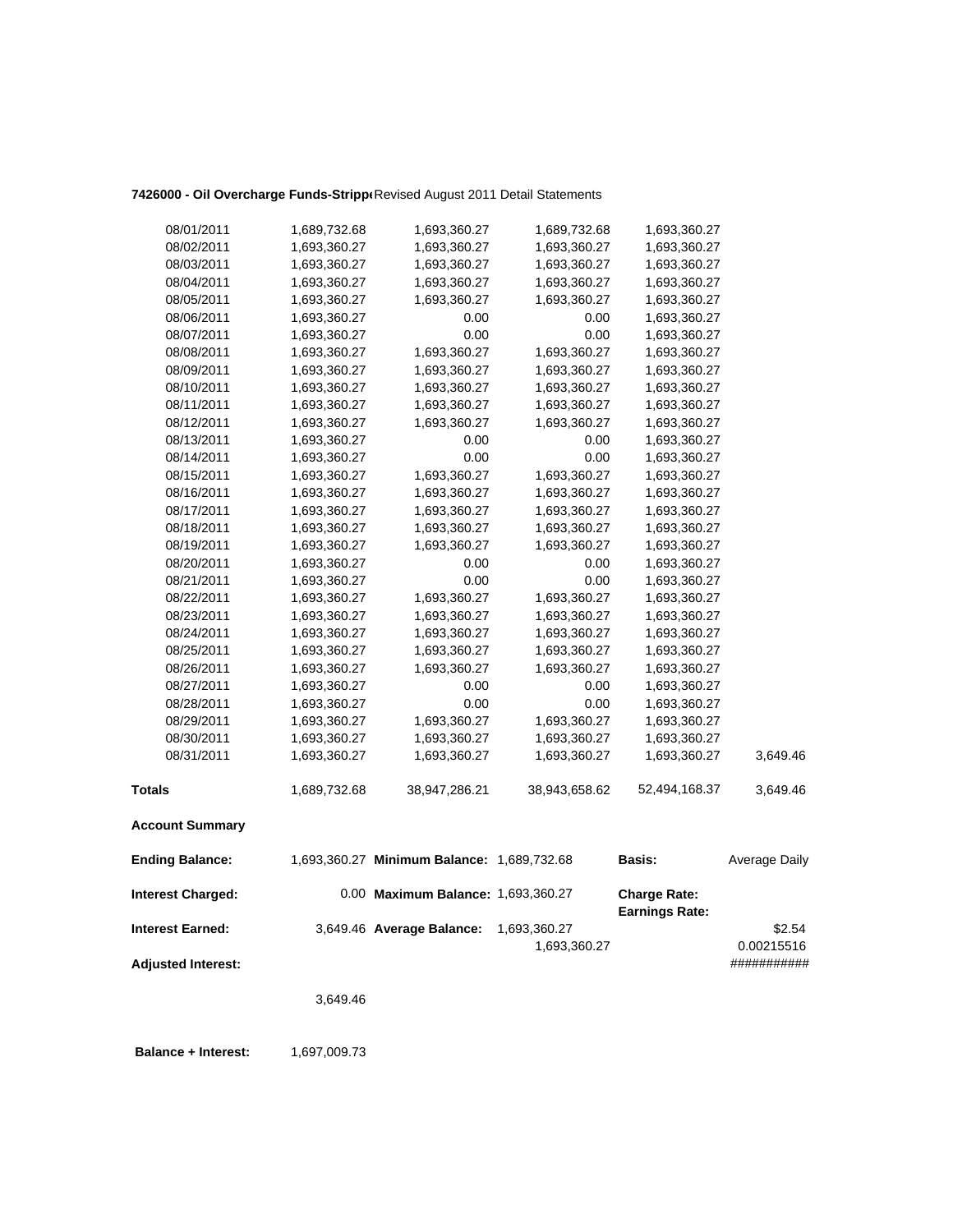# **7426160 - Oklahoma Department of Com**Revised August 2011 Detail Statements

| 08/01/2011                | 643,705.68 | 645,085.57                             | 643,705.68    | 645,085.57                                   |               |
|---------------------------|------------|----------------------------------------|---------------|----------------------------------------------|---------------|
| 08/02/2011                | 645,085.57 | 645,085.57                             | 645,085.57    | 645,085.57                                   |               |
| 08/03/2011                | 645,085.57 | 645,085.57                             | 645,085.57    | 645,085.57                                   |               |
| 08/04/2011                | 645,085.57 | 645,085.57                             | 645,085.57    | 645,085.57                                   |               |
| 08/05/2011                | 645,085.57 | 645,085.57                             | 645,085.57    | 645,085.57                                   |               |
| 08/06/2011                | 645,085.57 | 0.00                                   | 0.00          | 645,085.57                                   |               |
| 08/07/2011                | 645,085.57 | 0.00                                   | 0.00          | 645,085.57                                   |               |
| 08/08/2011                | 645,085.57 | 645,085.57                             | 645,085.57    | 645,085.57                                   |               |
| 08/09/2011                | 645,085.57 | 646,378.12                             | 645,085.57    | 646,378.12                                   |               |
| 08/10/2011                | 646,378.12 | 646,378.12                             | 646,378.12    | 646,378.12                                   |               |
| 08/11/2011                | 646,378.12 | 646,378.12                             | 646,378.12    | 646,378.12                                   |               |
| 08/12/2011                | 646,378.12 | 646,378.12                             | 646,378.12    | 646,378.12                                   |               |
| 08/13/2011                | 646,378.12 | 0.00                                   | 0.00          | 646,378.12                                   |               |
| 08/14/2011                | 646,378.12 | 0.00                                   | 0.00          | 646,378.12                                   |               |
| 08/15/2011                | 646,378.12 | 646,378.12                             | 646,378.12    | 646,378.12                                   |               |
| 08/16/2011                | 646,378.12 | 646,378.12                             | 646,378.12    | 646,378.12                                   |               |
| 08/17/2011                | 646,378.12 | 646,378.12                             | 646,378.12    | 646,378.12                                   |               |
| 08/18/2011                | 646,378.12 | 646,378.12                             | 646,378.12    | 646,378.12                                   |               |
| 08/19/2011                | 646,378.12 | 646,378.12                             | 646,378.12    | 646,378.12                                   |               |
| 08/20/2011                | 646,378.12 | 0.00                                   | 0.00          | 646,378.12                                   |               |
| 08/21/2011                | 646,378.12 | 0.00                                   | 0.00          | 646,378.12                                   |               |
| 08/22/2011                | 646,378.12 | 647,039.04                             | 646,378.12    | 647,039.04                                   |               |
| 08/23/2011                | 647,039.04 | 647,039.04                             | 647,039.04    | 647,039.04                                   |               |
| 08/24/2011                | 647,039.04 | 647,039.04                             | 647,039.04    | 647,039.04                                   |               |
| 08/25/2011                | 647,039.04 | 647,039.04                             | 647,039.04    | 647,039.04                                   |               |
| 08/26/2011                | 647,039.04 | 647,039.04                             | 647,039.04    | 647,039.04                                   |               |
| 08/27/2011                | 647,039.04 | 0.00                                   | 0.00          | 647,039.04                                   |               |
| 08/28/2011                | 647,039.04 | 0.00                                   | 0.00          | 647,039.04                                   |               |
| 08/29/2011                | 647,039.04 | 647,039.04                             | 647,039.04    | 647,039.04                                   |               |
| 08/30/2011                | 647,039.04 | 647,039.04                             | 647,039.04    | 647,039.04                                   |               |
| 08/31/2011                | 647,039.04 | 647,039.04                             | 647,039.04    | 647,039.04                                   | 1,392.79      |
| <b>Totals</b>             | 643,705.68 | 14,864,228.82                          | 14,860,895.46 | 20,033,990.52                                | 1,392.79      |
| <b>Account Summary</b>    |            |                                        |               |                                              |               |
| <b>Ending Balance:</b>    |            | 647,039.04 Minimum Balance: 643,705.68 |               | <b>Basis:</b>                                | Average Daily |
| <b>Interest Charged:</b>  |            | 0.00 Maximum Balance: 647,039.04       |               | <b>Charge Rate:</b><br><b>Earnings Rate:</b> |               |
| <b>Interest Earned:</b>   |            | 1,392.79 Average Balance:              | 646,257.76    |                                              | \$2.54        |
|                           |            |                                        | 646,257.76    |                                              | 0.00215516    |
| <b>Adjusted Interest:</b> |            |                                        |               |                                              | ###########   |
|                           | 1,392.79   |                                        |               |                                              |               |
|                           |            |                                        |               |                                              |               |

 **Balance + Interest:** 648,431.83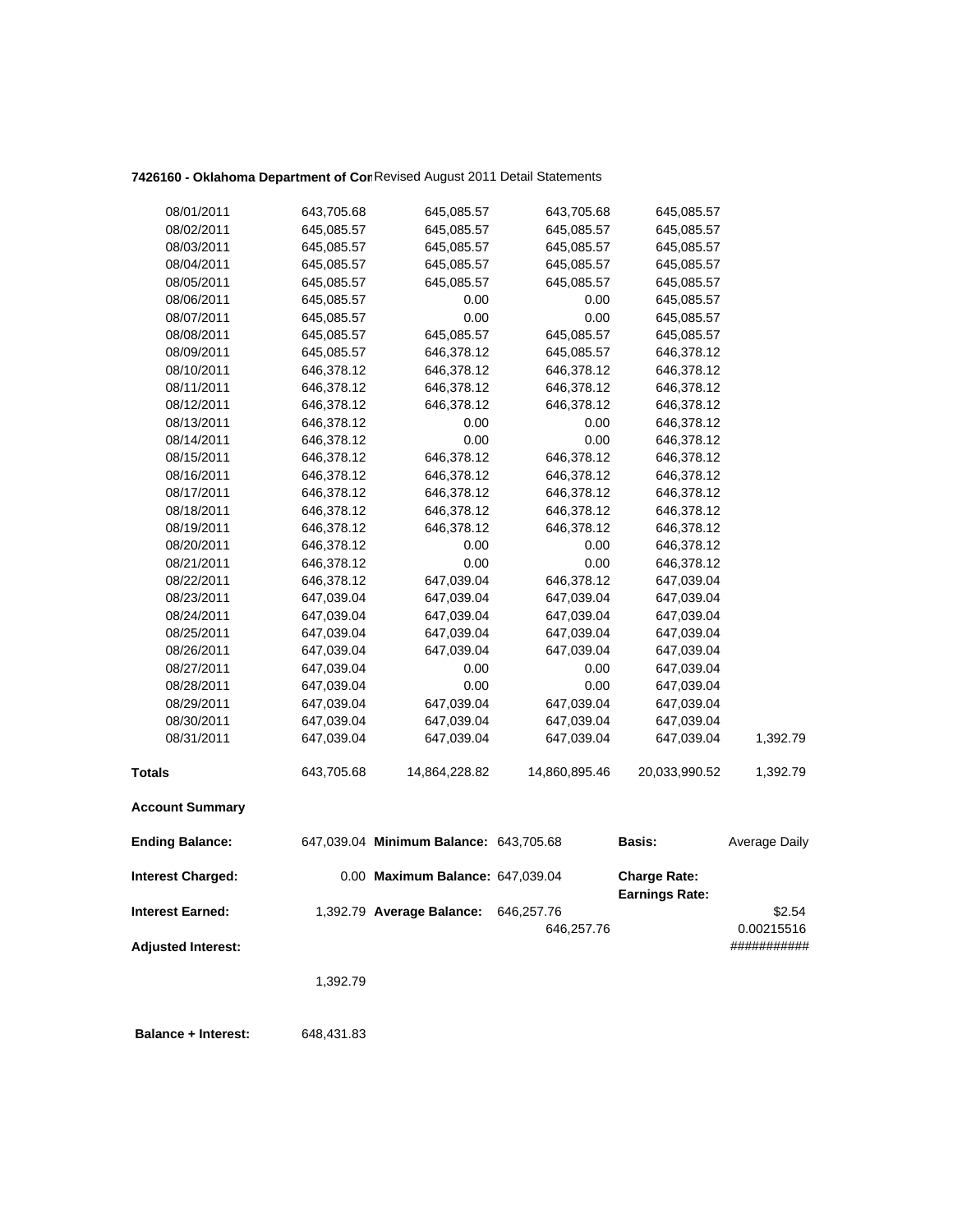**7428105 - OCIA ENDOWED CHAIRS** Revised August 2011 Detail Statements

| 08/31/2011 | 5,474.66   | 5,474.66   | 5,474.66   | 5,474.66   | 233.79 |
|------------|------------|------------|------------|------------|--------|
|            |            |            |            |            |        |
| 08/30/2011 | 5,474.66   | 5,474.66   | 5,474.66   | 5,474.66   |        |
| 08/29/2011 | 537,668.91 | 5,474.66   | 537,668.91 | 5,474.66   |        |
| 08/28/2011 | 537,668.91 | 0.00       | 0.00       | 537,668.91 |        |
| 08/27/2011 | 537,668.91 | 0.00       | 0.00       | 537,668.91 |        |
| 08/26/2011 | 537,668.91 | 537,668.91 | 537,668.91 | 537,668.91 |        |
| 08/25/2011 | 5,474.66   | 537,668.91 | 5,474.66   | 537,668.91 |        |
| 08/24/2011 | 5,474.66   | 5,474.66   | 5,474.66   | 5,474.66   |        |
| 08/23/2011 | 5,474.66   | 5,474.66   | 5,474.66   | 5,474.66   |        |
| 08/22/2011 | 5,474.66   | 5,474.66   | 5,474.66   | 5,474.66   |        |
| 08/21/2011 | 5,474.66   | 0.00       | 0.00       | 5,474.66   |        |
| 08/20/2011 | 5,474.66   | 0.00       | 0.00       | 5,474.66   |        |
| 08/19/2011 | 5,474.66   | 5,474.66   | 5,474.66   | 5,474.66   |        |
| 08/18/2011 | 5,474.66   | 5,474.66   | 5,474.66   | 5,474.66   |        |
| 08/17/2011 | 5,474.66   | 5,474.66   | 5,474.66   | 5,474.66   |        |
| 08/16/2011 | 5,474.66   | 5,474.66   | 5,474.66   | 5,474.66   |        |
| 08/15/2011 | 5,474.66   | 5,474.66   | 5,474.66   | 5,474.66   |        |
| 08/14/2011 | 5,474.66   | 0.00       | 0.00       | 5,474.66   |        |
| 08/13/2011 | 5,474.66   | 0.00       | 0.00       | 5,474.66   |        |
| 08/12/2011 | 5,474.66   | 5,474.66   | 5,474.66   | 5,474.66   |        |
| 08/11/2011 | 5,474.66   | 5,474.66   | 5,474.66   | 5,474.66   |        |
| 08/10/2011 | 537,668.91 | 5,474.66   | 537,668.91 | 5,474.66   |        |
| 08/09/2011 | 537,668.91 | 537,668.91 | 537,668.91 | 537,668.91 |        |
| 08/08/2011 | 5,474.66   | 537,668.91 | 5,474.66   | 537,668.91 |        |
| 08/07/2011 | 5,474.66   | 0.00       | 0.00       | 5,474.66   |        |
| 08/06/2011 | 5,474.66   | 0.00       | 0.00       | 5,474.66   |        |
| 08/05/2011 | 5,474.66   | 5,474.66   | 5,474.66   | 5,474.66   |        |
| 08/04/2011 | 5,474.66   | 5,474.66   | 5,474.66   | 5,474.66   |        |
| 08/03/2011 | 5,474.66   | 5,474.66   | 5,474.66   | 5,474.66   |        |
| 08/02/2011 | 5,474.66   | 5,474.66   | 5,474.66   | 5,474.66   |        |
| 08/01/2011 | 5,462.93   | 5,474.66   | 5,462.93   | 5,474.66   |        |

233.79

 **Balance + Interest:** 5,708.45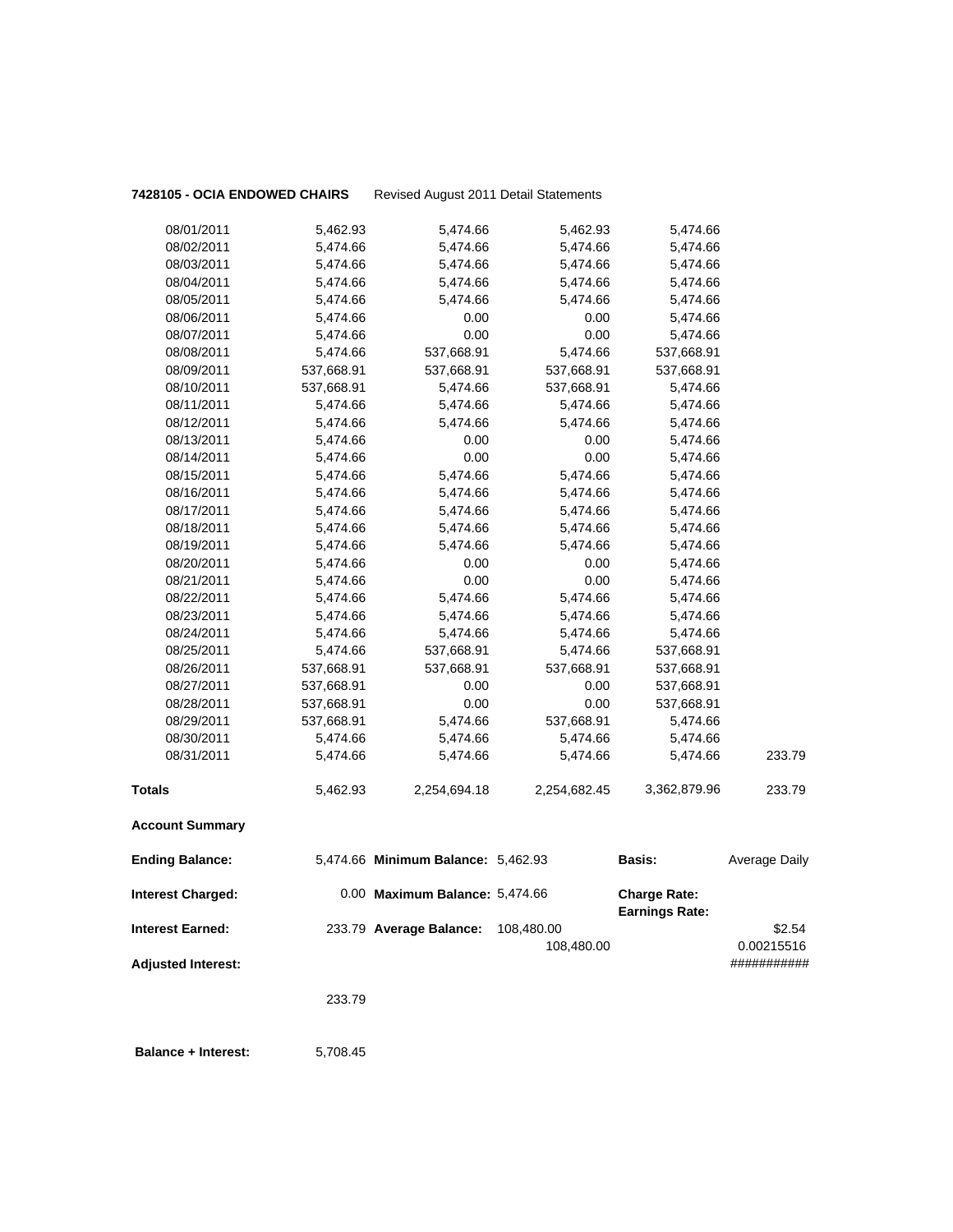| 7429105 - OCIA             |          | Revised August 2011 Detail Statements |            |                       |                      |
|----------------------------|----------|---------------------------------------|------------|-----------------------|----------------------|
| 08/01/2011                 | 8,196.81 | 8,214.41                              | 8,196.81   | 8,214.41              |                      |
| 08/02/2011                 | 8,214.41 | 8,214.41                              | 8,214.41   | 8,214.41              |                      |
| 08/03/2011                 | 8,214.41 | 8,214.41                              | 8,214.41   | 8,214.41              |                      |
| 08/04/2011                 | 8,214.41 | 8,214.41                              | 8,214.41   | 8,214.41              |                      |
| 08/05/2011                 | 8,214.41 | 8,214.41                              | 8,214.41   | 8,214.41              |                      |
| 08/06/2011                 | 8,214.41 | 0.00                                  | 0.00       | 8,214.41              |                      |
| 08/07/2011                 | 8,214.41 | 0.00                                  | 0.00       | 8,214.41              |                      |
| 08/08/2011                 | 8,214.41 | 8,214.41                              | 8,214.41   | 8,214.41              |                      |
| 08/09/2011                 | 8,214.41 | 8,214.41                              | 8,214.41   | 8,214.41              |                      |
| 08/10/2011                 | 8,214.41 | 8,214.41                              | 8,214.41   | 8,214.41              |                      |
| 08/11/2011                 | 8,214.41 | 8,214.41                              | 8,214.41   | 8,214.41              |                      |
| 08/12/2011                 | 8,214.41 | 8,214.41                              | 8,214.41   | 8,214.41              |                      |
| 08/13/2011                 | 8,214.41 | 0.00                                  | 0.00       | 8,214.41              |                      |
| 08/14/2011                 | 8,214.41 | 0.00                                  | 0.00       | 8,214.41              |                      |
| 08/15/2011                 | 8,214.41 | 8,214.41                              | 8,214.41   | 8,214.41              |                      |
| 08/16/2011                 | 8,214.41 | 8,214.41                              | 8,214.41   | 8,214.41              |                      |
| 08/17/2011                 | 8,214.41 | 8,214.41                              | 8,214.41   | 8,214.41              |                      |
| 08/18/2011                 | 8,214.41 | 8,214.41                              | 8,214.41   | 8,214.41              |                      |
| 08/19/2011                 | 8,214.41 | 8,214.41                              | 8,214.41   | 8,214.41              |                      |
| 08/20/2011                 | 8,214.41 | 0.00                                  | 0.00       | 8,214.41              |                      |
| 08/21/2011                 | 8,214.41 | 0.00                                  | 0.00       | 8,214.41              |                      |
| 08/22/2011                 | 8,214.41 | 8,214.41                              | 8,214.41   | 8,214.41              |                      |
| 08/23/2011                 | 8,214.41 | 8,214.41                              | 8,214.41   | 8,214.41              |                      |
| 08/24/2011                 | 8,214.41 | 8,214.41                              | 8,214.41   | 8,214.41              |                      |
| 08/25/2011                 | 8,214.41 | 8,214.41                              | 8,214.41   | 8,214.41              |                      |
| 08/26/2011                 | 8,214.41 | 8,214.41                              | 8,214.41   | 8,214.41              |                      |
| 08/27/2011                 | 8,214.41 | 0.00                                  | 0.00       | 8,214.41              |                      |
| 08/28/2011                 | 8,214.41 | 0.00                                  | 0.00       | 8,214.41              |                      |
| 08/29/2011                 | 8,214.41 | 8,214.41                              | 8,214.41   | 8,214.41              |                      |
| 08/30/2011                 | 8,214.41 | 8,214.41                              | 8,214.41   | 8,214.41              |                      |
| 08/31/2011                 | 8,214.41 | 8,214.41                              | 8,214.41   | 8,214.41              | 17.70                |
| <b>Totals</b>              | 8,196.81 | 188,931.43                            | 188,913.83 | 254,646.71            | 17.70                |
| <b>Account Summary</b>     |          |                                       |            |                       |                      |
| <b>Ending Balance:</b>     |          | 8,214.41 Minimum Balance: 8,196.81    |            | <b>Basis:</b>         | <b>Average Daily</b> |
| <b>Interest Charged:</b>   |          | 0.00 Maximum Balance: 8,214.41        |            | <b>Charge Rate:</b>   |                      |
| <b>Interest Earned:</b>    |          | 17.70 Average Balance: 8,214.41       |            | <b>Earnings Rate:</b> | \$2.54               |
|                            |          |                                       | 8.214.41   |                       | 0.00215516           |
| <b>Adjusted Interest:</b>  |          |                                       |            |                       | ###########          |
|                            | 17.70    |                                       |            |                       |                      |
| <b>Balance + Interest:</b> | 8,232.11 |                                       |            |                       |                      |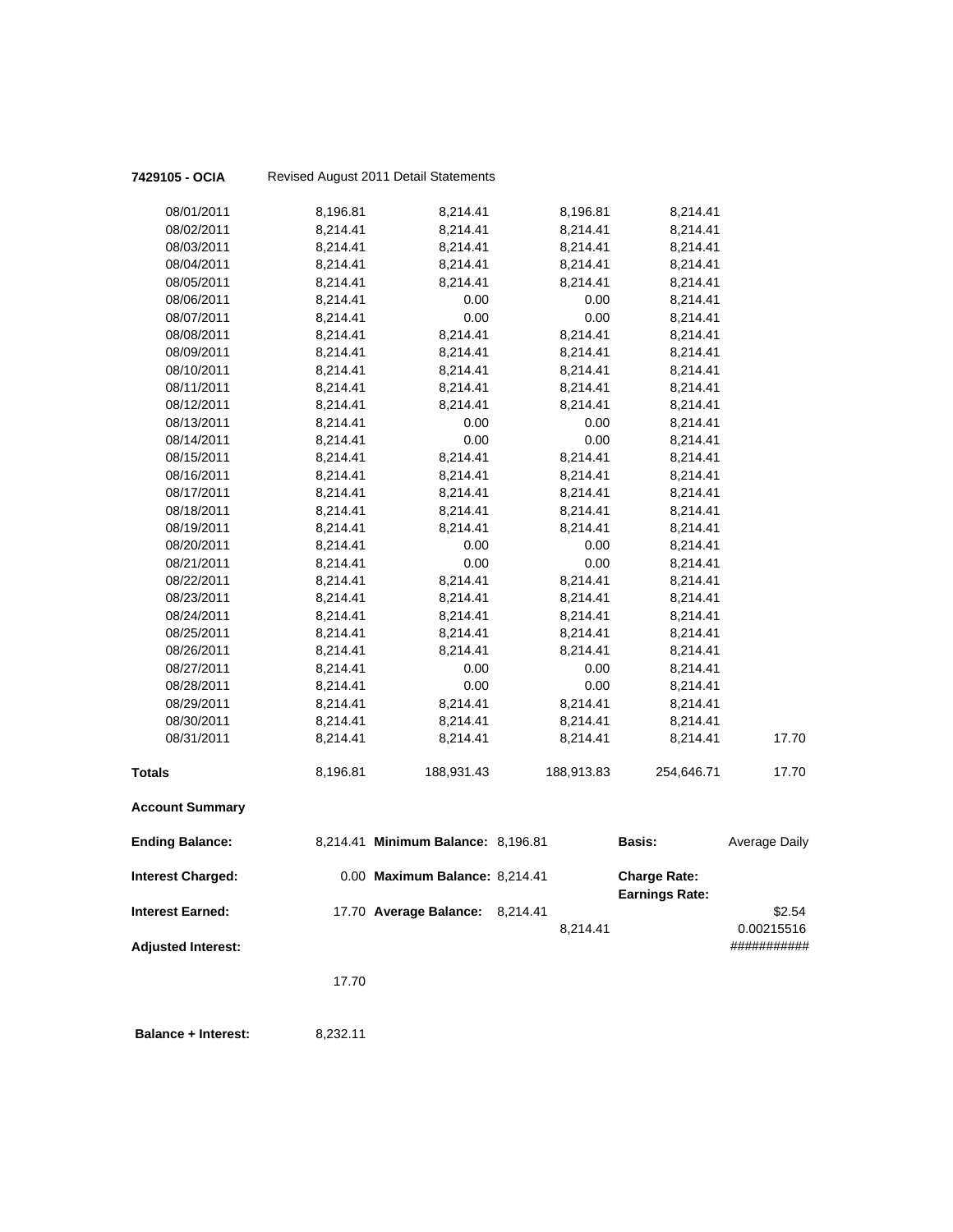| <b>Adjusted Interest:</b> | 7,935.62     |                                            |                              |                                              | ###########          |
|---------------------------|--------------|--------------------------------------------|------------------------------|----------------------------------------------|----------------------|
| Interest Earned:          |              | 7,935.62 Average Balance:                  | 3,631,705.82<br>3,631,705.82 |                                              | \$2.54<br>0.00218509 |
| <b>Interest Charged:</b>  |              | 0.00 Maximum Balance: 3,653,983.19         |                              | <b>Charge Rate:</b><br><b>Earnings Rate:</b> |                      |
| <b>Ending Balance:</b>    |              | 3,653,983.19 Minimum Balance: 2,933,951.39 |                              | <b>Basis:</b>                                | Average Daily        |
| <b>Account Summary</b>    |              |                                            |                              |                                              |                      |
| Totals                    | 2,933,951.39 | 85,714,905.95                              | 84,994,874.15                | 112,582,880.43                               | 7,935.62             |
| 08/31/2011                | 3,729,486.15 | 3,653,983.19                               | 3,729,486.15                 | 3,653,983.19                                 | 7,935.62             |
| 08/30/2011                | 3,739,554.69 | 3,729,486.15                               | 3,739,554.69                 | 3,729,486.15                                 |                      |
| 08/29/2011                | 3,744,188.98 | 3,739,554.69                               | 3,744,188.98                 | 3,739,554.69                                 |                      |
| 08/28/2011                | 3,744,188.98 | 0.00                                       | 0.00                         | 3,744,188.98                                 |                      |
| 08/27/2011                | 3,744,188.98 | 0.00                                       | 0.00                         | 3,744,188.98                                 |                      |
| 08/26/2011                | 4,092,462.01 | 3,744,188.98                               | 4,092,462.01                 | 3,744,188.98                                 |                      |
| 08/25/2011                | 4,407,952.10 | 4,092,462.01                               | 4,407,952.10                 | 4,092,462.01                                 |                      |
| 08/24/2011                | 4,407,952.10 | 4,407,952.10                               | 4,407,952.10                 | 4,407,952.10                                 |                      |
| 08/23/2011                | 2,990,550.15 | 4,407,952.10                               | 2,990,550.15                 | 4,407,952.10                                 |                      |
| 08/22/2011                | 3,091,513.49 | 2,990,550.15                               | 3,091,513.49                 | 2,990,550.15                                 |                      |
| 08/21/2011                | 3,091,513.49 | 0.00                                       | 0.00                         | 3,091,513.49                                 |                      |
| 08/20/2011                | 3,091,513.49 | 0.00                                       | 0.00                         | 3,091,513.49                                 |                      |
| 08/19/2011                | 3,091,513.49 | 3,091,513.49                               | 3,091,513.49                 | 3,091,513.49                                 |                      |
| 08/18/2011                | 4,635,405.05 | 3,091,513.49                               | 4,635,405.05                 | 3,091,513.49                                 |                      |
| 08/17/2011                | 4,721,042.60 | 4,635,405.05                               | 4,721,042.60                 | 4,635,405.05                                 |                      |
| 08/16/2011                | 3,551,281.55 | 4,721,042.60                               | 3,551,281.55                 | 4,721,042.60                                 |                      |
| 08/15/2011                | 3,817,211.19 | 3,551,281.55                               | 3,817,211.19                 | 3,551,281.55                                 |                      |
| 08/14/2011                | 3,817,211.19 | 0.00                                       | 0.00                         | 3,817,211.19                                 |                      |
| 08/13/2011                | 3,817,211.19 | 0.00                                       | 0.00                         | 3,817,211.19                                 |                      |
| 08/12/2011                | 4,031,143.30 | 3,817,211.19                               | 4,031,143.30                 | 3,817,211.19                                 |                      |
| 08/11/2011                | 5,282,774.99 | 4,031,143.30                               | 5,282,774.99                 | 4,031,143.30                                 |                      |
| 08/10/2011                | 5,552,467.10 | 5,282,774.99                               | 5,552,467.10                 | 5,282,774.99                                 |                      |
| 08/09/2011                | 2,781,073.58 | 5,552,467.10                               | 2,781,073.58                 | 5,552,467.10                                 |                      |
| 08/08/2011                | 2,781,073.58 | 2,781,073.58                               | 2,781,073.58                 | 2,781,073.58                                 |                      |
| 08/07/2011                | 2,781,073.58 | 0.00                                       | 0.00                         | 2,781,073.58                                 |                      |
| 08/06/2011                | 2,781,073.58 | 0.00                                       | 0.00                         | 2,781,073.58                                 |                      |
| 08/05/2011                | 2,888,790.95 | 2,781,073.58                               | 2,888,790.95                 | 2,781,073.58                                 |                      |
| 08/04/2011                | 2,888,340.95 | 2,888,790.95                               | 2,888,340.95                 | 2,888,790.95                                 |                      |
| 08/03/2011                | 2,914,183.45 | 2,888,340.95                               | 2,914,183.45                 | 2,888,340.95                                 |                      |
| 08/02/2011                | 2,920,961.31 | 2,914,183.45                               | 2,920,961.31                 | 2,914,183.45                                 |                      |
| 08/01/2011                | 2,933,951.39 | 2,920,961.31                               | 2,933,951.39                 | 2,920,961.31                                 |                      |

 **Balance + Interest:** 3,661,918.81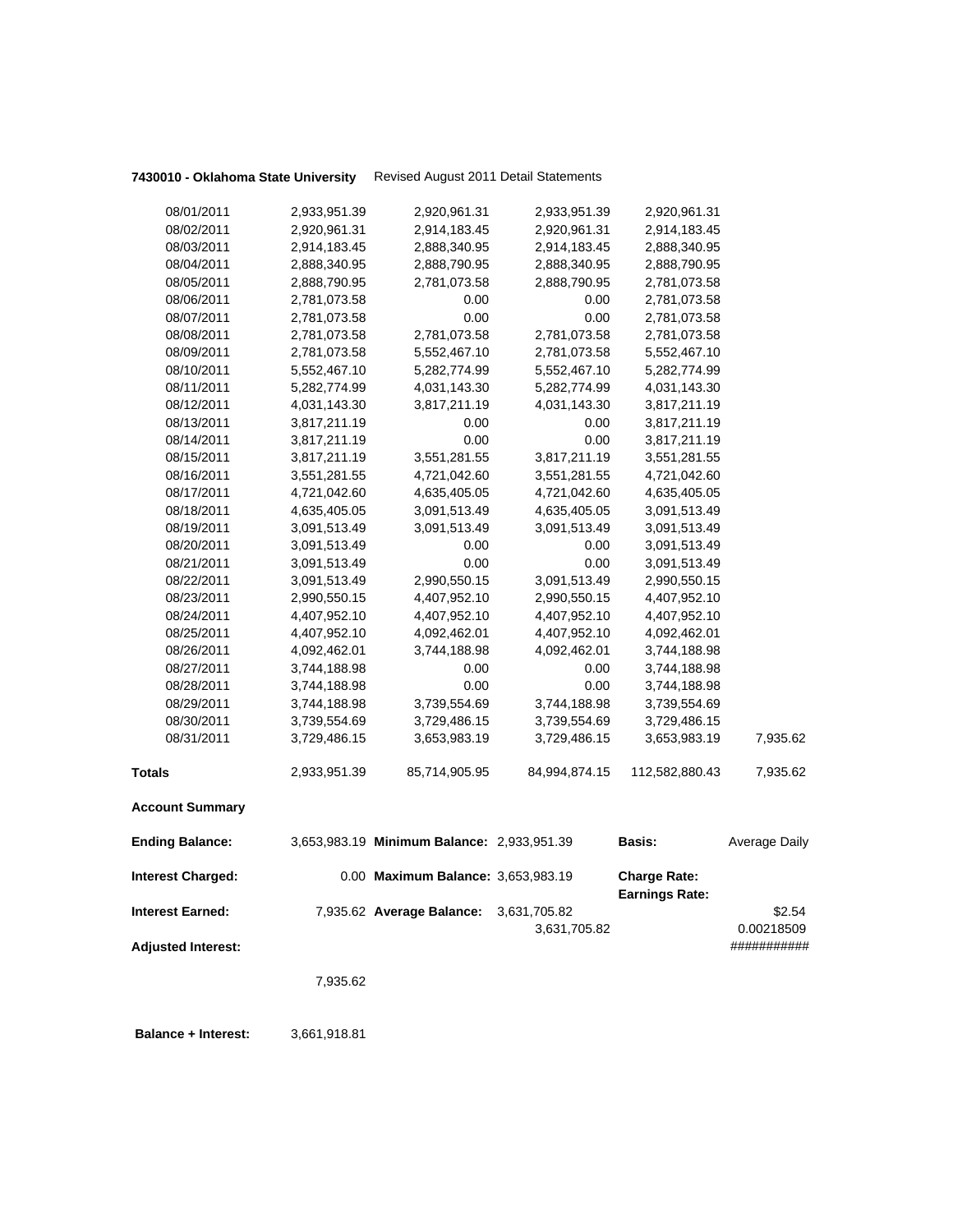| 08/01/2011                | 750,157.60   | 747,475.11                             | 750,157.60    | 747,475.11                                   |                      |
|---------------------------|--------------|----------------------------------------|---------------|----------------------------------------------|----------------------|
| 08/02/2011                | 747,475.11   | 701,054.49                             | 747,475.11    | 701,054.49                                   |                      |
| 08/03/2011                | 701,054.49   | 678,880.19                             | 701,054.49    | 678,880.19                                   |                      |
| 08/04/2011                | 678,880.19   | 670,194.55                             | 678,880.19    | 670,194.55                                   |                      |
| 08/05/2011                | 670,194.55   | 665,386.68                             | 670,194.55    | 665,386.68                                   |                      |
| 08/06/2011                | 665,386.68   | 0.00                                   | 0.00          | 665,386.68                                   |                      |
| 08/07/2011                | 665,386.68   | 0.00                                   | 0.00          | 665,386.68                                   |                      |
| 08/08/2011                | 665,386.68   | 665,386.68                             | 665,386.68    | 665,386.68                                   |                      |
| 08/09/2011                | 665,386.68   | 1,569,292.37                           | 665,386.68    | 1,569,292.37                                 |                      |
| 08/10/2011                | 1,569,292.37 | 1,501,851.03                           | 1,569,292.37  | 1,501,851.03                                 |                      |
| 08/11/2011                | 1,501,851.03 | 1,450,170.39                           | 1,501,851.03  | 1,450,170.39                                 |                      |
| 08/12/2011                | 1,450,170.39 | 1,433,480.64                           | 1,450,170.39  | 1,433,480.64                                 |                      |
| 08/13/2011                | 1,433,480.64 | 0.00                                   | 0.00          | 1,433,480.64                                 |                      |
| 08/14/2011                | 1,433,480.64 | 0.00                                   | 0.00          | 1,433,480.64                                 |                      |
| 08/15/2011                | 1,433,480.64 | 1,248,334.45                           | 1,433,480.64  | 1,248,334.45                                 |                      |
| 08/16/2011                | 1,248,334.45 | 1,527,673.41                           | 1,248,334.45  | 1,527,673.41                                 |                      |
| 08/17/2011                | 1,527,673.41 | 1,526,023.82                           | 1,527,673.41  | 1,526,023.82                                 |                      |
| 08/18/2011                | 1,526,023.82 | 367,998.88                             | 1,526,023.82  | 367,998.88                                   |                      |
| 08/19/2011                | 367,998.88   | 367,998.88                             | 367,998.88    | 367,998.88                                   |                      |
| 08/20/2011                | 367,998.88   | 0.00                                   | 0.00          | 367,998.88                                   |                      |
| 08/21/2011                | 367,998.88   | 0.00                                   | 0.00          | 367,998.88                                   |                      |
| 08/22/2011                | 367,998.88   | 211,293.87                             | 367,998.88    | 211,293.87                                   |                      |
| 08/23/2011                | 211,293.87   | 697,460.06                             | 211,293.87    | 697,460.06                                   |                      |
| 08/24/2011                | 697,460.06   | 697,460.06                             | 697,460.06    | 697,460.06                                   |                      |
| 08/25/2011                | 697,460.06   | 631,102.97                             | 697,460.06    | 631,102.97                                   |                      |
| 08/26/2011                | 631,102.97   | 538,020.09                             | 631,102.97    | 538,020.09                                   |                      |
| 08/27/2011                | 538,020.09   | 0.00                                   | 0.00          | 538,020.09                                   |                      |
| 08/28/2011                | 538,020.09   | 0.00                                   | 0.00          | 538,020.09                                   |                      |
| 08/29/2011                | 538,020.09   | 531,236.92                             | 538,020.09    | 531,236.92                                   |                      |
| 08/30/2011                | 531,236.92   | 506,913.70                             | 531,236.92    | 506,913.70                                   |                      |
| 08/31/2011                | 506,913.70   | 510,841.75                             | 506,913.70    | 510,841.75                                   | 1,769.69             |
| <b>Totals</b>             | 750,157.60   | 19,445,530.99                          | 19,684,846.84 | 25,455,303.57                                | 1,769.69             |
| <b>Account Summary</b>    |              |                                        |               |                                              |                      |
| <b>Ending Balance:</b>    |              | 510,841.75 Minimum Balance: 750,157.60 |               | Basis:                                       | <b>Average Daily</b> |
| <b>Interest Charged:</b>  |              | 0.00 Maximum Balance: 510,841.75       |               | <b>Charge Rate:</b><br><b>Earnings Rate:</b> |                      |
| <b>Interest Earned:</b>   |              | 1,769.69 Average Balance: 821,138.82   |               |                                              | \$2.54               |
|                           |              |                                        | 821,138.82    |                                              | 0.00215516           |
| <b>Adjusted Interest:</b> |              |                                        |               |                                              | ###########          |
|                           |              |                                        |               |                                              |                      |
|                           | 1,769.69     |                                        |               |                                              |                      |
|                           |              |                                        |               |                                              |                      |
|                           |              |                                        |               |                                              |                      |

 **Balance + Interest:** 512,611.44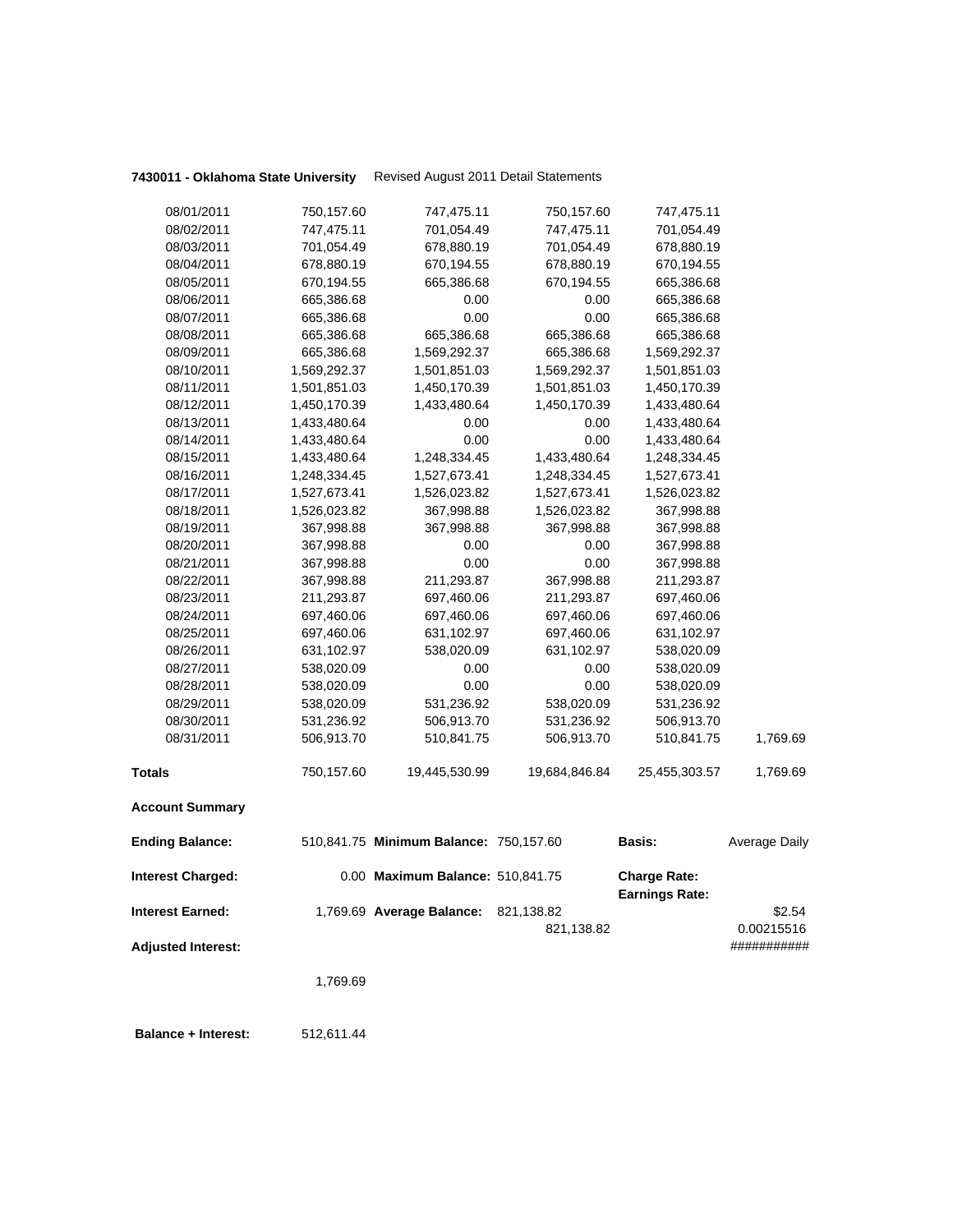| 1,259,244.99<br>1,255,072.95<br>1,255,072.95<br>1,255,072.95<br>1,228,701.76<br>1,228,701.76<br>1,197,113.76<br>0.00<br>1,197,113.76 |
|--------------------------------------------------------------------------------------------------------------------------------------|
|                                                                                                                                      |
|                                                                                                                                      |
|                                                                                                                                      |
|                                                                                                                                      |
| 0.00<br>1,197,113.76                                                                                                                 |
| 1,197,113.76<br>1,195,746.07                                                                                                         |
| 1,195,746.07<br>1,174,074.48                                                                                                         |
| 2,571.39<br>1,174,074.48<br>1,167,346.53                                                                                             |
| 36,987,088.07<br>27,263,783.99<br>2,571.39                                                                                           |
|                                                                                                                                      |
| 1,167,346.53 Minimum Balance: 714,912.13<br>Basis:<br>Average Daily                                                                  |
| 0.00 Maximum Balance: 1,167,346.53<br><b>Charge Rate:</b><br><b>Earnings Rate:</b>                                                   |
| \$2.54<br>2,571.39 Average Balance: 1,193,131.87                                                                                     |
| 0.00215516<br>1,193,131.87                                                                                                           |
| ###########                                                                                                                          |
|                                                                                                                                      |
|                                                                                                                                      |
|                                                                                                                                      |

**Balance + Interest:** 1,169,917.92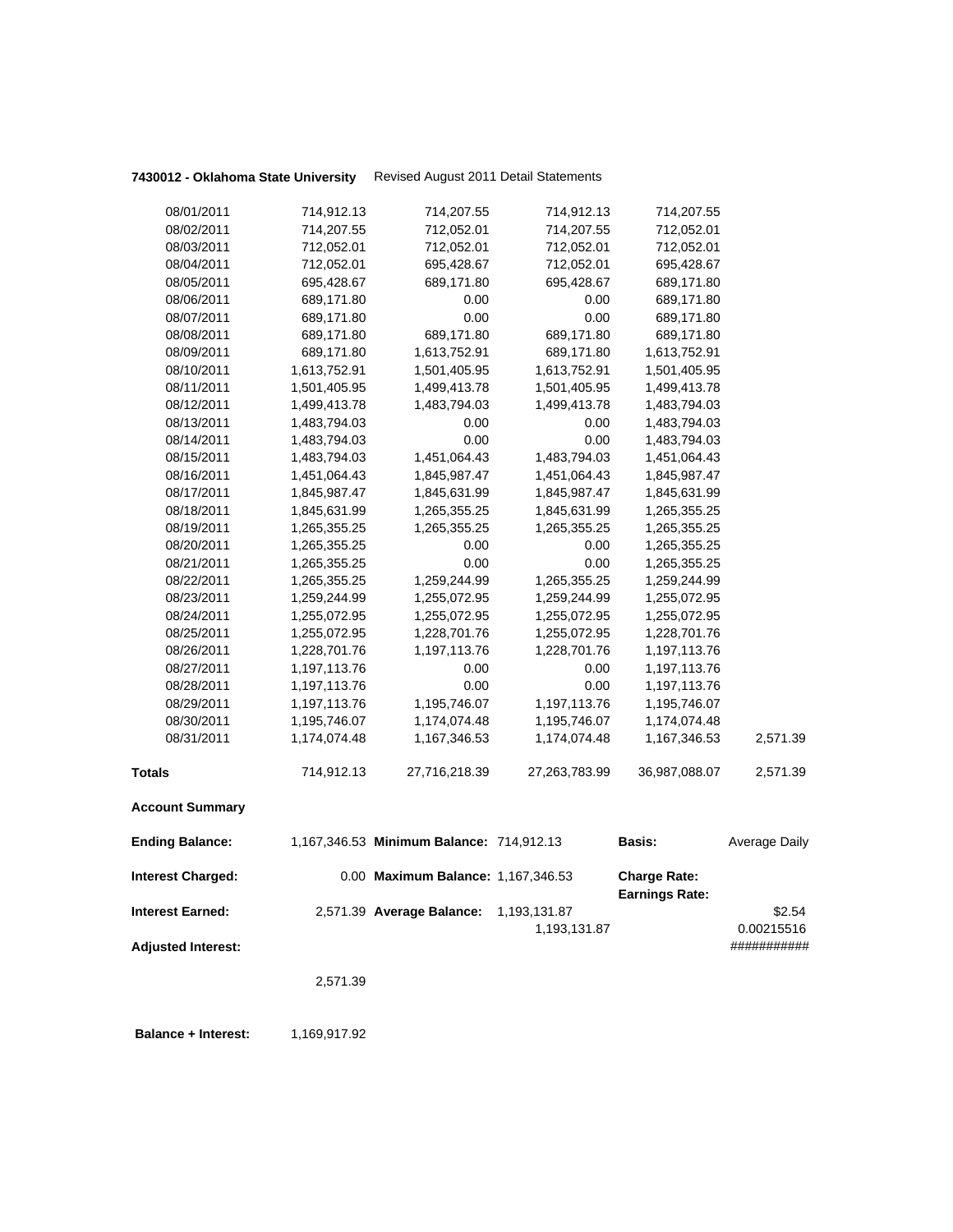| 08/01/2011                | 150,142.40 | 150,569.61                             | 150,142.40   | 150,569.61                                   |               |
|---------------------------|------------|----------------------------------------|--------------|----------------------------------------------|---------------|
| 08/02/2011                | 150,569.61 | 150,462.48                             | 150,569.61   | 150,462.48                                   |               |
| 08/03/2011                | 150,462.48 | 150,462.48                             | 150,462.48   | 150,462.48                                   |               |
| 08/04/2011                | 150,462.48 | 150,462.48                             | 150,462.48   | 150,462.48                                   |               |
| 08/05/2011                | 150,462.48 | 150,462.48                             | 150,462.48   | 150,462.48                                   |               |
| 08/06/2011                | 150,462.48 | 0.00                                   | 0.00         | 150,462.48                                   |               |
| 08/07/2011                | 150,462.48 | 0.00                                   | 0.00         | 150,462.48                                   |               |
| 08/08/2011                | 150,462.48 | 150,462.48                             | 150,462.48   | 150,462.48                                   |               |
| 08/09/2011                | 150,462.48 | 146,561.32                             | 150,462.48   | 146,561.32                                   |               |
| 08/10/2011                | 146,561.32 | 133,671.26                             | 146,561.32   | 133,671.26                                   |               |
| 08/11/2011                | 133,671.26 | 133,671.26                             | 133,671.26   | 133,671.26                                   |               |
| 08/12/2011                | 133,671.26 | 138,171.26                             | 133,671.26   | 138,171.26                                   |               |
| 08/13/2011                | 138,171.26 | 0.00                                   | 0.00         | 138,171.26                                   |               |
| 08/14/2011                | 138,171.26 | 0.00                                   | 0.00         | 138,171.26                                   |               |
| 08/15/2011                | 138,171.26 | 121,312.24                             | 138,171.26   | 121,312.24                                   |               |
| 08/16/2011                | 121,312.24 | 121,312.24                             | 121,312.24   | 121,312.24                                   |               |
| 08/17/2011                | 121,312.24 | 121,312.24                             | 121,312.24   | 121,312.24                                   |               |
| 08/18/2011                | 121,312.24 | 94,651.33                              | 121,312.24   | 94,651.33                                    |               |
| 08/19/2011                | 94,651.33  | 94,651.33                              | 94,651.33    | 94,651.33                                    |               |
| 08/20/2011                | 94,651.33  | 0.00                                   | 0.00         | 94,651.33                                    |               |
| 08/21/2011                | 94,651.33  | 0.00                                   | 0.00         | 94,651.33                                    |               |
| 08/22/2011                | 94,651.33  | 85,608.87                              | 94,651.33    | 85,608.87                                    |               |
| 08/23/2011                | 85,608.87  | 185,533.87                             | 85,608.87    | 185,533.87                                   |               |
| 08/24/2011                | 185,533.87 | 185,533.87                             | 185,533.87   | 185,533.87                                   |               |
| 08/25/2011                | 185,533.87 | 180,540.21                             | 185,533.87   | 180,540.21                                   |               |
| 08/26/2011                | 180,540.21 | 166,394.77                             | 180,540.21   | 166,394.77                                   |               |
| 08/27/2011                | 166,394.77 | 0.00                                   | 0.00         | 166,394.77                                   |               |
| 08/28/2011                | 166,394.77 | 0.00                                   | 0.00         | 166,394.77                                   |               |
| 08/29/2011                | 166,394.77 | 166,394.77                             | 166,394.77   | 166,394.77                                   |               |
| 08/30/2011                | 166,394.77 | 165,860.44                             | 166,394.77   | 165,860.44                                   |               |
| 08/31/2011                | 165,860.44 | 165,837.54                             | 165,860.44   | 165,837.54                                   | 306.54        |
| <b>Totals</b>             | 150,142.40 | 3,309,900.83                           | 3,294,205.69 | 4,409,260.51                                 | 306.54        |
| <b>Account Summary</b>    |            |                                        |              |                                              |               |
| <b>Ending Balance:</b>    |            | 165,837.54 Minimum Balance: 150,142.40 |              | Basis:                                       | Average Daily |
| <b>Interest Charged:</b>  |            | 0.00 Maximum Balance: 165,837.54       |              | <b>Charge Rate:</b><br><b>Earnings Rate:</b> |               |
| <b>Interest Earned:</b>   |            | 306.54 Average Balance:                | 142,234.21   |                                              | \$2.54        |
|                           |            |                                        | 142,234.21   |                                              | 0.00215516    |
| <b>Adjusted Interest:</b> |            |                                        |              |                                              | ###########   |
|                           |            |                                        |              |                                              |               |
|                           | 306.54     |                                        |              |                                              |               |
|                           |            |                                        |              |                                              |               |

 **Balance + Interest:** 166,144.08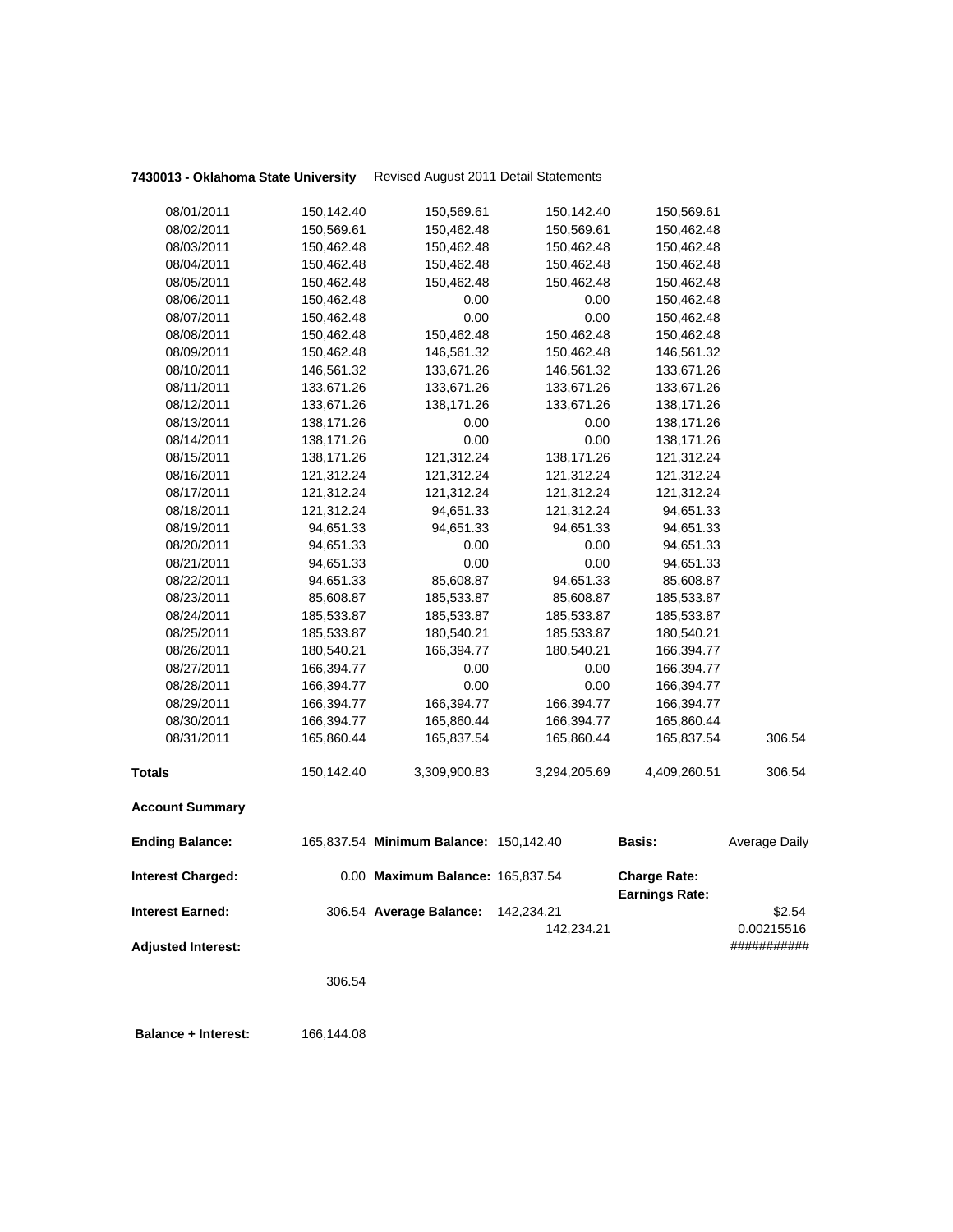|                           | 6,561.64                     |                                            |                              |                                              |                      |
|---------------------------|------------------------------|--------------------------------------------|------------------------------|----------------------------------------------|----------------------|
| <b>Adjusted Interest:</b> |                              |                                            |                              |                                              | ###########          |
| Interest Earned:          |                              | 6,561.64 Average Balance:                  | 3,044,620.85<br>3,044,620.85 |                                              | \$2.54<br>0.00215516 |
| <b>Interest Charged:</b>  |                              | 0.00 Maximum Balance: 3,188,458.01         |                              | <b>Charge Rate:</b><br><b>Earnings Rate:</b> |                      |
| <b>Ending Balance:</b>    |                              | 3,188,458.01 Minimum Balance: 2,761,392.28 |                              | Basis:                                       | Average Daily        |
| <b>Account Summary</b>    |                              |                                            |                              |                                              |                      |
| Totals                    | 2,761,392.28                 | 70,349,187.82                              | 69,922,122.09                | 94,383,246.36                                | 6,561.64             |
|                           |                              |                                            |                              |                                              |                      |
| 08/31/2011                | 3,188,458.01                 | 3,188,458.01                               | 3,188,458.01                 | 3,188,458.01                                 | 6,561.64             |
| 08/30/2011                | 3,283,769.63                 | 3,188,458.01                               | 3,283,769.63                 | 3,188,458.01                                 |                      |
| 08/29/2011                | 3,286,201.88                 | 3,283,769.63                               | 3,286,201.88                 | 3,283,769.63                                 |                      |
| 08/28/2011                | 3,286,201.88                 | 0.00                                       | 0.00                         | 3,286,201.88                                 |                      |
| 08/27/2011                | 3,314,887.26<br>3,286,201.88 | 3,286,201.88<br>0.00                       | 3,314,887.26<br>0.00         | 3,286,201.88<br>3,286,201.88                 |                      |
| 08/26/2011                | 3,351,066.01                 | 3,314,887.26                               | 3,351,066.01                 | 3,314,887.26                                 |                      |
| 08/24/2011<br>08/25/2011  | 3,351,066.01                 | 3,351,066.01                               | 3,351,066.01                 | 3,351,066.01                                 |                      |
| 08/23/2011                | 2,851,066.01                 | 3,351,066.01                               | 2,851,066.01                 | 3,351,066.01                                 |                      |
| 08/22/2011                | 2,854,628.59                 | 2,851,066.01                               | 2,854,628.59                 | 2,851,066.01                                 |                      |
| 08/21/2011                | 2,854,628.59                 | 0.00                                       | 0.00                         | 2,854,628.59                                 |                      |
| 08/20/2011                | 2,854,628.59                 | 0.00                                       | 0.00                         | 2,854,628.59                                 |                      |
| 08/19/2011                | 2,854,628.59                 | 2,854,628.59                               | 2,854,628.59                 | 2,854,628.59                                 |                      |
| 08/18/2011                | 3,116,205.88                 | 2,854,628.59                               | 3,116,205.88                 | 2,854,628.59                                 |                      |
| 08/17/2011                | 3,117,101.88                 | 3,116,205.88                               | 3,117,101.88                 | 3,116,205.88                                 |                      |
| 08/16/2011                | 3,133,199.39                 | 3,117,101.88                               | 3,133,199.39                 | 3,117,101.88                                 |                      |
| 08/15/2011                | 3,153,386.82                 | 3,133,199.39                               | 3,153,386.82                 | 3,133,199.39                                 |                      |
| 08/14/2011                | 3,153,386.82                 | 0.00                                       | 0.00                         | 3,153,386.82                                 |                      |
| 08/13/2011                | 3,153,386.82                 | 0.00                                       | 0.00                         | 3,153,386.82                                 |                      |
| 08/12/2011                | 3,225,477.92                 | 3,153,386.82                               | 3,225,477.92                 | 3,153,386.82                                 |                      |
| 08/11/2011                | 3,225,477.92                 | 3,225,477.92                               | 3,225,477.92                 | 3,225,477.92                                 |                      |
| 08/10/2011                | 3,395,505.37                 | 3,225,477.92                               | 3,395,505.37                 | 3,225,477.92                                 |                      |
| 08/09/2011                | 2,722,811.98                 | 3,395,505.37                               | 2,722,811.98                 | 3,395,505.37                                 |                      |
| 08/08/2011                | 2,722,811.98                 | 2,722,811.98                               | 2,722,811.98                 | 2,722,811.98                                 |                      |
| 08/07/2011                | 2,722,811.98                 | 0.00                                       | 0.00                         | 2,722,811.98                                 |                      |
| 08/06/2011                | 2,722,811.98                 | 0.00                                       | 0.00                         | 2,722,811.98                                 |                      |
| 08/05/2011                | 2,738,952.51                 | 2,722,811.98                               | 2,738,952.51                 | 2,722,811.98                                 |                      |
| 08/04/2011                | 2,739,744.03                 | 2,738,952.51                               | 2,739,744.03                 | 2,738,952.51                                 |                      |
| 08/03/2011                | 2,766,723.43                 | 2,739,744.03                               | 2,766,723.43                 | 2,739,744.03                                 |                      |
| 08/02/2011                | 2,767,558.71                 | 2,766,723.43                               | 2,767,558.71                 | 2,766,723.43                                 |                      |
| 08/01/2011                | 2,761,392.28                 | 2,767,558.71                               | 2,761,392.28                 | 2,767,558.71                                 |                      |
|                           |                              |                                            |                              |                                              |                      |

 **Balance + Interest:** 3,195,019.65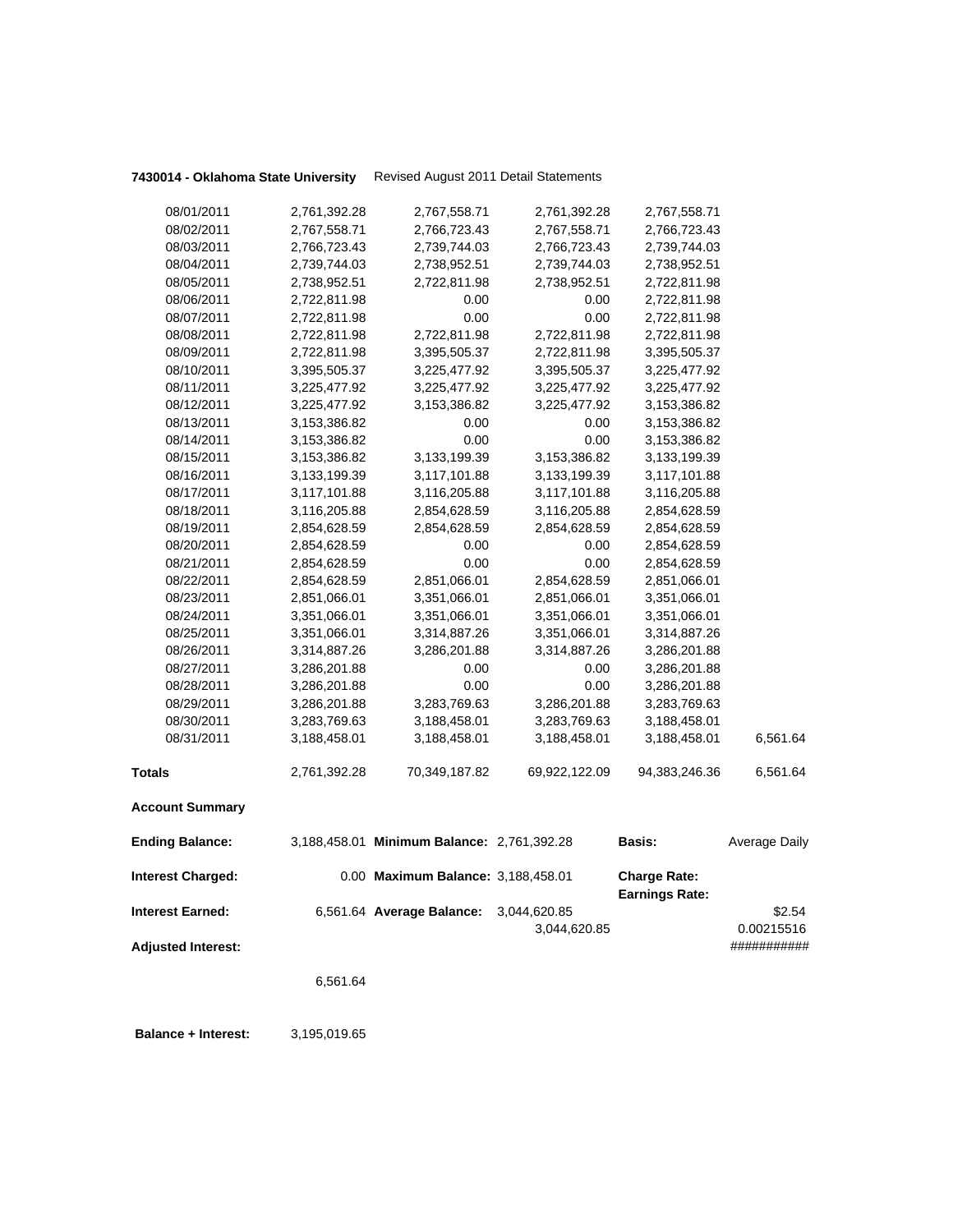# **7430015 - OKLAHOMA STATE UNIVERS**Revised August 2011 Detail Statements

| 08/01/2011                | 2,078,587.15 | 2,083,408.16                               | 2,078,587.15  | 2,083,408.16                                 |                      |
|---------------------------|--------------|--------------------------------------------|---------------|----------------------------------------------|----------------------|
| 08/02/2011                | 2,083,408.16 | 2,083,408.16                               | 2,083,408.16  | 2,083,408.16                                 |                      |
| 08/03/2011                | 2,083,408.16 | 2,071,336.16                               | 2,083,408.16  | 2,071,336.16                                 |                      |
| 08/04/2011                | 2,071,336.16 | 2,071,336.16                               | 2,071,336.16  | 2,071,336.16                                 |                      |
| 08/05/2011                | 2,071,336.16 | 2,059,291.16                               | 2,071,336.16  |                                              |                      |
|                           |              |                                            |               | 2,059,291.16                                 |                      |
| 08/06/2011                | 2,059,291.16 | 0.00<br>0.00                               | 0.00<br>0.00  | 2,059,291.16                                 |                      |
| 08/07/2011                | 2,059,291.16 |                                            |               | 2,059,291.16                                 |                      |
| 08/08/2011                | 2,059,291.16 | 2,059,291.16                               | 2,059,291.16  | 2,059,291.16                                 |                      |
| 08/09/2011                | 2,059,291.16 | 2,647,766.23                               | 2,059,291.16  | 2,647,766.23                                 |                      |
| 08/10/2011                | 2,647,766.23 | 2,619,750.50                               | 2,647,766.23  | 2,619,750.50                                 |                      |
| 08/11/2011                | 2,619,750.50 | 2,619,627.29                               | 2,619,750.50  | 2,619,627.29                                 |                      |
| 08/12/2011                | 2,619,627.29 | 2,624,127.29                               | 2,619,627.29  | 2,624,127.29                                 |                      |
| 08/13/2011                | 2,624,127.29 | 0.00                                       | 0.00          | 2,624,127.29                                 |                      |
| 08/14/2011                | 2,624,127.29 | 0.00                                       | 0.00          | 2,624,127.29                                 |                      |
| 08/15/2011                | 2,624,127.29 | 2,600,144.88                               | 2,624,127.29  | 2,600,144.88                                 |                      |
| 08/16/2011                | 2,600,144.88 | 2,598,221.88                               | 2,600,144.88  | 2,598,221.88                                 |                      |
| 08/17/2011                | 2,598,221.88 | 2,581,424.25                               | 2,598,221.88  | 2,581,424.25                                 |                      |
| 08/18/2011                | 2,581,424.25 | 2,501,665.54                               | 2,581,424.25  | 2,501,665.54                                 |                      |
| 08/19/2011                | 2,501,665.54 | 2,501,665.54                               | 2,501,665.54  | 2,501,665.54                                 |                      |
| 08/20/2011                | 2,501,665.54 | 0.00                                       | 0.00          | 2,501,665.54                                 |                      |
| 08/21/2011                | 2,501,665.54 | 0.00                                       | 0.00          | 2,501,665.54                                 |                      |
| 08/22/2011                | 2,501,665.54 | 2,496,506.79                               | 2,501,665.54  | 2,496,506.79                                 |                      |
| 08/23/2011                | 2,496,506.79 | 2,496,506.79                               | 2,496,506.79  | 2,496,506.79                                 |                      |
| 08/24/2011                | 2,496,506.79 | 2,496,506.79                               | 2,496,506.79  | 2,496,506.79                                 |                      |
| 08/25/2011                | 2,496,506.79 | 2,472,344.86                               | 2,496,506.79  | 2,472,344.86                                 |                      |
| 08/26/2011                | 2,472,344.86 | 2,448,983.98                               | 2,472,344.86  | 2,448,983.98                                 |                      |
| 08/27/2011                | 2,448,983.98 | 0.00                                       | 0.00          | 2,448,983.98                                 |                      |
| 08/28/2011                | 2,448,983.98 | 0.00                                       | 0.00          | 2,448,983.98                                 |                      |
| 08/29/2011                | 2,448,983.98 | 2,448,983.98                               | 2,448,983.98  | 2,448,983.98                                 |                      |
| 08/30/2011                | 2,448,983.98 | 2,448,885.74                               | 2,448,983.98  | 2,448,885.74                                 |                      |
| 08/31/2011                | 2,448,885.74 | 2,448,885.74                               | 2,448,885.74  | 2,448,885.74                                 | 5,196.59             |
| <b>Totals</b>             | 2,078,587.15 | 55,480,069.03                              | 55,109,770.44 | 74,748,204.97                                | 5,196.59             |
| <b>Account Summary</b>    |              |                                            |               |                                              |                      |
| <b>Ending Balance:</b>    |              | 2,448,885.74 Minimum Balance: 2,078,587.15 |               | Basis:                                       | <b>Average Daily</b> |
| <b>Interest Charged:</b>  |              | 0.00 Maximum Balance: 2,448,885.74         |               | <b>Charge Rate:</b><br><b>Earnings Rate:</b> |                      |
| <b>Interest Earned:</b>   |              | 5,196.59 Average Balance:                  | 2,411,232.42  |                                              | \$2.54               |
|                           |              |                                            | 2,411,232.42  |                                              | 0.00215516           |
| <b>Adjusted Interest:</b> |              |                                            |               |                                              | ###########          |
|                           |              |                                            |               |                                              |                      |
|                           | 5,196.59     |                                            |               |                                              |                      |
|                           |              |                                            |               |                                              |                      |

 **Balance + Interest:** 2,454,082.33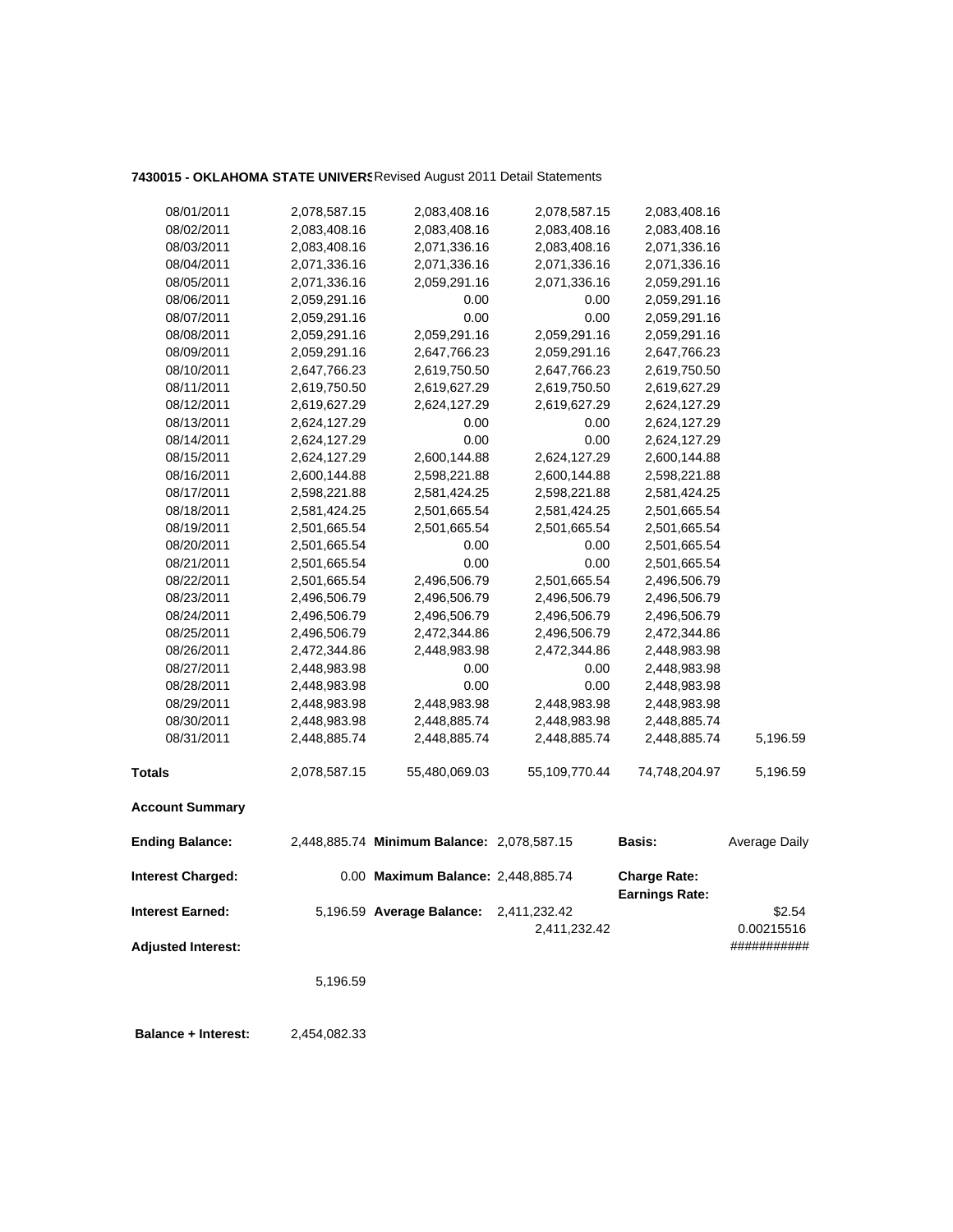# **7430016 - OKLAHOMA STATE UNIVERS**Revised August 2011 Detail Statements

| 08/01/2011                | 108,489.58 | 108,726.47                             | 108,489.58   | 108,726.47                                   |               |
|---------------------------|------------|----------------------------------------|--------------|----------------------------------------------|---------------|
| 08/02/2011                | 108,726.47 | 108,726.47                             | 108,726.47   | 108,726.47                                   |               |
| 08/03/2011                | 108,726.47 | 108,726.47                             | 108,726.47   | 108,726.47                                   |               |
| 08/04/2011                | 108,726.47 | 108,726.47                             | 108,726.47   | 108,726.47                                   |               |
| 08/05/2011                | 108,726.47 | 108,726.47                             | 108,726.47   | 108,726.47                                   |               |
| 08/06/2011                | 108,726.47 | 0.00                                   | 0.00         | 108,726.47                                   |               |
| 08/07/2011                | 108,726.47 | 0.00                                   | 0.00         | 108,726.47                                   |               |
| 08/08/2011                | 108,726.47 | 108,726.47                             | 108,726.47   | 108,726.47                                   |               |
| 08/09/2011                | 108,726.47 | 138,726.47                             | 108,726.47   | 138,726.47                                   |               |
| 08/10/2011                | 138,726.47 | 138,726.47                             | 138,726.47   | 138,726.47                                   |               |
| 08/11/2011                | 138,726.47 | 138,726.47                             | 138,726.47   | 138,726.47                                   |               |
| 08/12/2011                | 138,726.47 | 138,726.47                             | 138,726.47   | 138,726.47                                   |               |
| 08/13/2011                | 138,726.47 | 0.00                                   | 0.00         | 138,726.47                                   |               |
| 08/14/2011                | 138,726.47 | 0.00                                   | 0.00         | 138,726.47                                   |               |
| 08/15/2011                | 138,726.47 | 138,726.47                             | 138,726.47   | 138,726.47                                   |               |
| 08/16/2011                | 138,726.47 | 138,726.47                             | 138,726.47   | 138,726.47                                   |               |
| 08/17/2011                | 138,726.47 | 138,726.47                             | 138,726.47   | 138,726.47                                   |               |
| 08/18/2011                | 138,726.47 | 138,726.47                             | 138,726.47   | 138,726.47                                   |               |
| 08/19/2011                | 138,726.47 | 138,726.47                             | 138,726.47   | 138,726.47                                   |               |
| 08/20/2011                | 138,726.47 | 0.00                                   | 0.00         | 138,726.47                                   |               |
| 08/21/2011                | 138,726.47 | 0.00                                   | 0.00         | 138,726.47                                   |               |
| 08/22/2011                | 138,726.47 | 138,726.47                             | 138,726.47   | 138,726.47                                   |               |
| 08/23/2011                | 138,726.47 | 138,726.47                             | 138,726.47   | 138,726.47                                   |               |
| 08/24/2011                | 138,726.47 | 138,726.47                             | 138,726.47   | 138,726.47                                   |               |
| 08/25/2011                | 138,726.47 | 138,726.47                             | 138,726.47   | 138,726.47                                   |               |
| 08/26/2011                | 138,726.47 | 138,726.47                             | 138,726.47   | 138,726.47                                   |               |
| 08/27/2011                | 138,726.47 | 0.00                                   | 0.00         | 138,726.47                                   |               |
| 08/28/2011                | 138,726.47 | 0.00                                   | 0.00         | 138,726.47                                   |               |
| 08/29/2011                | 138,726.47 | 138,726.47                             | 138,726.47   | 138,726.47                                   |               |
| 08/30/2011                | 138,726.47 | 138,726.47                             | 138,726.47   | 138,726.47                                   |               |
| 08/31/2011                | 138,726.47 | 138,726.47                             | 138,726.47   | 138,726.47                                   | 282.29        |
| <b>Totals</b>             | 108,489.58 | 3,010,708.81                           | 2,980,471.92 | 4,060,520.57                                 | 282.29        |
| <b>Account Summary</b>    |            |                                        |              |                                              |               |
| <b>Ending Balance:</b>    |            | 138,726.47 Minimum Balance: 108,489.58 |              | <b>Basis:</b>                                | Average Daily |
| <b>Interest Charged:</b>  |            | 0.00 Maximum Balance: 138,726.47       |              | <b>Charge Rate:</b><br><b>Earnings Rate:</b> |               |
| <b>Interest Earned:</b>   |            | 282.29 Average Balance:                | 130,984.53   |                                              | \$2.54        |
|                           |            |                                        | 130,984.53   |                                              | 0.00215516    |
| <b>Adjusted Interest:</b> |            |                                        |              |                                              | ###########   |
|                           |            |                                        |              |                                              |               |
|                           | 282.29     |                                        |              |                                              |               |
|                           |            |                                        |              |                                              |               |

 **Balance + Interest:** 139,008.76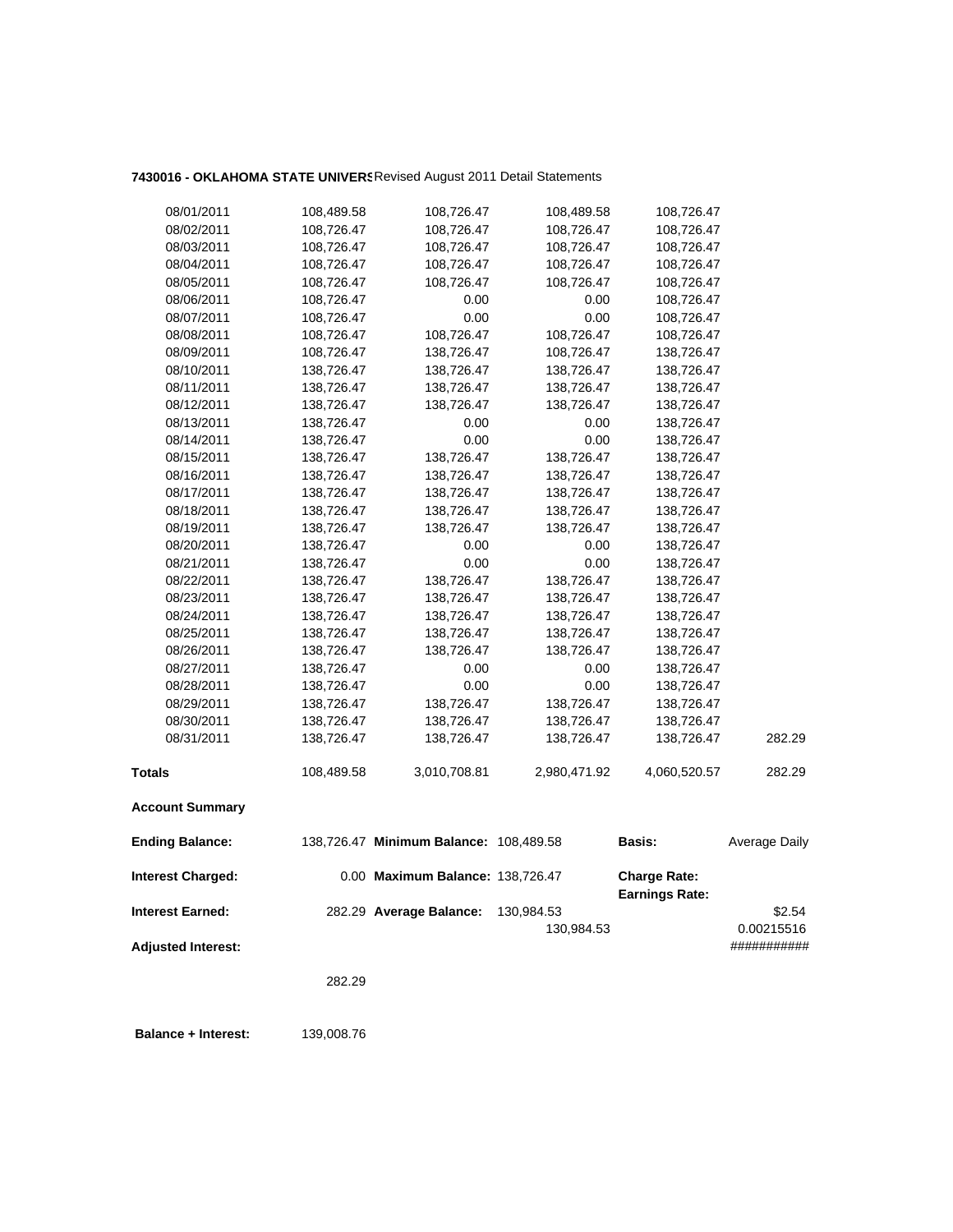**7430420 - LANGSTON UNIVERSITY** Revised August 2011 Detail Statements

| <b>Interest Earned:</b><br><b>Adjusted Interest:</b> |              | 3,681.80 Average Balance:                  | 1,708,361.37<br>1,708,361.37 |                                              | \$2.54<br>0.00215516<br>########### |
|------------------------------------------------------|--------------|--------------------------------------------|------------------------------|----------------------------------------------|-------------------------------------|
| <b>Interest Charged:</b>                             |              | 0.00 Maximum Balance: 1,892,037.45         |                              | <b>Charge Rate:</b><br><b>Earnings Rate:</b> |                                     |
| <b>Ending Balance:</b>                               |              | 1,892,037.45 Minimum Balance: 1,130,214.76 |                              | <b>Basis:</b>                                | Average Daily                       |
| <b>Account Summary</b>                               |              |                                            |                              |                                              |                                     |
| <b>Totals</b>                                        | 1,130,214.76 | 38,948,615.98                              | 38,186,793.29                | 52,959,202.50                                | 3,681.80                            |
| 08/31/2011                                           | 1,805,456.39 | 1,892,037.45                               | 1,805,456.39                 | 1,892,037.45                                 | 3,681.80                            |
| 08/30/2011                                           | 1,817,030.25 | 1,805,456.39                               | 1,817,030.25                 | 1,805,456.39                                 |                                     |
| 08/29/2011                                           | 1,819,706.07 | 1,817,030.25                               | 1,819,706.07                 | 1,817,030.25                                 |                                     |
| 08/28/2011                                           | 1,819,706.07 | 0.00                                       | 0.00                         | 1,819,706.07                                 |                                     |
| 08/27/2011                                           | 1,819,706.07 | 0.00                                       | 0.00                         | 1,819,706.07                                 |                                     |
| 08/26/2011                                           | 2,418,111.16 | 1,819,706.07                               | 2,418,111.16                 | 1,819,706.07                                 |                                     |
| 08/25/2011                                           | 1,672,366.14 | 2,418,111.16                               | 1,672,366.14                 | 2,418,111.16                                 |                                     |
| 08/24/2011                                           | 1,672,366.14 | 1,672,366.14                               | 1,672,366.14                 | 1,672,366.14                                 |                                     |
| 08/23/2011                                           | 1,672,366.14 | 1,672,366.14                               | 1,672,366.14                 | 1,672,366.14                                 |                                     |
| 08/22/2011                                           | 1,634,421.85 | 1,672,366.14                               | 1,634,421.85                 | 1,672,366.14                                 |                                     |
| 08/21/2011                                           | 1,634,421.85 | 0.00                                       | 0.00                         | 1,634,421.85                                 |                                     |
| 08/20/2011                                           | 1,634,421.85 | 0.00                                       | 0.00                         | 1,634,421.85                                 |                                     |
| 08/19/2011                                           | 1,654,048.17 | 1,634,421.85                               | 1,654,048.17                 | 1,634,421.85                                 |                                     |
| 08/18/2011                                           | 1,654,048.17 | 1,654,048.17                               | 1,654,048.17                 | 1,654,048.17                                 |                                     |
| 08/17/2011                                           | 1,680,834.46 | 1,654,048.17                               | 1,680,834.46                 | 1,654,048.17                                 |                                     |
| 08/16/2011                                           | 1,680,834.46 | 1,680,834.46                               | 1,680,834.46                 | 1,680,834.46                                 |                                     |
| 08/15/2011                                           | 1,705,914.69 | 1,680,834.46                               | 1,705,914.69                 | 1,680,834.46                                 |                                     |
| 08/14/2011                                           | 1,705,914.69 | 0.00                                       | 0.00                         | 1,705,914.69                                 |                                     |
| 08/13/2011                                           | 1,705,914.69 | 0.00                                       | 0.00                         | 1,705,914.69                                 |                                     |
| 08/12/2011                                           | 1,706,301.94 | 1,705,914.69                               | 1,706,301.94                 | 1,705,914.69                                 |                                     |
| 08/11/2011                                           | 1,683,381.34 | 1,706,301.94                               | 1,683,381.34                 | 1,706,301.94                                 |                                     |
| 08/10/2011                                           | 1,688,375.18 | 1,683,381.34                               | 1,688,375.18                 | 1,683,381.34                                 |                                     |
| 08/09/2011                                           | 1,845,250.65 | 1,688,375.18                               | 1,845,250.65                 | 1,688,375.18                                 |                                     |
| 08/08/2011                                           | 1,845,250.65 | 1,845,250.65                               | 1,845,250.65                 | 1,845,250.65                                 |                                     |
| 08/07/2011                                           | 1,845,250.65 | 0.00                                       | 0.00                         | 1,845,250.65                                 |                                     |
| 08/06/2011                                           | 1,845,250.65 | 0.00                                       | 0.00                         | 1,845,250.65                                 |                                     |
| 08/05/2011                                           | 1,898,038.01 | 1,845,250.65                               | 1,898,038.01                 | 1,845,250.65                                 |                                     |
| 08/04/2011                                           | 1,176,595.49 | 1,898,038.01                               | 1,176,595.49                 | 1,898,038.01                                 |                                     |
| 08/03/2011                                           | 1,191,599.11 | 1,176,595.49                               | 1,191,599.11                 | 1,176,595.49                                 |                                     |
| 08/02/2011                                           | 1,134,282.07 | 1,191,599.11                               | 1,134,282.07                 | 1,191,599.11                                 |                                     |
| 08/01/2011                                           | 1,130,214.76 | 1,134,282.07                               | 1,130,214.76                 | 1,134,282.07                                 |                                     |
|                                                      |              |                                            |                              |                                              |                                     |

3,681.80

**Balance + Interest:** 1,895,719.25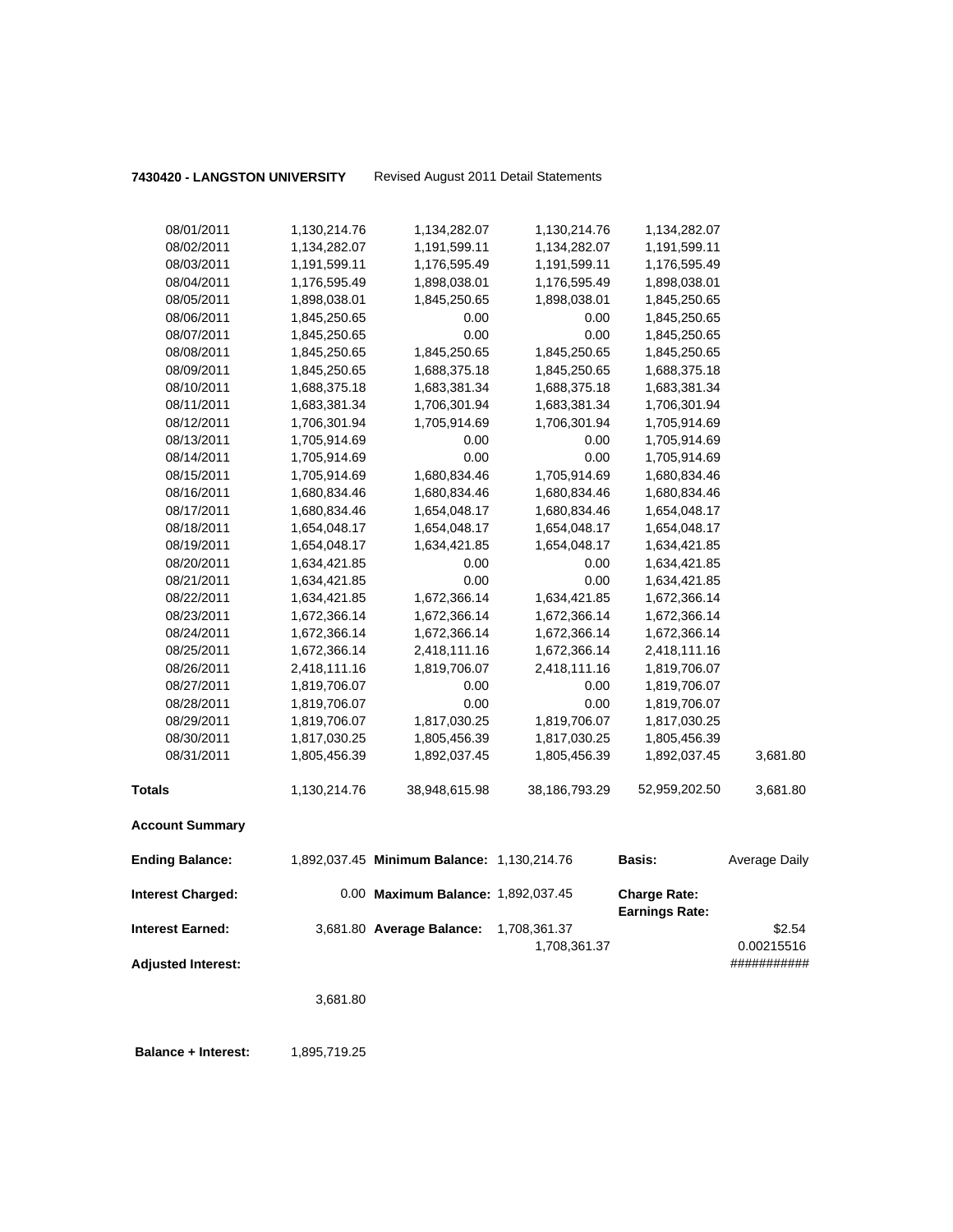| 08/01/2011                | 819,139.32 | 958,436.49                             | 819,139.32    | 958,436.49                                   |               |
|---------------------------|------------|----------------------------------------|---------------|----------------------------------------------|---------------|
| 08/02/2011                | 958,436.49 | 920,619.34                             | 958,436.49    | 920,619.34                                   |               |
| 08/03/2011                | 920,619.34 | 920,619.34                             | 920,619.34    | 920,619.34                                   |               |
| 08/04/2011                | 920,619.34 | 920,619.34                             | 920,619.34    | 920,619.34                                   |               |
| 08/05/2011                | 920,619.34 | 912,031.60                             | 920,619.34    | 912,031.60                                   |               |
| 08/06/2011                | 912,031.60 | 0.00                                   | 0.00          | 912,031.60                                   |               |
| 08/07/2011                | 912,031.60 | 0.00                                   | 0.00          | 912,031.60                                   |               |
| 08/08/2011                | 912,031.60 | 912,031.60                             | 912,031.60    | 912,031.60                                   |               |
| 08/09/2011                | 912,031.60 | 911,248.73                             | 912,031.60    | 911,248.73                                   |               |
| 08/10/2011                | 911,248.73 | 891,249.31                             | 911,248.73    | 891,249.31                                   |               |
| 08/11/2011                | 891,249.31 | 891,249.31                             | 891,249.31    | 891,249.31                                   |               |
| 08/12/2011                | 891,249.31 | 913,249.31                             | 891,249.31    | 913,249.31                                   |               |
| 08/13/2011                | 913,249.31 | 0.00                                   | 0.00          | 913,249.31                                   |               |
| 08/14/2011                | 913,249.31 | 0.00                                   | 0.00          | 913,249.31                                   |               |
| 08/15/2011                | 913,249.31 | 913,249.31                             | 913,249.31    | 913,249.31                                   |               |
| 08/16/2011                | 913,249.31 | 913,201.57                             | 913,249.31    | 913,201.57                                   |               |
| 08/17/2011                | 913,201.57 | 913,201.57                             | 913,201.57    | 913,201.57                                   |               |
| 08/18/2011                | 913,201.57 | 887,394.96                             | 913,201.57    | 887,394.96                                   |               |
| 08/19/2011                | 887,394.96 | 887,394.96                             | 887,394.96    | 887,394.96                                   |               |
| 08/20/2011                | 887,394.96 | 0.00                                   | 0.00          | 887,394.96                                   |               |
| 08/21/2011                | 887,394.96 | 0.00                                   | 0.00          | 887,394.96                                   |               |
| 08/22/2011                | 887,394.96 | 887,394.96                             | 887,394.96    | 887,394.96                                   |               |
| 08/23/2011                | 887,394.96 | 797,147.23                             | 887,394.96    | 797,147.23                                   |               |
| 08/24/2011                | 797,147.23 | 795,532.48                             | 797,147.23    | 795,532.48                                   |               |
| 08/25/2011                | 795,532.48 | 795,532.48                             | 795,532.48    | 795,532.48                                   |               |
| 08/26/2011                | 795,532.48 | 787,557.86                             | 795,532.48    | 787,557.86                                   |               |
| 08/27/2011                | 787,557.86 | 0.00                                   | 0.00          | 787,557.86                                   |               |
| 08/28/2011                | 787,557.86 | 0.00                                   | 0.00          | 787,557.86                                   |               |
| 08/29/2011                | 787,557.86 | 787,557.86                             | 787,557.86    | 787,557.86                                   |               |
| 08/30/2011                | 787,557.86 | 782,485.92                             | 787,557.86    | 782,485.92                                   |               |
| 08/31/2011                | 782,485.92 | 782,485.92                             | 782,485.92    | 782,485.92                                   | 1,882.77      |
| Totals                    | 819,139.32 | 20,081,491.45                          | 20,118,144.85 | 27,081,958.91                                | 1,882.77      |
|                           |            |                                        |               |                                              |               |
| <b>Account Summary</b>    |            |                                        |               |                                              |               |
| <b>Ending Balance:</b>    |            | 782,485.92 Minimum Balance: 819,139.32 |               | Basis:                                       | Average Daily |
| <b>Interest Charged:</b>  |            | 0.00 Maximum Balance: 782,485.92       |               | <b>Charge Rate:</b><br><b>Earnings Rate:</b> |               |
| <b>Interest Earned:</b>   |            | 1,882.77 Average Balance: 873,611.58   |               |                                              | \$2.54        |
|                           |            |                                        | 873,611.58    |                                              | 0.00215516    |
| <b>Adjusted Interest:</b> |            |                                        |               |                                              | ###########   |
|                           |            |                                        |               |                                              |               |
|                           | 1,882.77   |                                        |               |                                              |               |
|                           |            |                                        |               |                                              |               |
|                           |            |                                        |               |                                              |               |

 **Balance + Interest:** 784,368.69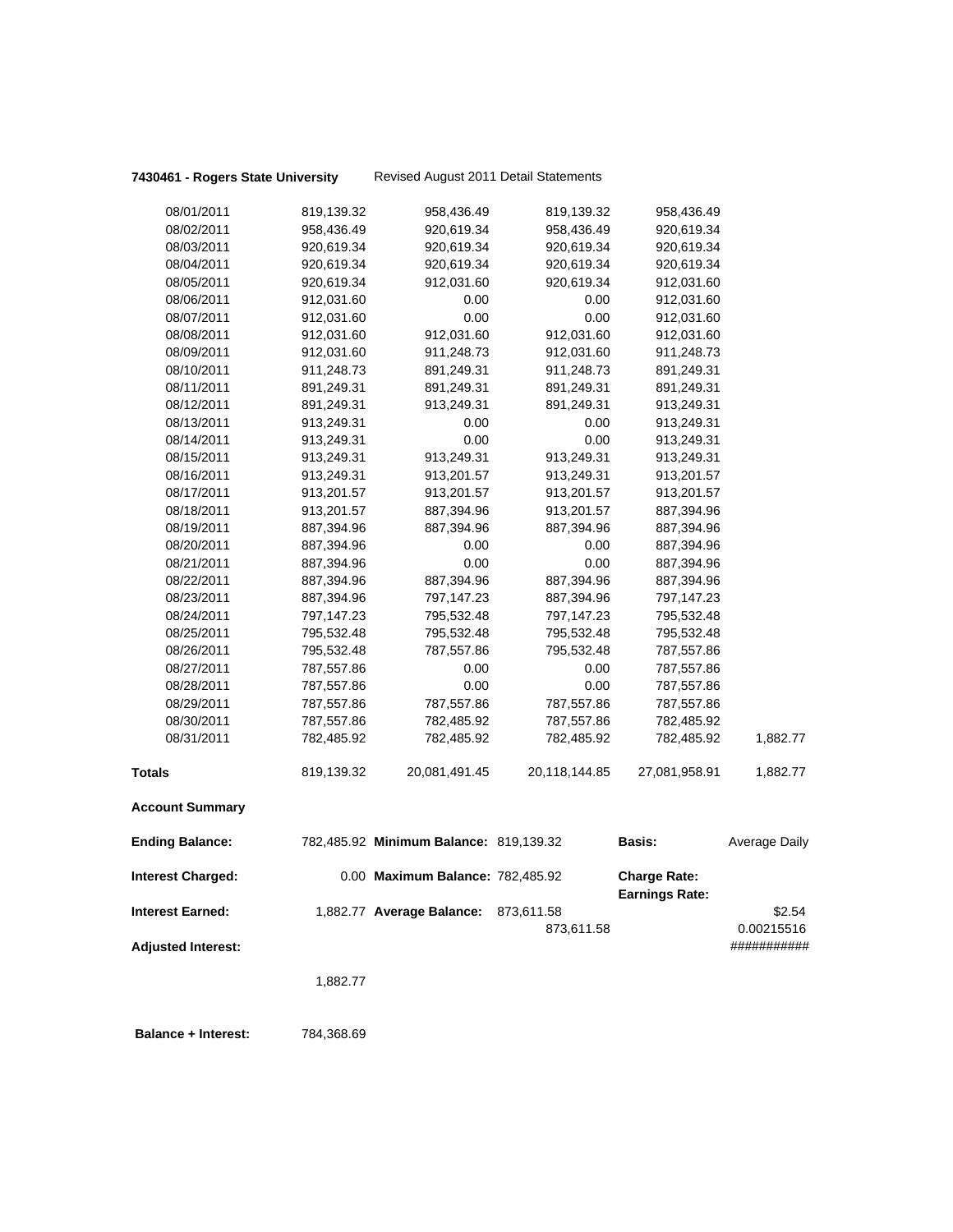# 7430505 - Northwestern Oklahoma Stati Revised August 2011 Detail Statements

| 08/01/2011<br>08/02/2011  | 394,656.00 | 395,656.97                             | 394,656.00   | 395,656.97                                   |               |
|---------------------------|------------|----------------------------------------|--------------|----------------------------------------------|---------------|
|                           | 395,656.97 | 398,659.75                             | 395,656.97   | 398,659.75                                   |               |
| 08/03/2011                | 398,659.75 | 398,659.75                             | 398,659.75   | 398,659.75                                   |               |
| 08/04/2011                | 398,659.75 | 398,659.75                             | 398,659.75   | 398,659.75                                   |               |
| 08/05/2011                | 398,659.75 | 398,659.75                             | 398,659.75   | 398,659.75                                   |               |
| 08/06/2011                | 398,659.75 | 0.00                                   | 0.00         | 398,659.75                                   |               |
| 08/07/2011                | 398,659.75 | 0.00                                   | 0.00         | 398,659.75                                   |               |
| 08/08/2011                | 398,659.75 | 398,659.75                             | 398,659.75   | 398,659.75                                   |               |
| 08/09/2011                | 398,659.75 | 488,663.97                             | 398,659.75   | 488,663.97                                   |               |
| 08/10/2011                | 488,663.97 | 488,318.20                             | 488,663.97   | 488,318.20                                   |               |
| 08/11/2011                | 488,318.20 | 463,836.51                             | 488,318.20   | 463,836.51                                   |               |
| 08/12/2011                | 463,836.51 | 463,836.51                             | 463,836.51   | 463,836.51                                   |               |
| 08/13/2011                | 463,836.51 | 0.00                                   | 0.00         | 463,836.51                                   |               |
| 08/14/2011                | 463,836.51 | 0.00                                   | 0.00         | 463,836.51                                   |               |
| 08/15/2011                | 463,836.51 | 460,394.00                             | 463,836.51   | 460,394.00                                   |               |
| 08/16/2011                | 460,394.00 | 460,394.00                             | 460,394.00   | 460,394.00                                   |               |
| 08/17/2011                | 460,394.00 | 457,006.01                             | 460,394.00   | 457,006.01                                   |               |
| 08/18/2011                | 457,006.01 | 456,879.47                             | 457,006.01   | 456,879.47                                   |               |
| 08/19/2011                | 456,879.47 | 459,250.07                             | 456,879.47   | 459,250.07                                   |               |
| 08/20/2011                | 459,250.07 | 0.00                                   | 0.00         | 459,250.07                                   |               |
| 08/21/2011                | 459,250.07 | 0.00                                   | 0.00         | 459,250.07                                   |               |
| 08/22/2011                | 459,250.07 | 459,430.31                             | 459,250.07   | 459,430.31                                   |               |
| 08/23/2011                | 459,430.31 | 455,732.04                             | 459,430.31   | 455,732.04                                   |               |
| 08/24/2011                | 455,732.04 | 421,404.35                             | 455,732.04   | 421,404.35                                   |               |
| 08/25/2011                | 421,404.35 | 418,540.37                             | 421,404.35   | 418,540.37                                   |               |
| 08/26/2011                | 418,540.37 | 418,540.37                             | 418,540.37   | 418,540.37                                   |               |
| 08/27/2011                | 418,540.37 | 0.00                                   | 0.00         | 418,540.37                                   |               |
| 08/28/2011                | 418,540.37 | 0.00                                   | 0.00         | 418,540.37                                   |               |
| 08/29/2011                | 418,540.37 | 418,540.37                             | 418,540.37   | 418,540.37                                   |               |
| 08/30/2011                | 418,540.37 | 418,540.37                             | 418,540.37   | 418,540.37                                   |               |
| 08/31/2011                | 418,540.37 | 406,060.38                             | 418,540.37   | 406,060.38                                   | 937.49        |
| <b>Totals</b>             | 394,656.00 | 10,004,323.02                          | 9,992,918.64 | 13,484,896.42                                | 937.49        |
| <b>Account Summary</b>    |            |                                        |              |                                              |               |
| <b>Ending Balance:</b>    |            | 406,060.38 Minimum Balance: 394,656.00 |              | <b>Basis:</b>                                | Average Daily |
| <b>Interest Charged:</b>  |            | 0.00 Maximum Balance: 406,060.38       |              | <b>Charge Rate:</b><br><b>Earnings Rate:</b> |               |
| <b>Interest Earned:</b>   |            | 937.49 Average Balance:                | 434,996.66   |                                              | \$2.54        |
|                           |            |                                        | 434,996.66   |                                              | 0.00215516    |
| <b>Adjusted Interest:</b> |            |                                        |              |                                              | ###########   |
|                           |            |                                        |              |                                              |               |
|                           | 937.49     |                                        |              |                                              |               |
|                           |            |                                        |              |                                              |               |

**Balance + Interest:** 406,997.87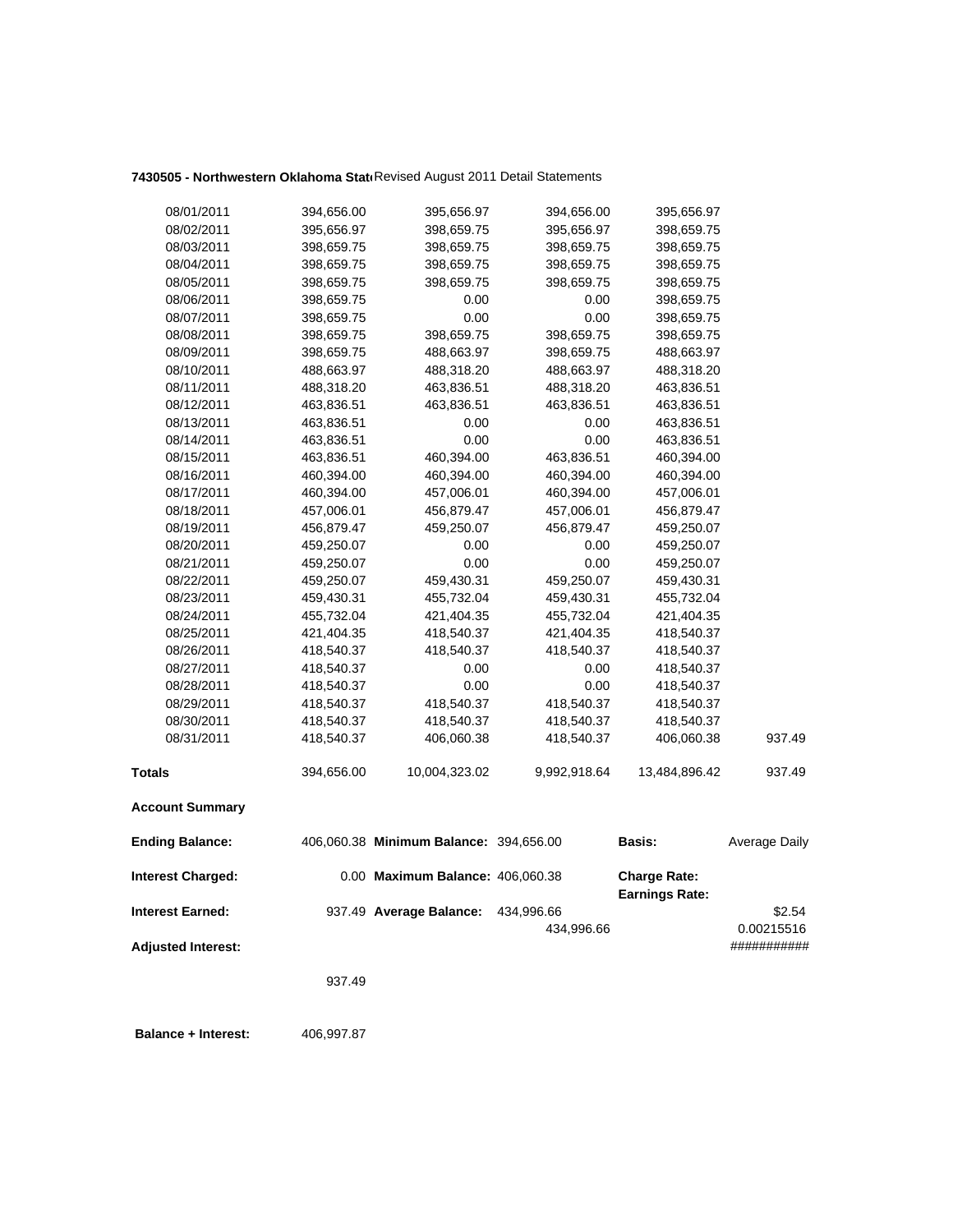# **7430665 - Southwestern Oklahoma Stat** Revised August 2011 Detail Statements

| 08/01/2011                | 455,423.12 | 583,283.77                             | 455,423.12    | 583,283.77                                   |                      |
|---------------------------|------------|----------------------------------------|---------------|----------------------------------------------|----------------------|
| 08/02/2011                | 583,283.77 | 583,283.77                             | 583,283.77    | 583,283.77                                   |                      |
| 08/03/2011                | 583,283.77 | 554,068.29                             | 583,283.77    | 554,068.29                                   |                      |
| 08/04/2011                | 554,068.29 | 554,068.29                             | 554,068.29    | 554,068.29                                   |                      |
| 08/05/2011                | 554,068.29 | 498,842.66                             | 554,068.29    | 498,842.66                                   |                      |
| 08/06/2011                | 498,842.66 | 0.00                                   | 0.00          | 498,842.66                                   |                      |
| 08/07/2011                | 498,842.66 | 0.00                                   | 0.00          | 498,842.66                                   |                      |
| 08/08/2011                | 498,842.66 | 498,842.66                             | 498,842.66    | 498,842.66                                   |                      |
| 08/09/2011                | 498,842.66 | 498,842.66                             | 498,842.66    | 498,842.66                                   |                      |
| 08/10/2011                | 498,842.66 | 498,842.66                             | 498,842.66    | 498,842.66                                   |                      |
| 08/11/2011                | 498,842.66 | 498,842.66                             | 498,842.66    | 498,842.66                                   |                      |
| 08/12/2011                | 498,842.66 | 609,521.07                             | 498,842.66    | 609,521.07                                   |                      |
| 08/13/2011                | 609,521.07 | 0.00                                   | 0.00          | 609,521.07                                   |                      |
| 08/14/2011                | 609,521.07 | 0.00                                   | 0.00          | 609,521.07                                   |                      |
| 08/15/2011                | 609,521.07 | 590,779.83                             | 609,521.07    | 590,779.83                                   |                      |
| 08/16/2011                | 590,779.83 | 610,161.41                             | 590,779.83    | 610,161.41                                   |                      |
| 08/17/2011                | 610,161.41 | 610,161.41                             | 610,161.41    | 610,161.41                                   |                      |
| 08/18/2011                | 610,161.41 | 446,648.81                             | 610,161.41    | 446,648.81                                   |                      |
| 08/19/2011                | 446,648.81 | 446,648.81                             | 446,648.81    | 446,648.81                                   |                      |
| 08/20/2011                | 446,648.81 | 0.00                                   | 0.00          | 446,648.81                                   |                      |
| 08/21/2011                | 446,648.81 | 0.00                                   | 0.00          | 446,648.81                                   |                      |
| 08/22/2011                | 446,648.81 | 413,820.03                             | 446,648.81    | 413,820.03                                   |                      |
| 08/23/2011                | 413,820.03 | 780,783.87                             | 413,820.03    | 780,783.87                                   |                      |
| 08/24/2011                | 780,783.87 | 637,372.82                             | 780,783.87    | 637,372.82                                   |                      |
| 08/25/2011                | 637,372.82 | 657,359.86                             | 637,372.82    | 657,359.86                                   |                      |
| 08/26/2011                | 657,359.86 | 605,338.84                             | 657,359.86    | 605,338.84                                   |                      |
| 08/27/2011                | 605,338.84 | 0.00                                   | 0.00          | 605,338.84                                   |                      |
| 08/28/2011                | 605,338.84 | 0.00                                   | 0.00          | 605,338.84                                   |                      |
| 08/29/2011                | 605,338.84 | 583,935.90                             | 605,338.84    | 583,935.90                                   |                      |
| 08/30/2011                | 583,935.90 | 583,935.90                             | 583,935.90    | 583,935.90                                   |                      |
| 08/31/2011                | 583,935.90 | 555,712.42                             | 583,935.90    | 555,712.42                                   | 1,197.28             |
| <b>Totals</b>             | 455,423.12 | 12,901,098.40                          | 12,800,809.10 | 17,221,801.16                                | 1,197.28             |
| <b>Account Summary</b>    |            |                                        |               |                                              |                      |
| <b>Ending Balance:</b>    |            | 555,712.42 Minimum Balance: 455,423.12 |               | Basis:                                       | <b>Average Daily</b> |
| <b>Interest Charged:</b>  |            | 0.00 Maximum Balance: 555,712.42       |               | <b>Charge Rate:</b><br><b>Earnings Rate:</b> |                      |
| <b>Interest Earned:</b>   |            | 1,197.28 Average Balance:              | 555,541.97    |                                              | \$2.54               |
|                           |            |                                        | 555,541.97    |                                              | 0.00215516           |
| <b>Adjusted Interest:</b> |            |                                        |               |                                              | ###########          |
|                           | 1,197.28   |                                        |               |                                              |                      |
|                           |            |                                        |               |                                              |                      |
|                           |            |                                        |               |                                              |                      |

 **Balance + Interest:** 556,909.70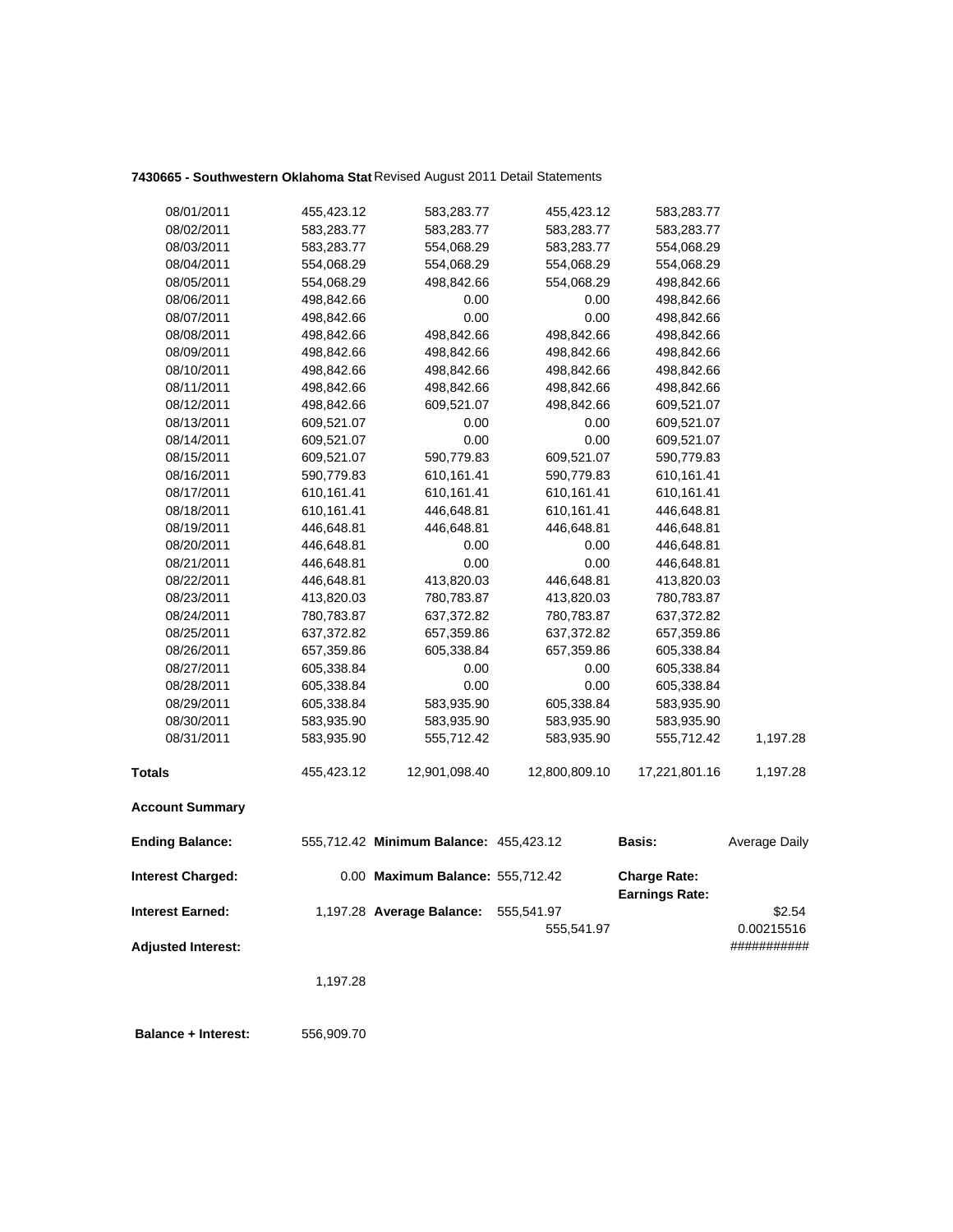|                           | 47,141.08     |                                              |                |                                              |                           |
|---------------------------|---------------|----------------------------------------------|----------------|----------------------------------------------|---------------------------|
| <b>Adjusted Interest:</b> |               |                                              | 21,873,574.99  |                                              | 0.00215516<br>########### |
| <b>Interest Earned:</b>   |               | 47,141.08 Average Balance:                   | 21,873,574.99  |                                              | \$2.54                    |
| <b>Interest Charged:</b>  |               | 0.00 Maximum Balance: 24,436,488.41          |                | <b>Charge Rate:</b><br><b>Earnings Rate:</b> |                           |
| <b>Ending Balance:</b>    |               | 24,436,488.41 Minimum Balance: 21,149,686.13 |                | <b>Basis:</b>                                | Average Daily             |
| <b>Account Summary</b>    |               |                                              |                |                                              |                           |
| <b>Totals</b>             | 21,149,686.13 | 502,555,615.52                               | 499,268,813.24 | 678,080,824.84                               | 47,141.08                 |
| 08/31/2011                | 22,465,315.39 | 24,436,488.41                                | 22,465,315.39  | 24,436,488.41                                | 47,141.08                 |
| 08/30/2011                | 22,290,105.21 | 22,465,315.39                                | 22,290,105.21  | 22,465,315.39                                |                           |
| 08/29/2011                | 20,336,120.15 | 22,290,105.21                                | 20,336,120.15  | 22,290,105.21                                |                           |
| 08/28/2011                | 20,336,120.15 | 0.00                                         | 0.00           | 20,336,120.15                                |                           |
| 08/27/2011                | 20,336,120.15 | 0.00                                         | 0.00           | 20,336,120.15                                |                           |
| 08/26/2011                | 20,510,761.62 | 20,336,120.15                                | 20,510,761.62  | 20,336,120.15                                |                           |
| 08/25/2011                | 24,635,573.60 | 20,510,761.62                                | 24,635,573.60  | 20,510,761.62                                |                           |
| 08/24/2011                | 24,635,573.60 | 24,635,573.60                                | 24,635,573.60  | 24,635,573.60                                |                           |
| 08/23/2011                | 24,689,729.59 | 24,635,573.60                                | 24,689,729.59  | 24,635,573.60                                |                           |
| 08/22/2011                | 25,708,833.25 | 24,689,729.59                                | 25,708,833.25  | 24,689,729.59                                |                           |
| 08/21/2011                | 25,708,833.25 | 0.00                                         | 0.00           | 25,708,833.25                                |                           |
| 08/20/2011                | 25,708,833.25 | 0.00                                         | 0.00           | 25,708,833.25                                |                           |
| 08/19/2011                | 25,708,833.25 | 25,708,833.25                                | 25,708,833.25  | 25,708,833.25                                |                           |
| 08/18/2011                | 20,747,686.67 | 25,708,833.25                                | 20,747,686.67  | 25,708,833.25                                |                           |
| 08/17/2011                | 20,783,697.07 | 20,747,686.67                                | 20,783,697.07  | 20,747,686.67                                |                           |
| 08/16/2011                | 20,796,300.60 | 20,783,697.07                                | 20,796,300.60  | 20,783,697.07                                |                           |
| 08/15/2011                | 20,865,196.82 | 20,796,300.60                                | 20,865,196.82  | 20,796,300.60                                |                           |
| 08/14/2011                | 20,865,196.82 | 0.00                                         | 0.00           | 20,865,196.82                                |                           |
| 08/13/2011                | 20,865,196.82 | 0.00                                         | 0.00           | 20,865,196.82                                |                           |
| 08/12/2011                | 19,906,753.20 | 20,865,196.82                                | 19,906,753.20  | 20,865,196.82                                |                           |
| 08/11/2011                | 20,044,129.90 | 19,906,753.20                                | 20,044,129.90  | 19,906,753.20                                |                           |
| 08/10/2011                | 20,064,983.78 | 20,044,129.90                                | 20,064,983.78  | 20,044,129.90                                |                           |
| 08/09/2011                | 20,194,536.25 | 20,064,983.78                                | 20,194,536.25  | 20,064,983.78                                |                           |
| 08/08/2011                | 20,852,454.44 | 20,194,536.25                                | 20,852,454.44  | 20,194,536.25                                |                           |
| 08/07/2011                | 20,852,454.44 | 0.00                                         | 0.00           | 20,852,454.44                                |                           |
| 08/06/2011                | 20,852,454.44 | 0.00                                         | 0.00           | 20,852,454.44                                |                           |
| 08/05/2011                | 20,857,159.93 | 20,852,454.44                                | 20,857,159.93  | 20,852,454.44                                |                           |
| 08/04/2011                | 19,954,325.02 | 20,857,159.93                                | 19,954,325.02  | 20,857,159.93                                |                           |
| 08/03/2011                | 20,914,406.86 | 19,954,325.02                                | 20,914,406.86  | 19,954,325.02                                |                           |
| 08/02/2011                | 21,156,650.91 | 20,914,406.86                                | 21,156,650.91  | 20,914,406.86                                |                           |
| 08/01/2011                | 21,149,686.13 | 21,156,650.91                                | 21,149,686.13  | 21,156,650.91                                |                           |
|                           |               |                                              |                |                                              |                           |

 **Balance + Interest:** 24,483,629.49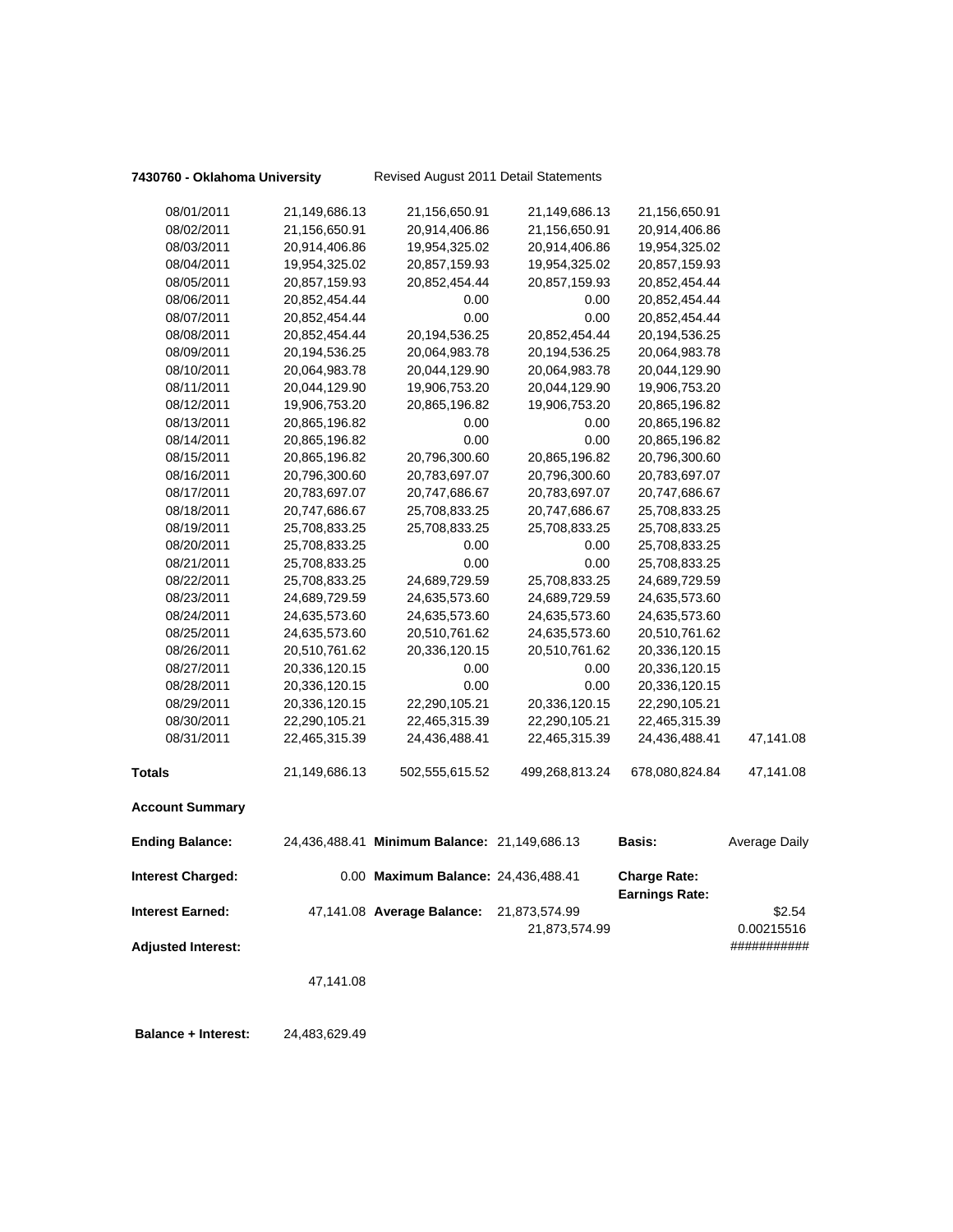# **7430770 - O.U. Health Sciences Center** Revised August 2011 Detail Statements

| 08/01/2011                | 68,635,499.21 | 68,712,079.34                                | 68,635,499.21 | 68,712,079.34                                |                      |
|---------------------------|---------------|----------------------------------------------|---------------|----------------------------------------------|----------------------|
| 08/02/2011                | 68,712,079.34 | 70,163,293.63                                | 68,712,079.34 | 70,163,293.63                                |                      |
| 08/03/2011                | 70,163,293.63 | 70,052,632.15                                | 70,163,293.63 | 70,052,632.15                                |                      |
| 08/04/2011                | 70,052,632.15 | 69,857,246.52                                | 70,052,632.15 | 69,857,246.52                                |                      |
| 08/05/2011                | 69,857,246.52 | 69,619,430.84                                | 69,857,246.52 | 69,619,430.84                                |                      |
| 08/06/2011                | 69,619,430.84 | 0.00                                         | 0.00          | 69,619,430.84                                |                      |
| 08/07/2011                | 69,619,430.84 | 0.00                                         | 0.00          | 69,619,430.84                                |                      |
| 08/08/2011                | 69,619,430.84 | 69,619,430.84                                | 69,619,430.84 | 69,619,430.84                                |                      |
| 08/09/2011                | 69,619,430.84 | 69,290,904.51                                | 69,619,430.84 | 69,290,904.51                                |                      |
| 08/10/2011                | 69,290,904.51 | 68,906,193.31                                | 69,290,904.51 | 68,906,193.31                                |                      |
| 08/11/2011                | 68,906,193.31 | 71,732,748.25                                | 68,906,193.31 | 71,732,748.25                                |                      |
| 08/12/2011                | 71,732,748.25 | 71,668,479.09                                | 71,732,748.25 | 71,668,479.09                                |                      |
| 08/13/2011                | 71,668,479.09 | 0.00                                         | 0.00          | 71,668,479.09                                |                      |
| 08/14/2011                | 71,668,479.09 | 0.00                                         | 0.00          | 71,668,479.09                                |                      |
| 08/15/2011                | 71,668,479.09 | 71,483,812.51                                | 71,668,479.09 | 71,483,812.51                                |                      |
| 08/16/2011                | 71,483,812.51 | 71,425,669.69                                | 71,483,812.51 | 71,425,669.69                                |                      |
| 08/17/2011                | 71,425,669.69 | 75,376,008.25                                | 71,425,669.69 | 75,376,008.25                                |                      |
| 08/18/2011                | 75,376,008.25 | 75,304,048.35                                | 75,376,008.25 | 75,304,048.35                                |                      |
| 08/19/2011                | 75,304,048.35 | 75,304,048.35                                | 75,304,048.35 | 75,304,048.35                                |                      |
| 08/20/2011                | 75,304,048.35 | 0.00                                         | 0.00          | 75,304,048.35                                |                      |
| 08/21/2011                | 75,304,048.35 | 0.00                                         | 0.00          | 75,304,048.35                                |                      |
| 08/22/2011                | 75,304,048.35 | 67,441,861.75                                | 75,304,048.35 | 67,441,861.75                                |                      |
| 08/23/2011                | 67,441,861.75 | 67,380,257.25                                | 67,441,861.75 | 67,380,257.25                                |                      |
| 08/24/2011                | 67,380,257.25 | 69,380,257.25                                | 67,380,257.25 | 69,380,257.25                                |                      |
| 08/25/2011                | 69,380,257.25 | 69,314,975.62                                | 69,380,257.25 | 69,314,975.62                                |                      |
| 08/26/2011                | 69,314,975.62 | 69,220,295.92                                | 69,314,975.62 | 69,220,295.92                                |                      |
| 08/27/2011                | 69,220,295.92 | 0.00                                         | 0.00          | 69,220,295.92                                |                      |
| 08/28/2011                | 69,220,295.92 | 0.00                                         | 0.00          | 69,220,295.92                                |                      |
| 08/29/2011                | 69,220,295.92 | 69,124,058.61                                | 69,220,295.92 | 69,124,058.61                                |                      |
| 08/30/2011                | 69,124,058.61 | 69,053,199.34                                | 69,124,058.61 | 69,053,199.34                                |                      |
| 08/31/2011                | 69,053,199.34 | 68,656,142.22                                | 69,053,199.34 | 68,656,142.22                                | 152,231.57           |
| <b>Totals</b>             | 68,635,499.21 | 1,618,087,073.59                             |               | 1,618,066,430.58 2,189,711,581.99            | 152,231.57           |
| <b>Account Summary</b>    |               |                                              |               |                                              |                      |
| <b>Ending Balance:</b>    |               | 68,656,142.22 Minimum Balance: 68,635,499.21 |               | <b>Basis:</b>                                | <b>Average Daily</b> |
| Interest Charged:         |               | 0.00 Maximum Balance: 68,656,142.22          |               | <b>Charge Rate:</b><br><b>Earnings Rate:</b> |                      |
| <b>Interest Earned:</b>   |               | 152,231.57 Average Balance:                  | 70,635,857.48 |                                              | \$2.54               |
|                           |               |                                              | 70,635,857.48 |                                              | 0.00215516           |
| <b>Adjusted Interest:</b> |               |                                              |               |                                              | ###########          |
|                           |               |                                              |               |                                              |                      |
|                           | 152,231.57    |                                              |               |                                              |                      |
|                           |               |                                              |               |                                              |                      |

 **Balance + Interest:** 68,808,373.79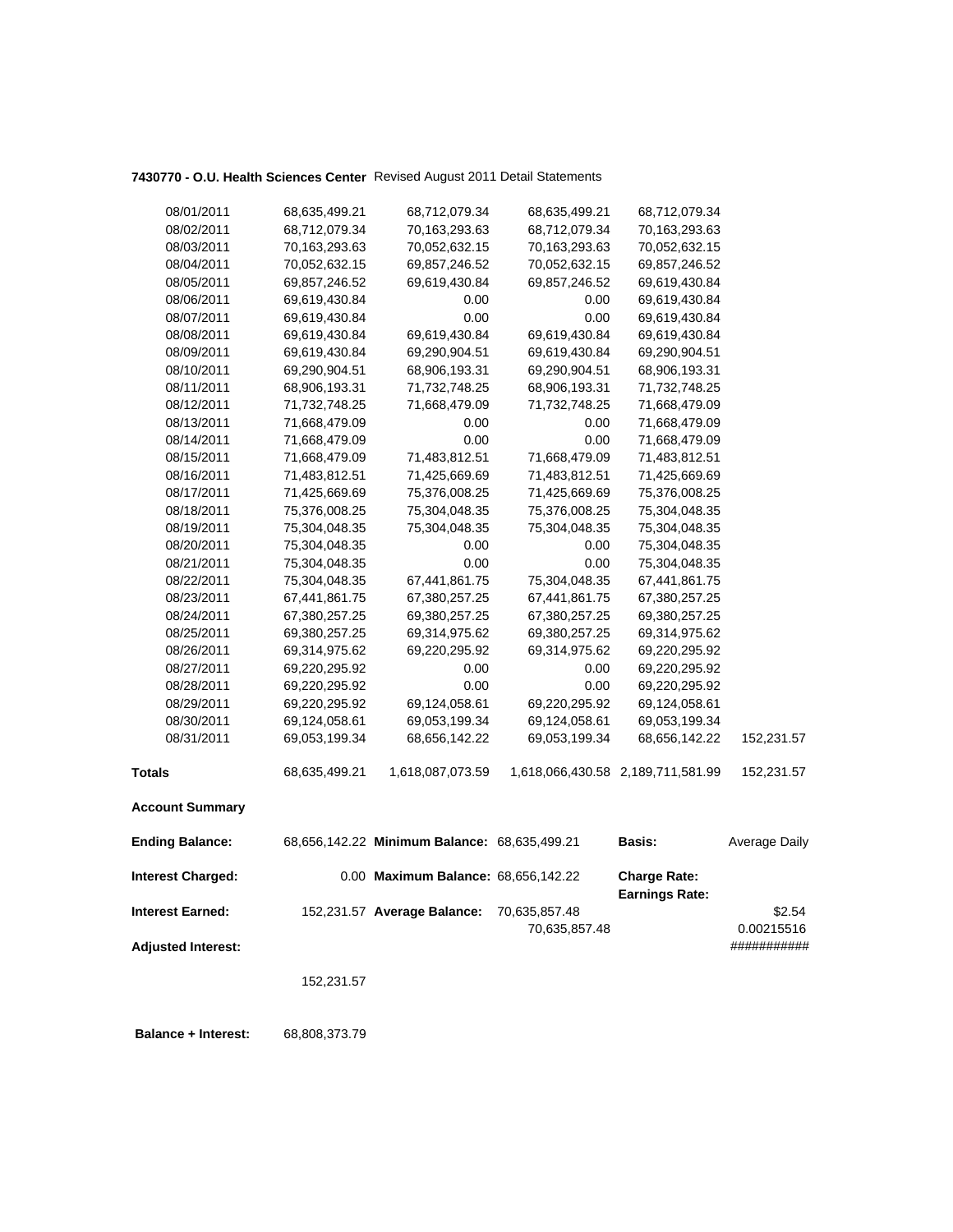**7430773 - Oklahoma State University** Revised August 2011 Detail Statements

| 08/01/2011                | 2,052,751.78 | 2,053,867.51                               | 2,052,751.78  | 2,053,867.51                                 |               |
|---------------------------|--------------|--------------------------------------------|---------------|----------------------------------------------|---------------|
| 08/02/2011                | 2,053,867.51 | 2,047,490.81                               | 2,053,867.51  | 2,047,490.81                                 |               |
| 08/03/2011                | 2,047,490.81 | 2,046,193.30                               | 2,047,490.81  | 2,046,193.30                                 |               |
| 08/04/2011                | 2,046,193.30 | 2,027,850.60                               | 2,046,193.30  | 2,027,850.60                                 |               |
| 08/05/2011                | 2,027,850.60 | 2,027,850.60                               | 2,027,850.60  | 2,027,850.60                                 |               |
| 08/06/2011                | 2,027,850.60 | 0.00                                       | 0.00          | 2,027,850.60                                 |               |
| 08/07/2011                | 2,027,850.60 | 0.00                                       | 0.00          | 2,027,850.60                                 |               |
| 08/08/2011                | 2,027,850.60 | 2,027,850.60                               | 2,027,850.60  | 2,027,850.60                                 |               |
| 08/09/2011                | 2,027,850.60 | 2,409,698.36                               | 2,027,850.60  | 2,409,698.36                                 |               |
| 08/10/2011                | 2,409,698.36 | 2,352,730.29                               | 2,409,698.36  | 2,352,730.29                                 |               |
| 08/11/2011                | 2,352,730.29 | 2,343,656.11                               | 2,352,730.29  | 2,343,656.11                                 |               |
| 08/12/2011                | 2,343,656.11 | 2,343,656.11                               | 2,343,656.11  | 2,343,656.11                                 |               |
| 08/13/2011                | 2,343,656.11 | 0.00                                       | 0.00          | 2,343,656.11                                 |               |
| 08/14/2011                | 2,343,656.11 | 0.00                                       | 0.00          | 2,343,656.11                                 |               |
| 08/15/2011                | 2,343,656.11 | 2,327,783.58                               | 2,343,656.11  | 2,327,783.58                                 |               |
| 08/16/2011                | 2,327,783.58 | 2,327,523.13                               | 2,327,783.58  | 2,327,523.13                                 |               |
| 08/17/2011                | 2,327,523.13 | 2,327,523.13                               | 2,327,523.13  | 2,327,523.13                                 |               |
| 08/18/2011                | 2,327,523.13 | 2,226,022.97                               | 2,327,523.13  | 2,226,022.97                                 |               |
| 08/19/2011                | 2,226,022.97 | 2,226,022.97                               | 2,226,022.97  | 2,226,022.97                                 |               |
| 08/20/2011                | 2,226,022.97 | 0.00                                       | 0.00          | 2,226,022.97                                 |               |
| 08/21/2011                | 2,226,022.97 | 0.00                                       | 0.00          | 2,226,022.97                                 |               |
| 08/22/2011                | 2,226,022.97 | 2,211,417.97                               | 2,226,022.97  | 2,211,417.97                                 |               |
| 08/23/2011                | 2,211,417.97 | 2,211,417.97                               | 2,211,417.97  | 2,211,417.97                                 |               |
| 08/24/2011                | 2,211,417.97 | 2,211,417.97                               | 2,211,417.97  | 2,211,417.97                                 |               |
| 08/25/2011                | 2,211,417.97 | 2,187,715.08                               | 2,211,417.97  | 2,187,715.08                                 |               |
| 08/26/2011                | 2,187,715.08 | 2,176,388.70                               | 2,187,715.08  | 2,176,388.70                                 |               |
| 08/27/2011                | 2,176,388.70 | 0.00                                       | 0.00          | 2,176,388.70                                 |               |
| 08/28/2011                | 2,176,388.70 | 0.00                                       | 0.00          | 2,176,388.70                                 |               |
| 08/29/2011                | 2,176,388.70 | 2,176,388.70                               | 2,176,388.70  | 2,176,388.70                                 |               |
| 08/30/2011                | 2,176,388.70 | 2,162,729.05                               | 2,176,388.70  | 2,162,729.05                                 |               |
| 08/31/2011                | 2,162,729.05 | 2,150,399.91                               | 2,162,729.05  | 2,150,399.91                                 | 4,737.96      |
| <b>Totals</b>             | 2,052,751.78 | 50,603,595.42                              | 50,505,947.29 | 68, 151, 432. 18                             | 4,737.96      |
| <b>Account Summary</b>    |              |                                            |               |                                              |               |
| <b>Ending Balance:</b>    |              | 2,150,399.91 Minimum Balance: 2,052,751.78 |               | <b>Basis:</b>                                | Average Daily |
| <b>Interest Charged:</b>  |              | 0.00 Maximum Balance: 2,150,399.91         |               | <b>Charge Rate:</b><br><b>Earnings Rate:</b> |               |
| <b>Interest Earned:</b>   |              | 4,737.96 Average Balance: 2,198,433.30     |               |                                              | \$2.54        |
|                           |              |                                            | 2,198,433.30  |                                              | 0.00215515    |
| <b>Adjusted Interest:</b> |              |                                            |               |                                              | ###########   |
|                           |              |                                            |               |                                              |               |
|                           | 4,737.96     |                                            |               |                                              |               |
|                           |              |                                            |               |                                              |               |
|                           |              |                                            |               |                                              |               |

 **Balance + Interest:** 2,155,137.87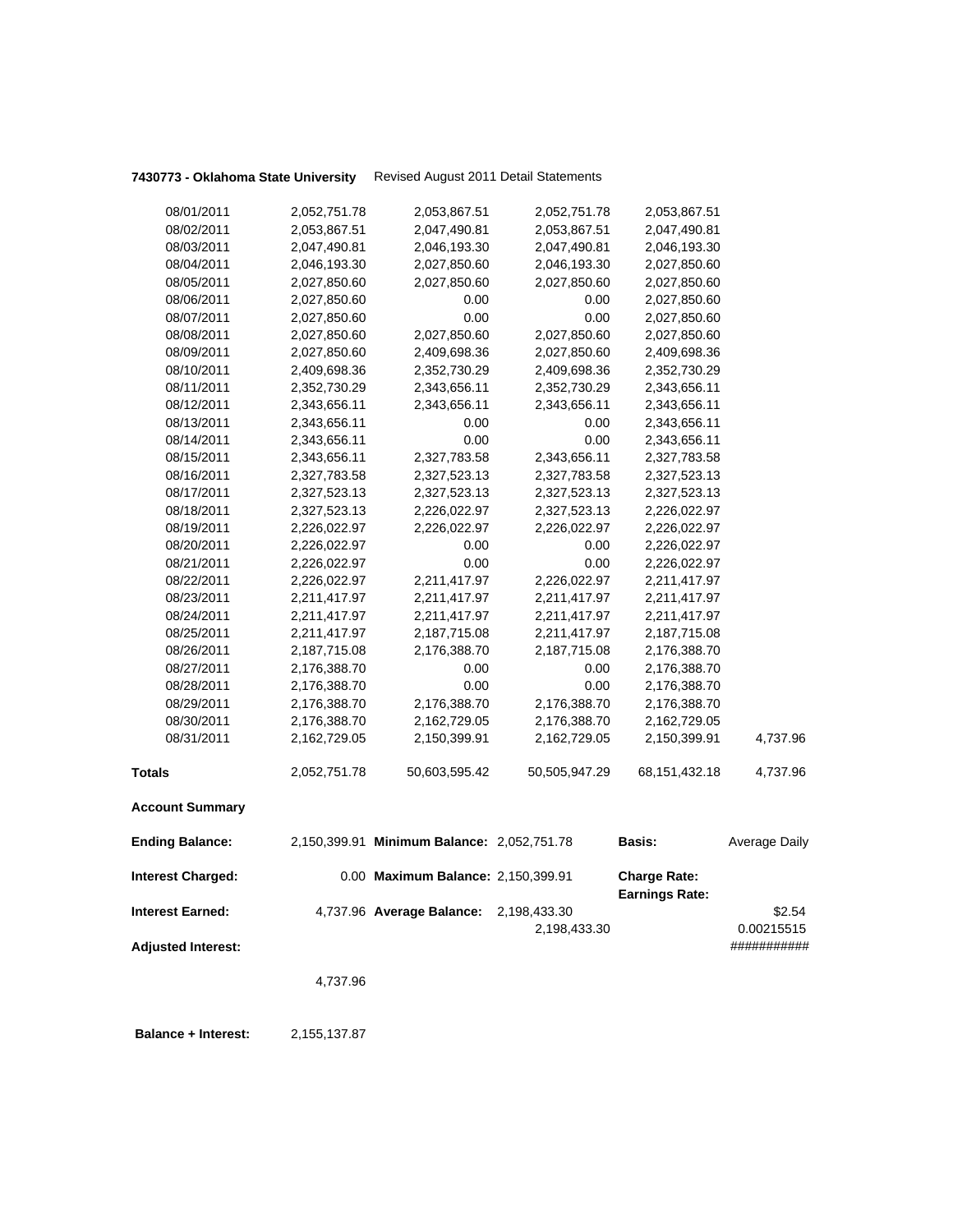# **7431105 - OCIA 2009A Construction Fun**Revised August 2011 Detail Statements

| 08/01/2011                | 17,735,770.58 | 17,775,159.12                                | 17,735,770.58  | 17,775,159.12                                |               |
|---------------------------|---------------|----------------------------------------------|----------------|----------------------------------------------|---------------|
| 08/02/2011                | 17,775,159.12 | 17,775,159.12                                | 17,775,159.12  | 17,775,159.12                                |               |
| 08/03/2011                | 17,775,159.12 | 17,775,159.12                                | 17,775,159.12  | 17,775,159.12                                |               |
| 08/04/2011                | 17,775,159.12 | 17,775,159.12                                | 17,775,159.12  | 17,775,159.12                                |               |
| 08/05/2011                | 17,775,159.12 | 17,775,159.12                                | 17,775,159.12  | 17,775,159.12                                |               |
| 08/06/2011                | 17,775,159.12 | 0.00                                         | 0.00           | 17,775,159.12                                |               |
| 08/07/2011                | 17,775,159.12 | 0.00                                         | 0.00           | 17,775,159.12                                |               |
| 08/08/2011                | 17,775,159.12 | 17,775,159.12                                | 17,775,159.12  | 17,775,159.12                                |               |
| 08/09/2011                | 17,775,159.12 | 17,775,159.12                                | 17,775,159.12  | 17,775,159.12                                |               |
| 08/10/2011                | 17,775,159.12 | 17,775,159.12                                | 17,775,159.12  | 17,775,159.12                                |               |
| 08/11/2011                | 17,775,159.12 | 17,725,284.12                                | 17,775,159.12  | 17,725,284.12                                |               |
| 08/12/2011                | 17,725,284.12 | 17,725,284.12                                | 17,725,284.12  | 17,725,284.12                                |               |
| 08/13/2011                | 17,725,284.12 | 0.00                                         | 0.00           | 17,725,284.12                                |               |
| 08/14/2011                | 17,725,284.12 | 0.00                                         | 0.00           | 17,725,284.12                                |               |
| 08/15/2011                | 17,725,284.12 | 17,725,284.12                                | 17,725,284.12  | 17,725,284.12                                |               |
| 08/16/2011                | 17,725,284.12 | 17,725,284.12                                | 17,725,284.12  | 17,725,284.12                                |               |
| 08/17/2011                | 17,725,284.12 | 17,486,528.30                                | 17,725,284.12  | 17,486,528.30                                |               |
| 08/18/2011                | 17,486,528.30 | 17,486,528.30                                | 17,486,528.30  | 17,486,528.30                                |               |
| 08/19/2011                | 17,486,528.30 | 17,486,528.30                                | 17,486,528.30  | 17,486,528.30                                |               |
| 08/20/2011                | 17,486,528.30 | 0.00                                         | 0.00           | 17,486,528.30                                |               |
| 08/21/2011                | 17,486,528.30 | 0.00                                         | 0.00           | 17,486,528.30                                |               |
| 08/22/2011                | 17,486,528.30 | 17,486,528.30                                | 17,486,528.30  | 17,486,528.30                                |               |
| 08/23/2011                | 17,486,528.30 | 17,486,528.30                                | 17,486,528.30  | 17,486,528.30                                |               |
| 08/24/2011                | 17,486,528.30 | 17,486,528.30                                | 17,486,528.30  | 17,486,528.30                                |               |
| 08/25/2011                | 17,486,528.30 | 17,224,001.36                                | 17,486,528.30  | 17,224,001.36                                |               |
| 08/26/2011                | 17,224,001.36 | 17,224,001.36                                | 17,224,001.36  | 17,224,001.36                                |               |
| 08/27/2011                | 17,224,001.36 | 0.00                                         | 0.00           | 17,224,001.36                                |               |
| 08/28/2011                | 17,224,001.36 | 0.00                                         | 0.00           | 17,224,001.36                                |               |
| 08/29/2011                | 17,224,001.36 | 16,624,001.36                                | 17,224,001.36  | 16,624,001.36                                |               |
| 08/30/2011                | 16,624,001.36 | 16,624,001.36                                | 16,624,001.36  | 16,624,001.36                                |               |
| 08/31/2011                | 16,624,001.36 | 16,624,001.36                                | 16,624,001.36  | 16,624,001.36                                | 37,733.67     |
| <b>Totals</b>             | 17,735,770.58 | 402,341,586.04                               | 403,453,355.26 | 542,763,531.84                               | 37,733.67     |
| <b>Account Summary</b>    |               |                                              |                |                                              |               |
| <b>Ending Balance:</b>    |               | 16,624,001.36 Minimum Balance: 17,735,770.58 |                | <b>Basis:</b>                                | Average Daily |
| <b>Interest Charged:</b>  |               | 0.00 Maximum Balance: 16,624,001.36          |                | <b>Charge Rate:</b><br><b>Earnings Rate:</b> |               |
| <b>Interest Earned:</b>   |               | 37,733.67 Average Balance:                   | 17,508,501.03  |                                              | \$2.54        |
|                           |               |                                              | 17,508,501.03  |                                              | 0.00215516    |
| <b>Adjusted Interest:</b> |               |                                              |                |                                              | ###########   |
|                           |               |                                              |                |                                              |               |
|                           | 37,733.67     |                                              |                |                                              |               |
|                           |               |                                              |                |                                              |               |

 **Balance + Interest:** 16,661,735.03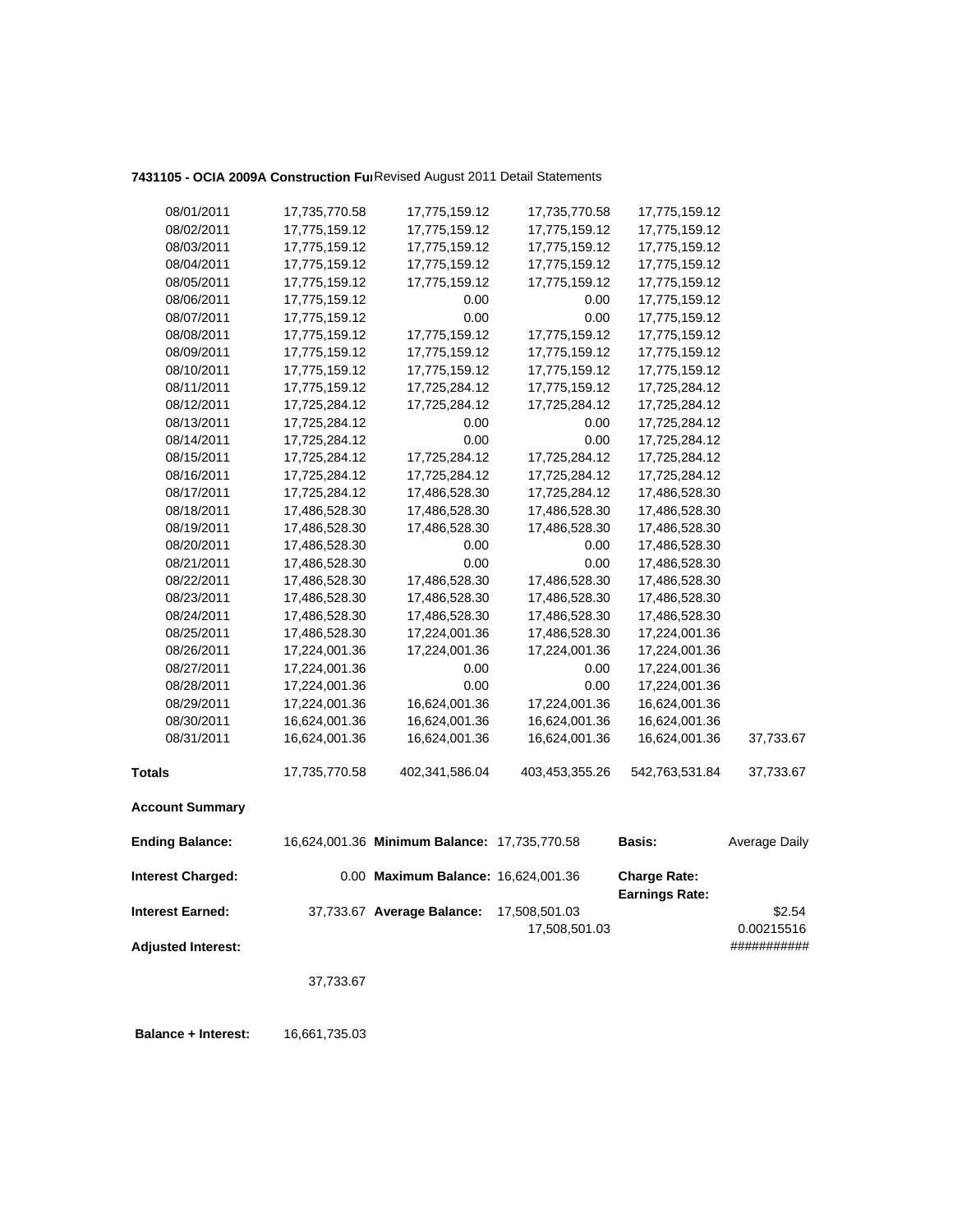| 7432105 - OCIA            |            | Revised August 2011 Detail Statements |            |                                              |                      |
|---------------------------|------------|---------------------------------------|------------|----------------------------------------------|----------------------|
| 08/01/2011                | 2,801.78   | 2,807.80                              | 2,801.78   | 2,807.80                                     |                      |
| 08/02/2011                | 2,807.80   | 2,807.80                              | 2,807.80   | 2,807.80                                     |                      |
| 08/03/2011                | 2,807.80   | 2,807.80                              | 2,807.80   | 2,807.80                                     |                      |
| 08/04/2011                | 2,807.80   | 2,807.80                              | 2,807.80   | 2,807.80                                     |                      |
| 08/05/2011                | 2,807.80   | 2,807.80                              | 2,807.80   | 2,807.80                                     |                      |
| 08/06/2011                | 2,807.80   | 0.00                                  | 0.00       | 2,807.80                                     |                      |
| 08/07/2011                | 2,807.80   | 0.00                                  | 0.00       | 2,807.80                                     |                      |
| 08/08/2011                | 2,807.80   | 187,258.85                            | 2,807.80   | 187,258.85                                   |                      |
| 08/09/2011                | 187,258.85 | 187,258.85                            | 187,258.85 | 187,258.85                                   |                      |
| 08/10/2011                | 187,258.85 | 2,807.80                              | 187,258.85 | 2,807.80                                     |                      |
| 08/11/2011                | 2,807.80   | 2,807.80                              | 2,807.80   | 2,807.80                                     |                      |
| 08/12/2011                | 2,807.80   | 2,807.80                              | 2,807.80   | 2,807.80                                     |                      |
| 08/13/2011                | 2,807.80   | 0.00                                  | 0.00       | 2,807.80                                     |                      |
| 08/14/2011                | 2,807.80   | 0.00                                  | 0.00       | 2,807.80                                     |                      |
| 08/15/2011                | 2,807.80   | 187,258.85                            | 2,807.80   | 187,258.85                                   |                      |
| 08/16/2011                | 187,258.85 | 187,258.85                            | 187,258.85 | 187,258.85                                   |                      |
| 08/17/2011                | 187,258.85 | 2,807.80                              | 187,258.85 | 2,807.80                                     |                      |
| 08/18/2011                | 2,807.80   | 2,807.80                              | 2,807.80   | 2,807.80                                     |                      |
| 08/19/2011                | 2,807.80   | 2,807.80                              | 2,807.80   | 2,807.80                                     |                      |
| 08/20/2011                | 2,807.80   | 0.00                                  | 0.00       | 2,807.80                                     |                      |
| 08/21/2011                | 2,807.80   | 0.00                                  | 0.00       | 2,807.80                                     |                      |
| 08/22/2011                | 2,807.80   | 2,807.80                              | 2,807.80   | 2,807.80                                     |                      |
| 08/23/2011                | 2,807.80   | 2,807.80                              | 2,807.80   | 2,807.80                                     |                      |
| 08/24/2011                | 2,807.80   | 2,807.80                              | 2,807.80   | 2,807.80                                     |                      |
| 08/25/2011                | 2,807.80   | 2,807.80                              | 2,807.80   | 2,807.80                                     |                      |
| 08/26/2011                | 2,807.80   | 2,807.80                              | 2,807.80   | 2,807.80                                     |                      |
| 08/27/2011                | 2,807.80   | 0.00                                  | 0.00       | 2,807.80                                     |                      |
| 08/28/2011                | 2,807.80   | 0.00                                  | 0.00       | 2,807.80                                     |                      |
| 08/29/2011                | 2,807.80   | 2,807.80                              | 2,807.80   | 2,807.80                                     |                      |
| 08/30/2011                | 2,807.80   | 2,807.80                              | 2,807.80   | 2,807.80                                     |                      |
| 08/31/2011                | 2,807.80   | 2,807.80                              | 2,807.80   | 2,807.80                                     | 57.34                |
| <b>Totals</b>             | 2,801.78   | 802,383.60                            | 802,377.58 | 824,846.00                                   | 57.34                |
| <b>Account Summary</b>    |            |                                       |            |                                              |                      |
| <b>Ending Balance:</b>    |            | 2,807.80 Minimum Balance: 2,801.78    |            | <b>Basis:</b>                                | <b>Average Daily</b> |
| Interest Charged:         |            | 0.00 Maximum Balance: 2,807.80        |            | <b>Charge Rate:</b><br><b>Earnings Rate:</b> |                      |
| <b>Interest Earned:</b>   |            | 57.34 Average Balance:                | 26,607.94  |                                              | \$2.54               |
|                           |            |                                       | 26,607.94  |                                              | 0.00215516           |
| <b>Adjusted Interest:</b> |            |                                       |            |                                              | ###########          |
|                           |            |                                       |            |                                              |                      |
|                           | 57.34      |                                       |            |                                              |                      |
|                           |            |                                       |            |                                              |                      |

**Balance + Interest:** 2,865.14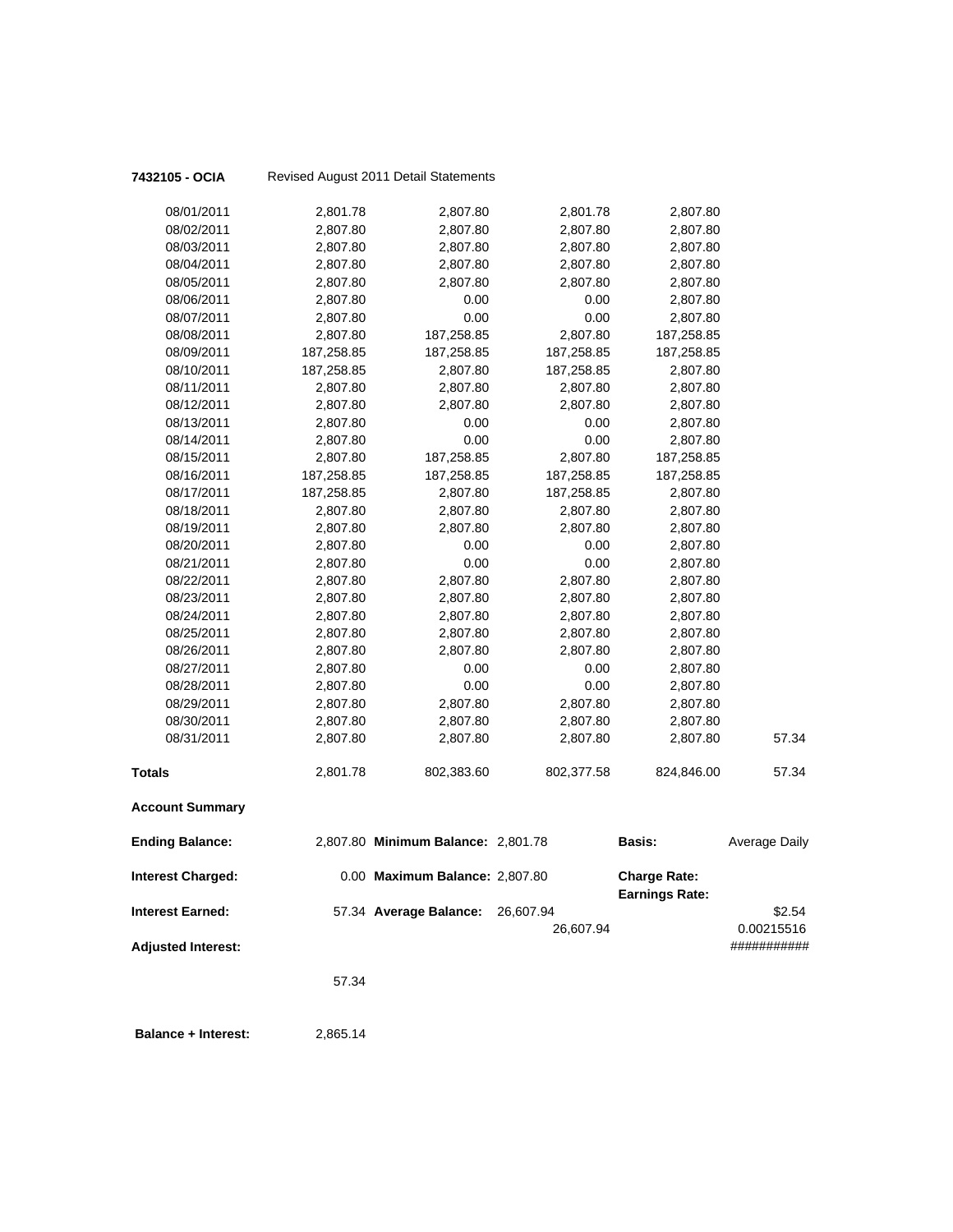| 7435105 - OCIA            |            | Revised August 2011 Detail Statements  |               |                                              |                      |
|---------------------------|------------|----------------------------------------|---------------|----------------------------------------------|----------------------|
| 08/01/2011                | 877,816.45 | 878,995.49                             | 877,816.45    | 878,995.49                                   |                      |
| 08/02/2011                | 878,995.49 | 878,995.49                             | 878,995.49    | 878,995.49                                   |                      |
| 08/03/2011                | 878,995.49 | 878,995.49                             | 878,995.49    | 878,995.49                                   |                      |
| 08/04/2011                | 878,995.49 | 878,995.49                             | 878,995.49    | 878,995.49                                   |                      |
| 08/05/2011                | 878,995.49 | 878,995.49                             | 878,995.49    | 878,995.49                                   |                      |
| 08/06/2011                | 878,995.49 | 0.00                                   | 0.00          | 878,995.49                                   |                      |
| 08/07/2011                | 878,995.49 | 0.00                                   | 0.00          | 878,995.49                                   |                      |
| 08/08/2011                | 878,995.49 | 878,995.49                             | 878,995.49    | 878,995.49                                   |                      |
| 08/09/2011                | 878,995.49 | 878,995.49                             | 878,995.49    | 878,995.49                                   |                      |
| 08/10/2011                | 878,995.49 | 878,995.49                             | 878,995.49    | 878,995.49                                   |                      |
| 08/11/2011                | 878,995.49 | 878,995.49                             | 878,995.49    | 878,995.49                                   |                      |
| 08/12/2011                | 878,995.49 | 878,995.49                             | 878,995.49    | 878,995.49                                   |                      |
| 08/13/2011                | 878,995.49 | 0.00                                   | 0.00          | 878,995.49                                   |                      |
| 08/14/2011                | 878,995.49 | 0.00                                   | 0.00          | 878,995.49                                   |                      |
| 08/15/2011                | 878,995.49 | 878,995.49                             | 878,995.49    | 878,995.49                                   |                      |
| 08/16/2011                | 878,995.49 | 878,995.49                             | 878,995.49    | 878,995.49                                   |                      |
| 08/17/2011                | 878,995.49 | 872,059.84                             | 878,995.49    | 872,059.84                                   |                      |
| 08/18/2011                | 872,059.84 | 872,059.84                             | 872,059.84    | 872,059.84                                   |                      |
| 08/19/2011                | 872,059.84 | 872,059.84                             | 872,059.84    | 872,059.84                                   |                      |
| 08/20/2011                | 872,059.84 | 0.00                                   | 0.00          | 872,059.84                                   |                      |
| 08/21/2011                | 872,059.84 | 0.00                                   | 0.00          | 872,059.84                                   |                      |
| 08/22/2011                | 872,059.84 | 872,059.84                             | 872,059.84    | 872,059.84                                   |                      |
| 08/23/2011                | 872,059.84 | 872,059.84                             | 872,059.84    | 872,059.84                                   |                      |
| 08/24/2011                | 872,059.84 | 872,059.84                             | 872,059.84    | 872,059.84                                   |                      |
| 08/25/2011                | 872,059.84 | 872,059.84                             | 872,059.84    | 872,059.84                                   |                      |
| 08/26/2011                | 872,059.84 | 872,059.84                             | 872,059.84    | 872,059.84                                   |                      |
| 08/27/2011                | 872,059.84 | 0.00                                   | 0.00          | 872,059.84                                   |                      |
| 08/28/2011                | 872,059.84 | 0.00                                   | 0.00          | 872,059.84                                   |                      |
| 08/29/2011                | 872,059.84 | 872,059.84                             | 872,059.84    | 872,059.84                                   |                      |
| 08/30/2011                | 872,059.84 | 872,059.84                             | 872,059.84    | 872,059.84                                   |                      |
| 08/31/2011                | 872,059.84 | 872,059.84                             | 872,059.84    | 872,059.84                                   | 1,887.14             |
| <b>Totals</b>             | 877,816.45 | 20,140,604.12                          | 20,146,360.73 | 27,144,825.44                                | 1,887.14             |
| <b>Account Summary</b>    |            |                                        |               |                                              |                      |
| <b>Ending Balance:</b>    |            | 872,059.84 Minimum Balance: 877,816.45 |               | <b>Basis:</b>                                | <b>Average Daily</b> |
| <b>Interest Charged:</b>  |            | 0.00 Maximum Balance: 872,059.84       |               | <b>Charge Rate:</b><br><b>Earnings Rate:</b> |                      |
| <b>Interest Earned:</b>   |            | 1,887.14 Average Balance:              | 875,639.53    |                                              | \$2.54               |
|                           |            |                                        | 875,639.53    |                                              | 0.00215516           |
| <b>Adjusted Interest:</b> |            |                                        |               |                                              | ###########          |
|                           |            |                                        |               |                                              |                      |
|                           | 1,887.14   |                                        |               |                                              |                      |
|                           |            |                                        |               |                                              |                      |
|                           |            |                                        |               |                                              |                      |

 **Balance + Interest:** 873,946.98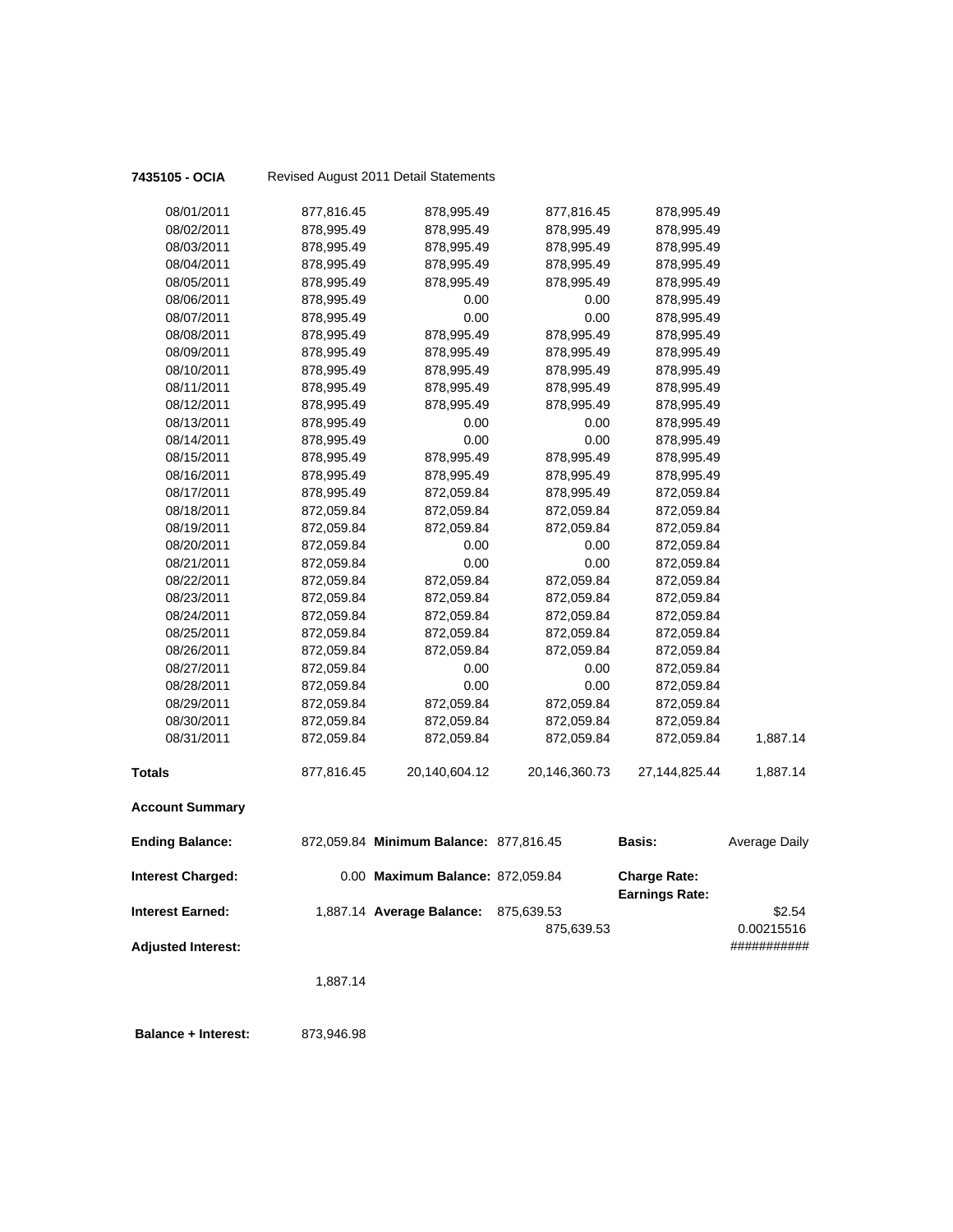# **7436000 - Oil Overcharge Funds-Diamond Shamrock** Revised August 2011 Detail Statements

|                           | 4.76     |                                    |           |                       |                           |
|---------------------------|----------|------------------------------------|-----------|-----------------------|---------------------------|
| <b>Adjusted Interest:</b> |          |                                    | 2,207.18  |                       | 0.00215516<br>########### |
| <b>Interest Earned:</b>   |          | 4.76 Average Balance: 2,207.18     |           | <b>Earnings Rate:</b> | \$2.54                    |
| <b>Interest Charged:</b>  |          | 0.00 Maximum Balance: 2,207.18     |           | <b>Charge Rate:</b>   |                           |
| <b>Ending Balance:</b>    |          | 2,207.18 Minimum Balance: 2,202.45 |           | Basis:                | Average Daily             |
| <b>Account Summary</b>    |          |                                    |           |                       |                           |
| Totals                    | 2,202.45 | 50,765.14                          | 50,760.41 | 68,422.58             | 4.76                      |
| 08/31/2011                | 2,207.18 | 2,207.18                           | 2,207.18  | 2,207.18              | 4.76                      |
| 08/30/2011                | 2,207.18 | 2,207.18                           | 2,207.18  | 2,207.18              |                           |
| 08/29/2011                | 2,207.18 | 2,207.18                           | 2,207.18  | 2,207.18              |                           |
| 08/28/2011                | 2,207.18 | 0.00                               | 0.00      | 2,207.18              |                           |
| 08/27/2011                | 2,207.18 | 0.00                               | 0.00      | 2,207.18              |                           |
| 08/26/2011                | 2,207.18 | 2,207.18                           | 2,207.18  | 2,207.18              |                           |
| 08/25/2011                | 2,207.18 | 2,207.18                           | 2,207.18  | 2,207.18              |                           |
| 08/24/2011                | 2,207.18 | 2,207.18                           | 2,207.18  | 2,207.18              |                           |
| 08/23/2011                | 2,207.18 | 2,207.18                           | 2,207.18  | 2,207.18              |                           |
| 08/22/2011                | 2,207.18 | 2,207.18                           | 2,207.18  | 2,207.18              |                           |
| 08/21/2011                | 2,207.18 | 0.00                               | 0.00      | 2,207.18              |                           |
| 08/20/2011                | 2,207.18 | 0.00                               | 0.00      | 2,207.18              |                           |
| 08/19/2011                | 2,207.18 | 2,207.18                           | 2,207.18  | 2,207.18              |                           |
| 08/18/2011                | 2,207.18 | 2,207.18                           | 2,207.18  | 2,207.18              |                           |
| 08/17/2011                | 2,207.18 | 2,207.18                           | 2,207.18  | 2,207.18              |                           |
| 08/16/2011                | 2,207.18 | 2,207.18                           | 2,207.18  | 2,207.18              |                           |
| 08/15/2011                | 2,207.18 | 2,207.18                           | 2,207.18  | 2,207.18              |                           |
| 08/14/2011                | 2,207.18 | 0.00                               | 0.00      | 2,207.18              |                           |
| 08/13/2011                | 2,207.18 | 0.00                               | 0.00      | 2,207.18              |                           |
| 08/12/2011                | 2,207.18 | 2,207.18                           | 2,207.18  | 2,207.18              |                           |
| 08/11/2011                | 2,207.18 | 2,207.18                           | 2,207.18  | 2,207.18              |                           |
| 08/10/2011                | 2,207.18 | 2,207.18                           | 2,207.18  | 2,207.18              |                           |
| 08/09/2011                | 2,207.18 | 2,207.18                           | 2,207.18  | 2,207.18              |                           |
| 08/08/2011                | 2,207.18 | 2,207.18                           | 2,207.18  | 2,207.18              |                           |
| 08/07/2011                | 2,207.18 | 0.00                               | 0.00      | 2,207.18              |                           |
| 08/06/2011                | 2,207.18 | 0.00                               | 0.00      | 2,207.18              |                           |
| 08/05/2011                | 2,207.18 | 2,207.18                           | 2,207.18  | 2,207.18              |                           |
| 08/04/2011                | 2,207.18 | 2,207.18                           | 2,207.18  | 2,207.18              |                           |
| 08/03/2011                | 2,207.18 | 2,207.18                           | 2,207.18  | 2,207.18              |                           |
| 08/02/2011                | 2,207.18 | 2,207.18                           | 2,207.18  | 2,207.18              |                           |
| 08/01/2011                | 2,202.45 | 2,207.18                           | 2,202.45  | 2,207.18              |                           |
|                           |          |                                    |           |                       |                           |

 **Balance + Interest:** 2,211.94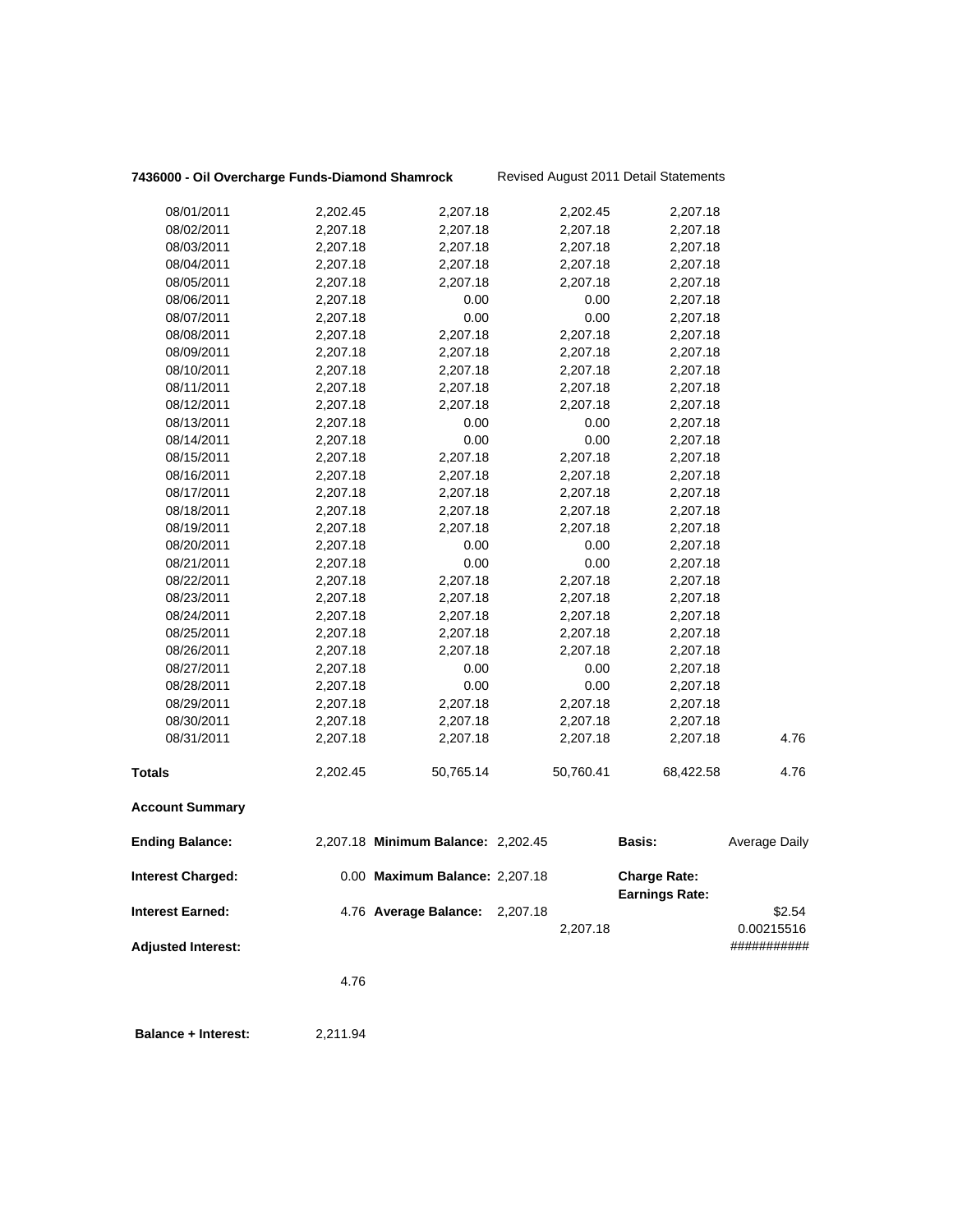| 7436105 - OCIA             |            | Revised August 2011 Detail Statements |            |                                              |                      |
|----------------------------|------------|---------------------------------------|------------|----------------------------------------------|----------------------|
| 08/01/2011                 | 1,664.36   | 1,667.94                              | 1,664.36   | 1,667.94                                     |                      |
| 08/02/2011                 | 1,667.94   | 1,667.94                              | 1,667.94   | 1,667.94                                     |                      |
| 08/03/2011                 | 1,667.94   | 1,667.94                              | 1,667.94   | 1,667.94                                     |                      |
| 08/04/2011                 | 1,667.94   | 1,667.94                              | 1,667.94   | 1,667.94                                     |                      |
| 08/05/2011                 | 1,667.94   | 1,667.94                              | 1,667.94   | 1,667.94                                     |                      |
| 08/06/2011                 | 1,667.94   | 0.00                                  | 0.00       | 1,667.94                                     |                      |
| 08/07/2011                 | 1,667.94   | 0.00                                  | 0.00       | 1,667.94                                     |                      |
| 08/08/2011                 | 1,667.94   | 1,667.94                              | 1,667.94   | 1,667.94                                     |                      |
| 08/09/2011                 | 1,667.94   | 1,667.94                              | 1,667.94   | 1,667.94                                     |                      |
| 08/10/2011                 | 1,667.94   | 1,667.94                              | 1,667.94   | 1,667.94                                     |                      |
| 08/11/2011                 | 1,667.94   | 1,667.94                              | 1,667.94   | 1,667.94                                     |                      |
| 08/12/2011                 | 1,667.94   | 1,667.94                              | 1,667.94   | 1,667.94                                     |                      |
| 08/13/2011                 | 1,667.94   | 0.00                                  | 0.00       | 1,667.94                                     |                      |
| 08/14/2011                 | 1,667.94   | 0.00                                  | 0.00       | 1,667.94                                     |                      |
| 08/15/2011                 | 1,667.94   | 1,667.94                              | 1,667.94   | 1,667.94                                     |                      |
| 08/16/2011                 | 1,667.94   | 1,667.94                              | 1,667.94   | 1,667.94                                     |                      |
| 08/17/2011                 | 1,667.94   | 1,667.94                              | 1,667.94   | 1,667.94                                     |                      |
| 08/18/2011                 | 1,667.94   | 193,912.31                            | 1,667.94   | 193,912.31                                   |                      |
| 08/19/2011                 | 193,912.31 | 193,912.31                            | 193,912.31 | 193,912.31                                   |                      |
| 08/20/2011                 | 193,912.31 | 0.00                                  | 0.00       | 193,912.31                                   |                      |
| 08/21/2011                 | 193,912.31 | 0.00                                  | 0.00       | 193,912.31                                   |                      |
| 08/22/2011                 | 193,912.31 | 193,912.31                            | 193,912.31 | 193,912.31                                   |                      |
| 08/23/2011                 | 193,912.31 | 1,667.94                              | 193,912.31 | 1,667.94                                     |                      |
| 08/24/2011                 | 1,667.94   | 1,667.94                              | 1,667.94   | 1,667.94                                     |                      |
| 08/25/2011                 | 1,667.94   | 1,667.94                              | 1,667.94   | 1,667.94                                     |                      |
| 08/26/2011                 | 1,667.94   | 1,667.94                              | 1,667.94   | 1,667.94                                     |                      |
| 08/27/2011                 | 1,667.94   | 0.00                                  | 0.00       | 1,667.94                                     |                      |
| 08/28/2011                 | 1,667.94   | 0.00                                  | 0.00       | 1,667.94                                     |                      |
| 08/29/2011                 | 1,667.94   | 193,912.31                            | 1,667.94   | 193,912.31                                   |                      |
| 08/30/2011                 | 193,912.31 | 193,912.31                            | 193,912.31 | 193,912.31                                   |                      |
| 08/31/2011                 | 193,912.31 | 193,912.31                            | 193,912.31 | 193,912.31                                   | 110.51               |
| <b>Totals</b>              | 1,664.36   | 1,191,828.84                          | 999,580.89 | 1,589,661.10                                 | 110.51               |
| <b>Account Summary</b>     |            |                                       |            |                                              |                      |
| <b>Ending Balance:</b>     |            | 193,912.31 Minimum Balance: 1,664.36  |            | <b>Basis:</b>                                | <b>Average Daily</b> |
| Interest Charged:          |            | 0.00 Maximum Balance: 193,912.31      |            | <b>Charge Rate:</b><br><b>Earnings Rate:</b> |                      |
| <b>Interest Earned:</b>    |            | 110.51 Average Balance:               | 51,279.39  |                                              | \$2.54               |
|                            |            |                                       | 51,279.39  |                                              | 0.00215506           |
| <b>Adjusted Interest:</b>  |            |                                       |            |                                              | ###########          |
|                            | 110.51     |                                       |            |                                              |                      |
| <b>Balance + Interest:</b> | 194,022.82 |                                       |            |                                              |                      |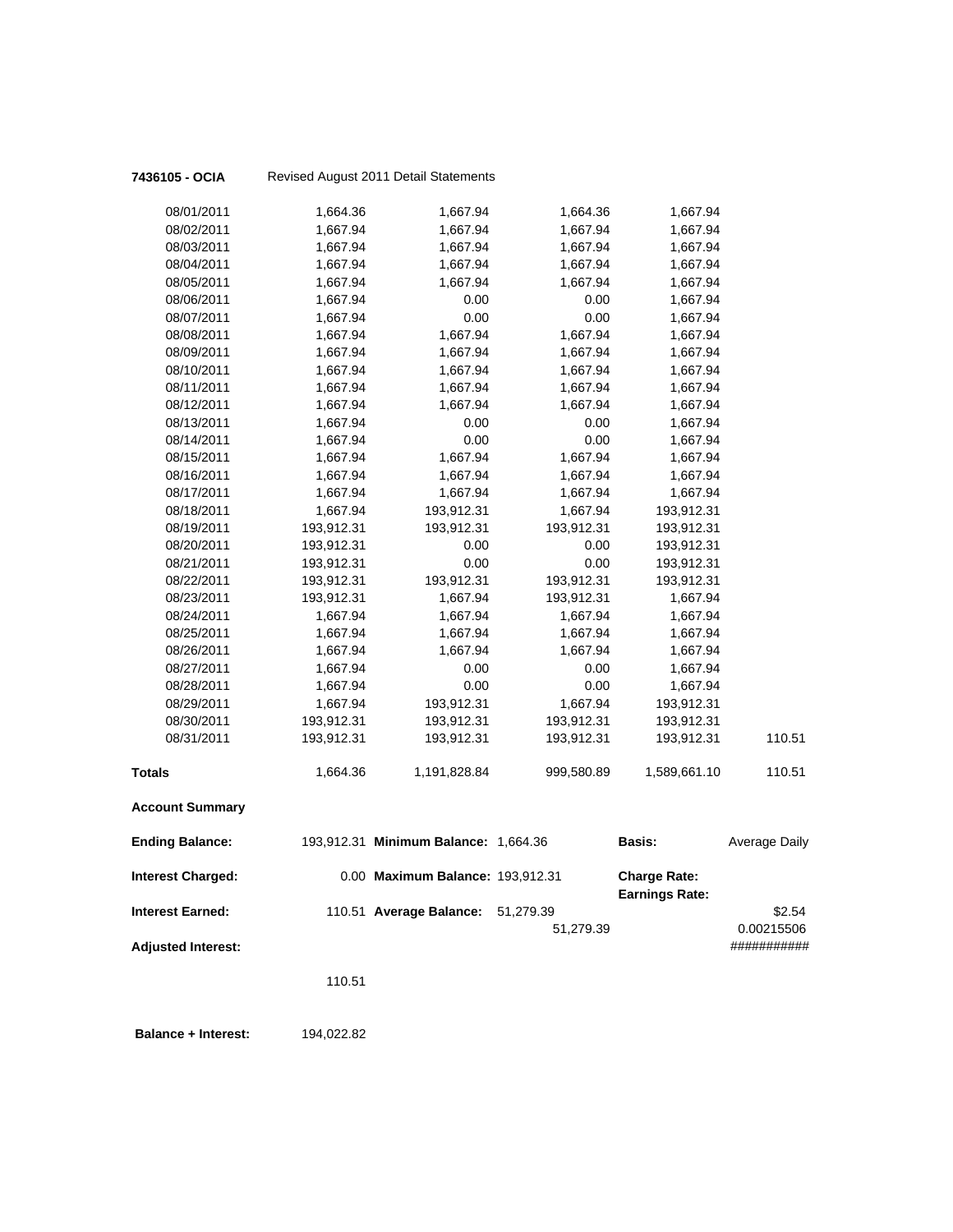| 7437105 - OCIA            |              | Revised August 2011 Detail Statements      |               |                                              |                           |
|---------------------------|--------------|--------------------------------------------|---------------|----------------------------------------------|---------------------------|
| 08/01/2011                | 3,065,954.48 | 3,072,537.59                               | 3,065,954.48  | 3,072,537.59                                 |                           |
| 08/02/2011                | 3,072,537.59 | 3,072,537.59                               | 3,072,537.59  | 3,072,537.59                                 |                           |
| 08/03/2011                | 3,072,537.59 | 3,072,537.59                               | 3,072,537.59  | 3,072,537.59                                 |                           |
| 08/04/2011                | 3,072,537.59 | 3,072,537.59                               | 3,072,537.59  | 3,072,537.59                                 |                           |
| 08/05/2011                | 3,072,537.59 | 3,072,537.59                               | 3,072,537.59  | 3,072,537.59                                 |                           |
| 08/06/2011                | 3,072,537.59 | 0.00                                       | 0.00          | 3,072,537.59                                 |                           |
| 08/07/2011                | 3,072,537.59 | 0.00                                       | 0.00          | 3,072,537.59                                 |                           |
| 08/08/2011                | 3,072,537.59 | 3,072,537.59                               | 3,072,537.59  | 3,072,537.59                                 |                           |
| 08/09/2011                | 3,072,537.59 | 3,070,573.99                               | 3,072,537.59  | 3,070,573.99                                 |                           |
| 08/10/2011                | 3,070,573.99 | 3,056,980.24                               | 3,070,573.99  | 3,056,980.24                                 |                           |
| 08/11/2011                | 3,056,980.24 | 3,056,980.24                               | 3,056,980.24  | 3,056,980.24                                 |                           |
| 08/12/2011                | 3,056,980.24 | 3,056,980.24                               | 3,056,980.24  | 3,056,980.24                                 |                           |
| 08/13/2011                | 3,056,980.24 | 0.00                                       | 0.00          | 3,056,980.24                                 |                           |
| 08/14/2011                | 3,056,980.24 | 0.00                                       | 0.00          | 3,056,980.24                                 |                           |
| 08/15/2011                | 3,056,980.24 | 3,056,980.24                               | 3,056,980.24  | 3,056,980.24                                 |                           |
| 08/16/2011                | 3,056,980.24 | 3,056,980.24                               | 3,056,980.24  | 3,056,980.24                                 |                           |
| 08/17/2011                | 3,056,980.24 | 3,056,980.24                               | 3,056,980.24  | 3,056,980.24                                 |                           |
| 08/18/2011                | 3,056,980.24 | 3,056,980.24                               | 3,056,980.24  | 3,056,980.24                                 |                           |
| 08/19/2011                | 3,056,980.24 | 3,056,980.24                               | 3,056,980.24  | 3,056,980.24                                 |                           |
| 08/20/2011                | 3,056,980.24 | 0.00                                       | 0.00          | 3,056,980.24                                 |                           |
| 08/21/2011                | 3,056,980.24 | 0.00                                       | 0.00          | 3,056,980.24                                 |                           |
| 08/22/2011                | 3,056,980.24 | 3,056,980.24                               | 3,056,980.24  | 3,056,980.24                                 |                           |
| 08/23/2011                | 3,056,980.24 | 3,056,980.24                               | 3,056,980.24  | 3,056,980.24                                 |                           |
| 08/24/2011                | 3,056,980.24 | 3,056,980.24                               | 3,056,980.24  | 3,056,980.24                                 |                           |
| 08/25/2011                | 3,056,980.24 | 3,056,980.24                               | 3,056,980.24  | 3,056,980.24                                 |                           |
| 08/26/2011                | 3,056,980.24 | 3,056,980.24                               | 3,056,980.24  | 3,056,980.24                                 |                           |
| 08/27/2011                | 3,056,980.24 | 0.00                                       | 0.00          | 3,056,980.24                                 |                           |
| 08/28/2011                | 3,056,980.24 | 0.00                                       | 0.00          | 3,056,980.24                                 |                           |
| 08/29/2011                | 3,056,980.24 | 3,056,980.24                               | 3,056,980.24  | 3,056,980.24                                 |                           |
| 08/30/2011                | 3,056,980.24 | 3,056,980.24                               | 3,056,980.24  | 3,056,980.24                                 |                           |
| 08/31/2011                | 3,056,980.24 | 3,056,980.24                               | 3,056,980.24  | 3,056,980.24                                 | 6,597.88                  |
| <b>Totals</b>             | 3,065,954.48 | 70,417,483.37                              | 70,426,457.61 | 94,904,439.99                                | 6,597.88                  |
| <b>Account Summary</b>    |              |                                            |               |                                              |                           |
| <b>Ending Balance:</b>    |              | 3,056,980.24 Minimum Balance: 3,065,954.48 |               | <b>Basis:</b>                                | <b>Average Daily</b>      |
| Interest Charged:         |              | 0.00 Maximum Balance: 3,056,980.24         |               | <b>Charge Rate:</b><br><b>Earnings Rate:</b> |                           |
| <b>Interest Earned:</b>   |              | 6,597.88 Average Balance:                  | 3,061,433.55  |                                              | \$2.54                    |
| <b>Adjusted Interest:</b> |              |                                            | 3,061,433.55  |                                              | 0.00215516<br>########### |
|                           |              |                                            |               |                                              |                           |
|                           | 6,597.88     |                                            |               |                                              |                           |
|                           |              |                                            |               |                                              |                           |

 **Balance + Interest:** 3,063,578.12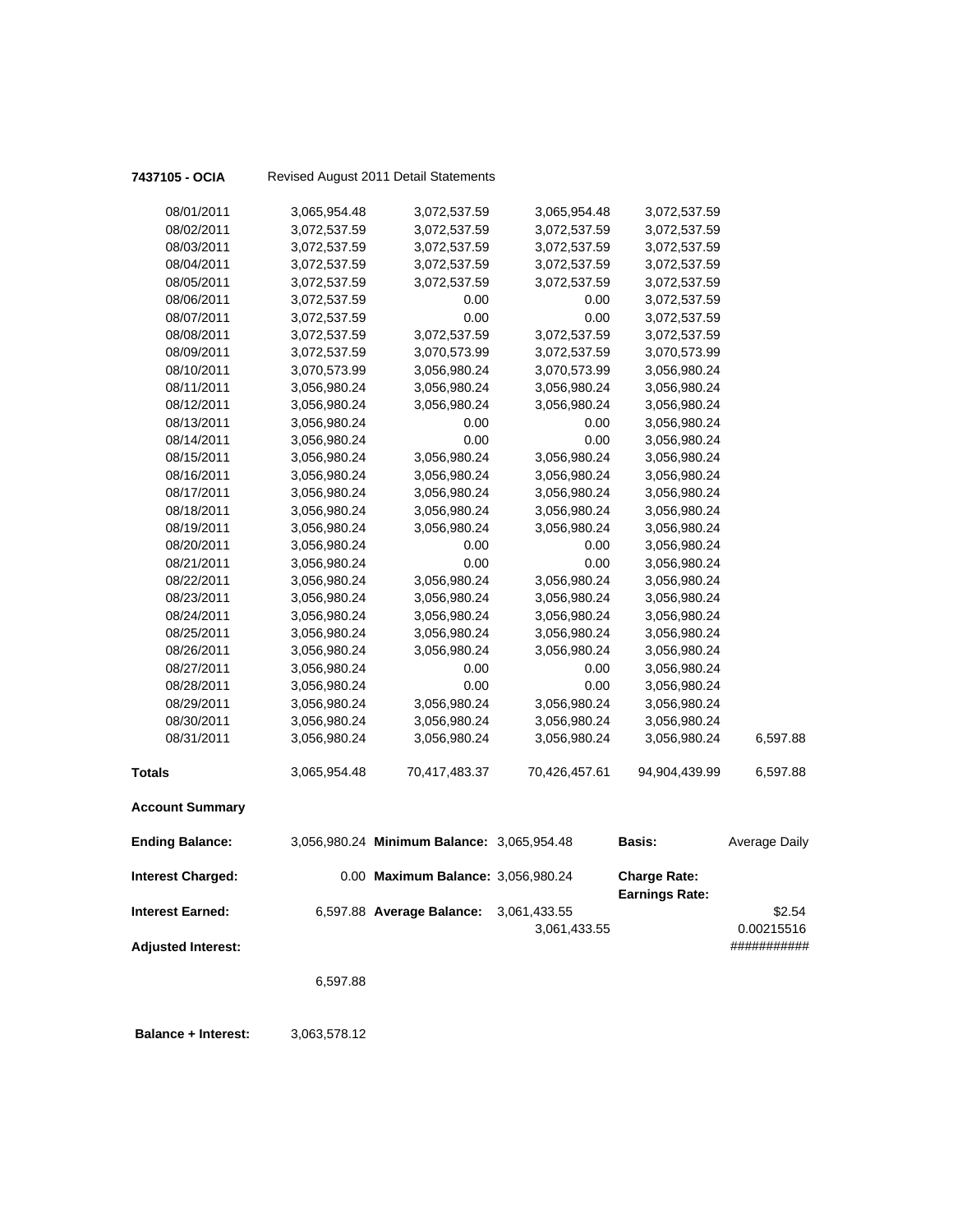| 7438105 - OCIA            |           | Revised August 2011 Detail Statements |            |                                              |                      |
|---------------------------|-----------|---------------------------------------|------------|----------------------------------------------|----------------------|
| 08/01/2011                | 1,197.74  | 1,200.31                              | 1,197.74   | 1,200.31                                     |                      |
| 08/02/2011                | 1,200.31  | 1,200.31                              | 1,200.31   | 1,200.31                                     |                      |
| 08/03/2011                | 1,200.31  | 1,200.31                              | 1,200.31   | 1,200.31                                     |                      |
| 08/04/2011                | 1,200.31  | 1,200.31                              | 1,200.31   | 1,200.31                                     |                      |
| 08/05/2011                | 1,200.31  | 1,200.31                              | 1,200.31   | 1,200.31                                     |                      |
| 08/06/2011                | 1,200.31  | 0.00                                  | 0.00       | 1,200.31                                     |                      |
| 08/07/2011                | 1,200.31  | 0.00                                  | 0.00       | 1,200.31                                     |                      |
| 08/08/2011                | 1,200.31  | 78,766.56                             | 1,200.31   | 78,766.56                                    |                      |
| 08/09/2011                | 78,766.56 | 78,766.56                             | 78,766.56  | 78,766.56                                    |                      |
| 08/10/2011                | 78,766.56 | 1,200.31                              | 78,766.56  | 1,200.31                                     |                      |
| 08/11/2011                | 1,200.31  | 1,200.31                              | 1,200.31   | 1,200.31                                     |                      |
| 08/12/2011                | 1,200.31  | 1,200.31                              | 1,200.31   | 1,200.31                                     |                      |
| 08/13/2011                | 1,200.31  | 0.00                                  | 0.00       | 1,200.31                                     |                      |
| 08/14/2011                | 1,200.31  | 0.00                                  | 0.00       | 1,200.31                                     |                      |
| 08/15/2011                | 1,200.31  | 1,200.31                              | 1,200.31   | 1,200.31                                     |                      |
| 08/16/2011                | 1,200.31  | 1,200.31                              | 1,200.31   | 1,200.31                                     |                      |
| 08/17/2011                | 1,200.31  | 1,200.31                              | 1,200.31   | 1,200.31                                     |                      |
| 08/18/2011                | 1,200.31  | 1,200.31                              | 1,200.31   | 1,200.31                                     |                      |
| 08/19/2011                | 1,200.31  | 1,200.31                              | 1,200.31   | 1,200.31                                     |                      |
| 08/20/2011                | 1,200.31  | 0.00                                  | 0.00       | 1,200.31                                     |                      |
| 08/21/2011                | 1,200.31  | 0.00                                  | 0.00       | 1,200.31                                     |                      |
| 08/22/2011                | 1,200.31  | 1,200.31                              | 1,200.31   | 1,200.31                                     |                      |
| 08/23/2011                | 1,200.31  | 1,200.31                              | 1,200.31   | 1,200.31                                     |                      |
| 08/24/2011                | 1,200.31  | 1,200.31                              | 1,200.31   | 1,200.31                                     |                      |
| 08/25/2011                | 1,200.31  | 78,766.56                             | 1,200.31   | 78,766.56                                    |                      |
| 08/26/2011                | 78,766.56 | 78,766.56                             | 78,766.56  | 78,766.56                                    |                      |
| 08/27/2011                | 78,766.56 | 0.00                                  | 0.00       | 78,766.56                                    |                      |
| 08/28/2011                | 78,766.56 | 0.00                                  | 0.00       | 78,766.56                                    |                      |
| 08/29/2011                | 78,766.56 | 1,200.31                              | 78,766.56  | 1,200.31                                     |                      |
| 08/30/2011                | 1,200.31  | 1,200.31                              | 1,200.31   | 1,200.31                                     |                      |
| 08/31/2011                | 1,200.31  | 1,200.31                              | 1,200.31   | 1,200.31                                     | 34.94                |
| Totals                    | 1,197.74  | 337,872.13                            | 337,869.56 | 502,607.11                                   | 34.94                |
| <b>Account Summary</b>    |           |                                       |            |                                              |                      |
| <b>Ending Balance:</b>    |           | 1,200.31 Minimum Balance: 1,197.74    |            | <b>Basis:</b>                                | <b>Average Daily</b> |
| <b>Interest Charged:</b>  |           | 0.00 Maximum Balance: 1,200.31        |            | <b>Charge Rate:</b><br><b>Earnings Rate:</b> |                      |
| <b>Interest Earned:</b>   |           | 34.94 Average Balance:                | 16,213.13  |                                              | \$2.54               |
|                           |           |                                       | 16,213.13  |                                              | 0.00215516           |
| <b>Adjusted Interest:</b> |           |                                       |            |                                              | ###########          |
|                           | 34.94     |                                       |            |                                              |                      |
|                           |           |                                       |            |                                              |                      |

**Balance + Interest:** 1,235.25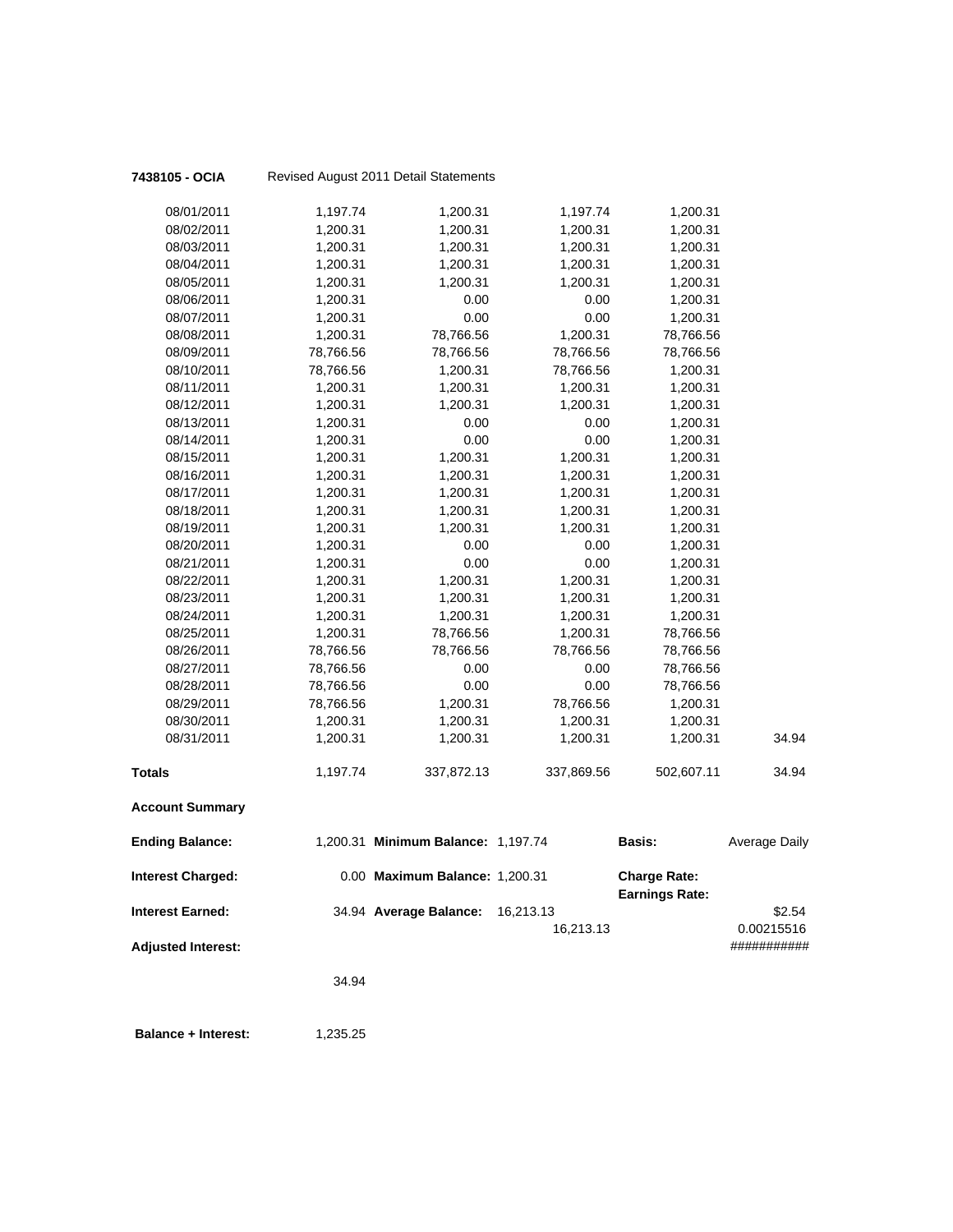| 7439105 - OCIA            |          | Revised August 2011 Detail Statements |           |                                              |                           |
|---------------------------|----------|---------------------------------------|-----------|----------------------------------------------|---------------------------|
| 08/01/2011                | 2,864.27 | 2,870.41                              | 2,864.27  | 2,870.41                                     |                           |
| 08/02/2011                | 2,870.41 | 2,870.41                              | 2,870.41  | 2,870.41                                     |                           |
| 08/03/2011                | 2,870.41 | 2,870.41                              | 2,870.41  | 2,870.41                                     |                           |
| 08/04/2011                | 2,870.41 | 2,870.41                              | 2,870.41  | 2,870.41                                     |                           |
| 08/05/2011                | 2,870.41 | 2,870.41                              | 2,870.41  | 2,870.41                                     |                           |
| 08/06/2011                | 2,870.41 | 0.00                                  | 0.00      | 2,870.41                                     |                           |
| 08/07/2011                | 2,870.41 | 0.00                                  | 0.00      | 2,870.41                                     |                           |
| 08/08/2011                | 2,870.41 | 2,870.41                              | 2,870.41  | 2,870.41                                     |                           |
| 08/09/2011                | 2,870.41 | 2,870.41                              | 2,870.41  | 2,870.41                                     |                           |
| 08/10/2011                | 2,870.41 | 2,870.41                              | 2,870.41  | 2,870.41                                     |                           |
| 08/11/2011                | 2,870.41 | 2,870.41                              | 2,870.41  | 2,870.41                                     |                           |
| 08/12/2011                | 2,870.41 | 2,870.41                              | 2,870.41  | 2,870.41                                     |                           |
| 08/13/2011                | 2,870.41 | 0.00                                  | 0.00      | 2,870.41                                     |                           |
| 08/14/2011                | 2,870.41 | 0.00                                  | 0.00      | 2,870.41                                     |                           |
| 08/15/2011                | 2,870.41 | 2,870.41                              | 2,870.41  | 2,870.41                                     |                           |
| 08/16/2011                | 2,870.41 | 2,870.41                              | 2,870.41  | 2,870.41                                     |                           |
| 08/17/2011                | 2,870.41 | 2,870.41                              | 2,870.41  | 2,870.41                                     |                           |
| 08/18/2011                | 2,870.41 | 2,870.41                              | 2,870.41  | 2,870.41                                     |                           |
| 08/19/2011                | 2,870.41 | 2,870.41                              | 2,870.41  | 2,870.41                                     |                           |
| 08/20/2011                | 2,870.41 | 0.00                                  | 0.00      | 2,870.41                                     |                           |
| 08/21/2011                | 2,870.41 | 0.00                                  | 0.00      | 2,870.41                                     |                           |
| 08/22/2011                | 2,870.41 | 2,870.41                              | 2,870.41  | 2,870.41                                     |                           |
| 08/23/2011                | 2,870.41 | 2,870.41                              | 2,870.41  | 2,870.41                                     |                           |
| 08/24/2011                | 2,870.41 | 2,870.41                              | 2,870.41  | 2,870.41                                     |                           |
| 08/25/2011                | 2,870.41 | 2,870.41                              | 2,870.41  | 2,870.41                                     |                           |
| 08/26/2011                | 2,870.41 | 2,870.41                              | 2,870.41  | 2,870.41                                     |                           |
| 08/27/2011                | 2,870.41 | 0.00                                  | 0.00      | 2,870.41                                     |                           |
| 08/28/2011                | 2,870.41 | 0.00                                  | 0.00      | 2,870.41                                     |                           |
| 08/29/2011                | 2,870.41 | 2,870.41                              | 2,870.41  | 2,870.41                                     |                           |
| 08/30/2011                | 2,870.41 | 2,870.41                              | 2,870.41  | 2,870.41                                     |                           |
| 08/31/2011                | 2,870.41 | 2,870.41                              | 2,870.41  | 2,870.41                                     | 6.19                      |
| <b>Totals</b>             | 2,864.27 | 66,019.43                             | 66,013.29 | 88,982.71                                    | 6.19                      |
| <b>Account Summary</b>    |          |                                       |           |                                              |                           |
| <b>Ending Balance:</b>    |          | 2,870.41 Minimum Balance: 2,864.27    |           | Basis:                                       | <b>Average Daily</b>      |
| <b>Interest Charged:</b>  |          | 0.00 Maximum Balance: 2,870.41        |           | <b>Charge Rate:</b><br><b>Earnings Rate:</b> |                           |
| <b>Interest Earned:</b>   |          | 6.19 Average Balance:                 | 2,870.41  |                                              | \$2.54                    |
| <b>Adjusted Interest:</b> |          |                                       | 2,870.41  |                                              | 0.00215516<br>########### |
|                           |          |                                       |           |                                              |                           |
|                           | 6.19     |                                       |           |                                              |                           |
|                           |          |                                       |           |                                              |                           |

**Balance + Interest:** 2,876.60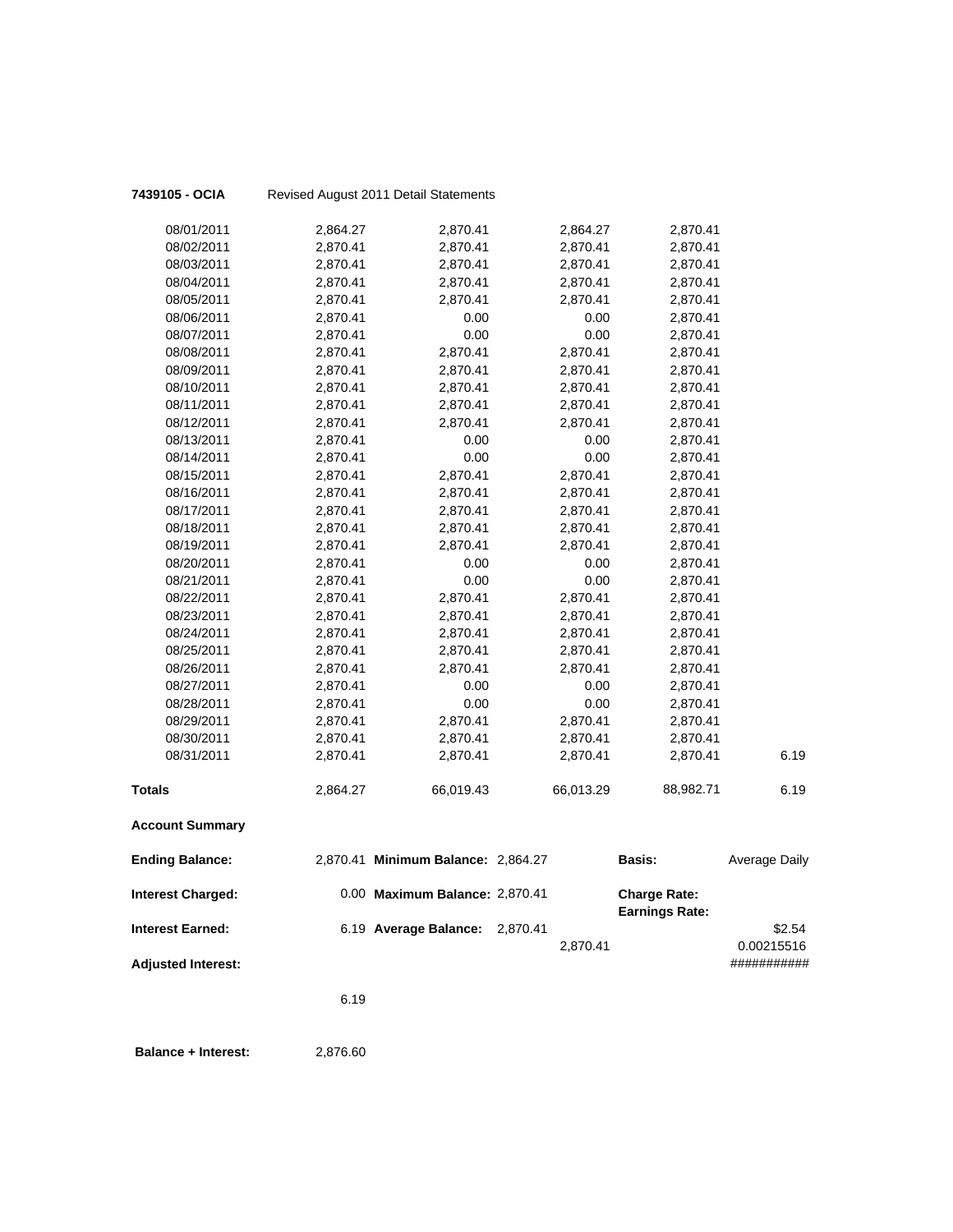# **7440105 - Oklahoma Capitol Improvement Authority** Revised August 2011 Detail Statements

|                                               | 7.28     |                                    |                      |                                              |                                     |
|-----------------------------------------------|----------|------------------------------------|----------------------|----------------------------------------------|-------------------------------------|
| Interest Earned:<br><b>Adjusted Interest:</b> |          | 7.28 Average Balance:              | 3,376.27<br>3,376.27 |                                              | \$2.54<br>0.00215516<br>########### |
| <b>Interest Charged:</b>                      |          | 0.00 Maximum Balance: 3,376.27     |                      | <b>Charge Rate:</b><br><b>Earnings Rate:</b> |                                     |
| <b>Ending Balance:</b>                        |          | 3,376.27 Minimum Balance: 3,369.04 |                      | Basis:                                       | Average Daily                       |
| <b>Account Summary</b>                        |          |                                    |                      |                                              |                                     |
| Totals                                        | 3,369.04 | 77,654.21                          | 77,646.98            | 104,664.37                                   | 7.28                                |
| 08/31/2011                                    | 3,376.27 | 3,376.27                           | 3,376.27             | 3,376.27                                     | 7.28                                |
| 08/30/2011                                    | 3,376.27 | 3,376.27                           | 3,376.27             | 3,376.27                                     |                                     |
| 08/29/2011                                    | 3,376.27 | 3,376.27                           | 3,376.27             | 3,376.27                                     |                                     |
| 08/28/2011                                    | 3,376.27 | 0.00                               | 0.00                 | 3,376.27                                     |                                     |
| 08/27/2011                                    | 3,376.27 | 0.00                               | 0.00                 | 3,376.27                                     |                                     |
| 08/26/2011                                    | 3,376.27 | 3,376.27                           | 3,376.27             | 3,376.27                                     |                                     |
| 08/25/2011                                    | 3,376.27 | 3,376.27                           | 3,376.27             | 3,376.27                                     |                                     |
| 08/24/2011                                    | 3,376.27 | 3,376.27                           | 3,376.27             | 3,376.27                                     |                                     |
| 08/23/2011                                    | 3,376.27 | 3,376.27                           | 3,376.27             | 3,376.27                                     |                                     |
| 08/22/2011                                    | 3,376.27 | 3,376.27                           | 3,376.27             | 3,376.27                                     |                                     |
| 08/21/2011                                    | 3,376.27 | 0.00                               | 0.00                 | 3,376.27                                     |                                     |
| 08/20/2011                                    | 3,376.27 | 0.00                               | 0.00                 | 3,376.27                                     |                                     |
| 08/19/2011                                    | 3,376.27 | 3,376.27                           | 3,376.27             | 3,376.27                                     |                                     |
| 08/18/2011                                    | 3,376.27 | 3,376.27                           | 3,376.27             | 3,376.27                                     |                                     |
| 08/17/2011                                    | 3,376.27 | 3,376.27                           | 3,376.27             | 3,376.27                                     |                                     |
| 08/16/2011                                    | 3,376.27 | 3,376.27                           | 3,376.27             | 3,376.27                                     |                                     |
| 08/15/2011                                    | 3,376.27 | 3,376.27                           | 3,376.27             | 3,376.27                                     |                                     |
| 08/14/2011                                    | 3,376.27 | 0.00                               | 0.00                 | 3,376.27                                     |                                     |
| 08/13/2011                                    | 3,376.27 | 0.00                               | 0.00                 | 3,376.27                                     |                                     |
| 08/12/2011                                    | 3,376.27 | 3,376.27                           | 3,376.27             | 3,376.27                                     |                                     |
| 08/11/2011                                    | 3,376.27 | 3,376.27                           | 3,376.27             | 3,376.27                                     |                                     |
| 08/10/2011                                    | 3,376.27 | 3,376.27                           | 3,376.27             | 3,376.27                                     |                                     |
| 08/09/2011                                    | 3,376.27 | 3,376.27                           | 3,376.27             | 3,376.27                                     |                                     |
| 08/08/2011                                    | 3,376.27 | 3,376.27                           | 3,376.27             | 3,376.27                                     |                                     |
| 08/07/2011                                    | 3,376.27 | 0.00                               | 0.00                 | 3,376.27                                     |                                     |
| 08/06/2011                                    | 3,376.27 | 0.00                               | 0.00                 | 3,376.27                                     |                                     |
| 08/05/2011                                    | 3,376.27 | 3,376.27                           | 3,376.27             | 3,376.27                                     |                                     |
| 08/04/2011                                    | 3,376.27 | 3,376.27                           | 3,376.27             | 3,376.27                                     |                                     |
| 08/03/2011                                    | 3,376.27 | 3,376.27                           | 3,376.27             | 3,376.27                                     |                                     |
| 08/02/2011                                    | 3,376.27 | 3,376.27                           | 3,376.27             | 3,376.27                                     |                                     |
| 08/01/2011                                    | 3,369.04 | 3,376.27                           | 3,369.04             | 3,376.27                                     |                                     |
|                                               |          |                                    |                      |                                              |                                     |

 **Balance + Interest:** 3,383.55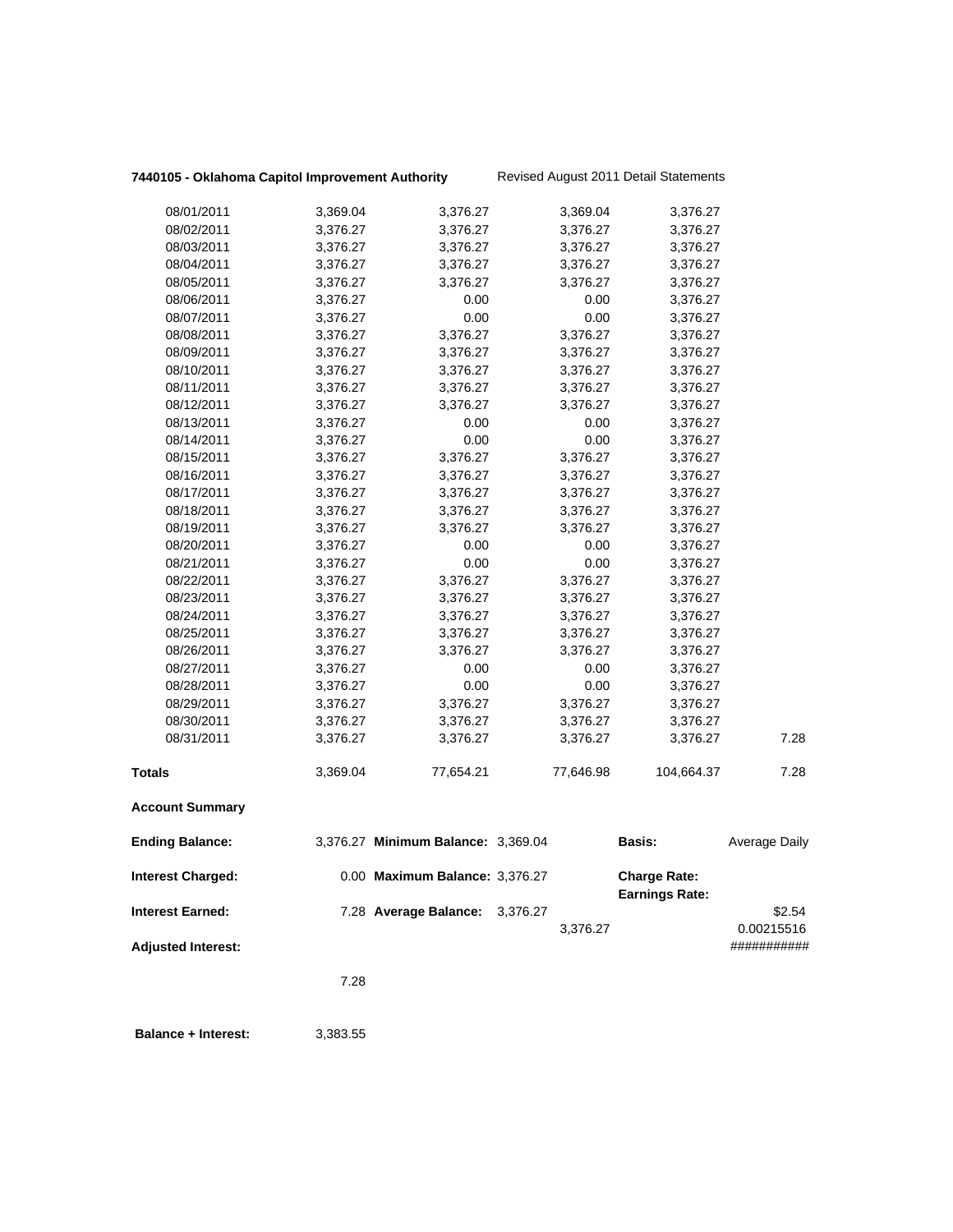| 7441105 - OCIA            |               | Revised August 2011 Detail Statements        |               |                                              |                           |
|---------------------------|---------------|----------------------------------------------|---------------|----------------------------------------------|---------------------------|
| 08/01/2011                | 34,690,194.38 | 34,765,043.67                                | 34,690,194.38 | 34,765,043.67                                |                           |
| 08/02/2011                | 34,765,043.67 | 34,765,043.67                                | 34,765,043.67 | 34,765,043.67                                |                           |
| 08/03/2011                | 34,765,043.67 | 34,765,043.67                                | 34,765,043.67 | 34,765,043.67                                |                           |
| 08/04/2011                | 34,765,043.67 | 34,765,043.67                                | 34,765,043.67 | 34,765,043.67                                |                           |
| 08/05/2011                | 34,765,043.67 | 34,765,043.67                                | 34,765,043.67 | 34,765,043.67                                |                           |
| 08/06/2011                | 34,765,043.67 | 0.00                                         | 0.00          | 34,765,043.67                                |                           |
| 08/07/2011                | 34,765,043.67 | 0.00                                         | 0.00          | 34,765,043.67                                |                           |
| 08/08/2011                | 34,765,043.67 | 34,765,043.67                                | 34,765,043.67 | 34,765,043.67                                |                           |
| 08/09/2011                | 34,765,043.67 | 34,765,043.67                                | 34,765,043.67 | 34,765,043.67                                |                           |
| 08/10/2011                | 34,765,043.67 | 34,765,043.67                                | 34,765,043.67 | 34,765,043.67                                |                           |
| 08/11/2011                | 34,765,043.67 | 33,198,842.39                                | 34,765,043.67 | 33,198,842.39                                |                           |
| 08/12/2011                | 33,198,842.39 | 33,198,842.39                                | 33,198,842.39 | 33,198,842.39                                |                           |
| 08/13/2011                | 33,198,842.39 | 0.00                                         | 0.00          | 33,198,842.39                                |                           |
| 08/14/2011                | 33,198,842.39 | 0.00                                         | 0.00          | 33,198,842.39                                |                           |
| 08/15/2011                | 33,198,842.39 | 33,198,842.39                                | 33,198,842.39 | 33,198,842.39                                |                           |
| 08/16/2011                | 33,198,842.39 | 33,198,842.39                                | 33,198,842.39 | 33,198,842.39                                |                           |
| 08/17/2011                | 33,198,842.39 | 33,198,842.39                                | 33,198,842.39 | 33,198,842.39                                |                           |
| 08/18/2011                | 33,198,842.39 | 33,198,842.39                                | 33,198,842.39 | 33,198,842.39                                |                           |
| 08/19/2011                | 33,198,842.39 | 33,198,842.39                                | 33,198,842.39 | 33,198,842.39                                |                           |
| 08/20/2011                | 33,198,842.39 | 0.00                                         | 0.00          | 33,198,842.39                                |                           |
| 08/21/2011                | 33,198,842.39 | 0.00                                         | 0.00          | 33,198,842.39                                |                           |
| 08/22/2011                | 33,198,842.39 | 33,198,842.39                                | 33,198,842.39 | 33,198,842.39                                |                           |
| 08/23/2011                | 33,198,842.39 | 33,198,842.39                                | 33,198,842.39 | 33,198,842.39                                |                           |
| 08/24/2011                | 33,198,842.39 | 33,198,842.39                                | 33,198,842.39 | 33,198,842.39                                |                           |
| 08/25/2011                | 33,198,842.39 | 33,198,842.39                                | 33,198,842.39 | 33,198,842.39                                |                           |
| 08/26/2011                | 33,198,842.39 | 33,198,842.39                                | 33,198,842.39 | 33,198,842.39                                |                           |
| 08/27/2011                | 33,198,842.39 | 0.00                                         | 0.00          | 33,198,842.39                                |                           |
| 08/28/2011                | 33,198,842.39 | 0.00                                         | 0.00          | 33,198,842.39                                |                           |
| 08/29/2011                | 33,198,842.39 | 33,198,842.39                                | 33,198,842.39 | 33,198,842.39                                |                           |
| 08/30/2011                | 33,198,842.39 | 33,198,842.39                                | 33,198,842.39 | 33,198,842.39                                |                           |
| 08/31/2011                | 33,198,842.39 | 33,198,842.39                                | 33,198,842.39 | 33,198,842.39                                | 72,637.72                 |
| <b>Totals</b>             | 34,690,194.38 | 776,102,985.21                               |               | 777,594,337.20 1,044,826,126.89              | 72,637.72                 |
| <b>Account Summary</b>    |               |                                              |               |                                              |                           |
| <b>Ending Balance:</b>    |               | 33,198,842.39 Minimum Balance: 34,690,194.38 |               | <b>Basis:</b>                                | <b>Average Daily</b>      |
| <b>Interest Charged:</b>  |               | 0.00 Maximum Balance: 33,198,842.39          |               | <b>Charge Rate:</b><br><b>Earnings Rate:</b> |                           |
| <b>Interest Earned:</b>   |               | 72,637.72 Average Balance:                   | 33,704,068.61 |                                              | \$2.54                    |
| <b>Adjusted Interest:</b> |               |                                              | 33,704,068.61 |                                              | 0.00215516<br>########### |
|                           |               |                                              |               |                                              |                           |
|                           | 72,637.72     |                                              |               |                                              |                           |
|                           |               |                                              |               |                                              |                           |
|                           |               |                                              |               |                                              |                           |

 **Balance + Interest:** 33,271,480.11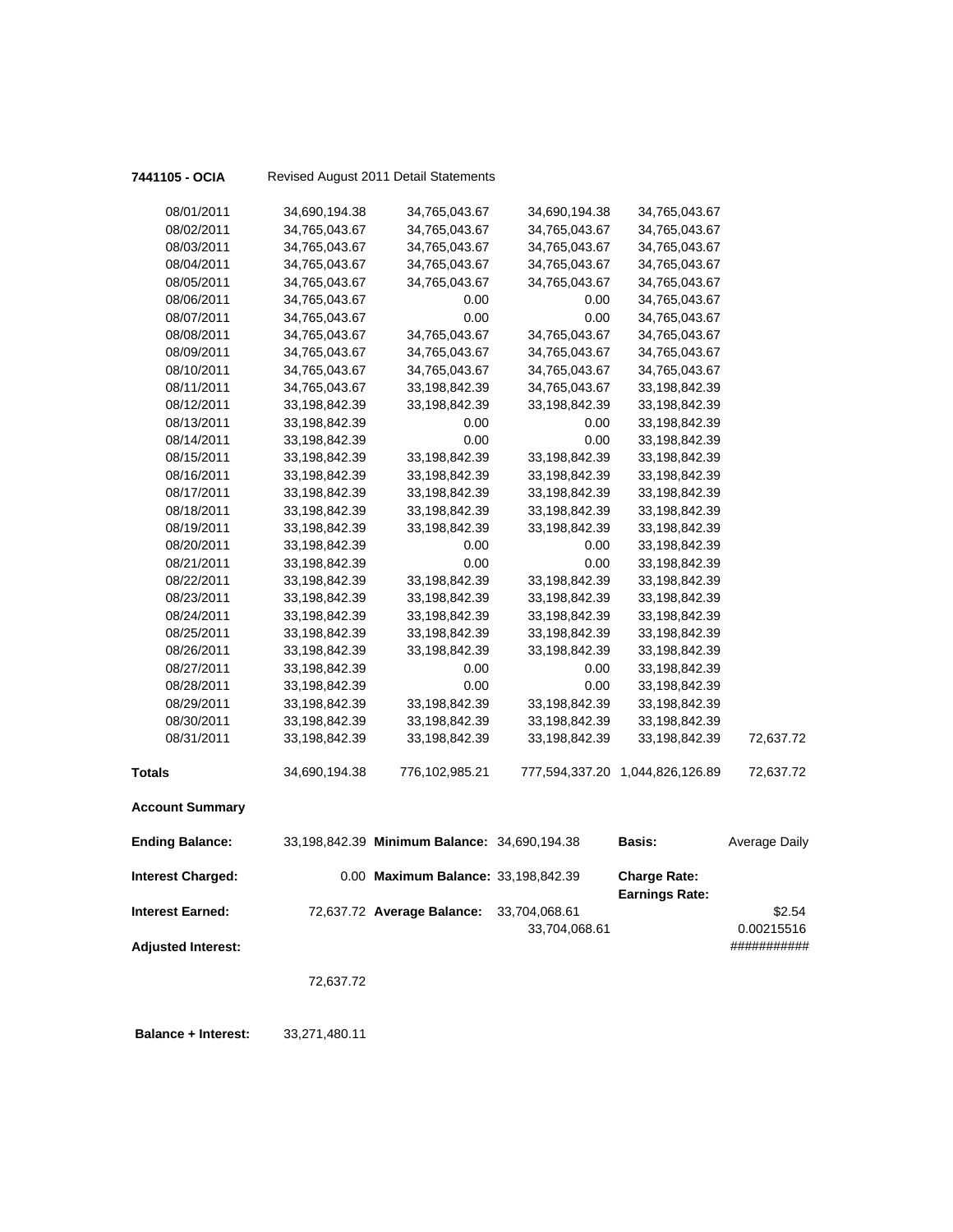|                           |          | No nood August Zo FF Boldin Oldionionio |           |                                              |               |
|---------------------------|----------|-----------------------------------------|-----------|----------------------------------------------|---------------|
| 08/01/2011                | 2,751.04 | 2,756.95                                | 2,751.04  | 2,756.95                                     |               |
| 08/02/2011                | 2,756.95 | 2,756.95                                | 2,756.95  | 2,756.95                                     |               |
| 08/03/2011                | 2,756.95 | 2,756.95                                | 2,756.95  | 2,756.95                                     |               |
| 08/04/2011                | 2,756.95 | 2,756.95                                | 2,756.95  | 2,756.95                                     |               |
| 08/05/2011                | 2,756.95 | 2,756.95                                | 2,756.95  | 2,756.95                                     |               |
| 08/06/2011                | 2,756.95 | 0.00                                    | 0.00      | 2,756.95                                     |               |
| 08/07/2011                | 2,756.95 | 0.00                                    | 0.00      | 2,756.95                                     |               |
| 08/08/2011                | 2,756.95 | 2,756.95                                | 2,756.95  | 2,756.95                                     |               |
| 08/09/2011                | 2,756.95 | 2,756.95                                | 2,756.95  | 2,756.95                                     |               |
| 08/10/2011                | 2,756.95 | 2,756.95                                | 2,756.95  | 2,756.95                                     |               |
| 08/11/2011                | 2,756.95 | 2,756.95                                | 2,756.95  | 2,756.95                                     |               |
| 08/12/2011                | 2,756.95 | 2,756.95                                | 2,756.95  | 2,756.95                                     |               |
| 08/13/2011                | 2,756.95 | 0.00                                    | 0.00      | 2,756.95                                     |               |
| 08/14/2011                | 2,756.95 | 0.00                                    | 0.00      | 2,756.95                                     |               |
| 08/15/2011                | 2,756.95 | 2,756.95                                | 2,756.95  | 2,756.95                                     |               |
| 08/16/2011                | 2,756.95 | 2,756.95                                | 2,756.95  | 2,756.95                                     |               |
| 08/17/2011                | 2,756.95 | 2,756.95                                | 2,756.95  | 2,756.95                                     |               |
| 08/18/2011                | 2,756.95 | 2,756.95                                | 2,756.95  | 2,756.95                                     |               |
| 08/19/2011                | 2,756.95 | 2,756.95                                | 2,756.95  | 2,756.95                                     |               |
| 08/20/2011                | 2,756.95 | 0.00                                    | 0.00      | 2,756.95                                     |               |
| 08/21/2011                | 2,756.95 | 0.00                                    | 0.00      | 2,756.95                                     |               |
| 08/22/2011                | 2,756.95 | 2,756.95                                | 2,756.95  | 2,756.95                                     |               |
| 08/23/2011                | 2,756.95 | 2,756.95                                | 2,756.95  | 2,756.95                                     |               |
| 08/24/2011                | 2,756.95 | 2,756.95                                | 2,756.95  | 2,756.95                                     |               |
| 08/25/2011                | 2,756.95 | 2,756.95                                | 2,756.95  | 2,756.95                                     |               |
| 08/26/2011                | 2,756.95 | 2,756.95                                | 2,756.95  | 2,756.95                                     |               |
| 08/27/2011                | 2,756.95 | 0.00                                    | 0.00      | 2,756.95                                     |               |
| 08/28/2011                | 2,756.95 | 0.00                                    | 0.00      | 2,756.95                                     |               |
| 08/29/2011                | 2,756.95 | 2,756.95                                | 2,756.95  | 2,756.95                                     |               |
| 08/30/2011                | 2,756.95 | 2,756.95                                | 2,756.95  | 2,756.95                                     |               |
| 08/31/2011                | 2,756.95 | 2,756.95                                | 2,756.95  | 2,756.95                                     | 5.94          |
| Totals                    | 2,751.04 | 63,409.85                               | 63,403.94 | 85,465.45                                    | 5.94          |
| <b>Account Summary</b>    |          |                                         |           |                                              |               |
| <b>Ending Balance:</b>    |          | 2,756.95 Minimum Balance: 2,751.04      |           | <b>Basis:</b>                                | Average Daily |
| Interest Charged:         |          | 0.00 Maximum Balance: 2,756.95          |           | <b>Charge Rate:</b><br><b>Earnings Rate:</b> |               |
| <b>Interest Earned:</b>   |          | 5.94 Average Balance: 2,756.95          |           |                                              | \$2.54        |
|                           |          |                                         | 2,756.95  |                                              | 0.00215516    |
| <b>Adjusted Interest:</b> |          |                                         |           |                                              | ###########   |
|                           | 5.94     |                                         |           |                                              |               |
|                           |          |                                         |           |                                              |               |
|                           |          |                                         |           |                                              |               |

 **Balance + Interest:** 2,762.89

# **7442105 - OCIA** Revised August 2011 Detail Statements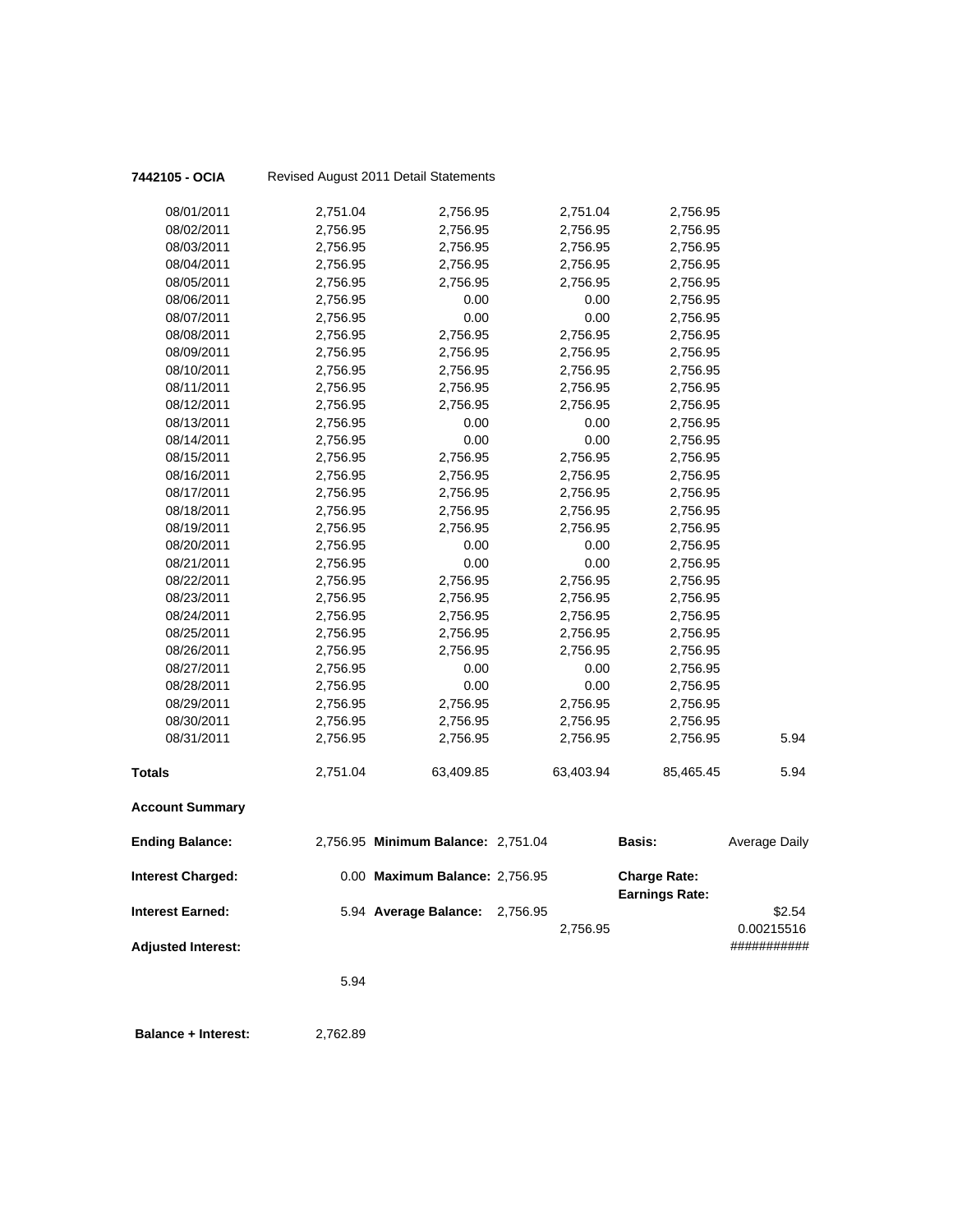| 08/01/2011                | 4,384,408.79 | 4,389,462.86                               | 4,384,408.79   | 4,389,462.86                                 |                      |
|---------------------------|--------------|--------------------------------------------|----------------|----------------------------------------------|----------------------|
| 08/02/2011                | 4,389,462.86 | 4,389,462.86                               | 4,389,462.86   | 4,389,462.86                                 |                      |
| 08/03/2011                | 4,389,462.86 | 4,389,462.86                               | 4,389,462.86   | 4,389,462.86                                 |                      |
| 08/04/2011                | 4,389,462.86 | 4,389,462.89                               | 4,389,462.86   | 4,389,462.89                                 |                      |
| 08/05/2011                | 4,389,462.89 | 4,386,504.34                               | 4,389,462.89   | 4,386,504.34                                 |                      |
| 08/06/2011                | 4,386,504.34 | 0.00                                       | 0.00           | 4,386,504.34                                 |                      |
| 08/07/2011                | 4,386,504.34 | 0.00                                       | 0.00           | 4,386,504.34                                 |                      |
| 08/08/2011                | 4,386,504.34 | 4,386,504.34                               | 4,386,504.34   | 4,386,504.34                                 |                      |
| 08/09/2011                | 4,386,504.34 | 4,384,327.40                               | 4,386,504.34   | 4,384,327.40                                 |                      |
| 08/10/2011                | 4,384,327.40 | 4,384,327.40                               | 4,384,327.40   | 4,384,327.40                                 |                      |
| 08/11/2011                | 4,384,327.40 | 4,401,788.49                               | 4,384,327.40   | 4,401,788.49                                 |                      |
| 08/12/2011                | 4,401,788.49 | 4,401,788.49                               | 4,401,788.49   | 4,401,788.49                                 |                      |
| 08/13/2011                | 4,401,788.49 | 0.00                                       | 0.00           | 4,401,788.49                                 |                      |
| 08/14/2011                | 4,401,788.49 | 0.00                                       | 0.00           | 4,401,788.49                                 |                      |
| 08/15/2011                | 4,401,788.49 | 4,401,788.49                               | 4,401,788.49   | 4,401,788.49                                 |                      |
| 08/16/2011                | 4,401,788.49 | 4,402,022.93                               | 4,401,788.49   | 4,402,022.93                                 |                      |
| 08/17/2011                | 4,402,022.93 | 4,402,022.93                               | 4,402,022.93   | 4,402,022.93                                 |                      |
| 08/18/2011                | 4,402,022.93 | 4,402,022.93                               | 4,402,022.93   | 4,402,022.93                                 |                      |
| 08/19/2011                | 4,402,022.93 | 4,402,022.93                               | 4,402,022.93   | 4,402,022.93                                 |                      |
| 08/20/2011                | 4,402,022.93 | 0.00                                       | 0.00           | 4,402,022.93                                 |                      |
| 08/21/2011                | 4,402,022.93 | 0.00                                       | 0.00           | 4,402,022.93                                 |                      |
| 08/22/2011                | 4,402,022.93 | 4,402,022.93                               | 4,402,022.93   | 4,402,022.93                                 |                      |
| 08/23/2011                | 4,402,022.93 | 4,402,022.93                               | 4,402,022.93   | 4,402,022.93                                 |                      |
| 08/24/2011                | 4,402,022.93 | 4,401,747.84                               | 4,402,022.93   | 4,401,747.84                                 |                      |
| 08/25/2011                | 4,401,747.84 | 4,401,747.84                               | 4,401,747.84   | 4,401,747.84                                 |                      |
| 08/26/2011                | 4,401,747.84 | 4,373,902.13                               | 4,401,747.84   | 4,373,902.13                                 |                      |
| 08/27/2011                | 4,373,902.13 | 0.00                                       | 0.00           | 4,373,902.13                                 |                      |
| 08/28/2011                | 4,373,902.13 | 0.00                                       | 0.00           | 4,373,902.13                                 |                      |
| 08/29/2011                | 4,373,902.13 | 4,371,432.76                               | 4,373,902.13   | 4,371,432.76                                 |                      |
| 08/30/2011                | 4,371,432.76 | 4,371,432.76                               | 4,371,432.76   | 4,371,432.76                                 |                      |
| 08/31/2011                | 4,371,432.76 | 4,371,682.76                               | 4,371,432.76   | 4,371,682.76                                 | 9,464.45             |
| <b>Totals</b>             | 4,384,408.79 | 101,008,964.09                             | 101,021,690.12 | 136, 137, 399.87                             | 9,464.45             |
| <b>Account Summary</b>    |              |                                            |                |                                              |                      |
| <b>Ending Balance:</b>    |              | 4,371,682.76 Minimum Balance: 4,384,408.79 |                | <b>Basis:</b>                                | <b>Average Daily</b> |
| <b>Interest Charged:</b>  |              | 0.00 Maximum Balance: 4,371,682.76         |                | <b>Charge Rate:</b><br><b>Earnings Rate:</b> |                      |
| <b>Interest Earned:</b>   |              | 9,464.45 Average Balance:                  | 4,391,529.03   |                                              | \$2.54               |
|                           |              |                                            | 4,391,529.03   |                                              | 0.00215516           |
| <b>Adjusted Interest:</b> |              |                                            |                |                                              | ###########          |
|                           | 9,464.45     |                                            |                |                                              |                      |
|                           |              |                                            |                |                                              |                      |

 **Balance + Interest:** 4,381,147.21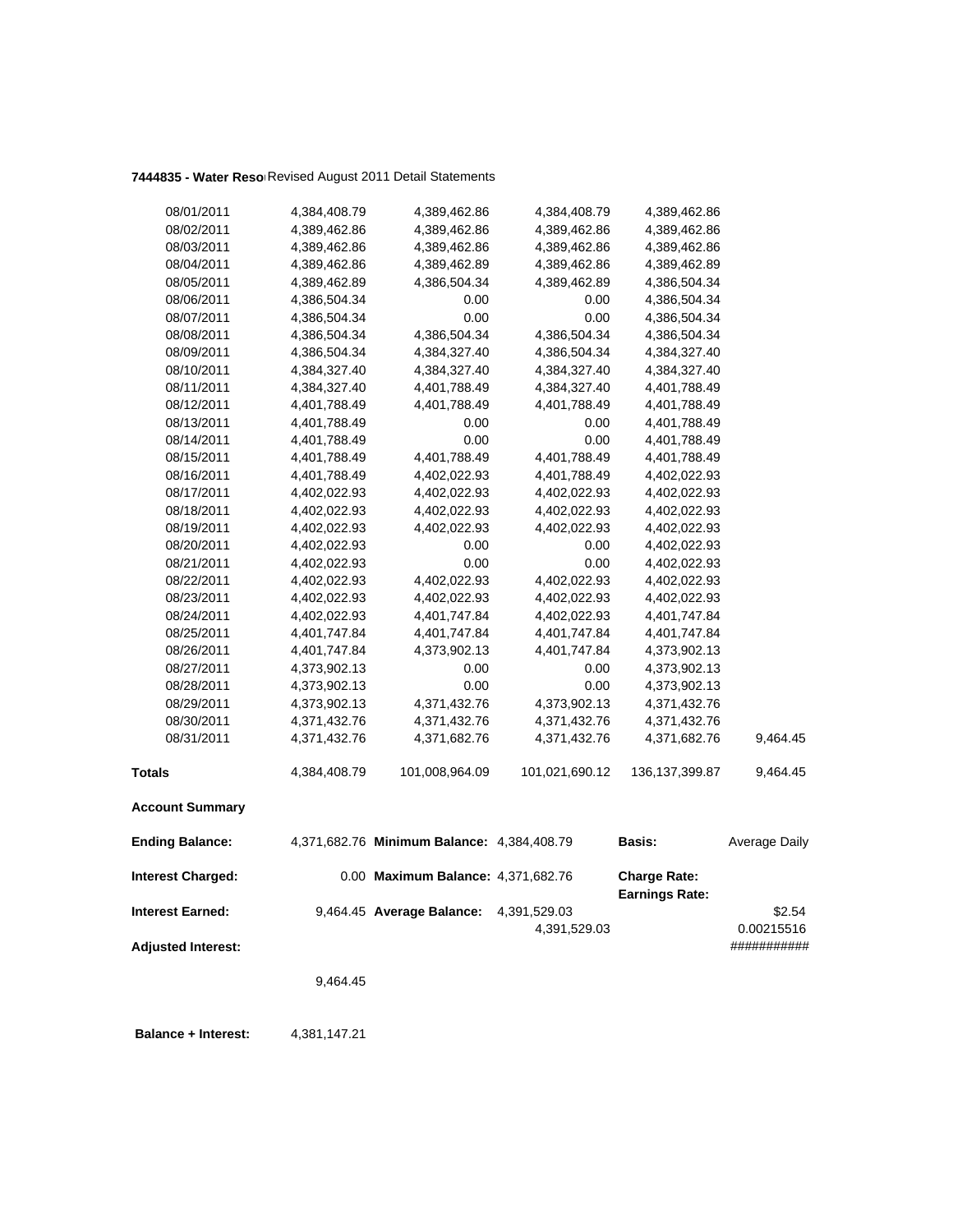# **7445665 - SOUTHWESTERN OKLA STA** Revised August 2011 Detail Statements

| <b>Adjusted Interest:</b> |      |                            |      | 3.58  |                                              | 0.00215516<br>########### |
|---------------------------|------|----------------------------|------|-------|----------------------------------------------|---------------------------|
| <b>Interest Earned:</b>   |      | 0.01 Average Balance:      | 3.58 |       |                                              | \$2.54                    |
| <b>Interest Charged:</b>  |      | 0.00 Maximum Balance: 3.58 |      |       | <b>Charge Rate:</b><br><b>Earnings Rate:</b> |                           |
| <b>Ending Balance:</b>    |      | 3.58 Minimum Balance: 3.57 |      |       | Basis:                                       | Average Daily             |
| <b>Account Summary</b>    |      |                            |      |       |                                              |                           |
| <b>Totals</b>             | 3.57 | 82.34                      |      | 82.33 | 110.98                                       | 0.01                      |
| 08/31/2011                | 3.58 | 3.58                       |      | 3.58  | 3.58                                         | 0.01                      |
| 08/30/2011                | 3.58 | 3.58                       |      | 3.58  | 3.58                                         |                           |
| 08/29/2011                | 3.58 | 3.58                       |      | 3.58  | 3.58                                         |                           |
| 08/28/2011                | 3.58 | 0.00                       |      | 0.00  | 3.58                                         |                           |
| 08/27/2011                | 3.58 | 0.00                       |      | 0.00  | 3.58                                         |                           |
| 08/26/2011                | 3.58 | 3.58                       |      | 3.58  | 3.58                                         |                           |
| 08/25/2011                | 3.58 | 3.58                       |      | 3.58  | 3.58                                         |                           |
| 08/24/2011                | 3.58 | 3.58                       |      | 3.58  | 3.58                                         |                           |
| 08/23/2011                | 3.58 | 3.58                       |      | 3.58  | 3.58                                         |                           |
| 08/22/2011                | 3.58 | 3.58                       |      | 3.58  | 3.58                                         |                           |
| 08/21/2011                | 3.58 | 0.00                       |      | 0.00  | 3.58                                         |                           |
| 08/20/2011                | 3.58 | 0.00                       |      | 0.00  | 3.58                                         |                           |
| 08/19/2011                | 3.58 | 3.58                       |      | 3.58  | 3.58                                         |                           |
| 08/18/2011                | 3.58 | 3.58                       |      | 3.58  | 3.58                                         |                           |
| 08/17/2011                | 3.58 | 3.58                       |      | 3.58  | 3.58                                         |                           |
| 08/16/2011                | 3.58 | 3.58                       |      | 3.58  | 3.58                                         |                           |
| 08/15/2011                | 3.58 | 3.58                       |      | 3.58  | 3.58                                         |                           |
| 08/14/2011                | 3.58 | 0.00                       |      | 0.00  | 3.58                                         |                           |
| 08/13/2011                | 3.58 | 0.00                       |      | 0.00  | 3.58                                         |                           |
| 08/12/2011                | 3.58 | 3.58                       |      | 3.58  | 3.58                                         |                           |
| 08/11/2011                | 3.58 | 3.58                       |      | 3.58  | 3.58                                         |                           |
| 08/10/2011                | 3.58 | 3.58                       |      | 3.58  | 3.58                                         |                           |
| 08/09/2011                | 3.58 | 3.58                       |      | 3.58  | 3.58                                         |                           |
| 08/08/2011                | 3.58 | 3.58                       |      | 3.58  | 3.58                                         |                           |
| 08/07/2011                | 3.58 | 0.00                       |      | 0.00  | 3.58                                         |                           |
| 08/06/2011                | 3.58 | 0.00                       |      | 0.00  | 3.58                                         |                           |
| 08/05/2011                | 3.58 | 3.58                       |      | 3.58  | 3.58                                         |                           |
| 08/04/2011                | 3.58 | 3.58                       |      | 3.58  | 3.58                                         |                           |
| 08/03/2011                | 3.58 | 3.58                       |      | 3.58  | 3.58                                         |                           |
| 08/02/2011                | 3.58 | 3.58                       |      | 3.58  | 3.58                                         |                           |
| 08/01/2011                | 3.57 | 3.58                       |      | 3.57  | 3.58                                         |                           |

0.01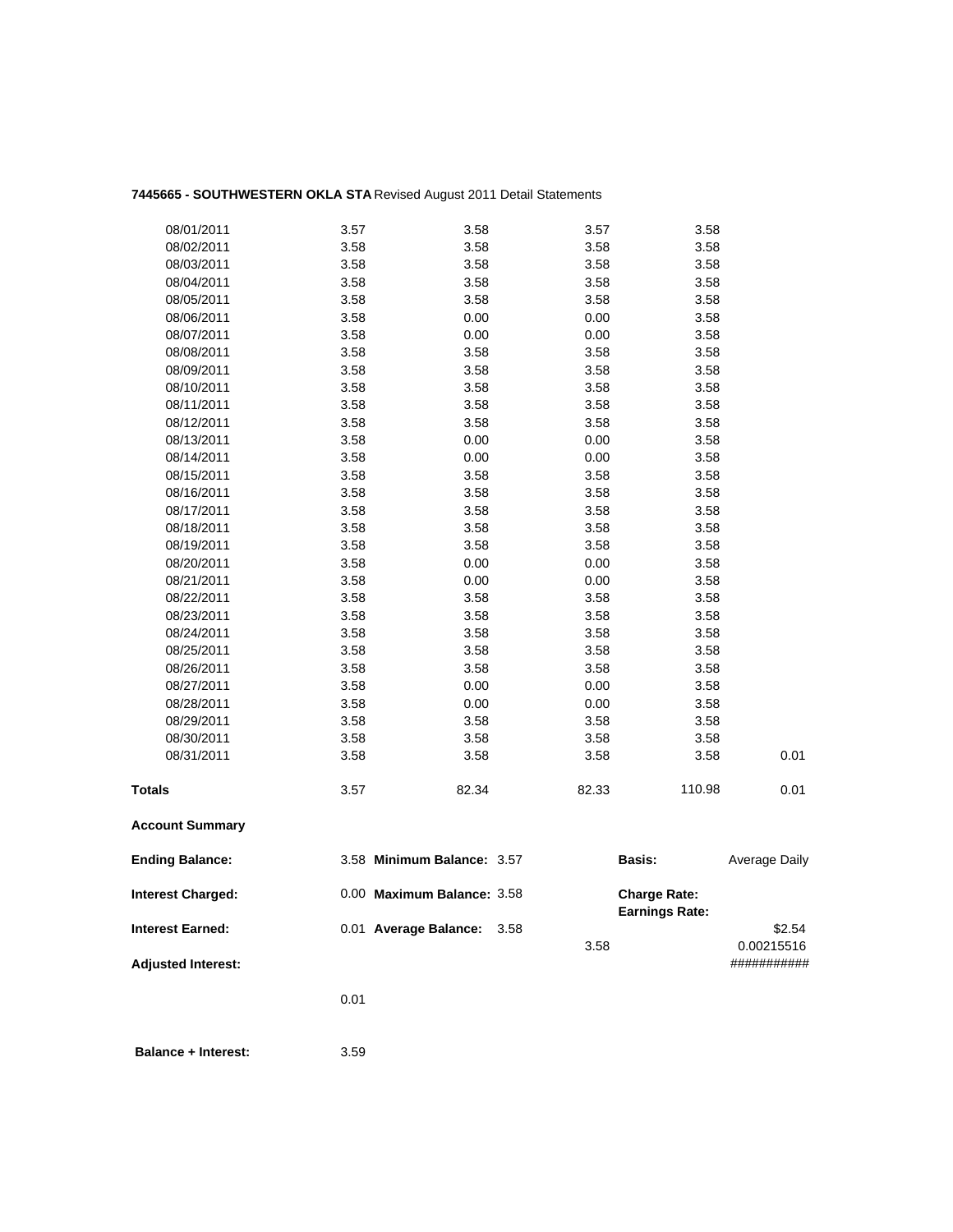| 08/01/2011                | 423,594.82 | 417,068.87                             | 423,594.82   | 417,068.87                                   |                      |
|---------------------------|------------|----------------------------------------|--------------|----------------------------------------------|----------------------|
| 08/02/2011                | 417,068.87 | 417,068.87                             | 417,068.87   | 417,068.87                                   |                      |
| 08/03/2011                | 417,068.87 | 417,068.87                             | 417,068.87   | 417,068.87                                   |                      |
| 08/04/2011                | 417,068.87 | 417,068.85                             | 417,068.87   | 417,068.85                                   |                      |
| 08/05/2011                | 417,068.85 | 414,110.30                             | 417,068.85   | 414,110.30                                   |                      |
| 08/06/2011                | 414,110.30 | 0.00                                   | 0.00         | 414,110.30                                   |                      |
| 08/07/2011                | 414,110.30 | 0.00                                   | 0.00         | 414,110.30                                   |                      |
| 08/08/2011                | 414,110.30 | 414,110.30                             | 414,110.30   | 414,110.30                                   |                      |
| 08/09/2011                | 414,110.30 | 404,480.33                             | 414,110.30   | 404,480.33                                   |                      |
| 08/10/2011                | 404,480.33 | 404,480.33                             | 404,480.33   | 404,480.33                                   |                      |
| 08/11/2011                | 404,480.33 | 404,480.33                             | 404,480.33   | 404,480.33                                   |                      |
| 08/12/2011                | 404,480.33 | 404,480.33                             | 404,480.33   | 404,480.33                                   |                      |
| 08/13/2011                | 404,480.33 | 0.00                                   | 0.00         | 404,480.33                                   |                      |
| 08/14/2011                | 404,480.33 | 0.00                                   | 0.00         | 404,480.33                                   |                      |
| 08/15/2011                | 404,480.33 | 404,480.33                             | 404,480.33   | 404,480.33                                   |                      |
| 08/16/2011                | 404,480.33 | 403,964.77                             | 404,480.33   | 403,964.77                                   |                      |
| 08/17/2011                | 403,964.77 | 403,964.77                             | 403,964.77   | 403,964.77                                   |                      |
| 08/18/2011                | 403,964.77 | 403,964.77                             | 403,964.77   | 403,964.77                                   |                      |
| 08/19/2011                | 403,964.77 | 403,964.77                             | 403,964.77   | 403,964.77                                   |                      |
| 08/20/2011                | 403,964.77 | 0.00                                   | 0.00         | 403,964.77                                   |                      |
| 08/21/2011                | 403,964.77 | 0.00                                   | 0.00         | 403,964.77                                   |                      |
| 08/22/2011                | 403,964.77 | 403,904.77                             | 403,964.77   | 403,904.77                                   |                      |
| 08/23/2011                | 403,904.77 | 403,904.77                             | 403,904.77   | 403,904.77                                   |                      |
| 08/24/2011                | 403,904.77 | 393,931.97                             | 403,904.77   | 393,931.97                                   |                      |
| 08/25/2011                | 393,931.97 | 393,931.97                             | 393,931.97   | 393,931.97                                   |                      |
| 08/26/2011                | 393,931.97 | 311,649.90                             | 393,931.97   | 311,649.90                                   |                      |
| 08/27/2011                | 311,649.90 | 0.00                                   | 0.00         | 311,649.90                                   |                      |
| 08/28/2011                | 311,649.90 | 0.00                                   | 0.00         | 311,649.90                                   |                      |
| 08/29/2011                | 311,649.90 | 309,006.83                             | 311,649.90   | 309,006.83                                   |                      |
| 08/30/2011                | 309,006.83 | 309,006.83                             | 309,006.83   | 309,006.83                                   |                      |
| 08/31/2011                | 309,006.83 | 311,611.87                             | 309,006.83   | 311,611.87                                   | 837.05               |
| <b>Totals</b>             | 423,594.82 | 8,971,705.70                           | 9,083,688.65 | 12,040,116.30                                | 837.05               |
| <b>Account Summary</b>    |            |                                        |              |                                              |                      |
| <b>Ending Balance:</b>    |            | 311,611.87 Minimum Balance: 423,594.82 |              | <b>Basis:</b>                                | <b>Average Daily</b> |
| <b>Interest Charged:</b>  |            | 0.00 Maximum Balance: 311,611.87       |              | <b>Charge Rate:</b><br><b>Earnings Rate:</b> |                      |
| <b>Interest Earned:</b>   |            | 837.05 Average Balance:                | 388,390.85   |                                              | \$2.54               |
|                           |            |                                        | 388,390.85   |                                              | 0.00215517           |
| <b>Adjusted Interest:</b> |            |                                        |              |                                              | ###########          |
|                           | 837.05     |                                        |              |                                              |                      |
|                           |            |                                        |              |                                              |                      |

 **Balance + Interest:** 312,448.92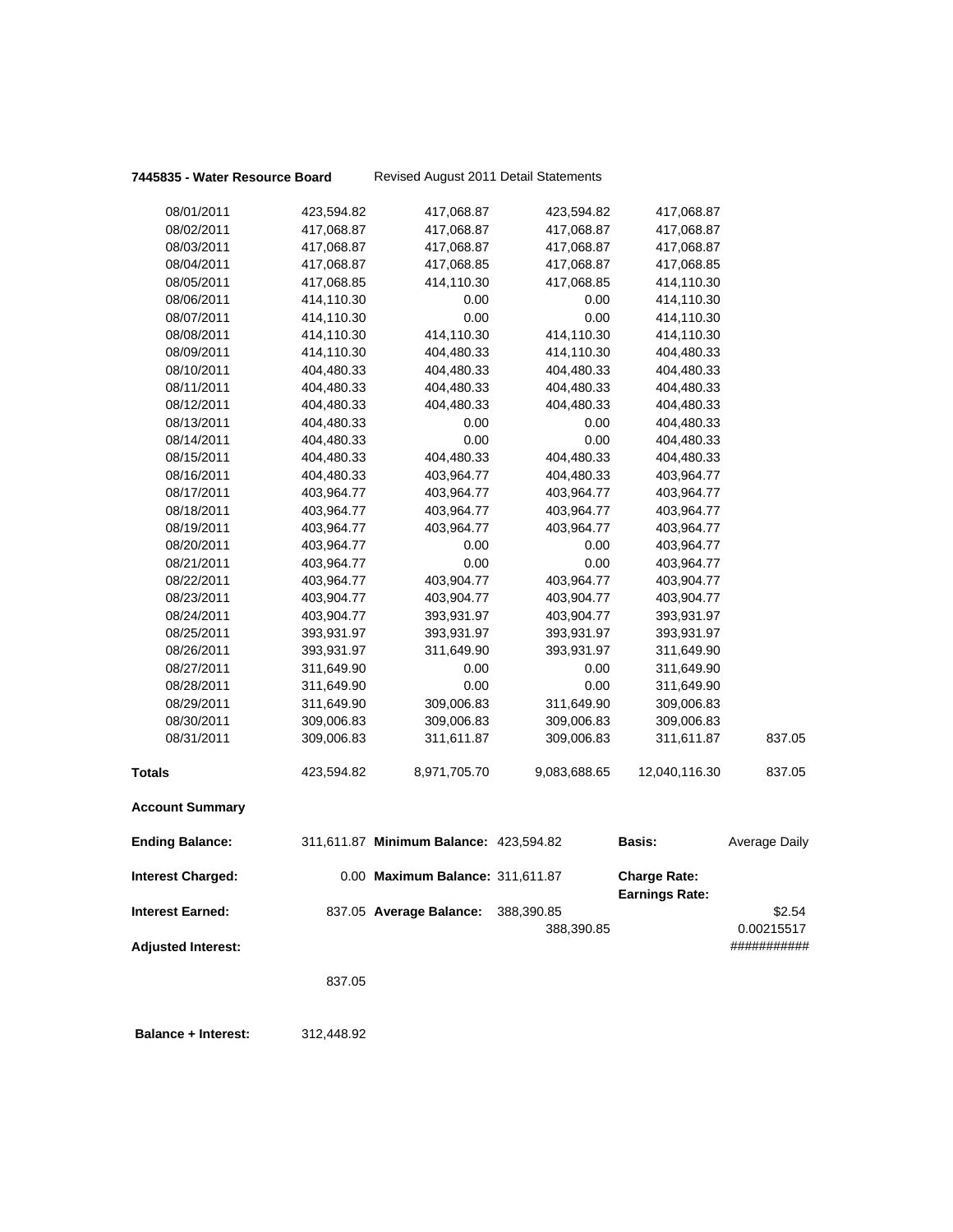| 7449105 - OCIA            |      | Revised August 2011 Detail Statements |              |                                              |                      |
|---------------------------|------|---------------------------------------|--------------|----------------------------------------------|----------------------|
| 08/01/2011                | 0.00 | 0.00                                  | 0.00         | 0.00                                         |                      |
| 08/02/2011                | 0.00 | 0.00                                  | 0.00         | 0.00                                         |                      |
| 08/03/2011                | 0.00 | 0.00                                  | 0.00         | 0.00                                         |                      |
| 08/04/2011                | 0.00 | 0.00                                  | 0.00         | 0.00                                         |                      |
| 08/05/2011                | 0.00 | 0.00                                  | 0.00         | 0.00                                         |                      |
| 08/06/2011                | 0.00 | 0.00                                  | 0.00         | 0.00                                         |                      |
| 08/07/2011                | 0.00 | 0.00                                  | 0.00         | 0.00                                         |                      |
| 08/08/2011                | 0.00 | 0.00                                  | 0.00         | 0.00                                         |                      |
| 08/09/2011                | 0.00 | 0.00                                  | 0.00         | 0.00                                         |                      |
| 08/10/2011                | 0.00 | 0.00                                  | 0.00         | 0.00                                         |                      |
| 08/11/2011                | 0.00 | 0.00                                  | 0.00         | 0.00                                         |                      |
| 08/12/2011                | 0.00 | 0.00                                  | 0.00         | 0.00                                         |                      |
| 08/13/2011                | 0.00 | 0.00                                  | 0.00         | 0.00                                         |                      |
| 08/14/2011                | 0.00 | 0.00                                  | 0.00         | 0.00                                         |                      |
| 08/15/2011                | 0.00 | 0.00                                  | 0.00         | 0.00                                         |                      |
| 08/16/2011                | 0.00 | 0.00                                  | 0.00         | 0.00                                         |                      |
| 08/17/2011                | 0.00 | 0.00                                  | 0.00         | 0.00                                         |                      |
| 08/18/2011                | 0.00 | 0.00                                  | 0.00         | 0.00                                         |                      |
| 08/19/2011                | 0.00 | 0.00                                  | 0.00         | 0.00                                         |                      |
| 08/20/2011                | 0.00 | 0.00                                  | 0.00         | 0.00                                         |                      |
| 08/21/2011                | 0.00 | 0.00                                  | 0.00         | 0.00                                         |                      |
| 08/22/2011                | 0.00 | 0.00                                  | 0.00         | 0.00                                         |                      |
| 08/23/2011                | 0.00 | 0.00                                  | 0.00         | 0.00                                         |                      |
| 08/24/2011                | 0.00 | 0.00                                  | 0.00         | 0.00                                         |                      |
| 08/25/2011                | 0.00 | 0.00                                  | 0.00         | 0.00                                         |                      |
| 08/26/2011                | 0.00 | 0.00                                  | 0.00         | 0.00                                         |                      |
| 08/27/2011                | 0.00 | 0.00                                  | 0.00         | 0.00                                         |                      |
| 08/28/2011                | 0.00 | 0.00                                  | 0.00         | 0.00                                         |                      |
| 08/29/2011                | 0.00 | 0.00                                  | 0.00         | 0.00                                         |                      |
| 08/30/2011                | 0.00 | 0.00                                  | 0.00         | 0.00                                         |                      |
| 08/31/2011                | 0.00 | 0.00                                  | 0.00         | 0.00                                         | 0.00                 |
| <b>Totals</b>             | 0.00 | 0.00                                  | 0.00         | 0.00                                         | 0.00                 |
| <b>Account Summary</b>    |      |                                       |              |                                              |                      |
| <b>Ending Balance:</b>    |      | 0.00 Minimum Balance: 0.00            |              | <b>Basis:</b>                                | <b>Average Daily</b> |
| Interest Charged:         |      | 0.00 Maximum Balance: 0.00            |              | <b>Charge Rate:</b><br><b>Earnings Rate:</b> |                      |
| <b>Interest Earned:</b>   |      | 0.00 Average Balance:                 | 0.00<br>0.00 |                                              | \$2.54<br>#N/A       |
| <b>Adjusted Interest:</b> |      |                                       |              |                                              | ###########          |
|                           | 0.00 |                                       |              |                                              |                      |
|                           |      |                                       |              |                                              |                      |
|                           |      |                                       |              |                                              |                      |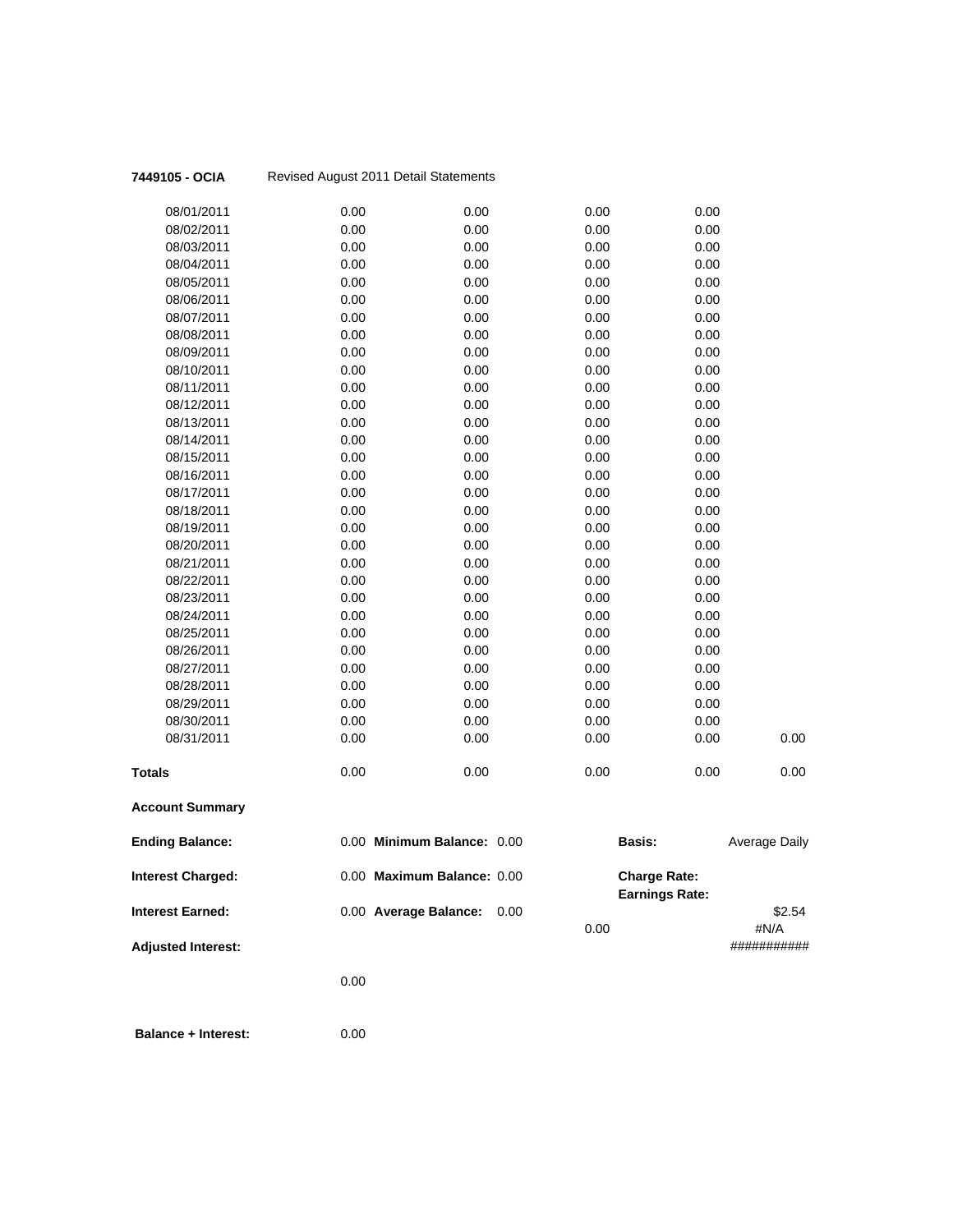# 7450160 - DEPT OF C(Revised August 2011 Detail Statements

| 08/01/2011                | 0.00 | 0.00                       | 0.00 | 0.00                                         |               |
|---------------------------|------|----------------------------|------|----------------------------------------------|---------------|
| 08/02/2011                | 0.00 | 0.00                       | 0.00 | 0.00                                         |               |
| 08/03/2011                | 0.00 | 0.00                       | 0.00 | 0.00                                         |               |
| 08/04/2011                | 0.00 | 0.00                       | 0.00 | 0.00                                         |               |
| 08/05/2011                | 0.00 | 0.00                       | 0.00 | 0.00                                         |               |
| 08/06/2011                | 0.00 | 0.00                       | 0.00 | 0.00                                         |               |
| 08/07/2011                | 0.00 | 0.00                       | 0.00 | 0.00                                         |               |
| 08/08/2011                | 0.00 | 0.00                       | 0.00 | 0.00                                         |               |
| 08/09/2011                | 0.00 | 0.00                       | 0.00 | 0.00                                         |               |
| 08/10/2011                | 0.00 | 0.00                       | 0.00 | 0.00                                         |               |
| 08/11/2011                | 0.00 | 0.00                       | 0.00 | 0.00                                         |               |
| 08/12/2011                | 0.00 | 0.00                       | 0.00 | 0.00                                         |               |
| 08/13/2011                | 0.00 | 0.00                       | 0.00 | 0.00                                         |               |
| 08/14/2011                | 0.00 | 0.00                       | 0.00 | 0.00                                         |               |
| 08/15/2011                | 0.00 | 0.00                       | 0.00 | 0.00                                         |               |
| 08/16/2011                | 0.00 | 0.00                       | 0.00 | 0.00                                         |               |
| 08/17/2011                | 0.00 | 0.00                       | 0.00 | 0.00                                         |               |
| 08/18/2011                | 0.00 | 0.00                       | 0.00 | 0.00                                         |               |
| 08/19/2011                | 0.00 | 0.00                       | 0.00 | 0.00                                         |               |
| 08/20/2011                | 0.00 | 0.00                       | 0.00 | 0.00                                         |               |
| 08/21/2011                | 0.00 | 0.00                       | 0.00 | 0.00                                         |               |
| 08/22/2011                | 0.00 | 0.00                       | 0.00 | 0.00                                         |               |
| 08/23/2011                | 0.00 | 0.00                       | 0.00 | 0.00                                         |               |
| 08/24/2011                | 0.00 | 0.00                       | 0.00 | 0.00                                         |               |
| 08/25/2011                | 0.00 | 0.00                       | 0.00 | 0.00                                         |               |
| 08/26/2011                | 0.00 | 0.00                       | 0.00 | 0.00                                         |               |
| 08/27/2011                | 0.00 | 0.00                       | 0.00 | 0.00                                         |               |
| 08/28/2011                | 0.00 | 0.00                       | 0.00 | 0.00                                         |               |
| 08/29/2011                | 0.00 | 0.00                       | 0.00 | 0.00                                         |               |
| 08/30/2011                | 0.00 | 0.00                       | 0.00 | 0.00                                         |               |
| 08/31/2011                | 0.00 | 0.00                       | 0.00 | 0.00                                         |               |
| <b>Totals</b>             | 0.00 | 0.00                       | 0.00 |                                              | 0.00          |
| <b>Account Summary</b>    |      |                            |      |                                              |               |
| <b>Ending Balance:</b>    |      | 0.00 Minimum Balance: 0.00 |      | <b>Basis:</b>                                | Average Daily |
| <b>Interest Charged:</b>  |      | 0.00 Maximum Balance: 0.00 |      | <b>Charge Rate:</b><br><b>Earnings Rate:</b> |               |
| <b>Interest Earned:</b>   |      | 0.00 Average Balance:      | 0.00 |                                              | \$2.54        |
| <b>Adjusted Interest:</b> |      |                            |      |                                              |               |
|                           | 0.00 |                            |      |                                              |               |
|                           |      |                            |      |                                              |               |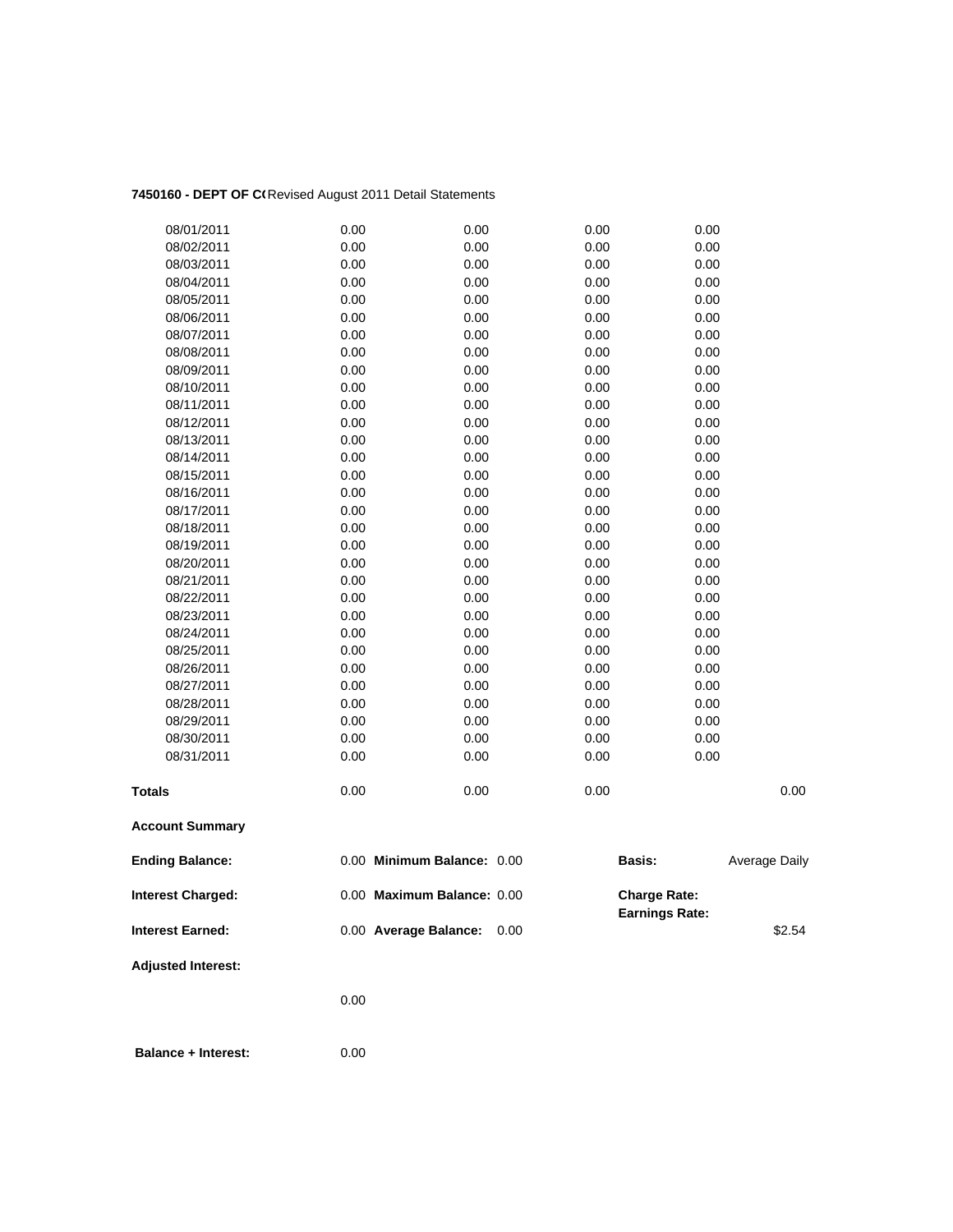# 7452105 - Department of Central Services Rev Bond A Revised August 2011 Detail Statements

|                           | 0.00                       |              |                                              |                      |
|---------------------------|----------------------------|--------------|----------------------------------------------|----------------------|
| <b>Adjusted Interest:</b> |                            |              |                                              |                      |
| <b>Interest Earned:</b>   | 0.00 Average Balance:      | 0.00         |                                              | \$2.54               |
| <b>Interest Charged:</b>  | 0.00 Maximum Balance: 0.00 |              | <b>Charge Rate:</b><br><b>Earnings Rate:</b> |                      |
| <b>Ending Balance:</b>    | 0.00 Minimum Balance: 0.00 |              | <b>Basis:</b>                                | <b>Average Daily</b> |
| <b>Account Summary</b>    |                            |              |                                              |                      |
| <b>Totals</b>             | 0.00                       | 0.00         | 0.00                                         | 0.00                 |
| 08/31/2011                | 0.00                       | 0.00         | 0.00                                         | 0.00                 |
| 08/30/2011                | 0.00                       | 0.00         | 0.00                                         | 0.00                 |
| 08/29/2011                | 0.00                       | 0.00         | 0.00                                         | 0.00                 |
| 08/28/2011                | 0.00                       | 0.00         | 0.00                                         | 0.00                 |
| 08/27/2011                | 0.00                       | 0.00         | 0.00                                         | 0.00                 |
| 08/26/2011                | 0.00                       | 0.00         | 0.00                                         | 0.00                 |
| 08/25/2011                | 0.00                       | 0.00         | 0.00                                         | 0.00                 |
| 08/24/2011                | 0.00                       | 0.00         | 0.00                                         | 0.00                 |
| 08/23/2011                | 0.00                       | 0.00         | 0.00                                         | 0.00                 |
| 08/22/2011                | 0.00                       | 0.00         | 0.00                                         | 0.00                 |
| 08/21/2011                | 0.00                       | 0.00         | 0.00                                         | 0.00                 |
| 08/20/2011                | 0.00                       | 0.00         | 0.00                                         | 0.00                 |
| 08/19/2011                | 0.00                       | 0.00         | 0.00                                         | 0.00                 |
| 08/18/2011                | 0.00                       | 0.00         | 0.00                                         | 0.00                 |
| 08/17/2011                | 0.00                       | 0.00         | 0.00                                         | 0.00                 |
| 08/16/2011                | 0.00                       | 0.00         | 0.00                                         | 0.00                 |
| 08/15/2011                | 0.00                       | 0.00         | 0.00                                         | 0.00                 |
| 08/14/2011                | 0.00                       | 0.00         | 0.00                                         | 0.00                 |
| 08/13/2011                | 0.00                       | 0.00         | 0.00                                         | 0.00                 |
| 08/12/2011                | 0.00                       | 0.00         | 0.00                                         | 0.00                 |
| 08/11/2011                | 0.00                       | 0.00         | 0.00                                         | 0.00                 |
| 08/10/2011                | 0.00                       | 0.00         | 0.00                                         | 0.00                 |
| 08/09/2011                | 0.00                       | 0.00         | 0.00                                         | 0.00                 |
| 08/08/2011                | 0.00                       | 0.00         | 0.00                                         | 0.00                 |
| 08/07/2011                | 0.00                       | 0.00         | 0.00                                         | 0.00                 |
| 08/06/2011                | 0.00                       | 0.00         | 0.00                                         | 0.00                 |
| 08/05/2011                | 0.00                       | 0.00         | 0.00                                         | 0.00                 |
| 08/04/2011                | 0.00                       | 0.00         | 0.00                                         | 0.00                 |
| 08/02/2011<br>08/03/2011  | 0.00                       | 0.00<br>0.00 | 0.00<br>0.00                                 | 0.00<br>0.00         |
| 08/01/2011                | 0.00<br>0.00               | 0.00         | 0.00                                         | 0.00                 |
|                           |                            |              |                                              |                      |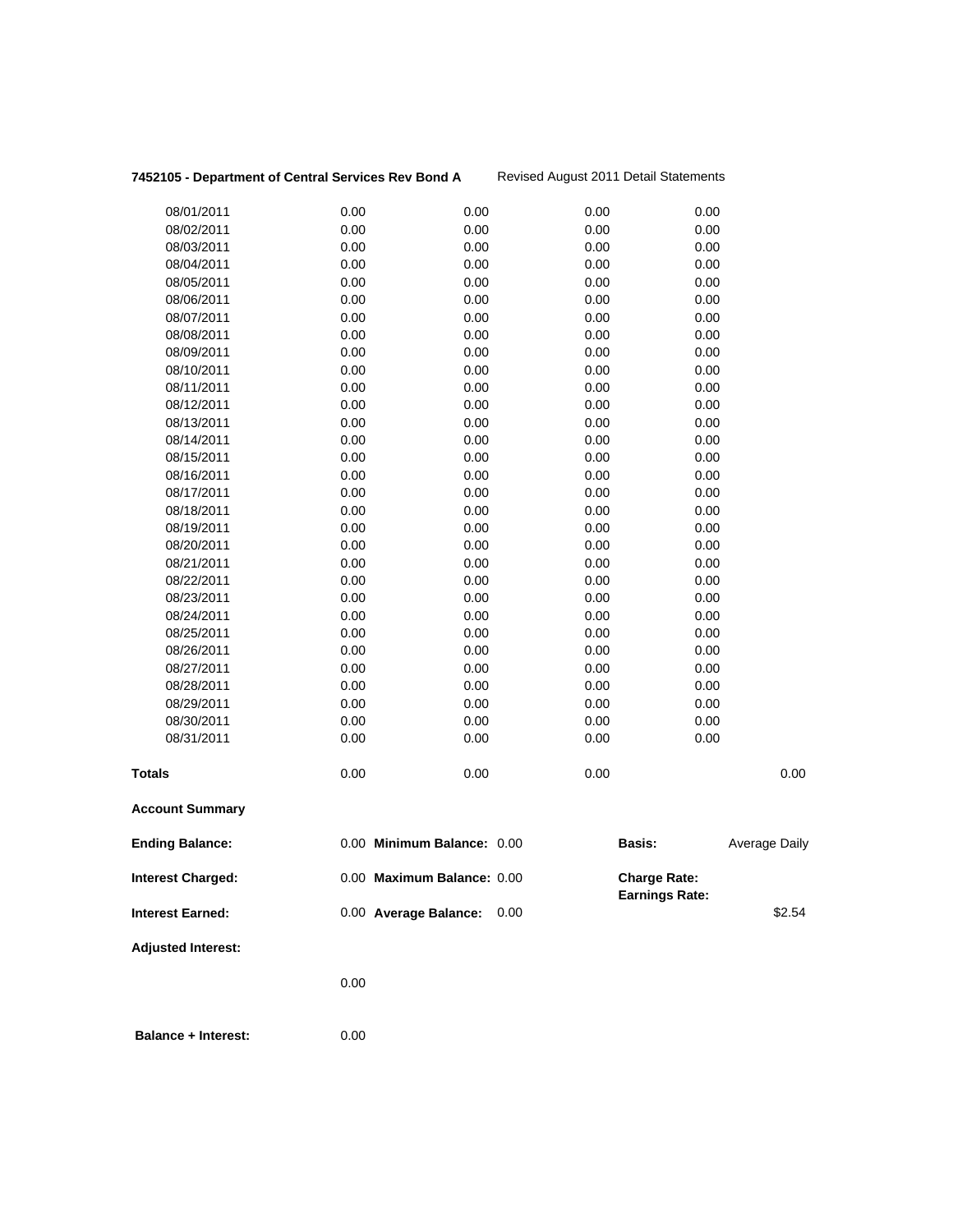# **7452420 - Langston Un**Revised August 2011 Detail Statements

| 08/01/2011                | 0.00 | 0.00                       | 0.00 | 0.00                                         |               |
|---------------------------|------|----------------------------|------|----------------------------------------------|---------------|
| 08/02/2011                | 0.00 | 0.00                       | 0.00 | 0.00                                         |               |
| 08/03/2011                | 0.00 | 0.00                       | 0.00 | 0.00                                         |               |
| 08/04/2011                | 0.00 | 0.00                       | 0.00 | 0.00                                         |               |
| 08/05/2011                | 0.00 | 0.00                       | 0.00 | 0.00                                         |               |
| 08/06/2011                | 0.00 | 0.00                       | 0.00 | 0.00                                         |               |
| 08/07/2011                | 0.00 | 0.00                       | 0.00 | 0.00                                         |               |
| 08/08/2011                | 0.00 | 0.00                       | 0.00 | 0.00                                         |               |
| 08/09/2011                | 0.00 | 0.00                       | 0.00 | 0.00                                         |               |
| 08/10/2011                | 0.00 | 0.00                       | 0.00 | 0.00                                         |               |
| 08/11/2011                | 0.00 | 0.00                       | 0.00 | 0.00                                         |               |
| 08/12/2011                | 0.00 | 0.00                       | 0.00 | 0.00                                         |               |
| 08/13/2011                | 0.00 | 0.00                       | 0.00 | 0.00                                         |               |
| 08/14/2011                | 0.00 | 0.00                       | 0.00 | 0.00                                         |               |
| 08/15/2011                | 0.00 | 0.00                       | 0.00 | 0.00                                         |               |
| 08/16/2011                | 0.00 | 0.00                       | 0.00 | 0.00                                         |               |
| 08/17/2011                | 0.00 | 0.00                       | 0.00 | 0.00                                         |               |
| 08/18/2011                | 0.00 | 0.00                       | 0.00 | 0.00                                         |               |
| 08/19/2011                | 0.00 | 0.00                       | 0.00 | 0.00                                         |               |
| 08/20/2011                | 0.00 | 0.00                       | 0.00 | 0.00                                         |               |
| 08/21/2011                | 0.00 | 0.00                       | 0.00 | 0.00                                         |               |
| 08/22/2011                | 0.00 | 0.00                       | 0.00 | 0.00                                         |               |
| 08/23/2011                | 0.00 | 0.00                       | 0.00 | 0.00                                         |               |
| 08/24/2011                | 0.00 | 0.00                       | 0.00 | 0.00                                         |               |
| 08/25/2011                | 0.00 | 0.00                       | 0.00 | 0.00                                         |               |
| 08/26/2011                | 0.00 | 0.00                       | 0.00 | 0.00                                         |               |
| 08/27/2011                | 0.00 | 0.00                       | 0.00 | 0.00                                         |               |
| 08/28/2011                | 0.00 | 0.00                       | 0.00 | 0.00                                         |               |
| 08/29/2011                | 0.00 | 0.00                       | 0.00 | 0.00                                         |               |
| 08/30/2011                | 0.00 | 0.00                       | 0.00 | 0.00                                         |               |
| 08/31/2011                | 0.00 | 0.00                       | 0.00 | 0.00                                         |               |
| <b>Totals</b>             | 0.00 | 0.00                       | 0.00 |                                              | 0.00          |
| <b>Account Summary</b>    |      |                            |      |                                              |               |
| <b>Ending Balance:</b>    |      | 0.00 Minimum Balance: 0.00 |      | <b>Basis:</b>                                | Average Daily |
| <b>Interest Charged:</b>  |      | 0.00 Maximum Balance: 0.00 |      | <b>Charge Rate:</b><br><b>Earnings Rate:</b> |               |
| <b>Interest Earned:</b>   |      | 0.00 Average Balance:      | 0.00 |                                              | \$2.54        |
| <b>Adjusted Interest:</b> |      |                            |      |                                              |               |
|                           | 0.00 |                            |      |                                              |               |
|                           |      |                            |      |                                              |               |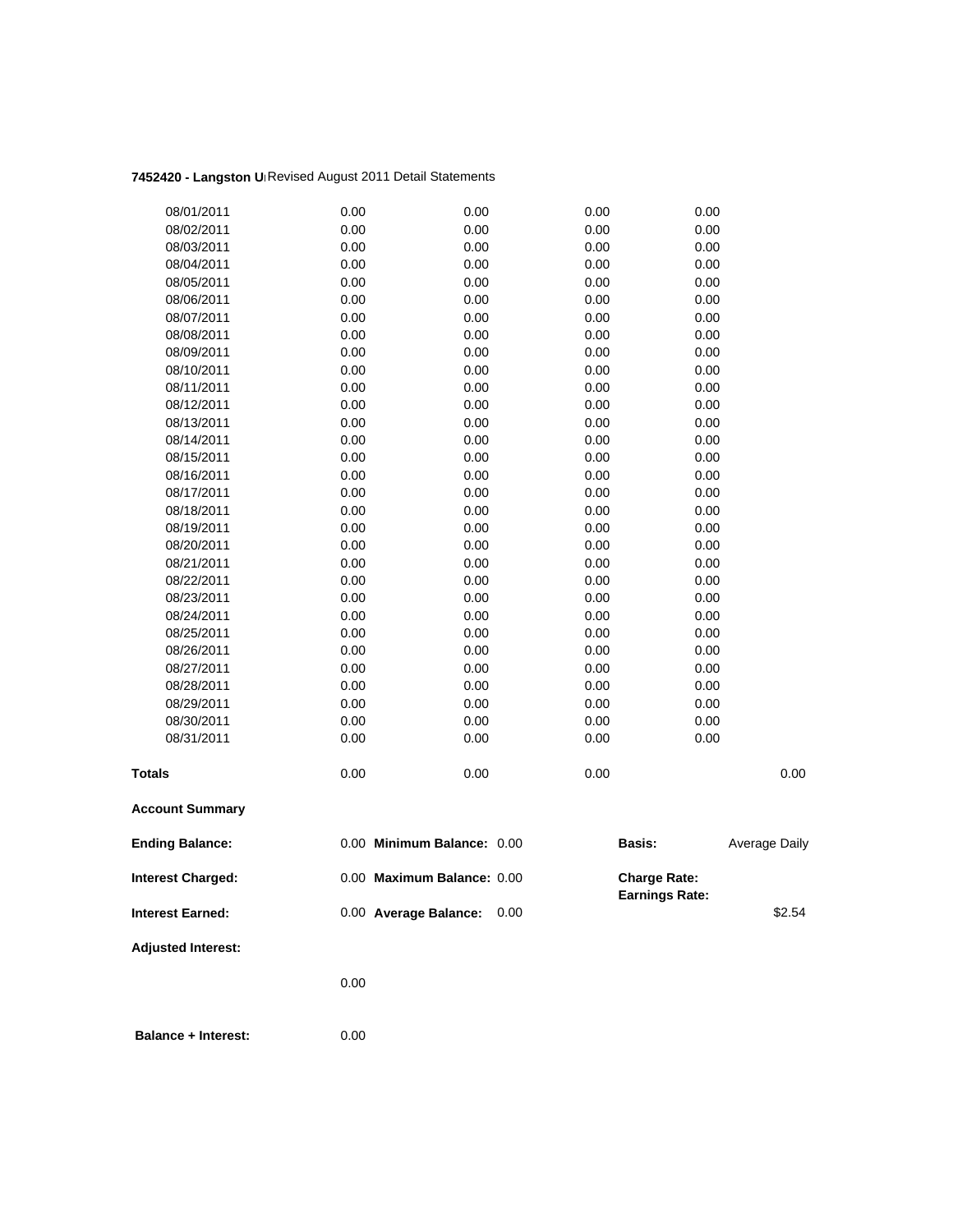# **7455160 - Dept of Commerce Revised August 2011 Detail Statements**

| 08/01/2011                | 3,574,097.33 | 3,581,615.39                               | 3,574,097.33  | 3,581,615.39                                 |               |
|---------------------------|--------------|--------------------------------------------|---------------|----------------------------------------------|---------------|
| 08/02/2011                | 3,581,615.39 | 3,586,448.78                               | 3,581,615.39  | 3,586,448.78                                 |               |
| 08/03/2011                | 3,586,448.78 | 3,586,448.78                               | 3,586,448.78  | 3,586,448.78                                 |               |
| 08/04/2011                | 3,586,448.78 | 3,593,115.44                               | 3,586,448.78  | 3,593,115.44                                 |               |
| 08/05/2011                | 3,593,115.44 | 3,600,157.44                               | 3,593,115.44  | 3,600,157.44                                 |               |
| 08/06/2011                | 3,600,157.44 | 0.00                                       | 0.00          | 3,600,157.44                                 |               |
| 08/07/2011                | 3,600,157.44 | 0.00                                       | 0.00          | 3,600,157.44                                 |               |
| 08/08/2011                | 3,600,157.44 | 3,600,157.44                               | 3,600,157.44  | 3,600,157.44                                 |               |
| 08/09/2011                | 3,600,157.44 | 3,569,263.68                               | 3,600,157.44  | 3,569,263.68                                 |               |
| 08/10/2011                | 3,569,263.68 | 3,569,263.68                               | 3,569,263.68  | 3,569,263.68                                 |               |
| 08/11/2011                | 3,569,263.68 | 3,585,598.16                               | 3,569,263.68  | 3,585,598.16                                 |               |
| 08/12/2011                | 3,585,598.16 | 3,352,838.01                               | 3,585,598.16  | 3,352,838.01                                 |               |
| 08/13/2011                | 3,352,838.01 | 0.00                                       | 0.00          | 3,352,838.01                                 |               |
| 08/14/2011                | 3,352,838.01 | 0.00                                       | 0.00          | 3,352,838.01                                 |               |
| 08/15/2011                | 3,352,838.01 | 3,370,791.36                               | 3,352,838.01  | 3,370,791.36                                 |               |
| 08/16/2011                | 3,370,791.36 | 3,371,374.69                               | 3,370,791.36  | 3,371,374.69                                 |               |
| 08/17/2011                | 3,371,374.69 | 3,378,319.47                               | 3,371,374.69  | 3,378,319.47                                 |               |
| 08/18/2011                | 3,378,319.47 | 3,379,725.71                               | 3,378,319.47  | 3,379,725.71                                 |               |
| 08/19/2011                | 3,379,725.71 | 3,380,663.21                               | 3,379,725.71  | 3,380,663.21                                 |               |
| 08/20/2011                | 3,380,663.21 | 0.00                                       | 0.00          | 3,380,663.21                                 |               |
| 08/21/2011                | 3,380,663.21 | 0.00                                       | 0.00          | 3,380,663.21                                 |               |
| 08/22/2011                | 3,380,663.21 | 3,393,238.40                               | 3,380,663.21  | 3,393,238.40                                 |               |
| 08/23/2011                | 3,393,238.40 | 3,393,238.40                               | 3,393,238.40  | 3,393,238.40                                 |               |
| 08/24/2011                | 3,393,238.40 | 3,396,595.76                               | 3,393,238.40  | 3,396,595.76                                 |               |
| 08/25/2011                | 3,396,595.76 | 3,396,595.76                               | 3,396,595.76  | 3,396,595.76                                 |               |
| 08/26/2011                | 3,396,595.76 | 3,344,209.60                               | 3,396,595.76  | 3,344,209.60                                 |               |
| 08/27/2011                | 3,344,209.60 | 0.00                                       | 0.00          | 3,344,209.60                                 |               |
| 08/28/2011                | 3,344,209.60 | 0.00                                       | 0.00          | 3,344,209.60                                 |               |
| 08/29/2011                | 3,344,209.60 | 3,344,209.60                               | 3,344,209.60  | 3,344,209.60                                 |               |
| 08/30/2011                | 3,344,209.60 | 3,344,209.60                               | 3,344,209.60  |                                              |               |
| 08/31/2011                | 3,344,209.60 | 3,344,209.60                               | 3,344,209.60  | 3,344,209.60<br>3,344,209.60                 | 7,426.13      |
|                           |              |                                            |               |                                              |               |
| <b>Totals</b>             | 3,574,097.33 | 79,462,287.96                              | 79,692,175.69 | 106,818,024.48                               | 7,426.13      |
| <b>Account Summary</b>    |              |                                            |               |                                              |               |
| <b>Ending Balance:</b>    |              | 3,344,209.60 Minimum Balance: 3,574,097.33 |               | Basis:                                       | Average Daily |
| <b>Interest Charged:</b>  |              | 0.00 Maximum Balance: 3,344,209.60         |               | <b>Charge Rate:</b><br><b>Earnings Rate:</b> |               |
| <b>Interest Earned:</b>   |              | 7,426.13 Average Balance:                  | 3,445,742.73  |                                              | \$2.54        |
|                           |              |                                            | 3,445,742.73  |                                              | 0.00215516    |
| <b>Adjusted Interest:</b> |              |                                            |               |                                              | ###########   |
|                           |              |                                            |               |                                              |               |
|                           | 7,426.13     |                                            |               |                                              |               |
|                           |              |                                            |               |                                              |               |

 **Balance + Interest:** 3,351,635.73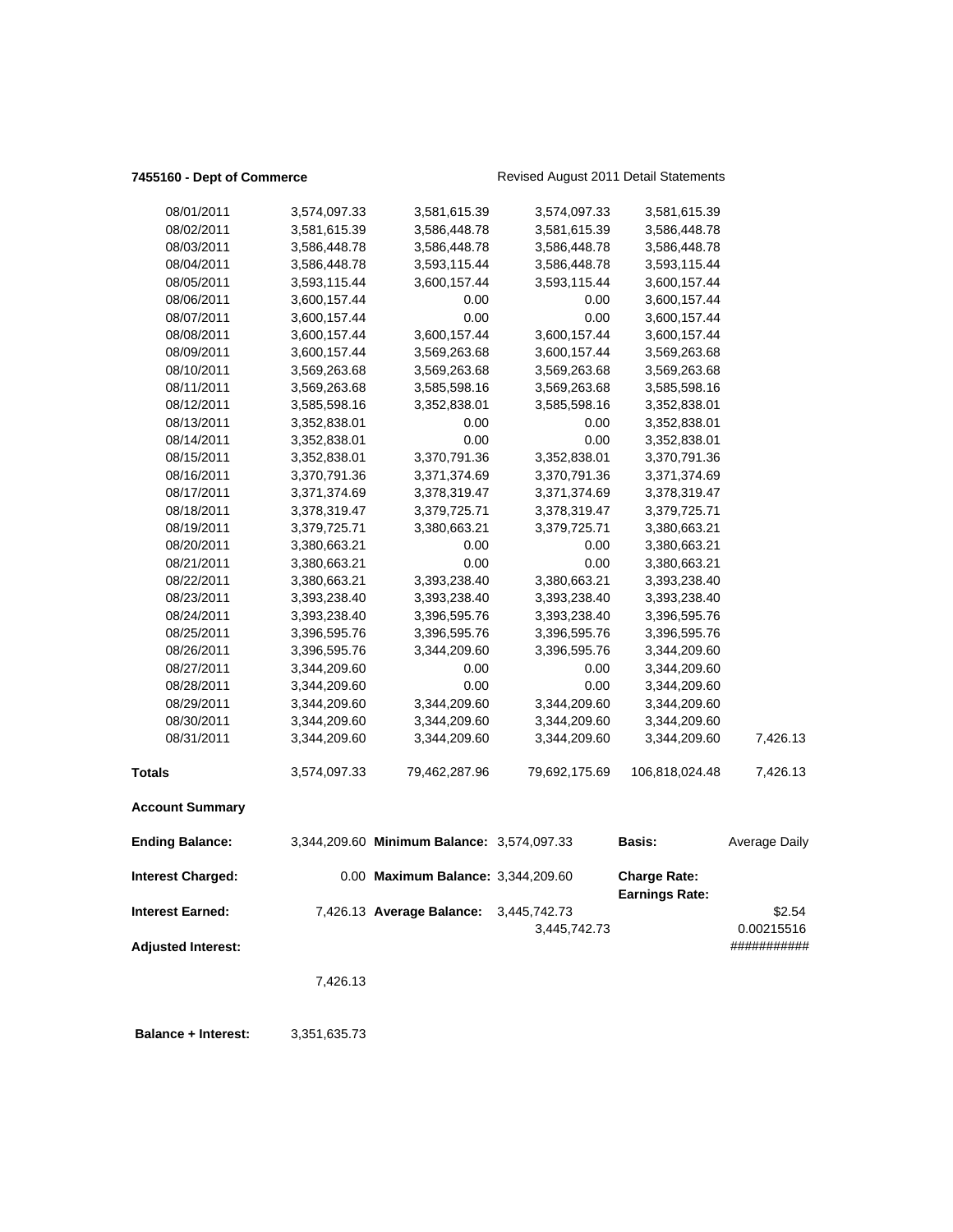# **7460100 - Cameron Un**Revised August 2011 Detail Statements

| 08/01/2011                | 1,136,857.17 | 1,139,297.82                               | 1,136,857.17  | 1,139,297.82                                 |               |
|---------------------------|--------------|--------------------------------------------|---------------|----------------------------------------------|---------------|
| 08/02/2011                | 1,139,297.82 | 1,139,297.82                               | 1,139,297.82  | 1,139,297.82                                 |               |
| 08/03/2011                | 1,139,297.82 | 1,139,297.82                               | 1,139,297.82  | 1,139,297.82                                 |               |
| 08/04/2011                | 1,139,297.82 | 1,139,297.82                               | 1,139,297.82  | 1,139,297.82                                 |               |
| 08/05/2011                | 1,139,297.82 | 1,139,297.82                               | 1,139,297.82  | 1,139,297.82                                 |               |
| 08/06/2011                | 1,139,297.82 | 0.00                                       | 0.00          | 1,139,297.82                                 |               |
| 08/07/2011                | 1,139,297.82 | 0.00                                       | 0.00          | 1,139,297.82                                 |               |
| 08/08/2011                | 1,139,297.82 | 1,139,297.82                               | 1,139,297.82  | 1,139,297.82                                 |               |
| 08/09/2011                | 1,139,297.82 | 1,139,297.82                               | 1,139,297.82  | 1,139,297.82                                 |               |
| 08/10/2011                | 1,139,297.82 | 1,139,297.82                               | 1,139,297.82  | 1,139,297.82                                 |               |
| 08/11/2011                | 1,139,297.82 | 1,072,201.27                               | 1,139,297.82  | 1,072,201.27                                 |               |
| 08/12/2011                | 1,072,201.27 | 1,072,201.27                               | 1,072,201.27  | 1,072,201.27                                 |               |
| 08/13/2011                | 1,072,201.27 | 0.00                                       | 0.00          | 1,072,201.27                                 |               |
| 08/14/2011                | 1,072,201.27 | 0.00                                       | 0.00          | 1,072,201.27                                 |               |
| 08/15/2011                | 1,072,201.27 | 1,072,201.27                               | 1,072,201.27  | 1,072,201.27                                 |               |
| 08/16/2011                | 1,072,201.27 | 1,072,201.27                               | 1,072,201.27  | 1,072,201.27                                 |               |
| 08/17/2011                | 1,072,201.27 | 1,072,201.27                               | 1,072,201.27  | 1,072,201.27                                 |               |
| 08/18/2011                | 1,072,201.27 | 1,072,201.27                               | 1,072,201.27  | 1,072,201.27                                 |               |
| 08/19/2011                | 1,072,201.27 | 1,072,201.27                               | 1,072,201.27  | 1,072,201.27                                 |               |
| 08/20/2011                | 1,072,201.27 | 0.00                                       | 0.00          | 1,072,201.27                                 |               |
| 08/21/2011                | 1,072,201.27 | 0.00                                       | 0.00          | 1,072,201.27                                 |               |
| 08/22/2011                | 1,072,201.27 | 1,072,201.27                               | 1,072,201.27  | 1,072,201.27                                 |               |
| 08/23/2011                | 1,072,201.27 | 1,072,201.27                               | 1,072,201.27  | 1,072,201.27                                 |               |
| 08/24/2011                | 1,072,201.27 | 1,072,201.27                               | 1,072,201.27  | 1,072,201.27                                 |               |
| 08/25/2011                | 1,072,201.27 | 1,109,903.27                               | 1,072,201.27  | 1,109,903.27                                 |               |
| 08/26/2011                | 1,109,903.27 | 1,109,903.27                               | 1,109,903.27  | 1,109,903.27                                 |               |
| 08/27/2011                | 1,109,903.27 | 0.00                                       | 0.00          | 1,109,903.27                                 |               |
| 08/28/2011                | 1,109,903.27 | 0.00                                       | 0.00          | 1,109,903.27                                 |               |
| 08/29/2011                | 1,109,903.27 | 1,109,903.27                               | 1,109,903.27  | 1,109,903.27                                 |               |
| 08/30/2011                | 1,109,903.27 | 1,109,903.27                               | 1,109,903.27  | 1,109,903.27                                 |               |
| 08/31/2011                | 1,109,903.27 | 1,109,903.27                               | 1,109,903.27  | 1,109,903.27                                 | 2,375.76      |
| <b>Totals</b>             | 1,136,857.17 | 25,385,911.61                              | 25,412,865.51 | 34, 173, 118.87                              | 2,375.76      |
| <b>Account Summary</b>    |              |                                            |               |                                              |               |
| <b>Ending Balance:</b>    |              | 1,109,903.27 Minimum Balance: 1,136,857.17 |               | <b>Basis:</b>                                | Average Daily |
| <b>Interest Charged:</b>  |              | 0.00 Maximum Balance: 1,109,903.27         |               | <b>Charge Rate:</b><br><b>Earnings Rate:</b> |               |
| <b>Interest Earned:</b>   |              | 2,375.76 Average Balance:                  | 1,102,358.67  |                                              | \$2.54        |
|                           |              |                                            | 1,102,358.67  |                                              | 0.00215516    |
| <b>Adjusted Interest:</b> |              |                                            |               |                                              | ###########   |
|                           | 2,375.76     |                                            |               |                                              |               |
|                           |              |                                            |               |                                              |               |

**Balance + Interest:** 1,112,279.03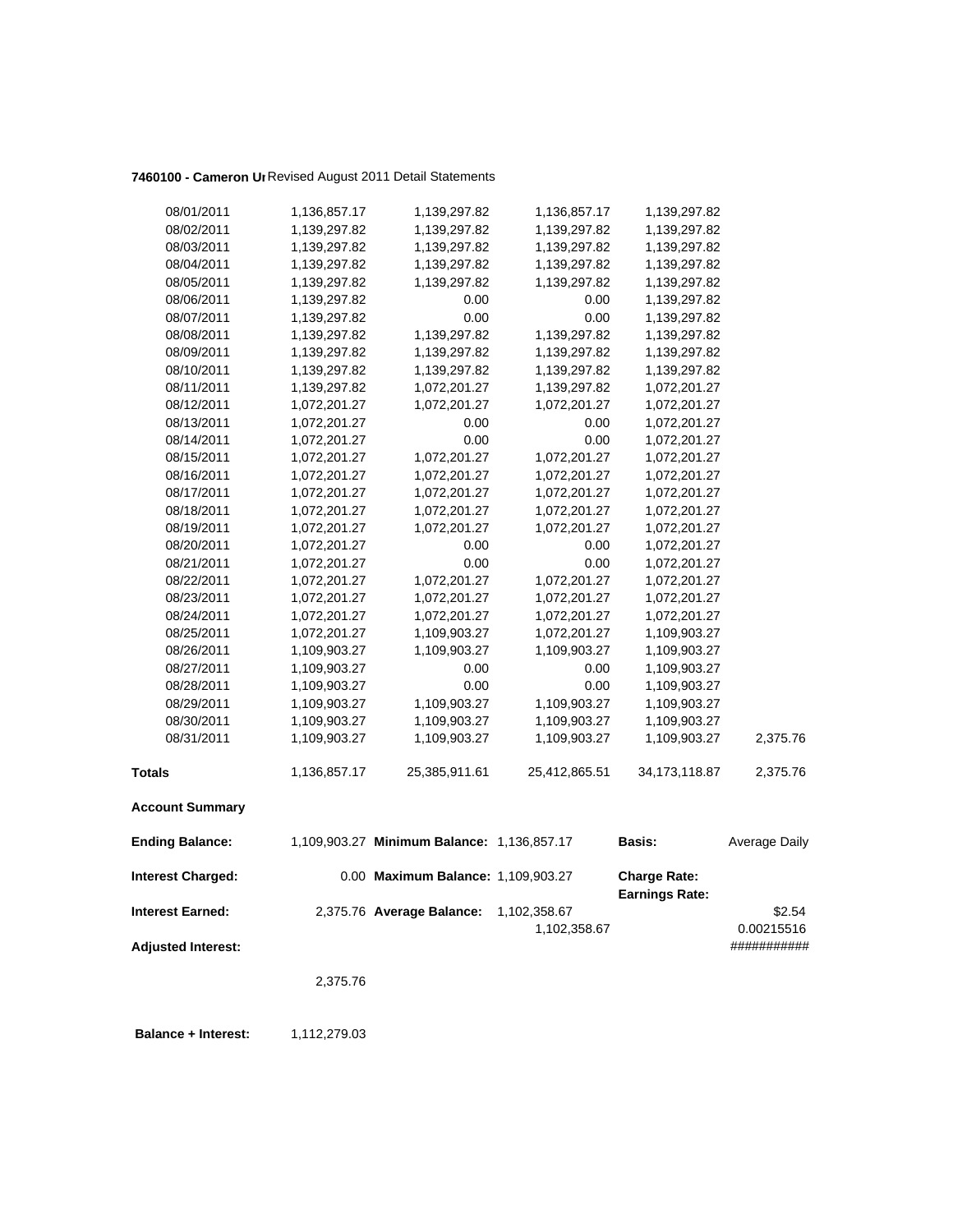# **7460230 - East Centra** Revised August 2011 Detail Statements

| 08/01/2011                | 0.00 | 0.00                       | 0.00 | 0.00                                         |               |
|---------------------------|------|----------------------------|------|----------------------------------------------|---------------|
| 08/02/2011                | 0.00 | 0.00                       | 0.00 | 0.00                                         |               |
| 08/03/2011                | 0.00 | 0.00                       | 0.00 | 0.00                                         |               |
| 08/04/2011                | 0.00 | 0.00                       | 0.00 | 0.00                                         |               |
| 08/05/2011                | 0.00 | 0.00                       | 0.00 | 0.00                                         |               |
| 08/06/2011                | 0.00 | 0.00                       | 0.00 | 0.00                                         |               |
| 08/07/2011                | 0.00 | 0.00                       | 0.00 | 0.00                                         |               |
| 08/08/2011                | 0.00 | 0.00                       | 0.00 | 0.00                                         |               |
| 08/09/2011                | 0.00 | 0.00                       | 0.00 | 0.00                                         |               |
| 08/10/2011                | 0.00 | 0.00                       | 0.00 | 0.00                                         |               |
| 08/11/2011                | 0.00 | 0.00                       | 0.00 | 0.00                                         |               |
| 08/12/2011                | 0.00 | 0.00                       | 0.00 | 0.00                                         |               |
| 08/13/2011                | 0.00 | 0.00                       | 0.00 | 0.00                                         |               |
| 08/14/2011                | 0.00 | 0.00                       | 0.00 | 0.00                                         |               |
| 08/15/2011                | 0.00 | 0.00                       | 0.00 | 0.00                                         |               |
| 08/16/2011                | 0.00 | 0.00                       | 0.00 | 0.00                                         |               |
| 08/17/2011                | 0.00 | 0.00                       | 0.00 | 0.00                                         |               |
| 08/18/2011                | 0.00 | 0.00                       | 0.00 | 0.00                                         |               |
| 08/19/2011                | 0.00 | 0.00                       | 0.00 | 0.00                                         |               |
| 08/20/2011                | 0.00 | 0.00                       | 0.00 | 0.00                                         |               |
| 08/21/2011                | 0.00 | 0.00                       | 0.00 | 0.00                                         |               |
| 08/22/2011                | 0.00 | 0.00                       | 0.00 | 0.00                                         |               |
| 08/23/2011                | 0.00 | 0.00                       | 0.00 | 0.00                                         |               |
| 08/24/2011                | 0.00 | 0.00                       | 0.00 | 0.00                                         |               |
| 08/25/2011                | 0.00 | 0.00                       | 0.00 | 0.00                                         |               |
| 08/26/2011                | 0.00 | 0.00                       | 0.00 | 0.00                                         |               |
| 08/27/2011                | 0.00 | 0.00                       | 0.00 | 0.00                                         |               |
| 08/28/2011                | 0.00 | 0.00                       | 0.00 | 0.00                                         |               |
| 08/29/2011                | 0.00 | 0.00                       | 0.00 | 0.00                                         |               |
| 08/30/2011                | 0.00 | 0.00                       | 0.00 | 0.00                                         |               |
| 08/31/2011                | 0.00 | 0.00                       | 0.00 | 0.00                                         |               |
| <b>Totals</b>             | 0.00 | 0.00                       | 0.00 |                                              | 0.00          |
| <b>Account Summary</b>    |      |                            |      |                                              |               |
| <b>Ending Balance:</b>    |      | 0.00 Minimum Balance: 0.00 |      | Basis:                                       | Average Daily |
| <b>Interest Charged:</b>  |      | 0.00 Maximum Balance: 0.00 |      | <b>Charge Rate:</b><br><b>Earnings Rate:</b> |               |
| <b>Interest Earned:</b>   |      | 0.00 Average Balance:      | 0.00 |                                              | \$2.54        |
| <b>Adjusted Interest:</b> |      |                            |      |                                              |               |
|                           | 0.00 |                            |      |                                              |               |
|                           |      |                            |      |                                              |               |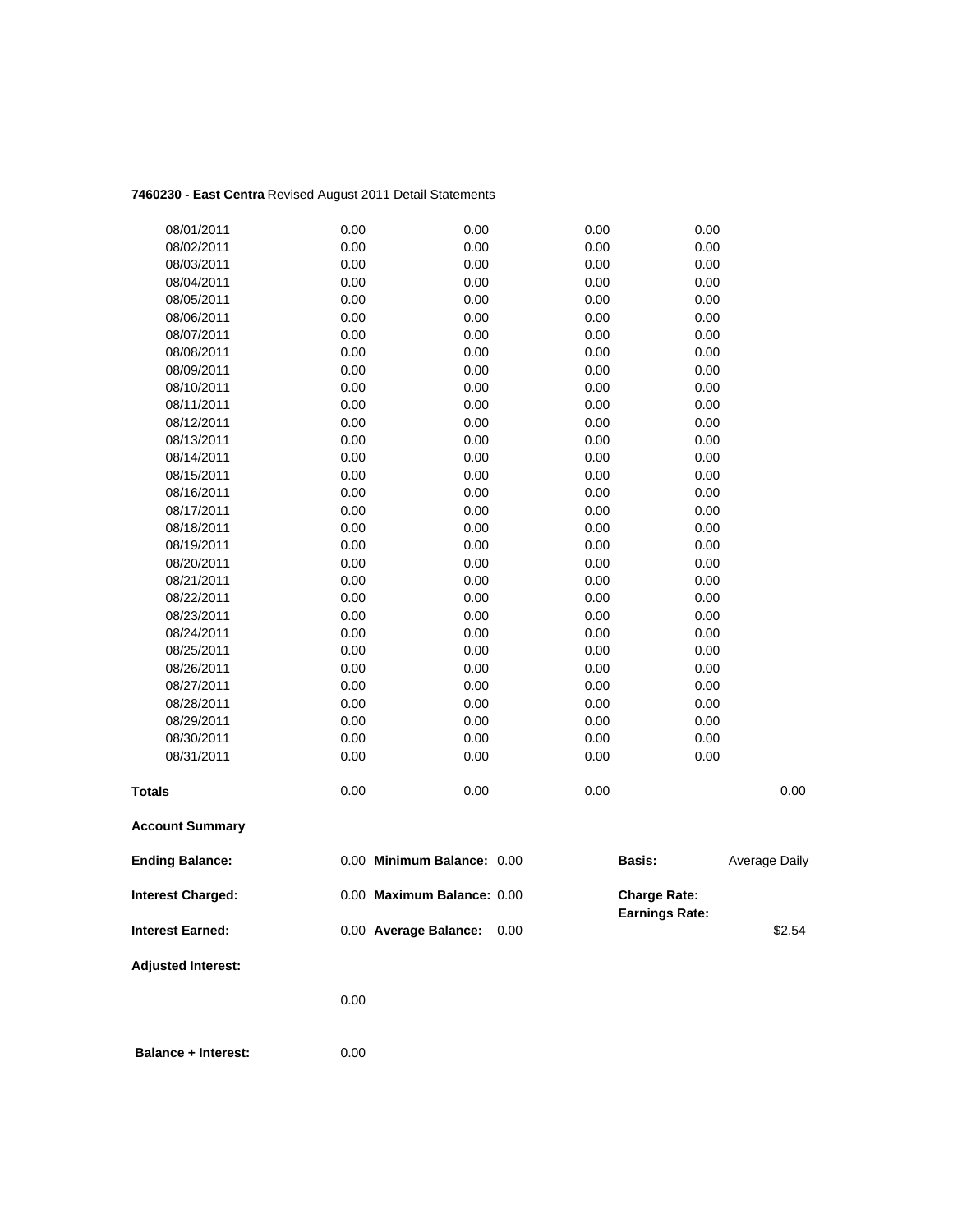# **7460760 - University o**Revised August 2011 Detail Statements

| <b>Interest Earned:</b>  |                              | 4,222.77 Average Balance:                  | 1,959,375.26<br>1,959,375.26 |                                              | \$2.54<br>0.00215516 |
|--------------------------|------------------------------|--------------------------------------------|------------------------------|----------------------------------------------|----------------------|
| <b>Interest Charged:</b> |                              | 0.00 Maximum Balance: 1,959,375.26         |                              | <b>Charge Rate:</b><br><b>Earnings Rate:</b> |                      |
| <b>Ending Balance:</b>   |                              | 1,959,375.26 Minimum Balance: 1,955,177.80 |                              | <b>Basis:</b>                                | Average Daily        |
| <b>Account Summary</b>   |                              |                                            |                              |                                              |                      |
| <b>Totals</b>            | 1,955,177.80                 | 45,065,630.98                              | 45,061,433.52                | 60,740,633.06                                | 4,222.77             |
| 08/31/2011               | 1,959,375.26                 | 1,959,375.26                               | 1,959,375.26                 | 1,959,375.26                                 | 4,222.77             |
| 08/30/2011               | 1,959,375.26                 | 1,959,375.26                               | 1,959,375.26                 | 1,959,375.26                                 |                      |
| 08/29/2011               | 1,959,375.26                 | 1,959,375.26                               | 1,959,375.26                 | 1,959,375.26                                 |                      |
| 08/28/2011               | 1,959,375.26                 | 0.00                                       | 0.00                         | 1,959,375.26                                 |                      |
| 08/27/2011               | 1,959,375.26                 | 0.00                                       | 0.00                         | 1,959,375.26                                 |                      |
| 08/26/2011               | 1,959,375.26                 | 1,959,375.26                               | 1,959,375.26                 | 1,959,375.26                                 |                      |
| 08/25/2011               | 1,959,375.26                 | 1,959,375.26                               | 1,959,375.26                 | 1,959,375.26                                 |                      |
| 08/24/2011               | 1,959,375.26                 | 1,959,375.26                               | 1,959,375.26                 | 1,959,375.26                                 |                      |
| 08/23/2011               | 1,959,375.26                 | 1,959,375.26                               | 1,959,375.26                 | 1,959,375.26                                 |                      |
| 08/22/2011               | 1,959,375.26                 | 1,959,375.26                               | 1,959,375.26                 | 1,959,375.26                                 |                      |
| 08/21/2011               | 1,959,375.26                 | 0.00                                       | 0.00                         | 1,959,375.26                                 |                      |
| 08/20/2011               | 1,959,375.26                 | 0.00                                       | 0.00                         | 1,959,375.26                                 |                      |
| 08/19/2011               | 1,959,375.26                 | 1,959,375.26                               | 1,959,375.26                 | 1,959,375.26                                 |                      |
| 08/18/2011               | 1,959,375.26                 | 1,959,375.26                               | 1,959,375.26                 | 1,959,375.26                                 |                      |
| 08/17/2011               | 1,959,375.26                 | 1,959,375.26                               | 1,959,375.26                 | 1,959,375.26                                 |                      |
| 08/16/2011               | 1,959,375.26                 | 1,959,375.26                               | 1,959,375.26                 | 1,959,375.26                                 |                      |
| 08/15/2011               | 1,959,375.26                 | 1,959,375.26                               | 1,959,375.26                 | 1,959,375.26                                 |                      |
| 08/14/2011               | 1,959,375.26                 | 0.00                                       | 0.00                         | 1,959,375.26                                 |                      |
| 08/13/2011               | 1,959,375.26                 | 0.00                                       | 0.00                         | 1,959,375.26                                 |                      |
| 08/12/2011               | 1,959,375.26                 | 1,959,375.26                               | 1,959,375.26                 | 1,959,375.26                                 |                      |
| 08/11/2011               | 1,959,375.26                 | 1,959,375.26                               | 1,959,375.26                 | 1,959,375.26                                 |                      |
| 08/10/2011               | 1,959,375.26                 | 1,959,375.26                               | 1,959,375.26                 | 1,959,375.26                                 |                      |
| 08/09/2011               | 1,959,375.26                 | 1,959,375.26                               | 1,959,375.26                 | 1,959,375.26                                 |                      |
| 08/08/2011               | 1,959,375.26                 | 1,959,375.26                               | 1,959,375.26                 | 1,959,375.26                                 |                      |
| 08/07/2011               | 1,959,375.26                 | 0.00                                       | 0.00                         | 1,959,375.26                                 |                      |
| 08/06/2011               | 1,959,375.26                 | 0.00                                       | 0.00                         | 1,959,375.26                                 |                      |
| 08/05/2011               | 1,959,375.26                 | 1,959,375.26                               | 1,959,375.26                 | 1,959,375.26                                 |                      |
| 08/04/2011               | 1,959,375.26                 | 1,959,375.26                               | 1,959,375.26                 | 1,959,375.26<br>1,959,375.26                 |                      |
| 08/02/2011<br>08/03/2011 | 1,959,375.26<br>1,959,375.26 | 1,959,375.26<br>1,959,375.26               | 1,959,375.26<br>1,959,375.26 | 1,959,375.26                                 |                      |
| 08/01/2011               | 1,955,177.80                 | 1,959,375.26                               | 1,955,177.80                 | 1,959,375.26                                 |                      |
|                          |                              |                                            |                              |                                              |                      |

**Adjusted Interest:** ###########

4,222.77

**Balance + Interest:** 1,963,598.03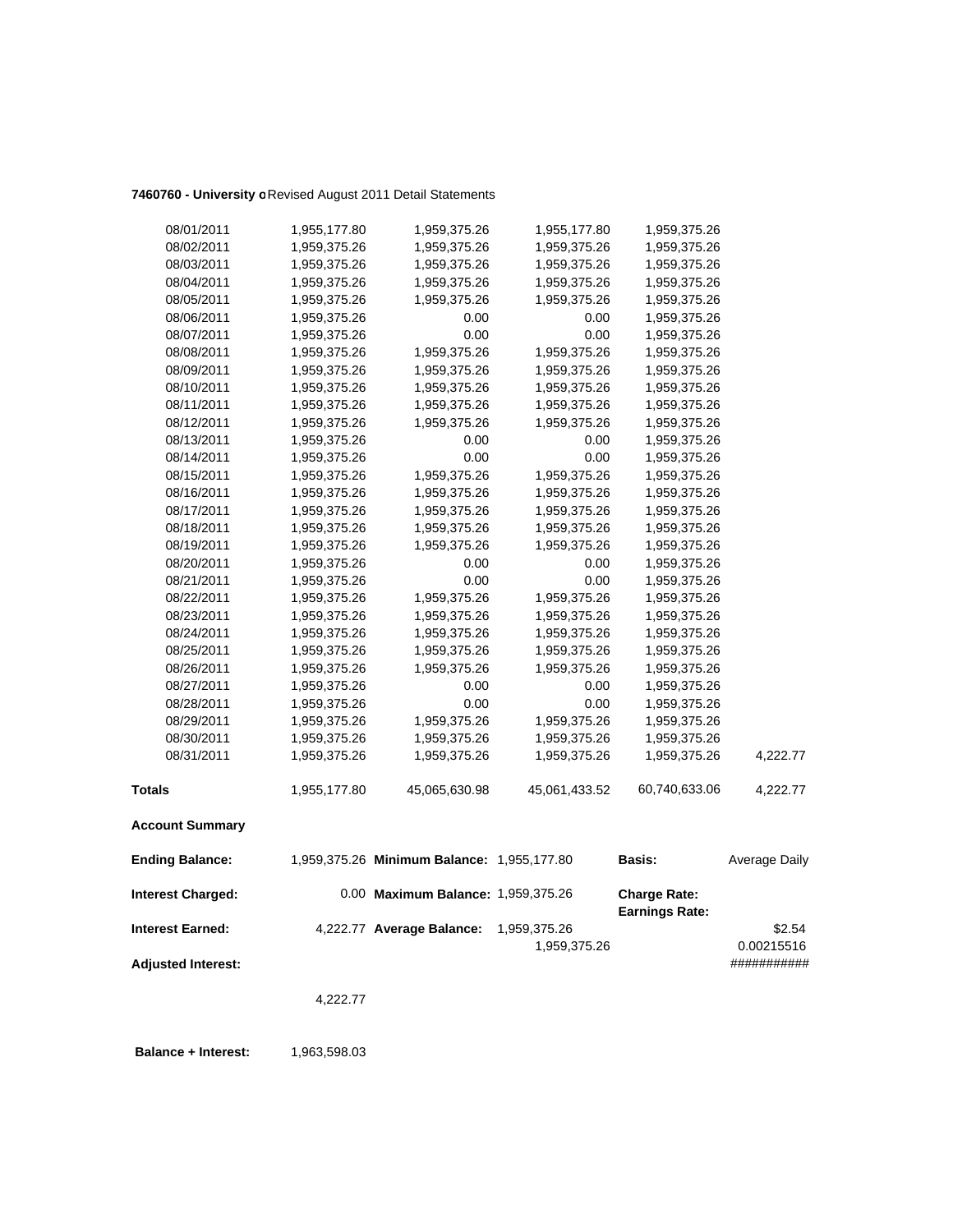# **7465105 - OCIA 2005A**Revised August 2011 Detail Statements

| 08/01/2011                | 1,485.45  | 1,488.64                           | 1,485.45   | 1,488.64                                     |               |
|---------------------------|-----------|------------------------------------|------------|----------------------------------------------|---------------|
| 08/02/2011                | 1,488.64  | 1,488.64                           | 1,488.64   | 1,488.64                                     |               |
| 08/03/2011                | 1,488.64  | 1,488.64                           | 1,488.64   | 1,488.64                                     |               |
| 08/04/2011                | 1,488.64  | 1,488.64                           | 1,488.64   | 1,488.64                                     |               |
| 08/05/2011                | 1,488.64  | 1,488.64                           | 1,488.64   | 1,488.64                                     |               |
| 08/06/2011                | 1,488.64  | 0.00                               | 0.00       | 1,488.64                                     |               |
| 08/07/2011                | 1,488.64  | 0.00                               | 0.00       | 1,488.64                                     |               |
| 08/08/2011                | 1,488.64  | 47,229.05                          | 1,488.64   | 47,229.05                                    |               |
| 08/09/2011                | 47,229.05 | 47,229.05                          | 47,229.05  | 47,229.05                                    |               |
| 08/10/2011                | 47,229.05 | 1,488.64                           | 47,229.05  | 1,488.64                                     |               |
| 08/11/2011                | 1,488.64  | 1,488.64                           | 1,488.64   | 1,488.64                                     |               |
| 08/12/2011                | 1,488.64  | 1,488.64                           | 1,488.64   | 1,488.64                                     |               |
| 08/13/2011                | 1,488.64  | 0.00                               | 0.00       | 1,488.64                                     |               |
| 08/14/2011                | 1,488.64  | 0.00                               | 0.00       | 1,488.64                                     |               |
| 08/15/2011                | 1,488.64  | 1,488.64                           | 1,488.64   | 1,488.64                                     |               |
| 08/16/2011                | 1,488.64  | 1,488.64                           | 1,488.64   | 1,488.64                                     |               |
| 08/17/2011                | 1,488.64  | 1,488.64                           | 1,488.64   | 1,488.64                                     |               |
| 08/18/2011                | 1,488.64  | 47,229.05                          | 1,488.64   | 47,229.05                                    |               |
| 08/19/2011                | 47,229.05 | 47,229.05                          | 47,229.05  | 47,229.05                                    |               |
| 08/20/2011                | 47,229.05 | 0.00                               | 0.00       | 47,229.05                                    |               |
| 08/21/2011                | 47,229.05 | 0.00                               | 0.00       | 47,229.05                                    |               |
| 08/22/2011                | 47,229.05 | 47,229.05                          | 47,229.05  | 47,229.05                                    |               |
| 08/23/2011                | 47,229.05 | 1,488.64                           | 47,229.05  | 1,488.64                                     |               |
| 08/24/2011                | 1,488.64  | 1,488.64                           | 1,488.64   | 1,488.64                                     |               |
| 08/25/2011                | 1,488.64  | 1,488.64                           | 1,488.64   | 1,488.64                                     |               |
| 08/26/2011                | 1,488.64  | 1,488.64                           | 1,488.64   | 1,488.64                                     |               |
| 08/27/2011                | 1,488.64  | 0.00                               | 0.00       | 1,488.64                                     |               |
| 08/28/2011                | 1,488.64  | 0.00                               | 0.00       | 1,488.64                                     |               |
| 08/29/2011                | 1,488.64  | 1,488.64                           | 1,488.64   | 1,488.64                                     |               |
| 08/30/2011                | 1,488.64  | 1,488.64                           | 1,488.64   | 1,488.64                                     |               |
| 08/31/2011                | 1,488.64  | 1,488.64                           | 1,488.64   | 1,488.64                                     | 25.47         |
| <b>Totals</b>             | 1,485.45  | 262,940.77                         | 262,937.58 | 366,330.71                                   | 25.47         |
| <b>Account Summary</b>    |           |                                    |            |                                              |               |
| <b>Ending Balance:</b>    |           | 1,488.64 Minimum Balance: 1,485.45 |            | Basis:                                       | Average Daily |
| <b>Interest Charged:</b>  |           | 0.00 Maximum Balance: 1,488.64     |            | <b>Charge Rate:</b><br><b>Earnings Rate:</b> |               |
| <b>Interest Earned:</b>   |           | 25.47 Average Balance:             | 11,817.12  |                                              | \$2.54        |
|                           |           |                                    | 11,817.12  |                                              | 0.00215516    |
| <b>Adjusted Interest:</b> |           |                                    |            |                                              | ###########   |
|                           | 25.47     |                                    |            |                                              |               |
|                           |           |                                    |            |                                              |               |

**Balance + Interest:** 1,514.11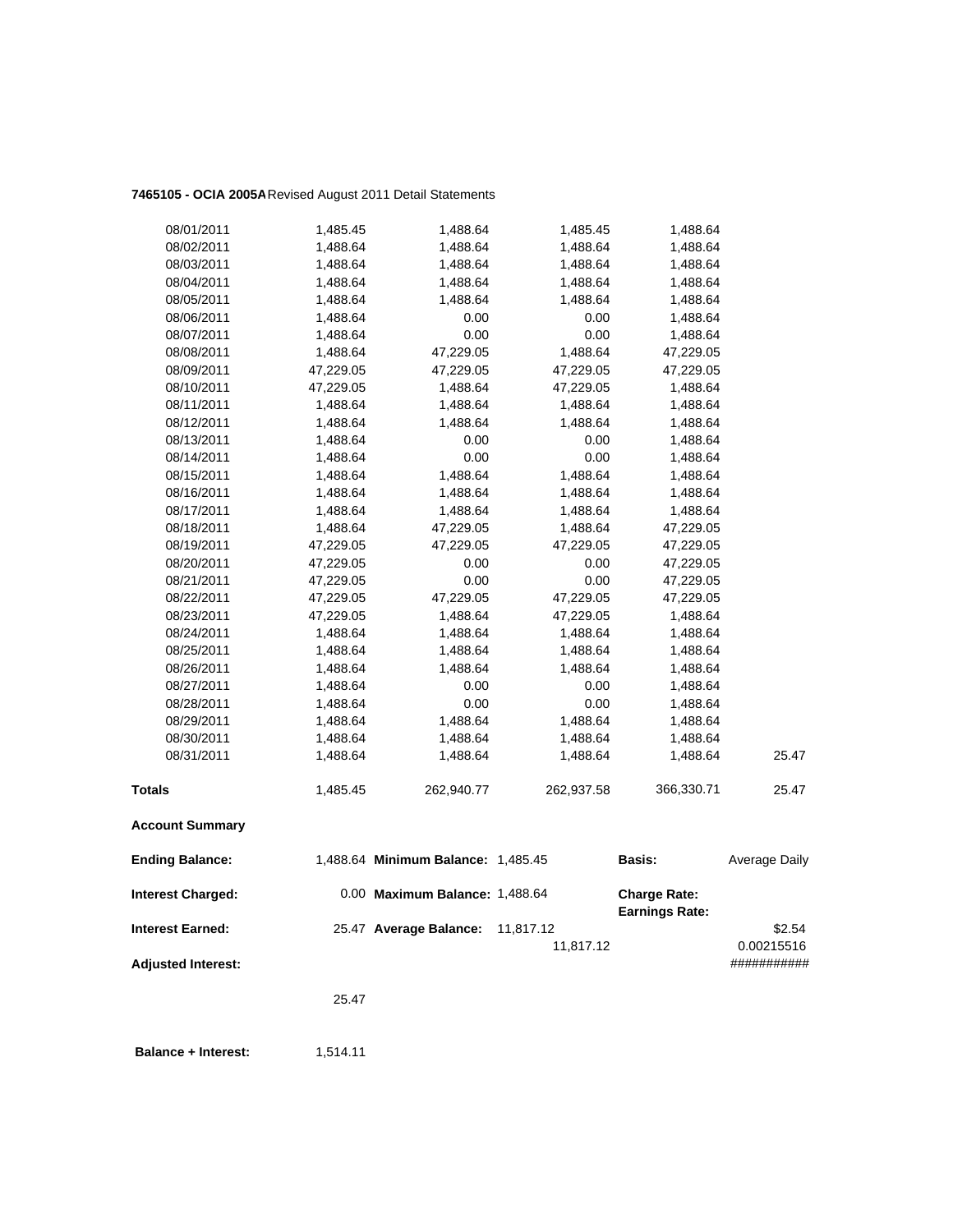| 7466105 - OCIA             |            | Revised August 2011 Detail Statements  |              |                                              |                           |
|----------------------------|------------|----------------------------------------|--------------|----------------------------------------------|---------------------------|
| 08/01/2011                 | 334,619.37 | 335,355.61                             | 334,619.37   | 335,355.61                                   |                           |
| 08/02/2011                 | 335,355.61 | 335,355.61                             | 335,355.61   | 335,355.61                                   |                           |
| 08/03/2011                 | 335,355.61 | 335,355.61                             | 335,355.61   | 335,355.61                                   |                           |
| 08/04/2011                 | 335,355.61 | 335,355.61                             | 335,355.61   | 335,355.61                                   |                           |
| 08/05/2011                 | 335,355.61 | 335,355.61                             | 335,355.61   | 335,355.61                                   |                           |
| 08/06/2011                 | 335,355.61 | 0.00                                   | 0.00         | 335,355.61                                   |                           |
| 08/07/2011                 | 335,355.61 | 0.00                                   | 0.00         | 335,355.61                                   |                           |
| 08/08/2011                 | 335,355.61 | 335,355.61                             | 335,355.61   | 335,355.61                                   |                           |
| 08/09/2011                 | 335,355.61 | 335,355.61                             | 335,355.61   | 335,355.61                                   |                           |
| 08/10/2011                 | 335,355.61 | 335,355.61                             | 335,355.61   | 335,355.61                                   |                           |
| 08/11/2011                 | 335,355.61 | 335,355.61                             | 335,355.61   | 335,355.61                                   |                           |
| 08/12/2011                 | 335,355.61 | 335,355.61                             | 335,355.61   | 335,355.61                                   |                           |
| 08/13/2011                 | 335,355.61 | 0.00                                   | 0.00         | 335,355.61                                   |                           |
| 08/14/2011                 | 335,355.61 | 0.00                                   | 0.00         | 335,355.61                                   |                           |
| 08/15/2011                 | 335,355.61 | 335,355.61                             | 335,355.61   | 335,355.61                                   |                           |
| 08/16/2011                 | 335,355.61 | 335,355.61                             | 335,355.61   | 335,355.61                                   |                           |
| 08/17/2011                 | 335,355.61 | 335,355.61                             | 335,355.61   | 335,355.61                                   |                           |
| 08/18/2011                 | 335,355.61 | 335,355.61                             | 335,355.61   | 335,355.61                                   |                           |
| 08/19/2011                 | 335,355.61 | 335,355.61                             | 335,355.61   | 335,355.61                                   |                           |
| 08/20/2011                 | 335,355.61 | 0.00                                   | 0.00         | 335,355.61                                   |                           |
| 08/21/2011                 | 335,355.61 | 0.00                                   | 0.00         | 335,355.61                                   |                           |
| 08/22/2011                 | 335,355.61 | 335,355.61                             | 335,355.61   | 335,355.61                                   |                           |
| 08/23/2011                 | 335,355.61 | 335,355.61                             | 335,355.61   | 335,355.61                                   |                           |
| 08/24/2011                 | 335,355.61 | 335,355.61                             | 335,355.61   | 335,355.61                                   |                           |
| 08/25/2011                 | 335,355.61 | 335,355.61                             | 335,355.61   | 335,355.61                                   |                           |
| 08/26/2011                 | 335,355.61 | 335,355.61                             | 335,355.61   | 335,355.61                                   |                           |
| 08/27/2011                 | 335,355.61 | 0.00                                   | 0.00         | 335,355.61                                   |                           |
| 08/28/2011                 | 335,355.61 | 0.00                                   | 0.00         | 335,355.61                                   |                           |
| 08/29/2011                 | 335,355.61 | 335,355.61                             | 335,355.61   | 335,355.61                                   |                           |
| 08/30/2011                 | 335,355.61 | 335,355.61                             | 335,355.61   | 335,355.61                                   |                           |
| 08/31/2011                 | 335,355.61 | 335,355.61                             | 335,355.61   | 335,355.61                                   | 722.75                    |
| <b>Totals</b>              | 334,619.37 | 7,713,179.03                           | 7,712,442.79 | 10,396,023.91                                | 722.75                    |
| <b>Account Summary</b>     |            |                                        |              |                                              |                           |
| <b>Ending Balance:</b>     |            | 335,355.61 Minimum Balance: 334,619.37 |              | <b>Basis:</b>                                | <b>Average Daily</b>      |
| <b>Interest Charged:</b>   |            | 0.00 Maximum Balance: 335,355.61       |              | <b>Charge Rate:</b><br><b>Earnings Rate:</b> |                           |
| <b>Interest Earned:</b>    |            | 722.75 Average Balance:                | 335,355.61   |                                              | \$2.54                    |
| <b>Adjusted Interest:</b>  |            |                                        | 335,355.61   |                                              | 0.00215517<br>########### |
|                            |            |                                        |              |                                              |                           |
|                            | 722.75     |                                        |              |                                              |                           |
| <b>Balance + Interest:</b> | 336,078.36 |                                        |              |                                              |                           |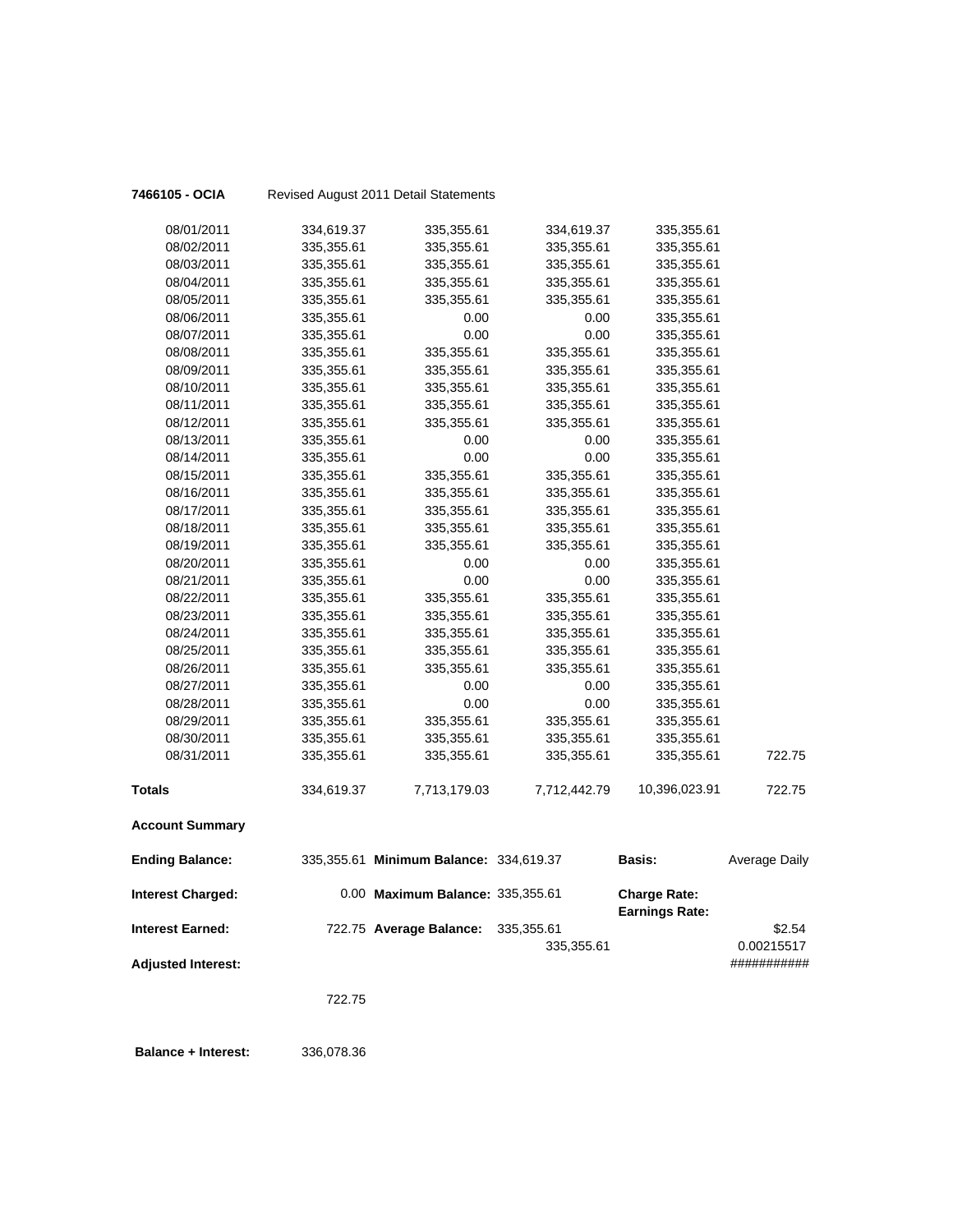# **7467105 - OCIA 2005B**Revised August 2011 Detail Statements

| 08/01/2011                | 851.13    | 852.95                          | 851.13     | 852.95                                       |                      |
|---------------------------|-----------|---------------------------------|------------|----------------------------------------------|----------------------|
| 08/02/2011                | 852.95    | 852.95                          | 852.95     | 852.95                                       |                      |
| 08/03/2011                | 852.95    | 852.95                          | 852.95     | 852.95                                       |                      |
| 08/04/2011                | 852.95    | 852.95                          | 852.95     | 852.95                                       |                      |
| 08/05/2011                | 852.95    | 852.95                          | 852.95     | 852.95                                       |                      |
| 08/06/2011                | 852.95    | 0.00                            | 0.00       | 852.95                                       |                      |
| 08/07/2011                | 852.95    | 0.00                            | 0.00       | 852.95                                       |                      |
| 08/08/2011                | 852.95    | 852.95                          | 852.95     | 852.95                                       |                      |
| 08/09/2011                | 852.95    | 852.95                          | 852.95     | 852.95                                       |                      |
| 08/10/2011                | 852.95    | 852.95                          | 852.95     | 852.95                                       |                      |
| 08/11/2011                | 852.95    | 852.95                          | 852.95     | 852.95                                       |                      |
| 08/12/2011                | 852.95    | 852.95                          | 852.95     | 852.95                                       |                      |
| 08/13/2011                | 852.95    | 0.00                            | 0.00       | 852.95                                       |                      |
| 08/14/2011                | 852.95    | 0.00                            | 0.00       | 852.95                                       |                      |
| 08/15/2011                | 852.95    | 852.95                          | 852.95     | 852.95                                       |                      |
| 08/16/2011                | 852.95    | 852.95                          | 852.95     | 852.95                                       |                      |
| 08/17/2011                | 852.95    | 852.95                          | 852.95     | 852.95                                       |                      |
| 08/18/2011                | 852.95    | 852.95                          | 852.95     | 852.95                                       |                      |
| 08/19/2011                | 852.95    | 852.95                          | 852.95     | 852.95                                       |                      |
| 08/20/2011                | 852.95    | 0.00                            | 0.00       | 852.95                                       |                      |
| 08/21/2011                | 852.95    | 0.00                            | 0.00       | 852.95                                       |                      |
| 08/22/2011                | 852.95    | 852.95                          | 852.95     | 852.95                                       |                      |
| 08/23/2011                | 852.95    | 852.95                          | 852.95     | 852.95                                       |                      |
| 08/24/2011                | 852.95    | 852.95                          | 852.95     | 852.95                                       |                      |
| 08/25/2011                | 852.95    | 51,622.55                       | 852.95     | 51,622.55                                    |                      |
| 08/26/2011                | 51,622.55 | 51,622.55                       | 51,622.55  | 51,622.55                                    |                      |
| 08/27/2011                | 51,622.55 | 0.00                            | 0.00       | 51,622.55                                    |                      |
| 08/28/2011                | 51,622.55 | 0.00                            | 0.00       | 51,622.55                                    |                      |
| 08/29/2011                | 51,622.55 | 852.95                          | 51,622.55  | 852.95                                       |                      |
| 08/30/2011                | 852.95    | 852.95                          | 852.95     | 852.95                                       |                      |
| 08/31/2011                | 852.95    | 852.95                          | 852.95     | 852.95                                       | 15.96                |
| <b>Totals</b>             | 851.13    | 121,157.05                      | 121,155.23 | 229,519.85                                   | 15.96                |
| <b>Account Summary</b>    |           |                                 |            |                                              |                      |
| <b>Ending Balance:</b>    |           | 852.95 Minimum Balance: 851.13  |            | Basis:                                       | <b>Average Daily</b> |
| <b>Interest Charged:</b>  |           | 0.00 Maximum Balance: 852.95    |            | <b>Charge Rate:</b><br><b>Earnings Rate:</b> |                      |
| <b>Interest Earned:</b>   |           | 15.96 Average Balance: 7,403.87 |            |                                              | \$2.54               |
|                           |           |                                 | 7,403.87   |                                              | 0.00215516           |
| <b>Adjusted Interest:</b> |           |                                 |            |                                              | ###########          |
|                           | 15.96     |                                 |            |                                              |                      |
|                           |           |                                 |            |                                              |                      |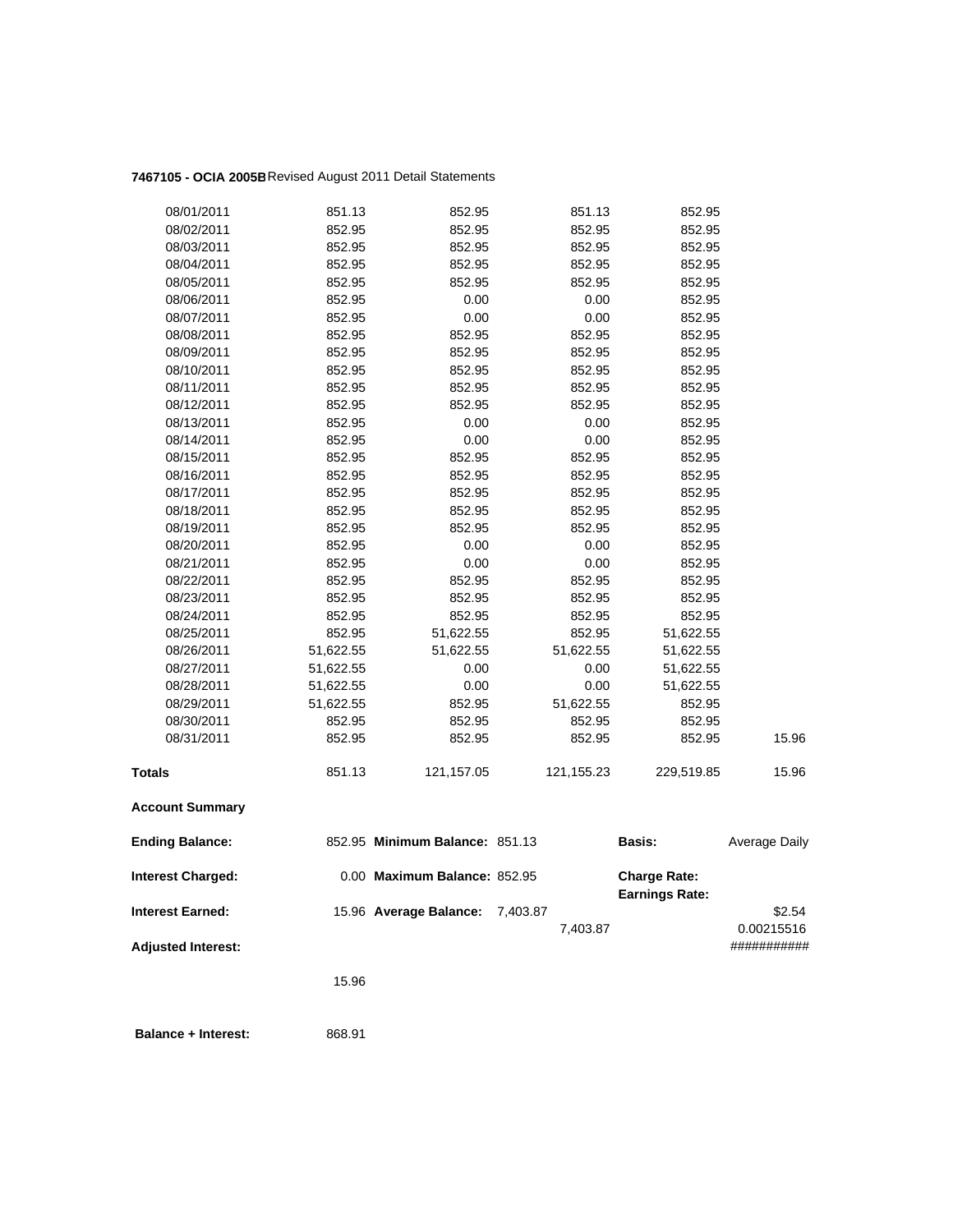| 7469105 - OCIA            |      | Revised August 2011 Detail Statements |              |                                              |                      |
|---------------------------|------|---------------------------------------|--------------|----------------------------------------------|----------------------|
| 08/01/2011                | 0.00 | 0.00                                  | 0.00         | 0.00                                         |                      |
| 08/02/2011                | 0.00 | 0.00                                  | 0.00         | 0.00                                         |                      |
| 08/03/2011                | 0.00 | 0.00                                  | 0.00         | 0.00                                         |                      |
| 08/04/2011                | 0.00 | 0.00                                  | 0.00         | 0.00                                         |                      |
| 08/05/2011                | 0.00 | 0.00                                  | 0.00         | 0.00                                         |                      |
| 08/06/2011                | 0.00 | 0.00                                  | 0.00         | 0.00                                         |                      |
| 08/07/2011                | 0.00 | 0.00                                  | 0.00         | 0.00                                         |                      |
| 08/08/2011                | 0.00 | 0.00                                  | 0.00         | 0.00                                         |                      |
| 08/09/2011                | 0.00 | 0.00                                  | 0.00         | 0.00                                         |                      |
| 08/10/2011                | 0.00 | 0.00                                  | 0.00         | 0.00                                         |                      |
| 08/11/2011                | 0.00 | 0.00                                  | 0.00         | 0.00                                         |                      |
| 08/12/2011                | 0.00 | 0.00                                  | 0.00         | 0.00                                         |                      |
| 08/13/2011                | 0.00 | 0.00                                  | 0.00         | 0.00                                         |                      |
| 08/14/2011                | 0.00 | 0.00                                  | 0.00         | 0.00                                         |                      |
| 08/15/2011                | 0.00 | 0.00                                  | 0.00         | 0.00                                         |                      |
| 08/16/2011                | 0.00 | 0.00                                  | 0.00         | 0.00                                         |                      |
| 08/17/2011                | 0.00 | 0.00                                  | 0.00         | 0.00                                         |                      |
| 08/18/2011                | 0.00 | 0.00                                  | 0.00         | 0.00                                         |                      |
| 08/19/2011                | 0.00 | 0.00                                  | 0.00         | 0.00                                         |                      |
| 08/20/2011                | 0.00 | 0.00                                  | 0.00         | 0.00                                         |                      |
| 08/21/2011                | 0.00 | 0.00                                  | 0.00         | 0.00                                         |                      |
| 08/22/2011                | 0.00 | 0.00                                  | 0.00         | 0.00                                         |                      |
| 08/23/2011                | 0.00 | 0.00                                  | 0.00         | 0.00                                         |                      |
| 08/24/2011                | 0.00 | 0.00                                  | 0.00         | 0.00                                         |                      |
| 08/25/2011                | 0.00 | 0.00                                  | 0.00         | 0.00                                         |                      |
| 08/26/2011                | 0.00 | 0.00                                  | 0.00         | 0.00                                         |                      |
| 08/27/2011                | 0.00 | 0.00                                  | 0.00         | 0.00                                         |                      |
| 08/28/2011                | 0.00 | 0.00                                  | 0.00         | 0.00                                         |                      |
| 08/29/2011                | 0.00 | 0.00                                  | 0.00         | 0.00                                         |                      |
| 08/30/2011                | 0.00 | 0.00                                  | 0.00         | 0.00                                         |                      |
| 08/31/2011                | 0.00 | 0.00                                  | 0.00         | 0.00                                         | 0.00                 |
| <b>Totals</b>             | 0.00 | 0.00                                  | 0.00         | 0.00                                         | 0.00                 |
| <b>Account Summary</b>    |      |                                       |              |                                              |                      |
| <b>Ending Balance:</b>    |      | 0.00 Minimum Balance: 0.00            |              | <b>Basis:</b>                                | <b>Average Daily</b> |
| Interest Charged:         |      | 0.00 Maximum Balance: 0.00            |              | <b>Charge Rate:</b><br><b>Earnings Rate:</b> |                      |
| <b>Interest Earned:</b>   |      | 0.00 Average Balance:                 | 0.00<br>0.00 |                                              | \$2.54<br>#N/A       |
| <b>Adjusted Interest:</b> |      |                                       |              |                                              | ###########          |
|                           |      |                                       |              |                                              |                      |
|                           | 0.00 |                                       |              |                                              |                      |
|                           |      |                                       |              |                                              |                      |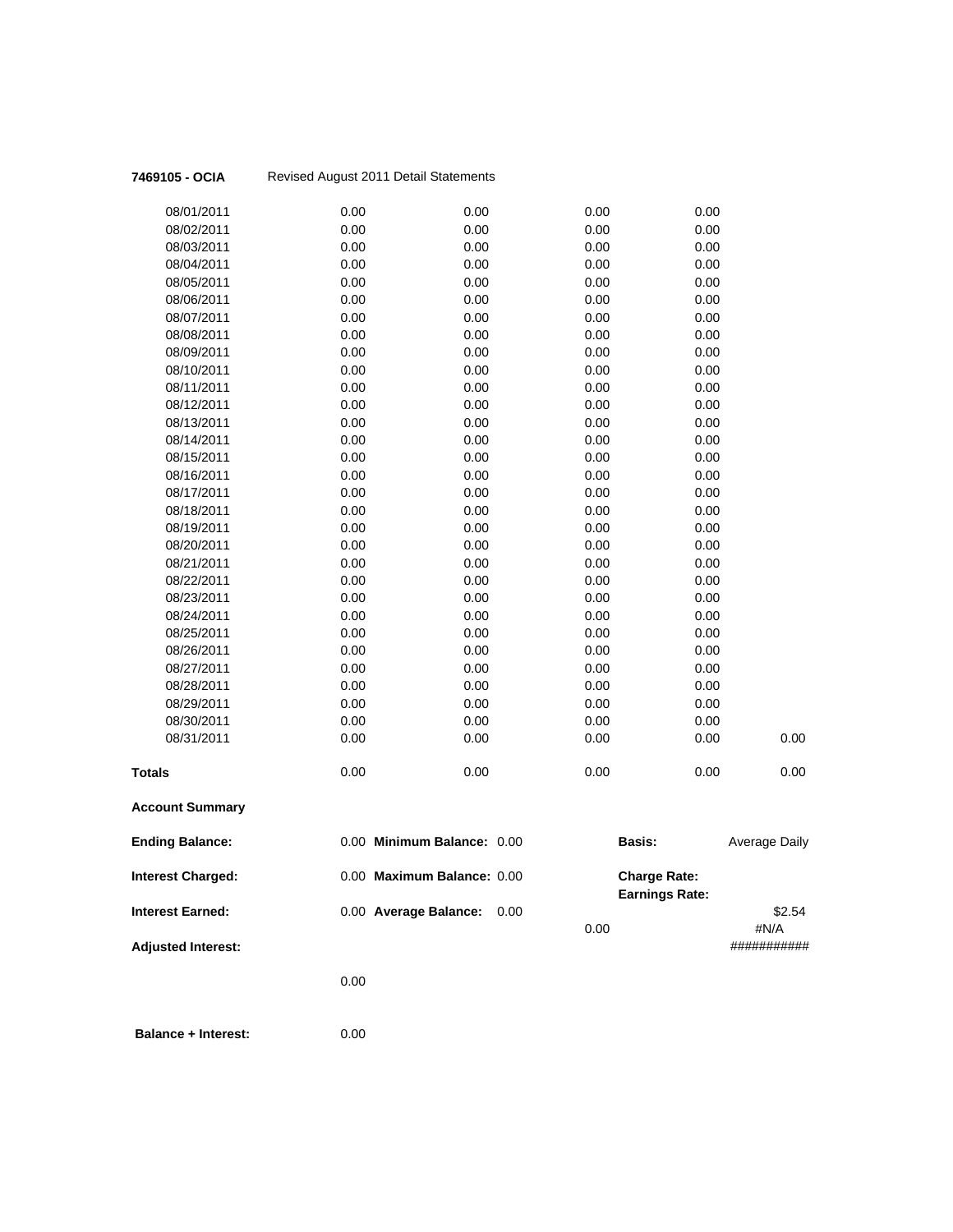# **7470230 - East Centra** Revised August 2011 Detail Statements

| 08/01/2011                | 60.90 | 61.03                        | 60.90    | 61.03                 |               |
|---------------------------|-------|------------------------------|----------|-----------------------|---------------|
| 08/02/2011                | 61.03 | 61.03                        | 61.03    | 61.03                 |               |
| 08/03/2011                | 61.03 | 61.03                        | 61.03    | 61.03                 |               |
| 08/04/2011                | 61.03 | 61.03                        | 61.03    | 61.03                 |               |
| 08/05/2011                | 61.03 | 61.03                        | 61.03    | 61.03                 |               |
| 08/06/2011                | 61.03 | 0.00                         | 0.00     | 61.03                 |               |
| 08/07/2011                | 61.03 | 0.00                         | 0.00     | 61.03                 |               |
| 08/08/2011                | 61.03 | 61.03                        | 61.03    | 61.03                 |               |
| 08/09/2011                | 61.03 | 61.03                        | 61.03    | 61.03                 |               |
| 08/10/2011                | 61.03 | 61.03                        | 61.03    | 61.03                 |               |
| 08/11/2011                | 61.03 | 61.03                        | 61.03    | 61.03                 |               |
| 08/12/2011                | 61.03 | 61.03                        | 61.03    | 61.03                 |               |
| 08/13/2011                | 61.03 | 0.00                         | $0.00\,$ | 61.03                 |               |
| 08/14/2011                | 61.03 | 0.00                         | 0.00     | 61.03                 |               |
| 08/15/2011                | 61.03 | 61.03                        | 61.03    | 61.03                 |               |
| 08/16/2011                | 61.03 | 61.03                        | 61.03    | 61.03                 |               |
| 08/17/2011                | 61.03 | 61.03                        | 61.03    | 61.03                 |               |
| 08/18/2011                | 61.03 | 61.03                        | 61.03    | 61.03                 |               |
| 08/19/2011                | 61.03 | 61.03                        | 61.03    | 61.03                 |               |
| 08/20/2011                | 61.03 | 0.00                         | 0.00     | 61.03                 |               |
| 08/21/2011                | 61.03 | 0.00                         | 0.00     | 61.03                 |               |
| 08/22/2011                | 61.03 | 61.03                        | 61.03    | 61.03                 |               |
| 08/23/2011                | 61.03 | 61.03                        | 61.03    | 61.03                 |               |
| 08/24/2011                | 61.03 | 61.03                        | 61.03    | 61.03                 |               |
| 08/25/2011                | 61.03 | 61.03                        | 61.03    | 61.03                 |               |
| 08/26/2011                | 61.03 | 61.03                        | 61.03    | 61.03                 |               |
| 08/27/2011                | 61.03 | 0.00                         | 0.00     | 61.03                 |               |
| 08/28/2011                | 61.03 | 0.00                         | 0.00     | 61.03                 |               |
| 08/29/2011                | 61.03 | 61.03                        | 61.03    | 61.03                 |               |
| 08/30/2011                | 61.03 | 61.03                        | 61.03    | 61.03                 |               |
| 08/31/2011                | 61.03 | 61.03                        | 61.03    | 61.03                 | 0.13          |
| <b>Totals</b>             | 60.90 | 1,403.69                     | 1,403.56 | 1,891.93              | 0.13          |
| <b>Account Summary</b>    |       |                              |          |                       |               |
| <b>Ending Balance:</b>    |       | 61.03 Minimum Balance: 60.90 |          | <b>Basis:</b>         | Average Daily |
| <b>Interest Charged:</b>  |       | 0.00 Maximum Balance: 61.03  |          | <b>Charge Rate:</b>   |               |
|                           |       |                              |          | <b>Earnings Rate:</b> |               |
| <b>Interest Earned:</b>   |       | 0.13 Average Balance:        | 61.03    |                       | \$2.54        |
|                           |       |                              | 61.03    |                       | 0.00215516    |
| <b>Adjusted Interest:</b> |       |                              |          |                       | ###########   |
|                           | 0.13  |                              |          |                       |               |
|                           |       |                              |          |                       |               |
|                           |       |                              |          |                       |               |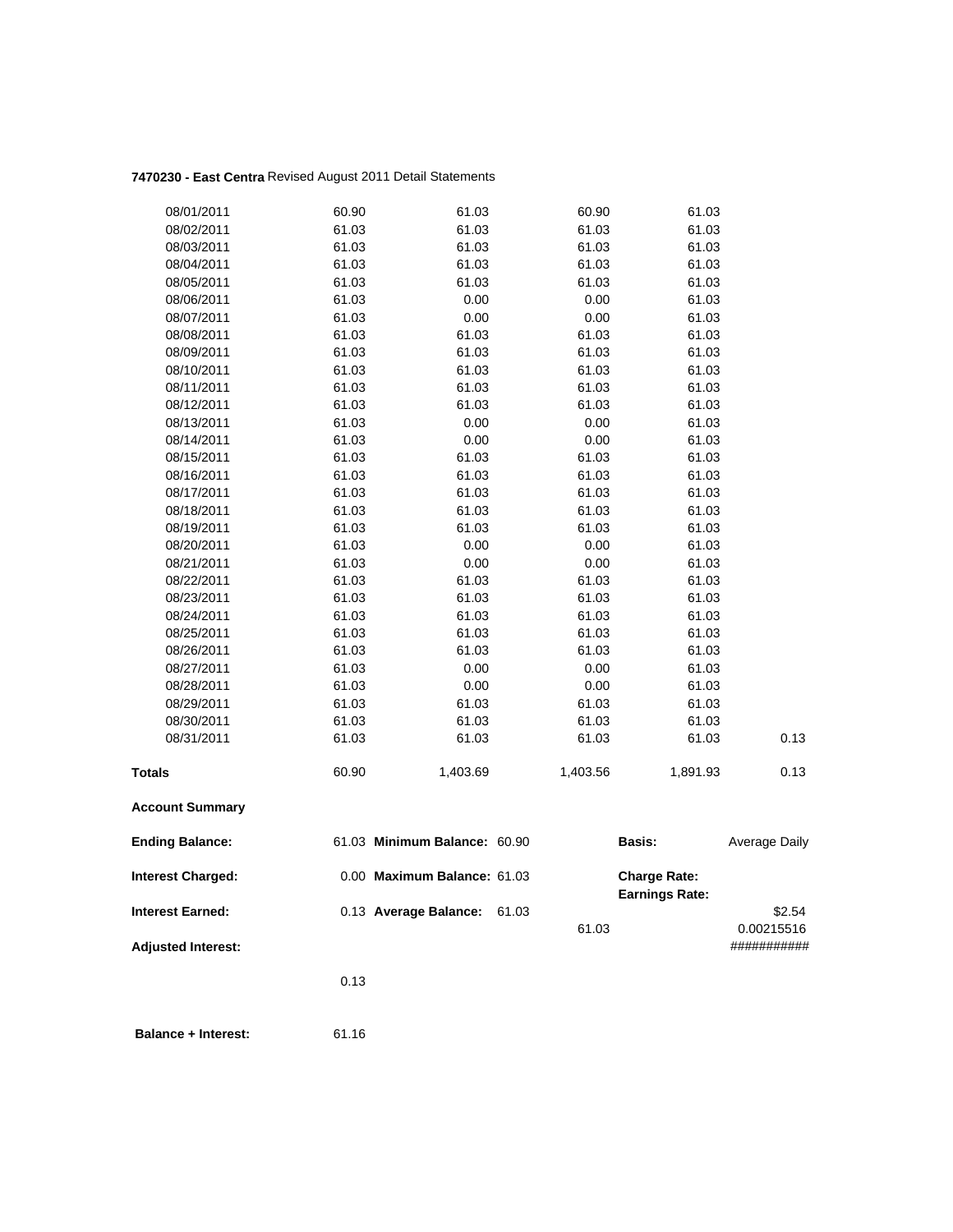| 08/01/2011                | 866,017.36 | 867,876.56                             | 866,017.36    | 867,876.56                                   |               |
|---------------------------|------------|----------------------------------------|---------------|----------------------------------------------|---------------|
| 08/02/2011                | 867,876.56 | 867,876.56                             | 867,876.56    | 867,876.56                                   |               |
| 08/03/2011                | 867,876.56 | 867,876.56                             | 867,876.56    | 867,876.56                                   |               |
| 08/04/2011                | 867,876.56 | 867,876.56                             | 867,876.56    | 867,876.56                                   |               |
| 08/05/2011                | 867,876.56 | 867,876.56                             | 867,876.56    | 867,876.56                                   |               |
| 08/06/2011                | 867,876.56 | 0.00                                   | 0.00          | 867,876.56                                   |               |
| 08/07/2011                | 867,876.56 | 0.00                                   | 0.00          | 867,876.56                                   |               |
| 08/08/2011                | 867,876.56 | 867,876.56                             | 867,876.56    | 867,876.56                                   |               |
| 08/09/2011                | 867,876.56 | 867,876.56                             | 867,876.56    | 867,876.56                                   |               |
| 08/10/2011                | 867,876.56 | 867,876.56                             | 867,876.56    | 867,876.56                                   |               |
| 08/11/2011                | 867,876.56 | 867,876.56                             | 867,876.56    | 867,876.56                                   |               |
| 08/12/2011                | 867,876.56 | 867,876.56                             | 867,876.56    | 867,876.56                                   |               |
| 08/13/2011                | 867,876.56 | 0.00                                   | 0.00          | 867,876.56                                   |               |
| 08/14/2011                | 867,876.56 | 0.00                                   | 0.00          | 867,876.56                                   |               |
| 08/15/2011                | 867,876.56 | 867,876.56                             | 867,876.56    | 867,876.56                                   |               |
| 08/16/2011                | 867,876.56 | 867,876.56                             | 867,876.56    | 867,876.56                                   |               |
| 08/17/2011                | 867,876.56 | 867,876.56                             | 867,876.56    | 867,876.56                                   |               |
| 08/18/2011                | 867,876.56 | 867,876.56                             | 867,876.56    | 867,876.56                                   |               |
| 08/19/2011                | 867,876.56 | 867,876.56                             | 867,876.56    | 867,876.56                                   |               |
| 08/20/2011                | 867,876.56 | 0.00                                   | 0.00          | 867,876.56                                   |               |
| 08/21/2011                | 867,876.56 | 0.00                                   | 0.00          | 867,876.56                                   |               |
| 08/22/2011                | 867,876.56 | 867,876.56                             | 867,876.56    | 867,876.56                                   |               |
| 08/23/2011                | 867,876.56 | 867,876.56                             | 867,876.56    | 867,876.56                                   |               |
| 08/24/2011                | 867,876.56 | 867,876.56                             | 867,876.56    | 867,876.56                                   |               |
| 08/25/2011                | 867,876.56 | 867,876.56                             | 867,876.56    | 867,876.56                                   |               |
| 08/26/2011                | 867,876.56 | 882,615.50                             | 867,876.56    | 882,615.50                                   |               |
| 08/27/2011                | 882,615.50 | 0.00                                   | 0.00          | 882,615.50                                   |               |
| 08/28/2011                | 882,615.50 | 0.00                                   | 0.00          | 882,615.50                                   |               |
| 08/29/2011                | 882,615.50 | 882,615.50                             | 882,615.50    | 882,615.50                                   |               |
| 08/30/2011                | 882,615.50 | 882,615.50                             | 882,615.50    | 882,615.50                                   |               |
| 08/31/2011                | 882,615.50 | 882,615.50                             | 882,615.50    | 882,615.50                                   | 1,876.56      |
| <b>Totals</b>             | 866,017.36 | 20,020,116.64                          | 20,003,518.50 | 26,992,607.00                                | 1,876.56      |
| <b>Account Summary</b>    |            |                                        |               |                                              |               |
| <b>Ending Balance:</b>    |            | 882,615.50 Minimum Balance: 866,017.36 |               | Basis:                                       | Average Daily |
| Interest Charged:         |            | 0.00 Maximum Balance: 882,615.50       |               | <b>Charge Rate:</b><br><b>Earnings Rate:</b> |               |
| <b>Interest Earned:</b>   |            | 1,876.56 Average Balance:              | 870,729.26    |                                              | \$2.54        |
|                           |            |                                        | 870,729.26    |                                              | 0.00215516    |
| <b>Adjusted Interest:</b> |            |                                        |               |                                              | ###########   |
|                           | 1,876.56   |                                        |               |                                              |               |
|                           |            |                                        |               |                                              |               |

 **Balance + Interest:** 884,492.06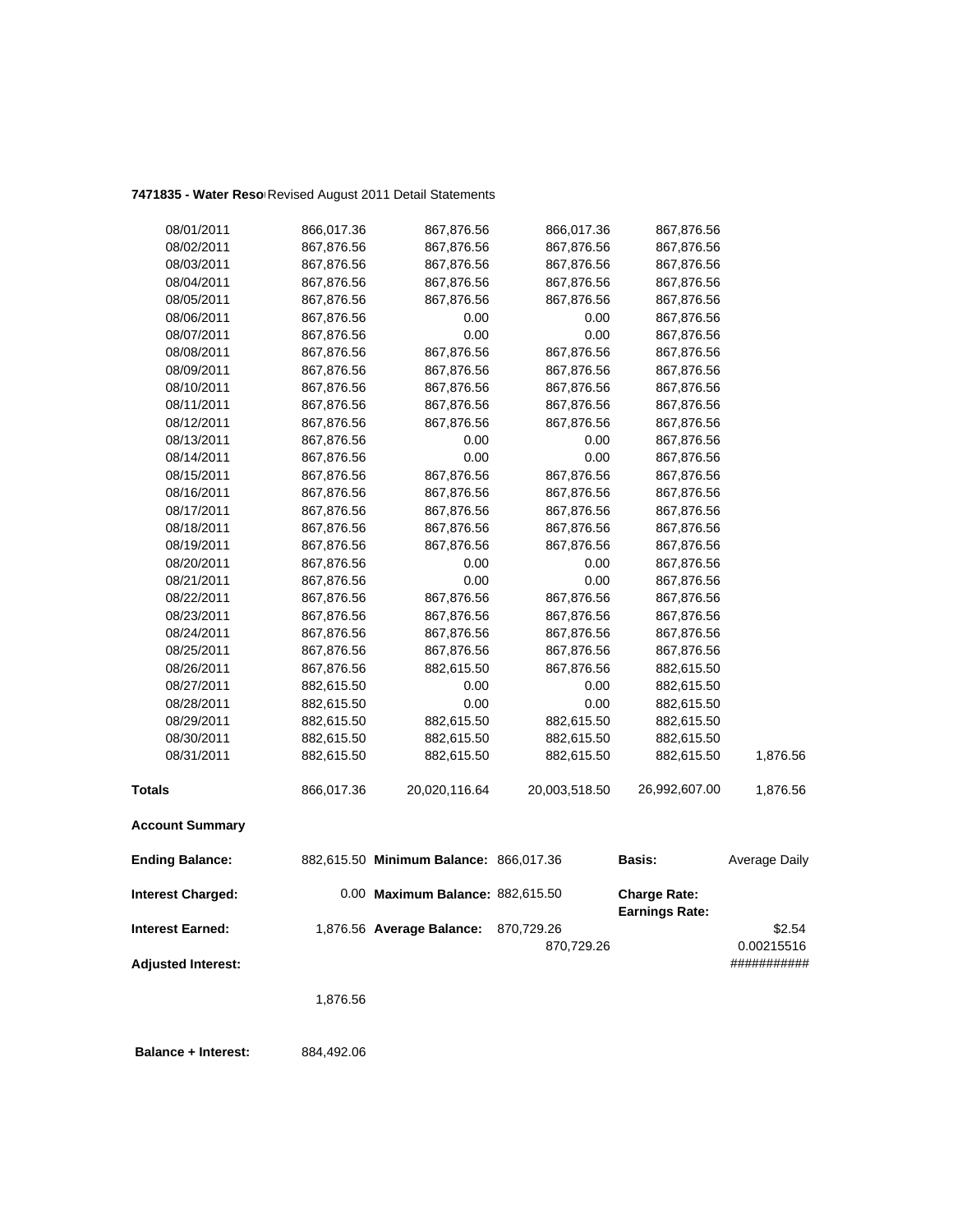| 08/01/2011                | 32,368,624.36 | 32,438,116.14                                | 32,368,624.36  | 32,438,116.14                                |               |
|---------------------------|---------------|----------------------------------------------|----------------|----------------------------------------------|---------------|
| 08/02/2011                | 32,438,116.14 | 32,438,116.14                                | 32,438,116.14  | 32,438,116.14                                |               |
| 08/03/2011                | 32,438,116.14 | 32,362,650.16                                | 32,438,116.14  | 32,362,650.16                                |               |
| 08/04/2011                | 32,362,650.16 | 32,362,650.16                                | 32,362,650.16  | 32,362,650.16                                |               |
| 08/05/2011                | 32,362,650.16 | 32,362,650.16                                | 32,362,650.16  | 32,362,650.16                                |               |
| 08/06/2011                | 32,362,650.16 | 0.00                                         | 0.00           | 32,362,650.16                                |               |
| 08/07/2011                | 32,362,650.16 | 0.00                                         | 0.00           | 32,362,650.16                                |               |
| 08/08/2011                | 32,362,650.16 | 32,176,362.15                                | 32,362,650.16  | 32,176,362.15                                |               |
| 08/09/2011                | 32,176,362.15 | 32,176,362.15                                | 32,176,362.15  | 32,176,362.15                                |               |
| 08/10/2011                | 32,176,362.15 | 32,176,362.15                                | 32,176,362.15  | 32,176,362.15                                |               |
| 08/11/2011                | 32,176,362.15 | 32,176,362.15                                | 32,176,362.15  | 32,176,362.15                                |               |
| 08/12/2011                | 32,176,362.15 | 32,176,362.15                                | 32,176,362.15  | 32,176,362.15                                |               |
| 08/13/2011                | 32,176,362.15 | 0.00                                         | 0.00           | 32,176,362.15                                |               |
| 08/14/2011                | 32,176,362.15 | 0.00                                         | 0.00           | 32,176,362.15                                |               |
| 08/15/2011                | 32,176,362.15 | 32,176,362.15                                | 32,176,362.15  | 32,176,362.15                                |               |
| 08/16/2011                | 32,176,362.15 | 32,176,362.15                                | 32,176,362.15  | 32,176,362.15                                |               |
| 08/17/2011                | 32,176,362.15 | 32,176,362.15                                | 32,176,362.15  | 32,176,362.15                                |               |
| 08/18/2011                | 32,176,362.15 | 32,176,362.15                                | 32,176,362.15  | 32,176,362.15                                |               |
| 08/19/2011                | 32,176,362.15 | 32,176,362.15                                | 32,176,362.15  | 32,176,362.15                                |               |
| 08/20/2011                | 32,176,362.15 | 0.00                                         | 0.00           | 32,176,362.15                                |               |
| 08/21/2011                | 32,176,362.15 | 0.00                                         | 0.00           | 32,176,362.15                                |               |
| 08/22/2011                | 32,176,362.15 | 32,176,362.15                                | 32,176,362.15  | 32,176,362.15                                |               |
| 08/23/2011                | 32,176,362.15 | 32,176,362.15                                | 32,176,362.15  | 32,176,362.15                                |               |
| 08/24/2011                | 32,176,362.15 | 32,176,362.15                                | 32,176,362.15  | 32,176,362.15                                |               |
| 08/25/2011                | 32,176,362.15 | 32,176,362.15                                | 32,176,362.15  | 32,176,362.15                                |               |
| 08/26/2011                | 32,176,362.15 | 32,176,362.15                                | 32,176,362.15  | 32,176,362.15                                |               |
| 08/27/2011                | 32,176,362.15 | 0.00                                         | 0.00           | 32,176,362.15                                |               |
| 08/28/2011                | 32,176,362.15 | 0.00                                         | 0.00           | 32,176,362.15                                |               |
| 08/29/2011                | 32,176,362.15 | 32,176,362.15                                | 32,176,362.15  | 32,176,362.15                                |               |
| 08/30/2011                | 32,176,362.15 | 32,096,617.66                                | 32,176,362.15  | 32,096,617.66                                |               |
| 08/31/2011                | 32,096,617.66 | 32,096,617.66                                | 32,096,617.66  | 32,096,617.66                                | 69,435.31     |
| <b>Totals</b>             | 32,368,624.36 | 740,979,212.48                               | 741,251,219.18 | 998,762,685.70                               | 69,435.31     |
| <b>Account Summary</b>    |               |                                              |                |                                              |               |
| <b>Ending Balance:</b>    |               | 32,096,617.66 Minimum Balance: 32,368,624.36 |                | <b>Basis:</b>                                | Average Daily |
| <b>Interest Charged:</b>  |               | 0.00 Maximum Balance: 32,096,617.66          |                | <b>Charge Rate:</b><br><b>Earnings Rate:</b> |               |
| <b>Interest Earned:</b>   |               | 69,435.31 Average Balance:                   | 32,218,151.15  |                                              | \$2.54        |
|                           |               |                                              | 32,218,151.15  |                                              | 0.00215516    |
| <b>Adjusted Interest:</b> |               |                                              |                |                                              | ###########   |
|                           | 69,435.31     |                                              |                |                                              |               |
|                           |               |                                              |                |                                              |               |

 **Balance + Interest:** 32,166,052.97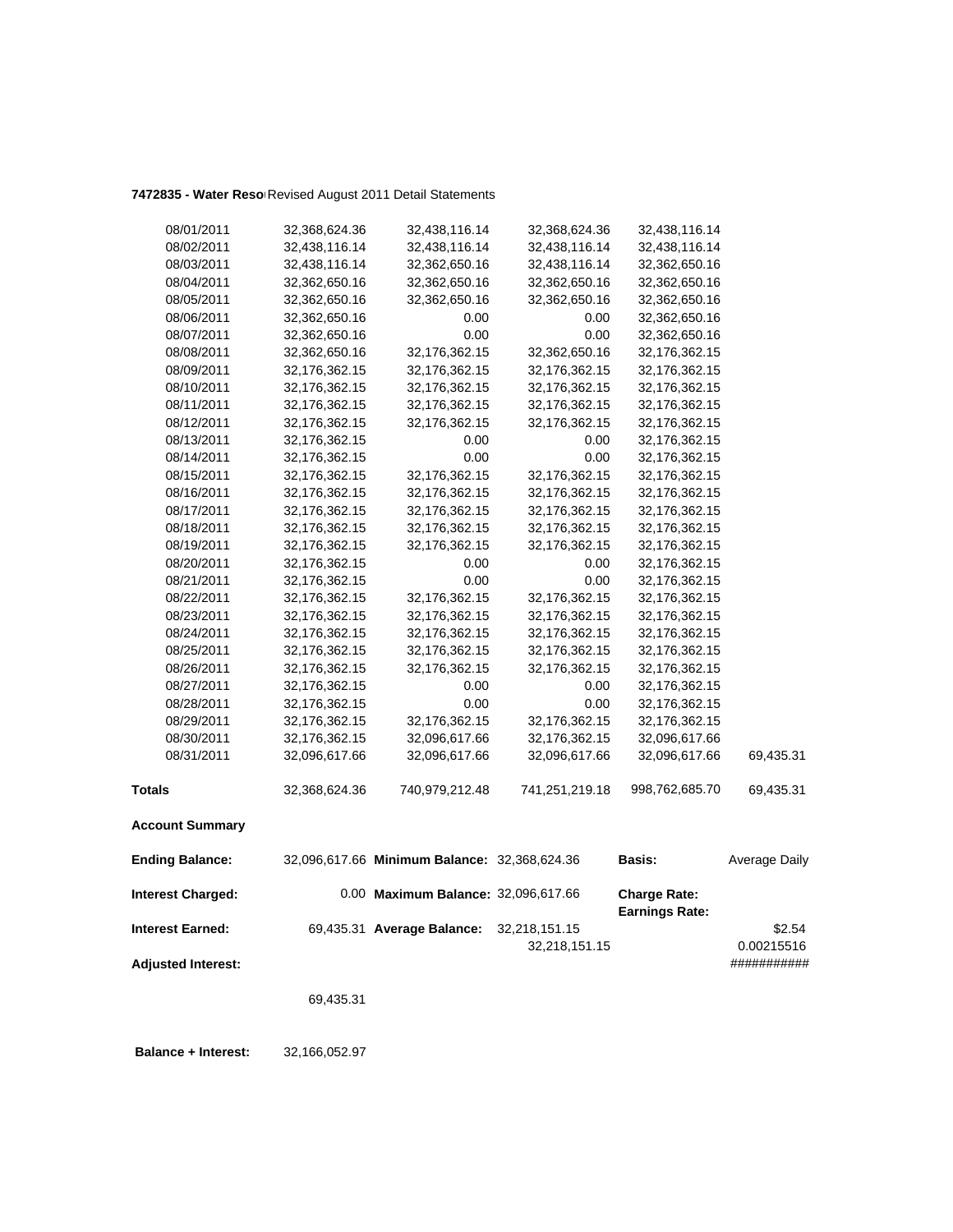| 08/01/2011                | 2,470,147.80 | 2,475,450.82                               | 2,470,147.80  | 2,475,450.82          |               |
|---------------------------|--------------|--------------------------------------------|---------------|-----------------------|---------------|
| 08/02/2011                | 2,475,450.82 | 2,475,450.82                               | 2,475,450.82  | 2,475,450.82          |               |
| 08/03/2011                | 2,475,450.82 | 2,475,450.82                               | 2,475,450.82  | 2,475,450.82          |               |
| 08/04/2011                | 2,475,450.82 | 2,475,450.82                               | 2,475,450.82  | 2,475,450.82          |               |
| 08/05/2011                | 2,475,450.82 | 2,475,450.82                               | 2,475,450.82  | 2,475,450.82          |               |
| 08/06/2011                | 2,475,450.82 | 0.00                                       | 0.00          | 2,475,450.82          |               |
| 08/07/2011                | 2,475,450.82 | 0.00                                       | 0.00          | 2,475,450.82          |               |
| 08/08/2011                | 2,475,450.82 | 2,475,450.82                               | 2,475,450.82  | 2,475,450.82          |               |
| 08/09/2011                | 2,475,450.82 | 2,475,450.82                               | 2,475,450.82  | 2,475,450.82          |               |
| 08/10/2011                | 2,475,450.82 | 2,475,450.82                               | 2,475,450.82  | 2,475,450.82          |               |
| 08/11/2011                | 2,475,450.82 | 2,475,450.82                               | 2,475,450.82  | 2,475,450.82          |               |
| 08/12/2011                | 2,475,450.82 | 2,475,450.82                               | 2,475,450.82  | 2,475,450.82          |               |
| 08/13/2011                | 2,475,450.82 | 0.00                                       | 0.00          | 2,475,450.82          |               |
| 08/14/2011                | 2,475,450.82 | 0.00                                       | 0.00          | 2,475,450.82          |               |
| 08/15/2011                | 2,475,450.82 | 2,475,450.82                               | 2,475,450.82  | 2,475,450.82          |               |
| 08/16/2011                | 2,475,450.82 | 2,475,450.82                               | 2,475,450.82  | 2,475,450.82          |               |
| 08/17/2011                | 2,475,450.82 | 2,475,450.82                               | 2,475,450.82  | 2,475,450.82          |               |
| 08/18/2011                | 2,475,450.82 | 2,475,450.82                               | 2,475,450.82  | 2,475,450.82          |               |
| 08/19/2011                | 2,475,450.82 | 2,475,450.82                               | 2,475,450.82  | 2,475,450.82          |               |
| 08/20/2011                | 2,475,450.82 | 0.00                                       | 0.00          | 2,475,450.82          |               |
| 08/21/2011                | 2,475,450.82 | 0.00                                       | 0.00          | 2,475,450.82          |               |
| 08/22/2011                | 2,475,450.82 | 2,475,450.82                               | 2,475,450.82  | 2,475,450.82          |               |
| 08/23/2011                | 2,475,450.82 | 2,475,450.82                               | 2,475,450.82  | 2,475,450.82          |               |
| 08/24/2011                | 2,475,450.82 | 2,475,450.82                               | 2,475,450.82  | 2,475,450.82          |               |
| 08/25/2011                | 2,475,450.82 | 2,475,450.82                               | 2,475,450.82  | 2,475,450.82          |               |
| 08/26/2011                | 2,475,450.82 | 2,475,450.82                               | 2,475,450.82  | 2,475,450.82          |               |
| 08/27/2011                | 2,475,450.82 | 0.00                                       | 0.00          | 2,475,450.82          |               |
| 08/28/2011                | 2,475,450.82 | 0.00                                       | 0.00          | 2,475,450.82          |               |
| 08/29/2011                | 2,475,450.82 | 2,475,450.82                               | 2,475,450.82  | 2,475,450.82          |               |
| 08/30/2011                | 2,475,450.82 | 2,475,450.82                               | 2,475,450.82  | 2,475,450.82          |               |
| 08/31/2011                | 2,475,450.82 | 2,475,450.82                               | 2,475,450.82  | 2,475,450.82          | 5,334.99      |
| <b>Totals</b>             | 2,470,147.80 | 56,935,368.86                              | 56,930,065.84 | 76,738,975.42         | 5,334.99      |
| <b>Account Summary</b>    |              |                                            |               |                       |               |
| <b>Ending Balance:</b>    |              | 2,475,450.82 Minimum Balance: 2,470,147.80 |               | <b>Basis:</b>         | Average Daily |
| <b>Interest Charged:</b>  |              | 0.00 Maximum Balance: 2,475,450.82         |               | <b>Charge Rate:</b>   |               |
| <b>Interest Earned:</b>   |              | 5,334.99 Average Balance:                  | 2,475,450.82  | <b>Earnings Rate:</b> | \$2.54        |
|                           |              |                                            | 2,475,450.82  |                       | 0.00215516    |
| <b>Adjusted Interest:</b> |              |                                            |               |                       | ###########   |
|                           |              |                                            |               |                       |               |
|                           | 5,334.99     |                                            |               |                       |               |

 **Balance + Interest:** 2,480,785.81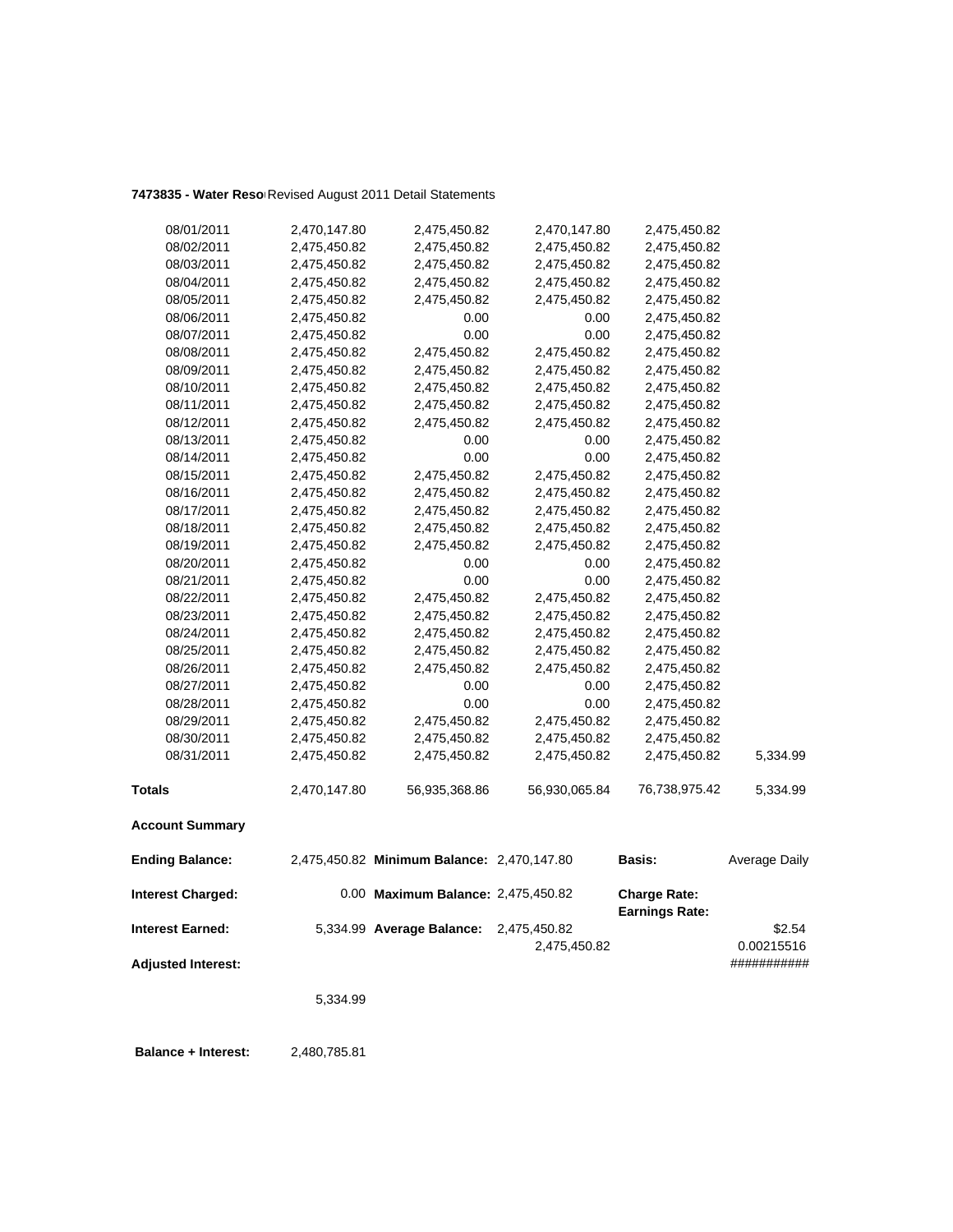| 7475105 - OCIA            |               | Revised August 2011 Detail Statements        |                  |                                              |                           |
|---------------------------|---------------|----------------------------------------------|------------------|----------------------------------------------|---------------------------|
| 08/01/2011                | 93,475,903.69 | 93,676,581.81                                | 93,475,903.69    | 93,676,581.81                                |                           |
| 08/02/2011                | 93,676,581.81 | 93,676,581.81                                | 93,676,581.81    | 93,676,581.81                                |                           |
| 08/03/2011                | 93,676,581.81 | 93,676,581.81                                | 93,676,581.81    | 93,676,581.81                                |                           |
| 08/04/2011                | 93,676,581.81 | 93,676,581.81                                | 93,676,581.81    | 93,676,581.81                                |                           |
| 08/05/2011                | 93,676,581.81 | 93,676,581.81                                | 93,676,581.81    | 93,676,581.81                                |                           |
| 08/06/2011                | 93,676,581.81 | 0.00                                         | 0.00             | 93,676,581.81                                |                           |
| 08/07/2011                | 93,676,581.81 | 0.00                                         | 0.00             | 93,676,581.81                                |                           |
| 08/08/2011                | 93,676,581.81 | 93,676,581.81                                | 93,676,581.81    | 93,676,581.81                                |                           |
| 08/09/2011                | 93,676,581.81 | 93,676,581.81                                | 93,676,581.81    | 93,676,581.81                                |                           |
| 08/10/2011                | 93,676,581.81 | 93,676,581.81                                | 93,676,581.81    | 93,676,581.81                                |                           |
| 08/11/2011                | 93,676,581.81 | 93,676,581.81                                | 93,676,581.81    | 93,676,581.81                                |                           |
| 08/12/2011                | 93,676,581.81 | 93,676,581.81                                | 93,676,581.81    | 93,676,581.81                                |                           |
| 08/13/2011                | 93,676,581.81 | 0.00                                         | 0.00             | 93,676,581.81                                |                           |
| 08/14/2011                | 93,676,581.81 | 0.00                                         | 0.00             | 93,676,581.81                                |                           |
| 08/15/2011                | 93,676,581.81 | 93,676,581.81                                | 93,676,581.81    | 93,676,581.81                                |                           |
| 08/16/2011                | 93,676,581.81 | 93,676,581.81                                | 93,676,581.81    | 93,676,581.81                                |                           |
| 08/17/2011                | 93,676,581.81 | 93,676,581.81                                | 93,676,581.81    | 93,676,581.81                                |                           |
| 08/18/2011                | 93,676,581.81 | 93,676,581.81                                | 93,676,581.81    | 93,676,581.81                                |                           |
| 08/19/2011                | 93,676,581.81 | 93,676,581.81                                | 93,676,581.81    | 93,676,581.81                                |                           |
| 08/20/2011                | 93,676,581.81 | 0.00                                         | 0.00             | 93,676,581.81                                |                           |
| 08/21/2011                | 93,676,581.81 | 0.00                                         | 0.00             | 93,676,581.81                                |                           |
| 08/22/2011                | 93,676,581.81 | 93,676,581.81                                | 93,676,581.81    | 93,676,581.81                                |                           |
| 08/23/2011                | 93,676,581.81 | 93,676,581.81                                | 93,676,581.81    | 93,676,581.81                                |                           |
| 08/24/2011                | 93,676,581.81 | 93,676,581.81                                | 93,676,581.81    | 93,676,581.81                                |                           |
| 08/25/2011                | 93,676,581.81 | 93,676,581.81                                | 93,676,581.81    | 93,676,581.81                                |                           |
| 08/26/2011                | 93,676,581.81 | 93,676,581.81                                | 93,676,581.81    | 93,676,581.81                                |                           |
| 08/27/2011                | 93,676,581.81 | 0.00                                         | 0.00             | 93,676,581.81                                |                           |
| 08/28/2011                | 93,676,581.81 | 0.00                                         | 0.00             | 93,676,581.81                                |                           |
| 08/29/2011                | 93,676,581.81 | 93,676,581.81                                | 93,676,581.81    | 93,676,581.81                                |                           |
| 08/30/2011                | 93,676,581.81 | 93,676,581.81                                | 93,676,581.81    | 93,676,581.81                                |                           |
| 08/31/2011                | 93,676,581.81 | 93,676,581.81                                | 93,676,581.81    | 93,676,581.81                                | 201,888.11                |
| <b>Totals</b>             | 93,475,903.69 | 2,154,561,381.63                             | 2,154,360,703.51 | 2,903,974,036.11                             | 201,888.11                |
| <b>Account Summary</b>    |               |                                              |                  |                                              |                           |
| <b>Ending Balance:</b>    |               | 93,676,581.81 Minimum Balance: 93,475,903.69 |                  | <b>Basis:</b>                                | <b>Average Daily</b>      |
| <b>Interest Charged:</b>  |               | 0.00 Maximum Balance: 93,676,581.81          |                  | <b>Charge Rate:</b><br><b>Earnings Rate:</b> |                           |
| <b>Interest Earned:</b>   |               | 201,888.11 Average Balance:                  | 93,676,581.81    |                                              | \$2.54                    |
| <b>Adjusted Interest:</b> |               |                                              | 93,676,581.81    |                                              | 0.00215516<br>########### |
|                           |               |                                              |                  |                                              |                           |
|                           | 201,888.11    |                                              |                  |                                              |                           |
|                           |               |                                              |                  |                                              |                           |
|                           |               |                                              |                  |                                              |                           |

 **Balance + Interest:** 93,878,469.92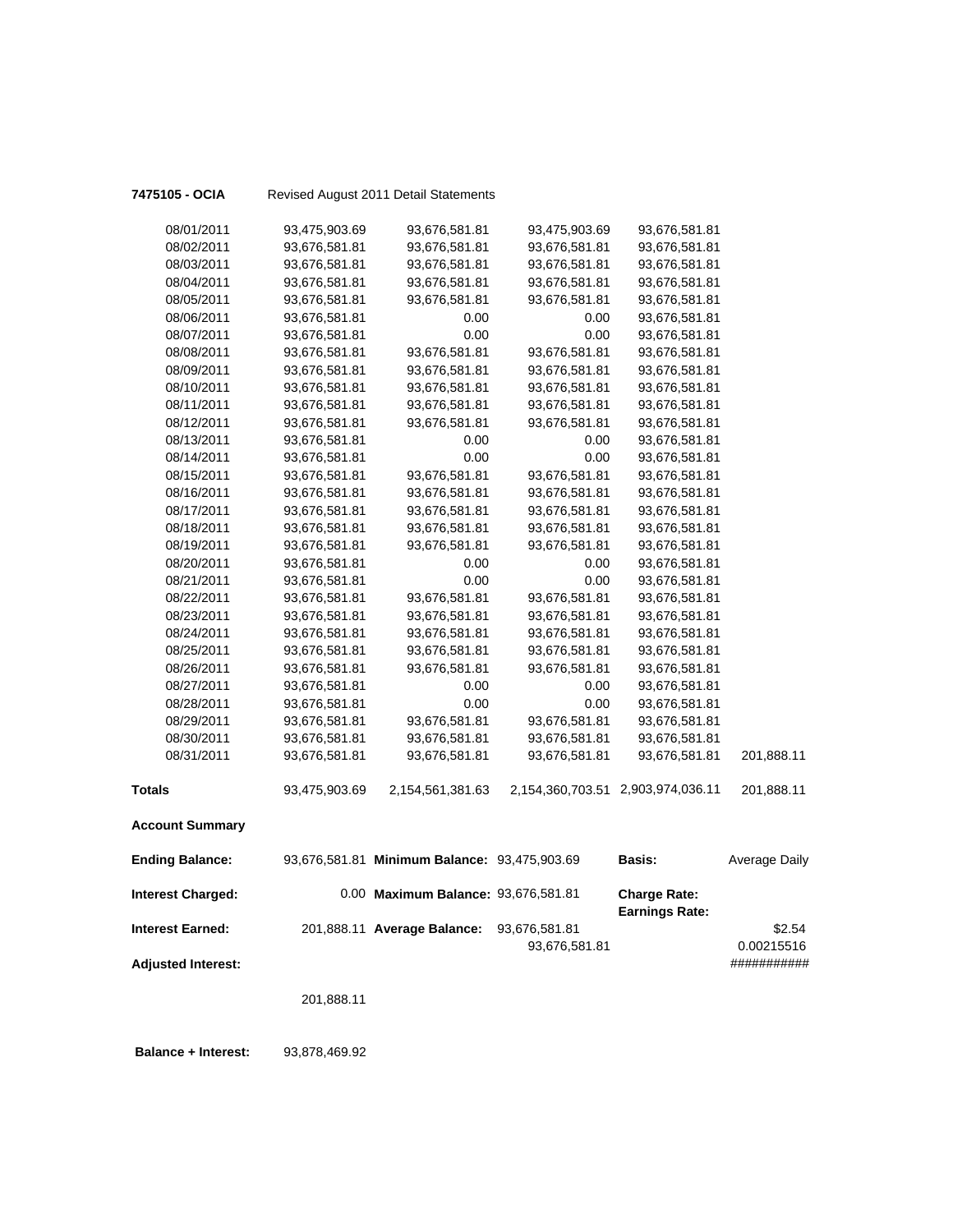# **7475120 - University of Central Oklahom**Revised August 2011 Detail Statements

| <b>Interest Earned:</b>  |            | 280.97 Average Balance:                | 130,369.65   | <b>Earnings Rate:</b> | \$2.54        |
|--------------------------|------------|----------------------------------------|--------------|-----------------------|---------------|
| <b>Interest Charged:</b> |            | 0.00 Maximum Balance: 130,369.65       |              | <b>Charge Rate:</b>   |               |
| <b>Ending Balance:</b>   |            | 130,369.65 Minimum Balance: 130,090.37 |              | <b>Basis:</b>         | Average Daily |
| <b>Account Summary</b>   |            |                                        |              |                       |               |
| <b>Totals</b>            | 130,090.37 | 2,998,501.95                           | 2,998,222.67 | 4,041,459.15          | 280.97        |
| 08/31/2011               | 130,369.65 | 130,369.65                             | 130,369.65   | 130,369.65            | 280.97        |
| 08/30/2011               | 130,369.65 | 130,369.65                             | 130,369.65   | 130,369.65            |               |
| 08/29/2011               | 130,369.65 | 130,369.65                             | 130,369.65   | 130,369.65            |               |
| 08/28/2011               | 130,369.65 | 0.00                                   | 0.00         | 130,369.65            |               |
| 08/27/2011               | 130,369.65 | 0.00                                   | 0.00         | 130,369.65            |               |
| 08/26/2011               | 130,369.65 | 130,369.65                             | 130,369.65   | 130,369.65            |               |
| 08/25/2011               | 130,369.65 | 130,369.65                             | 130,369.65   | 130,369.65            |               |
| 08/24/2011               | 130,369.65 | 130,369.65                             | 130,369.65   | 130,369.65            |               |
| 08/23/2011               | 130,369.65 | 130,369.65                             | 130,369.65   | 130,369.65            |               |
| 08/22/2011               | 130,369.65 | 130,369.65                             | 130,369.65   | 130,369.65            |               |
| 08/21/2011               | 130,369.65 | 0.00                                   | 0.00         | 130,369.65            |               |
| 08/20/2011               | 130,369.65 | 0.00                                   | 0.00         | 130,369.65            |               |
| 08/19/2011               | 130,369.65 | 130,369.65                             | 130,369.65   | 130,369.65            |               |
| 08/18/2011               | 130,369.65 | 130,369.65                             | 130,369.65   | 130,369.65            |               |
| 08/17/2011               | 130,369.65 | 130,369.65                             | 130,369.65   | 130,369.65            |               |
| 08/16/2011               | 130,369.65 | 130,369.65                             | 130,369.65   | 130,369.65            |               |
| 08/15/2011               | 130,369.65 | 130,369.65                             | 130,369.65   | 130,369.65            |               |
| 08/14/2011               | 130,369.65 | 0.00                                   | 0.00         | 130,369.65            |               |
| 08/13/2011               | 130,369.65 | 0.00                                   | 0.00         | 130,369.65            |               |
| 08/12/2011               | 130,369.65 | 130,369.65                             | 130,369.65   | 130,369.65            |               |
| 08/11/2011               | 130,369.65 | 130,369.65                             | 130,369.65   | 130,369.65            |               |
| 08/10/2011               | 130,369.65 | 130,369.65                             | 130,369.65   | 130,369.65            |               |
| 08/09/2011               | 130,369.65 | 130,369.65                             | 130,369.65   | 130,369.65            |               |
| 08/08/2011               | 130,369.65 | 130,369.65                             | 130,369.65   | 130,369.65            |               |
| 08/07/2011               | 130,369.65 | 0.00                                   | 0.00         | 130,369.65            |               |
| 08/06/2011               | 130,369.65 | 0.00                                   | 0.00         | 130,369.65            |               |
| 08/05/2011               | 130,369.65 | 130,369.65                             | 130,369.65   | 130,369.65            |               |
| 08/04/2011               | 130,369.65 | 130,369.65                             | 130,369.65   | 130,369.65            |               |
| 08/03/2011               | 130,369.65 | 130,369.65                             | 130,369.65   | 130,369.65            |               |
| 08/02/2011               | 130,369.65 | 130,369.65                             | 130,369.65   | 130,369.65            |               |
| 08/01/2011               | 130,090.37 | 130,369.65                             | 130,090.37   | 130,369.65            |               |

**Adjusted Interest:** ###########

130,369.65 0.00215516

280.97

 **Balance + Interest:** 130,650.62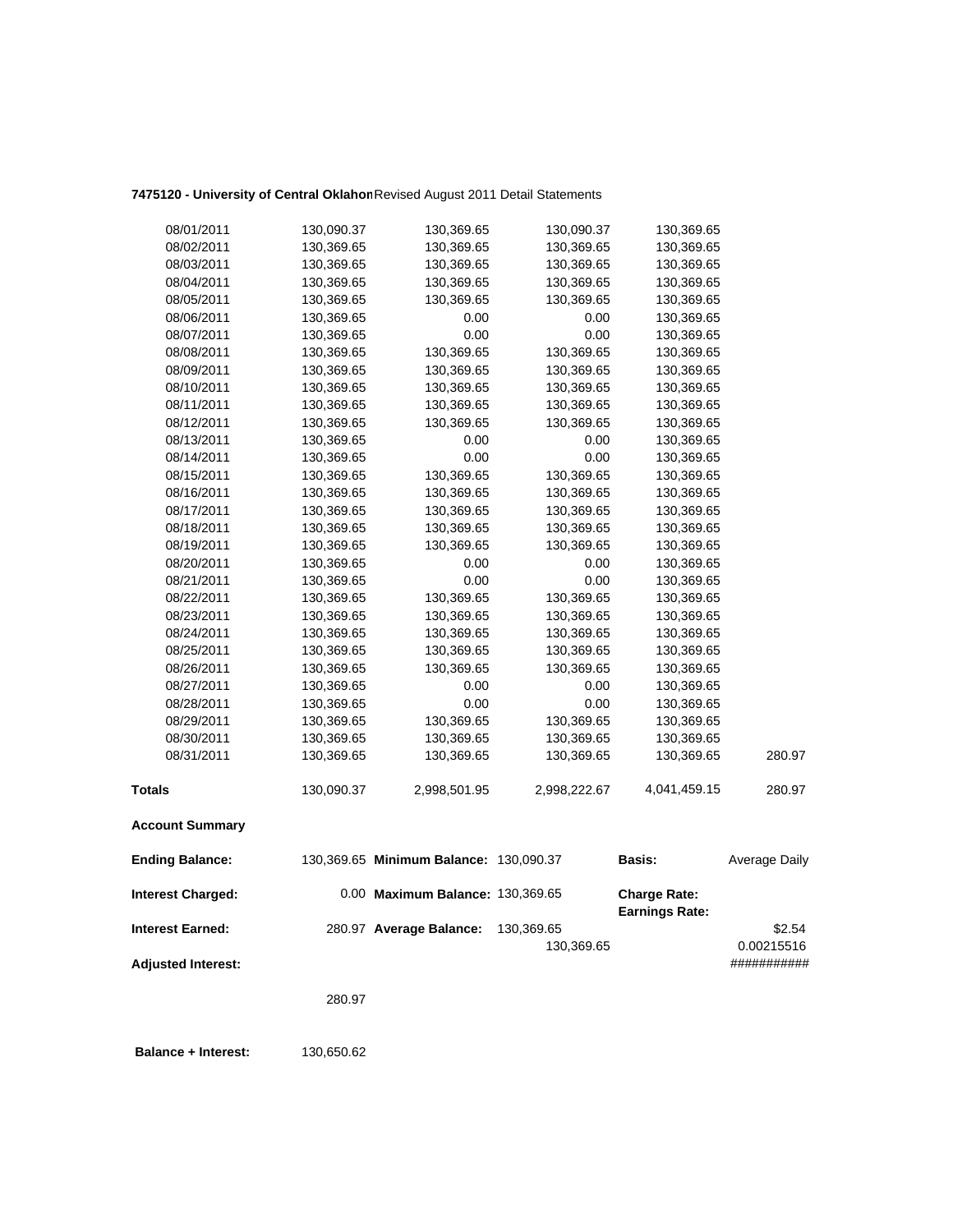# **7475240 - Eastern Oklahoma State Colle**Revised August 2011 Detail Statements

| 08/01/2011                | 37,723.96 | 37,804.95                            | 37,723.96  | 37,804.95                                    |               |
|---------------------------|-----------|--------------------------------------|------------|----------------------------------------------|---------------|
| 08/02/2011                | 37,804.95 | 37,804.95                            | 37,804.95  | 37,804.95                                    |               |
| 08/03/2011                | 37,804.95 | 37,804.95                            | 37,804.95  | 37,804.95                                    |               |
| 08/04/2011                | 37,804.95 | 37,804.95                            | 37,804.95  | 37,804.95                                    |               |
| 08/05/2011                | 37,804.95 | 37,804.95                            | 37,804.95  | 37,804.95                                    |               |
| 08/06/2011                | 37,804.95 | 0.00                                 | 0.00       | 37,804.95                                    |               |
| 08/07/2011                | 37,804.95 | 0.00                                 | 0.00       | 37,804.95                                    |               |
| 08/08/2011                | 37,804.95 | 37,804.95                            | 37,804.95  | 37,804.95                                    |               |
| 08/09/2011                | 37,804.95 | 37,804.95                            | 37,804.95  | 37,804.95                                    |               |
| 08/10/2011                | 37,804.95 | 37,804.95                            | 37,804.95  | 37,804.95                                    |               |
| 08/11/2011                | 37,804.95 | 37,804.95                            | 37,804.95  | 37,804.95                                    |               |
| 08/12/2011                | 37,804.95 | 37,804.95                            | 37,804.95  | 37,804.95                                    |               |
| 08/13/2011                | 37,804.95 | 0.00                                 | 0.00       | 37,804.95                                    |               |
| 08/14/2011                | 37,804.95 | 0.00                                 | 0.00       | 37,804.95                                    |               |
| 08/15/2011                | 37,804.95 | 37,804.95                            | 37,804.95  | 37,804.95                                    |               |
| 08/16/2011                | 37,804.95 | 37,804.95                            | 37,804.95  | 37,804.95                                    |               |
| 08/17/2011                | 37,804.95 | 37,804.95                            | 37,804.95  | 37,804.95                                    |               |
| 08/18/2011                | 37,804.95 | 37,804.95                            | 37,804.95  | 37,804.95                                    |               |
| 08/19/2011                | 37,804.95 | 37,804.95                            | 37,804.95  | 37,804.95                                    |               |
| 08/20/2011                | 37,804.95 | 0.00                                 | 0.00       | 37,804.95                                    |               |
| 08/21/2011                | 37,804.95 | 0.00                                 | 0.00       | 37,804.95                                    |               |
| 08/22/2011                | 37,804.95 | 37,804.95                            | 37,804.95  | 37,804.95                                    |               |
| 08/23/2011                | 37,804.95 | 37,804.95                            | 37,804.95  | 37,804.95                                    |               |
| 08/24/2011                | 37,804.95 | 37,804.95                            | 37,804.95  | 37,804.95                                    |               |
| 08/25/2011                | 37,804.95 | 37,804.95                            | 37,804.95  | 37,804.95                                    |               |
| 08/26/2011                | 37,804.95 | 37,804.95                            | 37,804.95  | 37,804.95                                    |               |
| 08/27/2011                | 37,804.95 | 0.00                                 | 0.00       | 37,804.95                                    |               |
| 08/28/2011                | 37,804.95 | 0.00                                 | 0.00       | 37,804.95                                    |               |
| 08/29/2011                | 37,804.95 | 37,804.95                            | 37,804.95  | 37,804.95                                    |               |
| 08/30/2011                | 37,804.95 | 37,804.95                            | 37,804.95  | 37,804.95                                    |               |
| 08/31/2011                | 37,804.95 | 37,804.95                            | 37,804.95  | 37,804.95                                    | 81.48         |
| <b>Totals</b>             | 37,723.96 | 869,513.85                           | 869,432.86 | 1,171,953.45                                 | 81.48         |
| <b>Account Summary</b>    |           |                                      |            |                                              |               |
| <b>Ending Balance:</b>    |           | 37,804.95 Minimum Balance: 37,723.96 |            | Basis:                                       | Average Daily |
| <b>Interest Charged:</b>  |           | 0.00 Maximum Balance: 37,804.95      |            | <b>Charge Rate:</b><br><b>Earnings Rate:</b> |               |
| <b>Interest Earned:</b>   |           | 81.48 Average Balance:               | 37,804.95  |                                              | \$2.54        |
|                           |           |                                      | 37,804.95  |                                              | 0.00215516    |
| <b>Adjusted Interest:</b> |           |                                      |            |                                              | ###########   |

81.48

 **Balance + Interest:** 37,886.43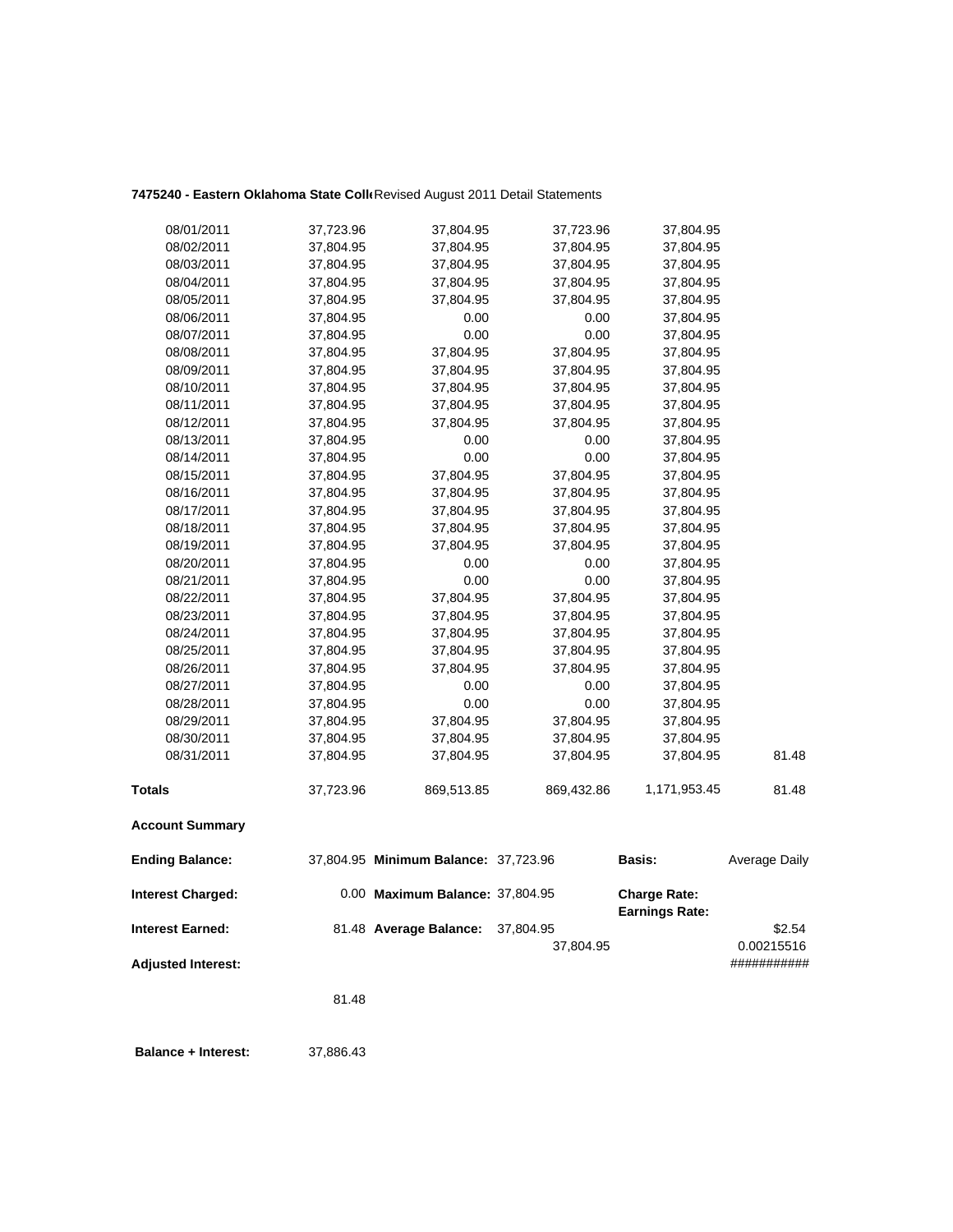# **7475420 - Langston Un**Revised August 2011 Detail Statements

| 08/01/2011                | 4,192.97 | 4,201.97                           | 4,192.97  | 4,201.97                                     |               |
|---------------------------|----------|------------------------------------|-----------|----------------------------------------------|---------------|
| 08/02/2011                | 4,201.97 | 4,201.97                           | 4,201.97  | 4,201.97                                     |               |
| 08/03/2011                | 4,201.97 | 4,201.97                           | 4,201.97  | 4,201.97                                     |               |
| 08/04/2011                | 4,201.97 | 4,201.97                           | 4,201.97  | 4,201.97                                     |               |
| 08/05/2011                | 4,201.97 | 4,201.97                           | 4,201.97  | 4,201.97                                     |               |
| 08/06/2011                | 4,201.97 | 0.00                               | 0.00      | 4,201.97                                     |               |
| 08/07/2011                | 4,201.97 | 0.00                               | 0.00      | 4,201.97                                     |               |
| 08/08/2011                | 4,201.97 | 4,201.97                           | 4,201.97  | 4,201.97                                     |               |
| 08/09/2011                | 4,201.97 | 4,201.97                           | 4,201.97  | 4,201.97                                     |               |
| 08/10/2011                | 4,201.97 | 4,201.97                           | 4,201.97  | 4,201.97                                     |               |
| 08/11/2011                | 4,201.97 | 4,201.97                           | 4,201.97  | 4,201.97                                     |               |
| 08/12/2011                | 4,201.97 | 4,201.97                           | 4,201.97  | 4,201.97                                     |               |
| 08/13/2011                | 4,201.97 | 0.00                               | 0.00      | 4,201.97                                     |               |
| 08/14/2011                | 4,201.97 | 0.00                               | 0.00      | 4,201.97                                     |               |
| 08/15/2011                | 4,201.97 | 4,201.97                           | 4,201.97  | 4,201.97                                     |               |
| 08/16/2011                | 4,201.97 | 4,201.97                           | 4,201.97  | 4,201.97                                     |               |
| 08/17/2011                | 4,201.97 | 4,201.97                           | 4,201.97  | 4,201.97                                     |               |
| 08/18/2011                | 4,201.97 | 4,201.97                           | 4,201.97  | 4,201.97                                     |               |
| 08/19/2011                | 4,201.97 | 4,201.97                           | 4,201.97  | 4,201.97                                     |               |
| 08/20/2011                | 4,201.97 | 0.00                               | 0.00      | 4,201.97                                     |               |
| 08/21/2011                | 4,201.97 | 0.00                               | 0.00      | 4,201.97                                     |               |
| 08/22/2011                | 4,201.97 | 4,201.97                           | 4,201.97  | 4,201.97                                     |               |
| 08/23/2011                | 4,201.97 | 4,201.97                           | 4,201.97  | 4,201.97                                     |               |
| 08/24/2011                | 4,201.97 | 4,201.97                           | 4,201.97  | 4,201.97                                     |               |
| 08/25/2011                | 4,201.97 | 4,201.97                           | 4,201.97  | 4,201.97                                     |               |
| 08/26/2011                | 4,201.97 | 4,201.97                           | 4,201.97  | 4,201.97                                     |               |
| 08/27/2011                | 4,201.97 | 0.00                               | 0.00      | 4,201.97                                     |               |
| 08/28/2011                | 4,201.97 | 0.00                               | 0.00      | 4,201.97                                     |               |
| 08/29/2011                | 4,201.97 | 4,201.97                           | 4,201.97  | 4,201.97                                     |               |
| 08/30/2011                | 4,201.97 | 4,201.97                           | 4,201.97  | 4,201.97                                     |               |
| 08/31/2011                | 4,201.97 | 4,201.97                           | 4,201.97  | 4,201.97                                     | 9.06          |
| <b>Totals</b>             | 4,192.97 | 96,645.31                          | 96,636.31 | 130,261.07                                   | 9.06          |
| <b>Account Summary</b>    |          |                                    |           |                                              |               |
| <b>Ending Balance:</b>    |          | 4,201.97 Minimum Balance: 4,192.97 |           | <b>Basis:</b>                                | Average Daily |
| <b>Interest Charged:</b>  |          | 0.00 Maximum Balance: 4,201.97     |           | <b>Charge Rate:</b><br><b>Earnings Rate:</b> |               |
| <b>Interest Earned:</b>   |          | 9.06 Average Balance:              | 4,201.97  |                                              | \$2.54        |
|                           |          |                                    | 4,201.97  |                                              | 0.00215516    |
| <b>Adjusted Interest:</b> |          |                                    |           |                                              | ###########   |
|                           | 9.06     |                                    |           |                                              |               |

**Balance + Interest:** 4,211.03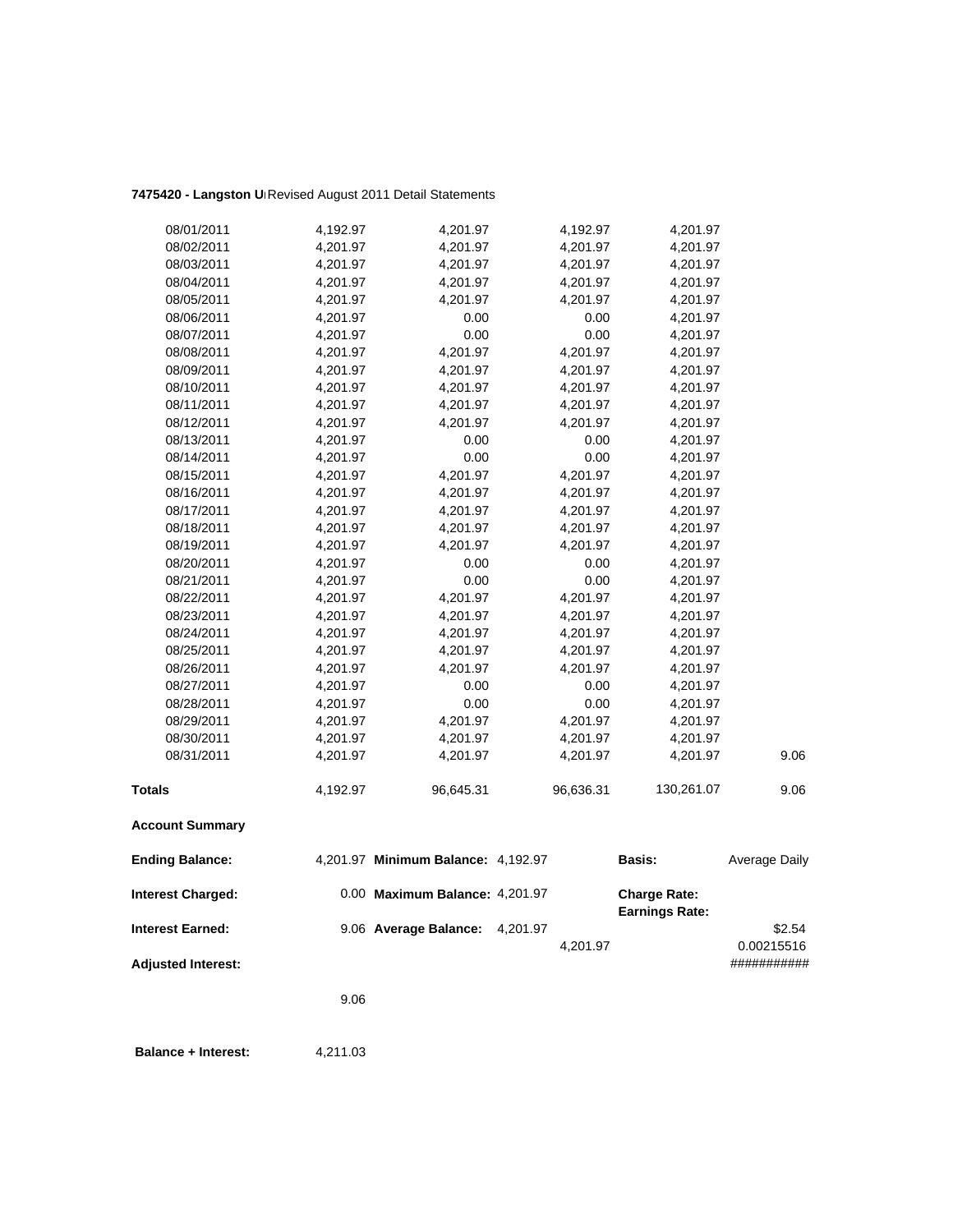## **7475750 - Tulsa Junio** Revised August 2011 Detail Statements

| 08/01/2011                | 4,938.72 | 4,949.33                           | 4,938.72   | 4,949.33              |               |
|---------------------------|----------|------------------------------------|------------|-----------------------|---------------|
| 08/02/2011                | 4,949.33 | 4,949.33                           | 4,949.33   | 4,949.33              |               |
| 08/03/2011                | 4,949.33 | 4,949.33                           | 4,949.33   | 4,949.33              |               |
| 08/04/2011                | 4,949.33 | 4,949.33                           | 4,949.33   | 4,949.33              |               |
| 08/05/2011                | 4,949.33 | 4,949.33                           | 4,949.33   | 4,949.33              |               |
| 08/06/2011                | 4,949.33 | 0.00                               | 0.00       | 4,949.33              |               |
| 08/07/2011                | 4,949.33 | 0.00                               | 0.00       | 4,949.33              |               |
| 08/08/2011                | 4,949.33 | 4,949.33                           | 4,949.33   | 4,949.33              |               |
| 08/09/2011                | 4,949.33 | 4,949.33                           | 4,949.33   | 4,949.33              |               |
| 08/10/2011                | 4,949.33 | 4,949.33                           | 4,949.33   | 4,949.33              |               |
| 08/11/2011                | 4,949.33 | 4,949.33                           | 4,949.33   | 4,949.33              |               |
| 08/12/2011                | 4,949.33 | 4,949.33                           | 4,949.33   | 4,949.33              |               |
| 08/13/2011                | 4,949.33 | 0.00                               | 0.00       | 4,949.33              |               |
| 08/14/2011                | 4,949.33 | 0.00                               | 0.00       | 4,949.33              |               |
| 08/15/2011                | 4,949.33 | 4,949.33                           | 4,949.33   | 4,949.33              |               |
| 08/16/2011                | 4,949.33 | 4,949.33                           | 4,949.33   | 4,949.33              |               |
| 08/17/2011                | 4,949.33 | 4,949.33                           | 4,949.33   | 4,949.33              |               |
| 08/18/2011                | 4,949.33 | 4,949.33                           | 4,949.33   | 4,949.33              |               |
| 08/19/2011                | 4,949.33 | 4,949.33                           | 4,949.33   | 4,949.33              |               |
| 08/20/2011                | 4,949.33 | 0.00                               | 0.00       | 4,949.33              |               |
| 08/21/2011                | 4,949.33 | 0.00                               | 0.00       | 4,949.33              |               |
| 08/22/2011                | 4,949.33 | 4,949.33                           | 4,949.33   | 4,949.33              |               |
| 08/23/2011                | 4,949.33 | 4,949.33                           | 4,949.33   | 4,949.33              |               |
| 08/24/2011                | 4,949.33 | 4,949.33                           | 4,949.33   | 4,949.33              |               |
| 08/25/2011                | 4,949.33 | 4,949.33                           | 4,949.33   | 4,949.33              |               |
| 08/26/2011                | 4,949.33 | 4,949.33                           | 4,949.33   | 4,949.33              |               |
| 08/27/2011                | 4,949.33 | 0.00                               | 0.00       | 4,949.33              |               |
| 08/28/2011                | 4,949.33 | 0.00                               | 0.00       | 4,949.33              |               |
| 08/29/2011                | 4,949.33 | 4,949.33                           | 4,949.33   | 4,949.33              |               |
| 08/30/2011                | 4,949.33 | 4,949.33                           | 4,949.33   | 4,949.33              |               |
| 08/31/2011                | 4,949.33 | 4,949.33                           | 4,949.33   | 4,949.33              | 10.67         |
| <b>Totals</b>             | 4,938.72 | 113,834.59                         | 113,823.98 | 153,429.23            | 10.67         |
| <b>Account Summary</b>    |          |                                    |            |                       |               |
| <b>Ending Balance:</b>    |          | 4,949.33 Minimum Balance: 4,938.72 |            | Basis:                | Average Daily |
| <b>Interest Charged:</b>  |          | 0.00 Maximum Balance: 4,949.33     |            | <b>Charge Rate:</b>   |               |
| <b>Interest Earned:</b>   |          | 10.67 Average Balance:             | 4,949.33   | <b>Earnings Rate:</b> | \$2.54        |
|                           |          |                                    | 4,949.33   |                       | 0.00215516    |
|                           |          |                                    |            |                       | ###########   |
| <b>Adjusted Interest:</b> |          |                                    |            |                       |               |
|                           | 10.67    |                                    |            |                       |               |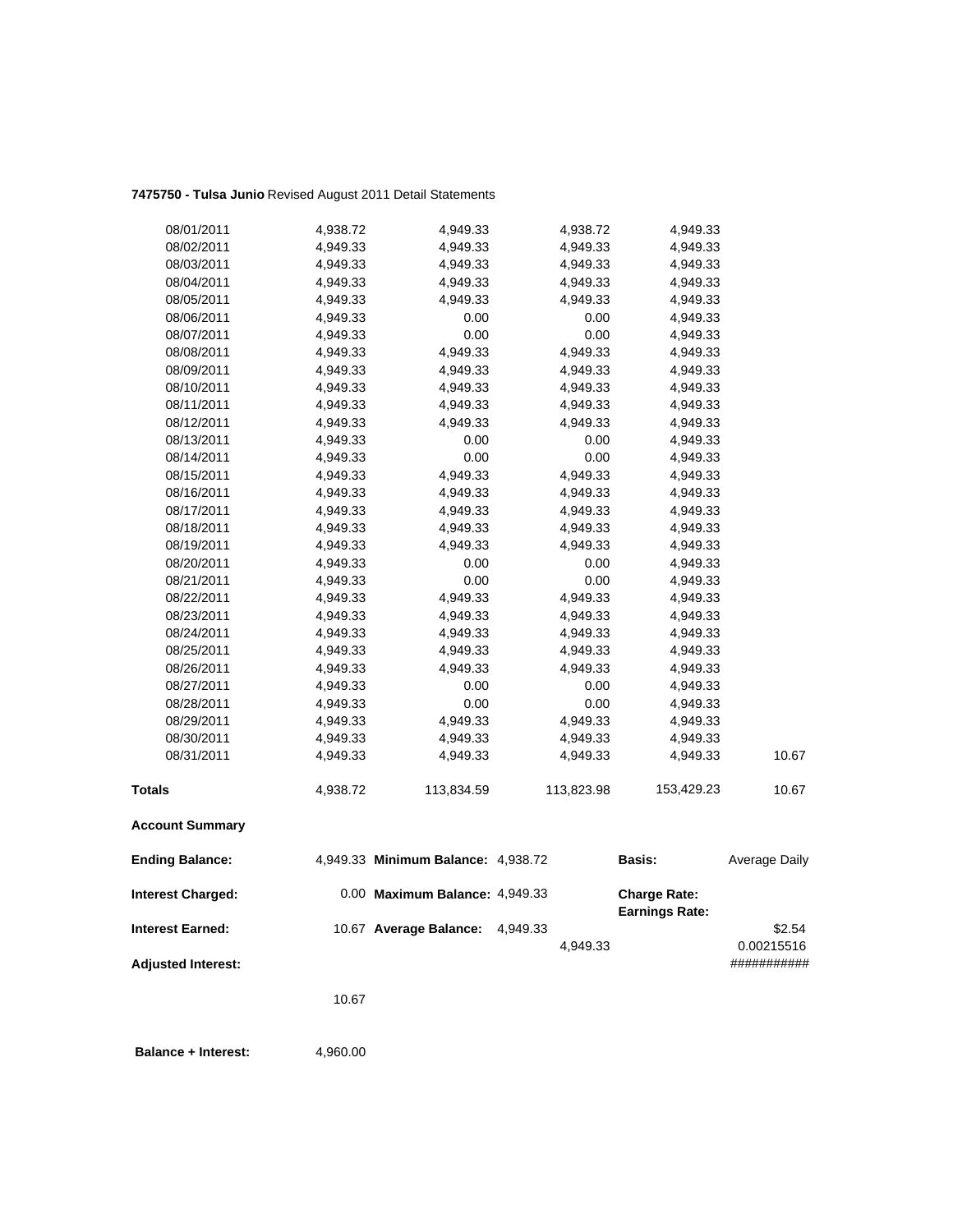## **7475770 - University of Oklahoma Health Sciences Ctr.** Revised August 2011 Detail Statements

|                                                      | 20,758.58                      |                                             |                                |                                              |                                     |
|------------------------------------------------------|--------------------------------|---------------------------------------------|--------------------------------|----------------------------------------------|-------------------------------------|
| <b>Interest Earned:</b><br><b>Adjusted Interest:</b> |                                | 20,758.58 Average Balance:                  | 9,632,014.17<br>9,632,014.17   |                                              | \$2.54<br>0.00215517<br>########### |
| <b>Interest Charged:</b>                             |                                | 0.00 Maximum Balance: 8,963,747.82          |                                | <b>Charge Rate:</b><br><b>Earnings Rate:</b> |                                     |
| <b>Ending Balance:</b>                               |                                | 8,963,747.82 Minimum Balance: 10,231,505.78 |                                | <b>Basis:</b>                                | Average Daily                       |
| <b>Account Summary</b>                               |                                |                                             |                                |                                              |                                     |
| <b>Totals</b>                                        | 10,231,505.78                  | 222,046,119.83                              | 223,313,877.79                 | 298,592,439.15                               | 20,758.58                           |
| 08/31/2011                                           | 9,010,325.75                   | 8,963,747.82                                | 9,010,325.75                   | 8,963,747.82                                 | 20,758.58                           |
| 08/30/2011                                           | 9,010,325.75                   | 9,010,325.75                                | 9,010,325.75                   | 9,010,325.75                                 |                                     |
| 08/29/2011                                           | 9,022,889.20                   | 9,010,325.75                                | 9,022,889.20                   | 9,010,325.75                                 |                                     |
| 08/28/2011                                           | 9,022,889.20                   | 0.00                                        | 0.00                           | 9,022,889.20                                 |                                     |
| 08/27/2011                                           | 9,022,889.20                   | 0.00                                        | 0.00                           | 9,022,889.20                                 |                                     |
| 08/26/2011                                           | 9,022,889.20                   | 9,022,889.20                                | 9,022,889.20                   | 9,022,889.20                                 |                                     |
| 08/25/2011                                           | 9,022,889.20                   | 9,022,889.20                                | 9,022,889.20                   | 9,022,889.20                                 |                                     |
| 08/24/2011                                           | 9,022,889.20                   | 9,022,889.20                                | 9,022,889.20                   | 9,022,889.20                                 |                                     |
| 08/23/2011                                           | 9,022,889.20                   | 9,022,889.20                                | 9,022,889.20                   | 9,022,889.20                                 |                                     |
| 08/22/2011                                           | 9,022,889.20                   | 9,022,889.20                                | 9,022,889.20                   | 9,022,889.20                                 |                                     |
| 08/21/2011                                           | 9,022,889.20                   | 0.00                                        | 0.00                           | 9,022,889.20                                 |                                     |
| 08/20/2011                                           | 9,022,889.20                   | 0.00                                        | 0.00                           | 9,022,889.20                                 |                                     |
| 08/19/2011                                           | 9,022,889.20                   | 9,022,889.20                                | 9,022,889.20                   | 9,022,889.20                                 |                                     |
| 08/18/2011                                           | 10,113,690.63                  | 9,022,889.20                                | 10,113,690.63                  | 9,022,889.20                                 |                                     |
| 08/17/2011                                           | 10,113,690.63                  | 10,113,690.63                               | 10,113,690.63                  | 10,113,690.63                                |                                     |
| 08/16/2011                                           | 10,113,690.63                  | 10,113,690.63                               | 10,113,690.63                  | 10,113,690.63                                |                                     |
| 08/15/2011                                           | 10,113,690.63                  | 10,113,690.63                               | 10,113,690.63                  | 10,113,690.63                                |                                     |
| 08/14/2011                                           | 10,113,690.63                  | 0.00                                        | 0.00                           | 10,113,690.63                                |                                     |
| 08/13/2011                                           | 10,113,690.63                  | 0.00                                        | 0.00                           | 10,113,690.63                                |                                     |
| 08/12/2011                                           | 10,113,690.63                  | 10,113,690.63                               | 10,113,690.63                  | 10,113,690.63                                |                                     |
| 08/11/2011                                           | 10,113,690.63                  | 10,113,690.63                               | 10,113,690.63                  | 10,113,690.63                                |                                     |
| 08/10/2011                                           | 10,113,690.63                  | 10,113,690.63                               | 10,113,690.63                  | 10,113,690.63                                |                                     |
| 08/09/2011                                           | 10,113,690.63                  | 10,113,690.63                               | 10,113,690.63                  | 10,113,690.63                                |                                     |
| 08/08/2011                                           | 10,113,690.63                  | 10,113,690.63                               | 10,113,690.63                  | 10,113,690.63                                |                                     |
| 08/07/2011                                           | 10,113,690.63                  | 0.00                                        | 0.00                           | 10,113,690.63                                |                                     |
| 08/06/2011                                           | 10,113,690.63<br>10,113,690.63 | 0.00                                        | 0.00                           | 10,113,690.63<br>10,113,690.63               |                                     |
| 08/04/2011<br>08/05/2011                             | 10,254,863.27                  | 10,113,690.63<br>10,113,690.63              | 10,254,863.27<br>10,113,690.63 | 10,113,690.63                                |                                     |
| 08/03/2011                                           | 10,254,863.27                  | 10,254,863.27                               | 10,254,863.27                  | 10,254,863.27                                |                                     |
| 08/02/2011                                           | 10,254,863.27                  | 10,254,863.27                               | 10,254,863.27                  | 10,254,863.27                                |                                     |
| 08/01/2011                                           | 10,231,505.78                  | 10,254,863.27                               | 10,231,505.78                  | 10,254,863.27                                |                                     |
|                                                      |                                |                                             |                                |                                              |                                     |

 **Balance + Interest:** 8,984,506.40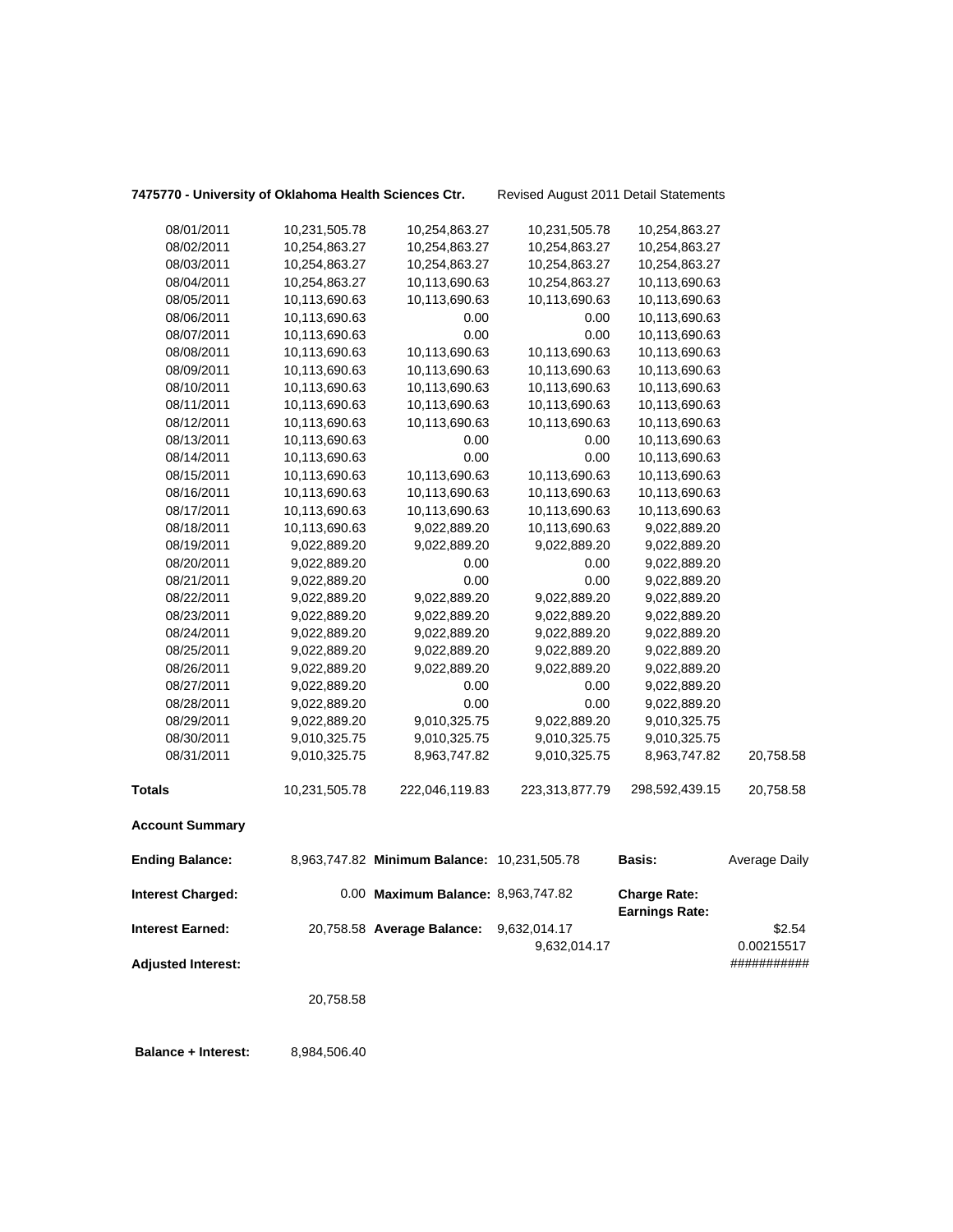## **7476760 - Oklahoma U**Revised August 2011 Detail Statements

| 08/01/2011                | 83,184,122.38 | 89,092,108.40                                | 83,184,122.38 | 89,092,108.40                                |               |
|---------------------------|---------------|----------------------------------------------|---------------|----------------------------------------------|---------------|
| 08/02/2011                | 89,092,108.40 | 89,092,108.40                                | 89,092,108.40 | 89,092,108.40                                |               |
| 08/03/2011                | 89,092,108.40 | 87,508,997.34                                | 89,092,108.40 | 87,508,997.34                                |               |
| 08/04/2011                | 87,508,997.34 | 87,508,997.34                                | 87,508,997.34 | 87,508,997.34                                |               |
| 08/05/2011                | 87,508,997.34 | 87,508,322.34                                | 87,508,997.34 | 87,508,322.34                                |               |
| 08/06/2011                | 87,508,322.34 | 0.00                                         | 0.00          | 87,508,322.34                                |               |
| 08/07/2011                | 87,508,322.34 | 0.00                                         | 0.00          | 87,508,322.34                                |               |
| 08/08/2011                | 87,508,322.34 | 87,508,322.34                                | 87,508,322.34 | 87,508,322.34                                |               |
| 08/09/2011                | 87,508,322.34 | 87,344,864.78                                | 87,508,322.34 | 87,344,864.78                                |               |
| 08/10/2011                | 87,344,864.78 | 87,226,300.78                                | 87,344,864.78 | 87,226,300.78                                |               |
| 08/11/2011                | 87,226,300.78 | 86,841,857.05                                | 87,226,300.78 | 86,841,857.05                                |               |
| 08/12/2011                | 86,841,857.05 | 86,841,857.05                                | 86,841,857.05 | 86,841,857.05                                |               |
| 08/13/2011                | 86,841,857.05 | 0.00                                         | 0.00          | 86,841,857.05                                |               |
| 08/14/2011                | 86,841,857.05 | 0.00                                         | 0.00          | 86,841,857.05                                |               |
| 08/15/2011                | 86,841,857.05 | 86,839,713.13                                | 86,841,857.05 | 86,839,713.13                                |               |
| 08/16/2011                | 86,839,713.13 | 84,628,211.87                                | 86,839,713.13 | 84,628,211.87                                |               |
| 08/17/2011                | 84,628,211.87 | 84,611,934.79                                | 84,628,211.87 | 84,611,934.79                                |               |
| 08/18/2011                | 84,611,934.79 | 84,611,934.79                                | 84,611,934.79 | 84,611,934.79                                |               |
| 08/19/2011                | 84,611,934.79 | 84,611,934.79                                | 84,611,934.79 | 84,611,934.79                                |               |
| 08/20/2011                | 84,611,934.79 | 0.00                                         | 0.00          | 84,611,934.79                                |               |
| 08/21/2011                | 84,611,934.79 | 0.00                                         | 0.00          | 84,611,934.79                                |               |
| 08/22/2011                | 84,611,934.79 | 84,518,008.67                                | 84,611,934.79 | 84,518,008.67                                |               |
| 08/23/2011                | 84,518,008.67 | 84,517,394.84                                | 84,518,008.67 | 84,517,394.84                                |               |
| 08/24/2011                | 84,517,394.84 | 85,114,242.56                                | 84,517,394.84 | 85,114,242.56                                |               |
| 08/25/2011                | 85,114,242.56 | 85,114,242.56                                | 85,114,242.56 | 85,114,242.56                                |               |
| 08/26/2011                | 85,114,242.56 | 83,232,524.26                                | 85,114,242.56 | 83,232,524.26                                |               |
| 08/27/2011                | 83,232,524.26 | 0.00                                         | 0.00          | 83,232,524.26                                |               |
| 08/28/2011                | 83,232,524.26 | 0.00                                         | 0.00          | 83,232,524.26                                |               |
| 08/29/2011                | 83,232,524.26 | 83,230,766.26                                | 83,232,524.26 | 83,230,766.26                                |               |
| 08/30/2011                | 83,230,766.26 | 83,215,888.32                                | 83,230,766.26 | 83,215,888.32                                |               |
| 08/31/2011                | 83,215,888.32 | 83,130,347.04                                | 83,215,888.32 | 83,130,347.04                                | 184,804.35    |
| <b>Totals</b>             | 83,184,122.38 | 1,973,850,879.70                             |               | 1,973,904,655.04 2,658,240,156.58            | 184,804.35    |
| <b>Account Summary</b>    |               |                                              |               |                                              |               |
| <b>Ending Balance:</b>    |               | 83,130,347.04 Minimum Balance: 83,184,122.38 |               | <b>Basis:</b>                                | Average Daily |
| <b>Interest Charged:</b>  |               | 0.00 Maximum Balance: 83,130,347.04          |               | <b>Charge Rate:</b><br><b>Earnings Rate:</b> |               |
| <b>Interest Earned:</b>   |               | 184,804.35 Average Balance:                  | 85,749,682.47 |                                              | \$2.54        |
|                           |               |                                              | 85,749,682.47 |                                              | 0.00215516    |
| <b>Adjusted Interest:</b> |               |                                              |               |                                              | ###########   |
|                           | 184,804.35    |                                              |               |                                              |               |
|                           |               |                                              |               |                                              |               |
|                           |               |                                              |               |                                              |               |

 **Balance + Interest:** 83,315,151.39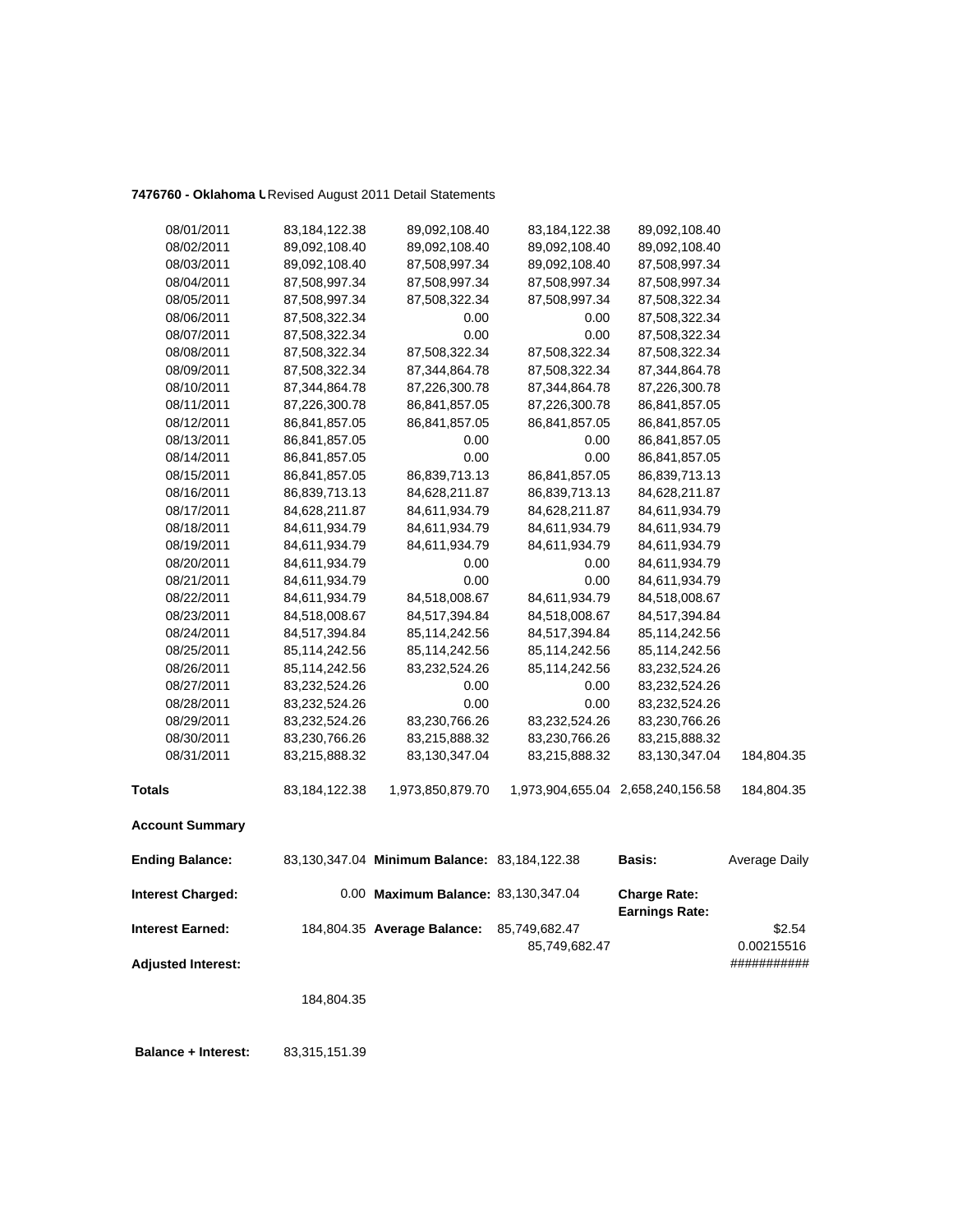## **7477120 - University of Central Oklahom**Revised August 2011 Detail Statements

| 08/02/2011               | 155,623.22 | 155,623.22                             | 155,623.22   | 155,623.22                                   |               |  |
|--------------------------|------------|----------------------------------------|--------------|----------------------------------------------|---------------|--|
| 08/03/2011               | 155,623.22 | 155,623.22                             | 155,623.22   | 155,623.22                                   |               |  |
| 08/04/2011               | 155,623.22 | 155,623.22                             | 155,623.22   | 155,623.22                                   |               |  |
| 08/05/2011               | 155,623.22 | 155,623.22                             | 155,623.22   | 155,623.22                                   |               |  |
| 08/06/2011               | 155,623.22 | 0.00                                   | 0.00         | 155,623.22                                   |               |  |
| 08/07/2011               | 155,623.22 | 0.00                                   | 0.00         | 155,623.22                                   |               |  |
| 08/08/2011               | 155,623.22 | 155,623.22                             | 155,623.22   | 155,623.22                                   |               |  |
| 08/09/2011               | 155,623.22 | 155,623.22                             | 155,623.22   | 155,623.22                                   |               |  |
| 08/10/2011               | 155,623.22 | 155,623.22                             | 155,623.22   | 155,623.22                                   |               |  |
| 08/11/2011               | 155,623.22 | 155,623.22                             | 155,623.22   | 155,623.22                                   |               |  |
| 08/12/2011               | 155,623.22 | 155,623.22                             | 155,623.22   | 155,623.22                                   |               |  |
| 08/13/2011               | 155,623.22 | 0.00                                   | 0.00         | 155,623.22                                   |               |  |
| 08/14/2011               | 155,623.22 | 0.00                                   | 0.00         | 155,623.22                                   |               |  |
| 08/15/2011               | 155,623.22 | 155,623.22                             | 155,623.22   | 155,623.22                                   |               |  |
| 08/16/2011               | 155,623.22 | 155,623.22                             | 155,623.22   | 155,623.22                                   |               |  |
| 08/17/2011               | 155,623.22 | 155,623.22                             | 155,623.22   | 155,623.22                                   |               |  |
| 08/18/2011               | 155,623.22 | 155,623.22                             | 155,623.22   | 155,623.22                                   |               |  |
| 08/19/2011               | 155,623.22 | 155,623.22                             | 155,623.22   | 155,623.22                                   |               |  |
| 08/20/2011               | 155,623.22 | 0.00                                   | 0.00         | 155,623.22                                   |               |  |
| 08/21/2011               | 155,623.22 | 0.00                                   | 0.00         | 155,623.22                                   |               |  |
| 08/22/2011               | 155,623.22 | 155,623.22                             | 155,623.22   | 155,623.22                                   |               |  |
| 08/23/2011               | 155,623.22 | 155,623.22                             | 155,623.22   | 155,623.22                                   |               |  |
| 08/24/2011               | 155,623.22 | 155,623.22                             | 155,623.22   | 155,623.22                                   |               |  |
| 08/25/2011               | 155,623.22 | 155,623.22                             | 155,623.22   | 155,623.22                                   |               |  |
| 08/26/2011               | 155,623.22 | 155,623.22                             | 155,623.22   | 155,623.22                                   |               |  |
| 08/27/2011               | 155,623.22 | 0.00                                   | 0.00         | 155,623.22                                   |               |  |
| 08/28/2011               | 155,623.22 | 0.00                                   | 0.00         | 155,623.22                                   |               |  |
| 08/29/2011               | 155,623.22 | 155,623.22                             | 155,623.22   | 155,623.22                                   |               |  |
| 08/30/2011               | 155,623.22 | 155,623.22                             | 155,623.22   | 155,623.22                                   |               |  |
| 08/31/2011               | 155,623.22 | 155,623.22                             | 155,623.22   | 155,623.22                                   | 335.39        |  |
| <b>Totals</b>            | 155,289.84 | 3,579,334.06                           | 3,579,000.68 | 4,824,319.82                                 | 335.39        |  |
| <b>Account Summary</b>   |            |                                        |              |                                              |               |  |
| <b>Ending Balance:</b>   |            | 155,623.22 Minimum Balance: 155,289.84 |              | <b>Basis:</b>                                | Average Daily |  |
| <b>Interest Charged:</b> |            | 0.00 Maximum Balance: 155,623.22       |              | <b>Charge Rate:</b><br><b>Earnings Rate:</b> |               |  |
| <b>Interest Earned:</b>  |            | 335.39 Average Balance:                | 155,623.22   |                                              | \$2.54        |  |
|                          |            |                                        | 155,623.22   | 0.00215516                                   |               |  |

**Adjusted Interest:** ###########

335.39

 **Balance + Interest:** 155,958.61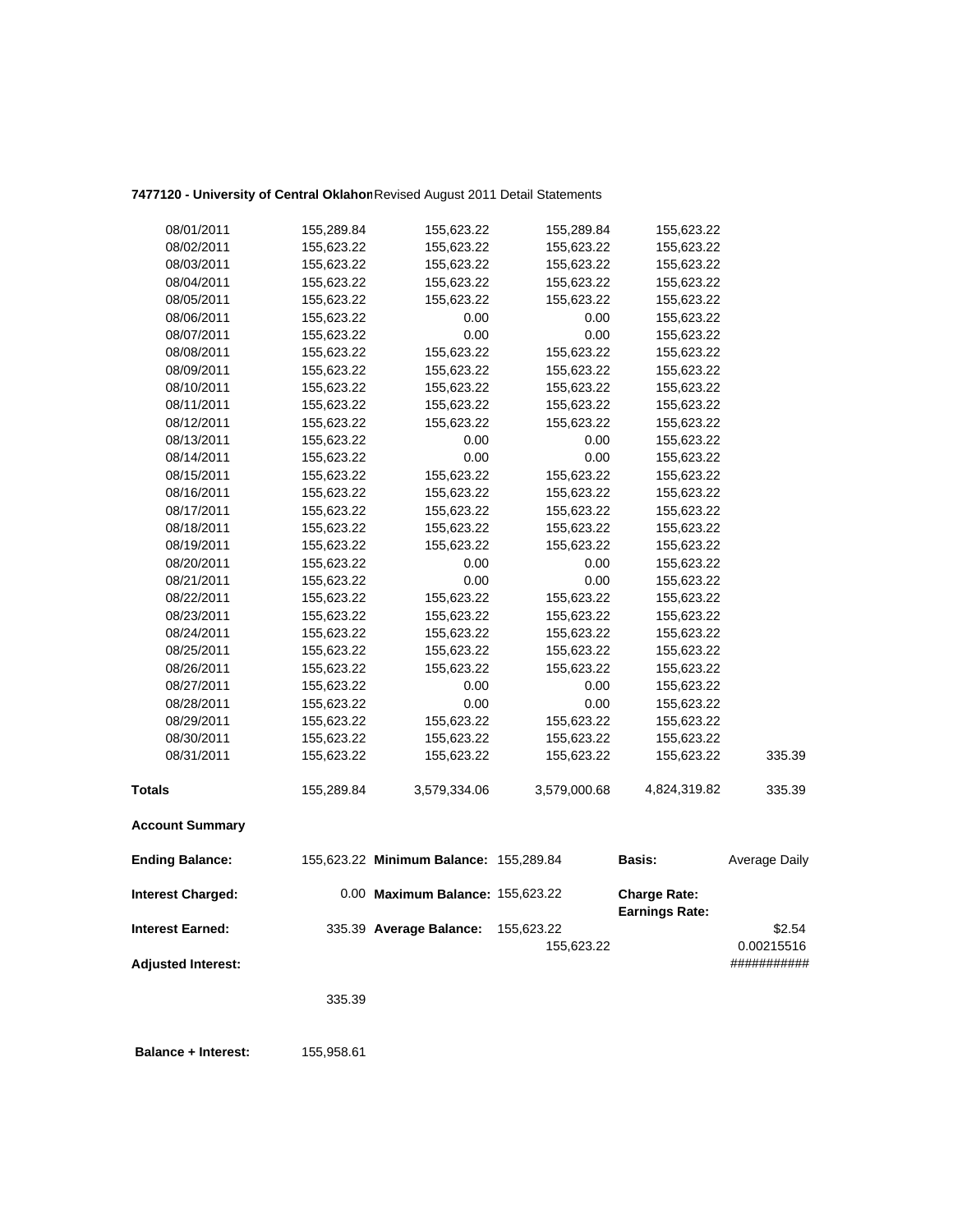| 7479105 - OCIA            |               | Revised August 2011 Detail Statements        |                |                                              |                      |
|---------------------------|---------------|----------------------------------------------|----------------|----------------------------------------------|----------------------|
| 08/01/2011                | 22,375,644.34 | 22,426,487.70                                | 22,375,644.34  | 22,426,487.70                                |                      |
| 08/02/2011                | 22,426,487.70 | 22,426,487.70                                | 22,426,487.70  | 22,426,487.70                                |                      |
| 08/03/2011                | 22,426,487.70 | 22,426,487.70                                | 22,426,487.70  | 22,426,487.70                                |                      |
| 08/04/2011                | 22,426,487.70 | 22,426,487.70                                | 22,426,487.70  | 22,426,487.70                                |                      |
| 08/05/2011                | 22,426,487.70 | 22,426,487.70                                | 22,426,487.70  | 22,426,487.70                                |                      |
| 08/06/2011                | 22,426,487.70 | 0.00                                         | 0.00           | 22,426,487.70                                |                      |
| 08/07/2011                | 22,426,487.70 | 0.00                                         | 0.00           | 22,426,487.70                                |                      |
| 08/08/2011                | 22,426,487.70 | 22,426,487.70                                | 22,426,487.70  | 22,426,487.70                                |                      |
| 08/09/2011                | 22,426,487.70 | 22,426,487.70                                | 22,426,487.70  | 22,426,487.70                                |                      |
| 08/10/2011                | 22,426,487.70 | 22,426,487.70                                | 22,426,487.70  | 22,426,487.70                                |                      |
| 08/11/2011                | 22,426,487.70 | 13,290,755.35                                | 22,426,487.70  | 13,290,755.35                                |                      |
| 08/12/2011                | 13,290,755.35 | 13,290,755.35                                | 13,290,755.35  | 13,290,755.35                                |                      |
| 08/13/2011                | 13,290,755.35 | 0.00                                         | 0.00           | 13,290,755.35                                |                      |
| 08/14/2011                | 13,290,755.35 | 0.00                                         | 0.00           | 13,290,755.35                                |                      |
| 08/15/2011                | 13,290,755.35 | 13,290,755.35                                | 13,290,755.35  | 13,290,755.35                                |                      |
| 08/16/2011                | 13,290,755.35 | 13,290,755.35                                | 13,290,755.35  | 13,290,755.35                                |                      |
| 08/17/2011                | 13,290,755.35 | 13,290,755.35                                | 13,290,755.35  | 13,290,755.35                                |                      |
| 08/18/2011                | 13,290,755.35 | 13,290,755.35                                | 13,290,755.35  | 13,290,755.35                                |                      |
| 08/19/2011                | 13,290,755.35 | 13,290,755.35                                | 13,290,755.35  | 13,290,755.35                                |                      |
| 08/20/2011                | 13,290,755.35 | 0.00                                         | 0.00           | 13,290,755.35                                |                      |
| 08/21/2011                | 13,290,755.35 | 0.00                                         | 0.00           | 13,290,755.35                                |                      |
| 08/22/2011                | 13,290,755.35 | 13,290,755.35                                | 13,290,755.35  | 13,290,755.35                                |                      |
| 08/23/2011                | 13,290,755.35 | 13,290,755.35                                | 13,290,755.35  | 13,290,755.35                                |                      |
| 08/24/2011                | 13,290,755.35 | 13,290,755.35                                | 13,290,755.35  | 13,290,755.35                                |                      |
| 08/25/2011                | 13,290,755.35 | 13,290,755.35                                | 13,290,755.35  | 13,290,755.35                                |                      |
| 08/26/2011                | 13,290,755.35 | 13,290,755.35                                | 13,290,755.35  | 13,290,755.35                                |                      |
| 08/27/2011                | 13,290,755.35 | 0.00                                         | 0.00           | 13,290,755.35                                |                      |
| 08/28/2011                | 13,290,755.35 | 0.00                                         | 0.00           | 13,290,755.35                                |                      |
| 08/29/2011                | 13,290,755.35 | 13,290,755.35                                | 13,290,755.35  | 13,290,755.35                                |                      |
| 08/30/2011                | 13,290,755.35 | 13,290,755.35                                | 13,290,755.35  | 13,290,755.35                                |                      |
| 08/31/2011                | 13,290,755.35 | 13,290,755.35                                | 13,290,755.35  | 13,290,755.35                                | 34,995.20            |
| <b>Totals</b>             | 22,375,644.34 | 378,773,231.85                               | 387,858,120.84 | 503,370,739.35                               | 34,995.20            |
| <b>Account Summary</b>    |               |                                              |                |                                              |                      |
| <b>Ending Balance:</b>    |               | 13,290,755.35 Minimum Balance: 22,375,644.34 |                | <b>Basis:</b>                                | <b>Average Daily</b> |
| <b>Interest Charged:</b>  |               | 0.00 Maximum Balance: 13,290,755.35          |                | <b>Charge Rate:</b><br><b>Earnings Rate:</b> |                      |
| <b>Interest Earned:</b>   |               | 34,995.20 Average Balance:                   | 16,237,765.79  |                                              | \$2.54               |
|                           |               |                                              | 16,237,765.79  |                                              | 0.00215517           |
| <b>Adjusted Interest:</b> |               |                                              |                |                                              | ###########          |
|                           |               |                                              |                |                                              |                      |
|                           | 34,995.20     |                                              |                |                                              |                      |
|                           |               |                                              |                |                                              |                      |

 **Balance + Interest:** 13,325,750.55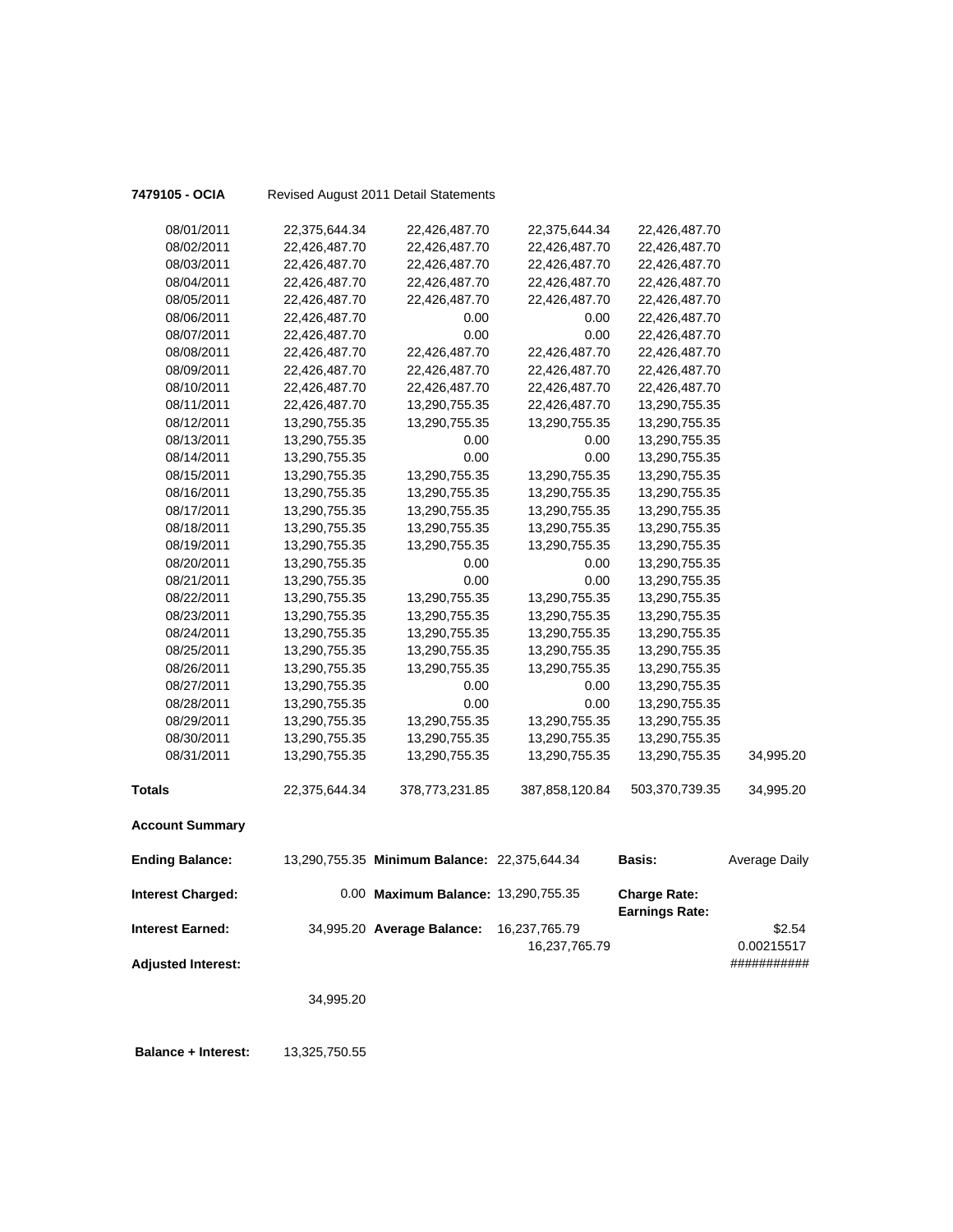## **7480230 - East Centra** Revised August 2011 Detail Statements

| 08/01/2011                | 372.56 | 373.36                         | 372.56   | 373.36                |                           |
|---------------------------|--------|--------------------------------|----------|-----------------------|---------------------------|
| 08/02/2011                | 373.36 | 373.36                         | 373.36   | 373.36                |                           |
| 08/03/2011                | 373.36 | 373.36                         | 373.36   | 373.36                |                           |
| 08/04/2011                | 373.36 | 373.36                         | 373.36   | 373.36                |                           |
| 08/05/2011                | 373.36 | 373.36                         | 373.36   | 373.36                |                           |
| 08/06/2011                | 373.36 | 0.00                           | 0.00     | 373.36                |                           |
| 08/07/2011                | 373.36 | 0.00                           | 0.00     | 373.36                |                           |
| 08/08/2011                | 373.36 | 373.36                         | 373.36   | 373.36                |                           |
| 08/09/2011                | 373.36 | 373.36                         | 373.36   | 373.36                |                           |
| 08/10/2011                | 373.36 | 373.36                         | 373.36   | 373.36                |                           |
| 08/11/2011                | 373.36 | 373.36                         | 373.36   | 373.36                |                           |
| 08/12/2011                | 373.36 | 373.36                         | 373.36   | 373.36                |                           |
| 08/13/2011                | 373.36 | 0.00                           | 0.00     | 373.36                |                           |
| 08/14/2011                | 373.36 | 0.00                           | 0.00     | 373.36                |                           |
| 08/15/2011                | 373.36 | 373.36                         | 373.36   | 373.36                |                           |
| 08/16/2011                | 373.36 | 373.36                         | 373.36   | 373.36                |                           |
| 08/17/2011                | 373.36 | 373.36                         | 373.36   | 373.36                |                           |
| 08/18/2011                | 373.36 | 373.36                         | 373.36   | 373.36                |                           |
| 08/19/2011                | 373.36 | 373.36                         | 373.36   | 373.36                |                           |
| 08/20/2011                | 373.36 | 0.00                           | 0.00     | 373.36                |                           |
| 08/21/2011                | 373.36 | 0.00                           | 0.00     | 373.36                |                           |
| 08/22/2011                | 373.36 | 373.36                         | 373.36   | 373.36                |                           |
| 08/23/2011                | 373.36 | 373.36                         | 373.36   | 373.36                |                           |
| 08/24/2011                | 373.36 | 373.36                         | 373.36   | 373.36                |                           |
| 08/25/2011                | 373.36 | 373.36                         | 373.36   | 373.36                |                           |
| 08/26/2011                | 373.36 | 373.36                         | 373.36   | 373.36                |                           |
| 08/27/2011                | 373.36 | 0.00                           | 0.00     | 373.36                |                           |
| 08/28/2011                | 373.36 | 0.00                           | 0.00     | 373.36                |                           |
| 08/29/2011                | 373.36 | 373.36                         | 373.36   | 373.36                |                           |
| 08/30/2011                | 373.36 | 373.36                         | 373.36   | 373.36                |                           |
| 08/31/2011                | 373.36 | 373.36                         | 373.36   | 373.36                | 0.80                      |
| <b>Totals</b>             | 372.56 | 8,587.28                       | 8,586.48 | 11,574.16             | 0.80                      |
| <b>Account Summary</b>    |        |                                |          |                       |                           |
| <b>Ending Balance:</b>    |        | 373.36 Minimum Balance: 372.56 |          | <b>Basis:</b>         | Average Daily             |
| <b>Interest Charged:</b>  |        | 0.00 Maximum Balance: 373.36   |          | <b>Charge Rate:</b>   |                           |
|                           |        |                                |          | <b>Earnings Rate:</b> |                           |
| <b>Interest Earned:</b>   |        | 0.80 Average Balance:          | 373.36   |                       | \$2.54                    |
|                           |        |                                | 373.36   |                       | 0.00215516<br>########### |
| <b>Adjusted Interest:</b> |        |                                |          |                       |                           |
|                           | 0.80   |                                |          |                       |                           |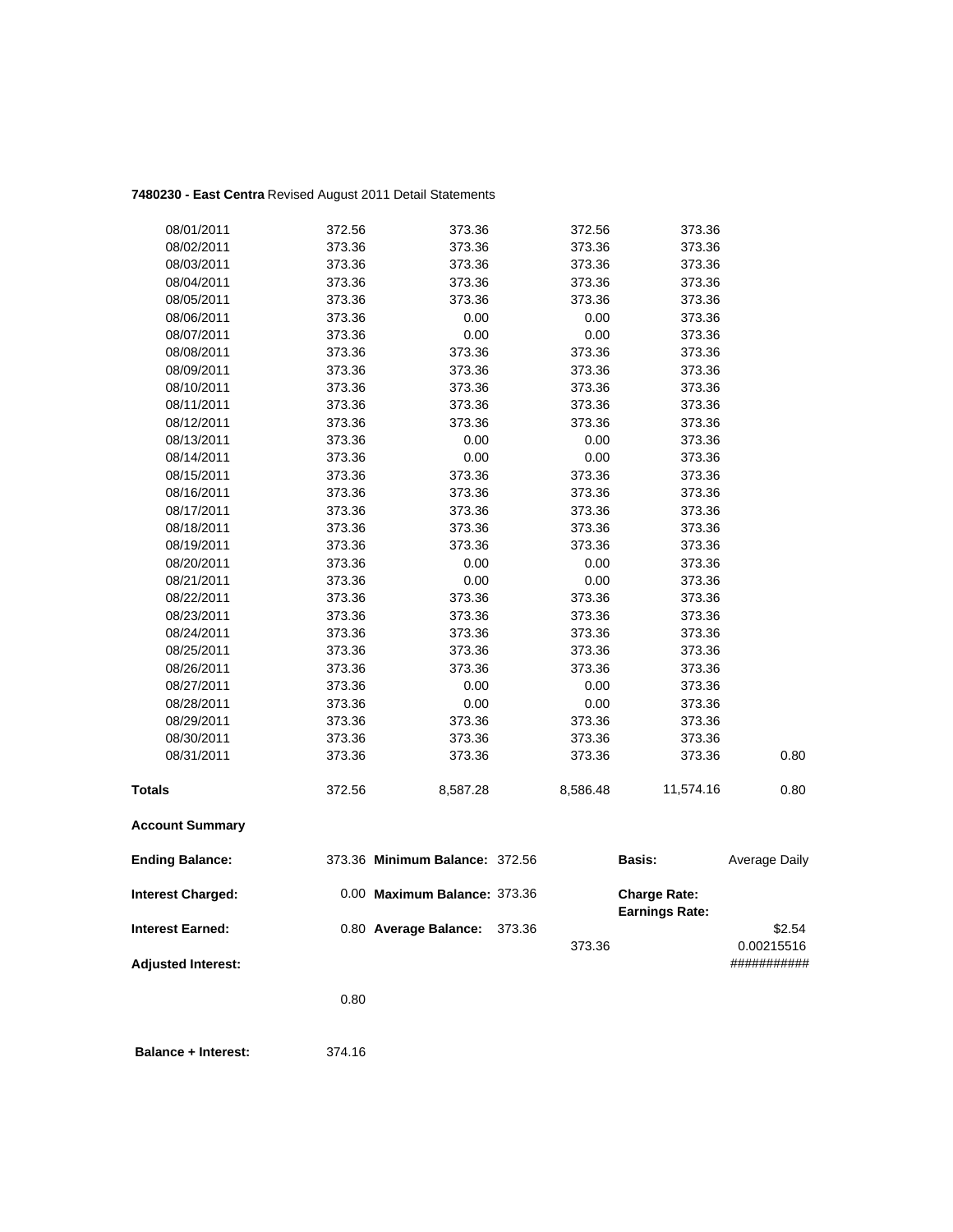## **7480420 - Langston Un**Revised August 2011 Detail Statements

| 08/01/2011                | 0.00 | 0.00                       | 0.00         | 0.00                                         |                |
|---------------------------|------|----------------------------|--------------|----------------------------------------------|----------------|
| 08/02/2011                | 0.00 | 0.00                       | 0.00         | 0.00                                         |                |
| 08/03/2011                | 0.00 | 0.00                       | 0.00         | 0.00                                         |                |
| 08/04/2011                | 0.00 | 0.00                       | 0.00         | 0.00                                         |                |
| 08/05/2011                | 0.00 | 0.00                       | 0.00         | 0.00                                         |                |
| 08/06/2011                | 0.00 | 0.00                       | 0.00         | 0.00                                         |                |
| 08/07/2011                | 0.00 | 0.00                       | 0.00         | 0.00                                         |                |
| 08/08/2011                | 0.00 | 0.00                       | 0.00         | 0.00                                         |                |
| 08/09/2011                | 0.00 | 0.00                       | 0.00         | 0.00                                         |                |
| 08/10/2011                | 0.00 | 0.00                       | 0.00         | 0.00                                         |                |
| 08/11/2011                | 0.00 | 0.00                       | 0.00         | 0.00                                         |                |
| 08/12/2011                | 0.00 | 0.00                       | 0.00         | 0.00                                         |                |
| 08/13/2011                | 0.00 | 0.00                       | 0.00         | 0.00                                         |                |
| 08/14/2011                | 0.00 | 0.00                       | 0.00         | 0.00                                         |                |
| 08/15/2011                | 0.00 | 0.00                       | 0.00         | 0.00                                         |                |
| 08/16/2011                | 0.00 | 0.00                       | 0.00         | 0.00                                         |                |
| 08/17/2011                | 0.00 | 0.00                       | 0.00         | 0.00                                         |                |
| 08/18/2011                | 0.00 | 0.00                       | 0.00         | 0.00                                         |                |
| 08/19/2011                | 0.00 | 0.00                       | 0.00         | 0.00                                         |                |
| 08/20/2011                | 0.00 | 0.00                       | 0.00         | 0.00                                         |                |
| 08/21/2011                | 0.00 | 0.00                       | 0.00         | 0.00                                         |                |
| 08/22/2011                | 0.00 | 0.00                       | 0.00         | 0.00                                         |                |
| 08/23/2011                | 0.00 | 0.00                       | 0.00         | 0.00                                         |                |
| 08/24/2011                | 0.00 | 0.00                       | 0.00         | 0.00                                         |                |
| 08/25/2011                | 0.00 | 0.00                       | 0.00         | 0.00                                         |                |
| 08/26/2011                | 0.00 | 0.00                       | 0.00         | 0.00                                         |                |
| 08/27/2011                | 0.00 | 0.00                       | 0.00         | 0.00                                         |                |
| 08/28/2011                | 0.00 | 0.00                       | 0.00         | 0.00                                         |                |
| 08/29/2011                | 0.00 | 0.00                       | 0.00         | 0.00                                         |                |
| 08/30/2011                | 0.00 | 0.00                       | 0.00         | 0.00                                         |                |
| 08/31/2011                | 0.00 | 0.00                       | 0.00         | 0.00                                         | 0.00           |
| <b>Totals</b>             | 0.00 | 0.00                       | 0.00         | 0.00                                         | 0.00           |
| <b>Account Summary</b>    |      |                            |              |                                              |                |
| <b>Ending Balance:</b>    |      | 0.00 Minimum Balance: 0.00 |              | <b>Basis:</b>                                | Average Daily  |
| <b>Interest Charged:</b>  |      | 0.00 Maximum Balance: 0.00 |              | <b>Charge Rate:</b><br><b>Earnings Rate:</b> |                |
| <b>Interest Earned:</b>   |      | 0.00 Average Balance:      | 0.00<br>0.00 |                                              | \$2.54<br>#N/A |
| <b>Adjusted Interest:</b> |      |                            |              |                                              | ###########    |

0.00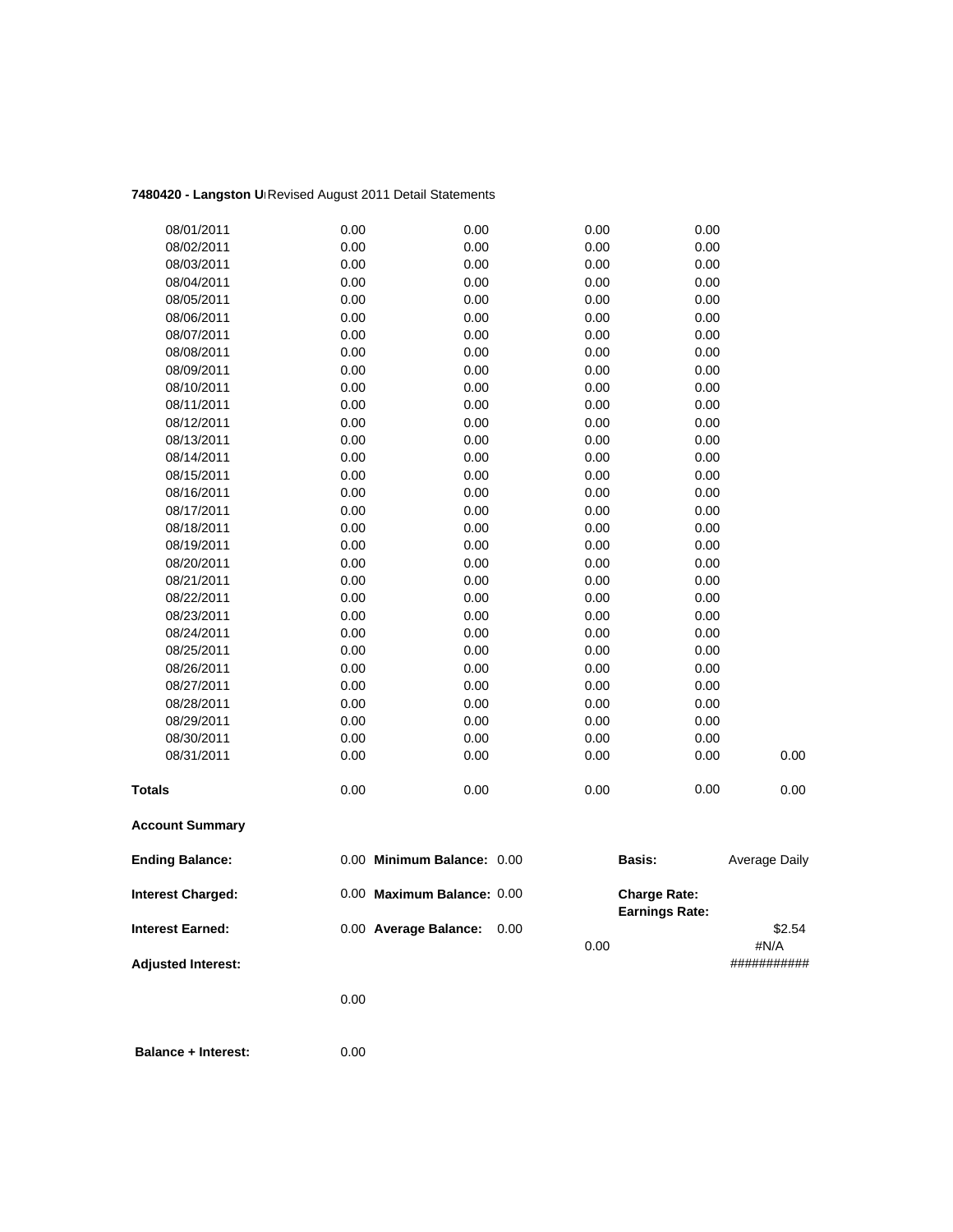## **7480461 - Rogers Stat** Revised August 2011 Detail Statements

| 08/01/2011                | 0.00 | 0.00                       | 0.00 | 0.00                  |               |
|---------------------------|------|----------------------------|------|-----------------------|---------------|
| 08/02/2011                | 0.00 | 0.00                       | 0.00 | 0.00                  |               |
| 08/03/2011                | 0.00 | 0.00                       | 0.00 | 0.00                  |               |
| 08/04/2011                | 0.00 | 0.00                       | 0.00 | 0.00                  |               |
| 08/05/2011                | 0.00 | 0.00                       | 0.00 | 0.00                  |               |
| 08/06/2011                | 0.00 | 0.00                       | 0.00 | 0.00                  |               |
| 08/07/2011                | 0.00 | 0.00                       | 0.00 | 0.00                  |               |
| 08/08/2011                | 0.00 | 0.00                       | 0.00 | 0.00                  |               |
| 08/09/2011                | 0.00 | 0.00                       | 0.00 | 0.00                  |               |
| 08/10/2011                | 0.00 | 0.00                       | 0.00 | 0.00                  |               |
| 08/11/2011                | 0.00 | 0.00                       | 0.00 | 0.00                  |               |
| 08/12/2011                | 0.00 | 0.00                       | 0.00 | 0.00                  |               |
| 08/13/2011                | 0.00 | 0.00                       | 0.00 | 0.00                  |               |
| 08/14/2011                | 0.00 | 0.00                       | 0.00 | 0.00                  |               |
| 08/15/2011                | 0.00 | 0.00                       | 0.00 | 0.00                  |               |
| 08/16/2011                | 0.00 | 0.00                       | 0.00 | 0.00                  |               |
| 08/17/2011                | 0.00 | 0.00                       | 0.00 | 0.00                  |               |
| 08/18/2011                | 0.00 | 0.00                       | 0.00 | 0.00                  |               |
| 08/19/2011                | 0.00 | 0.00                       | 0.00 | 0.00                  |               |
| 08/20/2011                | 0.00 | 0.00                       | 0.00 | 0.00                  |               |
| 08/21/2011                | 0.00 | 0.00                       | 0.00 | 0.00                  |               |
| 08/22/2011                | 0.00 | 0.00                       | 0.00 | 0.00                  |               |
| 08/23/2011                | 0.00 | 0.00                       | 0.00 | 0.00                  |               |
| 08/24/2011                | 0.00 | 0.00                       | 0.00 | 0.00                  |               |
| 08/25/2011                | 0.00 | 0.00                       | 0.00 | 0.00                  |               |
| 08/26/2011                | 0.00 | 0.00                       | 0.00 | 0.00                  |               |
| 08/27/2011                | 0.00 | 0.00                       | 0.00 | 0.00                  |               |
| 08/28/2011                | 0.00 | 0.00                       | 0.00 | 0.00                  |               |
| 08/29/2011                | 0.00 | 0.00                       | 0.00 | 0.00                  |               |
| 08/30/2011                | 0.00 | 0.00                       | 0.00 | 0.00                  |               |
| 08/31/2011                | 0.00 | 0.00                       | 0.00 | 0.00                  | 0.00          |
| <b>Totals</b>             | 0.00 | 0.00                       | 0.00 | 0.00                  | 0.00          |
| <b>Account Summary</b>    |      |                            |      |                       |               |
| <b>Ending Balance:</b>    |      | 0.00 Minimum Balance: 0.00 |      | <b>Basis:</b>         | Average Daily |
| <b>Interest Charged:</b>  |      | 0.00 Maximum Balance: 0.00 |      | <b>Charge Rate:</b>   |               |
| Interest Earned:          |      | 0.00 Average Balance:      | 0.00 | <b>Earnings Rate:</b> | \$2.54        |
|                           |      |                            | 0.00 |                       |               |
| <b>Adjusted Interest:</b> |      |                            |      |                       | ###########   |
|                           |      |                            |      |                       |               |

0.00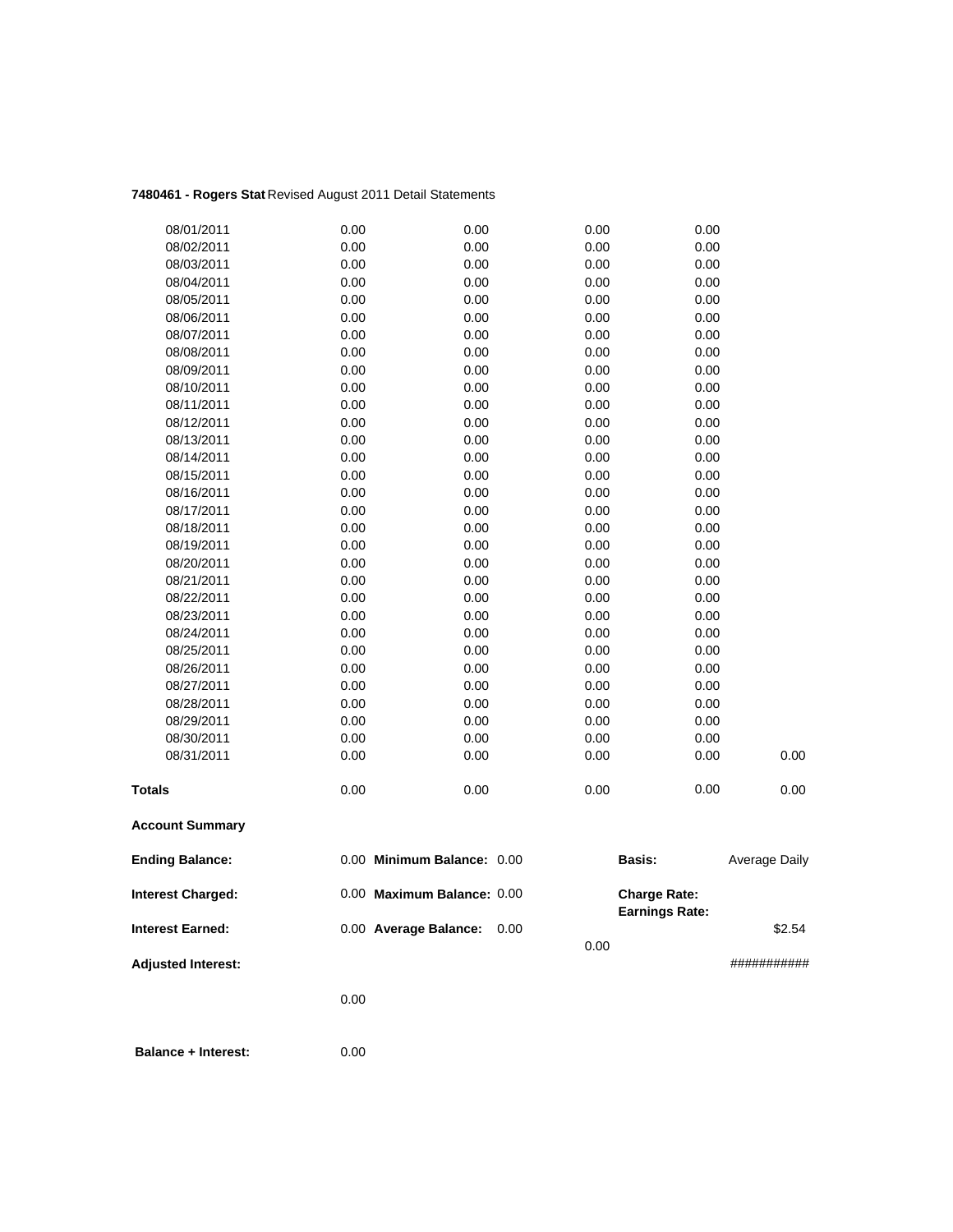## 7480633 - Oklahoma City Community C<sub>'</sub>Revised August 2011 Detail Statements

| 08/01/2011                | 17,604.00 | 17,641.80                            | 17,604.00              | 17,641.80                                    |                      |
|---------------------------|-----------|--------------------------------------|------------------------|----------------------------------------------|----------------------|
| 08/02/2011                | 17,641.80 | 17,641.80                            | 17,641.80              | 17,641.80                                    |                      |
| 08/03/2011                | 17,641.80 | 17,641.80                            | 17,641.80              | 17,641.80                                    |                      |
| 08/04/2011                | 17,641.80 | 17,641.80                            | 17,641.80              | 17,641.80                                    |                      |
| 08/05/2011                | 17,641.80 | 17,641.80                            | 17,641.80              | 17,641.80                                    |                      |
| 08/06/2011                | 17,641.80 | 0.00                                 | 0.00                   | 17,641.80                                    |                      |
| 08/07/2011                | 17,641.80 | 0.00                                 | 0.00                   | 17,641.80                                    |                      |
| 08/08/2011                | 17,641.80 | 17,641.80                            | 17,641.80              | 17,641.80                                    |                      |
| 08/09/2011                | 17,641.80 | 17,641.80                            | 17,641.80              | 17,641.80                                    |                      |
| 08/10/2011                | 17,641.80 | 17,641.80                            | 17,641.80              | 17,641.80                                    |                      |
| 08/11/2011                | 17,641.80 | 17,641.80                            | 17,641.80              | 17,641.80                                    |                      |
| 08/12/2011                | 17,641.80 | 17,641.80                            | 17,641.80              | 17,641.80                                    |                      |
| 08/13/2011                | 17,641.80 | 0.00                                 | 0.00                   | 17,641.80                                    |                      |
| 08/14/2011                | 17,641.80 | 0.00                                 | 0.00                   | 17,641.80                                    |                      |
| 08/15/2011                | 17,641.80 | 17,641.80                            | 17,641.80              | 17,641.80                                    |                      |
| 08/16/2011                | 17,641.80 | 17,641.80                            | 17,641.80              | 17,641.80                                    |                      |
| 08/17/2011                | 17,641.80 | 17,641.80                            | 17,641.80              | 17,641.80                                    |                      |
| 08/18/2011                | 17,641.80 | 17,641.80                            | 17,641.80              | 17,641.80                                    |                      |
| 08/19/2011                | 17,641.80 | 17,641.80                            | 17,641.80              | 17,641.80                                    |                      |
| 08/20/2011                | 17,641.80 | 0.00                                 | 0.00                   | 17,641.80                                    |                      |
| 08/21/2011                | 17,641.80 | 0.00                                 | 0.00                   | 17,641.80                                    |                      |
| 08/22/2011                | 17,641.80 | 17,641.80                            | 17,641.80              | 17,641.80                                    |                      |
| 08/23/2011                | 17,641.80 | 17,641.80                            | 17,641.80              | 17,641.80                                    |                      |
| 08/24/2011                | 17,641.80 | 17,641.80                            | 17,641.80              | 17,641.80                                    |                      |
| 08/25/2011                | 17,641.80 | 17,641.80                            | 17,641.80              | 17,641.80                                    |                      |
| 08/26/2011                | 17,641.80 | 17,641.80                            | 17,641.80              | 17,641.80                                    |                      |
| 08/27/2011                | 17,641.80 | 0.00                                 | 0.00                   | 17,641.80                                    |                      |
| 08/28/2011                | 17,641.80 | 0.00                                 | 0.00                   | 17,641.80                                    |                      |
| 08/29/2011                | 17,641.80 | 17,641.80                            | 17,641.80              | 17,641.80                                    |                      |
| 08/30/2011                | 17,641.80 | 17,641.80                            | 17,641.80              | 17,641.80                                    |                      |
| 08/31/2011                | 17,641.80 | 17,641.80                            | 17,641.80              | 17,641.80                                    | 38.02                |
| <b>Totals</b>             | 17,604.00 | 405,761.40                           | 405,723.60             | 546,895.80                                   | 38.02                |
| <b>Account Summary</b>    |           |                                      |                        |                                              |                      |
| <b>Ending Balance:</b>    |           | 17,641.80 Minimum Balance: 17,604.00 |                        | <b>Basis:</b>                                | Average Daily        |
| <b>Interest Charged:</b>  |           | 0.00 Maximum Balance: 17,641.80      |                        | <b>Charge Rate:</b><br><b>Earnings Rate:</b> |                      |
| <b>Interest Earned:</b>   |           | 38.02 Average Balance:               | 17,641.80<br>17,641.80 |                                              | \$2.54<br>0.00215516 |
| <b>Adjusted Interest:</b> |           |                                      |                        |                                              | ###########          |

38.02

**Balance + Interest:** 17,679.82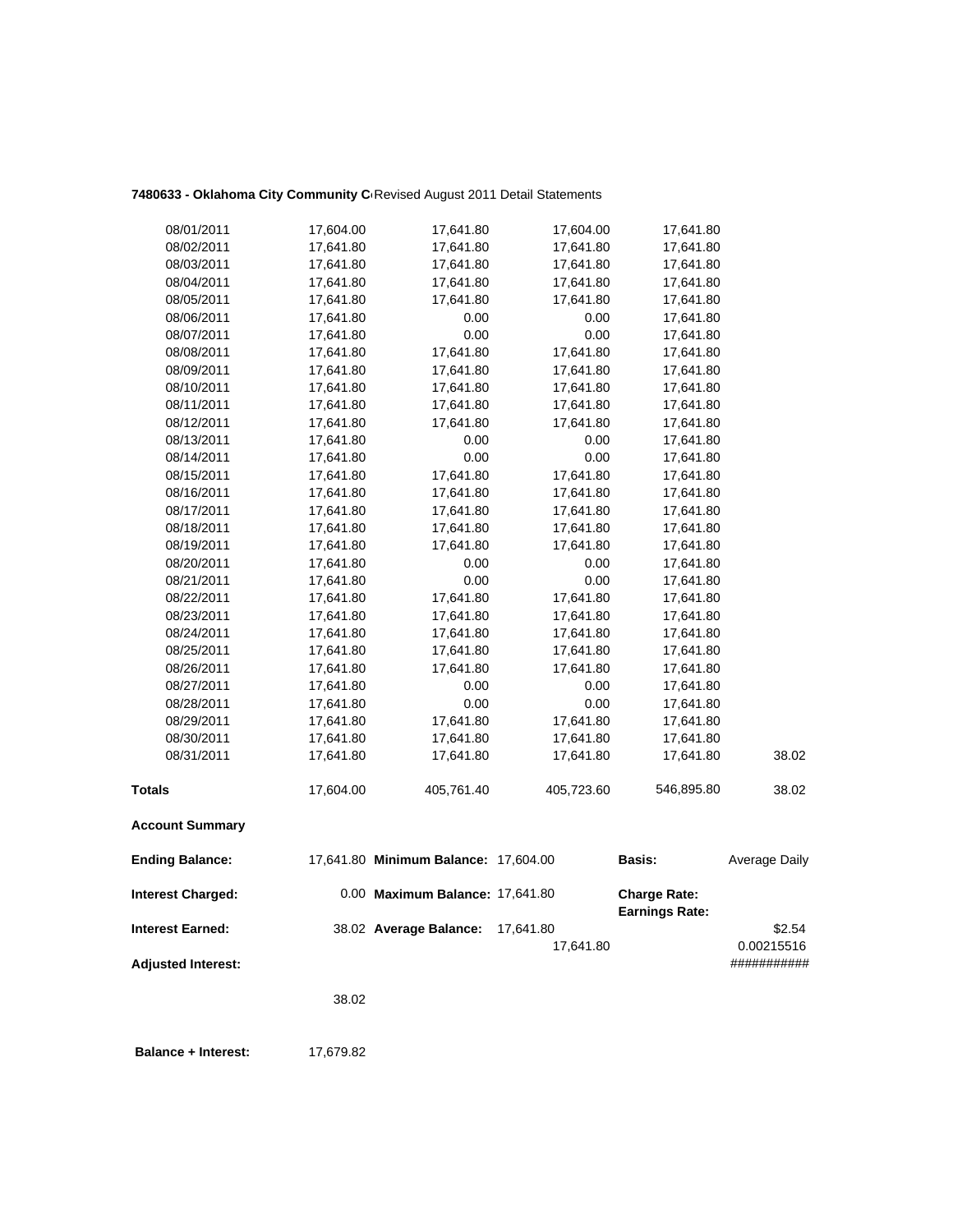## **7481230 - EastCentral University** Revised August 2011 Detail Statements

| <b>Interest Earned:</b>  |       | 0.05 Average Balance:        | 22.02 | 22.02  |                                              | \$2.54<br>0.00215516 |
|--------------------------|-------|------------------------------|-------|--------|----------------------------------------------|----------------------|
| <b>Interest Charged:</b> |       | 0.00 Maximum Balance: 22.02  |       |        | <b>Charge Rate:</b><br><b>Earnings Rate:</b> |                      |
| <b>Ending Balance:</b>   |       | 22.02 Minimum Balance: 21.97 |       |        | Basis:                                       | Average Daily        |
| <b>Account Summary</b>   |       |                              |       |        |                                              |                      |
| Totals                   | 21.97 | 506.46                       |       | 506.41 | 682.62                                       | 0.05                 |
| 08/31/2011               | 22.02 | 22.02                        |       | 22.02  | 22.02                                        | 0.05                 |
| 08/30/2011               | 22.02 | 22.02                        |       | 22.02  | 22.02                                        |                      |
| 08/29/2011               | 22.02 | 22.02                        |       | 22.02  | 22.02                                        |                      |
| 08/28/2011               | 22.02 | 0.00                         |       | 0.00   | 22.02                                        |                      |
| 08/27/2011               | 22.02 | 0.00                         |       | 0.00   | 22.02                                        |                      |
| 08/26/2011               | 22.02 | 22.02                        |       | 22.02  | 22.02                                        |                      |
| 08/25/2011               | 22.02 | 22.02                        |       | 22.02  | 22.02                                        |                      |
| 08/24/2011               | 22.02 | 22.02                        |       | 22.02  | 22.02                                        |                      |
| 08/23/2011               | 22.02 | 22.02                        |       | 22.02  | 22.02                                        |                      |
| 08/22/2011               | 22.02 | 22.02                        |       | 22.02  | 22.02                                        |                      |
| 08/21/2011               | 22.02 | 0.00                         |       | 0.00   | 22.02                                        |                      |
| 08/20/2011               | 22.02 | 0.00                         |       | 0.00   | 22.02                                        |                      |
| 08/19/2011               | 22.02 | 22.02                        |       | 22.02  | 22.02                                        |                      |
| 08/18/2011               | 22.02 | 22.02                        |       | 22.02  | 22.02                                        |                      |
| 08/17/2011               | 22.02 | 22.02                        |       | 22.02  | 22.02                                        |                      |
| 08/16/2011               | 22.02 | 22.02                        |       | 22.02  | 22.02                                        |                      |
| 08/15/2011               | 22.02 | 22.02                        |       | 22.02  | 22.02                                        |                      |
| 08/14/2011               | 22.02 | 0.00                         |       | 0.00   | 22.02                                        |                      |
| 08/13/2011               | 22.02 | 0.00                         |       | 0.00   | 22.02                                        |                      |
| 08/12/2011               | 22.02 | 22.02                        |       | 22.02  | 22.02                                        |                      |
| 08/11/2011               | 22.02 | 22.02                        |       | 22.02  | 22.02                                        |                      |
| 08/10/2011               | 22.02 | 22.02                        |       | 22.02  | 22.02                                        |                      |
| 08/09/2011               | 22.02 | 22.02                        |       | 22.02  | 22.02                                        |                      |
| 08/08/2011               | 22.02 | 22.02                        |       | 22.02  | 22.02                                        |                      |
| 08/07/2011               | 22.02 | 0.00                         |       | 0.00   | 22.02                                        |                      |
| 08/06/2011               | 22.02 | 0.00                         |       | 0.00   | 22.02                                        |                      |
| 08/05/2011               | 22.02 | 22.02                        |       | 22.02  | 22.02                                        |                      |
| 08/04/2011               | 22.02 | 22.02                        |       | 22.02  | 22.02                                        |                      |
| 08/03/2011               | 22.02 | 22.02                        |       | 22.02  | 22.02                                        |                      |
| 08/02/2011               | 22.02 | 22.02                        |       | 22.02  | 22.02                                        |                      |
| 08/01/2011               | 21.97 | 22.02                        |       | 21.97  | 22.02                                        |                      |

**Adjusted Interest:** ###########

0.05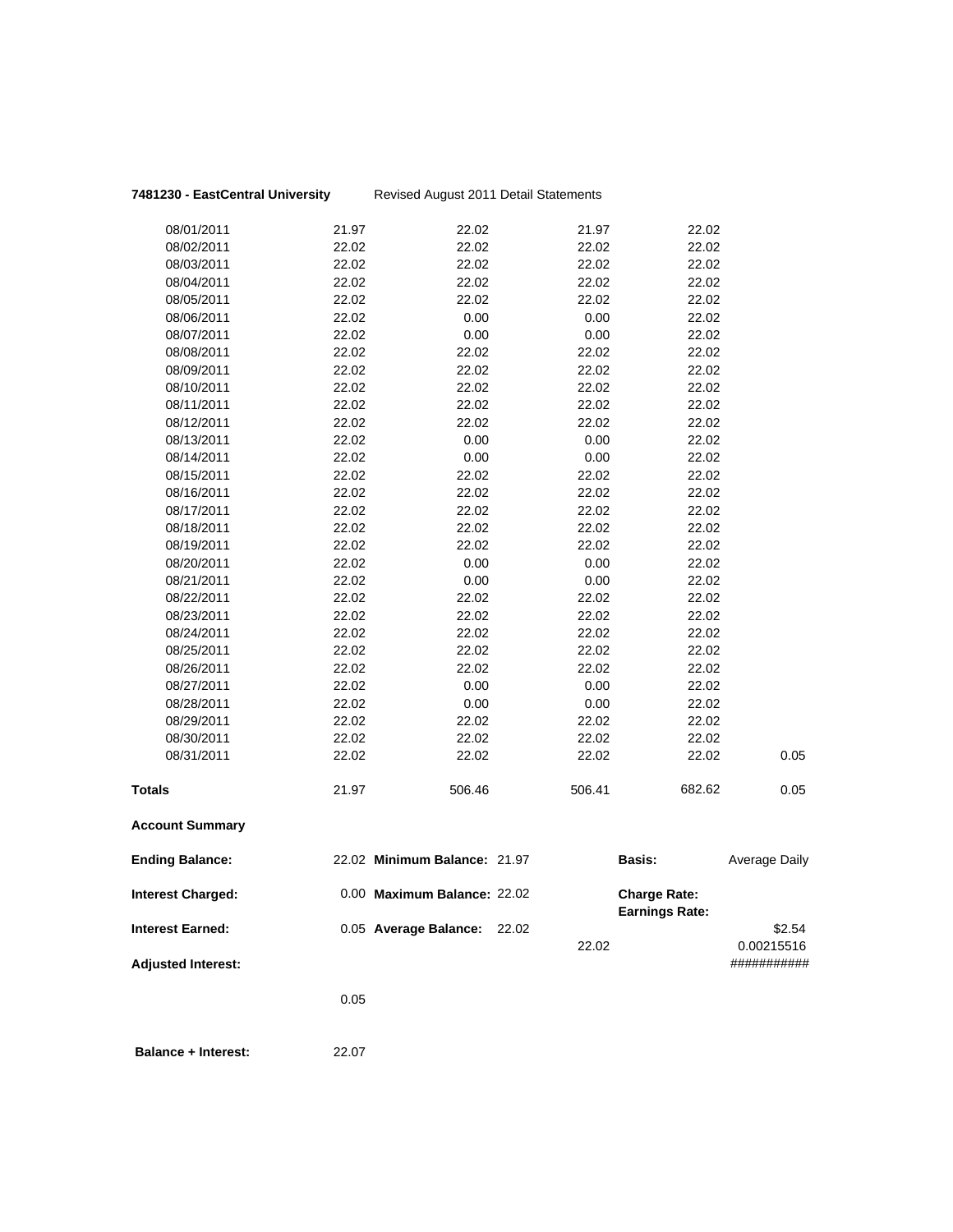## 7481633 - Oklahoma City Community C<sub>'</sub>Revised August 2011 Detail Statements

| 08/01/2011                | 661.97 | 663.39                         |        | 661.97    | 663.39                                       |               |
|---------------------------|--------|--------------------------------|--------|-----------|----------------------------------------------|---------------|
| 08/02/2011                | 663.39 | 663.39                         |        | 663.39    | 663.39                                       |               |
| 08/03/2011                | 663.39 | 663.39                         |        | 663.39    | 663.39                                       |               |
| 08/04/2011                | 663.39 | 663.39                         |        | 663.39    | 663.39                                       |               |
| 08/05/2011                | 663.39 | 663.39                         |        | 663.39    | 663.39                                       |               |
| 08/06/2011                | 663.39 | 0.00                           |        | 0.00      | 663.39                                       |               |
| 08/07/2011                | 663.39 | 0.00                           |        | 0.00      | 663.39                                       |               |
| 08/08/2011                | 663.39 | 663.39                         |        | 663.39    | 663.39                                       |               |
| 08/09/2011                | 663.39 | 663.39                         |        | 663.39    | 663.39                                       |               |
| 08/10/2011                | 663.39 | 663.39                         |        | 663.39    | 663.39                                       |               |
| 08/11/2011                | 663.39 | 663.39                         |        | 663.39    | 663.39                                       |               |
| 08/12/2011                | 663.39 | 663.39                         |        | 663.39    | 663.39                                       |               |
| 08/13/2011                | 663.39 | 0.00                           |        | 0.00      | 663.39                                       |               |
| 08/14/2011                | 663.39 | 0.00                           |        | 0.00      | 663.39                                       |               |
| 08/15/2011                | 663.39 | 663.39                         |        | 663.39    | 663.39                                       |               |
| 08/16/2011                | 663.39 | 663.39                         |        | 663.39    | 663.39                                       |               |
| 08/17/2011                | 663.39 | 663.39                         |        | 663.39    | 663.39                                       |               |
| 08/18/2011                | 663.39 | 663.39                         |        | 663.39    | 663.39                                       |               |
| 08/19/2011                | 663.39 | 663.39                         |        | 663.39    | 663.39                                       |               |
| 08/20/2011                | 663.39 | 0.00                           |        | 0.00      | 663.39                                       |               |
| 08/21/2011                | 663.39 | 0.00                           |        | 0.00      | 663.39                                       |               |
| 08/22/2011                | 663.39 | 663.39                         |        | 663.39    | 663.39                                       |               |
| 08/23/2011                | 663.39 | 663.39                         |        | 663.39    | 663.39                                       |               |
| 08/24/2011                | 663.39 | 663.39                         |        | 663.39    | 663.39                                       |               |
| 08/25/2011                | 663.39 | 663.39                         |        | 663.39    | 663.39                                       |               |
| 08/26/2011                | 663.39 | 663.39                         |        | 663.39    | 663.39                                       |               |
| 08/27/2011                | 663.39 | 0.00                           |        | 0.00      | 663.39                                       |               |
| 08/28/2011                | 663.39 | 0.00                           |        | 0.00      | 663.39                                       |               |
| 08/29/2011                | 663.39 | 663.39                         |        | 663.39    | 663.39                                       |               |
| 08/30/2011                | 663.39 | 663.39                         |        | 663.39    | 663.39                                       |               |
| 08/31/2011                | 663.39 | 663.39                         |        | 663.39    | 663.39                                       | 1.43          |
| <b>Totals</b>             | 661.97 | 15,257.97                      |        | 15,256.55 | 20,565.09                                    | 1.43          |
| <b>Account Summary</b>    |        |                                |        |           |                                              |               |
| <b>Ending Balance:</b>    |        | 663.39 Minimum Balance: 661.97 |        |           | Basis:                                       | Average Daily |
| <b>Interest Charged:</b>  |        | 0.00 Maximum Balance: 663.39   |        |           | <b>Charge Rate:</b><br><b>Earnings Rate:</b> |               |
| <b>Interest Earned:</b>   |        | 1.43 Average Balance:          | 663.39 |           |                                              | \$2.54        |
|                           |        |                                |        | 663.39    |                                              | 0.00215516    |
| <b>Adjusted Interest:</b> |        |                                |        |           |                                              | ###########   |
|                           | 1.43   |                                |        |           |                                              |               |
|                           |        |                                |        |           |                                              |               |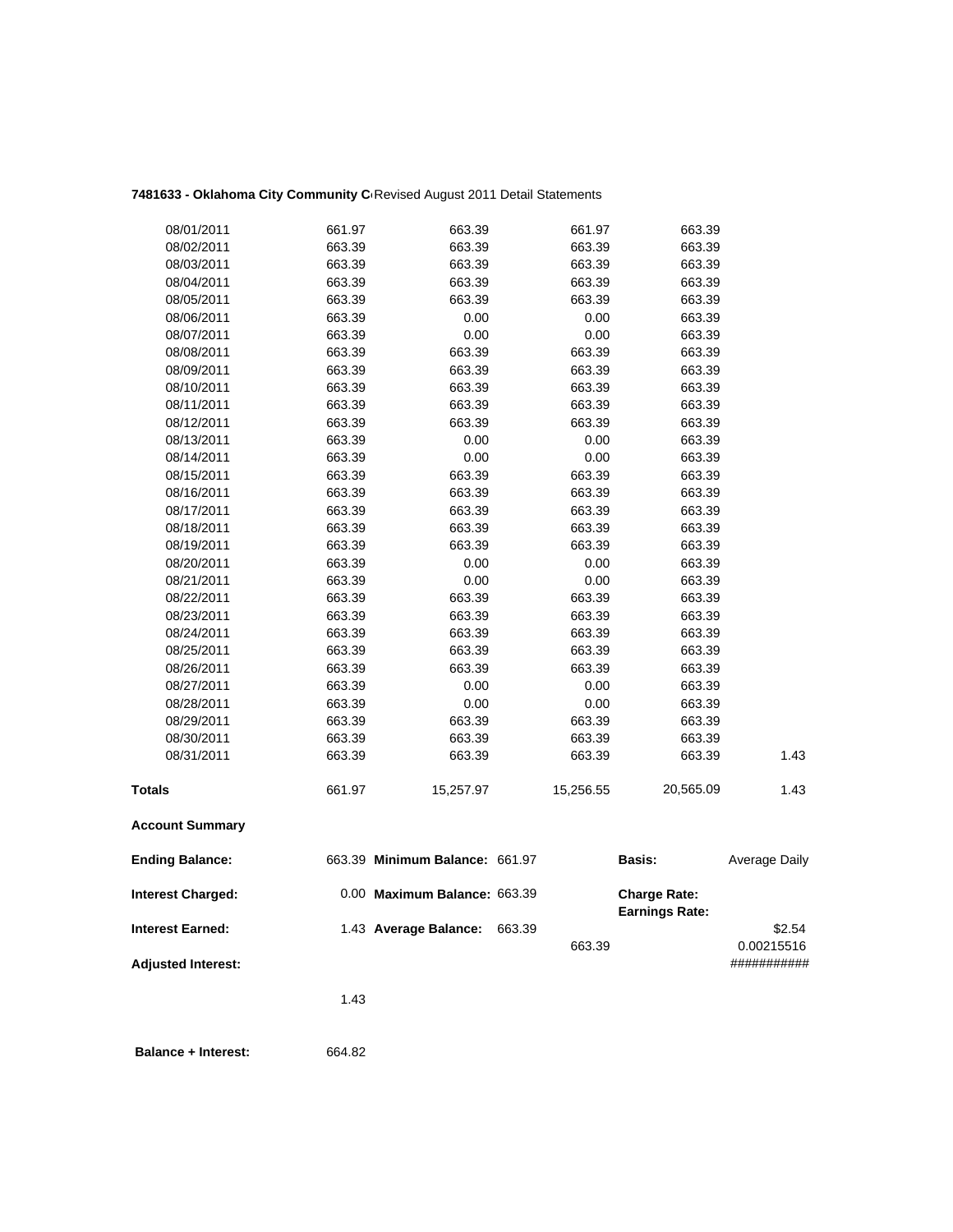| 7482105 - OCIA            |          | Revised August 2011 Detail Statements |          |           |                                              |                      |
|---------------------------|----------|---------------------------------------|----------|-----------|----------------------------------------------|----------------------|
| 08/01/2011                | 2,298.42 | 2,303.35                              |          | 2,298.42  | 2,303.35                                     |                      |
| 08/02/2011                | 2,303.35 | 2,303.35                              |          | 2,303.35  | 2,303.35                                     |                      |
| 08/03/2011                | 2,303.35 | 2,303.35                              |          | 2,303.35  | 2,303.35                                     |                      |
| 08/04/2011                | 2,303.35 | 2,303.35                              |          | 2,303.35  | 2,303.35                                     |                      |
| 08/05/2011                | 2,303.35 | 2,303.35                              |          | 2,303.35  | 2,303.35                                     |                      |
| 08/06/2011                | 2,303.35 | 0.00                                  |          | 0.00      | 2,303.35                                     |                      |
| 08/07/2011                | 2,303.35 | 0.00                                  |          | 0.00      | 2,303.35                                     |                      |
| 08/08/2011                | 2,303.35 | 2,303.35                              |          | 2,303.35  | 2,303.35                                     |                      |
| 08/09/2011                | 2,303.35 | 2,303.35                              |          | 2,303.35  | 2,303.35                                     |                      |
| 08/10/2011                | 2,303.35 | 2,303.35                              |          | 2,303.35  | 2,303.35                                     |                      |
| 08/11/2011                | 2,303.35 | 2,303.35                              |          | 2,303.35  | 2,303.35                                     |                      |
| 08/12/2011                | 2,303.35 | 2,303.35                              |          | 2,303.35  | 2,303.35                                     |                      |
| 08/13/2011                | 2,303.35 | 0.00                                  |          | 0.00      | 2,303.35                                     |                      |
| 08/14/2011                | 2,303.35 | 0.00                                  |          | 0.00      | 2,303.35                                     |                      |
| 08/15/2011                | 2,303.35 | 2,303.35                              |          | 2,303.35  | 2,303.35                                     |                      |
| 08/16/2011                | 2,303.35 | 2,303.35                              |          | 2,303.35  | 2,303.35                                     |                      |
| 08/17/2011                | 2,303.35 | 2,303.35                              |          | 2,303.35  | 2,303.35                                     |                      |
| 08/18/2011                | 2,303.35 | 2,303.35                              |          | 2,303.35  | 2,303.35                                     |                      |
| 08/19/2011                | 2,303.35 | 2,303.35                              |          | 2,303.35  | 2,303.35                                     |                      |
| 08/20/2011                | 2,303.35 | 0.00                                  |          | 0.00      | 2,303.35                                     |                      |
| 08/21/2011                | 2,303.35 | 0.00                                  |          | 0.00      | 2,303.35                                     |                      |
| 08/22/2011                | 2,303.35 | 2,303.35                              |          | 2,303.35  | 2,303.35                                     |                      |
| 08/23/2011                | 2,303.35 | 2,303.35                              |          | 2,303.35  | 2,303.35                                     |                      |
| 08/24/2011                | 2,303.35 | 2,303.35                              |          | 2,303.35  | 2,303.35                                     |                      |
| 08/25/2011                | 2,303.35 | 2,303.35                              |          | 2,303.35  | 2,303.35                                     |                      |
| 08/26/2011                | 2,303.35 | 2,303.35                              |          | 2,303.35  | 2,303.35                                     |                      |
| 08/27/2011                | 2,303.35 | 0.00                                  |          | 0.00      | 2,303.35                                     |                      |
| 08/28/2011                | 2,303.35 | 0.00                                  |          | 0.00      | 2,303.35                                     |                      |
| 08/29/2011                | 2,303.35 | 2,303.35                              |          | 2,303.35  | 2,303.35                                     |                      |
| 08/30/2011                | 2,303.35 | 2,303.35                              |          | 2,303.35  | 2,303.35                                     |                      |
| 08/31/2011                | 2,303.35 | 2,303.35                              |          | 2,303.35  | 2,303.35                                     | 4.96                 |
| <b>Totals</b>             | 2,298.42 | 52,977.05                             |          | 52,972.12 | 71,403.85                                    | 4.96                 |
| <b>Account Summary</b>    |          |                                       |          |           |                                              |                      |
| <b>Ending Balance:</b>    |          | 2,303.35 Minimum Balance: 2,298.42    |          |           | <b>Basis:</b>                                | <b>Average Daily</b> |
| <b>Interest Charged:</b>  |          | 0.00 Maximum Balance: 2,303.35        |          |           | <b>Charge Rate:</b><br><b>Earnings Rate:</b> |                      |
| <b>Interest Earned:</b>   |          | 4.96 Average Balance:                 | 2,303.35 | 2,303.35  |                                              | \$2.54<br>0.00215516 |
| <b>Adjusted Interest:</b> |          |                                       |          |           |                                              | ###########          |
|                           | 4.96     |                                       |          |           |                                              |                      |
|                           |          |                                       |          |           |                                              |                      |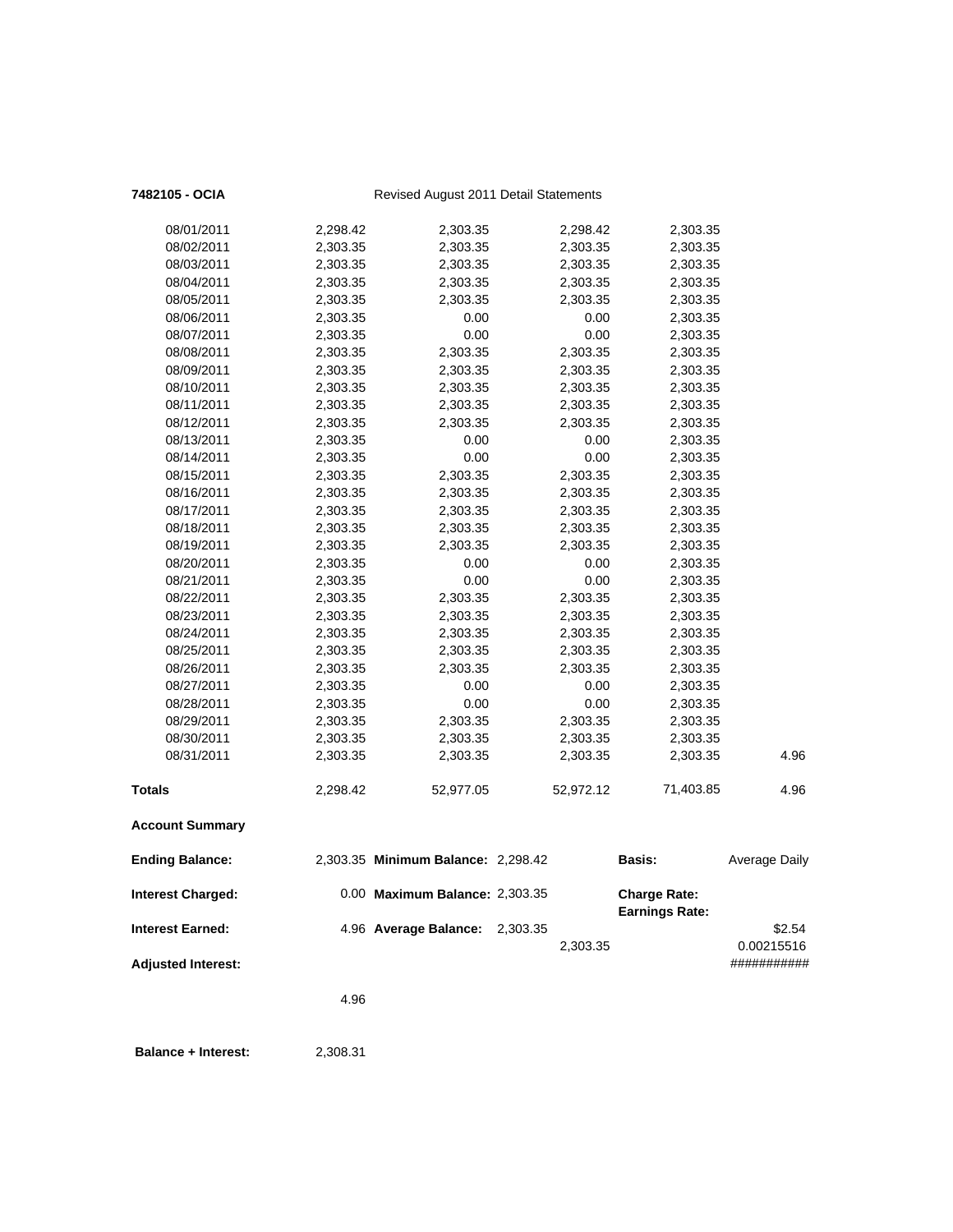| 7483633 - Oklahoma City Community College 2010 Bond |              |                                            | Revised August 2011 Detail Statements |                                              |                      |
|-----------------------------------------------------|--------------|--------------------------------------------|---------------------------------------|----------------------------------------------|----------------------|
| 08/01/2011                                          | 7,454,624.29 | 7,470,628.20                               | 7,454,624.29                          | 7,470,628.20                                 |                      |
| 08/02/2011                                          | 7,470,628.20 | 7,470,628.20                               | 7,470,628.20                          | 7,470,628.20                                 |                      |
| 08/03/2011                                          | 7,470,628.20 | 7,470,628.20                               | 7,470,628.20                          | 7,470,628.20                                 |                      |
| 08/04/2011                                          | 7,470,628.20 | 7,470,628.20                               | 7,470,628.20                          | 7,470,628.20                                 |                      |
| 08/05/2011                                          | 7,470,628.20 | 7,470,628.20                               | 7,470,628.20                          | 7,470,628.20                                 |                      |
| 08/06/2011                                          | 7,470,628.20 | 0.00                                       | 0.00                                  | 7,470,628.20                                 |                      |
| 08/07/2011                                          | 7,470,628.20 | 0.00                                       | 0.00                                  | 7,470,628.20                                 |                      |
| 08/08/2011                                          | 7,470,628.20 | 7,470,628.20                               | 7,470,628.20                          | 7,470,628.20                                 |                      |
| 08/09/2011                                          | 7,470,628.20 | 7,470,628.20                               | 7,470,628.20                          | 7,470,628.20                                 |                      |
| 08/10/2011                                          | 7,470,628.20 | 7,470,628.20                               | 7,470,628.20                          | 7,470,628.20                                 |                      |
| 08/11/2011                                          | 7,470,628.20 | 7,470,628.20                               | 7,470,628.20                          | 7,470,628.20                                 |                      |
| 08/12/2011                                          | 7,470,628.20 | 7,470,628.20                               | 7,470,628.20                          | 7,470,628.20                                 |                      |
| 08/13/2011                                          | 7,470,628.20 | 0.00                                       | 0.00                                  | 7,470,628.20                                 |                      |
| 08/14/2011                                          | 7,470,628.20 | 0.00                                       | 0.00                                  | 7,470,628.20                                 |                      |
| 08/15/2011                                          | 7,470,628.20 | 7,470,628.20                               | 7,470,628.20                          | 7,470,628.20                                 |                      |
| 08/16/2011                                          | 7,470,628.20 | 7,470,628.20                               | 7,470,628.20                          | 7,470,628.20                                 |                      |
| 08/17/2011                                          | 7,470,628.20 | 7,470,628.20                               | 7,470,628.20                          | 7,470,628.20                                 |                      |
| 08/18/2011                                          | 7,470,628.20 | 7,470,628.20                               | 7,470,628.20                          | 7,470,628.20                                 |                      |
| 08/19/2011                                          | 7,470,628.20 | 7,470,628.20                               | 7,470,628.20                          | 7,470,628.20                                 |                      |
| 08/20/2011                                          | 7,470,628.20 | 0.00                                       | 0.00                                  | 7,470,628.20                                 |                      |
| 08/21/2011                                          | 7,470,628.20 | 0.00                                       | 0.00                                  | 7,470,628.20                                 |                      |
| 08/22/2011                                          | 7,470,628.20 | 7,470,628.20                               | 7,470,628.20                          | 7,470,628.20                                 |                      |
| 08/23/2011                                          | 7,470,628.20 | 7,470,628.20                               | 7,470,628.20                          | 7,470,628.20                                 |                      |
| 08/24/2011                                          | 7,470,628.20 | 7,470,628.20                               | 7,470,628.20                          | 7,470,628.20                                 |                      |
| 08/25/2011                                          | 7,470,628.20 | 7,470,628.20                               | 7,470,628.20                          | 7,470,628.20                                 |                      |
| 08/26/2011                                          | 7,470,628.20 | 7,470,628.20                               | 7,470,628.20                          | 7,470,628.20                                 |                      |
| 08/27/2011                                          | 7,470,628.20 | 0.00                                       | 0.00                                  | 7,470,628.20                                 |                      |
| 08/28/2011                                          | 7,470,628.20 | 0.00                                       | 0.00                                  | 7,470,628.20                                 |                      |
| 08/29/2011                                          | 7,470,628.20 | 7,470,628.20                               | 7,470,628.20                          | 7,470,628.20                                 |                      |
| 08/30/2011                                          | 7,470,628.20 | 7,470,628.20                               | 7,470,628.20                          | 7,470,628.20                                 |                      |
| 08/31/2011                                          | 7,470,628.20 | 7,470,628.20                               | 7,470,628.20                          | 7,470,628.20                                 | 16,100.41            |
| <b>Totals</b>                                       | 7,454,624.29 | 171,824,448.60                             | 171,808,444.69                        | 231,589,474.20                               | 16,100.41            |
| <b>Account Summary</b>                              |              |                                            |                                       |                                              |                      |
| <b>Ending Balance:</b>                              |              | 7,470,628.20 Minimum Balance: 7,454,624.29 |                                       | <b>Basis:</b>                                | <b>Average Daily</b> |
| <b>Interest Charged:</b>                            |              | 0.00 Maximum Balance: 7,470,628.20         |                                       | <b>Charge Rate:</b><br><b>Earnings Rate:</b> |                      |
| <b>Interest Earned:</b>                             |              | 16,100.41 Average Balance:                 | 7,470,628.20                          |                                              | \$2.54               |
|                                                     |              |                                            | 7,470,628.20                          |                                              | 0.00215516           |
| <b>Adjusted Interest:</b>                           |              |                                            |                                       |                                              | ###########          |
|                                                     | 16,100.41    |                                            |                                       |                                              |                      |
|                                                     |              |                                            |                                       |                                              |                      |

 **Balance + Interest:** 7,486,728.61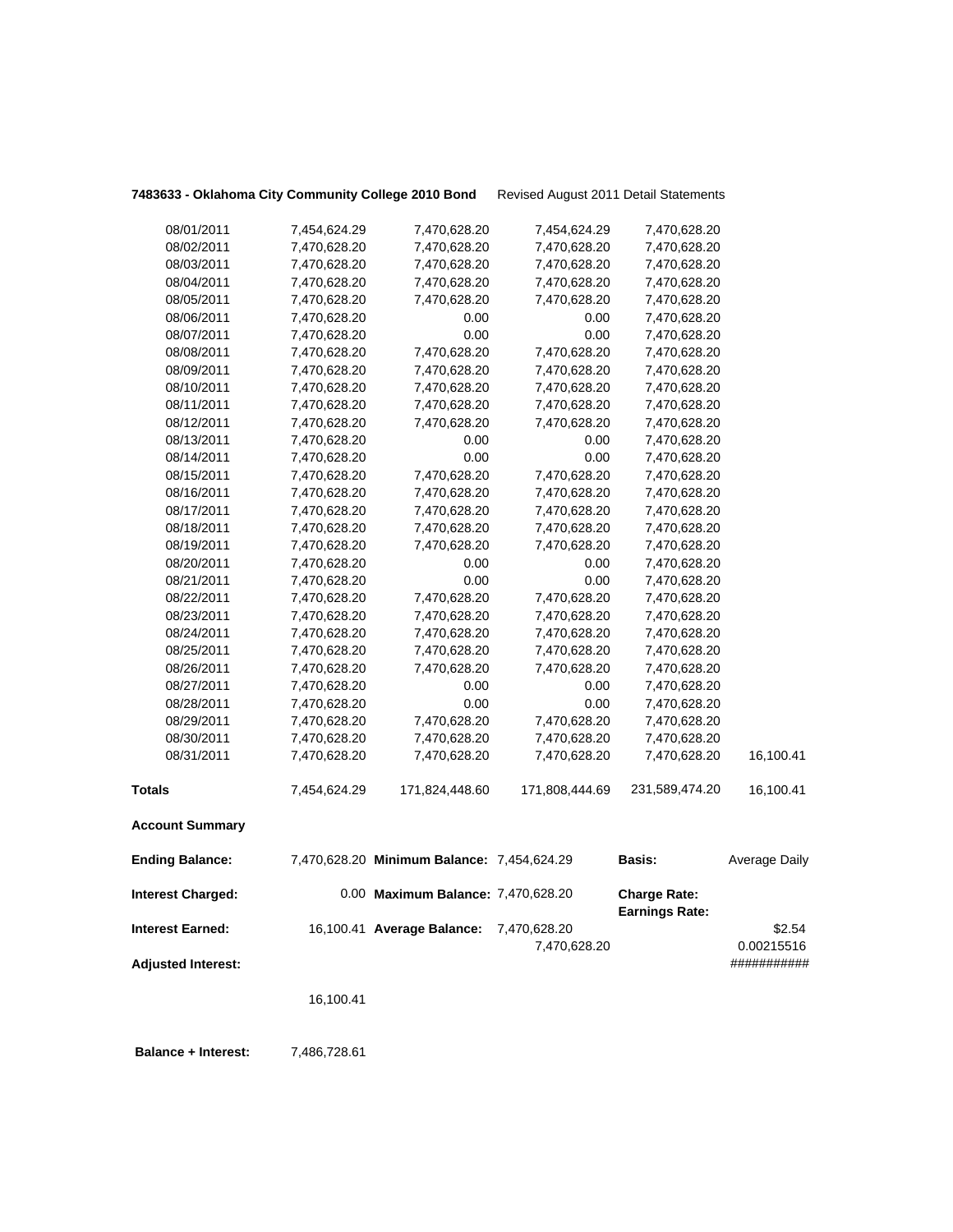## **7486420 - Langston Un**Revised August 2011 Detail Statements

| 08/01/2011                | 0.00 | 0.00                       | 0.00         | 0.00                                         |                |
|---------------------------|------|----------------------------|--------------|----------------------------------------------|----------------|
| 08/02/2011                | 0.00 | 0.00                       | 0.00         | 0.00                                         |                |
| 08/03/2011                | 0.00 | 0.00                       | 0.00         | 0.00                                         |                |
| 08/04/2011                | 0.00 | 0.00                       | 0.00         | 0.00                                         |                |
| 08/05/2011                | 0.00 | 0.00                       | 0.00         | 0.00                                         |                |
| 08/06/2011                | 0.00 | 0.00                       | 0.00         | 0.00                                         |                |
| 08/07/2011                | 0.00 | 0.00                       | 0.00         | 0.00                                         |                |
| 08/08/2011                | 0.00 | 0.00                       | 0.00         | 0.00                                         |                |
| 08/09/2011                | 0.00 | 0.00                       | 0.00         | 0.00                                         |                |
| 08/10/2011                | 0.00 | 0.00                       | 0.00         | 0.00                                         |                |
| 08/11/2011                | 0.00 | 0.00                       | 0.00         | 0.00                                         |                |
| 08/12/2011                | 0.00 | 0.00                       | 0.00         | 0.00                                         |                |
| 08/13/2011                | 0.00 | 0.00                       | 0.00         | 0.00                                         |                |
| 08/14/2011                | 0.00 | 0.00                       | 0.00         | 0.00                                         |                |
| 08/15/2011                | 0.00 | 0.00                       | 0.00         | 0.00                                         |                |
| 08/16/2011                | 0.00 | 0.00                       | 0.00         | 0.00                                         |                |
| 08/17/2011                | 0.00 | 0.00                       | 0.00         | 0.00                                         |                |
| 08/18/2011                | 0.00 | 0.00                       | 0.00         | 0.00                                         |                |
| 08/19/2011                | 0.00 | 0.00                       | 0.00         | 0.00                                         |                |
| 08/20/2011                | 0.00 | 0.00                       | 0.00         | 0.00                                         |                |
| 08/21/2011                | 0.00 | 0.00                       | 0.00         | 0.00                                         |                |
| 08/22/2011                | 0.00 | 0.00                       | 0.00         | 0.00                                         |                |
| 08/23/2011                | 0.00 | 0.00                       | 0.00         | 0.00                                         |                |
| 08/24/2011                | 0.00 | 0.00                       | 0.00         | 0.00                                         |                |
| 08/25/2011                | 0.00 | 0.00                       | 0.00         | 0.00                                         |                |
| 08/26/2011                | 0.00 | 0.00                       | 0.00         | 0.00                                         |                |
| 08/27/2011                | 0.00 | 0.00                       | 0.00         | 0.00                                         |                |
| 08/28/2011                | 0.00 | 0.00                       | 0.00         | 0.00                                         |                |
| 08/29/2011                | 0.00 | 0.00                       | 0.00         | 0.00                                         |                |
| 08/30/2011                | 0.00 | 0.00                       | 0.00         | 0.00                                         |                |
| 08/31/2011                | 0.00 | 0.00                       | 0.00         | 0.00                                         | 0.00           |
| <b>Totals</b>             | 0.00 | 0.00                       | 0.00         | 0.00                                         | 0.00           |
| <b>Account Summary</b>    |      |                            |              |                                              |                |
| <b>Ending Balance:</b>    |      | 0.00 Minimum Balance: 0.00 |              | Basis:                                       | Average Daily  |
| <b>Interest Charged:</b>  |      | 0.00 Maximum Balance: 0.00 |              | <b>Charge Rate:</b><br><b>Earnings Rate:</b> |                |
| <b>Interest Earned:</b>   |      | 0.00 Average Balance:      | 0.00<br>0.00 |                                              | \$2.54<br>#N/A |
| <b>Adjusted Interest:</b> |      |                            |              |                                              | ###########    |

0.00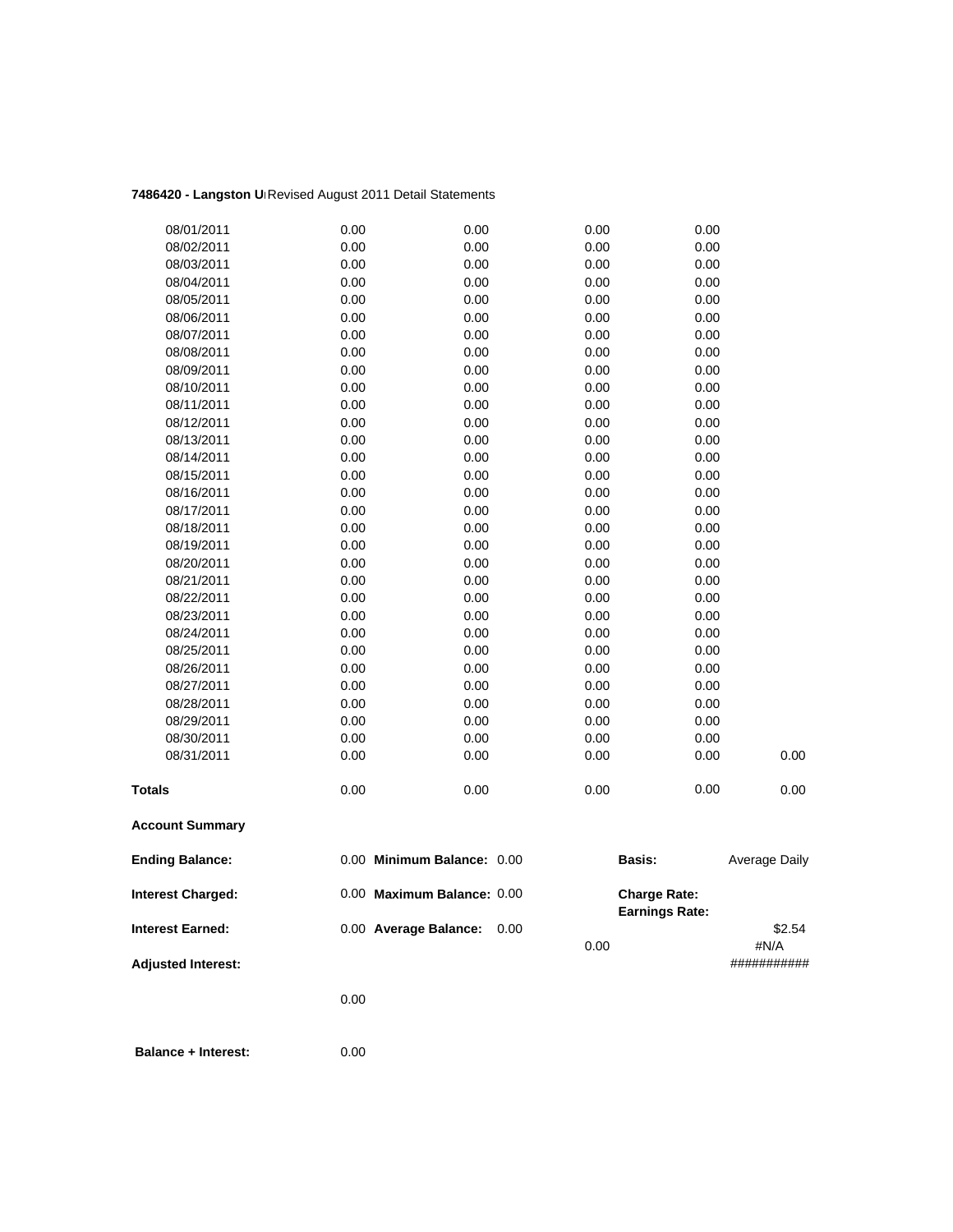| 7488105 - OCIA             |              | Revised August 2011 Detail Statements |               |                                              |                      |
|----------------------------|--------------|---------------------------------------|---------------|----------------------------------------------|----------------------|
| 08/01/2011                 | 108,312.34   | 108,461.15                            | 108,312.34    | 108,461.15                                   |                      |
| 08/02/2011                 | 108,461.15   | 108,461.15                            | 108,461.15    | 108,461.15                                   |                      |
| 08/03/2011                 | 108,461.15   | 108,461.15                            | 108,461.15    | 108,461.15                                   |                      |
| 08/04/2011                 | 108,461.15   | 108,461.15                            | 108,461.15    | 108,461.15                                   |                      |
| 08/05/2011                 | 108,461.15   | 108,461.15                            | 108,461.15    | 108,461.15                                   |                      |
| 08/06/2011                 | 108,461.15   | 0.00                                  | 0.00          | 108,461.15                                   |                      |
| 08/07/2011                 | 108,461.15   | 0.00                                  | 0.00          | 108,461.15                                   |                      |
| 08/08/2011                 | 108,461.15   | 1,195,681.29                          | 108,461.15    | 1,195,681.29                                 |                      |
| 08/09/2011                 | 1,195,681.29 | 1,195,681.29                          | 1,195,681.29  | 1,195,681.29                                 |                      |
| 08/10/2011                 | 1,195,681.29 | 31,959.10                             | 1,195,681.29  | 31,959.10                                    |                      |
| 08/11/2011                 | 31,959.10    | 31,959.10                             | 31,959.10     | 31,959.10                                    |                      |
| 08/12/2011                 | 31,959.10    | 31,959.10                             | 31,959.10     | 31,959.10                                    |                      |
| 08/13/2011                 | 31,959.10    | 0.00                                  | 0.00          | 31,959.10                                    |                      |
| 08/14/2011                 | 31,959.10    | 0.00                                  | 0.00          | 31,959.10                                    |                      |
| 08/15/2011                 | 31,959.10    | 256,950.70                            | 31,959.10     | 256,950.70                                   |                      |
| 08/16/2011                 | 256,950.70   | 325,270.80                            | 256,950.70    | 325,270.80                                   |                      |
| 08/17/2011                 | 325,270.80   | 617,123.67                            | 325,270.80    | 617,123.67                                   |                      |
| 08/18/2011                 | 617,123.67   | 661,896.55                            | 617,123.67    | 661,896.55                                   |                      |
| 08/19/2011                 | 661,896.55   | 661,896.55                            | 661,896.55    | 661,896.55                                   |                      |
| 08/20/2011                 | 661,896.55   | 0.00                                  | 0.00          | 661,896.55                                   |                      |
| 08/21/2011                 | 661,896.55   | 0.00                                  | 0.00          | 661,896.55                                   |                      |
| 08/22/2011                 | 661,896.55   | 661,896.55                            | 661,896.55    | 661,896.55                                   |                      |
| 08/23/2011                 | 661,896.55   | 661,896.55                            | 661,896.55    | 661,896.55                                   |                      |
| 08/24/2011                 | 661,896.55   | 661,896.55                            | 661,896.55    | 661,896.55                                   |                      |
| 08/25/2011                 | 661,896.55   | 1,195,681.29                          | 661,896.55    | 1,195,681.29                                 |                      |
| 08/26/2011                 | 1,195,681.29 | 1,195,681.29                          | 1,195,681.29  | 1,195,681.29                                 |                      |
| 08/27/2011                 | 1,195,681.29 | 0.00                                  | 0.00          | 1,195,681.29                                 |                      |
| 08/28/2011                 | 1,195,681.29 | 0.00                                  | 0.00          | 1,195,681.29                                 |                      |
| 08/29/2011                 | 1,195,681.29 | 63,688.27                             | 1,195,681.29  | 63,688.27                                    |                      |
| 08/30/2011                 | 63,688.27    | 63,688.27                             | 63,688.27     | 63,688.27                                    |                      |
| 08/31/2011                 | 63,688.27    | 63,688.27                             | 63,688.27     | 63,688.27                                    | 981.41               |
| <b>Totals</b>              | 108,312.34   | 10,120,800.94                         | 10,165,425.01 | 14,116,797.12                                | 981.41               |
| <b>Account Summary</b>     |              |                                       |               |                                              |                      |
| <b>Ending Balance:</b>     |              | 63,688.27 Minimum Balance: 108,312.34 |               | <b>Basis:</b>                                | <b>Average Daily</b> |
| <b>Interest Charged:</b>   |              | 0.00 Maximum Balance: 63,688.27       |               | <b>Charge Rate:</b><br><b>Earnings Rate:</b> |                      |
| <b>Interest Earned:</b>    |              | 981.41 Average Balance:               | 455,380.55    |                                              | \$2.54               |
|                            |              |                                       | 455,380.55    |                                              | 0.00215514           |
| <b>Adjusted Interest:</b>  |              |                                       |               |                                              | ###########          |
|                            | 981.41       |                                       |               |                                              |                      |
| <b>Balance + Interest:</b> | 64,669.68    |                                       |               |                                              |                      |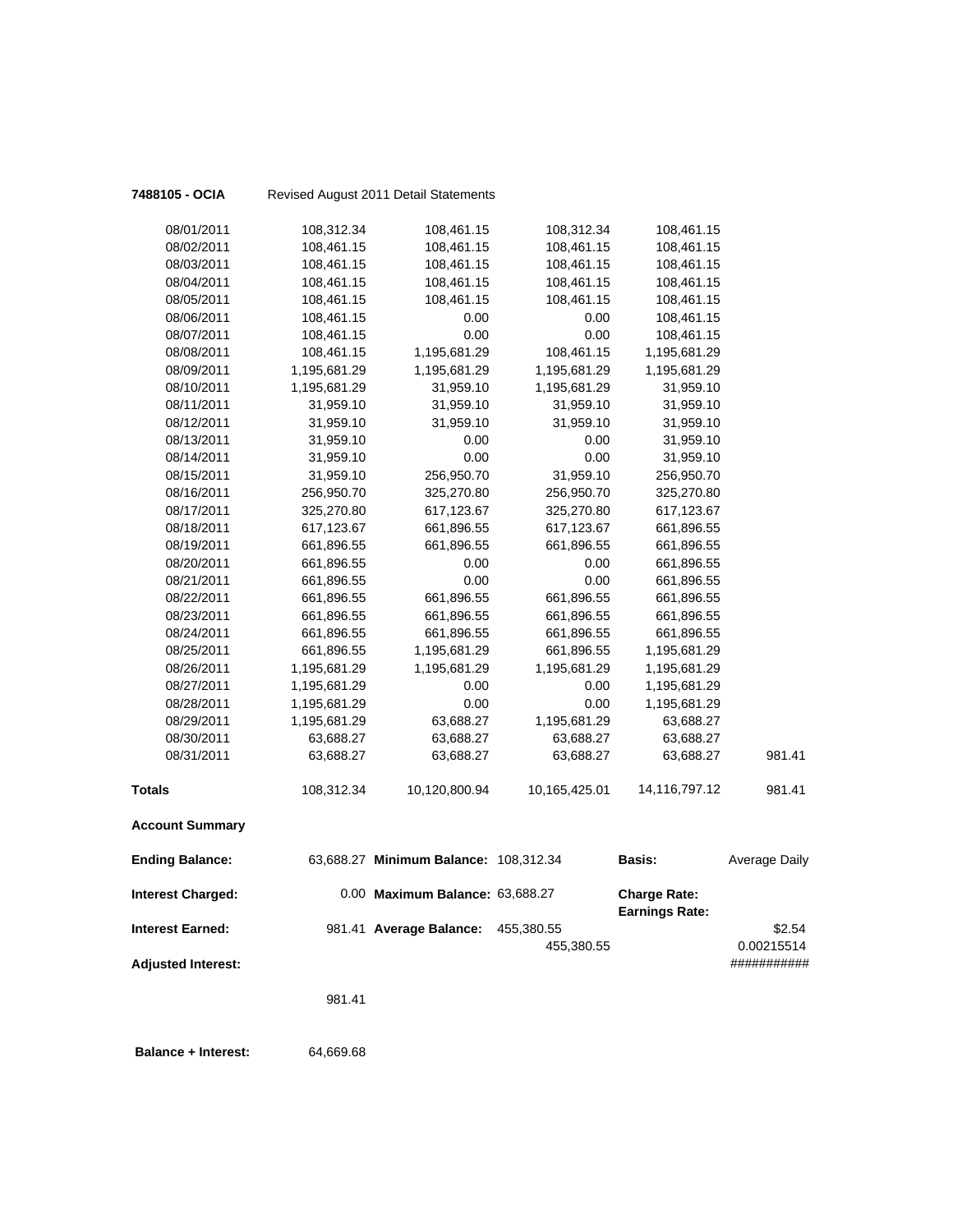| 7489105 - OCIA            |          | Revised August 2011 Detail Statements |           |                       |                           |
|---------------------------|----------|---------------------------------------|-----------|-----------------------|---------------------------|
| 08/01/2011                | 2,238.85 | 2,243.66                              | 2,238.85  | 2,243.66              |                           |
| 08/02/2011                | 2,243.66 | 2,243.66                              | 2,243.66  | 2,243.66              |                           |
| 08/03/2011                | 2,243.66 | 2,243.66                              | 2,243.66  | 2,243.66              |                           |
| 08/04/2011                | 2,243.66 | 2,243.66                              | 2,243.66  | 2,243.66              |                           |
| 08/05/2011                | 2,243.66 | 2,243.66                              | 2,243.66  | 2,243.66              |                           |
| 08/06/2011                | 2,243.66 | 0.00                                  | 0.00      | 2,243.66              |                           |
| 08/07/2011                | 2,243.66 | 0.00                                  | 0.00      | 2,243.66              |                           |
| 08/08/2011                | 2,243.66 | 2,243.66                              | 2,243.66  | 2,243.66              |                           |
| 08/09/2011                | 2,243.66 | 2,243.66                              | 2,243.66  | 2,243.66              |                           |
| 08/10/2011                | 2,243.66 | 2,243.66                              | 2,243.66  | 2,243.66              |                           |
| 08/11/2011                | 2,243.66 | 2,243.66                              | 2,243.66  | 2,243.66              |                           |
| 08/12/2011                | 2,243.66 | 2,243.66                              | 2,243.66  | 2,243.66              |                           |
| 08/13/2011                | 2,243.66 | 0.00                                  | 0.00      | 2,243.66              |                           |
| 08/14/2011                | 2,243.66 | 0.00                                  | 0.00      | 2,243.66              |                           |
| 08/15/2011                | 2,243.66 | 2,243.66                              | 2,243.66  | 2,243.66              |                           |
| 08/16/2011                | 2,243.66 | 2,243.66                              | 2,243.66  | 2,243.66              |                           |
| 08/17/2011                | 2,243.66 | 2,243.66                              | 2,243.66  | 2,243.66              |                           |
| 08/18/2011                | 2,243.66 | 2,243.66                              | 2,243.66  | 2,243.66              |                           |
| 08/19/2011                | 2,243.66 | 2,243.66                              | 2,243.66  | 2,243.66              |                           |
| 08/20/2011                | 2,243.66 | 0.00                                  | 0.00      | 2,243.66              |                           |
| 08/21/2011                | 2,243.66 | 0.00                                  | 0.00      | 2,243.66              |                           |
| 08/22/2011                | 2,243.66 | 2,243.66                              | 2,243.66  | 2,243.66              |                           |
| 08/23/2011                | 2,243.66 | 2,243.66                              | 2,243.66  | 2,243.66              |                           |
| 08/24/2011                | 2,243.66 | 2,243.66                              | 2,243.66  | 2,243.66              |                           |
| 08/25/2011                | 2,243.66 | 2,243.66                              | 2,243.66  | 2,243.66              |                           |
| 08/26/2011                | 2,243.66 | 2,243.66                              | 2,243.66  | 2,243.66              |                           |
| 08/27/2011                | 2,243.66 | 0.00                                  | 0.00      | 2,243.66              |                           |
| 08/28/2011                | 2,243.66 | 0.00                                  | 0.00      | 2,243.66              |                           |
| 08/29/2011                | 2,243.66 | 2,243.66                              | 2,243.66  | 2,243.66              |                           |
| 08/30/2011                | 2,243.66 | 2,243.66                              | 2,243.66  | 2,243.66              |                           |
| 08/31/2011                | 2,243.66 | 2,243.66                              | 2,243.66  | 2,243.66              | 4.84                      |
| <b>Totals</b>             | 2,238.85 | 51,604.18                             | 51,599.37 | 69,553.46             | 4.84                      |
| <b>Account Summary</b>    |          |                                       |           |                       |                           |
| <b>Ending Balance:</b>    |          | 2,243.66 Minimum Balance: 2,238.85    |           | <b>Basis:</b>         | <b>Average Daily</b>      |
| <b>Interest Charged:</b>  |          | 0.00 Maximum Balance: 2,243.66        |           | <b>Charge Rate:</b>   |                           |
| <b>Interest Earned:</b>   |          | 4.84 Average Balance: 2,243.66        |           | <b>Earnings Rate:</b> | \$2.54                    |
| <b>Adjusted Interest:</b> |          |                                       | 2,243.66  |                       | 0.00215516<br>########### |
|                           | 4.84     |                                       |           |                       |                           |
|                           |          |                                       |           |                       |                           |

**Balance + Interest:** 2,248.50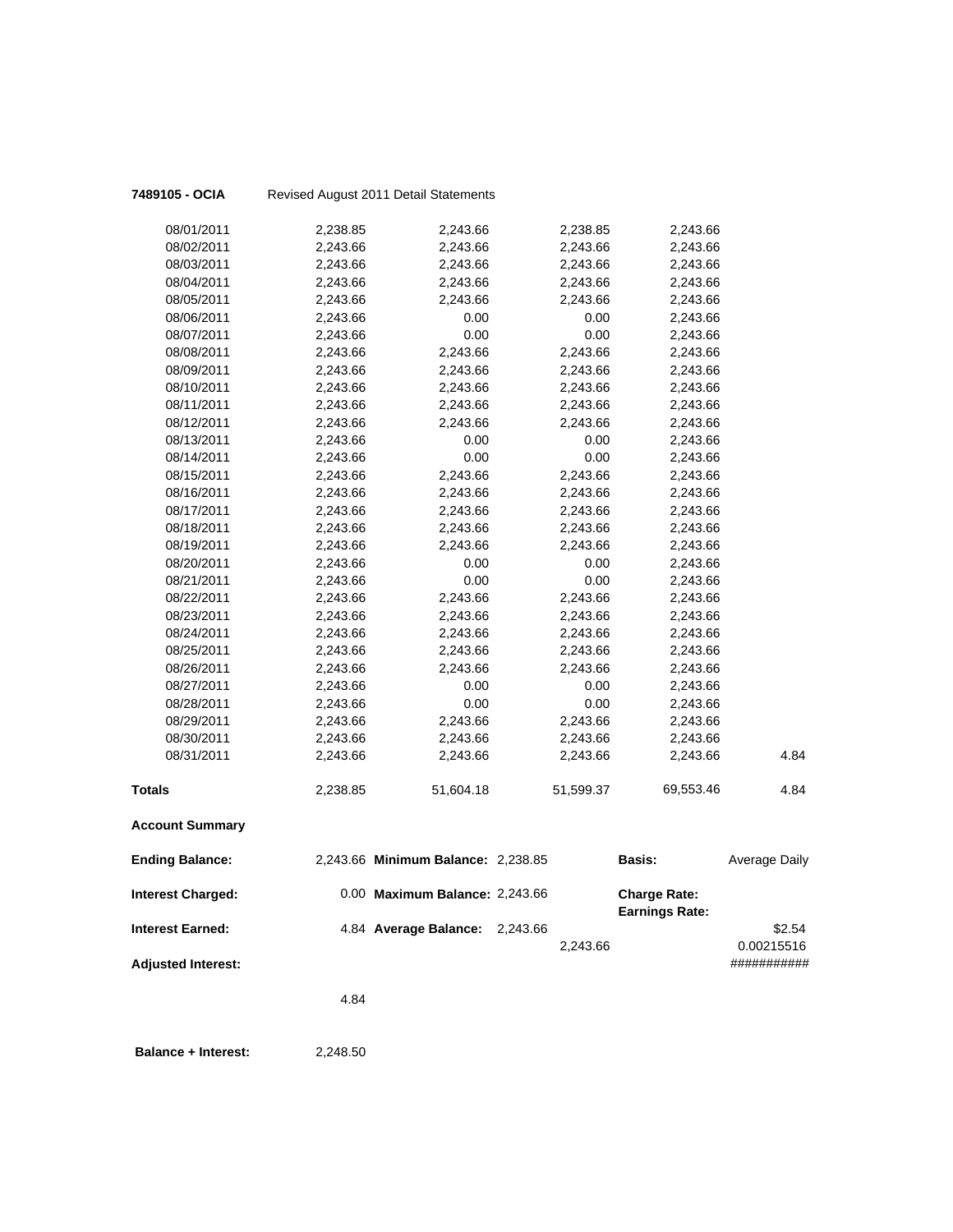## **7490760 - University o**Revised August 2011 Detail Statements

| 08/01/2011                | 3,687,899.31 | 3,700,065.52                               | 3,687,899.31                 | 3,700,065.52                                 |                      |
|---------------------------|--------------|--------------------------------------------|------------------------------|----------------------------------------------|----------------------|
| 08/02/2011                | 3,700,065.52 | 3,690,930.50                               | 3,700,065.52                 | 3,690,930.50                                 |                      |
| 08/03/2011                | 3,690,930.50 | 3,688,015.67                               | 3,690,930.50                 | 3,688,015.67                                 |                      |
| 08/04/2011                | 3,688,015.67 | 3,687,485.54                               | 3,688,015.67                 | 3,687,485.54                                 |                      |
| 08/05/2011                | 3,687,485.54 | 3,523,223.36                               | 3,687,485.54                 | 3,523,223.36                                 |                      |
| 08/06/2011                | 3,523,223.36 | 0.00                                       | 0.00                         | 3,523,223.36                                 |                      |
| 08/07/2011                | 3,523,223.36 | 0.00                                       | 0.00                         | 3,523,223.36                                 |                      |
| 08/08/2011                | 3,523,223.36 | 3,521,126.88                               | 3,523,223.36                 | 3,521,126.88                                 |                      |
| 08/09/2011                | 3,521,126.88 | 3,521,126.88                               | 3,521,126.88                 | 3,521,126.88                                 |                      |
| 08/10/2011                | 3,521,126.88 | 3,521,034.87                               | 3,521,126.88                 | 3,521,034.87                                 |                      |
| 08/11/2011                | 3,521,034.87 | 3,518,944.99                               | 3,521,034.87                 | 3,518,944.99                                 |                      |
| 08/12/2011                | 3,518,944.99 | 3,528,142.84                               | 3,518,944.99                 | 3,528,142.84                                 |                      |
| 08/13/2011                | 3,528,142.84 | 0.00                                       | 0.00                         | 3,528,142.84                                 |                      |
| 08/14/2011                | 3,528,142.84 | 0.00                                       | 0.00                         | 3,528,142.84                                 |                      |
| 08/15/2011                | 3,528,142.84 | 3,936,462.29                               | 3,528,142.84                 | 3,936,462.29                                 |                      |
| 08/16/2011                | 3,936,462.29 | 3,933,462.29                               | 3,936,462.29                 | 3,933,462.29                                 |                      |
| 08/17/2011                | 3,933,462.29 | 5,150,221.16                               | 3,933,462.29                 | 5,150,221.16                                 |                      |
| 08/18/2011                | 5,150,221.16 | 5,149,187.86                               | 5,150,221.16                 | 5,149,187.86                                 |                      |
| 08/19/2011                | 5,149,187.86 | 5,149,187.86                               | 5,149,187.86                 | 5,149,187.86                                 |                      |
| 08/20/2011                | 5,149,187.86 | 0.00                                       | 0.00                         | 5,149,187.86                                 |                      |
| 08/21/2011                | 5,149,187.86 | 0.00                                       | 0.00                         | 5,149,187.86                                 |                      |
| 08/22/2011                | 5,149,187.86 | 4, 131, 305. 18                            | 5,149,187.86                 | 4,131,305.18                                 |                      |
| 08/23/2011                | 4,131,305.18 | 3,999,941.18                               | 4,131,305.18                 | 3,999,941.18                                 |                      |
| 08/24/2011                | 3,999,941.18 | 3,999,941.18                               | 3,999,941.18                 | 3,999,941.18                                 |                      |
| 08/25/2011                | 3,999,941.18 | 3,910,175.30                               | 3,999,941.18                 | 3,910,175.30                                 |                      |
| 08/26/2011                | 3,910,175.30 | 3,909,132.07                               | 3,910,175.30                 | 3,909,132.07                                 |                      |
| 08/27/2011                | 3,909,132.07 | 0.00                                       | 0.00                         | 3,909,132.07                                 |                      |
| 08/28/2011                | 3,909,132.07 | 0.00                                       | 0.00                         | 3,909,132.07                                 |                      |
| 08/29/2011                | 3,909,132.07 | 3,909,062.08                               | 3,909,132.07                 | 3,909,062.08                                 |                      |
| 08/30/2011                | 3,909,062.08 | 3,832,886.98                               | 3,909,062.08                 | 3,832,886.98                                 |                      |
| 08/31/2011                | 3,832,886.98 | 4,105,186.49                               | 3,832,886.98                 | 4,105,186.49                                 | 8,567.63             |
| <b>Totals</b>             | 3,687,899.31 | 91,016,248.97                              | 90,598,961.79                | 123,235,621.23                               | 8,567.63             |
| <b>Account Summary</b>    |              |                                            |                              |                                              |                      |
| <b>Ending Balance:</b>    |              | 4,105,186.49 Minimum Balance: 3,687,899.31 |                              | Basis:                                       | Average Daily        |
| <b>Interest Charged:</b>  |              | 0.00 Maximum Balance: 4,105,186.49         |                              | <b>Charge Rate:</b><br><b>Earnings Rate:</b> |                      |
| <b>Interest Earned:</b>   |              | 8,567.63 Average Balance:                  | 3,975,342.62<br>3,975,342.62 |                                              | \$2.54<br>0.00215519 |
| <b>Adjusted Interest:</b> |              |                                            |                              |                                              | ###########          |

8,567.63

**Balance + Interest:** 4,113,754.12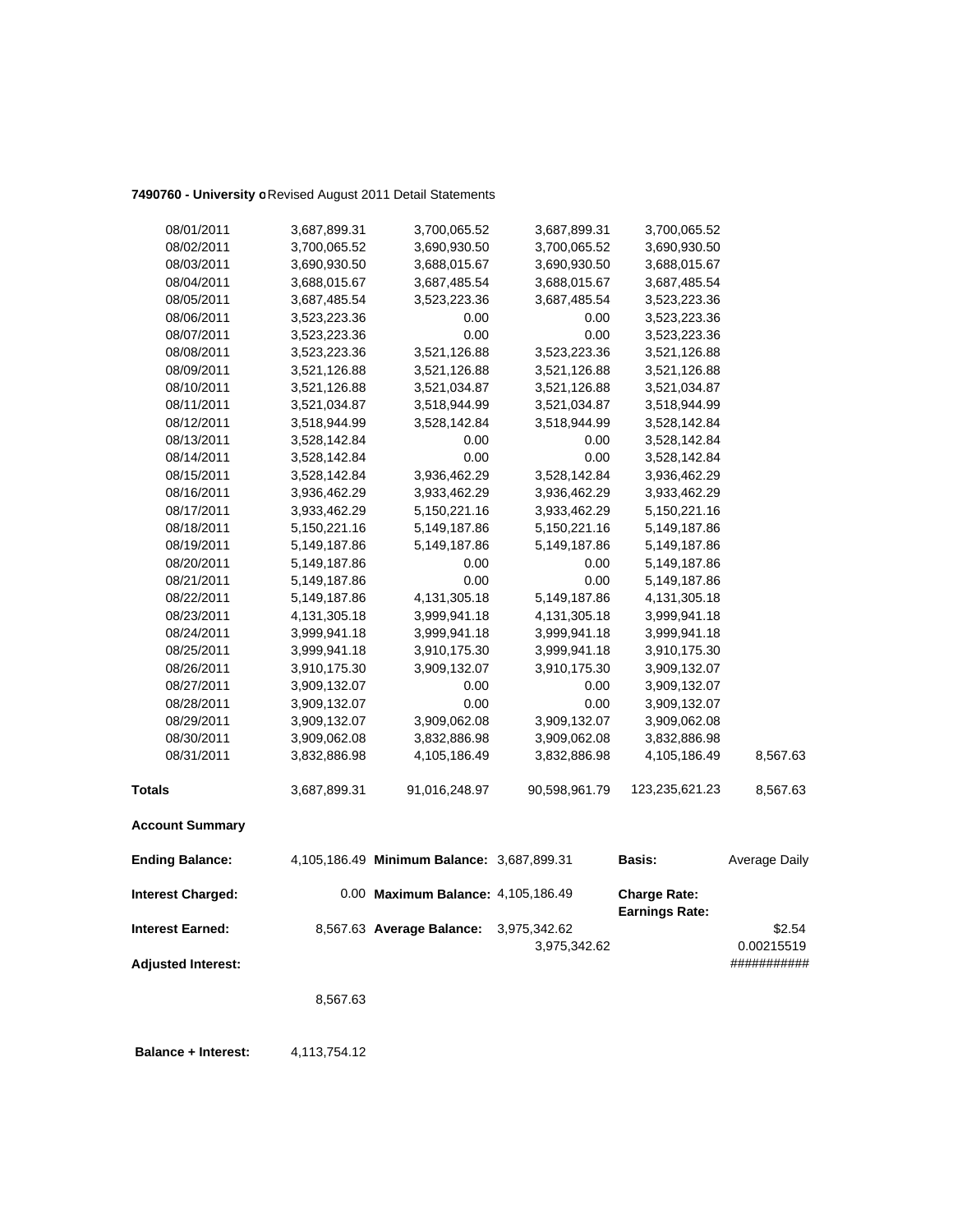## **7491220 - District Attorney's Council** Revised August 2011 Detail Statements

| <b>Ending Balance:</b> |              | 3,740,013.07 Minimum Balance: 3,880,553.46 |               | <b>Basis:</b>  | Average Daily |
|------------------------|--------------|--------------------------------------------|---------------|----------------|---------------|
| <b>Account Summary</b> |              |                                            |               |                |               |
| <b>Totals</b>          | 3,880,553.46 | 88,324,739.78                              | 88,465,280.17 | 118,976,135.22 | 8,271.38      |
| 08/31/2011             | 3,740,013.07 | 3,740,013.07                               | 3,740,013.07  | 3,740,013.07   | 8,271.38      |
| 08/30/2011             | 3,744,690.65 | 3,740,013.07                               | 3,744,690.65  | 3,740,013.07   |               |
| 08/29/2011             | 3,744,690.65 | 3,744,690.65                               | 3,744,690.65  | 3,744,690.65   |               |
| 08/28/2011             | 3,744,690.65 | 0.00                                       | 0.00          | 3,744,690.65   |               |
| 08/27/2011             | 3,744,690.65 | 0.00                                       | 0.00          | 3,744,690.65   |               |
| 08/26/2011             | 3,748,403.19 | 3,744,690.65                               | 3,748,403.19  | 3,744,690.65   |               |
| 08/25/2011             | 3,751,667.80 | 3,748,403.19                               | 3,751,667.80  | 3,748,403.19   |               |
| 08/24/2011             | 3,791,677.26 | 3,751,667.80                               | 3,791,677.26  | 3,751,667.80   |               |
| 08/23/2011             | 3,791,677.26 | 3,791,677.26                               | 3,791,677.26  | 3,791,677.26   |               |
| 08/22/2011             | 3,781,814.49 | 3,791,677.26                               | 3,781,814.49  | 3,791,677.26   |               |
| 08/21/2011             | 3,781,814.49 | 0.00                                       | 0.00          | 3,781,814.49   |               |
| 08/20/2011             | 3,781,814.49 | 0.00                                       | 0.00          | 3,781,814.49   |               |
| 08/19/2011             | 3,773,592.51 | 3,781,814.49                               | 3,773,592.51  | 3,781,814.49   |               |
| 08/18/2011             | 3,884,732.32 | 3,773,592.51                               | 3,884,732.32  | 3,773,592.51   |               |
| 08/17/2011             | 3,887,238.20 | 3,884,732.32                               | 3,887,238.20  | 3,884,732.32   |               |
| 08/16/2011             | 3,889,532.01 | 3,887,238.20                               | 3,889,532.01  | 3,887,238.20   |               |
| 08/15/2011             | 3,889,532.01 | 3,889,532.01                               | 3,889,532.01  | 3,889,532.01   |               |
| 08/14/2011             | 3,889,532.01 | 0.00                                       | 0.00          | 3,889,532.01   |               |
| 08/13/2011             | 3,889,532.01 | 0.00                                       | 0.00          | 3,889,532.01   |               |
| 08/12/2011             | 3,895,428.74 | 3,889,532.01                               | 3,895,428.74  | 3,889,532.01   |               |
| 08/11/2011             | 3,895,873.77 | 3,895,428.74                               | 3,895,873.77  | 3,895,428.74   |               |
| 08/10/2011             | 3,900,081.41 | 3,895,873.77                               | 3,900,081.41  | 3,895,873.77   |               |
| 08/09/2011             | 3,909,660.57 | 3,900,081.41                               | 3,909,660.57  | 3,900,081.41   |               |
| 08/08/2011             | 3,909,660.57 | 3,909,660.57                               | 3,909,660.57  | 3,909,660.57   |               |
| 08/07/2011             | 3,909,660.57 | 0.00                                       | 0.00          | 3,909,660.57   |               |
| 08/06/2011             | 3,909,660.57 | 0.00                                       | 0.00          | 3,909,660.57   |               |
| 08/05/2011             | 3,911,526.10 | 3,909,660.57                               | 3,911,526.10  | 3,909,660.57   |               |
| 08/04/2011             | 3,916,803.21 | 3,911,526.10                               | 3,916,803.21  | 3,911,526.10   |               |
| 08/03/2011             | 3,918,215.46 | 3,916,803.21                               | 3,918,215.46  | 3,916,803.21   |               |
| 08/02/2011             | 3,908,215.46 | 3,918,215.46                               | 3,908,215.46  | 3,918,215.46   |               |
| 08/01/2011             | 3,880,553.46 | 3,908,215.46                               | 3,880,553.46  | 3,908,215.46   |               |

| <b>Interest Charged:</b>  | 0.00 Maximum Balance: 3,740,013.07     |              | <b>Charge Rate:</b><br><b>Earnings Rate:</b> |             |
|---------------------------|----------------------------------------|--------------|----------------------------------------------|-------------|
| <b>Interest Earned:</b>   | 8,271.38 Average Balance: 3,837,939.85 |              |                                              | \$2.54      |
|                           |                                        | 3.837.939.85 |                                              | 0.00215516  |
| <b>Adjusted Interest:</b> |                                        |              |                                              | ########### |

8,271.38

 **Balance + Interest:** 3,748,284.45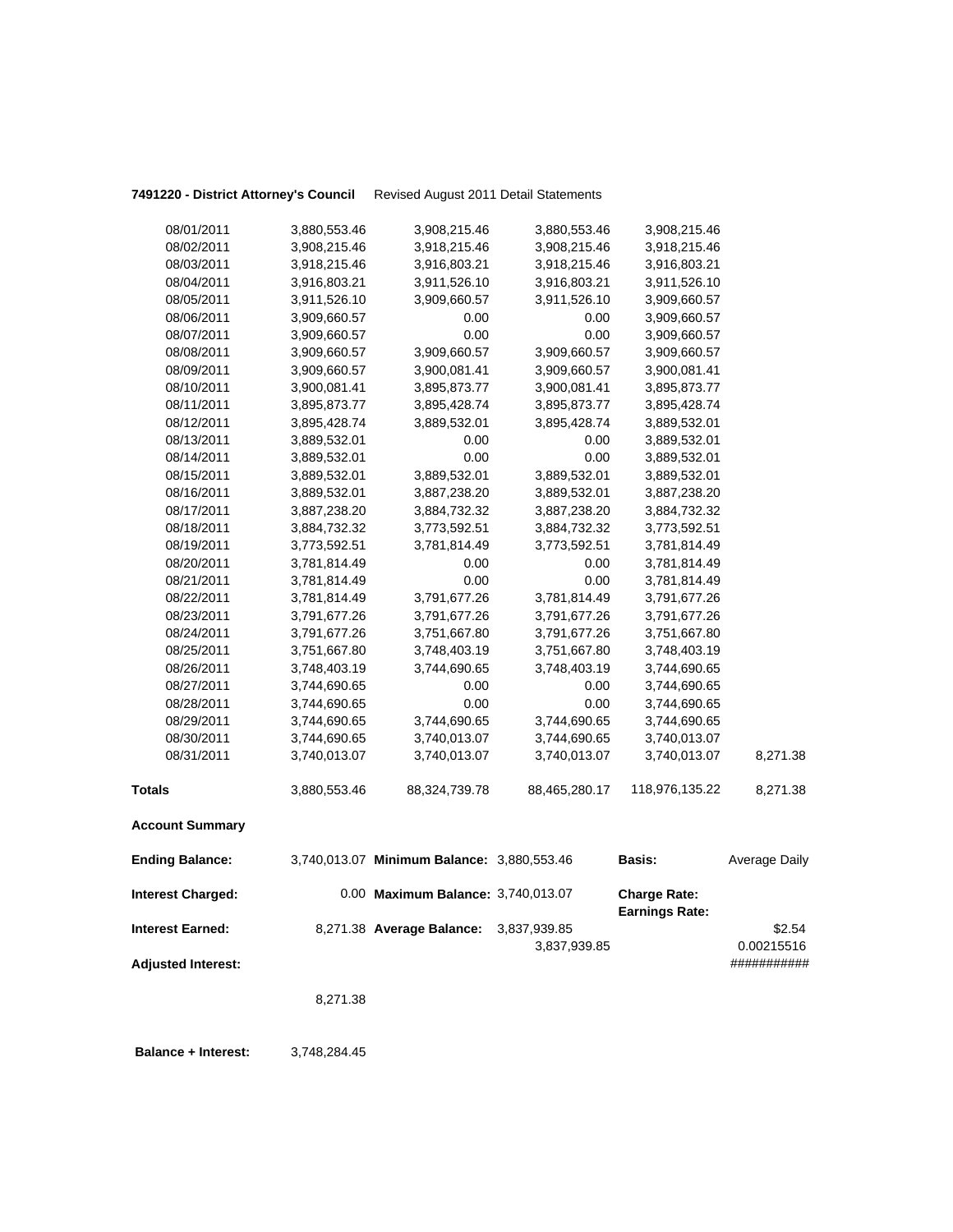**7510410 - Comm of the Land Office** Revised August 2011 Detail Statements

| 08/01/2011                 | 121,953.50 | 121,953.50                             | 121,953.50               | 121,953.50                                   |                           |
|----------------------------|------------|----------------------------------------|--------------------------|----------------------------------------------|---------------------------|
| 08/02/2011                 | 121,953.50 | 121,953.50                             | 121,953.50               | 121,953.50                                   |                           |
| 08/03/2011                 | 121,953.50 | 121,953.50                             | 121,953.50               | 121,953.50                                   |                           |
| 08/04/2011                 | 121,953.50 | 121,953.50                             | 121,953.50               | 121,953.50                                   |                           |
| 08/05/2011                 | 121,953.50 | 121,953.50                             | 121,953.50               | 121,953.50                                   |                           |
| 08/06/2011                 | 121,953.50 | 0.00                                   | 0.00                     | 121,953.50                                   |                           |
| 08/07/2011                 | 121,953.50 | 0.00                                   | 0.00                     | 121,953.50                                   |                           |
| 08/08/2011                 | 121,953.50 | 121,953.50                             | 121,953.50               | 121,953.50                                   |                           |
| 08/09/2011                 | 121,953.50 | 121,953.50                             | 121,953.50               | 121,953.50                                   |                           |
| 08/10/2011                 | 121,953.50 | 121,953.50                             | 121,953.50               | 121,953.50                                   |                           |
| 08/11/2011                 | 121,953.50 | 121,953.50                             | 121,953.50               | 121,953.50                                   |                           |
| 08/12/2011                 | 121,953.50 | 121,953.50                             | 121,953.50               | 121,953.50                                   |                           |
| 08/13/2011                 | 121,953.50 | 0.00                                   | 0.00                     | 121,953.50                                   |                           |
| 08/14/2011                 | 121,953.50 | 0.00                                   | 0.00                     | 121,953.50                                   |                           |
| 08/15/2011                 | 121,953.50 | 121,953.50                             | 121,953.50               | 121,953.50                                   |                           |
| 08/16/2011                 | 121,953.50 | 121,953.50                             | 121,953.50               | 121,953.50                                   |                           |
| 08/17/2011                 | 121,953.50 | 121,953.50                             | 121,953.50               | 121,953.50                                   |                           |
| 08/18/2011                 | 121,953.50 | 121,953.50                             | 121,953.50               | 121,953.50                                   |                           |
| 08/19/2011                 | 121,953.50 | 121,953.50                             | 121,953.50               | 121,953.50                                   |                           |
| 08/20/2011                 | 121,953.50 | 0.00                                   | 0.00                     | 121,953.50                                   |                           |
| 08/21/2011                 | 121,953.50 | 0.00                                   | 0.00                     | 121,953.50                                   |                           |
| 08/22/2011                 | 121,953.50 | 121,953.50                             | 121,953.50               | 121,953.50                                   |                           |
| 08/23/2011                 | 121,953.50 | 121,953.50                             | 121,953.50               | 121,953.50                                   |                           |
| 08/24/2011                 | 121,953.50 | 121,953.50                             | 121,953.50               | 121,953.50                                   |                           |
| 08/25/2011                 | 121,953.50 | 121,953.50                             | 121,953.50               | 121,953.50                                   |                           |
| 08/26/2011                 | 121,953.50 | 121,953.50                             | 121,953.50               | 121,953.50                                   |                           |
| 08/27/2011                 | 121,953.50 | 0.00                                   | 0.00                     | 121,953.50                                   |                           |
| 08/28/2011                 | 121,953.50 | 0.00                                   | 0.00                     | 121,953.50                                   |                           |
| 08/29/2011                 | 121,953.50 | 121,953.50                             | 121,953.50               | 121,953.50                                   |                           |
| 08/30/2011                 | 121,953.50 | 121,953.50                             | 121,953.50               | 121,953.50                                   |                           |
| 08/31/2011                 | 121,953.50 | 121,953.50                             | 121,953.50               | 121,953.50                                   | 262.96                    |
| <b>Totals</b>              | 121,953.50 | 2,806,311.42                           | 2,806,251.38             | 3,782,419.74                                 | 262.89                    |
| <b>Account Summary</b>     |            |                                        |                          |                                              |                           |
| <b>Ending Balance:</b>     |            | 122,013.54 Minimum Balance: 121,953.50 |                          | <b>Basis:</b>                                | Average Daily             |
| <b>Interest Charged:</b>   |            | 0.00 Maximum Balance: 122,013.54       |                          | <b>Charge Rate:</b><br><b>Earnings Rate:</b> |                           |
| <b>Interest Earned:</b>    |            | 262.89 Average Balance:                | 122,013.54<br>122,013.54 |                                              | \$2.54                    |
| <b>Adjusted Interest:</b>  |            |                                        |                          |                                              | 0.00215460<br>########### |
|                            | 262.89     |                                        |                          |                                              |                           |
| <b>Balance + Interest:</b> | 122,276.43 |                                        |                          |                                              |                           |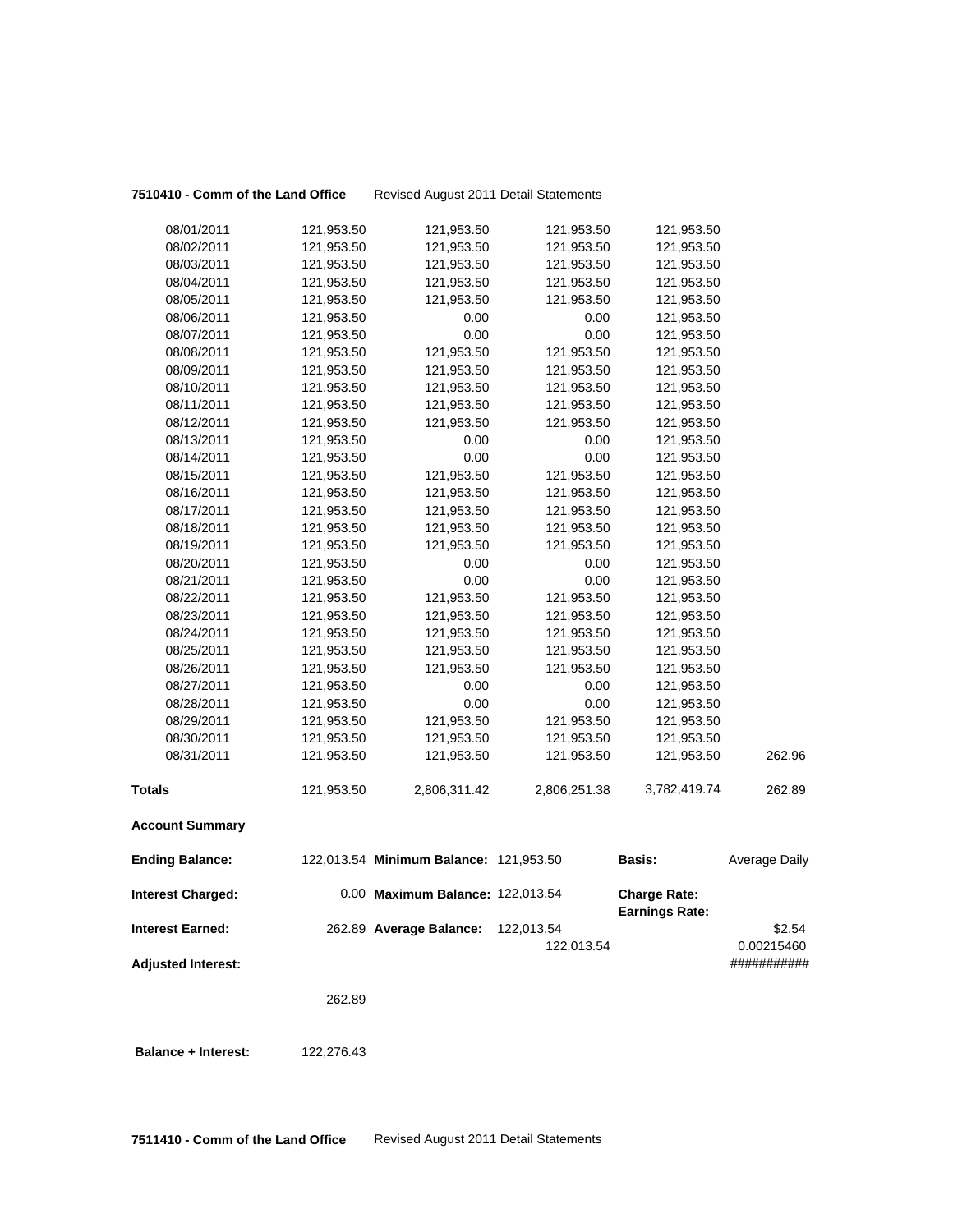| 08/01/2011             | 62,863.45 | 60,492.06                  | 62,863.45        | 60,492.06                                |               |
|------------------------|-----------|----------------------------|------------------|------------------------------------------|---------------|
| 08/02/2011             | 60,492.06 | 60,492.06                  | 60,492.06        | 60,492.06                                |               |
| 08/03/2011             | 60,492.06 | 60,492.06                  | 60,492.06        | 60,492.06                                |               |
| 08/04/2011             | 60,492.06 | 52,677.18                  | 60,492.06        | 52,677.18                                |               |
| 08/05/2011             | 52,677.18 | 52,677.18                  | 52,677.18        | 52,677.18                                |               |
| 08/06/2011             | 52,677.18 | 0.00                       | 0.00             | 52,677.18                                |               |
| 08/07/2011             | 52,677.18 | 0.00                       | 0.00             | 52,677.18                                |               |
| 08/08/2011             | 52,677.18 | 52,677.18                  | 52,677.18        | 52,677.18                                |               |
| 08/09/2011             | 52,677.18 | 50,029.21                  | 52,677.18        | 50,029.21                                |               |
| 08/10/2011             | 50,029.21 | 50,029.21                  | 50,029.21        | 50,029.21                                |               |
| 08/11/2011             | 50,029.21 | 50,029.21                  | 50,029.21        | 50,029.21                                |               |
| 08/12/2011             | 50,029.21 | 50,029.21                  | 50,029.21        | 50,029.21                                |               |
| 08/13/2011             | 50,029.21 | 0.00                       | 0.00             | 50,029.21                                |               |
| 08/14/2011             | 50,029.21 | 0.00                       | 0.00             | 50,029.21                                |               |
| 08/15/2011             | 50,029.21 | 50,029.21                  | 50,029.21        | 50,029.21                                |               |
| 08/16/2011             | 50,029.21 | 48,826.52                  | 50,029.21        | 48,826.52                                |               |
| 08/17/2011             | 48,826.52 | 48,826.52                  | 48,826.52        | 48,826.52                                |               |
| 08/18/2011             | 48,826.52 | 48,826.52                  | 48,826.52        | 48,826.52                                |               |
| 08/19/2011             | 48,826.52 | 48,826.52                  | 48,826.52        | 48,826.52                                |               |
| 08/20/2011             | 48,826.52 | 0.00                       | 0.00             | 48,826.52                                |               |
| 08/21/2011             | 48,826.52 | 0.00                       | 0.00             | 48,826.52                                |               |
| 08/22/2011             | 48,826.52 | 48,826.52                  | 48,826.52        | 48,826.52                                |               |
| 08/23/2011             | 48,826.52 | 48,826.52                  | 48,826.52        | 48,826.52                                |               |
| 08/24/2011             | 48,826.52 | 48,826.52                  | 48,826.52        | 48,826.52                                |               |
| 08/25/2011             | 48,826.52 | 48,826.52                  | 48,826.52        | 48,826.52                                |               |
| 08/26/2011             | 48,826.52 | 48,826.52                  | 48,826.52        | 48,826.52                                |               |
| 08/27/2011             | 48,826.52 | 0.00                       | 0.00             | 48,826.52                                |               |
| 08/28/2011             | 48,826.52 | 0.00                       | 0.00             | 48,826.52                                |               |
| 08/29/2011             | 48,826.52 | 47,658.52                  | 48,826.52        | 47,658.52                                |               |
| 08/30/2011             | 47,658.52 | 47,658.52                  | 47,658.52        | 47,658.52                                |               |
| 08/31/2011             | 47,658.52 | 47,658.52                  | 47,658.52        | 47,658.52                                | 109.34        |
| <b>Totals</b>          | 62,863.45 | 1,172,068.01               | 1,187,272.94     | 1,572,786.87                             | 109.34        |
| <b>Account Summary</b> |           |                            |                  |                                          |               |
| Ending Balance:        |           | 47,658.52 Minimum Balance: | 62,863.45 Basis: |                                          | Average Daily |
| Interest Charged:      |           | 0.00 Maximum Balance:      |                  | 47,658.52 Charge Rate:<br>Earnings Rate: |               |
| Interest Earned:       |           | 109.34 Average Balance:    | 50,735.06        |                                          | \$2.54        |
|                        |           |                            | 50,735.06        |                                          | 0.00215516    |
| Adjusted Interest:     |           |                            |                  |                                          | ###########   |
|                        | 109.34    |                            |                  |                                          |               |
|                        |           |                            |                  |                                          |               |

Balance + Interest: 47,767.86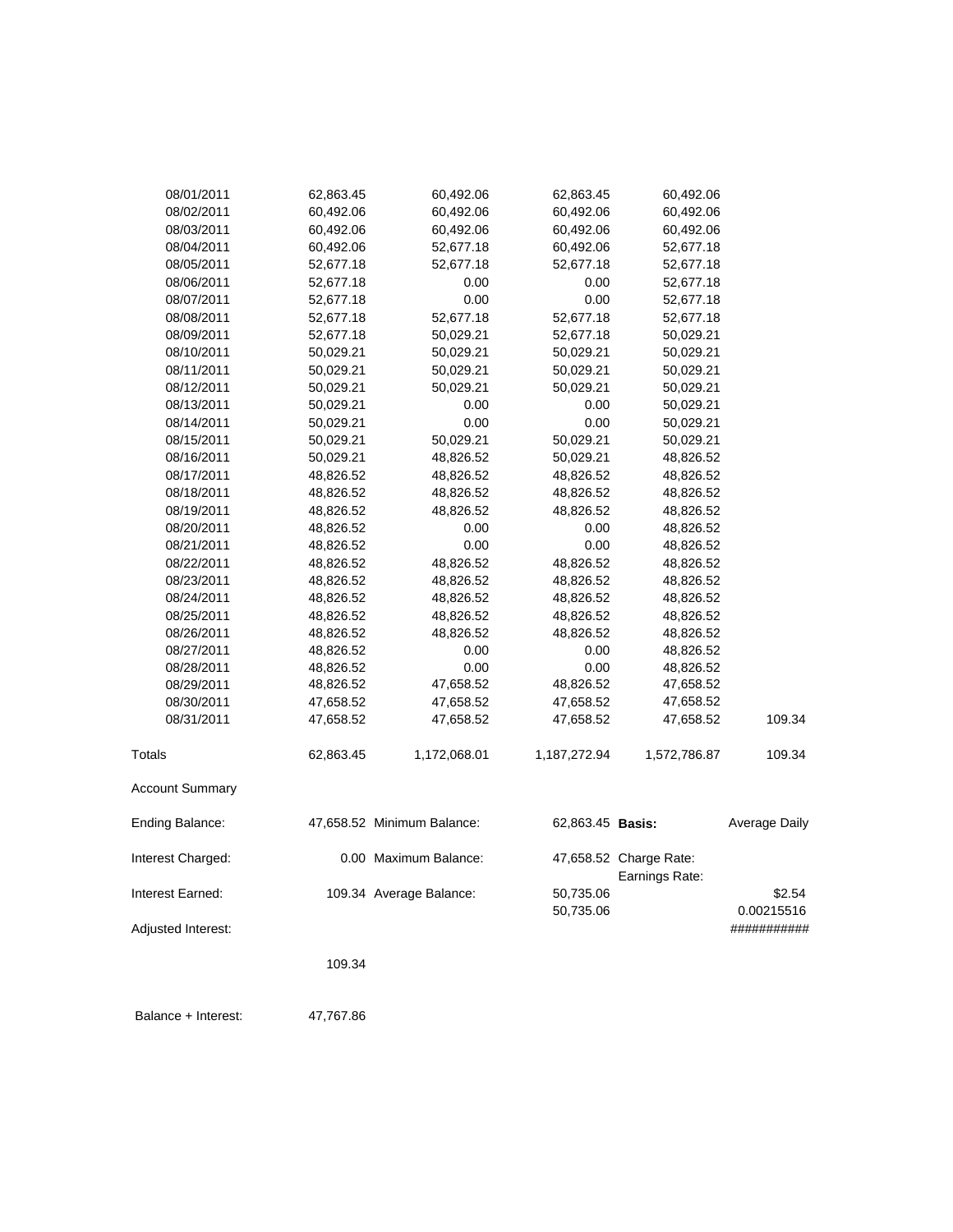## **7512410 - Commissioners of Land Offic**Revised August 2011 Detail Statements

| 08/01/2011                                           | 236,109.80   | 229,785.57                             | 236,109.80               | 229,785.57                                   |                                     |
|------------------------------------------------------|--------------|----------------------------------------|--------------------------|----------------------------------------------|-------------------------------------|
| 08/02/2011                                           | 229,785.57   | 223,015.67                             | 229,785.57               | 223,015.67                                   |                                     |
| 08/03/2011                                           | 223,015.67   | 223,015.67                             | 223,015.67               | 223,015.67                                   |                                     |
| 08/04/2011                                           | 223,015.67   | 185,000.41                             | 223,015.67               | 185,000.41                                   |                                     |
| 08/05/2011                                           | 185,000.41   | 185,000.41                             | 185,000.41               | 185,000.41                                   |                                     |
| 08/06/2011                                           | 185,000.41   | 0.00                                   | 0.00                     | 185,000.41                                   |                                     |
| 08/07/2011                                           | 185,000.41   | 0.00                                   | 0.00                     | 185,000.41                                   |                                     |
| 08/08/2011                                           | 185,000.41   | 185,000.41                             | 185,000.41               | 185,000.41                                   |                                     |
| 08/09/2011                                           | 185,000.41   | 141,747.75                             | 185,000.41               | 141,747.75                                   |                                     |
| 08/10/2011                                           | 141,747.75   | 136,920.83                             | 141,747.75               | 136,920.83                                   |                                     |
| 08/11/2011                                           | 136,920.83   | 136,920.83                             | 136,920.83               | 136,920.83                                   |                                     |
| 08/12/2011                                           | 136,920.83   | 136,920.83                             | 136,920.83               | 136,920.83                                   |                                     |
| 08/13/2011                                           | 136,920.83   | 0.00                                   | 0.00                     | 136,920.83                                   |                                     |
| 08/14/2011                                           | 136,920.83   | 0.00                                   | 0.00                     | 136,920.83                                   |                                     |
| 08/15/2011                                           | 136,920.83   | 142,794.53                             | 136,920.83               | 142,794.53                                   |                                     |
| 08/16/2011                                           | 142,794.53   | 135, 135. 71                           | 142,794.53               | 135, 135.71                                  |                                     |
| 08/17/2011                                           | 135, 135. 71 | 135,135.71                             | 135,135.71               | 135, 135. 71                                 |                                     |
| 08/18/2011                                           | 135, 135. 71 | 135,135.71                             | 135,135.71               | 135, 135. 71                                 |                                     |
| 08/19/2011                                           | 135, 135. 71 | 135,135.71                             | 135,135.71               | 135, 135. 71                                 |                                     |
| 08/20/2011                                           | 135, 135. 71 | 0.00                                   | 0.00                     | 135, 135. 71                                 |                                     |
| 08/21/2011                                           | 135, 135. 71 | 0.00                                   | 0.00                     | 135, 135. 71                                 |                                     |
| 08/22/2011                                           | 135, 135. 71 | 535,135.71                             | 135, 135. 71             | 535, 135. 71                                 |                                     |
| 08/23/2011                                           | 535, 135. 71 | 529,857.85                             | 535,135.71               | 529,857.85                                   |                                     |
| 08/24/2011                                           | 529,857.85   | 529,857.85                             | 529,857.85               | 529,857.85                                   |                                     |
| 08/25/2011                                           | 529,857.85   | 190,766.24                             | 529,857.85               | 190,766.24                                   |                                     |
| 08/26/2011                                           | 190,766.24   | 190,766.24                             | 190,766.24               | 190,766.24                                   |                                     |
| 08/27/2011                                           | 190,766.24   | 0.00                                   | 0.00                     | 190,766.24                                   |                                     |
| 08/28/2011                                           | 190,766.24   | 0.00                                   | 0.00                     | 190,766.24                                   |                                     |
| 08/29/2011                                           | 190,766.24   | 177,869.01                             | 190,766.24               | 177,869.01                                   |                                     |
| 08/30/2011                                           | 177,869.01   | 177,869.01                             | 177,869.01               | 177,869.01                                   |                                     |
| 08/31/2011                                           | 177,869.01   | 177,869.01                             | 177,869.01               | 177,869.01                                   | 436.05                              |
| <b>Totals</b>                                        | 236,109.80   | 4,976,656.67                           | 5,034,897.46             | 6,272,303.05                                 | 436.05                              |
| <b>Account Summary</b>                               |              |                                        |                          |                                              |                                     |
| <b>Ending Balance:</b>                               |              | 177,869.01 Minimum Balance: 236,109.80 |                          | Basis:                                       | Average Daily                       |
| <b>Interest Charged:</b>                             |              | 0.00 Maximum Balance: 177,869.01       |                          | <b>Charge Rate:</b><br><b>Earnings Rate:</b> |                                     |
| <b>Interest Earned:</b><br><b>Adjusted Interest:</b> |              | 436.05 Average Balance:                | 202,332.36<br>202,332.36 |                                              | \$2.54<br>0.00215512<br>########### |
|                                                      |              |                                        |                          |                                              |                                     |

436.05

**Balance + Interest:** 178,305.06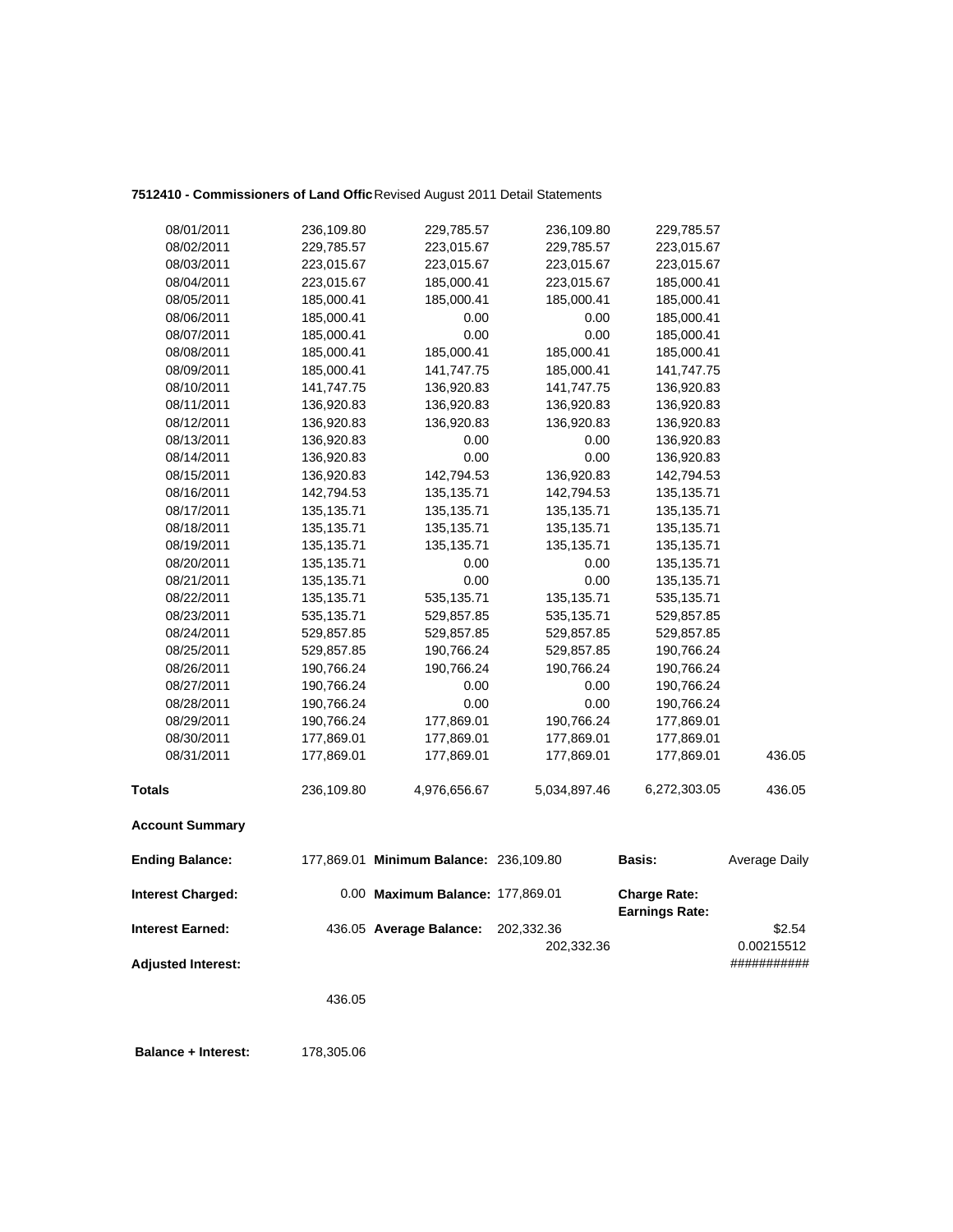### **7515410 - Comm of the Land Office** Revised August 2011 Detail Statements

| <b>Interest Charged:</b> |      | 0.00 Maximum Balance: 0.00 |      | <b>Charge Rate:</b><br><b>Earnings Rate:</b> |               |      |
|--------------------------|------|----------------------------|------|----------------------------------------------|---------------|------|
| <b>Ending Balance:</b>   |      | 0.00 Minimum Balance: 0.00 |      | <b>Basis:</b>                                | Average Daily |      |
| <b>Account Summary</b>   |      |                            |      |                                              |               |      |
| <b>Totals</b>            | 0.00 | 0.00                       | 0.00 |                                              | 0.00          | 0.00 |
| 08/31/2011               | 0.00 | 0.00                       | 0.00 |                                              | 0.00          | 0.00 |
| 08/30/2011               | 0.00 | 0.00                       |      | 0.00                                         | 0.00          |      |
| 08/29/2011               | 0.00 | 0.00                       | 0.00 |                                              | 0.00          |      |
| 08/28/2011               | 0.00 | 0.00                       |      | 0.00                                         | 0.00          |      |
| 08/27/2011               | 0.00 | 0.00                       |      | 0.00                                         | 0.00          |      |
| 08/26/2011               | 0.00 | 0.00                       |      | 0.00                                         | 0.00          |      |
| 08/25/2011               | 0.00 | 0.00                       | 0.00 |                                              | 0.00          |      |
| 08/24/2011               | 0.00 | 0.00                       | 0.00 |                                              | 0.00          |      |
| 08/23/2011               | 0.00 | 0.00                       | 0.00 |                                              | 0.00          |      |
| 08/22/2011               | 0.00 | 0.00                       | 0.00 |                                              | 0.00          |      |
| 08/21/2011               | 0.00 | 0.00                       | 0.00 |                                              | 0.00          |      |
| 08/20/2011               | 0.00 | 0.00                       | 0.00 |                                              | 0.00          |      |
| 08/19/2011               | 0.00 | 0.00                       |      | 0.00                                         | 0.00          |      |
| 08/18/2011               | 0.00 | 0.00                       |      | 0.00                                         | 0.00          |      |
| 08/17/2011               | 0.00 | 0.00                       | 0.00 |                                              | 0.00          |      |
| 08/16/2011               | 0.00 | 0.00                       | 0.00 |                                              | 0.00          |      |
| 08/15/2011               | 0.00 | 0.00                       | 0.00 |                                              | 0.00          |      |
| 08/14/2011               | 0.00 | 0.00                       |      | 0.00                                         | 0.00          |      |
| 08/13/2011               | 0.00 | 0.00                       | 0.00 |                                              | 0.00          |      |
| 08/12/2011               | 0.00 | 0.00                       | 0.00 |                                              | 0.00          |      |
| 08/11/2011               | 0.00 | 0.00                       |      | 0.00                                         | 0.00          |      |
| 08/10/2011               | 0.00 | 0.00                       |      | 0.00                                         | 0.00          |      |
| 08/09/2011               | 0.00 | 0.00                       |      | 0.00                                         | 0.00          |      |
| 08/08/2011               | 0.00 | 0.00                       | 0.00 |                                              | 0.00          |      |
| 08/07/2011               | 0.00 | 0.00                       | 0.00 |                                              | 0.00          |      |
| 08/06/2011               | 0.00 | 0.00                       | 0.00 |                                              | 0.00          |      |
| 08/05/2011               | 0.00 | 0.00                       |      | 0.00                                         | 0.00          |      |
| 08/04/2011               | 0.00 | 0.00                       | 0.00 |                                              | 0.00          |      |
| 08/03/2011               | 0.00 | 0.00                       |      | 0.00                                         | 0.00          |      |
| 08/02/2011               | 0.00 | 0.00                       |      | 0.00                                         | 0.00          |      |
| 08/01/2011               | 0.00 | 0.00                       | 0.00 |                                              | 0.00          |      |

0.00 0.00000000

**Interest Earned:** 0.00 **Average Balance:** 0.00 \$2.54

**Adjusted Interest:** ###########

0.00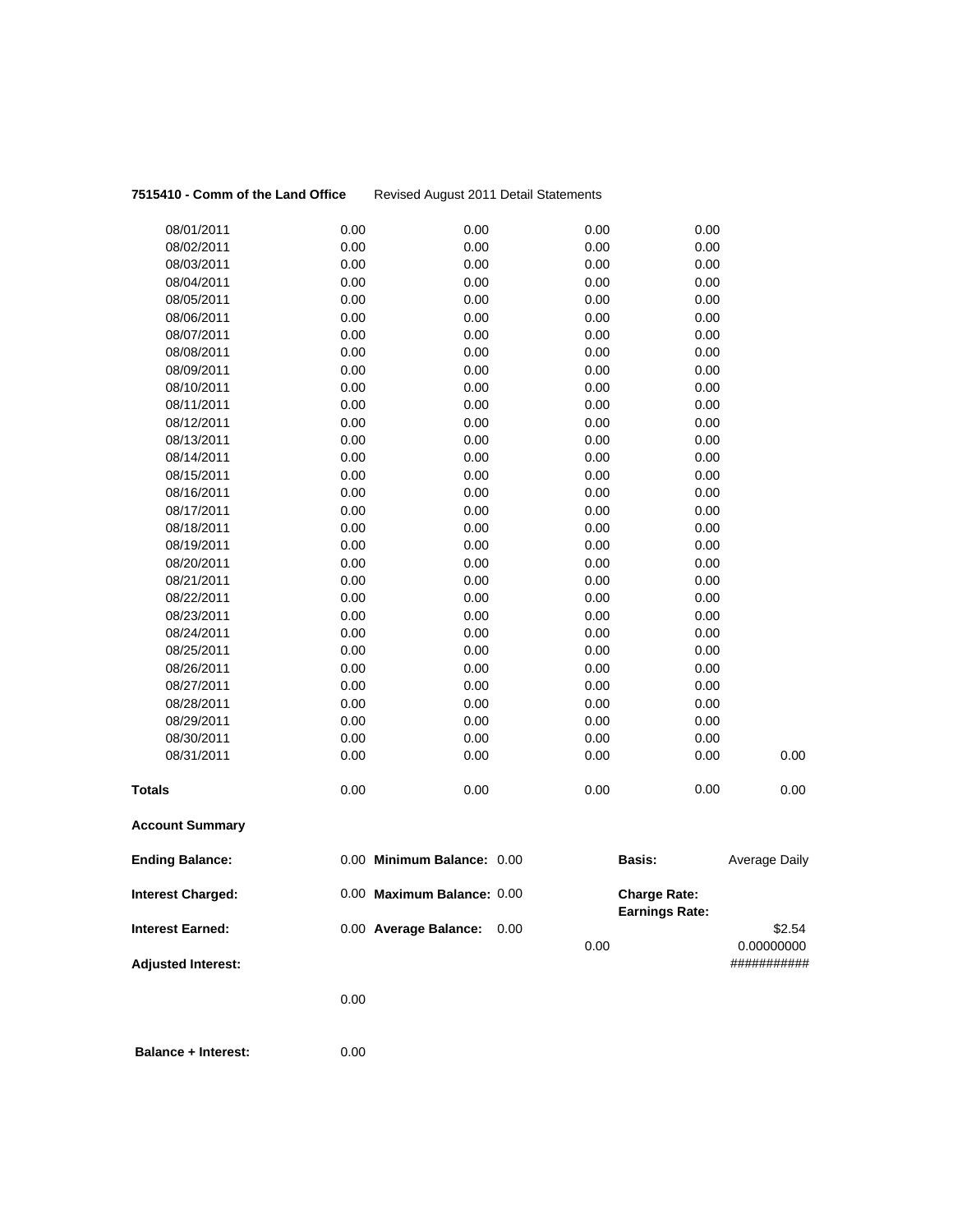### **7516410 - Comm of the Land Office** Revised August 2011 Detail Statements

| <b>Adjusted Interest:</b>                           |              |                                                     |      | 0.00                                         | 0.00000000<br>########### |
|-----------------------------------------------------|--------------|-----------------------------------------------------|------|----------------------------------------------|---------------------------|
| <b>Interest Charged:</b><br><b>Interest Earned:</b> |              | 0.00 Maximum Balance: 0.00<br>0.00 Average Balance: | 0.00 | <b>Charge Rate:</b><br><b>Earnings Rate:</b> | \$2.54                    |
| <b>Ending Balance:</b>                              |              | 0.00 Minimum Balance: 0.00                          |      | <b>Basis:</b>                                | Average Daily             |
| <b>Account Summary</b>                              |              |                                                     |      |                                              |                           |
| <b>Totals</b>                                       | 0.00         | 0.00                                                |      | 0.00<br>0.00                                 | 0.00                      |
| 08/31/2011                                          | 0.00         | 0.00                                                |      | 0.00<br>0.00                                 | 0.00                      |
| 08/30/2011                                          | 0.00         | 0.00                                                |      | 0.00<br>0.00                                 |                           |
| 08/29/2011                                          | 0.00         | 0.00                                                |      | 0.00<br>0.00                                 |                           |
| 08/28/2011                                          | 0.00         | 0.00                                                |      | 0.00<br>0.00                                 |                           |
| 08/27/2011                                          | 0.00         | 0.00                                                |      | 0.00<br>0.00                                 |                           |
| 08/26/2011                                          | 0.00         | 0.00                                                |      | 0.00<br>0.00                                 |                           |
| 08/25/2011                                          | 0.00         | 0.00                                                |      | 0.00<br>0.00                                 |                           |
| 08/24/2011                                          | 0.00         | 0.00                                                |      | 0.00<br>0.00                                 |                           |
| 08/23/2011                                          | 0.00         | 0.00                                                |      | 0.00<br>0.00                                 |                           |
| 08/22/2011                                          | 0.00         | 0.00                                                |      | 0.00<br>0.00                                 |                           |
| 08/21/2011                                          | 0.00         | 0.00                                                |      | 0.00<br>0.00                                 |                           |
| 08/20/2011                                          | 0.00         | 0.00                                                |      | 0.00<br>0.00                                 |                           |
| 08/19/2011                                          | 0.00         | 0.00                                                |      | 0.00<br>0.00                                 |                           |
| 08/18/2011                                          | 0.00         | 0.00                                                |      | 0.00<br>0.00                                 |                           |
| 08/17/2011                                          | 0.00         | 0.00                                                |      | 0.00<br>0.00                                 |                           |
| 08/16/2011                                          | 0.00         | 0.00                                                |      | 0.00<br>0.00                                 |                           |
| 08/15/2011                                          | 0.00         | 0.00                                                |      | 0.00<br>0.00                                 |                           |
| 08/14/2011                                          | 0.00         | 0.00                                                |      | 0.00<br>0.00                                 |                           |
| 08/13/2011                                          | 0.00         | 0.00                                                |      | 0.00<br>0.00                                 |                           |
| 08/12/2011                                          | 0.00         | 0.00                                                |      | 0.00<br>0.00                                 |                           |
| 08/11/2011                                          | 0.00         | 0.00                                                |      | 0.00<br>0.00                                 |                           |
| 08/10/2011                                          | 0.00         | 0.00                                                |      | 0.00<br>0.00                                 |                           |
| 08/09/2011                                          | 0.00         | 0.00                                                |      | 0.00<br>0.00                                 |                           |
| 08/07/2011<br>08/08/2011                            | 0.00         | 0.00                                                |      | 0.00<br>0.00                                 |                           |
| 08/06/2011                                          | 0.00<br>0.00 | 0.00<br>0.00                                        |      | 0.00<br>0.00<br>0.00<br>0.00                 |                           |
| 08/05/2011                                          | 0.00         | 0.00                                                |      | 0.00<br>0.00                                 |                           |
| 08/04/2011                                          | 0.00         | 0.00                                                |      | 0.00<br>0.00                                 |                           |
| 08/03/2011                                          | 0.00         | 0.00                                                |      | 0.00<br>0.00                                 |                           |
| 08/02/2011                                          | 0.00         | 0.00                                                |      | 0.00<br>0.00                                 |                           |
| 08/01/2011                                          | 0.00         | 0.00                                                |      | 0.00<br>0.00                                 |                           |
|                                                     |              |                                                     |      |                                              |                           |

0.00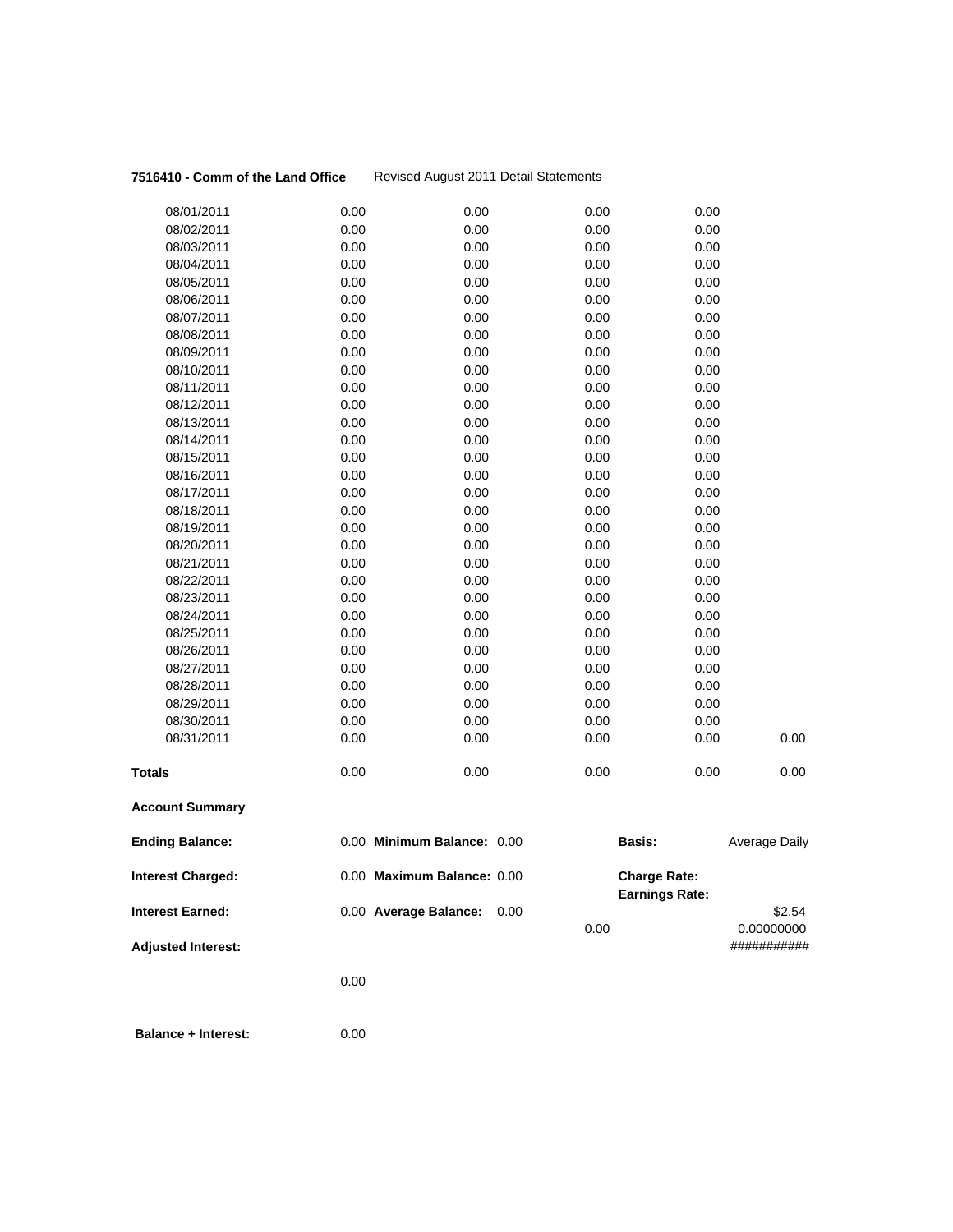## 7517410 - Commissioners of the Land CRevised August 2011 Detail Statements

| 08/01/2011                | 0.00 | 0.00                       | 0.00 | 0.00                  |               |
|---------------------------|------|----------------------------|------|-----------------------|---------------|
| 08/02/2011                | 0.00 | 0.00                       | 0.00 | 0.00                  |               |
| 08/03/2011                | 0.00 | 0.00                       | 0.00 | 0.00                  |               |
| 08/04/2011                | 0.00 | 0.00                       | 0.00 | 0.00                  |               |
| 08/05/2011                | 0.00 | 0.00                       | 0.00 | 0.00                  |               |
| 08/06/2011                | 0.00 | 0.00                       | 0.00 | 0.00                  |               |
| 08/07/2011                | 0.00 | 0.00                       | 0.00 | 0.00                  |               |
| 08/08/2011                | 0.00 | 0.00                       | 0.00 | 0.00                  |               |
| 08/09/2011                | 0.00 | 0.00                       | 0.00 | 0.00                  |               |
| 08/10/2011                | 0.00 | 0.00                       | 0.00 | 0.00                  |               |
| 08/11/2011                | 0.00 | 0.00                       | 0.00 | 0.00                  |               |
| 08/12/2011                | 0.00 | 0.00                       | 0.00 | 0.00                  |               |
| 08/13/2011                | 0.00 | 0.00                       | 0.00 | 0.00                  |               |
| 08/14/2011                | 0.00 | 0.00                       | 0.00 | 0.00                  |               |
| 08/15/2011                | 0.00 | 0.00                       | 0.00 | 0.00                  |               |
| 08/16/2011                | 0.00 | 0.00                       | 0.00 | 0.00                  |               |
| 08/17/2011                | 0.00 | 0.00                       | 0.00 | 0.00                  |               |
| 08/18/2011                | 0.00 | 0.00                       | 0.00 | 0.00                  |               |
| 08/19/2011                | 0.00 | 0.00                       | 0.00 | 0.00                  |               |
| 08/20/2011                | 0.00 | 0.00                       | 0.00 | 0.00                  |               |
| 08/21/2011                | 0.00 | 0.00                       | 0.00 | 0.00                  |               |
| 08/22/2011                | 0.00 | 0.00                       | 0.00 | 0.00                  |               |
| 08/23/2011                | 0.00 | 0.00                       | 0.00 | 0.00                  |               |
| 08/24/2011                | 0.00 | 0.00                       | 0.00 | 0.00                  |               |
| 08/25/2011                | 0.00 | 0.00                       | 0.00 | 0.00                  |               |
| 08/26/2011                | 0.00 | 0.00                       | 0.00 | 0.00                  |               |
| 08/27/2011                | 0.00 | 0.00                       | 0.00 | 0.00                  |               |
| 08/28/2011                | 0.00 | 0.00                       | 0.00 | 0.00                  |               |
| 08/29/2011                | 0.00 | 0.00                       | 0.00 | 0.00                  |               |
| 08/30/2011                | 0.00 | 0.00                       | 0.00 | 0.00                  |               |
| 08/31/2011                | 0.00 | 0.00                       | 0.00 | 0.00                  | 0.00          |
| <b>Totals</b>             | 0.00 | 0.00                       | 0.00 | 0.00                  | 0.00          |
| <b>Account Summary</b>    |      |                            |      |                       |               |
| <b>Ending Balance:</b>    |      | 0.00 Minimum Balance: 0.00 |      | Basis:                | Average Daily |
| <b>Interest Charged:</b>  |      | 0.00 Maximum Balance: 0.00 |      | <b>Charge Rate:</b>   |               |
| <b>Interest Earned:</b>   |      | 0.00 Average Balance:      | 0.00 | <b>Earnings Rate:</b> | \$2.54        |
|                           |      |                            | 0.00 |                       | 0.00000000    |
| <b>Adjusted Interest:</b> |      |                            |      |                       | ###########   |
|                           |      |                            |      |                       |               |
|                           | 0.00 |                            |      |                       |               |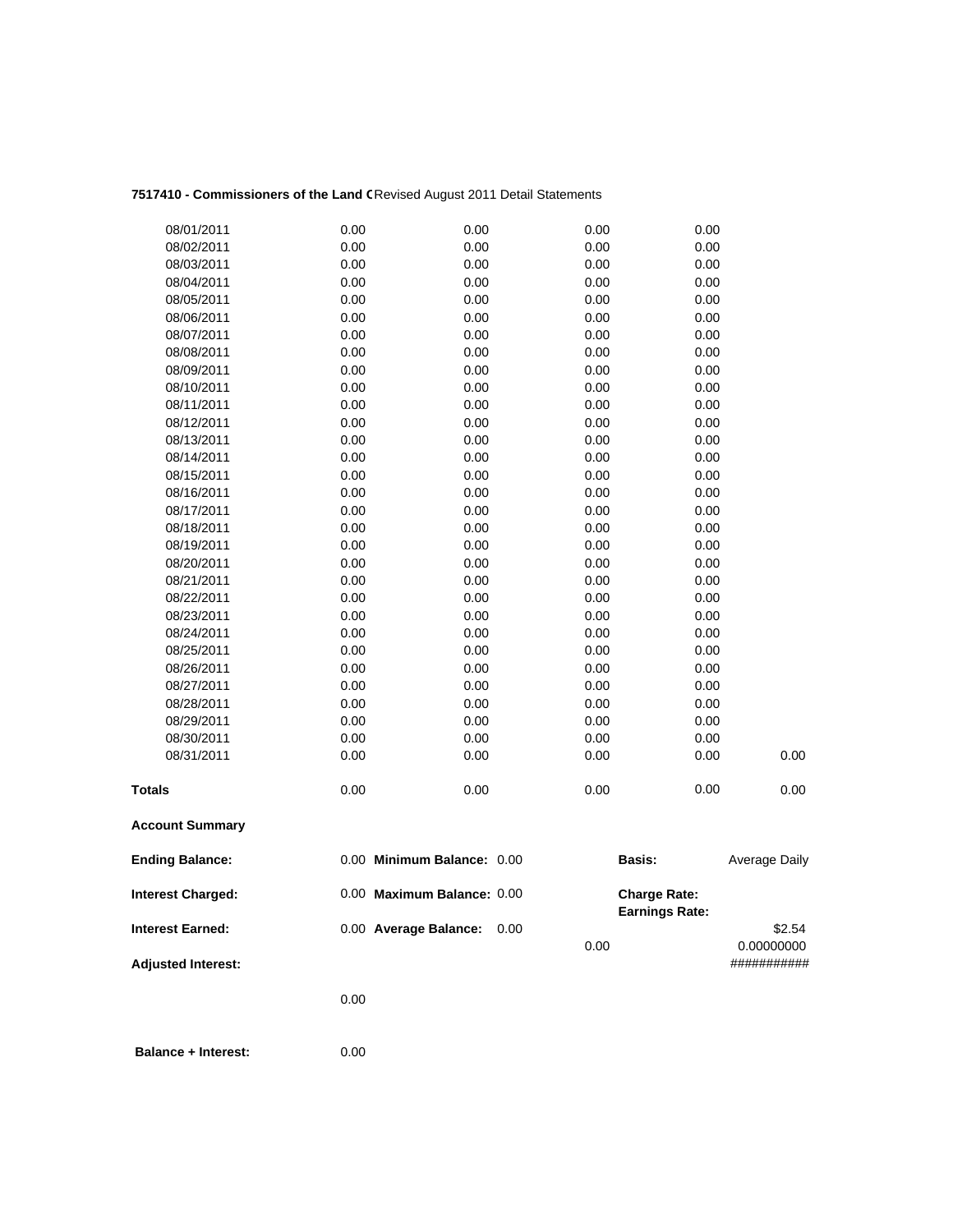## 7518410 - Commissioners of the Land CRevised August 2011 Detail Statements

| 08/01/2011<br>0.00        | 0.00                       | 0.00 | 0.00                                         |               |
|---------------------------|----------------------------|------|----------------------------------------------|---------------|
| 0.00<br>08/02/2011        | 0.00                       | 0.00 | 0.00                                         |               |
| 0.00<br>08/03/2011        | 0.00                       | 0.00 | 0.00                                         |               |
| 0.00<br>08/04/2011        | 0.00                       | 0.00 | 0.00                                         |               |
| 0.00<br>08/05/2011        | 0.00                       | 0.00 | 0.00                                         |               |
| 0.00<br>08/06/2011        | 0.00                       | 0.00 | 0.00                                         |               |
| 0.00<br>08/07/2011        | 0.00                       | 0.00 | 0.00                                         |               |
| 0.00<br>08/08/2011        | 0.00                       | 0.00 | 0.00                                         |               |
| 0.00<br>08/09/2011        | 0.00                       | 0.00 | 0.00                                         |               |
| 08/10/2011<br>0.00        | 0.00                       | 0.00 | 0.00                                         |               |
| 0.00<br>08/11/2011        | 0.00                       | 0.00 | 0.00                                         |               |
| 0.00<br>08/12/2011        | 0.00                       | 0.00 | 0.00                                         |               |
| 0.00<br>08/13/2011        | 0.00                       | 0.00 | 0.00                                         |               |
| 0.00<br>08/14/2011        | 0.00                       | 0.00 | 0.00                                         |               |
| 0.00<br>08/15/2011        | 0.00                       | 0.00 | 0.00                                         |               |
| 0.00<br>08/16/2011        | 0.00                       | 0.00 | 0.00                                         |               |
| 0.00<br>08/17/2011        | 0.00                       | 0.00 | 0.00                                         |               |
| 0.00<br>08/18/2011        | 0.00                       | 0.00 | 0.00                                         |               |
| 0.00<br>08/19/2011        | 0.00                       | 0.00 | 0.00                                         |               |
| 0.00<br>08/20/2011        | 0.00                       | 0.00 | 0.00                                         |               |
| 0.00<br>08/21/2011        | 0.00                       | 0.00 | 0.00                                         |               |
| 08/22/2011<br>0.00        | 0.00                       | 0.00 | 0.00                                         |               |
| 0.00<br>08/23/2011        | 0.00                       | 0.00 | 0.00                                         |               |
| 0.00<br>08/24/2011        | 0.00                       | 0.00 | 0.00                                         |               |
| 08/25/2011<br>0.00        | 0.00                       | 0.00 | 0.00                                         |               |
| 0.00<br>08/26/2011        | 0.00                       | 0.00 | 0.00                                         |               |
| 0.00<br>08/27/2011        | 0.00                       | 0.00 | 0.00                                         |               |
| 08/28/2011<br>0.00        | 0.00                       | 0.00 | 0.00                                         |               |
| 0.00<br>08/29/2011        | 0.00                       | 0.00 | 0.00                                         |               |
| 0.00<br>08/30/2011        | 0.00                       | 0.00 | 0.00                                         |               |
| 0.00<br>08/31/2011        | 0.00                       | 0.00 | 0.00                                         |               |
| 0.00<br><b>Totals</b>     | 0.00                       | 0.00 |                                              | 0.00          |
| <b>Account Summary</b>    |                            |      |                                              |               |
| <b>Ending Balance:</b>    | 0.00 Minimum Balance: 0.00 |      | Basis:                                       | Average Daily |
| <b>Interest Charged:</b>  | 0.00 Maximum Balance: 0.00 |      | <b>Charge Rate:</b><br><b>Earnings Rate:</b> |               |
| <b>Interest Earned:</b>   | 0.00 Average Balance:      | 0.00 |                                              | \$2.54        |
| <b>Adjusted Interest:</b> |                            |      |                                              |               |
| 0.00                      |                            |      |                                              |               |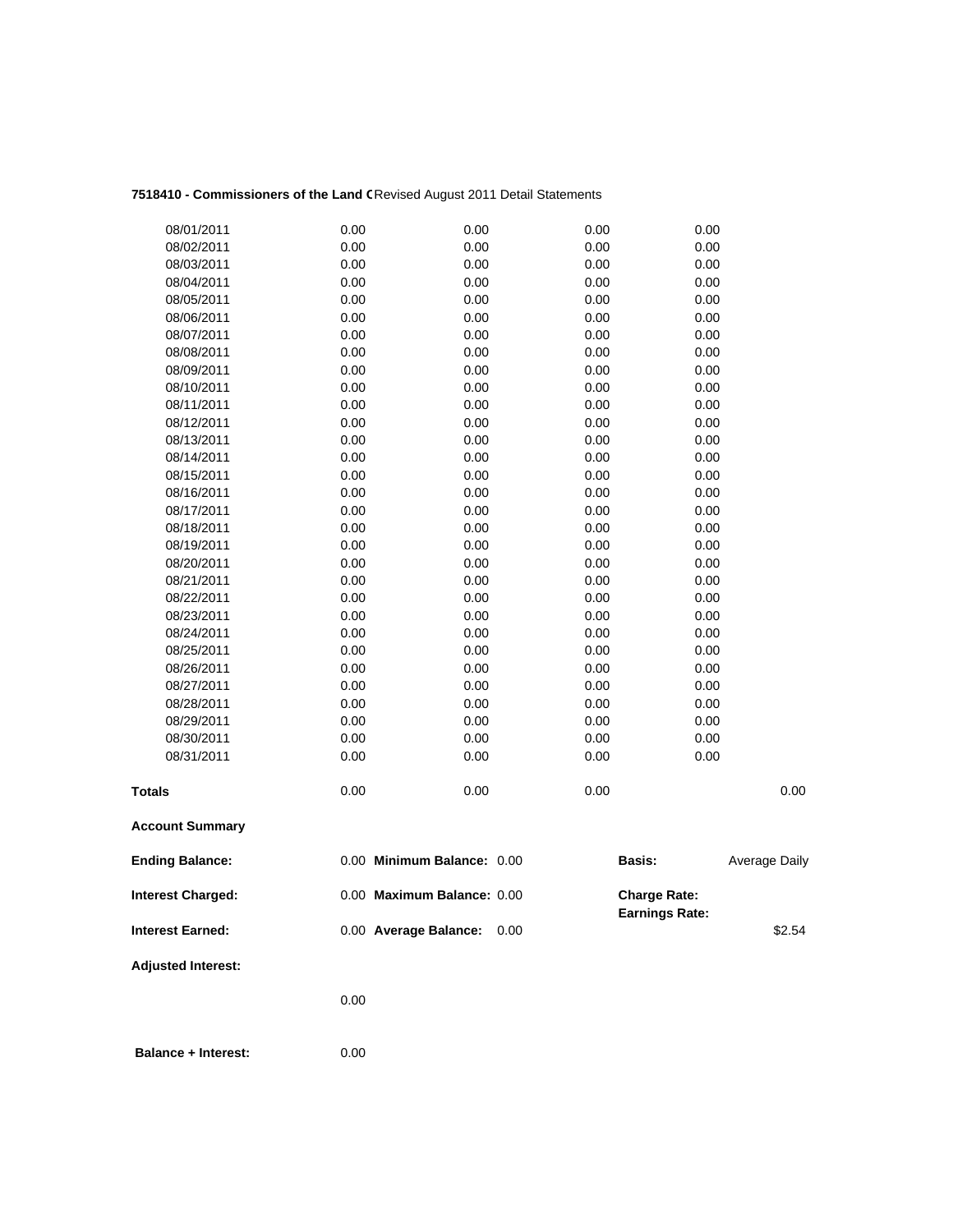## 7519410 - Commissioners of the Land CRevised August 2011 Detail Statements

| 08/01/2011                 | 0.00 | 0.00                       | 0.00          | 0.00                |
|----------------------------|------|----------------------------|---------------|---------------------|
| 08/02/2011                 | 0.00 | 0.00                       | 0.00          | 0.00                |
| 08/03/2011                 | 0.00 | 0.00                       | 0.00          | 0.00                |
| 08/04/2011                 | 0.00 | 0.00                       | 0.00          | 0.00                |
| 08/05/2011                 | 0.00 | 0.00                       | 0.00          | 0.00                |
| 08/06/2011                 | 0.00 | 0.00                       | 0.00          | 0.00                |
| 08/07/2011                 | 0.00 | 0.00                       | 0.00          | 0.00                |
| 08/08/2011                 | 0.00 | 0.00                       | 0.00          | 0.00                |
| 08/09/2011                 | 0.00 | 0.00                       | 0.00          | 0.00                |
| 08/10/2011                 | 0.00 | 0.00                       | 0.00          | 0.00                |
| 08/11/2011                 | 0.00 | 0.00                       | 0.00          | 0.00                |
| 08/12/2011                 | 0.00 | 0.00                       | 0.00          | 0.00                |
| 08/13/2011                 | 0.00 | 0.00                       | 0.00          | 0.00                |
| 08/14/2011                 | 0.00 | 0.00                       | 0.00          | 0.00                |
| 08/15/2011                 | 0.00 | 0.00                       | 0.00          | 0.00                |
| 08/16/2011                 | 0.00 | 0.00                       | 0.00          | 0.00                |
| 08/17/2011                 | 0.00 | 0.00                       | 0.00          | 0.00                |
| 08/18/2011                 | 0.00 | 0.00                       | 0.00          | 0.00                |
| 08/19/2011                 | 0.00 | 0.00                       | 0.00          | 0.00                |
| 08/20/2011                 | 0.00 | 0.00                       | 0.00          | 0.00                |
| 08/21/2011                 | 0.00 | 0.00                       | 0.00          | 0.00                |
| 08/22/2011                 | 0.00 | 0.00                       | 0.00          | 0.00                |
| 08/23/2011                 | 0.00 | 0.00                       | 0.00          | 0.00                |
| 08/24/2011                 | 0.00 | 0.00                       | 0.00          | 0.00                |
| 08/25/2011                 | 0.00 | 0.00                       | 0.00          | 0.00                |
| 08/26/2011                 | 0.00 | 0.00                       | 0.00          | 0.00                |
| 08/27/2011                 | 0.00 | 0.00                       | 0.00          | 0.00                |
| 08/28/2011                 | 0.00 | 0.00                       | 0.00          | 0.00                |
| 08/29/2011                 | 0.00 | 0.00                       | 0.00          | 0.00                |
| 08/30/2011                 | 0.00 | 0.00                       | 0.00          | 0.00                |
| 08/31/2011                 | 0.00 | 0.00                       | 0.00          | 0.00                |
| <b>Totals</b>              | 0.00 | 0.00                       | 0.00          | 0.00                |
|                            |      |                            |               |                     |
| <b>Account Summary</b>     |      |                            |               |                     |
| <b>Ending Balance:</b>     |      | 0.00 Minimum Balance: 0.00 | <b>Basis:</b> | Average Daily       |
| <b>Interest Charged:</b>   |      | 0.00 Maximum Balance: 0.00 |               | <b>Charge Rate:</b> |
| <b>Adjusted Interest:</b>  |      |                            |               |                     |
|                            | 0.00 |                            |               |                     |
|                            |      |                            |               |                     |
| <b>Balance + Interest:</b> | 0.00 |                            |               |                     |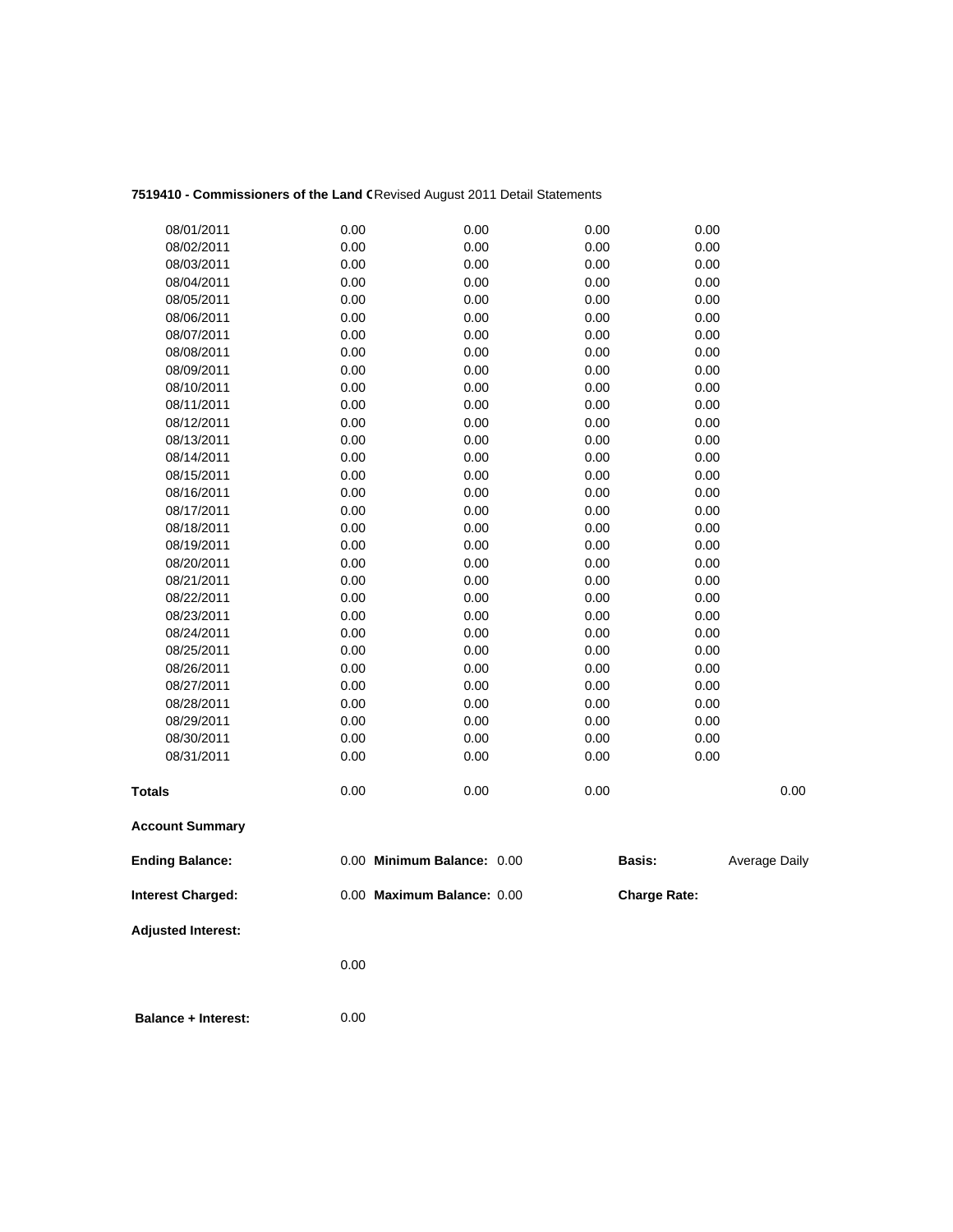**7600010 - Oklahoma State University** Revised August 2011 Detail Statements

| 08/01/2011                | 8,369,743.07  | 10,125,734.66                              | 8,369,743.07   | 10,125,734.66                                |               |
|---------------------------|---------------|--------------------------------------------|----------------|----------------------------------------------|---------------|
| 08/02/2011                | 10,125,734.66 | 10,125,734.66                              | 10,125,734.66  | 10,125,734.66                                |               |
| 08/03/2011                | 10,125,734.66 | 10,125,734.66                              | 10,125,734.66  | 10,125,734.66                                |               |
| 08/04/2011                | 10,125,734.66 | 10,139,978.95                              | 10,125,734.66  | 10,139,978.95                                |               |
| 08/05/2011                | 10,139,978.95 | 10,139,978.95                              | 10,139,978.95  | 10,139,978.95                                |               |
| 08/06/2011                | 10,139,978.95 | 0.00                                       | 0.00           | 10,139,978.95                                |               |
| 08/07/2011                | 10,139,978.95 | 0.00                                       | 0.00           | 10,139,978.95                                |               |
| 08/08/2011                | 10,139,978.95 | 10,139,978.95                              | 10,139,978.95  | 10,139,978.95                                |               |
| 08/09/2011                | 10,139,978.95 | 10,123,078.95                              | 10,139,978.95  | 10,123,078.95                                |               |
| 08/10/2011                | 10,123,078.95 | 10,123,078.95                              | 10,123,078.95  | 10,123,078.95                                |               |
| 08/11/2011                | 10,123,078.95 | 10,123,078.95                              | 10,123,078.95  | 10,123,078.95                                |               |
| 08/12/2011                | 10,123,078.95 | 10,123,078.95                              | 10,123,078.95  | 10,123,078.95                                |               |
| 08/13/2011                | 10,123,078.95 | 0.00                                       | 0.00           | 10,123,078.95                                |               |
| 08/14/2011                | 10,123,078.95 | 0.00                                       | 0.00           | 10,123,078.95                                |               |
| 08/15/2011                | 10,123,078.95 | 10,123,078.95                              | 10,123,078.95  | 10,123,078.95                                |               |
| 08/16/2011                | 10,123,078.95 | 10,123,078.95                              | 10,123,078.95  | 10,123,078.95                                |               |
| 08/17/2011                | 10,123,078.95 | 10,092,879.90                              | 10,123,078.95  | 10,092,879.90                                |               |
| 08/18/2011                | 10,092,879.90 | 10,092,879.90                              | 10,092,879.90  | 10,092,879.90                                |               |
| 08/19/2011                | 10,092,879.90 | 10,092,879.90                              | 10,092,879.90  | 10,092,879.90                                |               |
| 08/20/2011                | 10,092,879.90 | 0.00                                       | 0.00           | 10,092,879.90                                |               |
| 08/21/2011                | 10,092,879.90 | 0.00                                       | 0.00           | 10,092,879.90                                |               |
| 08/22/2011                | 10,092,879.90 | 9,485,436.01                               | 10,092,879.90  | 9,485,436.01                                 |               |
| 08/23/2011                | 9,485,436.01  | 9,485,436.01                               | 9,485,436.01   | 9,485,436.01                                 |               |
| 08/24/2011                | 9,485,436.01  | 9,485,436.01                               | 9,485,436.01   | 9,485,436.01                                 |               |
| 08/25/2011                | 9,485,436.01  | 10,514,460.01                              | 9,485,436.01   | 10,514,460.01                                |               |
| 08/26/2011                | 10,514,460.01 | 10,514,460.01                              | 10,514,460.01  | 10,514,460.01                                |               |
| 08/27/2011                | 10,514,460.01 | 0.00                                       | 0.00           | 10,514,460.01                                |               |
| 08/28/2011                | 10,514,460.01 | 0.00                                       | 0.00           | 10,514,460.01                                |               |
| 08/29/2011                | 10,514,460.01 | 10,450,789.11                              | 10,514,460.01  | 10,450,789.11                                |               |
| 08/30/2011                | 10,450,789.11 | 10,450,789.11                              | 10,450,789.11  | 10,450,789.11                                |               |
| 08/31/2011                | 10,450,789.11 | 9,421,762.11                               | 10,450,789.11  | 9,421,762.11                                 | 21,785.42     |
| <b>Totals</b>             | 8,369,743.07  | 231,622,822.61                             | 230,570,803.57 | 313,363,618.23                               | 21,785.42     |
| <b>Account Summary</b>    |               |                                            |                |                                              |               |
| <b>Ending Balance:</b>    |               | 9,421,762.11 Minimum Balance: 8,369,743.07 |                | <b>Basis:</b>                                | Average Daily |
| Interest Charged:         |               | 0.00 Maximum Balance: 9,421,762.11         |                | <b>Charge Rate:</b><br><b>Earnings Rate:</b> |               |
| <b>Interest Earned:</b>   |               | 21,785.42 Average Balance:                 | 10,108,503.81  |                                              | \$2.54        |
|                           |               |                                            | 10,108,503.81  |                                              | 0.00215516    |
| <b>Adjusted Interest:</b> |               |                                            |                |                                              | ###########   |
|                           | 21,785.42     |                                            |                |                                              |               |
|                           |               |                                            |                |                                              |               |

**Balance + Interest:** 9,443,547.53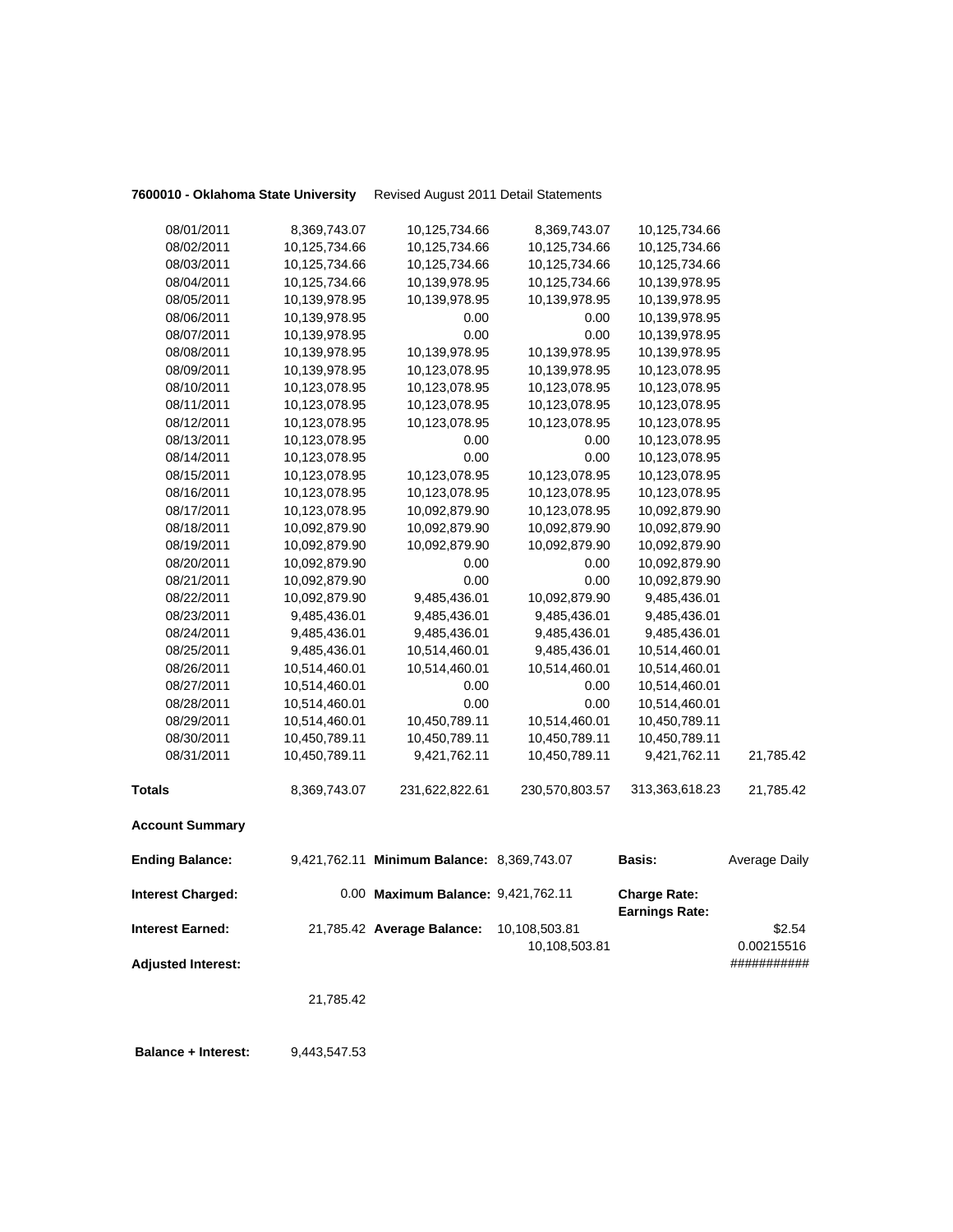## **7600120 - University of Central Oklahom**Revised August 2011 Detail Statements

| 08/01/2011                | 2,152,735.34 | 2,127,509.58                               | 2,152,735.34  | 2,127,509.58          |               |
|---------------------------|--------------|--------------------------------------------|---------------|-----------------------|---------------|
| 08/02/2011                | 2,127,509.58 | 2,127,509.58                               | 2,127,509.58  | 2,127,509.58          |               |
| 08/03/2011                | 2,127,509.58 | 2,127,509.58                               | 2,127,509.58  | 2,127,509.58          |               |
| 08/04/2011                | 2,127,509.58 | 2,127,509.58                               | 2,127,509.58  | 2,127,509.58          |               |
| 08/05/2011                | 2,127,509.58 | 2,127,509.58                               | 2,127,509.58  | 2,127,509.58          |               |
| 08/06/2011                | 2,127,509.58 | 0.00                                       | 0.00          | 2,127,509.58          |               |
| 08/07/2011                | 2,127,509.58 | 0.00                                       | 0.00          | 2,127,509.58          |               |
| 08/08/2011                | 2,127,509.58 | 2,127,509.58                               | 2,127,509.58  | 2,127,509.58          |               |
| 08/09/2011                | 2,127,509.58 | 2,127,509.58                               | 2,127,509.58  | 2,127,509.58          |               |
| 08/10/2011                | 2,127,509.58 | 2,127,509.58                               | 2,127,509.58  | 2,127,509.58          |               |
| 08/11/2011                | 2,127,509.58 | 2,127,509.58                               | 2,127,509.58  | 2,127,509.58          |               |
| 08/12/2011                | 2,127,509.58 | 2,127,509.58                               | 2,127,509.58  | 2,127,509.58          |               |
| 08/13/2011                | 2,127,509.58 | 0.00                                       | 0.00          | 2,127,509.58          |               |
| 08/14/2011                | 2,127,509.58 | 0.00                                       | 0.00          | 2,127,509.58          |               |
| 08/15/2011                | 2,127,509.58 | 2,127,509.58                               | 2,127,509.58  | 2,127,509.58          |               |
| 08/16/2011                | 2,127,509.58 | 2,127,509.58                               | 2,127,509.58  | 2,127,509.58          |               |
| 08/17/2011                | 2,127,509.58 | 2,127,509.58                               | 2,127,509.58  | 2,127,509.58          |               |
| 08/18/2011                | 2,127,509.58 | 2,127,509.58                               | 2,127,509.58  | 2,127,509.58          |               |
| 08/19/2011                | 2,127,509.58 | 2,127,509.58                               | 2,127,509.58  | 2,127,509.58          |               |
| 08/20/2011                | 2,127,509.58 | 0.00                                       | 0.00          | 2,127,509.58          |               |
| 08/21/2011                | 2,127,509.58 | 0.00                                       | 0.00          | 2,127,509.58          |               |
| 08/22/2011                | 2,127,509.58 | 2,127,509.58                               | 2,127,509.58  | 2,127,509.58          |               |
| 08/23/2011                | 2,127,509.58 | 2,127,509.58                               | 2,127,509.58  | 2,127,509.58          |               |
| 08/24/2011                | 2,127,509.58 | 2,127,509.58                               | 2,127,509.58  | 2,127,509.58          |               |
| 08/25/2011                | 2,127,509.58 | 2,254,549.58                               | 2,127,509.58  | 2,254,549.58          |               |
| 08/26/2011                | 2,254,549.58 | 2,254,549.58                               | 2,254,549.58  | 2,254,549.58          |               |
| 08/27/2011                | 2,254,549.58 | 0.00                                       | 0.00          | 2,254,549.58          |               |
| 08/28/2011                | 2,254,549.58 | 0.00                                       | 0.00          | 2,254,549.58          |               |
| 08/29/2011                | 2,254,549.58 | 2,254,549.58                               | 2,254,549.58  | 2,254,549.58          |               |
| 08/30/2011                | 2,254,549.58 | 2,254,549.58                               | 2,254,549.58  | 2,254,549.58          |               |
| 08/31/2011                | 2,254,549.58 | 2,127,509.58                               | 2,254,549.58  | 2,127,509.58          | 4,638.12      |
| <b>Totals</b>             | 2,152,735.34 | 49,440,880.34                              | 49,466,106.10 | 66,715,036.98         | 4,638.12      |
| <b>Account Summary</b>    |              |                                            |               |                       |               |
| <b>Ending Balance:</b>    |              | 2,127,509.58 Minimum Balance: 2,152,735.34 |               | <b>Basis:</b>         | Average Daily |
| <b>Interest Charged:</b>  |              | 0.00 Maximum Balance: 2,127,509.58         |               | <b>Charge Rate:</b>   |               |
|                           |              |                                            |               | <b>Earnings Rate:</b> |               |
| <b>Interest Earned:</b>   |              | 4,638.12 Average Balance:                  | 2,152,097.97  |                       | \$2.54        |
|                           |              |                                            | 2,152,097.97  |                       | 0.00215516    |
| <b>Adjusted Interest:</b> |              |                                            |               |                       | ###########   |
|                           | 4,638.12     |                                            |               |                       |               |

 **Balance + Interest:** 2,132,147.70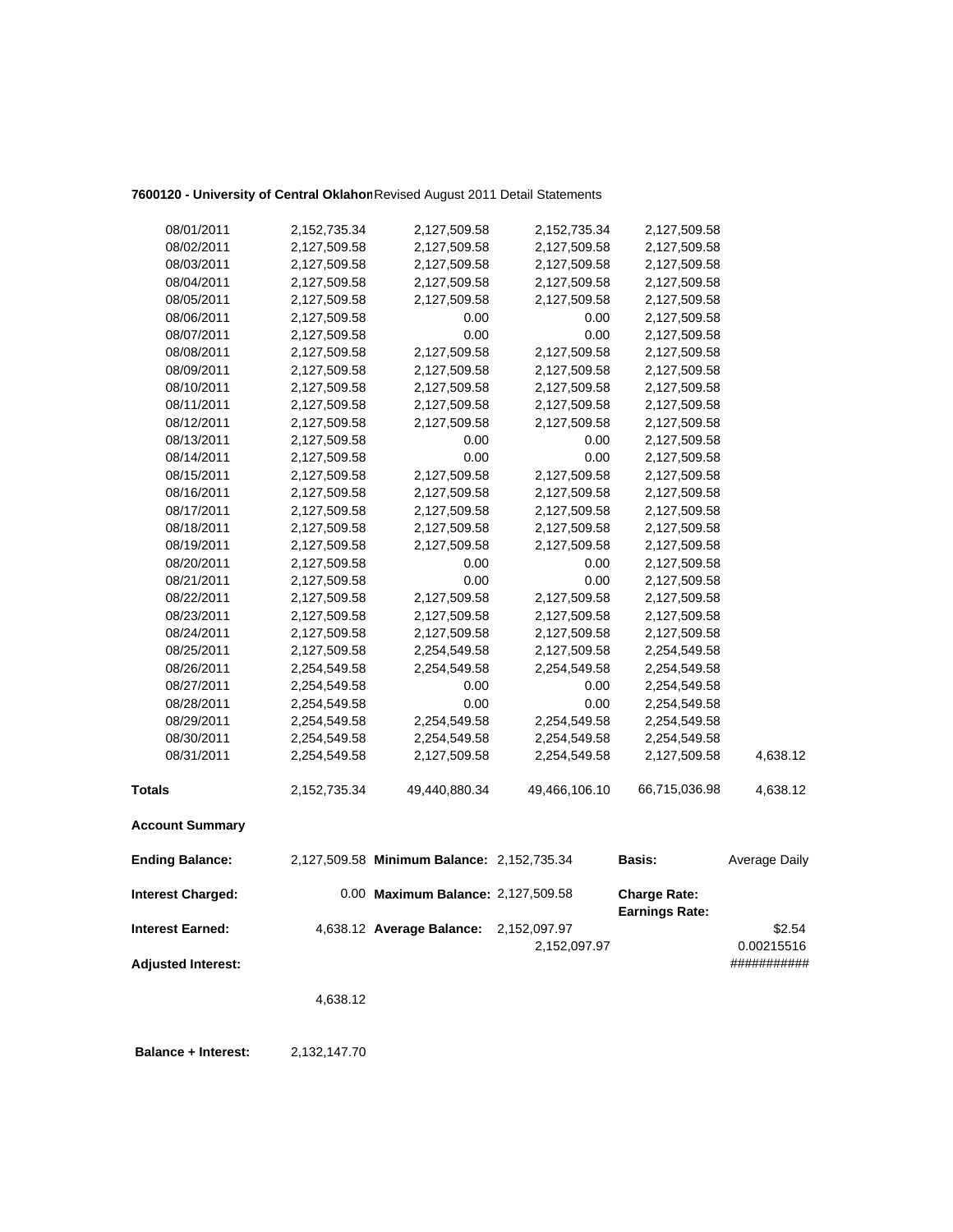## **7600150 - University of Science and Art** Revised August 2011 Detail Statements

| <b>Interest Charged:</b><br><b>Interest Earned:</b> |                          | 0.00 Maximum Balance: 777,675.68<br>1,464.04 Average Balance: | 679,322.13               | <b>Charge Rate:</b><br><b>Earnings Rate:</b> | \$2.54        |
|-----------------------------------------------------|--------------------------|---------------------------------------------------------------|--------------------------|----------------------------------------------|---------------|
| <b>Ending Balance:</b>                              |                          | 777,675.68 Minimum Balance: 649,597.56                        |                          | Basis:                                       | Average Daily |
| <b>Account Summary</b>                              |                          |                                                               |                          |                                              |               |
| <b>Totals</b>                                       | 649,597.56               | 15,599,820.64                                                 | 15,471,742.52            | 21,058,986.08                                | 1,464.04      |
| 08/31/2011                                          | 777,675.68               | 777,675.68                                                    | 777,675.68               | 777,675.68                                   | 1,464.04      |
| 08/30/2011                                          | 777,675.68               | 777,675.68                                                    | 777,675.68               | 777,675.68                                   |               |
| 08/29/2011                                          | 777,675.68               | 777,675.68                                                    | 777,675.68               | 777,675.68                                   |               |
| 08/28/2011                                          | 777,675.68               | 0.00                                                          | 0.00                     | 777,675.68                                   |               |
| 08/27/2011                                          | 777,675.68               | 0.00                                                          | 0.00                     | 777,675.68                                   |               |
| 08/26/2011                                          | 777,675.68               | 777,675.68                                                    | 777,675.68               | 777,675.68                                   |               |
| 08/25/2011                                          | 650,635.68               | 777,675.68                                                    | 650,635.68               | 777,675.68                                   |               |
| 08/24/2011                                          | 650,635.68               | 650,635.68                                                    | 650,635.68               | 650,635.68                                   |               |
| 08/23/2011                                          | 650,635.68               | 650,635.68                                                    | 650,635.68               | 650,635.68                                   |               |
| 08/22/2011                                          | 650,635.68               | 650,635.68                                                    | 650,635.68               | 650,635.68                                   |               |
| 08/21/2011                                          | 650,635.68               | 0.00                                                          | 0.00                     | 650,635.68                                   |               |
| 08/20/2011                                          | 650,635.68               | 0.00                                                          | 0.00                     | 650,635.68                                   |               |
| 08/19/2011                                          | 650,635.68               | 650,635.68                                                    | 650,635.68               | 650,635.68                                   |               |
| 08/18/2011                                          | 650,635.68               | 650,635.68                                                    | 650,635.68               | 650,635.68                                   |               |
| 08/17/2011                                          | 650,635.68               | 650,635.68                                                    | 650,635.68               | 650,635.68                                   |               |
| 08/16/2011                                          | 650,635.68               | 650,635.68                                                    | 650,635.68               | 650,635.68                                   |               |
| 08/15/2011                                          | 650,635.68               | 650,635.68                                                    | 650,635.68               | 650,635.68                                   |               |
| 08/14/2011                                          | 650,635.68               | 0.00                                                          | 0.00                     | 650,635.68                                   |               |
| 08/13/2011                                          | 650,635.68               | 0.00                                                          | 0.00                     | 650,635.68                                   |               |
| 08/12/2011                                          | 650,635.68               | 650,635.68                                                    | 650,635.68               | 650,635.68                                   |               |
| 08/11/2011                                          | 650,635.68               | 650,635.68                                                    | 650,635.68               | 650,635.68                                   |               |
| 08/10/2011                                          | 650,635.68               | 650,635.68                                                    | 650,635.68               | 650,635.68                                   |               |
| 08/09/2011                                          | 650,635.68               | 650,635.68                                                    | 650,635.68               | 650,635.68                                   |               |
| 08/08/2011                                          | 650,635.68               | 650,635.68                                                    | 650,635.68               | 650,635.68                                   |               |
| 08/07/2011                                          | 650,635.68               | 0.00                                                          | 0.00                     | 650,635.68                                   |               |
| 08/06/2011                                          | 650,635.68               | 0.00                                                          | 0.00                     | 650,635.68                                   |               |
| 08/05/2011                                          | 650,635.68               | 650,635.68                                                    | 650,635.68<br>650,635.68 | 650,635.68<br>650,635.68                     |               |
| 08/04/2011                                          | 650,635.68<br>650,635.68 | 650,635.68<br>650,635.68                                      | 650,635.68               | 650,635.68                                   |               |
| 08/02/2011<br>08/03/2011                            | 650,635.68               | 650,635.68                                                    | 650,635.68               | 650,635.68                                   |               |
| 08/01/2011                                          | 649,597.56               | 650,635.68                                                    | 649,597.56               | 650,635.68                                   |               |
|                                                     |                          |                                                               |                          |                                              |               |

**Adjusted Interest:** ###########

679,322.13 0.00215515

1,464.04

 **Balance + Interest:** 779,139.72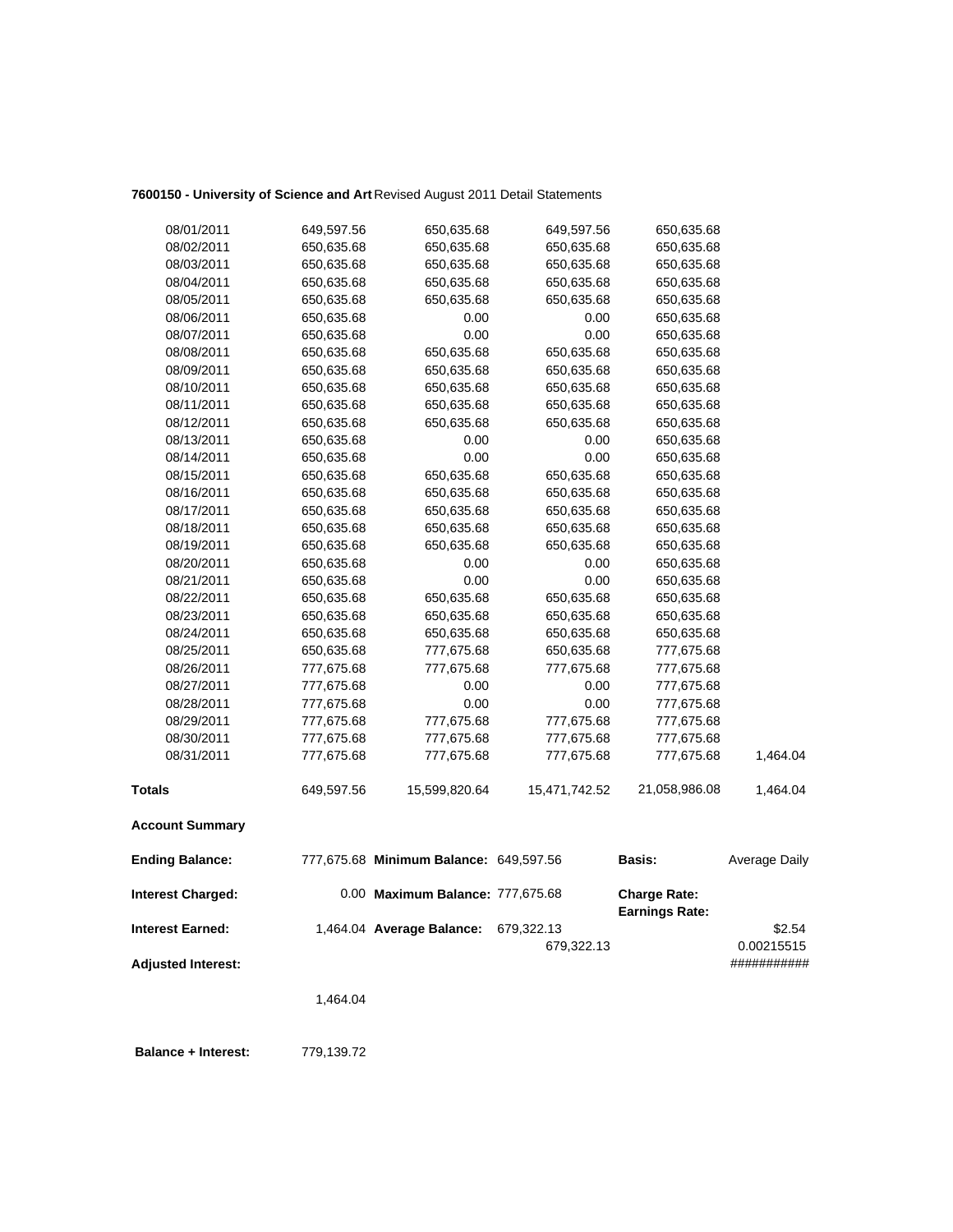|  |  |  | 7600230 - East Central University |
|--|--|--|-----------------------------------|
|--|--|--|-----------------------------------|

**7600230 - East Central University** Revised August 2011 Detail Statements

| <b>Ending Balance:</b>   |                          | 1,049,330.30 Minimum Balance: 920,628.35 |                          | <b>Basis:</b>            | Average Daily |
|--------------------------|--------------------------|------------------------------------------|--------------------------|--------------------------|---------------|
| <b>Account Summary</b>   |                          |                                          |                          |                          |               |
| <b>Totals</b>            | 920,628.35               | 21,847,876.90                            | 21,719,174.95            | 29,480,279.30            | 2,049.50      |
| 08/31/2011               | 1,049,330.30             | 1,049,330.30                             | 1,049,330.30             | 1,049,330.30             | 2,049.50      |
| 08/30/2011               | 1,049,330.30             | 1,049,330.30                             | 1,049,330.30             | 1,049,330.30             |               |
| 08/29/2011               | 1,049,330.30             | 1,049,330.30                             | 1,049,330.30             | 1,049,330.30             |               |
| 08/28/2011               | 1,049,330.30             | 0.00                                     | 0.00                     | 1,049,330.30             |               |
| 08/27/2011               | 1,049,330.30             | 0.00                                     | 0.00                     | 1,049,330.30             |               |
| 08/26/2011               | 1,049,330.30             | 1,049,330.30                             | 1,049,330.30             | 1,049,330.30             |               |
| 08/25/2011               | 922,290.30               | 1,049,330.30                             | 922,290.30               | 1,049,330.30             |               |
| 08/24/2011               | 922,290.30               | 922,290.30                               | 922,290.30               | 922,290.30               |               |
| 08/23/2011               | 922,290.30               | 922,290.30                               | 922,290.30               | 922,290.30               |               |
| 08/22/2011               | 922,290.30               | 922,290.30                               | 922,290.30               | 922,290.30               |               |
| 08/21/2011               | 922,290.30               | 0.00                                     | 0.00                     | 922,290.30               |               |
| 08/20/2011               | 922,290.30               | 0.00                                     | 0.00                     | 922,290.30               |               |
| 08/19/2011               | 922,290.30               | 922,290.30                               | 922,290.30               | 922,290.30               |               |
| 08/18/2011               | 922,290.30               | 922,290.30                               | 922,290.30               | 922,290.30               |               |
| 08/17/2011               | 922,290.30               | 922,290.30                               | 922,290.30               | 922,290.30               |               |
| 08/16/2011               | 922,290.30               | 922,290.30                               | 922,290.30               | 922,290.30               |               |
| 08/15/2011               | 922,290.30               | 922,290.30                               | 922,290.30               | 922,290.30               |               |
| 08/14/2011               | 922,290.30               | 0.00                                     | 0.00                     | 922,290.30               |               |
| 08/13/2011               | 922,290.30               | 0.00                                     | 0.00                     | 922,290.30               |               |
| 08/12/2011               | 922,290.30               | 922,290.30                               | 922,290.30               | 922,290.30               |               |
| 08/11/2011               | 922,290.30               | 922,290.30                               | 922,290.30               | 922,290.30               |               |
| 08/10/2011               | 922,290.30               | 922,290.30                               | 922,290.30               | 922,290.30               |               |
| 08/09/2011               | 922,290.30               | 922,290.30                               | 922,290.30               | 922,290.30               |               |
| 08/08/2011               | 922,290.30               | 922,290.30                               | 922,290.30               | 922,290.30               |               |
| 08/07/2011               | 922,290.30               | 0.00                                     | 0.00                     | 922,290.30               |               |
| 08/06/2011               | 922,290.30               | 0.00                                     | 0.00                     | 922,290.30               |               |
| 08/05/2011               | 922,290.30               | 922,290.30                               | 922,290.30               | 922,290.30               |               |
| 08/04/2011               | 922,290.30               | 922,290.30                               | 922,290.30               | 922,290.30               |               |
| 08/02/2011<br>08/03/2011 | 922,290.30<br>922,290.30 | 922,290.30<br>922,290.30                 | 922,290.30<br>922,290.30 | 922,290.30<br>922,290.30 |               |
|                          | 920,628.35               |                                          | 920,628.35               |                          |               |
| 08/01/2011               |                          | 922,290.30                               |                          | 922,290.30               |               |

| <b>Interest Charged:</b>  | 0.00 Maximum Balance: 1,049,330.30 |            | <b>Charge Rate:</b><br><b>Earnings Rate:</b> |                           |
|---------------------------|------------------------------------|------------|----------------------------------------------|---------------------------|
| Interest Earned:          | 2,049.50 Average Balance:          | 950.976.75 |                                              | \$2.54                    |
| <b>Adjusted Interest:</b> |                                    | 950.976.75 |                                              | 0.00215515<br>########### |

2,049.50

**Balance + Interest:** 1,051,379.80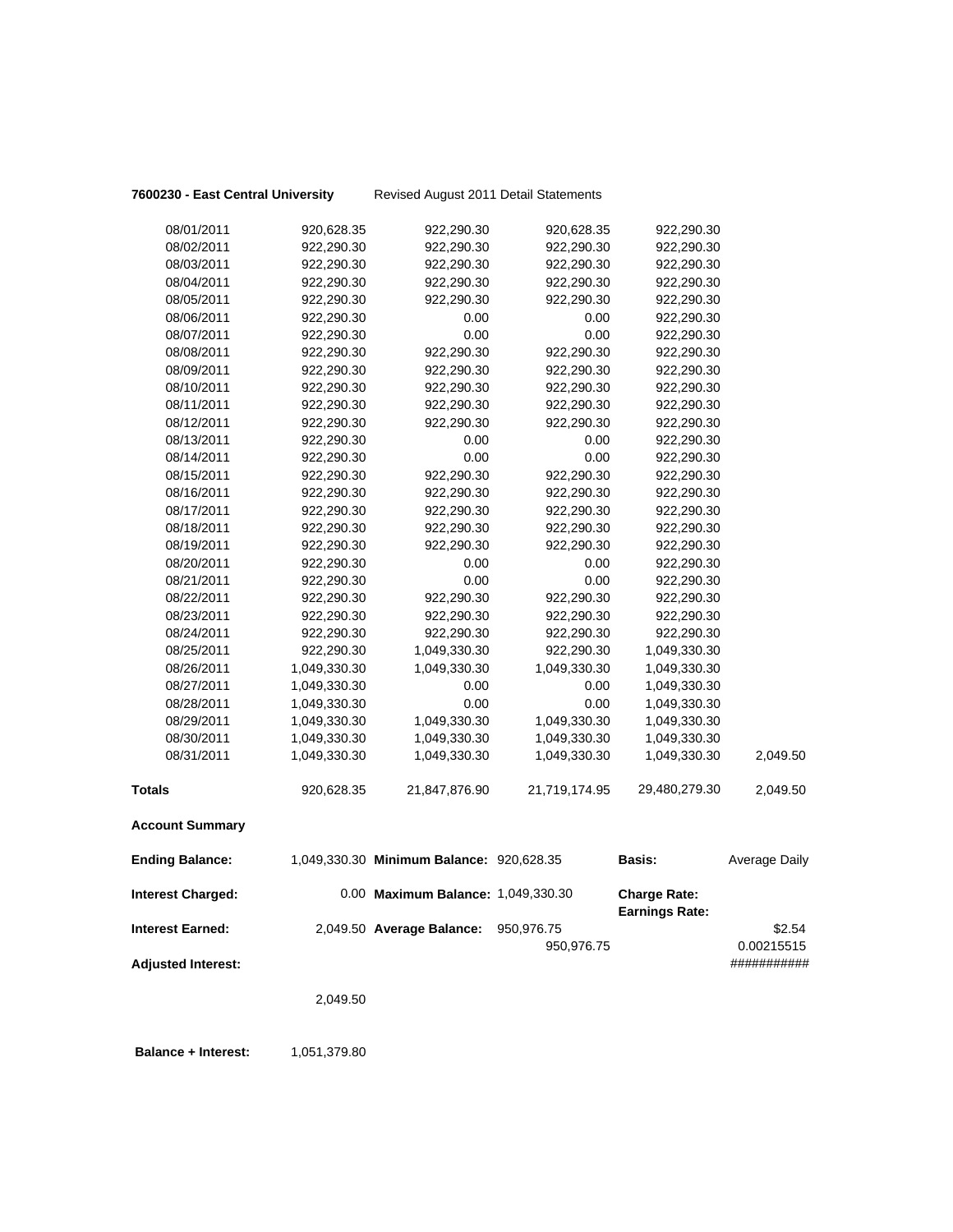# **7600420 - Langston University** Revised August 2011 Detail Statements

| <b>Account Summary</b> |            |              |              |              |        |
|------------------------|------------|--------------|--------------|--------------|--------|
| <b>Totals</b>          | 123,286.27 | 2,883,671.60 | 2,905,280.51 | 3,925,762.48 | 272.93 |
| 08/31/2011             | 216,013.36 | 101,677.36   | 216,013.36   | 101,677.36   | 272.93 |
| 08/30/2011             | 216,013.36 | 216,013.36   | 216,013.36   | 216,013.36   |        |
| 08/29/2011             | 216,013.36 | 216,013.36   | 216,013.36   | 216,013.36   |        |
| 08/28/2011             | 216,013.36 | 0.00         | 0.00         | 216,013.36   |        |
| 08/27/2011             | 216,013.36 | 0.00         | 0.00         | 216,013.36   |        |
| 08/26/2011             | 216,013.36 | 216,013.36   | 216,013.36   | 216,013.36   |        |
| 08/25/2011             | 101,677.36 | 216,013.36   | 101,677.36   | 216,013.36   |        |
| 08/24/2011             | 101,677.36 | 101,677.36   | 101,677.36   | 101,677.36   |        |
| 08/23/2011             | 101,677.36 | 101,677.36   | 101,677.36   | 101,677.36   |        |
| 08/22/2011             | 101,677.36 | 101,677.36   | 101,677.36   | 101,677.36   |        |
| 08/21/2011             | 101,677.36 | 0.00         | 0.00         | 101,677.36   |        |
| 08/20/2011             | 101,677.36 | 0.00         | 0.00         | 101,677.36   |        |
| 08/19/2011             | 101,677.36 | 101,677.36   | 101,677.36   | 101,677.36   |        |
| 08/18/2011             | 101,677.36 | 101,677.36   | 101,677.36   | 101,677.36   |        |
| 08/17/2011             | 101,677.36 | 101,677.36   | 101,677.36   | 101,677.36   |        |
| 08/16/2011             | 101,677.36 | 101,677.36   | 101,677.36   | 101,677.36   |        |
| 08/15/2011             | 101,677.36 | 101,677.36   | 101,677.36   | 101,677.36   |        |
| 08/14/2011             | 101,677.36 | 0.00         | 0.00         | 101,677.36   |        |
| 08/13/2011             | 101,677.36 | 0.00         | 0.00         | 101,677.36   |        |
| 08/12/2011             | 101,677.36 | 101,677.36   | 101,677.36   | 101,677.36   |        |
| 08/11/2011             | 101,677.36 | 101,677.36   | 101,677.36   | 101,677.36   |        |
| 08/10/2011             | 101,677.36 | 101,677.36   | 101,677.36   | 101,677.36   |        |
| 08/09/2011             | 101,677.36 | 101,677.36   | 101,677.36   | 101,677.36   |        |
| 08/08/2011             | 101,677.36 | 101,677.36   | 101,677.36   | 101,677.36   |        |
| 08/07/2011             | 101,677.36 | 0.00         | 0.00         | 101,677.36   |        |
| 08/06/2011             | 101,677.36 | 0.00         | 0.00         | 101,677.36   |        |
| 08/05/2011             | 123,614.44 | 101,677.36   | 123,614.44   | 101,677.36   |        |
| 08/04/2011             | 123,614.44 | 123,614.44   | 123,614.44   | 123,614.44   |        |
| 08/03/2011             | 123,614.44 | 123,614.44   | 123,614.44   | 123,614.44   |        |
| 08/02/2011             | 123,614.44 | 123,614.44   | 123,614.44   | 123,614.44   |        |
| 08/01/2011             | 123,286.27 | 123,614.44   | 123,286.27   | 123,614.44   |        |

| <b>Ending Balance:</b>    | 101,677.36 Minimum Balance: 123,286.27 |                          | <b>Basis:</b>                                | Average Daily        |
|---------------------------|----------------------------------------|--------------------------|----------------------------------------------|----------------------|
| <b>Interest Charged:</b>  | 0.00 Maximum Balance: 101,677.36       |                          | <b>Charge Rate:</b><br><b>Earnings Rate:</b> |                      |
| <b>Interest Earned:</b>   | 272.93 Average Balance:                | 126.637.50<br>126.637.50 |                                              | \$2.54<br>0.00215521 |
| <b>Adjusted Interest:</b> |                                        |                          |                                              | ###########          |

272.93

**Balance + Interest:** 101,950.29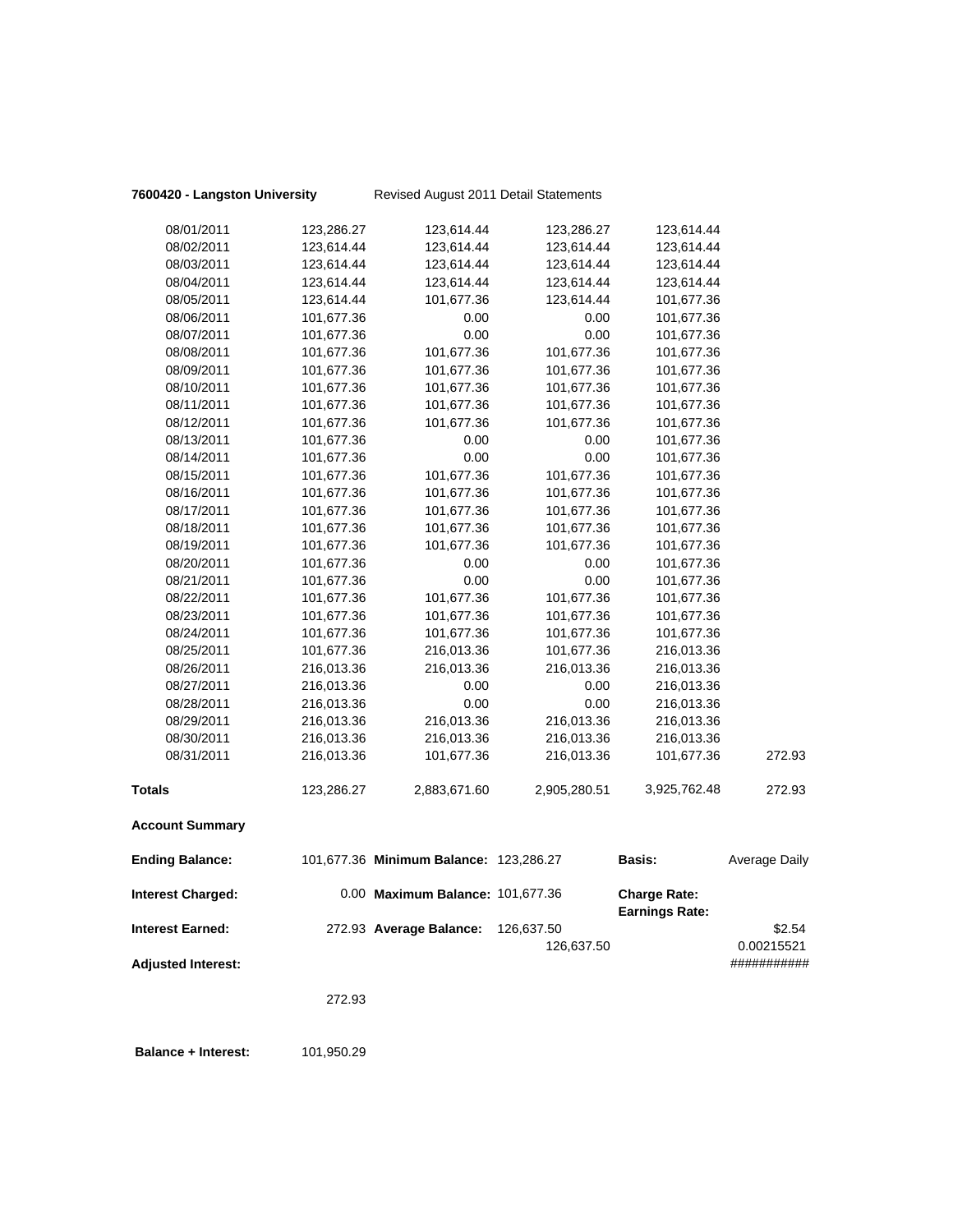## **7600485 - Northeastern State University**Revised August 2011 Detail Statements

| <b>Interest Charged:</b> |              | 0.00 Maximum Balance: 4,149,490.33         |               | <b>Charge Rate:</b><br>Farninge Pate: |               |
|--------------------------|--------------|--------------------------------------------|---------------|---------------------------------------|---------------|
| <b>Ending Balance:</b>   |              | 4,149,490.33 Minimum Balance: 4,048,019.94 |               | <b>Basis:</b>                         | Average Daily |
| <b>Account Summary</b>   |              |                                            |               |                                       |               |
| <b>Totals</b>            | 4,048,019.94 | 93,542,496.21                              | 93,441,025.82 | 126,117,963.13                        | 8,767.88      |
| 08/31/2011               | 4,149,935.95 | 4,149,490.33                               | 4,149,935.95  | 4,149,490.33                          | 8,767.88      |
| 08/30/2011               | 4,149,935.95 | 4,149,935.95                               | 4,149,935.95  | 4,149,935.95                          |               |
| 08/29/2011               | 4,149,935.95 | 4,149,935.95                               | 4,149,935.95  | 4,149,935.95                          |               |
| 08/28/2011               | 4,149,935.95 | 0.00                                       | 0.00          | 4,149,935.95                          |               |
| 08/27/2011               | 4,149,935.95 | 0.00                                       | 0.00          | 4,149,935.95                          |               |
| 08/26/2011               | 4,149,935.95 | 4,149,935.95                               | 4,149,935.95  | 4,149,935.95                          |               |
| 08/25/2011               | 4,022,895.95 | 4,149,935.95                               | 4,022,895.95  | 4,149,935.95                          |               |
| 08/24/2011               | 4,022,895.95 | 4,022,895.95                               | 4,022,895.95  | 4,022,895.95                          |               |
| 08/23/2011               | 4,040,189.61 | 4,022,895.95                               | 4,040,189.61  | 4,022,895.95                          |               |
| 08/22/2011               | 4,040,189.61 | 4,040,189.61                               | 4,040,189.61  | 4,040,189.61                          |               |
| 08/21/2011               | 4,040,189.61 | 0.00                                       | 0.00          | 4,040,189.61                          |               |
| 08/20/2011               | 4,040,189.61 | 0.00                                       | 0.00          | 4,040,189.61                          |               |
| 08/19/2011               | 4,040,189.61 | 4,040,189.61                               | 4,040,189.61  | 4,040,189.61                          |               |
| 08/18/2011               | 4,041,253.95 | 4,040,189.61                               | 4,041,253.95  | 4,040,189.61                          |               |
| 08/17/2011               | 4,041,253.95 | 4,041,253.95                               | 4,041,253.95  | 4,041,253.95                          |               |
| 08/16/2011               | 4,041,253.95 | 4,041,253.95                               | 4,041,253.95  | 4,041,253.95                          |               |
| 08/15/2011               | 4,041,253.95 | 4,041,253.95                               | 4,041,253.95  | 4,041,253.95                          |               |
| 08/14/2011               | 4,041,253.95 | 0.00                                       | 0.00          | 4,041,253.95                          |               |
| 08/13/2011               | 4,041,253.95 | 0.00                                       | 0.00          | 4,041,253.95                          |               |
| 08/12/2011               | 4,041,253.95 | 4,041,253.95                               | 4,041,253.95  | 4,041,253.95                          |               |
| 08/11/2011               | 4,041,253.95 | 4,041,253.95                               | 4,041,253.95  | 4,041,253.95                          |               |
| 08/10/2011               | 4,041,253.95 | 4,041,253.95                               | 4,041,253.95  | 4,041,253.95                          |               |
| 08/09/2011               | 4,056,353.95 | 4,041,253.95                               | 4,056,353.95  | 4,041,253.95                          |               |
| 08/08/2011               | 4,056,353.95 | 4,056,353.95                               | 4,056,353.95  | 4,056,353.95                          |               |
| 08/07/2011               | 4,056,353.95 | 0.00                                       | 0.00          | 4,056,353.95                          |               |
| 08/06/2011               | 4,056,353.95 | 0.00                                       | 0.00          | 4,056,353.95                          |               |
| 08/05/2011               | 4,056,353.95 | 4,056,353.95                               | 4,056,353.95  | 4,056,353.95                          |               |
| 08/04/2011               | 4,056,353.95 | 4,056,353.95                               | 4,056,353.95  | 4,056,353.95                          |               |
| 08/03/2011               | 4,056,353.95 | 4,056,353.95                               | 4,056,353.95  | 4,056,353.95                          |               |
| 08/02/2011               | 4,056,353.95 | 4,056,353.95                               | 4,056,353.95  | 4,056,353.95                          |               |
| 08/01/2011               | 4,048,019.94 | 4,056,353.95                               | 4,048,019.94  | 4,056,353.95                          |               |

**Earnings Rate: Interest Earned:** 8,767.88 **Average Balance:** 4,068,321.39 \$2.54 4,068,321.39 0.00215516 **Adjusted Interest:** ###########

8,767.88

**Balance + Interest:** 4,158,258.21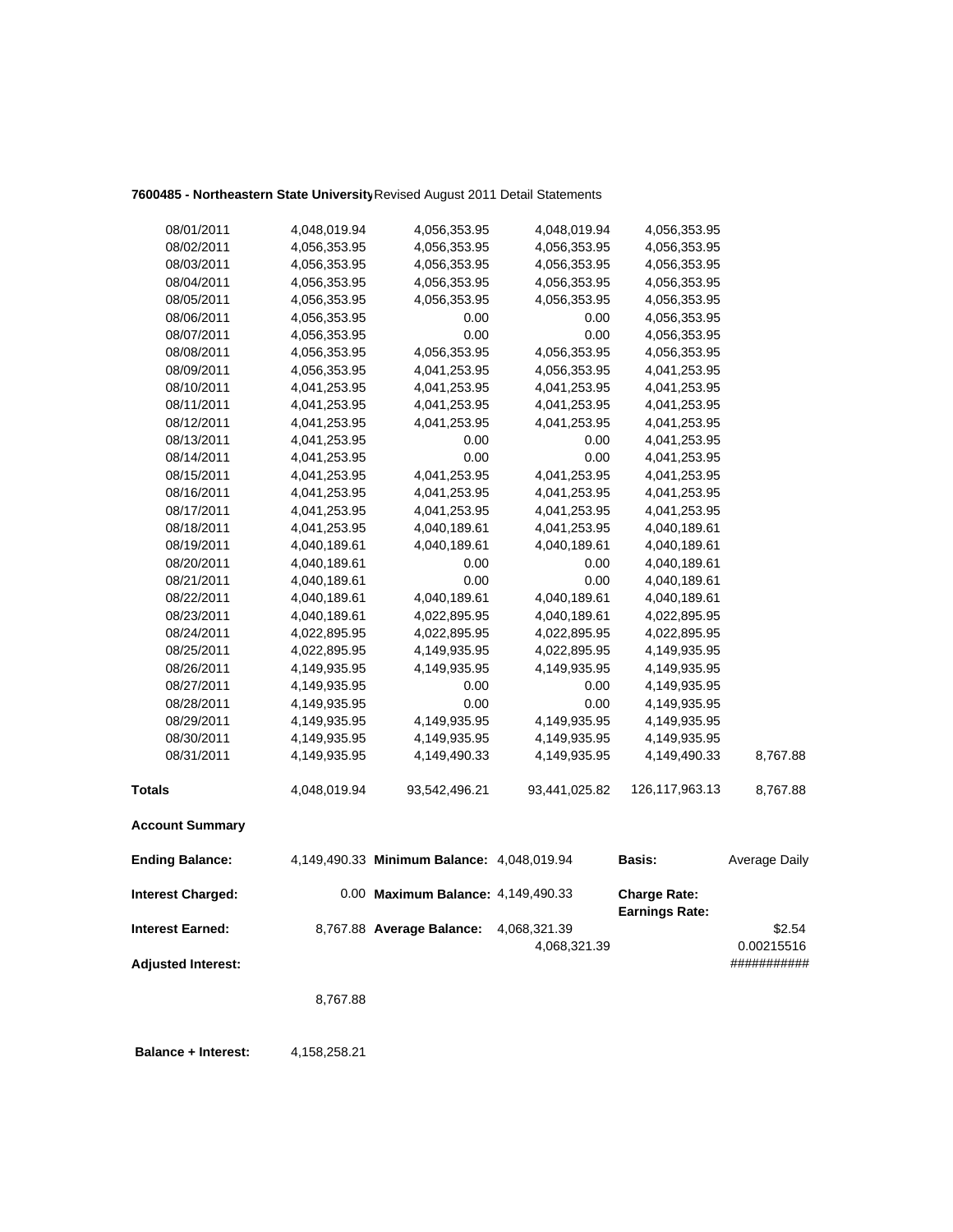## **7600490 - Northern Oklahoma College** Revised August 2011 Detail Statements

| 08/31/2011 | 796,696.98 | 682,360.98 | 796,696.98 | 682,360.98 | 1,591.64 |
|------------|------------|------------|------------|------------|----------|
| 08/30/2011 | 796,696.98 | 796,696.98 | 796,696.98 | 796,696.98 |          |
| 08/29/2011 | 796,696.98 | 796,696.98 | 796,696.98 | 796,696.98 |          |
| 08/28/2011 | 796,696.98 | 0.00       | 0.00       | 796,696.98 |          |
| 08/27/2011 | 796,696.98 | 0.00       | 0.00       | 796,696.98 |          |
| 08/26/2011 | 795,696.98 | 796,696.98 | 795,696.98 | 796,696.98 |          |
| 08/25/2011 | 718,449.08 | 795,696.98 | 718,449.08 | 795,696.98 |          |
| 08/24/2011 | 718,449.08 | 718,449.08 | 718,449.08 | 718,449.08 |          |
| 08/23/2011 | 718,449.08 | 718,449.08 | 718,449.08 | 718,449.08 |          |
| 08/22/2011 | 718,449.08 | 718,449.08 | 718,449.08 | 718,449.08 |          |
| 08/21/2011 | 718,449.08 | 0.00       | 0.00       | 718,449.08 |          |
| 08/20/2011 | 718,449.08 | 0.00       | 0.00       | 718,449.08 |          |
| 08/19/2011 | 718,449.08 | 718,449.08 | 718,449.08 | 718,449.08 |          |
| 08/18/2011 | 718,449.08 | 718,449.08 | 718,449.08 | 718,449.08 |          |
| 08/17/2011 | 718,449.08 | 718,449.08 | 718,449.08 | 718,449.08 |          |
| 08/16/2011 | 718,449.08 | 718,449.08 | 718,449.08 | 718,449.08 |          |
| 08/15/2011 | 718,449.08 | 718,449.08 | 718,449.08 | 718,449.08 |          |
| 08/14/2011 | 718,449.08 | 0.00       | 0.00       | 718,449.08 |          |
| 08/13/2011 | 718,449.08 | 0.00       | 0.00       | 718,449.08 |          |
| 08/12/2011 | 718,449.08 | 718,449.08 | 718,449.08 | 718,449.08 |          |
| 08/11/2011 | 721,051.03 | 718,449.08 | 721,051.03 | 718,449.08 |          |
| 08/10/2011 | 739,266.97 | 721,051.03 | 739,266.97 | 721,051.03 |          |
| 08/09/2011 | 739,266.97 | 739,266.97 | 739,266.97 | 739,266.97 |          |
| 08/08/2011 | 739,266.97 | 739,266.97 | 739,266.97 | 739,266.97 |          |
| 08/07/2011 | 739,266.97 | 0.00       | 0.00       | 739,266.97 |          |
| 08/06/2011 | 739,266.97 | 0.00       | 0.00       | 739,266.97 |          |
| 08/05/2011 | 739,266.97 | 739,266.97 | 739,266.97 | 739,266.97 |          |
| 08/04/2011 | 739,266.97 | 739,266.97 | 739,266.97 | 739,266.97 |          |
| 08/03/2011 | 739,266.97 | 739,266.97 | 739,266.97 | 739,266.97 |          |
| 08/02/2011 | 739,266.97 | 739,266.97 | 739,266.97 | 739,266.97 |          |
| 08/01/2011 | 545,010.60 | 739,266.97 | 545,010.60 | 739,266.97 |          |

| Interest Charged:  | 0.00 Maximum Balance: 682.360.98 |            | <b>Charge Rate:</b><br><b>Earnings Rate:</b> |             |
|--------------------|----------------------------------|------------|----------------------------------------------|-------------|
| Interest Earned:   | 1,591.64 Average Balance:        | 738.525.28 |                                              | \$2.54      |
|                    |                                  | 738.525.28 |                                              | 0.00215516  |
| Adjusted Interest: |                                  |            |                                              | ########### |

<sup>1,591.64</sup>

 **Balance + Interest:** 683,952.62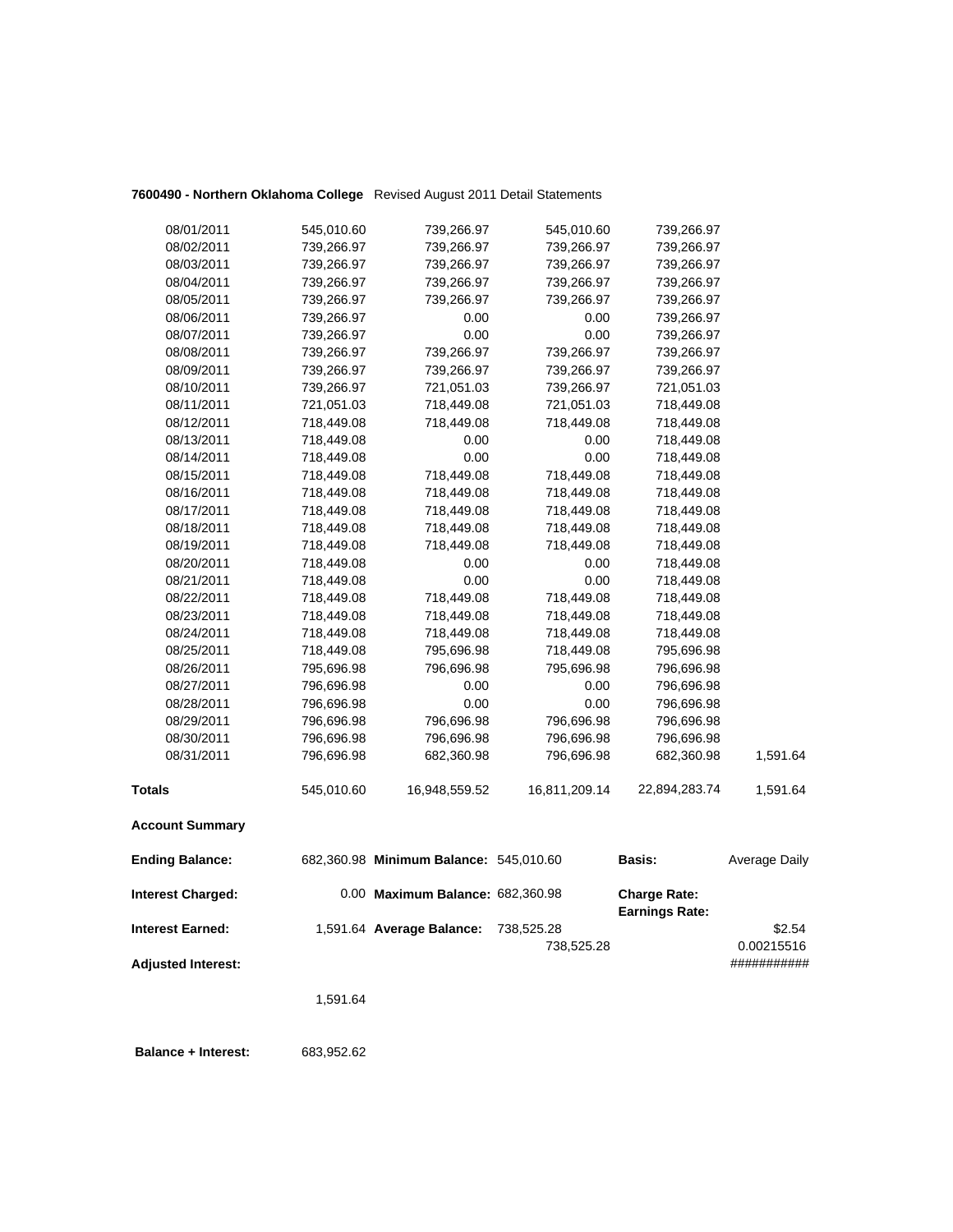## **7600505 - Northwestern Oklahoma State University** Revised August 2011 Detail Statements

| 08/01/2011                | 777,778.13 | 779,602.13                             | 777,778.13    | 779,602.13                                   |                      |
|---------------------------|------------|----------------------------------------|---------------|----------------------------------------------|----------------------|
| 08/02/2011                | 779,602.13 | 768,082.34                             | 779,602.13    | 768,082.34                                   |                      |
| 08/03/2011                | 768,082.34 | 768,082.34                             | 768,082.34    | 768,082.34                                   |                      |
| 08/04/2011                | 768,082.34 | 768,082.34                             | 768,082.34    | 768,082.34                                   |                      |
| 08/05/2011                | 768,082.34 | 768,082.34                             | 768,082.34    | 768,082.34                                   |                      |
| 08/06/2011                | 768,082.34 | 0.00                                   | 0.00          | 768,082.34                                   |                      |
| 08/07/2011                | 768,082.34 | 0.00                                   | 0.00          | 768,082.34                                   |                      |
| 08/08/2011                | 768,082.34 | 768,082.34                             | 768,082.34    | 768,082.34                                   |                      |
| 08/09/2011                | 768,082.34 | 752,512.55                             | 768,082.34    | 752,512.55                                   |                      |
| 08/10/2011                | 752,512.55 | 752,512.55                             | 752,512.55    | 752,512.55                                   |                      |
| 08/11/2011                | 752,512.55 | 752,512.55                             | 752,512.55    | 752,512.55                                   |                      |
| 08/12/2011                | 752,512.55 | 752,512.55                             | 752,512.55    | 752,512.55                                   |                      |
| 08/13/2011                | 752,512.55 | 0.00                                   | 0.00          | 752,512.55                                   |                      |
| 08/14/2011                | 752,512.55 | 0.00                                   | 0.00          | 752,512.55                                   |                      |
| 08/15/2011                | 752,512.55 | 740,096.25                             | 752,512.55    | 740,096.25                                   |                      |
| 08/16/2011                | 740,096.25 | 740,096.25                             | 740,096.25    | 740,096.25                                   |                      |
| 08/17/2011                | 740,096.25 | 734,039.65                             | 740,096.25    | 734,039.65                                   |                      |
| 08/18/2011                | 734,039.65 | 734,039.65                             | 734,039.65    | 734,039.65                                   |                      |
| 08/19/2011                | 734,039.65 | 734,039.65                             | 734,039.65    | 734,039.65                                   |                      |
| 08/20/2011                | 734,039.65 | 0.00                                   | 0.00          | 734,039.65                                   |                      |
| 08/21/2011                | 734,039.65 | 0.00                                   | 0.00          | 734,039.65                                   |                      |
| 08/22/2011                | 734,039.65 | 734,039.65                             | 734,039.65    | 734,039.65                                   |                      |
| 08/23/2011                | 734,039.65 | 734,039.65                             | 734,039.65    | 734,039.65                                   |                      |
| 08/24/2011                | 734,039.65 | 734,039.65                             | 734,039.65    | 734,039.65                                   |                      |
| 08/25/2011                | 734,039.65 | 861,079.65                             | 734,039.65    | 861,079.65                                   |                      |
| 08/26/2011                | 861,079.65 | 836,026.56                             | 861,079.65    | 836,026.56                                   |                      |
| 08/27/2011                | 836,026.56 | 0.00                                   | 0.00          | 836,026.56                                   |                      |
| 08/28/2011                | 836,026.56 | 0.00                                   | 0.00          | 836,026.56                                   |                      |
| 08/29/2011                | 836,026.56 | 836,026.56                             | 836,026.56    | 836,026.56                                   |                      |
| 08/30/2011                | 836,026.56 | 836,026.56                             | 836,026.56    | 836,026.56                                   |                      |
| 08/31/2011                | 836,026.56 | 836,026.56                             | 836,026.56    | 836,026.56                                   | 1,661.64             |
| <b>Totals</b>             | 777,778.13 | 17,719,680.32                          | 17,661,431.89 | 23,901,002.52                                | 1,661.64             |
| <b>Account Summary</b>    |            |                                        |               |                                              |                      |
| <b>Ending Balance:</b>    |            | 836,026.56 Minimum Balance: 777,778.13 |               | <b>Basis:</b>                                | <b>Average Daily</b> |
| <b>Interest Charged:</b>  |            | 0.00 Maximum Balance: 836,026.56       |               | <b>Charge Rate:</b><br><b>Earnings Rate:</b> |                      |
| <b>Interest Earned:</b>   |            | 1,661.64 Average Balance:              | 771,000.08    |                                              | \$2.54               |
|                           |            |                                        | 771,000.08    |                                              | 0.00215517           |
| <b>Adjusted Interest:</b> |            |                                        |               |                                              | ###########          |
|                           | 1,661.64   |                                        |               |                                              |                      |
|                           |            |                                        |               |                                              |                      |
|                           |            |                                        |               |                                              |                      |

 **Balance + Interest:** 837,688.20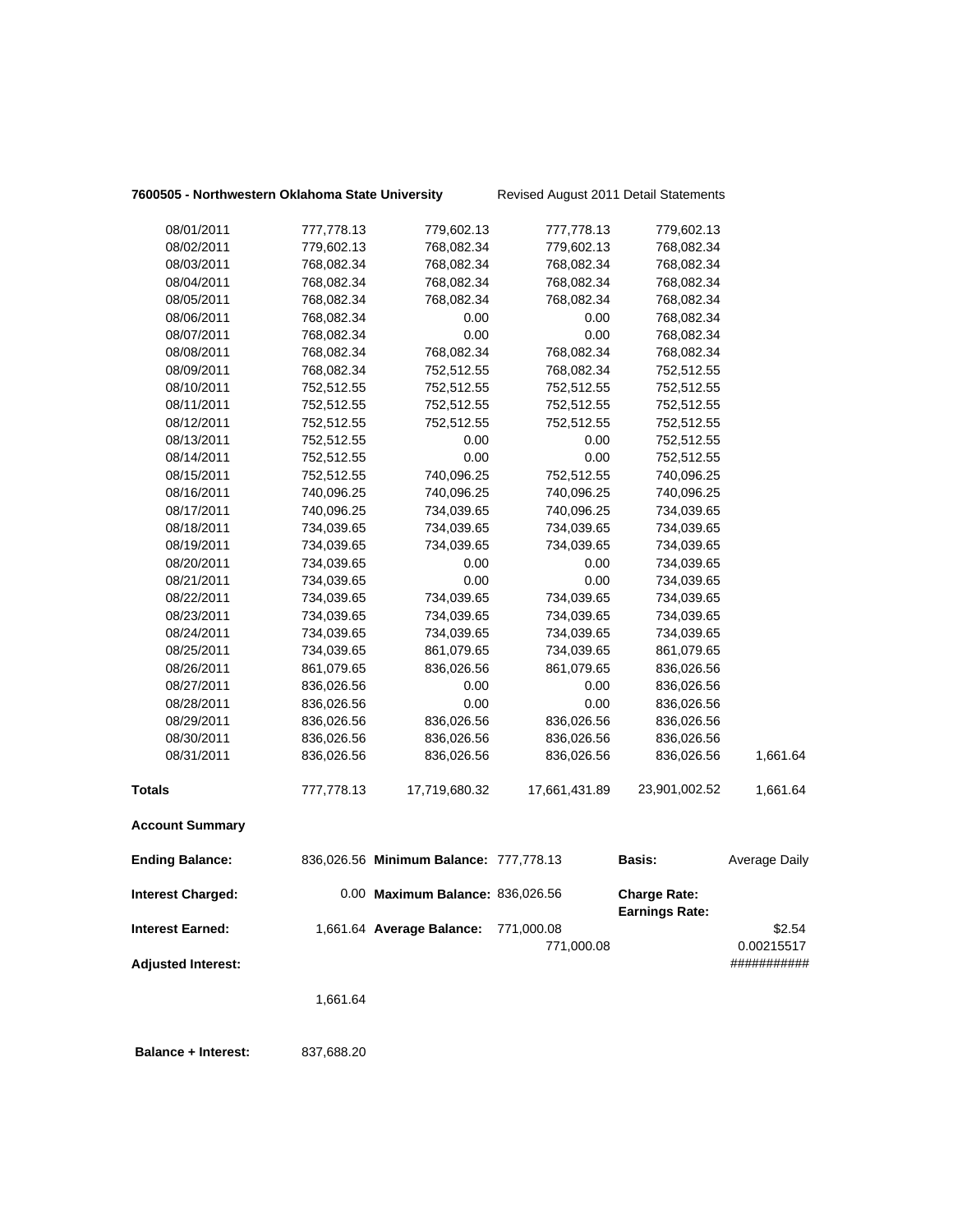|                           | 1,516.76                 |                                        |                          |                                              |                           |
|---------------------------|--------------------------|----------------------------------------|--------------------------|----------------------------------------------|---------------------------|
| <b>Adjusted Interest:</b> |                          |                                        | 703,786.87               |                                              | 0.00215514<br>########### |
| Interest Earned:          |                          | 1,516.76 Average Balance:              | 703,786.87               |                                              | \$2.54                    |
| <b>Interest Charged:</b>  |                          | 0.00 Maximum Balance: 722,638.78       |                          | <b>Charge Rate:</b><br><b>Earnings Rate:</b> |                           |
| <b>Ending Balance:</b>    |                          | 722,638.78 Minimum Balance: 774,365.28 |                          | <b>Basis:</b>                                | <b>Average Daily</b>      |
| <b>Account Summary</b>    |                          |                                        |                          |                                              |                           |
| Totals                    | 774,365.28               | 16,162,315.01                          | 16,214,041.51            | 21,817,392.97                                | 1,516.76                  |
| 08/31/2011                | 722,638.78               | 722,638.78                             | 722,638.78               | 722,638.78                                   | 1,516.76                  |
| 08/30/2011                | 753,993.94               | 722,638.78                             | 753,993.94               | 722,638.78                                   |                           |
| 08/29/2011                | 753,993.94               | 753,993.94                             | 753,993.94               | 753,993.94                                   |                           |
| 08/28/2011                | 753,993.94               | 0.00                                   | 0.00                     | 753,993.94                                   |                           |
| 08/27/2011                | 753,993.94               | 0.00                                   | 0.00                     | 753,993.94                                   |                           |
| 08/26/2011                | 753,993.94               | 753,993.94                             | 753,993.94               | 753,993.94                                   |                           |
| 08/25/2011                | 626,953.94               | 753,993.94                             | 626,953.94               | 753,993.94                                   |                           |
| 08/24/2011                | 626,953.94               | 626,953.94                             | 626,953.94               | 626,953.94                                   |                           |
| 08/23/2011                | 633,563.94               | 626,953.94                             | 633,563.94               | 626,953.94                                   |                           |
| 08/22/2011                | 633,563.94               | 633,563.94                             | 633,563.94               | 633,563.94                                   |                           |
| 08/21/2011                | 633,563.94               | 0.00                                   | 0.00                     | 633,563.94                                   |                           |
| 08/20/2011                | 633,563.94               | 0.00                                   | 0.00                     | 633,563.94                                   |                           |
| 08/19/2011                | 633,563.94               | 633,563.94                             | 633,563.94               | 633,563.94                                   |                           |
| 08/18/2011                | 633,563.94               | 633,563.94                             | 633,563.94               | 633,563.94                                   |                           |
| 08/17/2011                | 633,563.94               | 633,563.94                             | 633,563.94               | 633,563.94                                   |                           |
| 08/16/2011                | 719,990.55               | 633,563.94                             | 719,990.55               | 633,563.94                                   |                           |
| 08/15/2011                | 719,990.55               | 719,990.55                             | 719,990.55               | 719,990.55                                   |                           |
| 08/14/2011                | 719,990.55               | 0.00                                   | 0.00                     | 719,990.55                                   |                           |
| 08/13/2011                | 719,990.55               | 0.00                                   | 0.00                     | 719,990.55                                   |                           |
| 08/12/2011                | 719,990.55               | 719,990.55                             | 719,990.55               | 719,990.55                                   |                           |
| 08/11/2011                | 719,990.55               | 719,990.55                             | 719,990.55               | 719,990.55                                   |                           |
| 08/10/2011                | 719,990.55               | 719,990.55                             | 719,990.55               | 719,990.55                                   |                           |
| 08/09/2011                | 719,990.55               | 719,990.55                             | 719,990.55               | 719,990.55                                   |                           |
| 08/08/2011                | 719,990.55               | 719,990.55                             | 719,990.55               | 719,990.55                                   |                           |
| 08/07/2011                | 719,990.55               | 0.00                                   | 0.00                     | 719,990.55                                   |                           |
| 08/06/2011                | 719,990.55               | 0.00                                   | 0.00                     | 719,990.55                                   |                           |
| 08/05/2011                | 719,990.55               | 719,990.55                             | 719,990.55               | 719,990.55                                   |                           |
| 08/04/2011                | 722,540.55               | 719,990.55                             | 722,540.55               | 719,990.55                                   |                           |
| 08/03/2011                | 775,431.55               | 722,540.55                             | 775,431.55               | 722,540.55                                   |                           |
|                           |                          |                                        |                          |                                              |                           |
|                           |                          |                                        |                          |                                              |                           |
| 08/01/2011<br>08/02/2011  | 774,365.28<br>775,431.55 | 775,431.55<br>775,431.55               | 774,365.28<br>775,431.55 | 775,431.55<br>775,431.55                     |                           |

**7600530 - Panhandle State University** Revised August 2011 Detail Statements

 **Balance + Interest:** 724,155.54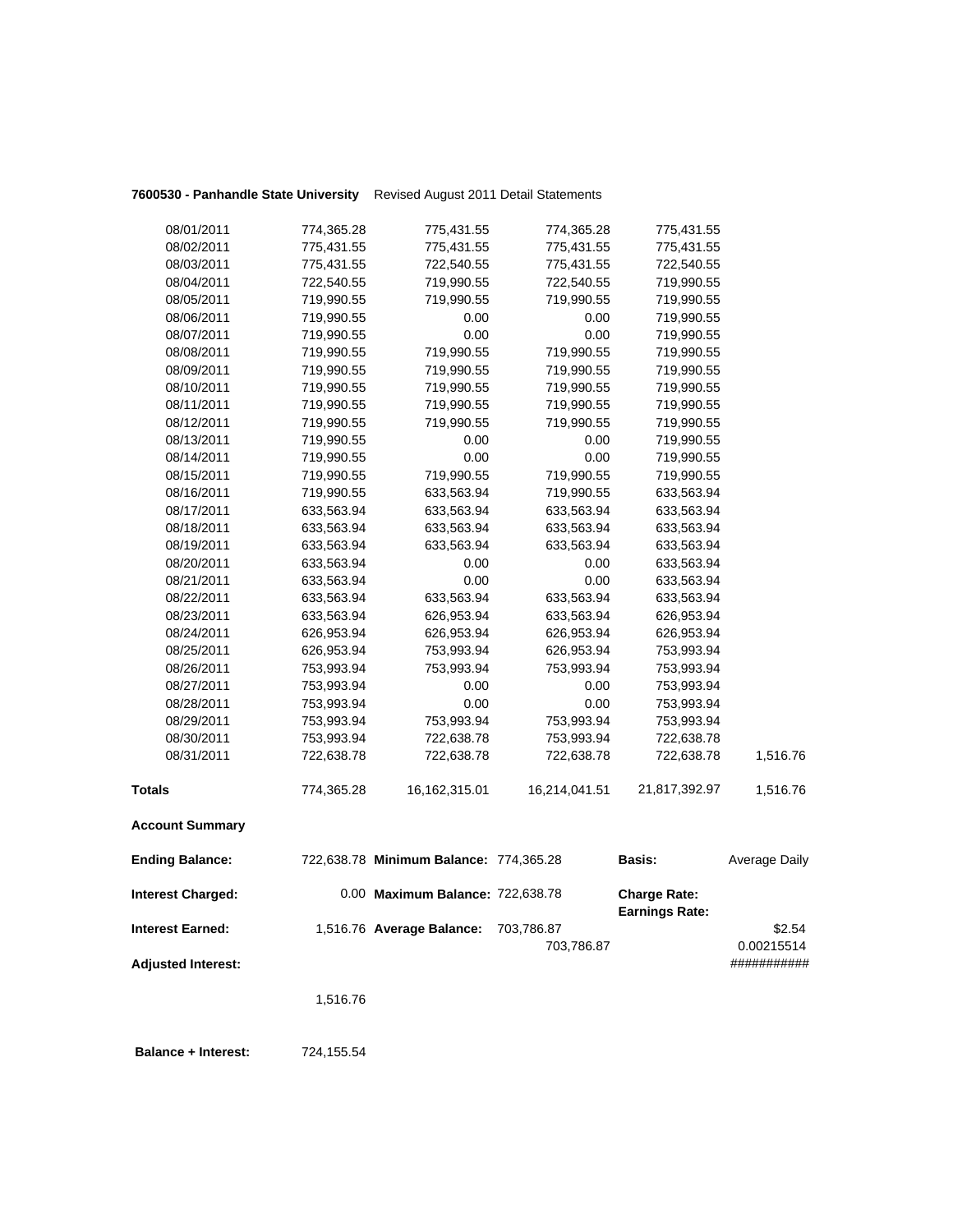## **7600660 - Southeastern Oklahoma State University** Revised August 2011 Detail Statements

| 08/01/2011                | 1,634,175.08 | 1,637,326.94                               | 1,634,175.08  | 1,637,326.94                                 |               |
|---------------------------|--------------|--------------------------------------------|---------------|----------------------------------------------|---------------|
| 08/02/2011                | 1,637,326.94 | 1,637,326.94                               | 1,637,326.94  | 1,637,326.94                                 |               |
| 08/03/2011                | 1,637,326.94 | 1,637,326.94                               | 1,637,326.94  | 1,637,326.94                                 |               |
| 08/04/2011                | 1,637,326.94 | 1,637,326.94                               | 1,637,326.94  | 1,637,326.94                                 |               |
| 08/05/2011                | 1,637,326.94 | 1,637,326.94                               | 1,637,326.94  | 1,637,326.94                                 |               |
| 08/06/2011                | 1,637,326.94 | 0.00                                       | 0.00          | 1,637,326.94                                 |               |
| 08/07/2011                | 1,637,326.94 | 0.00                                       | 0.00          | 1,637,326.94                                 |               |
| 08/08/2011                | 1,637,326.94 | 1,637,326.94                               | 1,637,326.94  | 1,637,326.94                                 |               |
| 08/09/2011                | 1,637,326.94 | 1,637,326.94                               | 1,637,326.94  | 1,637,326.94                                 |               |
| 08/10/2011                | 1,637,326.94 | 1,637,326.94                               | 1,637,326.94  | 1,637,326.94                                 |               |
| 08/11/2011                | 1,637,326.94 | 1,637,326.94                               | 1,637,326.94  | 1,637,326.94                                 |               |
| 08/12/2011                | 1,637,326.94 | 1,637,326.94                               | 1,637,326.94  | 1,637,326.94                                 |               |
| 08/13/2011                | 1,637,326.94 | 0.00                                       | 0.00          | 1,637,326.94                                 |               |
| 08/14/2011                | 1,637,326.94 | 0.00                                       | 0.00          | 1,637,326.94                                 |               |
| 08/15/2011                | 1,637,326.94 | 1,637,326.94                               | 1,637,326.94  | 1,637,326.94                                 |               |
| 08/16/2011                | 1,637,326.94 | 1,637,326.94                               | 1,637,326.94  | 1,637,326.94                                 |               |
| 08/17/2011                | 1,637,326.94 | 1,637,326.94                               | 1,637,326.94  | 1,637,326.94                                 |               |
| 08/18/2011                | 1,637,326.94 | 1,637,326.94                               | 1,637,326.94  | 1,637,326.94                                 |               |
| 08/19/2011                | 1,637,326.94 | 1,637,326.94                               | 1,637,326.94  | 1,637,326.94                                 |               |
| 08/20/2011                | 1,637,326.94 | 0.00                                       | 0.00          | 1,637,326.94                                 |               |
| 08/21/2011                | 1,637,326.94 | 0.00                                       | 0.00          | 1,637,326.94                                 |               |
| 08/22/2011                | 1,637,326.94 | 1,587,886.94                               | 1,637,326.94  | 1,587,886.94                                 |               |
| 08/23/2011                | 1,587,886.94 | 1,587,886.94                               | 1,587,886.94  | 1,587,886.94                                 |               |
| 08/24/2011                | 1,587,886.94 | 1,587,886.94                               | 1,587,886.94  | 1,587,886.94                                 |               |
| 08/25/2011                | 1,587,886.94 | 1,714,926.94                               | 1,587,886.94  | 1,714,926.94                                 |               |
| 08/26/2011                | 1,714,926.94 | 1,714,926.94                               | 1,714,926.94  | 1,714,926.94                                 |               |
| 08/27/2011                | 1,714,926.94 | 0.00                                       | 0.00          | 1,714,926.94                                 |               |
| 08/28/2011                | 1,714,926.94 | 0.00                                       | 0.00          | 1,714,926.94                                 |               |
| 08/29/2011                | 1,714,926.94 | 1,714,926.94                               | 1,714,926.94  | 1,714,926.94                                 |               |
| 08/30/2011                | 1,714,926.94 | 1,714,926.94                               | 1,714,926.94  | 1,714,926.94                                 |               |
| 08/31/2011                | 1,714,926.94 | 1,714,926.94                               | 1,714,926.94  | 1,714,926.94                                 | 3,556.15      |
| <b>Totals</b>             | 1,634,175.08 | 37,898,199.62                              | 37,817,447.76 | 51,152,015.14                                | 3,556.15      |
| <b>Account Summary</b>    |              |                                            |               |                                              |               |
| <b>Ending Balance:</b>    |              | 1,714,926.94 Minimum Balance: 1,634,175.08 |               | <b>Basis:</b>                                | Average Daily |
| <b>Interest Charged:</b>  |              | 0.00 Maximum Balance: 1,714,926.94         |               | <b>Charge Rate:</b><br><b>Earnings Rate:</b> |               |
| <b>Interest Earned:</b>   |              | 3,556.15 Average Balance:                  | 1,650,065.00  |                                              | \$2.54        |
|                           |              |                                            | 1,650,065.00  |                                              | 0.00215516    |
| <b>Adjusted Interest:</b> |              |                                            |               |                                              | ###########   |
|                           | 3,556.15     |                                            |               |                                              |               |
|                           |              |                                            |               |                                              |               |

**Balance + Interest:** 1,718,483.09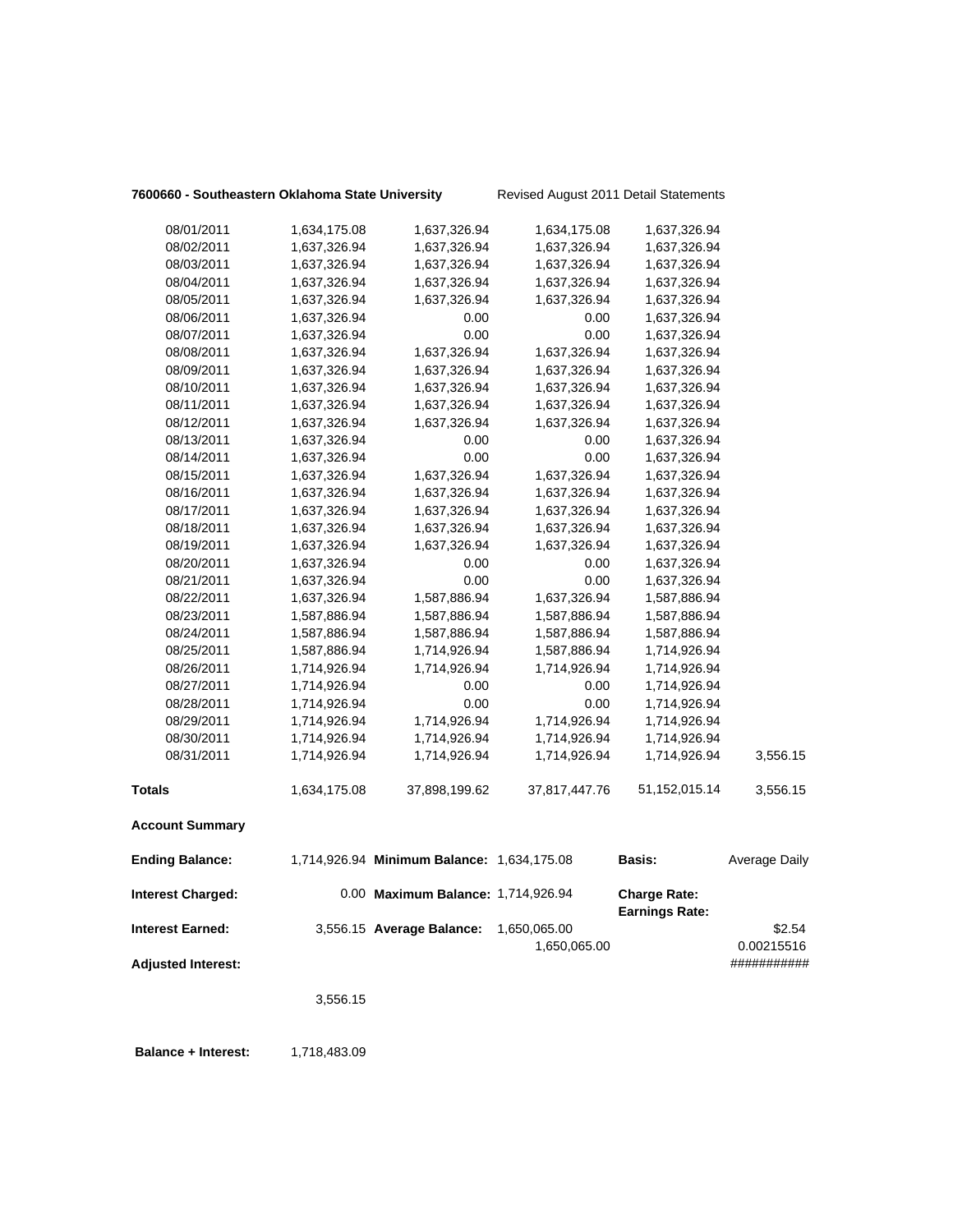## **7600665 - Southwestern Oklahoma State University** Revised August 2011 Detail Statements

|                                                      | 5,186.23     |                                            |                              |                                              |                                     |
|------------------------------------------------------|--------------|--------------------------------------------|------------------------------|----------------------------------------------|-------------------------------------|
| <b>Interest Earned:</b><br><b>Adjusted Interest:</b> |              | 5,186.23 Average Balance:                  | 2,406,430.38<br>2,406,430.38 |                                              | \$2.54<br>0.00215515<br>########### |
| <b>Interest Charged:</b>                             |              | 0.00 Maximum Balance: 2,305,617.41         |                              | <b>Charge Rate:</b><br><b>Earnings Rate:</b> |                                     |
| <b>Ending Balance:</b>                               |              | 2,305,617.41 Minimum Balance: 2,178,132.77 |                              | <b>Basis:</b>                                | Average Daily                       |
| <b>Account Summary</b>                               |              |                                            |                              |                                              |                                     |
| <b>Totals</b>                                        | 2,178,132.77 | 54,858,588.43                              | 54,731,103.79                | 74,599,341.71                                | 5,186.23                            |
| 08/31/2011                                           | 3,334,644.41 | 2,305,617.41                               | 3,334,644.41                 | 2,305,617.41                                 | 5,186.23                            |
| 08/30/2011                                           | 3,334,644.41 | 3,334,644.41                               | 3,334,644.41                 | 3,334,644.41                                 |                                     |
| 08/29/2011                                           | 3,334,644.41 | 3,334,644.41                               | 3,334,644.41                 | 3,334,644.41                                 |                                     |
| 08/28/2011                                           | 3,334,644.41 | 0.00                                       | 0.00                         | 3,334,644.41                                 |                                     |
| 08/27/2011                                           | 3,334,644.41 | 0.00                                       | 0.00                         | 3,334,644.41                                 |                                     |
| 08/26/2011                                           | 3,334,644.41 | 3,334,644.41                               | 3,334,644.41                 | 3,334,644.41                                 |                                     |
| 08/25/2011                                           | 2,178,577.41 | 3,334,644.41                               | 2,178,577.41                 | 3,334,644.41                                 |                                     |
| 08/24/2011                                           | 2,178,577.41 | 2,178,577.41                               | 2,178,577.41                 | 2,178,577.41                                 |                                     |
| 08/23/2011                                           | 2,178,577.41 | 2,178,577.41                               | 2,178,577.41                 | 2,178,577.41                                 |                                     |
| 08/22/2011                                           | 2,178,577.41 | 2,178,577.41                               | 2,178,577.41                 | 2,178,577.41                                 |                                     |
| 08/21/2011                                           | 2,178,577.41 | 0.00                                       | 0.00                         | 2,178,577.41                                 |                                     |
| 08/20/2011                                           | 2,178,577.41 | 0.00                                       | 0.00                         | 2,178,577.41                                 |                                     |
| 08/19/2011                                           | 2,178,577.41 | 2,178,577.41                               | 2,178,577.41                 | 2,178,577.41                                 |                                     |
| 08/18/2011                                           | 2,178,577.41 | 2,178,577.41                               | 2,178,577.41                 | 2,178,577.41                                 |                                     |
| 08/17/2011                                           | 2,178,577.41 | 2,178,577.41                               | 2,178,577.41                 | 2,178,577.41                                 |                                     |
| 08/16/2011                                           | 2,178,577.41 | 2,178,577.41                               | 2,178,577.41                 | 2,178,577.41                                 |                                     |
| 08/15/2011                                           | 2,178,577.41 | 2,178,577.41                               | 2,178,577.41                 | 2,178,577.41                                 |                                     |
| 08/14/2011                                           | 2,178,577.41 | 0.00                                       | 0.00                         | 2,178,577.41                                 |                                     |
| 08/13/2011                                           | 2,178,577.41 | 0.00                                       | 0.00                         | 2,178,577.41                                 |                                     |
| 08/12/2011                                           | 2,178,577.41 | 2,178,577.41                               | 2,178,577.41                 | 2,178,577.41                                 |                                     |
| 08/11/2011                                           | 2,178,577.41 | 2,178,577.41                               | 2,178,577.41                 | 2,178,577.41                                 |                                     |
| 08/10/2011                                           | 2,178,577.41 | 2,178,577.41                               | 2,178,577.41                 | 2,178,577.41                                 |                                     |
| 08/09/2011                                           | 2,178,577.41 | 2,178,577.41                               | 2,178,577.41                 | 2,178,577.41                                 |                                     |
| 08/08/2011                                           | 2,178,577.41 | 2,178,577.41                               | 2,178,577.41                 | 2,178,577.41                                 |                                     |
| 08/07/2011                                           | 2,178,577.41 | 0.00                                       | 0.00                         | 2,178,577.41                                 |                                     |
| 08/06/2011                                           | 2,178,577.41 | 0.00                                       | 0.00                         | 2,178,577.41                                 |                                     |
| 08/05/2011                                           | 2,178,577.41 | 2,178,577.41                               | 2,178,577.41                 | 2,178,577.41                                 |                                     |
| 08/04/2011                                           | 2,178,577.41 | 2,178,577.41                               | 2,178,577.41                 | 2,178,577.41                                 |                                     |
| 08/03/2011                                           | 2,178,577.41 | 2,178,577.41                               | 2,178,577.41                 | 2,178,577.41                                 |                                     |
| 08/02/2011                                           | 2,178,577.41 | 2,178,577.41                               | 2,178,577.41                 | 2,178,577.41                                 |                                     |
| 08/01/2011                                           | 2,178,132.77 | 2,178,577.41                               | 2,178,132.77                 | 2,178,577.41                                 |                                     |
|                                                      |              |                                            |                              |                                              |                                     |

 **Balance + Interest:** 2,310,803.64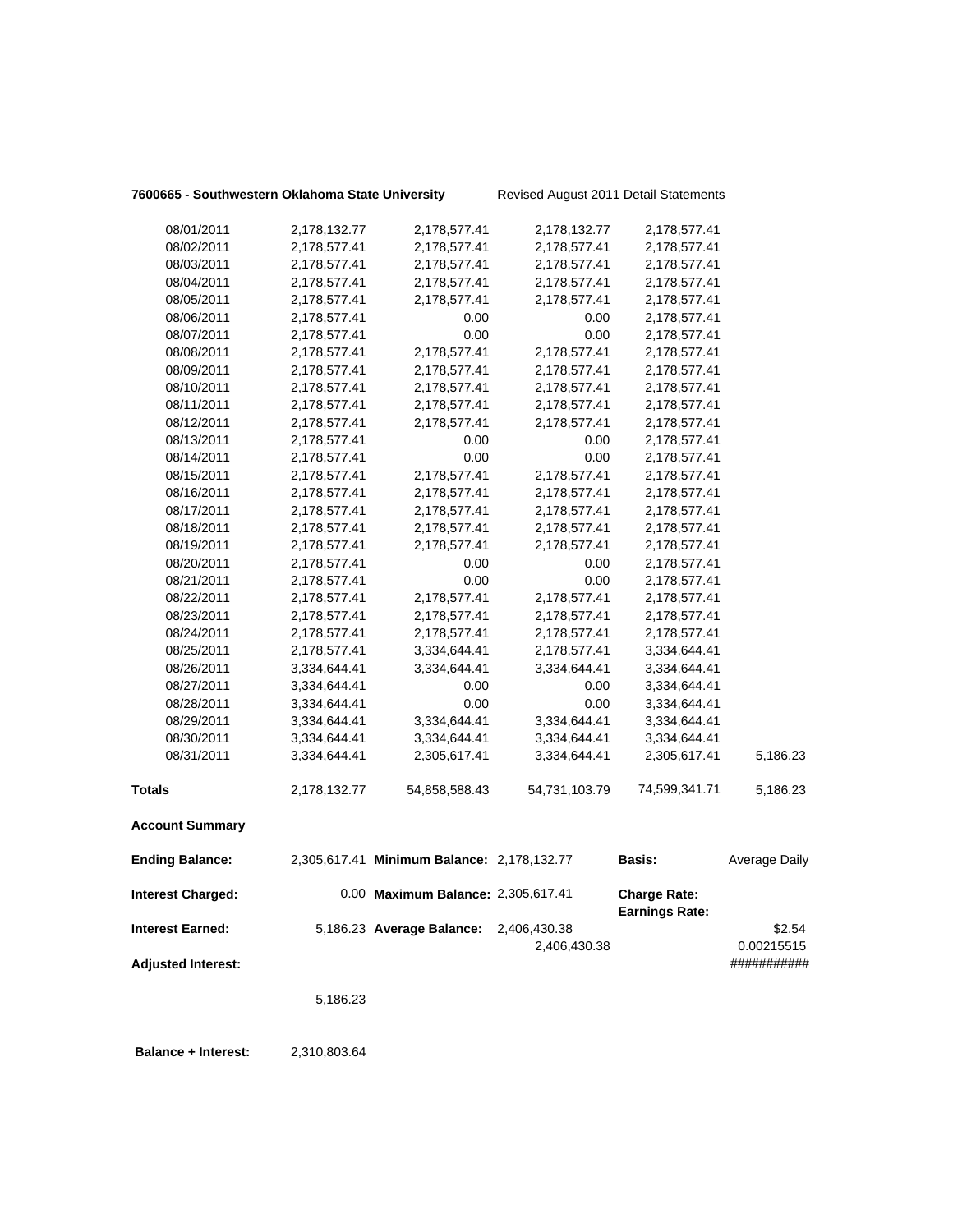## **7600760 - Oklahoma University** Revised August 2011 Detail Statements

| <b>Interest Charged:</b> |                              | 0.00 Maximum Balance: 6,258,104.53         |                              | <b>Charge Rate:</b><br><b>Earnings Rate:</b> |               |
|--------------------------|------------------------------|--------------------------------------------|------------------------------|----------------------------------------------|---------------|
| <b>Ending Balance:</b>   |                              | 6,258,104.53 Minimum Balance: 5,220,833.58 |                              | <b>Basis:</b>                                | Average Daily |
| <b>Account Summary</b>   |                              |                                            |                              |                                              |               |
| <b>Totals</b>            | 5,220,833.58                 | 121,298,272.19                             | 120,261,001.24               | 163,131,046.43                               | 11,341.04     |
| 08/31/2011               | 5,229,077.53                 | 6,258,104.53                               | 5,229,077.53                 | 6,258,104.53                                 | 11,341.04     |
| 08/30/2011               | 5,229,077.53                 | 5,229,077.53                               | 5,229,077.53                 | 5,229,077.53                                 |               |
| 08/29/2011               | 5,229,077.53                 | 5,229,077.53                               | 5,229,077.53                 | 5,229,077.53                                 |               |
| 08/28/2011               | 5,229,077.53                 | 0.00                                       | 0.00                         | 5,229,077.53                                 |               |
| 08/27/2011               | 5,229,077.53                 | 0.00                                       | 0.00                         | 5,229,077.53                                 |               |
| 08/26/2011               | 5,229,077.53                 | 5,229,077.53                               | 5,229,077.53                 | 5,229,077.53                                 |               |
| 08/25/2011               | 5,229,077.53                 | 5,229,077.53                               | 5,229,077.53                 | 5,229,077.53                                 |               |
| 08/24/2011               | 5,229,077.53                 | 5,229,077.53                               | 5,229,077.53                 | 5,229,077.53                                 |               |
| 08/23/2011               | 5,229,077.53                 | 5,229,077.53                               | 5,229,077.53                 | 5,229,077.53                                 |               |
| 08/22/2011               | 5,229,077.53                 | 5,229,077.53                               | 5,229,077.53                 | 5,229,077.53                                 |               |
| 08/21/2011               | 5,229,077.53                 | 0.00                                       | 0.00                         | 5,229,077.53                                 |               |
| 08/20/2011               | 5,229,077.53                 | 0.00                                       | 0.00                         | 5,229,077.53                                 |               |
| 08/19/2011               | 5,229,077.53                 | 5,229,077.53                               | 5,229,077.53                 | 5,229,077.53                                 |               |
| 08/18/2011               | 5,229,077.53                 | 5,229,077.53                               | 5,229,077.53                 | 5,229,077.53                                 |               |
| 08/17/2011               | 5,229,077.53                 | 5,229,077.53                               | 5,229,077.53                 | 5,229,077.53                                 |               |
| 08/16/2011               | 5,229,077.53                 | 5,229,077.53                               | 5,229,077.53                 | 5,229,077.53                                 |               |
| 08/15/2011               | 5,229,077.53                 | 5,229,077.53                               | 5,229,077.53                 | 5,229,077.53                                 |               |
| 08/14/2011               | 5,229,077.53                 | 0.00                                       | 0.00                         | 5,229,077.53                                 |               |
| 08/13/2011               | 5,229,077.53                 | 0.00                                       | 0.00                         | 5,229,077.53                                 |               |
| 08/12/2011               | 5,229,077.53                 | 5,229,077.53                               | 5,229,077.53                 | 5,229,077.53                                 |               |
| 08/11/2011               | 5,229,077.53                 | 5,229,077.53                               | 5,229,077.53                 | 5,229,077.53                                 |               |
| 08/10/2011               | 5,229,077.53                 | 5,229,077.53                               | 5,229,077.53                 | 5,229,077.53                                 |               |
| 08/09/2011               | 5,229,154.53                 | 5,229,077.53                               | 5,229,154.53                 | 5,229,077.53                                 |               |
| 08/08/2011               | 5,229,154.53                 | 5,229,154.53                               | 5,229,154.53                 | 5,229,154.53                                 |               |
| 08/07/2011               | 5,229,154.53                 | 0.00                                       | 0.00                         | 5,229,154.53                                 |               |
| 08/06/2011               | 5,229,154.53                 | 0.00                                       | 0.00                         | 5,229,154.53                                 |               |
| 08/05/2011               | 5,229,154.53                 | 5,229,154.53                               | 5,229,154.53                 | 5,229,154.53                                 |               |
| 08/04/2011               | 5,229,154.53                 | 5,229,154.53                               | 5,229,154.53                 | 5,229,154.53                                 |               |
| 08/02/2011<br>08/03/2011 | 5,229,154.53<br>5,229,154.53 | 5,229,154.53<br>5,229,154.53               | 5,229,154.53<br>5,229,154.53 | 5,229,154.53<br>5,229,154.53                 |               |
| 08/01/2011               | 5,220,833.58                 | 5,229,154.53                               | 5,220,833.58                 | 5,229,154.53                                 |               |
|                          |                              |                                            |                              |                                              |               |

**Interest Earned:** 11,341.04 **Average Balance:** 5,262,291.82 \$2.54 5,262,291.82 0.00215515 **Adjusted Interest:** ###########

11,341.04

 **Balance + Interest:** 6,269,445.57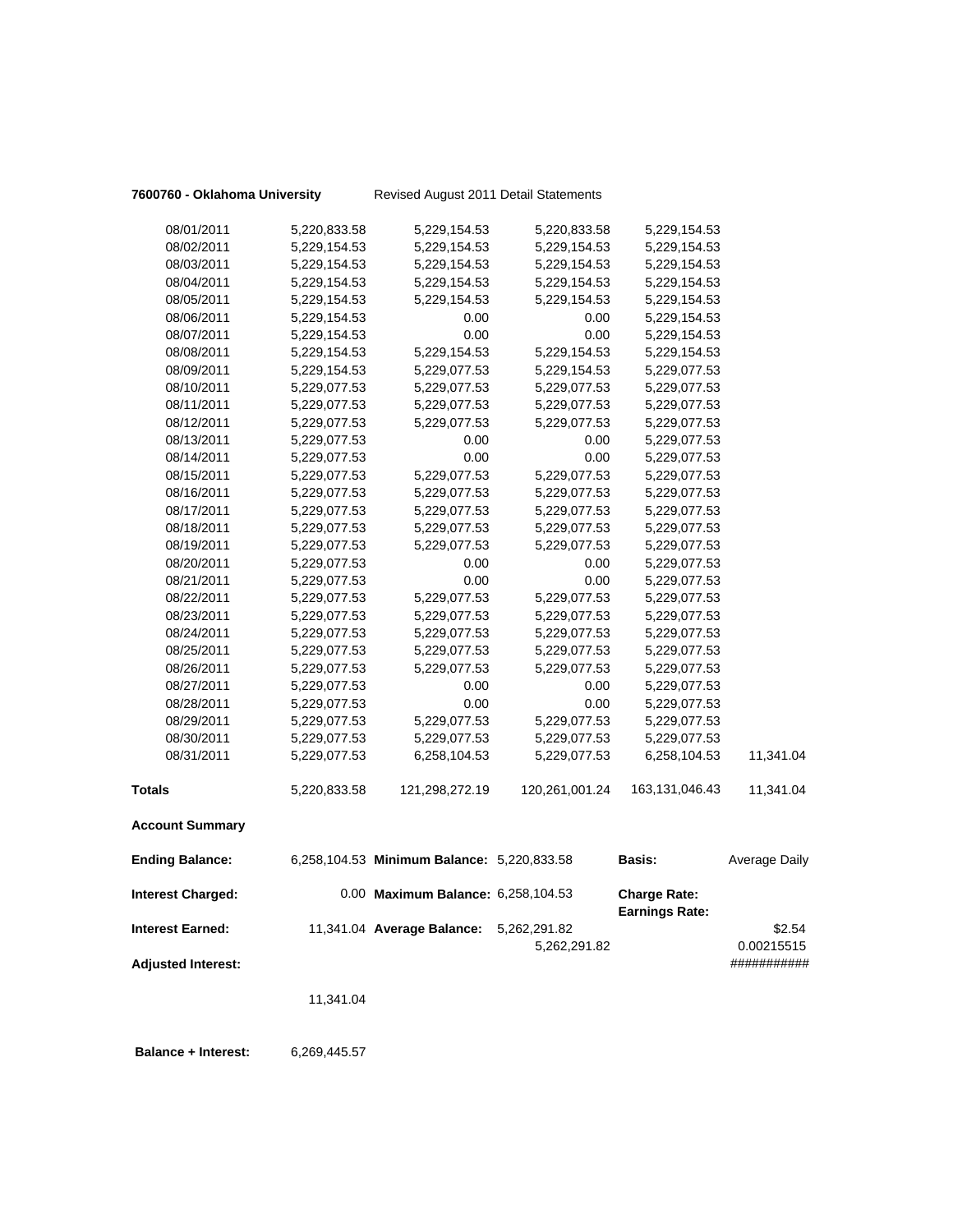## **7650010 - Oklahoma State University** Revised August 2011 Detail Statements

| <b>Account Summary</b> |              |                |                |                |          |
|------------------------|--------------|----------------|----------------|----------------|----------|
| <b>Totals</b>          | 3,743,762.47 | 100,630,827.73 | 100,233,165.30 | 136,006,601.35 | 9,455.36 |
| 08/31/2011             | 4,812,905.90 | 4,141,424.90   | 4,812,905.90   | 4,141,424.90   | 9,455.36 |
| 08/30/2011             | 4,853,920.10 | 4,812,905.90   | 4,853,920.10   | 4,812,905.90   |          |
| 08/29/2011             | 4,853,920.10 | 4,853,920.10   | 4,853,920.10   | 4,853,920.10   |          |
| 08/28/2011             | 4,853,920.10 | 0.00           | 0.00           | 4,853,920.10   |          |
| 08/27/2011             | 4,853,920.10 | 0.00           | 0.00           | 4,853,920.10   |          |
| 08/26/2011             | 4,860,547.70 | 4,853,920.10   | 4,860,547.70   | 4,853,920.10   |          |
| 08/25/2011             | 4,189,066.70 | 4,860,547.70   | 4,189,066.70   | 4,860,547.70   |          |
| 08/24/2011             | 4,189,066.70 | 4,189,066.70   | 4,189,066.70   | 4,189,066.70   |          |
| 08/23/2011             | 4,189,066.70 | 4,189,066.70   | 4,189,066.70   | 4,189,066.70   |          |
| 08/22/2011             | 4,227,273.70 | 4,189,066.70   | 4,227,273.70   | 4,189,066.70   |          |
| 08/21/2011             | 4,227,273.70 | 0.00           | 0.00           | 4,227,273.70   |          |
| 08/20/2011             | 4,227,273.70 | 0.00           | 0.00           | 4,227,273.70   |          |
| 08/19/2011             | 4,227,273.70 | 4,227,273.70   | 4,227,273.70   | 4,227,273.70   |          |
| 08/18/2011             | 4,227,273.70 | 4,227,273.70   | 4,227,273.70   | 4,227,273.70   |          |
| 08/17/2011             | 4,266,858.21 | 4,227,273.70   | 4,266,858.21   | 4,227,273.70   |          |
| 08/16/2011             | 4,266,858.21 | 4,266,858.21   | 4,266,858.21   | 4,266,858.21   |          |
| 08/15/2011             | 4,266,858.21 | 4,266,858.21   | 4,266,858.21   | 4,266,858.21   |          |
| 08/14/2011             | 4,266,858.21 | 0.00           | 0.00           | 4,266,858.21   |          |
| 08/13/2011             | 4,266,858.21 | 0.00           | 0.00           | 4,266,858.21   |          |
| 08/12/2011             | 4,339,834.80 | 4,266,858.21   | 4,339,834.80   | 4,266,858.21   |          |
| 08/11/2011             | 4,339,834.80 | 4,339,834.80   | 4,339,834.80   | 4,339,834.80   |          |
| 08/10/2011             | 4,339,834.80 | 4,339,834.80   | 4,339,834.80   | 4,339,834.80   |          |
| 08/09/2011             | 4,339,834.80 | 4,339,834.80   | 4,339,834.80   | 4,339,834.80   |          |
| 08/08/2011             | 4,339,834.80 | 4,339,834.80   | 4,339,834.80   | 4,339,834.80   |          |
| 08/07/2011             | 4,339,834.80 | 0.00           | 0.00           | 4,339,834.80   |          |
| 08/06/2011             | 4,339,834.80 | 0.00           | 0.00           | 4,339,834.80   |          |
| 08/05/2011             | 4,339,834.80 | 4,339,834.80   | 4,339,834.80   | 4,339,834.80   |          |
| 08/04/2011             | 4,339,834.80 | 4,339,834.80   | 4,339,834.80   | 4,339,834.80   |          |
| 08/03/2011             | 4,339,834.80 | 4,339,834.80   | 4,339,834.80   | 4,339,834.80   |          |
| 08/02/2011             | 4,339,834.80 | 4,339,834.80   | 4,339,834.80   | 4,339,834.80   |          |
| 08/01/2011             | 3,743,762.47 | 4,339,834.80   | 3,743,762.47   | 4,339,834.80   |          |
|                        |              |                |                |                |          |

| <b>Ending Balance:</b>    | 4,141,424.90 Minimum Balance: 3,743,762.47 |              | <b>Basis:</b>                                | Average Daily |
|---------------------------|--------------------------------------------|--------------|----------------------------------------------|---------------|
| <b>Interest Charged:</b>  | 0.00 Maximum Balance: 4,141,424.90         |              | <b>Charge Rate:</b><br><b>Earnings Rate:</b> |               |
| <b>Interest Earned:</b>   | 9,455.36 Average Balance:                  | 4,387,309.72 |                                              | \$2.54        |
|                           |                                            | 4.387.309.72 |                                              | 0.00215516    |
| <b>Adjusted Interest:</b> |                                            |              |                                              | *#########    |

9,455.36

**Balance + Interest:** 4,150,880.26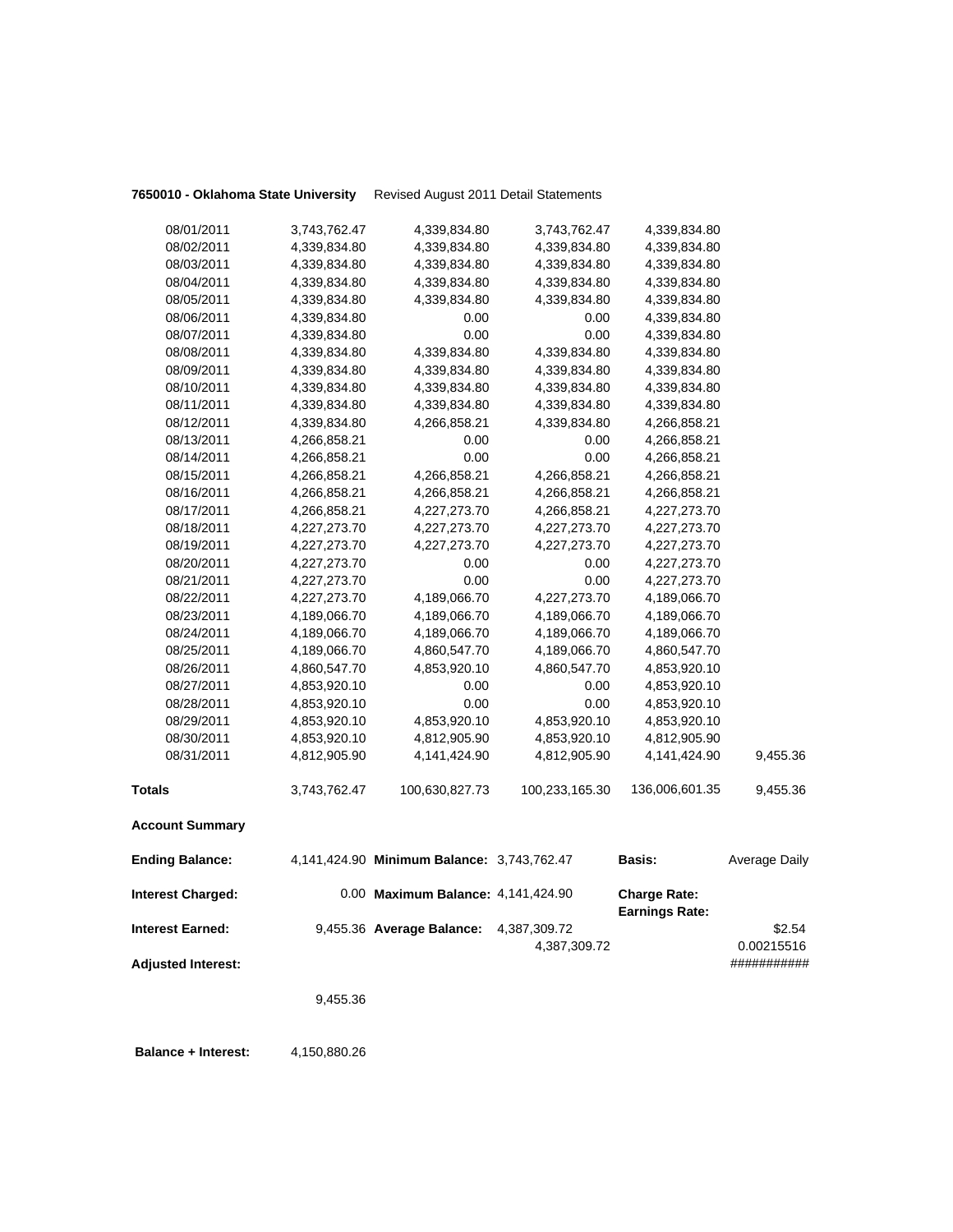## **7650120 - University of Central Oklahom**Revised August 2011 Detail Statements

| 08/01/2011                | 3,263.93  | 3,283.82                           | 3,263.93   | 3,283.82              |               |
|---------------------------|-----------|------------------------------------|------------|-----------------------|---------------|
| 08/02/2011                | 3,283.82  | 3,283.82                           | 3,283.82   | 3,283.82              |               |
| 08/03/2011                | 3,283.82  | 3,283.82                           | 3,283.82   | 3,283.82              |               |
| 08/04/2011                | 3,283.82  | 3,283.82                           | 3,283.82   | 3,283.82              |               |
| 08/05/2011                | 3,283.82  | 3,283.82                           | 3,283.82   | 3,283.82              |               |
| 08/06/2011                | 3,283.82  | 0.00                               | 0.00       | 3,283.82              |               |
| 08/07/2011                | 3,283.82  | 0.00                               | 0.00       | 3,283.82              |               |
| 08/08/2011                | 3,283.82  | 3,283.82                           | 3,283.82   | 3,283.82              |               |
| 08/09/2011                | 3,283.82  | 3,283.82                           | 3,283.82   | 3,283.82              |               |
| 08/10/2011                | 3,283.82  | 3,283.82                           | 3,283.82   | 3,283.82              |               |
| 08/11/2011                | 3,283.82  | 3,283.82                           | 3,283.82   | 3,283.82              |               |
| 08/12/2011                | 3,283.82  | 3,283.82                           | 3,283.82   | 3,283.82              |               |
| 08/13/2011                | 3,283.82  | 0.00                               | 0.00       | 3,283.82              |               |
| 08/14/2011                | 3,283.82  | 0.00                               | 0.00       | 3,283.82              |               |
| 08/15/2011                | 3,283.82  | 3,283.82                           | 3,283.82   | 3,283.82              |               |
| 08/16/2011                | 3,283.82  | 3,283.82                           | 3,283.82   | 3,283.82              |               |
| 08/17/2011                | 3,283.82  | 3,283.82                           | 3,283.82   | 3,283.82              |               |
| 08/18/2011                | 3,283.82  | 3,283.82                           | 3,283.82   | 3,283.82              |               |
| 08/19/2011                | 3,283.82  | 3,283.82                           | 3,283.82   | 3,283.82              |               |
| 08/20/2011                | 3,283.82  | 0.00                               | 0.00       | 3,283.82              |               |
| 08/21/2011                | 3,283.82  | 0.00                               | 0.00       | 3,283.82              |               |
| 08/22/2011                | 3,283.82  | 3,283.82                           | 3,283.82   | 3,283.82              |               |
| 08/23/2011                | 3,283.82  | 3,283.82                           | 3,283.82   | 3,283.82              |               |
| 08/24/2011                | 3,283.82  | 3,283.82                           | 3,283.82   | 3,283.82              |               |
| 08/25/2011                | 3,283.82  | 56,617.82                          | 3,283.82   | 56,617.82             |               |
| 08/26/2011                | 56,617.82 | 56,617.82                          | 56,617.82  | 56,617.82             |               |
| 08/27/2011                | 56,617.82 | 0.00                               | 0.00       | 56,617.82             |               |
| 08/28/2011                | 56,617.82 | 0.00                               | 0.00       | 56,617.82             |               |
| 08/29/2011                | 56,617.82 | 56,617.82                          | 56,617.82  | 56,617.82             |               |
| 08/30/2011                | 56,617.82 | 56,617.82                          | 56,617.82  | 56,617.82             |               |
| 08/31/2011                | 56,617.82 | 3,283.82                           | 56,617.82  | 3,283.82              | 29.32         |
| Totals                    | 3,263.93  | 288,863.86                         | 288,843.97 | 421,802.42            | 29.32         |
| <b>Account Summary</b>    |           |                                    |            |                       |               |
| <b>Ending Balance:</b>    |           | 3,283.82 Minimum Balance: 3,263.93 |            | <b>Basis:</b>         | Average Daily |
| <b>Interest Charged:</b>  |           | 0.00 Maximum Balance: 3,283.82     |            | <b>Charge Rate:</b>   |               |
|                           |           |                                    |            | <b>Earnings Rate:</b> |               |
| <b>Interest Earned:</b>   |           | 29.32 Average Balance:             | 13,606.53  |                       | \$2.54        |
|                           |           |                                    | 13,606.53  |                       | 0.00215516    |
| <b>Adjusted Interest:</b> |           |                                    |            |                       | ###########   |
|                           | 29.32     |                                    |            |                       |               |

**Balance + Interest:** 3,313.14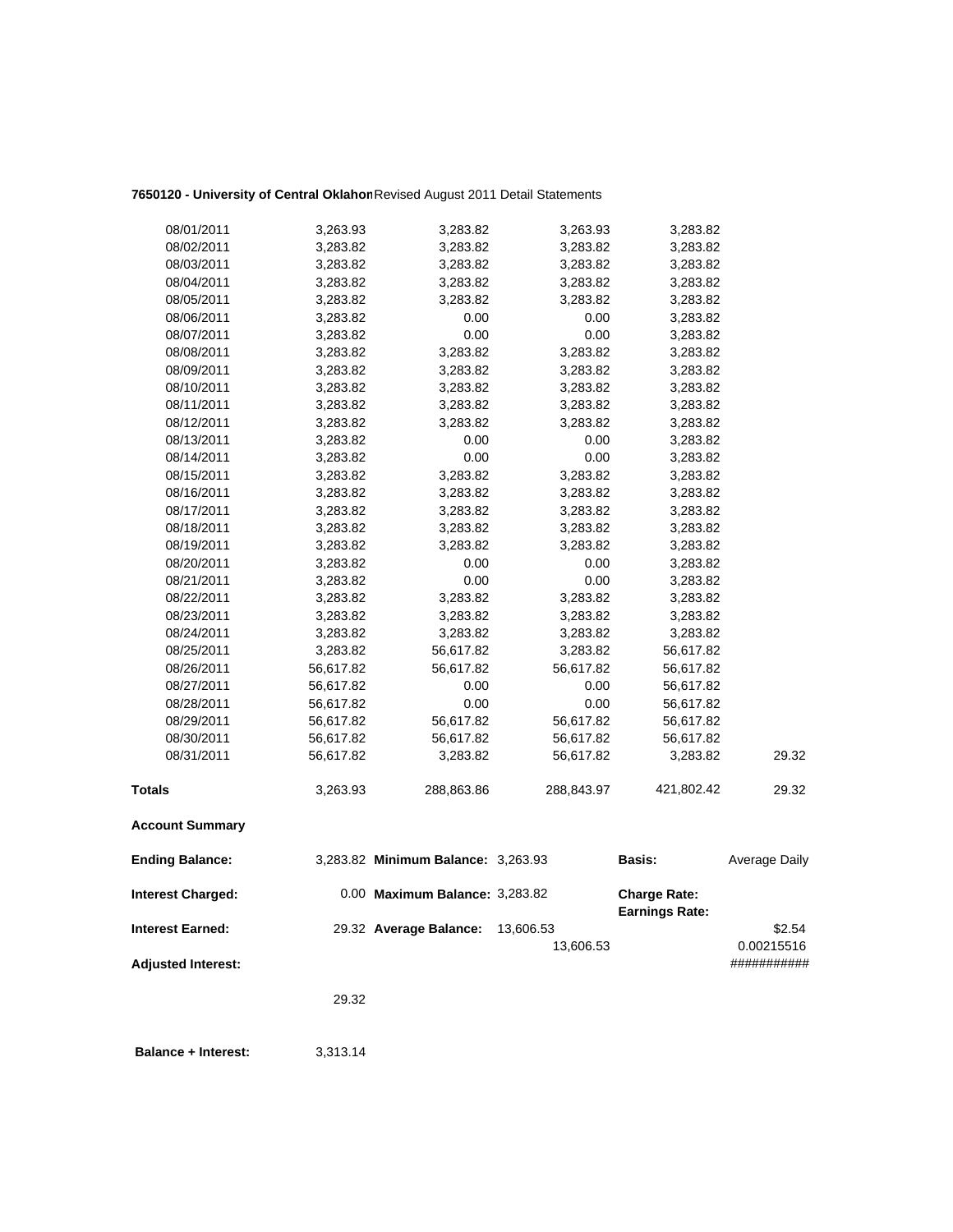## **7650150 - UNIV OF SCIENCE & ARTS** Revised August 2011 Detail Statements

| <b>Adjusted Interest:</b>                           |            |                                                             | 213,136.06   |                                              | 0.00215516<br>########### |
|-----------------------------------------------------|------------|-------------------------------------------------------------|--------------|----------------------------------------------|---------------------------|
| <b>Interest Charged:</b><br><b>Interest Earned:</b> |            | 0.00 Maximum Balance: 254,426.90<br>459.34 Average Balance: | 213,136.06   | <b>Charge Rate:</b><br><b>Earnings Rate:</b> | \$2.54                    |
| <b>Ending Balance:</b>                              |            | 254,426.90 Minimum Balance: 200,728.89                      |              | <b>Basis:</b>                                | Average Daily             |
| <b>Account Summary</b>                              |            |                                                             |              |                                              |                           |
| <b>Totals</b>                                       | 200,728.89 | 4,891,806.70                                                | 4,838,108.69 | 6,607,217.90                                 | 459.34                    |
| 08/31/2011                                          | 254,426.90 | 254,426.90                                                  | 254,426.90   | 254,426.90                                   | 459.34                    |
| 08/30/2011                                          | 254,426.90 | 254,426.90                                                  | 254,426.90   | 254,426.90                                   |                           |
| 08/29/2011                                          | 254,426.90 | 254,426.90                                                  | 254,426.90   | 254,426.90                                   |                           |
| 08/28/2011                                          | 254,426.90 | 0.00                                                        | 0.00         | 254,426.90                                   |                           |
| 08/27/2011                                          | 254,426.90 | 0.00                                                        | 0.00         | 254,426.90                                   |                           |
| 08/26/2011                                          | 254,426.90 | 254,426.90                                                  | 254,426.90   | 254,426.90                                   |                           |
| 08/25/2011                                          | 201,092.90 | 254,426.90                                                  | 201,092.90   | 254,426.90                                   |                           |
| 08/24/2011                                          | 201,092.90 | 201,092.90                                                  | 201,092.90   | 201,092.90                                   |                           |
| 08/23/2011                                          | 201,092.90 | 201,092.90                                                  | 201,092.90   | 201,092.90                                   |                           |
| 08/22/2011                                          | 201,092.90 | 201,092.90                                                  | 201,092.90   | 201,092.90                                   |                           |
| 08/21/2011                                          | 201,092.90 | 0.00                                                        | 0.00         | 201,092.90                                   |                           |
| 08/20/2011                                          | 201,092.90 | 0.00                                                        | 0.00         | 201,092.90                                   |                           |
| 08/19/2011                                          | 201,092.90 | 201,092.90                                                  | 201,092.90   | 201,092.90                                   |                           |
| 08/18/2011                                          | 201,092.90 | 201,092.90                                                  | 201,092.90   | 201,092.90                                   |                           |
| 08/17/2011                                          | 201,092.90 | 201,092.90                                                  | 201,092.90   | 201,092.90                                   |                           |
| 08/16/2011                                          | 201,092.90 | 201,092.90                                                  | 201,092.90   | 201,092.90                                   |                           |
| 08/15/2011                                          | 201,092.90 | 201,092.90                                                  | 201,092.90   | 201,092.90                                   |                           |
| 08/14/2011                                          | 201,092.90 | 0.00                                                        | 0.00         | 201,092.90                                   |                           |
| 08/13/2011                                          | 201,092.90 | 0.00                                                        | 0.00         | 201,092.90                                   |                           |
| 08/12/2011                                          | 201,092.90 | 201,092.90                                                  | 201,092.90   | 201,092.90                                   |                           |
| 08/11/2011                                          | 201,092.90 | 201,092.90                                                  | 201,092.90   | 201,092.90                                   |                           |
| 08/10/2011                                          | 201,092.90 | 201,092.90                                                  | 201,092.90   | 201,092.90                                   |                           |
| 08/09/2011                                          | 201,092.90 | 201,092.90                                                  | 201,092.90   | 201,092.90                                   |                           |
| 08/08/2011                                          | 201,092.90 | 201,092.90                                                  | 201,092.90   | 201,092.90                                   |                           |
| 08/07/2011                                          | 201,092.90 | 0.00                                                        | 0.00         | 201,092.90                                   |                           |
| 08/06/2011                                          | 201,092.90 | 0.00                                                        | 0.00         | 201,092.90                                   |                           |
| 08/05/2011                                          | 201,092.90 | 201,092.90                                                  | 201,092.90   | 201,092.90                                   |                           |
| 08/04/2011                                          | 201,092.90 | 201,092.90                                                  | 201,092.90   | 201,092.90                                   |                           |
| 08/03/2011                                          | 201,092.90 | 201,092.90                                                  | 201,092.90   | 201,092.90                                   |                           |
| 08/02/2011                                          | 201,092.90 | 201,092.90                                                  | 201,092.90   | 201,092.90                                   |                           |
| 08/01/2011                                          | 200,728.89 | 201,092.90                                                  | 200,728.89   | 201,092.90                                   |                           |

459.34

 **Balance + Interest:** 254,886.24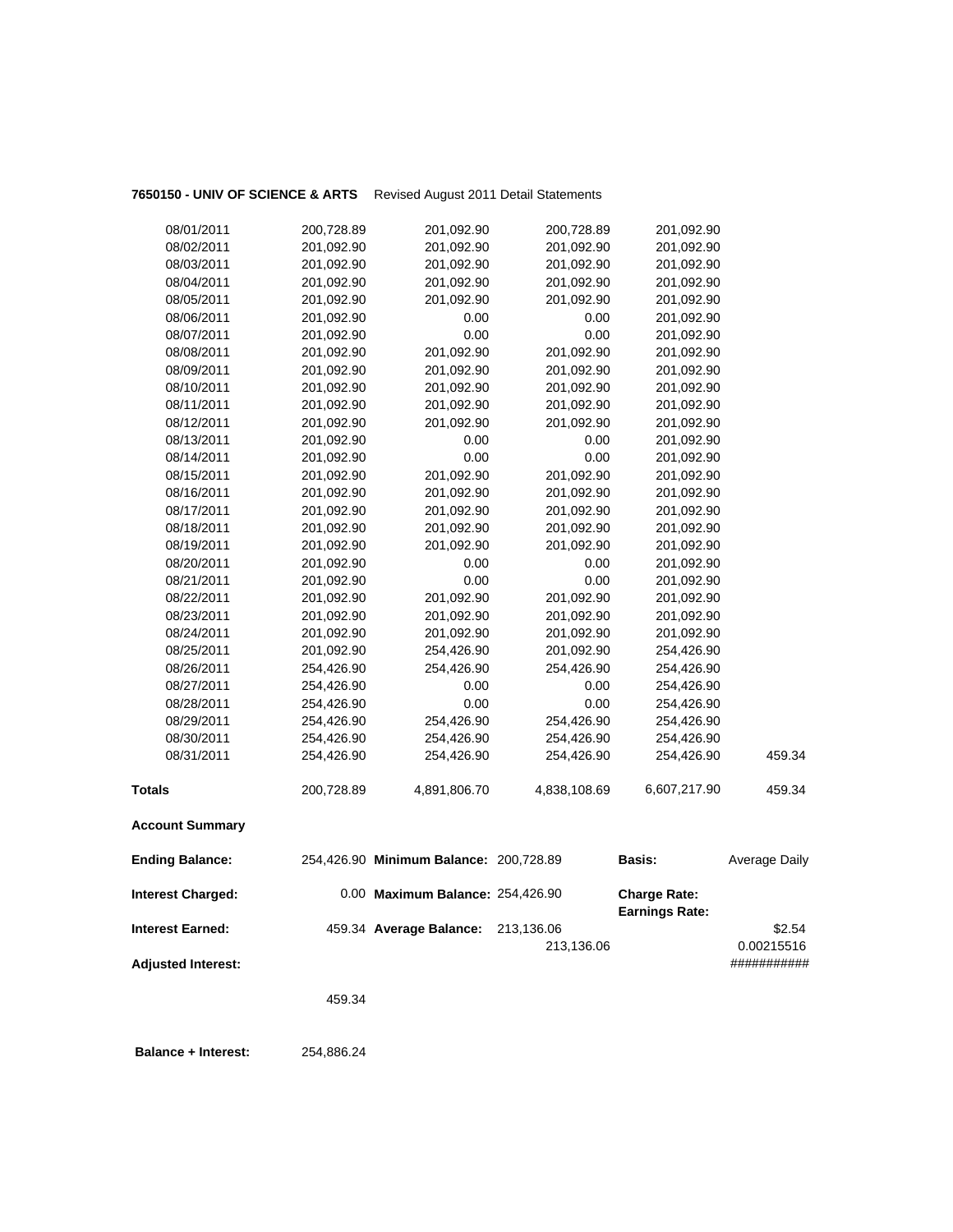**7650230 - East Central University** Revised August 2011 Detail Statements

| 08/01/2011                | 205,769.89 | 204,645.84                             | 205,769.89   | 204,645.84            |                           |
|---------------------------|------------|----------------------------------------|--------------|-----------------------|---------------------------|
| 08/02/2011                | 204,645.84 | 204,645.84                             | 204,645.84   | 204,645.84            |                           |
| 08/03/2011                | 204,645.84 | 204,645.84                             | 204,645.84   | 204,645.84            |                           |
| 08/04/2011                | 204,645.84 | 204,645.84                             | 204,645.84   | 204,645.84            |                           |
| 08/05/2011                | 204,645.84 | 204,645.84                             | 204,645.84   | 204,645.84            |                           |
| 08/06/2011                | 204,645.84 | 0.00                                   | 0.00         | 204,645.84            |                           |
| 08/07/2011                | 204,645.84 | 0.00                                   | 0.00         | 204,645.84            |                           |
| 08/08/2011                | 204,645.84 | 204,645.84                             | 204,645.84   | 204,645.84            |                           |
| 08/09/2011                | 204,645.84 | 204,645.84                             | 204,645.84   | 204,645.84            |                           |
| 08/10/2011                | 204,645.84 | 204,645.84                             | 204,645.84   | 204,645.84            |                           |
| 08/11/2011                | 204,645.84 | 203,269.71                             | 204,645.84   | 203,269.71            |                           |
| 08/12/2011                | 203,269.71 | 203,269.71                             | 203,269.71   | 203,269.71            |                           |
| 08/13/2011                | 203,269.71 | 0.00                                   | 0.00         | 203,269.71            |                           |
| 08/14/2011                | 203,269.71 | 0.00                                   | 0.00         | 203,269.71            |                           |
| 08/15/2011                | 203,269.71 | 203,269.71                             | 203,269.71   | 203,269.71            |                           |
| 08/16/2011                | 203,269.71 | 203,269.71                             | 203,269.71   | 203,269.71            |                           |
| 08/17/2011                | 203,269.71 | 203,269.71                             | 203,269.71   | 203,269.71            |                           |
| 08/18/2011                | 203,269.71 | 203,269.71                             | 203,269.71   | 203,269.71            |                           |
| 08/19/2011                | 203,269.71 | 203,269.71                             | 203,269.71   | 203,269.71            |                           |
| 08/20/2011                | 203,269.71 | 0.00                                   | 0.00         | 203,269.71            |                           |
| 08/21/2011                | 203,269.71 | 0.00                                   | 0.00         | 203,269.71            |                           |
| 08/22/2011                | 203,269.71 | 203,269.71                             | 203,269.71   | 203,269.71            |                           |
| 08/23/2011                | 203,269.71 | 203,269.71                             | 203,269.71   | 203,269.71            |                           |
| 08/24/2011                | 203,269.71 | 203,269.71                             | 203,269.71   | 203,269.71            |                           |
| 08/25/2011                | 203,269.71 | 256,603.71                             | 203,269.71   | 256,603.71            |                           |
| 08/26/2011                | 256,603.71 | 256,603.71                             | 256,603.71   | 256,603.71            |                           |
| 08/27/2011                | 256,603.71 | 0.00                                   | 0.00         | 256,603.71            |                           |
| 08/28/2011                | 256,603.71 | 0.00                                   | 0.00         | 256,603.71            |                           |
| 08/29/2011                | 256,603.71 | 256,603.71                             | 256,603.71   | 256,603.71            |                           |
| 08/30/2011                | 256,603.71 | 256,603.71                             | 256,603.71   | 256,603.71            |                           |
| 08/31/2011                | 256,603.71 | 256,603.71                             | 256,603.71   | 256,603.71            | 464.99                    |
| <b>Totals</b>             | 205,769.89 | 4,952,882.37                           | 4,902,048.55 | 6,688,460.31          | 464.99                    |
| <b>Account Summary</b>    |            |                                        |              |                       |                           |
| <b>Ending Balance:</b>    |            | 256,603.71 Minimum Balance: 205,769.89 |              | <b>Basis:</b>         | Average Daily             |
| <b>Interest Charged:</b>  |            | 0.00 Maximum Balance: 256,603.71       |              | <b>Charge Rate:</b>   |                           |
| <b>Interest Earned:</b>   |            | 464.99 Average Balance:                | 215,756.78   | <b>Earnings Rate:</b> | \$2.54                    |
| <b>Adjusted Interest:</b> |            |                                        | 215,756.78   |                       | 0.00215516<br>########### |

464.99

 **Balance + Interest:** 257,068.70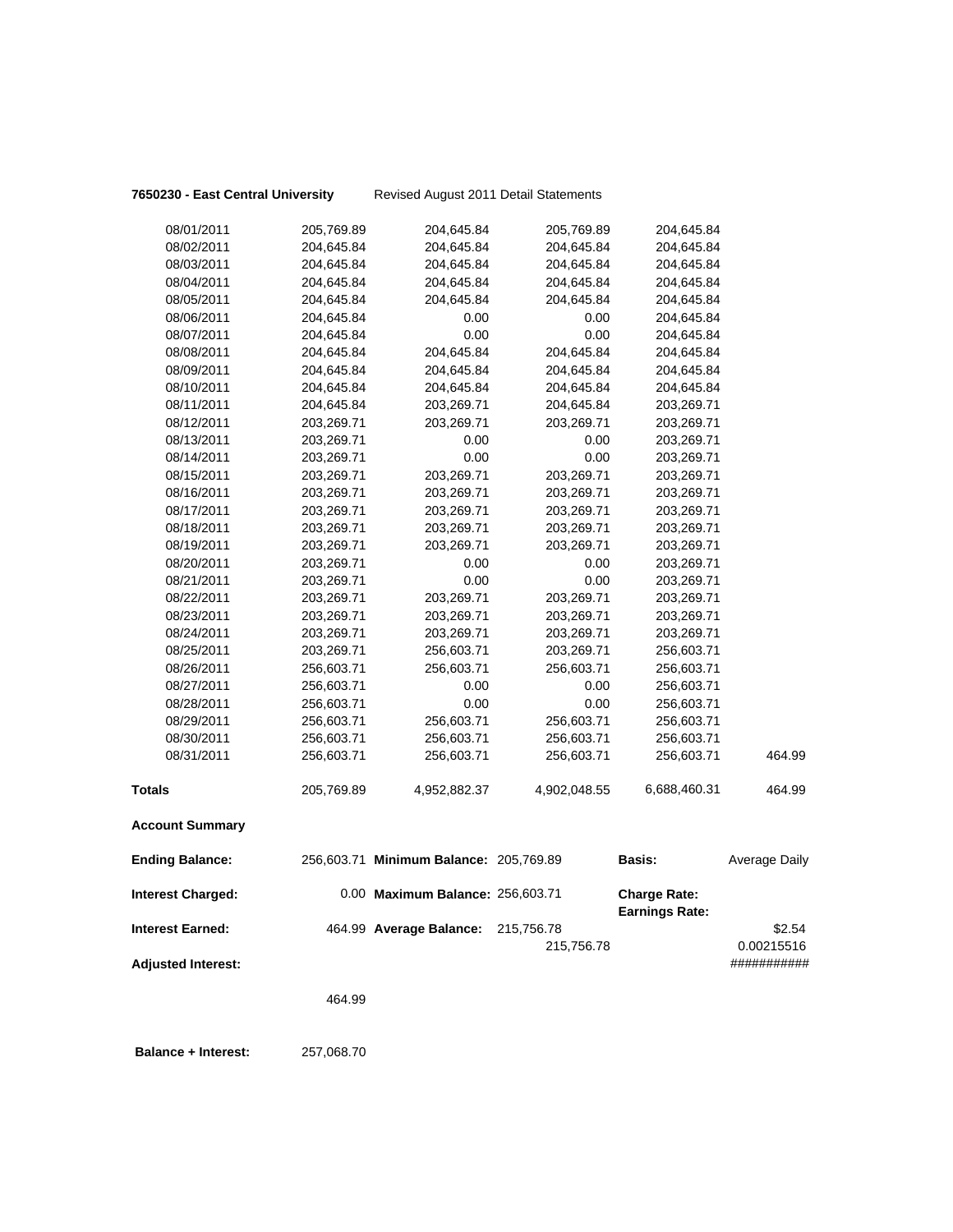## **7650420 - Langston Un**Revised August 2011 Detail Statements

| 08/01/2011                | 781,353.49 | 783,232.50                             | 781,353.49    | 783,232.50                                   |               |
|---------------------------|------------|----------------------------------------|---------------|----------------------------------------------|---------------|
| 08/02/2011                | 783,232.50 | 754,702.41                             | 783,232.50    | 754,702.41                                   |               |
| 08/03/2011                | 754,702.41 | 754,702.41                             | 754,702.41    | 754,702.41                                   |               |
| 08/04/2011                | 754,702.41 | 754,702.41                             | 754,702.41    | 754,702.41                                   |               |
| 08/05/2011                | 754,702.41 | 754,702.41                             | 754,702.41    | 754,702.41                                   |               |
| 08/06/2011                | 754,702.41 | 0.00                                   | 0.00          | 754,702.41                                   |               |
| 08/07/2011                | 754,702.41 | 0.00                                   | 0.00          | 754,702.41                                   |               |
| 08/08/2011                | 754,702.41 | 754,702.41                             | 754,702.41    | 754,702.41                                   |               |
| 08/09/2011                | 754,702.41 | 749,592.93                             | 754,702.41    | 749,592.93                                   |               |
| 08/10/2011                | 749,592.93 | 749,592.93                             | 749,592.93    | 749,592.93                                   |               |
| 08/11/2011                | 749,592.93 | 749,592.93                             | 749,592.93    | 749,592.93                                   |               |
| 08/12/2011                | 749,592.93 | 749,592.93                             | 749,592.93    | 749,592.93                                   |               |
| 08/13/2011                | 749,592.93 | 0.00                                   | 0.00          | 749,592.93                                   |               |
| 08/14/2011                | 749,592.93 | 0.00                                   | 0.00          | 749,592.93                                   |               |
| 08/15/2011                | 749,592.93 | 749,592.93                             | 749,592.93    | 749,592.93                                   |               |
| 08/16/2011                | 749,592.93 | 749,592.93                             | 749,592.93    | 749,592.93                                   |               |
| 08/17/2011                | 749,592.93 | 749,592.93                             | 749,592.93    | 749,592.93                                   |               |
| 08/18/2011                | 749,592.93 | 749,592.93                             | 749,592.93    | 749,592.93                                   |               |
| 08/19/2011                | 749,592.93 | 749,592.93                             | 749,592.93    | 749,592.93                                   |               |
| 08/20/2011                | 749,592.93 | 0.00                                   | 0.00          | 749,592.93                                   |               |
| 08/21/2011                | 749,592.93 | 0.00                                   | 0.00          | 749,592.93                                   |               |
| 08/22/2011                | 749,592.93 | 749,592.93                             | 749,592.93    | 749,592.93                                   |               |
| 08/23/2011                | 749,592.93 | 749,592.93                             | 749,592.93    | 749,592.93                                   |               |
| 08/24/2011                | 749,592.93 | 749,592.93                             | 749,592.93    | 749,592.93                                   |               |
| 08/25/2011                | 749,592.93 | 814,724.93                             | 749,592.93    | 814,724.93                                   |               |
| 08/26/2011                | 814,724.93 | 814,724.93                             | 814,724.93    | 814,724.93                                   |               |
| 08/27/2011                | 814,724.93 | 0.00                                   | 0.00          | 814,724.93                                   |               |
| 08/28/2011                | 814,724.93 | 0.00                                   | 0.00          | 814,724.93                                   |               |
| 08/29/2011                | 814,724.93 | 814,724.93                             | 814,724.93    | 814,724.93                                   |               |
| 08/30/2011                | 814,724.93 | 814,724.93                             | 814,724.93    | 814,724.93                                   |               |
| 08/31/2011                | 814,724.93 | 749,592.93                             | 814,724.93    | 749,592.93                                   | 1,647.49      |
| <b>Totals</b>             | 781,353.49 | 17,560,352.36                          | 17,592,112.92 | 23,697,578.76                                | 1,647.49      |
| <b>Account Summary</b>    |            |                                        |               |                                              |               |
| <b>Ending Balance:</b>    |            | 749,592.93 Minimum Balance: 781,353.49 |               | <b>Basis:</b>                                | Average Daily |
| <b>Interest Charged:</b>  |            | 0.00 Maximum Balance: 749,592.93       |               | <b>Charge Rate:</b><br><b>Earnings Rate:</b> |               |
| <b>Interest Earned:</b>   |            | 1,647.49 Average Balance:              | 764,438.02    |                                              | \$2.54        |
|                           |            |                                        | 764,438.02    |                                              | 0.00215516    |
| <b>Adjusted Interest:</b> |            |                                        |               |                                              | ###########   |
|                           |            |                                        |               |                                              |               |

1,647.49

 **Balance + Interest:** 751,240.42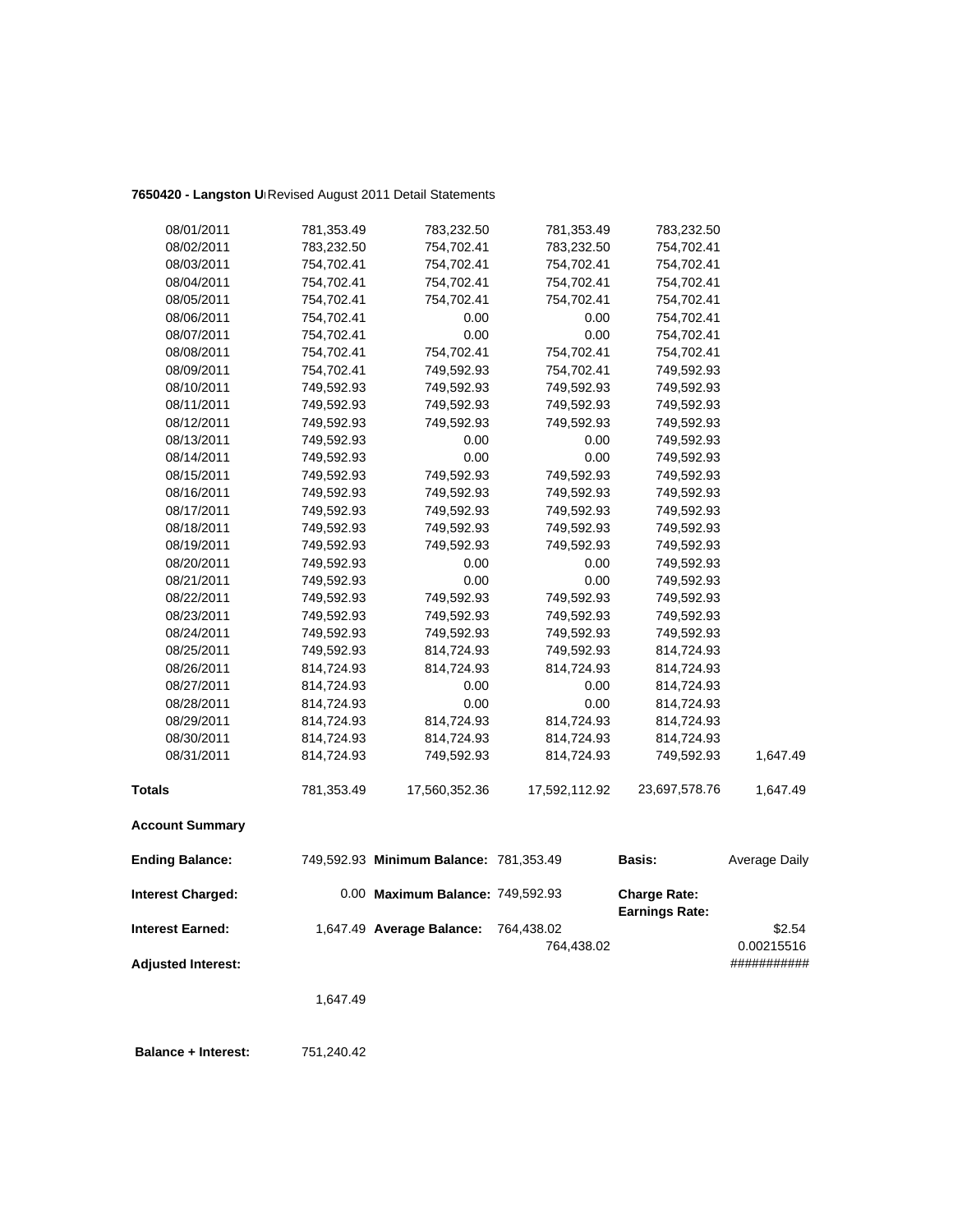# **7650485 - Northeastern State University**Revised August 2011 Detail Statements

| 08/01/2011                | 2,157,317.23 | 2,161,882.52                               | 2,157,317.23  | 2,161,882.52          |               |
|---------------------------|--------------|--------------------------------------------|---------------|-----------------------|---------------|
| 08/02/2011                | 2,161,882.52 | 2,161,882.52                               | 2,161,882.52  | 2,161,882.52          |               |
| 08/03/2011                | 2,161,882.52 | 2,161,882.52                               | 2,161,882.52  | 2,161,882.52          |               |
| 08/04/2011                | 2,161,882.52 | 2,161,882.52                               | 2,161,882.52  | 2,161,882.52          |               |
| 08/05/2011                | 2,161,882.52 | 2,161,882.52                               | 2,161,882.52  | 2,161,882.52          |               |
| 08/06/2011                | 2,161,882.52 | 0.00                                       | 0.00          | 2,161,882.52          |               |
| 08/07/2011                | 2,161,882.52 | 0.00                                       | 0.00          | 2,161,882.52          |               |
| 08/08/2011                | 2,161,882.52 | 2,161,882.52                               | 2,161,882.52  | 2,161,882.52          |               |
| 08/09/2011                | 2,161,882.52 | 2,161,882.52                               | 2,161,882.52  | 2,161,882.52          |               |
| 08/10/2011                | 2,161,882.52 | 2,161,882.52                               | 2,161,882.52  | 2,161,882.52          |               |
| 08/11/2011                | 2,161,882.52 | 2,161,882.52                               | 2,161,882.52  | 2,161,882.52          |               |
| 08/12/2011                | 2,161,882.52 | 2,161,882.52                               | 2,161,882.52  | 2,161,882.52          |               |
| 08/13/2011                | 2,161,882.52 | 0.00                                       | 0.00          | 2,161,882.52          |               |
| 08/14/2011                | 2,161,882.52 | 0.00                                       | 0.00          | 2,161,882.52          |               |
| 08/15/2011                | 2,161,882.52 | 2,161,882.52                               | 2,161,882.52  | 2,161,882.52          |               |
| 08/16/2011                | 2,161,882.52 | 2,161,882.52                               | 2,161,882.52  | 2,161,882.52          |               |
| 08/17/2011                | 2,161,882.52 | 2,161,882.52                               | 2,161,882.52  | 2,161,882.52          |               |
| 08/18/2011                | 2,161,882.52 | 2,161,882.52                               | 2,161,882.52  | 2,161,882.52          |               |
| 08/19/2011                | 2,161,882.52 | 2,161,882.52                               | 2,161,882.52  | 2,161,882.52          |               |
| 08/20/2011                | 2,161,882.52 | 0.00                                       | 0.00          | 2,161,882.52          |               |
| 08/21/2011                | 2,161,882.52 | 0.00                                       | 0.00          | 2,161,882.52          |               |
| 08/22/2011                | 2,161,882.52 | 2,156,532.52                               | 2,161,882.52  | 2,156,532.52          |               |
| 08/23/2011                | 2,156,532.52 | 2,156,532.52                               | 2,156,532.52  | 2,156,532.52          |               |
| 08/24/2011                | 2,156,532.52 | 2,156,532.52                               | 2,156,532.52  | 2,156,532.52          |               |
| 08/25/2011                | 2,156,532.52 | 2,209,866.52                               | 2,156,532.52  | 2,209,866.52          |               |
| 08/26/2011                | 2,209,866.52 | 2,209,866.52                               | 2,209,866.52  | 2,209,866.52          |               |
| 08/27/2011                | 2,209,866.52 | 0.00                                       | 0.00          | 2,209,866.52          |               |
| 08/28/2011                | 2,209,866.52 | 0.00                                       | 0.00          | 2,209,866.52          |               |
| 08/29/2011                | 2,209,866.52 | 2,209,304.10                               | 2,209,866.52  | 2,209,304.10          |               |
| 08/30/2011                | 2,209,304.10 | 2,209,304.10                               | 2,209,304.10  | 2,209,304.10          |               |
| 08/31/2011                | 2,209,304.10 | 2,204,304.10                               | 2,209,304.10  | 2,204,304.10          | 4,680.97      |
| <b>Totals</b>             | 2,157,317.23 | 49,940,480.70                              | 49,893,493.83 | 67,331,508.86         | 4,680.97      |
| <b>Account Summary</b>    |              |                                            |               |                       |               |
| <b>Ending Balance:</b>    |              | 2,204,304.10 Minimum Balance: 2,157,317.23 |               | Basis:                | Average Daily |
| <b>Interest Charged:</b>  |              | 0.00 Maximum Balance: 2,204,304.10         |               | <b>Charge Rate:</b>   |               |
| <b>Interest Earned:</b>   |              | 4,680.97 Average Balance:                  | 2,171,984.16  | <b>Earnings Rate:</b> | \$2.54        |
|                           |              |                                            | 2,171,984.16  |                       | 0.00215516    |
| <b>Adjusted Interest:</b> |              |                                            |               |                       | ###########   |
|                           |              |                                            |               |                       |               |
|                           | 4,680.97     |                                            |               |                       |               |

 **Balance + Interest:** 2,208,985.07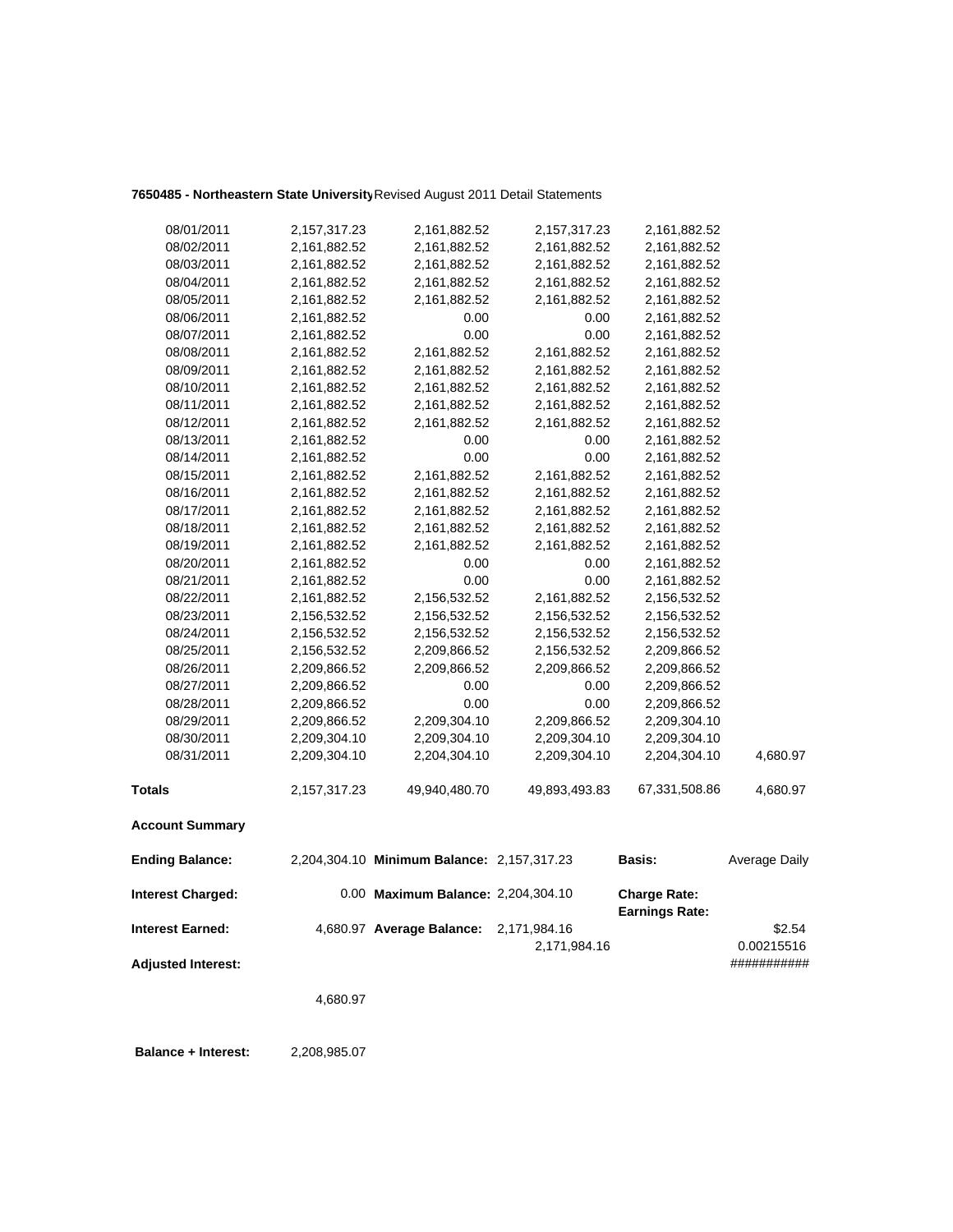|  | 7650490 - Northern Oklahoma College Revised August 2011 Detail Statements |
|--|---------------------------------------------------------------------------|
|--|---------------------------------------------------------------------------|

| <b>Interest Charged:</b> |              | 0.00 Maximum Balance: 1,498,106.15         |               | <b>Charge Rate:</b> |               |
|--------------------------|--------------|--------------------------------------------|---------------|---------------------|---------------|
| <b>Ending Balance:</b>   |              | 1,498,106.15 Minimum Balance: 1,442,123.07 |               | <b>Basis:</b>       | Average Daily |
| <b>Account Summary</b>   |              |                                            |               |                     |               |
| <b>Totals</b>            | 1,442,123.07 | 39,315,539.56                              | 39,259,556.48 | 53,031,550.62       | 3,686.82      |
| 08/31/2011               | 1,700,006.15 | 1,498,106.15                               | 1,700,006.15  | 1,498,106.15        | 3,686.82      |
| 08/30/2011               | 1,733,741.15 | 1,700,006.15                               | 1,733,741.15  | 1,700,006.15        |               |
| 08/29/2011               | 1,733,741.15 | 1,733,741.15                               | 1,733,741.15  | 1,733,741.15        |               |
| 08/28/2011               | 1,733,741.15 | 0.00                                       | 0.00          | 1,733,741.15        |               |
| 08/27/2011               | 1,733,741.15 | 0.00                                       | 0.00          | 1,733,741.15        |               |
| 08/26/2011               | 1,829,964.65 | 1,733,741.15                               | 1,829,964.65  | 1,733,741.15        |               |
| 08/25/2011               | 1,687,713.45 | 1,829,964.65                               | 1,687,713.45  | 1,829,964.65        |               |
| 08/24/2011               | 1,687,713.45 | 1,687,713.45                               | 1,687,713.45  | 1,687,713.45        |               |
| 08/23/2011               | 1,687,713.45 | 1,687,713.45                               | 1,687,713.45  | 1,687,713.45        |               |
| 08/22/2011               | 1,689,713.45 | 1,687,713.45                               | 1,689,713.45  | 1,687,713.45        |               |
| 08/21/2011               | 1,689,713.45 | 0.00                                       | 0.00          | 1,689,713.45        |               |
| 08/20/2011               | 1,689,713.45 | 0.00                                       | 0.00          | 1,689,713.45        |               |
| 08/19/2011               | 1,689,713.45 | 1,689,713.45                               | 1,689,713.45  | 1,689,713.45        |               |
| 08/18/2011               | 1,689,713.45 | 1,689,713.45                               | 1,689,713.45  | 1,689,713.45        |               |
| 08/17/2011               | 1,686,178.45 | 1,689,713.45                               | 1,686,178.45  | 1,689,713.45        |               |
| 08/16/2011               | 1,686,178.45 | 1,686,178.45                               | 1,686,178.45  | 1,686,178.45        |               |
| 08/15/2011               | 1,686,178.45 | 1,686,178.45                               | 1,686,178.45  | 1,686,178.45        |               |
| 08/14/2011               | 1,686,178.45 | 0.00                                       | 0.00          | 1,686,178.45        |               |
| 08/13/2011               | 1,686,178.45 | 0.00                                       | 0.00          | 1,686,178.45        |               |
| 08/12/2011               | 1,686,178.45 | 1,686,178.45                               | 1,686,178.45  | 1,686,178.45        |               |
| 08/11/2011               | 1,691,178.45 | 1,686,178.45                               | 1,691,178.45  | 1,686,178.45        |               |
| 08/10/2011               | 1,748,372.48 | 1,691,178.45                               | 1,748,372.48  | 1,691,178.45        |               |
| 08/09/2011               | 1,748,372.48 | 1,748,372.48                               | 1,748,372.48  | 1,748,372.48        |               |
| 08/08/2011               | 1,748,372.48 | 1,748,372.48                               | 1,748,372.48  | 1,748,372.48        |               |
| 08/07/2011               | 1,748,372.48 | 0.00                                       | 0.00          | 1,748,372.48        |               |
| 08/06/2011               | 1,748,372.48 | 0.00                                       | 0.00          | 1,748,372.48        |               |
| 08/05/2011               | 1,748,372.48 | 1,748,372.48                               | 1,748,372.48  | 1,748,372.48        |               |
| 08/04/2011               | 1,748,372.48 | 1,748,372.48                               | 1,748,372.48  | 1,748,372.48        |               |
| 08/03/2011               | 1,754,972.48 | 1,748,372.48                               | 1,754,972.48  | 1,748,372.48        |               |
| 08/02/2011               | 1,754,972.48 | 1,754,972.48                               | 1,754,972.48  | 1,754,972.48        |               |
| 08/01/2011               | 1,442,123.07 | 1,754,972.48                               | 1,442,123.07  | 1,754,972.48        |               |

|                    |                                        |              | <b>Earnings Rate:</b> |             |
|--------------------|----------------------------------------|--------------|-----------------------|-------------|
| Interest Earned:   | 3,686.82 Average Balance: 1,710,695.18 |              |                       | \$2.54      |
|                    |                                        | 1.710.695.18 |                       | 0.00215516  |
| Adjusted Interest: |                                        |              |                       | ########### |
|                    |                                        |              |                       |             |

3,686.82

**Balance + Interest:** 1,501,792.97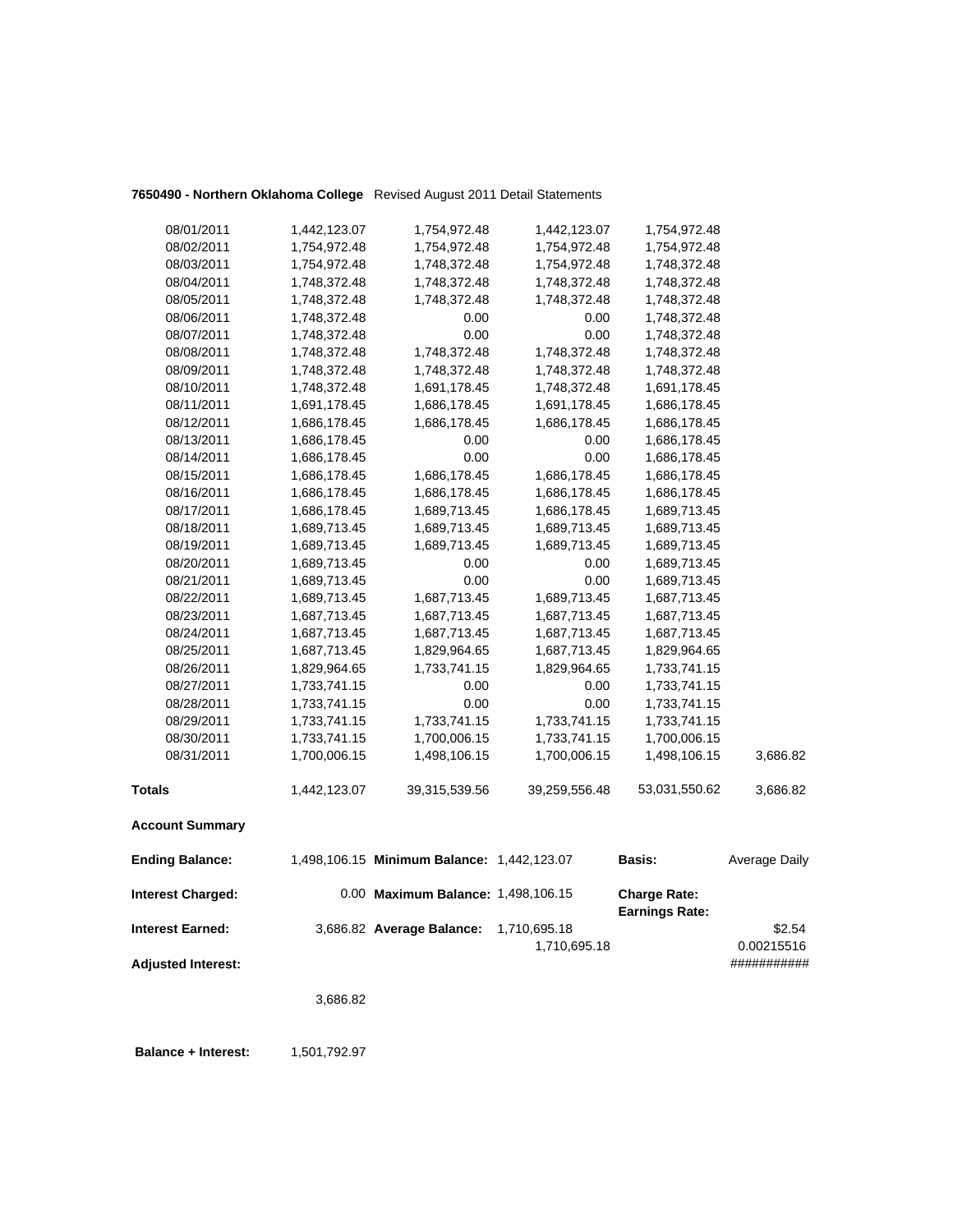## **7650505 - Northwestern Oklahoma State University** Revised August 2011 Detail Statements

| 08/01/2011                | 476,563.93 | 477,520.12                             | 476,563.93    | 477,520.12                                   |               |
|---------------------------|------------|----------------------------------------|---------------|----------------------------------------------|---------------|
| 08/02/2011                | 477,520.12 | 477,520.12                             | 477,520.12    | 477,520.12                                   |               |
| 08/03/2011                | 477,520.12 | 477,520.12                             | 477,520.12    | 477,520.12                                   |               |
| 08/04/2011                | 477,520.12 | 477,520.12                             | 477,520.12    | 477,520.12                                   |               |
| 08/05/2011                | 477,520.12 | 477,520.12                             | 477,520.12    | 477,520.12                                   |               |
| 08/06/2011                | 477,520.12 | 0.00                                   | 0.00          | 477,520.12                                   |               |
| 08/07/2011                | 477,520.12 | 0.00                                   | 0.00          | 477,520.12                                   |               |
| 08/08/2011                | 477,520.12 | 477,520.12                             | 477,520.12    | 477,520.12                                   |               |
| 08/09/2011                | 477,520.12 | 474,520.12                             | 477,520.12    | 474,520.12                                   |               |
| 08/10/2011                | 474,520.12 | 474,520.12                             | 474,520.12    | 474,520.12                                   |               |
| 08/11/2011                | 474,520.12 | 474,520.12                             | 474,520.12    | 474,520.12                                   |               |
| 08/12/2011                | 474,520.12 | 474,520.12                             | 474,520.12    | 474,520.12                                   |               |
| 08/13/2011                | 474,520.12 | 0.00                                   | 0.00          | 474,520.12                                   |               |
| 08/14/2011                | 474,520.12 | 0.00                                   | 0.00          | 474,520.12                                   |               |
| 08/15/2011                | 474,520.12 | 474,520.12                             | 474,520.12    | 474,520.12                                   |               |
| 08/16/2011                | 474,520.12 | 474,520.12                             | 474,520.12    | 474,520.12                                   |               |
| 08/17/2011                | 474,520.12 | 474,520.12                             | 474,520.12    | 474,520.12                                   |               |
| 08/18/2011                | 474,520.12 | 474,520.12                             | 474,520.12    | 474,520.12                                   |               |
| 08/19/2011                | 474,520.12 | 474,520.12                             | 474,520.12    | 474,520.12                                   |               |
| 08/20/2011                | 474,520.12 | 0.00                                   | 0.00          | 474,520.12                                   |               |
| 08/21/2011                | 474,520.12 | 0.00                                   | 0.00          | 474,520.12                                   |               |
| 08/22/2011                | 474,520.12 | 474,520.12                             | 474,520.12    | 474,520.12                                   |               |
| 08/23/2011                | 474,520.12 | 474,520.12                             | 474,520.12    | 474,520.12                                   |               |
| 08/24/2011                | 474,520.12 | 474,520.12                             | 474,520.12    | 474,520.12                                   |               |
| 08/25/2011                | 474,520.12 | 527,854.12                             | 474,520.12    | 527,854.12                                   |               |
| 08/26/2011                | 527,854.12 | 527,854.12                             | 527,854.12    | 527,854.12                                   |               |
| 08/27/2011                | 527,854.12 | 0.00                                   | 0.00          | 527,854.12                                   |               |
| 08/28/2011                | 527,854.12 | 0.00                                   | 0.00          | 527,854.12                                   |               |
| 08/29/2011                | 527,854.12 | 506,047.12                             | 527,854.12    | 506,047.12                                   |               |
| 08/30/2011                | 506,047.12 | 506,047.12                             | 506,047.12    | 506,047.12                                   |               |
| 08/31/2011                | 506,047.12 | 506,047.12                             | 506,047.12    | 506,047.12                                   | 1,045.74      |
| <b>Totals</b>             | 476,563.93 | 11,133,211.76                          | 11,103,728.57 | 15,042,040.72                                | 1,045.74      |
| <b>Account Summary</b>    |            |                                        |               |                                              |               |
| <b>Ending Balance:</b>    |            | 506,047.12 Minimum Balance: 476,563.93 |               | <b>Basis:</b>                                | Average Daily |
| <b>Interest Charged:</b>  |            | 0.00 Maximum Balance: 506,047.12       |               | <b>Charge Rate:</b><br><b>Earnings Rate:</b> |               |
| <b>Interest Earned:</b>   |            | 1,045.74 Average Balance:              | 485,227.12    |                                              | \$2.54        |
|                           |            |                                        | 485,227.12    |                                              | 0.00215516    |
| <b>Adjusted Interest:</b> |            |                                        |               |                                              | ###########   |
|                           | 1,045.74   |                                        |               |                                              |               |
|                           |            |                                        |               |                                              |               |

**Balance + Interest:** 507,092.86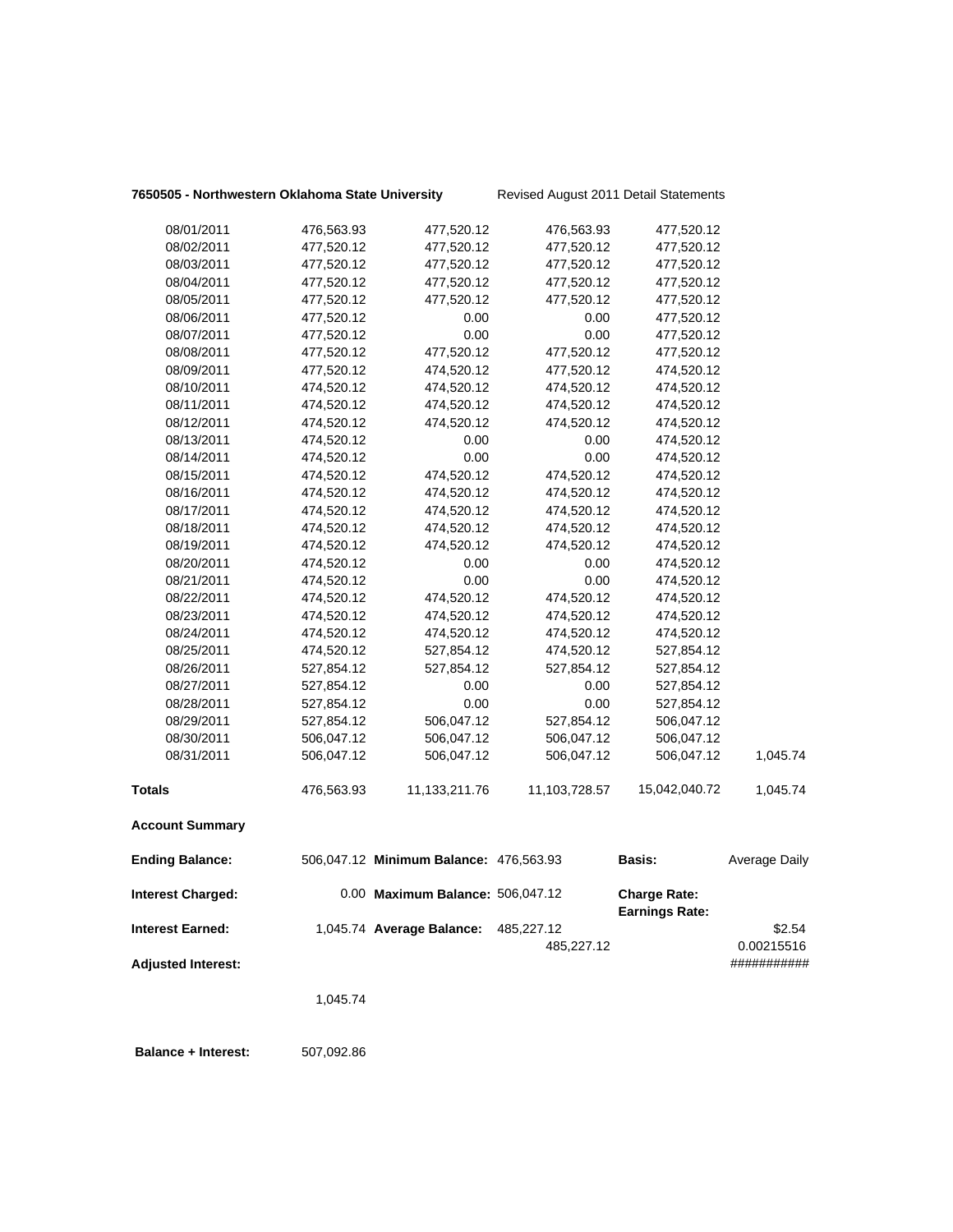|                                              | 882.27     |                                                             |              |                                              |                           |
|----------------------------------------------|------------|-------------------------------------------------------------|--------------|----------------------------------------------|---------------------------|
| <b>Adjusted Interest:</b>                    |            |                                                             | 409,370.53   |                                              | 0.00215519<br>########### |
| <b>Interest Charged:</b><br>Interest Earned: |            | 0.00 Maximum Balance: 442,955.79<br>882.27 Average Balance: | 409,370.53   | <b>Charge Rate:</b><br><b>Earnings Rate:</b> | \$2.54                    |
| <b>Ending Balance:</b>                       |            | 442,955.79 Minimum Balance: 414,433.36                      |              | <b>Basis:</b>                                | Average Daily             |
| <b>Account Summary</b>                       |            |                                                             |              |                                              |                           |
| Totals                                       | 414,433.36 | 9,408,700.54                                                | 9,380,178.11 | 12,690,486.58                                | 882.27                    |
| 08/31/2011                                   | 442,955.79 | 442,955.79                                                  | 442,955.79   | 442,955.79                                   | 882.27                    |
| 08/30/2011                                   | 443,771.86 | 442,955.79                                                  | 443,771.86   | 442,955.79                                   |                           |
| 08/29/2011                                   | 443,771.86 | 443,771.86                                                  | 443,771.86   | 443,771.86                                   |                           |
| 08/28/2011                                   | 443,771.86 | 0.00                                                        | 0.00         | 443,771.86                                   |                           |
| 08/27/2011                                   | 443,771.86 | 0.00                                                        | 0.00         | 443,771.86                                   |                           |
| 08/26/2011                                   | 443,771.86 | 443,771.86                                                  | 443,771.86   | 443,771.86                                   |                           |
| 08/25/2011                                   | 390,437.86 | 443,771.86                                                  | 390,437.86   | 443,771.86                                   |                           |
| 08/24/2011                                   | 390,437.86 | 390,437.86                                                  | 390,437.86   | 390,437.86                                   |                           |
| 08/23/2011                                   | 393,157.70 | 390,437.86                                                  | 393,157.70   | 390,437.86                                   |                           |
| 08/22/2011                                   | 393,157.70 | 393,157.70                                                  | 393,157.70   | 393,157.70                                   |                           |
| 08/21/2011                                   | 393,157.70 | 0.00                                                        | 0.00         | 393,157.70                                   |                           |
| 08/20/2011                                   | 393,157.70 | 0.00                                                        | 0.00         | 393,157.70                                   |                           |
| 08/19/2011                                   | 393,157.70 | 393,157.70                                                  | 393,157.70   | 393,157.70                                   |                           |
| 08/18/2011                                   | 393,157.70 | 393,157.70                                                  | 393,157.70   | 393,157.70                                   |                           |
| 08/17/2011                                   | 393,157.70 | 393,157.70                                                  | 393,157.70   | 393,157.70                                   |                           |
| 08/16/2011                                   | 393,157.70 | 393,157.70                                                  | 393,157.70   | 393,157.70                                   |                           |
| 08/15/2011                                   | 393,157.70 | 393,157.70                                                  | 393,157.70   | 393,157.70                                   |                           |
| 08/14/2011                                   | 393,157.70 | 0.00                                                        | 0.00         | 393,157.70                                   |                           |
| 08/13/2011                                   | 393,157.70 | 0.00                                                        | 0.00         | 393,157.70                                   |                           |
| 08/12/2011                                   | 393,157.70 | 393,157.70                                                  | 393,157.70   | 393,157.70                                   |                           |
| 08/11/2011                                   | 393,157.70 | 393,157.70                                                  | 393,157.70   | 393,157.70                                   |                           |
| 08/10/2011                                   | 393,157.70 | 393,157.70                                                  | 393,157.70   | 393,157.70                                   |                           |
| 08/09/2011                                   | 410,805.76 | 393,157.70                                                  | 410,805.76   | 393,157.70                                   |                           |
| 08/08/2011                                   | 410,805.76 | 410,805.76                                                  | 410,805.76   | 410,805.76                                   |                           |
| 08/07/2011                                   | 410,805.76 | 0.00                                                        | 0.00         | 410,805.76                                   |                           |
| 08/06/2011                                   | 410,805.76 | 0.00                                                        | 0.00         | 410,805.76                                   |                           |
| 08/05/2011                                   | 410,805.76 | 410,805.76                                                  | 410,805.76   | 410,805.76                                   |                           |
| 08/04/2011                                   | 415,534.46 | 410,805.76                                                  | 415,534.46   | 410,805.76                                   |                           |
| 08/03/2011                                   | 415,534.46 | 415,534.46                                                  | 415,534.46   | 415,534.46                                   |                           |
| 08/02/2011                                   | 415,534.46 | 415,534.46                                                  | 415,534.46   | 415,534.46                                   |                           |
| 08/01/2011                                   | 414,433.36 | 415,534.46                                                  | 414,433.36   | 415,534.46                                   |                           |
|                                              |            |                                                             |              |                                              |                           |

 **Balance + Interest:** 443,838.06

## **7650530 - Panhandle State University** Revised August 2011 Detail Statements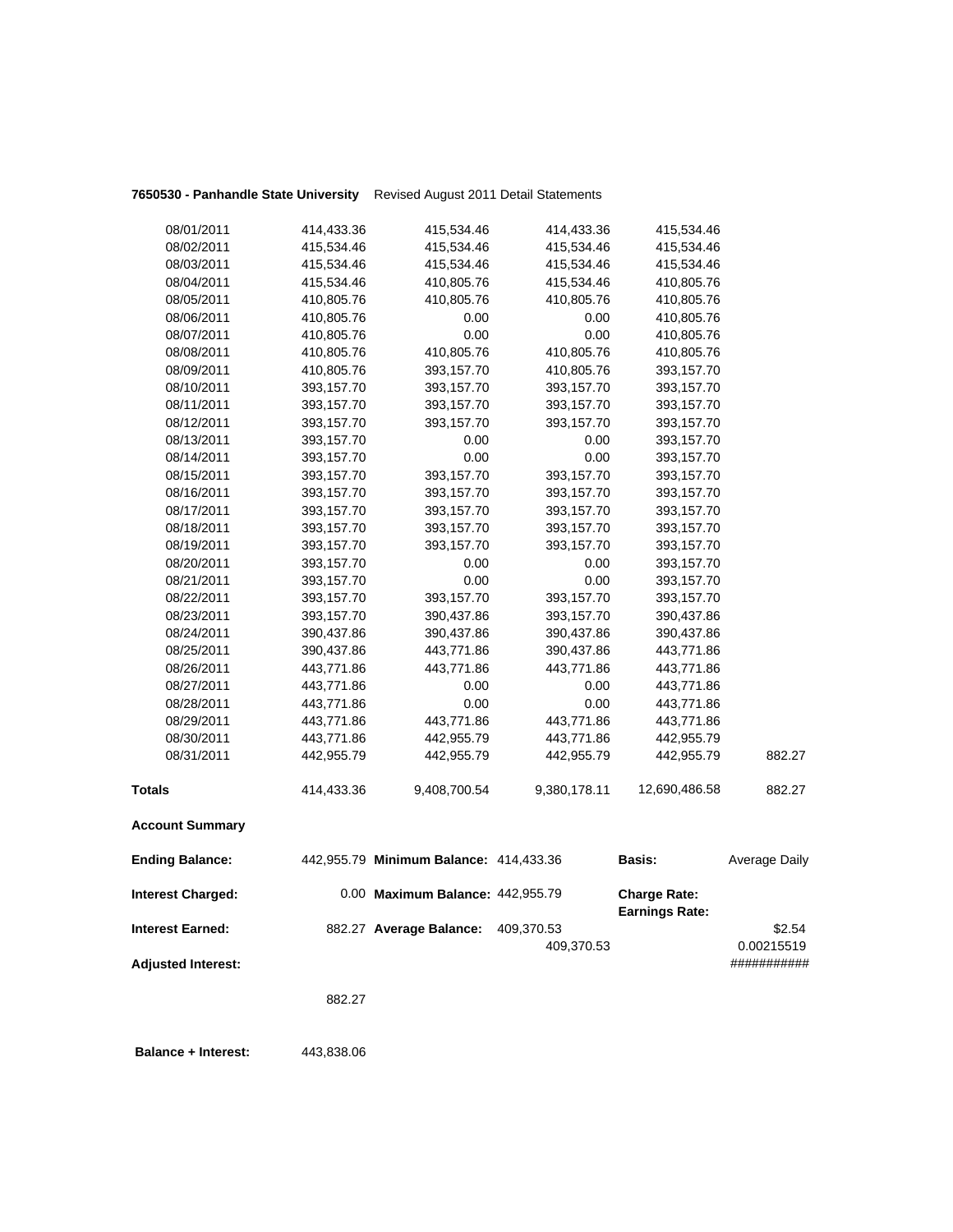## **7650660 - Southeastern Oklahoma State**Revised August 2011 Detail Statements

| <b>Interest Earned:</b>  |                          | 801.38 Average Balance:                | 371,842.44         | <b>Earnings Rate:</b>    | \$2.54        |
|--------------------------|--------------------------|----------------------------------------|--------------------|--------------------------|---------------|
| <b>Interest Charged:</b> |                          | 0.00 Maximum Balance: 413,133.28       |                    | <b>Charge Rate:</b>      |               |
| <b>Ending Balance:</b>   |                          | 413,133.28 Minimum Balance: 359,095.27 |                    | <b>Basis:</b>            | Average Daily |
| <b>Account Summary</b>   |                          |                                        |                    |                          |               |
| <b>Totals</b>            | 359,095.27               | 8,542,053.44                           | 8,488,015.43       | 11,527,115.68            | 801.38        |
| 08/31/2011               | 413,133.28               | 413,133.28                             | 413,133.28         | 413,133.28               | 801.38        |
| 08/30/2011               | 413,133.28               | 413,133.28                             | 413,133.28         | 413,133.28               |               |
| 08/29/2011               | 413,133.28               | 413,133.28                             | 413,133.28         | 413,133.28               |               |
| 08/28/2011               | 413,133.28               | 0.00                                   | 0.00               | 413,133.28               |               |
| 08/27/2011               | 413,133.28               | 0.00                                   | 0.00               | 413,133.28               |               |
| 08/26/2011               | 413,133.28               | 413,133.28                             | 413,133.28         | 413,133.28               |               |
| 08/25/2011               | 359,799.28               | 413,133.28                             | 359,799.28         | 413,133.28               |               |
| 08/24/2011               | 359,799.28               | 359,799.28                             | 359,799.28         | 359,799.28               |               |
| 08/23/2011               | 359,799.28               | 359,799.28                             | 359,799.28         | 359,799.28               |               |
| 08/22/2011               | 359,799.28               | 359,799.28                             | 359,799.28         | 359,799.28               |               |
| 08/21/2011               | 359,799.28               | 0.00                                   | 0.00               | 359,799.28               |               |
| 08/20/2011               | 359,799.28               | 0.00                                   | 0.00               | 359,799.28               |               |
| 08/19/2011               | 359,799.28               | 359,799.28                             | 359,799.28         | 359,799.28               |               |
| 08/18/2011               | 359,799.28               | 359,799.28                             | 359,799.28         | 359,799.28               |               |
| 08/17/2011               | 359,799.28               | 359,799.28                             | 359,799.28         | 359,799.28               |               |
| 08/16/2011               | 359,799.28               | 359,799.28                             | 359,799.28         | 359,799.28               |               |
| 08/15/2011               | 359,799.28               | 359,799.28                             | 359,799.28         | 359,799.28               |               |
| 08/14/2011               | 359,799.28               | 0.00                                   | 0.00               | 359,799.28               |               |
| 08/13/2011               | 359,799.28               | 0.00                                   | 0.00               | 359,799.28               |               |
| 08/12/2011               | 359,799.28               | 359,799.28                             | 359,799.28         | 359,799.28               |               |
| 08/11/2011               | 359,799.28               | 359,799.28                             | 359,799.28         | 359,799.28               |               |
| 08/10/2011               | 359,799.28               | 359,799.28                             | 359,799.28         | 359,799.28               |               |
| 08/09/2011               | 359,799.28               | 359,799.28                             | 359,799.28         | 359,799.28               |               |
| 08/08/2011               | 359,799.28               | 359,799.28                             | 359,799.28         | 359,799.28               |               |
| 08/07/2011               | 359,799.28               | 0.00                                   | 0.00               | 359,799.28               |               |
| 08/06/2011               | 359,799.28<br>359,799.28 | 359,799.28<br>0.00                     | 359,799.28<br>0.00 | 359,799.28<br>359,799.28 |               |
| 08/04/2011<br>08/05/2011 | 359,799.28               | 359,799.28                             | 359,799.28         | 359,799.28               |               |
| 08/03/2011               | 359,799.28               | 359,799.28                             | 359,799.28         | 359,799.28               |               |
| 08/02/2011               | 359,799.28               | 359,799.28                             | 359,799.28         | 359,799.28               |               |
| 08/01/2011               | 359,095.27               | 359,799.28                             | 359,095.27         | 359,799.28               |               |
|                          |                          |                                        |                    |                          |               |

371,842.44 0.00215516

**Adjusted Interest:** ###########

801.38

**Balance + Interest:** 413,934.66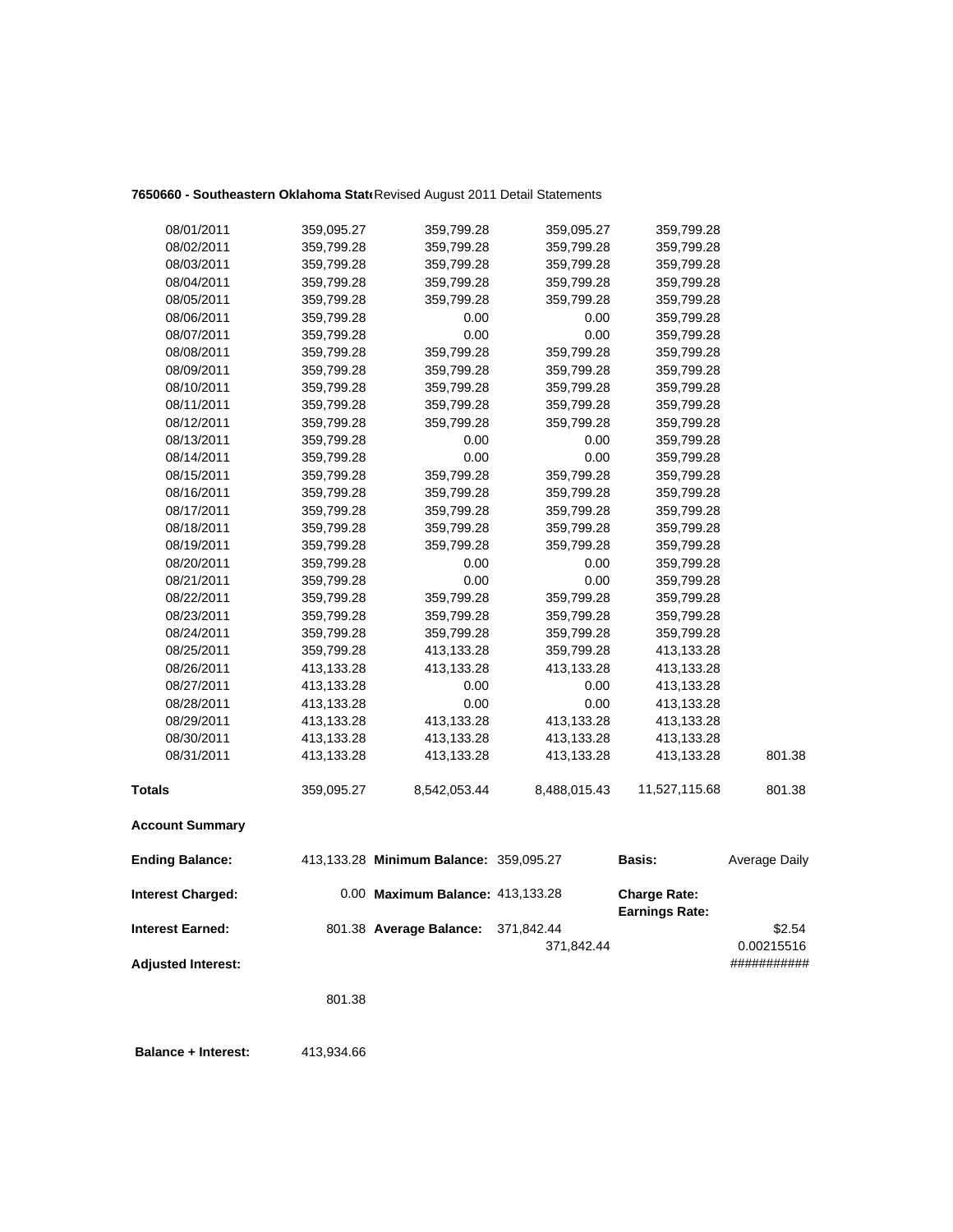## **7650665 - Southwestern Oklahoma State University** Revised August 2011 Detail Statements

| 08/01/2011                | 1,186,157.04 | 1,188,636.62                               | 1,186,157.04  | 1,188,636.62                                 |                      |
|---------------------------|--------------|--------------------------------------------|---------------|----------------------------------------------|----------------------|
| 08/02/2011                | 1,188,636.62 | 1,188,636.62                               | 1,188,636.62  | 1,188,636.62                                 |                      |
| 08/03/2011                | 1,188,636.62 | 1,188,636.62                               | 1,188,636.62  | 1,188,636.62                                 |                      |
| 08/04/2011                | 1,188,636.62 | 1,188,636.62                               | 1,188,636.62  | 1,188,636.62                                 |                      |
| 08/05/2011                | 1,188,636.62 | 1,188,636.62                               | 1,188,636.62  | 1,188,636.62                                 |                      |
| 08/06/2011                | 1,188,636.62 | 0.00                                       | 0.00          | 1,188,636.62                                 |                      |
| 08/07/2011                | 1,188,636.62 | 0.00                                       | 0.00          | 1,188,636.62                                 |                      |
| 08/08/2011                | 1,188,636.62 | 1,188,636.62                               | 1,188,636.62  | 1,188,636.62                                 |                      |
| 08/09/2011                | 1,188,636.62 | 1,188,636.62                               | 1,188,636.62  | 1,188,636.62                                 |                      |
| 08/10/2011                | 1,188,636.62 | 1,188,636.62                               | 1,188,636.62  | 1,188,636.62                                 |                      |
| 08/11/2011                | 1,188,636.62 | 1,188,636.62                               | 1,188,636.62  | 1,188,636.62                                 |                      |
| 08/12/2011                | 1,188,636.62 | 1,188,636.62                               | 1,188,636.62  | 1,188,636.62                                 |                      |
| 08/13/2011                | 1,188,636.62 | 0.00                                       | 0.00          | 1,188,636.62                                 |                      |
| 08/14/2011                | 1,188,636.62 | 0.00                                       | 0.00          | 1,188,636.62                                 |                      |
| 08/15/2011                | 1,188,636.62 | 1,188,636.62                               | 1,188,636.62  | 1,188,636.62                                 |                      |
| 08/16/2011                | 1,188,636.62 | 1,188,636.62                               | 1,188,636.62  | 1,188,636.62                                 |                      |
| 08/17/2011                | 1,188,636.62 | 1,188,636.62                               | 1,188,636.62  | 1,188,636.62                                 |                      |
| 08/18/2011                | 1,188,636.62 | 1,188,636.62                               | 1,188,636.62  | 1,188,636.62                                 |                      |
| 08/19/2011                | 1,188,636.62 | 1,188,636.62                               | 1,188,636.62  | 1,188,636.62                                 |                      |
| 08/20/2011                | 1,188,636.62 | 0.00                                       | 0.00          | 1,188,636.62                                 |                      |
| 08/21/2011                | 1,188,636.62 | 0.00                                       | 0.00          | 1,188,636.62                                 |                      |
| 08/22/2011                | 1,188,636.62 | 1,188,636.62                               | 1,188,636.62  | 1,188,636.62                                 |                      |
| 08/23/2011                | 1,188,636.62 | 1,188,636.62                               | 1,188,636.62  | 1,188,636.62                                 |                      |
| 08/24/2011                | 1,188,636.62 | 1,188,636.62                               | 1,188,636.62  | 1,188,636.62                                 |                      |
| 08/25/2011                | 1,188,636.62 | 1,241,970.62                               | 1,188,636.62  | 1,241,970.62                                 |                      |
| 08/26/2011                | 1,241,970.62 | 1,241,970.62                               | 1,241,970.62  | 1,241,970.62                                 |                      |
| 08/27/2011                | 1,241,970.62 | 0.00                                       | 0.00          | 1,241,970.62                                 |                      |
| 08/28/2011                | 1,241,970.62 | 0.00                                       | 0.00          | 1,241,970.62                                 |                      |
| 08/29/2011                | 1,241,970.62 | 1,241,970.62                               | 1,241,970.62  | 1,241,970.62                                 |                      |
| 08/30/2011                | 1,241,970.62 | 1,241,970.62                               | 1,241,970.62  | 1,241,970.62                                 |                      |
| 08/31/2011                | 1,241,970.62 | 1,241,970.62                               | 1,241,970.62  | 1,241,970.62                                 | 2,587.66             |
| <b>Totals</b>             | 1,186,157.04 | 27,605,312.26                              | 27,549,498.68 | 37,221,073.22                                | 2,587.66             |
| <b>Account Summary</b>    |              |                                            |               |                                              |                      |
| <b>Ending Balance:</b>    |              | 1,241,970.62 Minimum Balance: 1,186,157.04 |               | <b>Basis:</b>                                | <b>Average Daily</b> |
| <b>Interest Charged:</b>  |              | 0.00 Maximum Balance: 1,241,970.62         |               | <b>Charge Rate:</b><br><b>Earnings Rate:</b> |                      |
| <b>Interest Earned:</b>   |              | 2,587.66 Average Balance:                  | 1,200,679.78  |                                              | \$2.54               |
|                           |              |                                            | 1,200,679.78  |                                              | 0.00215516           |
| <b>Adjusted Interest:</b> |              |                                            |               |                                              | ###########          |
|                           | 2,587.66     |                                            |               |                                              |                      |
|                           |              |                                            |               |                                              |                      |

**Balance + Interest:** 1,244,558.28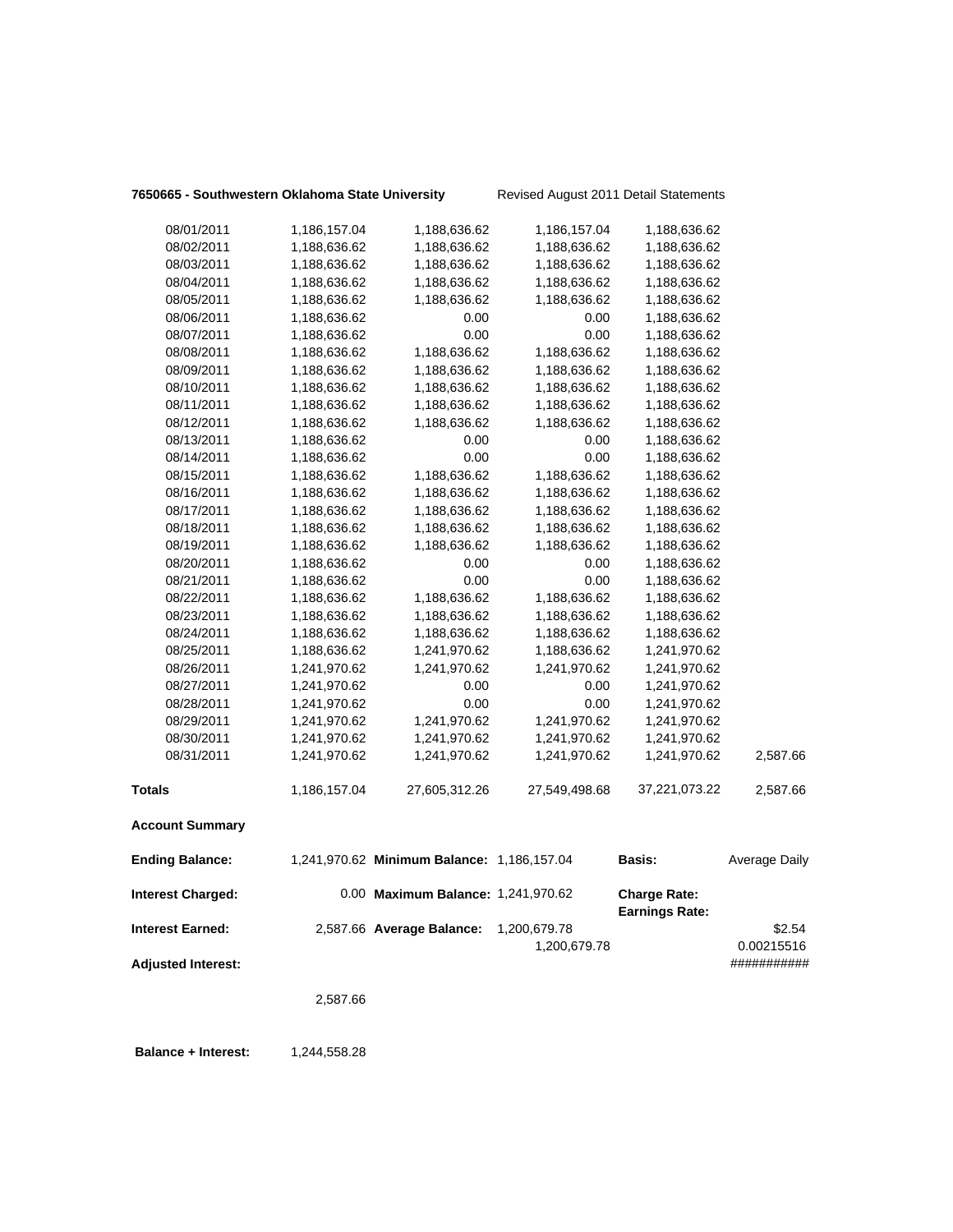|  |  |  | 7650760 - Oklahoma University |  |  |
|--|--|--|-------------------------------|--|--|
|--|--|--|-------------------------------|--|--|

**7650760 - Oklahoma University** Revised August 2011 Detail Statements

| 08/07/2011                | 3,707,911.62 | 0.00                                       | 0.00          | 3,707,911.62          |                      |
|---------------------------|--------------|--------------------------------------------|---------------|-----------------------|----------------------|
| 08/08/2011                | 3,707,911.62 | 3,707,911.62                               | 3,707,911.62  | 3,707,911.62          |                      |
| 08/09/2011                | 3,707,911.62 | 3,707,911.62                               | 3,707,911.62  | 3,707,911.62          |                      |
| 08/10/2011                | 3,707,911.62 | 3,707,911.62                               | 3,707,911.62  | 3,707,911.62          |                      |
| 08/11/2011                | 3,707,911.62 | 3,707,911.62                               | 3,707,911.62  | 3,707,911.62          |                      |
| 08/12/2011                | 3,707,911.62 | 3,707,911.62                               | 3,707,911.62  | 3,707,911.62          |                      |
| 08/13/2011                | 3,707,911.62 | 0.00                                       | 0.00          | 3,707,911.62          |                      |
| 08/14/2011                | 3,707,911.62 | 0.00                                       | 0.00          | 3,707,911.62          |                      |
| 08/15/2011                | 3,707,911.62 | 3,707,911.62                               | 3,707,911.62  | 3,707,911.62          |                      |
| 08/16/2011                | 3,707,911.62 | 3,707,911.62                               | 3,707,911.62  | 3,707,911.62          |                      |
| 08/17/2011                | 3,707,911.62 | 3,707,911.62                               | 3,707,911.62  | 3,707,911.62          |                      |
| 08/18/2011                | 3,707,911.62 | 3,707,911.62                               | 3,707,911.62  | 3,707,911.62          |                      |
| 08/19/2011                | 3,707,911.62 | 3,707,911.62                               | 3,707,911.62  | 3,707,911.62          |                      |
| 08/20/2011                | 3,707,911.62 | 0.00                                       | 0.00          | 3,707,911.62          |                      |
| 08/21/2011                | 3,707,911.62 | 0.00                                       | 0.00          | 3,707,911.62          |                      |
| 08/22/2011                | 3,707,911.62 | 3,707,911.62                               | 3,707,911.62  | 3,707,911.62          |                      |
| 08/23/2011                | 3,707,911.62 | 3,707,911.62                               | 3,707,911.62  | 3,707,911.62          |                      |
| 08/24/2011                | 3,707,911.62 | 3,707,911.62                               | 3,707,911.62  | 3,707,911.62          |                      |
| 08/25/2011                | 3,707,911.62 | 4,778,580.62                               | 3,707,911.62  | 4,778,580.62          |                      |
| 08/26/2011                | 4,778,580.62 | 4,778,580.62                               | 4,778,580.62  | 4,778,580.62          |                      |
| 08/27/2011                | 4,778,580.62 | 0.00                                       | 0.00          | 4,778,580.62          |                      |
| 08/28/2011                | 4,778,580.62 | 0.00                                       | 0.00          | 4,778,580.62          |                      |
| 08/29/2011                | 4,778,580.62 | 4,778,580.62                               | 4,778,580.62  | 4,778,580.62          |                      |
| 08/30/2011                | 4,778,580.62 | 4,778,580.62                               | 4,778,580.62  | 4,778,580.62          |                      |
| 08/31/2011                | 4,778,580.62 | 4,778,580.62                               | 4,778,580.62  | 4,778,580.62          | 8,512.17             |
| <b>Totals</b>             | 3,700,894.17 | 90,635,312.26                              | 89,557,625.81 | 122,439,943.22        | 8,512.17             |
| <b>Account Summary</b>    |              |                                            |               |                       |                      |
| <b>Ending Balance:</b>    |              | 4,778,580.62 Minimum Balance: 3,700,894.17 |               | Basis:                | <b>Average Daily</b> |
| <b>Interest Charged:</b>  |              | 0.00 Maximum Balance: 4,778,580.62         |               | <b>Charge Rate:</b>   |                      |
|                           |              |                                            |               | <b>Earnings Rate:</b> |                      |
| <b>Interest Earned:</b>   |              | 8,512.17 Average Balance:                  | 3,949,675.59  |                       | \$2.54               |
|                           |              |                                            | 3,949,675.59  |                       | 0.00215516           |
| <b>Adjusted Interest:</b> |              |                                            |               |                       | ###########          |
|                           | 8,512.17     |                                            |               |                       |                      |

**Balance + Interest:** 4,787,092.79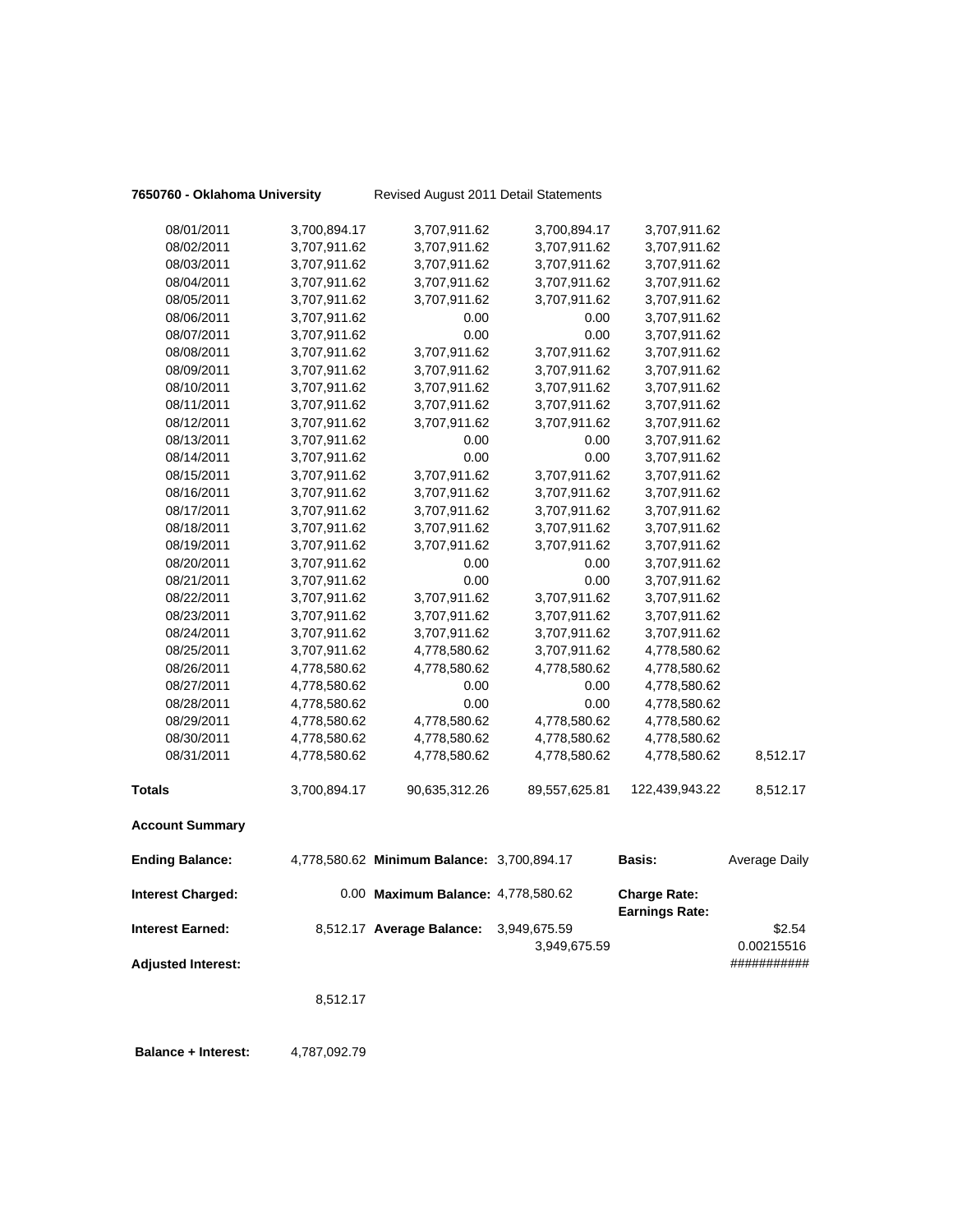| Totals<br><b>Account Summary</b><br><b>Ending Balance:</b><br><b>Interest Charged:</b> | 08/30/2011<br>08/31/2011 | 9,375,072.49<br>9,375,072.49<br>9,375,072.49<br>9,353,990.94 | 9,375,072.49<br>9,375,072.49<br>9,375,072.49<br>215,617,667.27<br>9,375,072.49 Minimum Balance: 9,353,990.94<br>0.00 Maximum Balance: 9,375,072.49 | 9,375,072.49<br>9,375,072.49<br>9,375,072.49<br>215,596,585.72<br>9,374,717.65 | 9,375,072.49<br>9,375,072.49<br>9,375,072.49<br>290,616,247.19<br>Basis:<br><b>Charge Rate:</b><br><b>Earnings Rate:</b> | 20,204.03<br>20,204.03<br>Average Daily<br>\$2.54 |
|----------------------------------------------------------------------------------------|--------------------------|--------------------------------------------------------------|----------------------------------------------------------------------------------------------------------------------------------------------------|--------------------------------------------------------------------------------|--------------------------------------------------------------------------------------------------------------------------|---------------------------------------------------|
|                                                                                        |                          |                                                              |                                                                                                                                                    |                                                                                |                                                                                                                          |                                                   |
|                                                                                        |                          |                                                              |                                                                                                                                                    |                                                                                |                                                                                                                          |                                                   |
|                                                                                        |                          |                                                              |                                                                                                                                                    |                                                                                |                                                                                                                          |                                                   |
|                                                                                        |                          |                                                              |                                                                                                                                                    |                                                                                |                                                                                                                          |                                                   |
|                                                                                        |                          |                                                              |                                                                                                                                                    |                                                                                |                                                                                                                          |                                                   |
|                                                                                        |                          |                                                              |                                                                                                                                                    |                                                                                |                                                                                                                          |                                                   |
| 08/29/2011                                                                             |                          |                                                              |                                                                                                                                                    |                                                                                |                                                                                                                          |                                                   |
|                                                                                        | 08/28/2011               | 9,375,072.49                                                 | 0.00                                                                                                                                               | 0.00                                                                           | 9,375,072.49                                                                                                             |                                                   |
|                                                                                        | 08/27/2011               | 9,375,072.49                                                 | 0.00                                                                                                                                               | 0.00                                                                           | 9,375,072.49                                                                                                             |                                                   |
|                                                                                        | 08/26/2011               | 9,375,072.49                                                 | 9,375,072.49                                                                                                                                       | 9,375,072.49                                                                   | 9,375,072.49                                                                                                             |                                                   |
|                                                                                        | 08/25/2011               | 9,375,072.49                                                 | 9,375,072.49                                                                                                                                       | 9,375,072.49                                                                   | 9,375,072.49                                                                                                             |                                                   |
|                                                                                        | 08/24/2011               | 9,375,072.49                                                 | 9,375,072.49                                                                                                                                       | 9,375,072.49                                                                   | 9,375,072.49                                                                                                             |                                                   |
|                                                                                        | 08/23/2011               | 9,375,072.49                                                 | 9,375,072.49                                                                                                                                       | 9,375,072.49                                                                   | 9,375,072.49                                                                                                             |                                                   |
|                                                                                        | 08/22/2011               | 9,375,072.49                                                 | 9,375,072.49                                                                                                                                       | 9,375,072.49                                                                   | 9,375,072.49                                                                                                             |                                                   |
|                                                                                        | 08/21/2011               | 9,375,072.49                                                 | 0.00                                                                                                                                               | 0.00                                                                           | 9,375,072.49                                                                                                             |                                                   |
|                                                                                        | 08/20/2011               | 9,375,072.49                                                 | 0.00                                                                                                                                               | 0.00                                                                           | 9,375,072.49                                                                                                             |                                                   |
|                                                                                        | 08/19/2011               | 9,375,072.49                                                 | 9,375,072.49                                                                                                                                       | 9,375,072.49                                                                   | 9,375,072.49                                                                                                             |                                                   |
|                                                                                        | 08/18/2011               | 9,375,072.49                                                 | 9,375,072.49                                                                                                                                       | 9,375,072.49                                                                   | 9,375,072.49                                                                                                             |                                                   |
|                                                                                        | 08/17/2011               | 9,375,072.49                                                 | 9,375,072.49                                                                                                                                       | 9,375,072.49                                                                   | 9,375,072.49                                                                                                             |                                                   |
|                                                                                        | 08/16/2011               | 9,375,072.49                                                 | 9,375,072.49                                                                                                                                       | 9,375,072.49                                                                   | 9,375,072.49                                                                                                             |                                                   |
|                                                                                        | 08/15/2011               | 9,375,072.49                                                 | 9,375,072.49                                                                                                                                       | 9,375,072.49                                                                   | 9,375,072.49                                                                                                             |                                                   |
|                                                                                        | 08/14/2011               | 9,375,072.49                                                 | 0.00                                                                                                                                               | 0.00                                                                           | 9,375,072.49                                                                                                             |                                                   |
|                                                                                        | 08/13/2011               | 9,375,072.49                                                 | 0.00                                                                                                                                               | 0.00                                                                           | 9,375,072.49                                                                                                             |                                                   |
|                                                                                        | 08/12/2011               | 9,374,072.49                                                 | 9,375,072.49                                                                                                                                       | 9,374,072.49                                                                   | 9,375,072.49                                                                                                             |                                                   |
|                                                                                        | 08/11/2011               | 9,374,072.49                                                 | 9,374,072.49                                                                                                                                       | 9,374,072.49                                                                   | 9,374,072.49                                                                                                             |                                                   |
|                                                                                        | 08/10/2011               | 9,374,072.49                                                 | 9,374,072.49                                                                                                                                       | 9,374,072.49                                                                   | 9,374,072.49                                                                                                             |                                                   |
|                                                                                        | 08/09/2011               | 9,374,072.49                                                 | 9,374,072.49                                                                                                                                       | 9,374,072.49                                                                   | 9,374,072.49                                                                                                             |                                                   |
|                                                                                        | 08/08/2011               | 9,374,072.49                                                 | 9,374,072.49                                                                                                                                       | 9,374,072.49                                                                   | 9,374,072.49                                                                                                             |                                                   |
|                                                                                        | 08/07/2011               | 9,374,072.49                                                 | 0.00                                                                                                                                               | 0.00                                                                           | 9,374,072.49                                                                                                             |                                                   |
|                                                                                        | 08/06/2011               | 9,374,072.49                                                 | 0.00                                                                                                                                               | 0.00                                                                           | 9,374,072.49                                                                                                             |                                                   |
|                                                                                        | 08/05/2011               | 9,374,072.49                                                 | 9,374,072.49                                                                                                                                       | 9,374,072.49                                                                   | 9,374,072.49                                                                                                             |                                                   |
|                                                                                        | 08/04/2011               | 9,374,072.49                                                 | 9,374,072.49                                                                                                                                       | 9,374,072.49                                                                   | 9,374,072.49                                                                                                             |                                                   |
|                                                                                        | 08/03/2011               | 9,374,072.49                                                 | 9,374,072.49                                                                                                                                       | 9,374,072.49                                                                   | 9,374,072.49                                                                                                             |                                                   |
|                                                                                        | 08/02/2011               | 9,374,072.49                                                 | 9,374,072.49                                                                                                                                       | 9,374,072.49                                                                   | 9,374,072.49                                                                                                             |                                                   |
|                                                                                        | 08/01/2011               | 9,353,990.94                                                 | 9,374,072.49                                                                                                                                       | 9,353,990.94                                                                   | 9,374,072.49                                                                                                             |                                                   |

# 7700040 - Department of Agriculture Grain Storage Indemni Revised August 2011 Detail Statements

20,204.03

 **Balance + Interest:** 9,395,276.52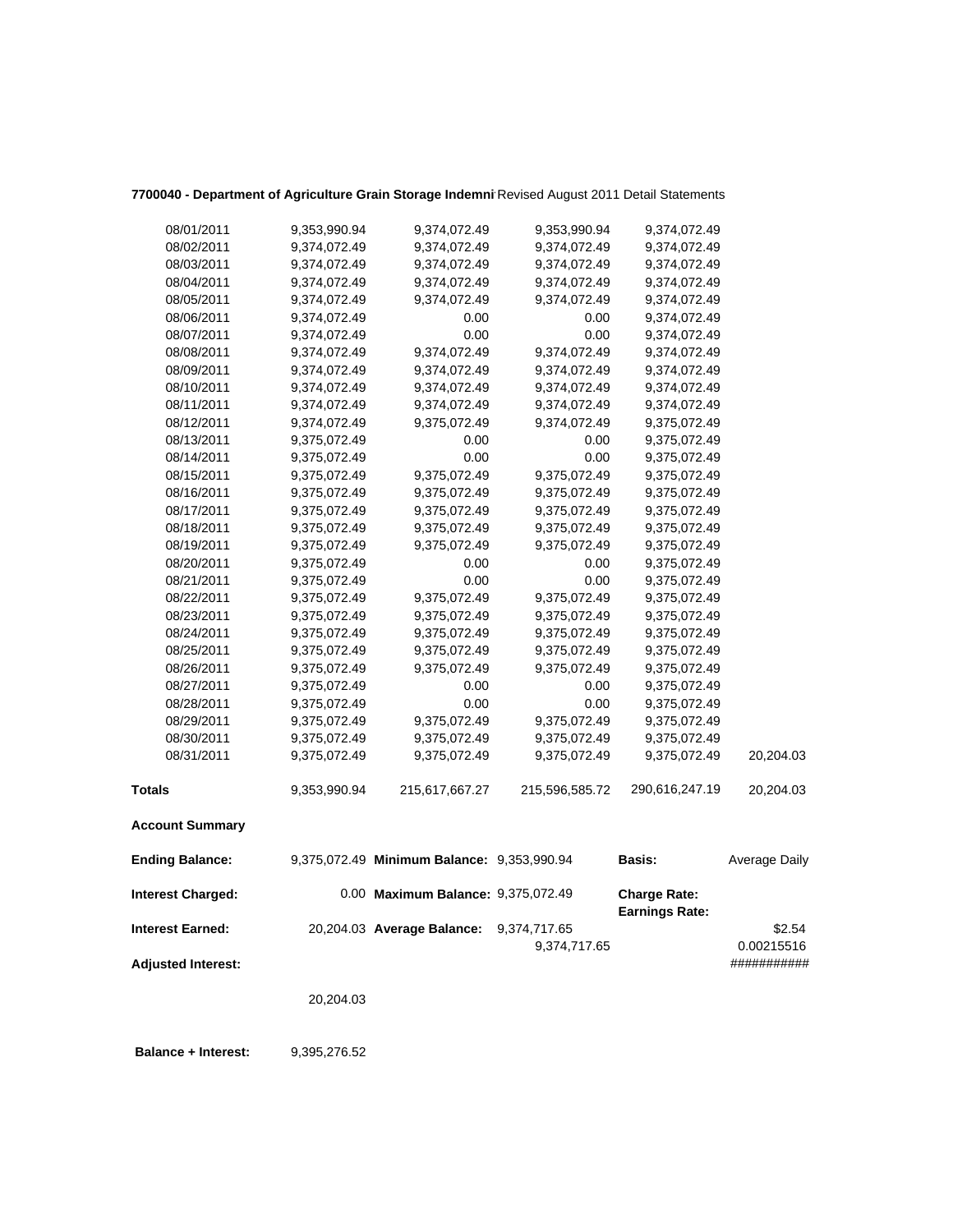## **7700041 - Western Okla State College** Revised August 2011 Detail Statements

| <b>Account Summary</b> |            |               |               |               |        |
|------------------------|------------|---------------|---------------|---------------|--------|
| <b>Totals</b>          | 545,916.77 | 10,050,956.74 | 10,421,052.11 | 13,567,322.28 | 943.22 |
| 08/31/2011             | 169,990.67 | 175,821.40    | 169,990.67    | 175,821.40    | 943.22 |
| 08/30/2011             | 218,429.05 | 169,990.67    | 218,429.05    | 169,990.67    |        |
| 08/29/2011             | 221,185.19 | 218,429.05    | 221,185.19    | 218,429.05    |        |
| 08/28/2011             | 221,185.19 | 0.00          | 0.00          | 221,185.19    |        |
| 08/27/2011             | 221,185.19 | 0.00          | 0.00          | 221,185.19    |        |
| 08/26/2011             | 267,733.54 | 221,185.19    | 267,733.54    | 221,185.19    |        |
| 08/25/2011             | 376,257.08 | 267,733.54    | 376,257.08    | 267,733.54    |        |
| 08/24/2011             | 376,257.08 | 376,257.08    | 376,257.08    | 376,257.08    |        |
| 08/23/2011             | 381,634.72 | 376,257.08    | 381,634.72    | 376,257.08    |        |
| 08/22/2011             | 402,212.91 | 381,634.72    | 402,212.91    | 381,634.72    |        |
| 08/21/2011             | 402,212.91 | 0.00          | 0.00          | 402,212.91    |        |
| 08/20/2011             | 402,212.91 | 0.00          | 0.00          | 402,212.91    |        |
| 08/19/2011             | 405,021.55 | 402,212.91    | 405,021.55    | 402,212.91    |        |
| 08/18/2011             | 409,343.40 | 405,021.55    | 409,343.40    | 405,021.55    |        |
| 08/17/2011             | 413,591.01 | 409,343.40    | 413,591.01    | 409,343.40    |        |
| 08/16/2011             | 452,556.68 | 413,591.01    | 452,556.68    | 413,591.01    |        |
| 08/15/2011             | 515,371.64 | 452,556.68    | 515,371.64    | 452,556.68    |        |
| 08/14/2011             | 515,371.64 | 0.00          | 0.00          | 515,371.64    |        |
| 08/13/2011             | 515,371.64 | 0.00          | 0.00          | 515,371.64    |        |
| 08/12/2011             | 609,293.53 | 515,371.64    | 609,293.53    | 515,371.64    |        |
| 08/11/2011             | 612,147.53 | 609,293.53    | 612,147.53    | 609,293.53    |        |
| 08/10/2011             | 618,711.03 | 612,147.53    | 618,711.03    | 612,147.53    |        |
| 08/09/2011             | 619,413.03 | 618,711.03    | 619,413.03    | 618,711.03    |        |
| 08/08/2011             | 619,413.03 | 619,413.03    | 619,413.03    | 619,413.03    |        |
| 08/07/2011             | 619,413.03 | 0.00          | 0.00          | 619,413.03    |        |
| 08/06/2011             | 619,413.03 | 0.00          | 0.00          | 619,413.03    |        |
| 08/05/2011             | 625,211.88 | 619,413.03    | 625,211.88    | 619,413.03    |        |
| 08/04/2011             | 507,880.95 | 625,211.88    | 507,880.95    | 625,211.88    |        |
| 08/03/2011             | 525,425.92 | 507,880.95    | 525,425.92    | 507,880.95    |        |
| 08/02/2011             | 528,053.92 | 525,425.92    | 528,053.92    | 525,425.92    |        |
| 08/01/2011             | 545,916.77 | 528,053.92    | 545,916.77    | 528,053.92    |        |
|                        |            |               |               |               |        |

| <b>Ending Balance:</b>    | 175,821.40 Minimum Balance: 545,916.77 |            | <b>Basis:</b>                                | Average Daily             |
|---------------------------|----------------------------------------|------------|----------------------------------------------|---------------------------|
| <b>Interest Charged:</b>  | 0.00 Maximum Balance: 175,821.40       |            | <b>Charge Rate:</b><br><b>Earnings Rate:</b> |                           |
| <b>Interest Earned:</b>   | 943.22 Average Balance:                | 437,655.56 |                                              | \$2.54                    |
| <b>Adjusted Interest:</b> |                                        | 437,655.56 |                                              | 0.00215516<br>########### |

943.22

 **Balance + Interest:** 176,764.62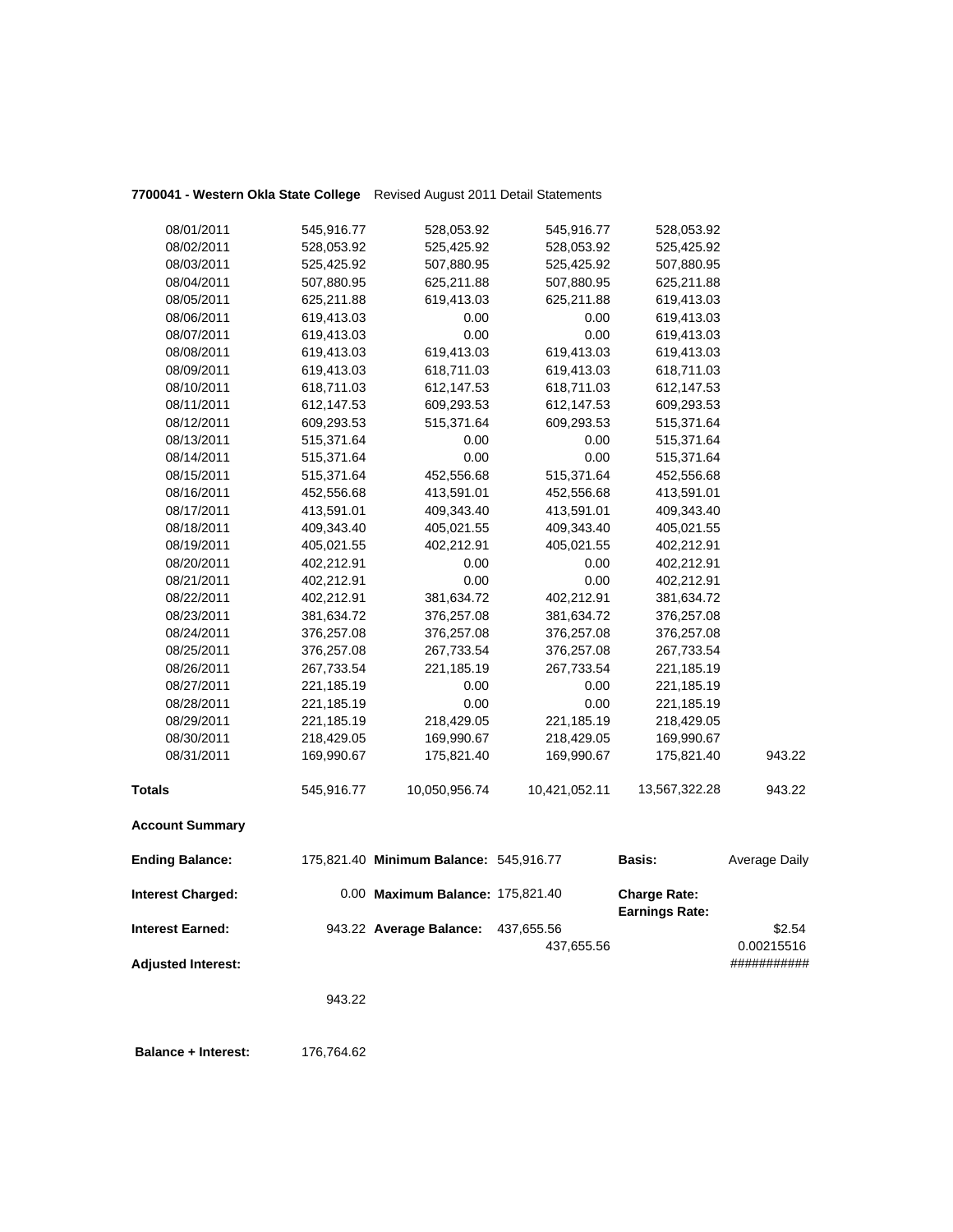## **7700131 - Dept of Corrections** Revised August 2011 Detail Statements

| 08/01/2011                | 10,862,151.32   | 10,937,602.98                                | 10,862,151.32  | 10,937,602.98         |                      |
|---------------------------|-----------------|----------------------------------------------|----------------|-----------------------|----------------------|
| 08/02/2011                | 10,937,602.98   | 11,100,968.67                                | 10,937,602.98  | 11,100,968.67         |                      |
| 08/03/2011                | 11,100,968.67   | 10,984,324.65                                | 11,100,968.67  | 10,984,324.65         |                      |
| 08/04/2011                | 10,984,324.65   | 11,138,216.53                                | 10,984,324.65  | 11,138,216.53         |                      |
| 08/05/2011                | 11,138,216.53   | 11,212,007.53                                | 11,138,216.53  | 11,212,007.53         |                      |
| 08/06/2011                | 11,212,007.53   | 0.00                                         | 0.00           | 11,212,007.53         |                      |
| 08/07/2011                | 11,212,007.53   | 0.00                                         | 0.00           | 11,212,007.53         |                      |
| 08/08/2011                | 11,212,007.53   | 11,311,897.46                                | 11,212,007.53  | 11,311,897.46         |                      |
| 08/09/2011                | 11,311,897.46   | 11,232,643.75                                | 11,311,897.46  | 11,232,643.75         |                      |
| 08/10/2011                | 11,232,643.75   | 11,026,251.84                                | 11,232,643.75  | 11,026,251.84         |                      |
| 08/11/2011                | 11,026,251.84   | 11,047,297.45                                | 11,026,251.84  | 11,047,297.45         |                      |
| 08/12/2011                | 11,047,297.45   | 11,172,173.30                                | 11,047,297.45  | 11,172,173.30         |                      |
| 08/13/2011                | 11,172,173.30   | 0.00                                         | 0.00           | 11,172,173.30         |                      |
| 08/14/2011                | 11, 172, 173.30 | 0.00                                         | 0.00           | 11,172,173.30         |                      |
| 08/15/2011                | 11,172,173.30   | 11,185,609.59                                | 11,172,173.30  | 11,185,609.59         |                      |
| 08/16/2011                | 11,185,609.59   | 11,272,105.86                                | 11,185,609.59  | 11,272,105.86         |                      |
| 08/17/2011                | 11,272,105.86   | 11,200,783.81                                | 11,272,105.86  | 11,200,783.81         |                      |
| 08/18/2011                | 11,200,783.81   | 11,201,563.31                                | 11,200,783.81  | 11,201,563.31         |                      |
| 08/19/2011                | 11,201,563.31   | 11,309,062.34                                | 11,201,563.31  | 11,309,062.34         |                      |
| 08/20/2011                | 11,309,062.34   | 0.00                                         | 0.00           | 11,309,062.34         |                      |
| 08/21/2011                | 11,309,062.34   | 0.00                                         | 0.00           | 11,309,062.34         |                      |
| 08/22/2011                | 11,309,062.34   | 11,270,799.20                                | 11,309,062.34  | 11,270,799.20         |                      |
| 08/23/2011                | 11,270,799.20   | 11,287,862.59                                | 11,270,799.20  | 11,287,862.59         |                      |
| 08/24/2011                | 11,287,862.59   | 11,529,002.17                                | 11,287,862.59  | 11,529,002.17         |                      |
| 08/25/2011                | 11,529,002.17   | 11,487,019.11                                | 11,529,002.17  | 11,487,019.11         |                      |
| 08/26/2011                | 11,487,019.11   | 11,418,987.58                                | 11,487,019.11  | 11,418,987.58         |                      |
| 08/27/2011                | 11,418,987.58   | 0.00                                         | 0.00           | 11,418,987.58         |                      |
| 08/28/2011                | 11,418,987.58   | 0.00                                         | 0.00           | 11,418,987.58         |                      |
| 08/29/2011                | 11,418,987.58   | 11,398,454.98                                | 11,418,987.58  | 11,398,454.98         |                      |
| 08/30/2011                | 11,398,454.98   | 11,302,242.94                                | 11,398,454.98  | 11,302,242.94         |                      |
| 08/31/2011                | 11,302,242.94   | 11,306,574.54                                | 11,302,242.94  | 11,306,574.54         | 24,232.20            |
| <b>Totals</b>             | 10,862,151.32   | 258,333,452.18                               | 257,889,028.96 | 348,557,913.68        | 24,232.20            |
| <b>Account Summary</b>    |                 |                                              |                |                       |                      |
| <b>Ending Balance:</b>    |                 | 11,306,574.54 Minimum Balance: 10,862,151.32 |                | Basis:                | <b>Average Daily</b> |
| <b>Interest Charged:</b>  |                 | 0.00 Maximum Balance: 11,306,574.54          |                | <b>Charge Rate:</b>   |                      |
|                           |                 |                                              |                | <b>Earnings Rate:</b> |                      |
| <b>Interest Earned:</b>   |                 | 24,232.20 Average Balance:                   | 11,243,803.67  |                       | \$2.54               |
|                           |                 |                                              | 11,243,803.67  |                       | 0.00215516           |
| <b>Adjusted Interest:</b> |                 |                                              |                |                       | ###########          |
|                           | 24,232.20       |                                              |                |                       |                      |

 **Balance + Interest:** 11,330,806.74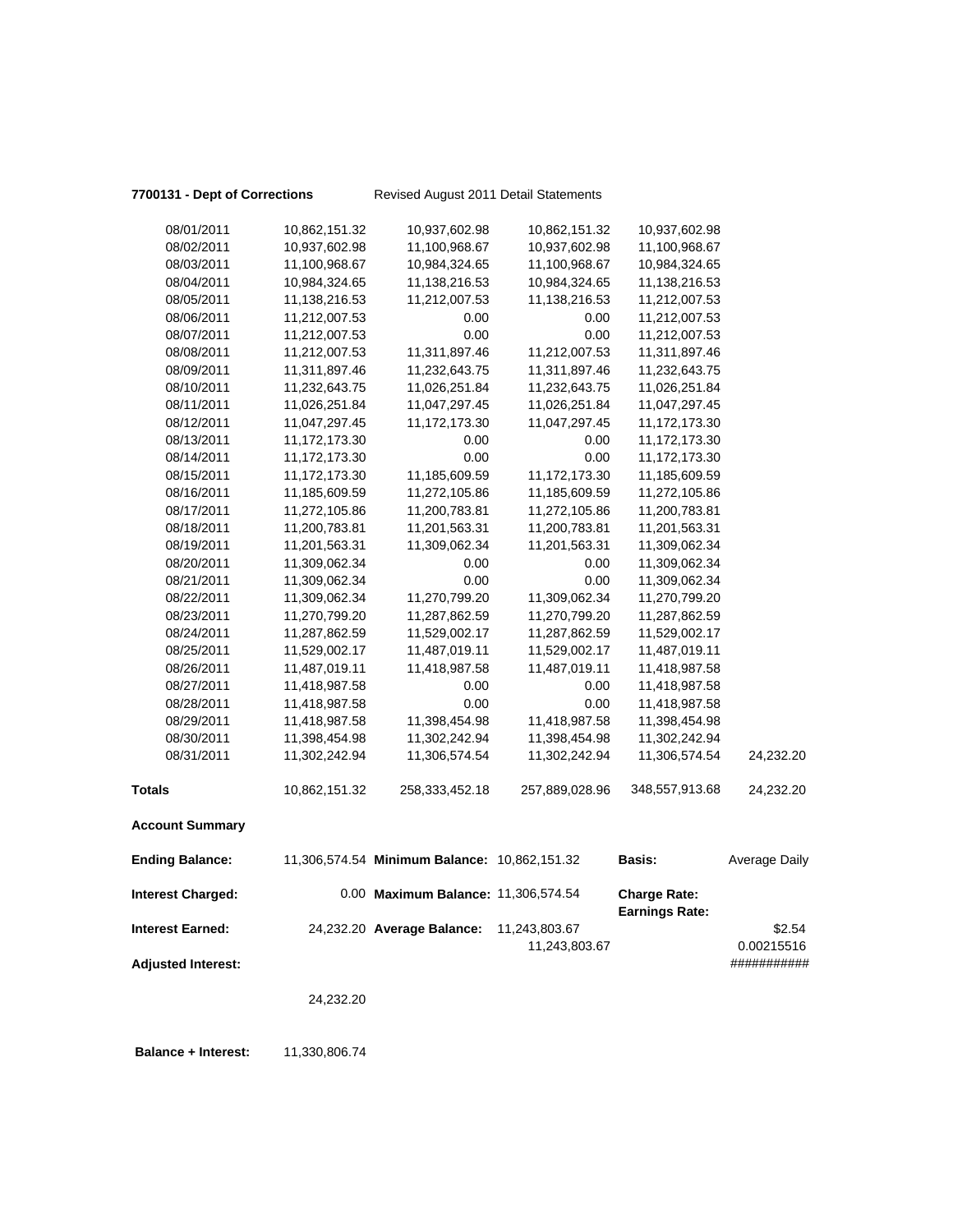## **7700240 - Eastern Oklahoma State Colle**Revised August 2011 Detail Statements

| 08/01/2011                | 2,888,885.08 | 2,895,031.78                               | 2,888,885.08  | 2,895,031.78                                 |                           |
|---------------------------|--------------|--------------------------------------------|---------------|----------------------------------------------|---------------------------|
| 08/02/2011                | 2,895,031.78 | 2,895,031.78                               | 2,895,031.78  | 2,895,031.78                                 |                           |
| 08/03/2011                | 2,895,031.78 | 2,867,318.52                               | 2,895,031.78  | 2,867,318.52                                 |                           |
| 08/04/2011                | 2,867,318.52 | 2,879,518.00                               | 2,867,318.52  | 2,879,518.00                                 |                           |
| 08/05/2011                | 2,879,518.00 | 2,917,572.01                               | 2,879,518.00  | 2,917,572.01                                 |                           |
| 08/06/2011                | 2,917,572.01 | 0.00                                       | 0.00          | 2,917,572.01                                 |                           |
| 08/07/2011                | 2,917,572.01 | 0.00                                       | 0.00          | 2,917,572.01                                 |                           |
| 08/08/2011                | 2,917,572.01 | 2,917,572.01                               | 2,917,572.01  | 2,917,572.01                                 |                           |
| 08/09/2011                | 2,917,572.01 | 2,934,727.88                               | 2,917,572.01  | 2,934,727.88                                 |                           |
| 08/10/2011                | 2,934,727.88 | 2,757,421.92                               | 2,934,727.88  | 2,757,421.92                                 |                           |
| 08/11/2011                | 2,757,421.92 | 2,757,421.92                               | 2,757,421.92  | 2,757,421.92                                 |                           |
| 08/12/2011                | 2,757,421.92 | 2,757,421.92                               | 2,757,421.92  | 2,757,421.92                                 |                           |
| 08/13/2011                | 2,757,421.92 | 0.00                                       | 0.00          | 2,757,421.92                                 |                           |
| 08/14/2011                | 2,757,421.92 | 0.00                                       | 0.00          | 2,757,421.92                                 |                           |
| 08/15/2011                | 2,757,421.92 | 2,737,188.28                               | 2,757,421.92  | 2,737,188.28                                 |                           |
| 08/16/2011                | 2,737,188.28 | 2,723,010.42                               | 2,737,188.28  | 2,723,010.42                                 |                           |
| 08/17/2011                | 2,723,010.42 | 2,713,641.16                               | 2,723,010.42  | 2,713,641.16                                 |                           |
| 08/18/2011                | 2,713,641.16 | 2,686,061.80                               | 2,713,641.16  | 2,686,061.80                                 |                           |
| 08/19/2011                | 2,686,061.80 | 2,686,061.80                               | 2,686,061.80  | 2,686,061.80                                 |                           |
| 08/20/2011                | 2,686,061.80 | 0.00                                       | 0.00          | 2,686,061.80                                 |                           |
| 08/21/2011                | 2,686,061.80 | 0.00                                       | 0.00          | 2,686,061.80                                 |                           |
| 08/22/2011                | 2,686,061.80 | 2,676,591.92                               | 2,686,061.80  | 2,676,591.92                                 |                           |
| 08/23/2011                | 2,676,591.92 | 2,683,153.82                               | 2,676,591.92  | 2,683,153.82                                 |                           |
| 08/24/2011                | 2,683,153.82 | 2,683,153.82                               | 2,683,153.82  | 2,683,153.82                                 |                           |
| 08/25/2011                | 2,683,153.82 | 2,677,250.98                               | 2,683,153.82  | 2,677,250.98                                 |                           |
| 08/26/2011                | 2,677,250.98 | 2,685,644.71                               | 2,677,250.98  | 2,685,644.71                                 |                           |
| 08/27/2011                | 2,685,644.71 | 0.00                                       | 0.00          | 2,685,644.71                                 |                           |
| 08/28/2011                | 2,685,644.71 | 0.00                                       | 0.00          | 2,685,644.71                                 |                           |
| 08/29/2011                | 2,685,644.71 | 2,677,441.63                               | 2,685,644.71  | 2,677,441.63                                 |                           |
| 08/30/2011                | 2,677,441.63 | 2,659,582.26                               | 2,677,441.63  | 2,659,582.26                                 |                           |
| 08/31/2011                | 2,659,582.26 | 2,685,964.58                               | 2,659,582.26  | 2,685,964.58                                 | 5,954.31                  |
| <b>Totals</b>             | 2,888,885.08 | 63,553,784.92                              | 63,756,705.42 | 85,647,185.80                                | 5,954.31                  |
| <b>Account Summary</b>    |              |                                            |               |                                              |                           |
| <b>Ending Balance:</b>    |              | 2,685,964.58 Minimum Balance: 2,888,885.08 |               | Basis:                                       | Average Daily             |
| <b>Interest Charged:</b>  |              | 0.00 Maximum Balance: 2,685,964.58         |               | <b>Charge Rate:</b><br><b>Earnings Rate:</b> |                           |
| <b>Interest Earned:</b>   |              | 5,954.31 Average Balance:                  | 2,762,812.45  |                                              | \$2.54                    |
| <b>Adjusted Interest:</b> |              |                                            | 2,762,812.45  |                                              | 0.00215516<br>########### |

5,954.31

 **Balance + Interest:** 2,691,918.89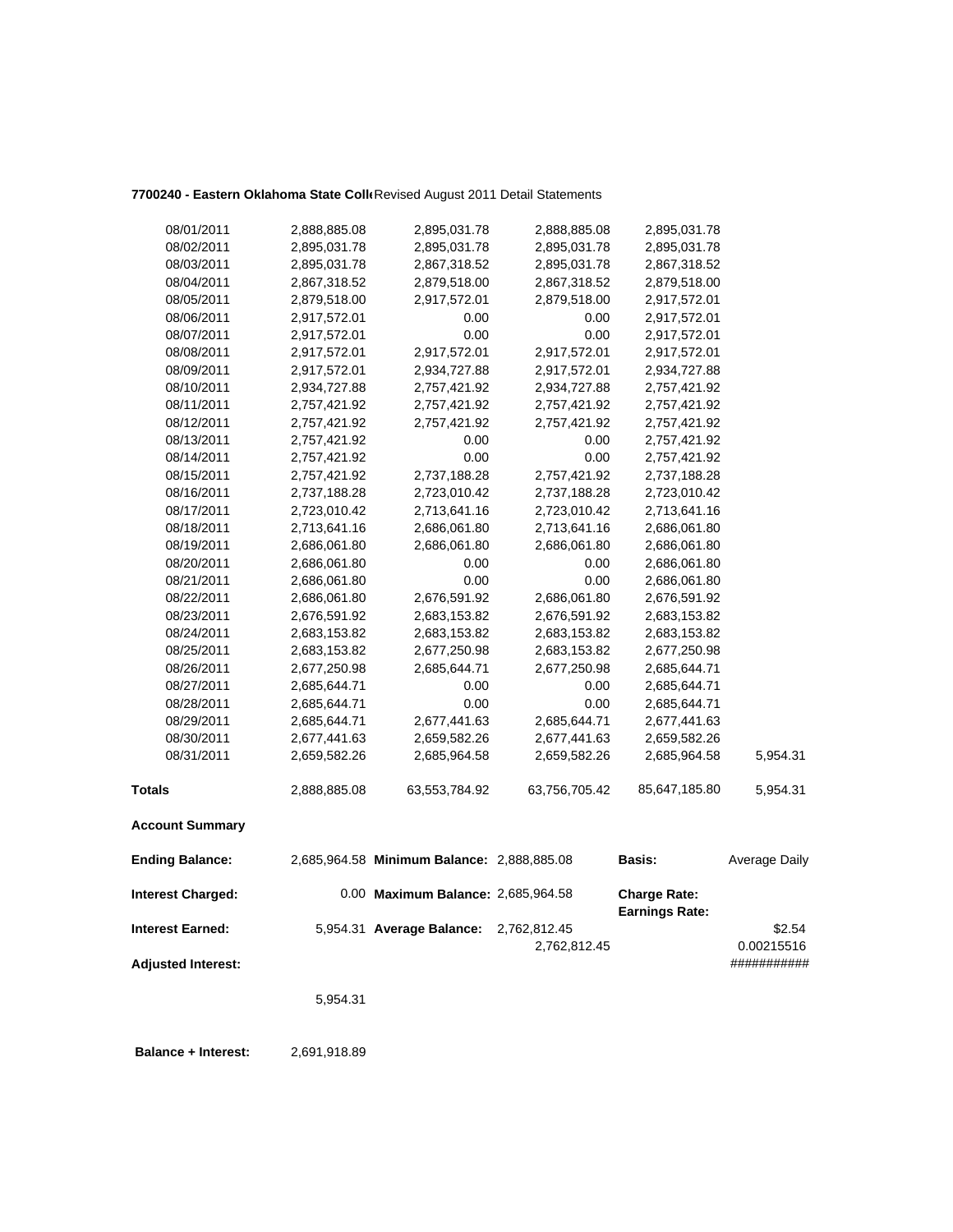## **7700340 - State Dept of Health** Revised August 2011 Detail Statements

| Internet Charged.      |               | $0.00$ Maximum Ralance: $248.242.70$   |               | Charge Date:  |               |
|------------------------|---------------|----------------------------------------|---------------|---------------|---------------|
| <b>Ending Balance:</b> |               | 246,343.70 Minimum Balance: 188,113.23 |               | <b>Basis:</b> | Average Daily |
| <b>Account Summary</b> |               |                                        |               |               |               |
| <b>Totals</b>          | 188,113.23    | 5, 184, 365. 72                        | 5,126,135.25  | 5,867,624.42  | 407.92        |
| 08/31/2011             | 246,343.70    | 246,343.70                             | 246,343.70    | 246,343.70    | 407.92        |
| 08/30/2011             | 246,343.70    | 246,343.70                             | 246,343.70    | 246,343.70    |               |
| 08/29/2011             | 246,343.70    | 246,343.70                             | 246,343.70    | 246,343.70    |               |
| 08/28/2011             | 246,343.70    | 0.00                                   | 0.00          | 246,343.70    |               |
| 08/27/2011             | 246,343.70    | 0.00                                   | 0.00          | 246,343.70    |               |
| 08/26/2011             | 246,343.70    | 246,343.70                             | 246,343.70    | 246,343.70    |               |
| 08/25/2011             | 246,343.70    | 246,343.70                             | 246,343.70    | 246,343.70    |               |
| 08/24/2011             | 246,343.70    | 246,343.70                             | 246,343.70    | 246,343.70    |               |
| 08/23/2011             | 246,343.70    | 246,343.70                             | 246,343.70    | 246,343.70    |               |
| 08/22/2011             | 246,343.70    | 246,343.70                             | 246,343.70    | 246,343.70    |               |
| 08/21/2011             | 246,343.70    | 0.00                                   | 0.00          | 246,343.70    |               |
| 08/20/2011             | 246,343.70    | 0.00                                   | 0.00          | 246,343.70    |               |
| 08/19/2011             | 246,343.70    | 246,343.70                             | 246,343.70    | 246,343.70    |               |
| 08/18/2011             | 52,398.35     | 246,343.70                             | 52,398.35     | 246,343.70    |               |
| 08/17/2011             | 246,343.70    | 52,398.35                              | 246,343.70    | 52,398.35     |               |
| 08/16/2011             | 246,343.70    | 246,343.70                             | 246,343.70    | 246,343.70    |               |
| 08/15/2011             | (163, 178.45) | 246,343.70                             | (163, 178.45) | 246,343.70    |               |
| 08/14/2011             | (163, 178.45) | 0.00                                   | 0.00          | (163, 178.45) |               |
| 08/13/2011             | (163, 178.45) | 0.00                                   | 0.00          | (163, 178.45) |               |
| 08/12/2011             | (163, 178.45) | (163, 178.45)                          | (163, 178.45) | (163, 178.45) |               |
| 08/11/2011             | (163, 178.45) | (163, 178.45)                          | (163, 178.45) | (163, 178.45) |               |
| 08/10/2011             | (163, 178.45) | (163, 178.45)                          | (163, 178.45) | (163, 178.45) |               |
| 08/09/2011             | (134, 382.94) | (163, 178.45)                          | (134, 382.94) | (163, 178.45) |               |
| 08/08/2011             | 12,120.40     | (134, 382.94)                          | 12,120.40     | (134, 382.94) |               |
| 08/07/2011             | 12,120.40     | 0.00                                   | 0.00          | 12,120.40     |               |
| 08/06/2011             | 12,120.40     | 0.00                                   | 0.00          | 12,120.40     |               |
| 08/05/2011             | 223,389.27    | 12,120.40                              | 223,389.27    | 12,120.40     |               |
| 08/04/2011             | 446,927.94    | 223,389.27                             | 446,927.94    | 223,389.27    |               |
| 08/03/2011             | 964,605.21    | 446,927.94                             | 964,605.21    | 446,927.94    |               |
| 08/02/2011             | 1,315,896.89  | 964,605.21                             | 1,315,896.89  | 964,605.21    |               |
| 08/01/2011             | 188,113.23    | 1,315,896.89                           | 188,113.23    | 1,315,896.89  |               |

| Interest Charged:  | 0.00 Maximum Balance: 246.343.70 |            | <b>Charge Rate:</b>   |             |
|--------------------|----------------------------------|------------|-----------------------|-------------|
|                    |                                  |            | <b>Earnings Rate:</b> |             |
| Interest Earned:   | 407.92 Average Balance:          | 189.278.21 |                       | \$2.54      |
|                    |                                  | 189.278.21 |                       | 0.00215516  |
| Adiusted Interest: |                                  |            |                       | ########### |
|                    |                                  |            |                       |             |

407.92

 **Balance + Interest:** 246,751.62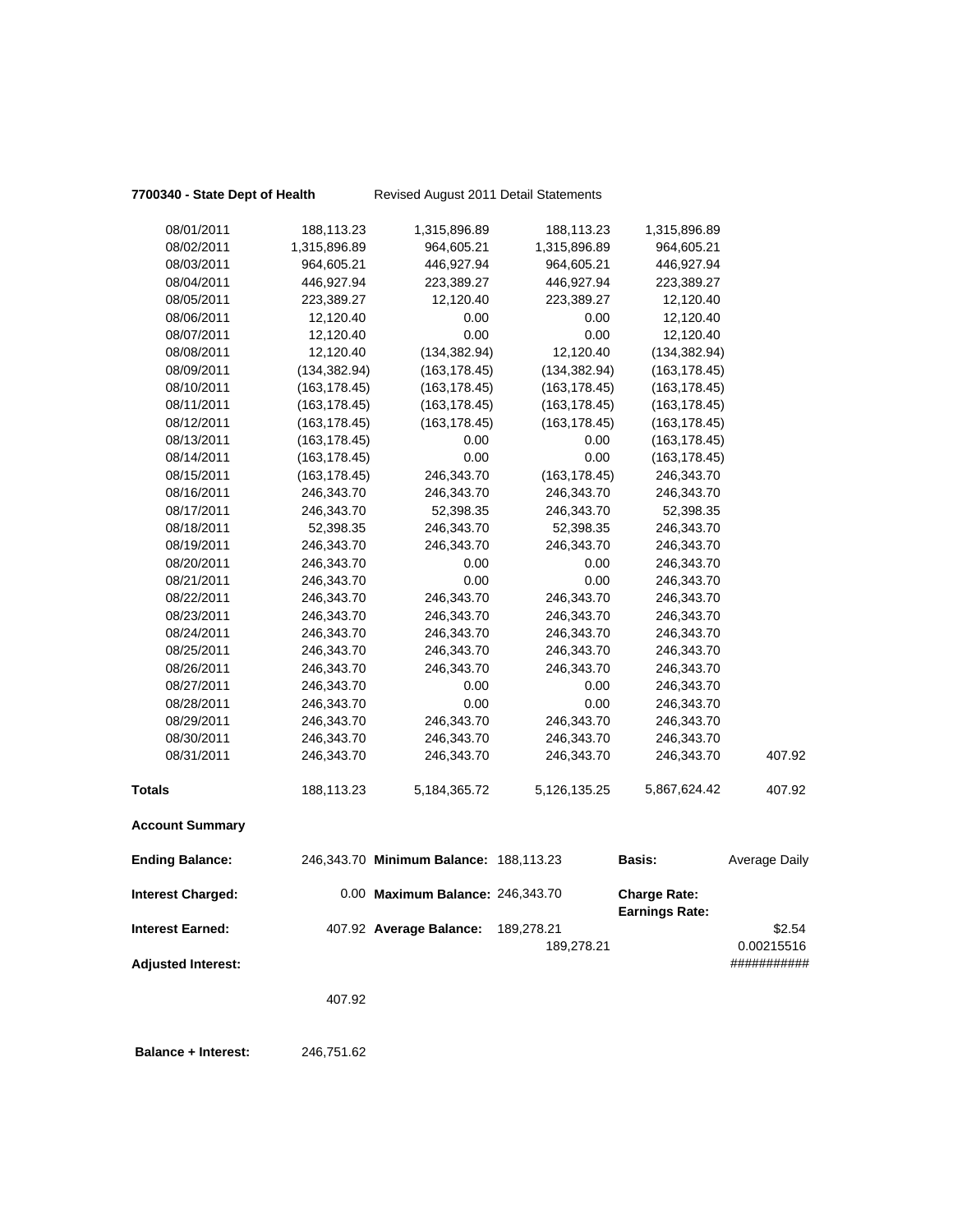**7700461 - Rogers State University** Revised August 2011 Detail Statements

| 08/01/2011                 | 5,970,201.83 | 6,208,011.98                               | 5,970,201.83   | 6,208,011.98                                 |               |
|----------------------------|--------------|--------------------------------------------|----------------|----------------------------------------------|---------------|
| 08/02/2011                 | 6,208,011.98 | 6,208,051.98                               | 6,208,011.98   | 6,208,051.98                                 |               |
| 08/03/2011                 | 6,208,051.98 | 6,208,051.98                               | 6,208,051.98   | 6,208,051.98                                 |               |
| 08/04/2011                 | 6,208,051.98 | 6,208,051.98                               | 6,208,051.98   | 6,208,051.98                                 |               |
| 08/05/2011                 | 6,208,051.98 | 6,208,051.98                               | 6,208,051.98   | 6,208,051.98                                 |               |
| 08/06/2011                 | 6,208,051.98 | 0.00                                       | 0.00           | 6,208,051.98                                 |               |
| 08/07/2011                 | 6,208,051.98 | 0.00                                       | 0.00           | 6,208,051.98                                 |               |
| 08/08/2011                 | 6,208,051.98 | 6,211,500.98                               | 6,208,051.98   | 6,211,500.98                                 |               |
| 08/09/2011                 | 6,211,500.98 | 6,168,287.61                               | 6,211,500.98   | 6,168,287.61                                 |               |
| 08/10/2011                 | 6,168,287.61 | 6,156,930.89                               | 6,168,287.61   | 6,156,930.89                                 |               |
| 08/11/2011                 | 6,156,930.89 | 5,966,201.18                               | 6,156,930.89   | 5,966,201.18                                 |               |
| 08/12/2011                 | 5,966,201.18 | 5,966,201.18                               | 5,966,201.18   | 5,966,201.18                                 |               |
| 08/13/2011                 | 5,966,201.18 | 0.00                                       | 0.00           | 5,966,201.18                                 |               |
| 08/14/2011                 | 5,966,201.18 | 0.00                                       | 0.00           | 5,966,201.18                                 |               |
| 08/15/2011                 | 5,966,201.18 | 6,266,201.18                               | 5,966,201.18   | 6,266,201.18                                 |               |
| 08/16/2011                 | 6,266,201.18 | 6,192,398.29                               | 6,266,201.18   | 6,192,398.29                                 |               |
| 08/17/2011                 | 6,192,398.29 | 6,192,398.29                               | 6,192,398.29   | 6,192,398.29                                 |               |
| 08/18/2011                 | 6,192,398.29 | 6,192,398.29                               | 6,192,398.29   | 6,192,398.29                                 |               |
| 08/19/2011                 | 6,192,398.29 | 6,192,398.29                               | 6,192,398.29   | 6,192,398.29                                 |               |
| 08/20/2011                 | 6,192,398.29 | 0.00                                       | 0.00           | 6,192,398.29                                 |               |
| 08/21/2011                 | 6,192,398.29 | 0.00                                       | 0.00           | 6,192,398.29                                 |               |
| 08/22/2011                 | 6,192,398.29 | 6,188,051.77                               | 6,192,398.29   | 6,188,051.77                                 |               |
| 08/23/2011                 | 6,188,051.77 | 6,078,806.82                               | 6,188,051.77   | 6,078,806.82                                 |               |
| 08/24/2011                 | 6,078,806.82 | 6,070,544.49                               | 6,078,806.82   | 6,070,544.49                                 |               |
| 08/25/2011                 | 6,070,544.49 | 6,070,544.49                               | 6,070,544.49   | 6,070,544.49                                 |               |
| 08/26/2011                 | 6,070,544.49 | 6,350,544.49                               | 6,070,544.49   | 6,350,544.49                                 |               |
| 08/27/2011                 | 6,350,544.49 | 0.00                                       | 0.00           | 6,350,544.49                                 |               |
| 08/28/2011                 | 6,350,544.49 | 0.00                                       | 0.00           | 6,350,544.49                                 |               |
| 08/29/2011                 | 6,350,544.49 | 6,312,877.38                               | 6,350,544.49   | 6,312,877.38                                 |               |
| 08/30/2011                 | 6,312,877.38 | 6,287,515.38                               | 6,312,877.38   | 6,287,515.38                                 |               |
| 08/31/2011                 | 6,287,515.38 | 6,245,584.05                               | 6,287,515.38   | 6,245,584.05                                 | 13,319.17     |
|                            |              |                                            |                |                                              |               |
| <b>Totals</b>              | 5,970,201.83 | 142,149,604.95                             | 141,874,222.73 | 191,583,996.83                               | 13,319.17     |
| <b>Account Summary</b>     |              |                                            |                |                                              |               |
| <b>Ending Balance:</b>     |              | 6,245,584.05 Minimum Balance: 5,970,201.83 |                | Basis:                                       | Average Daily |
| <b>Interest Charged:</b>   |              | 0.00 Maximum Balance: 6,245,584.05         |                | <b>Charge Rate:</b><br><b>Earnings Rate:</b> |               |
| <b>Interest Earned:</b>    |              | 13,319.17 Average Balance:                 | 6,180,128.93   |                                              | \$2.54        |
|                            |              |                                            | 6,180,128.93   |                                              | 0.00215516    |
| <b>Adjusted Interest:</b>  |              |                                            |                |                                              | ###########   |
|                            | 13,319.17    |                                            |                |                                              |               |
| <b>Balance + Interest:</b> | 6,258,903.22 |                                            |                |                                              |               |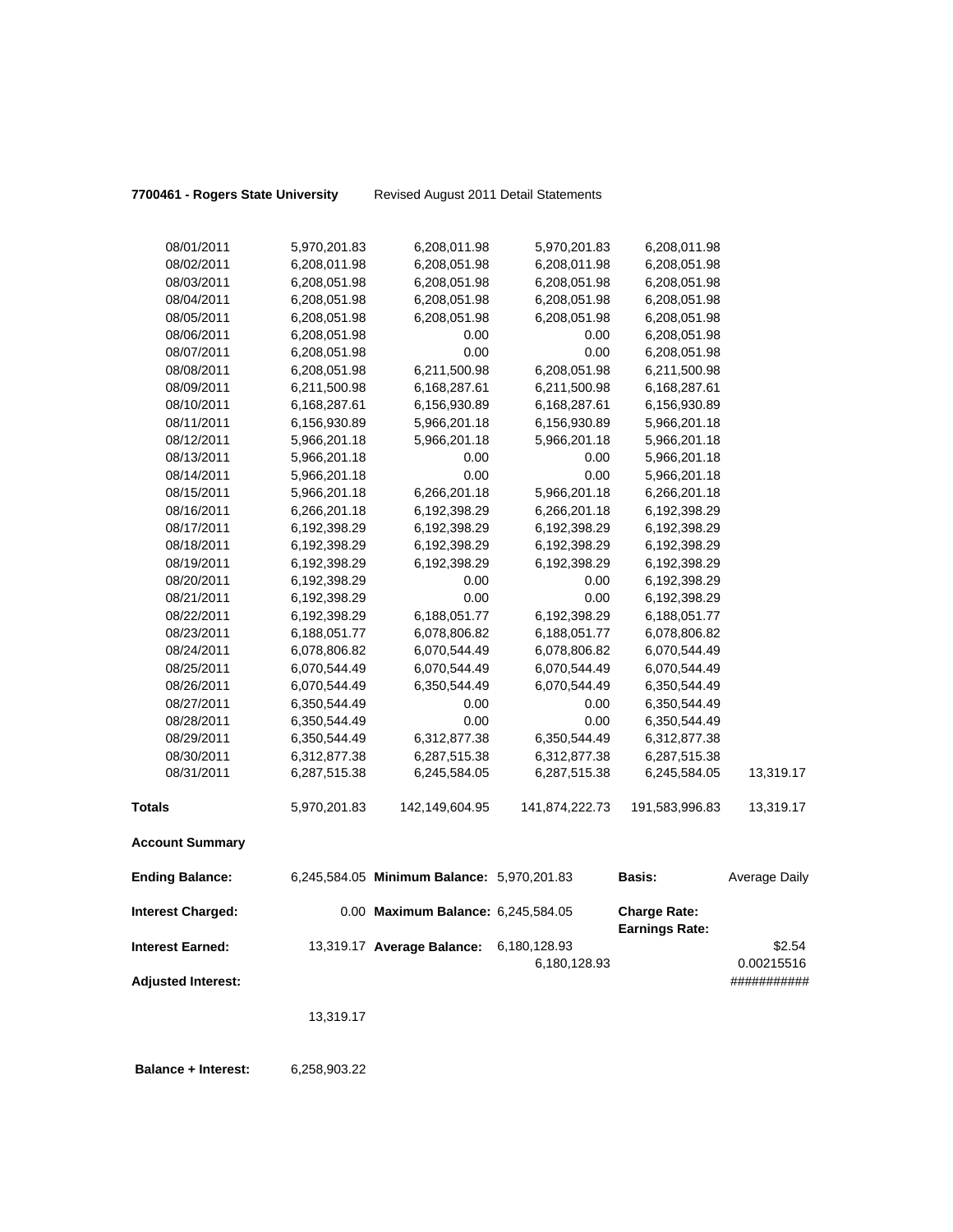## **7700490 - Northern Oklahoma College** Revised August 2011 Detail Statements

| <b>Interest Earned:</b><br><b>Adjusted Interest:</b> |                              | 8,376.13 Average Balance:                  | 3,886,565.53<br>3,886,565.53 |                                              | \$2.54<br>0.00215515<br>########### |
|------------------------------------------------------|------------------------------|--------------------------------------------|------------------------------|----------------------------------------------|-------------------------------------|
| <b>Interest Charged:</b>                             |                              | 0.00 Maximum Balance: 3,872,434.63         |                              | <b>Charge Rate:</b><br><b>Earnings Rate:</b> |                                     |
| <b>Ending Balance:</b>                               |                              | 3,872,434.63 Minimum Balance: 4,277,873.51 |                              | <b>Basis:</b>                                | Average Daily                       |
| <b>Account Summary</b>                               |                              |                                            |                              |                                              |                                     |
| <b>Totals</b>                                        | 4,277,873.51                 | 89,256,994.66                              | 89,662,433.54                | 120,483,531.42                               | 8,376.13                            |
| 08/31/2011                                           | 3,872,434.63                 | 3,872,434.63                               | 3,872,434.63                 | 3,872,434.63                                 | 8,376.13                            |
| 08/30/2011                                           | 3,882,236.22                 | 3,872,434.63                               | 3,882,236.22                 | 3,872,434.63                                 |                                     |
| 08/29/2011                                           | 3,919,482.34                 | 3,882,236.22                               | 3,919,482.34                 | 3,882,236.22                                 |                                     |
| 08/28/2011                                           | 3,919,482.34                 | 0.00                                       | 0.00                         | 3,919,482.34                                 |                                     |
| 08/27/2011                                           | 3,919,482.34                 | 0.00                                       | 0.00                         | 3,919,482.34                                 |                                     |
| 08/26/2011                                           | 3,410,984.80                 | 3,919,482.34                               | 3,410,984.80                 | 3,919,482.34                                 |                                     |
| 08/25/2011                                           | 3,656,395.43                 | 3,410,984.80                               | 3,656,395.43                 | 3,410,984.80                                 |                                     |
| 08/24/2011                                           | 3,656,395.43                 | 3,656,395.43                               | 3,656,395.43                 | 3,656,395.43                                 |                                     |
| 08/23/2011                                           | 3,670,094.22                 | 3,656,395.43                               | 3,670,094.22                 | 3,656,395.43                                 |                                     |
| 08/22/2011                                           | 3,740,285.09                 | 3,670,094.22                               | 3,740,285.09                 | 3,670,094.22                                 |                                     |
| 08/21/2011                                           | 3,740,285.09                 | 0.00                                       | 0.00                         | 3,740,285.09                                 |                                     |
| 08/20/2011                                           | 3,740,285.09                 | 0.00                                       | 0.00                         | 3,740,285.09                                 |                                     |
| 08/19/2011                                           | 3,766,938.06                 | 3,740,285.09                               | 3,766,938.06                 | 3,740,285.09                                 |                                     |
| 08/18/2011                                           | 3,749,912.43                 | 3,766,938.06                               | 3,749,912.43                 | 3,766,938.06                                 |                                     |
| 08/17/2011                                           | 3,771,798.09                 | 3,749,912.43                               | 3,771,798.09                 | 3,749,912.43                                 |                                     |
| 08/16/2011                                           | 3,771,798.09                 | 3,771,798.09                               | 3,771,798.09                 | 3,771,798.09                                 |                                     |
| 08/15/2011                                           | 3,774,853.62                 | 3,771,798.09                               | 3,774,853.62                 | 3,771,798.09                                 |                                     |
| 08/14/2011                                           | 3,774,853.62                 | 0.00                                       | 0.00                         | 3,774,853.62                                 |                                     |
| 08/13/2011                                           | 3,774,853.62                 | 0.00                                       | 0.00                         | 3,774,853.62                                 |                                     |
| 08/12/2011                                           | 3,778,696.25                 | 3,774,853.62                               | 3,778,696.25                 | 3,774,853.62                                 |                                     |
| 08/11/2011                                           | 3,649,168.27                 | 3,778,696.25                               | 3,649,168.27                 | 3,778,696.25                                 |                                     |
| 08/10/2011                                           | 3,876,995.60                 | 3,649,168.27                               | 3,876,995.60                 | 3,649,168.27                                 |                                     |
| 08/09/2011                                           | 4,178,647.33                 | 3,876,995.60                               | 4,178,647.33                 | 3,876,995.60                                 |                                     |
| 08/08/2011                                           | 4,178,647.33                 | 4,178,647.33                               | 4,178,647.33                 | 4,178,647.33                                 |                                     |
| 08/07/2011                                           | 4,178,647.33                 | 0.00                                       | 0.00                         | 4,178,647.33                                 |                                     |
| 08/06/2011                                           | 4,178,647.33                 | 0.00                                       | 0.00                         | 4,178,647.33                                 |                                     |
| 08/05/2011                                           | 4,178,647.33                 | 4,178,647.33                               | 4,178,647.33                 | 4,178,647.33                                 |                                     |
| 08/04/2011                                           | 4,293,672.13                 | 4,178,647.33                               | 4,293,672.13                 | 4,178,647.33                                 |                                     |
| 08/02/2011<br>08/03/2011                             | 4,303,238.67<br>4,303,238.67 | 4,303,238.67<br>4,293,672.13               | 4,303,238.67<br>4,303,238.67 | 4,303,238.67<br>4,293,672.13                 |                                     |
|                                                      |                              |                                            |                              |                                              |                                     |
| 08/01/2011                                           | 4,277,873.51                 | 4,303,238.67                               | 4,277,873.51                 | 4,303,238.67                                 |                                     |

8,376.13

 **Balance + Interest:** 3,880,810.76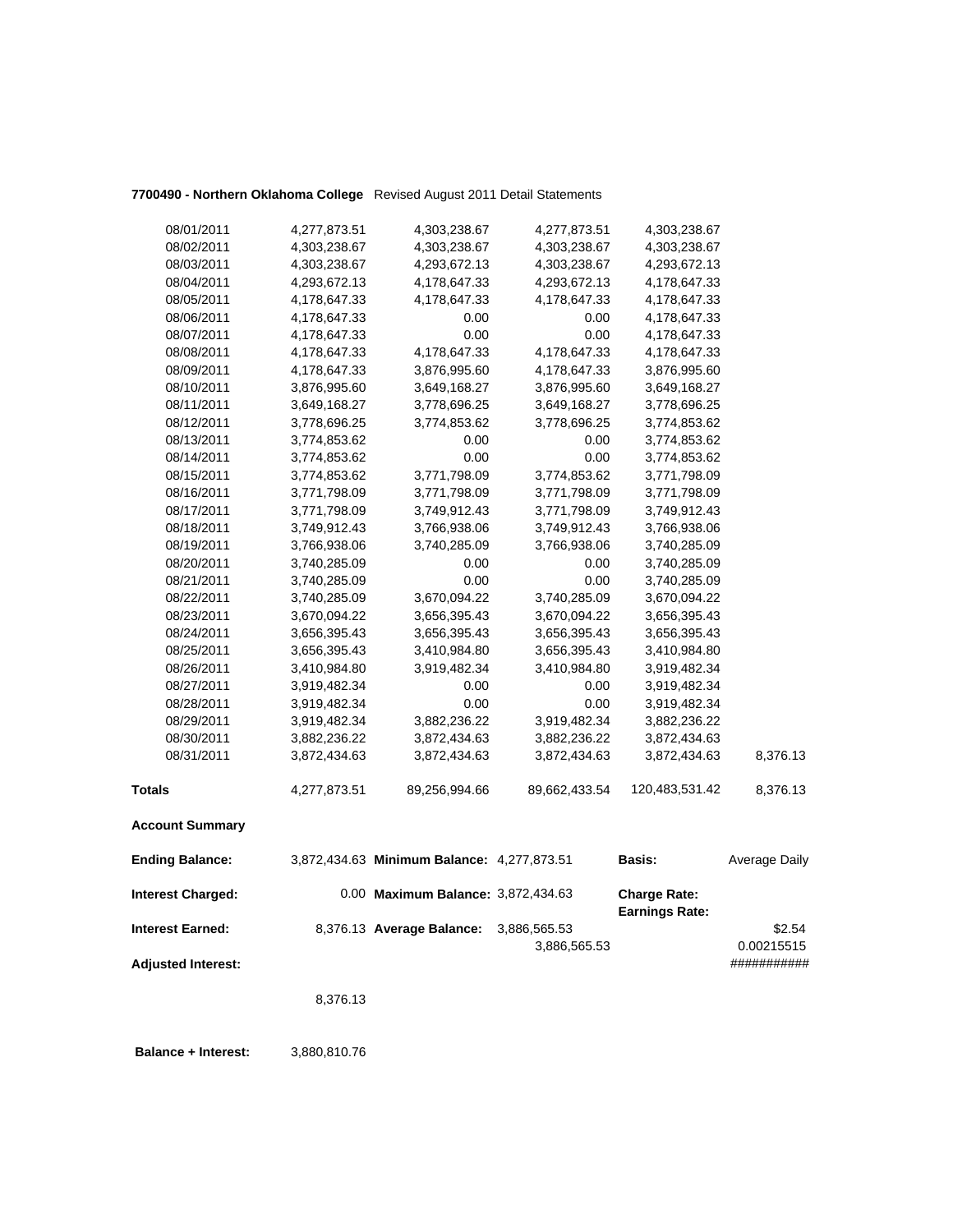## 7700606 - Ardmore Higher Education C<sub>'</sub>Revised August 2011 Detail Statements

| <b>Ending Balance:</b> |            | 344,505.02 Minimum Balance: 346,008.91 |              | <b>Basis:</b> | Average Daily |
|------------------------|------------|----------------------------------------|--------------|---------------|---------------|
| <b>Account Summary</b> |            |                                        |              |               |               |
| <b>Totals</b>          | 346,008.91 | 7,961,873.28                           | 7,963,377.17 | 10,731,416.20 | 746.06        |
| 08/31/2011             | 344,505.02 | 344,505.02                             | 344,505.02   | 344,505.02    | 746.06        |
| 08/30/2011             | 344,505.02 | 344,505.02                             | 344,505.02   | 344,505.02    |               |
| 08/29/2011             | 344,505.02 | 344,505.02                             | 344,505.02   | 344,505.02    |               |
| 08/28/2011             | 344,505.02 | 0.00                                   | 0.00         | 344,505.02    |               |
| 08/27/2011             | 344,505.02 | 0.00                                   | 0.00         | 344,505.02    |               |
| 08/26/2011             | 344,505.02 | 344,505.02                             | 344,505.02   | 344,505.02    |               |
| 08/25/2011             | 344,505.02 | 344,505.02                             | 344,505.02   | 344,505.02    |               |
| 08/24/2011             | 346,755.48 | 344,505.02                             | 346,755.48   | 344,505.02    |               |
| 08/23/2011             | 346,755.48 | 346,755.48                             | 346,755.48   | 346,755.48    |               |
| 08/22/2011             | 346,755.48 | 346,755.48                             | 346,755.48   | 346,755.48    |               |
| 08/21/2011             | 346,755.48 | 0.00                                   | 0.00         | 346,755.48    |               |
| 08/20/2011             | 346,755.48 | 0.00                                   | 0.00         | 346,755.48    |               |
| 08/19/2011             | 346,755.48 | 346,755.48                             | 346,755.48   | 346,755.48    |               |
| 08/18/2011             | 346,755.48 | 346,755.48                             | 346,755.48   | 346,755.48    |               |
| 08/17/2011             | 346,755.48 | 346,755.48                             | 346,755.48   | 346,755.48    |               |
| 08/16/2011             | 346,755.48 | 346,755.48                             | 346,755.48   | 346,755.48    |               |
| 08/15/2011             | 346,755.48 | 346,755.48                             | 346,755.48   | 346,755.48    |               |
| 08/14/2011             | 346,755.48 | 0.00                                   | 0.00         | 346,755.48    |               |
| 08/13/2011             | 346,755.48 | 0.00                                   | 0.00         | 346,755.48    |               |
| 08/12/2011             | 346,755.48 | 346,755.48                             | 346,755.48   | 346,755.48    |               |
| 08/11/2011             | 346,755.48 | 346,755.48                             | 346,755.48   | 346,755.48    |               |
| 08/10/2011             | 346,755.48 | 346,755.48                             | 346,755.48   | 346,755.48    |               |
| 08/09/2011             | 346,755.48 | 346,755.48                             | 346,755.48   | 346,755.48    |               |
| 08/08/2011             | 346,755.48 | 346,755.48                             | 346,755.48   | 346,755.48    |               |
| 08/07/2011             | 346,755.48 | 0.00                                   | 0.00         | 346,755.48    |               |
| 08/06/2011             | 346,755.48 | 0.00                                   | 0.00         | 346,755.48    |               |
| 08/05/2011             | 346,755.48 | 346,755.48                             | 346,755.48   | 346,755.48    |               |
| 08/04/2011             | 346,755.48 | 346,755.48                             | 346,755.48   | 346,755.48    |               |
| 08/03/2011             | 346,755.48 | 346,755.48                             | 346,755.48   | 346,755.48    |               |
| 08/02/2011             | 346,755.48 | 346,755.48                             | 346,755.48   | 346,755.48    |               |
| 08/01/2011             | 346,008.91 | 346,755.48                             | 346,008.91   | 346,755.48    |               |

**Interest Charged:** 0.00 **Maximum Balance:** 344,505.02 **Charge Rate: Earnings Rate: Interest Earned:** 746.06 **Average Balance:** 346,174.72 \$2.54 346,174.72 0.00215516 **Adjusted Interest:** ###########

746.06

 **Balance + Interest:** 345,251.08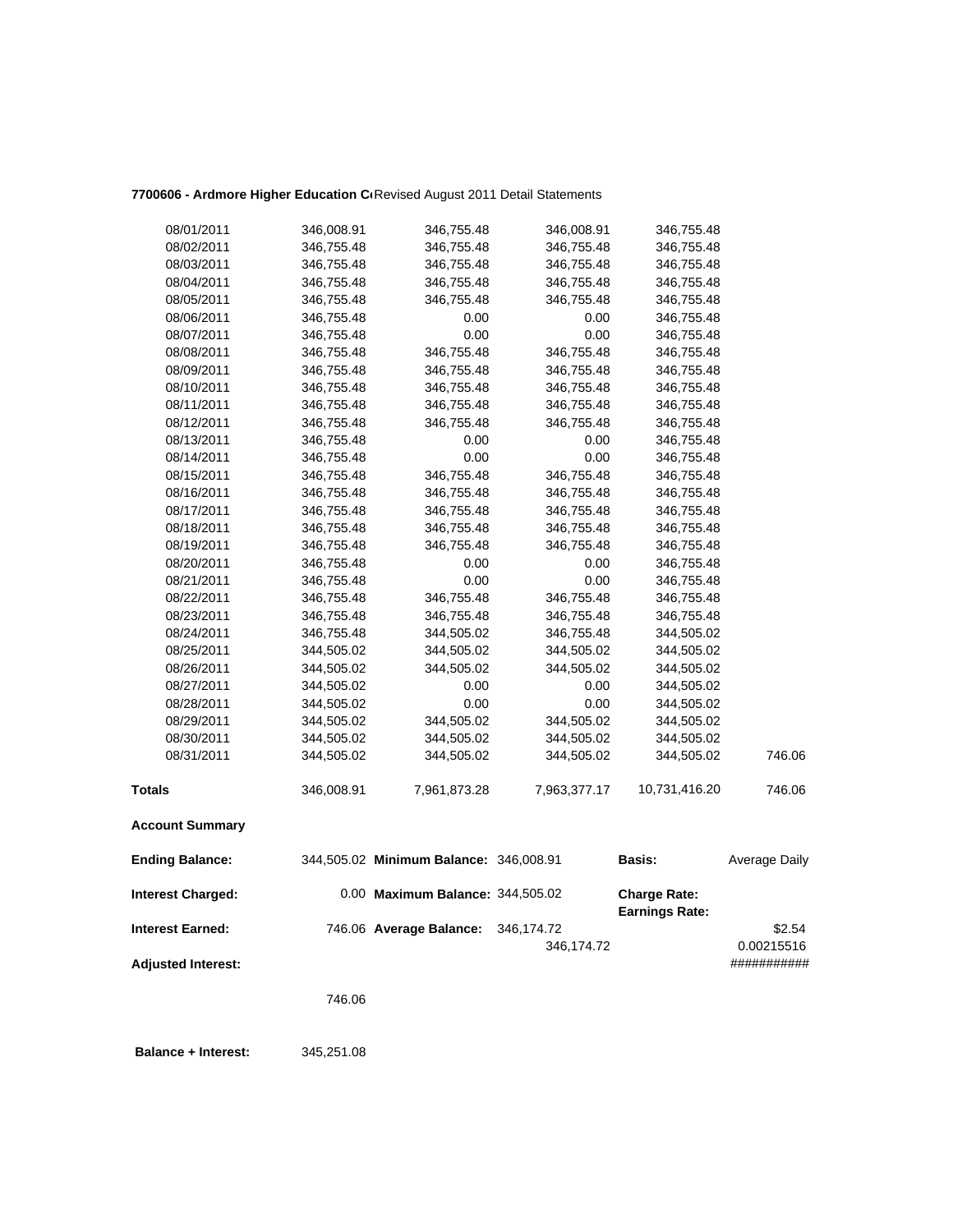**7700633 - OKC Community College** Revised August 2011 Detail Statements

| 08/01/2011                | 5,295,697.77    | 5,263,657.06                               | 5,295,697.77   | 5,263,657.06                                 |               |
|---------------------------|-----------------|--------------------------------------------|----------------|----------------------------------------------|---------------|
| 08/02/2011                | 5,263,657.06    | 5,263,657.06                               | 5,263,657.06   | 5,263,657.06                                 |               |
| 08/03/2011                | 5,263,657.06    | 5,214,748.18                               | 5,263,657.06   | 5,214,748.18                                 |               |
| 08/04/2011                | 5,214,748.18    | 5,214,748.18                               | 5,214,748.18   | 5,214,748.18                                 |               |
| 08/05/2011                | 5,214,748.18    | 5,167,452.44                               | 5,214,748.18   | 5, 167, 452. 44                              |               |
| 08/06/2011                | 5,167,452.44    | 0.00                                       | 0.00           | 5, 167, 452. 44                              |               |
| 08/07/2011                | 5,167,452.44    | 0.00                                       | 0.00           | 5, 167, 452. 44                              |               |
| 08/08/2011                | 5, 167, 452. 44 | 5, 174, 179. 42                            | 5,167,452.44   | 5,174,179.42                                 |               |
| 08/09/2011                | 5,174,179.42    | 5,111,041.78                               | 5,174,179.42   | 5,111,041.78                                 |               |
| 08/10/2011                | 5,111,041.78    | 5,052,507.82                               | 5,111,041.78   | 5,052,507.82                                 |               |
| 08/11/2011                | 5,052,507.82    | 5,052,507.82                               | 5,052,507.82   | 5,052,507.82                                 |               |
| 08/12/2011                | 5,052,507.82    | 4,978,845.39                               | 5,052,507.82   | 4,978,845.39                                 |               |
| 08/13/2011                | 4,978,845.39    | 0.00                                       | 0.00           | 4,978,845.39                                 |               |
| 08/14/2011                | 4,978,845.39    | 0.00                                       | 0.00           | 4,978,845.39                                 |               |
| 08/15/2011                | 4,978,845.39    | 4,974,238.53                               | 4,978,845.39   | 4,974,238.53                                 |               |
| 08/16/2011                | 4,974,238.53    | 4,975,606.68                               | 4,974,238.53   | 4,975,606.68                                 |               |
| 08/17/2011                | 4,975,606.68    | 3,640,362.45                               | 4,975,606.68   | 3,640,362.45                                 |               |
| 08/18/2011                | 3,640,362.45    | 5,105,715.42                               | 3,640,362.45   | 5,105,715.42                                 |               |
| 08/19/2011                | 5,105,715.42    | 5,105,715.42                               | 5,105,715.42   | 5,105,715.42                                 |               |
| 08/20/2011                | 5,105,715.42    | 0.00                                       | 0.00           | 5,105,715.42                                 |               |
| 08/21/2011                | 5,105,715.42    | 0.00                                       | 0.00           | 5,105,715.42                                 |               |
| 08/22/2011                | 5,105,715.42    | 4,816,142.84                               | 5,105,715.42   | 4,816,142.84                                 |               |
| 08/23/2011                | 4,816,142.84    | 4,685,494.98                               | 4,816,142.84   | 4,685,494.98                                 |               |
| 08/24/2011                | 4,685,494.98    | 4,685,494.98                               | 4,685,494.98   | 4,685,494.98                                 |               |
| 08/25/2011                | 4,685,494.98    | 5,384,442.49                               | 4,685,494.98   | 5,384,442.49                                 |               |
| 08/26/2011                | 5,384,442.49    | 5,123,474.37                               | 5,384,442.49   | 5,123,474.37                                 |               |
| 08/27/2011                | 5,123,474.37    | 0.00                                       | 0.00           | 5,123,474.37                                 |               |
| 08/28/2011                | 5,123,474.37    | 0.00                                       | 0.00           | 5,123,474.37                                 |               |
| 08/29/2011                | 5,123,474.37    | 4,888,526.61                               | 5,123,474.37   | 4,888,526.61                                 |               |
| 08/30/2011                | 4,888,526.61    | 4,873,418.27                               | 4,888,526.61   | 4,873,418.27                                 |               |
| 08/31/2011                | 4,873,418.27    | 4,854,347.37                               | 4,873,418.27   | 4,854,347.37                                 | 10,800.64     |
| <b>Totals</b>             | 5,295,697.77    | 114,606,325.56                             | 115,047,675.96 | 155,357,300.80                               | 10,800.64     |
| <b>Account Summary</b>    |                 |                                            |                |                                              |               |
| <b>Ending Balance:</b>    |                 | 4,854,347.37 Minimum Balance: 5,295,697.77 |                | <b>Basis:</b>                                | Average Daily |
| <b>Interest Charged:</b>  |                 | 0.00 Maximum Balance: 4,854,347.37         |                | <b>Charge Rate:</b><br><b>Earnings Rate:</b> |               |
| <b>Interest Earned:</b>   |                 | 10,800.64 Average Balance:                 | 5,011,525.83   |                                              | \$2.54        |
|                           |                 |                                            | 5,011,525.83   |                                              | 0.00215516    |
| <b>Adjusted Interest:</b> |                 |                                            |                |                                              | ###########   |
|                           | 10,800.64       |                                            |                |                                              |               |
|                           |                 |                                            |                |                                              |               |

**Balance + Interest:** 4,865,148.01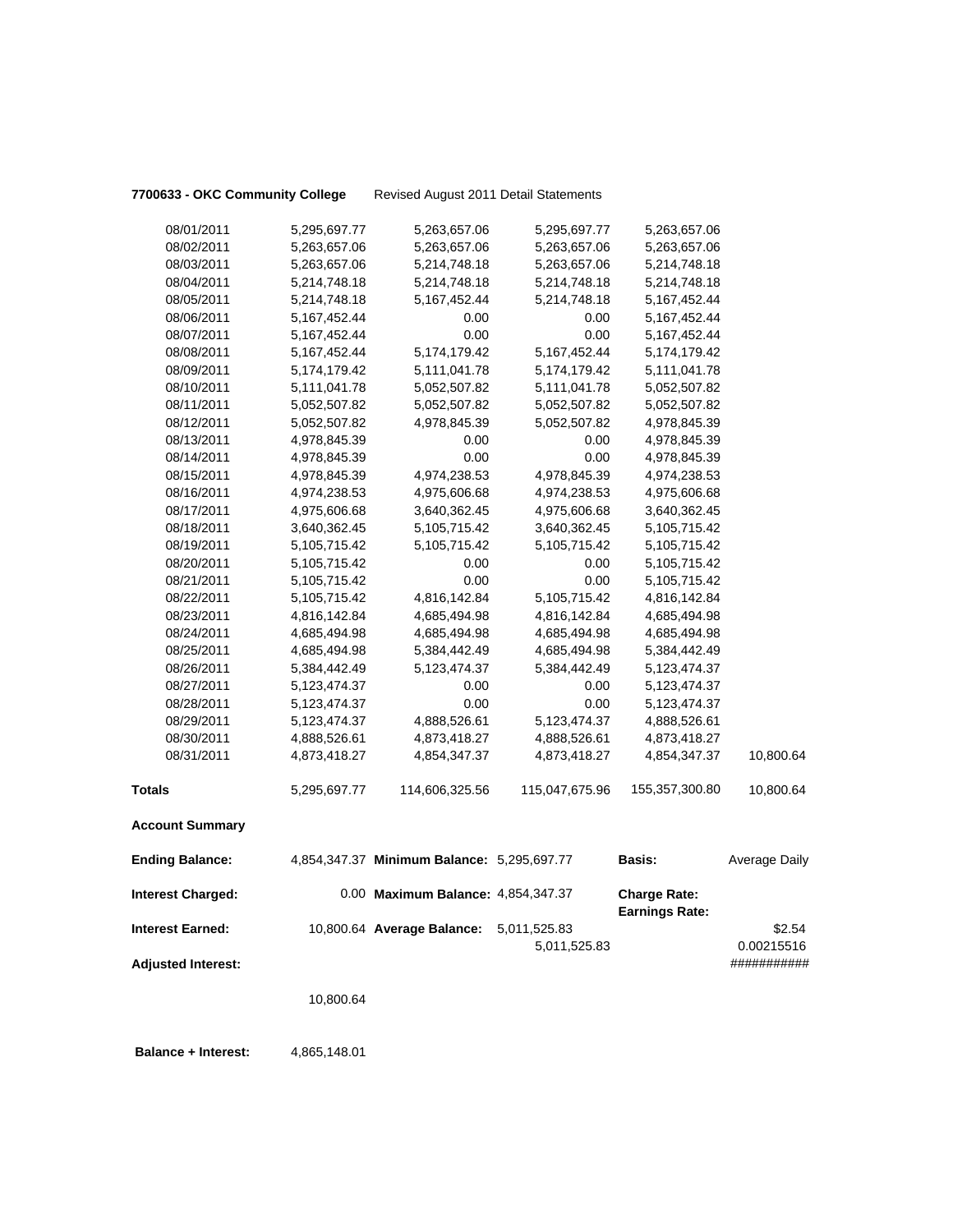## **7700660 - Southeastern State University**Revised August 2011 Detail Statements

| 08/01/2011 | 761,826.46     | 762,623.77     | 761,826.46     | 762,623.77     |          |
|------------|----------------|----------------|----------------|----------------|----------|
| 08/02/2011 | 762,623.77     | 634,384.41     | 762,623.77     | 634,384.41     |          |
| 08/03/2011 | 634,384.41     | 634,384.41     | 634,384.41     | 634,384.41     |          |
| 08/04/2011 | 634,384.41     | 835,204.37     | 634,384.41     | 835,204.37     |          |
| 08/05/2011 | 835,204.37     | 520,779.41     | 835,204.37     | 520,779.41     |          |
| 08/06/2011 | 520,779.41     | 0.00           | 0.00           | 520,779.41     |          |
| 08/07/2011 | 520,779.41     | 0.00           | 0.00           | 520,779.41     |          |
| 08/08/2011 | 520,779.41     | 625,573.69     | 520,779.41     | 625,573.69     |          |
| 08/09/2011 | 625,573.69     | 619,856.69     | 625,573.69     | 619,856.69     |          |
| 08/10/2011 | 619,856.69     | 277,468.75     | 619,856.69     | 277,468.75     |          |
| 08/11/2011 | 277,468.75     | 297,738.41     | 277,468.75     | 297,738.41     |          |
| 08/12/2011 | 297,738.41     | 470,652.11     | 297,738.41     | 470,652.11     |          |
| 08/13/2011 | 470,652.11     | 0.00           | 0.00           | 470,652.11     |          |
| 08/14/2011 | 470,652.11     | 0.00           | 0.00           | 470,652.11     |          |
| 08/15/2011 | 470,652.11     | 525,180.84     | 470,652.11     | 525,180.84     |          |
| 08/16/2011 | 525,180.84     | 506,905.84     | 525,180.84     | 506,905.84     |          |
| 08/17/2011 | 506,905.84     | 711,023.41     | 506,905.84     | 711,023.41     |          |
| 08/18/2011 | 711,023.41     | 703,423.41     | 711,023.41     | 703,423.41     |          |
| 08/19/2011 | 703,423.41     | 703,423.41     | 703,423.41     | 703,423.41     |          |
| 08/20/2011 | 703,423.41     | 0.00           | 0.00           | 703,423.41     |          |
| 08/21/2011 | 703,423.41     | 0.00           | 0.00           | 703,423.41     |          |
| 08/22/2011 | 703,423.41     | 969,817.16     | 703,423.41     | 969,817.16     |          |
| 08/23/2011 | 969,817.16     | 823,906.89     | 969,817.16     | 823,906.89     |          |
| 08/24/2011 | 823,906.89     | 1,066,179.52   | 823,906.89     | 1,066,179.52   |          |
| 08/25/2011 | 1,066,179.52   | 902,868.94     | 1,066,179.52   | 902,868.94     |          |
| 08/26/2011 | 902,868.94     | 1,269,578.25   | 902,868.94     | 1,269,578.25   |          |
| 08/27/2011 | 1,269,578.25   | 0.00           | 0.00           | 1,269,578.25   |          |
| 08/28/2011 | 1,269,578.25   | 0.00           | 0.00           | 1,269,578.25   |          |
| 08/29/2011 | 1,269,578.25   | 1,035,510.44   | 1,269,578.25   | 1,035,510.44   |          |
| 08/30/2011 | 1,035,510.44   | (4,966,114.86) | 1,035,510.44   | (4,966,114.86) |          |
| 08/31/2011 | (4,966,114.86) | 568,590.05     | (4,966,114.86) | 568,590.05     | 1,142.13 |
| Totals     | 761,826.46     | 10,498,959.32  | 10,692,195.73  | 16,427,825.68  | 1,142.13 |
|            |                |                |                |                |          |

**Account Summary** 

| <b>Ending Balance:</b>    | 568,590.05 Minimum Balance: 761,826.46 |            | Basis:                                       | Average Daily |
|---------------------------|----------------------------------------|------------|----------------------------------------------|---------------|
| <b>Interest Charged:</b>  | 0.00 Maximum Balance: 568,590.05       |            | <b>Charge Rate:</b><br><b>Earnings Rate:</b> |               |
| <b>Interest Earned:</b>   | 1,142.13 Average Balance:              | 529.929.86 |                                              | \$2.54        |
|                           |                                        | 529.929.86 |                                              | 0.00215525    |
| <b>Adjusted Interest:</b> |                                        |            |                                              | ###########   |

1,142.13

 **Balance + Interest:** 569,732.18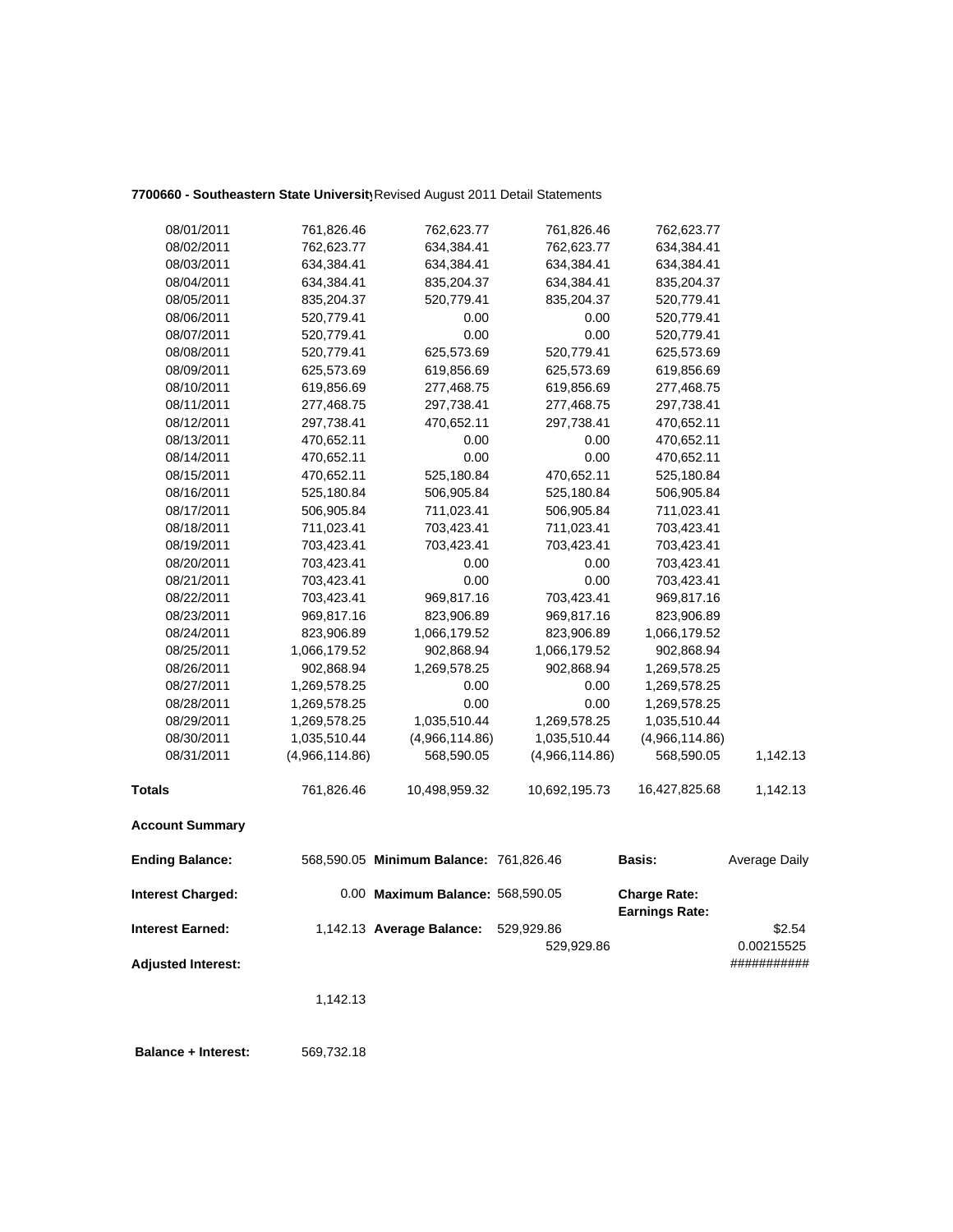**7700760 - University of Oklahoma** Revised August 2011 Detail Statements

| 08/01/2011                | 131,049,957.49    | 131,372,317.90                                 | 131,049,957.49    | 131,372,317.90                               |               |
|---------------------------|-------------------|------------------------------------------------|-------------------|----------------------------------------------|---------------|
| 08/02/2011                | 131,372,317.90    | 130,602,116.86                                 | 131,372,317.90    | 130,602,116.86                               |               |
| 08/03/2011                | 130,602,116.86    | 129,640,871.61                                 | 130,602,116.86    | 129,640,871.61                               |               |
| 08/04/2011                | 129,640,871.61    | 131,166,895.89                                 | 129,640,871.61    | 131,166,895.89                               |               |
| 08/05/2011                | 131,166,895.89    | 123, 166, 469. 35                              | 131,166,895.89    | 123,166,469.35                               |               |
| 08/06/2011                | 123,166,469.35    | 0.00                                           | 0.00              | 123,166,469.35                               |               |
| 08/07/2011                | 123,166,469.35    | 0.00                                           | 0.00              | 123,166,469.35                               |               |
| 08/08/2011                | 123,166,469.35    | 124,441,880.87                                 | 123, 166, 469. 35 | 124,441,880.87                               |               |
| 08/09/2011                | 124,441,880.87    | 123,345,424.64                                 | 124,441,880.87    | 123,345,424.64                               |               |
| 08/10/2011                | 123,345,424.64    | 123,200,463.45                                 | 123,345,424.64    | 123,200,463.45                               |               |
| 08/11/2011                | 123,200,463.45    | 123,701,085.11                                 | 123,200,463.45    | 123,701,085.11                               |               |
| 08/12/2011                | 123,701,085.11    | 125,387,432.84                                 | 123,701,085.11    | 125,387,432.84                               |               |
| 08/13/2011                | 125,387,432.84    | 0.00                                           | 0.00              | 125,387,432.84                               |               |
| 08/14/2011                | 125,387,432.84    | 0.00                                           | 0.00              | 125,387,432.84                               |               |
| 08/15/2011                | 125,387,432.84    | 127,206,821.63                                 | 125,387,432.84    | 127,206,821.63                               |               |
| 08/16/2011                | 127,206,821.63    | 125,803,836.20                                 | 127,206,821.63    | 125,803,836.20                               |               |
| 08/17/2011                | 125,803,836.20    | 125, 143, 331. 67                              | 125,803,836.20    | 125, 143, 331. 67                            |               |
| 08/18/2011                | 125, 143, 331. 67 | 125,926,373.47                                 | 125, 143, 331. 67 | 125,926,373.47                               |               |
| 08/19/2011                | 125,926,373.47    | 130,927,025.59                                 | 125,926,373.47    | 130,927,025.59                               |               |
| 08/20/2011                | 130,927,025.59    | 0.00                                           | 0.00              | 130,927,025.59                               |               |
| 08/21/2011                | 130,927,025.59    | 0.00                                           | 0.00              | 130,927,025.59                               |               |
| 08/22/2011                | 130,927,025.59    | 128,048,349.65                                 | 130,927,025.59    | 128,048,349.65                               |               |
| 08/23/2011                | 128,048,349.65    | 126,873,164.57                                 | 128,048,349.65    | 126,873,164.57                               |               |
| 08/24/2011                | 126,873,164.57    | 131,873,164.57                                 | 126,873,164.57    | 131,873,164.57                               |               |
| 08/25/2011                | 131,873,164.57    | 134,725,016.87                                 | 131,873,164.57    | 134,725,016.87                               |               |
| 08/26/2011                | 134,725,016.87    | 132,106,032.73                                 | 134,725,016.87    | 132,106,032.73                               |               |
| 08/27/2011                | 132,106,032.73    | 0.00                                           | 0.00              | 132,106,032.73                               |               |
| 08/28/2011                | 132,106,032.73    | 0.00                                           | 0.00              | 132,106,032.73                               |               |
| 08/29/2011                | 132,106,032.73    | 134,534,790.28                                 | 132,106,032.73    | 134,534,790.28                               |               |
| 08/30/2011                | 134,534,790.28    | 132,093,687.99                                 | 134,534,790.28    | 132,093,687.99                               |               |
| 08/31/2011                | 132,093,687.99    | 136,486,125.74                                 | 132,093,687.99    | 136,486,125.74                               | 276,760.11    |
| <b>Totals</b>             | 131,049,957.49    | 2,957,772,679.48                               |                   | 2,952,336,511.23 3,980,946,600.50            | 276,760.11    |
| <b>Account Summary</b>    |                   |                                                |                   |                                              |               |
| <b>Ending Balance:</b>    |                   | 136,486,125.74 Minimum Balance: 131,049,957.49 |                   | <b>Basis:</b>                                | Average Daily |
| <b>Interest Charged:</b>  |                   | 0.00 Maximum Balance: 136,486,125.74           |                   | <b>Charge Rate:</b><br><b>Earnings Rate:</b> |               |
| <b>Interest Earned:</b>   |                   | 276,760.11 Average Balance:                    | 128,417,632.27    |                                              | \$2.54        |
|                           |                   |                                                | 128,417,632.27    |                                              | 0.00215516    |
| <b>Adjusted Interest:</b> |                   |                                                |                   |                                              | ###########   |
|                           | 276,760.11        |                                                |                   |                                              |               |
|                           |                   |                                                |                   |                                              |               |

 **Balance + Interest:** 136,762,885.85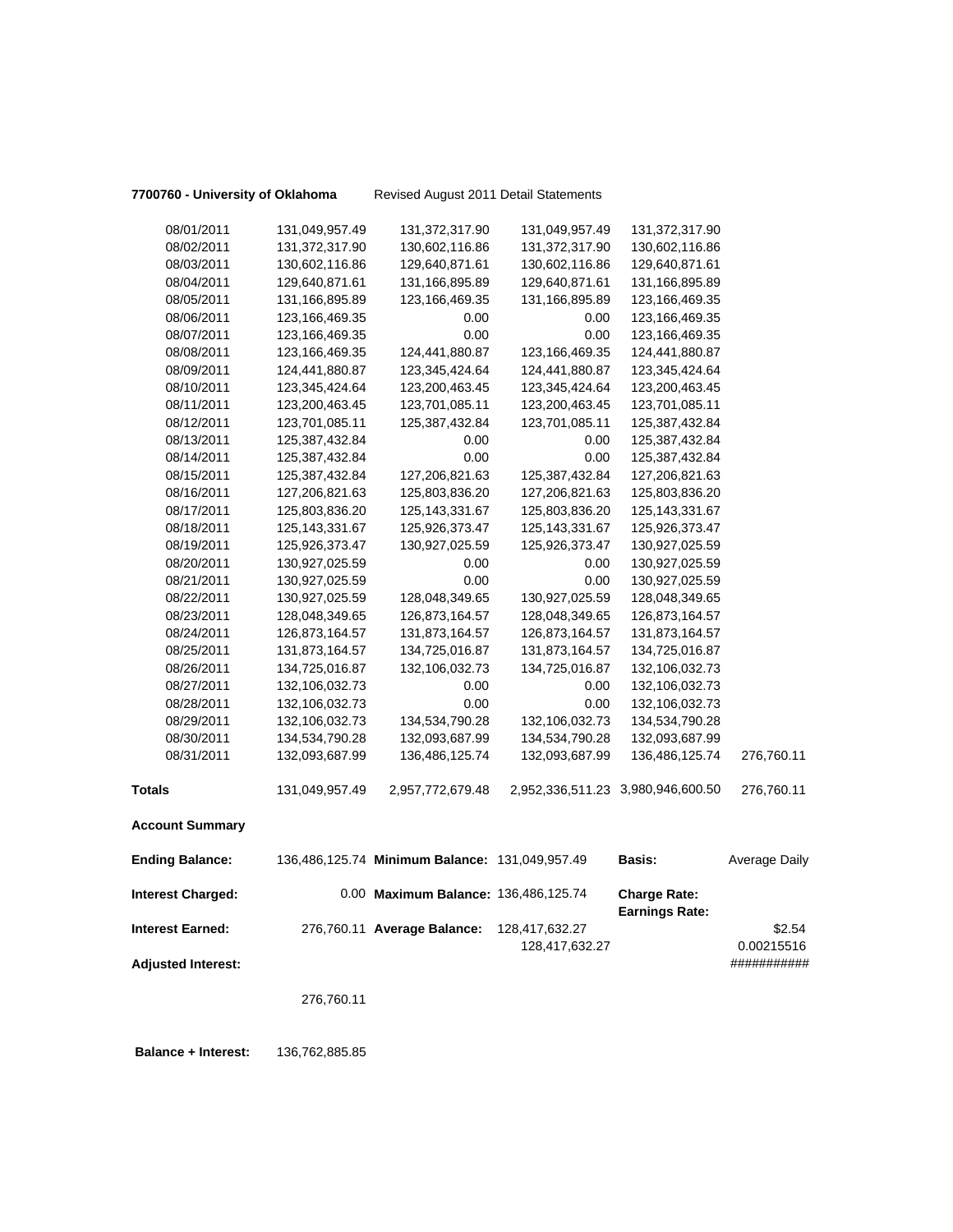|  |  |  |  |  |  |  | 7700830 - Dept of Human Servic |  |  |
|--|--|--|--|--|--|--|--------------------------------|--|--|
|--|--|--|--|--|--|--|--------------------------------|--|--|

**7700830 - Dept of Human Services** Revised August 2011 Detail Statements

| <b>Account Summary</b> |              |               |               |               |          |
|------------------------|--------------|---------------|---------------|---------------|----------|
|                        |              |               |               |               |          |
| <b>Totals</b>          | 1,680,908.36 | 43,483,354.37 | 43,492,292.44 | 59,094,341.17 | 4,108.31 |
| 08/31/2011             | 1,667,594.64 | 1,671,970.29  | 1,667,594.64  | 1,671,970.29  | 4,108.31 |
| 08/30/2011             | 1,706,495.25 | 1,667,594.64  | 1,706,495.25  | 1,667,594.64  |          |
| 08/29/2011             | 1,733,459.66 | 1,706,495.25  | 1,733,459.66  | 1,706,495.25  |          |
| 08/28/2011             | 1,733,459.66 | 0.00          | 0.00          | 1,733,459.66  |          |
| 08/27/2011             | 1,733,459.66 | 0.00          | 0.00          | 1,733,459.66  |          |
| 08/26/2011             | 1,871,513.84 | 1,733,459.66  | 1,871,513.84  | 1,733,459.66  |          |
| 08/25/2011             | 1,866,032.35 | 1,871,513.84  | 1,866,032.35  | 1,871,513.84  |          |
| 08/24/2011             | 1,878,154.51 | 1,866,032.35  | 1,878,154.51  | 1,866,032.35  |          |
| 08/23/2011             | 1,890,852.00 | 1,878,154.51  | 1,890,852.00  | 1,878,154.51  |          |
| 08/22/2011             | 2,003,783.35 | 1,890,852.00  | 2,003,783.35  | 1,890,852.00  |          |
| 08/21/2011             | 2,003,783.35 | 0.00          | 0.00          | 2,003,783.35  |          |
| 08/20/2011             | 2,003,783.35 | 0.00          | 0.00          | 2,003,783.35  |          |
| 08/19/2011             | 2,003,723.35 | 2,003,783.35  | 2,003,723.35  | 2,003,783.35  |          |
| 08/18/2011             | 1,993,822.84 | 2,003,723.35  | 1,993,822.84  | 2,003,723.35  |          |
| 08/17/2011             | 2,002,175.29 | 1,993,822.84  | 2,002,175.29  | 1,993,822.84  |          |
| 08/16/2011             | 2,005,052.90 | 2,002,175.29  | 2,005,052.90  | 2,002,175.29  |          |
| 08/15/2011             | 1,999,523.06 | 2,005,052.90  | 1,999,523.06  | 2,005,052.90  |          |
| 08/14/2011             | 1,999,523.06 | 0.00          | 0.00          | 1,999,523.06  |          |
| 08/13/2011             | 1,999,523.06 | 0.00          | 0.00          | 1,999,523.06  |          |
| 08/12/2011             | 1,986,939.90 | 1,999,523.06  | 1,986,939.90  | 1,999,523.06  |          |
| 08/11/2011             | 1,984,501.26 | 1,986,939.90  | 1,984,501.26  | 1,986,939.90  |          |
| 08/10/2011             | 2,007,989.79 | 1,984,501.26  | 2,007,989.79  | 1,984,501.26  |          |
| 08/09/2011             | 2,081,053.33 | 2,007,989.79  | 2,081,053.33  | 2,007,989.79  |          |
| 08/08/2011             | 2,068,727.33 | 2,081,053.33  | 2,068,727.33  | 2,081,053.33  |          |
| 08/07/2011             | 2,068,727.33 | 0.00          | 0.00          | 2,068,727.33  |          |
| 08/06/2011             | 2,068,727.33 | 0.00          | 0.00          | 2,068,727.33  |          |
| 08/05/2011             | 1,855,322.40 | 2,068,727.33  | 1,855,322.40  | 2,068,727.33  |          |
| 08/04/2011             | 1,832,170.07 | 1,855,322.40  | 1,832,170.07  | 1,855,322.40  |          |
| 08/03/2011             | 1,843,210.44 | 1,832,170.07  | 1,843,210.44  | 1,832,170.07  |          |
| 08/02/2011             | 1,529,286.52 | 1,843,210.44  | 1,529,286.52  | 1,843,210.44  |          |
| 08/01/2011             | 1,680,908.36 | 1,529,286.52  | 1,680,908.36  | 1,529,286.52  |          |

**Adjusted Interest:** 

4,108.31

**Balance + Interest:** 1,676,078.60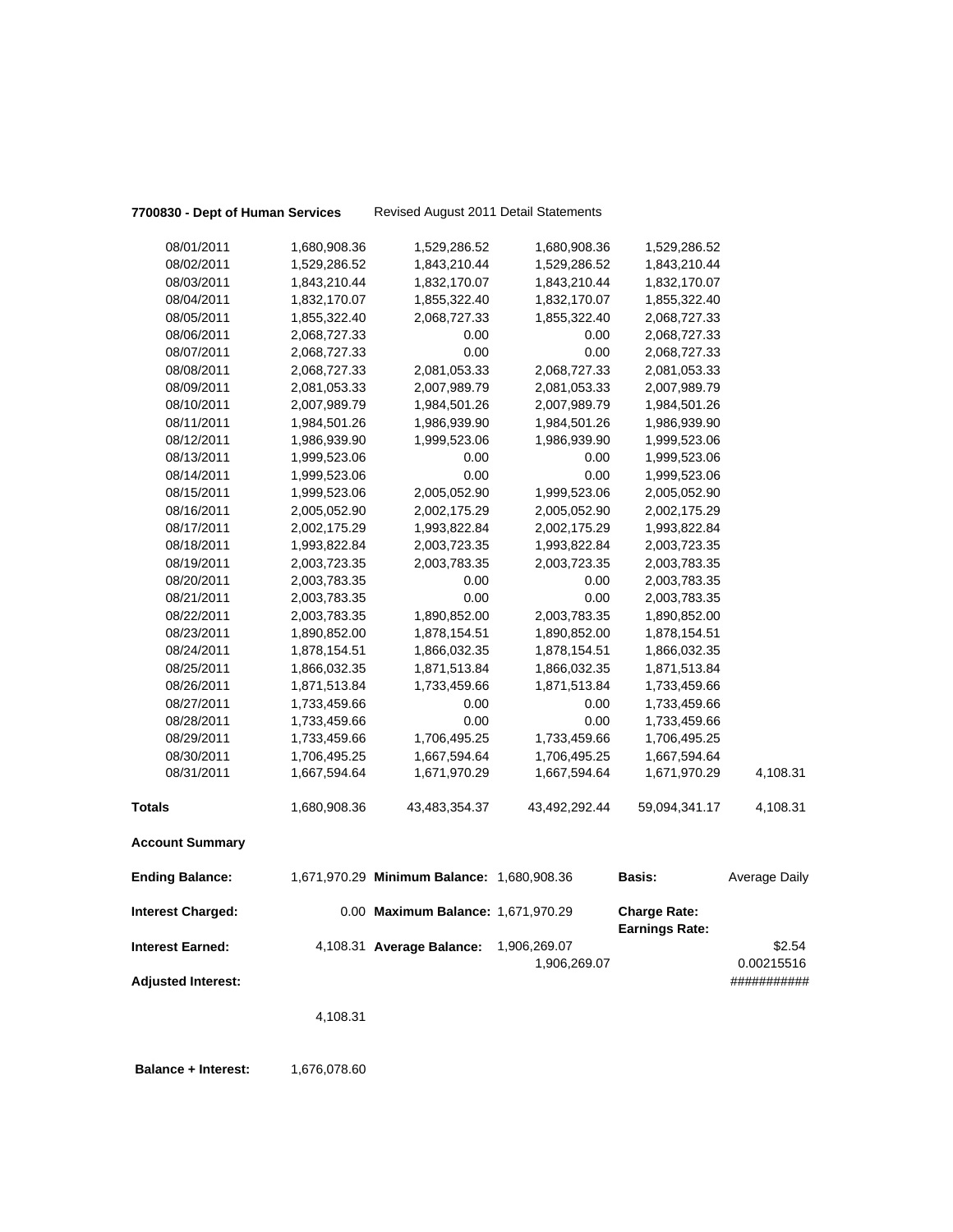**7701010 - Oklahoma State University** Revised August 2011 Detail Statements

|                           | 47,915.45     |                                              |                  |                                              |                      |
|---------------------------|---------------|----------------------------------------------|------------------|----------------------------------------------|----------------------|
| <b>Adjusted Interest:</b> |               |                                              | 22,232,791.31    |                                              | ###########          |
| <b>Interest Earned:</b>   |               | 47,915.45 Average Balance:                   | 22,232,791.31    |                                              | \$2.54<br>0.00215517 |
| <b>Interest Charged:</b>  |               | 0.00 Maximum Balance: 17,782,025.63          |                  | <b>Charge Rate:</b><br><b>Earnings Rate:</b> |                      |
| <b>Ending Balance:</b>    |               | 17,782,025.63 Minimum Balance: 20,601,609.17 |                  | <b>Basis:</b>                                | Average Daily        |
| <b>Account Summary</b>    |               |                                              |                  |                                              |                      |
| <b>Totals</b>             | 20,601,609.17 | 521,527,567.95                               | 524, 347, 151.49 | 689,216,530.73                               | 47,915.45            |
| 08/31/2011                | 17,884,644.82 | 17,782,025.63                                | 17,884,644.82    | 17,782,025.63                                | 47,915.45            |
| 08/30/2011                | 18,228,960.56 | 17,884,644.82                                | 18,228,960.56    | 17,884,644.82                                |                      |
| 08/29/2011                | 18,349,190.37 | 18,228,960.56                                | 18,349,190.37    | 18,228,960.56                                |                      |
| 08/28/2011                | 18,349,190.37 | 0.00                                         | 0.00             | 18,349,190.37                                |                      |
| 08/27/2011                | 18,349,190.37 | 0.00                                         | 0.00             | 18,349,190.37                                |                      |
| 08/26/2011                | 25,509,155.99 | 18,349,190.37                                | 25,509,155.99    | 18,349,190.37                                |                      |
| 08/25/2011                | 27,014,742.48 | 25,509,155.99                                | 27,014,742.48    | 25,509,155.99                                |                      |
| 08/24/2011                | 27,014,742.48 | 27,014,742.48                                | 27,014,742.48    | 27,014,742.48                                |                      |
| 08/23/2011                | 21,138,938.65 | 27,014,742.48                                | 21,138,938.65    | 27,014,742.48                                |                      |
| 08/22/2011                | 21,682,836.37 | 21,138,938.65                                | 21,682,836.37    | 21,138,938.65                                |                      |
| 08/21/2011                | 21,682,836.37 | 0.00                                         | 0.00             | 21,682,836.37                                |                      |
| 08/20/2011                | 21,682,836.37 | 0.00                                         | 0.00             | 21,682,836.37                                |                      |
| 08/19/2011                | 21,682,133.83 | 21,682,836.37                                | 21,682,133.83    | 21,682,836.37                                |                      |
| 08/18/2011                | 26,980,883.65 | 21,682,133.83                                | 26,980,883.65    | 21,682,133.83                                |                      |
| 08/17/2011                | 29,552,139.88 | 26,980,883.65                                | 29,552,139.88    | 26,980,883.65                                |                      |
| 08/16/2011                | 23,774,741.38 | 29,552,139.88                                | 23,774,741.38    | 29,552,139.88                                |                      |
| 08/15/2011                | 26,350,658.83 | 23,774,741.38                                | 26,350,658.83    | 23,774,741.38                                |                      |
| 08/14/2011                | 26,350,658.83 | 0.00                                         | 0.00             | 26,350,658.83                                |                      |
| 08/13/2011                | 26,350,658.83 | 0.00                                         | 0.00             | 26,350,658.83                                |                      |
| 08/12/2011                | 28,150,335.00 | 26,350,658.83                                | 28,150,335.00    | 26,350,658.83                                |                      |
| 08/11/2011                | 28,555,548.26 | 28,150,335.00                                | 28,555,548.26    | 28,150,335.00                                |                      |
| 08/10/2011                | 29,398,770.65 | 28,555,548.26                                | 29,398,770.65    | 28,555,548.26                                |                      |
| 08/09/2011                | 17,462,453.53 | 29,398,770.65                                | 17,462,453.53    | 29,398,770.65                                |                      |
| 08/08/2011                | 17,461,795.82 | 17,462,453.53                                | 17,461,795.82    | 17,462,453.53                                |                      |
| 08/07/2011                | 17,461,795.82 | 0.00                                         | 0.00             | 17,461,795.82                                |                      |
| 08/06/2011                | 17,461,795.82 | 0.00                                         | 0.00             | 17,461,795.82                                |                      |
| 08/05/2011                | 18,416,654.32 | 17,461,795.82                                | 18,416,654.32    | 17,461,795.82                                |                      |
| 08/04/2011                | 19,065,956.89 | 18,416,654.32                                | 19,065,956.89    | 18,416,654.32                                |                      |
| 08/03/2011                | 19,752,072.84 | 19,065,956.89                                | 19,752,072.84    | 19,065,956.89                                |                      |
| 08/02/2011                | 20,318,185.72 | 19,752,072.84                                | 20,318,185.72    | 19,752,072.84                                |                      |
| 08/01/2011                | 20,601,609.17 | 20,318,185.72                                | 20,601,609.17    | 20,318,185.72                                |                      |

 **Balance + Interest:** 17,829,941.08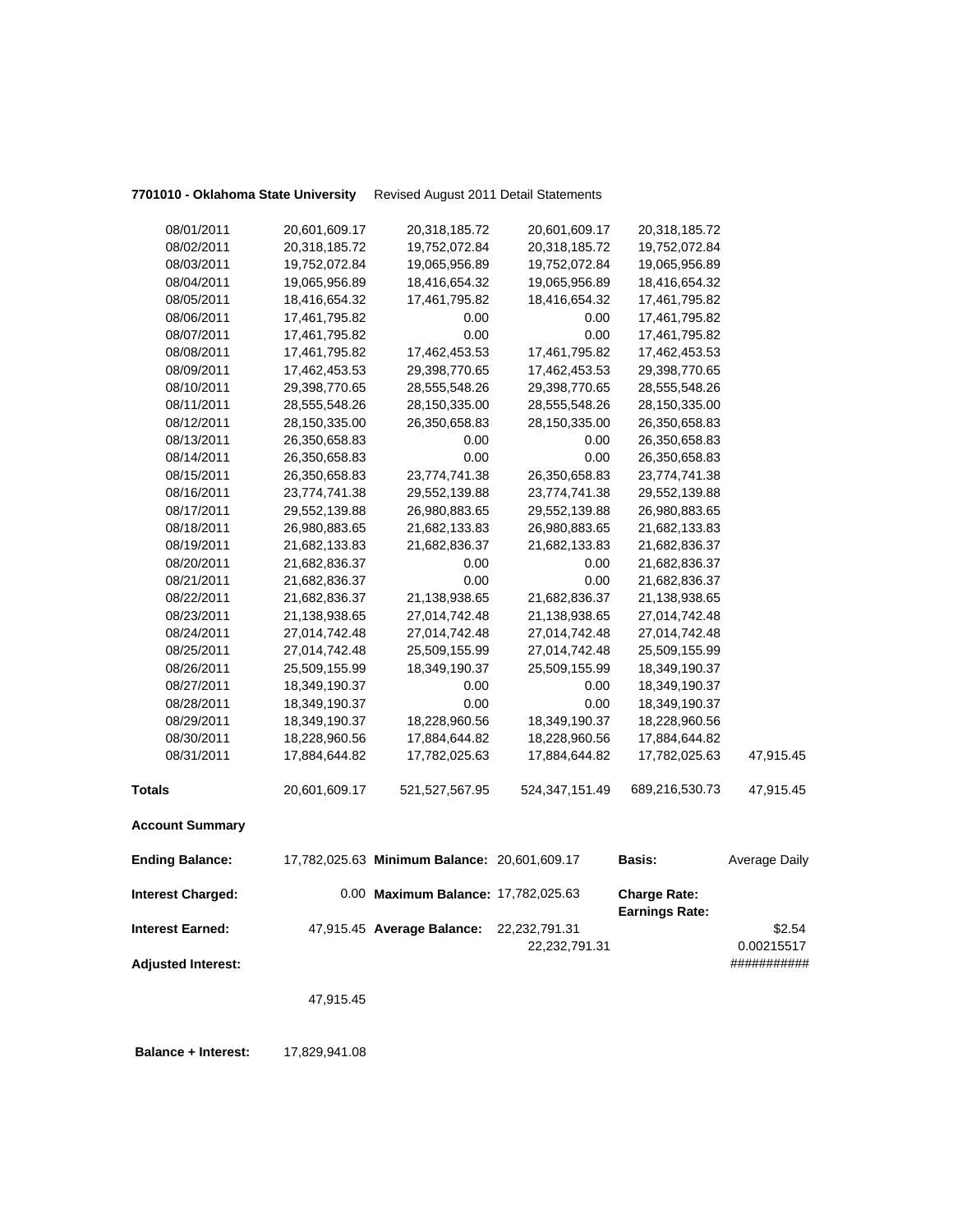| <b>Adjusted Interest:</b> | 23.67     |                                      |                        |                                              | ###########          |
|---------------------------|-----------|--------------------------------------|------------------------|----------------------------------------------|----------------------|
| <b>Interest Earned:</b>   |           | 23.67 Average Balance:               | 10,983.54<br>10,983.54 |                                              | \$2.54<br>0.00215516 |
| <b>Interest Charged:</b>  |           | 0.00 Maximum Balance: 10,983.54      |                        | <b>Charge Rate:</b><br><b>Earnings Rate:</b> |                      |
| <b>Ending Balance:</b>    |           | 10,983.54 Minimum Balance: 10,960.01 |                        | Basis:                                       | <b>Average Daily</b> |
| <b>Account Summary</b>    |           |                                      |                        |                                              |                      |
| <b>Totals</b>             | 10,960.01 | 252,621.42                           | 252,597.89             | 340,489.74                                   | 23.67                |
| 08/31/2011                | 10,983.54 | 10,983.54                            | 10,983.54              | 10,983.54                                    | 23.67                |
| 08/30/2011                | 10,983.54 | 10,983.54                            | 10,983.54              | 10,983.54                                    |                      |
| 08/29/2011                | 10,983.54 | 10,983.54                            | 10,983.54              | 10,983.54                                    |                      |
| 08/28/2011                | 10,983.54 | 0.00                                 | 0.00                   | 10,983.54                                    |                      |
| 08/27/2011                | 10,983.54 | 0.00                                 | 0.00                   | 10,983.54                                    |                      |
| 08/26/2011                | 10,983.54 | 10,983.54                            | 10,983.54              | 10,983.54                                    |                      |
| 08/25/2011                | 10,983.54 | 10,983.54                            | 10,983.54              | 10,983.54                                    |                      |
| 08/24/2011                | 10,983.54 | 10,983.54                            | 10,983.54              | 10,983.54                                    |                      |
| 08/23/2011                | 10,983.54 | 10,983.54                            | 10,983.54              | 10,983.54                                    |                      |
| 08/22/2011                | 10,983.54 | 10,983.54                            | 10,983.54              | 10,983.54                                    |                      |
| 08/21/2011                | 10,983.54 | 0.00                                 | 0.00                   | 10,983.54                                    |                      |
| 08/20/2011                | 10,983.54 | 0.00                                 | 0.00                   | 10,983.54                                    |                      |
| 08/19/2011                | 10,983.54 | 10,983.54                            | 10,983.54              | 10,983.54                                    |                      |
| 08/18/2011                | 10,983.54 | 10,983.54                            | 10,983.54              | 10,983.54                                    |                      |
| 08/17/2011                | 10,983.54 | 10,983.54                            | 10,983.54              | 10,983.54                                    |                      |
| 08/16/2011                | 10,983.54 | 10,983.54                            | 10,983.54              | 10,983.54                                    |                      |
| 08/15/2011                | 10,983.54 | 10,983.54                            | 10,983.54              | 10,983.54                                    |                      |
| 08/14/2011                | 10,983.54 | 0.00                                 | 0.00                   | 10,983.54                                    |                      |
| 08/13/2011                | 10,983.54 | 0.00                                 | 0.00                   | 10,983.54                                    |                      |
| 08/12/2011                | 10,983.54 | 10,983.54                            | 10,983.54              | 10,983.54                                    |                      |
| 08/11/2011                | 10,983.54 | 10,983.54                            | 10,983.54              | 10,983.54                                    |                      |
| 08/10/2011                | 10,983.54 | 10,983.54                            | 10,983.54              | 10,983.54                                    |                      |
| 08/09/2011                | 10,983.54 | 10,983.54                            | 10,983.54              | 10,983.54                                    |                      |
| 08/08/2011                | 10,983.54 | 10,983.54                            | 10,983.54              | 10,983.54                                    |                      |
| 08/07/2011                | 10,983.54 | 0.00                                 | 0.00                   | 10,983.54                                    |                      |
| 08/06/2011                | 10,983.54 | 0.00                                 | 0.00                   | 10,983.54                                    |                      |
| 08/05/2011                | 10,983.54 | 10,983.54                            | 10,983.54              | 10,983.54                                    |                      |
| 08/04/2011                | 10,983.54 | 10,983.54                            | 10,983.54              | 10,983.54                                    |                      |
| 08/03/2011                | 10,983.54 | 10,983.54                            | 10,983.54              | 10,983.54                                    |                      |
| 08/02/2011                | 10,983.54 | 10,983.54                            | 10,983.54              | 10,983.54                                    |                      |
| 08/01/2011                | 10,960.01 | 10,983.54                            | 10,960.01              | 10,983.54                                    |                      |
|                           |           |                                      |                        |                                              |                      |

# **7701091 - Building Bond Commission Administrative Fund** Revised August 2011 Detail Statements

**Balance + Interest:** 11,007.21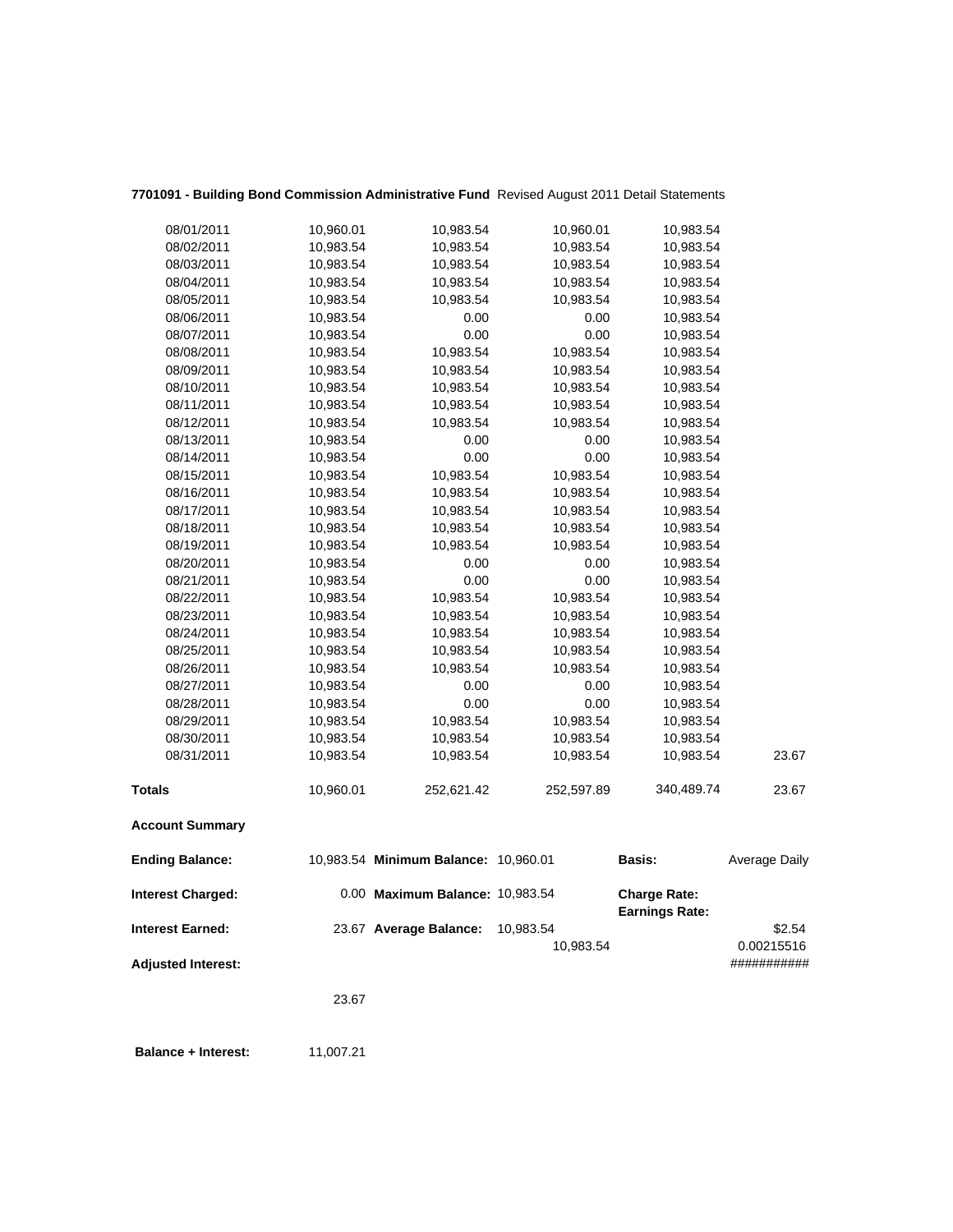| 7701150 - Oklahoma State Regents for Higher Educatior |  |  |  |  |  |  |  |
|-------------------------------------------------------|--|--|--|--|--|--|--|
|-------------------------------------------------------|--|--|--|--|--|--|--|

**9gents for Higher Education** Revised August 2011 Detail Statements

| 08/01/2011                | 980,829.83   | 983,075.42                             | 980,829.83    | 983,075.42            |                           |
|---------------------------|--------------|----------------------------------------|---------------|-----------------------|---------------------------|
| 08/02/2011                | 983,075.42   | 1,001,951.42                           | 983,075.42    | 1,001,951.42          |                           |
| 08/03/2011                | 1,001,951.42 | 1,001,951.42                           | 1,001,951.42  | 1,001,951.42          |                           |
| 08/04/2011                | 1,001,951.42 | 1,001,519.42                           | 1,001,951.42  | 1,001,519.42          |                           |
| 08/05/2011                | 1,001,519.42 | 1,001,519.42                           | 1,001,519.42  | 1,001,519.42          |                           |
| 08/06/2011                | 1,001,519.42 | 0.00                                   | 0.00          | 1,001,519.42          |                           |
| 08/07/2011                | 1,001,519.42 | 0.00                                   | 0.00          | 1,001,519.42          |                           |
| 08/08/2011                | 1,001,519.42 | 1,001,519.42                           | 1,001,519.42  | 1,001,519.42          |                           |
| 08/09/2011                | 1,001,519.42 | 909,443.04                             | 1,001,519.42  | 909,443.04            |                           |
| 08/10/2011                | 909,443.04   | 909,443.04                             | 909,443.04    | 909,443.04            |                           |
| 08/11/2011                | 909,443.04   | 909,443.04                             | 909,443.04    | 909,443.04            |                           |
| 08/12/2011                | 909,443.04   | 909,443.04                             | 909,443.04    | 909,443.04            |                           |
| 08/13/2011                | 909,443.04   | 0.00                                   | 0.00          | 909,443.04            |                           |
| 08/14/2011                | 909,443.04   | 0.00                                   | 0.00          | 909,443.04            |                           |
| 08/15/2011                | 909,443.04   | 909,443.04                             | 909,443.04    | 909,443.04            |                           |
| 08/16/2011                | 909,443.04   | 897,864.95                             | 909,443.04    | 897,864.95            |                           |
| 08/17/2011                | 897,864.95   | 897,864.95                             | 897,864.95    | 897,864.95            |                           |
| 08/18/2011                | 897,864.95   | 897,864.95                             | 897,864.95    | 897,864.95            |                           |
| 08/19/2011                | 897,864.95   | 897,864.95                             | 897,864.95    | 897,864.95            |                           |
| 08/20/2011                | 897,864.95   | 0.00                                   | 0.00          | 897,864.95            |                           |
| 08/21/2011                | 897,864.95   | 0.00                                   | 0.00          | 897,864.95            |                           |
| 08/22/2011                | 897,864.95   | 893,864.95                             | 897,864.95    | 893,864.95            |                           |
| 08/23/2011                | 893,864.95   | 887,830.34                             | 893,864.95    | 887,830.34            |                           |
| 08/24/2011                | 887,830.34   | 887,830.34                             | 887,830.34    | 887,830.34            |                           |
| 08/25/2011                | 887,830.34   | 887,830.34                             | 887,830.34    | 887,830.34            |                           |
| 08/26/2011                | 887,830.34   | 569,038.28                             | 887,830.34    | 569,038.28            |                           |
| 08/27/2011                | 569,038.28   | 0.00                                   | 0.00          | 569,038.28            |                           |
| 08/28/2011                | 569,038.28   | 0.00                                   | 0.00          | 569,038.28            |                           |
| 08/29/2011                | 569,038.28   | 400,346.85                             | 569,038.28    | 400,346.85            |                           |
| 08/30/2011                | 400,346.85   | 388,017.54                             | 400,346.85    | 388,017.54            |                           |
| 08/31/2011                | 388,017.54   | 360,809.01                             | 388,017.54    | 360,809.01            | 1,818.79                  |
|                           |              |                                        |               |                       |                           |
| <b>Totals</b>             | 980,829.83   | 19,405,779.17                          | 20,025,799.99 | 26,161,510.55         | 1,818.79                  |
| <b>Account Summary</b>    |              |                                        |               |                       |                           |
| <b>Ending Balance:</b>    |              | 360,809.01 Minimum Balance: 980,829.83 |               | Basis:                | Average Daily             |
| <b>Interest Charged:</b>  |              | 0.00 Maximum Balance: 360,809.01       |               | <b>Charge Rate:</b>   |                           |
|                           |              |                                        |               | <b>Earnings Rate:</b> |                           |
| <b>Interest Earned:</b>   |              | 1,818.79 Average Balance:              | 843,919.70    |                       | \$2.54                    |
| <b>Adjusted Interest:</b> |              |                                        | 843,919.70    |                       | 0.00215517<br>########### |
|                           |              |                                        |               |                       |                           |
|                           | 1,818.79     |                                        |               |                       |                           |
|                           |              |                                        |               |                       |                           |
|                           |              |                                        |               |                       |                           |

 **Balance + Interest:** 362,627.80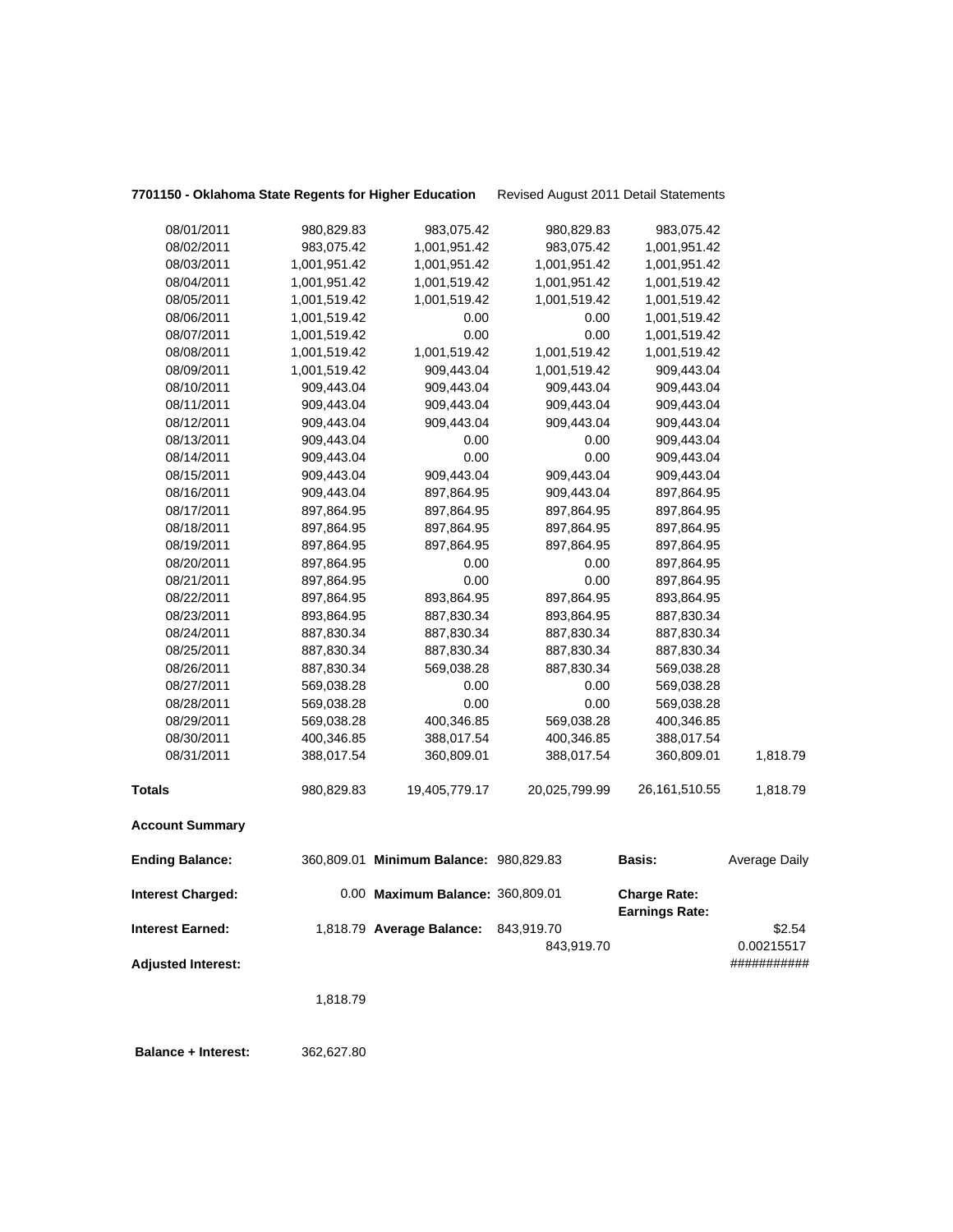| 08/01/2011                | 7,232,800.03 | 7,248,467.51                               | 7,232,800.03                 | 7,248,467.51                                 |                      |
|---------------------------|--------------|--------------------------------------------|------------------------------|----------------------------------------------|----------------------|
| 08/02/2011                | 7,248,467.51 | 7,248,467.51                               | 7,248,467.51                 | 7,248,467.51                                 |                      |
| 08/03/2011                | 7,248,467.51 | 7,248,467.51                               | 7,248,467.51                 | 7,248,467.51                                 |                      |
| 08/04/2011                | 7,248,467.51 | 7,248,467.51                               | 7,248,467.51                 | 7,248,467.51                                 |                      |
| 08/05/2011                | 7,248,467.51 | 7,219,559.51                               | 7,248,467.51                 | 7,219,559.51                                 |                      |
| 08/06/2011                | 7,219,559.51 | 0.00                                       | 0.00                         | 7,219,559.51                                 |                      |
| 08/07/2011                | 7,219,559.51 | 0.00                                       | 0.00                         | 7,219,559.51                                 |                      |
| 08/08/2011                | 7,219,559.51 | 7,219,559.51                               | 7,219,559.51                 | 7,219,559.51                                 |                      |
| 08/09/2011                | 7,219,559.51 | 7,169,463.47                               | 7,219,559.51                 | 7,169,463.47                                 |                      |
| 08/10/2011                | 7,169,463.47 | 7,169,463.47                               | 7,169,463.47                 | 7,169,463.47                                 |                      |
| 08/11/2011                | 7,169,463.47 | 7,167,238.97                               | 7,169,463.47                 | 7,167,238.97                                 |                      |
| 08/12/2011                | 7,167,238.97 | 7,167,238.97                               | 7,167,238.97                 | 7,167,238.97                                 |                      |
| 08/13/2011                | 7,167,238.97 | 0.00                                       | 0.00                         | 7,167,238.97                                 |                      |
| 08/14/2011                | 7,167,238.97 | 0.00                                       | 0.00                         | 7,167,238.97                                 |                      |
| 08/15/2011                | 7,167,238.97 | 7,167,238.97                               | 7,167,238.97                 | 7,167,238.97                                 |                      |
| 08/16/2011                | 7,167,238.97 | 7,161,886.19                               | 7,167,238.97                 | 7,161,886.19                                 |                      |
| 08/17/2011                | 7,161,886.19 | 7,161,886.19                               | 7,161,886.19                 | 7,161,886.19                                 |                      |
| 08/18/2011                | 7,161,886.19 | 7,161,886.19                               | 7,161,886.19                 | 7,161,886.19                                 |                      |
| 08/19/2011                | 7,161,886.19 | 7,161,886.19                               | 7,161,886.19                 | 7,161,886.19                                 |                      |
| 08/20/2011                | 7,161,886.19 | 0.00                                       | 0.00                         | 7,161,886.19                                 |                      |
| 08/21/2011                | 7,161,886.19 | 0.00                                       | 0.00                         | 7,161,886.19                                 |                      |
| 08/22/2011                | 7,161,886.19 | 7,161,886.19                               | 7,161,886.19                 | 7,161,886.19                                 |                      |
| 08/23/2011                | 7,161,886.19 | 7,161,886.19                               | 7,161,886.19                 | 7,161,886.19                                 |                      |
| 08/24/2011                | 7,161,886.19 | 7,161,886.19                               | 7,161,886.19                 | 7,161,886.19                                 |                      |
| 08/25/2011                | 7,161,886.19 | 7,161,886.19                               | 7,161,886.19                 | 7,161,886.19                                 |                      |
| 08/26/2011                | 7,161,886.19 | 7,155,953.15                               | 7,161,886.19                 | 7,155,953.15                                 |                      |
| 08/27/2011                | 7,155,953.15 | 0.00                                       | 0.00                         | 7,155,953.15                                 |                      |
| 08/28/2011                | 7,155,953.15 | 0.00                                       | 0.00                         | 7,155,953.15                                 |                      |
| 08/29/2011                | 7,155,953.15 | 7,155,953.15                               | 7,155,953.15                 | 7,155,953.15                                 |                      |
| 08/30/2011                | 7,155,953.15 | 7,155,953.15                               | 7,155,953.15                 | 7,155,953.15                                 |                      |
| 08/31/2011                | 7,155,953.15 | 7,155,953.15                               | 7,155,953.15                 | 7,155,953.15                                 | 15,475.58            |
| <b>Totals</b>             | 7,232,800.03 | 165, 192, 535.03                           | 165,269,381.91               | 222,601,810.67                               | 15,475.58            |
| <b>Account Summary</b>    |              |                                            |                              |                                              |                      |
| <b>Ending Balance:</b>    |              | 7,155,953.15 Minimum Balance: 7,232,800.03 |                              | <b>Basis:</b>                                | Average Daily        |
| <b>Interest Charged:</b>  |              | 0.00 Maximum Balance: 7,155,953.15         |                              | <b>Charge Rate:</b><br><b>Earnings Rate:</b> |                      |
| <b>Interest Earned:</b>   |              | 15,475.58 Average Balance:                 | 7,180,703.57<br>7,180,703.57 |                                              | \$2.54<br>0.00215516 |
| <b>Adjusted Interest:</b> |              |                                            |                              |                                              | ###########          |

# **7701369 - Workers Comp Court Continuing Letter of Credit** Revised August 2011 Detail Statements

15,475.58

 **Balance + Interest:** 7,171,428.73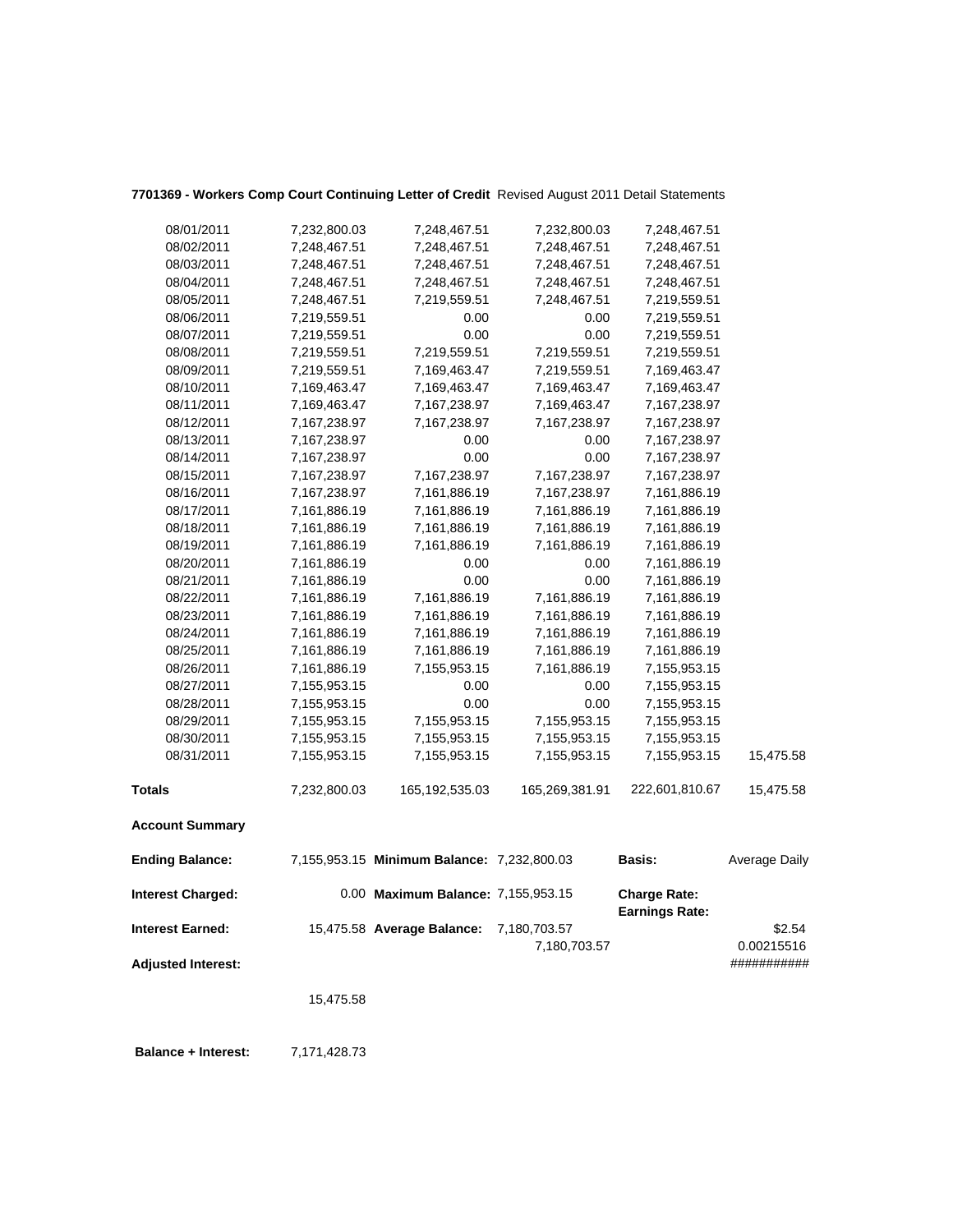## **7701400 - OJA Trust F**Revised August 2011 Detail Statements

| 08/01/2011                | 442,238.95 | 443,145.07                             | 442,238.95               | 443,145.07                                   |                      |
|---------------------------|------------|----------------------------------------|--------------------------|----------------------------------------------|----------------------|
| 08/02/2011                | 443,145.07 | 443,145.07                             | 443,145.07               | 443,145.07                                   |                      |
| 08/03/2011                | 443,145.07 | 443,145.07                             | 443,145.07               | 443,145.07                                   |                      |
| 08/04/2011                | 443,145.07 | 443,145.07                             | 443,145.07               | 443,145.07                                   |                      |
| 08/05/2011                | 443,145.07 | 443,145.07                             | 443,145.07               | 443,145.07                                   |                      |
| 08/06/2011                | 443,145.07 | 0.00                                   | 0.00                     | 443,145.07                                   |                      |
| 08/07/2011                | 443,145.07 | 0.00                                   | 0.00                     | 443,145.07                                   |                      |
| 08/08/2011                | 443,145.07 | 443,145.07                             | 443,145.07               | 443,145.07                                   |                      |
| 08/09/2011                | 443,145.07 | 414,391.49                             | 443,145.07               | 414,391.49                                   |                      |
| 08/10/2011                | 414,391.49 | 414,391.49                             | 414,391.49               | 414,391.49                                   |                      |
| 08/11/2011                | 414,391.49 | 414,391.49                             | 414,391.49               | 414,391.49                                   |                      |
| 08/12/2011                | 414,391.49 | 414,391.49                             | 414,391.49               | 414,391.49                                   |                      |
| 08/13/2011                | 414,391.49 | 0.00                                   | 0.00                     | 414,391.49                                   |                      |
| 08/14/2011                | 414,391.49 | 0.00                                   | 0.00                     | 414,391.49                                   |                      |
| 08/15/2011                | 414,391.49 | 414,391.49                             | 414,391.49               | 414,391.49                                   |                      |
| 08/16/2011                | 414,391.49 | 414,391.49                             | 414,391.49               | 414,391.49                                   |                      |
| 08/17/2011                | 414,391.49 | 415,758.89                             | 414,391.49               | 415,758.89                                   |                      |
| 08/18/2011                | 415,758.89 | 415,758.89                             | 415,758.89               | 415,758.89                                   |                      |
| 08/19/2011                | 415,758.89 | 415,758.89                             | 415,758.89               | 415,758.89                                   |                      |
| 08/20/2011                | 415,758.89 | 0.00                                   | 0.00                     | 415,758.89                                   |                      |
| 08/21/2011                | 415,758.89 | 0.00                                   | 0.00                     | 415,758.89                                   |                      |
| 08/22/2011                | 415,758.89 | 415,758.89                             | 415,758.89               | 415,758.89                                   |                      |
| 08/23/2011                | 415,758.89 | 415,758.89                             | 415,758.89               | 415,758.89                                   |                      |
| 08/24/2011                | 415,758.89 | 415,758.89                             | 415,758.89               | 415,758.89                                   |                      |
| 08/25/2011                | 415,758.89 | 415,758.89                             | 415,758.89               | 415,758.89                                   |                      |
| 08/26/2011                | 415,758.89 | 415,758.89                             | 415,758.89               | 415,758.89                                   |                      |
| 08/27/2011                | 415,758.89 | 0.00                                   | 0.00                     | 415,758.89                                   |                      |
| 08/28/2011                | 415,758.89 | 0.00                                   | 0.00                     | 415,758.89                                   |                      |
| 08/29/2011                | 415,758.89 | 415,758.89                             | 415,758.89               | 415,758.89                                   |                      |
| 08/30/2011                | 415,758.89 | 415,758.89                             | 415,758.89               | 415,758.89                                   |                      |
| 08/31/2011                | 415,758.89 | 415,758.89                             | 415,758.89               | 415,758.89                                   | 910.50               |
| <b>Totals</b>             | 442,238.95 | 9,718,567.15                           | 9,745,047.21             | 13,096,675.83                                | 910.50               |
| <b>Account Summary</b>    |            |                                        |                          |                                              |                      |
| <b>Ending Balance:</b>    |            | 415,758.89 Minimum Balance: 442,238.95 |                          | <b>Basis:</b>                                | Average Daily        |
| <b>Interest Charged:</b>  |            | 0.00 Maximum Balance: 415,758.89       |                          | <b>Charge Rate:</b><br><b>Earnings Rate:</b> |                      |
| <b>Interest Earned:</b>   |            | 910.50 Average Balance:                | 422,473.41<br>422,473.41 |                                              | \$2.54<br>0.00215516 |
| <b>Adjusted Interest:</b> |            |                                        |                          |                                              | ###########          |

910.50

**Balance + Interest:** 416,669.39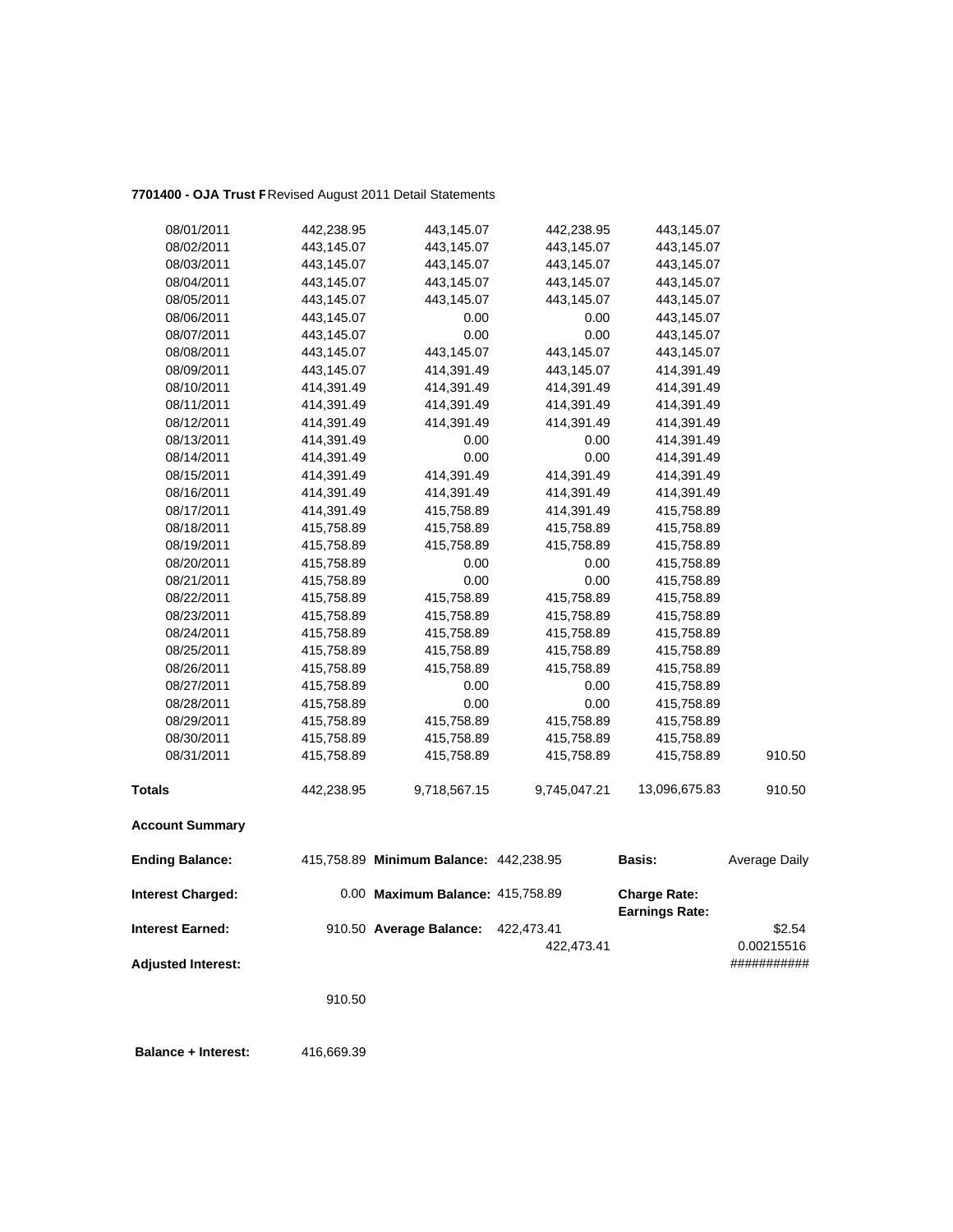## **7701605 - Student Educational Assistan**Revised August 2011 Detail Statements

| 08/01/2011                | 15,272,411.91 | 15,306,004.90                                | 15,272,411.91  | 15,306,004.90         |               |
|---------------------------|---------------|----------------------------------------------|----------------|-----------------------|---------------|
| 08/02/2011                | 15,306,004.90 | 15,306,004.90                                | 15,306,004.90  | 15,306,004.90         |               |
| 08/03/2011                | 15,306,004.90 | 15,079,258.62                                | 15,306,004.90  | 15,079,258.62         |               |
| 08/04/2011                | 15,079,258.62 | 15,079,268.62                                | 15,079,258.62  | 15,079,268.62         |               |
| 08/05/2011                | 15,079,268.62 | 15,079,268.62                                | 15,079,268.62  | 15,079,268.62         |               |
| 08/06/2011                | 15,079,268.62 | 0.00                                         | 0.00           | 15,079,268.62         |               |
| 08/07/2011                | 15,079,268.62 | 0.00                                         | 0.00           | 15,079,268.62         |               |
| 08/08/2011                | 15,079,268.62 | 15,082,446.78                                | 15,079,268.62  | 15,082,446.78         |               |
| 08/09/2011                | 15,082,446.78 | 15,082,446.78                                | 15,082,446.78  | 15,082,446.78         |               |
| 08/10/2011                | 15,082,446.78 | 15,082,446.78                                | 15,082,446.78  | 15,082,446.78         |               |
| 08/11/2011                | 15,082,446.78 | 14,780,656.44                                | 15,082,446.78  | 14,780,656.44         |               |
| 08/12/2011                | 14,780,656.44 | 14,760,928.46                                | 14,780,656.44  | 14,760,928.46         |               |
| 08/13/2011                | 14,760,928.46 | 0.00                                         | 0.00           | 14,760,928.46         |               |
| 08/14/2011                | 14,760,928.46 | 0.00                                         | 0.00           | 14,760,928.46         |               |
| 08/15/2011                | 14,760,928.46 | 14,762,667.77                                | 14,760,928.46  | 14,762,667.77         |               |
| 08/16/2011                | 14,762,667.77 | 14,762,637.77                                | 14,762,667.77  | 14,762,637.77         |               |
| 08/17/2011                | 14,762,637.77 | 14,762,757.77                                | 14,762,637.77  | 14,762,757.77         |               |
| 08/18/2011                | 14,762,757.77 | 14,378,333.51                                | 14,762,757.77  | 14,378,333.51         |               |
| 08/19/2011                | 14,378,333.51 | 14,378,333.51                                | 14,378,333.51  | 14,378,333.51         |               |
| 08/20/2011                | 14,378,333.51 | 0.00                                         | 0.00           | 14,378,333.51         |               |
| 08/21/2011                | 14,378,333.51 | 0.00                                         | 0.00           | 14,378,333.51         |               |
| 08/22/2011                | 14,378,333.51 | 14,790,344.25                                | 14,378,333.51  | 14,790,344.25         |               |
| 08/23/2011                | 14,790,344.25 | 14,790,489.54                                | 14,790,344.25  | 14,790,489.54         |               |
| 08/24/2011                | 14,790,489.54 | 14,790,489.54                                | 14,790,489.54  | 14,790,489.54         |               |
| 08/25/2011                | 14,790,489.54 | 14,442,095.56                                | 14,790,489.54  | 14,442,095.56         |               |
| 08/26/2011                | 14,442,095.56 | 14,104,825.40                                | 14,442,095.56  | 14,104,825.40         |               |
| 08/27/2011                | 14,104,825.40 | 0.00                                         | 0.00           | 14,104,825.40         |               |
| 08/28/2011                | 14,104,825.40 | 0.00                                         | 0.00           | 14,104,825.40         |               |
| 08/29/2011                | 14,104,825.40 | 14,106,016.50                                | 14,104,825.40  | 14,106,016.50         |               |
| 08/30/2011                | 14,106,016.50 | 14,106,083.07                                | 14,106,016.50  | 14,106,083.07         |               |
| 08/31/2011                | 14,106,083.07 | 14,218,928.75                                | 14,106,083.07  | 14,218,928.75         | 31,679.45     |
| <b>Totals</b>             | 15,272,411.91 | 339,032,733.84                               | 340,086,217.00 | 455,679,445.82        | 31,679.45     |
| <b>Account Summary</b>    |               |                                              |                |                       |               |
| <b>Ending Balance:</b>    |               | 14,218,928.75 Minimum Balance: 15,272,411.91 |                | Basis:                | Average Daily |
| <b>Interest Charged:</b>  |               | 0.00 Maximum Balance: 14,218,928.75          |                | <b>Charge Rate:</b>   |               |
|                           |               |                                              |                | <b>Earnings Rate:</b> |               |
| <b>Interest Earned:</b>   |               | 31,679.45 Average Balance:                   | 14,699,336.96  |                       | \$2.54        |
|                           |               |                                              | 14,699,336.96  |                       | 0.00215516    |
| <b>Adjusted Interest:</b> |               |                                              |                |                       | ###########   |
|                           | 31,679.45     |                                              |                |                       |               |
|                           |               |                                              |                |                       |               |

 **Balance + Interest:** 14,250,608.20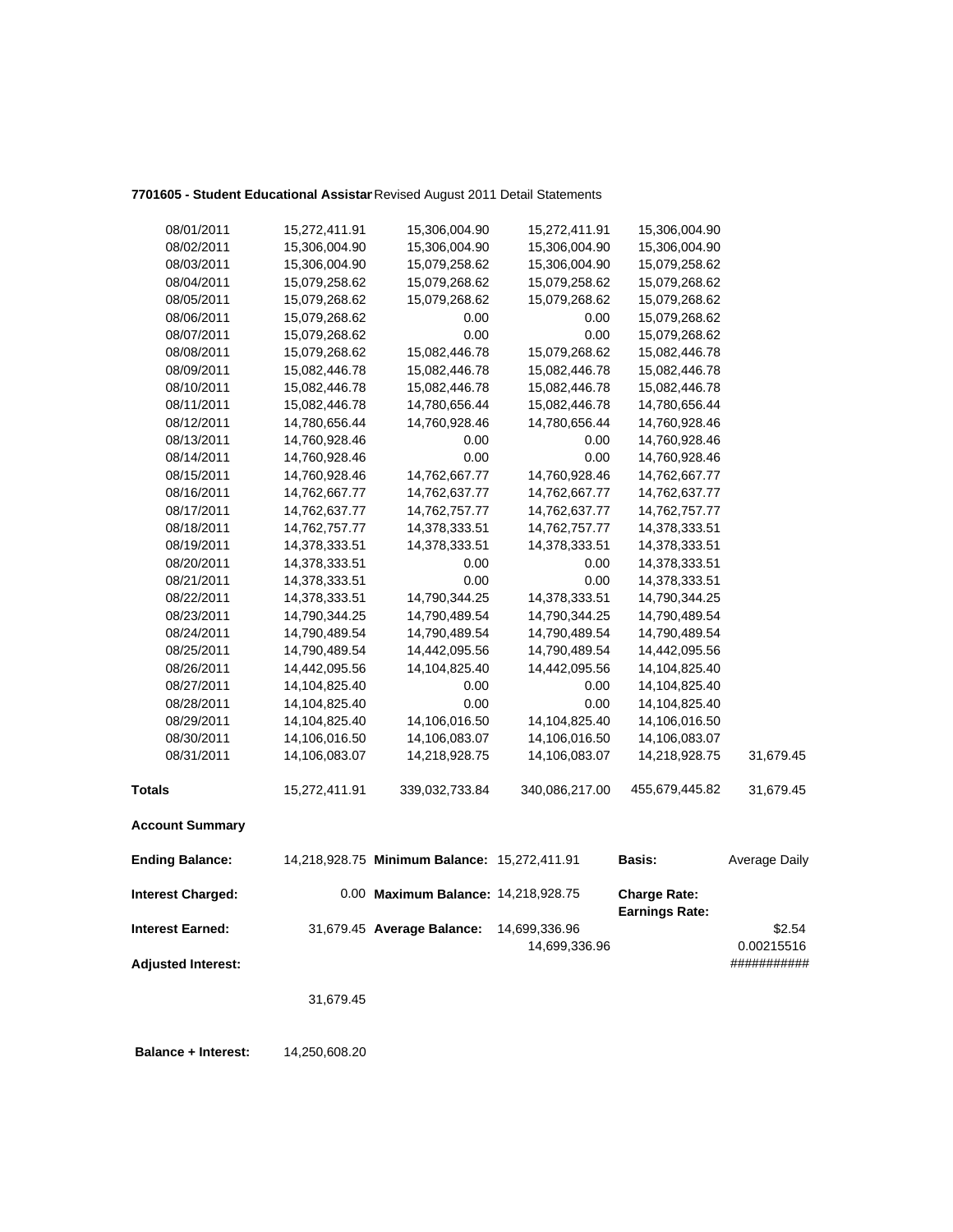## **7701650 - Department of Veteran Affairs**Revised August 2011 Detail Statements

| 08/01/2011                | 797,646.45 | 799,326.66                             | 797,646.45    | 799,326.66            |               |
|---------------------------|------------|----------------------------------------|---------------|-----------------------|---------------|
| 08/02/2011                | 799,326.66 | 799,326.66                             | 799,326.66    | 799,326.66            |               |
| 08/03/2011                | 799,326.66 | 799,326.66                             | 799,326.66    | 799,326.66            |               |
| 08/04/2011                | 799,326.66 | 799,326.66                             | 799,326.66    | 799,326.66            |               |
| 08/05/2011                | 799,326.66 | 818,892.67                             | 799,326.66    | 818,892.67            |               |
| 08/06/2011                | 818,892.67 | 0.00                                   | 0.00          | 818,892.67            |               |
| 08/07/2011                | 818,892.67 | 0.00                                   | 0.00          | 818,892.67            |               |
| 08/08/2011                | 818,892.67 | 818,892.67                             | 818,892.67    | 818,892.67            |               |
| 08/09/2011                | 818,892.67 | 818,892.67                             | 818,892.67    | 818,892.67            |               |
| 08/10/2011                | 818,892.67 | 753,916.75                             | 818,892.67    | 753,916.75            |               |
| 08/11/2011                | 753,916.75 | 759,241.42                             | 753,916.75    | 759,241.42            |               |
| 08/12/2011                | 759,241.42 | 685,849.78                             | 759,241.42    | 685,849.78            |               |
| 08/13/2011                | 685,849.78 | 0.00                                   | 0.00          | 685,849.78            |               |
| 08/14/2011                | 685,849.78 | 0.00                                   | 0.00          | 685,849.78            |               |
| 08/15/2011                | 685,849.78 | 687,487.49                             | 685,849.78    | 687,487.49            |               |
| 08/16/2011                | 687,487.49 | 687,487.49                             | 687,487.49    | 687,487.49            |               |
| 08/17/2011                | 687,487.49 | 679,663.66                             | 687,487.49    | 679,663.66            |               |
| 08/18/2011                | 679,663.66 | 679,695.66                             | 679,663.66    | 679,695.66            |               |
| 08/19/2011                | 679,695.66 | 679,695.66                             | 679,695.66    | 679,695.66            |               |
| 08/20/2011                | 679,695.66 | 0.00                                   | 0.00          | 679,695.66            |               |
| 08/21/2011                | 679,695.66 | 0.00                                   | 0.00          | 679,695.66            |               |
| 08/22/2011                | 679,695.66 | 683,065.16                             | 679,695.66    | 683,065.16            |               |
| 08/23/2011                | 683,065.16 | 679,364.45                             | 683,065.16    | 679,364.45            |               |
| 08/24/2011                | 679,364.45 | 679,364.45                             | 679,364.45    | 679,364.45            |               |
| 08/25/2011                | 679,364.45 | 679,364.45                             | 679,364.45    | 679,364.45            |               |
| 08/26/2011                | 679,364.45 | 682,320.50                             | 679,364.45    | 682,320.50            |               |
| 08/27/2011                | 682,320.50 | 0.00                                   | 0.00          | 682,320.50            |               |
| 08/28/2011                | 682,320.50 | 0.00                                   | 0.00          | 682,320.50            |               |
| 08/29/2011                | 682,320.50 | 681,987.63                             | 682,320.50    | 681,987.63            |               |
| 08/30/2011                | 681,987.63 | 680,364.63                             | 681,987.63    | 680,364.63            |               |
| 08/31/2011                | 680,364.63 | 754,776.63                             | 680,364.63    | 754,776.63            | 1,565.70      |
| <b>Totals</b>             | 797,646.45 | 16,787,630.46                          | 16,830,500.28 | 22,521,147.68         | 1,565.70      |
| <b>Account Summary</b>    |            |                                        |               |                       |               |
| <b>Ending Balance:</b>    |            | 754,776.63 Minimum Balance: 797,646.45 |               | <b>Basis:</b>         | Average Daily |
| <b>Interest Charged:</b>  |            | 0.00 Maximum Balance: 754,776.63       |               | <b>Charge Rate:</b>   |               |
|                           |            |                                        |               | <b>Earnings Rate:</b> |               |
| <b>Interest Earned:</b>   |            | 1,565.70 Average Balance:              | 726,488.63    |                       | \$2.54        |
|                           |            |                                        | 726,488.63    |                       | 0.00215516    |
| <b>Adjusted Interest:</b> |            |                                        |               |                       | ###########   |
|                           | 1,565.70   |                                        |               |                       |               |

 **Balance + Interest:** 756,342.33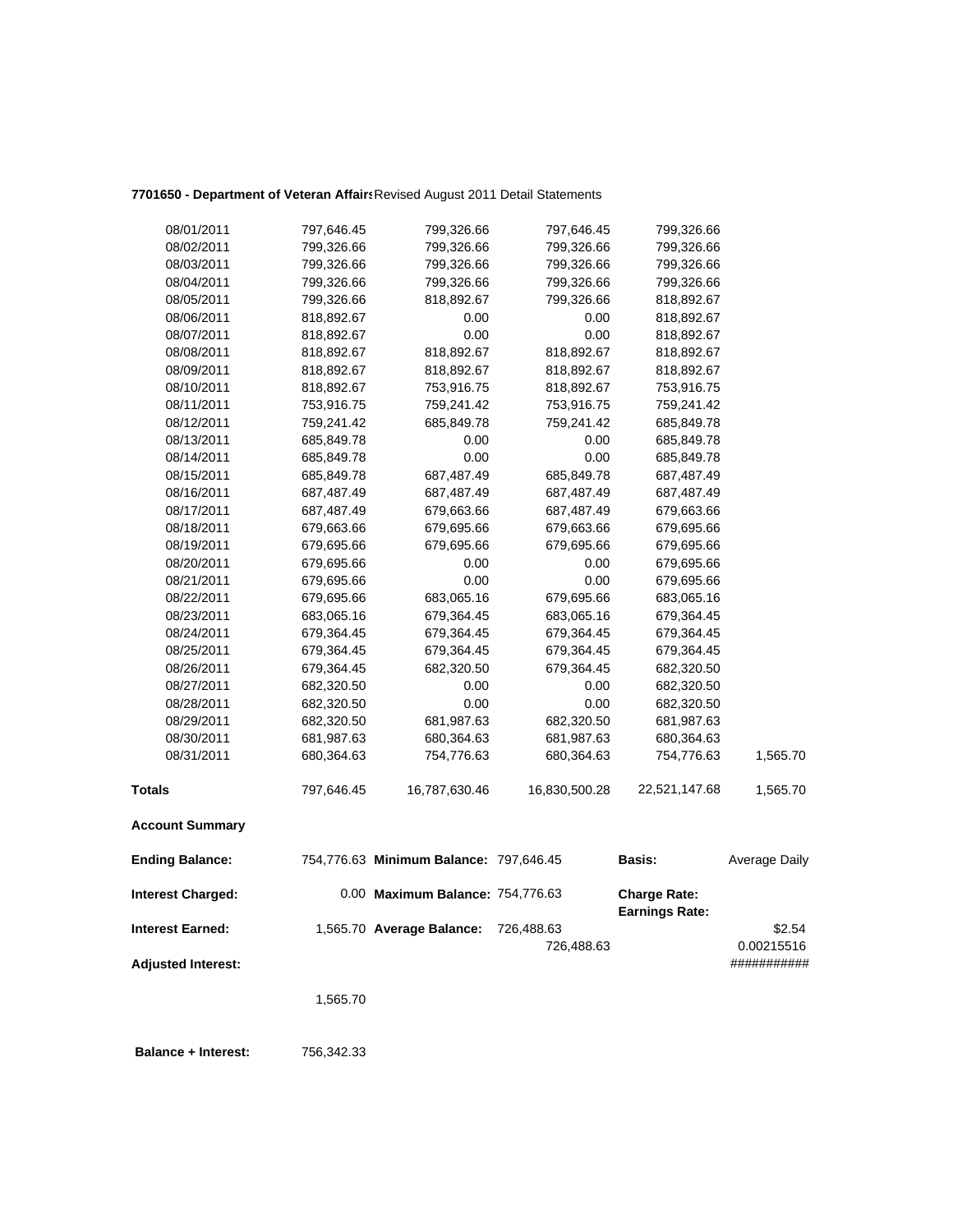**7701750 - Tulsa Community College** Revised August 2011 Detail Statements

| 08/01/2011                | 7,433,797.97 | 7,449,421.17                               | 7,433,797.97      | 7,449,421.17                          |                      |
|---------------------------|--------------|--------------------------------------------|-------------------|---------------------------------------|----------------------|
| 08/02/2011                | 7,449,421.17 | 7,396,577.00                               | 7,449,421.17      | 7,396,577.00                          |                      |
| 08/03/2011                | 7,396,577.00 | 7,329,074.09                               | 7,396,577.00      | 7,329,074.09                          |                      |
| 08/04/2011                | 7,329,074.09 | 7,329,568.33                               | 7,329,074.09      | 7,329,568.33                          |                      |
| 08/05/2011                | 7,329,568.33 | 7,329,568.33                               | 7,329,568.33      | 7,329,568.33                          |                      |
| 08/06/2011                | 7,329,568.33 | 0.00                                       | 0.00              | 7,329,568.33                          |                      |
| 08/07/2011                | 7,329,568.33 | 0.00                                       | 0.00              | 7,329,568.33                          |                      |
| 08/08/2011                | 7,329,568.33 | 7,329,568.33                               | 7,329,568.33      | 7,329,568.33                          |                      |
| 08/09/2011                | 7,329,568.33 | 7,098,858.28                               | 7,329,568.33      | 7,098,858.28                          |                      |
| 08/10/2011                | 7,098,858.28 | 7,079,273.72                               | 7,098,858.28      | 7,079,273.72                          |                      |
| 08/11/2011                | 7,079,273.72 | 7,079,273.72                               | 7,079,273.72      | 7,079,273.72                          |                      |
| 08/12/2011                | 7,079,273.72 | 7,079,273.72                               | 7,079,273.72      | 7,079,273.72                          |                      |
| 08/13/2011                | 7,079,273.72 | 0.00                                       | 0.00              | 7,079,273.72                          |                      |
| 08/14/2011                | 7,079,273.72 | 0.00                                       | 0.00              | 7,079,273.72                          |                      |
| 08/15/2011                | 7,079,273.72 | 6,875,753.40                               | 7,079,273.72      | 6,875,753.40                          |                      |
| 08/16/2011                | 6,875,753.40 | 6,819,309.41                               | 6,875,753.40      | 6,819,309.41                          |                      |
| 08/17/2011                | 6,819,309.41 | 6,271,933.86                               | 6,819,309.41      | 6,271,933.86                          |                      |
| 08/18/2011                | 6,271,933.86 | 6,271,933.86                               | 6,271,933.86      | 6,271,933.86                          |                      |
| 08/19/2011                | 6,271,933.86 | 6,271,933.86                               | 6,271,933.86      | 6,271,933.86                          |                      |
| 08/20/2011                | 6,271,933.86 | 0.00                                       | 0.00              | 6,271,933.86                          |                      |
| 08/21/2011                | 6,271,933.86 | 0.00                                       | 0.00              | 6,271,933.86                          |                      |
| 08/22/2011                | 6,271,933.86 | 6,271,933.86                               | 6,271,933.86      | 6,271,933.86                          |                      |
| 08/23/2011                | 6,271,933.86 | 6,264,254.23                               | 6,271,933.86      | 6,264,254.23                          |                      |
| 08/24/2011                | 6,264,254.23 | 6,864,254.23                               | 6,264,254.23      | 6,864,254.23                          |                      |
| 08/25/2011                | 6,864,254.23 | 6,126,891.15                               | 6,864,254.23      | 6,126,891.15                          |                      |
| 08/26/2011                | 6,126,891.15 | 6,054,541.49                               | 6,126,891.15      | 6,054,541.49                          |                      |
| 08/27/2011                | 6,054,541.49 | 0.00                                       | 0.00              | 6,054,541.49                          |                      |
| 08/28/2011                | 6,054,541.49 | 0.00                                       | 0.00              | 6,054,541.49                          |                      |
| 08/29/2011                | 6,054,541.49 | 5,099,715.87                               | 6,054,541.49      | 5,099,715.87                          |                      |
| 08/30/2011                | 5,099,715.87 | 5,033,805.47                               | 5,099,715.87      | 5,033,805.47                          |                      |
| 08/31/2011                | 5,033,805.47 | 4,711,870.14                               | 5,033,805.47      | 4,711,870.14                          | 14,245.58            |
| <b>Totals</b>             | 7,433,797.97 | 151,438,587.52                             | 154, 160, 515. 35 | 204,909,222.32                        | 14,245.58            |
| <b>Account Summary</b>    |              |                                            |                   |                                       |                      |
| <b>Ending Balance:</b>    |              | 4,711,870.14 Minimum Balance: 7,433,797.97 |                   | <b>Basis:</b>                         | <b>Average Daily</b> |
| <b>Interest Charged:</b>  |              | 0.00 Maximum Balance: 4,711,870.14         |                   | <b>Charge Rate:</b><br>Earnings Rate: |                      |
| <b>Interest Earned:</b>   |              | 14,245.58 Average Balance:                 | 6,609,974.91      |                                       | \$2.54               |
|                           |              |                                            | 6,609,974.91      |                                       | 0.00215516           |
| <b>Adjusted Interest:</b> |              |                                            |                   |                                       | ###########          |
|                           |              |                                            |                   |                                       |                      |
|                           | 14,245.58    |                                            |                   |                                       |                      |
|                           |              |                                            |                   |                                       |                      |
|                           |              |                                            |                   |                                       |                      |

**Balance + Interest:** 4,726,115.72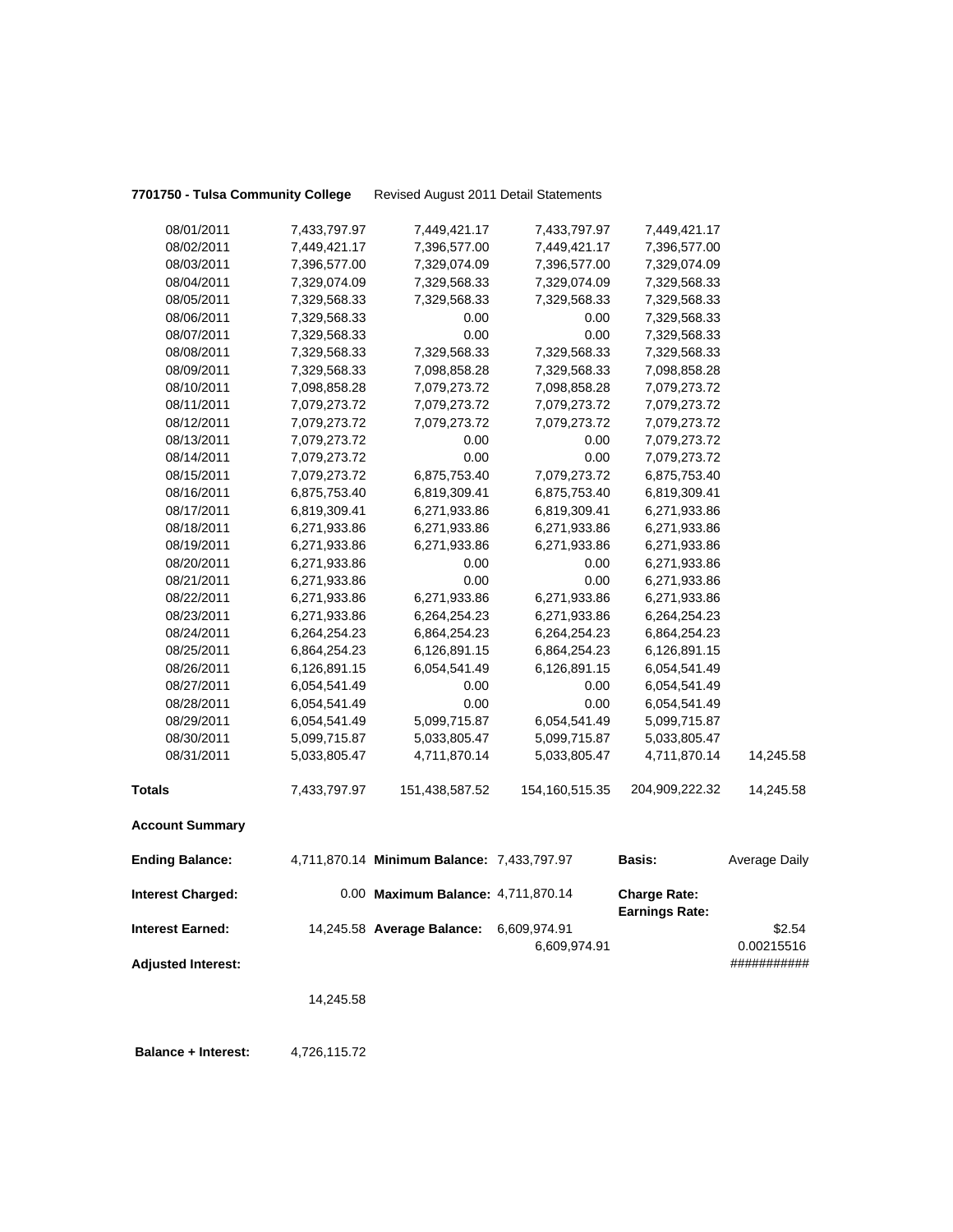# **7701770 - University of Oklahoma Health Science Center** Revised August 2011 Detail Statements

|                           | 592,356.52                       |                                                |                                  |                                              |                           |
|---------------------------|----------------------------------|------------------------------------------------|----------------------------------|----------------------------------------------|---------------------------|
| <b>Adjusted Interest:</b> |                                  |                                                | 274,854,925.36                   |                                              | 0.00215516<br>########### |
| Interest Earned:          |                                  | 592,356.52 Average Balance:                    | 274,854,925.36                   |                                              | \$2.54                    |
| <b>Interest Charged:</b>  |                                  | 0.00 Maximum Balance: 267,728,951.62           |                                  | <b>Charge Rate:</b><br><b>Earnings Rate:</b> |                           |
| <b>Ending Balance:</b>    |                                  | 267,728,951.62 Minimum Balance: 274,022,026.86 |                                  | <b>Basis:</b>                                | Average Daily             |
| <b>Account Summary</b>    |                                  |                                                |                                  |                                              |                           |
| Totals                    | 274,022,026.86                   | 6,304,606,287.53                               |                                  | 6,310,899,362.77 8,520,502,686.01            | 592,356.52                |
|                           |                                  |                                                |                                  |                                              |                           |
| 08/31/2011                | 267,368,256.63                   | 267,728,951.62                                 | 267,368,256.63                   | 267,728,951.62                               | 592,356.52                |
| 08/30/2011                | 268,846,864.18                   | 267,368,256.63                                 | 268,846,864.18                   | 267,368,256.63                               |                           |
| 08/29/2011                | 269,580,083.92                   | 268,846,864.18                                 | 269,580,083.92                   | 268,846,864.18                               |                           |
| 08/28/2011                | 269,580,083.92                   | 0.00                                           | 0.00                             | 269,580,083.92                               |                           |
| 08/27/2011                | 269,580,083.92                   | 0.00                                           | 0.00                             | 269,580,083.92                               |                           |
| 08/26/2011                | 265,099,861.68                   | 269,580,083.92                                 | 265,099,861.68                   | 269,580,083.92                               |                           |
| 08/25/2011                | 265,473,918.02                   | 265,099,861.68                                 | 265,473,918.02                   | 265,099,861.68                               |                           |
| 08/24/2011                | 265,473,918.02                   | 265,473,918.02                                 | 265,473,918.02                   | 265,473,918.02                               |                           |
| 08/23/2011                | 266,185,200.18                   | 265,473,918.02                                 | 266, 185, 200. 18                | 265,473,918.02                               |                           |
| 08/22/2011                | 283,572,062.96                   | 266,185,200.18                                 | 283,572,062.96                   | 266,185,200.18                               |                           |
| 08/21/2011                | 283,572,062.96                   | 0.00                                           | 0.00                             | 283,572,062.96                               |                           |
| 08/20/2011                | 283,572,062.96                   | 0.00                                           | 0.00                             | 283,572,062.96                               |                           |
| 08/19/2011                | 283,571,852.28                   | 283,572,062.96                                 | 283,571,852.28                   | 283,572,062.96                               |                           |
| 08/18/2011                | 285,975,303.92                   | 283,571,852.28                                 | 285,975,303.92                   | 283,571,852.28                               |                           |
| 08/17/2011                | 278,479,990.58                   | 285,975,303.92                                 | 278,479,990.58                   | 285,975,303.92                               |                           |
| 08/16/2011                | 279,454,785.93                   | 278,479,990.58                                 | 279,454,785.93                   | 278,479,990.58                               |                           |
| 08/15/2011                | 280,590,287.43                   | 279,454,785.93                                 | 280,590,287.43                   | 279,454,785.93                               |                           |
| 08/14/2011                | 280,590,287.43                   | 0.00                                           | 0.00                             | 280,590,287.43                               |                           |
| 08/13/2011                | 280,590,287.43                   | 0.00                                           | 0.00                             | 280,590,287.43                               |                           |
| 08/12/2011                | 280,800,367.11                   | 280,590,287.43                                 | 280,800,367.11                   | 280,590,287.43                               |                           |
| 08/11/2011                | 273,056,701.82                   | 280,800,367.11                                 | 273,056,701.82                   | 280,800,367.11                               |                           |
| 08/10/2011                | 273,255,977.05                   | 273,056,701.82                                 | 273,255,977.05                   | 273,056,701.82                               |                           |
| 08/09/2011                | 274,205,764.93                   | 273,255,977.05                                 | 274,205,764.93                   | 273,255,977.05                               |                           |
| 08/08/2011                | 274,205,764.93                   | 274,205,764.93                                 | 274,205,764.93                   | 274,205,764.93                               |                           |
| 08/07/2011                | 274,205,764.93                   | 0.00                                           | 0.00                             | 274,205,764.93                               |                           |
| 08/06/2011                | 274,205,764.93                   | 0.00                                           | 0.00                             | 274,205,764.93                               |                           |
| 08/05/2011                | 275,067,690.74                   | 274,205,764.93                                 | 275,067,690.74                   | 274,205,764.93                               |                           |
| 08/04/2011                | 276,044,679.67                   | 275,067,690.74                                 | 276,044,679.67                   | 275,067,690.74                               |                           |
| 08/03/2011                | 276,724,922.31                   | 276,044,679.67                                 | 276,724,922.31                   | 276,044,679.67                               |                           |
| 08/01/2011<br>08/02/2011  | 274,022,026.86<br>273,843,081.62 | 273,843,081.62<br>276,724,922.31               | 274,022,026.86<br>273,843,081.62 | 273,843,081.62<br>276,724,922.31             |                           |
|                           |                                  |                                                |                                  |                                              |                           |

 **Balance + Interest:** 268,321,308.14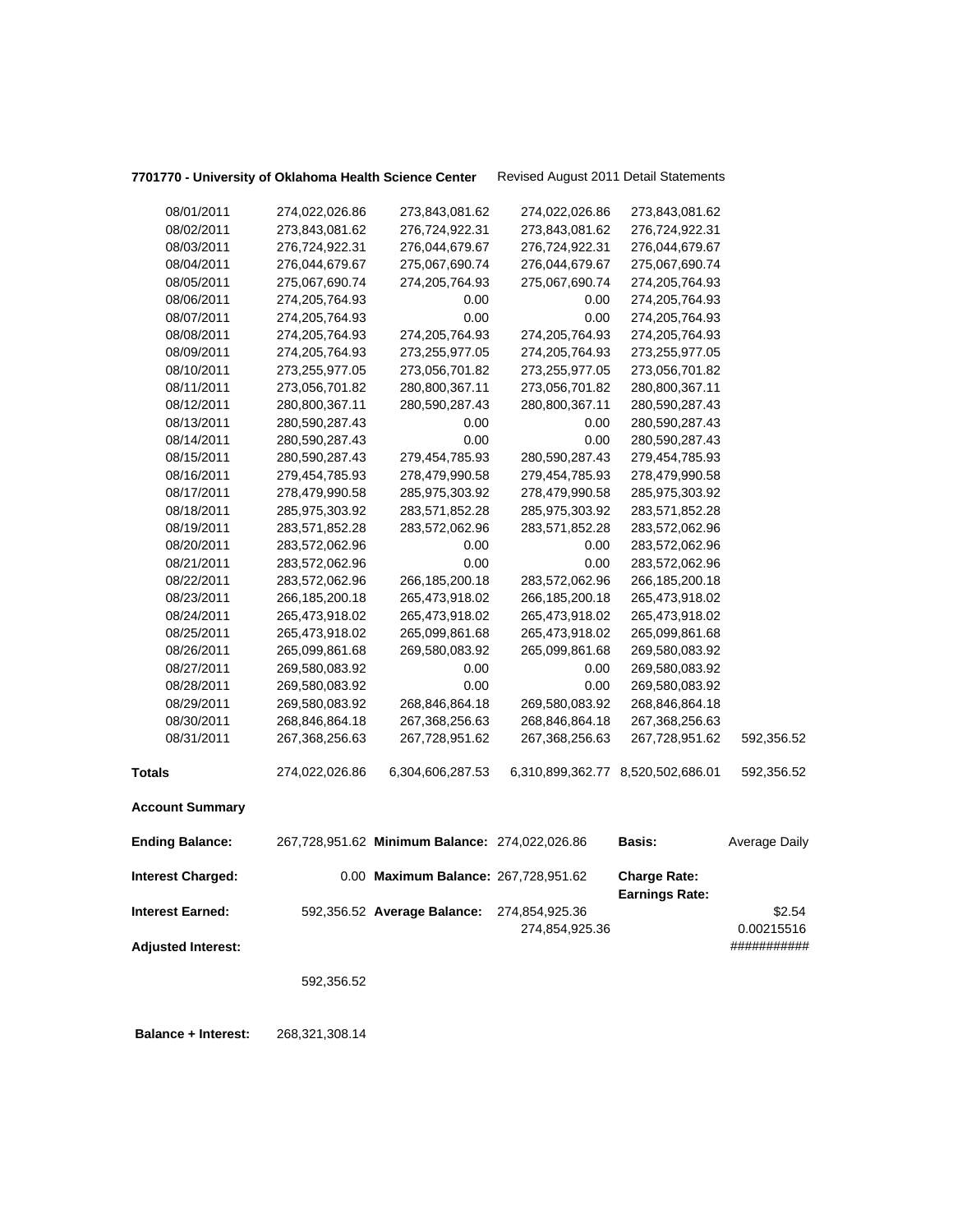## **7701805 - Dept of Reh** Revised August 2011 Detail Statements

| 08/01/2011                | 146,705.60 | 147,018.48                             | 146,705.60   | 147,018.48                            |               |
|---------------------------|------------|----------------------------------------|--------------|---------------------------------------|---------------|
| 08/02/2011                | 147,018.48 | 147,018.48                             | 147,018.48   | 147,018.48                            |               |
| 08/03/2011                | 147,018.48 | 147,018.48                             | 147,018.48   | 147,018.48                            |               |
| 08/04/2011                | 147,018.48 | 147,563.98                             | 147,018.48   | 147,563.98                            |               |
| 08/05/2011                | 147,563.98 | 147,563.98                             | 147,563.98   | 147,563.98                            |               |
| 08/06/2011                | 147,563.98 | 0.00                                   | 0.00         | 147,563.98                            |               |
| 08/07/2011                | 147,563.98 | 0.00                                   | 0.00         | 147,563.98                            |               |
| 08/08/2011                | 147,563.98 | 147,563.98                             | 147,563.98   | 147,563.98                            |               |
| 08/09/2011                | 147,563.98 | 147,563.98                             | 147,563.98   | 147,563.98                            |               |
| 08/10/2011                | 147,563.98 | 147,563.98                             | 147,563.98   | 147,563.98                            |               |
| 08/11/2011                | 147,563.98 | 147,563.98                             | 147,563.98   | 147,563.98                            |               |
| 08/12/2011                | 147,563.98 | 147,563.98                             | 147,563.98   | 147,563.98                            |               |
| 08/13/2011                | 147,563.98 | 0.00                                   | 0.00         | 147,563.98                            |               |
| 08/14/2011                | 147,563.98 | 0.00                                   | 0.00         | 147,563.98                            |               |
| 08/15/2011                | 147,563.98 | 147,782.98                             | 147,563.98   | 147,782.98                            |               |
| 08/16/2011                | 147,782.98 | 147,782.98                             | 147,782.98   | 147,782.98                            |               |
| 08/17/2011                | 147,782.98 | 147,782.98                             | 147,782.98   | 147,782.98                            |               |
| 08/18/2011                | 147,782.98 | 147,730.48                             | 147,782.98   | 147,730.48                            |               |
| 08/19/2011                | 147,730.48 | 147,730.48                             | 147,730.48   | 147,730.48                            |               |
| 08/20/2011                | 147,730.48 | 0.00                                   | 0.00         | 147,730.48                            |               |
| 08/21/2011                | 147,730.48 | 0.00                                   | 0.00         | 147,730.48                            |               |
| 08/22/2011                | 147,730.48 | 147,730.48                             | 147,730.48   | 147,730.48                            |               |
| 08/23/2011                | 147,730.48 | 147,730.48                             | 147,730.48   | 147,730.48                            |               |
| 08/24/2011                | 147,730.48 | 147,730.48                             | 147,730.48   | 147,730.48                            |               |
| 08/25/2011                | 147,730.48 | 147,400.48                             | 147,730.48   | 147,400.48                            |               |
| 08/26/2011                | 147,400.48 | 147,400.48                             | 147,400.48   | 147,400.48                            |               |
| 08/27/2011                | 147,400.48 | 0.00                                   | 0.00         | 147,400.48                            |               |
| 08/28/2011                | 147,400.48 | 0.00                                   | 0.00         | 147,400.48                            |               |
| 08/29/2011                | 147,400.48 | 147,400.48                             | 147,400.48   | 147,400.48                            |               |
| 08/30/2011                | 147,400.48 | 147,205.86                             | 147,400.48   | 147,205.86                            |               |
| 08/31/2011                | 147,205.86 | 147,205.86                             | 147,205.86   | 147,205.86                            | 317.93        |
| <b>Totals</b>             | 146,705.60 | 3,392,617.80                           | 3,392,117.54 | 4,573,135.64                          | 317.93        |
| <b>Account Summary</b>    |            |                                        |              |                                       |               |
| <b>Ending Balance:</b>    |            | 147,205.86 Minimum Balance: 146,705.60 |              | <b>Basis:</b>                         | Average Daily |
| <b>Interest Charged:</b>  |            | 0.00 Maximum Balance: 147,205.86       |              | <b>Charge Rate:</b><br>Earnings Rate: |               |
| <b>Interest Earned:</b>   |            | 317.93 Average Balance:                | 147,520.50   |                                       | \$2.54        |
|                           |            |                                        | 147,520.50   |                                       | 0.00215516    |
| <b>Adjusted Interest:</b> |            |                                        |              |                                       | ###########   |
|                           |            |                                        |              |                                       |               |
|                           | 317.93     |                                        |              |                                       |               |
|                           |            |                                        |              |                                       |               |
|                           |            |                                        |              |                                       |               |

 **Balance + Interest:** 147,523.79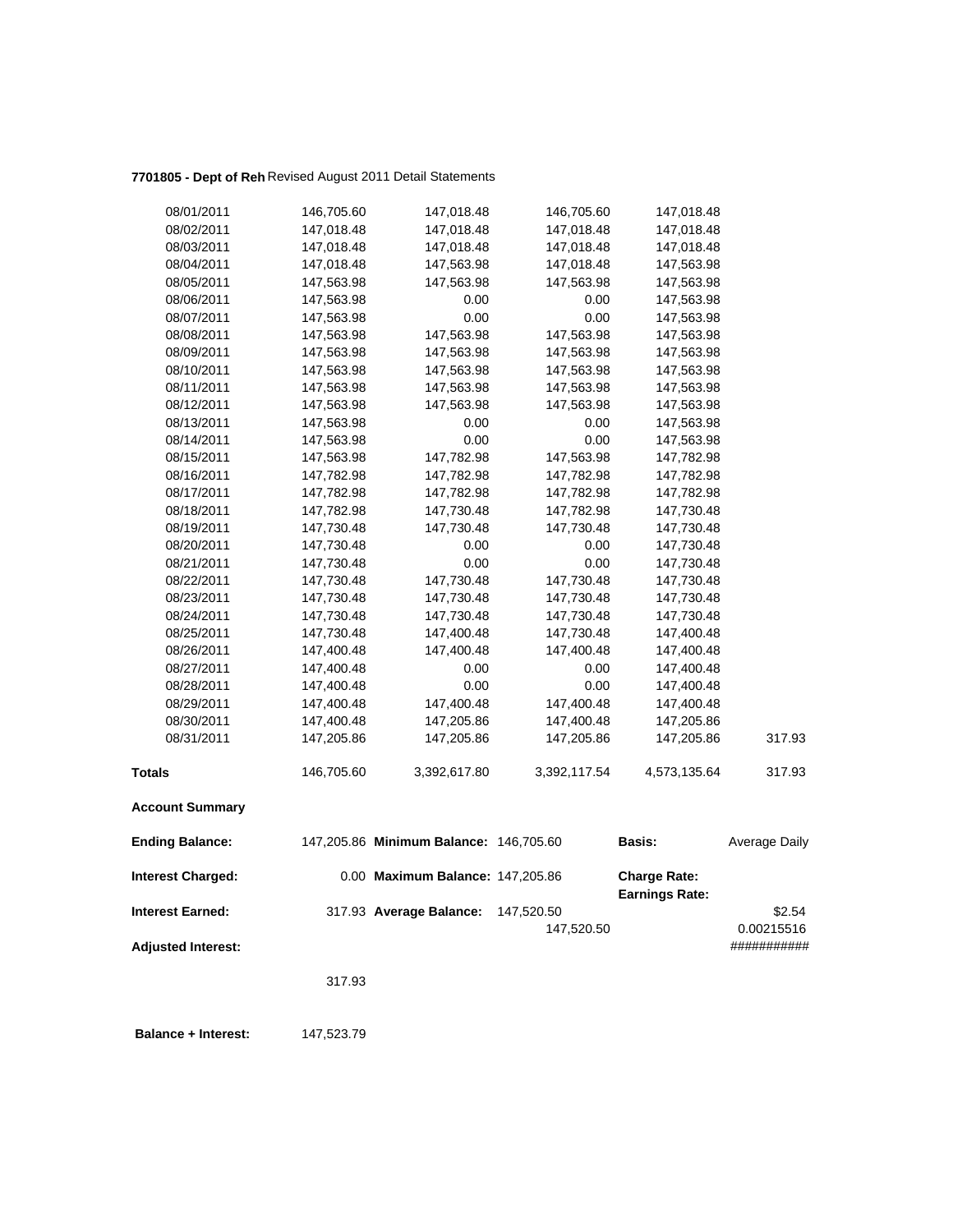### **7702120 - University of Central Oklahom**Revised August 2011 Detail Statements

|                           | 32,466.37     |                                              |                |                                              |                           |
|---------------------------|---------------|----------------------------------------------|----------------|----------------------------------------------|---------------------------|
| <b>Adjusted Interest:</b> |               |                                              | 15,064,473.77  |                                              | 0.00215516<br>########### |
| <b>Interest Earned:</b>   |               | 32,466.37 Average Balance:                   | 15,064,473.77  |                                              | \$2.54                    |
| <b>Interest Charged:</b>  |               | 0.00 Maximum Balance: 12,795,256.42          |                | <b>Charge Rate:</b><br><b>Earnings Rate:</b> |                           |
| <b>Ending Balance:</b>    |               | 12,795,256.42 Minimum Balance: 16,458,801.09 |                | <b>Basis:</b>                                | Average Daily             |
| <b>Account Summary</b>    |               |                                              |                |                                              |                           |
| <b>Totals</b>             | 16,458,801.09 | 345,869,474.43                               | 349,533,019.10 | 466,998,686.83                               | 32,466.37                 |
| 08/31/2011                | 12,892,393.56 | 12,795,256.42                                | 12,892,393.56  | 12,795,256.42                                | 32,466.37                 |
| 08/30/2011                | 12,955,253.41 | 12,892,393.56                                | 12,955,253.41  | 12,892,393.56                                |                           |
| 08/29/2011                | 12,993,095.31 | 12,955,253.41                                | 12,993,095.31  | 12,955,253.41                                |                           |
| 08/28/2011                | 12,993,095.31 | 0.00                                         | 0.00           | 12,993,095.31                                |                           |
| 08/27/2011                | 12,993,095.31 | 0.00                                         | 0.00           | 12,993,095.31                                |                           |
| 08/26/2011                | 13,580,531.48 | 12,993,095.31                                | 13,580,531.48  | 12,993,095.31                                |                           |
| 08/25/2011                | 13,614,082.27 | 13,580,531.48                                | 13,614,082.27  | 13,580,531.48                                |                           |
| 08/24/2011                | 13,614,082.27 | 13,614,082.27                                | 13,614,082.27  | 13,614,082.27                                |                           |
| 08/23/2011                | 14,794,588.04 | 13,614,082.27                                | 14,794,588.04  | 13,614,082.27                                |                           |
| 08/22/2011                | 15,178,902.96 | 14,794,588.04                                | 15,178,902.96  | 14,794,588.04                                |                           |
| 08/21/2011                | 15,178,902.96 | 0.00                                         | 0.00           | 15,178,902.96                                |                           |
| 08/20/2011                | 15,178,902.96 | 0.00                                         | 0.00           | 15,178,902.96                                |                           |
| 08/19/2011                | 15,240,507.56 | 15,178,902.96                                | 15,240,507.56  | 15,178,902.96                                |                           |
| 08/18/2011                | 15,484,425.42 | 15,240,507.56                                | 15,484,425.42  | 15,240,507.56                                |                           |
| 08/17/2011                | 15,651,294.89 | 15,484,425.42                                | 15,651,294.89  | 15,484,425.42                                |                           |
| 08/16/2011                | 15,670,274.74 | 15,651,294.89                                | 15,670,274.74  | 15,651,294.89                                |                           |
| 08/15/2011                | 15,789,835.95 | 15,670,274.74                                | 15,789,835.95  | 15,670,274.74                                |                           |
| 08/14/2011                | 15,789,835.95 | 0.00                                         | 0.00           | 15,789,835.95                                |                           |
| 08/13/2011                | 15,789,835.95 | 0.00                                         | 0.00           | 15,789,835.95                                |                           |
| 08/12/2011                | 15,444,939.21 | 15,789,835.95                                | 15,444,939.21  | 15,789,835.95                                |                           |
| 08/11/2011                | 16,166,076.31 | 15,444,939.21                                | 16,166,076.31  | 15,444,939.21                                |                           |
| 08/10/2011                | 16,166,076.31 | 16,166,076.31                                | 16,166,076.31  | 16,166,076.31                                |                           |
| 08/09/2011                | 16,606,761.87 | 16,166,076.31                                | 16,606,761.87  | 16,166,076.31                                |                           |
| 08/08/2011                | 16,602,771.98 | 16,606,761.87                                | 16,602,771.98  | 16,606,761.87                                |                           |
| 08/07/2011                | 16,602,771.98 | 0.00                                         | 0.00           | 16,602,771.98                                |                           |
| 08/06/2011                | 16,602,771.98 | 0.00                                         | 0.00           | 16,602,771.98                                |                           |
| 08/05/2011                | 15,820,557.13 | 16,602,771.98                                | 15,820,557.13  | 16,602,771.98                                |                           |
| 08/04/2011                | 15,882,430.03 | 15,820,557.13                                | 15,882,430.03  | 15,820,557.13                                |                           |
| 08/03/2011                | 16,453,616.09 | 15,882,430.03                                | 16,453,616.09  | 15,882,430.03                                |                           |
| 08/02/2011                | 16,471,721.22 | 16,453,616.09                                | 16,471,721.22  | 16,453,616.09                                |                           |
| 08/01/2011                | 16,458,801.09 | 16,471,721.22                                | 16,458,801.09  | 16,471,721.22                                |                           |

 **Balance + Interest:** 12,827,722.79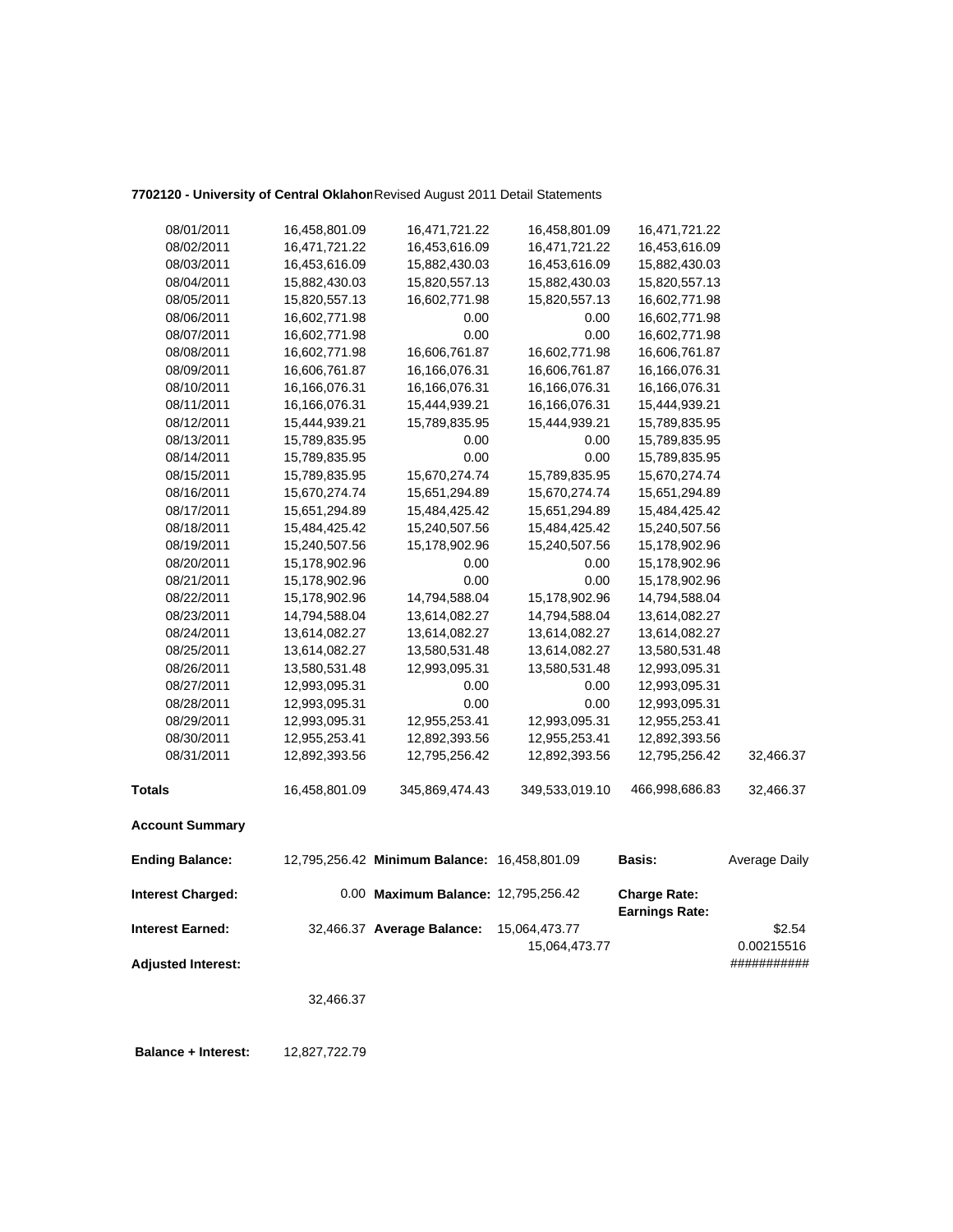## **7702369 - Workers Comp Court Continuing Individual Self In**Revised August 2011 Detail Statements

| 08/01/2011                | 826,509.37 | 828,310.22                             | 826,509.37    | 828,310.22                                   |                      |
|---------------------------|------------|----------------------------------------|---------------|----------------------------------------------|----------------------|
| 08/02/2011                | 828,310.22 | 828,310.22                             | 828,310.22    | 828,310.22                                   |                      |
| 08/03/2011                | 828,310.22 | 828,310.22                             | 828,310.22    | 828,310.22                                   |                      |
| 08/04/2011                | 828,310.22 | 828,310.22                             | 828,310.22    | 828,310.22                                   |                      |
| 08/05/2011                | 828,310.22 | 824,898.24                             | 828,310.22    | 824,898.24                                   |                      |
| 08/06/2011                | 824,898.24 | 0.00                                   | 0.00          | 824,898.24                                   |                      |
| 08/07/2011                | 824,898.24 | 0.00                                   | 0.00          | 824,898.24                                   |                      |
| 08/08/2011                | 824,898.24 | 824,898.24                             | 824,898.24    | 824,898.24                                   |                      |
| 08/09/2011                | 824,898.24 | 824,898.24                             | 824,898.24    | 824,898.24                                   |                      |
| 08/10/2011                | 824,898.24 | 824,898.24                             | 824,898.24    | 824,898.24                                   |                      |
| 08/11/2011                | 824,898.24 | 824,148.24                             | 824,898.24    | 824,148.24                                   |                      |
| 08/12/2011                | 824,148.24 | 824,148.24                             | 824,148.24    | 824,148.24                                   |                      |
| 08/13/2011                | 824,148.24 | 0.00                                   | 0.00          | 824,148.24                                   |                      |
| 08/14/2011                | 824,148.24 | 0.00                                   | 0.00          | 824,148.24                                   |                      |
| 08/15/2011                | 824,148.24 | 823,788.24                             | 824,148.24    | 823,788.24                                   |                      |
| 08/16/2011                | 823,788.24 | 823,788.24                             | 823,788.24    | 823,788.24                                   |                      |
| 08/17/2011                | 823,788.24 | 823,788.24                             | 823,788.24    | 823,788.24                                   |                      |
| 08/18/2011                | 823,788.24 | 799,192.24                             | 823,788.24    | 799,192.24                                   |                      |
| 08/19/2011                | 799,192.24 | 799,192.24                             | 799,192.24    | 799,192.24                                   |                      |
| 08/20/2011                | 799,192.24 | 0.00                                   | 0.00          | 799,192.24                                   |                      |
| 08/21/2011                | 799,192.24 | 0.00                                   | 0.00          | 799,192.24                                   |                      |
| 08/22/2011                | 799,192.24 | 799,192.24                             | 799,192.24    | 799,192.24                                   |                      |
| 08/23/2011                | 799,192.24 | 799,192.24                             | 799,192.24    | 799,192.24                                   |                      |
| 08/24/2011                | 799,192.24 | 799,192.24                             | 799,192.24    | 799,192.24                                   |                      |
| 08/25/2011                | 799,192.24 | 799,192.24                             | 799,192.24    | 799,192.24                                   |                      |
| 08/26/2011                | 799,192.24 | 771,960.48                             | 799,192.24    | 771,960.48                                   |                      |
| 08/27/2011                | 771,960.48 | 0.00                                   | 0.00          | 771,960.48                                   |                      |
| 08/28/2011                | 771,960.48 | 0.00                                   | 0.00          | 771,960.48                                   |                      |
| 08/29/2011                | 771,960.48 | 771,619.65                             | 771,960.48    | 771,619.65                                   |                      |
| 08/30/2011                | 771,619.65 | 771,619.65                             | 771,619.65    | 771,619.65                                   |                      |
| 08/31/2011                | 771,619.65 | 771,619.65                             | 771,619.65    | 771,619.65                                   | 1,741.85             |
| <b>Totals</b>             | 826,509.37 | 18,614,467.91                          | 18,669,357.63 | 25,054,866.31                                | 1,741.85             |
| <b>Account Summary</b>    |            |                                        |               |                                              |                      |
| <b>Ending Balance:</b>    |            | 771,619.65 Minimum Balance: 826,509.37 |               | <b>Basis:</b>                                | <b>Average Daily</b> |
| <b>Interest Charged:</b>  |            | 0.00 Maximum Balance: 771,619.65       |               | <b>Charge Rate:</b><br><b>Earnings Rate:</b> |                      |
| <b>Interest Earned:</b>   |            | 1,741.85 Average Balance:              | 808,221.49    |                                              | \$2.54               |
|                           |            |                                        | 808,221.49    |                                              | 0.00215516           |
| <b>Adjusted Interest:</b> |            |                                        |               |                                              | ###########          |
|                           |            |                                        |               |                                              |                      |
|                           | 1,741.85   |                                        |               |                                              |                      |
|                           |            |                                        |               |                                              |                      |
|                           |            |                                        |               |                                              |                      |

**Balance + Interest:** 773,361.50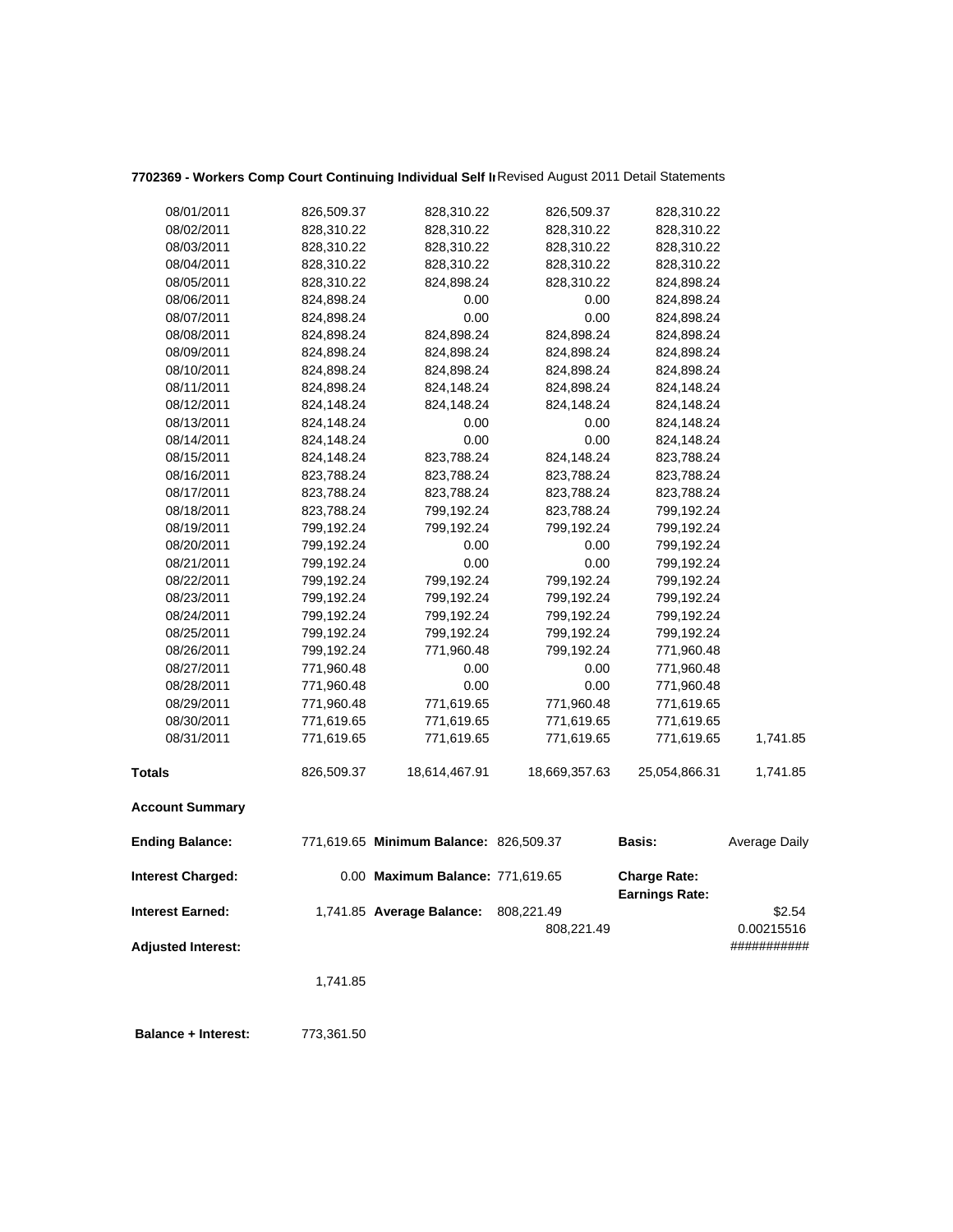### **7702650 - Department of Veteran Affairs**Revised August 2011 Detail Statements

| <b>Adjusted Interest:</b> |            |                                        | 399,629.17   |                                              | 0.00215515<br>########### |
|---------------------------|------------|----------------------------------------|--------------|----------------------------------------------|---------------------------|
| <b>Interest Earned:</b>   |            | 861.26 Average Balance:                | 399,629.17   |                                              | \$2.54                    |
| <b>Interest Charged:</b>  |            | 0.00 Maximum Balance: 397,262.24       |              | <b>Charge Rate:</b><br><b>Earnings Rate:</b> |                           |
| <b>Ending Balance:</b>    |            | 397,262.24 Minimum Balance: 389,205.99 |              | <b>Basis:</b>                                | Average Daily             |
| <b>Account Summary</b>    |            |                                        |              |                                              |                           |
| <b>Totals</b>             | 389,205.99 | 9,172,773.99                           | 9,164,717.74 | 12,388,504.23                                | 861.26                    |
| 08/31/2011                | 401,566.33 | 397,262.24                             | 401,566.33   | 397,262.24                                   | 861.26                    |
| 08/30/2011                | 401,566.33 | 401,566.33                             | 401,566.33   | 401,566.33                                   |                           |
| 08/29/2011                | 401,566.33 | 401,566.33                             | 401,566.33   | 401,566.33                                   |                           |
| 08/28/2011                | 401,566.33 | 0.00                                   | 0.00         | 401,566.33                                   |                           |
| 08/27/2011                | 401,566.33 | 0.00                                   | 0.00         | 401,566.33                                   |                           |
| 08/26/2011                | 401,566.33 | 401,566.33                             | 401,566.33   | 401,566.33                                   |                           |
| 08/25/2011                | 401,566.33 | 401,566.33                             | 401,566.33   | 401,566.33                                   |                           |
| 08/24/2011                | 401,485.33 | 401,566.33                             | 401,485.33   | 401,566.33                                   |                           |
| 08/23/2011                | 401,485.33 | 401,485.33                             | 401,485.33   | 401,485.33                                   |                           |
| 08/22/2011                | 406,245.01 | 401,485.33                             | 406,245.01   | 401,485.33                                   |                           |
| 08/21/2011                | 406,245.01 | 0.00                                   | 0.00         | 406,245.01                                   |                           |
| 08/20/2011                | 406,245.01 | 0.00                                   | 0.00         | 406,245.01                                   |                           |
| 08/19/2011                | 405,890.20 | 406,245.01                             | 405,890.20   | 406,245.01                                   |                           |
| 08/18/2011                | 405,536.20 | 405,890.20                             | 405,536.20   | 405,890.20                                   |                           |
| 08/17/2011                | 403,745.20 | 405,536.20                             | 403,745.20   | 405,536.20                                   |                           |
| 08/16/2011                | 403,745.20 | 403,745.20                             | 403,745.20   | 403,745.20                                   |                           |
| 08/15/2011                | 405,876.88 | 403,745.20                             | 405,876.88   | 403,745.20                                   |                           |
| 08/14/2011                | 405,876.88 | 0.00                                   | 0.00         | 405,876.88                                   |                           |
| 08/13/2011                | 405,876.88 | 0.00                                   | 0.00         | 405,876.88                                   |                           |
| 08/12/2011                | 401,153.88 | 405,876.88                             | 401,153.88   | 405,876.88                                   |                           |
| 08/11/2011                | 385,653.57 | 401,153.88                             | 385,653.57   | 401,153.88                                   |                           |
| 08/10/2011                | 394,176.90 | 385,653.57                             | 394,176.90   | 385,653.57                                   |                           |
| 08/09/2011                | 394,176.90 | 394,176.90                             | 394,176.90   | 394,176.90                                   |                           |
| 08/08/2011                | 394,176.90 | 394,176.90                             | 394,176.90   | 394,176.90                                   |                           |
| 08/07/2011                | 394,176.90 | 0.00                                   | 0.00         | 394,176.90                                   |                           |
| 08/06/2011                | 394,176.90 | 0.00                                   | 0.00         | 394,176.90                                   |                           |
| 08/05/2011                | 394,176.90 | 394,176.90                             | 394,176.90   | 394,176.90                                   |                           |
| 08/04/2011                | 390,051.90 | 394,176.90                             | 390,051.90   | 394,176.90                                   |                           |
| 08/03/2011                | 390,051.90 | 390,051.90                             | 390,051.90   | 390,051.90                                   |                           |
| 08/02/2011                | 390,051.90 | 390,051.90                             | 390,051.90   | 390,051.90                                   |                           |
| 08/01/2011                | 389,205.99 | 390,051.90                             | 389,205.99   | 390,051.90                                   |                           |

861.26

 **Balance + Interest:** 398,123.50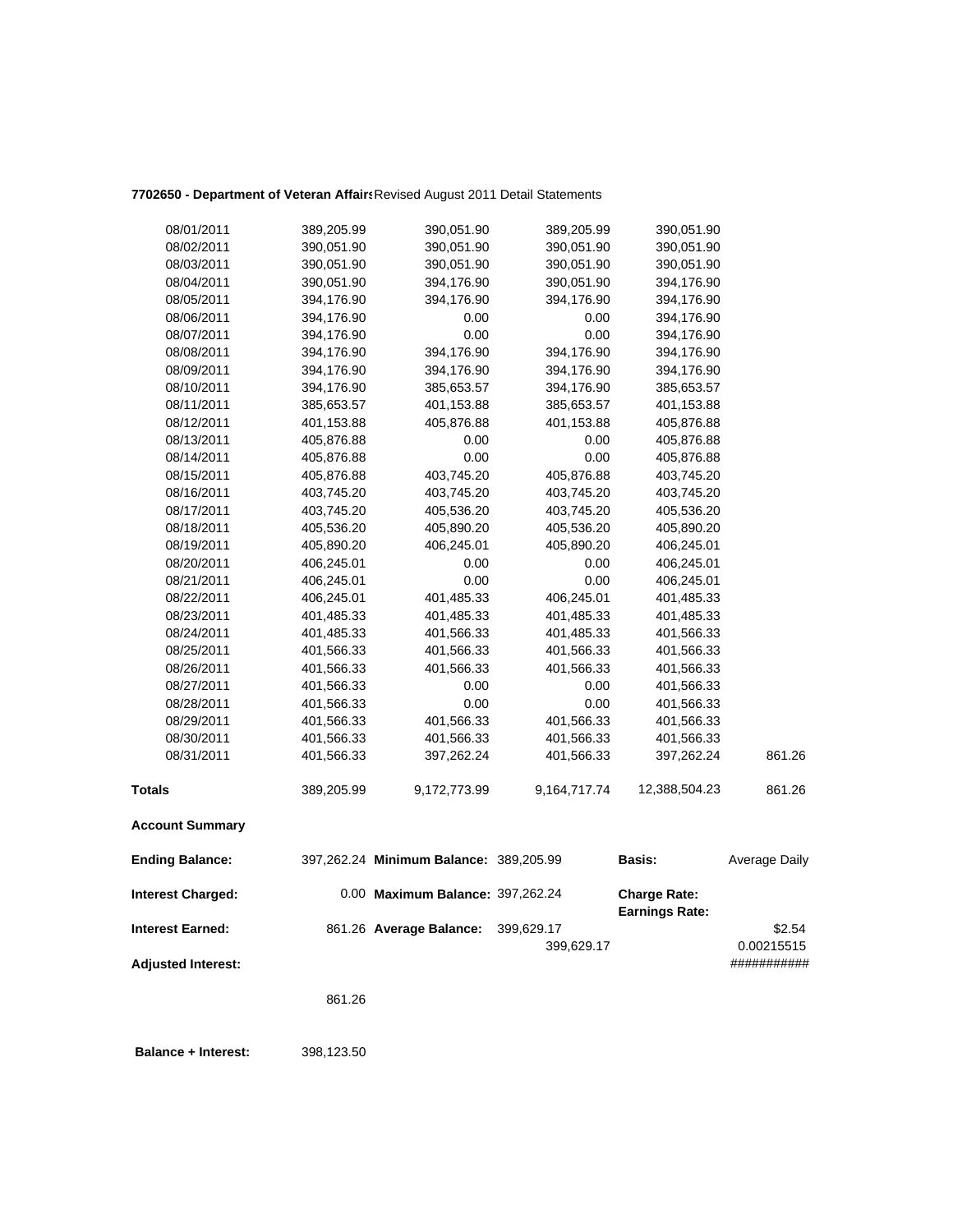## **7703369 - Workers Comp Court Continuing Group Self Insur**Revised August 2011 Detail Statements

|                           | 2,859.22     |                                            |               |                       |                           |
|---------------------------|--------------|--------------------------------------------|---------------|-----------------------|---------------------------|
| <b>Adjusted Interest:</b> |              |                                            | 1,326,686.57  |                       | 0.00215516<br>########### |
| <b>Interest Earned:</b>   |              | 2,859.22 Average Balance:                  | 1,326,686.57  | <b>Earnings Rate:</b> | \$2.54                    |
| <b>Interest Charged:</b>  |              | 0.00 Maximum Balance: 1,325,196.25         |               | <b>Charge Rate:</b>   |                           |
| <b>Ending Balance:</b>    |              | 1,325,196.25 Minimum Balance: 1,324,199.86 |               | Basis:                | Average Daily             |
| <b>Account Summary</b>    |              |                                            |               |                       |                           |
| <b>Totals</b>             | 1,324,199.86 | 30,514,625.75                              | 30,513,629.36 | 41,127,283.75         | 2,859.22                  |
| 08/31/2011                | 1,325,196.25 | 1,325,196.25                               | 1,325,196.25  | 1,325,196.25          | 2,859.22                  |
| 08/30/2011                | 1,325,196.25 | 1,325,196.25                               | 1,325,196.25  | 1,325,196.25          |                           |
| 08/29/2011                | 1,325,196.25 | 1,325,196.25                               | 1,325,196.25  | 1,325,196.25          |                           |
| 08/28/2011                | 1,325,196.25 | 0.00                                       | 0.00          | 1,325,196.25          |                           |
| 08/27/2011                | 1,325,196.25 | 0.00                                       | 0.00          | 1,325,196.25          |                           |
| 08/26/2011                | 1,327,044.25 | 1,325,196.25                               | 1,327,044.25  | 1,325,196.25          |                           |
| 08/25/2011                | 1,327,044.25 | 1,327,044.25                               | 1,327,044.25  | 1,327,044.25          |                           |
| 08/24/2011                | 1,327,044.25 | 1,327,044.25                               | 1,327,044.25  | 1,327,044.25          |                           |
| 08/23/2011                | 1,327,044.25 | 1,327,044.25                               | 1,327,044.25  | 1,327,044.25          |                           |
| 08/22/2011                | 1,327,044.25 | 1,327,044.25                               | 1,327,044.25  | 1,327,044.25          |                           |
| 08/21/2011                | 1,327,044.25 | 0.00                                       | 0.00          | 1,327,044.25          |                           |
| 08/20/2011                | 1,327,044.25 | 0.00                                       | 0.00          | 1,327,044.25          |                           |
| 08/19/2011                | 1,327,044.25 | 1,327,044.25                               | 1,327,044.25  | 1,327,044.25          |                           |
| 08/18/2011                | 1,327,044.25 | 1,327,044.25                               | 1,327,044.25  | 1,327,044.25          |                           |
| 08/17/2011                | 1,327,044.25 | 1,327,044.25                               | 1,327,044.25  | 1,327,044.25          |                           |
| 08/16/2011                | 1,327,044.25 | 1,327,044.25                               | 1,327,044.25  | 1,327,044.25          |                           |
| 08/15/2011                | 1,327,044.25 | 1,327,044.25                               | 1,327,044.25  | 1,327,044.25          |                           |
| 08/14/2011                | 1,327,044.25 | 0.00                                       | 0.00          | 1,327,044.25          |                           |
| 08/13/2011                | 1,327,044.25 | 0.00                                       | 0.00          | 1,327,044.25          |                           |
| 08/12/2011                | 1,327,044.25 | 1,327,044.25                               | 1,327,044.25  | 1,327,044.25          |                           |
| 08/11/2011                | 1,327,044.25 | 1,327,044.25                               | 1,327,044.25  | 1,327,044.25          |                           |
| 08/10/2011                | 1,327,044.25 | 1,327,044.25                               | 1,327,044.25  | 1,327,044.25          |                           |
| 08/09/2011                | 1,327,044.25 | 1,327,044.25                               | 1,327,044.25  | 1,327,044.25          |                           |
| 08/08/2011                | 1,327,044.25 | 1,327,044.25                               | 1,327,044.25  | 1,327,044.25          |                           |
| 08/07/2011                | 1,327,044.25 | 0.00                                       | 0.00          | 1,327,044.25          |                           |
| 08/06/2011                | 1,327,044.25 | 0.00                                       | 0.00          | 1,327,044.25          |                           |
| 08/05/2011                | 1,327,044.25 | 1,327,044.25                               | 1,327,044.25  | 1,327,044.25          |                           |
| 08/04/2011                | 1,327,044.25 | 1,327,044.25                               | 1,327,044.25  | 1,327,044.25          |                           |
| 08/03/2011                | 1,327,044.25 | 1,327,044.25                               | 1,327,044.25  | 1,327,044.25          |                           |
| 08/02/2011                | 1,327,044.25 | 1,327,044.25                               | 1,327,044.25  | 1,327,044.25          |                           |
| 08/01/2011                | 1,324,199.86 | 1,327,044.25                               | 1,324,199.86  | 1,327,044.25          |                           |

**Balance + Interest:** 1,328,055.47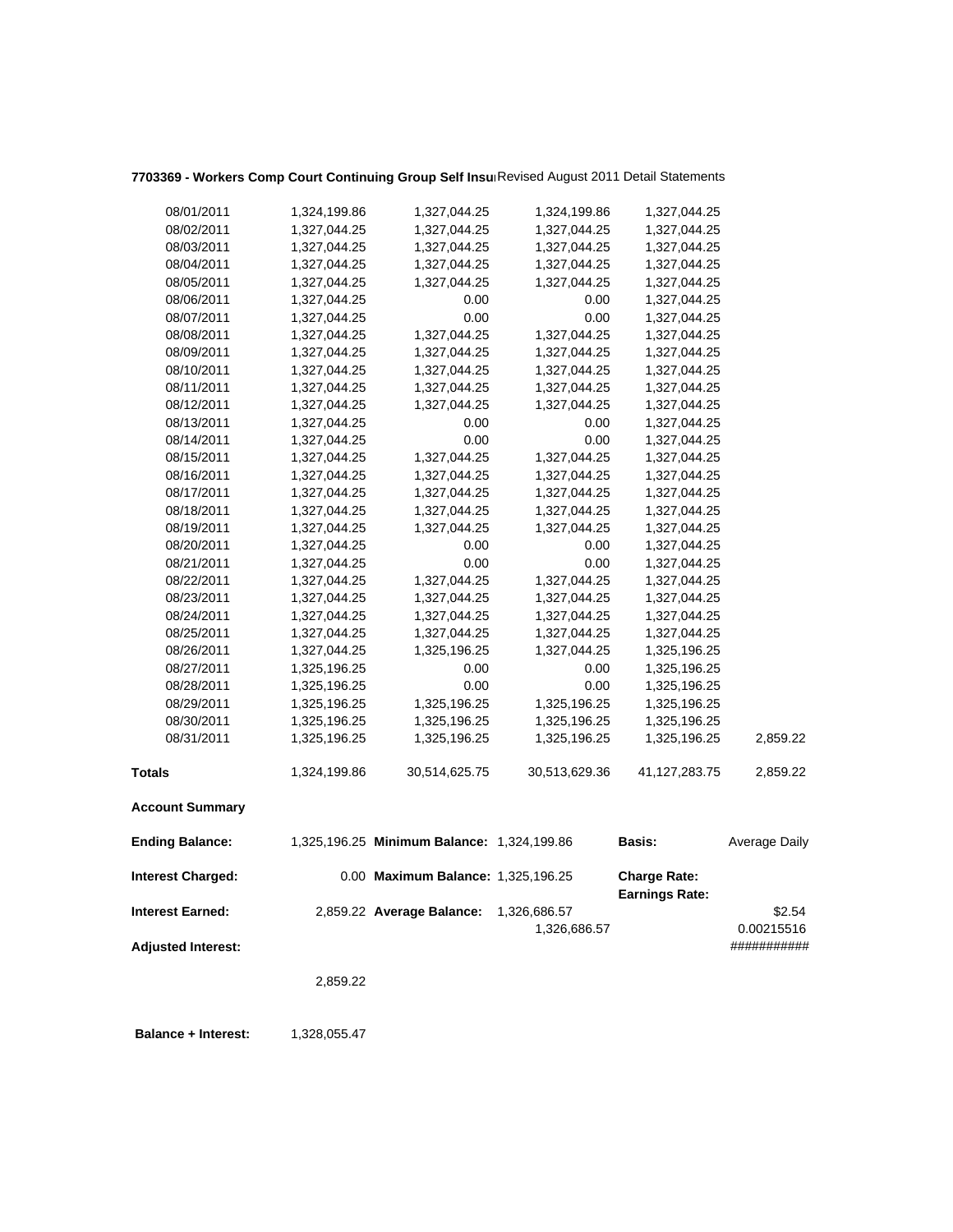## **7703650 - Department of Veteran Affairs**Revised August 2011 Detail Statements

| 08/01/2011                | 374,288.67               | 375,646.11                             | 374,288.67   | 375,646.11                                   |                      |
|---------------------------|--------------------------|----------------------------------------|--------------|----------------------------------------------|----------------------|
| 08/02/2011                | 375,646.11               | 379,322.78                             | 375,646.11   | 379,322.78                                   |                      |
| 08/03/2011                | 379,322.78               | 376,541.56                             | 379,322.78   | 376,541.56                                   |                      |
| 08/04/2011                | 376,541.56               | 382,222.52                             | 376,541.56   | 382,222.52                                   |                      |
| 08/05/2011                | 382,222.52               | 379,889.61                             | 382,222.52   | 379,889.61                                   |                      |
| 08/06/2011                | 379,889.61               | 0.00                                   | 0.00         | 379,889.61                                   |                      |
| 08/07/2011                | 379,889.61               | 0.00                                   | 0.00         | 379,889.61                                   |                      |
| 08/08/2011                | 379,889.61               | 383,074.61                             | 379,889.61   | 383,074.61                                   |                      |
| 08/09/2011                | 383,074.61               | 381,195.56                             | 383,074.61   | 381,195.56                                   |                      |
| 08/10/2011                | 381,195.56               | 380,337.19                             | 381,195.56   | 380,337.19                                   |                      |
| 08/11/2011                | 380,337.19               | 382,465.23                             | 380,337.19   | 382,465.23                                   |                      |
| 08/12/2011                | 382,465.23               | 384,368.23                             | 382,465.23   | 384,368.23                                   |                      |
| 08/13/2011                | 384,368.23               | 0.00                                   | 0.00         | 384,368.23                                   |                      |
| 08/14/2011                | 384,368.23               | 0.00                                   | 0.00         | 384,368.23                                   |                      |
| 08/15/2011                | 384,368.23               | 382,658.63                             | 384,368.23   | 382,658.63                                   |                      |
| 08/16/2011                | 382,658.63               | 378,283.40                             | 382,658.63   | 378,283.40                                   |                      |
| 08/17/2011                | 378,283.40               | 379,307.32                             | 378,283.40   | 379,307.32                                   |                      |
| 08/18/2011                | 379,307.32               | 377,874.11                             | 379,307.32   | 377,874.11                                   |                      |
| 08/19/2011                | 377,874.11               | 377,874.11                             | 377,874.11   | 377,874.11                                   |                      |
| 08/20/2011                | 377,874.11               | 0.00                                   | 0.00         | 377,874.11                                   |                      |
| 08/21/2011                | 377,874.11               | 0.00                                   | 0.00         | 377,874.11                                   |                      |
| 08/22/2011                | 377,874.11               | 378,454.32                             | 377,874.11   | 378,454.32                                   |                      |
| 08/23/2011                | 378,454.32               | 378,299.92                             | 378,454.32   | 378,299.92                                   |                      |
| 08/24/2011                | 378,299.92               | 380,430.40                             | 378,299.92   | 380,430.40                                   |                      |
| 08/25/2011                | 380,430.40               | 378,530.91                             | 380,430.40   | 378,530.91                                   |                      |
| 08/26/2011                | 378,530.91               | 377,990.91                             | 378,530.91   | 377,990.91                                   |                      |
| 08/27/2011                |                          | 0.00                                   |              |                                              |                      |
| 08/28/2011                | 377,990.91<br>377,990.91 | 0.00                                   | 0.00<br>0.00 | 377,990.91<br>377,990.91                     |                      |
| 08/29/2011                | 377,990.91               | 381,245.36                             | 377,990.91   | 381,245.36                                   |                      |
| 08/30/2011                | 381,245.36               | 381,245.36                             | 381,245.36   | 381,245.36                                   |                      |
| 08/31/2011                | 381,245.36               | 381,245.36                             | 381,245.36   | 381,245.36                                   | 818.87               |
|                           |                          |                                        |              |                                              |                      |
| <b>Totals</b>             | 374,288.67               | 8,738,503.51                           | 8,731,546.82 | 11,778,749.23                                | 818.87               |
| <b>Account Summary</b>    |                          |                                        |              |                                              |                      |
| <b>Ending Balance:</b>    |                          | 381,245.36 Minimum Balance: 374,288.67 |              | <b>Basis:</b>                                | <b>Average Daily</b> |
| <b>Interest Charged:</b>  |                          | 0.00 Maximum Balance: 381,245.36       |              | <b>Charge Rate:</b><br><b>Earnings Rate:</b> |                      |
| <b>Interest Earned:</b>   |                          | 818.87 Average Balance:                | 379,959.65   |                                              | \$2.54               |
|                           |                          |                                        | 379,959.65   |                                              | 0.00215516           |
| <b>Adjusted Interest:</b> |                          |                                        |              |                                              | ###########          |
|                           |                          |                                        |              |                                              |                      |
|                           | 818.87                   |                                        |              |                                              |                      |
|                           |                          |                                        |              |                                              |                      |

 **Balance + Interest:** 382,064.23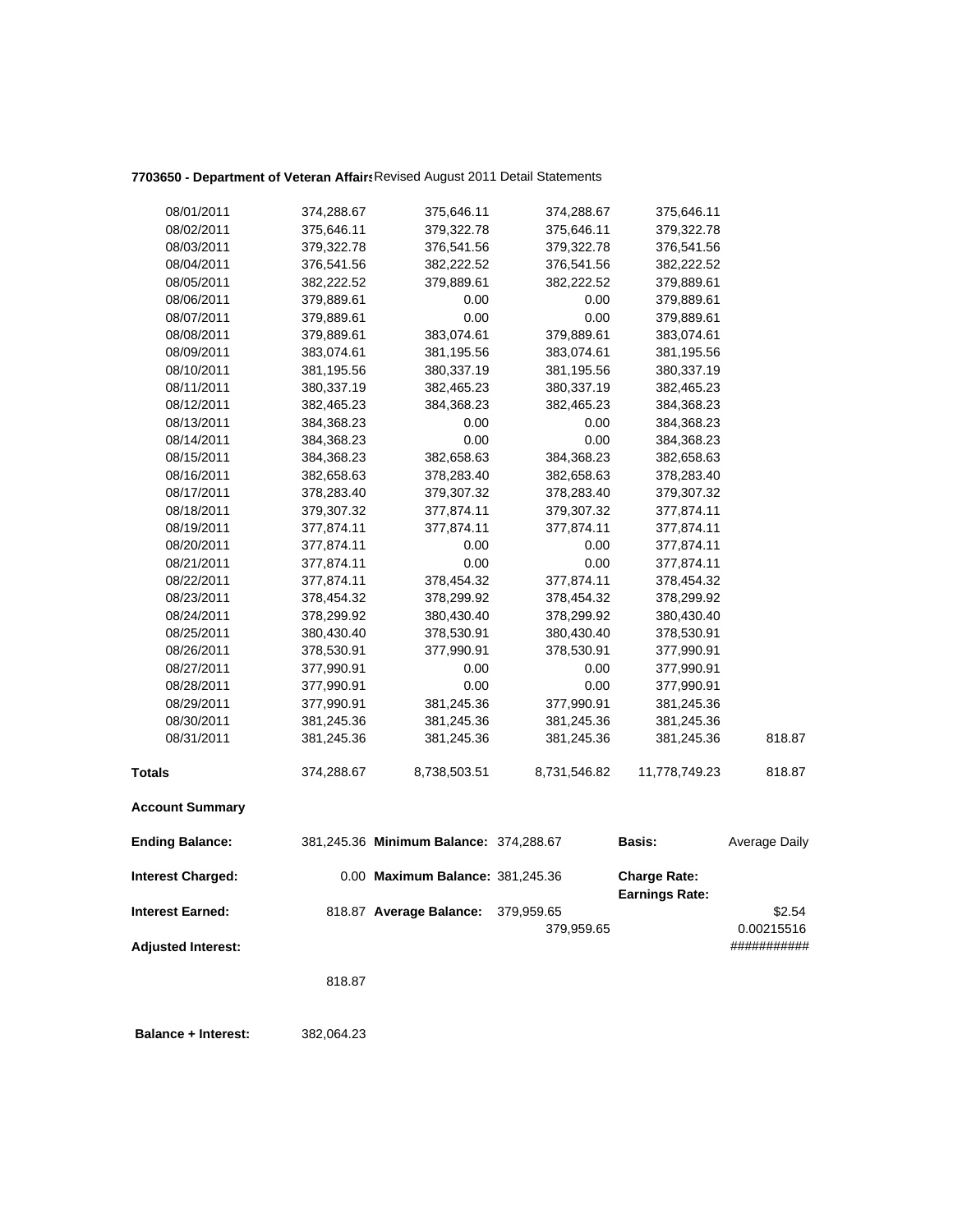|            | 35.93                                                                                                                                                                                                                                                                                                                                                     |                                                                                                                                                                                                                           |                                                                                                                                                                                                                                 |                                                                                                                                                                                                                                                                                  |                                                                                                                                                                                                                                                    |
|------------|-----------------------------------------------------------------------------------------------------------------------------------------------------------------------------------------------------------------------------------------------------------------------------------------------------------------------------------------------------------|---------------------------------------------------------------------------------------------------------------------------------------------------------------------------------------------------------------------------|---------------------------------------------------------------------------------------------------------------------------------------------------------------------------------------------------------------------------------|----------------------------------------------------------------------------------------------------------------------------------------------------------------------------------------------------------------------------------------------------------------------------------|----------------------------------------------------------------------------------------------------------------------------------------------------------------------------------------------------------------------------------------------------|
|            |                                                                                                                                                                                                                                                                                                                                                           |                                                                                                                                                                                                                           |                                                                                                                                                                                                                                 |                                                                                                                                                                                                                                                                                  | 0.00215516<br>###########                                                                                                                                                                                                                          |
|            |                                                                                                                                                                                                                                                                                                                                                           |                                                                                                                                                                                                                           | 16,669.32                                                                                                                                                                                                                       |                                                                                                                                                                                                                                                                                  | \$2.54                                                                                                                                                                                                                                             |
|            |                                                                                                                                                                                                                                                                                                                                                           |                                                                                                                                                                                                                           |                                                                                                                                                                                                                                 | <b>Charge Rate:</b>                                                                                                                                                                                                                                                              |                                                                                                                                                                                                                                                    |
|            |                                                                                                                                                                                                                                                                                                                                                           |                                                                                                                                                                                                                           |                                                                                                                                                                                                                                 | Basis:                                                                                                                                                                                                                                                                           | Average Daily                                                                                                                                                                                                                                      |
|            |                                                                                                                                                                                                                                                                                                                                                           |                                                                                                                                                                                                                           |                                                                                                                                                                                                                                 |                                                                                                                                                                                                                                                                                  |                                                                                                                                                                                                                                                    |
|            | 16,508.84                                                                                                                                                                                                                                                                                                                                                 | 383,287.12                                                                                                                                                                                                                | 383,113.24                                                                                                                                                                                                                      | 516,748.88                                                                                                                                                                                                                                                                       | 35.93                                                                                                                                                                                                                                              |
| 08/31/2011 | 16,682.72                                                                                                                                                                                                                                                                                                                                                 | 16,682.72                                                                                                                                                                                                                 | 16,682.72                                                                                                                                                                                                                       | 16,682.72                                                                                                                                                                                                                                                                        | 35.93                                                                                                                                                                                                                                              |
| 08/30/2011 | 16,682.72                                                                                                                                                                                                                                                                                                                                                 | 16,682.72                                                                                                                                                                                                                 | 16,682.72                                                                                                                                                                                                                       | 16,682.72                                                                                                                                                                                                                                                                        |                                                                                                                                                                                                                                                    |
| 08/29/2011 | 16,682.72                                                                                                                                                                                                                                                                                                                                                 | 16,682.72                                                                                                                                                                                                                 | 16,682.72                                                                                                                                                                                                                       | 16,682.72                                                                                                                                                                                                                                                                        |                                                                                                                                                                                                                                                    |
| 08/28/2011 | 16,682.72                                                                                                                                                                                                                                                                                                                                                 | 0.00                                                                                                                                                                                                                      | 0.00                                                                                                                                                                                                                            | 16,682.72                                                                                                                                                                                                                                                                        |                                                                                                                                                                                                                                                    |
| 08/27/2011 | 16,682.72                                                                                                                                                                                                                                                                                                                                                 | 0.00                                                                                                                                                                                                                      | 0.00                                                                                                                                                                                                                            |                                                                                                                                                                                                                                                                                  |                                                                                                                                                                                                                                                    |
| 08/26/2011 |                                                                                                                                                                                                                                                                                                                                                           |                                                                                                                                                                                                                           |                                                                                                                                                                                                                                 |                                                                                                                                                                                                                                                                                  |                                                                                                                                                                                                                                                    |
|            |                                                                                                                                                                                                                                                                                                                                                           |                                                                                                                                                                                                                           |                                                                                                                                                                                                                                 |                                                                                                                                                                                                                                                                                  |                                                                                                                                                                                                                                                    |
|            |                                                                                                                                                                                                                                                                                                                                                           |                                                                                                                                                                                                                           |                                                                                                                                                                                                                                 |                                                                                                                                                                                                                                                                                  |                                                                                                                                                                                                                                                    |
|            |                                                                                                                                                                                                                                                                                                                                                           |                                                                                                                                                                                                                           |                                                                                                                                                                                                                                 |                                                                                                                                                                                                                                                                                  |                                                                                                                                                                                                                                                    |
|            |                                                                                                                                                                                                                                                                                                                                                           |                                                                                                                                                                                                                           |                                                                                                                                                                                                                                 |                                                                                                                                                                                                                                                                                  |                                                                                                                                                                                                                                                    |
|            |                                                                                                                                                                                                                                                                                                                                                           |                                                                                                                                                                                                                           |                                                                                                                                                                                                                                 |                                                                                                                                                                                                                                                                                  |                                                                                                                                                                                                                                                    |
|            |                                                                                                                                                                                                                                                                                                                                                           |                                                                                                                                                                                                                           |                                                                                                                                                                                                                                 |                                                                                                                                                                                                                                                                                  |                                                                                                                                                                                                                                                    |
|            |                                                                                                                                                                                                                                                                                                                                                           |                                                                                                                                                                                                                           |                                                                                                                                                                                                                                 |                                                                                                                                                                                                                                                                                  |                                                                                                                                                                                                                                                    |
|            |                                                                                                                                                                                                                                                                                                                                                           |                                                                                                                                                                                                                           |                                                                                                                                                                                                                                 |                                                                                                                                                                                                                                                                                  |                                                                                                                                                                                                                                                    |
|            |                                                                                                                                                                                                                                                                                                                                                           |                                                                                                                                                                                                                           |                                                                                                                                                                                                                                 |                                                                                                                                                                                                                                                                                  |                                                                                                                                                                                                                                                    |
|            |                                                                                                                                                                                                                                                                                                                                                           |                                                                                                                                                                                                                           |                                                                                                                                                                                                                                 |                                                                                                                                                                                                                                                                                  |                                                                                                                                                                                                                                                    |
|            |                                                                                                                                                                                                                                                                                                                                                           |                                                                                                                                                                                                                           |                                                                                                                                                                                                                                 |                                                                                                                                                                                                                                                                                  |                                                                                                                                                                                                                                                    |
|            |                                                                                                                                                                                                                                                                                                                                                           |                                                                                                                                                                                                                           |                                                                                                                                                                                                                                 |                                                                                                                                                                                                                                                                                  |                                                                                                                                                                                                                                                    |
|            |                                                                                                                                                                                                                                                                                                                                                           |                                                                                                                                                                                                                           |                                                                                                                                                                                                                                 |                                                                                                                                                                                                                                                                                  |                                                                                                                                                                                                                                                    |
|            |                                                                                                                                                                                                                                                                                                                                                           |                                                                                                                                                                                                                           |                                                                                                                                                                                                                                 |                                                                                                                                                                                                                                                                                  |                                                                                                                                                                                                                                                    |
| 08/10/2011 | 16,682.72                                                                                                                                                                                                                                                                                                                                                 | 16,682.72                                                                                                                                                                                                                 | 16,682.72                                                                                                                                                                                                                       | 16,682.72                                                                                                                                                                                                                                                                        |                                                                                                                                                                                                                                                    |
| 08/09/2011 | 16,682.72                                                                                                                                                                                                                                                                                                                                                 |                                                                                                                                                                                                                           | 16,682.72                                                                                                                                                                                                                       | 16,682.72                                                                                                                                                                                                                                                                        |                                                                                                                                                                                                                                                    |
| 08/08/2011 | 16,682.72                                                                                                                                                                                                                                                                                                                                                 | 16,682.72                                                                                                                                                                                                                 | 16,682.72                                                                                                                                                                                                                       | 16,682.72                                                                                                                                                                                                                                                                        |                                                                                                                                                                                                                                                    |
| 08/07/2011 | 16,682.72                                                                                                                                                                                                                                                                                                                                                 | 0.00                                                                                                                                                                                                                      | 0.00                                                                                                                                                                                                                            | 16,682.72                                                                                                                                                                                                                                                                        |                                                                                                                                                                                                                                                    |
| 08/06/2011 | 16,682.72                                                                                                                                                                                                                                                                                                                                                 | 0.00                                                                                                                                                                                                                      | 0.00                                                                                                                                                                                                                            | 16,682.72                                                                                                                                                                                                                                                                        |                                                                                                                                                                                                                                                    |
| 08/05/2011 | 16,682.72                                                                                                                                                                                                                                                                                                                                                 | 16,682.72                                                                                                                                                                                                                 | 16,682.72                                                                                                                                                                                                                       | 16,682.72                                                                                                                                                                                                                                                                        |                                                                                                                                                                                                                                                    |
| 08/04/2011 | 16,544.24                                                                                                                                                                                                                                                                                                                                                 | 16,682.72                                                                                                                                                                                                                 | 16,544.24                                                                                                                                                                                                                       | 16,682.72                                                                                                                                                                                                                                                                        |                                                                                                                                                                                                                                                    |
| 08/03/2011 | 16,544.24                                                                                                                                                                                                                                                                                                                                                 | 16,544.24                                                                                                                                                                                                                 | 16,544.24                                                                                                                                                                                                                       | 16,544.24                                                                                                                                                                                                                                                                        |                                                                                                                                                                                                                                                    |
| 08/02/2011 | 16,544.24                                                                                                                                                                                                                                                                                                                                                 | 16,544.24                                                                                                                                                                                                                 | 16,544.24                                                                                                                                                                                                                       | 16,544.24                                                                                                                                                                                                                                                                        |                                                                                                                                                                                                                                                    |
| 08/01/2011 |                                                                                                                                                                                                                                                                                                                                                           | 16,544.24                                                                                                                                                                                                                 | 16,508.84                                                                                                                                                                                                                       | 16,544.24                                                                                                                                                                                                                                                                        |                                                                                                                                                                                                                                                    |
|            | 08/11/2011<br>08/12/2011<br>08/13/2011<br>08/14/2011<br>08/15/2011<br>08/16/2011<br>08/17/2011<br>08/18/2011<br>08/19/2011<br>08/20/2011<br>08/21/2011<br>08/22/2011<br>08/23/2011<br>08/24/2011<br>08/25/2011<br>Totals<br><b>Account Summary</b><br><b>Ending Balance:</b><br><b>Interest Charged:</b><br>Interest Earned:<br><b>Adjusted Interest:</b> | 16,508.84<br>16,682.72<br>16,682.72<br>16,682.72<br>16,682.72<br>16,682.72<br>16,682.72<br>16,682.72<br>16,682.72<br>16,682.72<br>16,682.72<br>16,682.72<br>16,682.72<br>16,682.72<br>16,682.72<br>16,682.72<br>16,682.72 | 16,682.72<br>16,682.72<br>16,682.72<br>0.00<br>0.00<br>16,682.72<br>16,682.72<br>16,682.72<br>16,682.72<br>16,682.72<br>0.00<br>0.00<br>16,682.72<br>16,682.72<br>16,682.72<br>16,682.72<br>16,682.72<br>35.93 Average Balance: | 16,682.72<br>16,682.72<br>0.00<br>0.00<br>16,682.72<br>16,682.72<br>16,682.72<br>16,682.72<br>16,682.72<br>0.00<br>0.00<br>16,682.72<br>16,682.72<br>16,682.72<br>16,682.72<br>16,682.72<br>16,682.72 Minimum Balance: 16,508.84<br>0.00 Maximum Balance: 16,682.72<br>16,669.32 | 16,682.72<br>16,682.72<br>16,682.72<br>16,682.72<br>16,682.72<br>16,682.72<br>16,682.72<br>16,682.72<br>16,682.72<br>16,682.72<br>16,682.72<br>16,682.72<br>16,682.72<br>16,682.72<br>16,682.72<br>16,682.72<br>16,682.72<br><b>Earnings Rate:</b> |

## **7704369 - Workers Comp Court Continuing Supreme Court** Revised August 2011 Detail Statements

**Balance + Interest:** 16,718.65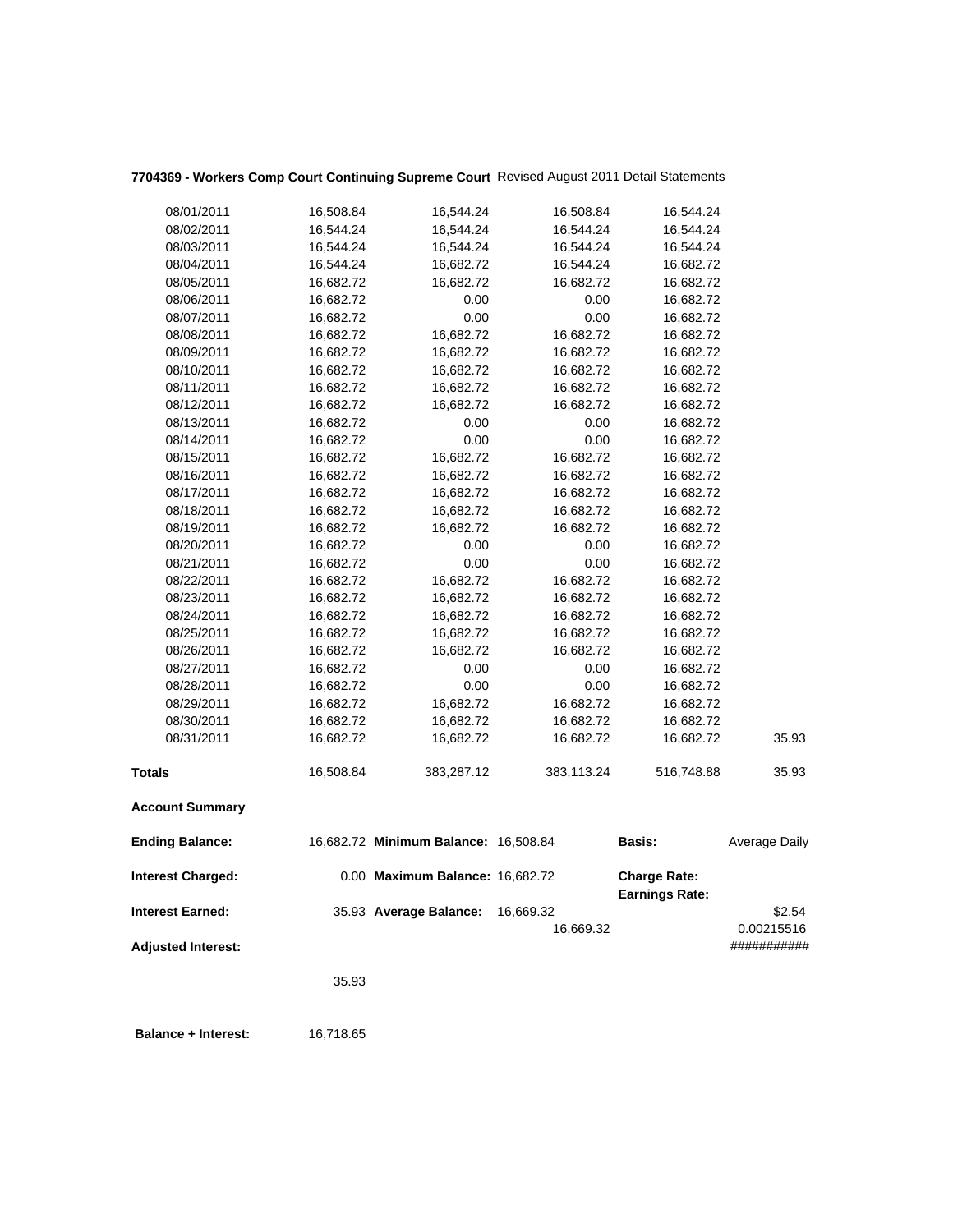| 08/01/2011                 | 431.95 | 433.57                        | 431.95   | 433.57                                       |               |
|----------------------------|--------|-------------------------------|----------|----------------------------------------------|---------------|
| 08/02/2011                 | 433.57 | 433.57                        | 433.57   | 433.57                                       |               |
| 08/03/2011                 | 433.57 | 433.57                        | 433.57   | 433.57                                       |               |
| 08/04/2011                 | 433.57 | 433.57                        | 433.57   | 433.57                                       |               |
| 08/05/2011                 | 433.57 | 433.57                        | 433.57   | 433.57                                       |               |
| 08/06/2011                 | 433.57 | 0.00                          | 0.00     | 433.57                                       |               |
| 08/07/2011                 | 433.57 | 0.00                          | 0.00     | 433.57                                       |               |
| 08/08/2011                 | 433.57 | 433.57                        | 433.57   | 433.57                                       |               |
| 08/09/2011                 | 433.57 | 433.57                        | 433.57   | 433.57                                       |               |
| 08/10/2011                 | 433.57 | 433.57                        | 433.57   | 433.57                                       |               |
| 08/11/2011                 | 433.57 | 433.57                        | 433.57   | 433.57                                       |               |
| 08/12/2011                 | 433.57 | 433.57                        | 433.57   | 433.57                                       |               |
| 08/13/2011                 | 433.57 | 0.00                          | 0.00     | 433.57                                       |               |
| 08/14/2011                 | 433.57 | 0.00                          | 0.00     | 433.57                                       |               |
| 08/15/2011                 | 433.57 | 433.57                        | 433.57   | 433.57                                       |               |
| 08/16/2011                 | 433.57 | 93.57                         | 433.57   | 93.57                                        |               |
| 08/17/2011                 | 93.57  | 93.57                         | 93.57    | 93.57                                        |               |
| 08/18/2011                 | 93.57  | 93.57                         | 93.57    | 93.57                                        |               |
| 08/19/2011                 | 93.57  | 93.57                         | 93.57    | 93.57                                        |               |
| 08/20/2011                 | 93.57  | 0.00                          | 0.00     | 93.57                                        |               |
| 08/21/2011                 | 93.57  | 0.00                          | 0.00     | 93.57                                        |               |
| 08/22/2011                 | 93.57  | 93.57                         | 93.57    | 93.57                                        |               |
| 08/23/2011                 | 93.57  | 93.57                         | 93.57    | 93.57                                        |               |
| 08/24/2011                 | 93.57  | 93.57                         | 93.57    | 93.57                                        |               |
| 08/25/2011                 | 93.57  | 93.57                         | 93.57    | 93.57                                        |               |
| 08/26/2011                 | 93.57  | 93.57                         | 93.57    | 93.57                                        |               |
| 08/27/2011                 | 93.57  | 0.00                          | 0.00     | 93.57                                        |               |
| 08/28/2011                 | 93.57  | 0.00                          | 0.00     | 93.57                                        |               |
| 08/29/2011                 | 93.57  | 93.57                         | 93.57    | 93.57                                        |               |
| 08/30/2011                 | 93.57  | 93.57                         | 93.57    | 93.57                                        |               |
| 08/31/2011                 | 93.57  | 93.57                         | 93.57    | 93.57                                        | 0.56          |
| Totals                     | 431.95 | 5,892.11                      | 6,230.49 | 8,000.67                                     | 0.56          |
| <b>Account Summary</b>     |        |                               |          |                                              |               |
| <b>Ending Balance:</b>     |        | 93.57 Minimum Balance: 431.95 |          | <b>Basis:</b>                                | Average Daily |
| <b>Interest Charged:</b>   |        | 0.00 Maximum Balance: 93.57   |          | <b>Charge Rate:</b><br><b>Earnings Rate:</b> |               |
| <b>Interest Earned:</b>    |        | 0.56 Average Balance: 258.09  |          |                                              | \$2.54        |
|                            |        |                               | 258.09   |                                              | 0.00215516    |
| <b>Adjusted Interest:</b>  |        |                               |          |                                              | ###########   |
|                            | 0.56   |                               |          |                                              |               |
| <b>Balance + Interest:</b> | 94.13  |                               |          |                                              |               |

# **7704605 - Regents for Higher Educ Student Loan Guarantee**Revised August 2011 Detail Statements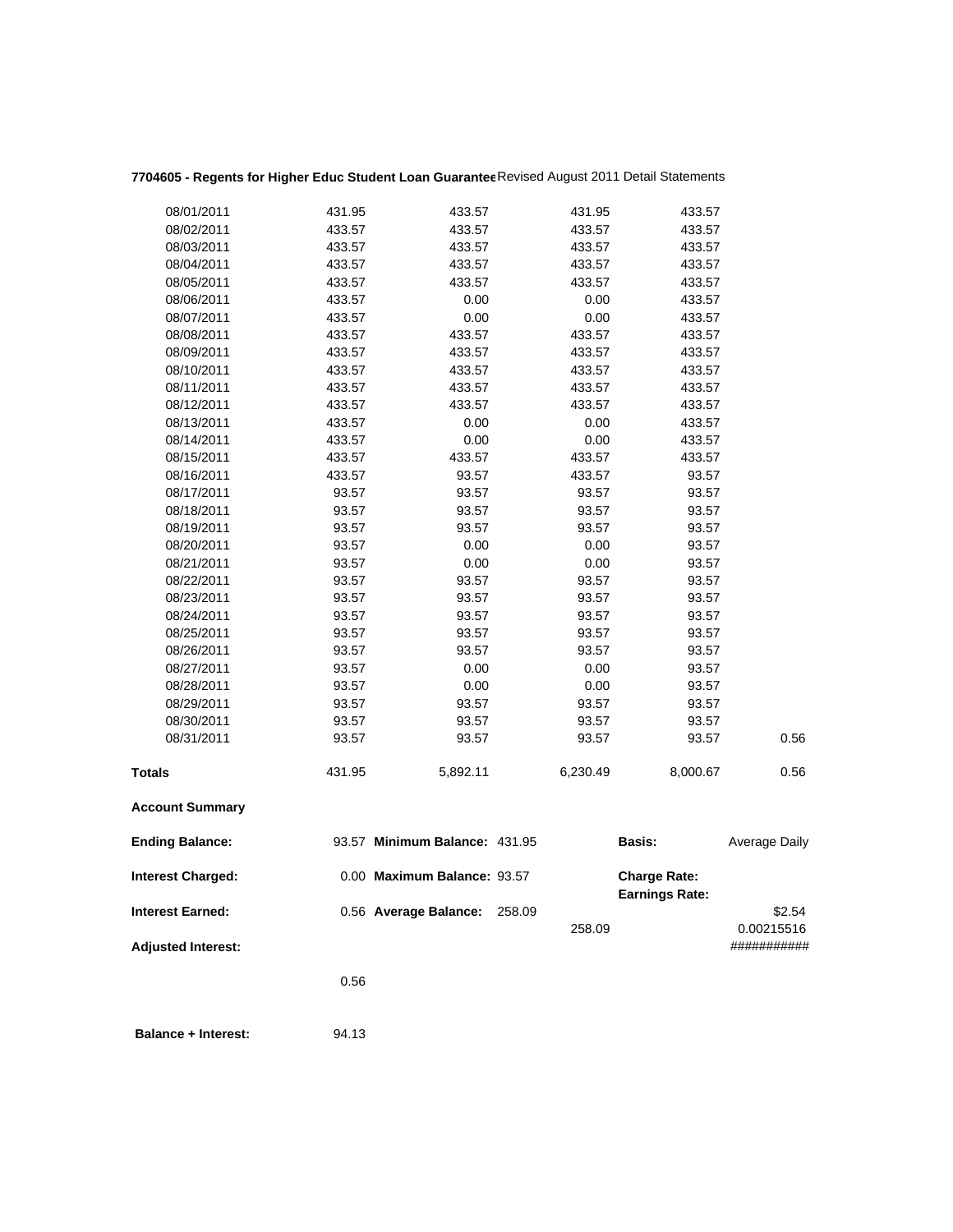## **7704650 - Department of Veteran Affairs**Revised August 2011 Detail Statements

| 08/01/2011                | 942,659.24 | 944,712.12                             | 942,659.24    | 944,712.12                                   |               |
|---------------------------|------------|----------------------------------------|---------------|----------------------------------------------|---------------|
| 08/02/2011                | 944,712.12 | 944,712.12                             | 944,712.12    | 944,712.12                                   |               |
| 08/03/2011                | 944,712.12 | 944,712.12                             | 944,712.12    | 944,712.12                                   |               |
| 08/04/2011                | 944,712.12 | 942,913.12                             | 944,712.12    | 942,913.12                                   |               |
| 08/05/2011                | 942,913.12 | 942,069.12                             | 942,913.12    | 942,069.12                                   |               |
| 08/06/2011                | 942,069.12 | 0.00                                   | 0.00          | 942,069.12                                   |               |
| 08/07/2011                | 942,069.12 | 0.00                                   | 0.00          | 942,069.12                                   |               |
| 08/08/2011                | 942,069.12 | 951,534.17                             | 942,069.12    | 951,534.17                                   |               |
| 08/09/2011                | 951,534.17 | 953,218.20                             | 951,534.17    | 953,218.20                                   |               |
| 08/10/2011                | 953,218.20 | 952,879.20                             | 953,218.20    | 952,879.20                                   |               |
| 08/11/2011                | 952,879.20 | 950,280.20                             | 952,879.20    | 950,280.20                                   |               |
| 08/12/2011                | 950,280.20 | 955,640.20                             | 950,280.20    | 955,640.20                                   |               |
| 08/13/2011                | 955,640.20 | 0.00                                   | 0.00          | 955,640.20                                   |               |
| 08/14/2011                | 955,640.20 | 0.00                                   | 0.00          | 955,640.20                                   |               |
| 08/15/2011                | 955,640.20 | 956,040.20                             | 955,640.20    | 956,040.20                                   |               |
| 08/16/2011                | 956,040.20 | 956,067.22                             | 956,040.20    | 956,067.22                                   |               |
| 08/17/2011                | 956,067.22 | 946,310.05                             | 956,067.22    | 946,310.05                                   |               |
| 08/18/2011                | 946,310.05 | 946,310.05                             | 946,310.05    | 946,310.05                                   |               |
| 08/19/2011                | 946,310.05 | 947,548.68                             | 946,310.05    | 947,548.68                                   |               |
| 08/20/2011                | 947,548.68 | 0.00                                   | 0.00          | 947,548.68                                   |               |
| 08/21/2011                | 947,548.68 | 0.00                                   | 0.00          | 947,548.68                                   |               |
| 08/22/2011                | 947,548.68 | 947,013.68                             | 947,548.68    | 947,013.68                                   |               |
| 08/23/2011                | 947,013.68 | 946,667.43                             | 947,013.68    | 946,667.43                                   |               |
| 08/24/2011                | 946,667.43 | 946,667.43                             | 946,667.43    | 946,667.43                                   |               |
| 08/25/2011                | 946,667.43 | 948,200.27                             | 946,667.43    | 948,200.27                                   |               |
| 08/26/2011                | 948,200.27 | 946,858.60                             | 948,200.27    | 946,858.60                                   |               |
| 08/27/2011                | 946,858.60 | 0.00                                   | 0.00          | 946,858.60                                   |               |
| 08/28/2011                | 946,858.60 | 0.00                                   | 0.00          | 946,858.60                                   |               |
| 08/29/2011                | 946,858.60 | 946,719.76                             | 946,858.60    | 946,719.76                                   |               |
| 08/30/2011                | 946,719.76 | 946,719.76                             | 946,719.76    | 946,719.76                                   |               |
| 08/31/2011                | 946,719.76 | 946,719.76                             | 946,719.76    | 946,719.76                                   | 2,043.56      |
| <b>Totals</b>             | 942,659.24 | 21,810,513.46                          | 21,806,452.94 | 29,394,746.66                                | 2,043.56      |
| <b>Account Summary</b>    |            |                                        |               |                                              |               |
| <b>Ending Balance:</b>    |            | 946,719.76 Minimum Balance: 942,659.24 |               | Basis:                                       | Average Daily |
| <b>Interest Charged:</b>  |            | 0.00 Maximum Balance: 946,719.76       |               | <b>Charge Rate:</b><br><b>Earnings Rate:</b> |               |
| <b>Interest Earned:</b>   |            | 2,043.56 Average Balance:              | 948,217.63    |                                              | \$2.54        |
|                           |            |                                        | 948,217.63    |                                              | 0.00215516    |
| <b>Adjusted Interest:</b> |            |                                        |               |                                              | ###########   |
|                           |            |                                        |               |                                              |               |
|                           | 2,043.56   |                                        |               |                                              |               |
|                           |            |                                        |               |                                              |               |
|                           |            |                                        |               |                                              |               |

 **Balance + Interest:** 948,763.32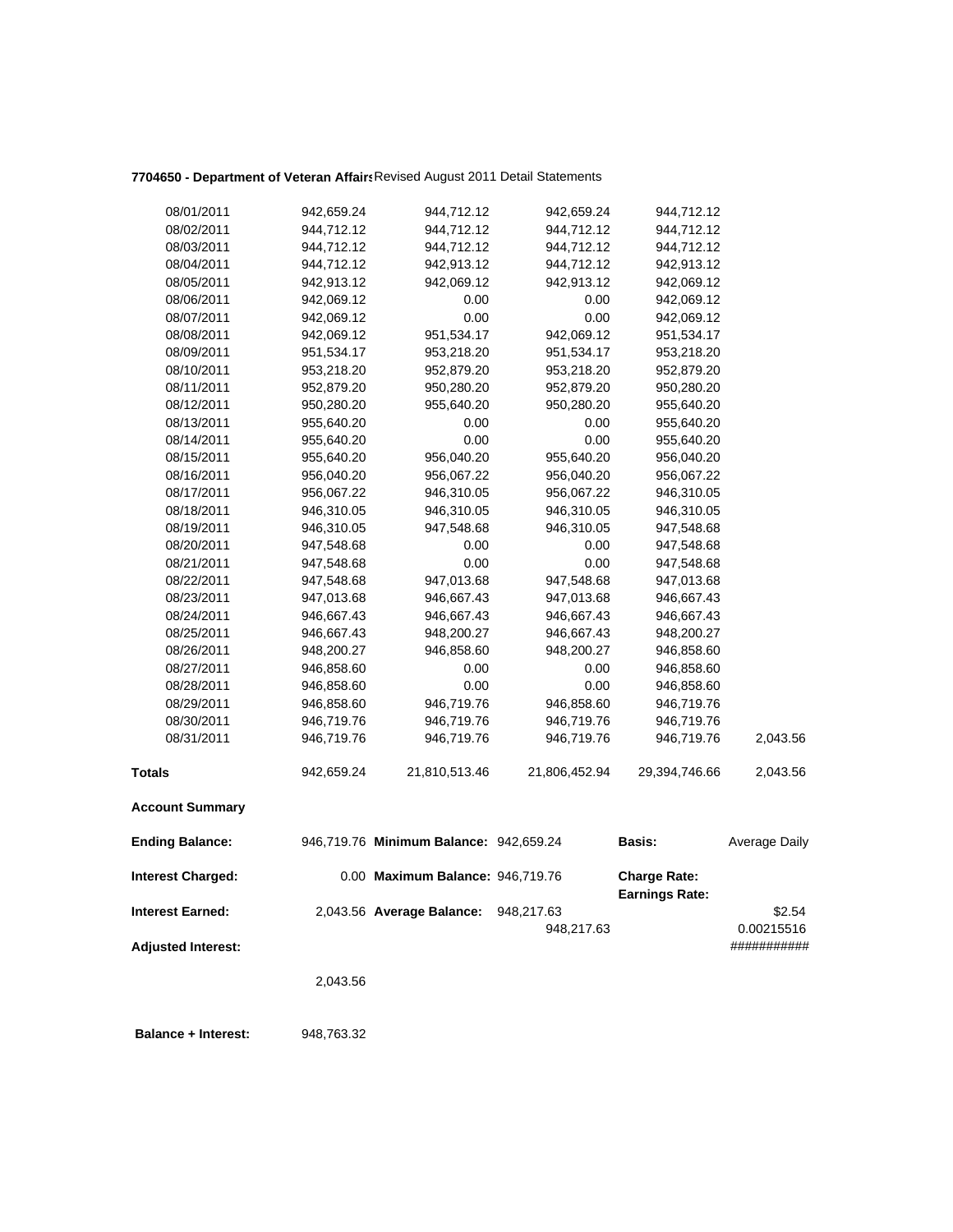## 7705505 - Northwestern Oklahoma Stati Revised August 2011 Detail Statements

| 08/01/2011                | 599,555.16   | 601,345.10                             | 599,555.16    | 601,345.10                                   |               |
|---------------------------|--------------|----------------------------------------|---------------|----------------------------------------------|---------------|
| 08/02/2011                | 601,345.10   | 1,042,224.33                           | 601,345.10    | 1,042,224.33                                 |               |
| 08/03/2011                | 1,042,224.33 | 1,042,224.33                           | 1,042,224.33  | 1,042,224.33                                 |               |
| 08/04/2011                | 1,042,224.33 | 1,042,758.73                           | 1,042,224.33  | 1,042,758.73                                 |               |
| 08/05/2011                | 1,042,758.73 | 1,042,758.73                           | 1,042,758.73  | 1,042,758.73                                 |               |
| 08/06/2011                | 1,042,758.73 | 0.00                                   | 0.00          | 1,042,758.73                                 |               |
| 08/07/2011                | 1,042,758.73 | 0.00                                   | 0.00          | 1,042,758.73                                 |               |
| 08/08/2011                | 1,042,758.73 | 1,042,758.73                           | 1,042,758.73  | 1,042,758.73                                 |               |
| 08/09/2011                | 1,042,758.73 | 972,258.22                             | 1,042,758.73  | 972,258.22                                   |               |
| 08/10/2011                | 972,258.22   | 972,258.22                             | 972,258.22    | 972,258.22                                   |               |
| 08/11/2011                | 972,258.22   | 972,258.22                             | 972,258.22    | 972,258.22                                   |               |
| 08/12/2011                | 972,258.22   | 864,559.40                             | 972,258.22    | 864,559.40                                   |               |
| 08/13/2011                | 864,559.40   | 0.00                                   | 0.00          | 864,559.40                                   |               |
| 08/14/2011                | 864,559.40   | 0.00                                   | 0.00          | 864,559.40                                   |               |
| 08/15/2011                | 864,559.40   | 857,660.54                             | 864,559.40    | 857,660.54                                   |               |
| 08/16/2011                | 857,660.54   | 829,846.63                             | 857,660.54    | 829,846.63                                   |               |
| 08/17/2011                | 829,846.63   | 829,846.63                             | 829,846.63    | 829,846.63                                   |               |
| 08/18/2011                | 829,846.63   | 829,846.63                             | 829,846.63    | 829,846.63                                   |               |
| 08/19/2011                | 829,846.63   | 829,846.63                             | 829,846.63    | 829,846.63                                   |               |
| 08/20/2011                | 829,846.63   | 0.00                                   | 0.00          | 829,846.63                                   |               |
| 08/21/2011                | 829,846.63   | 0.00                                   | 0.00          | 829,846.63                                   |               |
| 08/22/2011                | 829,846.63   | 809,221.89                             | 829,846.63    | 809,221.89                                   |               |
| 08/23/2011                | 809,221.89   | 809,221.89                             | 809,221.89    | 809,221.89                                   |               |
| 08/24/2011                | 809,221.89   | 749,610.46                             | 809,221.89    | 749,610.46                                   |               |
| 08/25/2011                | 749,610.46   | 747,218.77                             | 749,610.46    | 747,218.77                                   |               |
| 08/26/2011                | 747,218.77   | 748,462.83                             | 747,218.77    | 748,462.83                                   |               |
| 08/27/2011                | 748,462.83   | 0.00                                   | 0.00          | 748,462.83                                   |               |
| 08/28/2011                | 748,462.83   | 0.00                                   | 0.00          | 748,462.83                                   |               |
| 08/29/2011                | 748,462.83   | 748,462.83                             | 748,462.83    | 748,462.83                                   |               |
| 08/30/2011                | 748,462.83   | 695,721.43                             | 748,462.83    | 695,721.43                                   |               |
| 08/31/2011                | 695,721.43   | 658,068.82                             | 695,721.43    | 658,068.82                                   | 1,856.89      |
| <b>Totals</b>             | 599,555.16   | 19,738,439.99                          | 19,679,926.33 | 26,709,695.17                                | 1,856.89      |
| <b>Account Summary</b>    |              |                                        |               |                                              |               |
| <b>Ending Balance:</b>    |              | 658,068.82 Minimum Balance: 599,555.16 |               | Basis:                                       | Average Daily |
| <b>Interest Charged:</b>  |              | 0.00 Maximum Balance: 658,068.82       |               | <b>Charge Rate:</b><br><b>Earnings Rate:</b> |               |
| <b>Interest Earned:</b>   |              | 1,856.89 Average Balance:              | 861,603.07    |                                              | \$2.54        |
|                           |              |                                        | 861,603.07    |                                              | 0.00215516    |
| <b>Adjusted Interest:</b> |              |                                        |               |                                              | ###########   |
|                           | 1,856.89     |                                        |               |                                              |               |
|                           |              |                                        |               |                                              |               |

 **Balance + Interest:** 659,925.71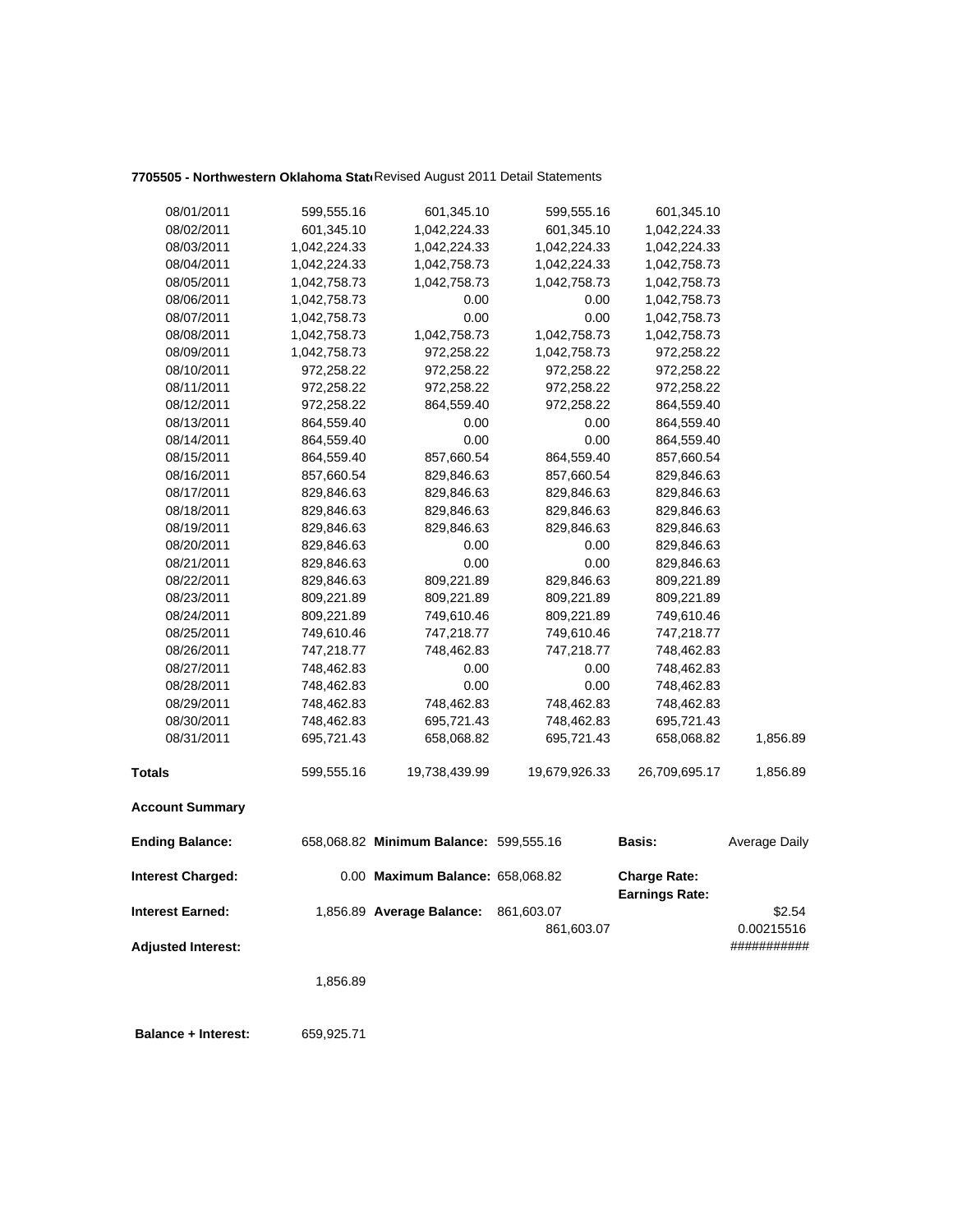## **7705650 - Department of Veteran Affairs**Revised August 2011 Detail Statements

| 08/01/2011                | 443,117.21 | 444,474.12                             | 443,117.21    | 444,474.12                                   |               |
|---------------------------|------------|----------------------------------------|---------------|----------------------------------------------|---------------|
| 08/02/2011                | 444,474.12 | 446,782.19                             | 444,474.12    | 446,782.19                                   |               |
| 08/03/2011                | 446,782.19 | 446,782.19                             | 446,782.19    | 446,782.19                                   |               |
| 08/04/2011                | 446,782.19 | 450,451.16                             | 446,782.19    | 450,451.16                                   |               |
| 08/05/2011                | 450,451.16 | 452,461.32                             | 450,451.16    | 452,461.32                                   |               |
| 08/06/2011                | 452,461.32 | 0.00                                   | 0.00          | 452,461.32                                   |               |
| 08/07/2011                | 452,461.32 | 0.00                                   | 0.00          | 452,461.32                                   |               |
| 08/08/2011                | 452,461.32 | 454,183.68                             | 452,461.32    | 454,183.68                                   |               |
| 08/09/2011                | 454,183.68 | 452,142.68                             | 454,183.68    | 452,142.68                                   |               |
| 08/10/2011                | 452,142.68 | 440,093.90                             | 452,142.68    | 440,093.90                                   |               |
| 08/11/2011                | 440,093.90 | 440,591.66                             | 440,093.90    | 440,591.66                                   |               |
| 08/12/2011                | 440,591.66 | 442,704.26                             | 440,591.66    | 442,704.26                                   |               |
| 08/13/2011                | 442,704.26 | 0.00                                   | 0.00          | 442,704.26                                   |               |
| 08/14/2011                | 442,704.26 | 0.00                                   | 0.00          | 442,704.26                                   |               |
| 08/15/2011                | 442,704.26 | 442,963.35                             | 442,704.26    | 442,963.35                                   |               |
| 08/16/2011                | 442,963.35 | 439,225.99                             | 442,963.35    | 439,225.99                                   |               |
| 08/17/2011                | 439,225.99 | 439,270.99                             | 439,225.99    | 439,270.99                                   |               |
| 08/18/2011                | 439,270.99 | 445,425.48                             | 439,270.99    | 445,425.48                                   |               |
| 08/19/2011                | 445,425.48 | 446,279.72                             | 445,425.48    | 446,279.72                                   |               |
| 08/20/2011                | 446,279.72 | 0.00                                   | 0.00          | 446,279.72                                   |               |
| 08/21/2011                | 446,279.72 | 0.00                                   | 0.00          | 446,279.72                                   |               |
| 08/22/2011                | 446,279.72 | 443,698.60                             | 446,279.72    | 443,698.60                                   |               |
| 08/23/2011                | 443,698.60 | 442,637.29                             | 443,698.60    | 442,637.29                                   |               |
| 08/24/2011                | 442,637.29 | 443,605.03                             | 442,637.29    | 443,605.03                                   |               |
| 08/25/2011                | 443,605.03 | 447,823.60                             | 443,605.03    | 447,823.60                                   |               |
| 08/26/2011                | 447,823.60 | 443,839.08                             | 447,823.60    | 443,839.08                                   |               |
| 08/27/2011                | 443,839.08 | 0.00                                   | 0.00          | 443,839.08                                   |               |
| 08/28/2011                | 443,839.08 | 0.00                                   | 0.00          | 443,839.08                                   |               |
| 08/29/2011                | 443,839.08 | 444,141.80                             | 443,839.08    | 444,141.80                                   |               |
| 08/30/2011                | 444,141.80 | 442,686.80                             | 444,141.80    | 442,686.80                                   |               |
| 08/31/2011                | 442,686.80 | 440,963.76                             | 442,686.80    | 440,963.76                                   | 959.66        |
| <b>Totals</b>             | 443,117.21 | 10,233,228.65                          | 10,235,382.10 | 13,803,797.41                                | 959.66        |
| <b>Account Summary</b>    |            |                                        |               |                                              |               |
| <b>Ending Balance:</b>    |            | 440,963.76 Minimum Balance: 443,117.21 |               | <b>Basis:</b>                                | Average Daily |
| <b>Interest Charged:</b>  |            | 0.00 Maximum Balance: 440,963.76       |               | <b>Charge Rate:</b><br><b>Earnings Rate:</b> |               |
| <b>Interest Earned:</b>   |            | 959.66 Average Balance:                | 445,283.79    |                                              | \$2.54        |
|                           |            |                                        | 445,283.79    |                                              | 0.00215516    |
| <b>Adjusted Interest:</b> |            |                                        |               |                                              | ###########   |
|                           |            |                                        |               |                                              |               |
|                           | 959.66     |                                        |               |                                              |               |
|                           |            |                                        |               |                                              |               |

 **Balance + Interest:** 441,923.42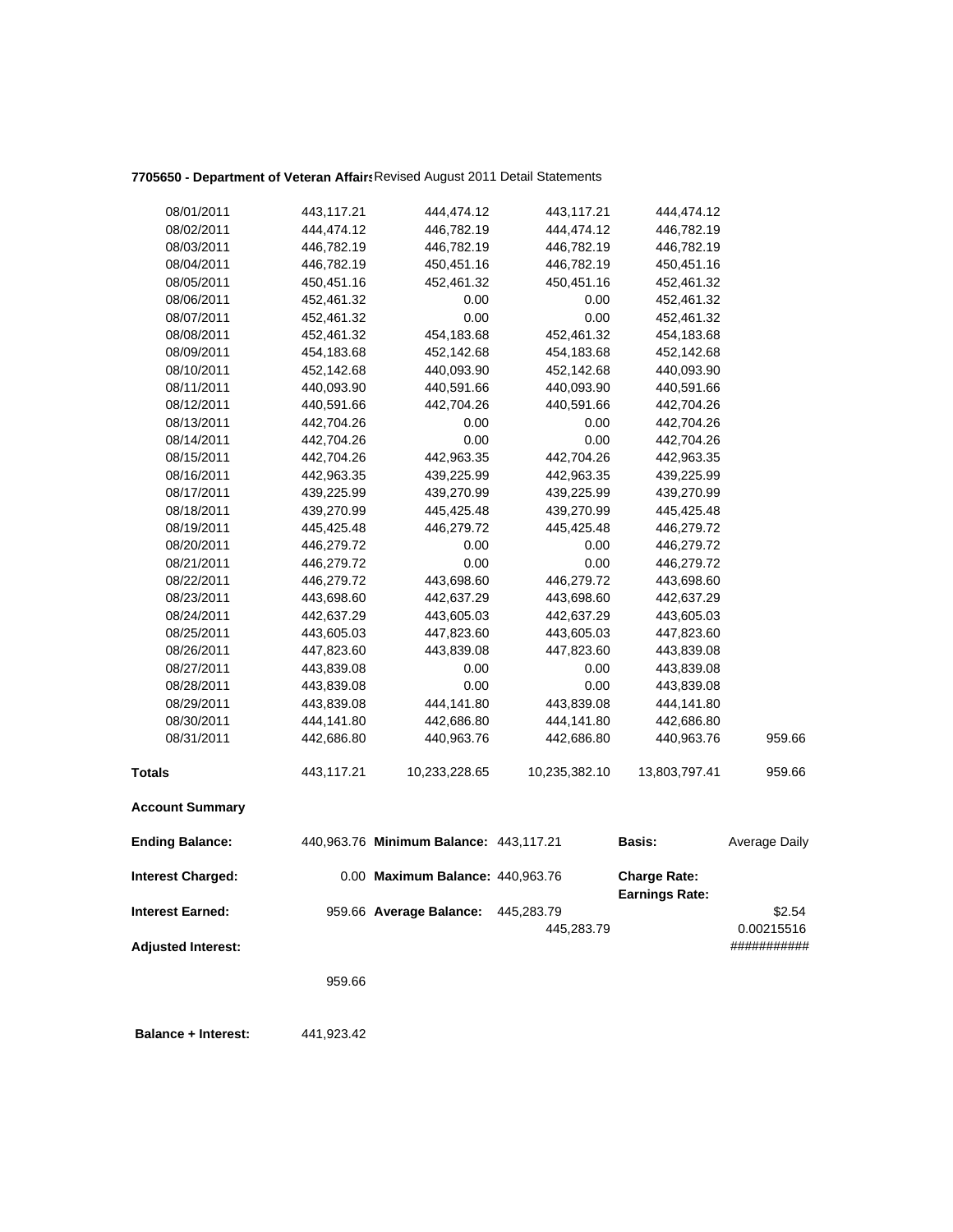### **7706400 - Office of Juvenile Affairs** Revised August 2011 Detail Statements

|                           | 0.00         |                            |              |                       |                     |
|---------------------------|--------------|----------------------------|--------------|-----------------------|---------------------|
| <b>Adjusted Interest:</b> |              |                            | 0.00         |                       | #N/A<br>########### |
| Interest Earned:          |              | 0.00 Average Balance:      | 0.00         | <b>Earnings Rate:</b> | \$2.54              |
| <b>Interest Charged:</b>  |              | 0.00 Maximum Balance: 0.00 |              | <b>Charge Rate:</b>   |                     |
| <b>Ending Balance:</b>    |              | 0.00 Minimum Balance: 0.00 |              | <b>Basis:</b>         | Average Daily       |
| <b>Account Summary</b>    |              |                            |              |                       |                     |
| Totals                    | 0.00         | 0.00                       | 0.00         | 0.00                  | 0.00                |
| 08/31/2011                | 0.00         | 0.00                       | 0.00         | 0.00                  | 0.00                |
| 08/30/2011                | 0.00         | 0.00                       | 0.00         | 0.00                  |                     |
| 08/29/2011                | 0.00         | 0.00                       | 0.00         | 0.00                  |                     |
| 08/28/2011                | 0.00         | 0.00                       | 0.00         | 0.00                  |                     |
| 08/27/2011                | 0.00         | 0.00                       | 0.00         | 0.00                  |                     |
| 08/26/2011                | 0.00         | 0.00                       | 0.00         | 0.00                  |                     |
| 08/25/2011                | 0.00         | 0.00                       | 0.00         | 0.00                  |                     |
| 08/24/2011                | 0.00         | 0.00                       | 0.00         | 0.00                  |                     |
| 08/23/2011                | 0.00         | 0.00                       | 0.00         | 0.00                  |                     |
| 08/22/2011                | 0.00         | 0.00                       | 0.00         | 0.00                  |                     |
| 08/21/2011                | 0.00         | 0.00                       | 0.00         | 0.00                  |                     |
| 08/20/2011                | 0.00         | 0.00                       | 0.00         | 0.00                  |                     |
| 08/19/2011                | 0.00         | 0.00                       | 0.00         | 0.00                  |                     |
| 08/18/2011                | 0.00         | 0.00                       | 0.00         | 0.00                  |                     |
| 08/17/2011                | 0.00         | 0.00                       | 0.00         | 0.00                  |                     |
| 08/16/2011                | 0.00         | 0.00                       | 0.00         | 0.00                  |                     |
| 08/15/2011                | 0.00         | 0.00                       | 0.00         | 0.00                  |                     |
| 08/14/2011                | 0.00         | 0.00                       | 0.00         | 0.00                  |                     |
| 08/13/2011                | 0.00         | 0.00                       | 0.00         | 0.00                  |                     |
| 08/12/2011                | 0.00         | 0.00                       | 0.00         | 0.00                  |                     |
| 08/11/2011                | 0.00         | 0.00                       | 0.00         | 0.00                  |                     |
| 08/10/2011                | 0.00         | 0.00                       | 0.00         | 0.00                  |                     |
| 08/09/2011                | 0.00         | 0.00                       | 0.00         | 0.00                  |                     |
| 08/08/2011                | 0.00         | 0.00                       | 0.00         | 0.00                  |                     |
| 08/07/2011                | 0.00         | 0.00                       | 0.00         | 0.00                  |                     |
| 08/06/2011                | 0.00         | 0.00                       | 0.00         | 0.00                  |                     |
| 08/04/2011<br>08/05/2011  | 0.00<br>0.00 | 0.00<br>0.00               | 0.00<br>0.00 | 0.00<br>0.00          |                     |
| 08/03/2011                | 0.00         | 0.00                       | 0.00         | 0.00                  |                     |
| 08/02/2011                | 0.00         | 0.00                       | 0.00         | 0.00                  |                     |
| 08/01/2011                | 0.00         | 0.00                       | 0.00         | 0.00                  |                     |
|                           |              |                            |              |                       |                     |

 **Balance + Interest:** 0.00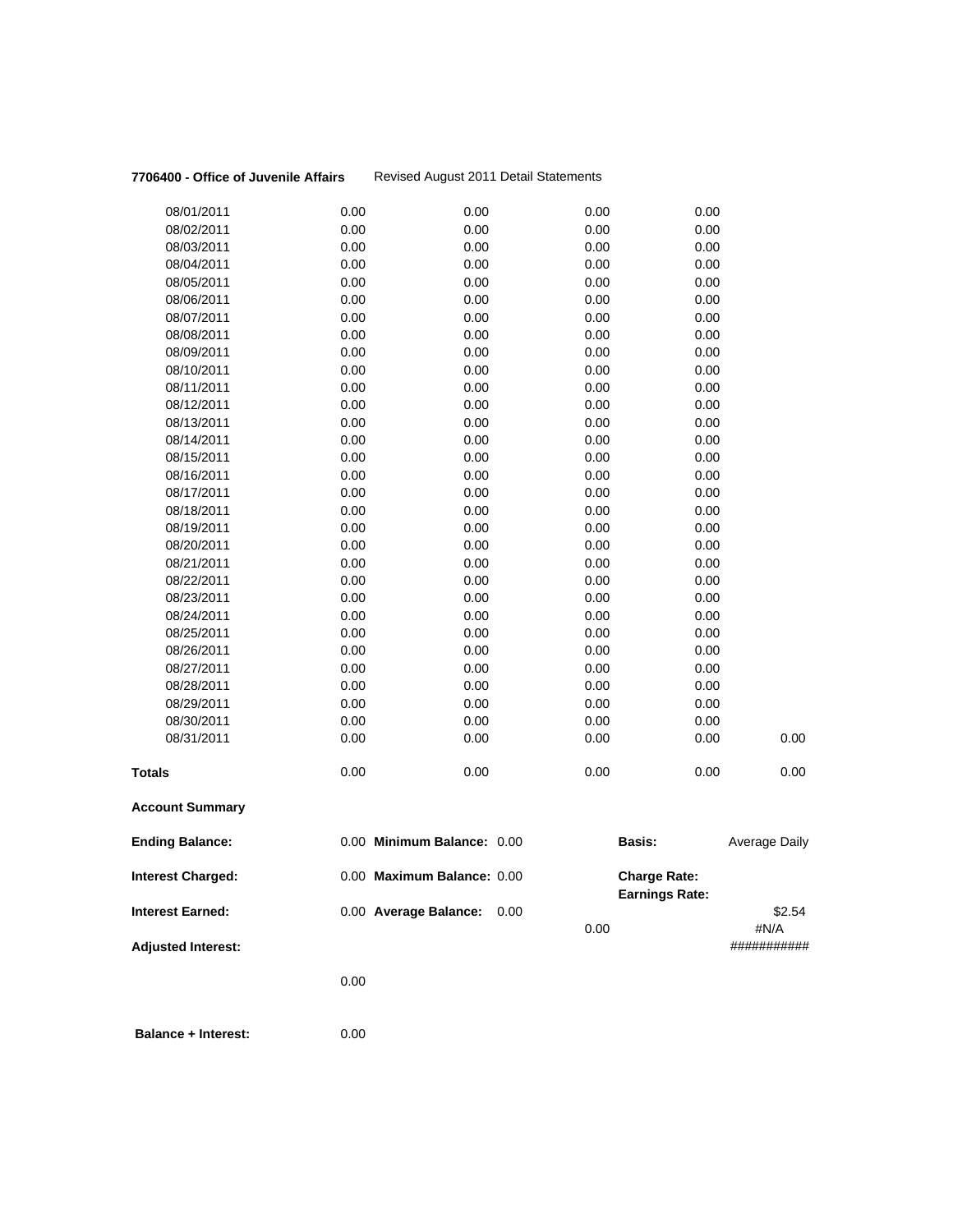### **7706605 - Student Loan Guarantee** Revised August 2011 Detail Statements

| 08/01/2011                | 1,202.78 | 1,205.36                           | 1,202.78  | 1,205.36                                     |               |
|---------------------------|----------|------------------------------------|-----------|----------------------------------------------|---------------|
| 08/02/2011                | 1,205.36 | 1,205.36                           | 1,205.36  | 1,205.36                                     |               |
| 08/03/2011                | 1,205.36 | 1,205.36                           | 1,205.36  | 1,205.36                                     |               |
| 08/04/2011                | 1,205.36 | 1,205.36                           | 1,205.36  | 1,205.36                                     |               |
| 08/05/2011                | 1,205.36 | 1,205.36                           | 1,205.36  | 1,205.36                                     |               |
| 08/06/2011                | 1,205.36 | 0.00                               | 0.00      | 1,205.36                                     |               |
| 08/07/2011                | 1,205.36 | 0.00                               | 0.00      | 1,205.36                                     |               |
| 08/08/2011                | 1,205.36 | 1,205.36                           | 1,205.36  | 1,205.36                                     |               |
| 08/09/2011                | 1,205.36 | 1,205.36                           | 1,205.36  | 1,205.36                                     |               |
| 08/10/2011                | 1,205.36 | 1,205.36                           | 1,205.36  | 1,205.36                                     |               |
| 08/11/2011                | 1,205.36 | 1,205.36                           | 1,205.36  | 1,205.36                                     |               |
| 08/12/2011                | 1,205.36 | 1,205.36                           | 1,205.36  | 1,205.36                                     |               |
| 08/13/2011                | 1,205.36 | 0.00                               | 0.00      | 1,205.36                                     |               |
| 08/14/2011                | 1,205.36 | 0.00                               | 0.00      | 1,205.36                                     |               |
| 08/15/2011                | 1,205.36 | 1,205.36                           | 1,205.36  | 1,205.36                                     |               |
| 08/16/2011                | 1,205.36 | 1,205.36                           | 1,205.36  | 1,205.36                                     |               |
| 08/17/2011                | 1,205.36 | 1,205.36                           | 1,205.36  | 1,205.36                                     |               |
| 08/18/2011                | 1,205.36 | 1,205.36                           | 1,205.36  | 1,205.36                                     |               |
| 08/19/2011                | 1,205.36 | 1,205.36                           | 1,205.36  | 1,205.36                                     |               |
| 08/20/2011                | 1,205.36 | 0.00                               | 0.00      | 1,205.36                                     |               |
| 08/21/2011                | 1,205.36 | 0.00                               | 0.00      | 1,205.36                                     |               |
| 08/22/2011                | 1,205.36 | 1,205.36                           | 1,205.36  | 1,205.36                                     |               |
| 08/23/2011                | 1,205.36 | 1,205.36                           | 1,205.36  | 1,205.36                                     |               |
| 08/24/2011                | 1,205.36 | 1,205.36                           | 1,205.36  | 1,205.36                                     |               |
| 08/25/2011                | 1,205.36 | 1,205.36                           | 1,205.36  | 1,205.36                                     |               |
| 08/26/2011                | 1,205.36 | 1,205.36                           | 1,205.36  | 1,205.36                                     |               |
| 08/27/2011                | 1,205.36 | 0.00                               | 0.00      | 1,205.36                                     |               |
| 08/28/2011                | 1,205.36 | 0.00                               | 0.00      | 1,205.36                                     |               |
| 08/29/2011                | 1,205.36 | 1,205.36                           | 1,205.36  | 1,205.36                                     |               |
| 08/30/2011                | 1,205.36 | 1,205.36                           | 1,205.36  | 1,205.36                                     |               |
| 08/31/2011                | 1,205.36 | 1,205.36                           | 1,205.36  | 1,205.36                                     | 2.60          |
| <b>Totals</b>             | 1,202.78 | 27,723.28                          | 27,720.70 | 37,366.16                                    | 2.60          |
| <b>Account Summary</b>    |          |                                    |           |                                              |               |
| <b>Ending Balance:</b>    |          | 1,205.36 Minimum Balance: 1,202.78 |           | <b>Basis:</b>                                | Average Daily |
| <b>Interest Charged:</b>  |          | 0.00 Maximum Balance: 1,205.36     |           | <b>Charge Rate:</b><br><b>Earnings Rate:</b> |               |
| <b>Interest Earned:</b>   |          | 2.60 Average Balance:              | 1,205.36  |                                              | \$2.54        |
|                           |          |                                    | 1,205.36  |                                              | 0.00215516    |
| <b>Adjusted Interest:</b> |          |                                    |           |                                              | ###########   |
|                           |          |                                    |           |                                              |               |
|                           | 2.60     |                                    |           |                                              |               |
|                           |          |                                    |           |                                              |               |

**Balance + Interest:** 1,207.96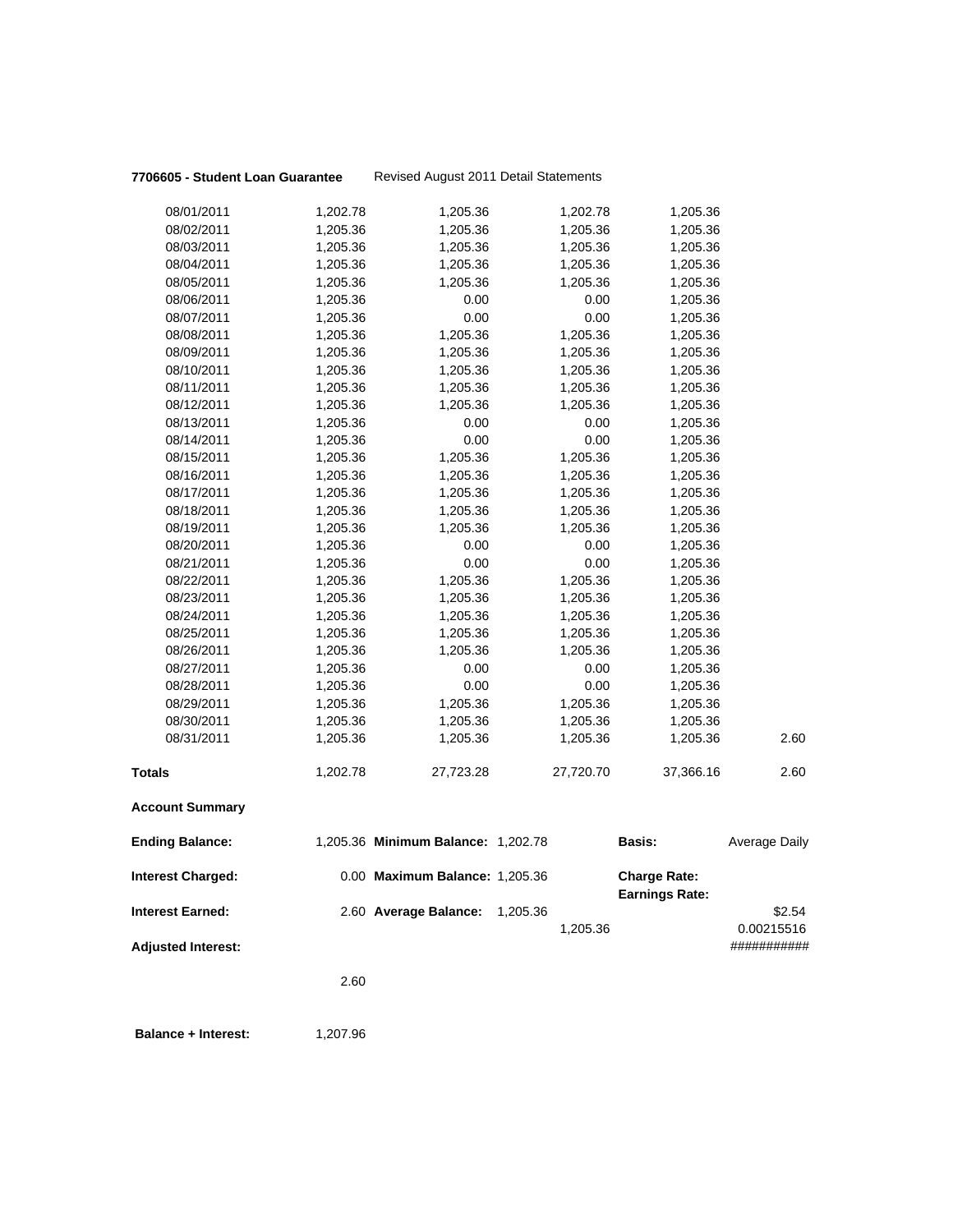## **7706650 - Department of Veteran Affairs**Revised August 2011 Detail Statements

| 08/01/2011                | 393,123.39 | 387,059.04                             | 393,123.39   | 387,059.04                                   |               |
|---------------------------|------------|----------------------------------------|--------------|----------------------------------------------|---------------|
| 08/02/2011                | 387,059.04 | 388,259.54                             | 387,059.04   | 388,259.54                                   |               |
| 08/03/2011                | 388,259.54 | 387,306.04                             | 388,259.54   | 387,306.04                                   |               |
| 08/04/2011                | 387,306.04 | 386,720.82                             | 387,306.04   | 386,720.82                                   |               |
| 08/05/2011                | 386,720.82 | 356,074.68                             | 386,720.82   | 356,074.68                                   |               |
| 08/06/2011                | 356,074.68 | 0.00                                   | 0.00         | 356,074.68                                   |               |
| 08/07/2011                | 356,074.68 | 0.00                                   | 0.00         | 356,074.68                                   |               |
| 08/08/2011                | 356,074.68 | 356,074.68                             | 356,074.68   | 356,074.68                                   |               |
| 08/09/2011                | 356,074.68 | 354,802.37                             | 356,074.68   | 354,802.37                                   |               |
| 08/10/2011                | 354,802.37 | 354,289.51                             | 354,802.37   | 354,289.51                                   |               |
| 08/11/2011                | 354,289.51 | 353,677.01                             | 354,289.51   | 353,677.01                                   |               |
| 08/12/2011                | 353,677.01 | 360,260.25                             | 353,677.01   | 360,260.25                                   |               |
| 08/13/2011                | 360,260.25 | 0.00                                   | 0.00         | 360,260.25                                   |               |
| 08/14/2011                | 360,260.25 | 0.00                                   | 0.00         | 360,260.25                                   |               |
| 08/15/2011                | 360,260.25 | 359,423.77                             | 360,260.25   | 359,423.77                                   |               |
| 08/16/2011                | 359,423.77 | 354,457.99                             | 359,423.77   | 354,457.99                                   |               |
| 08/17/2011                | 354,457.99 | 353,927.99                             | 354,457.99   | 353,927.99                                   |               |
| 08/18/2011                | 353,927.99 | 350,549.09                             | 353,927.99   | 350,549.09                                   |               |
| 08/19/2011                | 350,549.09 | 365,330.54                             | 350,549.09   | 365,330.54                                   |               |
| 08/20/2011                | 365,330.54 | 0.00                                   | 0.00         | 365,330.54                                   |               |
| 08/21/2011                | 365,330.54 | 0.00                                   | 0.00         | 365,330.54                                   |               |
| 08/22/2011                | 365,330.54 | 363,544.14                             | 365,330.54   | 363,544.14                                   |               |
| 08/23/2011                | 363,544.14 | 378,645.57                             | 363,544.14   | 378,645.57                                   |               |
| 08/24/2011                | 378,645.57 | 380,448.57                             | 378,645.57   | 380,448.57                                   |               |
| 08/25/2011                | 380,448.57 | 380,050.12                             | 380,448.57   | 380,050.12                                   |               |
| 08/26/2011                | 380,050.12 | 374,714.92                             | 380,050.12   | 374,714.92                                   |               |
| 08/27/2011                | 374,714.92 | 0.00                                   | 0.00         | 374,714.92                                   |               |
| 08/28/2011                | 374,714.92 | 0.00                                   | 0.00         | 374,714.92                                   |               |
| 08/29/2011                | 374,714.92 | 373,812.99                             | 374,714.92   | 373,812.99                                   |               |
| 08/30/2011                | 373,812.99 | 373,688.99                             | 373,812.99   | 373,688.99                                   |               |
| 08/31/2011                | 373,688.99 | 375,770.13                             | 373,688.99   | 375,770.13                                   | 791.27        |
| <b>Totals</b>             | 393,123.39 | 8,468,888.75                           | 8,486,242.01 | 11,381,649.53                                | 791.27        |
| <b>Account Summary</b>    |            |                                        |              |                                              |               |
| <b>Ending Balance:</b>    |            | 375,770.13 Minimum Balance: 393,123.39 |              | <b>Basis:</b>                                | Average Daily |
| <b>Interest Charged:</b>  |            | 0.00 Maximum Balance: 375,770.13       |              | <b>Charge Rate:</b><br><b>Earnings Rate:</b> |               |
| <b>Interest Earned:</b>   |            | 791.27 Average Balance:                | 367,149.98   |                                              | \$2.54        |
|                           |            |                                        | 367,149.98   |                                              | 0.00215516    |
| <b>Adjusted Interest:</b> |            |                                        |              |                                              | ###########   |
|                           |            |                                        |              |                                              |               |
|                           | 791.27     |                                        |              |                                              |               |
|                           |            |                                        |              |                                              |               |
|                           |            |                                        |              |                                              |               |

 **Balance + Interest:** 376,561.40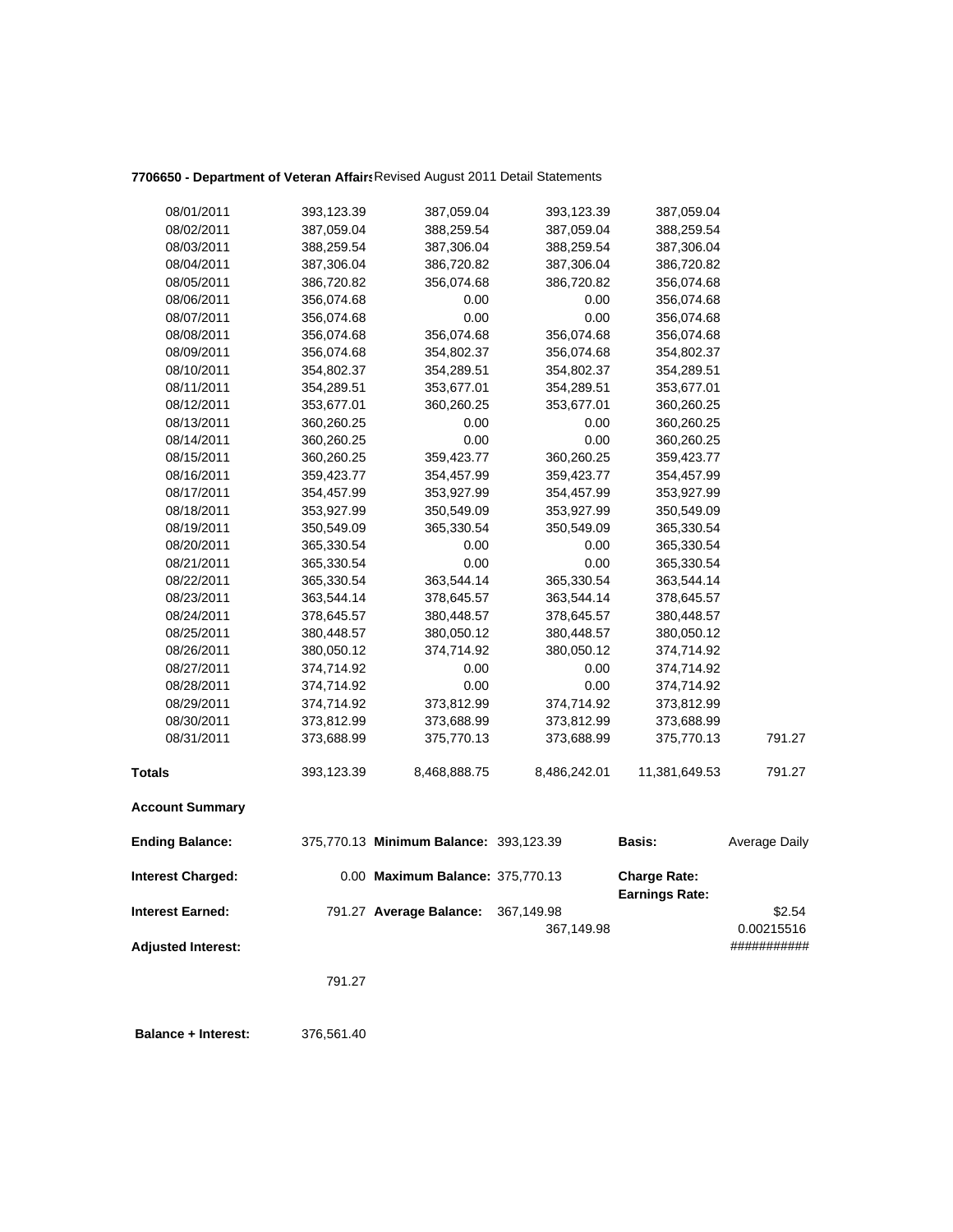## **7707605 - Endowment**Revised August 2011 Detail Statements

| 08/01/2011                | 93,476,484.88  | 93,675,715.04                                 | 93,476,484.88  | 93,675,715.04                                |               |
|---------------------------|----------------|-----------------------------------------------|----------------|----------------------------------------------|---------------|
| 08/02/2011                | 93,675,715.04  | 93,675,715.04                                 | 93,675,715.04  | 93,675,715.04                                |               |
| 08/03/2011                | 93,675,715.04  | 93,675,715.04                                 | 93,675,715.04  | 93,675,715.04                                |               |
| 08/04/2011                | 93,675,715.04  | 93,737,133.27                                 | 93,675,715.04  | 93,737,133.27                                |               |
| 08/05/2011                | 93,737,133.27  | 93,737,133.27                                 | 93,737,133.27  | 93,737,133.27                                |               |
| 08/06/2011                | 93,737,133.27  | 0.00                                          | 0.00           | 93,737,133.27                                |               |
| 08/07/2011                | 93,737,133.27  | 0.00                                          | 0.00           | 93,737,133.27                                |               |
| 08/08/2011                | 93,737,133.27  | 93,737,133.27                                 | 93,737,133.27  | 93,737,133.27                                |               |
| 08/09/2011                | 93,737,133.27  | 93,678,489.91                                 | 93,737,133.27  | 93,678,489.91                                |               |
| 08/10/2011                | 93,678,489.91  | 93,678,489.91                                 | 93,678,489.91  | 93,678,489.91                                |               |
| 08/11/2011                | 93,678,489.91  | 93,678,489.91                                 | 93,678,489.91  | 93,678,489.91                                |               |
| 08/12/2011                | 93,678,489.91  | 93,678,489.91                                 | 93,678,489.91  | 93,678,489.91                                |               |
| 08/13/2011                | 93,678,489.91  | 0.00                                          | 0.00           | 93,678,489.91                                |               |
| 08/14/2011                | 93,678,489.91  | 0.00                                          | 0.00           | 93,678,489.91                                |               |
| 08/15/2011                | 93,678,489.91  | 93,678,489.91                                 | 93,678,489.91  | 93,678,489.91                                |               |
| 08/16/2011                | 93,678,489.91  | 93,678,489.91                                 | 93,678,489.91  | 93,678,489.91                                |               |
| 08/17/2011                | 93,678,489.91  | 93,617,328.91                                 | 93,678,489.91  | 93,617,328.91                                |               |
| 08/18/2011                | 93,617,328.91  | 93,617,328.91                                 | 93,617,328.91  | 93,617,328.91                                |               |
| 08/19/2011                | 93,617,328.91  | 93,617,328.91                                 | 93,617,328.91  | 93,617,328.91                                |               |
| 08/20/2011                | 93,617,328.91  | 0.00                                          | 0.00           | 93,617,328.91                                |               |
| 08/21/2011                | 93,617,328.91  | 0.00                                          | 0.00           | 93,617,328.91                                |               |
| 08/22/2011                | 93,617,328.91  | 93,234,823.25                                 | 93,617,328.91  | 93,234,823.25                                |               |
| 08/23/2011                | 93,234,823.25  | 93,234,823.25                                 | 93,234,823.25  | 93,234,823.25                                |               |
| 08/24/2011                | 93,234,823.25  | 93,336,198.94                                 | 93,234,823.25  | 93,336,198.94                                |               |
| 08/25/2011                | 93,336,198.94  | 93,336,198.94                                 | 93,336,198.94  | 93,336,198.94                                |               |
| 08/26/2011                | 93,336,198.94  | 101,475,302.64                                | 93,336,198.94  | 101,475,302.64                               |               |
| 08/27/2011                | 101,475,302.64 | 0.00                                          | 0.00           | 101,475,302.64                               |               |
| 08/28/2011                | 101,475,302.64 | 0.00                                          | 0.00           | 101,475,302.64                               |               |
| 08/29/2011                | 101,475,302.64 | 101,475,302.64                                | 101,475,302.64 | 101,475,302.64                               |               |
| 08/30/2011                | 101,475,302.64 | 101,475,302.64                                | 101,475,302.64 | 101,475,302.64                               |               |
| 08/31/2011                | 101,475,302.64 | 101,475,302.64                                | 101,475,302.64 | 101,475,302.64                               | 205,033.62    |
| <b>Totals</b>             | 93,476,484.88  | 2,184,204,726.06                              |                | 2,176,205,908.30 2,949,221,235.52            | 205,033.62    |
| <b>Account Summary</b>    |                |                                               |                |                                              |               |
| <b>Ending Balance:</b>    |                | 101,475,302.64 Minimum Balance: 93,476,484.88 |                | <b>Basis:</b>                                | Average Daily |
| <b>Interest Charged:</b>  |                | 0.00 Maximum Balance: 101,475,302.64          |                | <b>Charge Rate:</b><br><b>Earnings Rate:</b> |               |
| <b>Interest Earned:</b>   |                | 205,033.62 Average Balance:                   | 95,136,168.89  |                                              | \$2.54        |
|                           |                |                                               | 95,136,168.89  |                                              | 0.00215516    |
| <b>Adjusted Interest:</b> |                |                                               |                |                                              | ###########   |
|                           |                |                                               |                |                                              |               |
|                           | 205,033.62     |                                               |                |                                              |               |
|                           |                |                                               |                |                                              |               |

 **Balance + Interest:** 101,680,336.26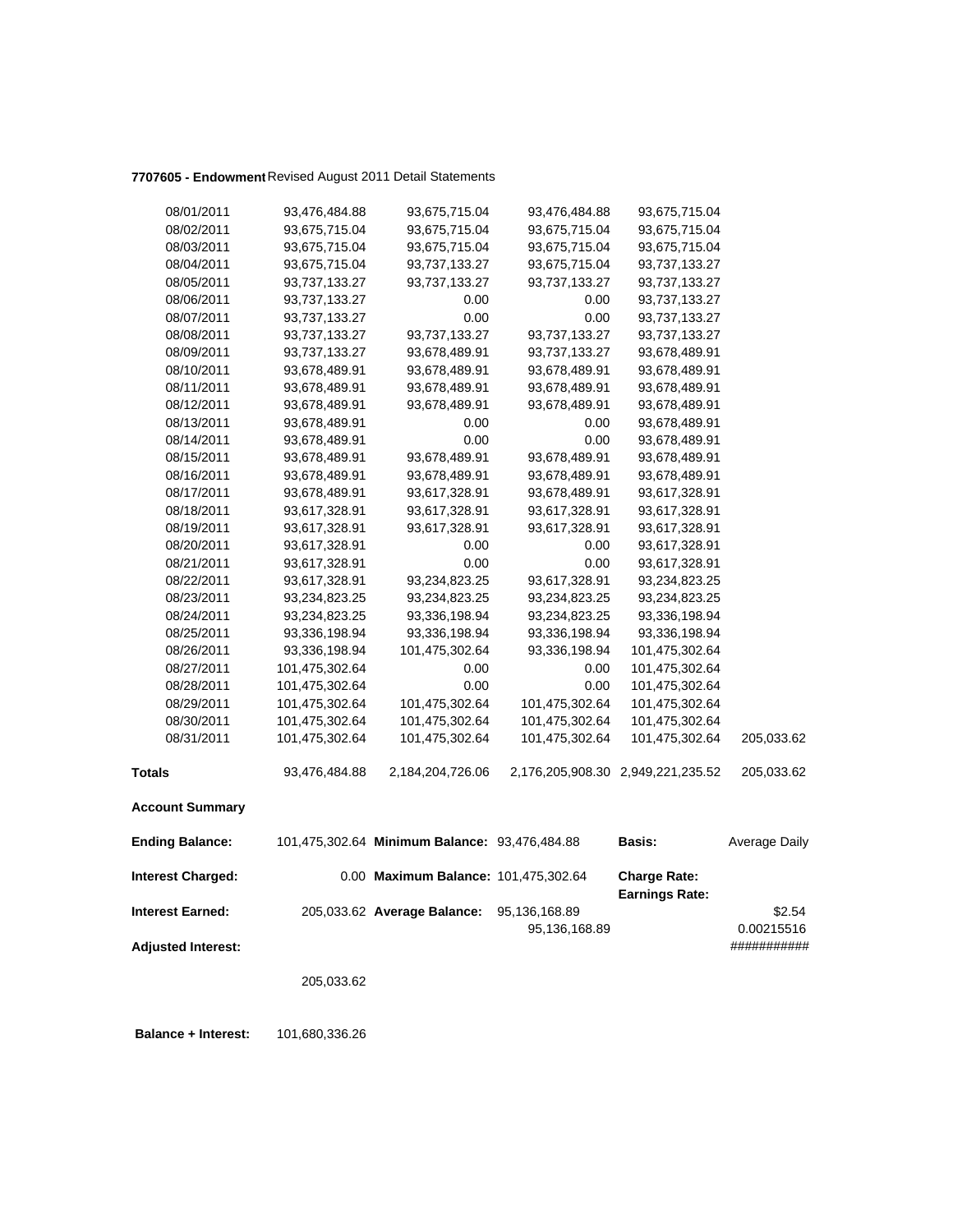# **7707650 - Department of Veterans Affair**Revised August 2011 Detail Statements

| 08/01/2011                | 606,529.51 | 607,824.29                             | 606,529.51    | 607,824.29                            |               |
|---------------------------|------------|----------------------------------------|---------------|---------------------------------------|---------------|
| 08/02/2011                | 607,824.29 | 606,617.29                             | 607,824.29    | 606,617.29                            |               |
| 08/03/2011                | 606,617.29 | 605,830.40                             | 606,617.29    | 605,830.40                            |               |
| 08/04/2011                | 605,830.40 | 608,065.27                             | 605,830.40    | 608,065.27                            |               |
| 08/05/2011                | 608,065.27 | 611,649.56                             | 608,065.27    | 611,649.56                            |               |
| 08/06/2011                | 611,649.56 | 0.00                                   | 0.00          | 611,649.56                            |               |
| 08/07/2011                | 611,649.56 | 0.00                                   | 0.00          | 611,649.56                            |               |
| 08/08/2011                | 611,649.56 | 611,674.56                             | 611,649.56    | 611,674.56                            |               |
| 08/09/2011                | 611,674.56 | 608,932.88                             | 611,674.56    | 608,932.88                            |               |
| 08/10/2011                | 608,932.88 | 608,089.98                             | 608,932.88    | 608,089.98                            |               |
| 08/11/2011                | 608,089.98 | 611,235.23                             | 608,089.98    | 611,235.23                            |               |
| 08/12/2011                | 611,235.23 | 613,428.62                             | 611,235.23    | 613,428.62                            |               |
| 08/13/2011                | 613,428.62 | 0.00                                   | 0.00          | 613,428.62                            |               |
| 08/14/2011                | 613,428.62 | 0.00                                   | 0.00          | 613,428.62                            |               |
| 08/15/2011                | 613,428.62 | 612,658.62                             | 613,428.62    | 612,658.62                            |               |
| 08/16/2011                | 612,658.62 | 612,890.70                             | 612,658.62    | 612,890.70                            |               |
| 08/17/2011                | 612,890.70 | 612,372.02                             | 612,890.70    | 612,372.02                            |               |
| 08/18/2011                | 612,372.02 | 614,365.12                             | 612,372.02    | 614,365.12                            |               |
| 08/19/2011                | 614,365.12 | 614,365.12                             | 614,365.12    | 614,365.12                            |               |
| 08/20/2011                | 614,365.12 | 0.00                                   | 0.00          | 614,365.12                            |               |
| 08/21/2011                | 614,365.12 | 0.00                                   | 0.00          | 614,365.12                            |               |
| 08/22/2011                | 614,365.12 | 613,031.62                             | 614,365.12    | 613,031.62                            |               |
| 08/23/2011                | 613,031.62 | 612,261.52                             | 613,031.62    | 612,261.52                            |               |
| 08/24/2011                | 612,261.52 | 612,261.52                             | 612,261.52    | 612,261.52                            |               |
| 08/25/2011                | 612,261.52 | 611,866.52                             | 612,261.52    | 611,866.52                            |               |
| 08/26/2011                | 611,866.52 | 613,905.39                             | 611,866.52    | 613,905.39                            |               |
| 08/27/2011                | 613,905.39 | 0.00                                   | 0.00          | 613,905.39                            |               |
| 08/28/2011                | 613,905.39 | 0.00                                   | 0.00          | 613,905.39                            |               |
| 08/29/2011                | 613,905.39 | 613,092.11                             | 613,905.39    | 613,092.11                            |               |
| 08/30/2011                | 613,092.11 | 612,424.99                             | 613,092.11    | 612,424.99                            |               |
| 08/31/2011                | 612,424.99 | 612,939.49                             | 612,424.99    | 612,939.49                            | 1,318.71      |
| <b>Totals</b>             | 606,529.51 | 14,061,782.82                          | 14,055,372.84 | 18,968,480.20                         | 1,318.71      |
| <b>Account Summary</b>    |            |                                        |               |                                       |               |
| <b>Ending Balance:</b>    |            | 612,939.49 Minimum Balance: 606,529.51 |               | Basis:                                | Average Daily |
| <b>Interest Charged:</b>  |            | 0.00 Maximum Balance: 612,939.49       |               | <b>Charge Rate:</b><br>Earnings Rate: |               |
| <b>Interest Earned:</b>   |            | 1,318.71 Average Balance:              | 611,886.46    |                                       | \$2.54        |
|                           |            |                                        | 611,886.46    |                                       | 0.00215516    |
| <b>Adjusted Interest:</b> |            |                                        |               |                                       | ###########   |
|                           |            |                                        |               |                                       |               |
|                           | 1,318.71   |                                        |               |                                       |               |
|                           |            |                                        |               |                                       |               |
|                           |            |                                        |               |                                       |               |

 **Balance + Interest:** 614,258.20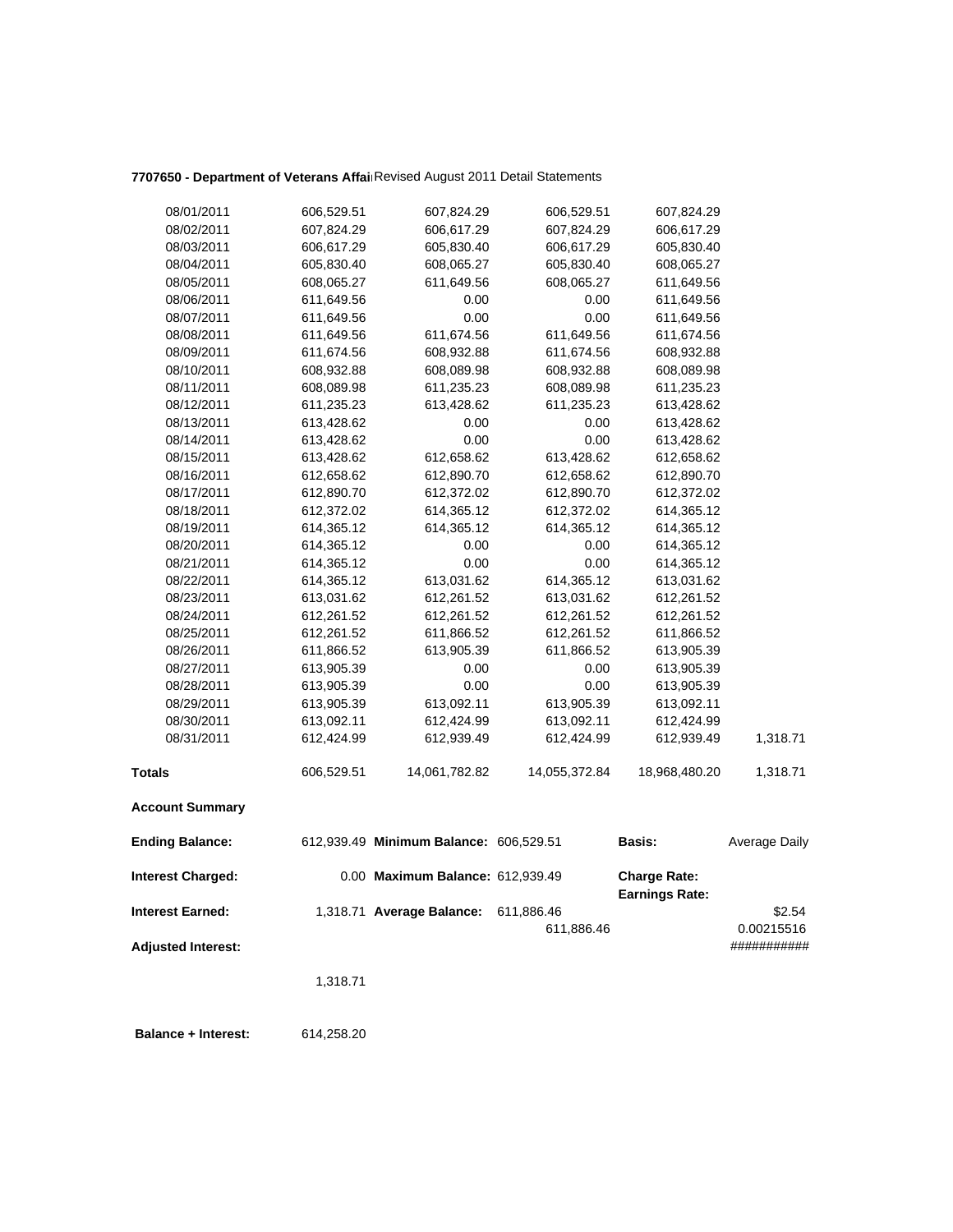**7708108 - Carl Albert State College** Revised August 2011 Detail Statements

| 08/01/2011                                           | 1,979,681.35 | 1,982,786.06                               | 1,979,681.35                 | 1,982,786.06          |                                     |
|------------------------------------------------------|--------------|--------------------------------------------|------------------------------|-----------------------|-------------------------------------|
| 08/02/2011                                           | 1,982,786.06 | 1,946,117.24                               | 1,982,786.06                 | 1,946,117.24          |                                     |
| 08/03/2011                                           | 1,946,117.24 | 1,867,745.18                               | 1,946,117.24                 | 1,867,745.18          |                                     |
| 08/04/2011                                           | 1,867,745.18 | 1,875,944.41                               | 1,867,745.18                 | 1,875,944.41          |                                     |
| 08/05/2011                                           | 1,875,944.41 | 1,903,812.04                               | 1,875,944.41                 | 1,903,812.04          |                                     |
| 08/06/2011                                           | 1,903,812.04 | 0.00                                       | 0.00                         | 1,903,812.04          |                                     |
| 08/07/2011                                           | 1,903,812.04 | 0.00                                       | 0.00                         | 1,903,812.04          |                                     |
| 08/08/2011                                           | 1,903,812.04 | 2,011,948.22                               | 1,903,812.04                 | 2,011,948.22          |                                     |
| 08/09/2011                                           | 2,011,948.22 | 1,986,720.08                               | 2,011,948.22                 | 1,986,720.08          |                                     |
| 08/10/2011                                           | 1,986,720.08 | 1,985,274.08                               | 1,986,720.08                 | 1,985,274.08          |                                     |
| 08/11/2011                                           | 1,985,274.08 | 1,700,468.02                               | 1,985,274.08                 | 1,700,468.02          |                                     |
| 08/12/2011                                           | 1,700,468.02 | 1,721,959.82                               | 1,700,468.02                 | 1,721,959.82          |                                     |
| 08/13/2011                                           | 1,721,959.82 | 0.00                                       | 0.00                         | 1,721,959.82          |                                     |
| 08/14/2011                                           | 1,721,959.82 | 0.00                                       | 0.00                         | 1,721,959.82          |                                     |
| 08/15/2011                                           | 1,721,959.82 | 1,720,968.31                               | 1,721,959.82                 | 1,720,968.31          |                                     |
| 08/16/2011                                           | 1,720,968.31 | 1,559,036.89                               | 1,720,968.31                 | 1,559,036.89          |                                     |
| 08/17/2011                                           | 1,559,036.89 | 1,634,176.07                               | 1,559,036.89                 | 1,634,176.07          |                                     |
| 08/18/2011                                           | 1,634,176.07 | 1,629,050.82                               | 1,634,176.07                 | 1,629,050.82          |                                     |
| 08/19/2011                                           | 1,629,050.82 | 1,635,463.59                               | 1,629,050.82                 | 1,635,463.59          |                                     |
| 08/20/2011                                           | 1,635,463.59 | 0.00                                       | 0.00                         | 1,635,463.59          |                                     |
| 08/21/2011                                           | 1,635,463.59 | 0.00                                       | 0.00                         | 1,635,463.59          |                                     |
| 08/22/2011                                           | 1,635,463.59 | 1,726,283.76                               | 1,635,463.59                 | 1,726,283.76          |                                     |
| 08/23/2011                                           | 1,726,283.76 | 1,760,093.56                               | 1,726,283.76                 | 1,760,093.56          |                                     |
| 08/24/2011                                           | 1,760,093.56 | 1,777,512.23                               | 1,760,093.56                 | 1,777,512.23          |                                     |
| 08/25/2011                                           | 1,777,512.23 | 1,582,289.97                               | 1,777,512.23                 | 1,582,289.97          |                                     |
| 08/26/2011                                           | 1,582,289.97 | 1,547,570.14                               | 1,582,289.97                 | 1,547,570.14          |                                     |
| 08/27/2011                                           | 1,547,570.14 | 0.00                                       | 0.00                         | 1,547,570.14          |                                     |
| 08/28/2011                                           | 1,547,570.14 | 0.00                                       | 0.00                         | 1,547,570.14          |                                     |
| 08/29/2011                                           | 1,547,570.14 | 1,515,480.80                               | 1,547,570.14                 | 1,515,480.80          |                                     |
| 08/30/2011                                           | 1,515,480.80 | 1,445,103.35                               | 1,515,480.80                 | 1,445,103.35          |                                     |
| 08/31/2011                                           | 1,445,103.35 | 1,462,371.68                               | 1,445,103.35                 | 1,462,371.68          | 3,726.06                            |
| <b>Totals</b>                                        | 1,979,681.35 | 39,978,176.32                              | 40,495,485.99                | 53,595,787.50         | 3,726.06                            |
| <b>Account Summary</b>                               |              |                                            |                              |                       |                                     |
| <b>Ending Balance:</b>                               |              | 1,462,371.68 Minimum Balance: 1,979,681.35 |                              | Basis:                | Average Daily                       |
| <b>Interest Charged:</b>                             |              | 0.00 Maximum Balance: 1,462,371.68         |                              | <b>Charge Rate:</b>   |                                     |
| <b>Interest Earned:</b><br><b>Adjusted Interest:</b> |              | 3,726.06 Average Balance:                  | 1,728,896.37<br>1,728,896.37 | <b>Earnings Rate:</b> | \$2.54<br>0.00215517<br>########### |
|                                                      |              |                                            |                              |                       |                                     |

3,726.06

**Balance + Interest:** 1,466,097.74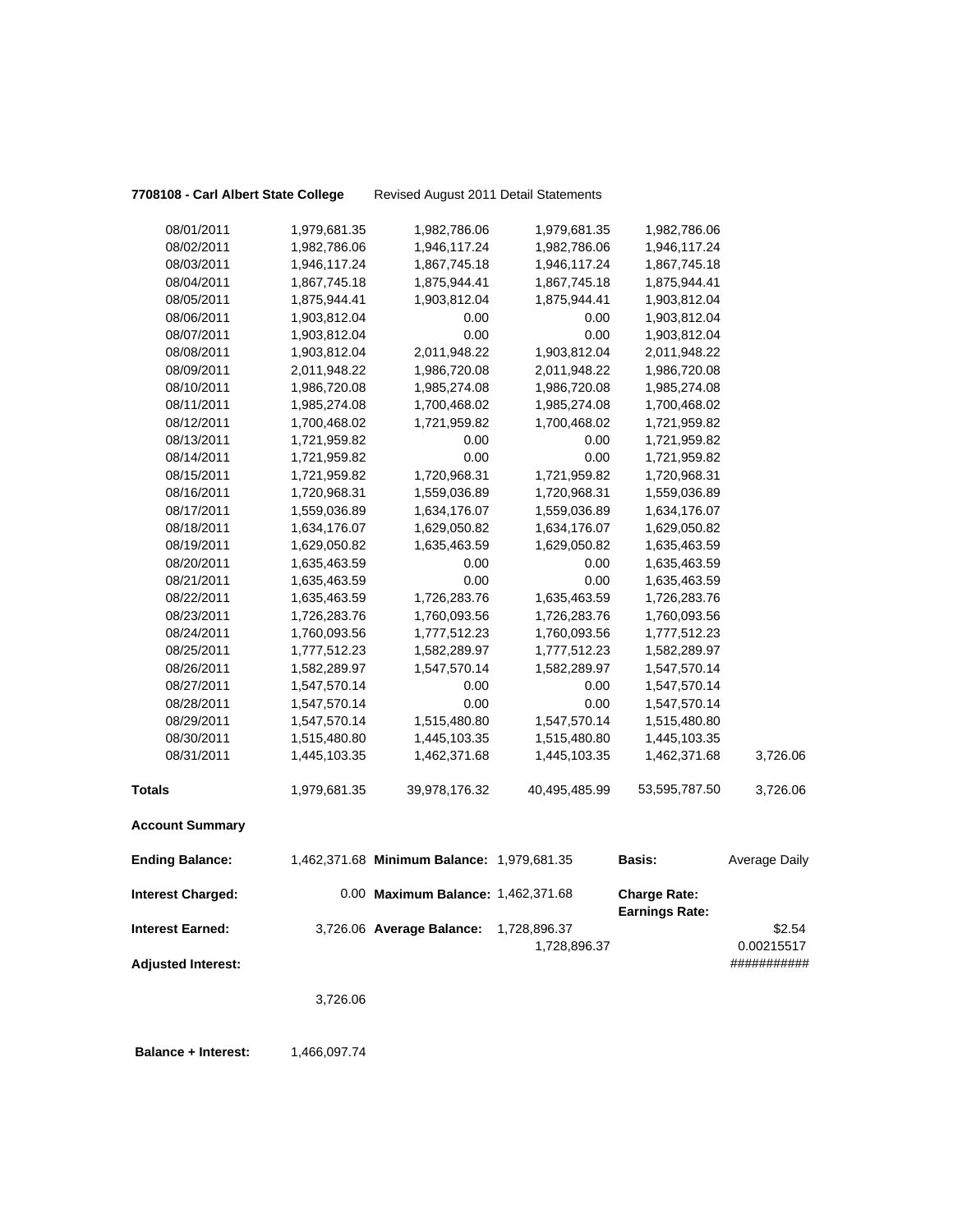## **7708605 - Supplemental Retirement Pay**Revised August 2011 Detail Statements

| 08/01/2011                | 9,085,008.06 | 9,104,520.01                               | 9,085,008.06                 | 9,104,520.01                                 |                      |
|---------------------------|--------------|--------------------------------------------|------------------------------|----------------------------------------------|----------------------|
| 08/02/2011                | 9,104,520.01 | 9,104,520.01                               | 9,104,520.01                 | 9,104,520.01                                 |                      |
| 08/03/2011                | 9,104,520.01 | 9,104,520.01                               | 9,104,520.01                 | 9,104,520.01                                 |                      |
| 08/04/2011                | 9,104,520.01 | 9,104,520.01                               | 9,104,520.01                 | 9,104,520.01                                 |                      |
| 08/05/2011                | 9,104,520.01 | 9,104,520.01                               | 9,104,520.01                 | 9,104,520.01                                 |                      |
| 08/06/2011                | 9,104,520.01 | 0.00                                       | 0.00                         | 9,104,520.01                                 |                      |
| 08/07/2011                | 9,104,520.01 | 0.00                                       | 0.00                         | 9,104,520.01                                 |                      |
| 08/08/2011                | 9,104,520.01 | 9,104,520.01                               | 9,104,520.01                 | 9,104,520.01                                 |                      |
| 08/09/2011                | 9,104,520.01 | 9,104,520.01                               | 9,104,520.01                 | 9,104,520.01                                 |                      |
| 08/10/2011                | 9,104,520.01 | 9,104,520.01                               | 9,104,520.01                 | 9,104,520.01                                 |                      |
| 08/11/2011                | 9,104,520.01 | 9,104,520.01                               | 9,104,520.01                 | 9,104,520.01                                 |                      |
| 08/12/2011                | 9,104,520.01 | 9,104,520.01                               | 9,104,520.01                 | 9,104,520.01                                 |                      |
| 08/13/2011                | 9,104,520.01 | 0.00                                       | 0.00                         | 9,104,520.01                                 |                      |
| 08/14/2011                | 9,104,520.01 | 0.00                                       | 0.00                         | 9,104,520.01                                 |                      |
| 08/15/2011                | 9,104,520.01 | 9,104,520.01                               | 9,104,520.01                 | 9,104,520.01                                 |                      |
| 08/16/2011                | 9,104,520.01 | 9,104,520.01                               | 9,104,520.01                 | 9,104,520.01                                 |                      |
| 08/17/2011                | 9,104,520.01 | 9,104,520.01                               | 9,104,520.01                 | 9,104,520.01                                 |                      |
| 08/18/2011                | 9,104,520.01 | 9,104,520.01                               | 9,104,520.01                 | 9,104,520.01                                 |                      |
| 08/19/2011                | 9,104,520.01 | 9,104,520.01                               | 9,104,520.01                 | 9,104,520.01                                 |                      |
| 08/20/2011                | 9,104,520.01 | 0.00                                       | 0.00                         | 9,104,520.01                                 |                      |
| 08/21/2011                | 9,104,520.01 | 0.00                                       | 0.00                         | 9,104,520.01                                 |                      |
| 08/22/2011                | 9,104,520.01 | 9,104,520.01                               | 9,104,520.01                 | 9,104,520.01                                 |                      |
| 08/23/2011                | 9,104,520.01 | 9,104,520.01                               | 9,104,520.01                 | 9,104,520.01                                 |                      |
| 08/24/2011                | 9,104,520.01 | 9,104,520.01                               | 9,104,520.01                 | 9,104,520.01                                 |                      |
| 08/25/2011                | 9,104,520.01 | 9,104,520.01                               | 9,104,520.01                 | 9,104,520.01                                 |                      |
| 08/26/2011                | 9,104,520.01 | 9,104,520.01                               | 9,104,520.01                 | 9,104,520.01                                 |                      |
| 08/27/2011                | 9,104,520.01 | 0.00                                       | 0.00                         | 9,104,520.01                                 |                      |
| 08/28/2011                | 9,104,520.01 | 0.00                                       | 0.00                         | 9,104,520.01                                 |                      |
| 08/29/2011                | 9,104,520.01 | 9,104,520.01                               | 9,104,520.01                 | 9,104,520.01                                 |                      |
| 08/30/2011                | 9,104,520.01 | 9,104,520.01                               | 9,104,520.01                 | 9,104,520.01                                 |                      |
| 08/31/2011                | 9,104,520.01 | 9,100,461.68                               | 9,104,520.01                 | 9,100,461.68                                 | 19,621.42            |
| <b>Totals</b>             | 9,085,008.06 | 209,399,901.90                             | 209,384,448.28               | 282,236,061.98                               | 19,621.42            |
| <b>Account Summary</b>    |              |                                            |                              |                                              |                      |
| <b>Ending Balance:</b>    |              | 9,100,461.68 Minimum Balance: 9,085,008.06 |                              | <b>Basis:</b>                                | Average Daily        |
| <b>Interest Charged:</b>  |              | 0.00 Maximum Balance: 9,100,461.68         |                              | <b>Charge Rate:</b><br><b>Earnings Rate:</b> |                      |
| <b>Interest Earned:</b>   |              | 19,621.42 Average Balance:                 | 9,104,389.10<br>9,104,389.10 |                                              | \$2.54<br>0.00215516 |
| <b>Adjusted Interest:</b> |              |                                            |                              |                                              | ###########          |

19,621.42

**Balance + Interest:** 9,120,083.10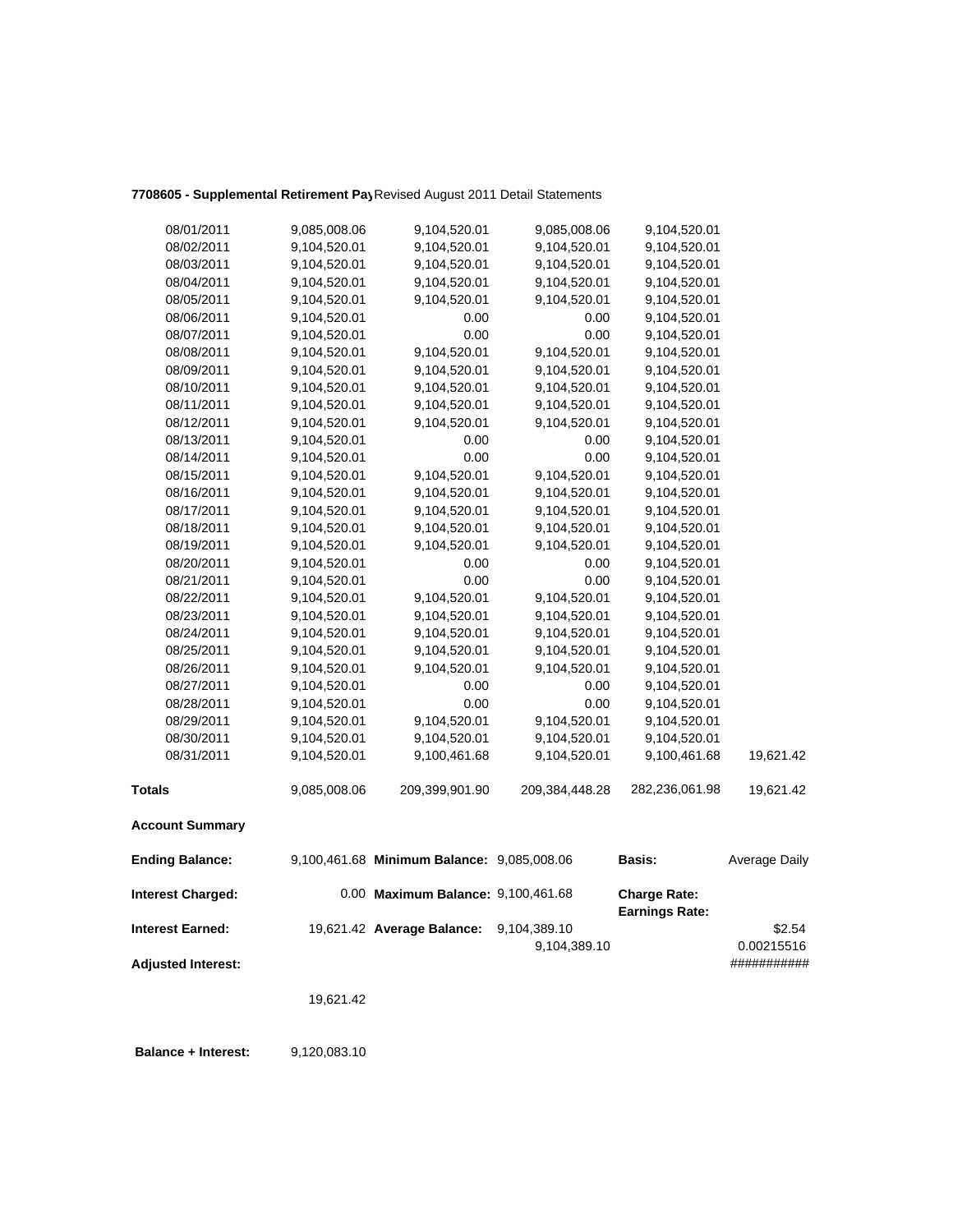### **7709605 - Academic Scholars Program** Revised August 2011 Detail Statements

| 08/01/2011               | 7,326,032.90  | 7,334,814.47                                | 7,326,032.90                 | 7,334,814.47                                 |                      |
|--------------------------|---------------|---------------------------------------------|------------------------------|----------------------------------------------|----------------------|
| 08/02/2011               | 7,334,814.47  | 7,334,814.47                                | 7,334,814.47                 | 7,334,814.47                                 |                      |
| 08/03/2011               | 7,334,814.47  | 7,334,814.47                                | 7,334,814.47                 | 7,334,814.47                                 |                      |
| 08/04/2011               | 7,334,814.47  | 7,334,814.47                                | 7,334,814.47                 | 7,334,814.47                                 |                      |
| 08/05/2011               | 7,334,814.47  | 7,334,814.47                                | 7,334,814.47                 | 7,334,814.47                                 |                      |
| 08/06/2011               | 7,334,814.47  | 0.00                                        | 0.00                         | 7,334,814.47                                 |                      |
| 08/07/2011               | 7,334,814.47  | 0.00                                        | 0.00                         | 7,334,814.47                                 |                      |
| 08/08/2011               | 7,334,814.47  | 7,334,814.47                                | 7,334,814.47                 | 7,334,814.47                                 |                      |
| 08/09/2011               | 7,334,814.47  | 7,334,814.47                                | 7,334,814.47                 | 7,334,814.47                                 |                      |
| 08/10/2011               | 7,334,814.47  | 7,334,814.47                                | 7,334,814.47                 | 7,334,814.47                                 |                      |
| 08/11/2011               | 7,334,814.47  | 7,334,814.47                                | 7,334,814.47                 | 7,334,814.47                                 |                      |
| 08/12/2011               | 7,334,814.47  | 7,334,814.47                                | 7,334,814.47                 | 7,334,814.47                                 |                      |
| 08/13/2011               | 7,334,814.47  | 0.00                                        | 0.00                         | 7,334,814.47                                 |                      |
| 08/14/2011               | 7,334,814.47  | 0.00                                        | 0.00                         | 7,334,814.47                                 |                      |
| 08/15/2011               | 7,334,814.47  | 6,675,319.13                                | 7,334,814.47                 | 6,675,319.13                                 |                      |
| 08/16/2011               | 6,675,319.13  | 6,675,319.13                                | 6,675,319.13                 | 6,675,319.13                                 |                      |
| 08/17/2011               | 6,675,319.13  | 6,675,319.13                                | 6,675,319.13                 | 6,675,319.13                                 |                      |
| 08/18/2011               | 6,675,319.13  | 6,675,319.13                                | 6,675,319.13                 | 6,675,319.13                                 |                      |
| 08/19/2011               | 6,675,319.13  | 6,675,319.13                                | 6,675,319.13                 | 6,675,319.13                                 |                      |
| 08/20/2011               | 6,675,319.13  | 0.00                                        | 0.00                         | 6,675,319.13                                 |                      |
| 08/21/2011               | 6,675,319.13  | 0.00                                        | 0.00                         | 6,675,319.13                                 |                      |
| 08/22/2011               | 6,675,319.13  | 6,675,319.13                                | 6,675,319.13                 | 6,675,319.13                                 |                      |
| 08/23/2011               | 6,675,319.13  | 6,675,319.13                                | 6,675,319.13                 | 6,675,319.13                                 |                      |
| 08/24/2011               | 6,675,319.13  | 6,675,319.13                                | 6,675,319.13                 | 6,675,319.13                                 |                      |
| 08/25/2011               | 6,675,319.13  | 6,675,319.13                                | 6,675,319.13                 | 6,675,319.13                                 |                      |
| 08/26/2011               | 6,675,319.13  | 10,428,072.91                               | 6,675,319.13                 | 10,428,072.91                                |                      |
| 08/27/2011               | 10,428,072.91 | 0.00                                        | 0.00                         | 10,428,072.91                                |                      |
| 08/28/2011               | 10,428,072.91 | 0.00                                        | 0.00                         | 10,428,072.91                                |                      |
| 08/29/2011               | 10,428,072.91 | 10,428,072.91                               | 10,428,072.91                | 10,428,072.91                                |                      |
| 08/30/2011               | 10,428,072.91 | 10,428,072.91                               | 10,428,072.91                | 10,428,072.91                                |                      |
| 08/31/2011               | 10,428,072.91 | 10,428,072.91                               | 10,428,072.91                | 10,428,072.91                                | 16,593.50            |
| <b>Totals</b>            | 7,326,032.90  | 175, 138, 308.51                            | 172,036,268.50               | 238,684,350.47                               | 16,593.50            |
| <b>Account Summary</b>   |               |                                             |                              |                                              |                      |
| <b>Ending Balance:</b>   |               | 10,428,072.91 Minimum Balance: 7,326,032.90 |                              | Basis:                                       | Average Daily        |
| <b>Interest Charged:</b> |               | 0.00 Maximum Balance: 10,428,072.91         |                              | <b>Charge Rate:</b><br><b>Earnings Rate:</b> |                      |
| <b>Interest Earned:</b>  |               | 16,593.50 Average Balance:                  | 7,699,495.18<br>7,699,495.18 |                                              | \$2.54<br>0.00215514 |

**Adjusted Interest:** ###########

16,593.50

 **Balance + Interest:** 10,444,666.41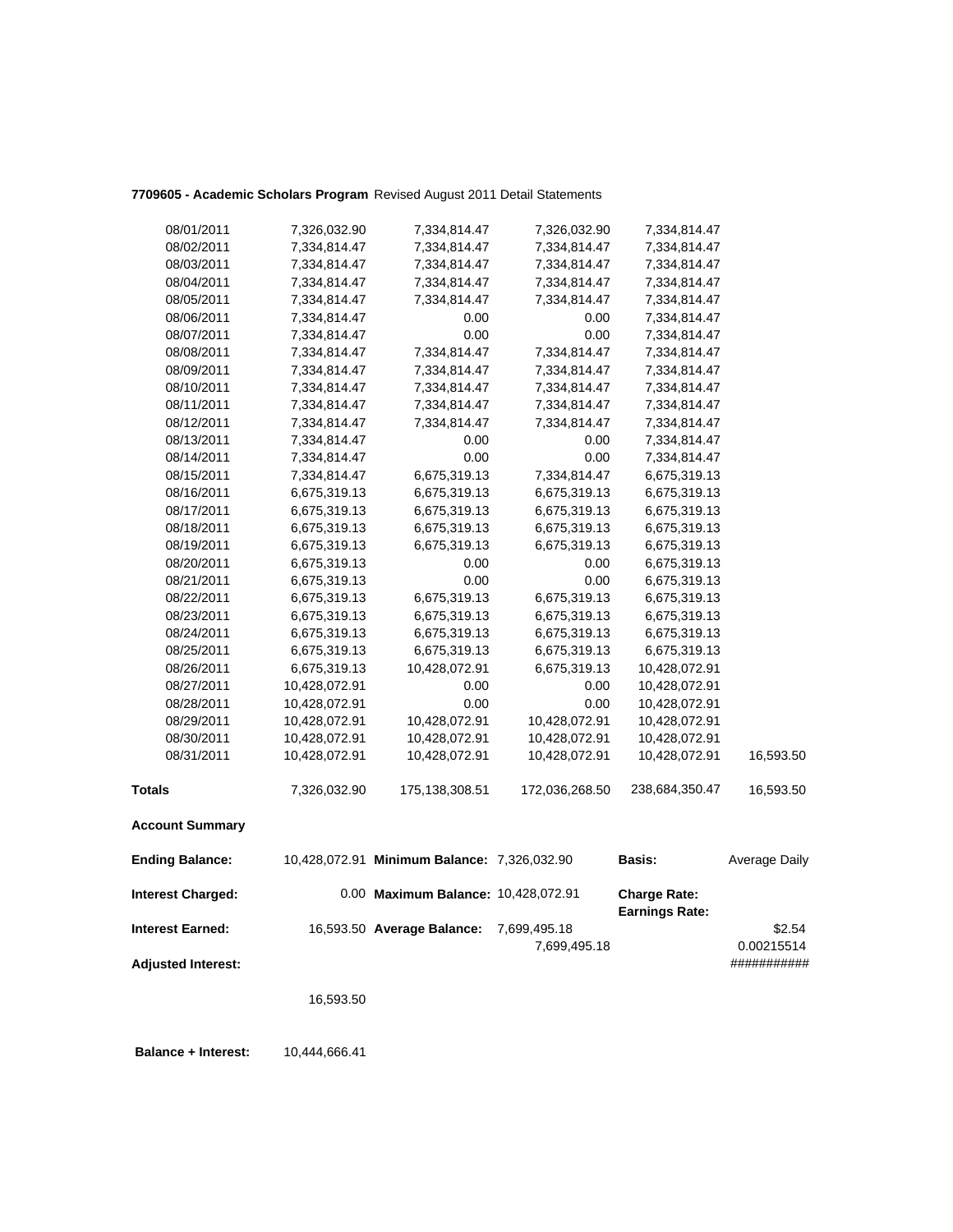### **7710350 - Historical Society** Revised August 2011 Detail Statements

| <b>Interest Charged:</b><br><b>Interest Earned:</b> |                              | 0.00 Maximum Balance: 1,065,490.14<br>2,294.04 Average Balance: | 1,064,439.87                 | <b>Charge Rate:</b><br><b>Earnings Rate:</b> | \$2.54        |
|-----------------------------------------------------|------------------------------|-----------------------------------------------------------------|------------------------------|----------------------------------------------|---------------|
| <b>Ending Balance:</b>                              |                              | 1,065,490.14 Minimum Balance: 1,063,207.60                      |                              | <b>Basis:</b>                                | Average Daily |
| <b>Account Summary</b>                              |                              |                                                                 |                              |                                              |               |
| <b>Totals</b>                                       | 1,063,207.60                 | 24,481,375.75                                                   | 24,479,093.21                | 32,997,636.11                                | 2,294.04      |
| 08/31/2011                                          | 1,065,490.14                 | 1,065,490.14                                                    | 1,065,490.14                 | 1,065,490.14                                 | 2,294.04      |
| 08/30/2011                                          | 1,065,490.14                 | 1,065,490.14                                                    | 1,065,490.14                 | 1,065,490.14                                 |               |
| 08/29/2011                                          | 1,065,490.14                 | 1,065,490.14                                                    | 1,065,490.14                 | 1,065,490.14                                 |               |
| 08/28/2011                                          | 1,065,490.14                 | 0.00                                                            | 0.00                         | 1,065,490.14                                 |               |
| 08/27/2011                                          | 1,065,490.14                 | 0.00                                                            | 0.00                         | 1,065,490.14                                 |               |
| 08/26/2011                                          | 1,065,490.14                 | 1,065,490.14                                                    | 1,065,490.14                 | 1,065,490.14                                 |               |
| 08/25/2011                                          | 1,065,490.14                 | 1,065,490.14                                                    | 1,065,490.14                 | 1,065,490.14                                 |               |
| 08/24/2011                                          | 1,065,490.14                 | 1,065,490.14                                                    | 1,065,490.14                 | 1,065,490.14                                 |               |
| 08/23/2011                                          | 1,065,490.14                 | 1,065,490.14                                                    | 1,065,490.14                 | 1,065,490.14                                 |               |
| 08/22/2011                                          | 1,065,490.14                 | 1,065,490.14                                                    | 1,065,490.14                 | 1,065,490.14                                 |               |
| 08/21/2011                                          | 1,065,490.14                 | 0.00                                                            | 0.00                         | 1,065,490.14                                 |               |
| 08/20/2011                                          | 1,065,490.14                 | 0.00                                                            | 0.00                         | 1,065,490.14                                 |               |
| 08/19/2011                                          | 1,065,490.14                 | 1,065,490.14                                                    | 1,065,490.14                 | 1,065,490.14                                 |               |
| 08/18/2011                                          | 1,063,574.95                 | 1,065,490.14                                                    | 1,063,574.95                 | 1,065,490.14                                 |               |
| 08/17/2011                                          | 1,063,574.95                 | 1,063,574.95                                                    | 1,063,574.95                 | 1,063,574.95                                 |               |
| 08/16/2011                                          | 1,063,574.95                 | 1,063,574.95                                                    | 1,063,574.95                 | 1,063,574.95                                 |               |
| 08/15/2011                                          | 1,063,574.95                 | 1,063,574.95                                                    | 1,063,574.95                 | 1,063,574.95                                 |               |
| 08/14/2011                                          | 1,063,574.95                 | 0.00                                                            | 0.00                         | 1,063,574.95                                 |               |
| 08/13/2011                                          | 1,063,574.95                 | 0.00                                                            | 0.00                         | 1,063,574.95                                 |               |
| 08/12/2011                                          | 1,063,574.95                 | 1,063,574.95                                                    | 1,063,574.95                 | 1,063,574.95                                 |               |
| 08/11/2011                                          | 1,063,574.95                 | 1,063,574.95                                                    | 1,063,574.95                 | 1,063,574.95                                 |               |
| 08/10/2011                                          | 1,063,574.95                 | 1,063,574.95                                                    | 1,063,574.95                 | 1,063,574.95                                 |               |
| 08/09/2011                                          | 1,063,574.95                 | 1,063,574.95                                                    | 1,063,574.95                 | 1,063,574.95                                 |               |
| 08/08/2011                                          | 1,063,574.95                 | 1,063,574.95                                                    | 1,063,574.95                 | 1,063,574.95                                 |               |
| 08/07/2011                                          | 1,063,574.95                 | 0.00                                                            | 0.00                         | 1,063,574.95                                 |               |
| 08/06/2011                                          | 1,063,574.95                 | 0.00                                                            | 0.00                         | 1,063,574.95                                 |               |
| 08/05/2011                                          | 1,063,574.95                 | 1,063,574.95                                                    | 1,063,574.95                 | 1,063,574.95                                 |               |
| 08/04/2011                                          | 1,063,574.95                 | 1,063,574.95                                                    | 1,063,574.95                 | 1,063,574.95                                 |               |
| 08/03/2011                                          | 1,063,574.95                 | 1,063,574.95                                                    | 1,063,574.95                 | 1,063,574.95                                 |               |
| 08/01/2011<br>08/02/2011                            | 1,063,207.60<br>1,063,574.95 | 1,063,574.95<br>1,063,574.95                                    | 1,063,207.60<br>1,063,574.95 | 1,063,574.95<br>1,063,574.95                 |               |
|                                                     |                              |                                                                 |                              |                                              |               |

1,064,439.87 0.00215516

**Adjusted Interest:** ###########

2,294.04

**Balance + Interest:** 1,067,784.18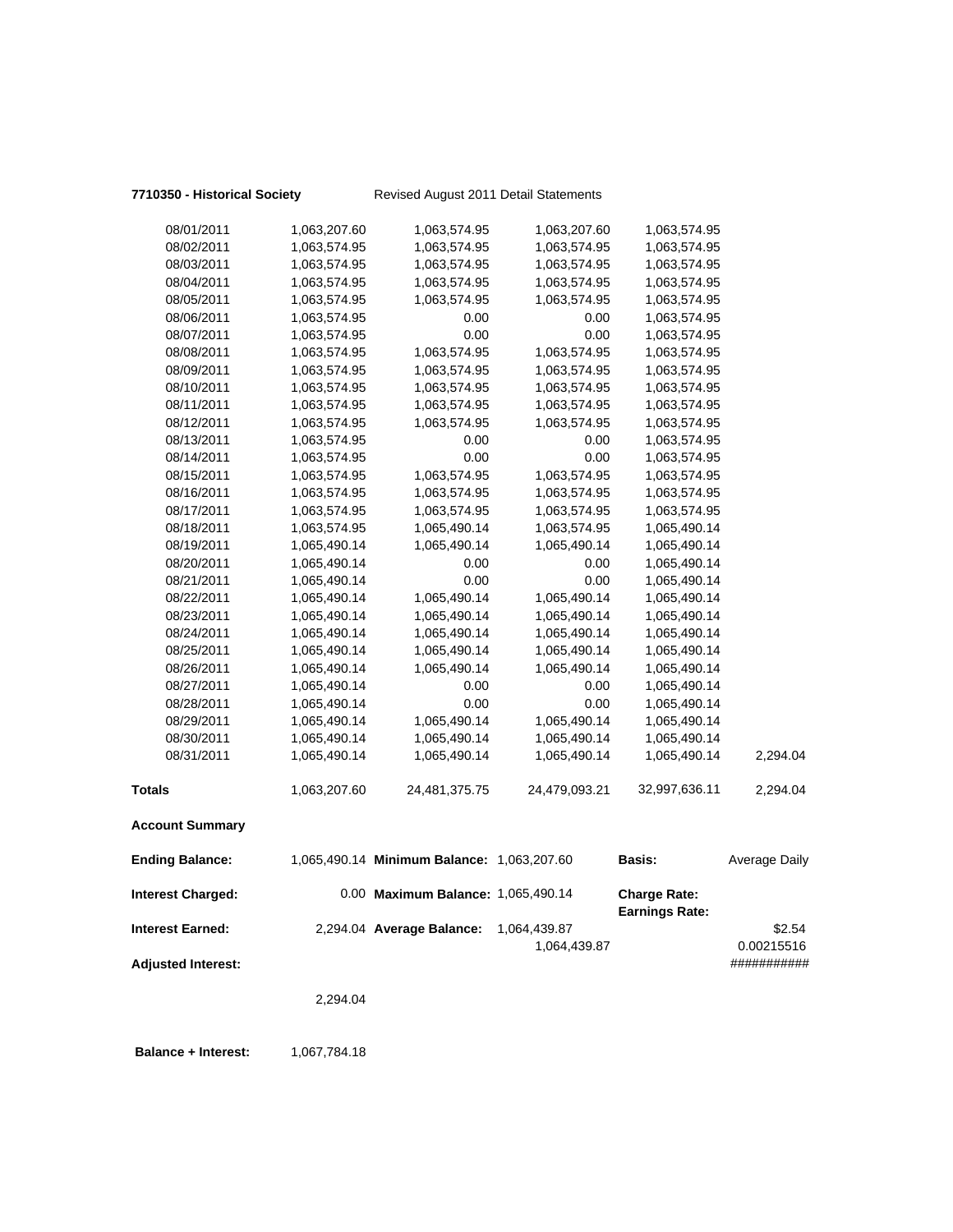## **7710452 - Department of Mental Health and Substance Abus**Revised August 2011 Detail Statements

| 08/01/2011                | 912,412.82 | 914,372.30                             | 912,412.82    | 914,372.30                                   |               |
|---------------------------|------------|----------------------------------------|---------------|----------------------------------------------|---------------|
| 08/02/2011                | 914,372.30 | 914,372.30                             | 914,372.30    | 914,372.30                                   |               |
| 08/03/2011                | 914,372.30 | 914,372.30                             | 914,372.30    | 914,372.30                                   |               |
| 08/04/2011                | 914,372.30 | 914,372.30                             | 914,372.30    | 914,372.30                                   |               |
| 08/05/2011                | 914,372.30 | 914,372.30                             | 914,372.30    | 914,372.30                                   |               |
| 08/06/2011                | 914,372.30 | 0.00                                   | 0.00          | 914,372.30                                   |               |
| 08/07/2011                | 914,372.30 | 0.00                                   | 0.00          | 914,372.30                                   |               |
| 08/08/2011                | 914,372.30 | 914,372.30                             | 914,372.30    | 914,372.30                                   |               |
| 08/09/2011                | 914,372.30 | 914,372.30                             | 914,372.30    | 914,372.30                                   |               |
| 08/10/2011                | 914,372.30 | 914,372.30                             | 914,372.30    | 914,372.30                                   |               |
| 08/11/2011                | 914,372.30 | 914,008.84                             | 914,372.30    | 914,008.84                                   |               |
| 08/12/2011                | 914,008.84 | 914,008.84                             | 914,008.84    | 914,008.84                                   |               |
| 08/13/2011                | 914,008.84 | 0.00                                   | 0.00          | 914,008.84                                   |               |
| 08/14/2011                | 914,008.84 | 0.00                                   | 0.00          | 914,008.84                                   |               |
| 08/15/2011                | 914,008.84 | 914,008.84                             | 914,008.84    | 914,008.84                                   |               |
| 08/16/2011                | 914,008.84 | 914,033.84                             | 914,008.84    | 914,033.84                                   |               |
| 08/17/2011                | 914,033.84 | 913,999.52                             | 914,033.84    | 913,999.52                                   |               |
| 08/18/2011                | 913,999.52 | 913,999.52                             | 913,999.52    | 913,999.52                                   |               |
| 08/19/2011                | 913,999.52 | 913,999.52                             | 913,999.52    | 913,999.52                                   |               |
| 08/20/2011                | 913,999.52 | 0.00                                   | 0.00          | 913,999.52                                   |               |
| 08/21/2011                | 913,999.52 | 0.00                                   | 0.00          | 913,999.52                                   |               |
| 08/22/2011                | 913,999.52 | 913,999.52                             | 913,999.52    | 913,999.52                                   |               |
| 08/23/2011                | 913,999.52 | 915,087.57                             | 913,999.52    | 915,087.57                                   |               |
| 08/24/2011                | 915,087.57 | 915,087.57                             | 915,087.57    | 915,087.57                                   |               |
| 08/25/2011                | 915,087.57 | 915,087.57                             | 915,087.57    | 915,087.57                                   |               |
| 08/26/2011                | 915,087.57 | 915,087.57                             | 915,087.57    | 915,087.57                                   |               |
| 08/27/2011                | 915,087.57 | 0.00                                   | 0.00          | 915,087.57                                   |               |
| 08/28/2011                | 915,087.57 | 0.00                                   | 0.00          | 915,087.57                                   |               |
| 08/29/2011                | 915,087.57 | 915,087.57                             | 915,087.57    | 915,087.57                                   |               |
| 08/30/2011                | 915,087.57 | 915,087.57                             | 915,087.57    | 915,087.57                                   |               |
| 08/31/2011                | 915,087.57 | 915,087.57                             | 915,087.57    | 915,087.57                                   | 1,970.76      |
| <b>Totals</b>             | 912,412.82 | 21,032,649.83                          | 21,029,975.08 | 28,347,586.29                                | 1,970.76      |
| <b>Account Summary</b>    |            |                                        |               |                                              |               |
| <b>Ending Balance:</b>    |            | 915,087.57 Minimum Balance: 912,412.82 |               | Basis:                                       | Average Daily |
| <b>Interest Charged:</b>  |            | 0.00 Maximum Balance: 915,087.57       |               | <b>Charge Rate:</b><br><b>Earnings Rate:</b> |               |
| <b>Interest Earned:</b>   |            | 1,970.76 Average Balance:              | 914,438.27    |                                              | \$2.54        |
|                           |            |                                        | 914,438.27    |                                              | 0.00215516    |
| <b>Adjusted Interest:</b> |            |                                        |               |                                              | ###########   |
|                           | 1,970.76   |                                        |               |                                              |               |
|                           |            |                                        |               |                                              |               |

 **Balance + Interest:** 917,058.33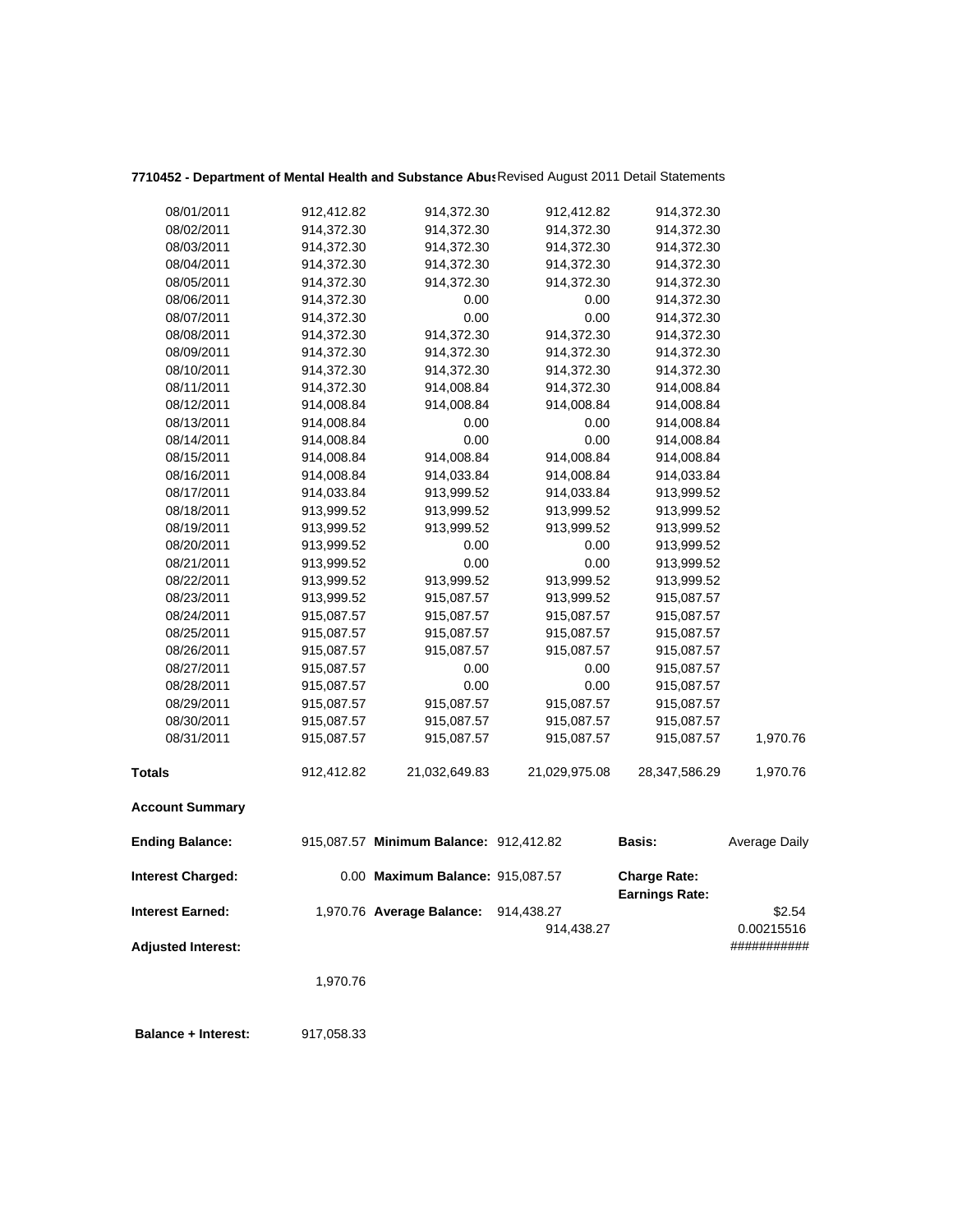| 08/01/2011                | 1,727,981.52 | 1,731,315.44                               | 1,727,981.52  | 1,731,315.44                                 |               |
|---------------------------|--------------|--------------------------------------------|---------------|----------------------------------------------|---------------|
| 08/02/2011                | 1,731,315.44 | 1,731,315.44                               | 1,731,315.44  | 1,731,315.44                                 |               |
| 08/03/2011                | 1,731,315.44 | 1,731,315.44                               | 1,731,315.44  | 1,731,315.44                                 |               |
| 08/04/2011                | 1,731,315.44 | 1,731,315.44                               | 1,731,315.44  | 1,731,315.44                                 |               |
| 08/05/2011                | 1,731,315.44 | 1,731,315.44                               | 1,731,315.44  | 1,731,315.44                                 |               |
| 08/06/2011                | 1,731,315.44 | 0.00                                       | 0.00          | 1,731,315.44                                 |               |
| 08/07/2011                | 1,731,315.44 | 0.00                                       | 0.00          | 1,731,315.44                                 |               |
| 08/08/2011                | 1,731,315.44 | 1,731,315.44                               | 1,731,315.44  | 1,731,315.44                                 |               |
| 08/09/2011                | 1,731,315.44 | 1,729,232.11                               | 1,731,315.44  | 1,729,232.11                                 |               |
| 08/10/2011                | 1,729,232.11 | 1,729,232.11                               | 1,729,232.11  | 1,729,232.11                                 |               |
| 08/11/2011                | 1,729,232.11 | 1,729,232.11                               | 1,729,232.11  | 1,729,232.11                                 |               |
| 08/12/2011                | 1,729,232.11 | 1,729,232.11                               | 1,729,232.11  | 1,729,232.11                                 |               |
| 08/13/2011                | 1,729,232.11 | 0.00                                       | 0.00          | 1,729,232.11                                 |               |
| 08/14/2011                | 1,729,232.11 | 0.00                                       | 0.00          | 1,729,232.11                                 |               |
| 08/15/2011                | 1,729,232.11 | 1,729,232.11                               | 1,729,232.11  | 1,729,232.11                                 |               |
| 08/16/2011                | 1,729,232.11 | 1,729,232.11                               | 1,729,232.11  | 1,729,232.11                                 |               |
| 08/17/2011                | 1,729,232.11 | 1,729,232.11                               | 1,729,232.11  | 1,729,232.11                                 |               |
| 08/18/2011                | 1,729,232.11 | 1,729,232.11                               | 1,729,232.11  | 1,729,232.11                                 |               |
| 08/19/2011                | 1,729,232.11 | 1,729,232.11                               | 1,729,232.11  | 1,729,232.11                                 |               |
| 08/20/2011                | 1,729,232.11 | 0.00                                       | 0.00          | 1,729,232.11                                 |               |
| 08/21/2011                | 1,729,232.11 | 0.00                                       | 0.00          | 1,729,232.11                                 |               |
| 08/22/2011                | 1,729,232.11 | 1,729,232.11                               | 1,729,232.11  | 1,729,232.11                                 |               |
| 08/23/2011                | 1,729,232.11 | 1,729,232.11                               | 1,729,232.11  | 1,729,232.11                                 |               |
| 08/24/2011                | 1,729,232.11 | 1,729,232.11                               | 1,729,232.11  | 1,729,232.11                                 |               |
| 08/25/2011                | 1,729,232.11 | 1,729,232.11                               | 1,729,232.11  | 1,729,232.11                                 |               |
| 08/26/2011                | 1,729,232.11 | 2,538,768.45                               | 1,729,232.11  | 2,538,768.45                                 |               |
| 08/27/2011                | 2,538,768.45 | 0.00                                       | 0.00          | 2,538,768.45                                 |               |
| 08/28/2011                | 2,538,768.45 | 0.00                                       | 0.00          | 2,538,768.45                                 |               |
| 08/29/2011                | 2,538,768.45 | 2,538,768.45                               | 2,538,768.45  | 2,538,768.45                                 |               |
| 08/30/2011                | 2,538,768.45 | 2,538,768.45                               | 2,538,768.45  | 2,538,768.45                                 |               |
| 08/31/2011                | 2,538,768.45 | 2,538,768.45                               | 2,538,768.45  | 2,538,768.45                                 | 4,065.60      |
| <b>Totals</b>             | 1,727,981.52 | 43,022,983.87                              | 42,212,196.94 | 58,480,080.09                                | 4,065.60      |
| <b>Account Summary</b>    |              |                                            |               |                                              |               |
| <b>Ending Balance:</b>    |              | 2,538,768.45 Minimum Balance: 1,727,981.52 |               | Basis:                                       | Average Daily |
| <b>Interest Charged:</b>  |              | 0.00 Maximum Balance: 2,538,768.45         |               | <b>Charge Rate:</b><br><b>Earnings Rate:</b> |               |
| <b>Interest Earned:</b>   |              | 4,065.60 Average Balance:                  | 1,886,454.20  |                                              | \$2.54        |
|                           |              |                                            | 1,886,454.20  |                                              | 0.00215515    |
| <b>Adjusted Interest:</b> |              |                                            |               |                                              | ###########   |

4,065.60

 **Balance + Interest:** 2,542,834.05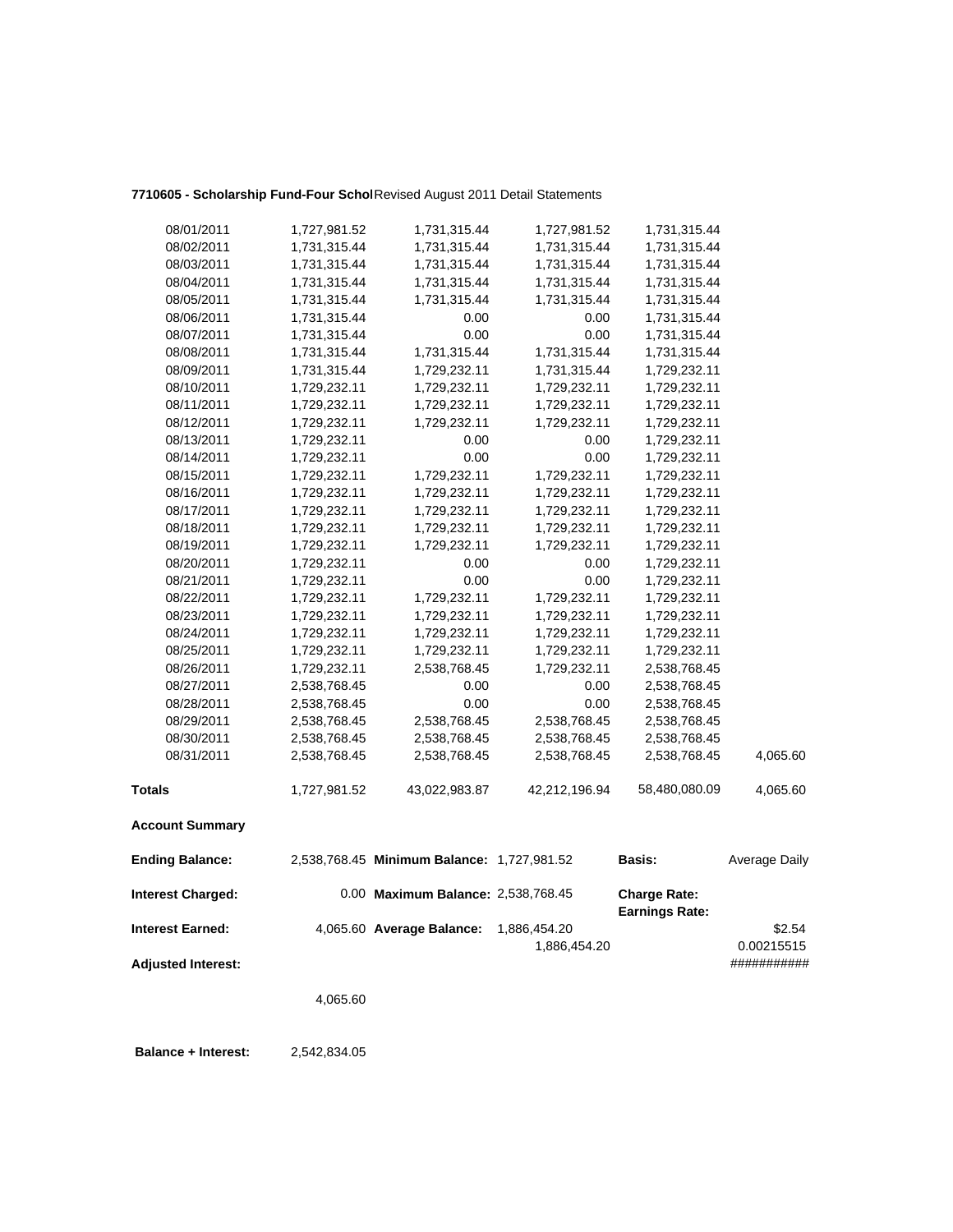### **7711185 - Corp Comm Mineral Owner's Escrow Acount** Revised August 2011 Detail Statements

| 08/01/2011                | 42,988,341.41 | 42,988,341.41                                | 42,988,341.41 | 42,988,341.41                                |               |
|---------------------------|---------------|----------------------------------------------|---------------|----------------------------------------------|---------------|
| 08/02/2011                | 42,988,341.41 | 42,988,341.41                                | 42,988,341.41 | 42,988,341.41                                |               |
| 08/03/2011                | 42,988,341.41 | 42,988,341.41                                | 42,988,341.41 | 42,988,341.41                                |               |
| 08/04/2011                | 42,988,341.41 | 42,988,341.41                                | 42,988,341.41 | 42,988,341.41                                |               |
| 08/05/2011                | 42,988,341.41 | 42,988,341.41                                | 42,988,341.41 | 42,988,341.41                                |               |
| 08/06/2011                | 42,988,341.41 | 0.00                                         | 0.00          | 42,988,341.41                                |               |
| 08/07/2011                | 42,988,341.41 | 0.00                                         | 0.00          | 42,988,341.41                                |               |
| 08/08/2011                | 42,988,341.41 | 42,988,341.41                                | 42,988,341.41 | 42,988,341.41                                |               |
| 08/09/2011                | 42,988,341.41 | 43,661,383.04                                | 42,988,341.41 | 43,661,383.04                                |               |
| 08/10/2011                | 43,661,383.04 | 43,661,383.04                                | 43,661,383.04 | 43,661,383.04                                |               |
| 08/11/2011                | 43,661,383.04 | 43,661,383.04                                | 43,661,383.04 | 43,661,383.04                                |               |
| 08/12/2011                | 43,661,383.04 | 43,661,383.04                                | 43,661,383.04 | 43,661,383.04                                |               |
| 08/13/2011                | 43,661,383.04 | 0.00                                         | 0.00          | 43,661,383.04                                |               |
| 08/14/2011                | 43,661,383.04 | 0.00                                         | 0.00          | 43,661,383.04                                |               |
| 08/15/2011                | 43,661,383.04 | 43,661,383.04                                | 43,661,383.04 | 43,661,383.04                                |               |
| 08/16/2011                | 43,661,383.04 | 43,661,383.04                                | 43,661,383.04 | 43,661,383.04                                |               |
| 08/17/2011                | 43,661,383.04 | 43,661,383.04                                | 43,661,383.04 | 43,661,383.04                                |               |
| 08/18/2011                | 43,661,383.04 | 43,661,383.04                                | 43,661,383.04 | 43,661,383.04                                |               |
| 08/19/2011                | 43,661,383.04 | 43,661,383.04                                | 43,661,383.04 | 43,661,383.04                                |               |
| 08/20/2011                | 43,661,383.04 | 0.00                                         | 0.00          | 43,661,383.04                                |               |
| 08/21/2011                | 43,661,383.04 | 0.00                                         | 0.00          | 43,661,383.04                                |               |
| 08/22/2011                | 43,661,383.04 | 43,599,499.65                                | 43,661,383.04 | 43,599,499.65                                |               |
| 08/23/2011                | 43,599,499.65 | 43,599,499.65                                | 43,599,499.65 | 43,599,499.65                                |               |
| 08/24/2011                | 43,599,499.65 | 43,599,499.65                                | 43,599,499.65 | 43,599,499.65                                |               |
| 08/25/2011                | 43,599,499.65 | 43,599,499.65                                | 43,599,499.65 | 43,599,499.65                                |               |
| 08/26/2011                | 43,599,499.65 | 43,599,499.65                                | 43,599,499.65 | 43,599,499.65                                |               |
| 08/27/2011                | 43,599,499.65 | 0.00                                         | 0.00          | 43,599,499.65                                |               |
| 08/28/2011                | 43,599,499.65 | 0.00                                         | 0.00          | 43,599,499.65                                |               |
| 08/29/2011                | 43,599,499.65 | 43,599,499.65                                | 43,599,499.65 | 43,599,499.65                                |               |
| 08/30/2011                | 43,599,499.65 | 43,599,499.65                                | 43,599,499.65 | 43,599,499.65                                |               |
| 08/31/2011                | 43,599,499.65 | 45,324,211.08                                | 43,599,499.65 | 45,324,211.08                                | 93,799.80     |
| <b>Totals</b>             | 42,988,341.41 | 1,001,403,204.45                             |               | 999,067,334.78 1,349,224,418.73              | 93,799.80     |
| <b>Account Summary</b>    |               |                                              |               |                                              |               |
| <b>Ending Balance:</b>    |               | 45,324,211.08 Minimum Balance: 42,988,341.41 |               | <b>Basis:</b>                                | Average Daily |
| <b>Interest Charged:</b>  |               | 0.00 Maximum Balance: 45,324,211.08          |               | <b>Charge Rate:</b><br><b>Earnings Rate:</b> |               |
| <b>Interest Earned:</b>   |               | 93,799.80 Average Balance:                   | 43,523,368.35 |                                              | \$2.54        |
|                           |               |                                              | 43,523,368.35 |                                              | 0.00215516    |
| <b>Adjusted Interest:</b> |               |                                              |               |                                              | ###########   |
|                           |               |                                              |               |                                              |               |
|                           | 93,799.80     |                                              |               |                                              |               |
|                           |               |                                              |               |                                              |               |

 **Balance + Interest:** 45,418,010.88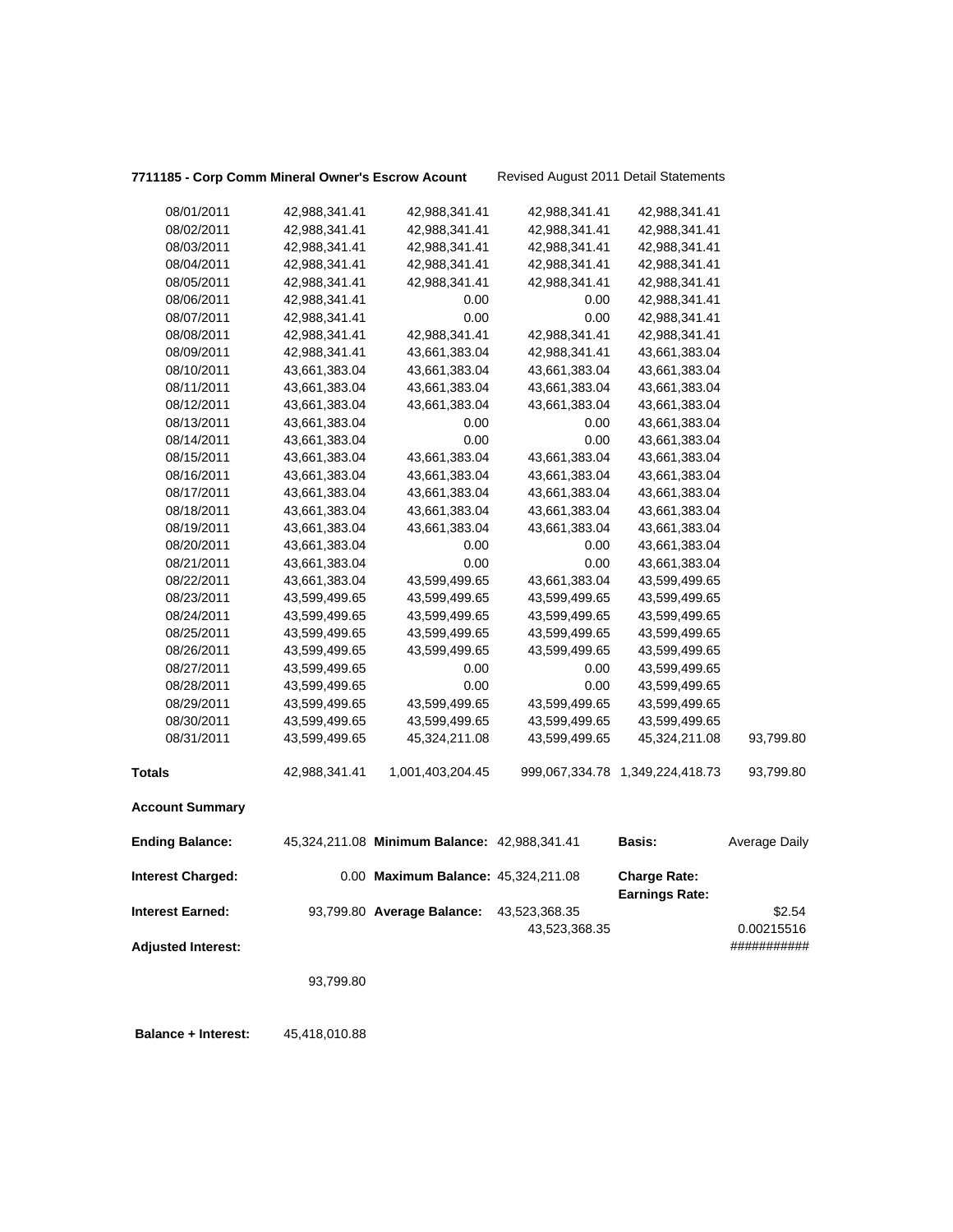## **7711420 - Langston Un**Revised August 2011 Detail Statements

| <b>Totals</b> | 08/18/2011<br>08/19/2011<br>08/20/2011<br>08/21/2011<br>08/22/2011<br>08/23/2011<br>08/24/2011<br>08/25/2011<br>08/26/2011<br>08/27/2011<br>08/28/2011<br>08/29/2011<br>08/30/2011<br>08/31/2011<br><b>Account Summary</b><br><b>Ending Balance:</b> | 4,438,102.27<br>4,435,754.65<br>4,435,754.65<br>4,435,754.65<br>4,371,232.73<br>4,358,172.21<br>4,358,172.21<br>4,310,677.31<br>4,269,539.49<br>4,269,539.49<br>4,269,539.49<br>4,428,457.06<br>4,412,474.07<br>4,161,488.08 | 4,435,754.65<br>0.00<br>0.00<br>4,371,232.73<br>4,358,172.21<br>4,358,172.21<br>4,310,677.31<br>4,269,539.49<br>0.00<br>0.00<br>4,428,457.06<br>4,412,474.07<br>4,412,411.35<br>99,809,977.30<br>4,412,411.35 Minimum Balance: 4,161,488.08 | 4,438,102.27<br>0.00<br>0.00<br>4,435,754.65<br>4,371,232.73<br>4,358,172.21<br>4,358,172.21<br>4,310,677.31<br>0.00<br>0.00<br>4,269,539.49<br>4,428,457.06<br>4,412,474.07<br>99,559,054.03 | 4,435,754.65<br>4,435,754.65<br>4,371,232.73<br>4,358,172.21<br>4,358,172.21<br>4,310,677.31<br>4,269,539.49<br>4,269,539.49<br>4,269,539.49<br>4,428,457.06<br>4,412,474.07<br>4,412,411.35<br>134,917,007.24<br><b>Basis:</b> | 9,379.61<br>9,379.61<br>Average Daily |
|---------------|------------------------------------------------------------------------------------------------------------------------------------------------------------------------------------------------------------------------------------------------------|------------------------------------------------------------------------------------------------------------------------------------------------------------------------------------------------------------------------------|---------------------------------------------------------------------------------------------------------------------------------------------------------------------------------------------------------------------------------------------|-----------------------------------------------------------------------------------------------------------------------------------------------------------------------------------------------|---------------------------------------------------------------------------------------------------------------------------------------------------------------------------------------------------------------------------------|---------------------------------------|
|               |                                                                                                                                                                                                                                                      |                                                                                                                                                                                                                              |                                                                                                                                                                                                                                             |                                                                                                                                                                                               |                                                                                                                                                                                                                                 |                                       |
|               |                                                                                                                                                                                                                                                      |                                                                                                                                                                                                                              |                                                                                                                                                                                                                                             |                                                                                                                                                                                               |                                                                                                                                                                                                                                 |                                       |
|               |                                                                                                                                                                                                                                                      |                                                                                                                                                                                                                              |                                                                                                                                                                                                                                             |                                                                                                                                                                                               |                                                                                                                                                                                                                                 |                                       |
|               |                                                                                                                                                                                                                                                      |                                                                                                                                                                                                                              |                                                                                                                                                                                                                                             |                                                                                                                                                                                               |                                                                                                                                                                                                                                 |                                       |
|               |                                                                                                                                                                                                                                                      |                                                                                                                                                                                                                              |                                                                                                                                                                                                                                             |                                                                                                                                                                                               |                                                                                                                                                                                                                                 |                                       |
|               |                                                                                                                                                                                                                                                      |                                                                                                                                                                                                                              |                                                                                                                                                                                                                                             |                                                                                                                                                                                               |                                                                                                                                                                                                                                 |                                       |
|               |                                                                                                                                                                                                                                                      |                                                                                                                                                                                                                              |                                                                                                                                                                                                                                             |                                                                                                                                                                                               |                                                                                                                                                                                                                                 |                                       |
|               |                                                                                                                                                                                                                                                      |                                                                                                                                                                                                                              |                                                                                                                                                                                                                                             |                                                                                                                                                                                               |                                                                                                                                                                                                                                 |                                       |
|               |                                                                                                                                                                                                                                                      |                                                                                                                                                                                                                              |                                                                                                                                                                                                                                             |                                                                                                                                                                                               |                                                                                                                                                                                                                                 |                                       |
|               |                                                                                                                                                                                                                                                      |                                                                                                                                                                                                                              |                                                                                                                                                                                                                                             |                                                                                                                                                                                               |                                                                                                                                                                                                                                 |                                       |
|               |                                                                                                                                                                                                                                                      |                                                                                                                                                                                                                              |                                                                                                                                                                                                                                             |                                                                                                                                                                                               |                                                                                                                                                                                                                                 |                                       |
|               |                                                                                                                                                                                                                                                      |                                                                                                                                                                                                                              |                                                                                                                                                                                                                                             |                                                                                                                                                                                               |                                                                                                                                                                                                                                 |                                       |
|               |                                                                                                                                                                                                                                                      |                                                                                                                                                                                                                              |                                                                                                                                                                                                                                             |                                                                                                                                                                                               |                                                                                                                                                                                                                                 |                                       |
|               |                                                                                                                                                                                                                                                      |                                                                                                                                                                                                                              |                                                                                                                                                                                                                                             |                                                                                                                                                                                               |                                                                                                                                                                                                                                 |                                       |
|               |                                                                                                                                                                                                                                                      |                                                                                                                                                                                                                              |                                                                                                                                                                                                                                             |                                                                                                                                                                                               |                                                                                                                                                                                                                                 |                                       |
|               |                                                                                                                                                                                                                                                      |                                                                                                                                                                                                                              |                                                                                                                                                                                                                                             |                                                                                                                                                                                               | 4,435,754.65                                                                                                                                                                                                                    |                                       |
|               |                                                                                                                                                                                                                                                      | 4,438,102.27                                                                                                                                                                                                                 | 4,438,102.27                                                                                                                                                                                                                                | 4,438,102.27                                                                                                                                                                                  | 4,438,102.27                                                                                                                                                                                                                    |                                       |
|               | 08/17/2011                                                                                                                                                                                                                                           | 4,264,370.31                                                                                                                                                                                                                 | 4,438,102.27                                                                                                                                                                                                                                | 4,264,370.31                                                                                                                                                                                  | 4,438,102.27                                                                                                                                                                                                                    |                                       |
|               | 08/16/2011                                                                                                                                                                                                                                           | 4,273,863.29                                                                                                                                                                                                                 | 4,264,370.31                                                                                                                                                                                                                                | 4,273,863.29                                                                                                                                                                                  | 4,264,370.31                                                                                                                                                                                                                    |                                       |
|               | 08/15/2011                                                                                                                                                                                                                                           | 4,321,251.09                                                                                                                                                                                                                 | 4,273,863.29                                                                                                                                                                                                                                | 4,321,251.09                                                                                                                                                                                  | 4,273,863.29                                                                                                                                                                                                                    |                                       |
|               | 08/14/2011                                                                                                                                                                                                                                           | 4,321,251.09                                                                                                                                                                                                                 | 0.00                                                                                                                                                                                                                                        | 0.00                                                                                                                                                                                          | 4,321,251.09                                                                                                                                                                                                                    |                                       |
|               | 08/13/2011                                                                                                                                                                                                                                           | 4,321,251.09                                                                                                                                                                                                                 | 0.00                                                                                                                                                                                                                                        | 0.00                                                                                                                                                                                          | 4,321,251.09                                                                                                                                                                                                                    |                                       |
|               | 08/12/2011                                                                                                                                                                                                                                           | 4,321,428.97                                                                                                                                                                                                                 | 4,321,251.09                                                                                                                                                                                                                                | 4,321,428.97                                                                                                                                                                                  | 4,321,251.09                                                                                                                                                                                                                    |                                       |
|               | 08/11/2011                                                                                                                                                                                                                                           | 4,321,654.50                                                                                                                                                                                                                 | 4,321,428.97                                                                                                                                                                                                                                | 4,321,654.50                                                                                                                                                                                  | 4,321,428.97                                                                                                                                                                                                                    |                                       |
|               | 08/10/2011                                                                                                                                                                                                                                           | 4,371,643.18                                                                                                                                                                                                                 | 4,321,654.50                                                                                                                                                                                                                                | 4,371,643.18                                                                                                                                                                                  | 4,321,654.50                                                                                                                                                                                                                    |                                       |
|               | 08/09/2011                                                                                                                                                                                                                                           | 4,536,969.74                                                                                                                                                                                                                 | 4,371,643.18                                                                                                                                                                                                                                | 4,536,969.74                                                                                                                                                                                  | 4,371,643.18                                                                                                                                                                                                                    |                                       |
|               | 08/08/2011                                                                                                                                                                                                                                           | 4,526,969.74                                                                                                                                                                                                                 | 4,536,969.74                                                                                                                                                                                                                                | 4,526,969.74                                                                                                                                                                                  | 4,536,969.74                                                                                                                                                                                                                    |                                       |
|               | 08/07/2011                                                                                                                                                                                                                                           | 4,526,969.74                                                                                                                                                                                                                 | 0.00                                                                                                                                                                                                                                        | 0.00                                                                                                                                                                                          | 4,526,969.74                                                                                                                                                                                                                    |                                       |
|               | 08/06/2011                                                                                                                                                                                                                                           | 4,526,969.74                                                                                                                                                                                                                 | 0.00                                                                                                                                                                                                                                        | 0.00                                                                                                                                                                                          | 4,526,969.74                                                                                                                                                                                                                    |                                       |
|               | 08/05/2011                                                                                                                                                                                                                                           | 4,150,246.24                                                                                                                                                                                                                 | 4,526,969.74                                                                                                                                                                                                                                | 4,150,246.24                                                                                                                                                                                  | 4,526,969.74                                                                                                                                                                                                                    |                                       |
|               | 08/04/2011                                                                                                                                                                                                                                           | 4,149,996.24                                                                                                                                                                                                                 | 4,150,246.24                                                                                                                                                                                                                                | 4,149,996.24                                                                                                                                                                                  | 4,150,246.24                                                                                                                                                                                                                    |                                       |
|               | 08/03/2011                                                                                                                                                                                                                                           | 4,167,544.19                                                                                                                                                                                                                 | 4,149,996.24                                                                                                                                                                                                                                | 4, 167, 544. 19                                                                                                                                                                               | 4,149,996.24                                                                                                                                                                                                                    |                                       |
|               | 08/02/2011                                                                                                                                                                                                                                           | 4,170,944.19                                                                                                                                                                                                                 | 4,167,544.19                                                                                                                                                                                                                                | 4,170,944.19                                                                                                                                                                                  | 4,167,544.19                                                                                                                                                                                                                    |                                       |
|               | 08/01/2011                                                                                                                                                                                                                                           | 4,161,488.08                                                                                                                                                                                                                 | 4,170,944.19                                                                                                                                                                                                                                | 4,161,488.08                                                                                                                                                                                  | 4,170,944.19                                                                                                                                                                                                                    |                                       |

**Balance + Interest:** 4,421,790.96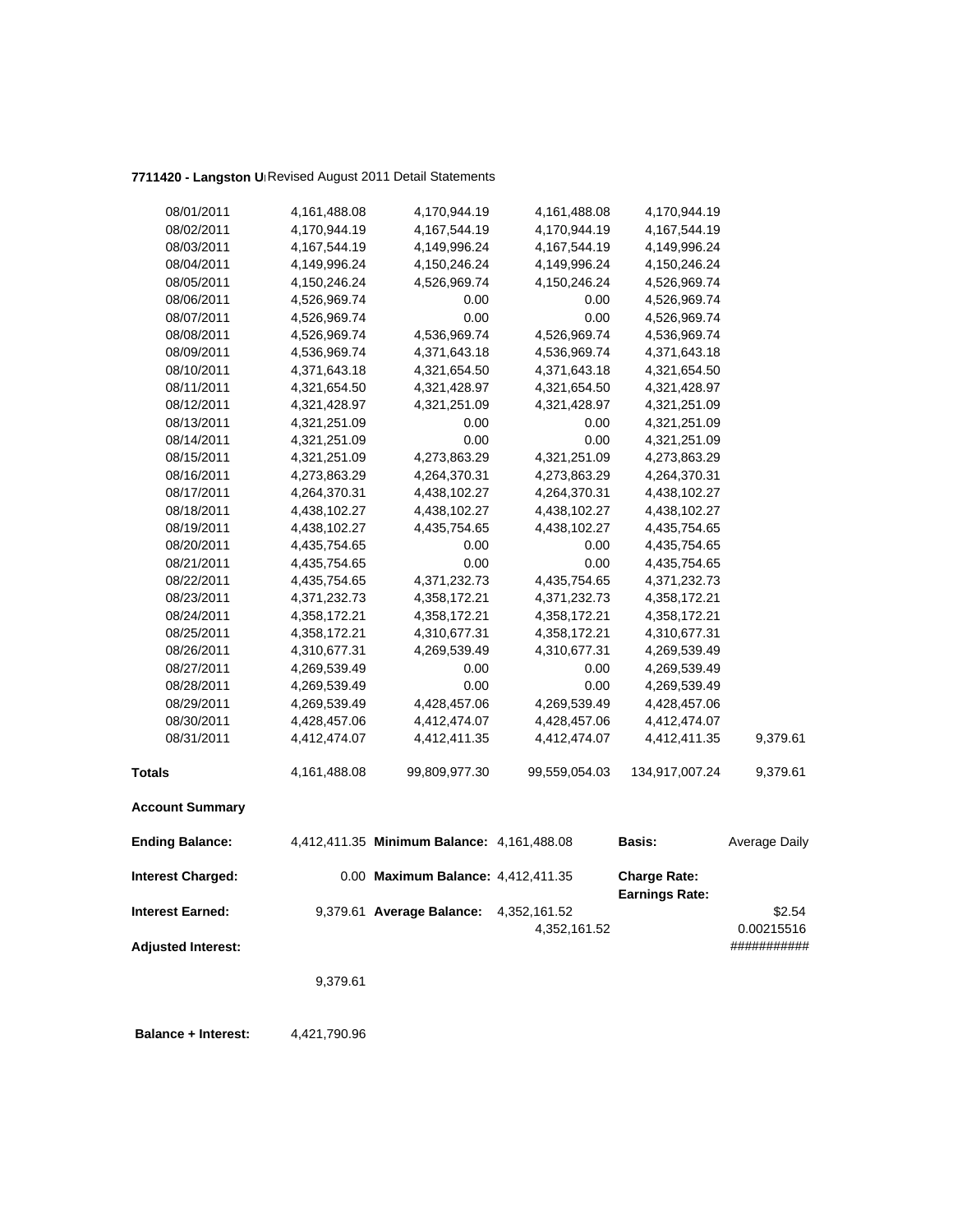# **7711452 - Griffin Memorial Hosp SS Rep**Revised August 2011 Detail Statements

| <b>Ending Balance:</b><br><b>Interest Charged:</b><br><b>Interest Earned:</b> |           | 20,591.26 Minimum Balance: 20,098.12<br>0.00 Maximum Balance: 20,591.26<br>43.96 Average Balance: | 20,397.71  | Basis:<br><b>Charge Rate:</b><br><b>Earnings Rate:</b> | Average Daily<br>\$2.54 |
|-------------------------------------------------------------------------------|-----------|---------------------------------------------------------------------------------------------------|------------|--------------------------------------------------------|-------------------------|
| <b>Account Summary</b>                                                        |           |                                                                                                   |            |                                                        |                         |
| <b>Totals</b>                                                                 | 20,098.12 | 469,198.98                                                                                        | 468,705.84 | 632,329.06                                             | 43.96                   |
| 08/31/2011                                                                    | 20,391.26 | 20,591.26                                                                                         | 20,391.26  | 20,591.26                                              | 43.96                   |
| 08/30/2011                                                                    | 20,391.26 | 20,391.26                                                                                         | 20,391.26  | 20,391.26                                              |                         |
| 08/29/2011                                                                    | 20,391.26 | 20,391.26                                                                                         | 20,391.26  | 20,391.26                                              |                         |
| 08/28/2011                                                                    | 20,391.26 | 0.00                                                                                              | 0.00       | 20,391.26                                              |                         |
| 08/27/2011                                                                    | 20,391.26 | 0.00                                                                                              | 0.00       | 20,391.26                                              |                         |
| 08/26/2011                                                                    | 20,391.26 | 20,391.26                                                                                         | 20,391.26  | 20,391.26                                              |                         |
| 08/25/2011                                                                    | 20,391.26 | 20,391.26                                                                                         | 20,391.26  | 20,391.26                                              |                         |
| 08/24/2011                                                                    | 20,391.26 | 20,391.26                                                                                         | 20,391.26  | 20,391.26                                              |                         |
| 08/23/2011                                                                    | 20,391.26 | 20,391.26                                                                                         | 20,391.26  | 20,391.26                                              |                         |
| 08/22/2011                                                                    | 20,391.26 | 20,391.26                                                                                         | 20,391.26  | 20,391.26                                              |                         |
| 08/21/2011                                                                    | 20,391.26 | 0.00                                                                                              | 0.00       | 20,391.26                                              |                         |
| 08/20/2011                                                                    | 20,391.26 | 0.00                                                                                              | 0.00       | 20,391.26                                              |                         |
| 08/19/2011                                                                    | 20,391.26 | 20,391.26                                                                                         | 20,391.26  | 20,391.26                                              |                         |
| 08/18/2011                                                                    | 20,391.26 | 20,391.26                                                                                         | 20,391.26  | 20,391.26                                              |                         |
| 08/17/2011                                                                    | 20,391.26 | 20,391.26                                                                                         | 20,391.26  | 20,391.26                                              |                         |
| 08/16/2011                                                                    | 20,391.26 | 20,391.26                                                                                         | 20,391.26  | 20,391.26                                              |                         |
| 08/15/2011                                                                    | 20,391.26 | 20,391.26                                                                                         | 20,391.26  | 20,391.26                                              |                         |
| 08/14/2011                                                                    | 20,391.26 | 0.00                                                                                              | 0.00       | 20,391.26                                              |                         |
| 08/13/2011                                                                    | 20,391.26 | 0.00                                                                                              | 0.00       | 20,391.26                                              |                         |
| 08/12/2011                                                                    | 20,391.26 | 20,391.26                                                                                         | 20,391.26  | 20,391.26                                              |                         |
| 08/11/2011                                                                    | 20,391.26 | 20,391.26                                                                                         | 20,391.26  | 20,391.26                                              |                         |
| 08/10/2011                                                                    | 20,391.26 | 20,391.26                                                                                         | 20,391.26  | 20,391.26                                              |                         |
| 08/09/2011                                                                    | 20,391.26 | 20,391.26                                                                                         | 20,391.26  | 20,391.26                                              |                         |
| 08/08/2011                                                                    | 20,391.26 | 20,391.26                                                                                         | 20,391.26  | 20,391.26                                              |                         |
| 08/07/2011                                                                    | 20,391.26 | 0.00                                                                                              | 0.00       | 20,391.26                                              |                         |
| 08/06/2011                                                                    | 20,391.26 | 0.00                                                                                              | 0.00       | 20,391.26                                              |                         |
| 08/05/2011                                                                    | 20,391.26 | 20,391.26                                                                                         | 20,391.26  | 20,391.26                                              |                         |
| 08/04/2011                                                                    | 20,391.26 | 20,391.26                                                                                         | 20,391.26  | 20,391.26                                              |                         |
| 08/03/2011                                                                    | 20,391.26 | 20,391.26                                                                                         | 20,391.26  | 20,391.26                                              |                         |
| 08/02/2011                                                                    | 20,391.26 | 20,391.26                                                                                         | 20,391.26  | 20,391.26                                              |                         |
| 08/01/2011                                                                    | 20,098.12 | 20,391.26                                                                                         | 20,098.12  | 20,391.26                                              |                         |
|                                                                               |           |                                                                                                   |            |                                                        |                         |

 **Balance + Interest:** 20,635.22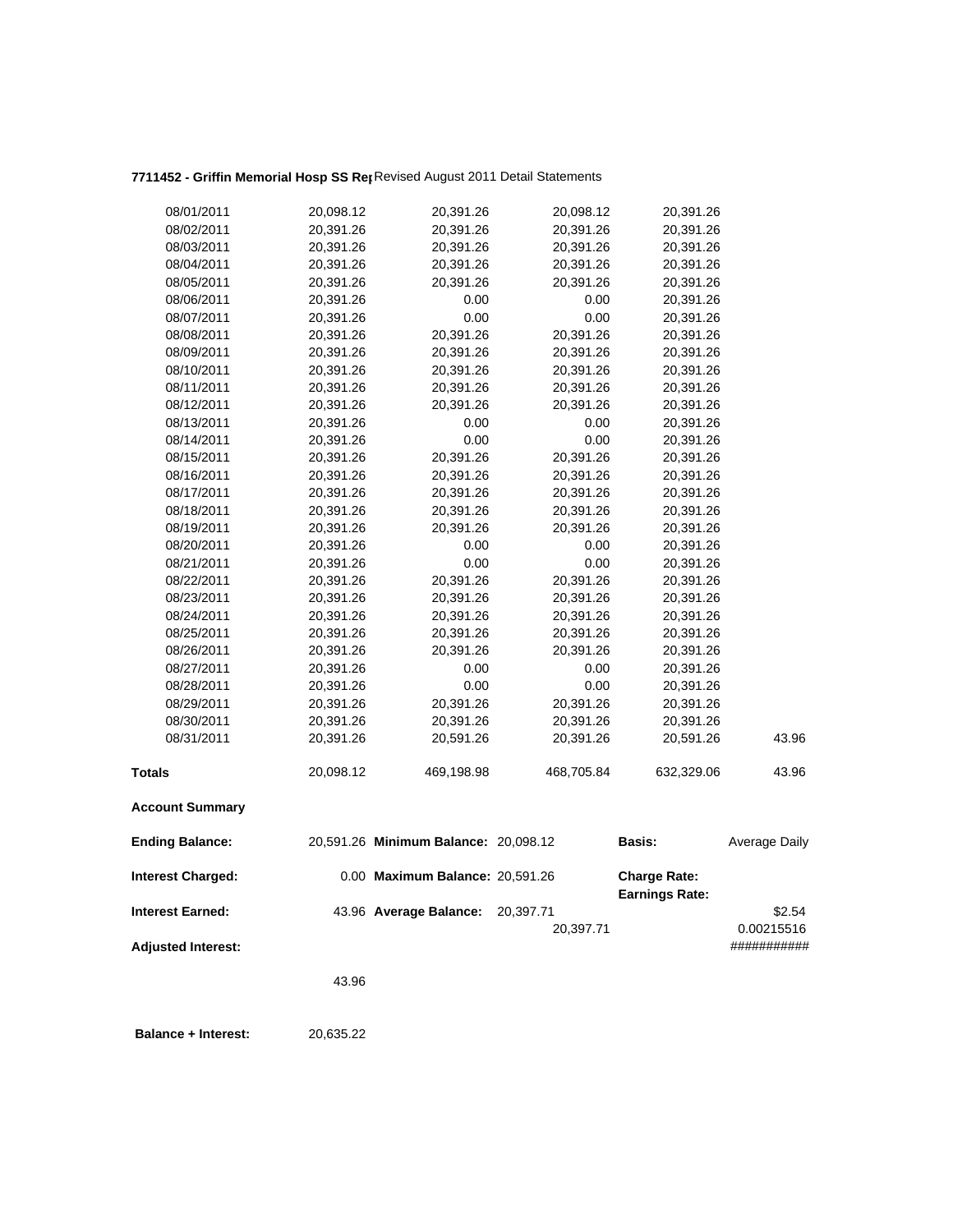## 7711605 - William Willis Scholarship ProRevised August 2011 Detail Statements

| 08/01/2011                | 1,000,965.28 | 1,003,114.19                               | 1,000,965.28  | 1,003,114.19                                 |               |
|---------------------------|--------------|--------------------------------------------|---------------|----------------------------------------------|---------------|
| 08/02/2011                | 1,003,114.19 | 1,003,114.19                               | 1,003,114.19  | 1,003,114.19                                 |               |
| 08/03/2011                | 1,003,114.19 | 1,003,114.19                               | 1,003,114.19  | 1,003,114.19                                 |               |
| 08/04/2011                | 1,003,114.19 | 1,003,114.19                               | 1,003,114.19  | 1,003,114.19                                 |               |
| 08/05/2011                | 1,003,114.19 | 1,003,114.19                               | 1,003,114.19  | 1,003,114.19                                 |               |
| 08/06/2011                | 1,003,114.19 | 0.00                                       | 0.00          | 1,003,114.19                                 |               |
| 08/07/2011                | 1,003,114.19 | 0.00                                       | 0.00          | 1,003,114.19                                 |               |
| 08/08/2011                | 1,003,114.19 | 1,003,114.19                               | 1,003,114.19  | 1,003,114.19                                 |               |
| 08/09/2011                | 1,003,114.19 | 1,003,114.19                               | 1,003,114.19  | 1,003,114.19                                 |               |
| 08/10/2011                | 1,003,114.19 | 1,003,114.19                               | 1,003,114.19  | 1,003,114.19                                 |               |
| 08/11/2011                | 1,003,114.19 | 1,003,114.19                               | 1,003,114.19  | 1,003,114.19                                 |               |
| 08/12/2011                | 1,003,114.19 | 1,003,114.19                               | 1,003,114.19  | 1,003,114.19                                 |               |
| 08/13/2011                | 1,003,114.19 | 0.00                                       | 0.00          | 1,003,114.19                                 |               |
| 08/14/2011                | 1,003,114.19 | 0.00                                       | 0.00          | 1,003,114.19                                 |               |
| 08/15/2011                | 1,003,114.19 | 1,003,114.19                               | 1,003,114.19  | 1,003,114.19                                 |               |
| 08/16/2011                | 1,003,114.19 | 1,003,114.19                               | 1,003,114.19  | 1,003,114.19                                 |               |
| 08/17/2011                | 1,003,114.19 | 1,003,114.19                               | 1,003,114.19  | 1,003,114.19                                 |               |
| 08/18/2011                | 1,003,114.19 | 1,003,114.19                               | 1,003,114.19  | 1,003,114.19                                 |               |
| 08/19/2011                | 1,003,114.19 | 1,003,114.19                               | 1,003,114.19  | 1,003,114.19                                 |               |
| 08/20/2011                | 1,003,114.19 | 0.00                                       | 0.00          | 1,003,114.19                                 |               |
| 08/21/2011                | 1,003,114.19 | 0.00                                       | 0.00          | 1,003,114.19                                 |               |
| 08/22/2011                | 1,003,114.19 | 1,003,114.19                               | 1,003,114.19  | 1,003,114.19                                 |               |
| 08/23/2011                | 1,003,114.19 | 1,003,114.19                               | 1,003,114.19  | 1,003,114.19                                 |               |
| 08/24/2011                | 1,003,114.19 | 1,003,114.19                               | 1,003,114.19  | 1,003,114.19                                 |               |
| 08/25/2011                | 1,003,114.19 | 1,003,114.19                               | 1,003,114.19  | 1,003,114.19                                 |               |
| 08/26/2011                | 1,003,114.19 | 1,003,114.19                               | 1,003,114.19  | 1,003,114.19                                 |               |
| 08/27/2011                | 1,003,114.19 | 0.00                                       | 0.00          | 1,003,114.19                                 |               |
| 08/28/2011                | 1,003,114.19 | 0.00                                       | 0.00          | 1,003,114.19                                 |               |
| 08/29/2011                | 1,003,114.19 | 1,003,114.19                               | 1,003,114.19  | 1,003,114.19                                 |               |
| 08/30/2011                | 1,003,114.19 | 1,003,114.19                               | 1,003,114.19  | 1,003,114.19                                 |               |
| 08/31/2011                | 1,003,114.19 | 1,003,114.19                               | 1,003,114.19  | 1,003,114.19                                 | 2,161.87      |
| <b>Totals</b>             | 1,000,965.28 | 23,071,626.37                              | 23,069,477.46 | 31,096,539.89                                | 2,161.87      |
| <b>Account Summary</b>    |              |                                            |               |                                              |               |
| <b>Ending Balance:</b>    |              | 1,003,114.19 Minimum Balance: 1,000,965.28 |               | <b>Basis:</b>                                | Average Daily |
| <b>Interest Charged:</b>  |              | 0.00 Maximum Balance: 1,003,114.19         |               | <b>Charge Rate:</b><br><b>Earnings Rate:</b> |               |
| <b>Interest Earned:</b>   |              | 2,161.87 Average Balance:                  | 1,003,114.19  |                                              | \$2.54        |
|                           |              |                                            | 1,003,114.19  |                                              | 0.00215516    |
| <b>Adjusted Interest:</b> |              |                                            |               |                                              | ###########   |
|                           | 2,161.87     |                                            |               |                                              |               |
|                           |              |                                            |               |                                              |               |
|                           |              |                                            |               |                                              |               |

**Balance + Interest:** 1,005,276.06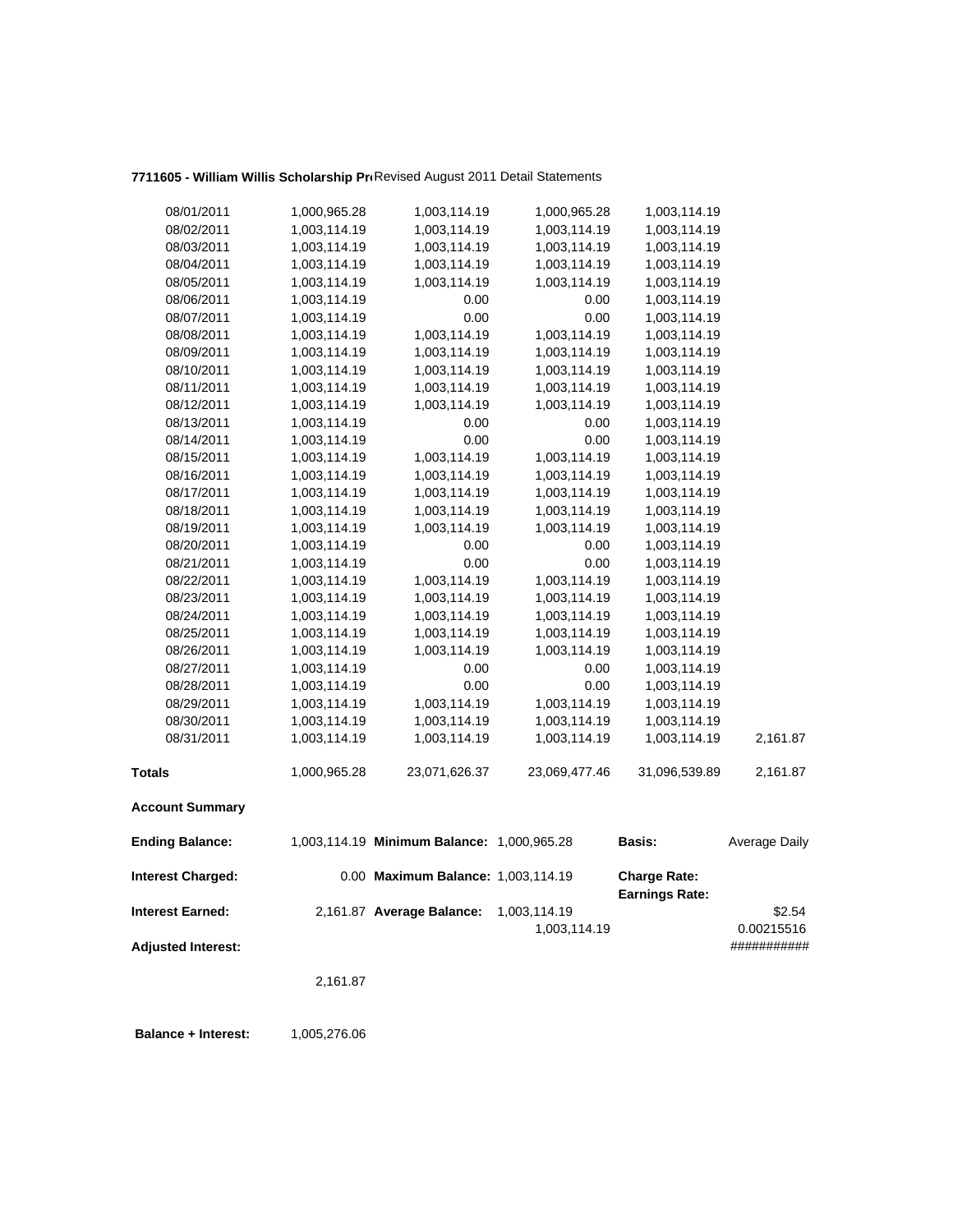### **7712605 - Regents Development** Revised August 2011 Detail Statements

|                           | 377.45                   |                                        |                          |                          |                           |
|---------------------------|--------------------------|----------------------------------------|--------------------------|--------------------------|---------------------------|
| <b>Adjusted Interest:</b> |                          |                                        | 175,137.12               |                          | 0.00215516<br>########### |
| <b>Interest Earned:</b>   |                          | 377.45 Average Balance:                | 175,137.12               | Earnings Rate:           | \$2.54                    |
| <b>Interest Charged:</b>  |                          | 0.00 Maximum Balance: 175,137.12       |                          | <b>Charge Rate:</b>      |                           |
| <b>Ending Balance:</b>    |                          | 175,137.12 Minimum Balance: 174,761.94 |                          | <b>Basis:</b>            | <b>Average Daily</b>      |
| <b>Account Summary</b>    |                          |                                        |                          |                          |                           |
| Totals                    | 174,761.94               | 4,028,153.76                           | 4,027,778.58             | 5,429,250.72             | 377.45                    |
| 08/31/2011                | 175,137.12               | 175,137.12                             | 175,137.12               | 175,137.12               | 377.45                    |
| 08/30/2011                | 175,137.12               | 175,137.12                             | 175,137.12               | 175, 137. 12             |                           |
| 08/29/2011                | 175,137.12               | 175,137.12                             | 175,137.12               | 175,137.12               |                           |
| 08/28/2011                | 175,137.12               | 0.00                                   | 0.00                     | 175,137.12               |                           |
| 08/27/2011                | 175,137.12               | 0.00                                   | 0.00                     | 175,137.12               |                           |
| 08/26/2011                | 175,137.12               | 175,137.12                             | 175,137.12               | 175,137.12               |                           |
| 08/25/2011                | 175,137.12               | 175,137.12                             | 175,137.12               | 175,137.12               |                           |
| 08/24/2011                | 175,137.12               | 175,137.12                             | 175,137.12               | 175,137.12               |                           |
| 08/23/2011                | 175,137.12               | 175,137.12                             | 175,137.12               | 175,137.12               |                           |
| 08/22/2011                | 175,137.12               | 175,137.12                             | 175,137.12               | 175, 137. 12             |                           |
| 08/21/2011                | 175,137.12               | 0.00                                   | 0.00                     | 175,137.12               |                           |
| 08/20/2011                | 175, 137. 12             | 0.00                                   | 0.00                     | 175,137.12               |                           |
| 08/19/2011                | 175, 137. 12             | 175,137.12                             | 175,137.12               | 175,137.12               |                           |
| 08/18/2011                | 175,137.12               | 175,137.12                             | 175,137.12               | 175,137.12               |                           |
| 08/17/2011                | 175,137.12               | 175,137.12                             | 175,137.12               | 175, 137. 12             |                           |
| 08/16/2011                | 175,137.12               | 175,137.12                             | 175,137.12               | 175,137.12               |                           |
| 08/15/2011                | 175,137.12               | 175,137.12                             | 175,137.12               | 175,137.12               |                           |
| 08/14/2011                | 175,137.12               | 0.00                                   | 0.00                     | 175,137.12               |                           |
| 08/13/2011                | 175,137.12               | 0.00                                   | 0.00                     | 175,137.12               |                           |
| 08/12/2011                | 175,137.12               | 175,137.12                             | 175,137.12               | 175, 137. 12             |                           |
| 08/11/2011                | 175,137.12               | 175,137.12                             | 175,137.12               | 175, 137.12              |                           |
| 08/10/2011                | 175,137.12               | 175,137.12                             | 175,137.12               | 175,137.12               |                           |
| 08/09/2011                | 175,137.12               | 175,137.12                             | 175,137.12               | 175, 137. 12             |                           |
| 08/08/2011                | 175,137.12               | 175,137.12                             | 175,137.12               | 175,137.12               |                           |
| 08/07/2011                | 175,137.12               | 0.00                                   | 0.00                     | 175,137.12               |                           |
| 08/06/2011                | 175,137.12               | 0.00                                   | 0.00                     | 175,137.12               |                           |
| 08/05/2011                | 175, 137. 12             | 175,137.12                             | 175,137.12               | 175, 137. 12             |                           |
| 08/04/2011                | 175,137.12               | 175,137.12                             | 175,137.12               | 175,137.12               |                           |
| 08/03/2011                | 175,137.12<br>175,137.12 | 175,137.12<br>175,137.12               | 175,137.12<br>175,137.12 | 175,137.12<br>175,137.12 |                           |
| 08/01/2011<br>08/02/2011  | 174,761.94               | 175,137.12                             | 174,761.94               | 175, 137. 12             |                           |
|                           |                          |                                        |                          |                          |                           |

 **Balance + Interest:** 175,514.57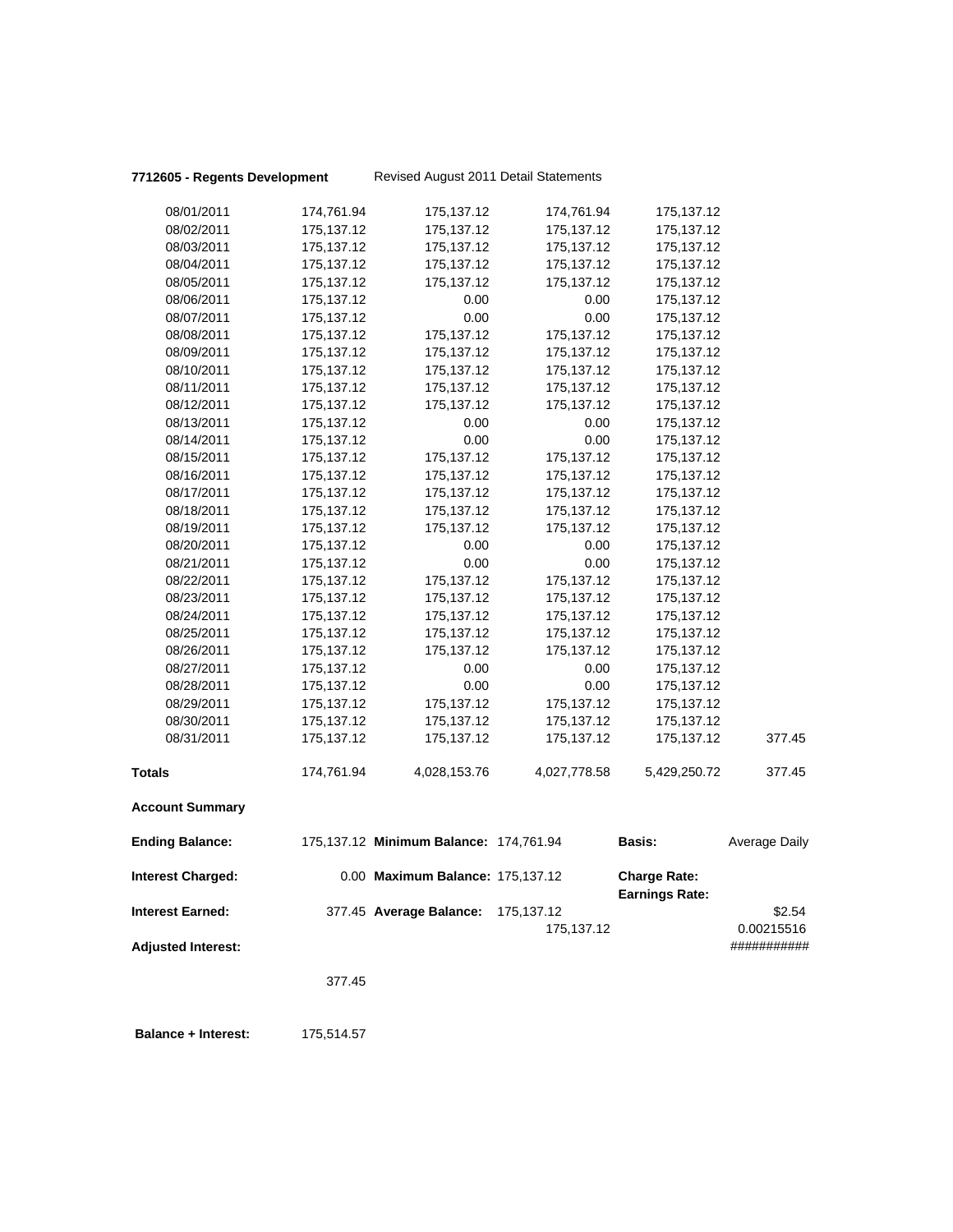### **7713605 - Master Teacher Program** Revised August 2011 Detail Statements

|                           | 297.03                   |                                        |              |                       |                           |
|---------------------------|--------------------------|----------------------------------------|--------------|-----------------------|---------------------------|
| <b>Adjusted Interest:</b> |                          |                                        | 137,798.32   |                       | 0.00215554<br>########### |
| Interest Earned:          |                          | 297.03 Average Balance:                | 137,798.32   | <b>Earnings Rate:</b> | \$2.54                    |
| <b>Interest Charged:</b>  |                          | 0.00 Maximum Balance: 137,798.32       |              | <b>Charge Rate:</b>   |                           |
| <b>Ending Balance:</b>    |                          | 137,798.32 Minimum Balance: 136,366.35 |              | <b>Basis:</b>         | <b>Average Daily</b>      |
| <b>Account Summary</b>    |                          |                                        |              |                       |                           |
| Totals                    | 136,366.35               | 3,169,361.36                           | 3,167,929.39 | 4,271,747.92          | 297.03                    |
| 08/31/2011                | 137,798.32               | 137,798.32                             | 137,798.32   | 137,798.32            | 297.03                    |
| 08/30/2011                | 137,798.32               | 137,798.32                             | 137,798.32   | 137,798.32            |                           |
| 08/29/2011                | 137,798.32               | 137,798.32                             | 137,798.32   | 137,798.32            |                           |
|                           |                          |                                        |              | 137,798.32            |                           |
| 08/27/2011<br>08/28/2011  | 137,798.32<br>137,798.32 | 0.00<br>0.00                           | 0.00<br>0.00 | 137,798.32            |                           |
| 08/26/2011                | 137,798.32               | 137,798.32                             | 137,798.32   | 137,798.32            |                           |
| 08/25/2011                | 137,798.32               | 137,798.32                             | 137,798.32   | 137,798.32            |                           |
| 08/24/2011                | 137,798.32               | 137,798.32                             | 137,798.32   | 137,798.32            |                           |
| 08/23/2011                | 137,798.32               | 137,798.32                             | 137,798.32   | 137,798.32            |                           |
| 08/22/2011                | 137,798.32               | 137,798.32                             | 137,798.32   | 137,798.32            |                           |
| 08/21/2011                | 137,798.32               |                                        |              | 137,798.32            |                           |
| 08/20/2011                |                          | 0.00<br>0.00                           | 0.00<br>0.00 | 137,798.32            |                           |
| 08/19/2011                | 137,798.32               | 137,798.32                             | 137,798.32   | 137,798.32            |                           |
| 08/18/2011                | 137,798.32<br>137,798.32 | 137,798.32                             | 137,798.32   | 137,798.32            |                           |
| 08/17/2011                | 137,798.32               | 137,798.32                             | 137,798.32   | 137,798.32            |                           |
| 08/16/2011                | 137,798.32               | 137,798.32                             | 137,798.32   | 137,798.32            |                           |
| 08/15/2011                | 137,798.32               | 137,798.32                             | 137,798.32   | 137,798.32            |                           |
| 08/14/2011                | 137,798.32               | 0.00                                   | 0.00         | 137,798.32            |                           |
| 08/13/2011                | 137,798.32               | 0.00                                   | 0.00         | 137,798.32            |                           |
| 08/12/2011                | 137,798.32               | 137,798.32                             | 137,798.32   | 137,798.32            |                           |
| 08/11/2011                | 137,798.32               | 137,798.32                             | 137,798.32   | 137,798.32            |                           |
| 08/10/2011                | 137,798.32               | 137,798.32                             | 137,798.32   | 137,798.32            |                           |
| 08/09/2011                | 137,798.32               | 137,798.32                             | 137,798.32   | 137,798.32            |                           |
| 08/08/2011                | 137,798.32               | 137,798.32                             | 137,798.32   | 137,798.32            |                           |
| 08/07/2011                | 137,798.32               | 0.00                                   | 0.00         | 137,798.32            |                           |
| 08/06/2011                | 137,798.32               | 0.00                                   | 0.00         | 137,798.32            |                           |
| 08/05/2011                | 137,798.32               | 137,798.32                             | 137,798.32   | 137,798.32            |                           |
| 08/04/2011                | 137,798.32               | 137,798.32                             | 137,798.32   | 137,798.32            |                           |
| 08/03/2011                | 137,798.32               | 137,798.32                             | 137,798.32   | 137,798.32            |                           |
| 08/02/2011                | 137,798.32               | 137,798.32                             | 137,798.32   | 137,798.32            |                           |
| 08/01/2011                | 136,366.35               | 137,798.32                             | 136,366.35   | 137,798.32            |                           |
|                           |                          |                                        |              |                       |                           |

 **Balance + Interest:** 138,095.35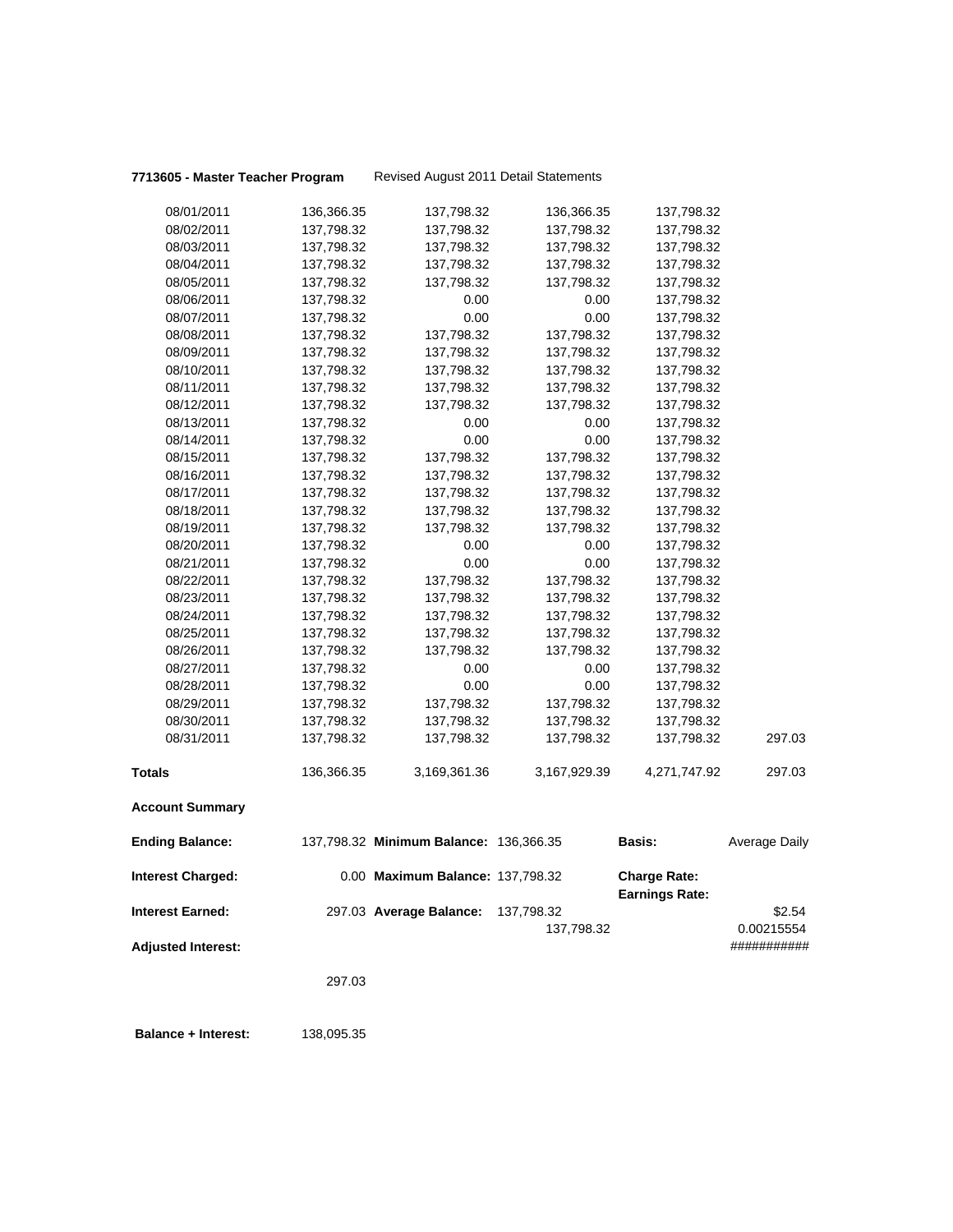### **7714605 - EPSCoR Federal Grant** Revised August 2011 Detail Statements

| <b>Interest Earned:</b>  |              | 16,519.03 Average Balance:                 | 7,664,882.62<br>7,664,882.62 |                                              | \$2.54<br>0.00215516 |
|--------------------------|--------------|--------------------------------------------|------------------------------|----------------------------------------------|----------------------|
| <b>Interest Charged:</b> |              | 0.00 Maximum Balance: 8,899,249.75         |                              | <b>Charge Rate:</b><br><b>Earnings Rate:</b> |                      |
| <b>Ending Balance:</b>   |              | 8,899,249.75 Minimum Balance: 7,359,880.27 |                              | <b>Basis:</b>                                | Average Daily        |
| <b>Account Summary</b>   |              |                                            |                              |                                              |                      |
| <b>Totals</b>            | 7,359,880.27 | 175,562,540.80                             | 174,023,171.32               | 237,611,361.24                               | 16,519.03            |
| 08/31/2011               | 8,899,249.75 | 8,899,249.75                               | 8,899,249.75                 | 8,899,249.75                                 | 16,519.03            |
| 08/30/2011               | 8,899,249.75 | 8,899,249.75                               | 8,899,249.75                 | 8,899,249.75                                 |                      |
| 08/29/2011               | 8,899,249.75 | 8,899,249.75                               | 8,899,249.75                 | 8,899,249.75                                 |                      |
| 08/28/2011               | 8,899,249.75 | 0.00                                       | 0.00                         | 8,899,249.75                                 |                      |
| 08/27/2011               | 8,899,249.75 | 0.00                                       | 0.00                         | 8,899,249.75                                 |                      |
| 08/26/2011               | 7,321,588.49 | 8,899,249.75                               | 7,321,588.49                 | 8,899,249.75                                 |                      |
| 08/25/2011               | 7,321,588.49 | 7,321,588.49                               | 7,321,588.49                 | 7,321,588.49                                 |                      |
| 08/24/2011               | 7,321,588.49 | 7,321,588.49                               | 7,321,588.49                 | 7,321,588.49                                 |                      |
| 08/23/2011               | 7,375,053.49 | 7,321,588.49                               | 7,375,053.49                 | 7,321,588.49                                 |                      |
| 08/22/2011               | 7,375,053.49 | 7,375,053.49                               | 7,375,053.49                 | 7,375,053.49                                 |                      |
| 08/21/2011               | 7,375,053.49 | 0.00                                       | 0.00                         | 7,375,053.49                                 |                      |
| 08/20/2011               | 7,375,053.49 | 0.00                                       | 0.00                         | 7,375,053.49                                 |                      |
| 08/19/2011               | 7,375,053.49 | 7,375,053.49                               | 7,375,053.49                 | 7,375,053.49                                 |                      |
| 08/18/2011               | 7,375,053.49 | 7,375,053.49                               | 7,375,053.49                 | 7,375,053.49                                 |                      |
| 08/17/2011               | 7,375,053.49 | 7,375,053.49                               | 7,375,053.49                 | 7,375,053.49                                 |                      |
| 08/16/2011               | 7,375,053.49 | 7,375,053.49                               | 7,375,053.49                 | 7,375,053.49                                 |                      |
| 08/15/2011               | 7,375,053.49 | 7,375,053.49                               | 7,375,053.49                 | 7,375,053.49                                 |                      |
| 08/14/2011               | 7,375,053.49 | 0.00                                       | 0.00                         | 7,375,053.49                                 |                      |
| 08/13/2011               | 7,375,053.49 | 0.00                                       | 0.00                         | 7,375,053.49                                 |                      |
| 08/12/2011               | 7,375,053.49 | 7,375,053.49                               | 7,375,053.49                 | 7,375,053.49                                 |                      |
| 08/11/2011               | 7,375,053.49 | 7,375,053.49                               | 7,375,053.49                 | 7,375,053.49                                 |                      |
| 08/10/2011               | 7,375,053.49 | 7,375,053.49                               | 7,375,053.49                 | 7,375,053.49                                 |                      |
| 08/09/2011               | 7,375,053.49 | 7,375,053.49                               | 7,375,053.49                 | 7,375,053.49                                 |                      |
| 08/08/2011               | 7,375,053.49 | 7,375,053.49                               | 7,375,053.49                 | 7,375,053.49                                 |                      |
| 08/07/2011               | 7,375,053.49 | 0.00                                       | 0.00                         | 7,375,053.49                                 |                      |
| 08/06/2011               | 7,375,053.49 | 0.00                                       | 0.00                         | 7,375,053.49                                 |                      |
| 08/05/2011               | 7,375,053.49 | 7,375,053.49                               | 7,375,053.49                 | 7,375,053.49                                 |                      |
| 08/04/2011               | 7,375,053.49 | 7,375,053.49                               | 7,375,053.49                 | 7,375,053.49                                 |                      |
| 08/03/2011               | 7,375,053.49 | 7,375,053.49                               | 7,375,053.49                 | 7,375,053.49                                 |                      |
| 08/02/2011               | 7,374,973.98 | 7,375,053.49                               | 7,374,973.98                 | 7,375,053.49                                 |                      |
| 08/01/2011               | 7,359,880.27 | 7,374,973.98                               | 7,359,880.27                 | 7,374,973.98                                 |                      |
|                          |              |                                            |                              |                                              |                      |

**Adjusted Interest:** ###########

16,519.03

 **Balance + Interest:** 8,915,768.78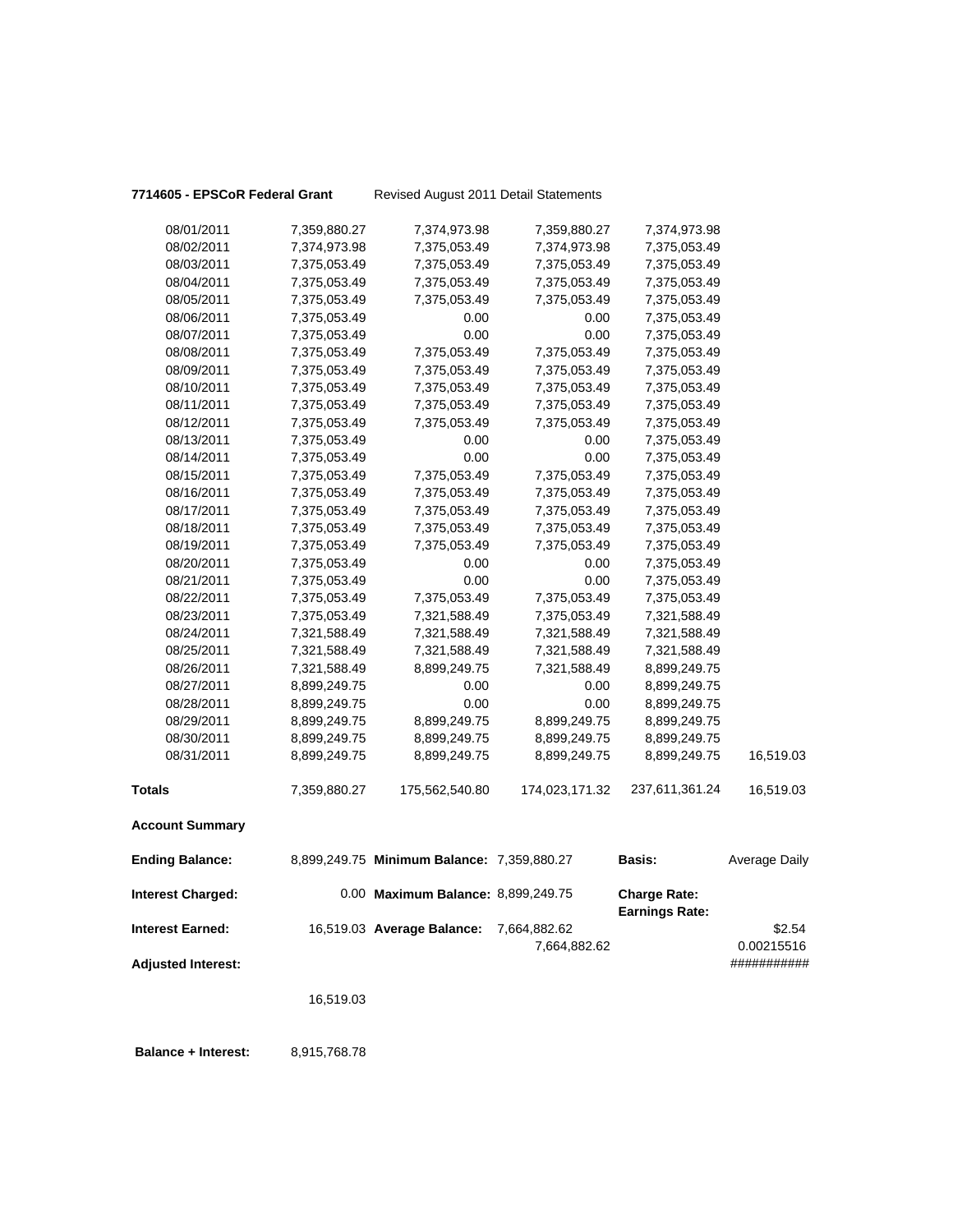### **7715605 - Research Matching** Revised August 2011 Detail Statements

| Interest Corneal         |              | 0.212.12 Average Pelanes: 1.220.812.77     |               |                                              | ድን ፍለ         |
|--------------------------|--------------|--------------------------------------------|---------------|----------------------------------------------|---------------|
| <b>Interest Charged:</b> |              | 0.00 Maximum Balance: 4,299,414.74         |               | <b>Charge Rate:</b><br><b>Earnings Rate:</b> |               |
| <b>Ending Balance:</b>   |              | 4,299,414.74 Minimum Balance: 4,384,839.58 |               | <b>Basis:</b>                                | Average Daily |
| <b>Account Summary</b>   |              |                                            |               |                                              |               |
| <b>Totals</b>            | 4,384,839.58 | 99,361,016.77                              | 99,446,441.61 | 133,946,125.79                               | 9,312.12      |
| 08/31/2011               | 4,299,414.74 | 4,299,414.74                               | 4,299,414.74  | 4,299,414.74                                 | 9,312.12      |
| 08/30/2011               | 4,299,414.74 | 4,299,414.74                               | 4,299,414.74  | 4,299,414.74                                 |               |
| 08/29/2011               | 4,299,414.74 | 4,299,414.74                               | 4,299,414.74  | 4,299,414.74                                 |               |
| 08/28/2011               | 4,299,414.74 | 0.00                                       | 0.00          | 4,299,414.74                                 |               |
| 08/27/2011               | 4,299,414.74 | 0.00                                       | 0.00          | 4,299,414.74                                 |               |
| 08/26/2011               | 4,299,414.74 | 4,299,414.74                               | 4,299,414.74  | 4,299,414.74                                 |               |
| 08/25/2011               | 4,299,414.74 | 4,299,414.74                               | 4,299,414.74  | 4,299,414.74                                 |               |
| 08/24/2011               | 4,299,414.74 | 4,299,414.74                               | 4,299,414.74  | 4,299,414.74                                 |               |
| 08/23/2011               | 4,299,414.74 | 4,299,414.74                               | 4,299,414.74  | 4,299,414.74                                 |               |
| 08/22/2011               | 4,299,414.74 | 4,299,414.74                               | 4,299,414.74  | 4,299,414.74                                 |               |
| 08/21/2011               | 4,299,414.74 | 0.00                                       | 0.00          | 4,299,414.74                                 |               |
| 08/20/2011               | 4,299,414.74 | 0.00                                       | 0.00          | 4,299,414.74                                 |               |
| 08/19/2011               | 4,299,414.74 | 4,299,414.74                               | 4,299,414.74  | 4,299,414.74                                 |               |
| 08/18/2011               | 4,299,414.74 | 4,299,414.74                               | 4,299,414.74  | 4,299,414.74                                 |               |
| 08/17/2011               | 4,299,414.74 | 4,299,414.74                               | 4,299,414.74  | 4,299,414.74                                 |               |
| 08/16/2011               | 4,299,414.74 | 4,299,414.74                               | 4,299,414.74  | 4,299,414.74                                 |               |
| 08/15/2011               | 4,299,414.74 | 4,299,414.74                               | 4,299,414.74  | 4,299,414.74                                 |               |
| 08/14/2011               | 4,299,414.74 | 0.00                                       | 0.00          | 4,299,414.74                                 |               |
| 08/13/2011               | 4,299,414.74 | 0.00                                       | 0.00          | 4,299,414.74                                 |               |
| 08/12/2011               | 4,299,414.74 | 4,299,414.74                               | 4,299,414.74  | 4,299,414.74                                 |               |
| 08/11/2011               | 4,299,414.74 | 4,299,414.74                               | 4,299,414.74  | 4,299,414.74                                 |               |
| 08/10/2011               | 4,299,414.74 | 4,299,414.74                               | 4,299,414.74  | 4,299,414.74                                 |               |
| 08/09/2011               | 4,299,414.74 | 4,299,414.74                               | 4,299,414.74  | 4,299,414.74                                 |               |
| 08/08/2011               | 4,394,310.29 | 4,299,414.74                               | 4,394,310.29  | 4,299,414.74                                 |               |
| 08/07/2011               | 4,394,310.29 | 0.00                                       | 0.00          | 4,394,310.29                                 |               |
| 08/06/2011               | 4,394,310.29 | 0.00                                       | 0.00          | 4,394,310.29                                 |               |
| 08/05/2011               | 4,394,310.29 | 4,394,310.29                               | 4,394,310.29  | 4,394,310.29                                 |               |
| 08/04/2011               | 4,394,310.29 | 4,394,310.29                               | 4,394,310.29  | 4,394,310.29                                 |               |
| 08/03/2011               | 4,394,310.29 | 4,394,310.29                               | 4,394,310.29  | 4,394,310.29                                 |               |
| 08/02/2011               | 4,394,310.29 | 4,394,310.29                               | 4,394,310.29  | 4,394,310.29                                 |               |
| 08/01/2011               | 4,384,839.58 | 4,394,310.29                               | 4,384,839.58  | 4,394,310.29                                 |               |

**Interest Earned:** 9,312.12 **Average Balance:** 4,320,842.77 \$2.54 4,320,842.77 0.00215516 **Adjusted Interest:** ###########

9,312.12

**Balance + Interest:** 4,308,726.86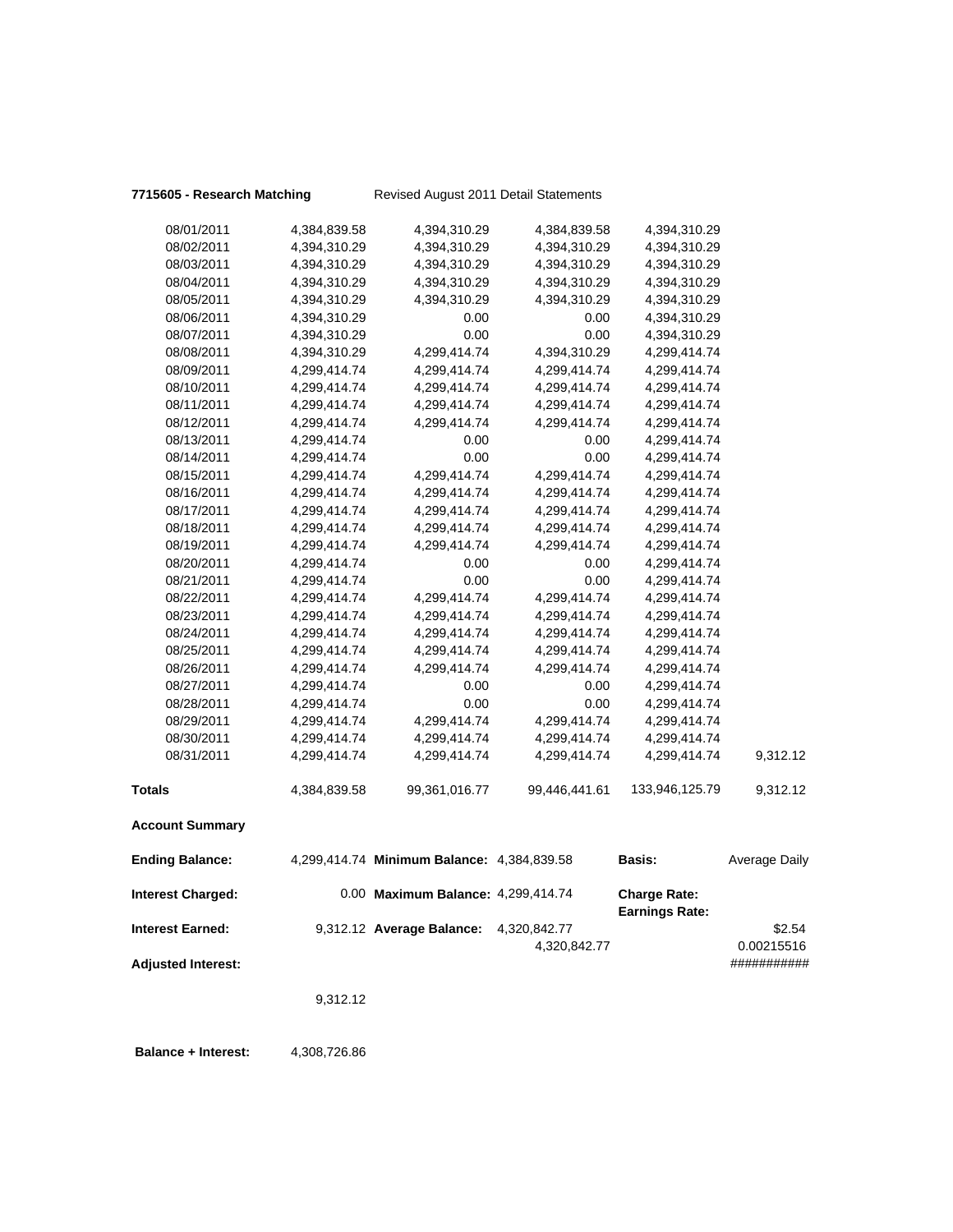## **7718605 - Kellogg Foundation Matching**Revised August 2011 Detail Statements

| 08/01/2011                | 8,100,518.13 | 7,885,670.97                               | 8,100,518.13   | 7,885,670.97                                 |               |
|---------------------------|--------------|--------------------------------------------|----------------|----------------------------------------------|---------------|
| 08/02/2011                | 7,885,670.97 | 7,898,757.47                               | 7,885,670.97   | 7,898,757.47                                 |               |
| 08/03/2011                | 7,898,757.47 | 7,898,757.47                               | 7,898,757.47   | 7,898,757.47                                 |               |
| 08/04/2011                | 7,898,757.47 | 7,971,079.18                               | 7,898,757.47   | 7,971,079.18                                 |               |
| 08/05/2011                | 7,971,079.18 | 7,879,623.81                               | 7,971,079.18   | 7,879,623.81                                 |               |
| 08/06/2011                | 7,879,623.81 | 0.00                                       | 0.00           | 7,879,623.81                                 |               |
| 08/07/2011                | 7,879,623.81 | 0.00                                       | 0.00           | 7,879,623.81                                 |               |
| 08/08/2011                | 7,879,623.81 | 9,170,460.14                               | 7,879,623.81   | 9,170,460.14                                 |               |
| 08/09/2011                | 9,170,460.14 | 9,210,612.82                               | 9,170,460.14   | 9,210,612.82                                 |               |
| 08/10/2011                | 9,210,612.82 | 9,210,612.82                               | 9,210,612.82   | 9,210,612.82                                 |               |
| 08/11/2011                | 9,210,612.82 | 9,243,775.59                               | 9,210,612.82   | 9,243,775.59                                 |               |
| 08/12/2011                | 9,243,775.59 | 9,274,869.95                               | 9,243,775.59   | 9,274,869.95                                 |               |
| 08/13/2011                | 9,274,869.95 | 0.00                                       | 0.00           | 9,274,869.95                                 |               |
| 08/14/2011                | 9,274,869.95 | 0.00                                       | 0.00           | 9,274,869.95                                 |               |
| 08/15/2011                | 9,274,869.95 | 9,322,148.99                               | 9,274,869.95   | 9,322,148.99                                 |               |
| 08/16/2011                | 9,322,148.99 | 8,562,525.14                               | 9,322,148.99   | 8,562,525.14                                 |               |
| 08/17/2011                | 8,562,525.14 | 8,616,203.10                               | 8,562,525.14   | 8,616,203.10                                 |               |
| 08/18/2011                | 8,616,203.10 | 8,623,142.95                               | 8,616,203.10   | 8,623,142.95                                 |               |
| 08/19/2011                | 8,623,142.95 | 8,654,167.37                               | 8,623,142.95   | 8,654,167.37                                 |               |
| 08/20/2011                | 8,654,167.37 | 0.00                                       | 0.00           | 8,654,167.37                                 |               |
| 08/21/2011                | 8,654,167.37 | 0.00                                       | 0.00           | 8,654,167.37                                 |               |
| 08/22/2011                | 8,654,167.37 | 8,613,945.28                               | 8,654,167.37   | 8,613,945.28                                 |               |
| 08/23/2011                | 8,613,945.28 | 8,617,570.27                               | 8,613,945.28   | 8,617,570.27                                 |               |
| 08/24/2011                | 8,617,570.27 | 9,007,126.87                               | 8,617,570.27   | 9,007,126.87                                 |               |
| 08/25/2011                | 9,007,126.87 | 9,171,311.79                               | 9,007,126.87   | 9,171,311.79                                 |               |
| 08/26/2011                | 9,171,311.79 | 9,189,270.01                               | 9,171,311.79   | 9,189,270.01                                 |               |
| 08/27/2011                | 9,189,270.01 | 0.00                                       | 0.00           | 9,189,270.01                                 |               |
| 08/28/2011                | 9,189,270.01 | 0.00                                       | 0.00           | 9,189,270.01                                 |               |
| 08/29/2011                | 9,189,270.01 | 9,038,073.99                               | 9,189,270.01   | 9,038,073.99                                 |               |
| 08/30/2011                | 9,038,073.99 | 9,038,073.99                               | 9,038,073.99   | 9,038,073.99                                 |               |
| 08/31/2011                | 9,038,073.99 | 9,041,223.99                               | 9,038,073.99   | 9,041,223.99                                 | 18,849.64     |
| <b>Totals</b>             | 8,100,518.13 | 201,139,003.96                             | 200,198,298.10 | 271,134,866.24                               | 18,849.64     |
| <b>Account Summary</b>    |              |                                            |                |                                              |               |
| <b>Ending Balance:</b>    |              | 9,041,223.99 Minimum Balance: 8,100,518.13 |                | <b>Basis:</b>                                | Average Daily |
| <b>Interest Charged:</b>  |              | 0.00 Maximum Balance: 9,041,223.99         |                | <b>Charge Rate:</b><br><b>Earnings Rate:</b> |               |
| <b>Interest Earned:</b>   |              | 18,849.64 Average Balance:                 | 8,746,286.01   |                                              | \$2.54        |
|                           |              |                                            | 8,746,286.01   |                                              | 0.00215516    |
| <b>Adjusted Interest:</b> |              |                                            |                |                                              | ###########   |
|                           | 18,849.64    |                                            |                |                                              |               |
|                           |              |                                            |                |                                              |               |

**Balance + Interest:** 9,060,073.63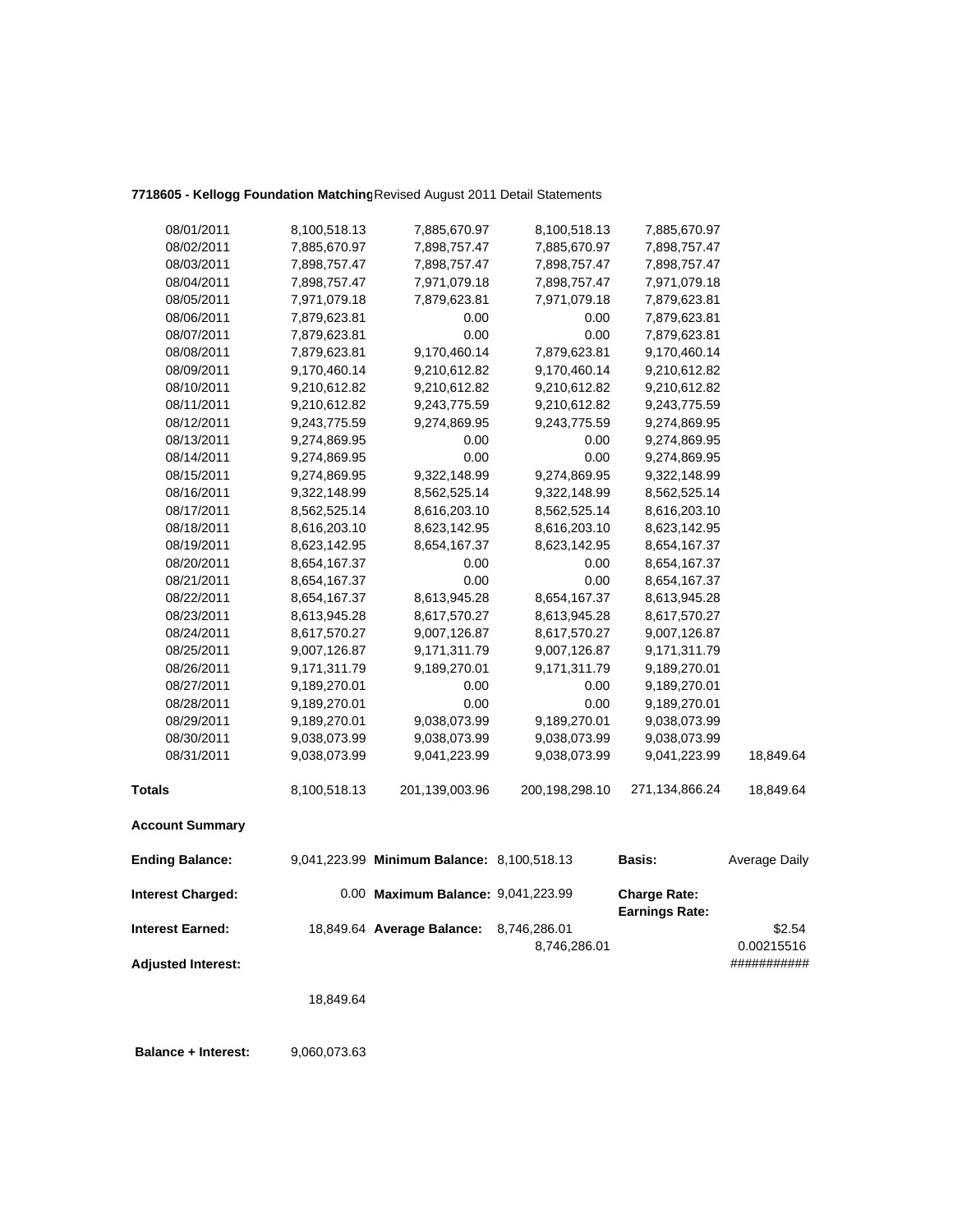### **7719605 - Onenet Fun** Revised August 2011 Detail Statements

|                           | 54.83     |                                      |                        |                                              |                      |
|---------------------------|-----------|--------------------------------------|------------------------|----------------------------------------------|----------------------|
| <b>Adjusted Interest:</b> |           |                                      |                        |                                              | ###########          |
| <b>Interest Earned:</b>   |           | 54.83 Average Balance:               | 25,440.60<br>25,440.60 |                                              | \$2.54<br>0.00215516 |
| <b>Interest Charged:</b>  |           | 0.00 Maximum Balance: 25,458.66      |                        | <b>Charge Rate:</b><br><b>Earnings Rate:</b> |                      |
| <b>Ending Balance:</b>    |           | 25,458.66 Minimum Balance: 25,324.32 |                        | Basis:                                       | Average Daily        |
| <b>Account Summary</b>    |           |                                      |                        |                                              |                      |
| <b>Totals</b>             | 25,324.32 | 585,149.18                           | 585,014.84             | 788,658.46                                   | 54.83                |
| 08/31/2011                | 25,458.66 | 25,458.66                            | 25,458.66              | 25,458.66                                    | 54.83                |
| 08/30/2011                | 25,458.66 | 25,458.66                            | 25,458.66              | 25,458.66                                    |                      |
| 08/29/2011                | 25,458.66 | 25,458.66                            | 25,458.66              | 25,458.66                                    |                      |
| 08/28/2011                | 25,458.66 | 0.00                                 | 0.00                   | 25,458.66                                    |                      |
| 08/27/2011                | 25,458.66 | 0.00                                 | 0.00                   | 25,458.66                                    |                      |
| 08/26/2011                | 25,458.66 | 25,458.66                            | 25,458.66              | 25,458.66                                    |                      |
| 08/25/2011                | 25,458.66 | 25,458.66                            | 25,458.66              | 25,458.66                                    |                      |
| 08/24/2011                | 25,458.66 | 25,458.66                            | 25,458.66              | 25,458.66                                    |                      |
| 08/23/2011                | 25,458.66 | 25,458.66                            | 25,458.66              | 25,458.66                                    |                      |
| 08/22/2011                | 25,458.66 | 25,458.66                            | 25,458.66              | 25,458.66                                    |                      |
| 08/21/2011                | 25,458.66 | 0.00                                 | 0.00                   | 25,458.66                                    |                      |
| 08/20/2011                | 25,458.66 | 0.00                                 | 0.00                   | 25,458.66                                    |                      |
| 08/19/2011                | 25,458.66 | 25,458.66                            | 25,458.66              | 25,458.66                                    |                      |
| 08/18/2011                | 25,458.66 | 25,458.66                            | 25,458.66              | 25,458.66                                    |                      |
| 08/17/2011                | 25,458.66 | 25,458.66                            | 25,458.66              | 25,458.66                                    |                      |
| 08/16/2011                | 25,458.66 | 25,458.66                            | 25,458.66              | 25,458.66                                    |                      |
| 08/15/2011                | 25,458.66 | 25,458.66                            | 25,458.66              | 25,458.66                                    |                      |
| 08/14/2011                | 25,458.66 | 0.00                                 | 0.00                   | 25,458.66                                    |                      |
| 08/13/2011                | 25,458.66 | 0.00                                 | 0.00                   | 25,458.66                                    |                      |
| 08/12/2011                | 25,458.66 | 25,458.66                            | 25,458.66              | 25,458.66                                    |                      |
| 08/11/2011                | 25,458.66 | 25,458.66                            | 25,458.66              | 25,458.66                                    |                      |
| 08/10/2011                | 25,458.66 | 25,458.66                            | 25,458.66              | 25,458.66                                    |                      |
| 08/09/2011                | 25,458.66 | 25,458.66                            | 25,458.66              | 25,458.66                                    |                      |
| 08/08/2011                | 25,378.66 | 25,458.66                            | 25,378.66              | 25,458.66                                    |                      |
| 08/07/2011                | 25,378.66 | 0.00                                 | 0.00                   | 25,378.66                                    |                      |
| 08/06/2011                | 25,378.66 | 0.00                                 | 0.00                   | 25,378.66                                    |                      |
| 08/05/2011                | 25,378.66 | 25,378.66                            | 25,378.66              | 25,378.66                                    |                      |
| 08/04/2011                | 25,378.66 | 25,378.66                            | 25,378.66              | 25,378.66                                    |                      |
| 08/03/2011                | 25,378.66 | 25,378.66                            | 25,378.66              | 25,378.66                                    |                      |
| 08/02/2011                | 25,378.66 | 25,378.66<br>25,378.66               | 25,378.66              | 25,378.66<br>25,378.66                       |                      |
| 08/01/2011                | 25,324.32 |                                      | 25,324.32              |                                              |                      |

 **Balance + Interest:** 25,513.49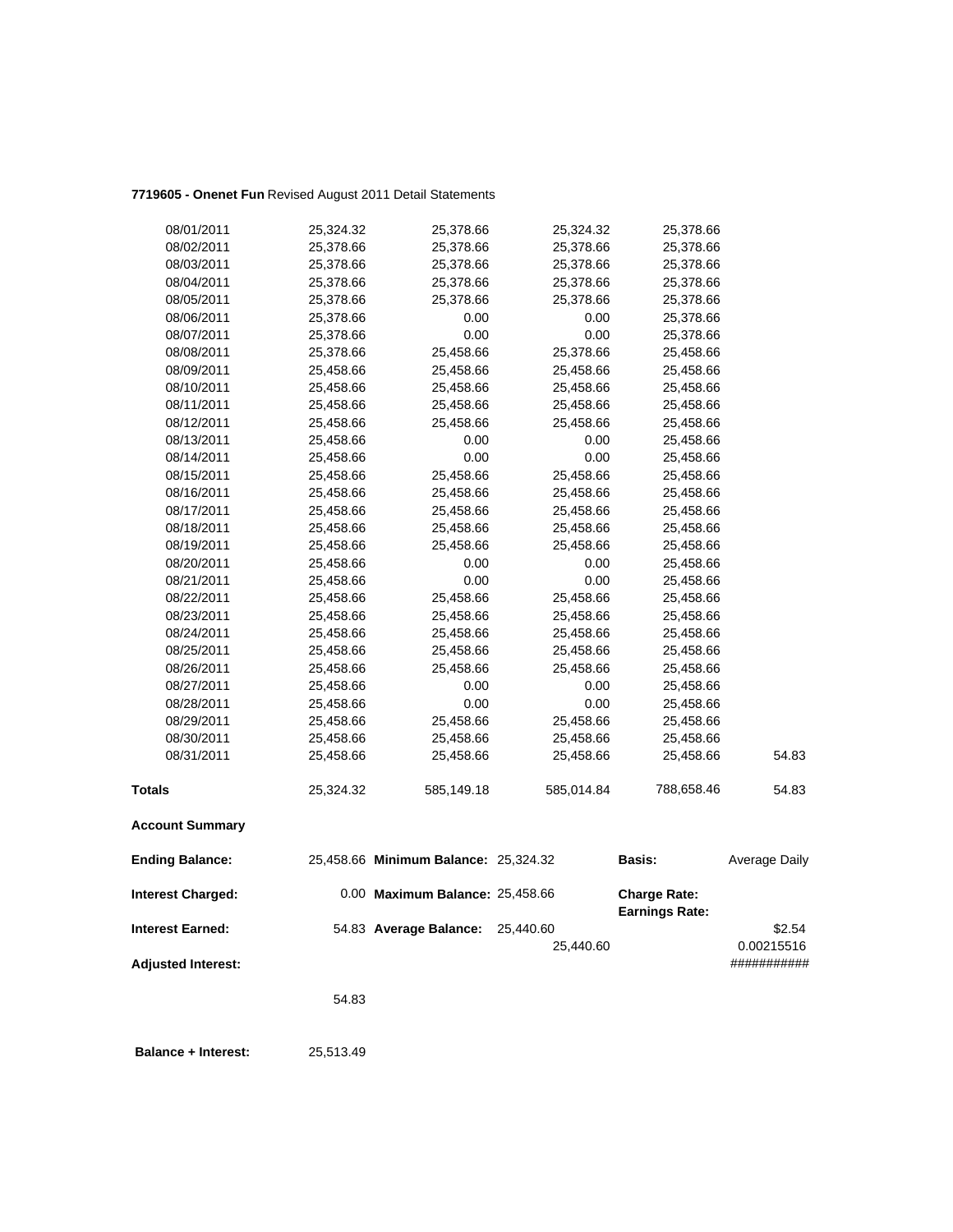### **7723623 - Seminole State College** Revised August 2011 Detail Statements

| <b>Interest Charged:</b> |                          | 0.00 Maximum Balance: 282,086.38       |                          | <b>Charge Rate:</b><br><b>Earnings Rate:</b> |               |
|--------------------------|--------------------------|----------------------------------------|--------------------------|----------------------------------------------|---------------|
| <b>Ending Balance:</b>   |                          | 282,086.38 Minimum Balance: 280,164.75 |                          | <b>Basis:</b>                                | Average Daily |
| <b>Account Summary</b>   |                          |                                        |                          |                                              |               |
| <b>Totals</b>            | 280,164.75               | 5,711,445.64                           | 5,709,524.01             | 7,584,957.58                                 | 527.32        |
| 08/31/2011               | 285,370.73               | 282,086.38                             | 285,370.73               | 282,086.38                                   | 527.32        |
| 08/30/2011               | 304,465.18               | 285,370.73                             | 304,465.18               | 285,370.73                                   |               |
| 08/29/2011               | 308,394.31               | 304,465.18                             | 308,394.31               | 304,465.18                                   |               |
| 08/28/2011               | 308,394.31               | 0.00                                   | $0.00\,$                 | 308,394.31                                   |               |
| 08/27/2011               | 308,394.31               | 0.00                                   | 0.00                     | 308,394.31                                   |               |
| 08/26/2011               | 280,847.04               | 308,394.31                             | 280,847.04               | 308,394.31                                   |               |
| 08/25/2011               | 284,736.31               | 280,847.04                             | 284,736.31               | 280,847.04                                   |               |
| 08/24/2011               | 296,365.34               | 284,736.31                             | 296,365.34               | 284,736.31                                   |               |
| 08/23/2011               | 302,160.51               | 296,365.34                             | 302,160.51               | 296,365.34                                   |               |
| 08/22/2011               | 363,428.46               | 302,160.51                             | 363,428.46               | 302,160.51                                   |               |
| 08/21/2011               | 363,428.46               | 0.00                                   | 0.00                     | 363,428.46                                   |               |
| 08/20/2011               | 363,428.46               | 0.00                                   | 0.00                     | 363,428.46                                   |               |
| 08/19/2011               | 438,480.98               | 363,428.46                             | 438,480.98               | 363,428.46                                   |               |
| 08/18/2011               | 323,596.17               | 438,480.98                             | 323,596.17               | 438,480.98                                   |               |
| 08/17/2011               | 309,721.83               | 323,596.17                             | 309,721.83               | 323,596.17                                   |               |
| 08/16/2011               | 120,715.55               | 309,721.83                             | 120,715.55               | 309,721.83                                   |               |
| 08/15/2011               | 121,440.35               | 120,715.55                             | 121,440.35               | 120,715.55                                   |               |
| 08/14/2011               | 121,440.35               | 0.00                                   | 0.00                     | 121,440.35                                   |               |
| 08/13/2011               | 121,440.35               | 0.00                                   | 0.00                     | 121,440.35                                   |               |
| 08/12/2011               | 121,688.23               | 121,440.35                             | 121,688.23               | 121,440.35                                   |               |
| 08/11/2011               | 136,380.01               | 121,688.23                             | 136,380.01               | 121,688.23                                   |               |
| 08/10/2011               | 136,380.01               | 136,380.01                             | 136,380.01               | 136,380.01                                   |               |
| 08/09/2011               | 165,980.17               | 136,380.01                             | 165,980.17               | 136,380.01                                   |               |
| 08/08/2011               | 143,492.85               | 165,980.17                             | 143,492.85               | 165,980.17                                   |               |
| 08/07/2011               | 143,492.85               | 0.00                                   | 0.00                     | 143,492.85                                   |               |
| 08/06/2011               | 143,492.85               | 0.00                                   | 0.00                     | 143,492.85                                   |               |
| 08/05/2011               | 203,228.38               | 143,492.85                             | 203,228.38               | 143,492.85                                   |               |
| 08/04/2011               | 224,195.95               | 203,228.38                             | 224,195.95               | 203,228.38                                   |               |
| 08/02/2011<br>08/03/2011 | 287,169.16<br>271,121.74 | 271,121.74<br>224,195.95               | 287,169.16<br>271,121.74 | 271,121.74<br>224,195.95                     |               |
| 08/01/2011               | 280,164.75               | 287,169.16                             | 280,164.75               | 287,169.16                                   |               |
|                          |                          |                                        |                          |                                              |               |

**Interest Earned:** 527.32 **Average Balance:** 244,676.05 \$2.54 244,676.05 0.00215516 **Adjusted Interest:** ###########

527.32

 **Balance + Interest:** 282,613.70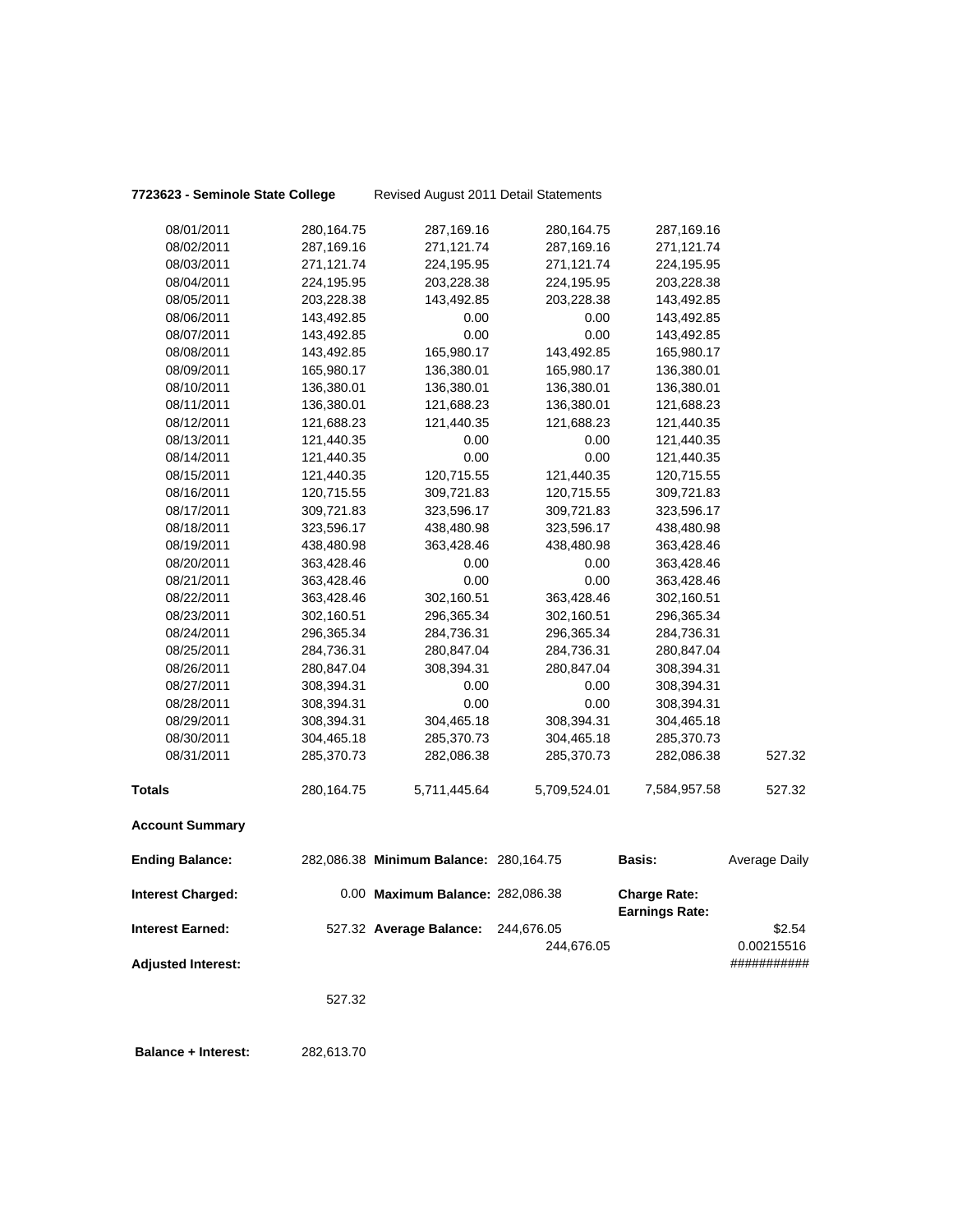| 7725100 - Regents for Higher Educ Cameron University |              |                                            | Revised August 2011 Detail Statements |                |                      |
|------------------------------------------------------|--------------|--------------------------------------------|---------------------------------------|----------------|----------------------|
| 08/01/2011                                           | 4,101,295.30 | 4,086,851.45                               | 4,101,295.30                          | 4,086,851.45   |                      |
| 08/02/2011                                           | 4,086,851.45 | 4,067,883.95                               | 4,086,851.45                          | 4,067,883.95   |                      |
| 08/03/2011                                           | 4,067,883.95 | 4,067,883.95                               | 4,067,883.95                          | 4,067,883.95   |                      |
| 08/04/2011                                           | 4,067,883.95 | 4,385,230.57                               | 4,067,883.95                          | 4,385,230.57   |                      |
| 08/05/2011                                           | 4,385,230.57 | 4,376,906.21                               | 4,385,230.57                          | 4,376,906.21   |                      |
| 08/06/2011                                           | 4,376,906.21 | 0.00                                       | 0.00                                  | 4,376,906.21   |                      |
| 08/07/2011                                           | 4,376,906.21 | 0.00                                       | 0.00                                  | 4,376,906.21   |                      |
| 08/08/2011                                           | 4,376,906.21 | 4,376,906.21                               | 4,376,906.21                          | 4,376,906.21   |                      |
| 08/09/2011                                           | 4,376,906.21 | 4,291,007.78                               | 4,376,906.21                          | 4,291,007.78   |                      |
| 08/10/2011                                           | 4,291,007.78 | 4,269,537.19                               | 4,291,007.78                          | 4,269,537.19   |                      |
| 08/11/2011                                           | 4,269,537.19 | 4,267,638.67                               | 4,269,537.19                          | 4,267,638.67   |                      |
| 08/12/2011                                           | 4,267,638.67 | 4,267,638.67                               | 4,267,638.67                          | 4,267,638.67   |                      |
| 08/13/2011                                           | 4,267,638.67 | 0.00                                       | 0.00                                  | 4,267,638.67   |                      |
| 08/14/2011                                           | 4,267,638.67 | 0.00                                       | 0.00                                  | 4,267,638.67   |                      |
| 08/15/2011                                           | 4,267,638.67 | 4,267,638.67                               | 4,267,638.67                          | 4,267,638.67   |                      |
| 08/16/2011                                           | 4,267,638.67 | 4,174,494.50                               | 4,267,638.67                          | 4,174,494.50   |                      |
| 08/17/2011                                           | 4,174,494.50 | 4,174,494.50                               | 4,174,494.50                          | 4,174,494.50   |                      |
| 08/18/2011                                           | 4,174,494.50 | 3,960,923.26                               | 4,174,494.50                          | 3,960,923.26   |                      |
| 08/19/2011                                           | 3,960,923.26 | 3,960,923.26                               | 3,960,923.26                          | 3,960,923.26   |                      |
| 08/20/2011                                           | 3,960,923.26 | 0.00                                       | 0.00                                  | 3,960,923.26   |                      |
| 08/21/2011                                           | 3,960,923.26 | 0.00                                       | 0.00                                  | 3,960,923.26   |                      |
| 08/22/2011                                           | 3,960,923.26 | 3,960,954.81                               | 3,960,923.26                          | 3,960,954.81   |                      |
| 08/23/2011                                           | 3,960,954.81 | 3,898,720.26                               | 3,960,954.81                          | 3,898,720.26   |                      |
| 08/24/2011                                           | 3,898,720.26 | 3,898,720.26                               | 3,898,720.26                          | 3,898,720.26   |                      |
| 08/25/2011                                           | 3,898,720.26 | 3,863,819.16                               | 3,898,720.26                          | 3,863,819.16   |                      |
| 08/26/2011                                           | 3,863,819.16 | 3,844,328.08                               | 3,863,819.16                          | 3,844,328.08   |                      |
| 08/27/2011                                           | 3,844,328.08 | 0.00                                       | 0.00                                  | 3,844,328.08   |                      |
| 08/28/2011                                           | 3,844,328.08 | 0.00                                       | 0.00                                  | 3,844,328.08   |                      |
| 08/29/2011                                           | 3,844,328.08 | 3,824,010.42                               | 3,844,328.08                          | 3,824,010.42   |                      |
| 08/30/2011                                           | 3,824,010.42 | 3,733,516.25                               | 3,824,010.42                          | 3,733,516.25   |                      |
| 08/31/2011                                           | 3,733,516.25 | 3,654,730.56                               | 3,733,516.25                          | 3,654,730.56   | 8,799.62             |
| Totals                                               | 4,101,295.30 | 93,674,758.64                              | 94,121,323.38                         | 126,574,351.08 | 8,799.62             |
| <b>Account Summary</b>                               |              |                                            |                                       |                |                      |
| <b>Ending Balance:</b>                               |              | 3,654,730.56 Minimum Balance: 4,101,295.30 |                                       | <b>Basis:</b>  | <b>Average Daily</b> |

| <b>Interest Charged:</b>  | 0.00 Maximum Balance: 3,654,730.56 |              | <b>Charge Rate:</b><br><b>Earnings Rate:</b> |             |
|---------------------------|------------------------------------|--------------|----------------------------------------------|-------------|
| <b>Interest Earned:</b>   | 8,799.62 Average Balance:          | 4,083,043.58 |                                              | \$2.54      |
|                           |                                    | 4.083.043.58 |                                              | 0.00215516  |
| <b>Adjusted Interest:</b> |                                    |              |                                              | ########### |

8,799.62

 **Balance + Interest:** 3,663,530.18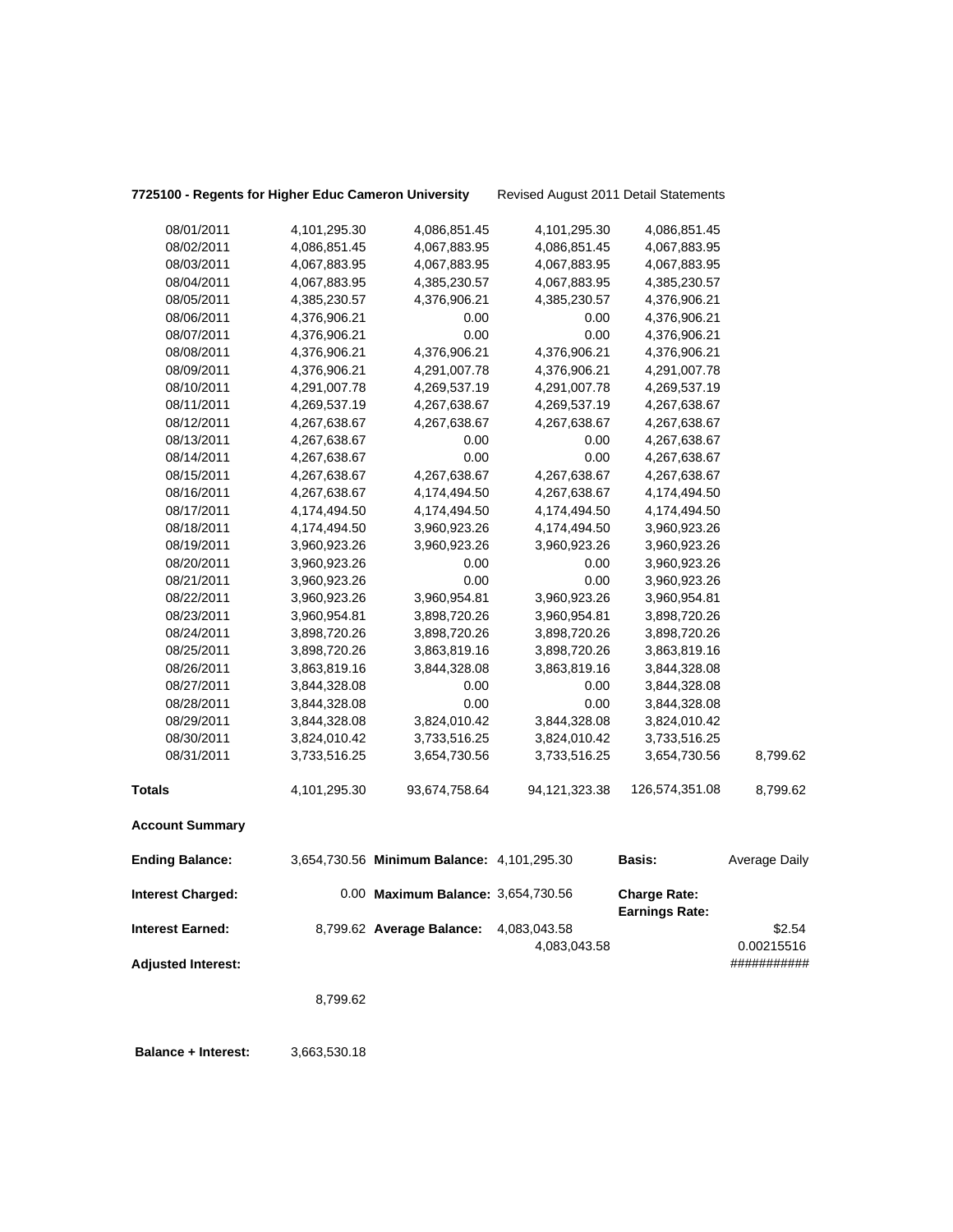### **7725605 - Regents for Higher Education**Revised August 2011 Detail Statements

| <b>Adjusted Interest:</b> |      |                            |              |                                              | ###########    |
|---------------------------|------|----------------------------|--------------|----------------------------------------------|----------------|
| <b>Interest Earned:</b>   |      | 0.00 Average Balance:      | 0.00<br>0.00 |                                              | \$2.54<br>#N/A |
| <b>Interest Charged:</b>  |      | 0.00 Maximum Balance: 0.00 |              | <b>Charge Rate:</b><br><b>Earnings Rate:</b> |                |
| <b>Ending Balance:</b>    |      | 0.00 Minimum Balance: 0.00 |              | <b>Basis:</b>                                | Average Daily  |
| <b>Account Summary</b>    |      |                            |              |                                              |                |
| Totals                    | 0.00 | 0.00                       | 0.00         | 0.00                                         | 0.00           |
| 08/31/2011                | 0.00 | 0.00                       | 0.00         | 0.00                                         | 0.00           |
| 08/30/2011                | 0.00 | 0.00                       | 0.00         | 0.00                                         |                |
| 08/29/2011                | 0.00 | 0.00                       | 0.00         | 0.00                                         |                |
| 08/28/2011                | 0.00 | 0.00                       | 0.00         | 0.00                                         |                |
| 08/27/2011                | 0.00 | 0.00                       | 0.00         | 0.00                                         |                |
| 08/26/2011                | 0.00 | 0.00                       | 0.00         | 0.00                                         |                |
| 08/25/2011                | 0.00 | 0.00                       | 0.00         | 0.00                                         |                |
| 08/24/2011                | 0.00 | 0.00                       | 0.00         | 0.00                                         |                |
| 08/23/2011                | 0.00 | 0.00                       | 0.00         | 0.00                                         |                |
| 08/22/2011                | 0.00 | 0.00                       | 0.00         | 0.00                                         |                |
| 08/21/2011                | 0.00 | 0.00                       | 0.00         | 0.00                                         |                |
| 08/20/2011                | 0.00 | 0.00                       | 0.00         | 0.00                                         |                |
| 08/19/2011                | 0.00 | 0.00                       | 0.00         | 0.00                                         |                |
| 08/18/2011                | 0.00 | 0.00                       | 0.00         | 0.00                                         |                |
| 08/17/2011                | 0.00 | 0.00                       | 0.00         | 0.00                                         |                |
| 08/16/2011                | 0.00 | 0.00                       | 0.00         | 0.00                                         |                |
| 08/15/2011                | 0.00 | 0.00                       | 0.00         | 0.00                                         |                |
| 08/14/2011                | 0.00 | 0.00                       | 0.00         | 0.00                                         |                |
| 08/13/2011                | 0.00 | 0.00                       | 0.00         | 0.00                                         |                |
| 08/12/2011                | 0.00 | 0.00                       | 0.00         | 0.00                                         |                |
| 08/11/2011                | 0.00 | 0.00                       | 0.00         | 0.00                                         |                |
| 08/10/2011                | 0.00 | 0.00                       | 0.00         | 0.00                                         |                |
| 08/09/2011                | 0.00 | 0.00                       | 0.00         | 0.00                                         |                |
| 08/08/2011                | 0.00 | 0.00                       | 0.00         | 0.00                                         |                |
| 08/07/2011                | 0.00 | 0.00                       | 0.00         | 0.00                                         |                |
| 08/06/2011                | 0.00 | 0.00                       | 0.00         | 0.00                                         |                |
| 08/05/2011                | 0.00 | 0.00                       | 0.00         | 0.00                                         |                |
| 08/03/2011<br>08/04/2011  | 0.00 | 0.00                       | 0.00         | 0.00                                         |                |
| 08/02/2011                | 0.00 | 0.00                       | 0.00         | 0.00                                         |                |
| 08/01/2011                | 0.00 | 0.00                       | 0.00         | 0.00                                         |                |
|                           | 0.00 | 0.00                       | 0.00         | 0.00                                         |                |

0.00

 **Balance + Interest:** 0.00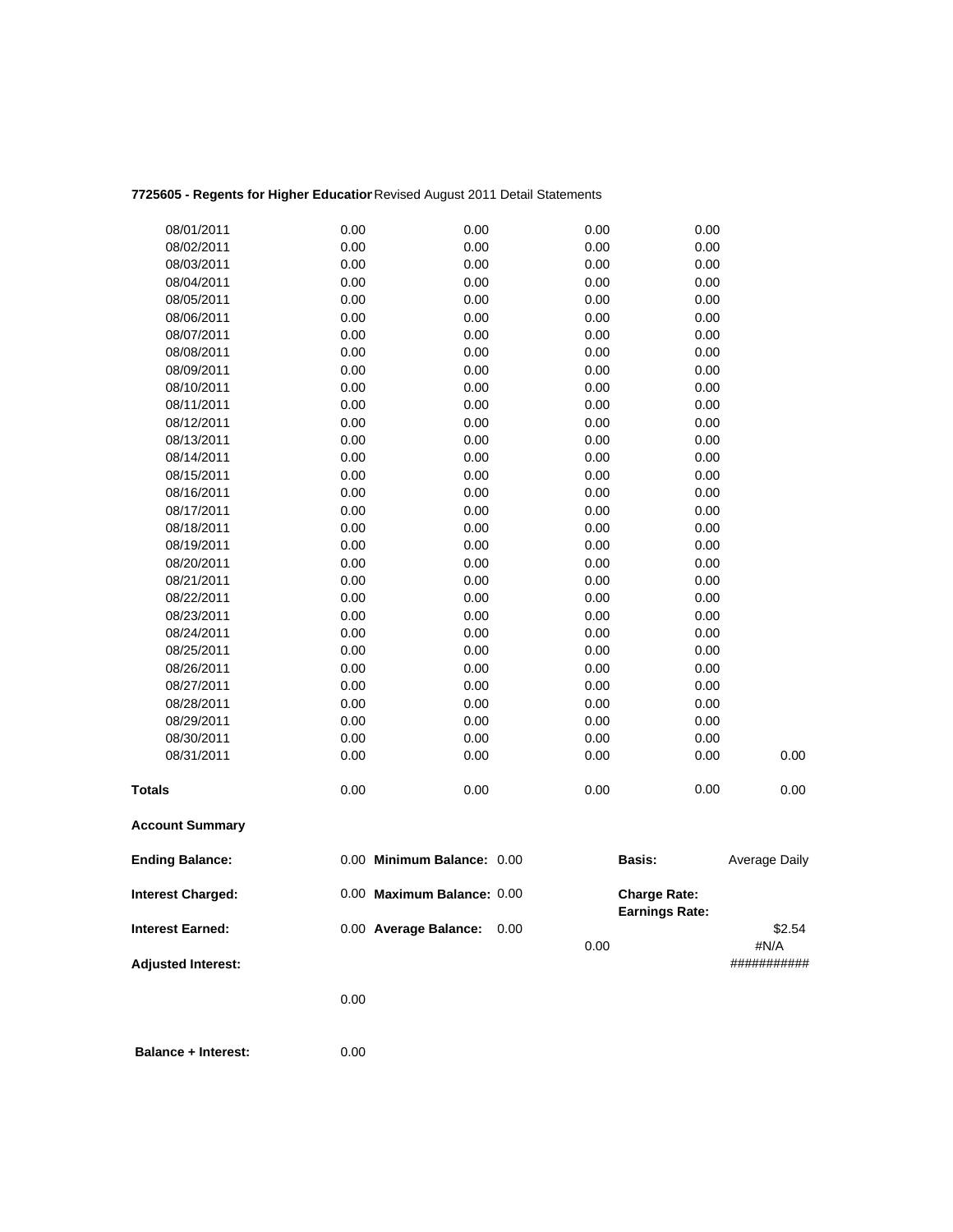**7730230 - East Central University** Revised August 2011 Detail Statements

| 08/01/2011                | 4,105,383.07 | 3,944,185.46                               | 4,105,383.07  | 3,944,185.46                                 |               |
|---------------------------|--------------|--------------------------------------------|---------------|----------------------------------------------|---------------|
| 08/02/2011                | 3,944,185.46 | 3,962,502.46                               | 3,944,185.46  | 3,962,502.46                                 |               |
| 08/03/2011                | 3,962,502.46 | 3,962,502.46                               | 3,962,502.46  | 3,962,502.46                                 |               |
| 08/04/2011                | 3,962,502.46 | 3,982,973.96                               | 3,962,502.46  | 3,982,973.96                                 |               |
| 08/05/2011                | 3,982,973.96 | 3,968,721.04                               | 3,982,973.96  | 3,968,721.04                                 |               |
| 08/06/2011                | 3,968,721.04 | 0.00                                       | 0.00          | 3,968,721.04                                 |               |
| 08/07/2011                | 3,968,721.04 | 0.00                                       | 0.00          | 3,968,721.04                                 |               |
| 08/08/2011                | 3,968,721.04 | 3,951,348.69                               | 3,968,721.04  | 3,951,348.69                                 |               |
| 08/09/2011                | 3,951,348.69 | 3,942,281.34                               | 3,951,348.69  | 3,942,281.34                                 |               |
| 08/10/2011                | 3,942,281.34 | 3,744,039.48                               | 3,942,281.34  | 3,744,039.48                                 |               |
| 08/11/2011                | 3,744,039.48 | 3,772,138.73                               | 3,744,039.48  | 3,772,138.73                                 |               |
| 08/12/2011                | 3,772,138.73 | 3,787,730.67                               | 3,772,138.73  | 3,787,730.67                                 |               |
| 08/13/2011                | 3,787,730.67 | 0.00                                       | 0.00          | 3,787,730.67                                 |               |
| 08/14/2011                | 3,787,730.67 | 0.00                                       | 0.00          | 3,787,730.67                                 |               |
| 08/15/2011                | 3,787,730.67 | 3,787,730.67                               | 3,787,730.67  | 3,787,730.67                                 |               |
| 08/16/2011                | 3,787,730.67 | 3,789,840.67                               | 3,787,730.67  | 3,789,840.67                                 |               |
| 08/17/2011                | 3,789,840.67 | 3,835,649.97                               | 3,789,840.67  | 3,835,649.97                                 |               |
| 08/18/2011                | 3,835,649.97 | 3,788,982.02                               | 3,835,649.97  | 3,788,982.02                                 |               |
| 08/19/2011                | 3,788,982.02 | 3,820,562.42                               | 3,788,982.02  | 3,820,562.42                                 |               |
| 08/20/2011                | 3,820,562.42 | 0.00                                       | 0.00          | 3,820,562.42                                 |               |
| 08/21/2011                | 3,820,562.42 | 0.00                                       | 0.00          | 3,820,562.42                                 |               |
| 08/22/2011                | 3,820,562.42 | 3,819,784.06                               | 3,820,562.42  | 3,819,784.06                                 |               |
| 08/23/2011                | 3,819,784.06 | 3,350,067.82                               | 3,819,784.06  | 3,350,067.82                                 |               |
| 08/24/2011                | 3,350,067.82 | 3,311,888.41                               | 3,350,067.82  | 3,311,888.41                                 |               |
| 08/25/2011                | 3,311,888.41 | 3,313,935.23                               | 3,311,888.41  | 3,313,935.23                                 |               |
| 08/26/2011                | 3,313,935.23 | 3,265,236.90                               | 3,313,935.23  | 3,265,236.90                                 |               |
| 08/27/2011                | 3,265,236.90 | 0.00                                       | 0.00          | 3,265,236.90                                 |               |
| 08/28/2011                | 3,265,236.90 | 0.00                                       | 0.00          | 3,265,236.90                                 |               |
| 08/29/2011                | 3,265,236.90 | 3,244,834.55                               | 3,265,236.90  | 3,244,834.55                                 |               |
| 08/30/2011                | 3,244,834.55 | 3,177,220.45                               | 3,244,834.55  | 3,177,220.45                                 |               |
| 08/31/2011                | 3,177,220.45 | 3,123,780.59                               | 3,177,220.45  | 3,123,780.59                                 | 7,948.55      |
| <b>Totals</b>             | 4,105,383.07 | 84,647,938.05                              | 85,629,540.53 | 114,332,440.11                               | 7,948.55      |
| <b>Account Summary</b>    |              |                                            |               |                                              |               |
| <b>Ending Balance:</b>    |              | 3,123,780.59 Minimum Balance: 4,105,383.07 |               | <b>Basis:</b>                                | Average Daily |
| <b>Interest Charged:</b>  |              | 0.00 Maximum Balance: 3,123,780.59         |               | <b>Charge Rate:</b><br><b>Earnings Rate:</b> |               |
| <b>Interest Earned:</b>   |              | 7,948.55 Average Balance:                  | 3,688,143.23  |                                              | \$2.54        |
|                           |              |                                            | 3,688,143.23  |                                              | 0.00215516    |
| <b>Adjusted Interest:</b> |              |                                            |               |                                              | ###########   |
|                           | 7,948.55     |                                            |               |                                              |               |
|                           |              |                                            |               |                                              |               |

 **Balance + Interest:** 3,131,729.14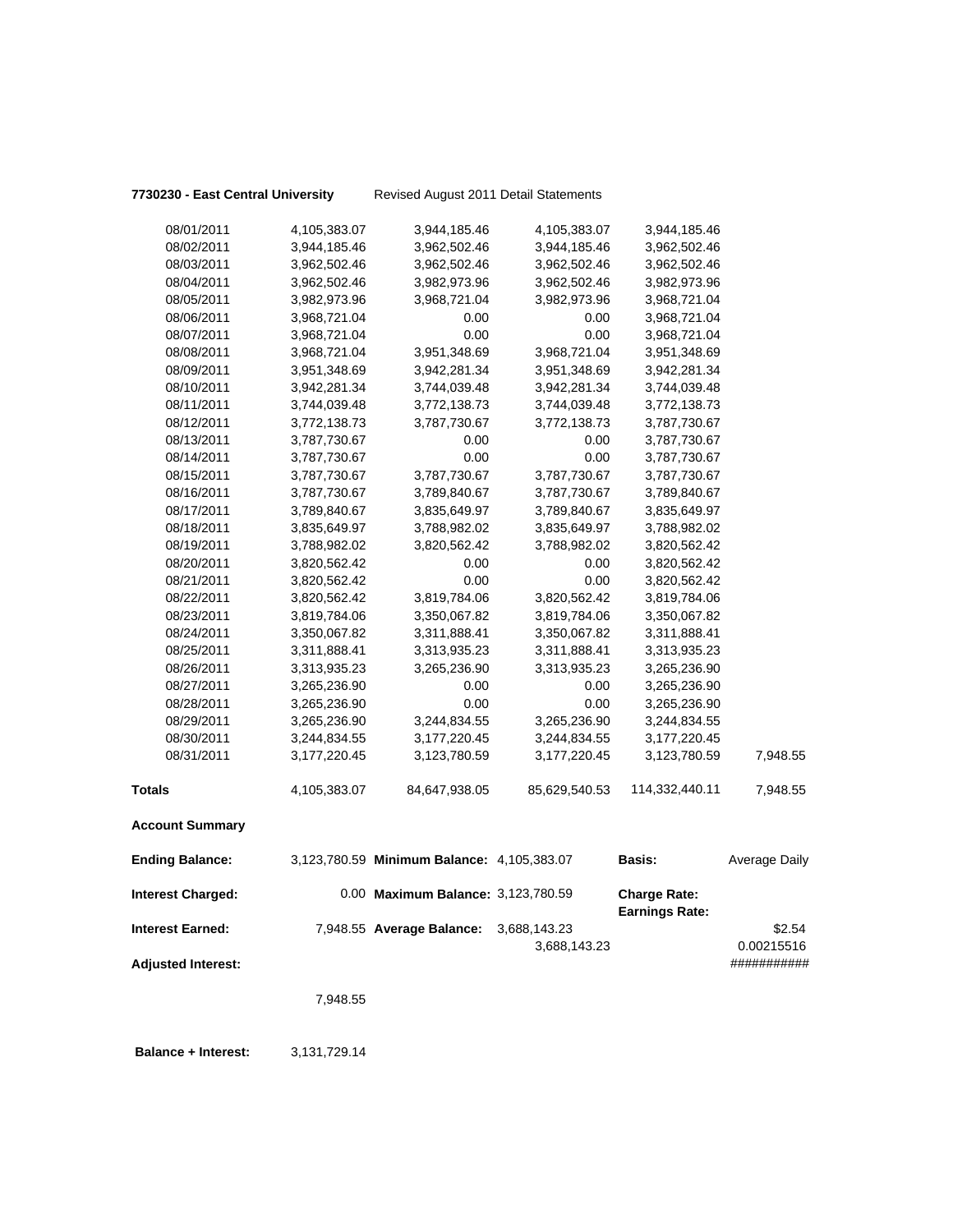**7730830 - Dept of Human Services** Revised August 2011 Detail Statements

|                           | 579.21     |                                        |                          |                                              |                      |
|---------------------------|------------|----------------------------------------|--------------------------|----------------------------------------------|----------------------|
| <b>Adjusted Interest:</b> |            |                                        |                          |                                              | ###########          |
| <b>Interest Earned:</b>   |            | 579.21 Average Balance:                | 268,753.73<br>268,753.73 |                                              | \$2.54<br>0.00215516 |
| <b>Interest Charged:</b>  |            | 0.00 Maximum Balance: 266,704.31       |                          | <b>Charge Rate:</b><br><b>Earnings Rate:</b> |                      |
| <b>Ending Balance:</b>    |            | 266,704.31 Minimum Balance: 273,418.20 |                          | <b>Basis:</b>                                | Average Daily        |
| <b>Account Summary</b>    |            |                                        |                          |                                              |                      |
| <b>Totals</b>             | 273,418.20 | 6,191,804.88                           | 6,198,518.77             | 8,331,365.62                                 | 579.21               |
| 08/31/2011                | 266,704.31 | 266,704.31                             | 266,704.31               | 266,704.31                                   | 579.21               |
| 08/30/2011                | 266,704.31 | 266,704.31                             | 266,704.31               | 266,704.31                                   |                      |
| 08/29/2011                | 266,704.31 | 266,704.31                             | 266,704.31               | 266,704.31                                   |                      |
| 08/28/2011                | 266,704.31 | 0.00                                   | 0.00                     | 266,704.31                                   |                      |
| 08/27/2011                | 266,704.31 | 0.00                                   | 0.00                     | 266,704.31                                   |                      |
| 08/26/2011                | 266,704.31 | 266,704.31                             | 266,704.31               | 266,704.31                                   |                      |
| 08/25/2011                | 269,764.70 | 266,704.31                             | 269,764.70               | 266,704.31                                   |                      |
| 08/24/2011                | 269,764.70 | 269,764.70                             | 269,764.70               | 269,764.70                                   |                      |
| 08/23/2011                | 269,764.70 | 269,764.70                             | 269,764.70               | 269,764.70                                   |                      |
| 08/22/2011                | 269,764.70 | 269,764.70                             | 269,764.70               | 269,764.70                                   |                      |
| 08/21/2011                | 269,764.70 | 0.00                                   | 0.00                     | 269,764.70                                   |                      |
| 08/20/2011                | 269,764.70 | 0.00                                   | 0.00                     | 269,764.70                                   |                      |
| 08/19/2011                | 269,764.70 | 269,764.70                             | 269,764.70               | 269,764.70                                   |                      |
| 08/18/2011                | 269,764.70 | 269,764.70                             | 269,764.70               | 269,764.70                                   |                      |
| 08/17/2011                | 269,764.70 | 269,764.70                             | 269,764.70               | 269,764.70                                   |                      |
| 08/16/2011                | 269,764.70 | 269,764.70                             | 269,764.70               | 269,764.70                                   |                      |
| 08/15/2011                | 269,764.70 | 269,764.70                             | 269,764.70               | 269,764.70                                   |                      |
| 08/14/2011                | 269,764.70 | 0.00                                   | 0.00                     | 269,764.70                                   |                      |
| 08/13/2011                | 269,764.70 | 0.00                                   | 0.00                     | 269,764.70                                   |                      |
| 08/12/2011                | 269,764.70 | 269,764.70                             | 269,764.70               | 269,764.70                                   |                      |
| 08/11/2011                | 269,764.70 | 269,764.70                             | 269,764.70               | 269,764.70                                   |                      |
| 08/10/2011                | 269,764.70 | 269,764.70                             | 269,764.70               | 269,764.70                                   |                      |
| 08/09/2011                | 263,546.66 | 269,764.70                             | 263,546.66               | 269,764.70                                   |                      |
| 08/08/2011                | 263,546.66 | 263,546.66                             | 263,546.66               | 263,546.66                                   |                      |
| 08/07/2011                | 263,546.66 | 0.00                                   | 0.00                     | 263,546.66                                   |                      |
| 08/06/2011                | 263,546.66 | 0.00                                   | 0.00                     | 263,546.66                                   |                      |
| 08/05/2011                | 271,946.05 | 263,546.66                             | 271,946.05               | 263,546.66                                   |                      |
| 08/04/2011                | 274,022.52 | 271,946.05                             | 274,022.52               | 271,946.05                                   |                      |
| 08/03/2011                | 274,022.52 | 274,022.52                             | 274,022.52               | 274,022.52                                   |                      |
| 08/02/2011                | 274,022.52 | 274,022.52                             | 274,022.52               | 274,022.52                                   |                      |
| 08/01/2011                | 273,418.20 | 274,022.52                             | 273,418.20               | 274,022.52                                   |                      |

 **Balance + Interest:** 267,283.52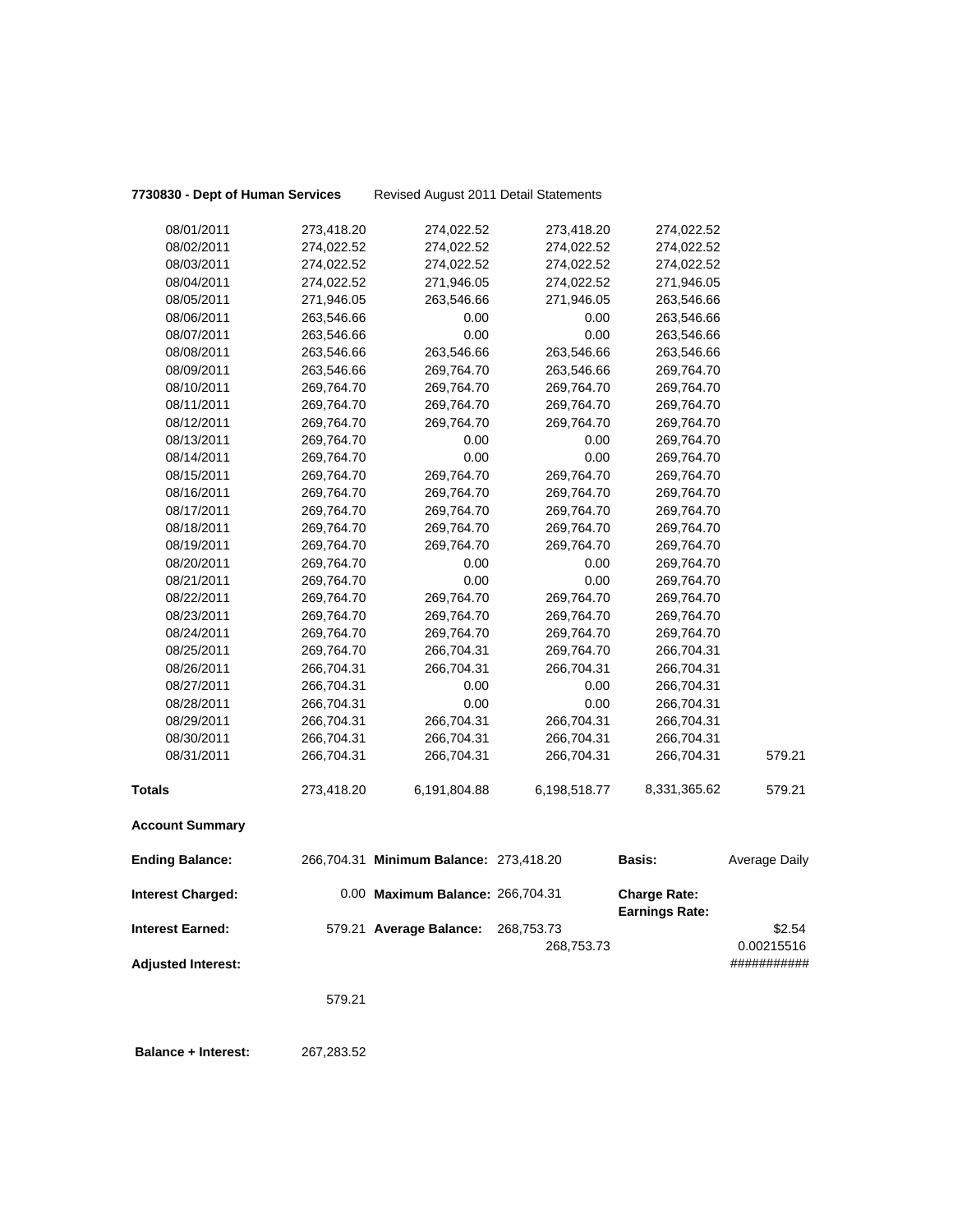## **7735605 - Oklahoma Guaranteed Studen**Revised August 2011 Detail Statements

| <b>Adjusted Interest:</b>                           |              |                                                     | 0.00         |                                              | #N/A<br>########### |
|-----------------------------------------------------|--------------|-----------------------------------------------------|--------------|----------------------------------------------|---------------------|
| <b>Interest Charged:</b><br><b>Interest Earned:</b> |              | 0.00 Maximum Balance: 0.00<br>0.00 Average Balance: | 0.00         | <b>Charge Rate:</b><br><b>Earnings Rate:</b> | \$2.54              |
| <b>Ending Balance:</b>                              |              | 0.00 Minimum Balance: 0.00                          |              | Basis:                                       | Average Daily       |
| <b>Account Summary</b>                              |              |                                                     |              |                                              |                     |
| Totals                                              | 0.00         | 0.00                                                | 0.00         | 0.00                                         | 0.00                |
| 08/31/2011                                          | 0.00         | 0.00                                                | 0.00         | 0.00                                         | 0.00                |
| 08/30/2011                                          | 0.00         | 0.00                                                | 0.00         | 0.00                                         |                     |
| 08/29/2011                                          | 0.00         | 0.00                                                | 0.00         | 0.00                                         |                     |
| 08/28/2011                                          | 0.00         | 0.00                                                | 0.00         | 0.00                                         |                     |
| 08/27/2011                                          | 0.00         | 0.00                                                | 0.00         | 0.00                                         |                     |
| 08/26/2011                                          | 0.00         | 0.00                                                | 0.00         | 0.00                                         |                     |
| 08/25/2011                                          | 0.00         | 0.00                                                | 0.00         | 0.00                                         |                     |
| 08/24/2011                                          | 0.00         | 0.00                                                | 0.00         | 0.00                                         |                     |
| 08/23/2011                                          | 0.00         | 0.00                                                | 0.00         | 0.00                                         |                     |
| 08/22/2011                                          | 0.00         | 0.00                                                | 0.00         | 0.00                                         |                     |
| 08/21/2011                                          | 0.00         | 0.00                                                | 0.00         | 0.00                                         |                     |
| 08/20/2011                                          | 0.00         | 0.00                                                | 0.00         | 0.00                                         |                     |
| 08/19/2011                                          | 0.00         | 0.00                                                | 0.00         | 0.00                                         |                     |
| 08/18/2011                                          | 0.00         | 0.00                                                | 0.00         | 0.00                                         |                     |
| 08/17/2011                                          | 0.00         | 0.00                                                | 0.00         | 0.00                                         |                     |
| 08/16/2011                                          | 0.00         | 0.00                                                | 0.00         | 0.00                                         |                     |
| 08/15/2011                                          | 0.00         | 0.00                                                | 0.00         | 0.00                                         |                     |
| 08/14/2011                                          | 0.00         | 0.00                                                | 0.00         | 0.00                                         |                     |
| 08/13/2011                                          | 0.00         | 0.00                                                | 0.00         | 0.00                                         |                     |
| 08/12/2011                                          | 0.00         | 0.00                                                | 0.00         | 0.00                                         |                     |
| 08/11/2011                                          | 0.00         | 0.00                                                | 0.00         | 0.00                                         |                     |
| 08/10/2011                                          | 0.00         | 0.00                                                | 0.00         | 0.00                                         |                     |
| 08/09/2011                                          | 0.00         | 0.00                                                | 0.00         | 0.00                                         |                     |
| 08/08/2011                                          | 0.00         | 0.00                                                | 0.00         | 0.00                                         |                     |
| 08/07/2011                                          | 0.00         | 0.00                                                | 0.00         | 0.00                                         |                     |
| 08/05/2011<br>08/06/2011                            | 0.00         | 0.00                                                | 0.00<br>0.00 | 0.00                                         |                     |
| 08/04/2011                                          | 0.00<br>0.00 | 0.00<br>0.00                                        | 0.00         | 0.00<br>0.00                                 |                     |
| 08/03/2011                                          | 0.00         | 0.00                                                | 0.00         | 0.00                                         |                     |
| 08/02/2011                                          | 0.00         | 0.00                                                | 0.00         | 0.00                                         |                     |
| 08/01/2011                                          | 0.00         | 0.00                                                | 0.00         | 0.00                                         |                     |
|                                                     |              |                                                     |              |                                              |                     |

0.00

 **Balance + Interest:** 0.00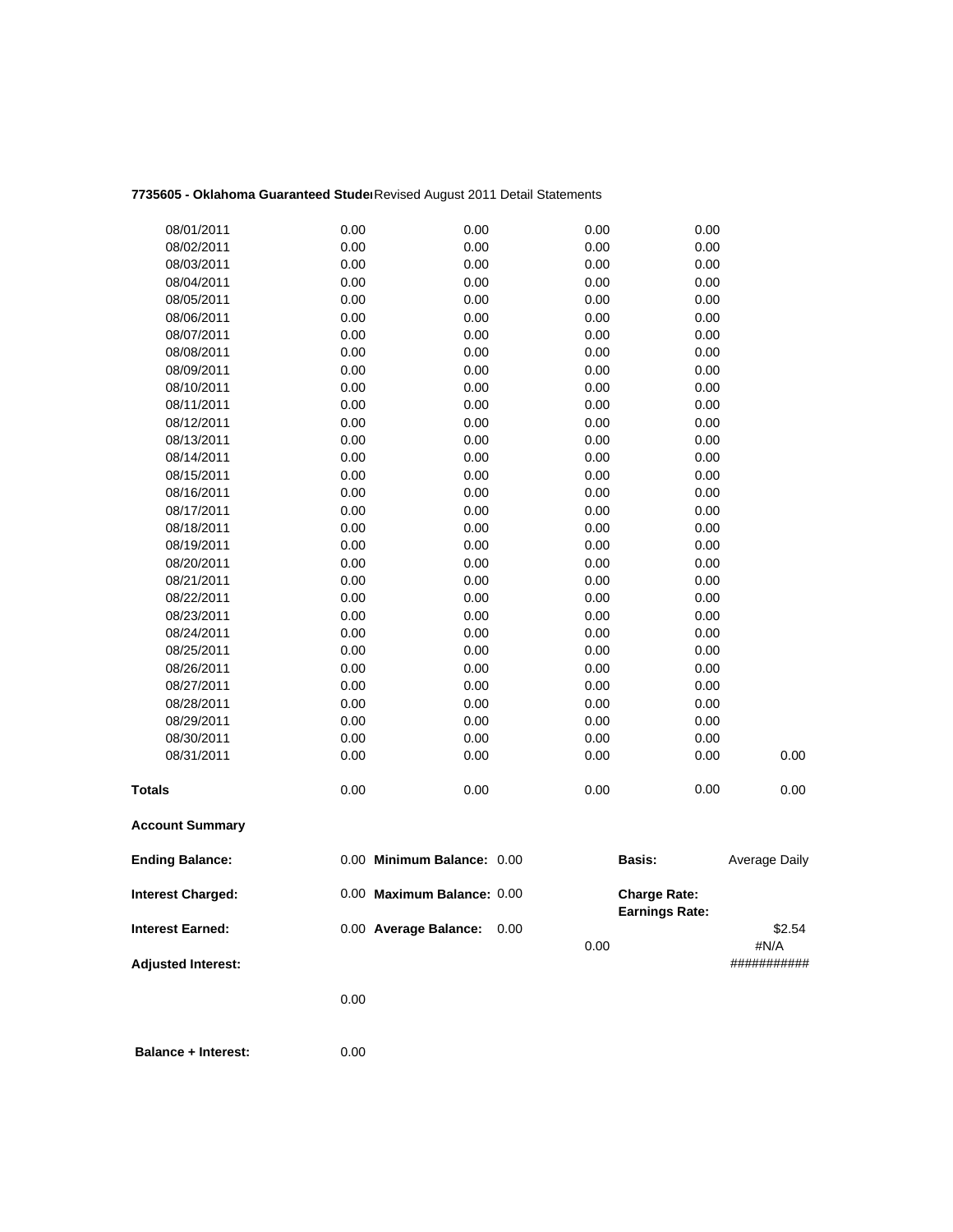| 7740605 - Oklahoma Guaranteed Student Loan Program |                 |                                            | Revised August 2011 Detail Statements |                                              |                           |
|----------------------------------------------------|-----------------|--------------------------------------------|---------------------------------------|----------------------------------------------|---------------------------|
| 08/01/2011                                         | 3,892,030.94    | 4,096,535.29                               | 3,892,030.94                          | 4,096,535.29                                 |                           |
| 08/02/2011                                         | 4,096,535.29    | 4,283,203.10                               | 4,096,535.29                          | 4,283,203.10                                 |                           |
| 08/03/2011                                         | 4,283,203.10    | 978,667.72                                 | 4,283,203.10                          | 978,667.72                                   |                           |
| 08/04/2011                                         | 978,667.72      | 1,330,647.16                               | 978,667.72                            | 1,330,647.16                                 |                           |
| 08/05/2011                                         | 1,330,647.16    | 1,589,668.37                               | 1,330,647.16                          | 1,589,668.37                                 |                           |
| 08/06/2011                                         | 1,589,668.37    | 0.00                                       | 0.00                                  | 1,589,668.37                                 |                           |
| 08/07/2011                                         | 1,589,668.37    | 0.00                                       | 0.00                                  | 1,589,668.37                                 |                           |
| 08/08/2011                                         | 1,589,668.37    | 6,912,530.35                               | 1,589,668.37                          | 6,912,530.35                                 |                           |
| 08/09/2011                                         | 6,912,530.35    | 7,092,047.69                               | 6,912,530.35                          | 7,092,047.69                                 |                           |
| 08/10/2011                                         | 7,092,047.69    | 3,400,430.04                               | 7,092,047.69                          | 3,400,430.04                                 |                           |
| 08/11/2011                                         | 3,400,430.04    | 3,636,200.55                               | 3,400,430.04                          | 3,636,200.55                                 |                           |
| 08/12/2011                                         | 3,636,200.55    | 3,837,641.53                               | 3,636,200.55                          | 3,837,641.53                                 |                           |
| 08/13/2011                                         | 3,837,641.53    | 0.00                                       | 0.00                                  | 3,837,641.53                                 |                           |
| 08/14/2011                                         | 3,837,641.53    | 0.00                                       | 0.00                                  | 3,837,641.53                                 |                           |
| 08/15/2011                                         | 3,837,641.53    | 3,917,349.58                               | 3,837,641.53                          | 3,917,349.58                                 |                           |
| 08/16/2011                                         | 3,917,349.58    | 4,099,149.39                               | 3,917,349.58                          | 4,099,149.39                                 |                           |
| 08/17/2011                                         | 4,099,149.39    | 9,813,446.30                               | 4,099,149.39                          | 9,813,446.30                                 |                           |
| 08/18/2011                                         | 9,813,446.30    | 4,846,763.89                               | 9,813,446.30                          | 4,846,763.89                                 |                           |
| 08/19/2011                                         | 4,846,763.89    | 7,233,323.76                               | 4,846,763.89                          | 7,233,323.76                                 |                           |
| 08/20/2011                                         | 7,233,323.76    | 0.00                                       | 0.00                                  | 7,233,323.76                                 |                           |
| 08/21/2011                                         | 7,233,323.76    | 0.00                                       | 0.00                                  | 7,233,323.76                                 |                           |
| 08/22/2011                                         | 7,233,323.76    | 7,524,067.00                               | 7,233,323.76                          | 7,524,067.00                                 |                           |
| 08/23/2011                                         | 7,524,067.00    | 7,638,473.73                               | 7,524,067.00                          | 7,638,473.73                                 |                           |
| 08/24/2011                                         | 7,638,473.73    | 7,839,686.81                               | 7,638,473.73                          | 7,839,686.81                                 |                           |
| 08/25/2011                                         | 7,839,686.81    | 8,030,649.26                               | 7,839,686.81                          | 8,030,649.26                                 |                           |
| 08/26/2011                                         | 8,030,649.26    | 5, 151, 553. 31                            | 8,030,649.26                          | 5, 151, 553. 31                              |                           |
| 08/27/2011                                         | 5, 151, 553. 31 | 0.00                                       | 0.00                                  | 5, 151, 553. 31                              |                           |
| 08/28/2011                                         |                 | 0.00                                       | 0.00                                  |                                              |                           |
| 08/29/2011                                         | 5, 151, 553. 31 | 5,211,967.65                               | 5, 151, 553. 31                       | 5, 151, 553. 31                              |                           |
| 08/30/2011                                         | 5, 151, 553. 31 |                                            |                                       | 5,211,967.65                                 |                           |
| 08/31/2011                                         | 5,211,967.65    | 5,211,967.65                               | 5,211,967.65                          | 5,211,967.65                                 | 10,751.07                 |
|                                                    | 5,211,967.65    | 5,341,443.39                               | 5,211,967.65                          | 5,341,443.39                                 |                           |
| <b>Totals</b>                                      | 3,892,030.94    | 119,017,413.52                             | 117,568,001.07                        | 154,641,787.46                               | 10,751.07                 |
| <b>Account Summary</b>                             |                 |                                            |                                       |                                              |                           |
| <b>Ending Balance:</b>                             |                 | 5,341,443.39 Minimum Balance: 3,892,030.94 |                                       | <b>Basis:</b>                                | <b>Average Daily</b>      |
| <b>Interest Charged:</b>                           |                 | 0.00 Maximum Balance: 5,341,443.39         |                                       | <b>Charge Rate:</b><br><b>Earnings Rate:</b> |                           |
| <b>Interest Earned:</b>                            |                 | 10,751.07 Average Balance:                 | 4,988,444.76                          |                                              | \$2.54                    |
| <b>Adjusted Interest:</b>                          |                 |                                            | 4,988,444.76                          |                                              | 0.00215519<br>########### |
|                                                    | 10,751.07       |                                            |                                       |                                              |                           |
| <b>Balance + Interest:</b>                         | 5,352,194.46    |                                            |                                       |                                              |                           |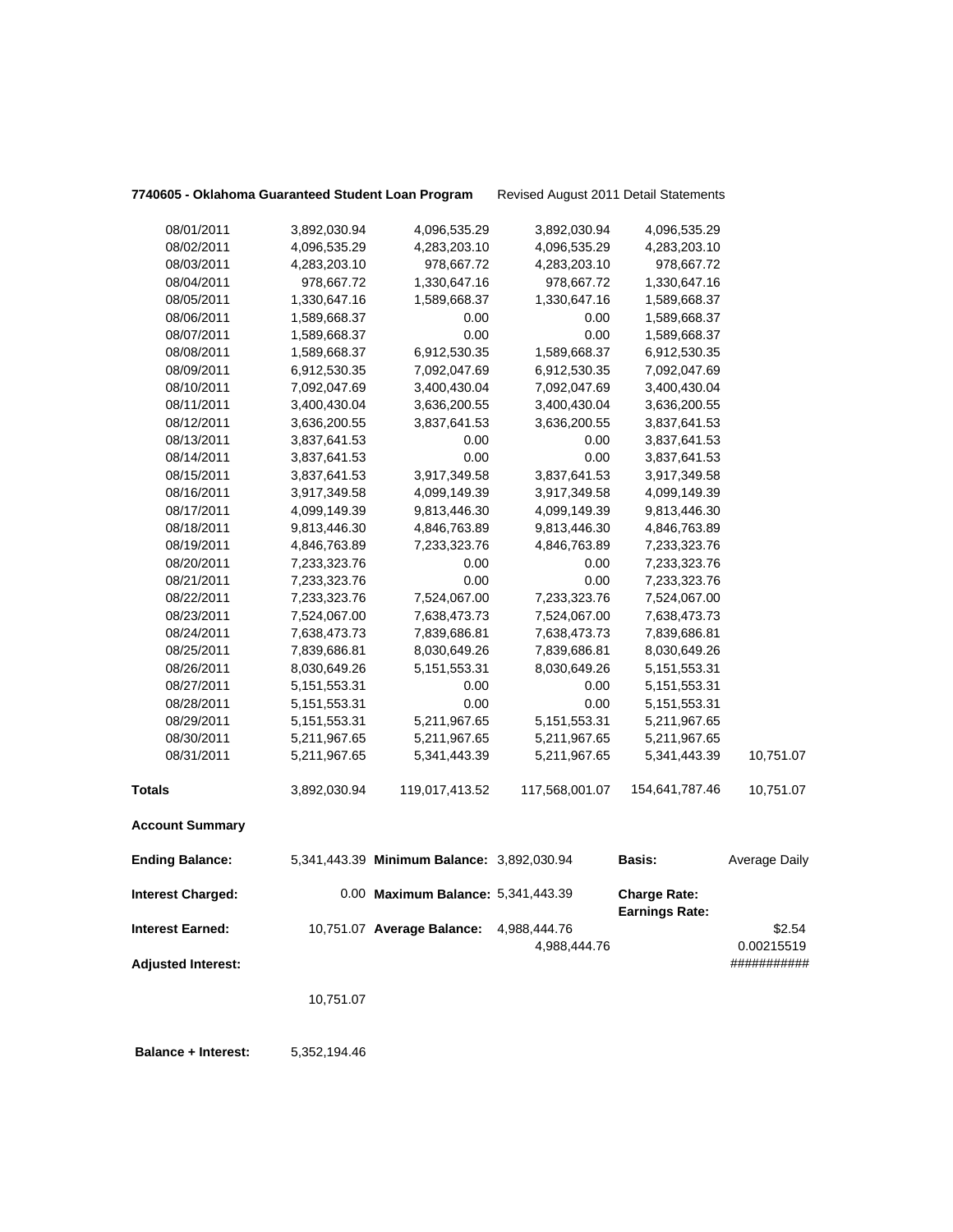## **7741241 - Redlands Community College**Revised August 2011 Detail Statements

| 08/01/2011               | 246,563.99 | 252,117.23                            | 246,563.99   | 252,117.23                                   |               |
|--------------------------|------------|---------------------------------------|--------------|----------------------------------------------|---------------|
| 08/02/2011               | 252,117.23 | 266,097.45                            | 252,117.23   | 266,097.45                                   |               |
| 08/03/2011               | 266,097.45 | 266,097.45                            | 266,097.45   | 266,097.45                                   |               |
| 08/04/2011               | 266,097.45 | 253,669.51                            | 266,097.45   | 253,669.51                                   |               |
| 08/05/2011               | 253,669.51 | 252,034.60                            | 253,669.51   | 252,034.60                                   |               |
| 08/06/2011               | 252,034.60 | 0.00                                  | 0.00         | 252,034.60                                   |               |
| 08/07/2011               | 252,034.60 | 0.00                                  | 0.00         | 252,034.60                                   |               |
| 08/08/2011               | 252,034.60 | 257,625.45                            | 252,034.60   | 257,625.45                                   |               |
| 08/09/2011               | 257,625.45 | 272,017.20                            | 257,625.45   | 272,017.20                                   |               |
| 08/10/2011               | 272,017.20 | 164,476.42                            | 272,017.20   | 164,476.42                                   |               |
| 08/11/2011               | 164,476.42 | 18,353.37                             | 164,476.42   | 18,353.37                                    |               |
| 08/12/2011               | 18,353.37  | 104,481.05                            | 18,353.37    | 104,481.05                                   |               |
| 08/13/2011               | 104,481.05 | 0.00                                  | 0.00         | 104,481.05                                   |               |
| 08/14/2011               | 104,481.05 | 0.00                                  | 0.00         | 104,481.05                                   |               |
| 08/15/2011               | 104,481.05 | 107,513.74                            | 104,481.05   | 107,513.74                                   |               |
| 08/16/2011               | 107,513.74 | 95,045.82                             | 107,513.74   | 95,045.82                                    |               |
| 08/17/2011               | 95,045.82  | 98,098.44                             | 95,045.82    | 98,098.44                                    |               |
| 08/18/2011               | 98,098.44  | 101,707.54                            | 98,098.44    | 101,707.54                                   |               |
| 08/19/2011               | 101,707.54 | 108,562.99                            | 101,707.54   | 108,562.99                                   |               |
| 08/20/2011               | 108,562.99 | 0.00                                  | 0.00         | 108,562.99                                   |               |
| 08/21/2011               | 108,562.99 | 0.00                                  | 0.00         | 108,562.99                                   |               |
| 08/22/2011               | 108,562.99 | 109,543.24                            | 108,562.99   | 109,543.24                                   |               |
| 08/23/2011               | 109,543.24 | 109,543.24                            | 109,543.24   | 109,543.24                                   |               |
| 08/24/2011               | 109,543.24 | 109,543.24                            | 109,543.24   | 109,543.24                                   |               |
| 08/25/2011               | 109,543.24 | 55,656.82                             | 109,543.24   | 55,656.82                                    |               |
| 08/26/2011               | 55,656.82  | 22,409.99                             | 55,656.82    | 22,409.99                                    |               |
| 08/27/2011               | 22,409.99  | 0.00                                  | 0.00         | 22,409.99                                    |               |
| 08/28/2011               | 22,409.99  | 0.00                                  | 0.00         | 22,409.99                                    |               |
| 08/29/2011               | 22,409.99  | 56,985.50                             | 22,409.99    | 56,985.50                                    |               |
| 08/30/2011               | 56,985.50  | 56,088.31                             | 56,985.50    | 56,088.31                                    |               |
| 08/31/2011               | 56,088.31  | 62,384.08                             | 56,088.31    | 62,384.08                                    | 290.26        |
| <b>Totals</b>            | 246,563.99 | 3,200,052.68                          | 3,384,232.59 | 4,175,029.94                                 | 290.26        |
| <b>Account Summary</b>   |            |                                       |              |                                              |               |
| <b>Ending Balance:</b>   |            | 62,384.08 Minimum Balance: 246,563.99 |              | <b>Basis:</b>                                | Average Daily |
| <b>Interest Charged:</b> |            | 0.00 Maximum Balance: 62,384.08       |              | <b>Charge Rate:</b><br><b>Earnings Rate:</b> |               |
| <b>Interest Earned:</b>  |            | 290.26 Average Balance:               | 134,678.39   |                                              | \$2.54        |
|                          |            |                                       | 134,678.39   |                                              | 0.00215521    |

**Adjusted Interest:** ###########

290.26

 **Balance + Interest:** 62,674.34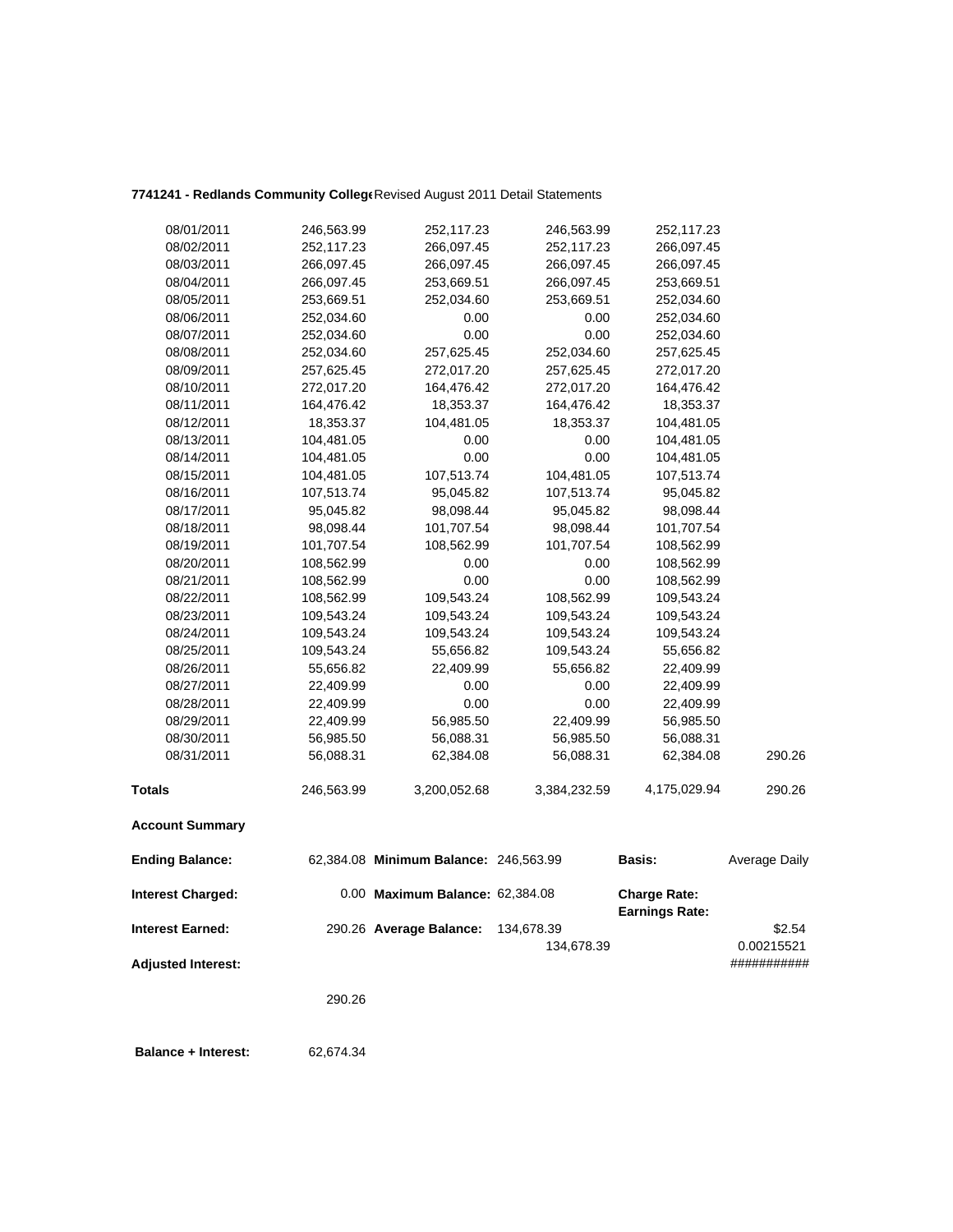# 7745605 - Okla State Regents for Highe<sup>Revised August 2011 Detail Statements</sup>

| 08/01/2011                | 1,412,774.53 | 1,414,832.62                               | 1,412,774.53  | 1,414,832.62                                 |                      |
|---------------------------|--------------|--------------------------------------------|---------------|----------------------------------------------|----------------------|
| 08/02/2011                | 1,414,832.62 | 1,414,832.62                               | 1,414,832.62  | 1,414,832.62                                 |                      |
| 08/03/2011                | 1,414,832.62 | 1,414,832.62                               | 1,414,832.62  | 1,414,832.62                                 |                      |
| 08/04/2011                | 1,414,832.62 | 1,414,832.62                               | 1,414,832.62  | 1,414,832.62                                 |                      |
| 08/05/2011                | 1,414,832.62 | 1,414,832.62                               | 1,414,832.62  | 1,414,832.62                                 |                      |
| 08/06/2011                | 1,414,832.62 | 0.00                                       | 0.00          | 1,414,832.62                                 |                      |
| 08/07/2011                | 1,414,832.62 | 0.00                                       | 0.00          | 1,414,832.62                                 |                      |
| 08/08/2011                | 1,414,832.62 | 1,414,832.62                               | 1,414,832.62  | 1,414,832.62                                 |                      |
| 08/09/2011                | 1,414,832.62 | 1,414,832.62                               | 1,414,832.62  | 1,414,832.62                                 |                      |
| 08/10/2011                | 1,414,832.62 | 1,414,832.62                               | 1,414,832.62  | 1,414,832.62                                 |                      |
| 08/11/2011                | 1,414,832.62 | 1,414,832.62                               | 1,414,832.62  | 1,414,832.62                                 |                      |
| 08/12/2011                | 1,414,832.62 | 1,414,832.62                               | 1,414,832.62  | 1,414,832.62                                 |                      |
| 08/13/2011                | 1,414,832.62 | 0.00                                       | 0.00          | 1,414,832.62                                 |                      |
| 08/14/2011                | 1,414,832.62 | 0.00                                       | 0.00          | 1,414,832.62                                 |                      |
| 08/15/2011                | 1,414,832.62 | 1,414,832.62                               | 1,414,832.62  | 1,414,832.62                                 |                      |
| 08/16/2011                | 1,414,832.62 | 1,414,832.62                               | 1,414,832.62  | 1,414,832.62                                 |                      |
| 08/17/2011                | 1,414,832.62 | 1,414,832.62                               | 1,414,832.62  | 1,414,832.62                                 |                      |
| 08/18/2011                | 1,414,832.62 | 1,414,832.62                               | 1,414,832.62  | 1,414,832.62                                 |                      |
| 08/19/2011                | 1,414,832.62 | 1,414,832.62                               | 1,414,832.62  | 1,414,832.62                                 |                      |
| 08/20/2011                | 1,414,832.62 | 0.00                                       | 0.00          | 1,414,832.62                                 |                      |
| 08/21/2011                | 1,414,832.62 | 0.00                                       | 0.00          | 1,414,832.62                                 |                      |
| 08/22/2011                | 1,414,832.62 | 1,414,832.62                               | 1,414,832.62  | 1,414,832.62                                 |                      |
| 08/23/2011                | 1,414,832.62 | 1,414,832.62                               | 1,414,832.62  | 1,414,832.62                                 |                      |
| 08/24/2011                | 1,414,832.62 | 1,414,832.62                               | 1,414,832.62  | 1,414,832.62                                 |                      |
| 08/25/2011                | 1,414,832.62 | 1,414,832.62                               | 1,414,832.62  | 1,414,832.62                                 |                      |
| 08/26/2011                | 1,414,832.62 | 3,506,238.12                               | 1,414,832.62  | 3,506,238.12                                 |                      |
| 08/27/2011                | 3,506,238.12 | 0.00                                       | 0.00          | 3,506,238.12                                 |                      |
| 08/28/2011                | 3,506,238.12 | 0.00                                       | 0.00          | 3,506,238.12                                 |                      |
| 08/29/2011                | 3,506,238.12 | 3,506,238.12                               | 3,506,238.12  | 3,506,238.12                                 |                      |
| 08/30/2011                | 3,506,238.12 | 3,506,238.12                               | 3,506,238.12  | 3,506,238.12                                 |                      |
| 08/31/2011                | 3,506,238.12 | 3,506,238.12                               | 3,506,238.12  | 3,506,238.12                                 | 3,921.54             |
| <b>Totals</b>             | 1,412,774.53 | 40,906,772.26                              | 38,813,308.67 | 56,408,244.22                                | 3,921.54             |
| <b>Account Summary</b>    |              |                                            |               |                                              |                      |
| <b>Ending Balance:</b>    |              | 3,506,238.12 Minimum Balance: 1,412,774.53 |               | Basis:                                       | <b>Average Daily</b> |
| <b>Interest Charged:</b>  |              | 0.00 Maximum Balance: 3,506,238.12         |               | <b>Charge Rate:</b><br><b>Earnings Rate:</b> |                      |
| <b>Interest Earned:</b>   |              | 3,921.54 Average Balance:                  | 1,819,620.78  |                                              | \$2.54               |
|                           |              |                                            | 1,819,620.78  |                                              | 0.00215514           |
| <b>Adjusted Interest:</b> |              |                                            |               |                                              | ###########          |
|                           | 3,921.54     |                                            |               |                                              |                      |
|                           |              |                                            |               |                                              |                      |

 **Balance + Interest:** 3,510,159.66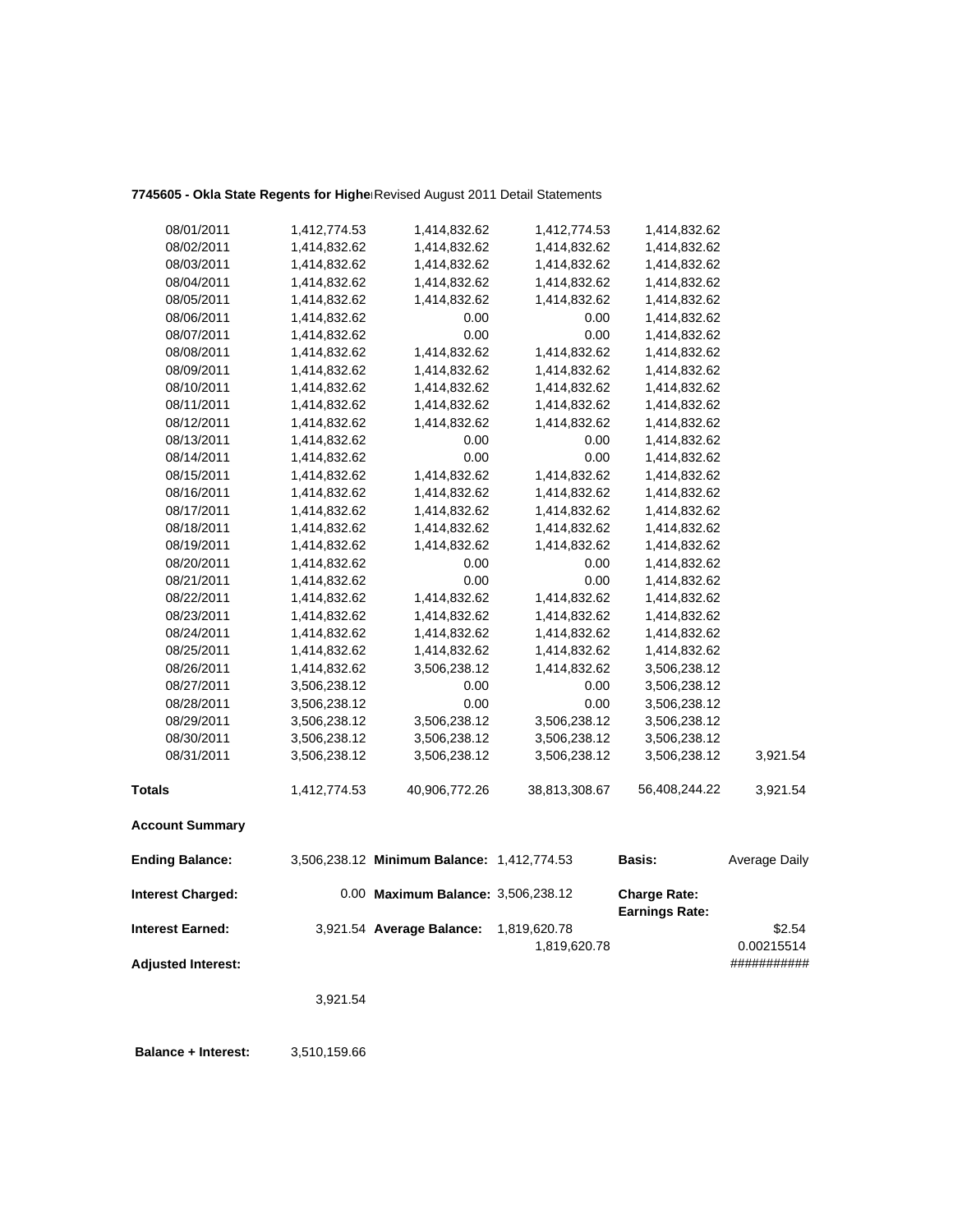| 08/01/2011                | 21,253,896.90 | 12,925,032.42                                | 21,253,896.90    | 12,925,032.42                                |               |
|---------------------------|---------------|----------------------------------------------|------------------|----------------------------------------------|---------------|
| 08/02/2011                | 12,925,032.42 | 12,900,937.23                                | 12,925,032.42    | 12,900,937.23                                |               |
| 08/03/2011                | 12,900,937.23 | 12,900,937.23                                | 12,900,937.23    | 12,900,937.23                                |               |
| 08/04/2011                | 12,900,937.23 | 12,900,937.23                                | 12,900,937.23    | 12,900,937.23                                |               |
| 08/05/2011                | 12,900,937.23 | 12,900,937.23                                | 12,900,937.23    | 12,900,937.23                                |               |
| 08/06/2011                | 12,900,937.23 | 0.00                                         | 0.00             | 12,900,937.23                                |               |
| 08/07/2011                | 12,900,937.23 | 0.00                                         | 0.00             | 12,900,937.23                                |               |
| 08/08/2011                | 12,900,937.23 | 12,900,937.23                                | 12,900,937.23    | 12,900,937.23                                |               |
| 08/09/2011                | 12,900,937.23 | 12,719,381.24                                | 12,900,937.23    | 12,719,381.24                                |               |
| 08/10/2011                | 12,719,381.24 | 12,719,381.24                                | 12,719,381.24    | 12,719,381.24                                |               |
| 08/11/2011                | 12,719,381.24 | 12,719,381.24                                | 12,719,381.24    | 12,719,381.24                                |               |
| 08/12/2011                | 12,719,381.24 | 12,719,437.99                                | 12,719,381.24    | 12,719,437.99                                |               |
| 08/13/2011                | 12,719,437.99 | 0.00                                         | 0.00             | 12,719,437.99                                |               |
| 08/14/2011                | 12,719,437.99 | 0.00                                         | 0.00             | 12,719,437.99                                |               |
| 08/15/2011                | 12,719,437.99 | 12,578,743.65                                | 12,719,437.99    | 12,578,743.65                                |               |
| 08/16/2011                | 12,578,743.65 | 12,593,858.52                                | 12,578,743.65    | 12,593,858.52                                |               |
| 08/17/2011                | 12,593,858.52 | 12,580,356.15                                | 12,593,858.52    | 12,580,356.15                                |               |
| 08/18/2011                | 12,580,356.15 | 12,577,360.44                                | 12,580,356.15    | 12,577,360.44                                |               |
| 08/19/2011                | 12,577,360.44 | 12,577,360.44                                | 12,577,360.44    | 12,577,360.44                                |               |
| 08/20/2011                | 12,577,360.44 | 0.00                                         | 0.00             | 12,577,360.44                                |               |
| 08/21/2011                | 12,577,360.44 | 0.00                                         | 0.00             | 12,577,360.44                                |               |
| 08/22/2011                | 12,577,360.44 | 12,571,626.83                                | 12,577,360.44    | 12,571,626.83                                |               |
| 08/23/2011                | 12,571,626.83 | 12,569,513.83                                | 12,571,626.83    | 12,569,513.83                                |               |
| 08/24/2011                | 12,569,513.83 | 12,569,513.83                                | 12,569,513.83    | 12,569,513.83                                |               |
| 08/25/2011                | 12,569,513.83 | 12,535,720.48                                | 12,569,513.83    | 12,535,720.48                                |               |
| 08/26/2011                | 12,535,720.48 | 12,495,012.47                                | 12,535,720.48    | 12,495,012.47                                |               |
| 08/27/2011                | 12,495,012.47 | 0.00                                         | 0.00             | 12,495,012.47                                |               |
| 08/28/2011                | 12,495,012.47 | 0.00                                         | 0.00             | 12,495,012.47                                |               |
| 08/29/2011                | 12,495,012.47 | 12,464,763.84                                | 12,495,012.47    | 12,464,763.84                                |               |
| 08/30/2011                | 12,464,763.84 | 12,464,763.84                                | 12,464,763.84    | 12,464,763.84                                |               |
| 08/31/2011                | 12,464,763.84 | 12,462,575.03                                | 12,464,763.84    | 12,462,575.03                                | 27,303.61     |
| <b>Totals</b>             | 21,253,896.90 | 291,348,469.63                               | 300, 139, 791.50 | 392,733,965.89                               | 27,303.61     |
| <b>Account Summary</b>    |               |                                              |                  |                                              |               |
| <b>Ending Balance:</b>    |               | 12,462,575.03 Minimum Balance: 21,253,896.90 |                  | Basis:                                       | Average Daily |
| <b>Interest Charged:</b>  |               | 0.00 Maximum Balance: 12,462,575.03          |                  | <b>Charge Rate:</b><br><b>Earnings Rate:</b> |               |
| <b>Interest Earned:</b>   |               | 27,303.61 Average Balance:                   | 12,668,837.61    |                                              | \$2.54        |
|                           |               |                                              | 12,668,837.61    |                                              | 0.00215518    |
| <b>Adjusted Interest:</b> |               |                                              |                  |                                              | ###########   |
|                           |               |                                              |                  |                                              |               |
|                           | 27,303.61     |                                              |                  |                                              |               |
|                           |               |                                              |                  |                                              |               |

7747470 - Murray Stat<sub>t</sub> Revised August 2011 Detail Statements

 **Balance + Interest:** 12,489,878.64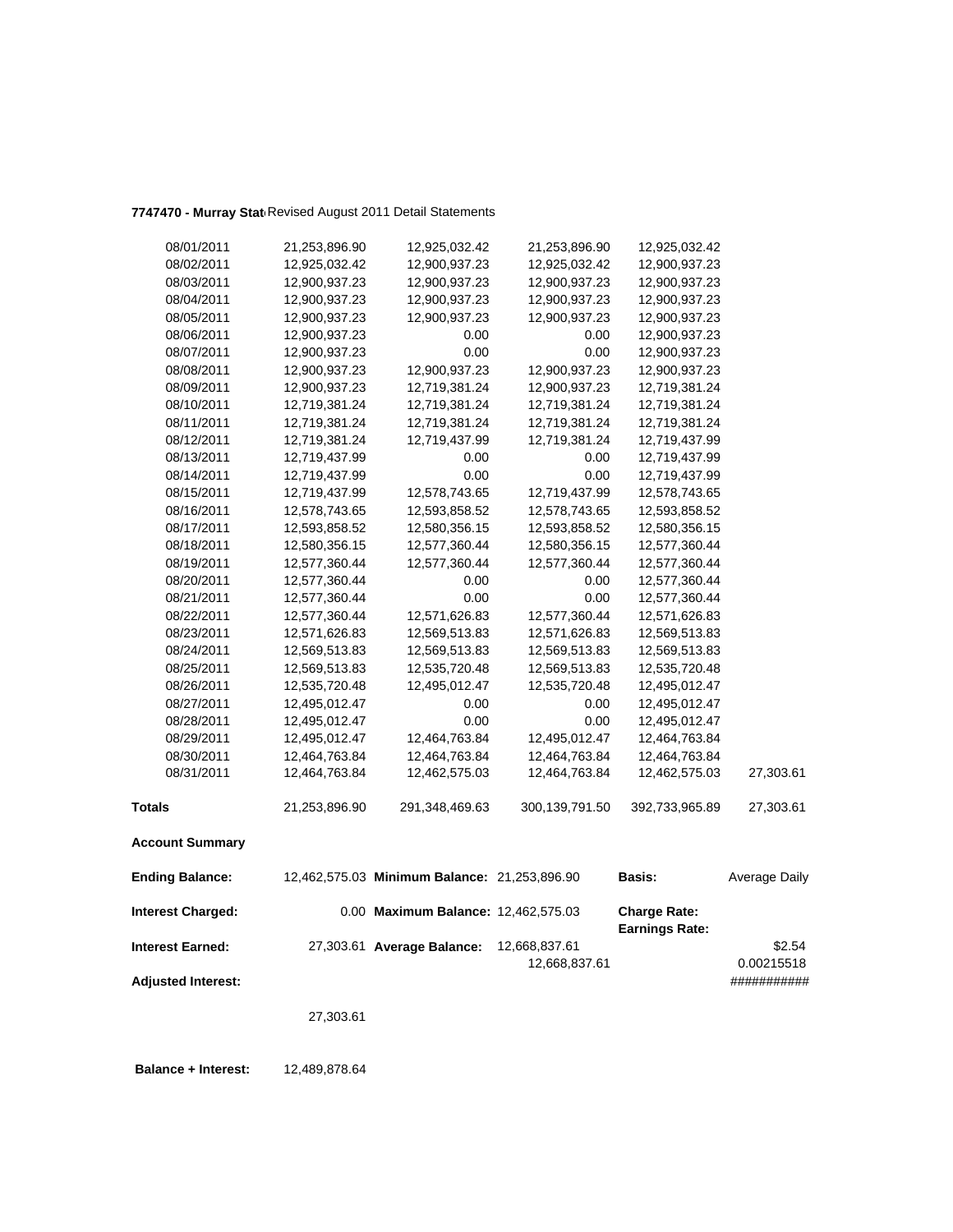## **7750350 - Oklahoma State Historical So**Revised August 2011 Detail Statements

| <b>Adjusted Interest:</b> |            |                                        | 734,240.39    |                                              | 0.00215516<br>########### |
|---------------------------|------------|----------------------------------------|---------------|----------------------------------------------|---------------------------|
| <b>Interest Earned:</b>   |            | 1,582.41 Average Balance:              | 734,240.39    |                                              | \$2.54                    |
| <b>Interest Charged:</b>  |            | 0.00 Maximum Balance: 737,480.44       |               | <b>Charge Rate:</b><br><b>Earnings Rate:</b> |                           |
| <b>Ending Balance:</b>    |            | 737,480.44 Minimum Balance: 669,619.61 |               | <b>Basis:</b>                                | Average Daily             |
| <b>Account Summary</b>    |            |                                        |               |                                              |                           |
| <b>Totals</b>             | 669,619.61 | 16,827,525.13                          | 16,759,664.30 | 22,761,452.21                                | 1,582.41                  |
| 08/31/2011                | 737,480.44 | 737,480.44                             | 737,480.44    | 737,480.44                                   | 1,582.41                  |
| 08/30/2011                | 737,480.44 | 737,480.44                             | 737,480.44    | 737,480.44                                   |                           |
| 08/29/2011                | 737,480.44 | 737,480.44                             | 737,480.44    | 737,480.44                                   |                           |
| 08/28/2011                | 737,480.44 | 0.00                                   | 0.00          | 737,480.44                                   |                           |
| 08/27/2011                | 737,480.44 | 0.00                                   | 0.00          | 737,480.44                                   |                           |
| 08/26/2011                | 737,480.44 | 737,480.44                             | 737,480.44    | 737,480.44                                   |                           |
| 08/25/2011                | 737,730.44 | 737,480.44                             | 737,730.44    | 737,480.44                                   |                           |
| 08/24/2011                | 737,730.44 | 737,730.44                             | 737,730.44    | 737,730.44                                   |                           |
| 08/23/2011                | 738,307.63 | 737,730.44                             | 738,307.63    | 737,730.44                                   |                           |
| 08/22/2011                | 739,090.62 | 738,307.63                             | 739,090.62    | 738,307.63                                   |                           |
| 08/21/2011                | 739,090.62 | 0.00                                   | 0.00          | 739,090.62                                   |                           |
| 08/20/2011                | 739,090.62 | 0.00                                   | 0.00          | 739,090.62                                   |                           |
| 08/19/2011                | 739,090.62 | 739,090.62                             | 739,090.62    | 739,090.62                                   |                           |
| 08/18/2011                | 738,368.08 | 739,090.62                             | 738,368.08    | 739,090.62                                   |                           |
| 08/17/2011                | 738,368.08 | 738,368.08                             | 738,368.08    | 738,368.08                                   |                           |
| 08/16/2011                | 738,368.08 | 738,368.08                             | 738,368.08    | 738,368.08                                   |                           |
| 08/15/2011                | 738,368.08 | 738,368.08                             | 738,368.08    | 738,368.08                                   |                           |
| 08/14/2011                | 738,368.08 | 0.00                                   | 0.00          | 738,368.08                                   |                           |
| 08/13/2011                | 738,368.08 | 0.00                                   | 0.00          | 738,368.08                                   |                           |
| 08/12/2011                | 738,505.57 | 738,368.08                             | 738,505.57    | 738,368.08                                   |                           |
| 08/11/2011                | 738,505.57 | 738,505.57                             | 738,505.57    | 738,505.57                                   |                           |
| 08/10/2011                | 752,024.40 | 738,505.57                             | 752,024.40    | 738,505.57                                   |                           |
| 08/09/2011                | 752,024.40 | 752,024.40                             | 752,024.40    | 752,024.40                                   |                           |
| 08/08/2011                | 752,024.40 | 752,024.40                             | 752,024.40    | 752,024.40                                   |                           |
| 08/07/2011                | 752,024.40 | 0.00                                   | 0.00          | 752,024.40                                   |                           |
| 08/06/2011                | 752,024.40 | 0.00                                   | 0.00          | 752,024.40                                   |                           |
| 08/05/2011                | 752,024.40 | 752,024.40                             | 752,024.40    | 752,024.40                                   |                           |
| 08/04/2011                | 669,864.04 | 752,024.40                             | 669,864.04    | 752,024.40                                   |                           |
| 08/03/2011                | 669,864.04 | 669,864.04                             | 669,864.04    | 669,864.04                                   |                           |
| 08/02/2011                | 669,864.04 | 669,864.04                             | 669,864.04    | 669,864.04                                   |                           |
| 08/01/2011                | 669,619.61 | 669,864.04                             | 669,619.61    | 669,864.04                                   |                           |

1,582.41

 **Balance + Interest:** 739,062.85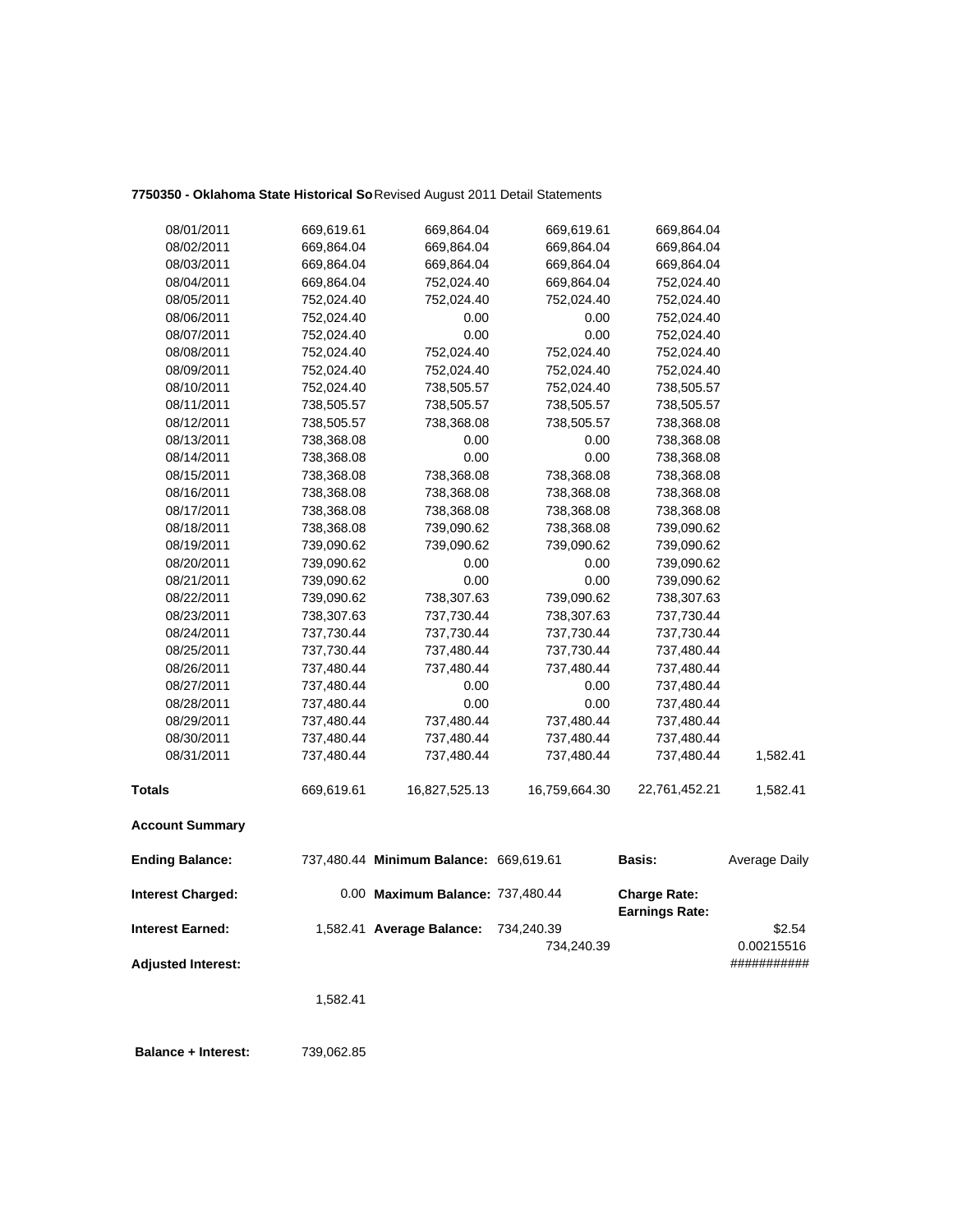## **7750531 - Rose State College** Revised August 2011 Detail Statements

| 08/01/2011                | 6,344,707.12 | 6,354,269.15                               | 6,344,707.12                 | 6,354,269.15                                 |                      |
|---------------------------|--------------|--------------------------------------------|------------------------------|----------------------------------------------|----------------------|
| 08/02/2011                | 6,354,269.15 | 6,352,322.22                               | 6,354,269.15                 | 6,352,322.22                                 |                      |
| 08/03/2011                | 6,352,322.22 | 6,328,558.05                               | 6,352,322.22                 | 6,328,558.05                                 |                      |
| 08/04/2011                | 6,328,558.05 | 6,305,104.90                               | 6,328,558.05                 | 6,305,104.90                                 |                      |
| 08/05/2011                | 6,305,104.90 | 6,305,104.90                               | 6,305,104.90                 | 6,305,104.90                                 |                      |
| 08/06/2011                | 6,305,104.90 | 0.00                                       | 0.00                         | 6,305,104.90                                 |                      |
| 08/07/2011                | 6,305,104.90 | 0.00                                       | 0.00                         | 6,305,104.90                                 |                      |
| 08/08/2011                | 6,305,104.90 | 6,712,222.38                               | 6,305,104.90                 | 6,712,222.38                                 |                      |
| 08/09/2011                | 6,712,222.38 | 6,671,663.72                               | 6,712,222.38                 | 6,671,663.72                                 |                      |
| 08/10/2011                | 6,671,663.72 | 6,667,520.34                               | 6,671,663.72                 | 6,667,520.34                                 |                      |
| 08/11/2011                | 6,667,520.34 | 6,780,522.72                               | 6,667,520.34                 | 6,780,522.72                                 |                      |
| 08/12/2011                | 6,780,522.72 | 6,703,961.45                               | 6,780,522.72                 | 6,703,961.45                                 |                      |
| 08/13/2011                | 6,703,961.45 | 0.00                                       | 0.00                         | 6,703,961.45                                 |                      |
| 08/14/2011                | 6,703,961.45 | 0.00                                       | 0.00                         | 6,703,961.45                                 |                      |
| 08/15/2011                | 6,703,961.45 | 6,703,961.45                               | 6,703,961.45                 | 6,703,961.45                                 |                      |
| 08/16/2011                | 6,703,961.45 | 6,702,968.17                               | 6,703,961.45                 | 6,702,968.17                                 |                      |
| 08/17/2011                | 6,702,968.17 | 5,767,920.76                               | 6,702,968.17                 | 5,767,920.76                                 |                      |
| 08/18/2011                | 5,767,920.76 | 5,746,564.25                               | 5,767,920.76                 | 5,746,564.25                                 |                      |
| 08/19/2011                | 5,746,564.25 | 5,746,564.25                               | 5,746,564.25                 | 5,746,564.25                                 |                      |
| 08/20/2011                | 5,746,564.25 | 0.00                                       | 0.00                         | 5,746,564.25                                 |                      |
| 08/21/2011                | 5,746,564.25 | 0.00                                       | 0.00                         | 5,746,564.25                                 |                      |
| 08/22/2011                | 5,746,564.25 | 5,581,387.67                               | 5,746,564.25                 | 5,581,387.67                                 |                      |
| 08/23/2011                | 5,581,387.67 | 5,522,507.67                               | 5,581,387.67                 | 5,522,507.67                                 |                      |
| 08/24/2011                | 5,522,507.67 | 5,522,507.67                               | 5,522,507.67                 | 5,522,507.67                                 |                      |
| 08/25/2011                | 5,522,507.67 | 5,503,765.22                               | 5,522,507.67                 | 5,503,765.22                                 |                      |
| 08/26/2011                | 5,503,765.22 | 5,123,429.11                               | 5,503,765.22                 | 5,123,429.11                                 |                      |
| 08/27/2011                | 5,123,429.11 | 0.00                                       | 0.00                         | 5,123,429.11                                 |                      |
| 08/28/2011                | 5,123,429.11 | 0.00                                       | 0.00                         | 5,123,429.11                                 |                      |
| 08/29/2011                | 5,123,429.11 | 5,267,017.35                               | 5,123,429.11                 | 5,267,017.35                                 |                      |
| 08/30/2011                | 5,267,017.35 | 5,219,573.18                               | 5,267,017.35                 | 5,219,573.18                                 |                      |
| 08/31/2011                | 5,219,573.18 | 5,050,675.78                               | 5,219,573.18                 | 5,050,675.78                                 | 12,958.59            |
| <b>Totals</b>             | 6,344,707.12 | 138,640,092.36                             | 139,934,123.70               | 186,398,211.78                               | 12,958.59            |
| <b>Account Summary</b>    |              |                                            |                              |                                              |                      |
| <b>Ending Balance:</b>    |              | 5,050,675.78 Minimum Balance: 6,344,707.12 |                              | <b>Basis:</b>                                | Average Daily        |
| <b>Interest Charged:</b>  |              | 0.00 Maximum Balance: 5,050,675.78         |                              | <b>Charge Rate:</b><br><b>Earnings Rate:</b> |                      |
| <b>Interest Earned:</b>   |              | 12,958.59 Average Balance:                 | 6,012,845.54<br>6,012,845.54 |                                              | \$2.54<br>0.00215515 |
| <b>Adjusted Interest:</b> |              |                                            |                              |                                              | ###########          |

12,958.59

 **Balance + Interest:** 5,063,634.37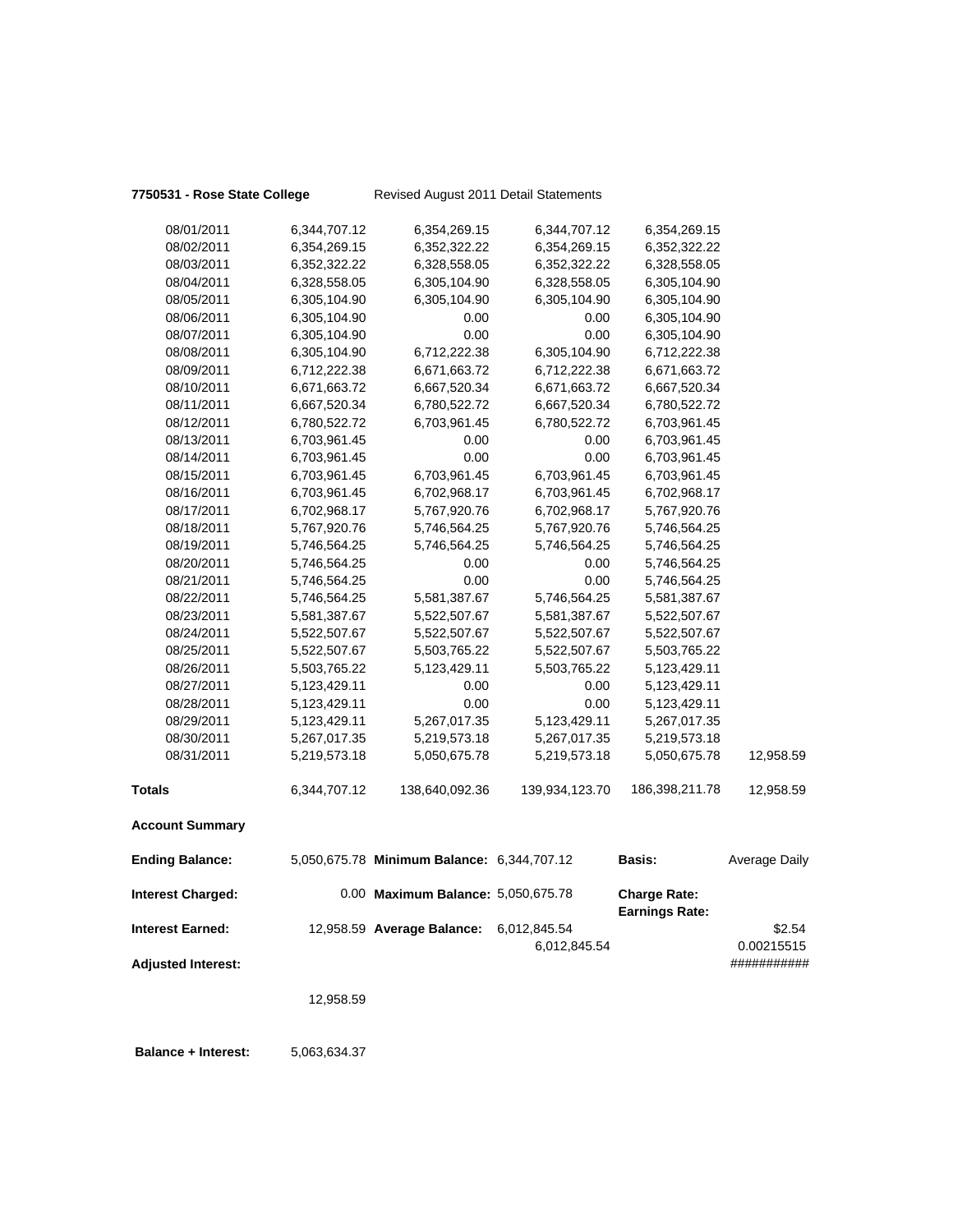## **7751485 - Northeastern State University**Revised August 2011 Detail Statements

| 08/01/2011                | 17,030,653.70  | 17,070,574.34                                 | 17,030,653.70  | 17,070,574.34         |               |
|---------------------------|----------------|-----------------------------------------------|----------------|-----------------------|---------------|
| 08/02/2011                | 17,070,574.34  | 17,023,293.49                                 | 17,070,574.34  | 17,023,293.49         |               |
| 08/03/2011                | 17,023,293.49  | 17,023,293.49                                 | 17,023,293.49  | 17,023,293.49         |               |
| 08/04/2011                | 17,023,293.49  | 16,682,452.74                                 | 17,023,293.49  | 16,682,452.74         |               |
| 08/05/2011                | 16,682,452.74  | 16,272,758.04                                 | 16,682,452.74  | 16,272,758.04         |               |
| 08/06/2011                | 16,272,758.04  | 0.00                                          | 0.00           | 16,272,758.04         |               |
| 08/07/2011                | 16,272,758.04  | 0.00                                          | 0.00           | 16,272,758.04         |               |
| 08/08/2011                | 16,272,758.04  | 16,294,758.04                                 | 16,272,758.04  | 16,294,758.04         |               |
| 08/09/2011                | 16,294,758.04  | 16,284,446.51                                 | 16,294,758.04  | 16,284,446.51         |               |
| 08/10/2011                | 16,284,446.51  | 15,954,141.06                                 | 16,284,446.51  | 15,954,141.06         |               |
| 08/11/2011                | 15,954,141.06  | 15,954,141.06                                 | 15,954,141.06  | 15,954,141.06         |               |
| 08/12/2011                | 15,954,141.06  | 15,866,214.01                                 | 15,954,141.06  | 15,866,214.01         |               |
| 08/13/2011                | 15,866,214.01  | 0.00                                          | 0.00           | 15,866,214.01         |               |
| 08/14/2011                | 15,866,214.01  | 0.00                                          | 0.00           | 15,866,214.01         |               |
| 08/15/2011                | 15,866,214.01  | 15,137,981.63                                 | 15,866,214.01  | 15,137,981.63         |               |
| 08/16/2011                | 15,137,981.63  | 15,138,426.63                                 | 15,137,981.63  | 15,138,426.63         |               |
| 08/17/2011                | 15,138,426.63  | 15,011,264.76                                 | 15,138,426.63  | 15,011,264.76         |               |
| 08/18/2011                | 15,011,264.76  | 15,011,264.76                                 | 15,011,264.76  | 15,011,264.76         |               |
| 08/19/2011                | 15,011,264.76  | 15,011,264.76                                 | 15,011,264.76  | 15,011,264.76         |               |
| 08/20/2011                | 15,011,264.76  | 0.00                                          | 0.00           | 15,011,264.76         |               |
| 08/21/2011                | 15,011,264.76  | 0.00                                          | 0.00           | 15,011,264.76         |               |
| 08/22/2011                | 15,011,264.76  | 15,008,200.79                                 | 15,011,264.76  | 15,008,200.79         |               |
| 08/23/2011                | 15,008,200.79  | 14,633,684.90                                 | 15,008,200.79  | 14,633,684.90         |               |
| 08/24/2011                | 14,633,684.90  | 18,288,397.27                                 | 14,633,684.90  | 18,288,397.27         |               |
| 08/25/2011                | 18,288,397.27  | 17,935,827.95                                 | 18,288,397.27  | 17,935,827.95         |               |
| 08/26/2011                | 17,935,827.95  | 17,935,457.69                                 | 17,935,827.95  | 17,935,457.69         |               |
| 08/27/2011                | 17,935,457.69  | 0.00                                          | 0.00           | 17,935,457.69         |               |
| 08/28/2011                | 17,935,457.69  | 0.00                                          | 0.00           | 17,935,457.69         |               |
| 08/29/2011                | 17,935,457.69  | (656, 268.55)                                 | 17,935,457.69  | (656, 268.55)         |               |
| 08/30/2011                | (656, 268.55)  | (3,594,490.25)                                | (656, 268.55)  | (3,594,490.25)        |               |
| 08/31/2011                | (3,594,490.25) | (3,592,376.50)                                | (3,594,490.25) | (3,592,376.50)        | 30,997.29     |
| <b>Totals</b>             | 17,030,653.70  | 315,694,708.62                                | 336,317,738.82 | 445,866,097.62        | 30,997.29     |
| <b>Account Summary</b>    |                |                                               |                |                       |               |
| <b>Ending Balance:</b>    |                | (3,592,376.50) Minimum Balance: 17,030,653.70 |                | <b>Basis:</b>         | Average Daily |
| <b>Interest Charged:</b>  |                | 0.00 Maximum Balance: (3,592,376.50)          |                | <b>Charge Rate:</b>   |               |
| <b>Interest Earned:</b>   |                | 30,997.29 Average Balance:                    | 14,382,777.34  | <b>Earnings Rate:</b> | \$2.54        |
|                           |                |                                               | 14,382,777.34  |                       | 0.00215517    |
| <b>Adjusted Interest:</b> |                |                                               |                |                       | ###########   |
|                           |                |                                               |                |                       |               |
|                           | 30,997.29      |                                               |                |                       |               |

 **Balance + Interest:** (3,561,379.21)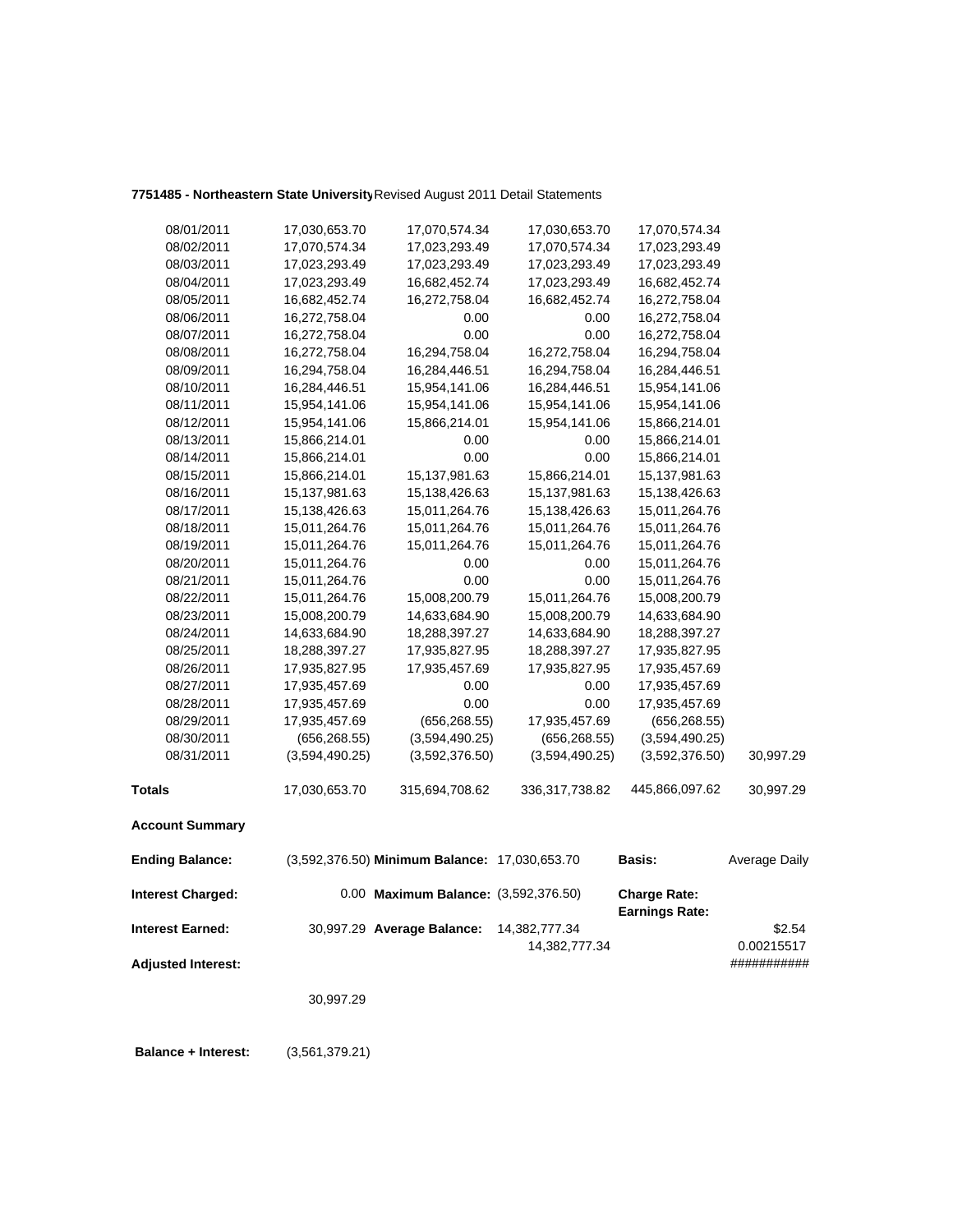| 7752485 - Northeastern State University Trust Indenture |              |                                            | Revised August 2011 Detail Statements |                                              |                      |
|---------------------------------------------------------|--------------|--------------------------------------------|---------------------------------------|----------------------------------------------|----------------------|
| 08/01/2011                                              | 2,925,037.74 | 2,931,317.33                               | 2,925,037.74                          | 2,931,317.33                                 |                      |
| 08/02/2011                                              | 2,931,317.33 | 2,931,317.33                               | 2,931,317.33                          | 2,931,317.33                                 |                      |
| 08/03/2011                                              | 2,931,317.33 | 2,931,317.33                               | 2,931,317.33                          | 2,931,317.33                                 |                      |
| 08/04/2011                                              | 2,931,317.33 | 2,931,317.33                               | 2,931,317.33                          | 2,931,317.33                                 |                      |
| 08/05/2011                                              | 2,931,317.33 | 2,931,317.33                               | 2,931,317.33                          | 2,931,317.33                                 |                      |
| 08/06/2011                                              | 2,931,317.33 | 0.00                                       | 0.00                                  | 2,931,317.33                                 |                      |
| 08/07/2011                                              | 2,931,317.33 | 0.00                                       | 0.00                                  | 2,931,317.33                                 |                      |
| 08/08/2011                                              | 2,931,317.33 | 2,931,317.33                               | 2,931,317.33                          | 2,931,317.33                                 |                      |
| 08/09/2011                                              | 2,931,317.33 | 2,931,317.33                               | 2,931,317.33                          | 2,931,317.33                                 |                      |
| 08/10/2011                                              | 2,931,317.33 | 2,931,317.33                               | 2,931,317.33                          | 2,931,317.33                                 |                      |
| 08/11/2011                                              | 2,931,317.33 | 2,931,317.33                               | 2,931,317.33                          | 2,931,317.33                                 |                      |
| 08/12/2011                                              | 2,931,317.33 | 2,931,317.33                               | 2,931,317.33                          | 2,931,317.33                                 |                      |
| 08/13/2011                                              | 2,931,317.33 | 0.00                                       | 0.00                                  | 2,931,317.33                                 |                      |
| 08/14/2011                                              | 2,931,317.33 | 0.00                                       | 0.00                                  | 2,931,317.33                                 |                      |
| 08/15/2011                                              | 2,931,317.33 | 2,931,317.33                               | 2,931,317.33                          | 2,931,317.33                                 |                      |
| 08/16/2011                                              | 2,931,317.33 | 2,931,317.33                               | 2,931,317.33                          | 2,931,317.33                                 |                      |
| 08/17/2011                                              | 2,931,317.33 | 2,931,317.33                               | 2,931,317.33                          | 2,931,317.33                                 |                      |
| 08/18/2011                                              | 2,931,317.33 | 2,931,317.33                               | 2,931,317.33                          | 2,931,317.33                                 |                      |
| 08/19/2011                                              | 2,931,317.33 | 2,931,317.33                               | 2,931,317.33                          | 2,931,317.33                                 |                      |
| 08/20/2011                                              | 2,931,317.33 | 0.00                                       | 0.00                                  | 2,931,317.33                                 |                      |
| 08/21/2011                                              | 2,931,317.33 | 0.00                                       | 0.00                                  | 2,931,317.33                                 |                      |
| 08/22/2011                                              | 2,931,317.33 | 2,931,317.33                               | 2,931,317.33                          | 2,931,317.33                                 |                      |
| 08/23/2011                                              | 2,931,317.33 | 2,931,317.33                               | 2,931,317.33                          | 2,931,317.33                                 |                      |
| 08/24/2011                                              | 2,931,317.33 | 2,931,317.33                               | 2,931,317.33                          | 2,931,317.33                                 |                      |
| 08/25/2011                                              | 2,931,317.33 | 2,920,368.73                               | 2,931,317.33                          | 2,920,368.73                                 |                      |
| 08/26/2011                                              | 2,920,368.73 | 2,920,368.73                               | 2,920,368.73                          | 2,920,368.73                                 |                      |
| 08/27/2011                                              | 2,920,368.73 | 0.00                                       | 0.00                                  | 2,920,368.73                                 |                      |
| 08/28/2011                                              | 2,920,368.73 | 0.00                                       | 0.00                                  | 2,920,368.73                                 |                      |
| 08/29/2011                                              | 2,920,368.73 | 2,920,368.73                               | 2,920,368.73                          | 2,920,368.73                                 |                      |
| 08/30/2011                                              | 2,920,368.73 | 2,920,368.73                               | 2,920,368.73                          | 2,920,368.73                                 |                      |
| 08/31/2011                                              | 2,920,368.73 | 2,920,368.73                               | 2,920,368.73                          | 2,920,368.73                                 | 6,312.13             |
| <b>Totals</b>                                           | 2,925,037.74 | 67,365,555.59                              | 67,370,224.60                         | 90,794,197.03                                | 6,312.13             |
| <b>Account Summary</b>                                  |              |                                            |                                       |                                              |                      |
| <b>Ending Balance:</b>                                  |              | 2,920,368.73 Minimum Balance: 2,925,037.74 |                                       | <b>Basis:</b>                                | <b>Average Daily</b> |
| <b>Interest Charged:</b>                                |              | 0.00 Maximum Balance: 2,920,368.73         |                                       | <b>Charge Rate:</b><br><b>Earnings Rate:</b> |                      |
| <b>Interest Earned:</b>                                 |              | 6,312.13 Average Balance:                  | 2,928,845.07                          |                                              | \$2.54               |
|                                                         |              |                                            | 2,928,845.07                          |                                              | 0.00215516           |
| <b>Adjusted Interest:</b>                               |              |                                            |                                       |                                              | ###########          |
|                                                         | 6,312.13     |                                            |                                       |                                              |                      |

 **Balance + Interest:** 2,926,680.86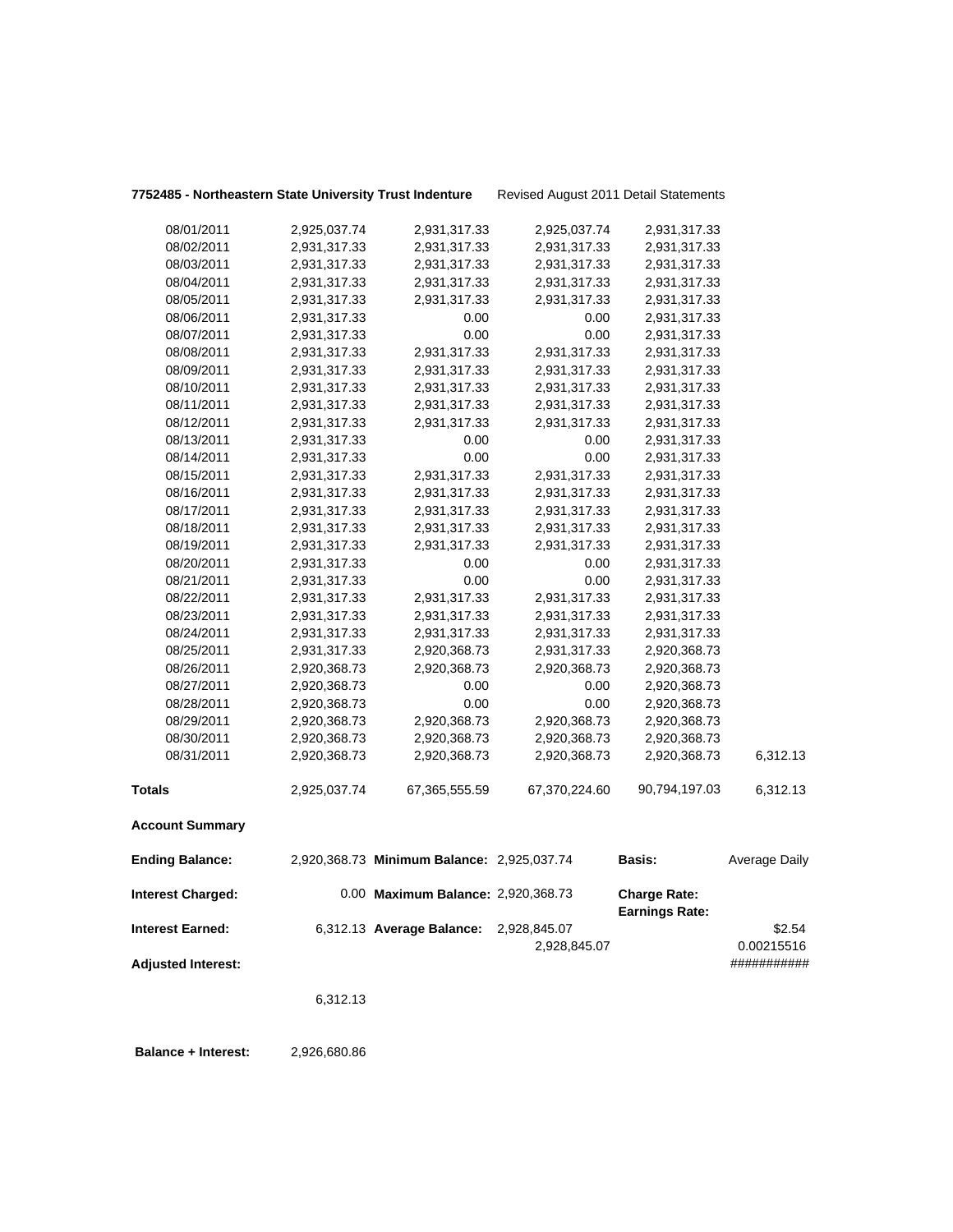# **7761605 - Regents for Higher Education**Revised August 2011 Detail Statements

| 08/01/2011                | 35,442.99 | 35,519.08                            | 35,442.99              | 35,519.08                                    |                      |
|---------------------------|-----------|--------------------------------------|------------------------|----------------------------------------------|----------------------|
| 08/02/2011                | 35,519.08 | 35,519.08                            | 35,519.08              | 35,519.08                                    |                      |
| 08/03/2011                | 35,519.08 | 35,519.08                            | 35,519.08              | 35,519.08                                    |                      |
| 08/04/2011                | 35,519.08 | 35,519.08                            | 35,519.08              | 35,519.08                                    |                      |
| 08/05/2011                | 35,519.08 | 35,519.08                            | 35,519.08              | 35,519.08                                    |                      |
| 08/06/2011                | 35,519.08 | 0.00                                 | 0.00                   | 35,519.08                                    |                      |
| 08/07/2011                | 35,519.08 | 0.00                                 | 0.00                   | 35,519.08                                    |                      |
| 08/08/2011                | 35,519.08 | 35,519.08                            | 35,519.08              | 35,519.08                                    |                      |
| 08/09/2011                | 35,519.08 | 35,519.08                            | 35,519.08              | 35,519.08                                    |                      |
| 08/10/2011                | 35,519.08 | 35,519.08                            | 35,519.08              | 35,519.08                                    |                      |
| 08/11/2011                | 35,519.08 | 35,519.08                            | 35,519.08              | 35,519.08                                    |                      |
| 08/12/2011                | 35,519.08 | 35,519.08                            | 35,519.08              | 35,519.08                                    |                      |
| 08/13/2011                | 35,519.08 | 0.00                                 | 0.00                   | 35,519.08                                    |                      |
| 08/14/2011                | 35,519.08 | 0.00                                 | 0.00                   | 35,519.08                                    |                      |
| 08/15/2011                | 35,519.08 | 35,519.08                            | 35,519.08              | 35,519.08                                    |                      |
| 08/16/2011                | 35,519.08 | 35,519.08                            | 35,519.08              | 35,519.08                                    |                      |
| 08/17/2011                | 35,519.08 | 35,519.08                            | 35,519.08              | 35,519.08                                    |                      |
| 08/18/2011                | 35,519.08 | 35,519.08                            | 35,519.08              | 35,519.08                                    |                      |
| 08/19/2011                | 35,519.08 | 35,519.08                            | 35,519.08              | 35,519.08                                    |                      |
| 08/20/2011                | 35,519.08 | 0.00                                 | 0.00                   | 35,519.08                                    |                      |
| 08/21/2011                | 35,519.08 | 0.00                                 | 0.00                   | 35,519.08                                    |                      |
| 08/22/2011                | 35,519.08 | 35,519.08                            | 35,519.08              | 35,519.08                                    |                      |
| 08/23/2011                | 35,519.08 | 35,519.08                            | 35,519.08              | 35,519.08                                    |                      |
| 08/24/2011                | 35,519.08 | 35,519.08                            | 35,519.08              | 35,519.08                                    |                      |
| 08/25/2011                | 35,519.08 | 35,519.08                            | 35,519.08              | 35,519.08                                    |                      |
| 08/26/2011                | 35,519.08 | 35,519.08                            | 35,519.08              | 35,519.08                                    |                      |
| 08/27/2011                | 35,519.08 | 0.00                                 | 0.00                   | 35,519.08                                    |                      |
| 08/28/2011                | 35,519.08 | 0.00                                 | 0.00                   | 35,519.08                                    |                      |
| 08/29/2011                | 35,519.08 | 35,519.08                            | 35,519.08              | 35,519.08                                    |                      |
| 08/30/2011                | 35,519.08 | 35,519.08                            | 35,519.08              | 35,519.08                                    |                      |
| 08/31/2011                | 35,519.08 | 35,519.08                            | 35,519.08              | 35,519.08                                    | 76.55                |
| <b>Totals</b>             | 35,442.99 | 816,938.84                           | 816,862.75             | 1,101,091.48                                 | 76.55                |
| <b>Account Summary</b>    |           |                                      |                        |                                              |                      |
| <b>Ending Balance:</b>    |           | 35,519.08 Minimum Balance: 35,442.99 |                        | <b>Basis:</b>                                | Average Daily        |
| <b>Interest Charged:</b>  |           | 0.00 Maximum Balance: 35,519.08      |                        | <b>Charge Rate:</b><br><b>Earnings Rate:</b> |                      |
| <b>Interest Earned:</b>   |           | 76.55 Average Balance:               | 35,519.08<br>35,519.08 |                                              | \$2.54<br>0.00215516 |
| <b>Adjusted Interest:</b> |           |                                      |                        |                                              | ###########          |

76.55

 **Balance + Interest:** 35,595.63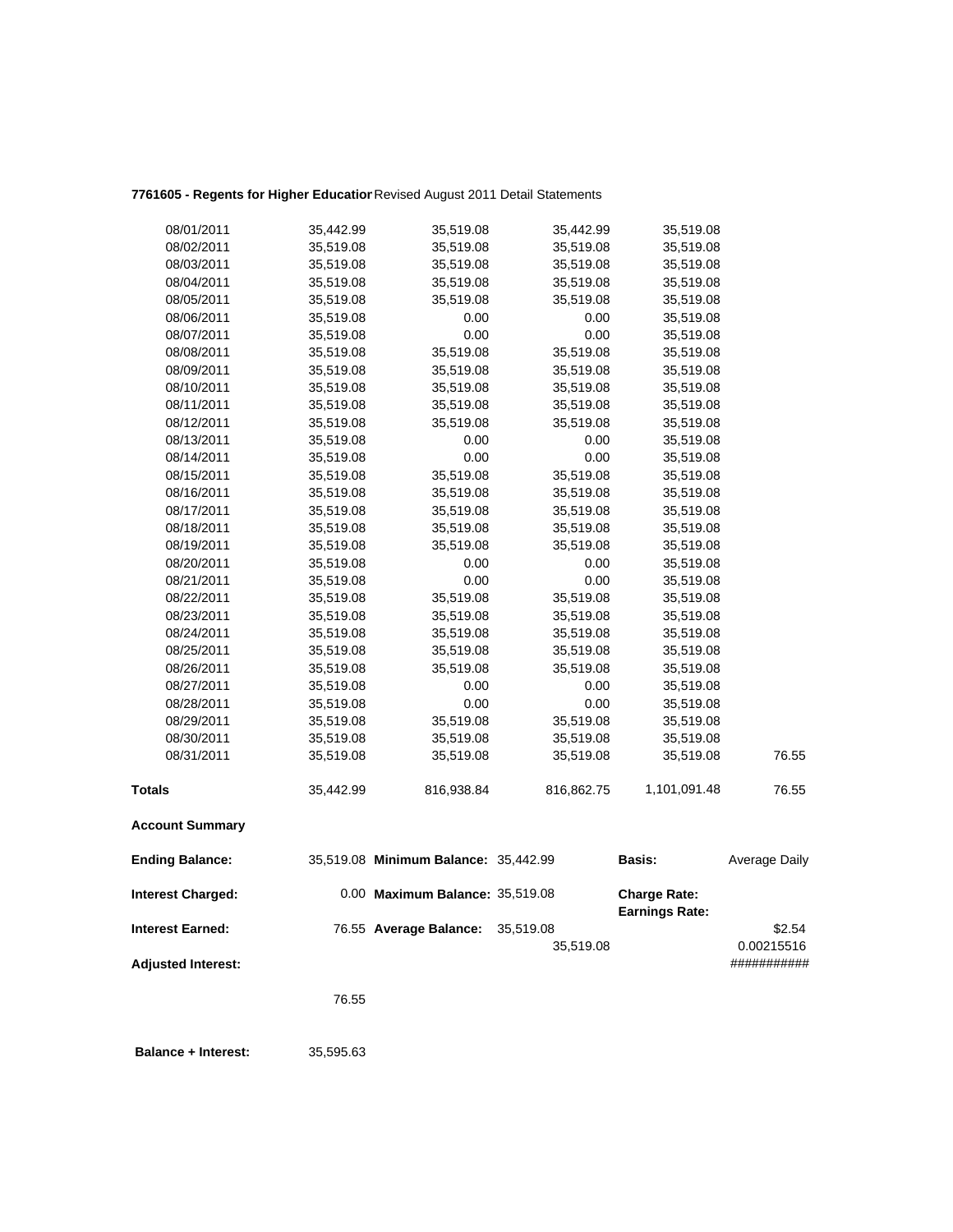## **7765665 - Southwestern Oklahoma State University** Revised August 2011 Detail Statements

**Balance + Interest:** 301,155.42

| 08/01/2011                | 3,557,035.82 | 4,066,283.95                             | 3,557,035.82  | 4,066,283.95          |               |
|---------------------------|--------------|------------------------------------------|---------------|-----------------------|---------------|
| 08/02/2011                | 4,066,283.95 | 3,975,654.21                             | 4,066,283.95  | 3,975,654.21          |               |
| 08/03/2011                | 3,975,654.21 | 3,906,593.78                             | 3,975,654.21  | 3,906,593.78          |               |
| 08/04/2011                | 3,906,593.78 | 3,906,593.78                             | 3,906,593.78  | 3,906,593.78          |               |
| 08/05/2011                | 3,906,593.78 | 4,019,363.95                             | 3,906,593.78  | 4,019,363.95          |               |
| 08/06/2011                | 4,019,363.95 | 0.00                                     | 0.00          | 4,019,363.95          |               |
| 08/07/2011                | 4,019,363.95 | 0.00                                     | 0.00          | 4,019,363.95          |               |
| 08/08/2011                | 4,019,363.95 | 4,019,613.95                             | 4,019,363.95  | 4,019,613.95          |               |
| 08/09/2011                | 4,019,613.95 | 3,859,740.76                             | 4,019,613.95  | 3,859,740.76          |               |
| 08/10/2011                | 3,859,740.76 | 3,854,141.76                             | 3,859,740.76  | 3,854,141.76          |               |
| 08/11/2011                | 3,854,141.76 | 3,838,698.00                             | 3,854,141.76  | 3,838,698.00          |               |
| 08/12/2011                | 3,838,698.00 | 3,611,368.93                             | 3,838,698.00  | 3,611,368.93          |               |
| 08/13/2011                | 3,611,368.93 | 0.00                                     | 0.00          | 3,611,368.93          |               |
| 08/14/2011                | 3,611,368.93 | 0.00                                     | 0.00          | 3,611,368.93          |               |
| 08/15/2011                | 3,611,368.93 | 3,523,011.40                             | 3,611,368.93  | 3,523,011.40          |               |
| 08/16/2011                | 3,523,011.40 | 3,469,517.71                             | 3,523,011.40  | 3,469,517.71          |               |
| 08/17/2011                | 3,469,517.71 | 2,893,674.32                             | 3,469,517.71  | 2,893,674.32          |               |
| 08/18/2011                | 2,893,674.32 | 2,684,447.92                             | 2,893,674.32  | 2,684,447.92          |               |
| 08/19/2011                | 2,684,447.92 | 2,684,447.92                             | 2,684,447.92  | 2,684,447.92          |               |
| 08/20/2011                | 2,684,447.92 | 0.00                                     | 0.00          | 2,684,447.92          |               |
| 08/21/2011                | 2,684,447.92 | 0.00                                     | 0.00          | 2,684,447.92          |               |
| 08/22/2011                | 2,684,447.92 | 2,024,901.77                             | 2,684,447.92  | 2,024,901.77          |               |
| 08/23/2011                | 2,024,901.77 | 2,024,901.77                             | 2,024,901.77  | 2,024,901.77          |               |
| 08/24/2011                | 2,024,901.77 | 1,981,039.62                             | 2,024,901.77  | 1,981,039.62          |               |
| 08/25/2011                | 1,981,039.62 | 1,326,711.33                             | 1,981,039.62  | 1,326,711.33          |               |
| 08/26/2011                | 1,326,711.33 | 798,334.09                               | 1,326,711.33  | 798,334.09            |               |
| 08/27/2011                | 798,334.09   | 0.00                                     | 0.00          | 798,334.09            |               |
| 08/28/2011                | 798,334.09   | 0.00                                     | 0.00          | 798,334.09            |               |
| 08/29/2011                | 798,334.09   | 265,132.03                               | 798,334.09    | 265,132.03            |               |
| 08/30/2011                | 265,132.03   | 254,210.63                               | 265,132.03    | 254,210.63            |               |
| 08/31/2011                | 254,210.63   | 295,210.63                               | 254,210.63    | 295,210.63            | 5,944.79      |
| <b>Totals</b>             | 3,557,035.82 | 63,283,594.21                            | 66,545,419.40 | 85,510,623.99         | 5,944.79      |
| <b>Account Summary</b>    |              |                                          |               |                       |               |
| <b>Ending Balance:</b>    |              | 295,210.63 Minimum Balance: 3,557,035.82 |               | Basis:                | Average Daily |
| <b>Interest Charged:</b>  |              | 0.00 Maximum Balance: 295,210.63         |               | <b>Charge Rate:</b>   |               |
|                           |              |                                          |               | <b>Earnings Rate:</b> |               |
| <b>Interest Earned:</b>   |              | 5,944.79 Average Balance: 2,758,407.23   |               |                       | \$2.54        |
|                           |              |                                          | 2,758,407.23  |                       | 0.00215515    |
| <b>Adjusted Interest:</b> |              |                                          |               |                       | ###########   |
|                           | 5,944.79     |                                          |               |                       |               |
|                           |              |                                          |               |                       |               |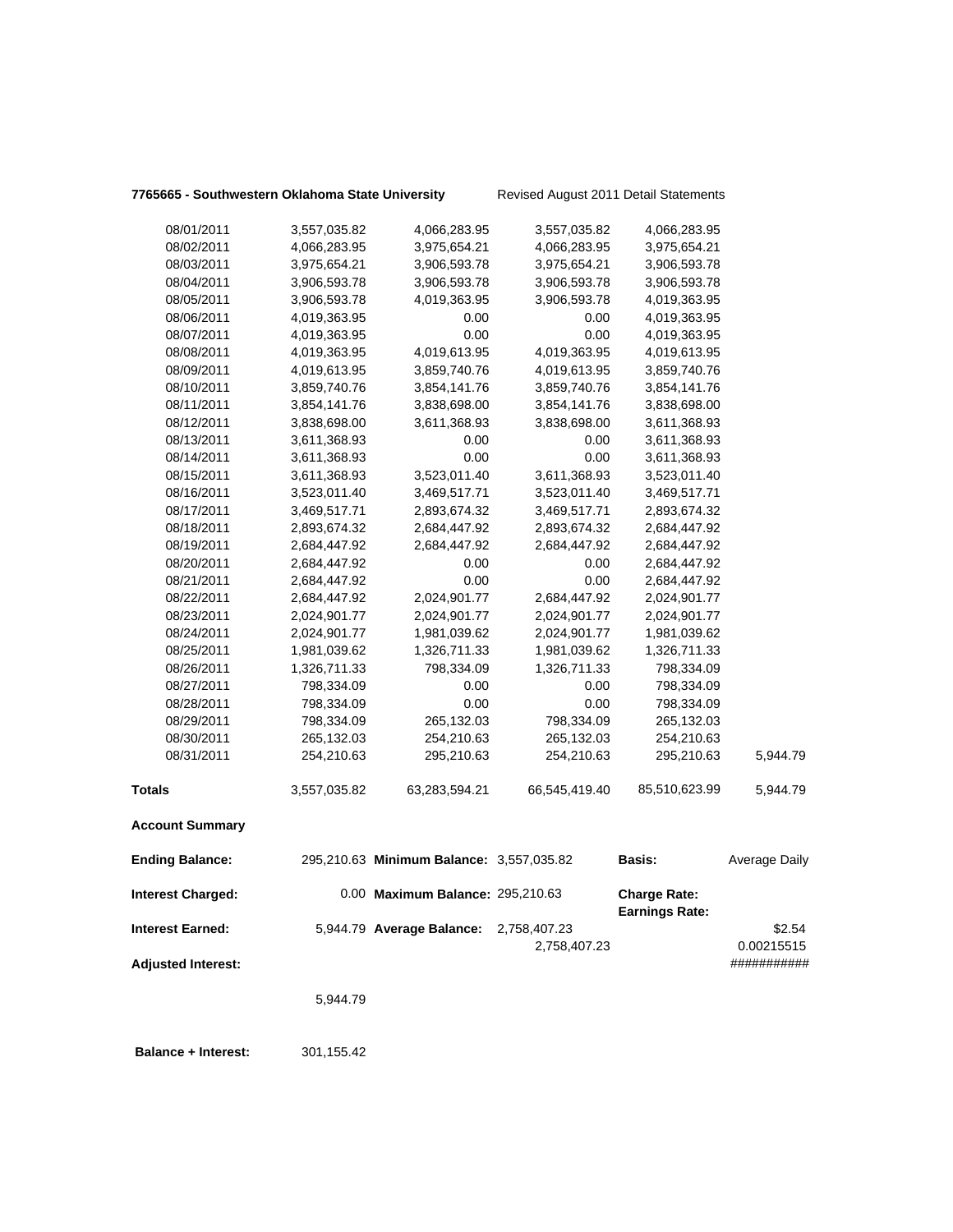## **7805370 - Oklahoma Industrial Finance** Revised August 2011 Detail Statements

| <b>Adjusted Interest:</b> |                        |                                      | 10,890.45              |                        | 0.00215516<br>########### |
|---------------------------|------------------------|--------------------------------------|------------------------|------------------------|---------------------------|
| <b>Interest Earned:</b>   |                        | 23.47 Average Balance:               | 10,890.45              | <b>Earnings Rate:</b>  | \$2.54                    |
| <b>Interest Charged:</b>  |                        | 0.00 Maximum Balance: 10,890.45      |                        | <b>Charge Rate:</b>    |                           |
| <b>Ending Balance:</b>    |                        | 10,890.45 Minimum Balance: 10,867.12 |                        | <b>Basis:</b>          | Average Daily             |
| <b>Account Summary</b>    |                        |                                      |                        |                        |                           |
| <b>Totals</b>             | 10,867.12              | 250,480.35                           | 250,457.02             | 337,603.95             | 23.47                     |
| 08/31/2011                | 10,890.45              | 10,890.45                            | 10,890.45              | 10,890.45              | 23.47                     |
| 08/30/2011                | 10,890.45              | 10,890.45                            | 10,890.45              | 10,890.45              |                           |
| 08/29/2011                | 10,890.45              | 10,890.45                            | 10,890.45              | 10,890.45              |                           |
| 08/28/2011                | 10,890.45              | 0.00                                 | 0.00                   | 10,890.45              |                           |
| 08/27/2011                | 10,890.45              | 0.00                                 | 0.00                   | 10,890.45              |                           |
| 08/26/2011                | 10,890.45              | 10,890.45                            | 10,890.45              | 10,890.45              |                           |
| 08/25/2011                | 10,890.45              | 10,890.45                            | 10,890.45              | 10,890.45              |                           |
| 08/24/2011                | 10,890.45              | 10,890.45                            | 10,890.45              | 10,890.45              |                           |
| 08/23/2011                | 10,890.45              | 10,890.45                            | 10,890.45              | 10,890.45              |                           |
| 08/22/2011                | 10,890.45              | 10,890.45                            | 10,890.45              | 10,890.45              |                           |
| 08/21/2011                | 10,890.45              | 0.00                                 | 0.00                   | 10,890.45              |                           |
| 08/20/2011                | 10,890.45              | 0.00                                 | 0.00                   | 10,890.45              |                           |
| 08/19/2011                | 10,890.45              | 10,890.45                            | 10,890.45              | 10,890.45              |                           |
| 08/18/2011                | 10,890.45              | 10,890.45                            | 10,890.45              | 10,890.45              |                           |
| 08/17/2011                | 10,890.45              | 10,890.45                            | 10,890.45              | 10,890.45              |                           |
| 08/16/2011                | 10,890.45              | 10,890.45                            | 10,890.45              | 10,890.45              |                           |
| 08/15/2011                | 10,890.45              | 10,890.45                            | 10,890.45              | 10,890.45              |                           |
| 08/14/2011                | 10,890.45              | 0.00                                 | 0.00                   | 10,890.45              |                           |
| 08/13/2011                | 10,890.45              | 0.00                                 | 0.00                   | 10,890.45              |                           |
| 08/12/2011                | 10,890.45              | 10,890.45                            | 10,890.45              | 10,890.45              |                           |
| 08/11/2011                | 10,890.45              | 10,890.45                            | 10,890.45              | 10,890.45              |                           |
| 08/10/2011                | 10,890.45              | 10,890.45                            | 10,890.45              | 10,890.45              |                           |
| 08/09/2011                | 10,890.45              | 10,890.45                            | 10,890.45              | 10,890.45              |                           |
| 08/08/2011                | 10,890.45              | 10,890.45                            | 10,890.45              | 10,890.45              |                           |
| 08/07/2011                | 10,890.45              | 0.00                                 | 0.00                   | 10,890.45              |                           |
| 08/06/2011                | 10,890.45              | 0.00                                 | 0.00                   | 10,890.45              |                           |
| 08/05/2011                | 10,890.45              | 10,890.45                            | 10,890.45              | 10,890.45              |                           |
| 08/04/2011                | 10,890.45              | 10,890.45                            | 10,890.45              | 10,890.45              |                           |
| 08/02/2011<br>08/03/2011  | 10,890.45<br>10,890.45 | 10,890.45<br>10,890.45               | 10,890.45<br>10,890.45 | 10,890.45<br>10,890.45 |                           |
|                           |                        |                                      |                        |                        |                           |
| 08/01/2011                | 10,867.12              | 10,890.45                            | 10,867.12              | 10,890.45              |                           |

23.47

**Balance + Interest:** 10,913.92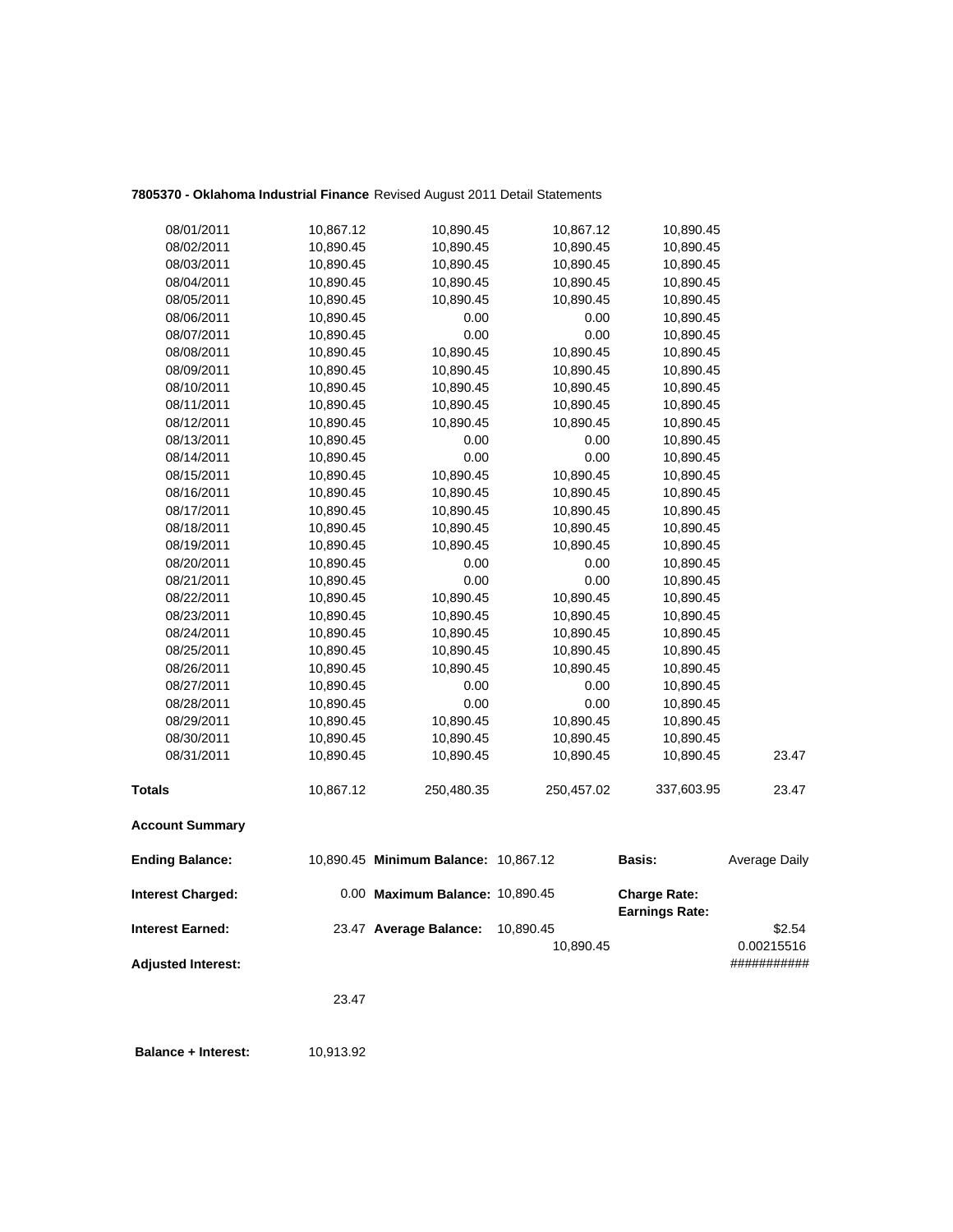| 7822740 - OCIA 1999A Revenue Bonds Sinking Fund |  |  |  |
|-------------------------------------------------|--|--|--|
|                                                 |  |  |  |

**1g Fund** Revised August 2011 Detail Statements

| 08/01/2011                 | 1,487,692.92 | 1,490,886.77                       | 1,487,692.92  | 1,490,886.77                                 |                      |
|----------------------------|--------------|------------------------------------|---------------|----------------------------------------------|----------------------|
| 08/02/2011                 | 1,490,886.77 | 1,490,886.77                       | 1,490,886.77  | 1,490,886.77                                 |                      |
| 08/03/2011                 | 1,490,886.77 | 1,490,886.77                       | 1,490,886.77  | 1,490,886.77                                 |                      |
| 08/04/2011                 | 1,490,886.77 | 1,490,886.77                       | 1,490,886.77  | 1,490,886.77                                 |                      |
| 08/05/2011                 | 1,490,886.77 | 1,490,886.77                       | 1,490,886.77  | 1,490,886.77                                 |                      |
| 08/06/2011                 | 1,490,886.77 | 0.00                               | 0.00          | 1,490,886.77                                 |                      |
| 08/07/2011                 | 1,490,886.77 | 0.00                               | 0.00          | 1,490,886.77                                 |                      |
| 08/08/2011                 | 1,490,886.77 | 1,490,886.77                       | 1,490,886.77  | 1,490,886.77                                 |                      |
| 08/09/2011                 | 1,490,886.77 | 1,490,886.77                       | 1,490,886.77  | 1,490,886.77                                 |                      |
| 08/10/2011                 | 1,490,886.77 | 1,490,886.77                       | 1,490,886.77  | 1,490,886.77                                 |                      |
| 08/11/2011                 | 1,490,886.77 | 1,490,886.77                       | 1,490,886.77  | 1,490,886.77                                 |                      |
| 08/12/2011                 | 1,490,886.77 | 1,490,886.77                       | 1,490,886.77  | 1,490,886.77                                 |                      |
| 08/13/2011                 | 1,490,886.77 | 0.00                               | 0.00          | 1,490,886.77                                 |                      |
| 08/14/2011                 | 1,490,886.77 | 0.00                               | 0.00          | 1,490,886.77                                 |                      |
| 08/15/2011                 | 1,490,886.77 | 1,490,886.77                       | 1,490,886.77  | 1,490,886.77                                 |                      |
| 08/16/2011                 | 1,490,886.77 | 1,490,886.77                       | 1,490,886.77  | 1,490,886.77                                 |                      |
| 08/17/2011                 | 1,490,886.77 | 1,490,886.77                       | 1,490,886.77  | 1,490,886.77                                 |                      |
| 08/18/2011                 | 1,490,886.77 | 1,490,886.77                       | 1,490,886.77  | 1,490,886.77                                 |                      |
| 08/19/2011                 | 1,490,886.77 | 1,490,886.77                       | 1,490,886.77  | 1,490,886.77                                 |                      |
| 08/20/2011                 | 1,490,886.77 | 0.00                               | 0.00          | 1,490,886.77                                 |                      |
| 08/21/2011                 | 1,490,886.77 | 0.00                               | 0.00          | 1,490,886.77                                 |                      |
| 08/22/2011                 | 1,490,886.77 | 1,490,886.77                       | 1,490,886.77  | 1,490,886.77                                 |                      |
| 08/23/2011                 | 1,490,886.77 | 1,490,886.77                       | 1,490,886.77  | 1,490,886.77                                 |                      |
| 08/24/2011                 | 1,490,886.77 | 1,490,886.77                       | 1,490,886.77  | 1,490,886.77                                 |                      |
| 08/25/2011                 | 1,490,886.77 | 1,490,886.77                       | 1,490,886.77  | 1,490,886.77                                 |                      |
| 08/26/2011                 | 1,490,886.77 | 0.00                               | 1,490,886.77  | 0.00                                         |                      |
| 08/27/2011                 | 0.00         | 0.00                               | 0.00          | 0.00                                         |                      |
| 08/28/2011                 | 0.00         | 0.00                               | 0.00          | 0.00                                         |                      |
| 08/29/2011                 | 0.00         | 0.00                               | 0.00          | 0.00                                         |                      |
| 08/30/2011                 | 0.00         | 0.00                               | 0.00          | 0.00                                         |                      |
| 08/31/2011                 | 0.00         | 0.00                               | 0.00          | 0.00                                         | 2,591.22             |
| Totals                     | 1,487,692.92 | 28,326,848.63                      | 29,814,541.55 | 37,272,169.25                                | 2,591.22             |
| <b>Account Summary</b>     |              |                                    |               |                                              |                      |
| <b>Ending Balance:</b>     |              | 0.00 Minimum Balance: 1,487,692.92 |               | Basis:                                       | <b>Average Daily</b> |
| <b>Interest Charged:</b>   |              | 0.00 Maximum Balance: 0.00         |               | <b>Charge Rate:</b><br><b>Earnings Rate:</b> |                      |
| Interest Earned:           |              | 2,591.22 Average Balance:          | 1,202,328.04  |                                              | \$2.54               |
|                            |              |                                    | 1,202,328.04  |                                              | 0.00215517           |
| <b>Adjusted Interest:</b>  |              |                                    |               |                                              | ###########          |
|                            | 2,591.22     |                                    |               |                                              |                      |
| <b>Balance + Interest:</b> | 2,591.22     |                                    |               |                                              |                      |
|                            |              |                                    |               |                                              |                      |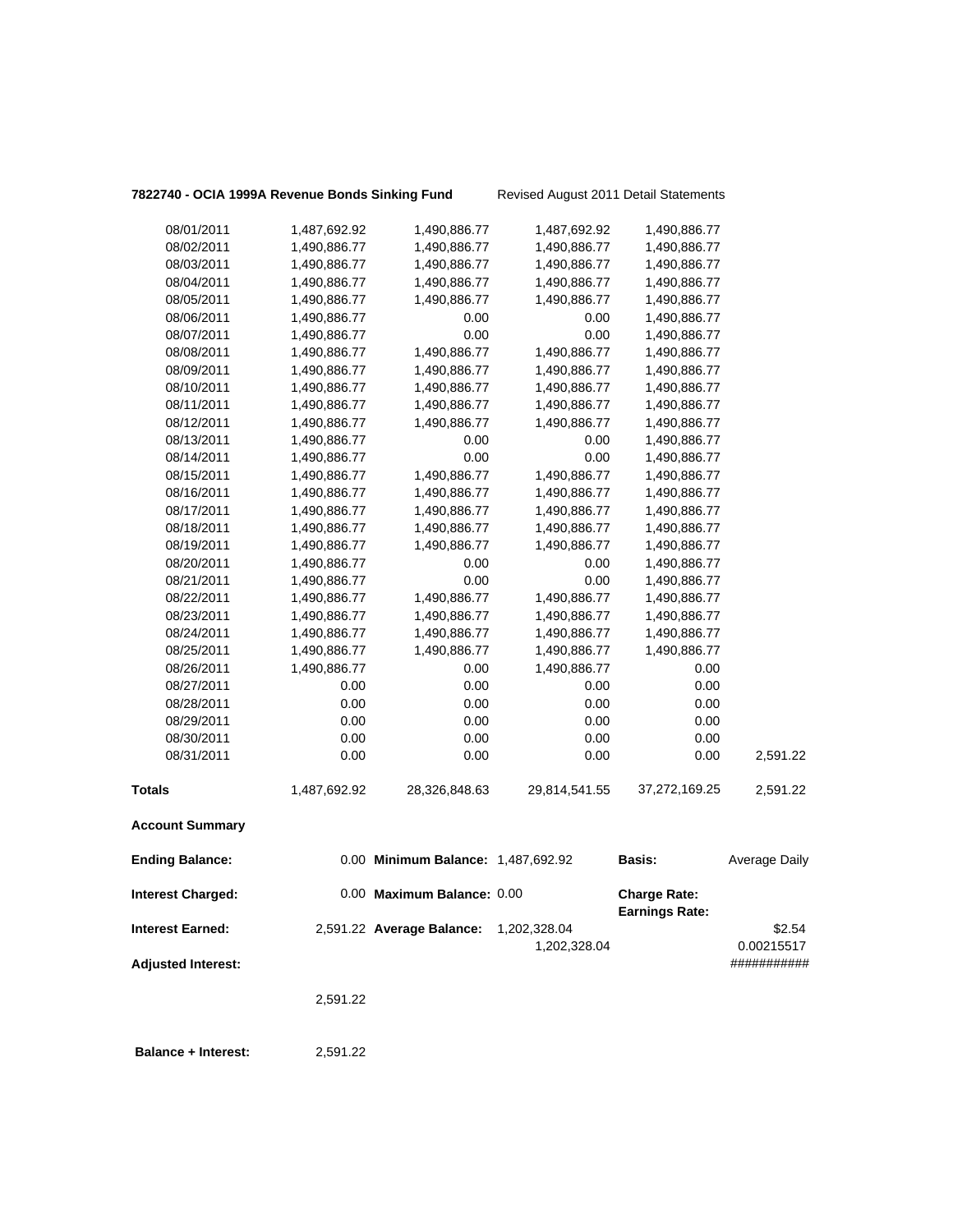## **7823740 - OCIA 2008B SINKING FUND** Revised August 2011 Detail Statements

| 08/01/2011<br>08/02/2011 | 506,660.99<br>507,748.71 | 507,748.71<br>507,748.71 | 506,660.99<br>507,748.71 | 507,748.71<br>507,748.71 |          |
|--------------------------|--------------------------|--------------------------|--------------------------|--------------------------|----------|
| 08/03/2011               | 507,748.71               | 507,748.71               | 507,748.71               | 507,748.71               |          |
| 08/04/2011               | 507,748.71               | 507,748.71               | 507,748.71               | 507,748.71               |          |
| 08/05/2011               | 507,748.71               | 507,748.71               | 507,748.71               | 507,748.71               |          |
| 08/06/2011               | 507,748.71               | 0.00                     | 0.00                     | 507,748.71               |          |
| 08/07/2011               | 507,748.71               | 0.00                     | 0.00                     | 507,748.71               |          |
| 08/08/2011               | 507,748.71               | 507,748.71               | 507,748.71               | 507,748.71               |          |
| 08/09/2011               | 507,748.71               | 507,748.71               | 507,748.71               | 507,748.71               |          |
| 08/10/2011               | 507,748.71               | 507,748.71               | 507,748.71               | 507,748.71               |          |
| 08/11/2011               | 507,748.71               | 507,748.71               | 507,748.71               | 507,748.71               |          |
| 08/12/2011               | 507,748.71               | 507,748.71               | 507,748.71               | 507,748.71               |          |
| 08/13/2011               | 507,748.71               | 0.00                     | 0.00                     | 507,748.71               |          |
| 08/14/2011               | 507,748.71               | 0.00                     | 0.00                     | 507,748.71               |          |
| 08/15/2011               | 507,748.71               | 507,748.71               | 507,748.71               | 507,748.71               |          |
| 08/16/2011               | 507,748.71               | 507,748.71               | 507,748.71               | 507,748.71               |          |
| 08/17/2011               | 507,748.71               | 507,748.71               | 507,748.71               | 507,748.71               |          |
| 08/18/2011               | 507,748.71               | 507,748.71               | 507,748.71               | 507,748.71               |          |
| 08/19/2011               | 507,748.71               | 507,748.71               | 507,748.71               | 507,748.71               |          |
| 08/20/2011               | 507,748.71               | 0.00                     | 0.00                     | 507,748.71               |          |
| 08/21/2011               | 507,748.71               | 0.00                     | 0.00                     | 507,748.71               |          |
| 08/22/2011               | 507,748.71               | 507,748.71               | 507,748.71               | 507,748.71               |          |
| 08/23/2011               | 507,748.71               | 507,748.71               | 507,748.71               | 507,748.71               |          |
| 08/24/2011               | 507,748.71               | 507,748.71               | 507,748.71               | 507,748.71               |          |
| 08/25/2011               | 507,748.71               | 507,748.71               | 507,748.71               | 507,748.71               |          |
| 08/26/2011               | 507,748.71               | 507,748.71               | 507,748.71               | 507,748.71               |          |
| 08/27/2011               | 507,748.71               | 0.00                     | 0.00                     | 507,748.71               |          |
| 08/28/2011               | 507,748.71               | 0.00                     | 0.00                     | 507,748.71               |          |
| 08/29/2011               | 507,748.71               | 507,748.71               | 507,748.71               | 507,748.71               |          |
| 08/30/2011               | 507,748.71               | 507,748.71               | 507,748.71               | 507,748.71               |          |
| 08/31/2011               | 507,748.71               | 507,748.71               | 507,748.71               | 507,748.71               | 1,094.28 |
| <b>Totals</b>            | 506,660.99               | 11,678,220.33            | 11,677,132.61            | 15,740,210.01            | 1,094.28 |
| <b>Account Summary</b>   |                          |                          |                          |                          |          |

| <b>Ending Balance:</b>    | 507,748.71 Minimum Balance: 506,660.99 |            | Basis:                                       | Average Daily |
|---------------------------|----------------------------------------|------------|----------------------------------------------|---------------|
| <b>Interest Charged:</b>  | 0.00 Maximum Balance: 507,748.71       |            | <b>Charge Rate:</b><br><b>Earnings Rate:</b> |               |
| <b>Interest Earned:</b>   | 1,094.28 Average Balance:              | 507.748.71 |                                              | \$2.54        |
|                           |                                        | 507.748.71 |                                              | 0.00215516    |
| <b>Adjusted Interest:</b> |                                        |            |                                              | ###########   |

<sup>1,094.28</sup>

 **Balance + Interest:** 508,842.99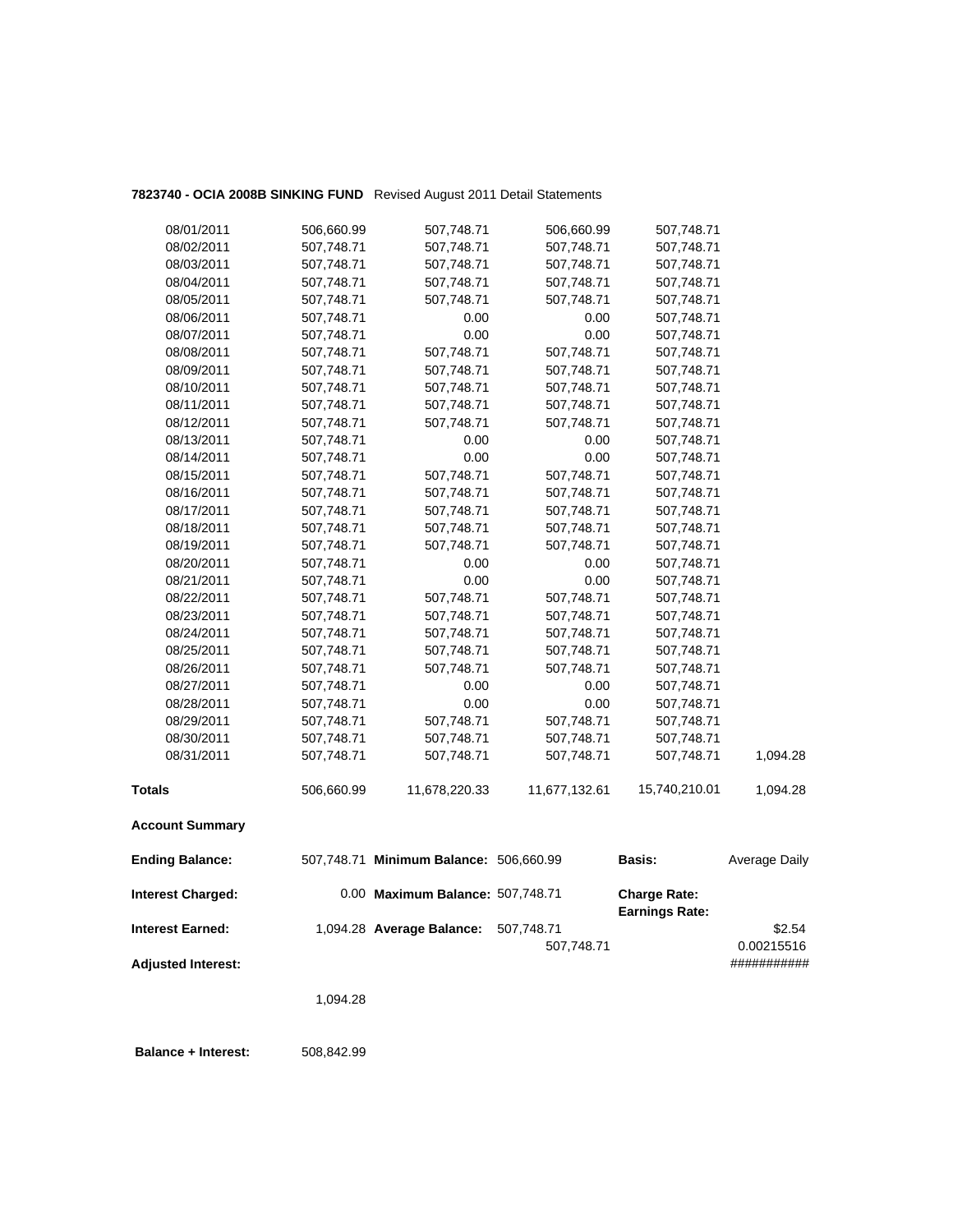| 7824740 - OCIA 1999B Revenue Bonds Sinking Fund |  |  |  |
|-------------------------------------------------|--|--|--|
|                                                 |  |  |  |

**g Fund** Revised August 2011 Detail Statements

| 08/01/2011                | 167,126.01 | 167,484.80                             | 167,126.01   | 167,484.80                            |               |
|---------------------------|------------|----------------------------------------|--------------|---------------------------------------|---------------|
| 08/02/2011                | 167,484.80 | 167,484.80                             | 167,484.80   | 167,484.80                            |               |
| 08/03/2011                | 167,484.80 | 167,484.80                             | 167,484.80   | 167,484.80                            |               |
| 08/04/2011                | 167,484.80 | 167,484.80                             | 167,484.80   | 167,484.80                            |               |
| 08/05/2011                | 167,484.80 | 167,484.80                             | 167,484.80   | 167,484.80                            |               |
| 08/06/2011                | 167,484.80 | 0.00                                   | 0.00         | 167,484.80                            |               |
| 08/07/2011                | 167,484.80 | 0.00                                   | 0.00         | 167,484.80                            |               |
| 08/08/2011                | 167,484.80 | 167,484.80                             | 167,484.80   | 167,484.80                            |               |
| 08/09/2011                | 167,484.80 | 167,484.80                             | 167,484.80   | 167,484.80                            |               |
| 08/10/2011                | 167,484.80 | 167,484.80                             | 167,484.80   | 167,484.80                            |               |
| 08/11/2011                | 167,484.80 | 167,484.80                             | 167,484.80   | 167,484.80                            |               |
| 08/12/2011                | 167,484.80 | 167,484.80                             | 167,484.80   | 167,484.80                            |               |
| 08/13/2011                | 167,484.80 | 0.00                                   | 0.00         | 167,484.80                            |               |
| 08/14/2011                | 167,484.80 | 0.00                                   | 0.00         | 167,484.80                            |               |
| 08/15/2011                | 167,484.80 | 167,484.80                             | 167,484.80   | 167,484.80                            |               |
| 08/16/2011                | 167,484.80 | 167,484.80                             | 167,484.80   | 167,484.80                            |               |
| 08/17/2011                | 167,484.80 | 167,484.80                             | 167,484.80   | 167,484.80                            |               |
| 08/18/2011                | 167,484.80 | 167,484.80                             | 167,484.80   | 167,484.80                            |               |
| 08/19/2011                | 167,484.80 | 167,484.80                             | 167,484.80   | 167,484.80                            |               |
| 08/20/2011                | 167,484.80 | 0.00                                   | 0.00         | 167,484.80                            |               |
| 08/21/2011                | 167,484.80 | 0.00                                   | 0.00         | 167,484.80                            |               |
| 08/22/2011                | 167,484.80 | 167,484.80                             | 167,484.80   | 167,484.80                            |               |
| 08/23/2011                | 167,484.80 | 167,484.80                             | 167,484.80   | 167,484.80                            |               |
| 08/24/2011                | 167,484.80 | 167,484.80                             | 167,484.80   | 167,484.80                            |               |
| 08/25/2011                | 167,484.80 | 171,664.96                             | 167,484.80   | 171,664.96                            |               |
| 08/26/2011                | 171,664.96 | 171,664.96                             | 171,664.96   | 171,664.96                            |               |
| 08/27/2011                | 171,664.96 | 0.00                                   | 0.00         | 171,664.96                            |               |
| 08/28/2011                | 171,664.96 | 0.00                                   | 0.00         | 171,664.96                            |               |
| 08/29/2011                | 171,664.96 | 171,664.96                             | 171,664.96   | 171,664.96                            |               |
| 08/30/2011                | 171,664.96 | 171,664.96                             | 171,664.96   | 171,664.96                            |               |
| 08/31/2011                | 171,664.96 | 171,664.96                             | 171,664.96   | 171,664.96                            | 362.99        |
| <b>Totals</b>             | 167,126.01 | 3,873,051.20                           | 3,868,512.25 | 5,221,289.92                          | 362.99        |
| <b>Account Summary</b>    |            |                                        |              |                                       |               |
| <b>Ending Balance:</b>    |            | 171,664.96 Minimum Balance: 167,126.01 |              | <b>Basis:</b>                         | Average Daily |
| <b>Interest Charged:</b>  |            | 0.00 Maximum Balance: 171,664.96       |              | <b>Charge Rate:</b><br>Earnings Rate: |               |
| <b>Interest Earned:</b>   |            | 362.99 Average Balance:                | 168,428.71   |                                       | \$2.54        |
|                           |            |                                        | 168,428.71   |                                       | 0.00215516    |
| <b>Adjusted Interest:</b> |            |                                        |              |                                       | ###########   |
|                           |            |                                        |              |                                       |               |
|                           | 362.99     |                                        |              |                                       |               |
|                           |            |                                        |              |                                       |               |

 **Balance + Interest:** 172,027.95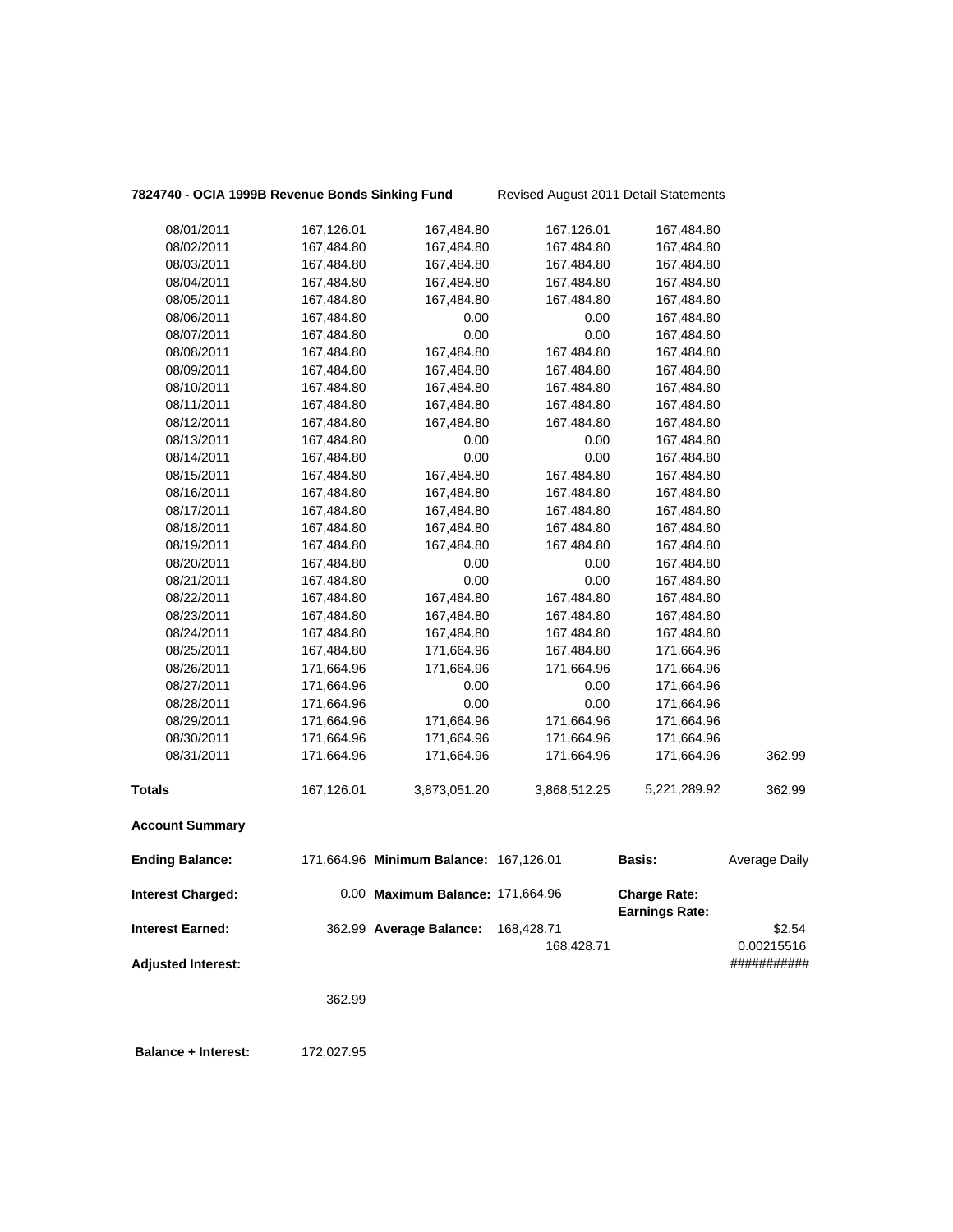| <b>Ending Balance:</b> |           | 0.00 Minimum Balance: 27,316.65 |            | Basis:     | Average Daily |
|------------------------|-----------|---------------------------------|------------|------------|---------------|
| <b>Account Summary</b> |           |                                 |            |            |               |
| <b>Totals</b>          | 27,316.65 | 520,130.51                      | 547,447.16 | 684,382.25 | 47.58         |
| 08/31/2011             | 0.00      | 0.00                            | 0.00       | 0.00       | 47.58         |
| 08/30/2011             | 0.00      | 0.00                            | 0.00       | 0.00       |               |
| 08/29/2011             | 0.00      | 0.00                            | 0.00       | 0.00       |               |
| 08/28/2011             | 0.00      | 0.00                            | 0.00       | 0.00       |               |
| 08/27/2011             | 0.00      | 0.00                            | 0.00       | 0.00       |               |
| 08/26/2011             | 27,375.29 | 0.00                            | 27,375.29  | 0.00       |               |
| 08/25/2011             | 27,375.29 | 27,375.29                       | 27,375.29  | 27,375.29  |               |
| 08/24/2011             | 27,375.29 | 27,375.29                       | 27,375.29  | 27,375.29  |               |
| 08/23/2011             | 27,375.29 | 27,375.29                       | 27,375.29  | 27,375.29  |               |
| 08/22/2011             | 27,375.29 | 27,375.29                       | 27,375.29  | 27,375.29  |               |
| 08/21/2011             | 27,375.29 | 0.00                            | 0.00       | 27,375.29  |               |
| 08/20/2011             | 27,375.29 | 0.00                            | 0.00       | 27,375.29  |               |
| 08/19/2011             | 27,375.29 | 27,375.29                       | 27,375.29  | 27,375.29  |               |
| 08/18/2011             | 27,375.29 | 27,375.29                       | 27,375.29  | 27,375.29  |               |
| 08/17/2011             | 27,375.29 | 27,375.29                       | 27,375.29  | 27,375.29  |               |
| 08/16/2011             | 27,375.29 | 27,375.29                       | 27,375.29  | 27,375.29  |               |
| 08/15/2011             | 27,375.29 | 27,375.29                       | 27,375.29  | 27,375.29  |               |
| 08/14/2011             | 27,375.29 | 0.00                            | 0.00       | 27,375.29  |               |
| 08/13/2011             | 27,375.29 | 0.00                            | 0.00       | 27,375.29  |               |
| 08/12/2011             | 27,375.29 | 27,375.29                       | 27,375.29  | 27,375.29  |               |
| 08/11/2011             | 27,375.29 | 27,375.29                       | 27,375.29  | 27,375.29  |               |
| 08/10/2011             | 27,375.29 | 27,375.29                       | 27,375.29  | 27,375.29  |               |
| 08/09/2011             | 27,375.29 | 27,375.29                       | 27,375.29  | 27,375.29  |               |
| 08/08/2011             | 27,375.29 | 27,375.29                       | 27,375.29  | 27,375.29  |               |
| 08/07/2011             | 27,375.29 | 0.00                            | 0.00       | 27,375.29  |               |
| 08/06/2011             | 27,375.29 | 0.00                            | 0.00       | 27,375.29  |               |
| 08/05/2011             | 27,375.29 | 27,375.29                       | 27,375.29  | 27,375.29  |               |
| 08/04/2011             | 27,375.29 | 27,375.29                       | 27,375.29  | 27,375.29  |               |
| 08/03/2011             | 27,375.29 | 27,375.29                       | 27,375.29  | 27,375.29  |               |
| 08/02/2011             | 27,375.29 | 27,375.29                       | 27,375.29  | 27,375.29  |               |
| 08/01/2011             | 27,316.65 | 27,375.29                       | 27,316.65  | 27,375.29  |               |
|                        |           |                                 |            |            |               |

| <b>Interest Charged:</b>  | 0.00 Maximum Balance: 0.00       |           | <b>Charge Rate:</b><br><b>Earnings Rate:</b> |                      |
|---------------------------|----------------------------------|-----------|----------------------------------------------|----------------------|
| <b>Interest Earned:</b>   | 47.58 Average Balance: 22,076.85 | 22,076.85 |                                              | \$2.54<br>0.00215516 |
| <b>Adjusted Interest:</b> |                                  |           |                                              | ###########          |

47.58

**Balance + Interest:** 47.58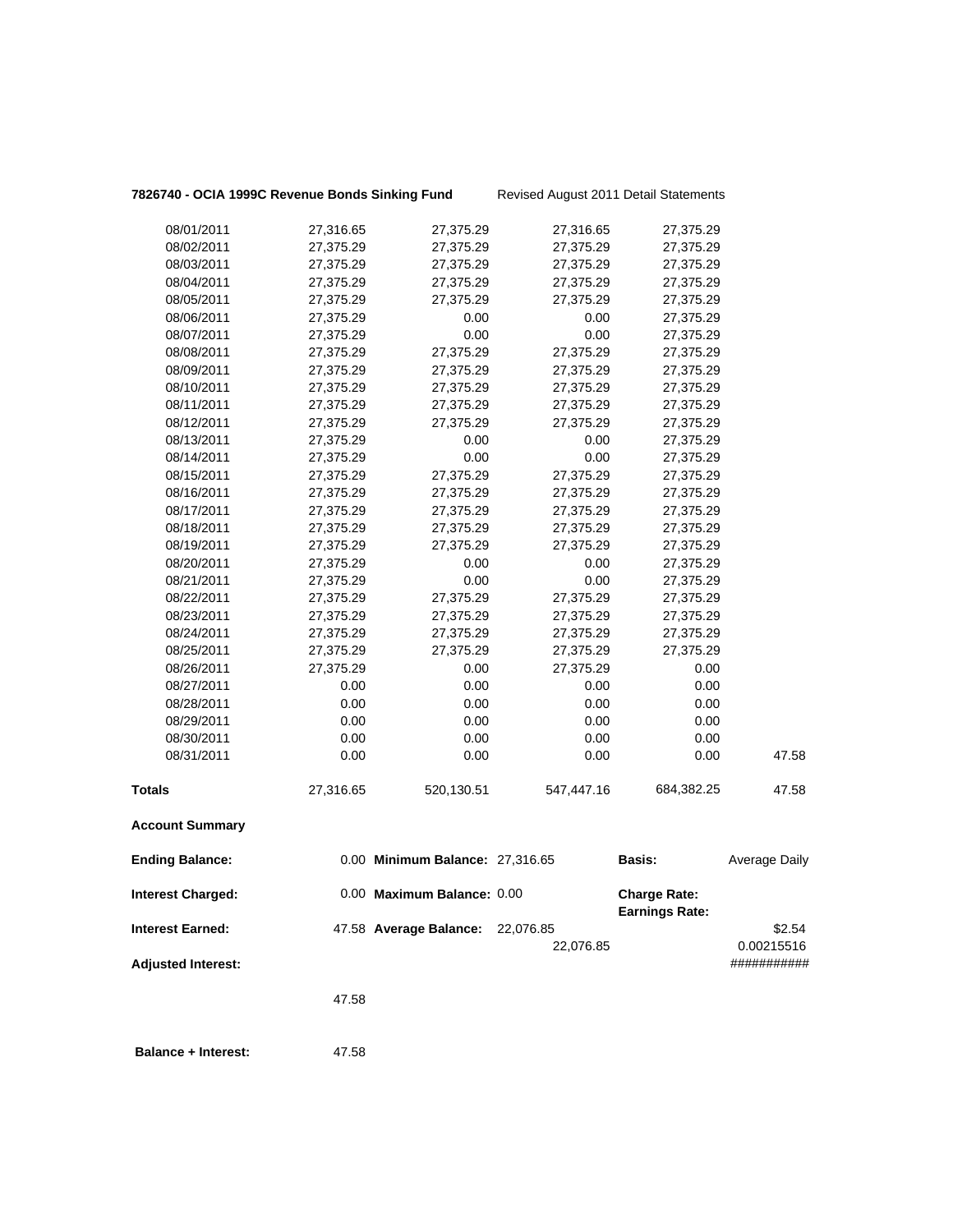## 7828740 - OCIA Series 1999D Sinking F**Revised August 2011 Detail Statements**

| 08/01/2011                | 70,904.47 | 71,056.69                       | 70,904.47    | 71,056.69                                    |                      |
|---------------------------|-----------|---------------------------------|--------------|----------------------------------------------|----------------------|
| 08/02/2011                | 71,056.69 | 71,056.69                       | 71,056.69    | 71,056.69                                    |                      |
| 08/03/2011                | 71,056.69 | 71,056.69                       | 71,056.69    | 71,056.69                                    |                      |
| 08/04/2011                | 71,056.69 | 71,056.69                       | 71,056.69    | 71,056.69                                    |                      |
| 08/05/2011                | 71,056.69 | 71,056.69                       | 71,056.69    | 71,056.69                                    |                      |
| 08/06/2011                | 71,056.69 | 0.00                            | 0.00         | 71,056.69                                    |                      |
| 08/07/2011                | 71,056.69 | 0.00                            | 0.00         | 71,056.69                                    |                      |
| 08/08/2011                | 71,056.69 | 71,056.69                       | 71,056.69    | 71,056.69                                    |                      |
| 08/09/2011                | 71,056.69 | 71,056.69                       | 71,056.69    | 71,056.69                                    |                      |
| 08/10/2011                | 71,056.69 | 71,056.69                       | 71,056.69    | 71,056.69                                    |                      |
| 08/11/2011                | 71,056.69 | 71,056.69                       | 71,056.69    | 71,056.69                                    |                      |
| 08/12/2011                | 71,056.69 | 71,056.69                       | 71,056.69    | 71,056.69                                    |                      |
| 08/13/2011                | 71,056.69 | 0.00                            | 0.00         | 71,056.69                                    |                      |
| 08/14/2011                | 71,056.69 | 0.00                            | 0.00         | 71,056.69                                    |                      |
| 08/15/2011                | 71,056.69 | 71,056.69                       | 71,056.69    | 71,056.69                                    |                      |
| 08/16/2011                | 71,056.69 | 71,056.69                       | 71,056.69    | 71,056.69                                    |                      |
| 08/17/2011                | 71,056.69 | 71,056.69                       | 71,056.69    | 71,056.69                                    |                      |
| 08/18/2011                | 71,056.69 | 71,056.69                       | 71,056.69    | 71,056.69                                    |                      |
| 08/19/2011                | 71,056.69 | 71,056.69                       | 71,056.69    | 71,056.69                                    |                      |
| 08/20/2011                | 71,056.69 | 0.00                            | 0.00         | 71,056.69                                    |                      |
| 08/21/2011                | 71,056.69 | 0.00                            | 0.00         | 71,056.69                                    |                      |
| 08/22/2011                | 71,056.69 | 71,056.69                       | 71,056.69    | 71,056.69                                    |                      |
| 08/23/2011                | 71,056.69 | 71,056.69                       | 71,056.69    | 71,056.69                                    |                      |
| 08/24/2011                | 71,056.69 | 71,056.69                       | 71,056.69    | 71,056.69                                    |                      |
| 08/25/2011                | 71,056.69 | 71,056.69                       | 71,056.69    | 71,056.69                                    |                      |
| 08/26/2011                | 71,056.69 | 0.00                            | 71,056.69    | 0.00                                         |                      |
| 08/27/2011                | 0.00      | 0.00                            | 0.00         | 0.00                                         |                      |
| 08/28/2011                | 0.00      | 0.00                            | 0.00         | 0.00                                         |                      |
| 08/29/2011                | 0.00      | 0.00                            | 0.00         | 0.00                                         |                      |
| 08/30/2011                | 0.00      | 0.00                            | 0.00         | 0.00                                         |                      |
| 08/31/2011                | 0.00      | 0.00                            | 0.00         | 0.00                                         | 123.50               |
| <b>Totals</b>             | 70,904.47 | 1,350,077.11                    | 1,420,981.58 | 1,776,417.25                                 | 123.50               |
| <b>Account Summary</b>    |           |                                 |              |                                              |                      |
| <b>Ending Balance:</b>    |           | 0.00 Minimum Balance: 70,904.47 |              | <b>Basis:</b>                                | <b>Average Daily</b> |
| <b>Interest Charged:</b>  |           | 0.00 Maximum Balance: 0.00      |              | <b>Charge Rate:</b><br><b>Earnings Rate:</b> |                      |
| <b>Interest Earned:</b>   |           | 123.50 Average Balance:         | 57,303.78    |                                              | \$2.54               |
|                           |           |                                 | 57,303.78    |                                              | 0.00215516           |
| <b>Adjusted Interest:</b> |           |                                 |              |                                              | ###########          |
|                           | 123.50    |                                 |              |                                              |                      |

**Balance + Interest:** 123.50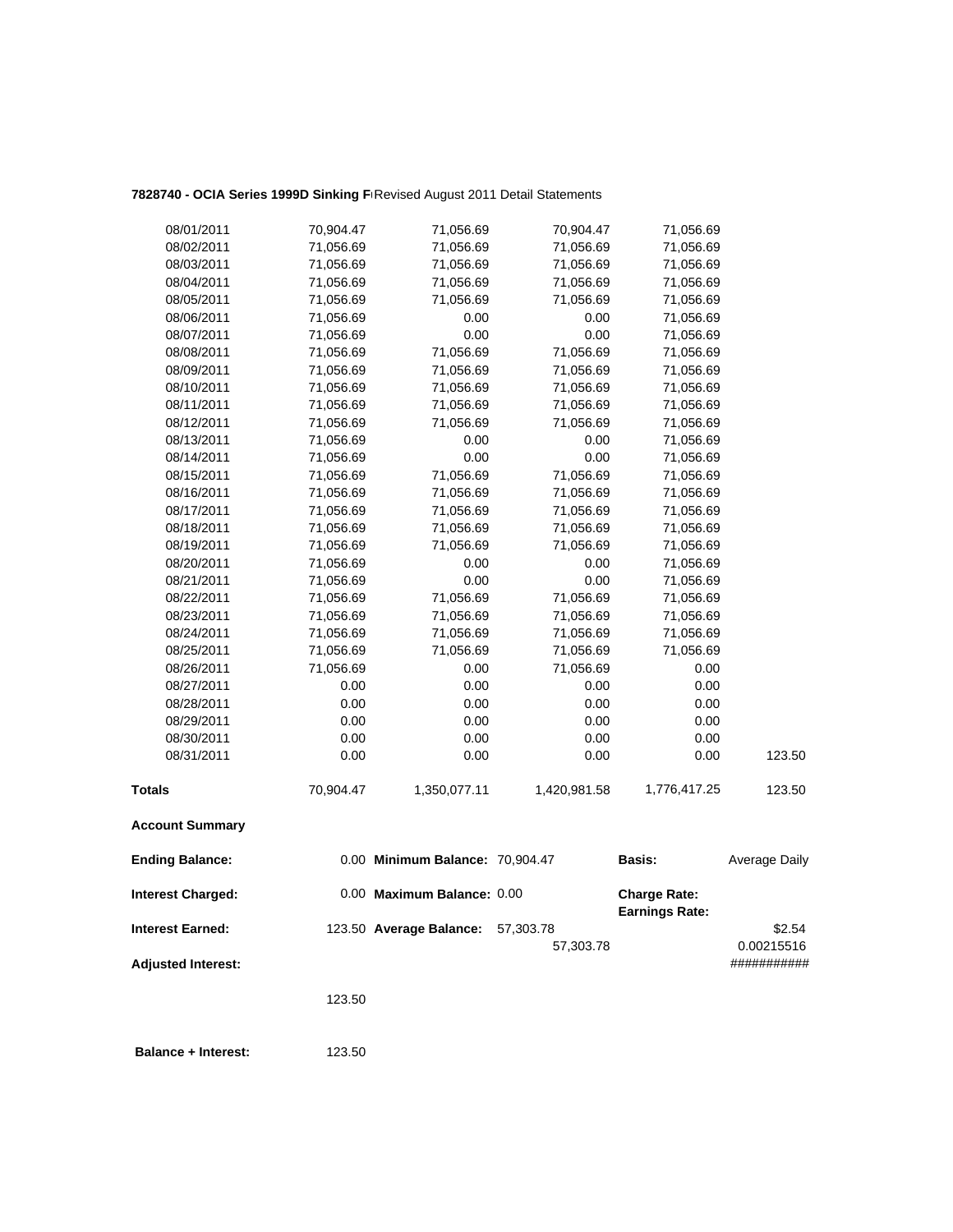**7829740 - OCIA 2003C Sinking Fund** Revised August 2011 Detail Statements

| <b>Interest Charged:</b> |                              | 0.00 Maximum Balance: 1,489,925.51         |                              | <b>Charge Rate:</b><br><b>Earnings Rate:</b> |               |
|--------------------------|------------------------------|--------------------------------------------|------------------------------|----------------------------------------------|---------------|
| <b>Ending Balance:</b>   |                              | 1,489,925.51 Minimum Balance: 1,263,268.47 |                              | <b>Basis:</b>                                | Average Daily |
| <b>Account Summary</b>   |                              |                                            |                              |                                              |               |
| <b>Totals</b>            | 1,263,268.47                 | 30,013,331.73                              | 29,786,674.69                | 40,365,120.81                                | 2,806.24      |
| 08/31/2011               | 1,489,925.51                 | 1,489,925.51                               | 1,489,925.51                 | 1,489,925.51                                 | 2,806.24      |
| 08/30/2011               | 1,489,925.51                 | 1,489,925.51                               | 1,489,925.51                 | 1,489,925.51                                 |               |
| 08/29/2011               | 1,377,953.01                 | 1,489,925.51                               | 1,377,953.01                 | 1,489,925.51                                 |               |
| 08/28/2011               | 1,377,953.01                 | 0.00                                       | 0.00                         | 1,377,953.01                                 |               |
| 08/27/2011               | 1,377,953.01                 | 0.00                                       | 0.00                         | 1,377,953.01                                 |               |
| 08/26/2011               | 1,377,953.01                 | 1,377,953.01                               | 1,377,953.01                 | 1,377,953.01                                 |               |
| 08/25/2011               | 1,265,980.51                 | 1,377,953.01                               | 1,265,980.51                 | 1,377,953.01                                 |               |
| 08/24/2011               | 1,265,980.51                 | 1,265,980.51                               | 1,265,980.51                 | 1,265,980.51                                 |               |
| 08/23/2011               | 1,265,980.51                 | 1,265,980.51                               | 1,265,980.51                 | 1,265,980.51                                 |               |
| 08/22/2011               | 1,265,980.51                 | 1,265,980.51                               | 1,265,980.51                 | 1,265,980.51                                 |               |
| 08/21/2011               | 1,265,980.51                 | 0.00                                       | $0.00\,$                     | 1,265,980.51                                 |               |
| 08/20/2011               | 1,265,980.51                 | 0.00                                       | 0.00                         | 1,265,980.51                                 |               |
| 08/19/2011               | 1,265,980.51                 | 1,265,980.51                               | 1,265,980.51                 | 1,265,980.51                                 |               |
| 08/18/2011               | 1,265,980.51                 | 1,265,980.51                               | 1,265,980.51                 | 1,265,980.51                                 |               |
| 08/17/2011               | 1,265,980.51                 | 1,265,980.51                               | 1,265,980.51                 | 1,265,980.51                                 |               |
| 08/16/2011               | 1,265,980.51                 | 1,265,980.51                               | 1,265,980.51                 | 1,265,980.51                                 |               |
| 08/15/2011               | 1,265,980.51                 | 1,265,980.51                               | 1,265,980.51                 | 1,265,980.51                                 |               |
| 08/14/2011               | 1,265,980.51                 | 0.00                                       | 0.00                         | 1,265,980.51                                 |               |
| 08/13/2011               | 1,265,980.51                 | 0.00                                       | 0.00                         | 1,265,980.51                                 |               |
| 08/12/2011               | 1,265,980.51                 | 1,265,980.51                               | 1,265,980.51                 | 1,265,980.51                                 |               |
| 08/11/2011               | 1,265,980.51                 | 1,265,980.51                               | 1,265,980.51                 | 1,265,980.51                                 |               |
| 08/10/2011               | 1,265,980.51                 | 1,265,980.51                               | 1,265,980.51                 | 1,265,980.51                                 |               |
| 08/09/2011               | 1,265,980.51                 | 1,265,980.51                               | 1,265,980.51                 | 1,265,980.51                                 |               |
| 08/08/2011               | 1,265,980.51                 | 1,265,980.51                               | 1,265,980.51                 | 1,265,980.51                                 |               |
| 08/07/2011               | 1,265,980.51                 | 0.00                                       | 0.00                         | 1,265,980.51                                 |               |
| 08/06/2011               | 1,265,980.51                 | 0.00                                       | 0.00                         | 1,265,980.51                                 |               |
| 08/04/2011<br>08/05/2011 | 1,265,980.51<br>1,265,980.51 | 1,265,980.51<br>1,265,980.51               | 1,265,980.51<br>1,265,980.51 | 1,265,980.51<br>1,265,980.51                 |               |
| 08/03/2011               | 1,265,980.51                 | 1,265,980.51                               | 1,265,980.51                 | 1,265,980.51                                 |               |
| 08/02/2011               | 1,265,980.51                 | 1,265,980.51                               | 1,265,980.51                 | 1,265,980.51                                 |               |
| 08/01/2011               | 1,263,268.47                 | 1,265,980.51                               | 1,263,268.47                 | 1,265,980.51                                 |               |
|                          |                              |                                            |                              |                                              |               |

**Interest Earned:** 2,806.24 **Average Balance:** 1,302,100.67 \$2.54 1,302,100.67 0.00215516 **Adjusted Interest:** ###########

2,806.24

**Balance + Interest:** 1,492,731.75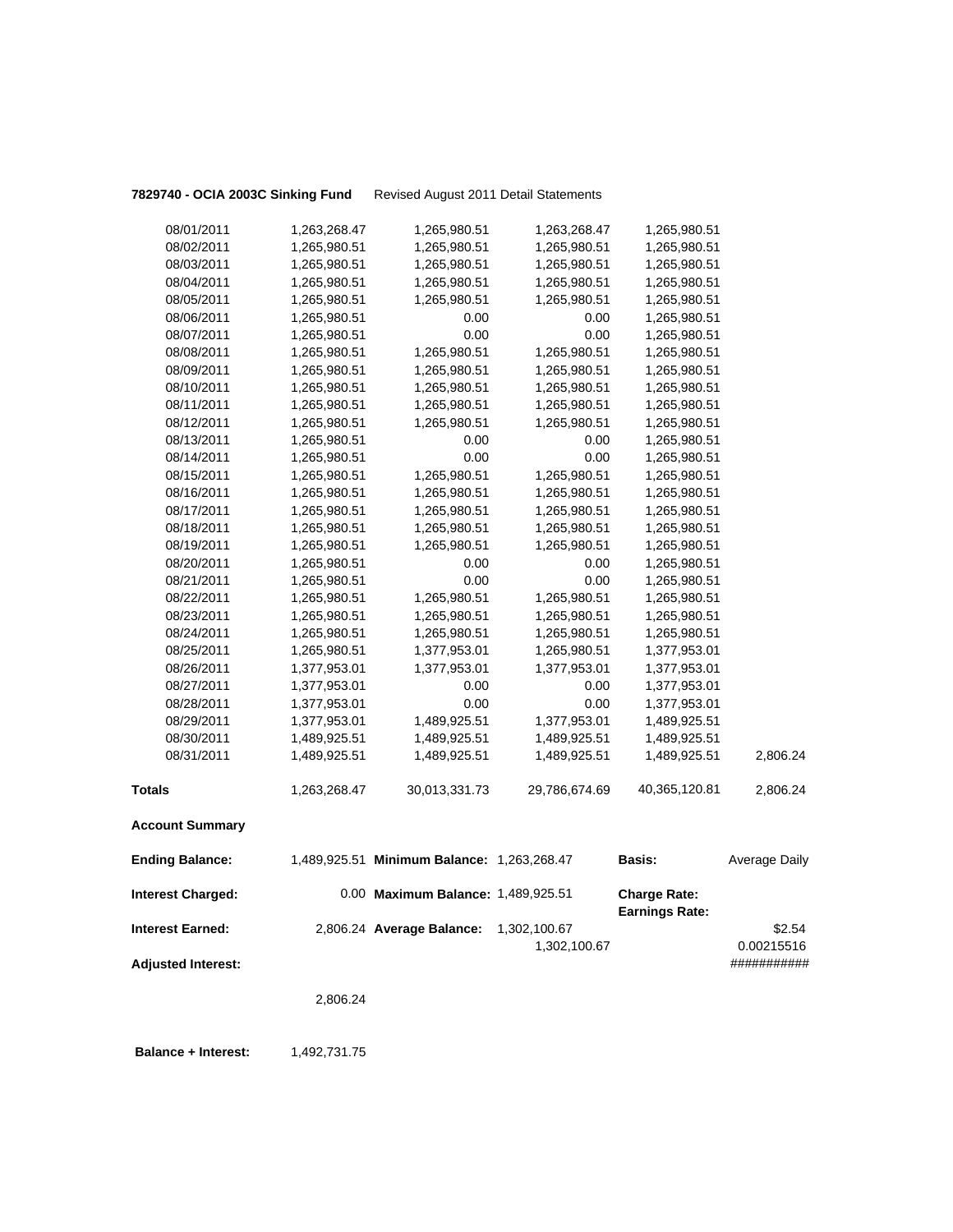**7830740 - OCIA 2003D Sinking Fund** Revised August 2011 Detail Statements

| 08/01/2011                | 189,924.82 | 190,332.56                             | 189,924.82   | 190,332.56            |               |
|---------------------------|------------|----------------------------------------|--------------|-----------------------|---------------|
| 08/02/2011                | 190,332.56 | 190,332.56                             | 190,332.56   | 190,332.56            |               |
| 08/03/2011                | 190,332.56 | 190,332.56                             | 190,332.56   | 190,332.56            |               |
| 08/04/2011                | 190,332.56 | 190,332.56                             | 190,332.56   | 190,332.56            |               |
| 08/05/2011                | 190,332.56 | 190,332.56                             | 190,332.56   | 190,332.56            |               |
| 08/06/2011                | 190,332.56 | 0.00                                   | 0.00         | 190,332.56            |               |
| 08/07/2011                | 190,332.56 | 0.00                                   | 0.00         | 190,332.56            |               |
| 08/08/2011                | 190,332.56 | 190,332.56                             | 190,332.56   | 190,332.56            |               |
| 08/09/2011                | 190,332.56 | 190,332.56                             | 190,332.56   | 190,332.56            |               |
| 08/10/2011                | 190,332.56 | 190,332.56                             | 190,332.56   | 190,332.56            |               |
| 08/11/2011                | 190,332.56 | 190,332.56                             | 190,332.56   | 190,332.56            |               |
| 08/12/2011                | 190,332.56 | 190,332.56                             | 190,332.56   | 190,332.56            |               |
| 08/13/2011                | 190,332.56 | 0.00                                   | 0.00         | 190,332.56            |               |
| 08/14/2011                | 190,332.56 | 0.00                                   | 0.00         | 190,332.56            |               |
| 08/15/2011                | 190,332.56 | 190,332.56                             | 190,332.56   | 190,332.56            |               |
| 08/16/2011                | 190,332.56 | 190,332.56                             | 190,332.56   | 190,332.56            |               |
| 08/17/2011                | 190,332.56 | 190,332.56                             | 190,332.56   | 190,332.56            |               |
| 08/18/2011                | 190,332.56 | 190,332.56                             | 190,332.56   | 190,332.56            |               |
| 08/19/2011                | 190,332.56 | 190,332.56                             | 190,332.56   | 190,332.56            |               |
| 08/20/2011                | 190,332.56 | 0.00                                   | 0.00         | 190,332.56            |               |
| 08/21/2011                | 190,332.56 | 0.00                                   | 0.00         | 190,332.56            |               |
| 08/22/2011                | 190,332.56 | 190,332.56                             | 190,332.56   | 190,332.56            |               |
| 08/23/2011                | 190,332.56 | 190,332.56                             | 190,332.56   | 190,332.56            |               |
| 08/24/2011                | 190,332.56 | 190,332.56                             | 190,332.56   | 190,332.56            |               |
| 08/25/2011                | 190,332.56 | 233,812.16                             | 190,332.56   | 233,812.16            |               |
| 08/26/2011                | 233,812.16 | 233,812.16                             | 233,812.16   | 233,812.16            |               |
| 08/27/2011                | 233,812.16 | 0.00                                   | 0.00         | 233,812.16            |               |
| 08/28/2011                | 233,812.16 | 0.00                                   | 0.00         | 233,812.16            |               |
| 08/29/2011                | 233,812.16 | 233,812.16                             | 233,812.16   | 233,812.16            |               |
| 08/30/2011                | 233,812.16 | 233,812.16                             | 233,812.16   | 233,812.16            |               |
| 08/31/2011                | 233,812.16 | 233,812.16                             | 233,812.16   | 233,812.16            | 431.36        |
| <b>Totals</b>             | 189,924.82 | 4,595,046.88                           | 4,551,159.54 | 6,204,666.56          | 431.36        |
| <b>Account Summary</b>    |            |                                        |              |                       |               |
| <b>Ending Balance:</b>    |            | 233,812.16 Minimum Balance: 189,924.82 |              | <b>Basis:</b>         | Average Daily |
| <b>Interest Charged:</b>  |            | 0.00 Maximum Balance: 233,812.16       |              | <b>Charge Rate:</b>   |               |
| <b>Interest Earned:</b>   |            | 431.36 Average Balance:                | 200,150.53   | <b>Earnings Rate:</b> | \$2.54        |
|                           |            |                                        | 200,150.53   |                       | 0.00215516    |
| <b>Adjusted Interest:</b> |            |                                        |              |                       | ###########   |
|                           |            |                                        |              |                       |               |
|                           | 431.36     |                                        |              |                       |               |

 **Balance + Interest:** 234,243.52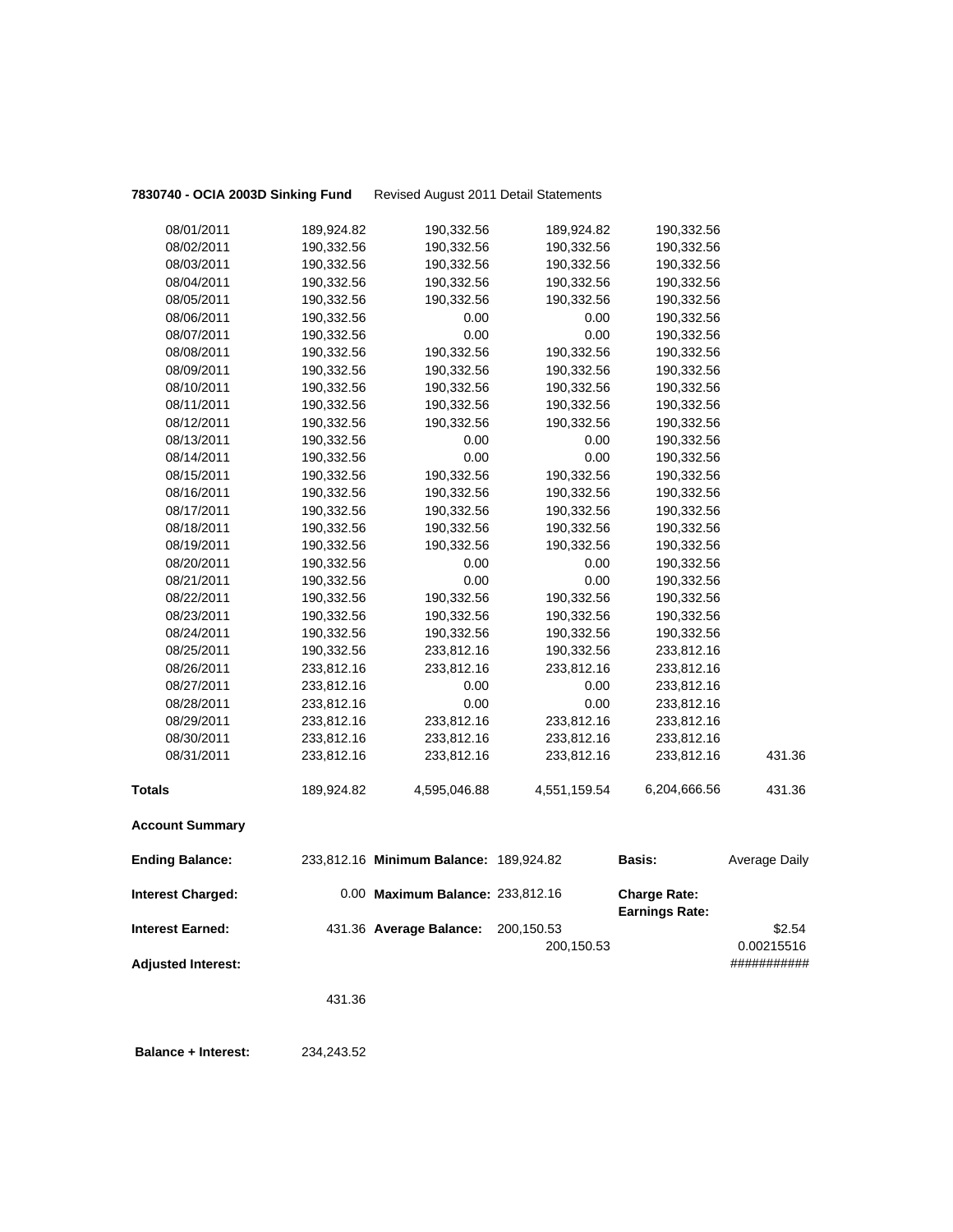## **7831740 - OCIA 2003E SINKING FUND** Revised August 2011 Detail Statements

| 08/01/2011                | 1,354,807.83 | 1,357,716.39                               | 1,354,807.83  | 1,357,716.39                                 |               |
|---------------------------|--------------|--------------------------------------------|---------------|----------------------------------------------|---------------|
| 08/02/2011                | 1,357,716.39 | 1,357,716.39                               | 1,357,716.39  | 1,357,716.39                                 |               |
| 08/03/2011                | 1,357,716.39 | 1,357,716.39                               | 1,357,716.39  | 1,357,716.39                                 |               |
| 08/04/2011                | 1,357,716.39 | 1,357,716.39                               | 1,357,716.39  | 1,357,716.39                                 |               |
| 08/05/2011                | 1,357,716.39 | 1,357,716.39                               | 1,357,716.39  | 1,357,716.39                                 |               |
| 08/06/2011                | 1,357,716.39 | 0.00                                       | 0.00          | 1,357,716.39                                 |               |
| 08/07/2011                | 1,357,716.39 | 0.00                                       | 0.00          | 1,357,716.39                                 |               |
| 08/08/2011                | 1,357,716.39 | 1,357,716.39                               | 1,357,716.39  | 1,357,716.39                                 |               |
| 08/09/2011                | 1,357,716.39 | 1,357,716.39                               | 1,357,716.39  | 1,357,716.39                                 |               |
| 08/10/2011                | 1,357,716.39 | 1,357,716.39                               | 1,357,716.39  | 1,357,716.39                                 |               |
| 08/11/2011                | 1,357,716.39 | 1,357,716.39                               | 1,357,716.39  | 1,357,716.39                                 |               |
| 08/12/2011                | 1,357,716.39 | 1,357,716.39                               | 1,357,716.39  | 1,357,716.39                                 |               |
| 08/13/2011                | 1,357,716.39 | 0.00                                       | 0.00          | 1,357,716.39                                 |               |
| 08/14/2011                | 1,357,716.39 | 0.00                                       | 0.00          | 1,357,716.39                                 |               |
| 08/15/2011                | 1,357,716.39 | 1,357,716.39                               | 1,357,716.39  | 1,357,716.39                                 |               |
| 08/16/2011                | 1,357,716.39 | 1,357,716.39                               | 1,357,716.39  | 1,357,716.39                                 |               |
| 08/17/2011                | 1,357,716.39 | 1,357,716.39                               | 1,357,716.39  | 1,357,716.39                                 |               |
| 08/18/2011                | 1,357,716.39 | 1,357,716.39                               | 1,357,716.39  | 1,357,716.39                                 |               |
| 08/19/2011                | 1,357,716.39 | 1,357,716.39                               | 1,357,716.39  | 1,357,716.39                                 |               |
| 08/20/2011                | 1,357,716.39 | 0.00                                       | 0.00          | 1,357,716.39                                 |               |
| 08/21/2011                | 1,357,716.39 | 0.00                                       | 0.00          | 1,357,716.39                                 |               |
| 08/22/2011                | 1,357,716.39 | 1,357,716.39                               | 1,357,716.39  | 1,357,716.39                                 |               |
| 08/23/2011                | 1,357,716.39 | 1,357,716.39                               | 1,357,716.39  | 1,357,716.39                                 |               |
| 08/24/2011                | 1,357,716.39 | 1,357,716.39                               | 1,357,716.39  | 1,357,716.39                                 |               |
| 08/25/2011                | 1,357,716.39 | 1,484,054.72                               | 1,357,716.39  | 1,484,054.72                                 |               |
| 08/26/2011                | 1,484,054.72 | 1,484,054.72                               | 1,484,054.72  | 1,484,054.72                                 |               |
| 08/27/2011                | 1,484,054.72 | 0.00                                       | 0.00          | 1,484,054.72                                 |               |
| 08/28/2011                | 1,484,054.72 | 0.00                                       | 0.00          | 1,484,054.72                                 |               |
| 08/29/2011                | 1,484,054.72 | 1,484,054.72                               | 1,484,054.72  | 1,484,054.72                                 |               |
| 08/30/2011                | 1,484,054.72 | 1,484,054.72                               | 1,484,054.72  | 1,484,054.72                                 |               |
| 08/31/2011                | 1,484,054.72 | 1,484,054.72                               | 1,484,054.72  | 1,484,054.72                                 | 2,987.58      |
| <b>Totals</b>             | 1,354,807.83 | 31,859,168.62                              | 31,729,921.73 | 42,973,576.40                                | 2,987.58      |
| <b>Account Summary</b>    |              |                                            |               |                                              |               |
| <b>Ending Balance:</b>    |              | 1,484,054.72 Minimum Balance: 1,354,807.83 |               | <b>Basis:</b>                                | Average Daily |
| <b>Interest Charged:</b>  |              | 0.00 Maximum Balance: 1,484,054.72         |               | <b>Charge Rate:</b><br><b>Earnings Rate:</b> |               |
| <b>Interest Earned:</b>   |              | 2,987.58 Average Balance:                  | 1,386,244.40  |                                              | \$2.54        |
|                           |              |                                            | 1,386,244.40  |                                              | 0.00215516    |
| <b>Adjusted Interest:</b> |              |                                            |               |                                              | ###########   |
|                           | 2,987.58     |                                            |               |                                              |               |
|                           |              |                                            |               |                                              |               |

**Balance + Interest:** 1,487,042.30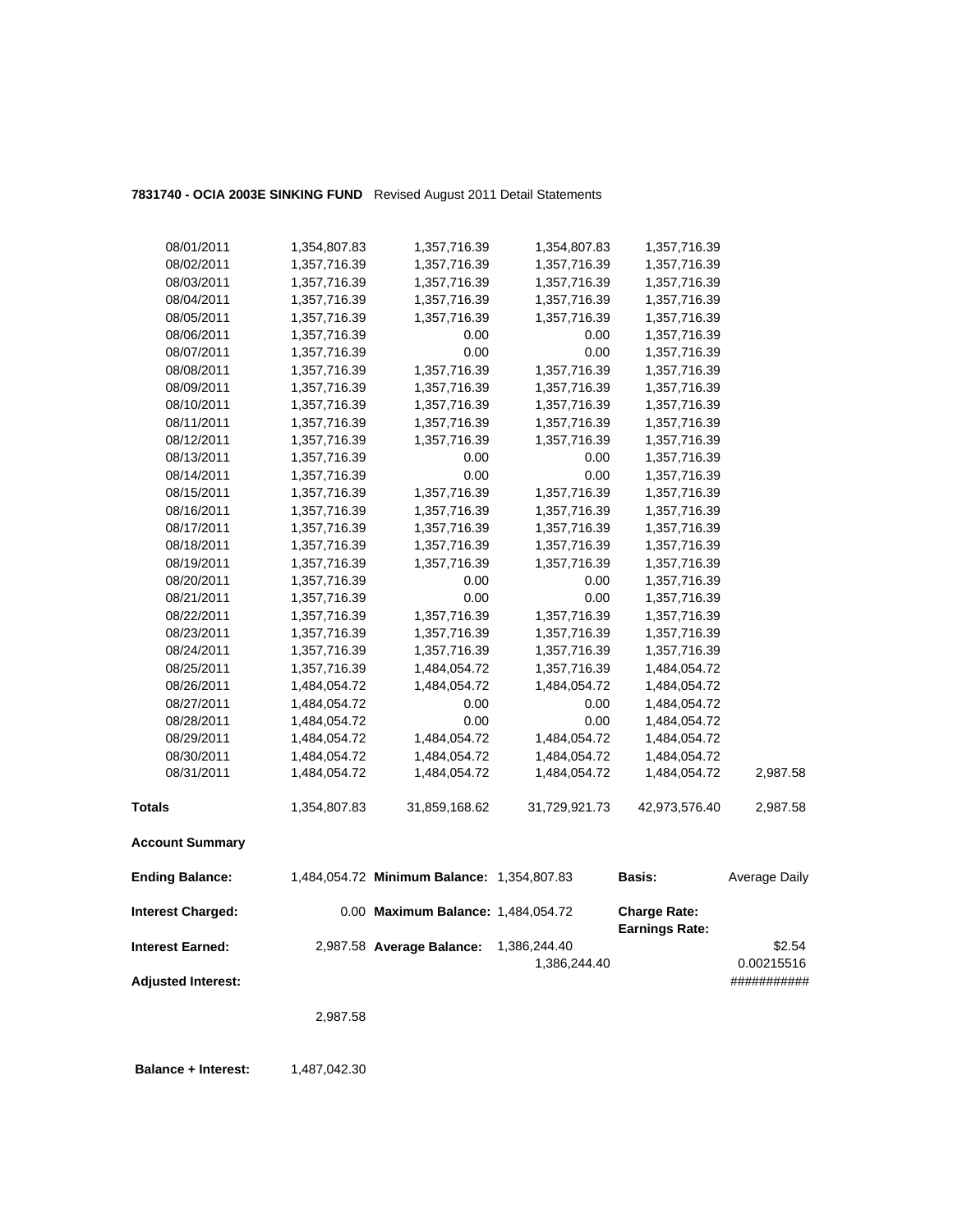## 08/01/2011 58,759.54 59,527.35 58,759.54 59,527.35 08/02/2011 59,527.35 59,527.35 59,527.35 59,527.35 08/03/2011 59,527.35 59,527.35 59,527.35 59,527.35 08/04/2011 59,527.35 59,527.35 59,527.35 59,527.35 08/05/2011 59,527.35 59,527.35 59,527.35 59,527.35 08/06/2011 59,527.35 0.00 0.00 59,527.35 08/07/2011 59,527.35 0.00 0.00 59,527.35 08/08/2011 59,527.35 59,527.35 59,527.35 59,527.35 08/09/2011 59,527.35 59,527.35 59,527.35 59,527.35 08/10/2011 59,527.35 59,527.35 59,527.35 59,527.35 08/11/2011 59,527.35 59,527.35 59,527.35 59,527.35 08/12/2011 59,527.35 59,527.35 59,527.35 59,527.35 08/13/2011 59,527.35 0.00 0.00 59,527.35 08/14/2011 59,527.35 0.00 0.00 59,527.35 08/15/2011 59,527.35 59,527.35 59,527.35 59,527.35 08/16/2011 59,527.35 59,527.35 59,527.35 59,527.35 08/17/2011 59,527.35 59,527.35 59,527.35 59,527.35 08/18/2011 59,527.35 59,527.35 59,527.35 59,527.35 08/19/2011 59,527.35 59,527.35 59,527.35 59,527.35 08/20/2011 59,527.35 0.00 0.00 59,527.35 08/21/2011 59,527.35 0.00 0.00 59,527.35 08/22/2011 59,527.35 59,527.35 59,527.35 59,527.35 08/23/2011 59,527.35 59,527.35 59,527.35 59,527.35 08/24/2011 59,527.35 59,527.35 59,527.35 59,527.35 08/25/2011 59,527.35 105,267.76 59,527.35 105,267.76 08/26/2011 105,267.76 105,267.76 105,267.76 105,267.76 08/27/2011 105,267.76 0.00 0.00 105,267.76 08/28/2011 105,267.76 0.00 0.00 105,267.76 08/29/2011 105,267.76 151,008.17 105,267.76 151,008.17 08/30/2011 151,008.17 151,008.17 151,008.17 151,008.17 08/31/2011 151,008.17 151,008.17 151,008.17 151,008.17 160.10 **Totals** 58,759.54 1,735,052.33 1,642,803.70 2,302,751.95 160.10

**7833740 - OCIA 2005A Sinking fund** Revised August 2011 Detail Statements

### **Account Summary**

| <b>Ending Balance:</b>    | 151,008.17 Minimum Balance: 58,759.54 |           | <b>Basis:</b>                                | Average Daily |
|---------------------------|---------------------------------------|-----------|----------------------------------------------|---------------|
| <b>Interest Charged:</b>  | 0.00 Maximum Balance: 151,008.17      |           | <b>Charge Rate:</b><br><b>Earnings Rate:</b> |               |
| <b>Interest Earned:</b>   | 160.10 Average Balance:               | 74.282.32 |                                              | \$2.54        |
|                           |                                       | 74.282.32 |                                              | 0.00215529    |
| <b>Adjusted Interest:</b> |                                       |           |                                              | ###########   |

160.10

 **Balance + Interest:** 151,168.27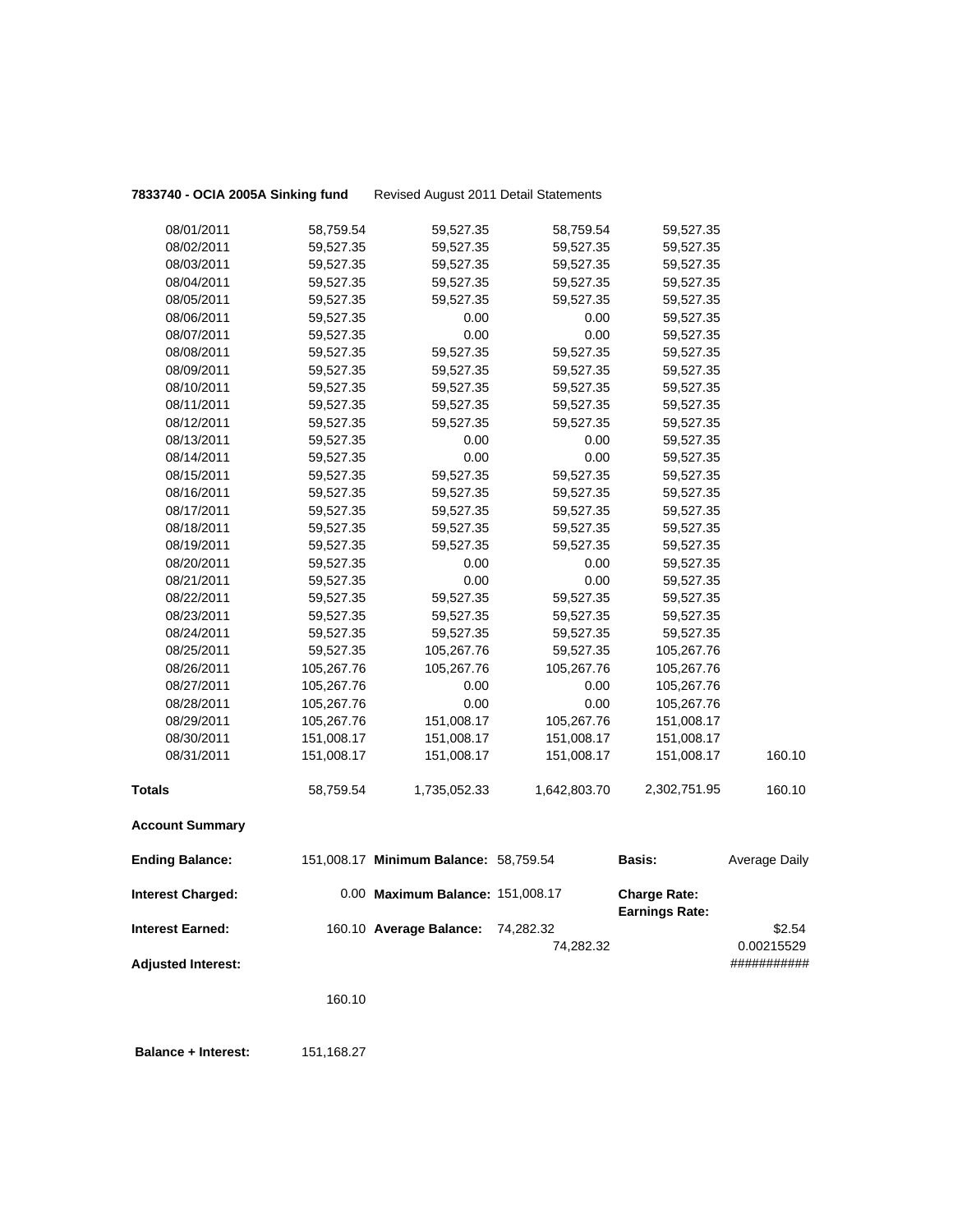**7834740 - OCIA 2005C Sinking Fund** Revised August 2011 Detail Statements

| 08/01/2011                | 158,936.22 | 161,903.52                             | 158,936.22               | 161,903.52            |                      |
|---------------------------|------------|----------------------------------------|--------------------------|-----------------------|----------------------|
| 08/02/2011                | 161,903.52 | 161,903.52                             | 161,903.52               | 161,903.52            |                      |
| 08/03/2011                | 161,903.52 | 161,903.52                             | 161,903.52               | 161,903.52            |                      |
| 08/04/2011                | 161,903.52 | 161,903.52                             | 161,903.52               | 161,903.52            |                      |
| 08/05/2011                | 161,903.52 | 161,903.52                             | 161,903.52               | 161,903.52            |                      |
| 08/06/2011                | 161,903.52 | 0.00                                   | 0.00                     | 161,903.52            |                      |
| 08/07/2011                | 161,903.52 | 0.00                                   | 0.00                     | 161,903.52            |                      |
| 08/08/2011                | 161,903.52 | 161,903.52                             | 161,903.52               | 161,903.52            |                      |
| 08/09/2011                | 161,903.52 | 161,903.52                             | 161,903.52               | 161,903.52            |                      |
| 08/10/2011                | 161,903.52 | 161,903.52                             | 161,903.52               | 161,903.52            |                      |
| 08/11/2011                | 161,903.52 | 161,903.52                             | 161,903.52               | 161,903.52            |                      |
| 08/12/2011                | 161,903.52 | 161,903.52                             | 161,903.52               | 161,903.52            |                      |
| 08/13/2011                | 161,903.52 | 0.00                                   | 0.00                     | 161,903.52            |                      |
| 08/14/2011                | 161,903.52 | 0.00                                   | 0.00                     | 161,903.52            |                      |
| 08/15/2011                | 161,903.52 | 161,903.52                             | 161,903.52               | 161,903.52            |                      |
| 08/16/2011                | 161,903.52 | 161,903.52                             | 161,903.52               | 161,903.52            |                      |
| 08/17/2011                | 161,903.52 | 161,903.52                             | 161,903.52               | 161,903.52            |                      |
| 08/18/2011                | 161,903.52 | 161,903.52                             | 161,903.52               | 161,903.52            |                      |
| 08/19/2011                | 161,903.52 | 161,903.52                             | 161,903.52               | 161,903.52            |                      |
| 08/20/2011                | 161,903.52 | 0.00                                   | 0.00                     | 161,903.52            |                      |
| 08/21/2011                | 161,903.52 | 0.00                                   | 0.00                     | 161,903.52            |                      |
| 08/22/2011                | 161,903.52 | 161,903.52                             | 161,903.52               | 161,903.52            |                      |
| 08/23/2011                | 161,903.52 | 161,903.52                             | 161,903.52               | 161,903.52            |                      |
| 08/24/2011                | 161,903.52 | 161,903.52                             | 161,903.52               | 161,903.52            |                      |
| 08/25/2011                | 161,903.52 | 372,773.62                             | 161,903.52               | 372,773.62            |                      |
| 08/26/2011                | 372,773.62 | 372,773.62                             | 372,773.62               | 372,773.62            |                      |
| 08/27/2011                | 372,773.62 | 0.00                                   | 0.00                     | 372,773.62            |                      |
| 08/28/2011                | 372,773.62 | 0.00                                   | 0.00                     | 372,773.62            |                      |
| 08/29/2011                | 372,773.62 | 372,773.62                             | 372,773.62               | 372,773.62            |                      |
| 08/30/2011                | 372,773.62 | 372,773.62                             | 372,773.62               | 372,773.62            |                      |
| 08/31/2011                | 372,773.62 | 372,773.62                             | 372,773.62               | 372,773.62            | 451.59               |
| <b>Totals</b>             | 158,936.22 | 4,778,131.46                           | 4,564,294.06             | 6,495,099.82          | 451.59               |
| <b>Account Summary</b>    |            |                                        |                          |                       |                      |
| <b>Ending Balance:</b>    |            | 372,773.62 Minimum Balance: 158,936.22 |                          | Basis:                | Average Daily        |
| <b>Interest Charged:</b>  |            | 0.00 Maximum Balance: 372,773.62       |                          | <b>Charge Rate:</b>   |                      |
| <b>Interest Earned:</b>   |            | 451.59 Average Balance:                | 209,519.35<br>209,519.35 | <b>Earnings Rate:</b> | \$2.54<br>0.00215536 |
| <b>Adjusted Interest:</b> |            |                                        |                          |                       | ###########          |

451.59

 **Balance + Interest:** 373,225.21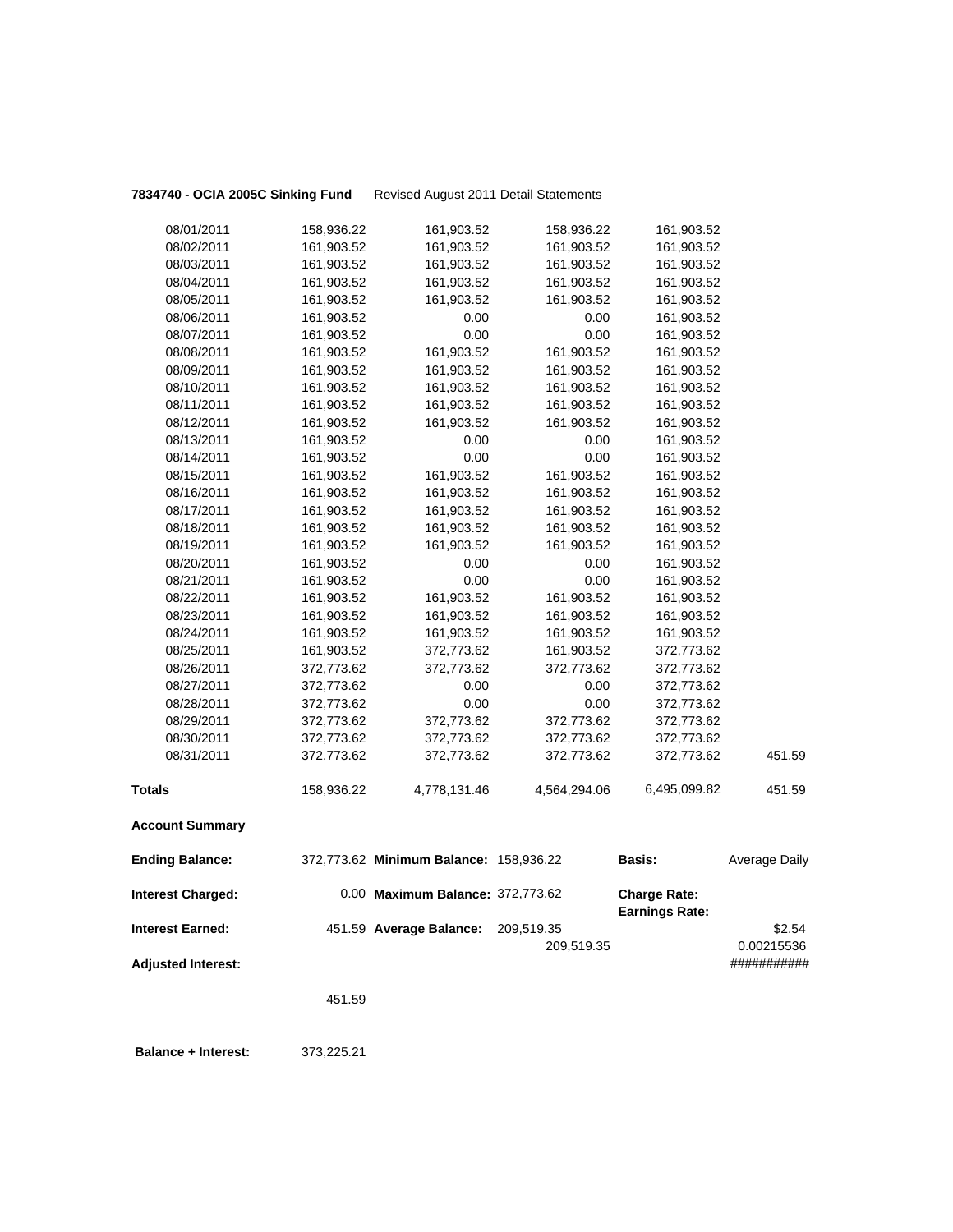**7835740 - OCIA 2005D Sinking Fund** Revised August 2011 Detail Statements

|                                                     | 448.13     |                                                             |              |                                              |                           |
|-----------------------------------------------------|------------|-------------------------------------------------------------|--------------|----------------------------------------------|---------------------------|
| <b>Adjusted Interest:</b>                           |            |                                                             | 207,915.69   |                                              | 0.00215534<br>########### |
| <b>Interest Charged:</b><br><b>Interest Earned:</b> |            | 0.00 Maximum Balance: 300,970.77<br>448.13 Average Balance: | 207,915.69   | <b>Charge Rate:</b><br><b>Earnings Rate:</b> | \$2.54                    |
| <b>Ending Balance:</b>                              |            | 300,970.77 Minimum Balance: 178,432.25                      |              | <b>Basis:</b>                                | Average Daily             |
| <b>Account Summary</b>                              |            |                                                             |              |                                              |                           |
| <b>Totals</b>                                       | 178,432.25 | 4,758,797.01                                                | 4,636,258.49 | 6,445,386.27                                 | 448.13                    |
| 08/31/2011                                          | 300,970.77 | 300,970.77                                                  | 300,970.77   | 300,970.77                                   | 448.13                    |
| 08/30/2011                                          | 300,970.77 | 300,970.77                                                  | 300,970.77   | 300,970.77                                   |                           |
| 08/29/2011                                          | 300,970.77 | 300,970.77                                                  | 300,970.77   | 300,970.77                                   |                           |
| 08/28/2011                                          | 300,970.77 | 0.00                                                        | 0.00         | 300,970.77                                   |                           |
| 08/27/2011                                          | 300,970.77 | 0.00                                                        | 0.00         | 300,970.77                                   |                           |
| 08/26/2011                                          | 300,970.77 | 300,970.77                                                  | 300,970.77   | 300,970.77                                   |                           |
| 08/25/2011                                          | 180,774.62 | 300,970.77                                                  | 180,774.62   | 300,970.77                                   |                           |
| 08/24/2011                                          | 180,774.62 | 180,774.62                                                  | 180,774.62   | 180,774.62                                   |                           |
| 08/23/2011                                          | 180,774.62 | 180,774.62                                                  | 180,774.62   | 180,774.62                                   |                           |
| 08/22/2011                                          | 180,774.62 | 180,774.62                                                  | 180,774.62   | 180,774.62                                   |                           |
| 08/21/2011                                          | 180,774.62 | 0.00                                                        | 0.00         | 180,774.62                                   |                           |
| 08/20/2011                                          | 180,774.62 | 0.00                                                        | 0.00         | 180,774.62                                   |                           |
| 08/19/2011                                          | 180,774.62 | 180,774.62                                                  | 180,774.62   | 180,774.62                                   |                           |
| 08/18/2011                                          | 180,774.62 | 180,774.62                                                  | 180,774.62   | 180,774.62                                   |                           |
| 08/17/2011                                          | 180,774.62 | 180,774.62                                                  | 180,774.62   | 180,774.62                                   |                           |
| 08/16/2011                                          | 180,774.62 | 180,774.62                                                  | 180,774.62   | 180,774.62                                   |                           |
| 08/15/2011                                          | 180,774.62 | 180,774.62                                                  | 180,774.62   | 180,774.62                                   |                           |
| 08/14/2011                                          | 180,774.62 | 0.00                                                        | 0.00         | 180,774.62                                   |                           |
| 08/13/2011                                          | 180,774.62 | 0.00                                                        | 0.00         | 180,774.62                                   |                           |
| 08/12/2011                                          | 180,774.62 | 180,774.62                                                  | 180,774.62   | 180,774.62                                   |                           |
| 08/11/2011                                          | 180,774.62 | 180,774.62                                                  | 180,774.62   | 180,774.62                                   |                           |
| 08/10/2011                                          | 180,774.62 | 180,774.62                                                  | 180,774.62   | 180,774.62                                   |                           |
| 08/09/2011                                          | 180,774.62 | 180,774.62                                                  | 180,774.62   | 180,774.62                                   |                           |
| 08/08/2011                                          | 180,774.62 | 180,774.62                                                  | 180,774.62   | 180,774.62                                   |                           |
| 08/07/2011                                          | 180,774.62 | 0.00                                                        | 0.00         | 180,774.62                                   |                           |
| 08/06/2011                                          | 180,774.62 | 0.00                                                        | 0.00         | 180,774.62                                   |                           |
| 08/05/2011                                          | 180,774.62 | 180,774.62                                                  | 180,774.62   | 180,774.62                                   |                           |
| 08/04/2011                                          | 180,774.62 | 180,774.62                                                  | 180,774.62   | 180,774.62                                   |                           |
| 08/03/2011                                          | 180,774.62 | 180,774.62                                                  | 180,774.62   | 180,774.62                                   |                           |
| 08/02/2011                                          | 180,774.62 | 180,774.62                                                  | 180,774.62   | 180,774.62                                   |                           |
| 08/01/2011                                          | 178,432.25 | 180,774.62                                                  | 178,432.25   | 180,774.62                                   |                           |

**Balance + Interest:** 301,418.90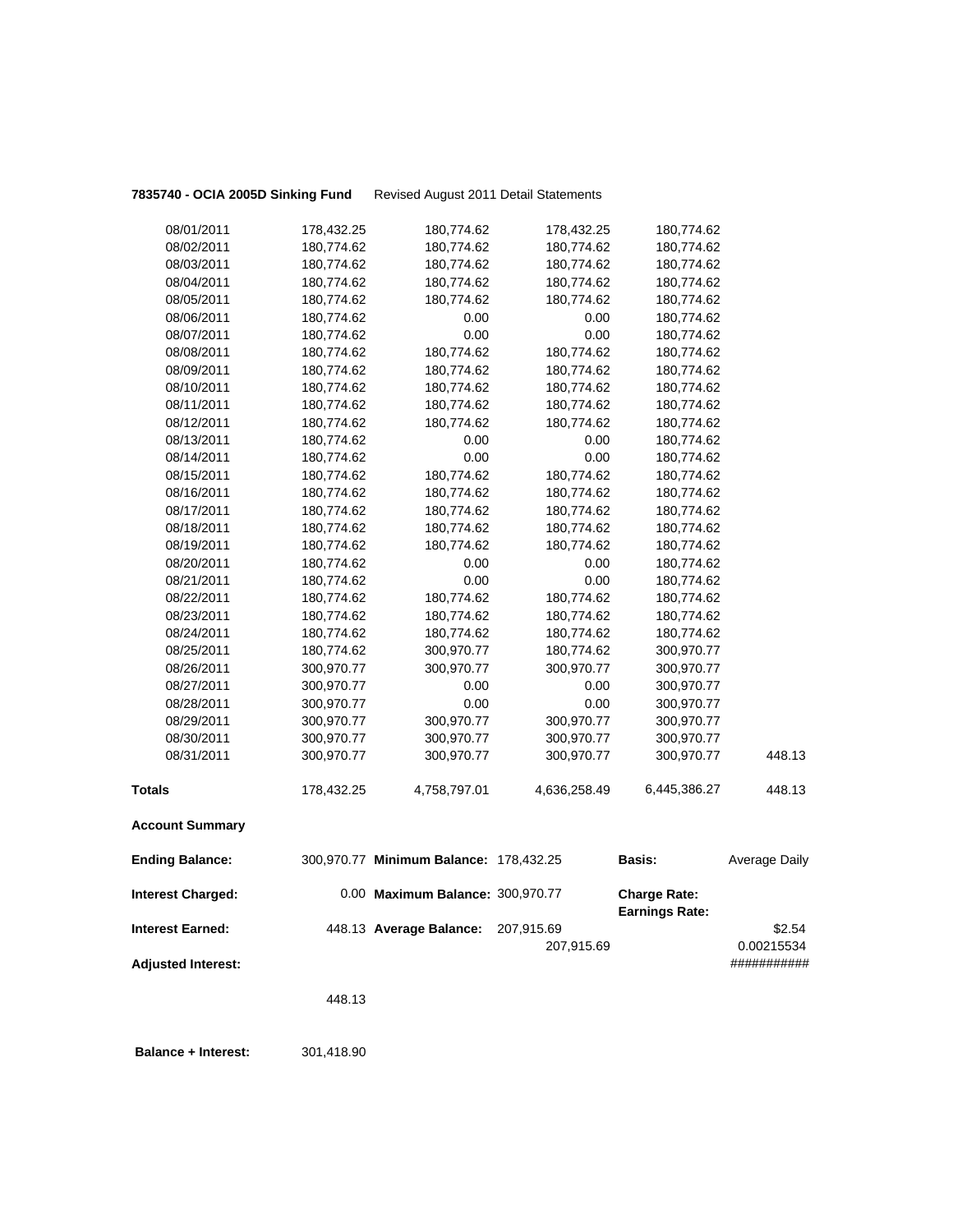| 08/01/2011                | 37,875.10  | 38,504.29                             | 37,875.10    | 38,504.29                                    |                      |
|---------------------------|------------|---------------------------------------|--------------|----------------------------------------------|----------------------|
| 08/02/2011                | 38,504.29  | 38,504.29                             | 38,504.29    | 38,504.29                                    |                      |
| 08/03/2011                | 38,504.29  | 38,504.29                             | 38,504.29    | 38,504.29                                    |                      |
| 08/04/2011                | 38,504.29  | 38,504.29                             | 38,504.29    | 38,504.29                                    |                      |
| 08/05/2011                | 38,504.29  | 38,504.29                             | 38,504.29    | 38,504.29                                    |                      |
| 08/06/2011                | 38,504.29  | 0.00                                  | 0.00         | 38,504.29                                    |                      |
| 08/07/2011                | 38,504.29  | 0.00                                  | 0.00         | 38,504.29                                    |                      |
| 08/08/2011                | 38,504.29  | 38,504.29                             | 38,504.29    | 38,504.29                                    |                      |
| 08/09/2011                | 38,504.29  | 38,504.29                             | 38,504.29    | 38,504.29                                    |                      |
| 08/10/2011                | 38,504.29  | 38,504.29                             | 38,504.29    | 38,504.29                                    |                      |
| 08/11/2011                | 38,504.29  | 38,504.29                             | 38,504.29    | 38,504.29                                    |                      |
| 08/12/2011                | 38,504.29  | 38,504.29                             | 38,504.29    | 38,504.29                                    |                      |
| 08/13/2011                | 38,504.29  | 0.00                                  | 0.00         | 38,504.29                                    |                      |
| 08/14/2011                | 38,504.29  | 0.00                                  | 0.00         | 38,504.29                                    |                      |
| 08/15/2011                | 38,504.29  | 38,504.29                             | 38,504.29    | 38,504.29                                    |                      |
| 08/16/2011                | 38,504.29  | 38,504.29                             | 38,504.29    | 38,504.29                                    |                      |
| 08/17/2011                | 38,504.29  | 38,504.29                             | 38,504.29    | 38,504.29                                    |                      |
| 08/18/2011                | 38,504.29  | 38,504.29                             | 38,504.29    | 38,504.29                                    |                      |
| 08/19/2011                | 38,504.29  | 38,504.29                             | 38,504.29    | 38,504.29                                    |                      |
| 08/20/2011                | 38,504.29  | 0.00                                  | 0.00         | 38,504.29                                    |                      |
| 08/21/2011                | 38,504.29  | 0.00                                  | 0.00         | 38,504.29                                    |                      |
| 08/22/2011                | 38,504.29  | 38,504.29                             | 38,504.29    | 38,504.29                                    |                      |
| 08/23/2011                | 38,504.29  | 38,504.29                             | 38,504.29    | 38,504.29                                    |                      |
| 08/24/2011                | 38,504.29  | 38,504.29                             | 38,504.29    | 38,504.29                                    |                      |
| 08/25/2011                | 38,504.29  | 118,127.53                            | 38,504.29    | 118,127.53                                   |                      |
| 08/26/2011                | 118,127.53 | 118,127.53                            | 118,127.53   | 118,127.53                                   |                      |
| 08/27/2011                | 118,127.53 | 0.00                                  | 0.00         | 118,127.53                                   |                      |
| 08/28/2011                | 118,127.53 | 0.00                                  | 0.00         | 118,127.53                                   |                      |
| 08/29/2011                | 118,127.53 | 118,127.53                            | 118,127.53   | 118,127.53                                   |                      |
| 08/30/2011                | 118,127.53 | 118,127.53                            | 118,127.53   | 118,127.53                                   |                      |
| 08/31/2011                | 118,127.53 | 118,127.53                            | 118,127.53   | 118,127.53                                   | 121.74               |
| <b>Totals</b>             | 37,875.10  | 1,283,714.87                          | 1,203,462.44 | 1,750,995.67                                 | 121.74               |
| <b>Account Summary</b>    |            |                                       |              |                                              |                      |
| <b>Ending Balance:</b>    |            | 118,127.53 Minimum Balance: 37,875.10 |              | <b>Basis:</b>                                | <b>Average Daily</b> |
| <b>Interest Charged:</b>  |            | 0.00 Maximum Balance: 118,127.53      |              | <b>Charge Rate:</b><br><b>Earnings Rate:</b> |                      |
| <b>Interest Earned:</b>   |            | 121.74 Average Balance:               | 56,483.73    |                                              | \$2.54               |
|                           |            |                                       | 56,483.73    |                                              | 0.00215531           |
| <b>Adjusted Interest:</b> |            |                                       |              |                                              | ###########          |
|                           |            |                                       |              |                                              |                      |
|                           | 121.74     |                                       |              |                                              |                      |
|                           |            |                                       |              |                                              |                      |

**7836740 - OCIA 2005 Sinking Fund** Revised August 2011 Detail Statements

**Balance + Interest:** 118,249.27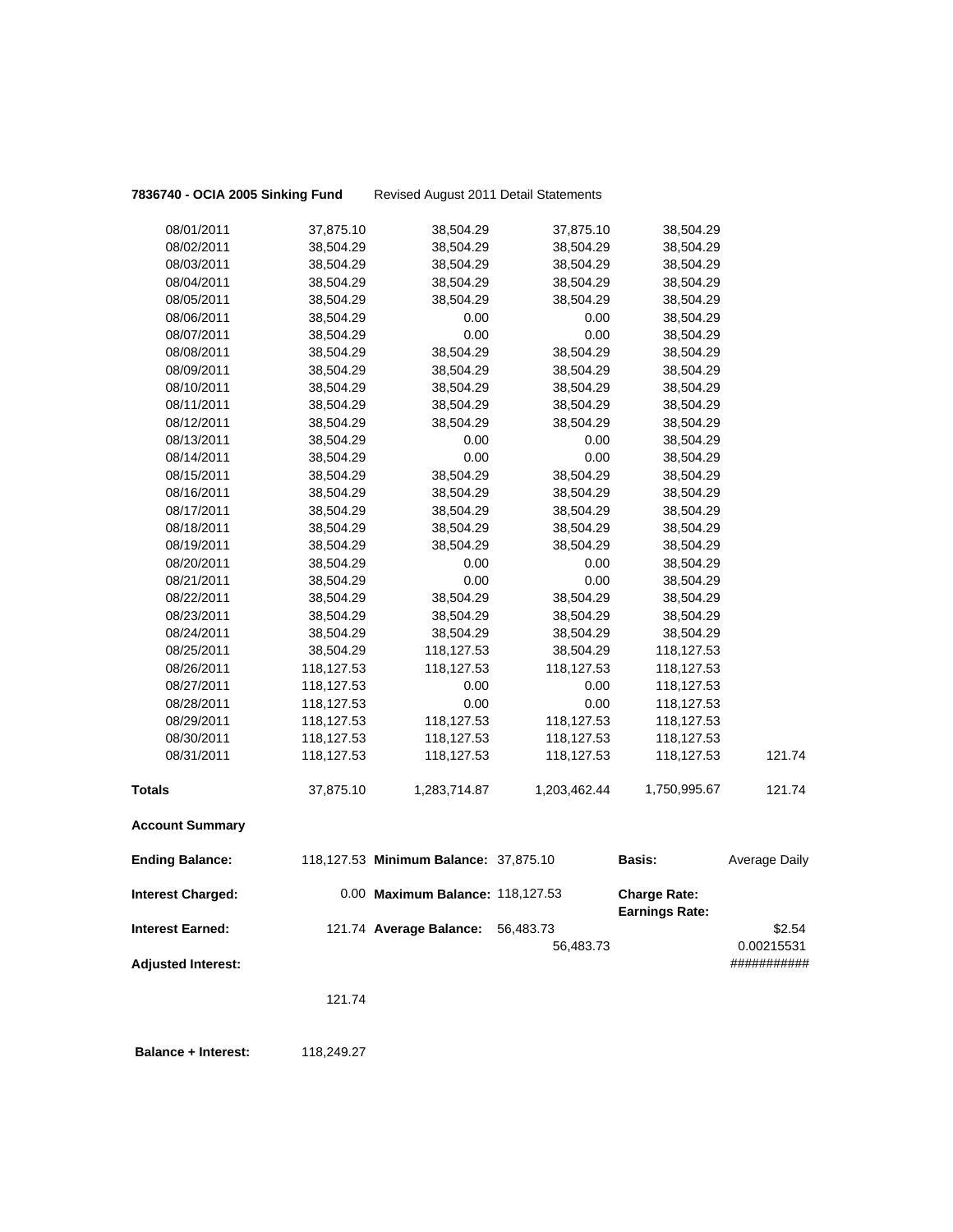**7837740 - OCIA 2006A Sinking Fund** Revised August 2011 Detail Statements

| <b>Ending Balance:</b> |            | 291,910.39 Minimum Balance: 138,936.01 |              | <b>Basis:</b> | Average Daily |
|------------------------|------------|----------------------------------------|--------------|---------------|---------------|
| <b>Account Summary</b> |            |                                        |              |               |               |
| <b>Totals</b>          | 138,936.01 | 4,000,339.97                           | 3,847,365.59 | 5,431,090.09  | 377.61        |
| 08/31/2011             | 291,910.39 | 291,910.39                             | 291,910.39   | 291,910.39    | 377.61        |
| 08/30/2011             | 291,910.39 | 291,910.39                             | 291,910.39   | 291,910.39    |               |
| 08/29/2011             | 291,910.39 | 291,910.39                             | 291,910.39   | 291,910.39    |               |
| 08/28/2011             | 291,910.39 | 0.00                                   | 0.00         | 291,910.39    |               |
| 08/27/2011             | 291,910.39 | 0.00                                   | 0.00         | 291,910.39    |               |
| 08/26/2011             | 291,910.39 | 291,910.39                             | 291,910.39   | 291,910.39    |               |
| 08/25/2011             | 141,154.89 | 291,910.39                             | 141,154.89   | 291,910.39    |               |
| 08/24/2011             | 141,154.89 | 141,154.89                             | 141,154.89   | 141,154.89    |               |
| 08/23/2011             | 141,154.89 | 141,154.89                             | 141,154.89   | 141,154.89    |               |
| 08/22/2011             | 141,154.89 | 141,154.89                             | 141,154.89   | 141,154.89    |               |
| 08/21/2011             | 141,154.89 | 0.00                                   | 0.00         | 141,154.89    |               |
| 08/20/2011             | 141,154.89 | 0.00                                   | 0.00         | 141,154.89    |               |
| 08/19/2011             | 141,154.89 | 141,154.89                             | 141,154.89   | 141, 154.89   |               |
| 08/18/2011             | 141,154.89 | 141,154.89                             | 141,154.89   | 141, 154.89   |               |
| 08/17/2011             | 141,154.89 | 141,154.89                             | 141,154.89   | 141,154.89    |               |
| 08/16/2011             | 141,154.89 | 141,154.89                             | 141,154.89   | 141, 154.89   |               |
| 08/15/2011             | 141,154.89 | 141,154.89                             | 141,154.89   | 141, 154.89   |               |
| 08/14/2011             | 141,154.89 | 0.00                                   | 0.00         | 141,154.89    |               |
| 08/13/2011             | 141,154.89 | 0.00                                   | 0.00         | 141,154.89    |               |
| 08/12/2011             | 141,154.89 | 141,154.89                             | 141,154.89   | 141, 154.89   |               |
| 08/11/2011             | 141,154.89 | 141,154.89                             | 141,154.89   | 141, 154.89   |               |
| 08/10/2011             | 141,154.89 | 141,154.89                             | 141,154.89   | 141,154.89    |               |
| 08/09/2011             | 141,154.89 | 141,154.89                             | 141,154.89   | 141, 154.89   |               |
| 08/08/2011             | 141,154.89 | 141,154.89                             | 141,154.89   | 141, 154.89   |               |
| 08/07/2011             | 141,154.89 | 0.00                                   | 0.00         | 141,154.89    |               |
| 08/06/2011             | 141,154.89 | 0.00                                   | 0.00         | 141,154.89    |               |
| 08/05/2011             | 141,154.89 | 141,154.89                             | 141,154.89   | 141,154.89    |               |
| 08/04/2011             | 141,154.89 | 141,154.89                             | 141,154.89   | 141,154.89    |               |
| 08/03/2011             | 141,154.89 | 141,154.89                             | 141,154.89   | 141,154.89    |               |
| 08/02/2011             | 141,154.89 | 141,154.89                             | 141,154.89   | 141,154.89    |               |
| 08/01/2011             | 138,936.01 | 141,154.89                             | 138,936.01   | 141,154.89    |               |

| <b>Interest Charged:</b>  | 0.00 Maximum Balance: 291,910.39   |            | <b>Charge Rate:</b><br><b>Earnings Rate:</b> |             |
|---------------------------|------------------------------------|------------|----------------------------------------------|-------------|
| <b>Interest Earned:</b>   | 377.61 Average Balance: 175,196.45 |            |                                              | \$2.54      |
|                           |                                    | 175.196.45 |                                              | 0.00215535  |
| <b>Adjusted Interest:</b> |                                    |            |                                              | ########### |

377.61

 **Balance + Interest:** 292,288.00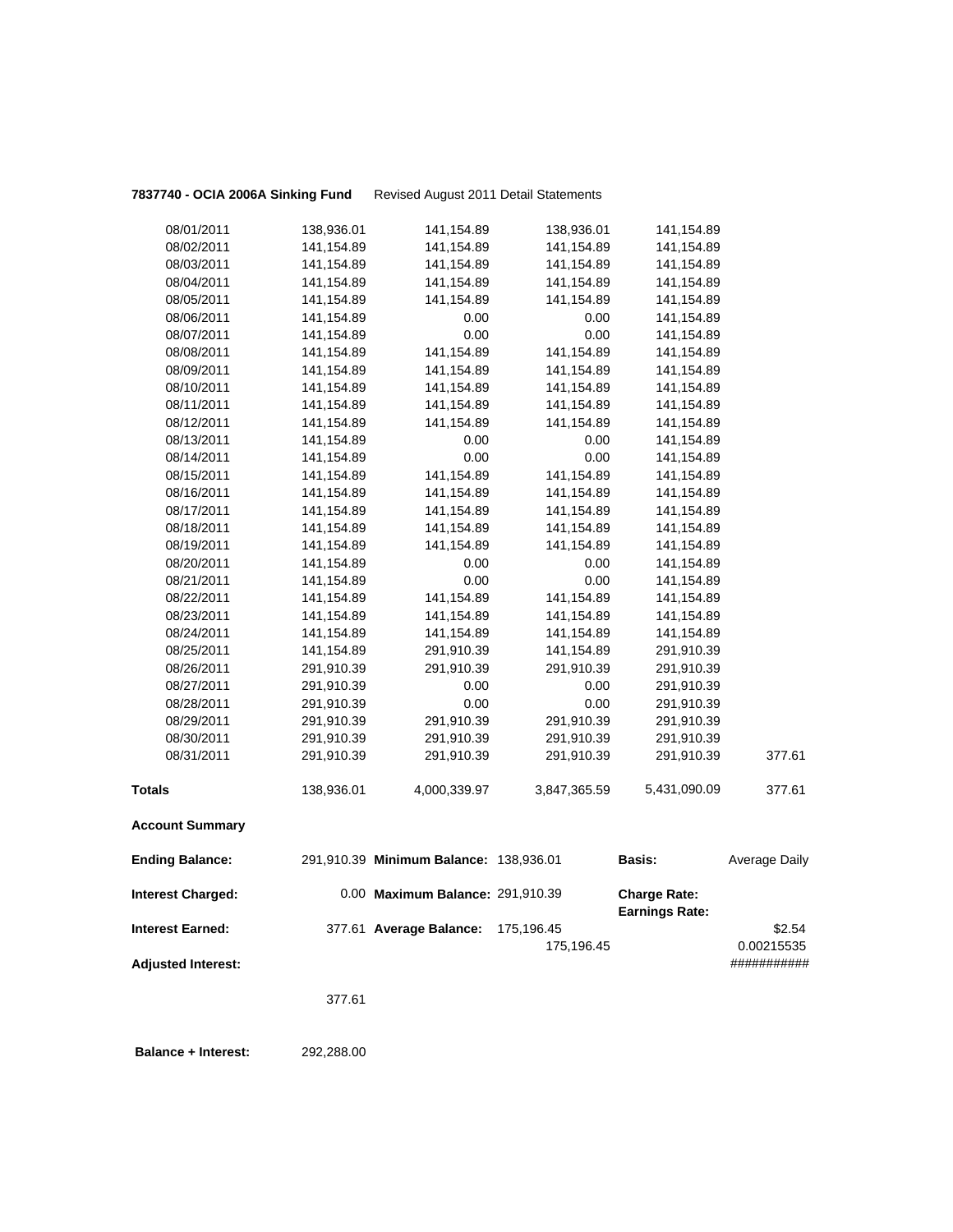**7838740 - OCIA 2005F Sinking Fund** Revised August 2011 Detail Statements

| 08/01/2011                | 18,894,141.60 | 18,958,164.52                                | 18,894,141.60  | 18,958,164.52                                |                      |
|---------------------------|---------------|----------------------------------------------|----------------|----------------------------------------------|----------------------|
| 08/02/2011                | 18,958,164.52 | 18,958,164.52                                | 18,958,164.52  | 18,958,164.52                                |                      |
| 08/03/2011                | 18,958,164.52 | 18,958,164.52                                | 18,958,164.52  | 18,958,164.52                                |                      |
| 08/04/2011                | 18,958,164.52 | 18,958,164.52                                | 18,958,164.52  | 18,958,164.52                                |                      |
| 08/05/2011                | 18,958,164.52 | 18,958,164.52                                | 18,958,164.52  | 18,958,164.52                                |                      |
| 08/06/2011                | 18,958,164.52 | 0.00                                         | 0.00           | 18,958,164.52                                |                      |
| 08/07/2011                | 18,958,164.52 | 0.00                                         | 0.00           | 18,958,164.52                                |                      |
| 08/08/2011                | 18,958,164.52 | 18,958,164.52                                | 18,958,164.52  | 18,958,164.52                                |                      |
| 08/09/2011                | 18,958,164.52 | 18,958,164.52                                | 18,958,164.52  | 18,958,164.52                                |                      |
| 08/10/2011                | 18,958,164.52 | 18,958,164.52                                | 18,958,164.52  | 18,958,164.52                                |                      |
| 08/11/2011                | 18,958,164.52 | 18,958,164.52                                | 18,958,164.52  | 18,958,164.52                                |                      |
| 08/12/2011                | 18,958,164.52 | 18,958,164.53                                | 18,958,164.52  | 18,958,164.53                                |                      |
| 08/13/2011                | 18,958,164.53 | 0.00                                         | 0.00           | 18,958,164.53                                |                      |
| 08/14/2011                | 18,958,164.53 | 0.00                                         | 0.00           | 18,958,164.53                                |                      |
| 08/15/2011                | 18,958,164.53 | 18,958,164.53                                | 18,958,164.53  | 18,958,164.53                                |                      |
| 08/16/2011                | 18,958,164.53 | 18,958,164.53                                | 18,958,164.53  | 18,958,164.53                                |                      |
| 08/17/2011                | 18,958,164.53 | 18,958,164.53                                | 18,958,164.53  | 18,958,164.53                                |                      |
| 08/18/2011                | 18,958,164.53 | 18,958,164.53                                | 18,958,164.53  | 18,958,164.53                                |                      |
| 08/19/2011                | 18,958,164.53 | 18,958,164.53                                | 18,958,164.53  | 18,958,164.53                                |                      |
| 08/20/2011                | 18,958,164.53 | 0.00                                         | 0.00           | 18,958,164.53                                |                      |
| 08/21/2011                | 18,958,164.53 | 0.00                                         | 0.00           | 18,958,164.53                                |                      |
| 08/22/2011                | 18,958,164.53 | 18,958,164.53                                | 18,958,164.53  | 18,958,164.53                                |                      |
| 08/23/2011                | 18,958,164.53 | 18,958,164.53                                | 18,958,164.53  | 18,958,164.53                                |                      |
| 08/24/2011                | 18,958,164.53 | 18,958,164.53                                | 18,958,164.53  | 18,958,164.53                                |                      |
| 08/25/2011                | 18,958,164.53 | 18,958,164.53                                | 18,958,164.53  | 18,958,164.53                                |                      |
| 08/26/2011                | 18,958,164.53 | 18,958,164.53                                | 18,958,164.53  | 18,958,164.53                                |                      |
| 08/27/2011                | 18,958,164.53 | 0.00                                         | 0.00           | 18,958,164.53                                |                      |
| 08/28/2011                | 18,958,164.53 | $0.00\,$                                     | 0.00           | 18,958,164.53                                |                      |
| 08/29/2011                | 18,958,164.53 | 18,958,164.53                                | 18,958,164.53  | 18,958,164.53                                |                      |
| 08/30/2011                | 18,958,164.53 | 18,958,164.53                                | 18,958,164.53  | 18,958,164.53                                |                      |
| 08/31/2011                | 18,958,164.53 | 18,958,164.53                                | 18,958,164.53  | 18,958,164.53                                | 40,858.03            |
| <b>Totals</b>             | 18,894,141.60 | 436,037,784.10                               | 435,973,761.17 | 587,703,100.32                               | 40,858.03            |
| <b>Account Summary</b>    |               |                                              |                |                                              |                      |
| <b>Ending Balance:</b>    |               | 18,958,164.53 Minimum Balance: 18,894,141.60 |                | <b>Basis:</b>                                | <b>Average Daily</b> |
| <b>Interest Charged:</b>  |               | 0.00 Maximum Balance: 18,958,164.53          |                | <b>Charge Rate:</b><br><b>Earnings Rate:</b> |                      |
| <b>Interest Earned:</b>   |               | 40,858.03 Average Balance:                   | 18,958,164.53  |                                              | \$2.54               |
|                           |               |                                              | 18,958,164.53  |                                              | 0.00215517           |
| <b>Adjusted Interest:</b> |               |                                              |                |                                              | ###########          |
|                           |               |                                              |                |                                              |                      |
|                           | 40,858.03     |                                              |                |                                              |                      |
|                           |               |                                              |                |                                              |                      |

 **Balance + Interest:** 18,999,022.56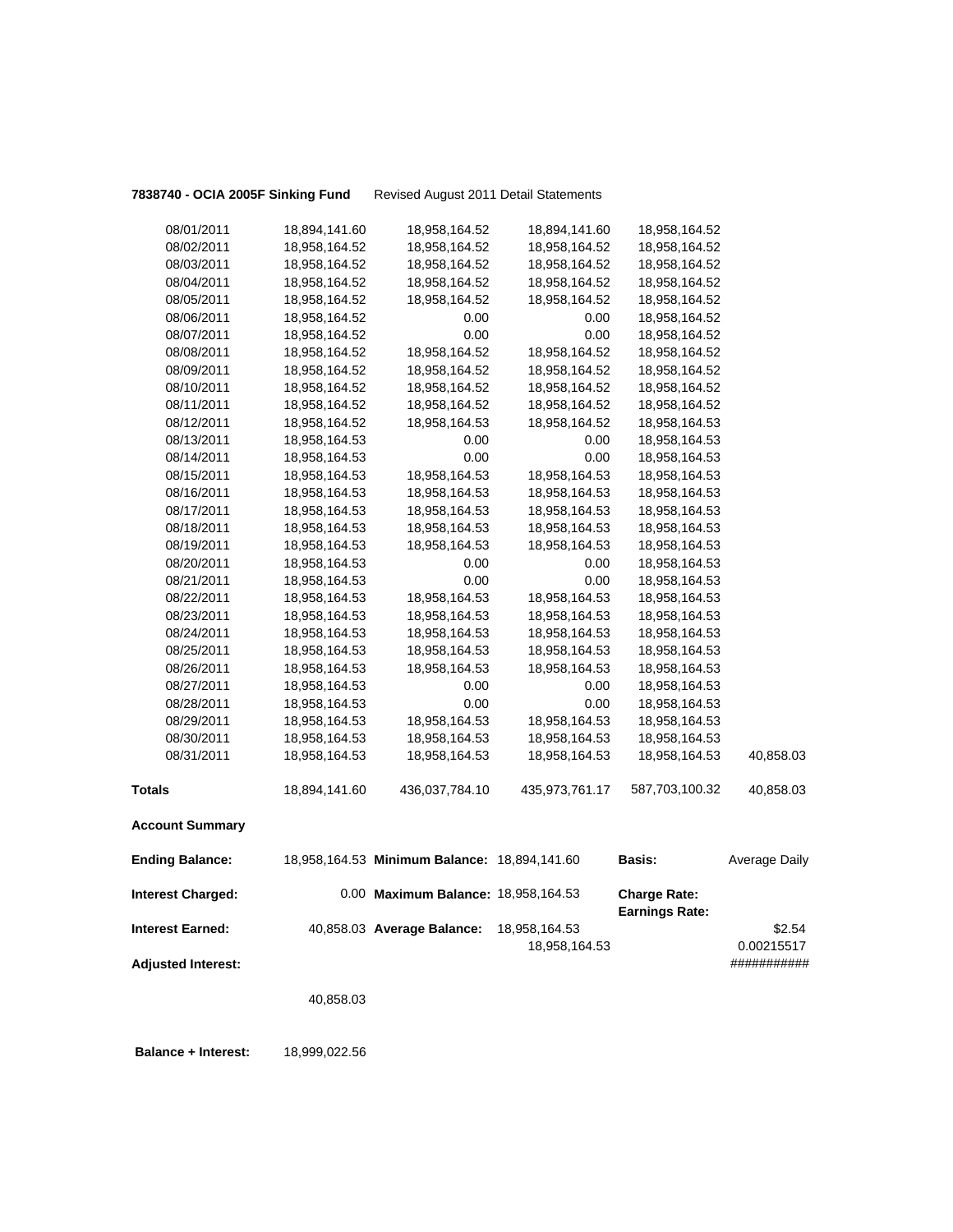**7839740 - OCIA 2005G Sinking Fund** Revised August 2011 Detail Statements

| 08/02/2011<br>162,606.41<br>162,606.41<br>162,606.41<br>162,606.41<br>08/03/2011<br>162,606.41<br>162,606.41<br>162,606.41<br>162,606.41<br>08/04/2011<br>162,606.41<br>162,606.41<br>162,606.41<br>162,606.41<br>08/05/2011<br>162,606.41<br>162,606.41<br>162,606.41<br>162,606.41<br>08/06/2011<br>162,606.41<br>0.00<br>0.00<br>162,606.41<br>0.00<br>08/07/2011<br>162,606.41<br>0.00<br>162,606.41<br>162,606.41<br>162,606.41<br>08/08/2011<br>162,606.41<br>162,606.41<br>08/09/2011<br>162,606.41<br>162,606.41<br>162,606.41<br>162,606.41<br>08/10/2011<br>162,606.41<br>162,606.41<br>162,606.41<br>162,606.41<br>08/11/2011<br>162,606.41<br>162,606.41<br>162,606.41<br>162,606.41<br>162,606.41<br>162,606.41<br>08/12/2011<br>162,606.41<br>162,606.41<br>08/13/2011<br>162,606.41<br>0.00<br>162,606.41<br>0.00<br>0.00<br>0.00<br>08/14/2011<br>162,606.41<br>162,606.41<br>08/15/2011<br>162,606.41<br>162,606.41<br>162,606.41<br>162,606.41<br>08/16/2011<br>162,606.41<br>162,606.41<br>162,606.41<br>162,606.41<br>08/17/2011<br>162,606.41<br>162,606.41<br>162,606.41<br>162,606.41<br>08/18/2011<br>162,606.41<br>162,606.41<br>162,606.41<br>162,606.41<br>08/19/2011<br>162,606.41<br>162,606.41<br>162,606.41<br>162,606.41<br>08/20/2011<br>162,606.41<br>0.00<br>0.00<br>162,606.41<br>08/21/2011<br>162,606.41<br>0.00<br>0.00<br>162,606.41<br>08/22/2011<br>162,606.41<br>162,606.41<br>162,606.41<br>162,606.41<br>08/23/2011<br>162,606.41<br>162,606.41<br>162,606.41<br>162,606.41<br>08/24/2011<br>162,606.41<br>162,606.41<br>162,606.41<br>162,606.41<br>08/25/2011<br>162,606.41<br>162,606.41<br>162,606.41<br>162,606.41<br>08/26/2011<br>162,606.41<br>0.00<br>162,606.41<br>0.00<br>08/27/2011<br>0.00<br>0.00<br>0.00<br>0.00<br>0.00<br>0.00<br>0.00<br>0.00<br>08/28/2011<br>0.00<br>0.00<br>08/29/2011<br>0.00<br>0.00<br>0.00<br>0.00<br>08/30/2011<br>0.00<br>0.00<br>0.00<br>0.00<br>0.00<br>282.62<br>08/31/2011<br>0.00<br><b>Totals</b><br>4,065,160.25<br>282.62<br>162,258.07<br>3,089,521.79<br>3,251,779.86<br><b>Account Summary</b><br><b>Ending Balance:</b><br>0.00 Minimum Balance: 162,258.07<br>Basis:<br><b>Average Daily</b><br>0.00 Maximum Balance: 0.00<br><b>Interest Charged:</b><br><b>Charge Rate:</b><br><b>Earnings Rate:</b><br>\$2.54<br><b>Interest Earned:</b><br>282.62 Average Balance:<br>131,134.20<br>0.00215516<br>131,134.20<br><b>Adjusted Interest:</b><br>###########<br>282.62 | 08/01/2011 | 162,258.07 | 162,606.41 | 162,258.07 | 162,606.41 |  |
|-----------------------------------------------------------------------------------------------------------------------------------------------------------------------------------------------------------------------------------------------------------------------------------------------------------------------------------------------------------------------------------------------------------------------------------------------------------------------------------------------------------------------------------------------------------------------------------------------------------------------------------------------------------------------------------------------------------------------------------------------------------------------------------------------------------------------------------------------------------------------------------------------------------------------------------------------------------------------------------------------------------------------------------------------------------------------------------------------------------------------------------------------------------------------------------------------------------------------------------------------------------------------------------------------------------------------------------------------------------------------------------------------------------------------------------------------------------------------------------------------------------------------------------------------------------------------------------------------------------------------------------------------------------------------------------------------------------------------------------------------------------------------------------------------------------------------------------------------------------------------------------------------------------------------------------------------------------------------------------------------------------------------------------------------------------------------------------------------------------------------------------------------------------------------------------------------------------------------------------------------------------------------------------------------------------------------------------------------------------------------------------------------------------------------------------------------------------------------------|------------|------------|------------|------------|------------|--|
|                                                                                                                                                                                                                                                                                                                                                                                                                                                                                                                                                                                                                                                                                                                                                                                                                                                                                                                                                                                                                                                                                                                                                                                                                                                                                                                                                                                                                                                                                                                                                                                                                                                                                                                                                                                                                                                                                                                                                                                                                                                                                                                                                                                                                                                                                                                                                                                                                                                                             |            |            |            |            |            |  |
|                                                                                                                                                                                                                                                                                                                                                                                                                                                                                                                                                                                                                                                                                                                                                                                                                                                                                                                                                                                                                                                                                                                                                                                                                                                                                                                                                                                                                                                                                                                                                                                                                                                                                                                                                                                                                                                                                                                                                                                                                                                                                                                                                                                                                                                                                                                                                                                                                                                                             |            |            |            |            |            |  |
|                                                                                                                                                                                                                                                                                                                                                                                                                                                                                                                                                                                                                                                                                                                                                                                                                                                                                                                                                                                                                                                                                                                                                                                                                                                                                                                                                                                                                                                                                                                                                                                                                                                                                                                                                                                                                                                                                                                                                                                                                                                                                                                                                                                                                                                                                                                                                                                                                                                                             |            |            |            |            |            |  |
|                                                                                                                                                                                                                                                                                                                                                                                                                                                                                                                                                                                                                                                                                                                                                                                                                                                                                                                                                                                                                                                                                                                                                                                                                                                                                                                                                                                                                                                                                                                                                                                                                                                                                                                                                                                                                                                                                                                                                                                                                                                                                                                                                                                                                                                                                                                                                                                                                                                                             |            |            |            |            |            |  |
|                                                                                                                                                                                                                                                                                                                                                                                                                                                                                                                                                                                                                                                                                                                                                                                                                                                                                                                                                                                                                                                                                                                                                                                                                                                                                                                                                                                                                                                                                                                                                                                                                                                                                                                                                                                                                                                                                                                                                                                                                                                                                                                                                                                                                                                                                                                                                                                                                                                                             |            |            |            |            |            |  |
|                                                                                                                                                                                                                                                                                                                                                                                                                                                                                                                                                                                                                                                                                                                                                                                                                                                                                                                                                                                                                                                                                                                                                                                                                                                                                                                                                                                                                                                                                                                                                                                                                                                                                                                                                                                                                                                                                                                                                                                                                                                                                                                                                                                                                                                                                                                                                                                                                                                                             |            |            |            |            |            |  |
|                                                                                                                                                                                                                                                                                                                                                                                                                                                                                                                                                                                                                                                                                                                                                                                                                                                                                                                                                                                                                                                                                                                                                                                                                                                                                                                                                                                                                                                                                                                                                                                                                                                                                                                                                                                                                                                                                                                                                                                                                                                                                                                                                                                                                                                                                                                                                                                                                                                                             |            |            |            |            |            |  |
|                                                                                                                                                                                                                                                                                                                                                                                                                                                                                                                                                                                                                                                                                                                                                                                                                                                                                                                                                                                                                                                                                                                                                                                                                                                                                                                                                                                                                                                                                                                                                                                                                                                                                                                                                                                                                                                                                                                                                                                                                                                                                                                                                                                                                                                                                                                                                                                                                                                                             |            |            |            |            |            |  |
|                                                                                                                                                                                                                                                                                                                                                                                                                                                                                                                                                                                                                                                                                                                                                                                                                                                                                                                                                                                                                                                                                                                                                                                                                                                                                                                                                                                                                                                                                                                                                                                                                                                                                                                                                                                                                                                                                                                                                                                                                                                                                                                                                                                                                                                                                                                                                                                                                                                                             |            |            |            |            |            |  |
|                                                                                                                                                                                                                                                                                                                                                                                                                                                                                                                                                                                                                                                                                                                                                                                                                                                                                                                                                                                                                                                                                                                                                                                                                                                                                                                                                                                                                                                                                                                                                                                                                                                                                                                                                                                                                                                                                                                                                                                                                                                                                                                                                                                                                                                                                                                                                                                                                                                                             |            |            |            |            |            |  |
|                                                                                                                                                                                                                                                                                                                                                                                                                                                                                                                                                                                                                                                                                                                                                                                                                                                                                                                                                                                                                                                                                                                                                                                                                                                                                                                                                                                                                                                                                                                                                                                                                                                                                                                                                                                                                                                                                                                                                                                                                                                                                                                                                                                                                                                                                                                                                                                                                                                                             |            |            |            |            |            |  |
|                                                                                                                                                                                                                                                                                                                                                                                                                                                                                                                                                                                                                                                                                                                                                                                                                                                                                                                                                                                                                                                                                                                                                                                                                                                                                                                                                                                                                                                                                                                                                                                                                                                                                                                                                                                                                                                                                                                                                                                                                                                                                                                                                                                                                                                                                                                                                                                                                                                                             |            |            |            |            |            |  |
|                                                                                                                                                                                                                                                                                                                                                                                                                                                                                                                                                                                                                                                                                                                                                                                                                                                                                                                                                                                                                                                                                                                                                                                                                                                                                                                                                                                                                                                                                                                                                                                                                                                                                                                                                                                                                                                                                                                                                                                                                                                                                                                                                                                                                                                                                                                                                                                                                                                                             |            |            |            |            |            |  |
|                                                                                                                                                                                                                                                                                                                                                                                                                                                                                                                                                                                                                                                                                                                                                                                                                                                                                                                                                                                                                                                                                                                                                                                                                                                                                                                                                                                                                                                                                                                                                                                                                                                                                                                                                                                                                                                                                                                                                                                                                                                                                                                                                                                                                                                                                                                                                                                                                                                                             |            |            |            |            |            |  |
|                                                                                                                                                                                                                                                                                                                                                                                                                                                                                                                                                                                                                                                                                                                                                                                                                                                                                                                                                                                                                                                                                                                                                                                                                                                                                                                                                                                                                                                                                                                                                                                                                                                                                                                                                                                                                                                                                                                                                                                                                                                                                                                                                                                                                                                                                                                                                                                                                                                                             |            |            |            |            |            |  |
|                                                                                                                                                                                                                                                                                                                                                                                                                                                                                                                                                                                                                                                                                                                                                                                                                                                                                                                                                                                                                                                                                                                                                                                                                                                                                                                                                                                                                                                                                                                                                                                                                                                                                                                                                                                                                                                                                                                                                                                                                                                                                                                                                                                                                                                                                                                                                                                                                                                                             |            |            |            |            |            |  |
|                                                                                                                                                                                                                                                                                                                                                                                                                                                                                                                                                                                                                                                                                                                                                                                                                                                                                                                                                                                                                                                                                                                                                                                                                                                                                                                                                                                                                                                                                                                                                                                                                                                                                                                                                                                                                                                                                                                                                                                                                                                                                                                                                                                                                                                                                                                                                                                                                                                                             |            |            |            |            |            |  |
|                                                                                                                                                                                                                                                                                                                                                                                                                                                                                                                                                                                                                                                                                                                                                                                                                                                                                                                                                                                                                                                                                                                                                                                                                                                                                                                                                                                                                                                                                                                                                                                                                                                                                                                                                                                                                                                                                                                                                                                                                                                                                                                                                                                                                                                                                                                                                                                                                                                                             |            |            |            |            |            |  |
|                                                                                                                                                                                                                                                                                                                                                                                                                                                                                                                                                                                                                                                                                                                                                                                                                                                                                                                                                                                                                                                                                                                                                                                                                                                                                                                                                                                                                                                                                                                                                                                                                                                                                                                                                                                                                                                                                                                                                                                                                                                                                                                                                                                                                                                                                                                                                                                                                                                                             |            |            |            |            |            |  |
|                                                                                                                                                                                                                                                                                                                                                                                                                                                                                                                                                                                                                                                                                                                                                                                                                                                                                                                                                                                                                                                                                                                                                                                                                                                                                                                                                                                                                                                                                                                                                                                                                                                                                                                                                                                                                                                                                                                                                                                                                                                                                                                                                                                                                                                                                                                                                                                                                                                                             |            |            |            |            |            |  |
|                                                                                                                                                                                                                                                                                                                                                                                                                                                                                                                                                                                                                                                                                                                                                                                                                                                                                                                                                                                                                                                                                                                                                                                                                                                                                                                                                                                                                                                                                                                                                                                                                                                                                                                                                                                                                                                                                                                                                                                                                                                                                                                                                                                                                                                                                                                                                                                                                                                                             |            |            |            |            |            |  |
|                                                                                                                                                                                                                                                                                                                                                                                                                                                                                                                                                                                                                                                                                                                                                                                                                                                                                                                                                                                                                                                                                                                                                                                                                                                                                                                                                                                                                                                                                                                                                                                                                                                                                                                                                                                                                                                                                                                                                                                                                                                                                                                                                                                                                                                                                                                                                                                                                                                                             |            |            |            |            |            |  |
|                                                                                                                                                                                                                                                                                                                                                                                                                                                                                                                                                                                                                                                                                                                                                                                                                                                                                                                                                                                                                                                                                                                                                                                                                                                                                                                                                                                                                                                                                                                                                                                                                                                                                                                                                                                                                                                                                                                                                                                                                                                                                                                                                                                                                                                                                                                                                                                                                                                                             |            |            |            |            |            |  |
|                                                                                                                                                                                                                                                                                                                                                                                                                                                                                                                                                                                                                                                                                                                                                                                                                                                                                                                                                                                                                                                                                                                                                                                                                                                                                                                                                                                                                                                                                                                                                                                                                                                                                                                                                                                                                                                                                                                                                                                                                                                                                                                                                                                                                                                                                                                                                                                                                                                                             |            |            |            |            |            |  |
|                                                                                                                                                                                                                                                                                                                                                                                                                                                                                                                                                                                                                                                                                                                                                                                                                                                                                                                                                                                                                                                                                                                                                                                                                                                                                                                                                                                                                                                                                                                                                                                                                                                                                                                                                                                                                                                                                                                                                                                                                                                                                                                                                                                                                                                                                                                                                                                                                                                                             |            |            |            |            |            |  |
|                                                                                                                                                                                                                                                                                                                                                                                                                                                                                                                                                                                                                                                                                                                                                                                                                                                                                                                                                                                                                                                                                                                                                                                                                                                                                                                                                                                                                                                                                                                                                                                                                                                                                                                                                                                                                                                                                                                                                                                                                                                                                                                                                                                                                                                                                                                                                                                                                                                                             |            |            |            |            |            |  |
|                                                                                                                                                                                                                                                                                                                                                                                                                                                                                                                                                                                                                                                                                                                                                                                                                                                                                                                                                                                                                                                                                                                                                                                                                                                                                                                                                                                                                                                                                                                                                                                                                                                                                                                                                                                                                                                                                                                                                                                                                                                                                                                                                                                                                                                                                                                                                                                                                                                                             |            |            |            |            |            |  |
|                                                                                                                                                                                                                                                                                                                                                                                                                                                                                                                                                                                                                                                                                                                                                                                                                                                                                                                                                                                                                                                                                                                                                                                                                                                                                                                                                                                                                                                                                                                                                                                                                                                                                                                                                                                                                                                                                                                                                                                                                                                                                                                                                                                                                                                                                                                                                                                                                                                                             |            |            |            |            |            |  |
|                                                                                                                                                                                                                                                                                                                                                                                                                                                                                                                                                                                                                                                                                                                                                                                                                                                                                                                                                                                                                                                                                                                                                                                                                                                                                                                                                                                                                                                                                                                                                                                                                                                                                                                                                                                                                                                                                                                                                                                                                                                                                                                                                                                                                                                                                                                                                                                                                                                                             |            |            |            |            |            |  |
|                                                                                                                                                                                                                                                                                                                                                                                                                                                                                                                                                                                                                                                                                                                                                                                                                                                                                                                                                                                                                                                                                                                                                                                                                                                                                                                                                                                                                                                                                                                                                                                                                                                                                                                                                                                                                                                                                                                                                                                                                                                                                                                                                                                                                                                                                                                                                                                                                                                                             |            |            |            |            |            |  |
|                                                                                                                                                                                                                                                                                                                                                                                                                                                                                                                                                                                                                                                                                                                                                                                                                                                                                                                                                                                                                                                                                                                                                                                                                                                                                                                                                                                                                                                                                                                                                                                                                                                                                                                                                                                                                                                                                                                                                                                                                                                                                                                                                                                                                                                                                                                                                                                                                                                                             |            |            |            |            |            |  |
|                                                                                                                                                                                                                                                                                                                                                                                                                                                                                                                                                                                                                                                                                                                                                                                                                                                                                                                                                                                                                                                                                                                                                                                                                                                                                                                                                                                                                                                                                                                                                                                                                                                                                                                                                                                                                                                                                                                                                                                                                                                                                                                                                                                                                                                                                                                                                                                                                                                                             |            |            |            |            |            |  |
|                                                                                                                                                                                                                                                                                                                                                                                                                                                                                                                                                                                                                                                                                                                                                                                                                                                                                                                                                                                                                                                                                                                                                                                                                                                                                                                                                                                                                                                                                                                                                                                                                                                                                                                                                                                                                                                                                                                                                                                                                                                                                                                                                                                                                                                                                                                                                                                                                                                                             |            |            |            |            |            |  |
|                                                                                                                                                                                                                                                                                                                                                                                                                                                                                                                                                                                                                                                                                                                                                                                                                                                                                                                                                                                                                                                                                                                                                                                                                                                                                                                                                                                                                                                                                                                                                                                                                                                                                                                                                                                                                                                                                                                                                                                                                                                                                                                                                                                                                                                                                                                                                                                                                                                                             |            |            |            |            |            |  |
|                                                                                                                                                                                                                                                                                                                                                                                                                                                                                                                                                                                                                                                                                                                                                                                                                                                                                                                                                                                                                                                                                                                                                                                                                                                                                                                                                                                                                                                                                                                                                                                                                                                                                                                                                                                                                                                                                                                                                                                                                                                                                                                                                                                                                                                                                                                                                                                                                                                                             |            |            |            |            |            |  |
|                                                                                                                                                                                                                                                                                                                                                                                                                                                                                                                                                                                                                                                                                                                                                                                                                                                                                                                                                                                                                                                                                                                                                                                                                                                                                                                                                                                                                                                                                                                                                                                                                                                                                                                                                                                                                                                                                                                                                                                                                                                                                                                                                                                                                                                                                                                                                                                                                                                                             |            |            |            |            |            |  |
|                                                                                                                                                                                                                                                                                                                                                                                                                                                                                                                                                                                                                                                                                                                                                                                                                                                                                                                                                                                                                                                                                                                                                                                                                                                                                                                                                                                                                                                                                                                                                                                                                                                                                                                                                                                                                                                                                                                                                                                                                                                                                                                                                                                                                                                                                                                                                                                                                                                                             |            |            |            |            |            |  |
|                                                                                                                                                                                                                                                                                                                                                                                                                                                                                                                                                                                                                                                                                                                                                                                                                                                                                                                                                                                                                                                                                                                                                                                                                                                                                                                                                                                                                                                                                                                                                                                                                                                                                                                                                                                                                                                                                                                                                                                                                                                                                                                                                                                                                                                                                                                                                                                                                                                                             |            |            |            |            |            |  |

 **Balance + Interest:** 282.62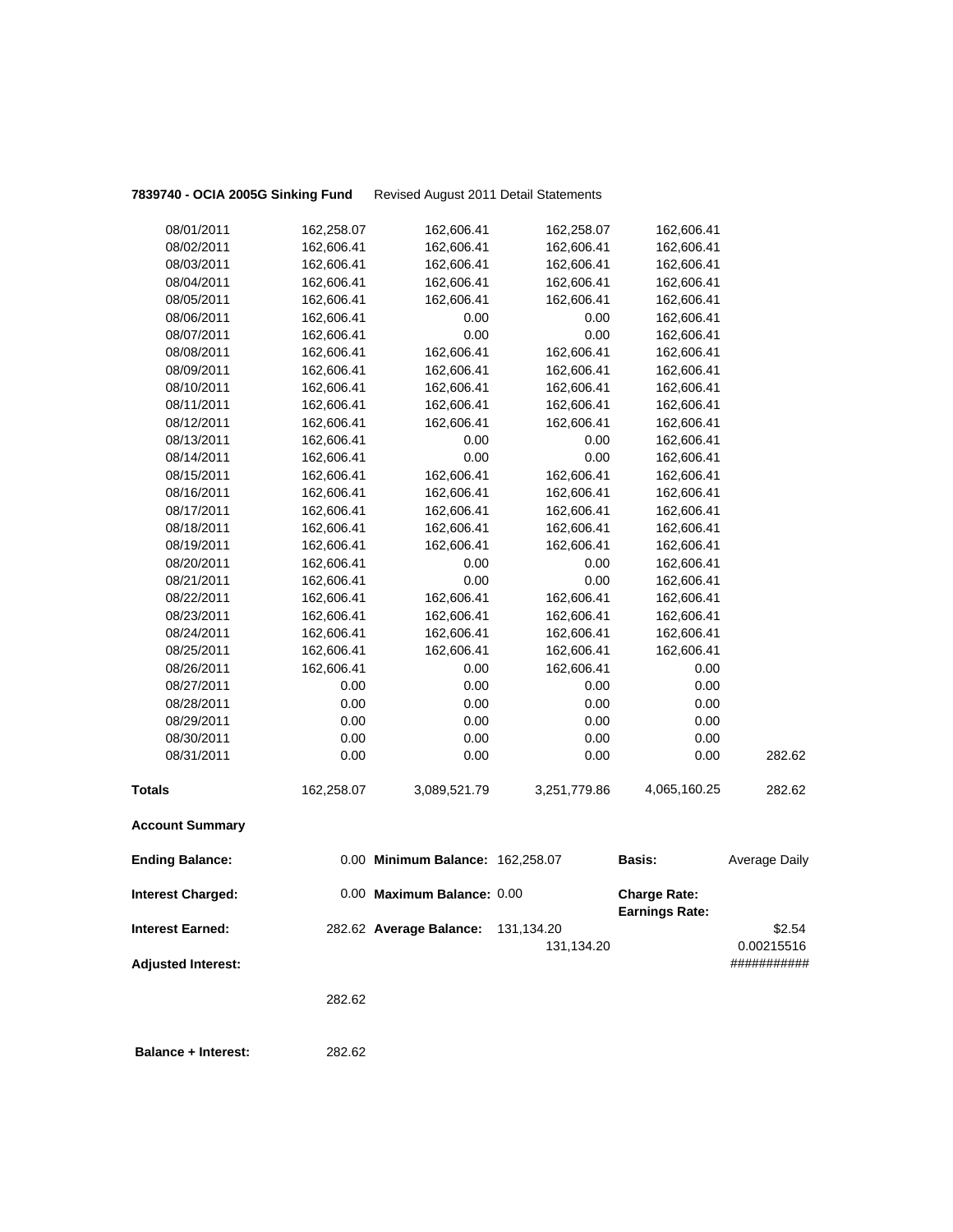**7840740 - OCIA 2006 Sinking Fund** Revised August 2011 Detail Statements

| 08/01/2011                | 1,863,735.80 | 1,877,097.97                               | 1,863,735.80  | 1,877,097.97          |               |
|---------------------------|--------------|--------------------------------------------|---------------|-----------------------|---------------|
| 08/02/2011                | 1,877,097.97 | 1,877,097.97                               | 1,877,097.97  | 1,877,097.97          |               |
| 08/03/2011                | 1,877,097.97 | 1,877,097.97                               | 1,877,097.97  | 1,877,097.97          |               |
| 08/04/2011                | 1,877,097.97 | 1,877,097.97                               | 1,877,097.97  | 1,877,097.97          |               |
| 08/05/2011                | 1,877,097.97 | 1,877,097.97                               | 1,877,097.97  | 1,877,097.97          |               |
| 08/06/2011                | 1,877,097.97 | 0.00                                       | 0.00          | 1,877,097.97          |               |
| 08/07/2011                | 1,877,097.97 | 0.00                                       | 0.00          | 1,877,097.97          |               |
| 08/08/2011                | 1,877,097.97 | 1,877,097.97                               | 1,877,097.97  | 1,877,097.97          |               |
| 08/09/2011                | 1,877,097.97 | 1,877,097.97                               | 1,877,097.97  | 1,877,097.97          |               |
| 08/10/2011                | 1,877,097.97 | 1,877,097.97                               | 1,877,097.97  | 1,877,097.97          |               |
| 08/11/2011                | 1,877,097.97 | 1,877,097.97                               | 1,877,097.97  | 1,877,097.97          |               |
| 08/12/2011                | 1,877,097.97 | 1,877,097.97                               | 1,877,097.97  | 1,877,097.97          |               |
| 08/13/2011                | 1,877,097.97 | 0.00                                       | 0.00          | 1,877,097.97          |               |
| 08/14/2011                | 1,877,097.97 | 0.00                                       | 0.00          | 1,877,097.97          |               |
| 08/15/2011                | 1,877,097.97 | 1,877,097.97                               | 1,877,097.97  | 1,877,097.97          |               |
| 08/16/2011                | 1,877,097.97 | 1,877,097.97                               | 1,877,097.97  | 1,877,097.97          |               |
| 08/17/2011                | 1,877,097.97 | 1,877,097.97                               | 1,877,097.97  | 1,877,097.97          |               |
| 08/18/2011                | 1,877,097.97 | 1,877,097.97                               | 1,877,097.97  | 1,877,097.97          |               |
| 08/19/2011                | 1,877,097.97 | 1,877,097.97                               | 1,877,097.97  | 1,877,097.97          |               |
| 08/20/2011                | 1,877,097.97 | 0.00                                       | 0.00          | 1,877,097.97          |               |
| 08/21/2011                | 1,877,097.97 | 0.00                                       | 0.00          | 1,877,097.97          |               |
| 08/22/2011                | 1,877,097.97 | 1,877,097.97                               | 1,877,097.97  | 1,877,097.97          |               |
| 08/23/2011                | 1,877,097.97 | 1,877,097.97                               | 1,877,097.97  | 1,877,097.97          |               |
| 08/24/2011                | 1,877,097.97 | 1,877,097.97                               | 1,877,097.97  | 1,877,097.97          |               |
| 08/25/2011                | 1,877,097.97 | 1,877,097.97                               | 1,877,097.97  | 1,877,097.97          |               |
| 08/26/2011                | 1,877,097.97 | 1,877,097.97                               | 1,877,097.97  | 1,877,097.97          |               |
| 08/27/2011                | 1,877,097.97 | 0.00                                       | 0.00          | 1,877,097.97          |               |
| 08/28/2011                | 1,877,097.97 | 0.00                                       | 0.00          | 1,877,097.97          |               |
| 08/29/2011                | 1,877,097.97 | 1,877,097.97                               | 1,877,097.97  | 1,877,097.97          |               |
| 08/30/2011                | 1,877,097.97 | 1,877,097.97                               | 1,877,097.97  | 1,877,097.97          |               |
| 08/31/2011                | 1,877,097.97 | 1,877,097.97                               | 1,877,097.97  | 1,877,097.97          | 4,045.45      |
| <b>Totals</b>             | 1,863,735.80 | 43,173,253.31                              | 43,159,891.14 | 58,190,037.07         | 4,045.45      |
| <b>Account Summary</b>    |              |                                            |               |                       |               |
| <b>Ending Balance:</b>    |              | 1,877,097.97 Minimum Balance: 1,863,735.80 |               | Basis:                | Average Daily |
| <b>Interest Charged:</b>  |              | 0.00 Maximum Balance: 1,877,097.97         |               | <b>Charge Rate:</b>   |               |
|                           |              |                                            |               | <b>Earnings Rate:</b> |               |
| <b>Interest Earned:</b>   |              | 4,045.45 Average Balance:                  | 1,877,097.97  |                       | \$2.54        |
|                           |              |                                            | 1,877,097.97  |                       | 0.00215516    |
| <b>Adjusted Interest:</b> |              |                                            |               |                       | ###########   |
|                           | 4,045.45     |                                            |               |                       |               |

**Balance + Interest:** 1,881,143.42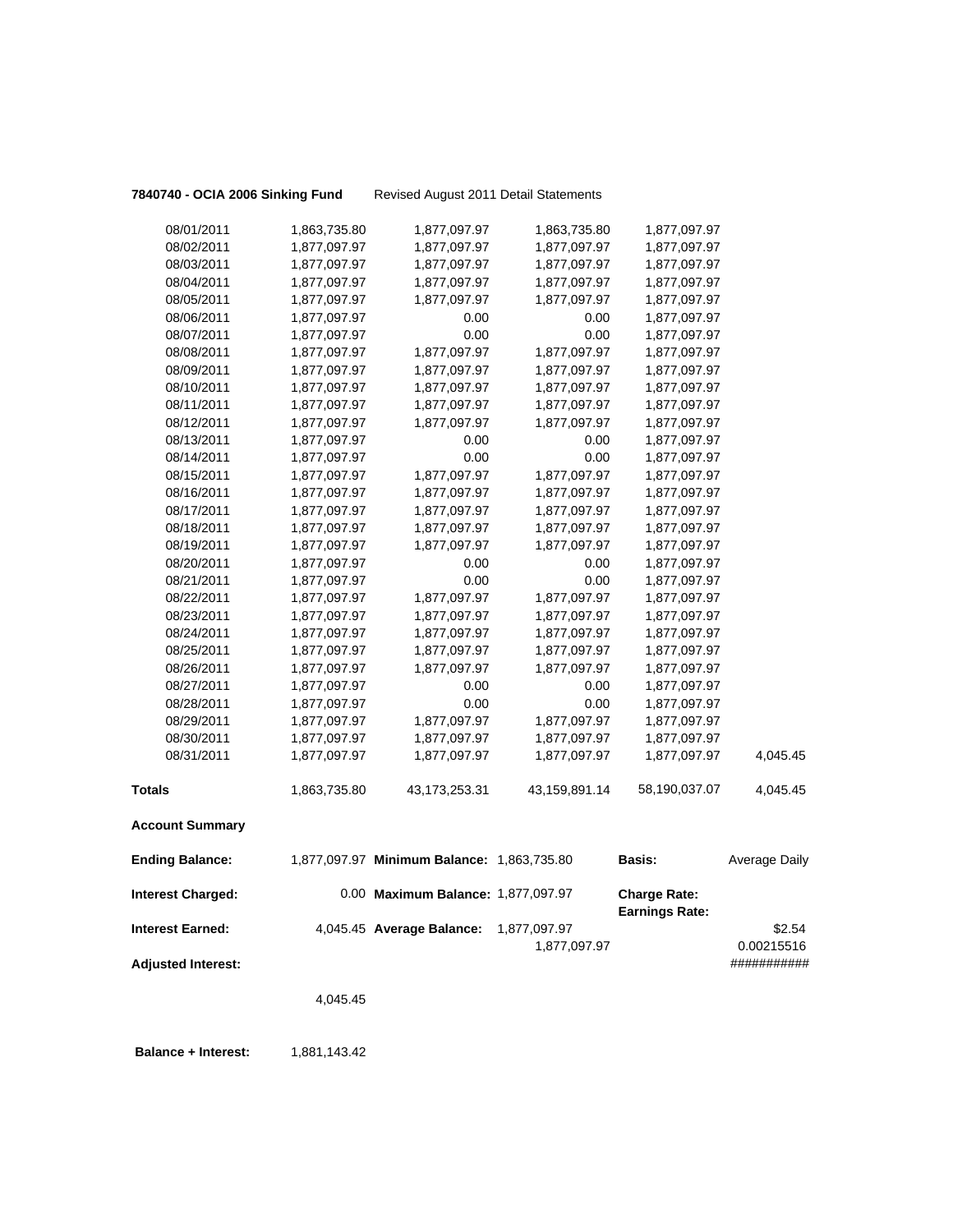**7842740 - OCIA 2006D Sinking Fund** Revised August 2011 Detail Statements

| 08/01/2011                | 1,064,487.44 | 1,066,117.86                               | 1,064,487.44                 | 1,066,117.86                                 |                      |
|---------------------------|--------------|--------------------------------------------|------------------------------|----------------------------------------------|----------------------|
| 08/02/2011                | 1,066,117.86 | 1,066,117.86                               | 1,066,117.86                 | 1,066,117.86                                 |                      |
| 08/03/2011                | 1,066,117.86 | 1,058,378.10                               | 1,066,117.86                 | 1,058,378.10                                 |                      |
| 08/04/2011                | 1,058,378.10 | 1,058,378.10                               | 1,058,378.10                 | 1,058,378.10                                 |                      |
| 08/05/2011                | 1,058,378.10 | 1,058,378.10                               | 1,058,378.10                 | 1,058,378.10                                 |                      |
| 08/06/2011                | 1,058,378.10 | 0.00                                       | 0.00                         | 1,058,378.10                                 |                      |
| 08/07/2011                | 1,058,378.10 | 0.00                                       | 0.00                         | 1,058,378.10                                 |                      |
| 08/08/2011                | 1,058,378.10 | 1,058,378.10                               | 1,058,378.10                 | 1,058,378.10                                 |                      |
| 08/09/2011                | 1,058,378.10 | 1,058,378.10                               | 1,058,378.10                 | 1,058,378.10                                 |                      |
| 08/10/2011                | 1,058,378.10 | 1,058,378.10                               | 1,058,378.10                 | 1,058,378.10                                 |                      |
| 08/11/2011                | 1,058,378.10 | 1,058,378.10                               | 1,058,378.10                 | 1,058,378.10                                 |                      |
| 08/12/2011                | 1,058,378.10 | 1,058,378.10                               | 1,058,378.10                 | 1,058,378.10                                 |                      |
| 08/13/2011                | 1,058,378.10 | 0.00                                       | 0.00                         | 1,058,378.10                                 |                      |
| 08/14/2011                | 1,058,378.10 | 0.00                                       | 0.00                         | 1,058,378.10                                 |                      |
| 08/15/2011                | 1,058,378.10 | 1,058,378.10                               | 1,058,378.10                 | 1,058,378.10                                 |                      |
| 08/16/2011                | 1,058,378.10 | 1,058,378.10                               | 1,058,378.10                 | 1,058,378.10                                 |                      |
| 08/17/2011                | 1,058,378.10 | 1,058,378.10                               | 1,058,378.10                 | 1,058,378.10                                 |                      |
| 08/18/2011                | 1,058,378.10 | 1,058,378.10                               | 1,058,378.10                 | 1,058,378.10                                 |                      |
| 08/19/2011                | 1,058,378.10 | 1,058,378.10                               | 1,058,378.10                 | 1,058,378.10                                 |                      |
| 08/20/2011                | 1,058,378.10 | 0.00                                       | 0.00                         | 1,058,378.10                                 |                      |
| 08/21/2011                | 1,058,378.10 | 0.00                                       | 0.00                         | 1,058,378.10                                 |                      |
| 08/22/2011                | 1,058,378.10 | 1,058,378.10                               | 1,058,378.10                 | 1,058,378.10                                 |                      |
| 08/23/2011                | 1,058,378.10 | 1,058,378.10                               | 1,058,378.10                 | 1,058,378.10                                 |                      |
| 08/24/2011                | 1,058,378.10 | 1,058,378.10                               | 1,058,378.10                 | 1,058,378.10                                 |                      |
| 08/25/2011                | 1,058,378.10 | 1,493,333.59                               | 1,058,378.10                 | 1,493,333.59                                 |                      |
| 08/26/2011                | 1,493,333.59 | 1,493,333.59                               | 1,493,333.59                 | 1,493,333.59                                 |                      |
| 08/27/2011                | 1,493,333.59 | 0.00                                       | 0.00                         | 1,493,333.59                                 |                      |
| 08/28/2011                | 1,493,333.59 | 0.00                                       | 0.00                         | 1,493,333.59                                 |                      |
| 08/29/2011                | 1,493,333.59 | 1,493,333.59                               | 1,493,333.59                 | 1,493,333.59                                 |                      |
| 08/30/2011                | 1,493,333.59 | 1,493,333.59                               | 1,493,333.59                 | 1,493,333.59                                 |                      |
| 08/31/2011                | 1,493,333.59 | 1,493,333.59                               | 1,493,333.59                 | 1,493,333.59                                 | 2,493.71             |
| <b>Totals</b>             | 1,064,487.44 | 26,532,953.27                              | 26,104,107.12                | 35,869,889.05                                | 2,493.71             |
| <b>Account Summary</b>    |              |                                            |                              |                                              |                      |
| <b>Ending Balance:</b>    |              | 1,493,333.59 Minimum Balance: 1,064,487.44 |                              | Basis:                                       | Average Daily        |
| <b>Interest Charged:</b>  |              | 0.00 Maximum Balance: 1,493,333.59         |                              | <b>Charge Rate:</b><br><b>Earnings Rate:</b> |                      |
| <b>Interest Earned:</b>   |              | 2,493.71 Average Balance:                  | 1,157,093.20<br>1,157,093.20 |                                              | \$2.54<br>0.00215515 |
| <b>Adjusted Interest:</b> |              |                                            |                              |                                              | ###########          |

2,493.71

**Balance + Interest:** 1,495,827.30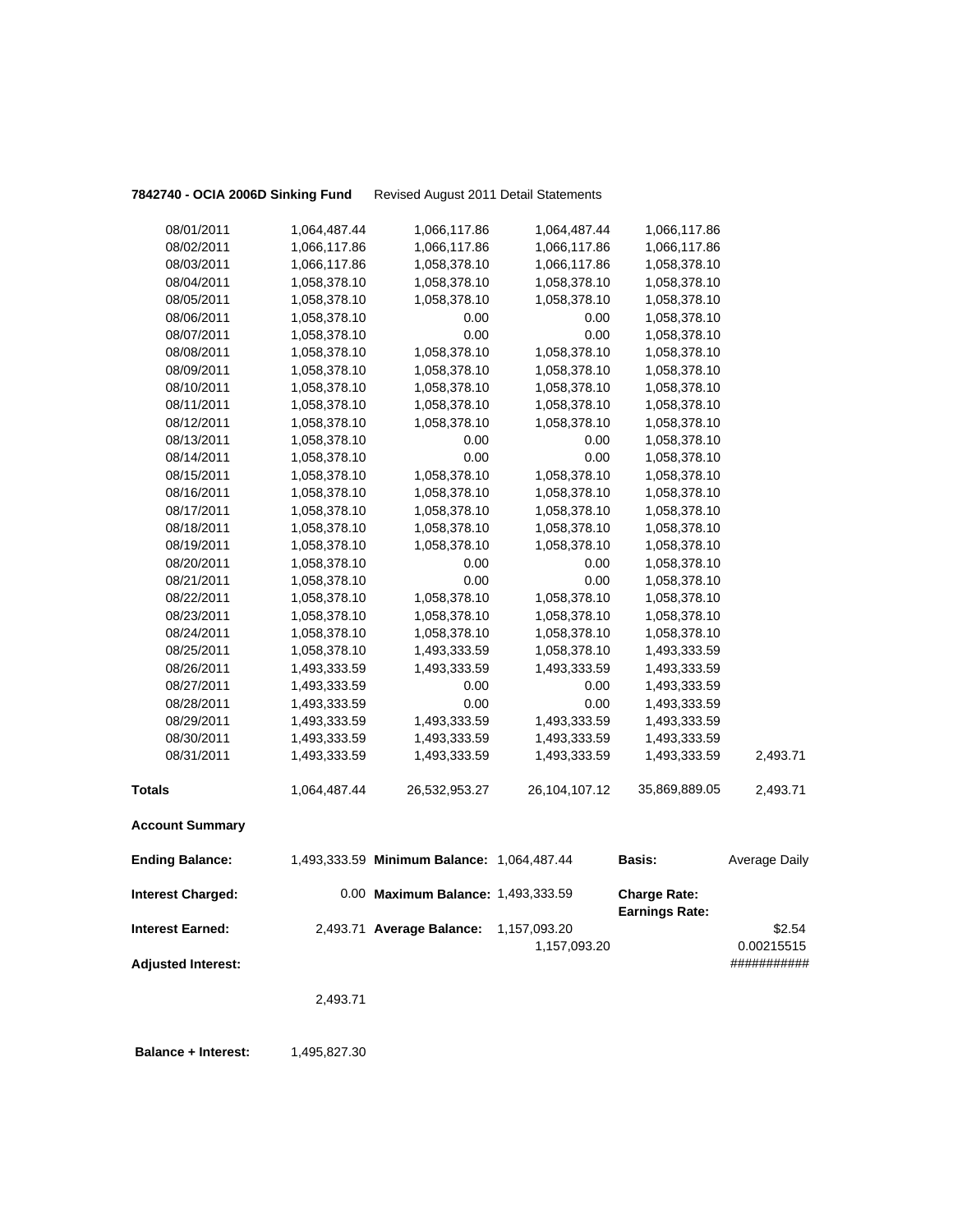**7843740 - OCIA 2006C Sinking Fund** Revised August 2011 Detail Statements

| 08/01/2011                | 126,952.48 | 128,976.82                             | 126,952.48   | 128,976.82            |               |
|---------------------------|------------|----------------------------------------|--------------|-----------------------|---------------|
| 08/02/2011                | 128,976.82 | 128,976.82                             | 128,976.82   | 128,976.82            |               |
| 08/03/2011                | 128,976.82 | 128,976.82                             | 128,976.82   | 128,976.82            |               |
| 08/04/2011                | 128,976.82 | 128,976.82                             | 128,976.82   | 128,976.82            |               |
| 08/05/2011                | 128,976.82 | 128,976.82                             | 128,976.82   | 128,976.82            |               |
| 08/06/2011                | 128,976.82 | 0.00                                   | 0.00         | 128,976.82            |               |
| 08/07/2011                | 128,976.82 | 0.00                                   | 0.00         | 128,976.82            |               |
| 08/08/2011                | 128,976.82 | 128,976.82                             | 128,976.82   | 128,976.82            |               |
| 08/09/2011                | 128,976.82 | 128,976.82                             | 128,976.82   | 128,976.82            |               |
| 08/10/2011                | 128,976.82 | 128,976.82                             | 128,976.82   | 128,976.82            |               |
| 08/11/2011                | 128,976.82 | 128,976.82                             | 128,976.82   | 128,976.82            |               |
| 08/12/2011                | 128,976.82 | 128,976.82                             | 128,976.82   | 128,976.82            |               |
| 08/13/2011                | 128,976.82 | 0.00                                   | 0.00         | 128,976.82            |               |
| 08/14/2011                | 128,976.82 | 0.00                                   | 0.00         | 128,976.82            |               |
| 08/15/2011                | 128,976.82 | 128,976.82                             | 128,976.82   | 128,976.82            |               |
| 08/16/2011                | 128,976.82 | 128,976.82                             | 128,976.82   | 128,976.82            |               |
| 08/17/2011                | 128,976.82 | 128,976.82                             | 128,976.82   | 128,976.82            |               |
| 08/18/2011                | 128,976.82 | 128,976.82                             | 128,976.82   | 128,976.82            |               |
| 08/19/2011                | 128,976.82 | 128,976.82                             | 128,976.82   | 128,976.82            |               |
| 08/20/2011                | 128,976.82 | 0.00                                   | 0.00         | 128,976.82            |               |
| 08/21/2011                | 128,976.82 | 0.00                                   | 0.00         | 128,976.82            |               |
| 08/22/2011                | 128,976.82 | 128,976.82                             | 128,976.82   | 128,976.82            |               |
| 08/23/2011                | 128,976.82 | 128,976.82                             | 128,976.82   | 128,976.82            |               |
| 08/24/2011                | 128,976.82 | 128,976.82                             | 128,976.82   | 128,976.82            |               |
| 08/25/2011                | 128,976.82 | 268,590.37                             | 128,976.82   | 268,590.37            |               |
| 08/26/2011                | 268,590.37 | 268,590.37                             | 268,590.37   | 268,590.37            |               |
| 08/27/2011                | 268,590.37 | 0.00                                   | 0.00         | 268,590.37            |               |
| 08/28/2011                | 268,590.37 | 0.00                                   | 0.00         | 268,590.37            |               |
| 08/29/2011                | 268,590.37 | 268,590.37                             | 268,590.37   | 268,590.37            |               |
| 08/30/2011                | 268,590.37 | 268,590.37                             | 268,590.37   | 268,590.37            |               |
| 08/31/2011                | 268,590.37 | 268,590.37                             | 268,590.37   | 268,590.37            | 345.94        |
| <b>Totals</b>             | 126,952.48 | 3,664,534.61                           | 3,522,896.72 | 4,975,576.27          | 345.94        |
| <b>Account Summary</b>    |            |                                        |              |                       |               |
| <b>Ending Balance:</b>    |            | 268,590.37 Minimum Balance: 126,952.48 |              | Basis:                | Average Daily |
| <b>Interest Charged:</b>  |            | 0.00 Maximum Balance: 268,590.37       |              | <b>Charge Rate:</b>   |               |
|                           |            |                                        |              | <b>Earnings Rate:</b> |               |
| <b>Interest Earned:</b>   |            | 345.94 Average Balance:                | 160,502.46   |                       | \$2.54        |
|                           |            |                                        | 160,502.46   |                       | 0.00215536    |
| <b>Adjusted Interest:</b> |            |                                        |              |                       | ###########   |
|                           | 345.94     |                                        |              |                       |               |

 **Balance + Interest:** 268,936.31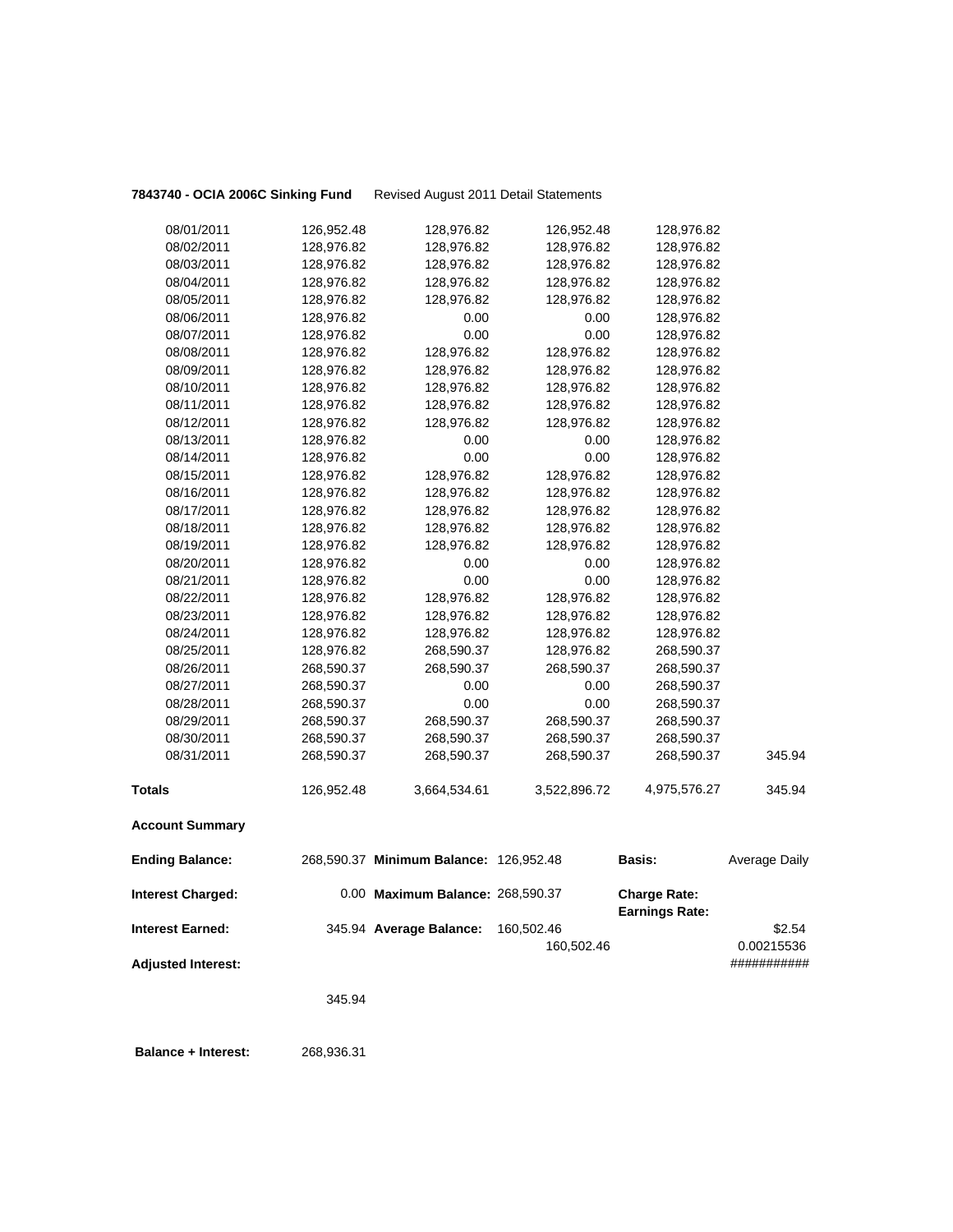**7845740 - OCIA 2008A Sinking Fund** Revised August 2011 Detail Statements

| <b>Interest Charged:</b> |                        | 0.00 Maximum Balance: 248,772.37      |                        | <b>Charge Rate:</b><br><b>Earnings Rate:</b> |                      |
|--------------------------|------------------------|---------------------------------------|------------------------|----------------------------------------------|----------------------|
| <b>Ending Balance:</b>   |                        | 248,772.37 Minimum Balance: 53,989.09 |                        | <b>Basis:</b>                                | <b>Average Daily</b> |
| <b>Account Summary</b>   |                        |                                       |                        |                                              |                      |
| <b>Totals</b>            | 53,989.09              | 1,876,877.11                          | 1,682,093.83           | 2,329,101.11                                 | 161.96               |
| 08/31/2011               | 248,772.37             | 248,772.37                            | 248,772.37             | 248,772.37                                   | 161.96               |
| 08/30/2011               | 248,772.37             | 248,772.37                            | 248,772.37             | 248,772.37                                   |                      |
| 08/29/2011               | 56,528.00              | 248,772.37                            | 56,528.00              | 248,772.37                                   |                      |
| 08/28/2011               | 56,528.00              | 0.00                                  | 0.00                   | 56,528.00                                    |                      |
| 08/27/2011               | 56,528.00              | 0.00                                  | 0.00                   | 56,528.00                                    |                      |
| 08/26/2011               | 56,528.00              | 56,528.00                             | 56,528.00              | 56,528.00                                    |                      |
| 08/25/2011               | 56,528.00              | 56,528.00                             | 56,528.00              | 56,528.00                                    |                      |
| 08/24/2011               | 56,528.00              | 56,528.00                             | 56,528.00              | 56,528.00                                    |                      |
| 08/23/2011               | 56,528.00              | 56,528.00                             | 56,528.00              | 56,528.00                                    |                      |
| 08/22/2011               | 56,528.00              | 56,528.00                             | 56,528.00              | 56,528.00                                    |                      |
| 08/21/2011               | 56,528.00              | 0.00                                  | 0.00                   | 56,528.00                                    |                      |
| 08/20/2011               | 56,528.00              | 0.00                                  | 0.00                   | 56,528.00                                    |                      |
| 08/19/2011               | 56,528.00              | 56,528.00                             | 56,528.00              | 56,528.00                                    |                      |
| 08/18/2011               | 56,528.00              | 56,528.00                             | 56,528.00              | 56,528.00                                    |                      |
| 08/17/2011               | 56,528.00              | 56,528.00                             | 56,528.00              | 56,528.00                                    |                      |
| 08/16/2011               | 56,528.00              | 56,528.00                             | 56,528.00              | 56,528.00                                    |                      |
| 08/15/2011               | 56,528.00              | 56,528.00                             | 56,528.00              | 56,528.00                                    |                      |
| 08/14/2011               | 56,528.00              | 0.00                                  | 0.00                   | 56,528.00                                    |                      |
| 08/13/2011               | 56,528.00              | 0.00                                  | 0.00                   | 56,528.00                                    |                      |
| 08/12/2011               | 56,528.00              | 56,528.00                             | 56,528.00              | 56,528.00                                    |                      |
| 08/11/2011               | 56,528.00              | 56,528.00                             | 56,528.00              | 56,528.00                                    |                      |
| 08/10/2011               | 56,528.00              | 56,528.00                             | 56,528.00              | 56,528.00                                    |                      |
| 08/09/2011               | 56,528.00              | 56,528.00                             | 56,528.00              | 56,528.00                                    |                      |
| 08/08/2011               | 56,528.00              | 56,528.00                             | 56,528.00              | 56,528.00                                    |                      |
| 08/07/2011               | 56,528.00              | 0.00                                  | 0.00                   | 56,528.00                                    |                      |
| 08/06/2011               | 56,528.00              | 56,528.00<br>0.00                     | 0.00                   | 56,528.00<br>56,528.00                       |                      |
| 08/05/2011               | 56,528.00<br>56,528.00 | 56,528.00                             | 56,528.00<br>56,528.00 | 56,528.00                                    |                      |
| 08/04/2011               | 56,528.00              | 56,528.00                             | 56,528.00              | 56,528.00                                    |                      |
| 08/02/2011<br>08/03/2011 | 56,528.00              | 56,528.00                             | 56,528.00              | 56,528.00                                    |                      |
| 08/01/2011               | 53,989.09              | 56,528.00                             | 53,989.09              | 56,528.00                                    |                      |
|                          |                        |                                       |                        |                                              |                      |

**Interest Earned:** 161.96 **Average Balance:** 75,132.29 \$2.54 75,132.29 0.00215566 **Adjusted Interest:** ###########

161.96

 **Balance + Interest:** 248,934.33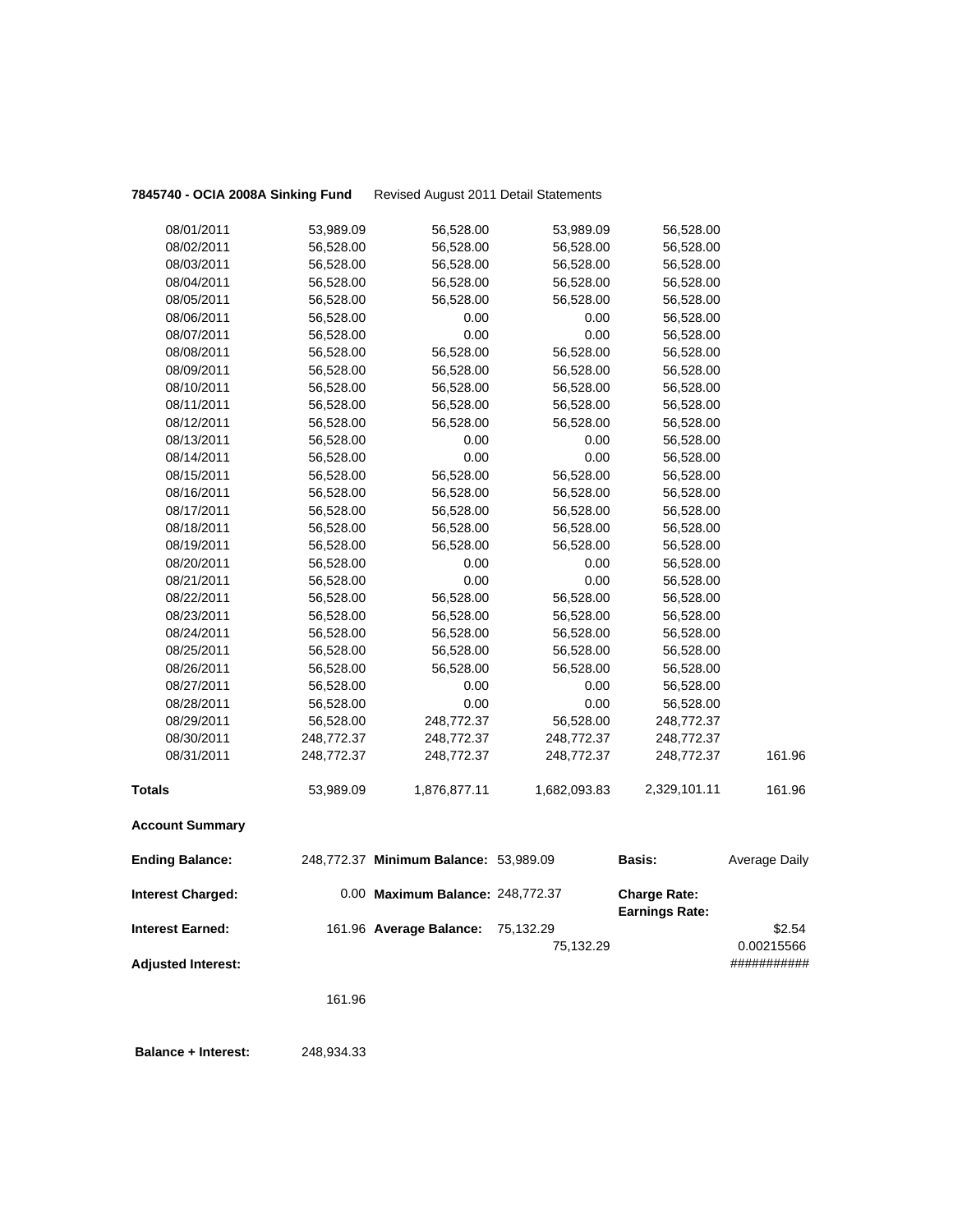## **7846740 - OCIA 2008B SINKING FUND** Revised August 2011 Detail Statements

| <b>Account Summary</b> |            |            |            |              |       |
|------------------------|------------|------------|------------|--------------|-------|
| <b>Totals</b>          | 22,334.60  | 923,808.30 | 845,273.30 | 1,265,367.60 | 87.99 |
| 08/31/2011             | 100,869.60 | 100,869.60 | 100,869.60 | 100,869.60   | 87.99 |
| 08/30/2011             | 100,869.60 | 100,869.60 | 100,869.60 | 100,869.60   |       |
| 08/29/2011             | 100,869.60 | 100,869.60 | 100,869.60 | 100,869.60   |       |
| 08/28/2011             | 100,869.60 | 0.00       | 0.00       | 100,869.60   |       |
| 08/27/2011             | 100,869.60 | 0.00       | 0.00       | 100,869.60   |       |
| 08/26/2011             | 100,869.60 | 100,869.60 | 100,869.60 | 100,869.60   |       |
| 08/25/2011             | 23,303.35  | 100,869.60 | 23,303.35  | 100,869.60   |       |
| 08/24/2011             | 23,303.35  | 23,303.35  | 23,303.35  | 23,303.35    |       |
| 08/23/2011             | 23,303.35  | 23,303.35  | 23,303.35  | 23,303.35    |       |
| 08/22/2011             | 23,303.35  | 23,303.35  | 23,303.35  | 23,303.35    |       |
| 08/21/2011             | 23,303.35  | 0.00       | 0.00       | 23,303.35    |       |
| 08/20/2011             | 23,303.35  | 0.00       | 0.00       | 23,303.35    |       |
| 08/19/2011             | 23,303.35  | 23,303.35  | 23,303.35  | 23,303.35    |       |
| 08/18/2011             | 23,303.35  | 23,303.35  | 23,303.35  | 23,303.35    |       |
| 08/17/2011             | 23,303.35  | 23,303.35  | 23,303.35  | 23,303.35    |       |
| 08/16/2011             | 23,303.35  | 23,303.35  | 23,303.35  | 23,303.35    |       |
| 08/15/2011             | 23,303.35  | 23,303.35  | 23,303.35  | 23,303.35    |       |
| 08/14/2011             | 23,303.35  | 0.00       | 0.00       | 23,303.35    |       |
| 08/13/2011             | 23,303.35  | 0.00       | 0.00       | 23,303.35    |       |
| 08/12/2011             | 23,303.35  | 23,303.35  | 23,303.35  | 23,303.35    |       |
| 08/11/2011             | 23,303.35  | 23,303.35  | 23,303.35  | 23,303.35    |       |
| 08/10/2011             | 23,303.35  | 23,303.35  | 23,303.35  | 23,303.35    |       |
| 08/09/2011             | 23,303.35  | 23,303.35  | 23,303.35  | 23,303.35    |       |
| 08/08/2011             | 23,303.35  | 23,303.35  | 23,303.35  | 23,303.35    |       |
| 08/07/2011             | 23,303.35  | 0.00       | 0.00       | 23,303.35    |       |
| 08/06/2011             | 23,303.35  | 0.00       | 0.00       | 23,303.35    |       |
| 08/05/2011             | 23,303.35  | 23,303.35  | 23,303.35  | 23,303.35    |       |
| 08/04/2011             | 23,303.35  | 23,303.35  | 23,303.35  | 23,303.35    |       |
| 08/03/2011             | 23,303.35  | 23,303.35  | 23,303.35  | 23,303.35    |       |
| 08/02/2011             | 23,303.35  | 23,303.35  | 23,303.35  | 23,303.35    |       |
| 08/01/2011             | 22,334.60  | 23,303.35  | 22,334.60  | 23,303.35    |       |
|                        |            |            |            |              |       |

| <b>Ending Balance:</b>    | 100,869.60 Minimum Balance: 22,334.60 |                        | <b>Basis:</b>                                | Average Daily        |
|---------------------------|---------------------------------------|------------------------|----------------------------------------------|----------------------|
| <b>Interest Charged:</b>  | 0.00 Maximum Balance: 100,869.60      |                        | <b>Charge Rate:</b><br><b>Earnings Rate:</b> |                      |
| <b>Interest Earned:</b>   | 87.99 Average Balance:                | 40.818.31<br>40.818.31 |                                              | \$2.54<br>0.00215565 |
| <b>Adjusted Interest:</b> |                                       |                        |                                              | ###########          |

87.99

 **Balance + Interest:** 100,957.59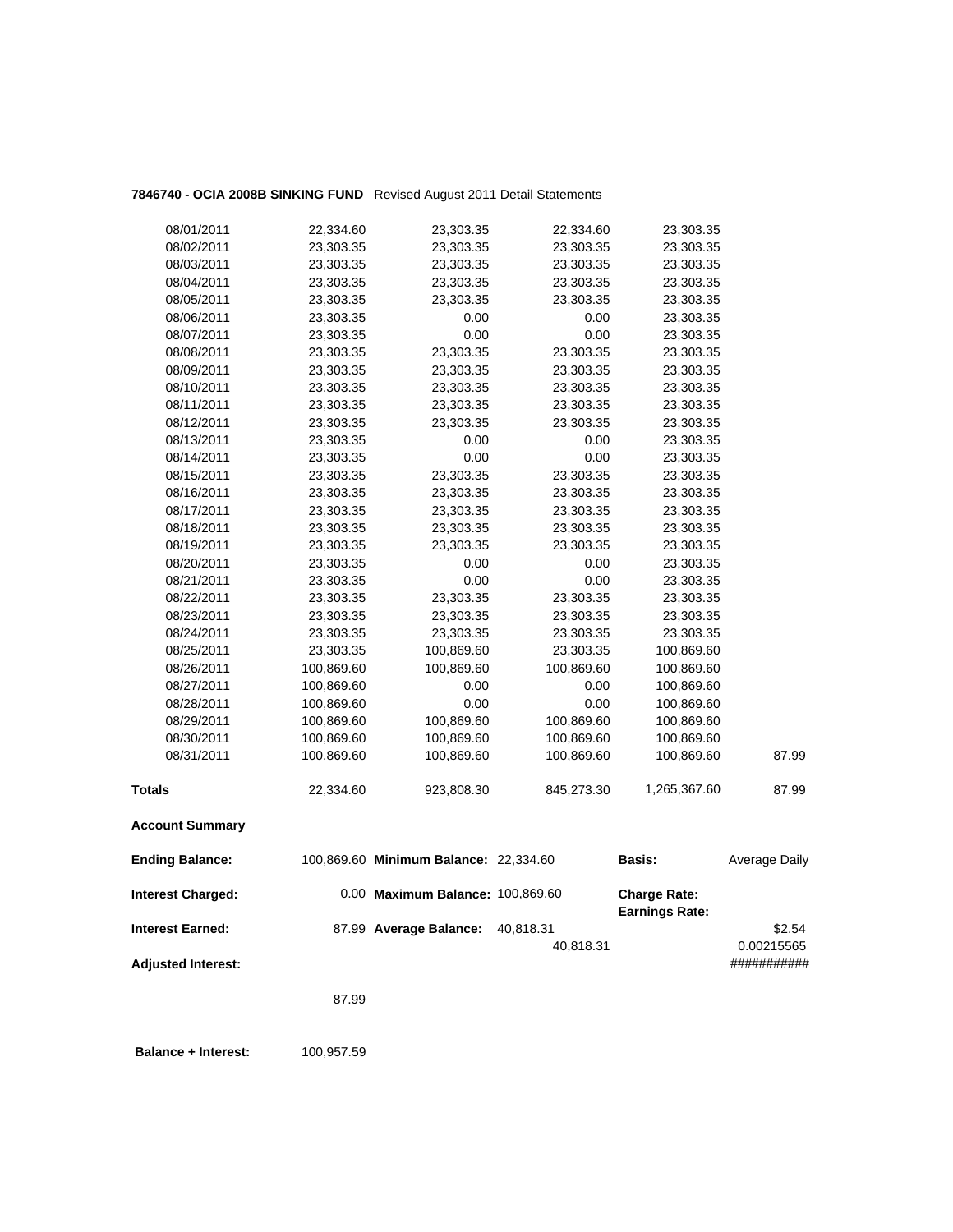## **7847740 - OSF Building Reserve Fund** Revised August 2011 Detail Statements

| 08/01/2011                | 3,153,914.31 | 3,160,685.27                               | 3,153,914.31  | 3,160,685.27          |               |
|---------------------------|--------------|--------------------------------------------|---------------|-----------------------|---------------|
| 08/02/2011                | 3,160,685.27 | 3,160,685.27                               | 3,160,685.27  | 3,160,685.27          |               |
| 08/03/2011                | 3,160,685.27 | 3,160,685.27                               | 3,160,685.27  | 3,160,685.27          |               |
| 08/04/2011                | 3,160,685.27 | 3,160,685.27                               | 3,160,685.27  | 3,160,685.27          |               |
| 08/05/2011                | 3,160,685.27 | 3,160,685.27                               | 3,160,685.27  | 3,160,685.27          |               |
| 08/06/2011                | 3,160,685.27 | 0.00                                       | 0.00          | 3,160,685.27          |               |
| 08/07/2011                | 3,160,685.27 | 0.00                                       | 0.00          | 3,160,685.27          |               |
| 08/08/2011                | 3,160,685.27 | 3,160,685.27                               | 3,160,685.27  | 3,160,685.27          |               |
| 08/09/2011                | 3,160,685.27 | 3,160,685.27                               | 3,160,685.27  | 3,160,685.27          |               |
| 08/10/2011                | 3,160,685.27 | 3,160,685.27                               | 3,160,685.27  | 3,160,685.27          |               |
| 08/11/2011                | 3,160,685.27 | 3,160,685.27                               | 3,160,685.27  | 3,160,685.27          |               |
| 08/12/2011                | 3,160,685.27 | 3,160,685.27                               | 3,160,685.27  | 3,160,685.27          |               |
| 08/13/2011                | 3,160,685.27 | 0.00                                       | 0.00          | 3,160,685.27          |               |
| 08/14/2011                | 3,160,685.27 | 0.00                                       | 0.00          | 3,160,685.27          |               |
| 08/15/2011                | 3,160,685.27 | 3,160,685.27                               | 3,160,685.27  | 3,160,685.27          |               |
| 08/16/2011                | 3,160,685.27 | 3,160,685.27                               | 3,160,685.27  | 3,160,685.27          |               |
| 08/17/2011                | 3,160,685.27 | 3,160,685.27                               | 3,160,685.27  | 3,160,685.27          |               |
| 08/18/2011                | 3,160,685.27 | 3,160,685.27                               | 3,160,685.27  | 3,160,685.27          |               |
| 08/19/2011                | 3,160,685.27 | 3,160,685.27                               | 3,160,685.27  | 3,160,685.27          |               |
| 08/20/2011                | 3,160,685.27 | 0.00                                       | 0.00          | 3,160,685.27          |               |
| 08/21/2011                | 3,160,685.27 | 0.00                                       | 0.00          | 3,160,685.27          |               |
| 08/22/2011                | 3,160,685.27 | 3,160,685.27                               | 3,160,685.27  | 3,160,685.27          |               |
| 08/23/2011                | 3,160,685.27 | 3,160,685.27                               | 3,160,685.27  | 3,160,685.27          |               |
| 08/24/2011                | 3,160,685.27 | 3,160,685.27                               | 3,160,685.27  | 3,160,685.27          |               |
| 08/25/2011                | 3,160,685.27 | 3,160,685.27                               | 3,160,685.27  | 3,160,685.27          |               |
| 08/26/2011                | 3,160,685.27 | 3,160,685.27                               | 3,160,685.27  | 3,160,685.27          |               |
| 08/27/2011                | 3,160,685.27 | 0.00                                       | 0.00          | 3,160,685.27          |               |
| 08/28/2011                | 3,160,685.27 | 0.00                                       | 0.00          | 3,160,685.27          |               |
| 08/29/2011                | 3,160,685.27 | 3,160,685.27                               | 3,160,685.27  | 3,160,685.27          |               |
| 08/30/2011                | 3,160,685.27 | 3,160,685.27                               | 3,160,685.27  | 3,160,685.27          |               |
| 08/31/2011                | 3,160,685.27 | 3,160,685.27                               | 3,160,685.27  | 3,160,685.27          | 6,811.79      |
| <b>Totals</b>             | 3,153,914.31 | 72,695,761.21                              | 72,688,990.25 | 97,981,243.37         | 6,811.79      |
| <b>Account Summary</b>    |              |                                            |               |                       |               |
| <b>Ending Balance:</b>    |              | 3,160,685.27 Minimum Balance: 3,153,914.31 |               | <b>Basis:</b>         | Average Daily |
| <b>Interest Charged:</b>  |              | 0.00 Maximum Balance: 3,160,685.27         |               | <b>Charge Rate:</b>   |               |
| <b>Interest Earned:</b>   |              | 6,811.79 Average Balance:                  | 3,160,685.27  | <b>Earnings Rate:</b> | \$2.54        |
|                           |              |                                            | 3,160,685.27  |                       | 0.00215516    |
| <b>Adjusted Interest:</b> |              |                                            |               |                       | ###########   |
|                           | 6,811.79     |                                            |               |                       |               |

 **Balance + Interest:** 3,167,497.06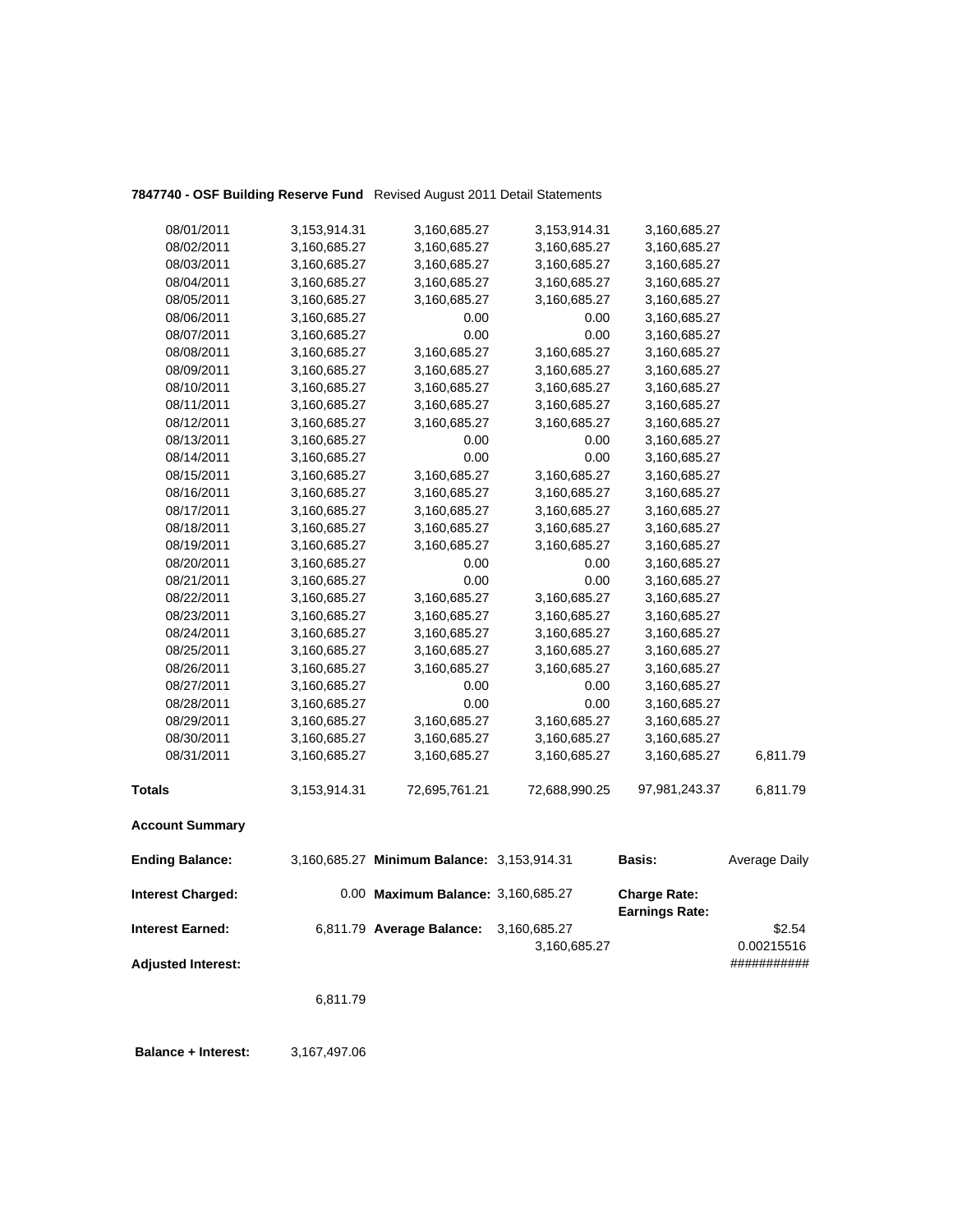# **7848740 - OSF Building Bond Fund** Revised August 2011 Detail Statements

| 08/01/2011                | 111,571.01 | 114,640.71                             | 111,571.01               | 114,640.71                                   |                      |
|---------------------------|------------|----------------------------------------|--------------------------|----------------------------------------------|----------------------|
| 08/02/2011                | 114,640.71 | 114,640.71                             | 114,640.71               | 114,640.71                                   |                      |
| 08/03/2011                | 114,640.71 | 114,640.71                             | 114,640.71               | 114,640.71                                   |                      |
| 08/04/2011                | 114,640.71 | 114,640.71                             | 114,640.71               | 114,640.71                                   |                      |
| 08/05/2011                | 114,640.71 | 114,640.71                             | 114,640.71               | 114,640.71                                   |                      |
| 08/06/2011                | 114,640.71 | 0.00                                   | 0.00                     | 114,640.71                                   |                      |
| 08/07/2011                | 114,640.71 | 0.00                                   | 0.00                     | 114,640.71                                   |                      |
| 08/08/2011                | 114,640.71 | 114,640.71                             | 114,640.71               | 114,640.71                                   |                      |
| 08/09/2011                | 114,640.71 | 114,640.71                             | 114,640.71               | 114,640.71                                   |                      |
| 08/10/2011                | 114,640.71 | 114,640.71                             | 114,640.71               | 114,640.71                                   |                      |
| 08/11/2011                | 114,640.71 | 114,640.71                             | 114,640.71               | 114,640.71                                   |                      |
| 08/12/2011                | 114,640.71 | 114,640.71                             | 114,640.71               | 114,640.71                                   |                      |
| 08/13/2011                | 114,640.71 | 0.00                                   | 0.00                     | 114,640.71                                   |                      |
| 08/14/2011                | 114,640.71 | 0.00                                   | 0.00                     | 114,640.71                                   |                      |
| 08/15/2011                | 114,640.71 | 114,640.71                             | 114,640.71               | 114,640.71                                   |                      |
| 08/16/2011                | 114,640.71 | 114,640.71                             | 114,640.71               | 114,640.71                                   |                      |
| 08/17/2011                | 114,640.71 | 114,640.71                             | 114,640.71               | 114,640.71                                   |                      |
| 08/18/2011                | 114,640.71 | 114,640.71                             | 114,640.71               | 114,640.71                                   |                      |
| 08/19/2011                | 114,640.71 | 114,640.71                             | 114,640.71               | 114,640.71                                   |                      |
| 08/20/2011                | 114,640.71 | 0.00                                   | 0.00                     | 114,640.71                                   |                      |
| 08/21/2011                | 114,640.71 | 0.00                                   | 0.00                     | 114,640.71                                   |                      |
| 08/22/2011                | 114,640.71 | 114,640.71                             | 114,640.71               | 114,640.71                                   |                      |
| 08/23/2011                | 114,640.71 | 114,640.71                             | 114,640.71               | 114,640.71                                   |                      |
| 08/24/2011                | 114,640.71 | 114,640.71                             | 114,640.71               | 114,640.71                                   |                      |
| 08/25/2011                | 114,640.71 | 359,408.84                             | 114,640.71               | 359,408.84                                   |                      |
| 08/26/2011                | 359,408.84 | 359,408.84                             | 359,408.84               | 359,408.84                                   |                      |
| 08/27/2011                | 359,408.84 | 0.00                                   | 0.00                     | 359,408.84                                   |                      |
| 08/28/2011                | 359,408.84 | 0.00                                   | 0.00                     | 359,408.84                                   |                      |
| 08/29/2011                | 359,408.84 | 359,408.84                             | 359,408.84               | 359,408.84                                   |                      |
| 08/30/2011                | 359,408.84 | 359,408.84                             | 359,408.84               | 359,408.84                                   |                      |
| 08/31/2011                | 359,408.84 | 359,408.84                             | 359,408.84               | 359,408.84                                   | 366.23               |
| <b>Totals</b>             | 111,571.01 | 3,860,576.98                           | 3,612,739.15             | 5,267,238.92                                 | 366.23               |
| <b>Account Summary</b>    |            |                                        |                          |                                              |                      |
| <b>Ending Balance:</b>    |            | 359,408.84 Minimum Balance: 111,571.01 |                          | Basis:                                       | Average Daily        |
| <b>Interest Charged:</b>  |            | 0.00 Maximum Balance: 359,408.84       |                          | <b>Charge Rate:</b><br><b>Earnings Rate:</b> |                      |
| <b>Interest Earned:</b>   |            | 366.23 Average Balance:                | 169,910.93<br>169,910.93 |                                              | \$2.54<br>0.00215542 |
| <b>Adjusted Interest:</b> |            |                                        |                          |                                              | ###########          |
|                           | 366.23     |                                        |                          |                                              |                      |
|                           |            |                                        |                          |                                              |                      |

 **Balance + Interest:** 359,775.07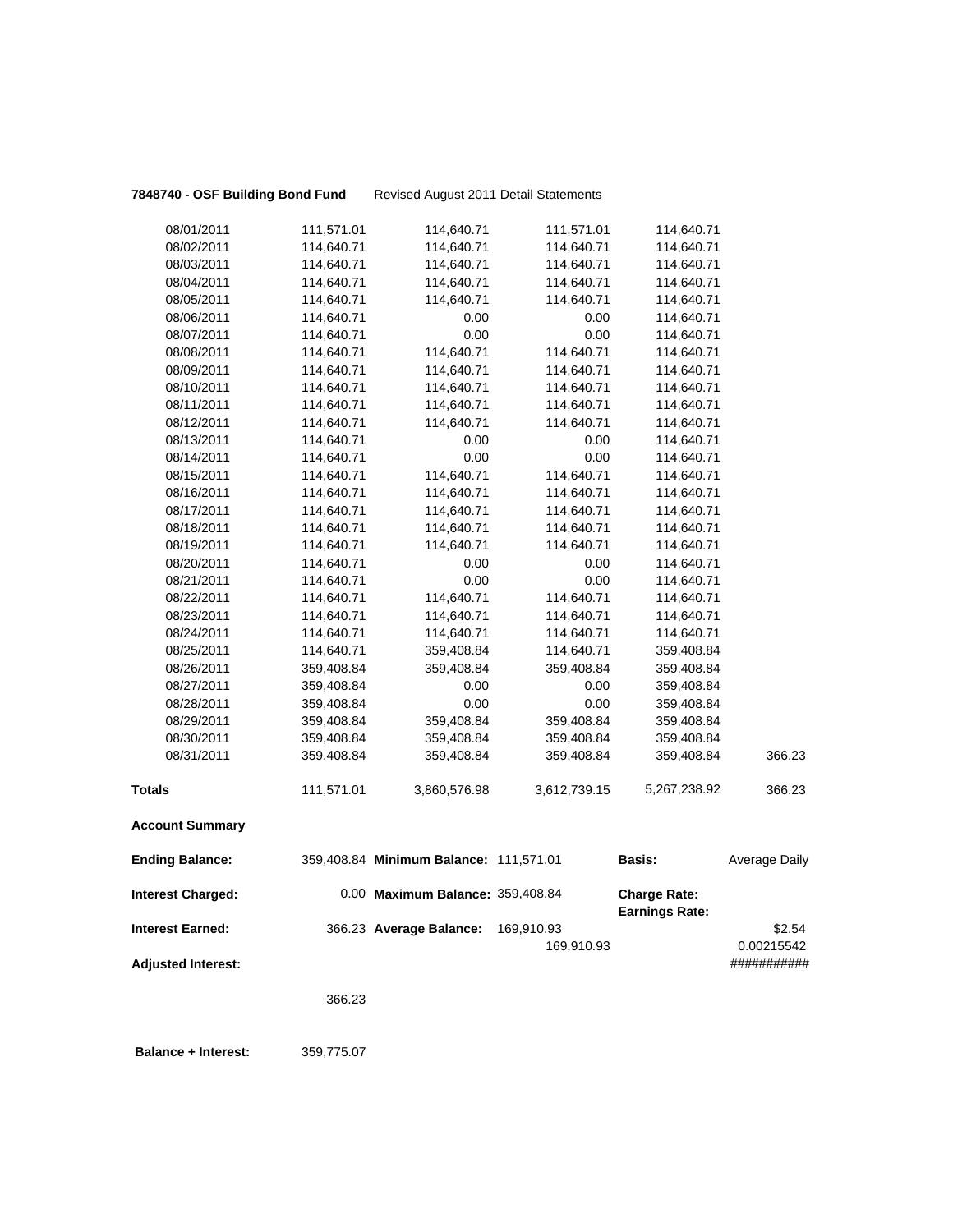**7849740 - OCIA 2009A Sinking Fund** Revised August 2011 Detail Statements

| <b>Ending Balance:</b> |            | 420,584.45 Minimum Balance: 49,100.67 |              | <b>Basis:</b> | Average Daily |
|------------------------|------------|---------------------------------------|--------------|---------------|---------------|
| <b>Account Summary</b> |            |                                       |              |               |               |
| <b>Totals</b>          | 49,100.67  | 3,033,204.55                          | 2,661,720.77 | 4,184,467.55  | 290.95        |
| 08/31/2011             | 420,584.45 | 420,584.45                            | 420,584.45   | 420,584.45    | 290.95        |
| 08/30/2011             | 420,584.45 | 420,584.45                            | 420,584.45   | 420,584.45    |               |
| 08/29/2011             | 420,584.45 | 420,584.45                            | 420,584.45   | 420,584.45    |               |
| 08/28/2011             | 420,584.45 | 0.00                                  | 0.00         | 420,584.45    |               |
| 08/27/2011             | 420,584.45 | 0.00                                  | 0.00         | 420,584.45    |               |
| 08/26/2011             | 420,584.45 | 420,584.45                            | 420,584.45   | 420,584.45    |               |
| 08/25/2011             | 51,682.35  | 420,584.45                            | 51,682.35    | 420,584.45    |               |
| 08/24/2011             | 51,682.35  | 51,682.35                             | 51,682.35    | 51,682.35     |               |
| 08/23/2011             | 51,682.35  | 51,682.35                             | 51,682.35    | 51,682.35     |               |
| 08/22/2011             | 51,682.35  | 51,682.35                             | 51,682.35    | 51,682.35     |               |
| 08/21/2011             | 51,682.35  | 0.00                                  | 0.00         | 51,682.35     |               |
| 08/20/2011             | 51,682.35  | 0.00                                  | 0.00         | 51,682.35     |               |
| 08/19/2011             | 51,682.35  | 51,682.35                             | 51,682.35    | 51,682.35     |               |
| 08/18/2011             | 51,682.35  | 51,682.35                             | 51,682.35    | 51,682.35     |               |
| 08/17/2011             | 51,682.35  | 51,682.35                             | 51,682.35    | 51,682.35     |               |
| 08/16/2011             | 51,682.35  | 51,682.35                             | 51,682.35    | 51,682.35     |               |
| 08/15/2011             | 51,682.35  | 51,682.35                             | 51,682.35    | 51,682.35     |               |
| 08/14/2011             | 51,682.35  | 0.00                                  | 0.00         | 51,682.35     |               |
| 08/13/2011             | 51,682.35  | 0.00                                  | 0.00         | 51,682.35     |               |
| 08/12/2011             | 51,682.35  | 51,682.35                             | 51,682.35    | 51,682.35     |               |
| 08/11/2011             | 51,682.35  | 51,682.35                             | 51,682.35    | 51,682.35     |               |
| 08/10/2011             | 51,682.35  | 51,682.35                             | 51,682.35    | 51,682.35     |               |
| 08/09/2011             | 51,682.35  | 51,682.35                             | 51,682.35    | 51,682.35     |               |
| 08/08/2011             | 51,682.35  | 51,682.35                             | 51,682.35    | 51,682.35     |               |
| 08/07/2011             | 51,682.35  | 0.00                                  | 0.00         | 51,682.35     |               |
| 08/06/2011             | 51,682.35  | 0.00                                  | 0.00         | 51,682.35     |               |
| 08/05/2011             | 51,682.35  | 51,682.35                             | 51,682.35    | 51,682.35     |               |
| 08/04/2011             | 51,682.35  | 51,682.35                             | 51,682.35    | 51,682.35     |               |
| 08/03/2011             | 51,682.35  | 51,682.35                             | 51,682.35    | 51,682.35     |               |
| 08/02/2011             | 51,682.35  | 51,682.35                             | 51,682.35    | 51,682.35     |               |
| 08/01/2011             | 49,100.67  | 51,682.35                             | 49,100.67    | 51,682.35     |               |
|                        |            |                                       |              |               |               |

| <b>Interest Charged:</b>  | 0.00 Maximum Balance: 420,584.45 |            | <b>Charge Rate:</b><br><b>Earnings Rate:</b> |             |
|---------------------------|----------------------------------|------------|----------------------------------------------|-------------|
| <b>Interest Earned:</b>   | 290.95 Average Balance:          | 134.982.82 |                                              | \$2.54      |
|                           |                                  | 134.982.82 |                                              | 0.00215546  |
| <b>Adjusted Interest:</b> |                                  |            |                                              | ########### |

290.95

**Balance + Interest:** 420,875.40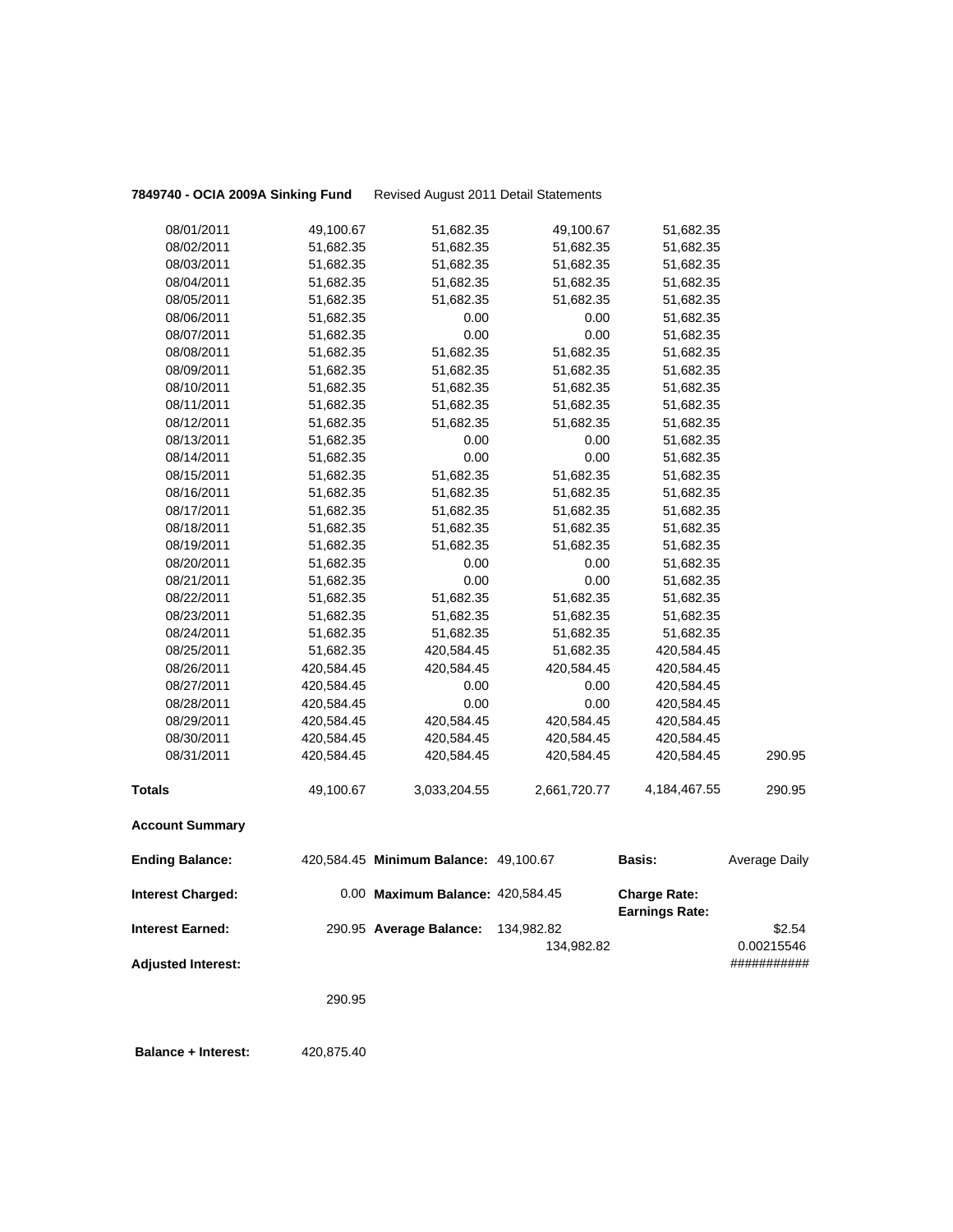**7850740 - OCIA 2009A Sinking Fund** Revised August 2011 Detail Statements

| <b>Adjusted Interest:</b> |            |                                        | 210,885.18   |                       | 0.00215624<br>########### |
|---------------------------|------------|----------------------------------------|--------------|-----------------------|---------------------------|
| <b>Interest Earned:</b>   |            | 454.72 Average Balance:                | 210,885.18   | <b>Earnings Rate:</b> | \$2.54                    |
| <b>Interest Charged:</b>  |            | 0.00 Maximum Balance: 210,885.18       |              | <b>Charge Rate:</b>   |                           |
| <b>Ending Balance:</b>    |            | 210,885.18 Minimum Balance: 197,448.39 |              | Basis:                | Average Daily             |
| <b>Account Summary</b>    |            |                                        |              |                       |                           |
| <b>Totals</b>             | 197,448.39 | 4,850,359.14                           | 4,836,922.35 | 6,537,440.58          | 454.72                    |
| 08/31/2011                | 210,885.18 | 210,885.18                             | 210,885.18   | 210,885.18            | 454.72                    |
| 08/30/2011                | 210,885.18 | 210,885.18                             | 210,885.18   | 210,885.18            |                           |
| 08/29/2011                | 210,885.18 | 210,885.18                             | 210,885.18   | 210,885.18            |                           |
| 08/28/2011                | 210,885.18 | 0.00                                   | 0.00         | 210,885.18            |                           |
| 08/27/2011                | 210,885.18 | 0.00                                   | 0.00         | 210,885.18            |                           |
| 08/26/2011                | 210,885.18 | 210,885.18                             | 210,885.18   | 210,885.18            |                           |
| 08/25/2011                | 210,885.18 | 210,885.18                             | 210,885.18   | 210,885.18            |                           |
| 08/24/2011                | 210,885.18 | 210,885.18                             | 210,885.18   | 210,885.18            |                           |
| 08/23/2011                | 210,885.18 | 210,885.18                             | 210,885.18   | 210,885.18            |                           |
| 08/22/2011                | 210,885.18 | 210,885.18                             | 210,885.18   | 210,885.18            |                           |
| 08/21/2011                | 210,885.18 | 0.00                                   | 0.00         | 210,885.18            |                           |
| 08/20/2011                | 210,885.18 | 0.00                                   | 0.00         | 210,885.18            |                           |
| 08/19/2011                | 210,885.18 | 210,885.18                             | 210,885.18   | 210,885.18            |                           |
| 08/18/2011                | 210,885.18 | 210,885.18                             | 210,885.18   | 210,885.18            |                           |
| 08/17/2011                | 210,885.18 | 210,885.18                             | 210,885.18   | 210,885.18            |                           |
| 08/16/2011                | 210,885.18 | 210,885.18                             | 210,885.18   | 210,885.18            |                           |
| 08/15/2011                | 210,885.18 | 210,885.18                             | 210,885.18   | 210,885.18            |                           |
| 08/14/2011                | 210,885.18 | 0.00                                   | 0.00         | 210,885.18            |                           |
| 08/13/2011                | 210,885.18 | 0.00                                   | 0.00         | 210,885.18            |                           |
| 08/12/2011                | 210,885.18 | 210,885.18                             | 210,885.18   | 210,885.18            |                           |
| 08/11/2011                | 210,885.18 | 210,885.18                             | 210,885.18   | 210,885.18            |                           |
| 08/10/2011                | 210,885.18 | 210,885.18                             | 210,885.18   | 210,885.18            |                           |
| 08/09/2011                | 210,885.18 | 210,885.18                             | 210,885.18   | 210,885.18            |                           |
| 08/08/2011                | 210,885.18 | 210,885.18                             | 210,885.18   | 210,885.18            |                           |
| 08/07/2011                | 210,885.18 | 0.00                                   | 0.00         | 210,885.18            |                           |
| 08/06/2011                | 210,885.18 | 0.00                                   | 0.00         | 210,885.18            |                           |
| 08/05/2011                | 210,885.18 | 210,885.18                             | 210,885.18   | 210,885.18            |                           |
| 08/04/2011                | 210,885.18 | 210,885.18                             | 210,885.18   | 210,885.18            |                           |
| 08/03/2011                | 210,885.18 | 210,885.18                             | 210,885.18   | 210,885.18            |                           |
| 08/02/2011                | 210,885.18 | 210,885.18                             | 210,885.18   | 210,885.18            |                           |
| 08/01/2011                | 197,448.39 | 210,885.18                             | 197,448.39   | 210,885.18            |                           |

454.72

 **Balance + Interest:** 211,339.90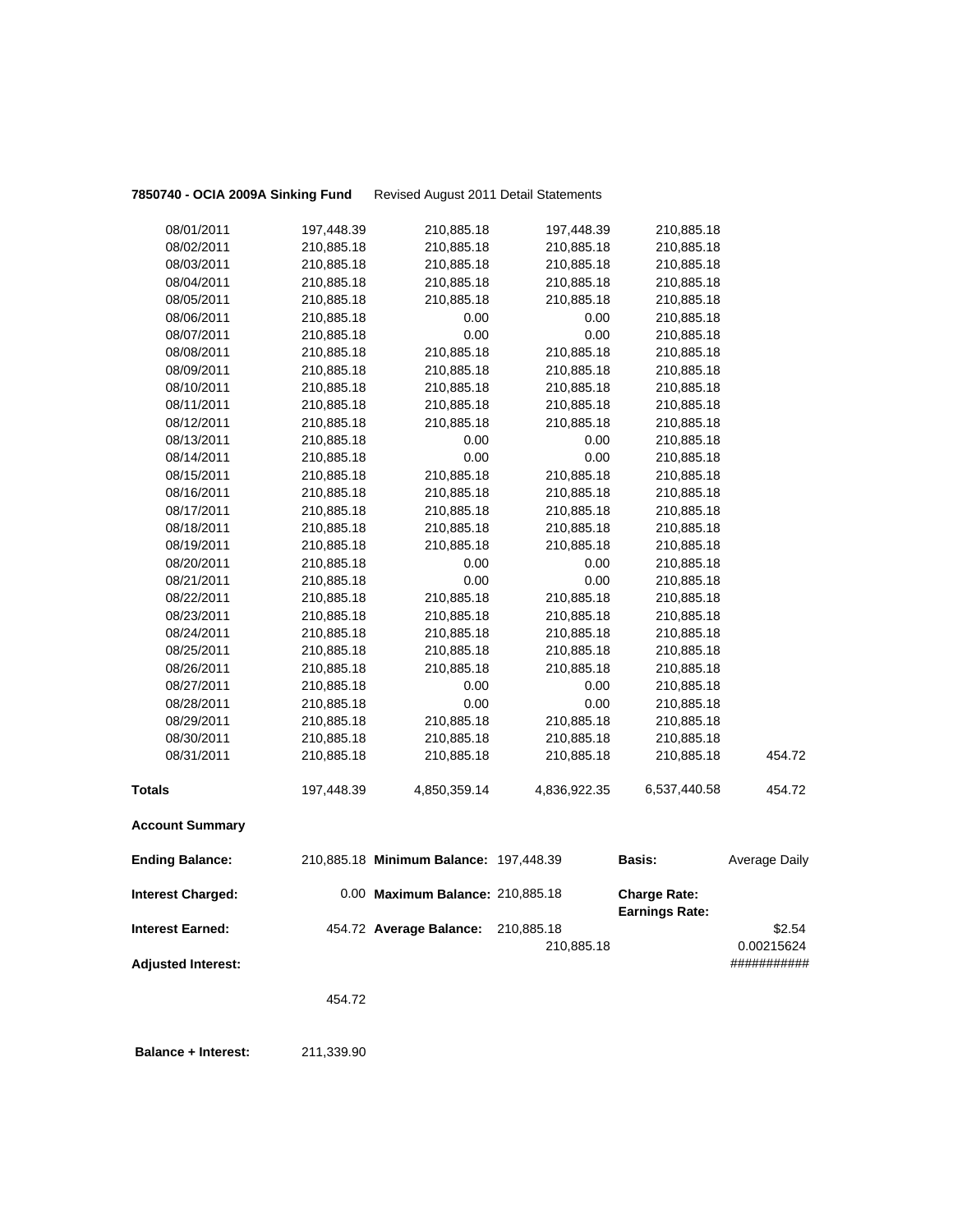**7851740 - OCIA 2009B Sinking Fund** Revised August 2011 Detail Statements

| <b>Interest Earned:</b>  |              | 4,043.18 Average Balance:                  | 1,876,032.46<br>1,876,032.46 | <b>Earnings Rate:</b> | \$2.54<br>0.00215518 |
|--------------------------|--------------|--------------------------------------------|------------------------------|-----------------------|----------------------|
| <b>Interest Charged:</b> |              | 0.00 Maximum Balance: 1,876,032.46         |                              | <b>Charge Rate:</b>   |                      |
| <b>Ending Balance:</b>   |              | 1,876,032.46 Minimum Balance: 1,870,023.27 |                              | <b>Basis:</b>         | Average Daily        |
| <b>Account Summary</b>   |              |                                            |                              |                       |                      |
| <b>Totals</b>            | 1,870,023.27 | 43,148,746.58                              | 43, 142, 737. 39             | 58,157,006.26         | 4,043.18             |
| 08/31/2011               | 1,876,032.46 | 1,876,032.46                               | 1,876,032.46                 | 1,876,032.46          | 4,043.18             |
| 08/30/2011               | 1,876,032.46 | 1,876,032.46                               | 1,876,032.46                 | 1,876,032.46          |                      |
| 08/29/2011               | 1,876,032.46 | 1,876,032.46                               | 1,876,032.46                 | 1,876,032.46          |                      |
| 08/28/2011               | 1,876,032.46 | 0.00                                       | 0.00                         | 1,876,032.46          |                      |
| 08/27/2011               | 1,876,032.46 | 0.00                                       | 0.00                         | 1,876,032.46          |                      |
| 08/26/2011               | 1,876,032.46 | 1,876,032.46                               | 1,876,032.46                 | 1,876,032.46          |                      |
| 08/25/2011               | 1,876,032.46 | 1,876,032.46                               | 1,876,032.46                 | 1,876,032.46          |                      |
| 08/24/2011               | 1,876,032.46 | 1,876,032.46                               | 1,876,032.46                 | 1,876,032.46          |                      |
| 08/23/2011               | 1,876,032.46 | 1,876,032.46                               | 1,876,032.46                 | 1,876,032.46          |                      |
| 08/22/2011               | 1,876,032.46 | 1,876,032.46                               | 1,876,032.46                 | 1,876,032.46          |                      |
| 08/21/2011               | 1,876,032.46 | 0.00                                       | 0.00                         | 1,876,032.46          |                      |
| 08/20/2011               | 1,876,032.46 | 0.00                                       | 0.00                         | 1,876,032.46          |                      |
| 08/19/2011               | 1,876,032.46 | 1,876,032.46                               | 1,876,032.46                 | 1,876,032.46          |                      |
| 08/18/2011               | 1,876,032.46 | 1,876,032.46                               | 1,876,032.46                 | 1,876,032.46          |                      |
| 08/17/2011               | 1,876,032.46 | 1,876,032.46                               | 1,876,032.46                 | 1,876,032.46          |                      |
| 08/16/2011               | 1,876,032.46 | 1,876,032.46                               | 1,876,032.46                 | 1,876,032.46          |                      |
| 08/15/2011               | 1,876,032.46 | 1,876,032.46                               | 1,876,032.46                 | 1,876,032.46          |                      |
| 08/14/2011               | 1,876,032.46 | 0.00                                       | 0.00                         | 1,876,032.46          |                      |
| 08/13/2011               | 1,876,032.46 | 0.00                                       | 0.00                         | 1,876,032.46          |                      |
| 08/12/2011               | 1,876,032.46 | 1,876,032.46                               | 1,876,032.46                 | 1,876,032.46          |                      |
| 08/11/2011               | 1,876,032.46 | 1,876,032.46                               | 1,876,032.46                 | 1,876,032.46          |                      |
| 08/10/2011               | 1,876,032.46 | 1,876,032.46                               | 1,876,032.46                 | 1,876,032.46          |                      |
| 08/09/2011               | 1,876,032.46 | 1,876,032.46                               | 1,876,032.46                 | 1,876,032.46          |                      |
| 08/08/2011               | 1,876,032.46 | 1,876,032.46                               | 1,876,032.46                 | 1,876,032.46          |                      |
| 08/07/2011               | 1,876,032.46 | 0.00                                       | 0.00                         | 1,876,032.46          |                      |
| 08/06/2011               | 1,876,032.46 | 0.00                                       | 0.00                         | 1,876,032.46          |                      |
| 08/05/2011               | 1,876,032.46 | 1,876,032.46                               | 1,876,032.46                 | 1,876,032.46          |                      |
| 08/04/2011               | 1,876,032.46 | 1,876,032.46                               | 1,876,032.46                 | 1,876,032.46          |                      |
| 08/03/2011               | 1,876,032.46 | 1,876,032.46                               | 1,876,032.46                 | 1,876,032.46          |                      |
| 08/02/2011               | 1,876,032.46 | 1,876,032.46                               | 1,876,032.46                 | 1,876,032.46          |                      |
| 08/01/2011               | 1,870,023.27 | 1,876,032.46                               | 1,870,023.27                 | 1,876,032.46          |                      |

**Adjusted Interest:** ###########

4,043.18

**Balance + Interest:** 1,880,075.64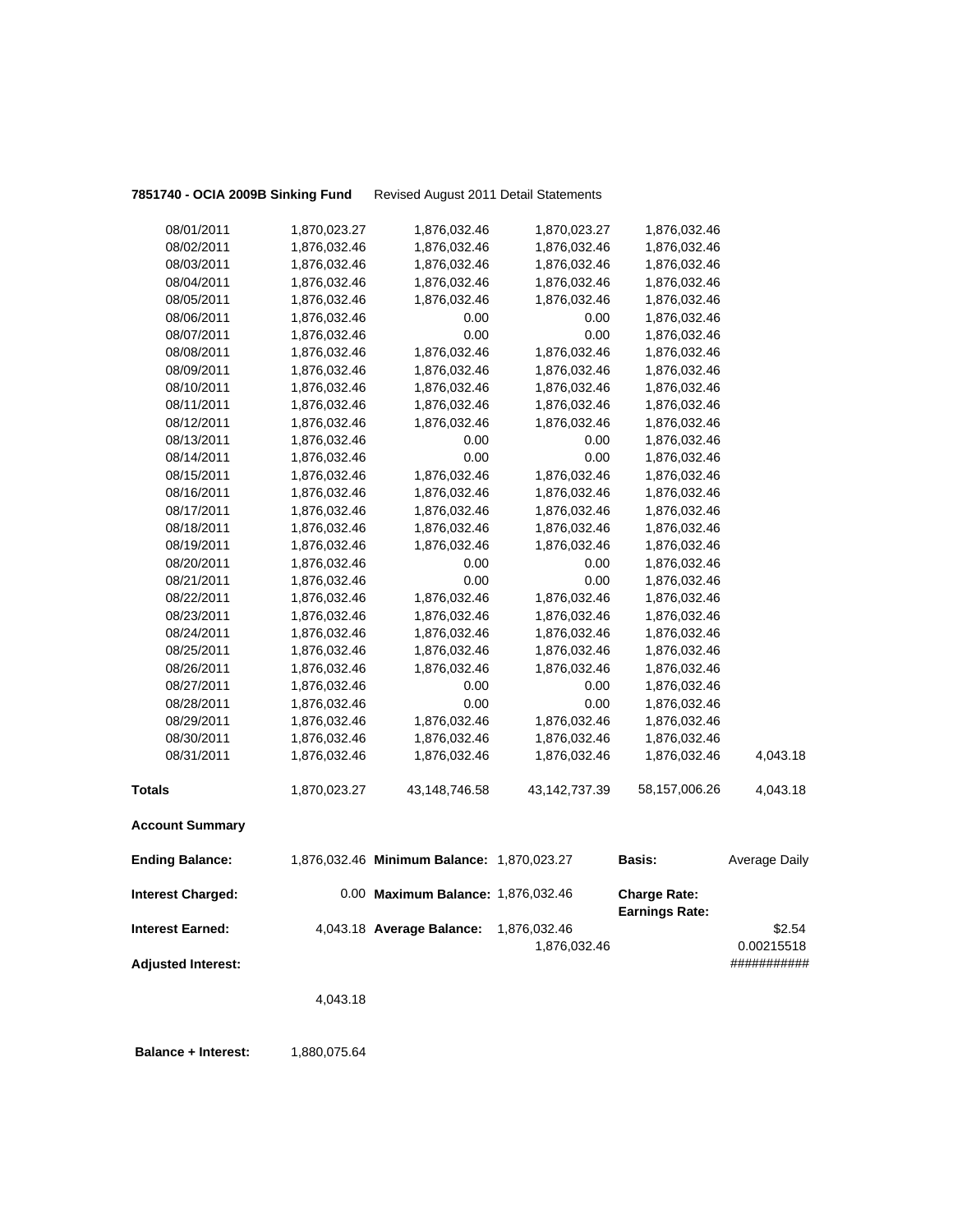# **7852740 - Oklahoma 2010A GO Sinking** Revised August 2011 Detail Statements

| <b>Adjusted Interest:</b> |                        |                                      | 22,404.82              |                        | 0.00233387<br>########### |
|---------------------------|------------------------|--------------------------------------|------------------------|------------------------|---------------------------|
| <b>Interest Earned:</b>   |                        | 52.29 Average Balance:               | 22,404.82              | <b>Earnings Rate:</b>  | \$2.54                    |
| <b>Interest Charged:</b>  |                        | 0.00 Maximum Balance: 22,404.82      |                        | <b>Charge Rate:</b>    |                           |
| <b>Ending Balance:</b>    |                        | 22,404.82 Minimum Balance: 22,352.23 |                        | <b>Basis:</b>          | Average Daily             |
| <b>Account Summary</b>    |                        |                                      |                        |                        |                           |
| Totals                    | 22,352.23              | 515,310.86                           | 515,258.27             | 694,549.42             | 52.29                     |
| 08/31/2011                | 22,404.82              | 22,404.82                            | 22,404.82              | 22,404.82              | 52.59                     |
| 08/30/2011                | 22,404.82              | 22,404.82                            | 22,404.82              | 22,404.82              |                           |
| 08/29/2011                | 22,404.82              | 22,404.82                            | 22,404.82              | 22,404.82              |                           |
| 08/28/2011                | 22,404.82              | 0.00                                 | 0.00                   | 22,404.82              |                           |
| 08/27/2011                | 22,404.82              | 0.00                                 | 0.00                   | 22,404.82              |                           |
| 08/26/2011                | 22,404.82              | 22,404.82                            | 22,404.82              | 22,404.82              |                           |
| 08/25/2011                | 22,404.82              | 22,404.82                            | 22,404.82              | 22,404.82              |                           |
| 08/24/2011                | 22,404.82              | 22,404.82                            | 22,404.82              | 22,404.82              |                           |
| 08/23/2011                | 22,404.82              | 22,404.82                            | 22,404.82              | 22,404.82              |                           |
| 08/22/2011                | 22,404.82              | 22,404.82                            | 22,404.82              | 22,404.82              |                           |
| 08/21/2011                | 22,404.82              | 0.00                                 | 0.00                   | 22,404.82              |                           |
| 08/20/2011                | 22,404.82              | 0.00                                 | 0.00                   | 22,404.82              |                           |
| 08/19/2011                | 22,404.82              | 22,404.82                            | 22,404.82              | 22,404.82              |                           |
| 08/18/2011                | 22,404.82              | 22,404.82                            | 22,404.82              | 22,404.82              |                           |
| 08/17/2011                | 22,404.82              | 22,404.82                            | 22,404.82              | 22,404.82              |                           |
| 08/16/2011                | 22,404.82              | 22,404.82                            | 22,404.82              | 22,404.82              |                           |
| 08/15/2011                | 22,404.82              | 22,404.82                            | 22,404.82              | 22,404.82              |                           |
| 08/14/2011                | 22,404.82              | 0.00                                 | 0.00                   | 22,404.82              |                           |
| 08/13/2011                | 22,404.82              | 0.00                                 | 0.00                   | 22,404.82              |                           |
| 08/12/2011                | 22,404.82              | 22,404.82                            | 22,404.82              | 22,404.82              |                           |
| 08/11/2011                | 22,404.82              | 22,404.82                            | 22,404.82              | 22,404.82              |                           |
| 08/10/2011                | 22,404.82              | 22,404.82                            | 22,404.82              | 22,404.82              |                           |
| 08/09/2011                | 22,404.82              | 22,404.82                            | 22,404.82              | 22,404.82              |                           |
| 08/08/2011                | 22,404.82              | 22,404.82                            | 22,404.82              | 22,404.82              |                           |
| 08/07/2011                | 22,404.82              | 0.00                                 | 0.00                   | 22,404.82              |                           |
| 08/06/2011                | 22,404.82              | 0.00                                 | 0.00                   | 22,404.82              |                           |
| 08/05/2011                | 22,404.82              | 22,404.82                            | 22,404.82              | 22,404.82              |                           |
| 08/04/2011                | 22,404.82              | 22,404.82                            | 22,404.82              | 22,404.82              |                           |
| 08/02/2011<br>08/03/2011  | 22,404.82<br>22,404.82 | 22,404.82<br>22,404.82               | 22,404.82<br>22,404.82 | 22,404.82<br>22,404.82 |                           |
|                           |                        |                                      |                        |                        |                           |
| 08/01/2011                | 22,352.23              | 22,404.82                            | 22,352.23              | 22,404.82              |                           |

52.29

**Balance + Interest:** 22,457.11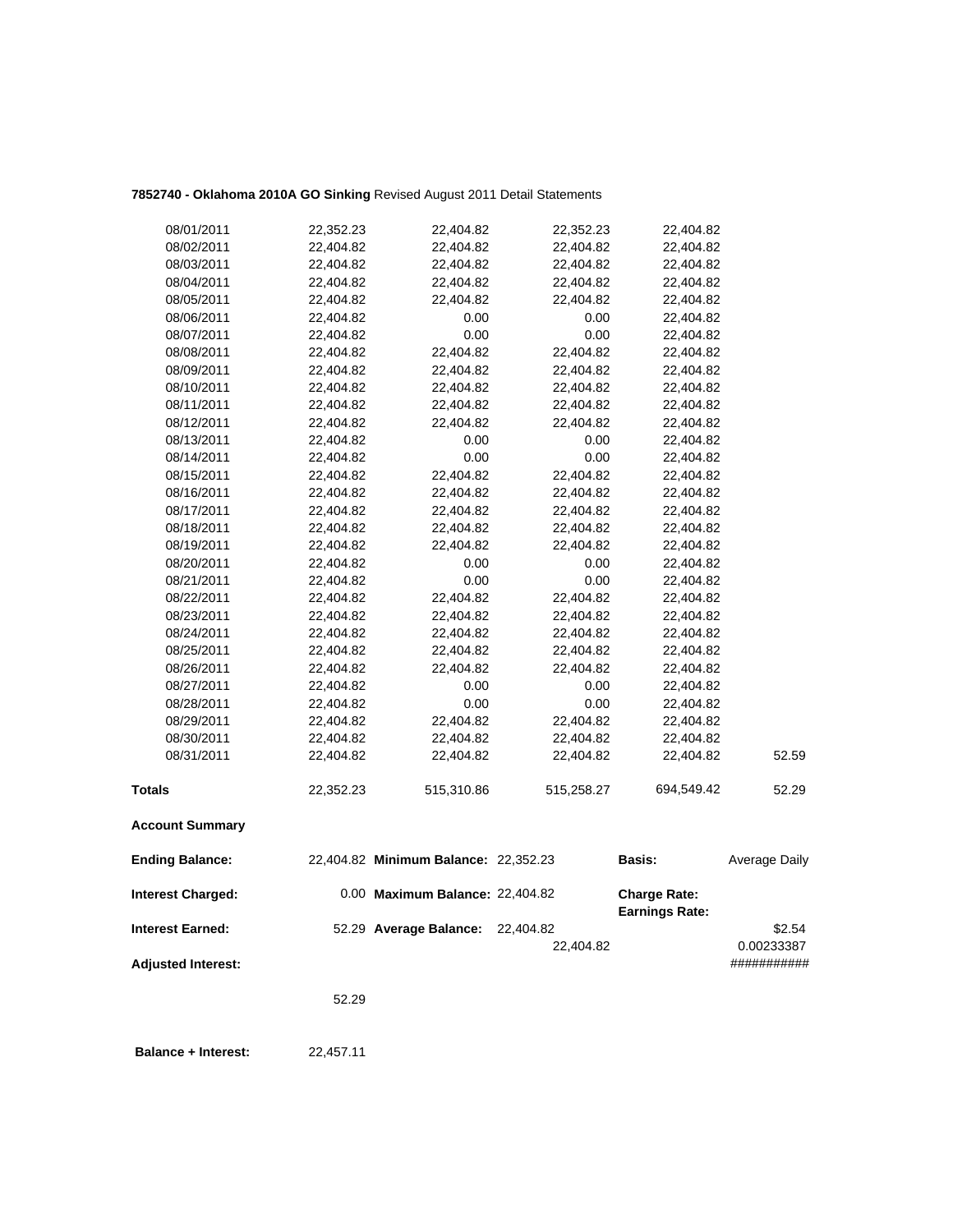# **7853740 - Oklahoma 2010B GO Sinking** Revised August 2011 Detail Statements

| <b>Adjusted Interest:</b> |            |                                        |                          |                                              | ###########          |
|---------------------------|------------|----------------------------------------|--------------------------|----------------------------------------------|----------------------|
| <b>Interest Earned:</b>   |            | 269.37 Average Balance:                | 124,989.79<br>124,989.79 |                                              | \$2.54<br>0.00215516 |
| <b>Interest Charged:</b>  |            | 0.00 Maximum Balance: 124,989.79       |                          | <b>Charge Rate:</b><br><b>Earnings Rate:</b> |                      |
| <b>Ending Balance:</b>    |            | 124,989.79 Minimum Balance: 120,649.13 |                          | <b>Basis:</b>                                | Average Daily        |
| <b>Account Summary</b>    |            |                                        |                          |                                              |                      |
| <b>Totals</b>             | 120,649.13 | 2,874,765.17                           | 2,870,424.51             | 3,874,683.49                                 | 269.37               |
| 08/31/2011                | 124,989.79 | 124,989.79                             | 124,989.79               | 124,989.79                                   | 269.37               |
| 08/30/2011                | 124,989.79 | 124,989.79                             | 124,989.79               | 124,989.79                                   |                      |
| 08/29/2011                | 124,989.79 | 124,989.79                             | 124,989.79               | 124,989.79                                   |                      |
| 08/28/2011                | 124,989.79 | 0.00                                   | 0.00                     | 124,989.79                                   |                      |
| 08/27/2011                | 124,989.79 | 0.00                                   | 0.00                     | 124,989.79                                   |                      |
| 08/26/2011                | 124,989.79 | 124,989.79                             | 124,989.79               | 124,989.79                                   |                      |
| 08/25/2011                | 124,989.79 | 124,989.79                             | 124,989.79               | 124,989.79                                   |                      |
| 08/24/2011                | 124,989.79 | 124,989.79                             | 124,989.79               | 124,989.79                                   |                      |
| 08/23/2011                | 124,989.79 | 124,989.79                             | 124,989.79               | 124,989.79                                   |                      |
| 08/22/2011                | 124,989.79 | 124,989.79                             | 124,989.79               | 124,989.79                                   |                      |
| 08/21/2011                | 124,989.79 | 0.00                                   | 0.00                     | 124,989.79                                   |                      |
| 08/20/2011                | 124,989.79 | 0.00                                   | 0.00                     | 124,989.79                                   |                      |
| 08/19/2011                | 124,989.79 | 124,989.79                             | 124,989.79               | 124,989.79                                   |                      |
| 08/18/2011                | 124,989.79 | 124,989.79                             | 124,989.79               | 124,989.79                                   |                      |
| 08/17/2011                | 124,989.79 | 124,989.79                             | 124,989.79               | 124,989.79                                   |                      |
| 08/16/2011                | 124,989.79 | 124,989.79                             | 124,989.79               | 124,989.79                                   |                      |
| 08/15/2011                | 124,989.79 | 124,989.79                             | 124,989.79               | 124,989.79                                   |                      |
| 08/14/2011                | 124,989.79 | 0.00                                   | 0.00                     | 124,989.79                                   |                      |
| 08/13/2011                | 124,989.79 | 0.00                                   | 0.00                     | 124,989.79                                   |                      |
| 08/12/2011                | 124,989.79 | 124,989.79                             | 124,989.79               | 124,989.79                                   |                      |
| 08/11/2011                | 124,989.79 | 124,989.79                             | 124,989.79               | 124,989.79                                   |                      |
| 08/10/2011                | 124,989.79 | 124,989.79                             | 124,989.79               | 124,989.79                                   |                      |
| 08/09/2011                | 124,989.79 | 124,989.79                             | 124,989.79               | 124,989.79                                   |                      |
| 08/08/2011                | 124,989.79 | 124,989.79                             | 124,989.79               | 124,989.79                                   |                      |
| 08/07/2011                | 124,989.79 | 0.00                                   | 0.00                     | 124,989.79                                   |                      |
| 08/06/2011                | 124,989.79 | 0.00                                   | 0.00                     | 124,989.79                                   |                      |
| 08/05/2011                | 124,989.79 | 124,989.79                             | 124,989.79               | 124,989.79                                   |                      |
| 08/04/2011                | 124,989.79 | 124,989.79                             | 124,989.79               | 124,989.79                                   |                      |
| 08/03/2011                | 124,989.79 | 124,989.79                             | 124,989.79               | 124,989.79                                   |                      |
| 08/02/2011                | 124,989.79 | 124,989.79                             | 124,989.79               | 124,989.79                                   |                      |
| 08/01/2011                | 120,649.13 | 124,989.79                             | 120,649.13               | 124,989.79                                   |                      |

269.37

 **Balance + Interest:** 125,259.16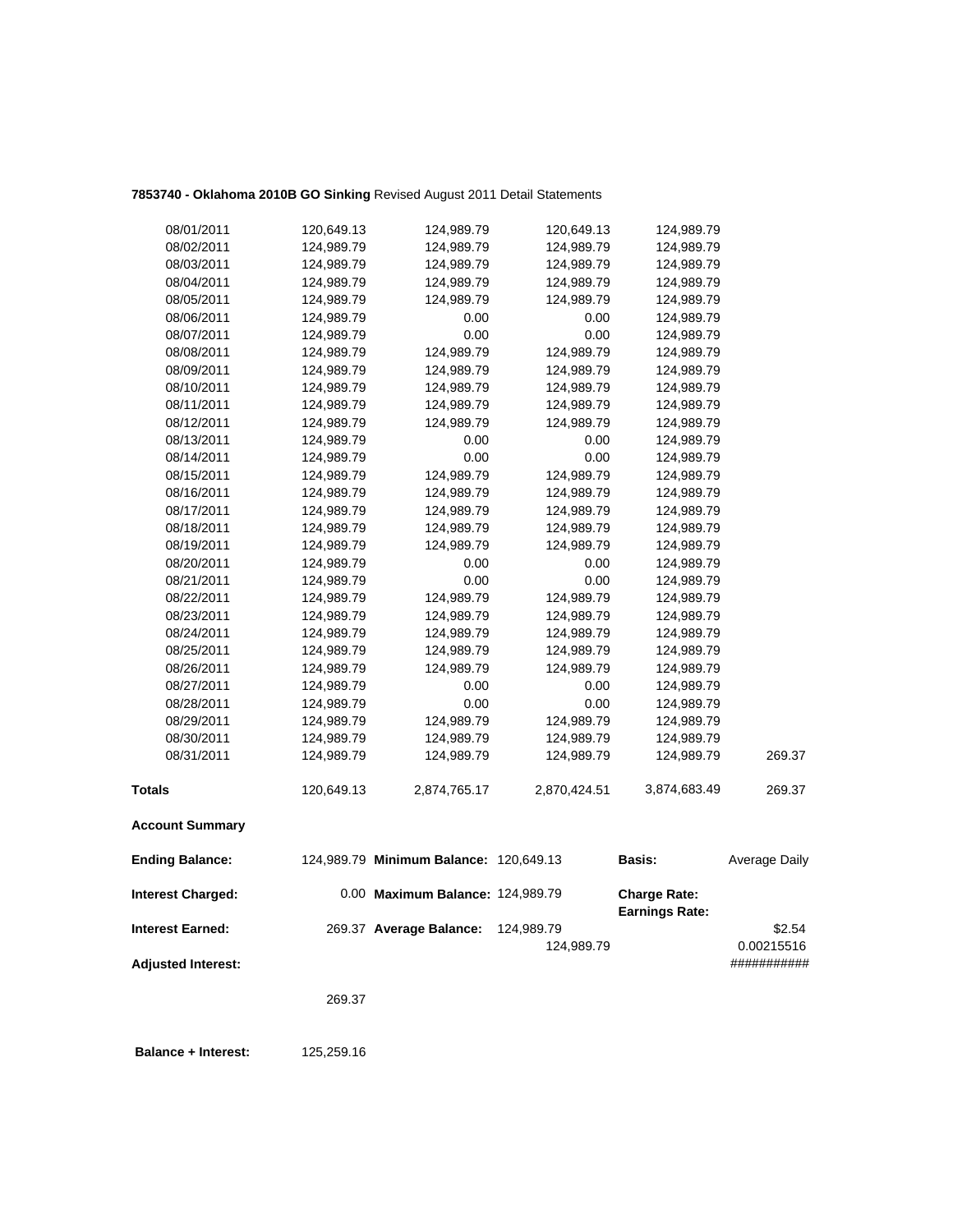## **7854740 - OCIA Endowed Chair Refund** Revised August 2011 Detail Statements

| 08/01/2011                | 60,016.30  | 68,179.77                             | 60,016.30                | 68,179.77                                    |                      |
|---------------------------|------------|---------------------------------------|--------------------------|----------------------------------------------|----------------------|
| 08/02/2011                | 68,179.77  | 68,179.77                             | 68,179.77                | 68,179.77                                    |                      |
| 08/03/2011                | 68,179.77  | 68,179.77                             | 68,179.77                | 68,179.77                                    |                      |
| 08/04/2011                | 68,179.77  | 68,179.77                             | 68,179.77                | 68,179.77                                    |                      |
| 08/05/2011                | 68,179.77  | 68,179.77                             | 68,179.77                | 68,179.77                                    |                      |
| 08/06/2011                | 68,179.77  | 0.00                                  | 0.00                     | 68,179.77                                    |                      |
| 08/07/2011                | 68,179.77  | 0.00                                  | 0.00                     | 68,179.77                                    |                      |
| 08/08/2011                | 68,179.77  | 68,179.77                             | 68,179.77                | 68,179.77                                    |                      |
| 08/09/2011                | 68,179.77  | 68,179.77                             | 68,179.77                | 68,179.77                                    |                      |
| 08/10/2011                | 68,179.77  | 68,179.77                             | 68,179.77                | 68,179.77                                    |                      |
| 08/11/2011                | 68,179.77  | 68,179.77                             | 68,179.77                | 68,179.77                                    |                      |
| 08/12/2011                | 68,179.77  | 68,179.77                             | 68,179.77                | 68,179.77                                    |                      |
| 08/13/2011                | 68,179.77  | 0.00                                  | 0.00                     | 68,179.77                                    |                      |
| 08/14/2011                | 68,179.77  | 0.00                                  | 0.00                     | 68,179.77                                    |                      |
| 08/15/2011                | 68,179.77  | 68,179.77                             | 68,179.77                | 68,179.77                                    |                      |
| 08/16/2011                | 68,179.77  | 68,179.77                             | 68,179.77                | 68,179.77                                    |                      |
| 08/17/2011                | 68,179.77  | 68,179.77                             | 68,179.77                | 68,179.77                                    |                      |
| 08/18/2011                | 68,179.77  | 68,179.77                             | 68,179.77                | 68,179.77                                    |                      |
| 08/19/2011                | 68,179.77  | 68,179.77                             | 68,179.77                | 68,179.77                                    |                      |
| 08/20/2011                | 68,179.77  | 0.00                                  | 0.00                     | 68,179.77                                    |                      |
| 08/21/2011                | 68,179.77  | 0.00                                  | 0.00                     | 68,179.77                                    |                      |
| 08/22/2011                | 68,179.77  | 68,179.77                             | 68,179.77                | 68,179.77                                    |                      |
| 08/23/2011                | 68,179.77  | 68,179.77                             | 68,179.77                | 68,179.77                                    |                      |
| 08/24/2011                | 68,179.77  | 68,179.77                             | 68,179.77                | 68,179.77                                    |                      |
| 08/25/2011                | 68,179.77  | 600,374.02                            | 68,179.77                | 600,374.02                                   |                      |
| 08/26/2011                | 600,374.02 | 600,374.02                            | 600,374.02               | 600,374.02                                   |                      |
| 08/27/2011                | 600,374.02 | 0.00                                  | 0.00                     | 600,374.02                                   |                      |
| 08/28/2011                | 600,374.02 | 0.00                                  | 0.00                     | 600,374.02                                   |                      |
| 08/29/2011                | 600,374.02 | 600,374.02                            | 600,374.02               | 600,374.02                                   |                      |
| 08/30/2011                | 600,374.02 | 600,374.02                            | 600,374.02               | 600,374.02                                   |                      |
| 08/31/2011                | 600,374.02 | 600,374.02                            | 600,374.02               | 600,374.02                                   | 406.07               |
| <b>Totals</b>             | 60,016.30  | 4,229,105.96                          | 3,688,748.24             | 5,838,932.62                                 | 406.07               |
| <b>Account Summary</b>    |            |                                       |                          |                                              |                      |
| <b>Ending Balance:</b>    |            | 600,374.02 Minimum Balance: 60,016.30 |                          | Basis:                                       | Average Daily        |
| <b>Interest Charged:</b>  |            | 0.00 Maximum Balance: 600,374.02      |                          | <b>Charge Rate:</b><br><b>Earnings Rate:</b> |                      |
| <b>Interest Earned:</b>   |            | 406.07 Average Balance:               | 188,352.67<br>188,352.67 |                                              | \$2.54<br>0.00215590 |
| <b>Adjusted Interest:</b> |            |                                       |                          |                                              | ###########          |

406.07

 **Balance + Interest:** 600,780.09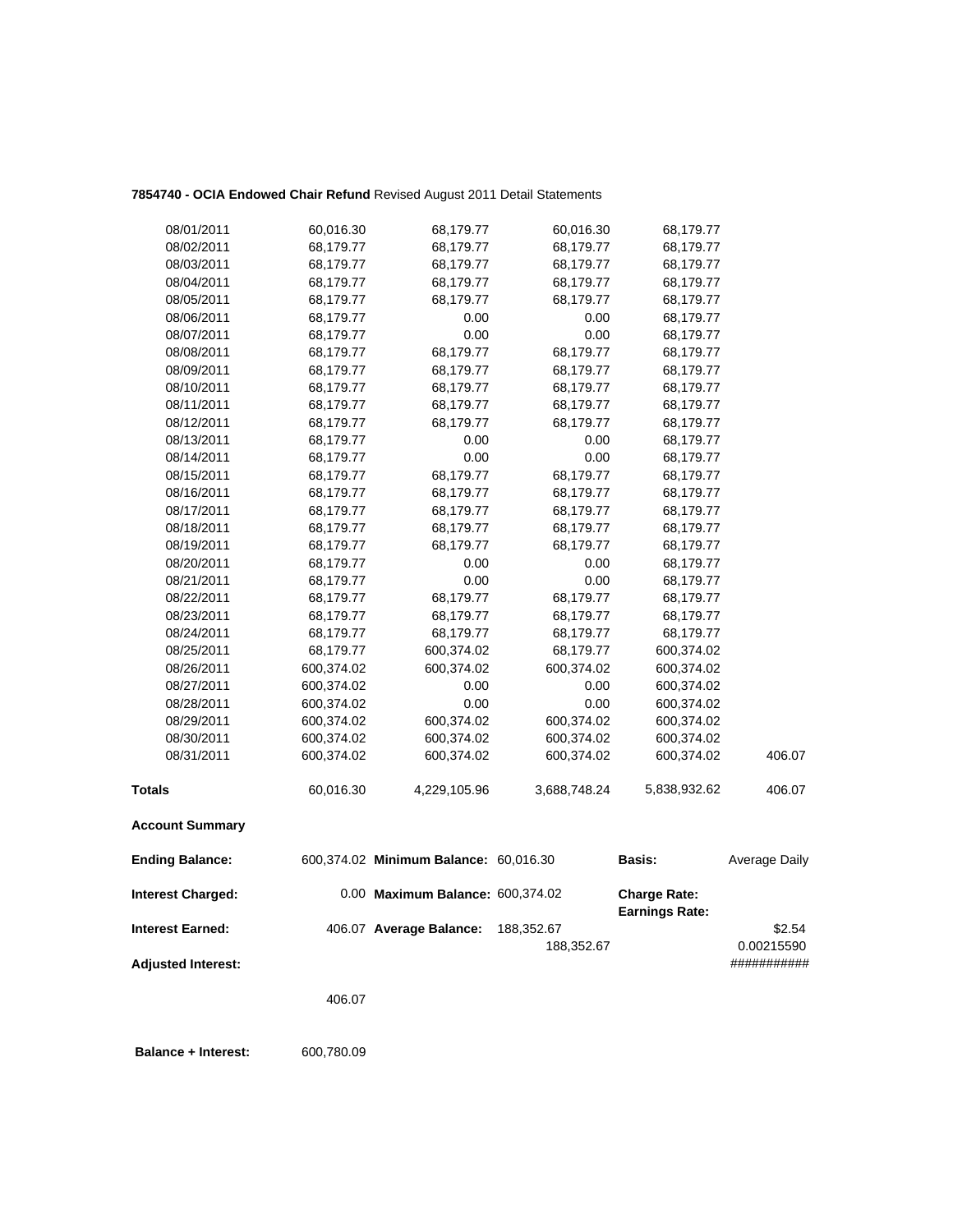## **7865740 - State of Oklahoma G.O. Bond**Revised August 2011 Detail Statements

| <b>Adjusted Interest:</b> |                        |                                      | 29,395.52              |                                              | 0.00215516<br>########### |
|---------------------------|------------------------|--------------------------------------|------------------------|----------------------------------------------|---------------------------|
| <b>Interest Earned:</b>   |                        | 63.35 Average Balance:               | 29,395.52              |                                              | \$2.54                    |
| <b>Interest Charged:</b>  |                        | 0.00 Maximum Balance: 29,395.52      |                        | <b>Charge Rate:</b><br><b>Earnings Rate:</b> |                           |
| <b>Ending Balance:</b>    |                        | 29,395.52 Minimum Balance: 29,332.55 |                        | <b>Basis:</b>                                | Average Daily             |
| <b>Account Summary</b>    |                        |                                      |                        |                                              |                           |
| <b>Totals</b>             | 29,332.55              | 676,096.96                           | 676,033.99             | 911,261.12                                   | 63.35                     |
| 08/31/2011                | 29,395.52              | 29,395.52                            | 29,395.52              | 29,395.52                                    | 63.35                     |
| 08/30/2011                | 29,395.52              | 29,395.52                            | 29,395.52              | 29,395.52                                    |                           |
| 08/29/2011                | 29,395.52              | 29,395.52                            | 29,395.52              | 29,395.52                                    |                           |
| 08/28/2011                | 29,395.52              | 0.00                                 | 0.00                   | 29,395.52                                    |                           |
| 08/27/2011                | 29,395.52              | 0.00                                 | 0.00                   | 29,395.52                                    |                           |
| 08/26/2011                | 29,395.52              | 29,395.52                            | 29,395.52              | 29,395.52                                    |                           |
| 08/25/2011                | 29,395.52              | 29,395.52                            | 29,395.52              | 29,395.52                                    |                           |
| 08/24/2011                | 29,395.52              | 29,395.52                            | 29,395.52              | 29,395.52                                    |                           |
| 08/23/2011                | 29,395.52              | 29,395.52                            | 29,395.52              | 29,395.52                                    |                           |
| 08/22/2011                | 29,395.52              | 29,395.52                            | 29,395.52              | 29,395.52                                    |                           |
| 08/21/2011                | 29,395.52              | 0.00                                 | 0.00                   | 29,395.52                                    |                           |
| 08/20/2011                | 29,395.52              | 0.00                                 | 0.00                   | 29,395.52                                    |                           |
| 08/19/2011                | 29,395.52              | 29,395.52                            | 29,395.52              | 29,395.52                                    |                           |
| 08/18/2011                | 29,395.52              | 29,395.52                            | 29,395.52              | 29,395.52                                    |                           |
| 08/17/2011                | 29,395.52              | 29,395.52                            | 29,395.52              | 29,395.52                                    |                           |
| 08/16/2011                | 29,395.52              | 29,395.52                            | 29,395.52              | 29,395.52                                    |                           |
| 08/15/2011                | 29,395.52              | 29,395.52                            | 29,395.52              | 29,395.52                                    |                           |
| 08/14/2011                | 29,395.52              | 0.00                                 | 0.00                   | 29,395.52                                    |                           |
| 08/13/2011                | 29,395.52              | 0.00                                 | 0.00                   | 29,395.52                                    |                           |
| 08/12/2011                | 29,395.52              | 29,395.52                            | 29,395.52              | 29,395.52                                    |                           |
| 08/11/2011                | 29,395.52              | 29,395.52                            | 29,395.52              | 29,395.52                                    |                           |
| 08/10/2011                | 29,395.52              | 29,395.52                            | 29,395.52              | 29,395.52                                    |                           |
| 08/09/2011                | 29,395.52              | 29,395.52                            | 29,395.52              | 29,395.52                                    |                           |
| 08/08/2011                | 29,395.52              | 29,395.52                            | 29,395.52              | 29,395.52                                    |                           |
| 08/07/2011                | 29,395.52              | 0.00                                 | 0.00                   | 29,395.52                                    |                           |
| 08/06/2011                | 29,395.52              | 0.00                                 | 0.00                   | 29,395.52                                    |                           |
| 08/05/2011                | 29,395.52              | 29,395.52                            | 29,395.52              | 29,395.52                                    |                           |
| 08/04/2011                | 29,395.52              | 29,395.52                            | 29,395.52              | 29,395.52                                    |                           |
| 08/02/2011<br>08/03/2011  | 29,395.52<br>29,395.52 | 29,395.52<br>29,395.52               | 29,395.52<br>29,395.52 | 29,395.52<br>29,395.52                       |                           |
|                           |                        |                                      |                        |                                              |                           |
| 08/01/2011                | 29,332.55              | 29,395.52                            | 29,332.55              | 29,395.52                                    |                           |

63.35

 **Balance + Interest:** 29,458.87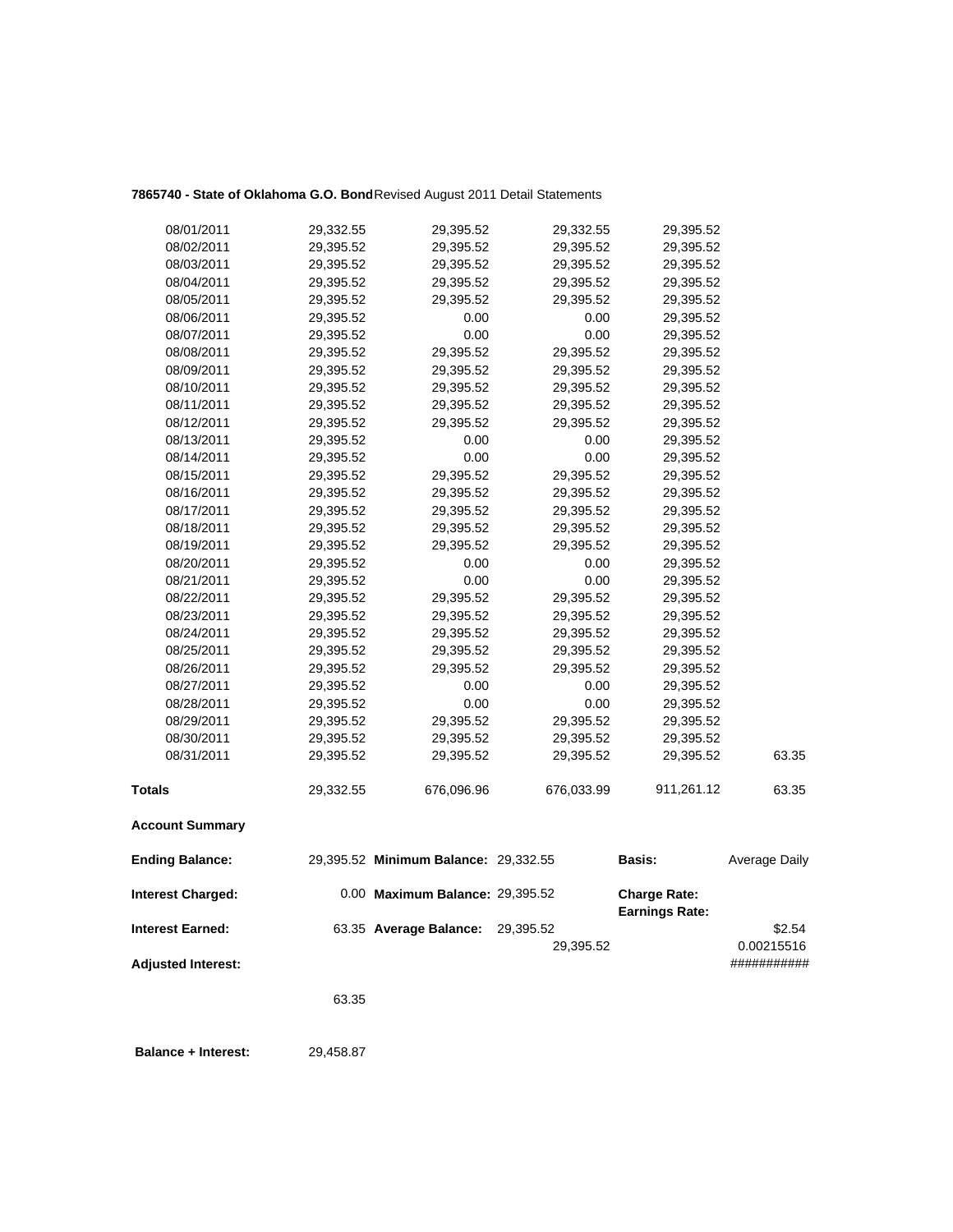# 7893740 - State of OK2003 GO Sinking I Revised August 2011 Detail Statements

| 08/01/2011                | 27,508.79 | 37,879.32                            | 27,508.79  | 37,879.32                                    |                           |
|---------------------------|-----------|--------------------------------------|------------|----------------------------------------------|---------------------------|
| 08/02/2011                | 37,879.32 | 37,879.32                            | 37,879.32  | 37,879.32                                    |                           |
| 08/03/2011                | 37,879.32 | 37,879.32                            | 37,879.32  | 37,879.32                                    |                           |
| 08/04/2011                | 37,879.32 | 37,879.32                            | 37,879.32  | 37,879.32                                    |                           |
| 08/05/2011                | 37,879.32 | 37,879.32                            | 37,879.32  | 37,879.32                                    |                           |
| 08/06/2011                | 37,879.32 | 0.00                                 | 0.00       | 37,879.32                                    |                           |
| 08/07/2011                | 37,879.32 | 0.00                                 | 0.00       | 37,879.32                                    |                           |
| 08/08/2011                | 37,879.32 | 37,879.32                            | 37,879.32  | 37,879.32                                    |                           |
| 08/09/2011                | 37,879.32 | 37,879.32                            | 37,879.32  | 37,879.32                                    |                           |
| 08/10/2011                | 37,879.32 | 37,879.32                            | 37,879.32  | 37,879.32                                    |                           |
| 08/11/2011                | 37,879.32 | 37,879.32                            | 37,879.32  | 37,879.32                                    |                           |
| 08/12/2011                | 37,879.32 | 37,879.32                            | 37,879.32  | 37,879.32                                    |                           |
| 08/13/2011                | 37,879.32 | 0.00                                 | 0.00       | 37,879.32                                    |                           |
| 08/14/2011                | 37,879.32 | 0.00                                 | 0.00       | 37,879.32                                    |                           |
| 08/15/2011                | 37,879.32 | 37,879.32                            | 37,879.32  | 37,879.32                                    |                           |
| 08/16/2011                | 37,879.32 | 37,879.32                            | 37,879.32  | 37,879.32                                    |                           |
| 08/17/2011                | 37,879.32 | 37,879.32                            | 37,879.32  | 37,879.32                                    |                           |
| 08/18/2011                | 37,879.32 | 37,879.32                            | 37,879.32  | 37,879.32                                    |                           |
| 08/19/2011                | 37,879.32 | 37,879.32                            | 37,879.32  | 37,879.32                                    |                           |
| 08/20/2011                | 37,879.32 | 0.00                                 | 0.00       | 37,879.32                                    |                           |
| 08/21/2011                | 37,879.32 | 0.00                                 | 0.00       | 37,879.32                                    |                           |
| 08/22/2011                | 37,879.32 | 37,879.32                            | 37,879.32  | 37,879.32                                    |                           |
| 08/23/2011                | 37,879.32 | 37,879.32                            | 37,879.32  | 37,879.32                                    |                           |
| 08/24/2011                | 37,879.32 | 37,879.32                            | 37,879.32  | 37,879.32                                    |                           |
| 08/25/2011                | 37,879.32 | 37,879.32                            | 37,879.32  | 37,879.32                                    |                           |
| 08/26/2011                | 37,879.32 | 37,879.32                            | 37,879.32  | 37,879.32                                    |                           |
| 08/27/2011                | 37,879.32 | 0.00                                 | 0.00       | 37,879.32                                    |                           |
| 08/28/2011                | 37,879.32 | 0.00                                 | 0.00       | 37,879.32                                    |                           |
| 08/29/2011                | 37,879.32 | 37,879.32                            | 37,879.32  | 37,879.32                                    |                           |
| 08/30/2011                | 37,879.32 | 37,879.32                            | 37,879.32  | 37,879.32                                    |                           |
| 08/31/2011                | 37,879.32 | 37,879.32                            | 37,879.32  | 37,879.32                                    | 81.67                     |
| <b>Totals</b>             | 27,508.79 | 871,224.36                           | 860,853.83 | 1,174,258.92                                 | 81.67                     |
| <b>Account Summary</b>    |           |                                      |            |                                              |                           |
| <b>Ending Balance:</b>    |           | 37,879.32 Minimum Balance: 27,508.79 |            | <b>Basis:</b>                                | Average Daily             |
| <b>Interest Charged:</b>  |           | 0.00 Maximum Balance: 37,879.32      |            | <b>Charge Rate:</b><br><b>Earnings Rate:</b> |                           |
| <b>Interest Earned:</b>   |           | 81.67 Average Balance:               | 37,879.32  |                                              | \$2.54                    |
| <b>Adjusted Interest:</b> |           |                                      | 37,879.32  |                                              | 0.00215606<br>########### |
|                           |           |                                      |            |                                              |                           |

81.67

 **Balance + Interest:** 37,960.99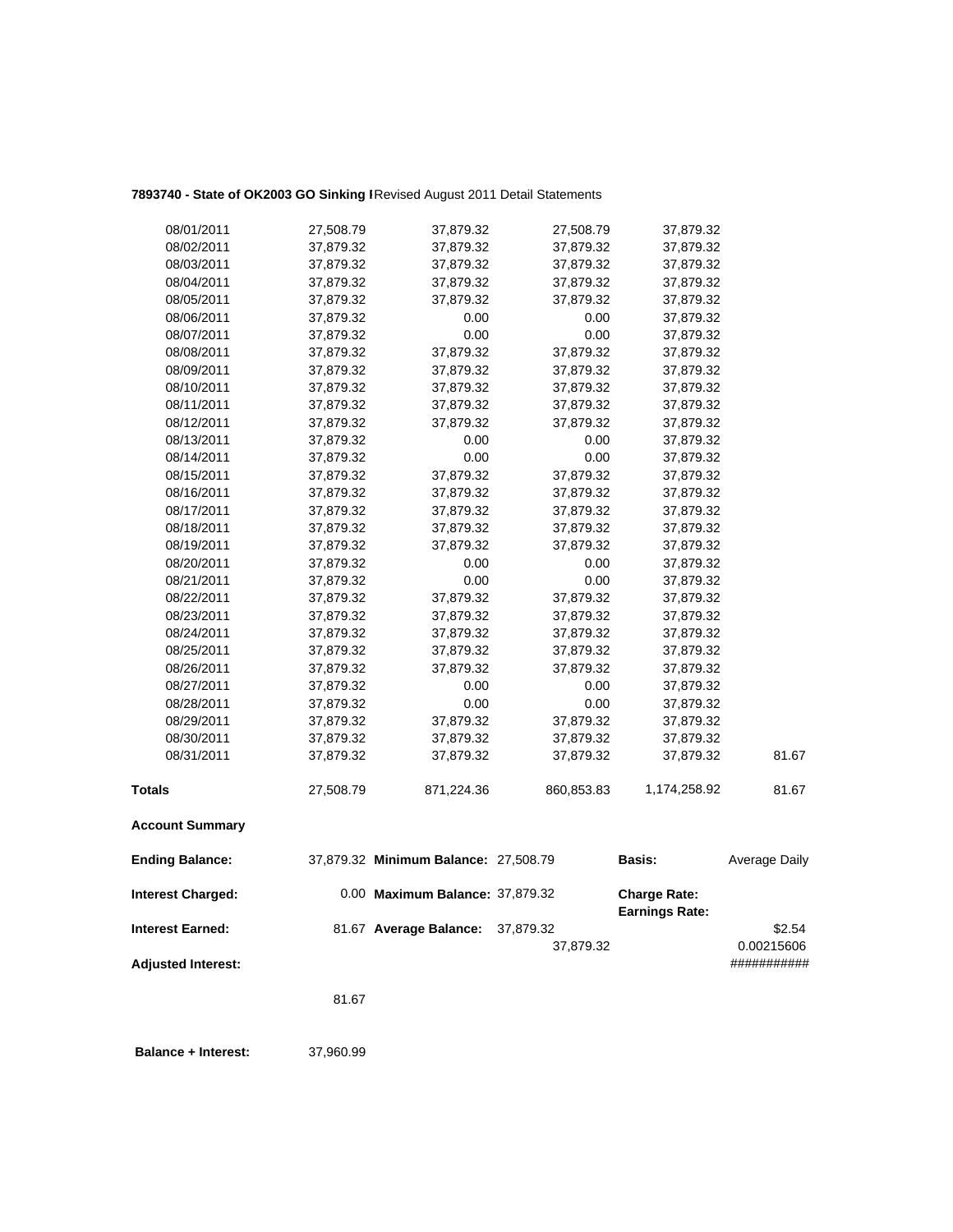| 7894740 - OCIA Bonds of 1994 |  |  |  |  |
|------------------------------|--|--|--|--|
|------------------------------|--|--|--|--|

**Revised August 2011 Detail Statements** 

| 08/01/2011                 | 244,188.37 | 244,712.61                       | 244,188.37   | 244,712.61            |                      |
|----------------------------|------------|----------------------------------|--------------|-----------------------|----------------------|
| 08/02/2011                 | 244,712.61 | 244,712.61                       | 244,712.61   | 244,712.61            |                      |
| 08/03/2011                 | 244,712.61 | 244,712.61                       | 244,712.61   | 244,712.61            |                      |
| 08/04/2011                 | 244,712.61 | 244,712.61                       | 244,712.61   | 244,712.61            |                      |
| 08/05/2011                 | 244,712.61 | 244,712.61                       | 244,712.61   | 244,712.61            |                      |
| 08/06/2011                 | 244,712.61 | 0.00                             | 0.00         | 244,712.61            |                      |
| 08/07/2011                 | 244,712.61 | 0.00                             | 0.00         | 244,712.61            |                      |
| 08/08/2011                 | 244,712.61 | 244,712.61                       | 244,712.61   | 244,712.61            |                      |
| 08/09/2011                 | 244,712.61 | 244,712.61                       | 244,712.61   | 244,712.61            |                      |
| 08/10/2011                 | 244,712.61 | 244,712.61                       | 244,712.61   | 244,712.61            |                      |
| 08/11/2011                 | 244,712.61 | 244,712.61                       | 244,712.61   | 244,712.61            |                      |
| 08/12/2011                 | 244,712.61 | 244,712.61                       | 244,712.61   | 244,712.61            |                      |
| 08/13/2011                 | 244,712.61 | 0.00                             | 0.00         | 244,712.61            |                      |
| 08/14/2011                 | 244,712.61 | 0.00                             | 0.00         | 244,712.61            |                      |
| 08/15/2011                 | 244,712.61 | 244,712.61                       | 244,712.61   | 244,712.61            |                      |
| 08/16/2011                 | 244,712.61 | 244,712.61                       | 244,712.61   | 244,712.61            |                      |
| 08/17/2011                 | 244,712.61 | 244,712.61                       | 244,712.61   | 244,712.61            |                      |
| 08/18/2011                 | 244,712.61 | 244,712.61                       | 244,712.61   | 244,712.61            |                      |
| 08/19/2011                 | 244,712.61 | 244,712.61                       | 244,712.61   | 244,712.61            |                      |
| 08/20/2011                 | 244,712.61 | 0.00                             | 0.00         | 244,712.61            |                      |
| 08/21/2011                 | 244,712.61 | 0.00                             | 0.00         | 244,712.61            |                      |
| 08/22/2011                 | 244,712.61 | 244,712.61                       | 244,712.61   | 244,712.61            |                      |
| 08/23/2011                 | 244,712.61 | 244,712.61                       | 244,712.61   | 244,712.61            |                      |
| 08/24/2011                 | 244,712.61 | 244,712.61                       | 244,712.61   | 244,712.61            |                      |
| 08/25/2011                 | 244,712.61 | 244,712.61                       | 244,712.61   | 244,712.61            |                      |
| 08/26/2011                 | 244,712.61 | 0.00                             | 244,712.61   | 0.00                  |                      |
| 08/27/2011                 | 0.00       | 0.00                             | 0.00         | 0.00                  |                      |
| 08/28/2011                 | 0.00       | 0.00                             | 0.00         | 0.00                  |                      |
| 08/29/2011                 | 0.00       | 0.00                             | 0.00         | 0.00                  |                      |
| 08/30/2011                 | 0.00       | 0.00                             | 0.00         | 0.00                  |                      |
| 08/31/2011                 | 0.00       | 0.00                             | 0.00         | 0.00                  | 425.32               |
|                            |            |                                  |              |                       |                      |
| <b>Totals</b>              | 244,188.37 | 4,649,539.59                     | 4,893,727.96 | 6,117,815.25          | 425.32               |
| <b>Account Summary</b>     |            |                                  |              |                       |                      |
| <b>Ending Balance:</b>     |            | 0.00 Minimum Balance: 244,188.37 |              | <b>Basis:</b>         | <b>Average Daily</b> |
|                            |            |                                  |              |                       |                      |
| <b>Interest Charged:</b>   |            | 0.00 Maximum Balance: 0.00       |              | <b>Charge Rate:</b>   |                      |
|                            |            |                                  |              | <b>Earnings Rate:</b> |                      |
| <b>Interest Earned:</b>    |            | 425.32 Average Balance:          | 197,348.88   |                       | \$2.54               |
|                            |            |                                  | 197,348.88   |                       | 0.00215516           |
| <b>Adjusted Interest:</b>  |            |                                  |              |                       | ###########          |
|                            | 425.32     |                                  |              |                       |                      |
|                            |            |                                  |              |                       |                      |
| <b>Balance + Interest:</b> | 425.32     |                                  |              |                       |                      |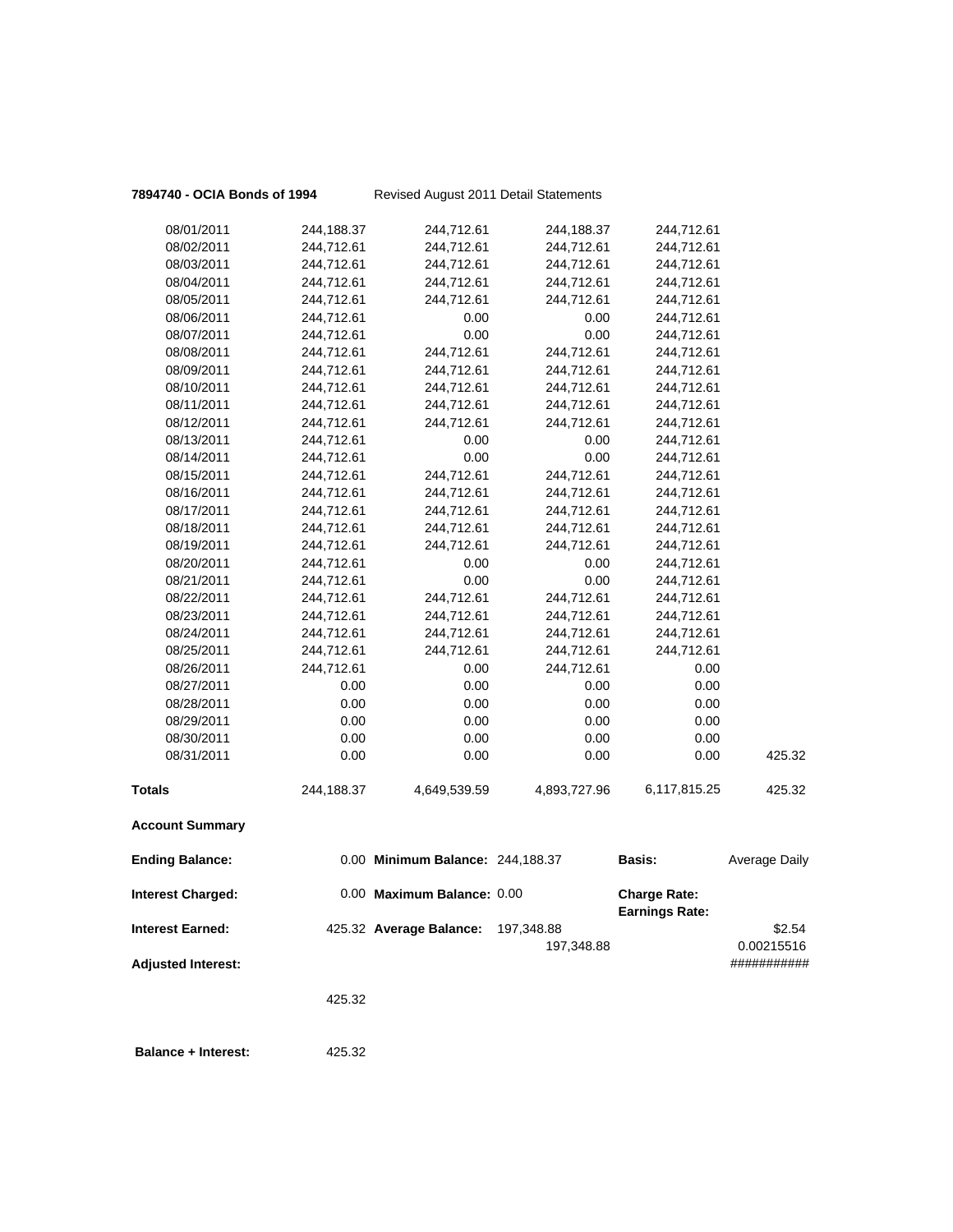**7910467 - Office of State Finance** Revised August 2011 Detail Statements

|                           | 324.41                   |                                        |                          |                                              |                      |
|---------------------------|--------------------------|----------------------------------------|--------------------------|----------------------------------------------|----------------------|
| <b>Adjusted Interest:</b> |                          |                                        |                          |                                              | ###########          |
| <b>Interest Earned:</b>   |                          | 324.41 Average Balance:                | 150,525.06<br>150,525.06 |                                              | \$2.54<br>0.00215516 |
| <b>Interest Charged:</b>  |                          | 0.00 Maximum Balance: 150,525.06       |                          | <b>Charge Rate:</b><br><b>Earnings Rate:</b> |                      |
| <b>Ending Balance:</b>    |                          | 150,525.06 Minimum Balance: 150,202.60 |                          | Basis:                                       | Average Daily        |
| <b>Account Summary</b>    |                          |                                        |                          |                                              |                      |
| <b>Totals</b>             | 150,202.60               | 3,462,076.38                           | 3,461,753.92             | 4,666,276.86                                 | 324.41               |
| 08/31/2011                | 150,525.06               | 150,525.06                             | 150,525.06               | 150,525.06                                   | 324.41               |
| 08/30/2011                | 150,525.06               | 150,525.06                             | 150,525.06               | 150,525.06                                   |                      |
| 08/29/2011                | 150,525.06               | 150,525.06                             | 150,525.06               | 150,525.06                                   |                      |
| 08/28/2011                | 150,525.06               | 0.00                                   | 0.00                     | 150,525.06                                   |                      |
| 08/27/2011                | 150,525.06               | 0.00                                   | 0.00                     | 150,525.06                                   |                      |
| 08/26/2011                | 150,525.06               | 150,525.06                             | 150,525.06               | 150,525.06                                   |                      |
| 08/25/2011                | 150,525.06               | 150,525.06                             | 150,525.06               | 150,525.06                                   |                      |
| 08/24/2011                | 150,525.06               | 150,525.06                             | 150,525.06               | 150,525.06                                   |                      |
| 08/23/2011                | 150,525.06               | 150,525.06                             | 150,525.06               | 150,525.06                                   |                      |
| 08/22/2011                | 150,525.06               | 150,525.06                             | 150,525.06               | 150,525.06                                   |                      |
| 08/21/2011                | 150,525.06               | 0.00                                   | 0.00                     | 150,525.06                                   |                      |
| 08/20/2011                | 150,525.06               | 0.00                                   | 0.00                     | 150,525.06                                   |                      |
| 08/19/2011                | 150,525.06               | 150,525.06                             | 150,525.06               | 150,525.06                                   |                      |
| 08/18/2011                | 150,525.06               | 150,525.06                             | 150,525.06               | 150,525.06                                   |                      |
| 08/17/2011                | 150,525.06               | 150,525.06                             | 150,525.06               | 150,525.06                                   |                      |
| 08/16/2011                | 150,525.06               | 150,525.06                             | 150,525.06               | 150,525.06                                   |                      |
| 08/15/2011                | 150,525.06               | 150,525.06                             | 150,525.06               | 150,525.06                                   |                      |
| 08/14/2011                | 150,525.06               | 0.00                                   | 0.00                     | 150,525.06                                   |                      |
| 08/13/2011                | 150,525.06               | 0.00                                   | 0.00                     | 150,525.06                                   |                      |
| 08/12/2011                | 150,525.06               | 150,525.06                             | 150,525.06               | 150,525.06                                   |                      |
| 08/11/2011                | 150,525.06               | 150,525.06                             | 150,525.06               | 150,525.06                                   |                      |
| 08/10/2011                | 150,525.06               | 150,525.06                             | 150,525.06               | 150,525.06                                   |                      |
| 08/09/2011                | 150,525.06               | 150,525.06                             | 150,525.06               | 150,525.06                                   |                      |
| 08/08/2011                | 150,525.06               | 150,525.06                             | 150,525.06               | 150,525.06                                   |                      |
| 08/07/2011                | 150,525.06               | 0.00                                   | 0.00                     | 150,525.06                                   |                      |
| 08/06/2011                | 150,525.06               | 0.00                                   | 0.00                     | 150,525.06                                   |                      |
| 08/05/2011                | 150,525.06               | 150,525.06                             | 150,525.06               | 150,525.06                                   |                      |
| 08/03/2011<br>08/04/2011  | 150,525.06<br>150,525.06 | 150,525.06<br>150,525.06               | 150,525.06<br>150,525.06 | 150,525.06<br>150,525.06                     |                      |
|                           |                          |                                        |                          |                                              |                      |
| 08/01/2011<br>08/02/2011  | 150,202.60<br>150,525.06 | 150,525.06<br>150,525.06               | 150,202.60<br>150,525.06 | 150,525.06<br>150,525.06                     |                      |
|                           |                          |                                        |                          |                                              |                      |

 **Balance + Interest:** 150,849.47